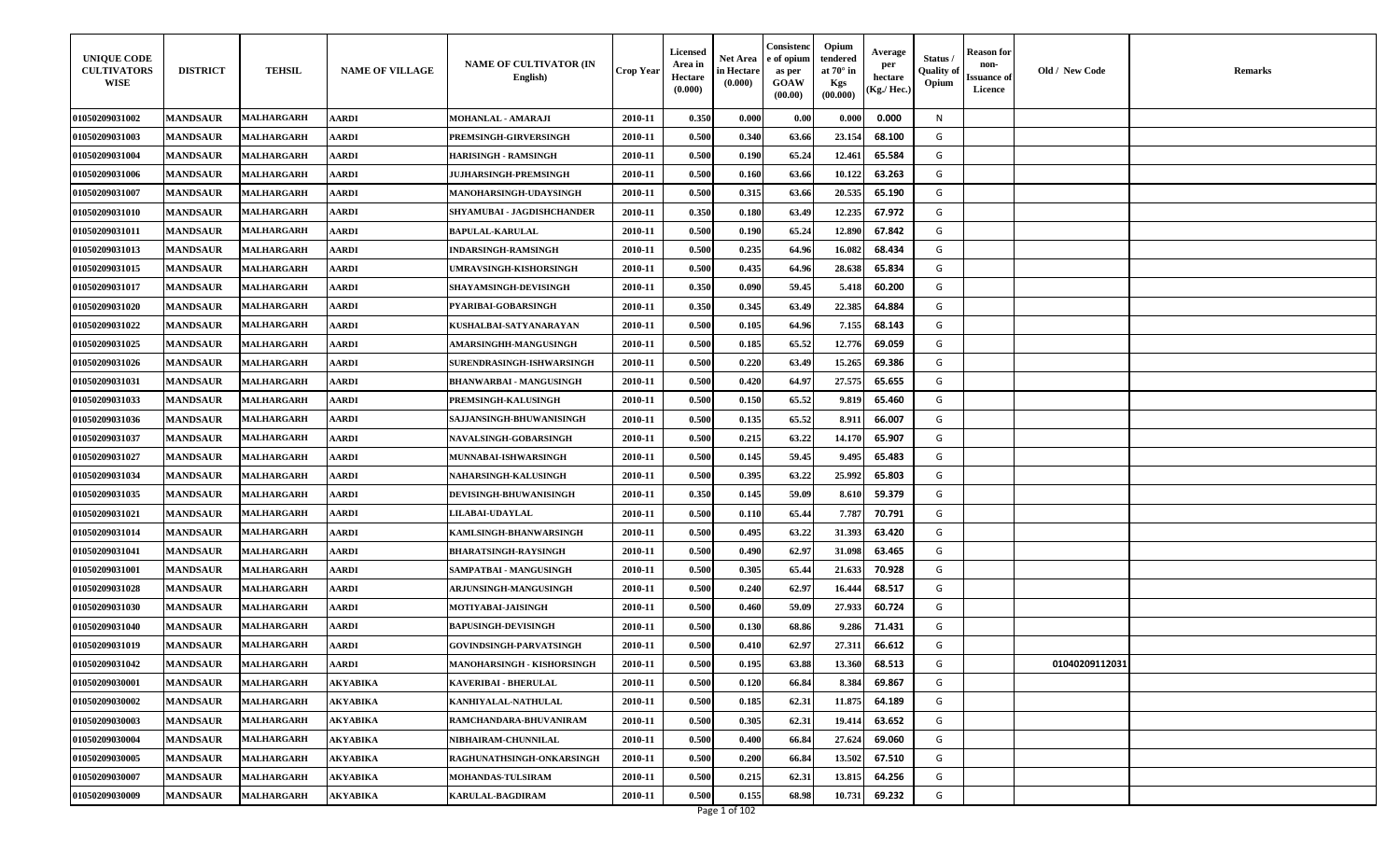| 01050209030012 | <b>MANDSAUR</b> | <b>MALHARGARH</b> | <b>AKYABIKA</b> | <b>CHUNILAL-BHERULAL</b>                       | 2010-11 | 0.500 | 0.265 | 65.64 | 17.395 | 65.642 | G |                    |
|----------------|-----------------|-------------------|-----------------|------------------------------------------------|---------|-------|-------|-------|--------|--------|---|--------------------|
| 01050209030015 | <b>MANDSAUR</b> | <b>MALHARGARH</b> | <b>AKYABIKA</b> | <b>BHANWARBAI-KALUDAS</b>                      | 2010-11 | 0.350 | 0.340 | 62.83 | 21.434 | 63.041 | G |                    |
| 01050209030016 | <b>MANDSAUR</b> | <b>MALHARGARH</b> | <b>AKYABIKA</b> | MANGILAL-BHUVANILAL                            | 2010-11 | 0.500 | 0.505 | 63.81 | 32.142 | 63.648 | G |                    |
| 01050209030017 | <b>MANDSAUR</b> | <b>MALHARGARH</b> | <b>AKYABIKA</b> | <b>BHAGTARAM-CHUNILAL</b>                      | 2010-11 | 0.500 | 0.310 | 63.81 | 19.471 | 62.810 | G |                    |
| 01050209030018 | <b>MANDSAUR</b> | <b>MALHARGARH</b> | AKYABIKA        | RAMNARAYAN - KASHIRAM                          | 2010-11 | 0.500 | 0.100 | 63.81 | 6.226  | 62.260 | G |                    |
| 01050209030019 | <b>MANDSAUR</b> | <b>MALHARGARH</b> | <b>AKYABIKA</b> | <b>BHERU-MEGHA</b>                             | 2010-11 | 0.350 | 0.100 | 68.98 | 6.632  | 66.320 | G |                    |
| 01050209030021 | <b>MANDSAUR</b> | <b>MALHARGARH</b> | <b>AKYABIKA</b> | LILABAI-RAMCHNDRA                              | 2010-11 | 0.500 | 0.235 | 63.81 | 15.050 | 64.043 | G |                    |
| 01050209030023 | <b>MANDSAUR</b> | <b>MALHARGARH</b> | <b>AKYABIKA</b> | <b>BHERULAL-CHUNILAL</b>                       | 2010-11 | 0.500 | 0.410 | 68.98 | 26.370 | 64.317 | G |                    |
| 01050209030024 | <b>MANDSAUR</b> | <b>MALHARGARH</b> | AKYABIKA        | <b>DEVILAL-BHUVAN</b>                          | 2010-11 | 0.500 | 0.240 | 65.64 | 16.02  | 66.775 | G |                    |
| 01050209030025 | <b>MANDSAUR</b> | <b>MALHARGARH</b> | <b>AKYABIKA</b> | <b>OMPRAKASH-HIRALAL</b>                       | 2010-11 | 0.500 | 0.235 | 65.64 | 15.575 | 66.277 | G |                    |
| 01050209030026 | <b>MANDSAUR</b> | <b>MALHARGARH</b> | <b>AKYABIKA</b> | <b>BHARTHASINGH-RUPSINGH</b>                   | 2010-11 | 0.500 | 0.370 | 65.90 | 24.750 | 66.892 | G |                    |
| 01050209030027 | <b>MANDSAUR</b> | <b>MALHARGARH</b> | AKYABIKA        | RADHESHYAM-D/P.BHANWARLAL                      | 2010-11 | 0.500 | 0.275 | 63.17 | 18.067 | 65.698 | G |                    |
| 01050209030028 | <b>MANDSAUR</b> | MALHARGARH        | AKYABIKA        | <b>BAPULAL-HARLAL</b>                          | 2010-11 | 0.500 | 0.405 | 66.19 | 26.296 | 64.928 | G |                    |
| 01050209030029 | <b>MANDSAUR</b> | <b>MALHARGARH</b> | <b>AKYABIKA</b> | SHYAMLAL-BAGDIRAM                              | 2010-11 | 0.500 | 0.240 | 68.26 | 16.441 | 68.504 | G |                    |
| 01050209030031 | <b>MANDSAUR</b> | <b>MALHARGARH</b> | <b>AKYABIKA</b> | <b>KHEMRAJ - MANGILAL</b>                      | 2010-11 | 0.350 | 0.130 | 65.90 | 8.605  | 66.192 | G | <b>NAME CHANGE</b> |
| 01050209030032 | <b>MANDSAUR</b> | MALHARGARH        | AKYABIKA        | <b>KARULAL-BHANWAR</b>                         | 2010-11 | 0.500 | 0.210 | 65.90 | 13.905 | 66.214 | G |                    |
| 01050209030033 | <b>MANDSAUR</b> | <b>MALHARGARH</b> | <b>AKYABIKA</b> | <b>DHAPUBAI-SUKHLAL</b>                        | 2010-11 | 0.500 | 0.500 | 63.17 | 31.423 | 62.846 | G |                    |
| 01050209030034 | <b>MANDSAUR</b> | <b>MALHARGARH</b> | <b>AKYABIKA</b> | <b>SURESHCHAND-BANSHILAL</b>                   | 2010-11 | 0.500 | 0.150 | 66.84 | 10.055 | 67.033 | G |                    |
| 01050209030036 | <b>MANDSAUR</b> | <b>MALHARGARH</b> | <b>AKYABIKA</b> | <b>BHAGIRATH-CHUNNILAL</b>                     | 2010-11 | 0.500 | 0.255 | 68.26 | 17.787 | 69.753 | G |                    |
| 01050209030037 | <b>MANDSAUR</b> | MALHARGARH        | AKYABIKA        | <b>SUKHDEV-MANGILAL</b>                        | 2010-11 | 0.500 | 0.305 | 62.36 | 19.243 | 63.092 | G |                    |
| 01050209030039 | <b>MANDSAUR</b> | <b>MALHARGARH</b> | <b>AKYABIKA</b> | RAMESH-BHAGTRAM                                | 2010-11 | 0.500 | 0.170 | 66.84 | 11.621 | 68.359 | G |                    |
| 01050209030040 | <b>MANDSAUR</b> | <b>MALHARGARH</b> | <b>AKYABIKA</b> | BHANWARLAL-KAMWARLAL                           | 2010-11 | 0.500 | 0.195 | 68.26 | 13.428 | 68.862 | G |                    |
| 01050209030041 | <b>MANDSAUR</b> | <b>MALHARGARH</b> | <b>AKYABIKA</b> | SHREERAM-MANGILAL                              | 2010-11 | 0.500 | 0.200 | 66.84 | 13.597 | 67.985 | G |                    |
| 01050209030042 | <b>MANDSAUR</b> | MALHARGARH        | AKYABIKA        | KANWARLAL-BHAGATHRAM                           | 2010-11 | 0.500 | 0.225 | 69.91 | 14.641 | 65.071 | G |                    |
| 01050209030045 | <b>MANDSAUR</b> | <b>MALHARGARH</b> | <b>AKYABIKA</b> | <b>JADULAL-VARDA</b>                           | 2010-11 | 0.350 | 0.295 | 66.75 | 18.862 | 63.939 | G |                    |
| 01050209030046 | <b>MANDSAUR</b> | <b>MALHARGARH</b> | <b>AKYABIKA</b> | KAMALSINGH-ONKARSINGH                          | 2010-11 | 0.500 | 0.250 | 68.50 | 17.47  | 69.908 | G |                    |
| 01050209030047 | <b>MANDSAUR</b> | <b>MALHARGARH</b> | <b>AKYABIKA</b> | <b>NAGUDAS-HIRADAS</b>                         | 2010-11 | 0.500 | 0.485 | 62.36 | 29.407 | 60.633 | G |                    |
| 01050209030048 | <b>MANDSAUR</b> | <b>MALHARGARH</b> | AKYABIKA        | PANNALAL-MOTILAL                               | 2010-11 | 0.500 | 0.300 | 66.75 | 18.585 | 61.950 | G |                    |
| 01050209030051 | <b>MANDSAUR</b> | <b>MALHARGARH</b> | <b>AKYABIKA</b> | PARASHRAM-TULSIDAS                             | 2010-11 | 0.500 | 0.505 | 68.50 | 33.48  | 66.311 | G |                    |
| 01050209030052 | <b>MANDSAUR</b> | <b>MALHARGARH</b> | <b>AKYABIKA</b> | <b>GHANSHYAM-BHAGTHRAM</b>                     | 2010-11 | 0.500 | 0.340 | 66.75 | 20.845 | 61.309 | G |                    |
| 01050209030053 | <b>MANDSAUR</b> | <b>MALHARGARH</b> | <b>AKYABIKA</b> | MANOHARLAL-DOLATRAM                            | 2010-11 | 0.500 | 0.200 | 68.50 | 13.446 | 67.230 | G |                    |
| 01050209030054 | <b>MANDSAUR</b> | <b>MALHARGARH</b> | AKYABIKA        | KANWARLAL-KESHURAM                             | 2010-11 | 0.500 | 0.165 | 63.42 | 10.528 | 63.806 | G |                    |
| 01050209030057 | <b>MANDSAUR</b> | <b>MALHARGARH</b> | <b>AKYABIKA</b> | MANGILAL-DOLATRAM                              | 2010-11 | 0.500 | 0.265 | 63.42 | 16.263 | 61.370 | G |                    |
| 01050209030058 | <b>MANDSAUR</b> | <b>MALHARGARH</b> | <b>AKYABIKA</b> | <b>GHISABAI-BHANWARLAL</b>                     | 2010-11 | 0.500 | 0.165 | 62.97 | 10.309 | 62.479 | G |                    |
| 01050209030059 | <b>MANDSAUR</b> | <b>MALHARGARH</b> | AKYABIKA        | <b>KANA-BHUVAN</b>                             | 2010-11 | 0.500 | 0.355 | 68.65 | 24.930 | 70.225 | G |                    |
| 01050209030060 | <b>MANDSAUR</b> | MALHARGARH        | <b>AKYABIKA</b> | <b>BHERULAL-VARDA</b>                          | 2010-11 | 0.500 | 0.230 | 62.31 | 13.726 | 59.678 | G |                    |
| 01050209030061 | <b>MANDSAUR</b> | <b>MALHARGARH</b> | <b>AKYABIKA</b> | <b>INDARBAI - BHAWARLAL</b>                    | 2010-11 | 0.500 | 0.195 | 62.36 | 12.187 | 62.497 | G | NAME CHANGE        |
| 01050209030067 | <b>MANDSAUR</b> | <b>MALHARGARH</b> | <b>AKYABIKA</b> | <b>AMRATLAL-KARULAL D/P</b><br><b>MANGILAL</b> | 2010-11 | 0.500 | 0.140 | 63.42 | 8.779  | 62.707 | G |                    |
| 01050209030068 | <b>MANDSAUR</b> | <b>MALHARGARH</b> | <b>AKYABIKA</b> | KAASHIBAI-DOULATRAM                            | 2010-11 | 0.500 | 0.200 | 66.37 | 13.521 | 67.605 | G |                    |
| 01050209030069 | <b>MANDSAUR</b> | <b>MALHARGARH</b> | <b>AKYABIKA</b> | <b>DAMODARDAS-SHREEDAS</b>                     | 2010-11 | 0.500 | 0.240 | 69.36 | 15.517 | 64.654 | G |                    |
| 01050209030070 | <b>MANDSAUR</b> | <b>MALHARGARH</b> | AKYABIKA        | <b>BHANWARLAL-DEVILAL</b>                      | 2010-11 | 0.500 | 0.370 | 66.37 | 24.481 | 66.165 | G |                    |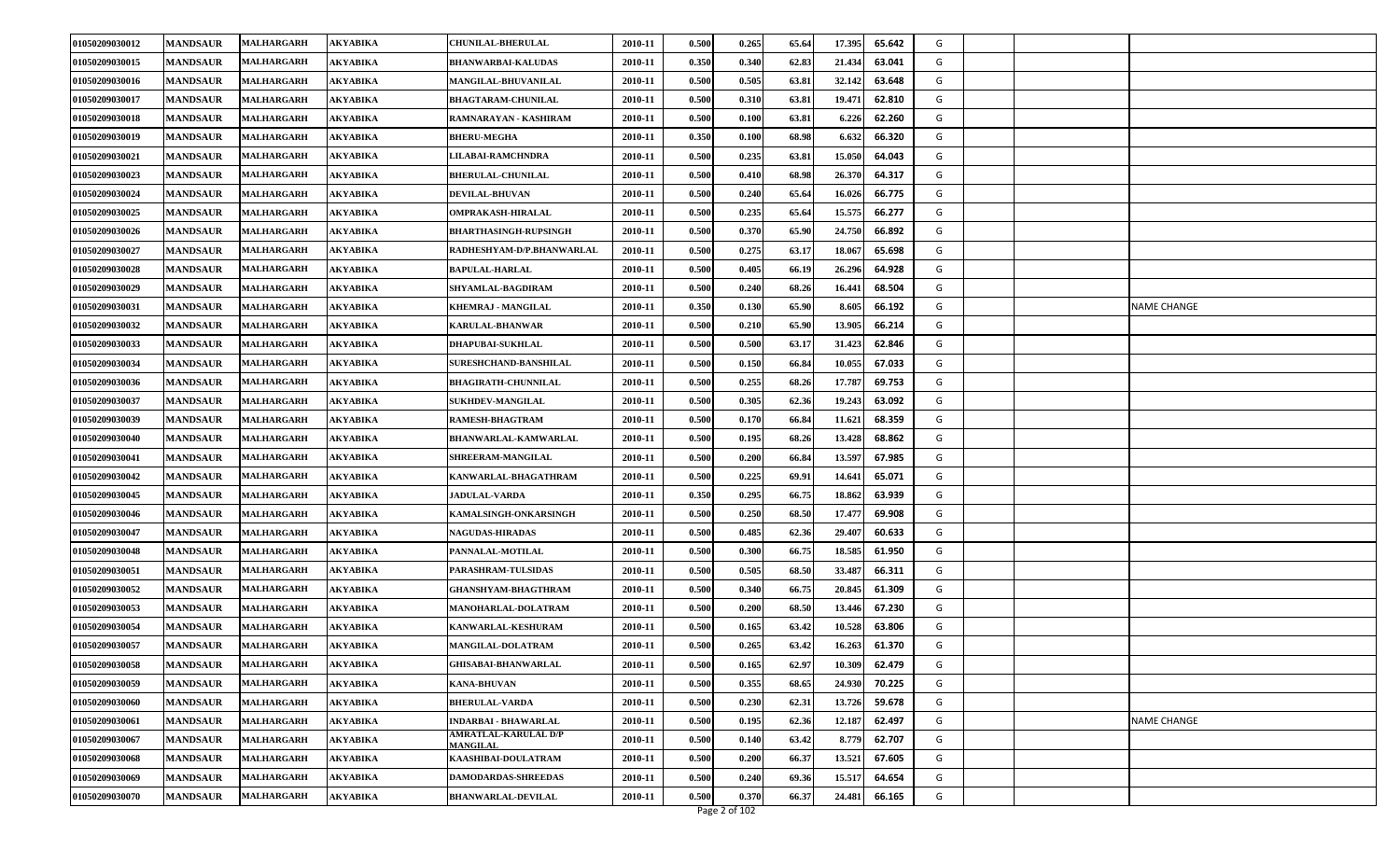| 01050209030071 | <b>MANDSAUR</b> | <b>MALHARGARH</b> | <b>AKYABIKA</b>     | RAMGOPAL-KARULAL             | 2010-11 | 0.500 | 0.185 | 64.93 | 12.383 | 66.935 | G |    |                |                        |
|----------------|-----------------|-------------------|---------------------|------------------------------|---------|-------|-------|-------|--------|--------|---|----|----------------|------------------------|
| 01050209030072 | <b>MANDSAUR</b> | <b>MALHARGARH</b> | <b>AKYABIKA</b>     | <b>VISHNUDAS-SHREEDAS</b>    | 2010-11 | 0.500 | 0.440 | 68.65 | 28.166 | 64.014 | G |    |                |                        |
| 01050209030073 | <b>MANDSAUR</b> | <b>MALHARGARH</b> | <b>AKYABIKA</b>     | LUXMINARAYAN-DEVILAL         | 2010-11 | 0.500 | 0.215 | 63.11 | 13.623 | 63.363 | G |    |                |                        |
| 01050209030075 | <b>MANDSAUR</b> | <b>MALHARGARH</b> | <b>AKYABIKA</b>     | <b>BALAKDAS - SHRIDAS</b>    | 2010-11 | 0.350 | 0.280 | 66.37 | 17.152 | 61.257 | G |    |                |                        |
| 01050209030076 | <b>MANDSAUR</b> | <b>MALHARGARH</b> | AKYABIKA            | RAMGOPAL-HEERALAL            | 2010-11 | 0.500 | 0.155 | 66.31 | 10.202 | 65.819 | G |    |                |                        |
| 01050209030078 | <b>MANDSAUR</b> | <b>MALHARGARH</b> | <b>AKYABIKA</b>     | HEMANTKUMAR-KANHIYALAL       | 2010-11 | 0.500 | 0.270 | 63.11 | 17.328 | 64.178 | G |    |                |                        |
| 01050209030080 | <b>MANDSAUR</b> | <b>MALHARGARH</b> | <b>AKYABIKA</b>     | MATHURABAI-MANGILAL          | 2010-11 | 0.500 | 0.245 | 68.11 | 16.959 | 69.220 | G |    |                |                        |
| 01050209030011 | <b>MANDSAUR</b> | <b>MALHARGARH</b> | <b>AKYABIKA</b>     | NANIBAI-PITA DEVAJI          | 2010-11 | 0.500 | 0.400 | 63.11 | 25.307 | 63.268 | G |    |                |                        |
| 01050209030062 | <b>MANDSAUR</b> | <b>MALHARGARH</b> | AKYABIKA            | DEUBAI-PITA BADRILAL         | 2010-11 | 0.350 | 0.235 | 66.31 | 15.914 | 67.719 | G |    |                |                        |
| 01050209030049 | <b>MANDSAUR</b> | <b>MALHARGARH</b> | <b>AKYABIKA</b>     | <b>KELASHBAI-BAGDIRAM</b>    | 2010-11 | 0.500 | 0.165 | 68.65 | 11.249 | 68.176 | G |    |                |                        |
| 01050209030006 | <b>MANDSAUR</b> | <b>MALHARGARH</b> | <b>AKYABIKA</b>     | ARJUNSINGH - LALSINGH        | 2010-11 | 0.500 | 0.300 | 66.31 | 20.575 | 68.583 | G |    |                |                        |
| 01050209030035 | <b>MANDSAUR</b> | <b>MALHARGARH</b> | AKYABIKA            | RATANSINGH - RAGHUNATHSINGH  | 2010-11 | 0.500 | 0.195 | 66.42 | 12.800 | 65.641 | G |    |                |                        |
| 01050209030043 | <b>MANDSAUR</b> | <b>MALHARGARH</b> | AKYABIKA            | <b>GANGARAM-KISHANLAL</b>    | 2010-11 | 0.500 | 0.150 | 66.42 | 10.248 | 68.320 | G |    |                |                        |
| 01050209030044 | <b>MANDSAUR</b> | <b>MALHARGARH</b> | <b>AKYABIKA</b>     | RAMCHANDRA-DEVA              | 2010-11 | 0.500 | 0.205 | 69.36 | 13.357 | 65.156 | G |    |                |                        |
| 01050209030081 | <b>MANDSAUR</b> | <b>MALHARGARH</b> | <b>AKYABIKA</b>     | <b>BALUSINGH-CHENSINGH</b>   | 2010-11 | 0.500 | 0.295 | 69.36 | 19.490 | 66.068 | G |    |                |                        |
| 01050209030074 | <b>MANDSAUR</b> | <b>MALHARGARH</b> | AKYABIKA            | RAMESHCHANDRA-KARULAL        | 2010-11 | 0.500 | 0.125 | 66.81 | 8.580  | 68.640 | G |    |                |                        |
| 01050209030022 | <b>MANDSAUR</b> | <b>MALHARGARH</b> | <b>AKYABIKA</b>     | KALURAM - DEVILAL            | 2010-11 | 0.500 | 0.215 | 66.42 | 14.290 | 66.465 | G |    |                |                        |
| 01050209030085 | <b>MANDSAUR</b> | <b>MALHARGARH</b> | <b>AKYABIKA</b>     | RADHESHYAM-BHERULAL          | 2010-11 | 0.500 | 0.120 | 62.97 | 8.033  | 66.942 | G |    |                |                        |
| 01050209030020 | <b>MANDSAUR</b> | <b>MALHARGARH</b> | <b>AKYABIKA</b>     | CHANDIBAI-DAYARAM            | 2010-11 | 0.500 | 0.195 | 66.81 | 12.856 | 65.928 | G |    |                |                        |
| 01050209030008 | <b>MANDSAUR</b> | <b>MALHARGARH</b> | AKYABIKA            | AXMINARAYAN - RAMCHANDRA     | 2010-11 | 0.350 | 0.210 | 62.97 | 13.557 | 64.557 | G |    |                | <b>NAME CHANGE</b>     |
| 01050209026003 | <b>MANDSAUR</b> | MALHARGARH        | <b>AKYAMEDI</b>     | <b>BHAGUBAI-MATHURALAL</b>   | 2010-11 | 0.500 | 0.490 | 63.81 | 31.923 | 65.149 | G |    |                |                        |
| 01050209026006 | <b>MANDSAUR</b> | <b>MALHARGARH</b> | <b>AKYAMEDI</b>     | NARAYANIBAI-RAMA             | 2010-11 | 0.500 | 0.235 | 60.17 | 15.292 | 65.072 | G |    |                |                        |
| 01050209026008 | <b>MANDSAUR</b> | <b>MALHARGARH</b> | <b>AKYAMEDI</b>     | <b>BADRILAL-ASARAM</b>       | 2010-11 | 0.500 | 0.290 | 63.81 | 18.733 | 64.597 | G |    |                |                        |
| 01050209026009 | <b>MANDSAUR</b> | <b>MALHARGARH</b> | AKYAMEDI            | <b>VIRAM-RUPA</b>            | 2010-11 | 0.500 | 0.490 | 64.07 | 32.456 | 66.237 | G |    |                |                        |
| 01050209026014 | <b>MANDSAUR</b> | <b>MALHARGARH</b> | <b>AKYAMEDI</b>     | <b>GOPAL-SHREELALPATIDAR</b> | 2010-11 | 0.500 | 0.485 | 64.63 | 32.398 | 66.800 | G |    |                |                        |
| 01050209026015 | <b>MANDSAUR</b> | <b>MALHARGARH</b> | <b>AKYAMEDI</b>     | MOHANLAL-MANGNIRAM           | 2010-11 | 0.500 | 0.225 | 63.81 | 14.339 | 63.729 | G |    |                |                        |
| 01050209026016 | <b>MANDSAUR</b> | <b>MALHARGARH</b> | <b>AKYAMEDI</b>     | KANIRAM-NANDAGAYARI          | 2010-11 | 0.500 | 0.210 | 64.63 | 14.699 | 69.995 | G |    |                |                        |
| 01050209026018 | <b>MANDSAUR</b> | <b>MALHARGARH</b> | AKYAMEDI            | <b>KELASH-RAMLAL</b>         | 2010-11 | 0.350 | 0.275 | 60.17 | 17.836 | 64.858 | G |    |                |                        |
| 01050209026022 | <b>MANDSAUR</b> | <b>MALHARGARH</b> | <b>AKYAMEDI</b>     | AMAR CHAND-PYAR CHAND        | 2010-11 | 0.350 | 0.225 | 59.39 | 13.286 | 59.049 | G |    |                |                        |
| 01050209007003 | <b>MANDSAUR</b> | <b>MALHARGARH</b> | <b>ARNIA JATIYA</b> | DEVILAL-RATANLAL             | 2010-11 | 0.500 | 0.410 | 60.23 | 27.560 | 67.220 | G |    |                |                        |
| 01050209007006 | <b>MANDSAUR</b> | <b>MALHARGARH</b> | ARNIA JATIYA        | <b>BASANTILAL-GANGARAM</b>   | 2010-11 | 0.500 | 0.425 | 65.56 | 28.650 | 67.412 | G |    |                |                        |
| 01050209007013 | <b>MANDSAUR</b> | <b>MALHARGARH</b> | ARNIA JATIYA        | SHIVNARAYAN-RATAN            | 2010-11 | 0.500 | 0.495 | 57.60 | 28.479 | 57.533 | G |    |                |                        |
| 01050209007020 | <b>MANDSAUR</b> | <b>MALHARGARH</b> | ARNIA JATIYA        | <b>BHULIBAI-SHIVRAM</b>      | 2010-11 | 0.500 | 0.105 | 63.57 | 6.648  | 63.314 | G |    |                |                        |
| 01050209007027 | <b>MANDSAUR</b> | <b>MALHARGARH</b> | <b>ARNIA JATIYA</b> | <b>BHARATLAL-DEVILAL</b>     | 2010-11 | 0.350 | 0.355 | 57.88 | 21.308 | 60.023 | G |    |                |                        |
| 01050209007031 | <b>MANDSAUR</b> | <b>MALHARGARH</b> | ARNIA JATIYA        | AMRATRAM-RAMCHANDAR          | 2010-11 | 0.500 | 0.465 | 58.28 | 28.707 | 61.735 |   | 02 |                |                        |
| 01050209007055 | <b>MANDSAUR</b> | <b>MALHARGARH</b> | ARNIA JATIYA        | <b>BANSILAL-MANGILAL</b>     | 2010-11 | 0.500 | 0.400 | 61.45 | 26.406 | 66.015 | G |    |                |                        |
| 01050209007056 | <b>MANDSAUR</b> | <b>MALHARGARH</b> | ARNIA JATIYA        | <b>BANSILAL-KHUMA</b>        | 2010-11 | 0.500 | 0.440 | 58.59 | 26.215 | 59.580 | G |    |                |                        |
| 01050209007057 | <b>MANDSAUR</b> | <b>MALHARGARH</b> | <b>ARNIA JATIYA</b> | SHANKARLAL - NANURAM         | 2010-11 | 0.500 | 0.335 | 56.58 | 20.345 | 60.731 | G |    |                | <b>NAME CORRECTION</b> |
| 01050209007001 | <b>MANDSAUR</b> | <b>MALHARGARH</b> | ARNIA JATIYA        | <b>JANIBAI-KASHIRAM</b>      | 2010-11 | 0.350 | 0.315 | 58.59 | 18.615 | 59.095 | G |    | 01050209006099 |                        |
| 01050209012001 | <b>MANDSAUR</b> | <b>MALHARGARH</b> | <b>BANSKHEDI</b>    | <b>SITABAI-RUPA</b>          | 2010-11 | 0.350 | 0.300 | 65.97 | 20.130 | 67.100 | G |    |                |                        |
| 01050209012003 | <b>MANDSAUR</b> | <b>MALHARGARH</b> | <b>BANSKHEDI</b>    | ONKARLAL-UDADANGI            | 2010-11 | 0.500 | 0.490 | 62.32 | 31.943 | 65.190 | G |    |                |                        |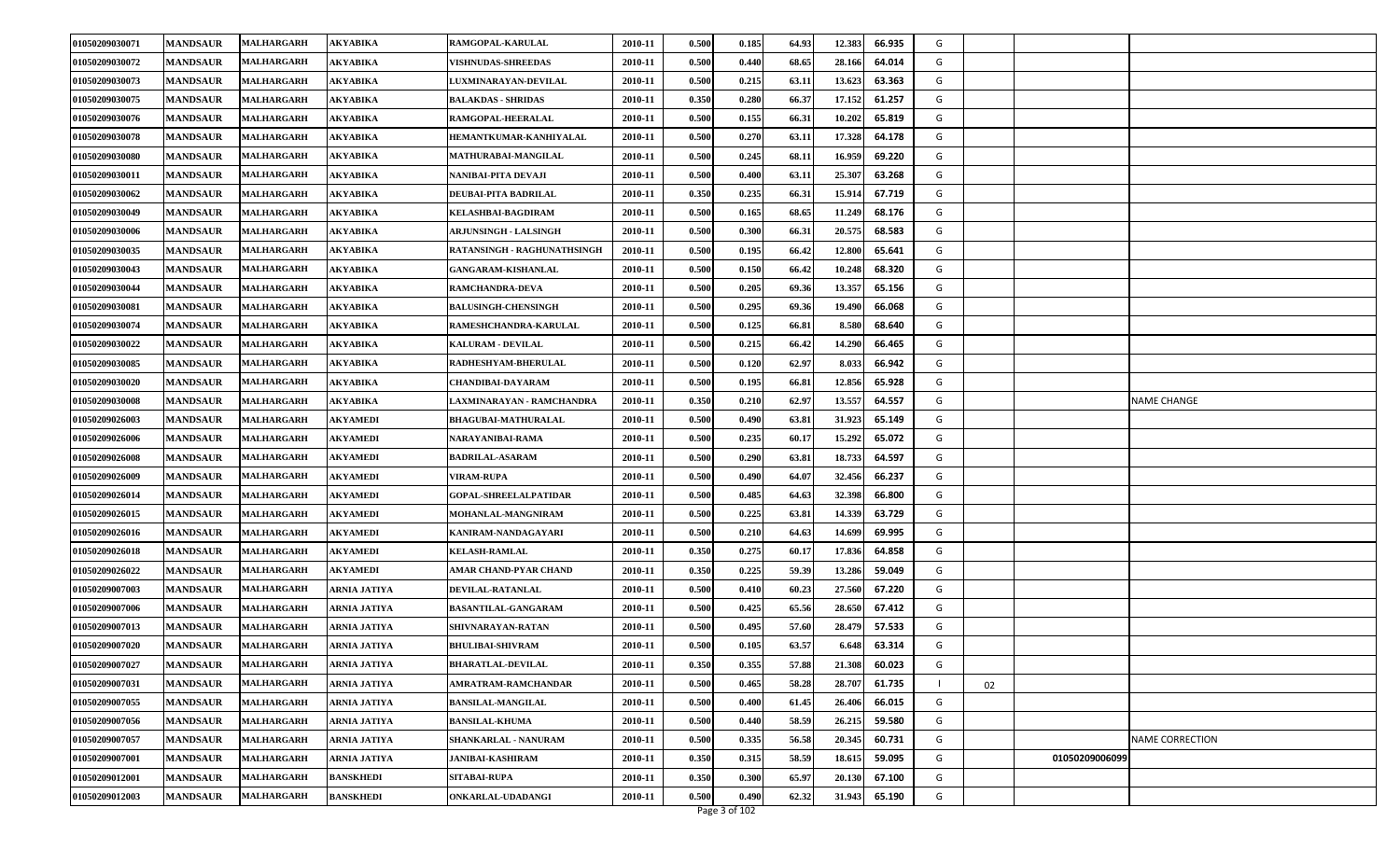| 0.350<br>0.290<br>01050209012005<br><b>MANDSAUR</b><br><b>MALHARGARH</b><br><b>BANSKHEDI</b><br><b>KANWARLAL-HIRA</b><br>2010-11<br>65.97<br>19.169<br>66.100<br>G<br>01050209012006<br><b>MANDSAUR</b><br>MALHARGARH<br><b>MANGU-DHURA</b><br>2010-11<br>0.500<br>0.235<br>65.25<br>15.613<br>66.438<br>G<br><b>BANSKHEDI</b><br>01050209012009<br><b>MANDSAUR</b><br><b>MALHARGARH</b><br>2010-11<br>0.500<br>0.190<br>70.23<br>13.484<br>70.968<br>G<br><b>BANSKHEDI</b><br><b>KISHANDAS-RUPDAS</b><br>0.350<br>01050209012010<br><b>MANDSAUR</b><br>2010-11<br>0.350<br>63.62<br>22.285<br>63.671<br>G<br>MALHARGARH<br><b>BANSKHEDI</b><br><b>SITARAM-KACHRU</b><br>01050209012013<br><b>MANDSAUR</b><br><b>BANSKHEDI</b><br>2010-11<br>0.350<br>0.100<br>67.98<br>6.973<br>69.730<br>G<br>MALHARGARH<br><b>BAGDIRAM-DOLA</b><br><b>MANDSAUR</b><br><b>BANSKHEDI</b><br>DHAPUBAI D/O RAMIBAI-BAGDIRAM<br>2010-11<br>0.500<br>0.500<br>62.894<br>01050209012014<br><b>MALHARGARH</b><br>60.21<br>31.447<br>G<br>0.500<br>13.071<br>01050209012015<br><b>MANDSAUR</b><br>MALHARGARH<br><b>BANSKHEDI</b><br>KANCHANBAI-MOHANDAS<br>2010-11<br>0.195<br>65.97<br>67.031<br>G<br>01050209012016<br><b>MANDSAUR</b><br>0.500<br>0.455<br>60.75<br>28.058<br>61.666<br>MALHARGARH<br><b>BANSKHEDI</b><br>2010-11<br>G<br>KACHRIBAI-KARULAL<br>12.892<br>01050209012017<br><b>MANDSAUR</b><br>MALHARGARH<br><b>BANSKHEDI</b><br>2010-11<br>0.500<br>0.190<br>65.25<br>67.853<br>G<br><b>BAGDIRAMDAS-SUKHRAM</b><br>0.500<br>0.200<br>14.060<br>70.300<br>01050209012018<br><b>MANDSAUR</b><br>2010-11<br>63.62<br>G<br><b>MALHARGARH</b><br><b>BANSKHEDI</b><br><b>KARIBAI-SHANKAR</b><br>01050209012019<br><b>MANDSAUR</b><br>0.500<br>70.16<br>11.256<br>70.350<br>G<br><b>BANSKHEDI</b><br>2010-11<br>0.160<br><b>MALHARGARH</b><br><b>NAHARJI-KACHRU</b><br>0.480<br>62.07<br>30.831<br>01050209012020<br><b>MANDSAUR</b><br>MALHARGARH<br>BANSKHEDI<br><b>KISHAN-BHUWAAN</b><br>2010-11<br>0.500<br>64.231<br>02<br>G<br>01050209012021<br><b>MANDSAUR</b><br><b>BANSKHEDI</b><br>RADHESHYAMDAS-LAXMANDAS<br>2010-11<br>0.350<br>0.265<br>65.18<br>16.751<br>63.211<br>MALHARGARH<br>12.258<br>0.500<br>0.185<br>65.25<br>01050209012023<br><b>MANDSAUR</b><br><b>MALHARGARH</b><br>2010-11<br>66.259<br>G<br><b>BANSKHEDI</b><br>RADHESHYAM-BHERULAL<br>01050209012024<br>0.500<br>0.200<br>69.38<br>14.084<br>70.420<br>G<br><b>MANDSAUR</b><br>MALHARGARH<br><b>BANSKHEDI</b><br>RAMESHCHANDRA-MANGILAL<br>2010-11<br>01050209012025<br>0.500<br>0.395<br>63.62<br>26.602<br>67.347<br><b>MANDSAUR</b><br>2010-11<br>G<br>MALHARGARH<br><b>BANSKHEDI</b><br>VASUDEV-MOHANLAL<br>01050209012026<br><b>MANDSAUR</b><br>2010-11<br>0.500<br>0.200<br>66.71<br>13.475<br>67.375<br>G<br>MALHARGARH<br><b>BANSKHEDI</b><br><b>BHERULAL-KANIRAM</b><br>01050209012027<br><b>MANDSAUR</b><br><b>MALHARGARH</b><br><b>BANSKHEDI</b><br><b>RAMSINGH-KAARULAL</b><br>2010-11<br>0.350<br>0.260<br>67.98<br>17.665<br>67.942<br>G<br>01050209012028<br><b>MANDSAUR</b><br>2010-11<br>0.500<br>0.260<br>68.86<br>17.245<br>66.327<br><b>MALHARGARH</b><br><b>BANSKHEDI</b><br>RAMESHWAR-KAARULAL<br>G<br>0.350<br>22.031<br>01050209012029<br><b>MANDSAUR</b><br>MALHARGARH<br>2010-11<br>0.500<br>65.18<br>62.946<br>G<br><b>BANSKHEDI</b><br>MANOHARLAL-BHAGWAN<br>01050209012030<br><b>MANDSAUR</b><br>2010-11<br>0.500<br>0.310<br>63.62<br>20.304<br>65.497<br>G<br>MALHARGARH<br><b>BANSKHEDI</b><br>HUKAMLAL-MANGILAL<br>14.153<br>01050209012031<br><b>MANDSAUR</b><br>2010-11<br>0.500<br>0.195<br>69.62<br>72.579<br>G<br>MALHARGARH<br><b>BANSKHEDI</b><br><b>PARMESHWAR-BHERULAL</b><br>01050209012033<br><b>MANDSAUR</b><br>2010-11<br>0.500<br>0.305<br>62.37<br>18.747<br>61.466<br>G<br>MALHARGARH<br><b>BANSKHEDI</b><br>VARDICHANDRA-RAMLAL<br>01050209012034<br>65.18<br><b>MANDSAUR</b><br>MALHARGARH<br><b>BANSKHEDI</b><br><b>MOHANLAL-UDA</b><br>2010-11<br>0.350<br>0.105<br>6.909<br>65.800<br>G<br>01050209012035<br><b>MANDSAUR</b><br>MALHARGARH<br><b>BANSKHEDI</b><br>UMMEDSINGH-BHANWARLAL<br>2010-11<br>0.500<br>0.200<br>67.54<br>13.556<br>67.780<br>G<br>01050209012038<br><b>MANDSAUR</b><br>MALHARGARH<br>2010-11<br>0.500<br>0.350<br>67.04<br>24.374<br>69.640<br>G<br><b>BANSKHEDI</b><br><b>AMARSINGH-GUMANSINGH</b><br>0.350<br>01050209012039<br><b>MANDSAUR</b><br>2010-11<br>0.255<br>60.20<br>15.239<br>59.761<br>G<br>MALHARGARH<br><b>BANSKHEDI</b><br><b>GOVINDSINGH-RUPSINGH</b><br>01050209012040<br><b>MANDSAUR</b><br>2010-11<br>0.500<br>0.315<br>67.04<br>21.663<br>68.771<br>G<br><b>MALHARGARH</b><br><b>BANSKHEDI</b><br><b>BAALUDAS-PURANDAS</b><br>01050209012041<br><b>MANDSAUR</b><br><b>BANSKHEDI</b><br>0.500<br>0.380<br>25.964<br>68.326<br>MALHARGARH<br><b>BHUWANIRAM-KANA</b><br>2010-11<br>67.04<br>G<br>0.500<br>01050209012042<br><b>MANDSAUR</b><br>MALHARGARH<br><b>BANSKHEDI</b><br><b>RAMLAL-MODA</b><br>2010-11<br>0.110<br>63.84<br>7.679<br>69.809<br>G<br>01050209012043<br><b>MANDSAUR</b><br>MALHARGARH<br>2010-11<br>0.500<br>0.210<br>69.62<br>15.416<br>73.410<br>G<br>BANSKHEDI<br>MOHANLAL-LAXMAN<br>01050209012044<br><b>MANDSAUR</b><br>0.500<br>0.135<br>63.84<br>68.230<br>G<br><b>MALHARGARH</b><br>2010-11<br>9.211<br><b>BANSKHEDI</b><br><b>JAGDISH-PYARA</b><br>01050209012045<br><b>MANDSAUR</b><br>2010-11<br>0.500<br>0.140<br>63.84<br>8.983<br>64.164<br><b>BANSKHEDI</b><br><b>HIRALAL-DHANNA</b><br>G<br>MALHARGARH<br>0.500<br>G<br>01050209012047<br><b>MANDSAUR</b><br>2010-11<br>0.140<br>8.816<br>62.971<br>MALHARGARH<br><b>BANSKHEDI</b><br>HARISHCHANDRA-KISHANLAL<br>60.68<br>0.455<br>01050209012048<br><b>MANDSAUR</b><br><b>MALHARGARH</b><br><b>BANSKHEDI</b><br>KANHAIYALAL-MOHANLAL<br>2010-11<br>0.500<br>63.84<br>29.549<br>64.943<br>G<br>01050209012049<br><b>BHURIBAI-MANGILAL</b><br>0.350<br>0.350<br>64.74<br>23.131<br>G<br><b>MANDSAUR</b><br>MALHARGARH<br><b>BANSKHEDI</b><br>2010-11<br>66.089<br>01050209012052<br><b>MANDSAUR</b><br><b>MALHARGARH</b><br>2010-11<br>0.500<br>0.100<br>69.62<br>G<br>7.410<br>74.100<br><b>BANSKHEDI</b><br><b>KASHIBAI-MODA</b><br>01050209012053<br>0.500<br>G<br><b>MANDSAUR</b><br>MALHARGARH<br>2010-11<br>0.200<br>65.16<br>13.097<br>65.485<br><b>BANSKHEDI</b><br>NANDLAL-BHANWARLAL<br>0.285<br>01050209012055<br>2010-11<br>0.500<br>59.65<br>18.670<br>65.509<br>G<br><b>MANDSAUR</b><br><b>MALHARGARH</b><br><b>BANSKHEDI</b><br><b>SHAMBHULAL-LAXMAN</b><br>G<br>01050209012056<br>0.500<br>64.78<br>67.150<br><b>MANDSAUR</b><br>2010-11<br>0.160<br>10.744<br><b>MALHARGARH</b><br><b>BANSKHEDI</b><br><b>GEETABAI-SHANKARDAS</b><br>Page 4 of 102 | 01050209012004 | <b>MANDSAUR</b> | MALHARGARH | <b>BANSKHEDI</b> | <b>BHERULAL-NANURAM</b> | 2010-11 | 0.500 | 0.195 | 65.97 | 14.155<br>72.590 | G |  |
|---------------------------------------------------------------------------------------------------------------------------------------------------------------------------------------------------------------------------------------------------------------------------------------------------------------------------------------------------------------------------------------------------------------------------------------------------------------------------------------------------------------------------------------------------------------------------------------------------------------------------------------------------------------------------------------------------------------------------------------------------------------------------------------------------------------------------------------------------------------------------------------------------------------------------------------------------------------------------------------------------------------------------------------------------------------------------------------------------------------------------------------------------------------------------------------------------------------------------------------------------------------------------------------------------------------------------------------------------------------------------------------------------------------------------------------------------------------------------------------------------------------------------------------------------------------------------------------------------------------------------------------------------------------------------------------------------------------------------------------------------------------------------------------------------------------------------------------------------------------------------------------------------------------------------------------------------------------------------------------------------------------------------------------------------------------------------------------------------------------------------------------------------------------------------------------------------------------------------------------------------------------------------------------------------------------------------------------------------------------------------------------------------------------------------------------------------------------------------------------------------------------------------------------------------------------------------------------------------------------------------------------------------------------------------------------------------------------------------------------------------------------------------------------------------------------------------------------------------------------------------------------------------------------------------------------------------------------------------------------------------------------------------------------------------------------------------------------------------------------------------------------------------------------------------------------------------------------------------------------------------------------------------------------------------------------------------------------------------------------------------------------------------------------------------------------------------------------------------------------------------------------------------------------------------------------------------------------------------------------------------------------------------------------------------------------------------------------------------------------------------------------------------------------------------------------------------------------------------------------------------------------------------------------------------------------------------------------------------------------------------------------------------------------------------------------------------------------------------------------------------------------------------------------------------------------------------------------------------------------------------------------------------------------------------------------------------------------------------------------------------------------------------------------------------------------------------------------------------------------------------------------------------------------------------------------------------------------------------------------------------------------------------------------------------------------------------------------------------------------------------------------------------------------------------------------------------------------------------------------------------------------------------------------------------------------------------------------------------------------------------------------------------------------------------------------------------------------------------------------------------------------------------------------------------------------------------------------------------------------------------------------------------------------------------------------------------------------------------------------------------------------------------------------------------------------------------------------------------------------------------------------------------------------------------------------------------------------------------------------------------------------------------------------------------------------------------------------------------------------------------------------------------------------------------------------------------------------------------------------------------------------------------------------------------------------------------------------------------------------------------------------------------------------------------------------------------------------------------------------------------------------------------------------------------------------------------------------------------------------------------------------------------------------------------------------------------------------------------------------------------------------------------------------------------------------------------------------------------------------------------------------------------------------------------------------------------------------------------------------------------------------------------------------------------------------------------------------------------------|----------------|-----------------|------------|------------------|-------------------------|---------|-------|-------|-------|------------------|---|--|
|                                                                                                                                                                                                                                                                                                                                                                                                                                                                                                                                                                                                                                                                                                                                                                                                                                                                                                                                                                                                                                                                                                                                                                                                                                                                                                                                                                                                                                                                                                                                                                                                                                                                                                                                                                                                                                                                                                                                                                                                                                                                                                                                                                                                                                                                                                                                                                                                                                                                                                                                                                                                                                                                                                                                                                                                                                                                                                                                                                                                                                                                                                                                                                                                                                                                                                                                                                                                                                                                                                                                                                                                                                                                                                                                                                                                                                                                                                                                                                                                                                                                                                                                                                                                                                                                                                                                                                                                                                                                                                                                                                                                                                                                                                                                                                                                                                                                                                                                                                                                                                                                                                                                                                                                                                                                                                                                                                                                                                                                                                                                                                                                                                                                                                                                                                                                                                                                                                                                                                                                                                                                                                                                                                                                                                                                                                                                                                                                                                                                                                                                                                                                                                                                                                                                 |                |                 |            |                  |                         |         |       |       |       |                  |   |  |
|                                                                                                                                                                                                                                                                                                                                                                                                                                                                                                                                                                                                                                                                                                                                                                                                                                                                                                                                                                                                                                                                                                                                                                                                                                                                                                                                                                                                                                                                                                                                                                                                                                                                                                                                                                                                                                                                                                                                                                                                                                                                                                                                                                                                                                                                                                                                                                                                                                                                                                                                                                                                                                                                                                                                                                                                                                                                                                                                                                                                                                                                                                                                                                                                                                                                                                                                                                                                                                                                                                                                                                                                                                                                                                                                                                                                                                                                                                                                                                                                                                                                                                                                                                                                                                                                                                                                                                                                                                                                                                                                                                                                                                                                                                                                                                                                                                                                                                                                                                                                                                                                                                                                                                                                                                                                                                                                                                                                                                                                                                                                                                                                                                                                                                                                                                                                                                                                                                                                                                                                                                                                                                                                                                                                                                                                                                                                                                                                                                                                                                                                                                                                                                                                                                                                 |                |                 |            |                  |                         |         |       |       |       |                  |   |  |
|                                                                                                                                                                                                                                                                                                                                                                                                                                                                                                                                                                                                                                                                                                                                                                                                                                                                                                                                                                                                                                                                                                                                                                                                                                                                                                                                                                                                                                                                                                                                                                                                                                                                                                                                                                                                                                                                                                                                                                                                                                                                                                                                                                                                                                                                                                                                                                                                                                                                                                                                                                                                                                                                                                                                                                                                                                                                                                                                                                                                                                                                                                                                                                                                                                                                                                                                                                                                                                                                                                                                                                                                                                                                                                                                                                                                                                                                                                                                                                                                                                                                                                                                                                                                                                                                                                                                                                                                                                                                                                                                                                                                                                                                                                                                                                                                                                                                                                                                                                                                                                                                                                                                                                                                                                                                                                                                                                                                                                                                                                                                                                                                                                                                                                                                                                                                                                                                                                                                                                                                                                                                                                                                                                                                                                                                                                                                                                                                                                                                                                                                                                                                                                                                                                                                 |                |                 |            |                  |                         |         |       |       |       |                  |   |  |
|                                                                                                                                                                                                                                                                                                                                                                                                                                                                                                                                                                                                                                                                                                                                                                                                                                                                                                                                                                                                                                                                                                                                                                                                                                                                                                                                                                                                                                                                                                                                                                                                                                                                                                                                                                                                                                                                                                                                                                                                                                                                                                                                                                                                                                                                                                                                                                                                                                                                                                                                                                                                                                                                                                                                                                                                                                                                                                                                                                                                                                                                                                                                                                                                                                                                                                                                                                                                                                                                                                                                                                                                                                                                                                                                                                                                                                                                                                                                                                                                                                                                                                                                                                                                                                                                                                                                                                                                                                                                                                                                                                                                                                                                                                                                                                                                                                                                                                                                                                                                                                                                                                                                                                                                                                                                                                                                                                                                                                                                                                                                                                                                                                                                                                                                                                                                                                                                                                                                                                                                                                                                                                                                                                                                                                                                                                                                                                                                                                                                                                                                                                                                                                                                                                                                 |                |                 |            |                  |                         |         |       |       |       |                  |   |  |
|                                                                                                                                                                                                                                                                                                                                                                                                                                                                                                                                                                                                                                                                                                                                                                                                                                                                                                                                                                                                                                                                                                                                                                                                                                                                                                                                                                                                                                                                                                                                                                                                                                                                                                                                                                                                                                                                                                                                                                                                                                                                                                                                                                                                                                                                                                                                                                                                                                                                                                                                                                                                                                                                                                                                                                                                                                                                                                                                                                                                                                                                                                                                                                                                                                                                                                                                                                                                                                                                                                                                                                                                                                                                                                                                                                                                                                                                                                                                                                                                                                                                                                                                                                                                                                                                                                                                                                                                                                                                                                                                                                                                                                                                                                                                                                                                                                                                                                                                                                                                                                                                                                                                                                                                                                                                                                                                                                                                                                                                                                                                                                                                                                                                                                                                                                                                                                                                                                                                                                                                                                                                                                                                                                                                                                                                                                                                                                                                                                                                                                                                                                                                                                                                                                                                 |                |                 |            |                  |                         |         |       |       |       |                  |   |  |
|                                                                                                                                                                                                                                                                                                                                                                                                                                                                                                                                                                                                                                                                                                                                                                                                                                                                                                                                                                                                                                                                                                                                                                                                                                                                                                                                                                                                                                                                                                                                                                                                                                                                                                                                                                                                                                                                                                                                                                                                                                                                                                                                                                                                                                                                                                                                                                                                                                                                                                                                                                                                                                                                                                                                                                                                                                                                                                                                                                                                                                                                                                                                                                                                                                                                                                                                                                                                                                                                                                                                                                                                                                                                                                                                                                                                                                                                                                                                                                                                                                                                                                                                                                                                                                                                                                                                                                                                                                                                                                                                                                                                                                                                                                                                                                                                                                                                                                                                                                                                                                                                                                                                                                                                                                                                                                                                                                                                                                                                                                                                                                                                                                                                                                                                                                                                                                                                                                                                                                                                                                                                                                                                                                                                                                                                                                                                                                                                                                                                                                                                                                                                                                                                                                                                 |                |                 |            |                  |                         |         |       |       |       |                  |   |  |
|                                                                                                                                                                                                                                                                                                                                                                                                                                                                                                                                                                                                                                                                                                                                                                                                                                                                                                                                                                                                                                                                                                                                                                                                                                                                                                                                                                                                                                                                                                                                                                                                                                                                                                                                                                                                                                                                                                                                                                                                                                                                                                                                                                                                                                                                                                                                                                                                                                                                                                                                                                                                                                                                                                                                                                                                                                                                                                                                                                                                                                                                                                                                                                                                                                                                                                                                                                                                                                                                                                                                                                                                                                                                                                                                                                                                                                                                                                                                                                                                                                                                                                                                                                                                                                                                                                                                                                                                                                                                                                                                                                                                                                                                                                                                                                                                                                                                                                                                                                                                                                                                                                                                                                                                                                                                                                                                                                                                                                                                                                                                                                                                                                                                                                                                                                                                                                                                                                                                                                                                                                                                                                                                                                                                                                                                                                                                                                                                                                                                                                                                                                                                                                                                                                                                 |                |                 |            |                  |                         |         |       |       |       |                  |   |  |
|                                                                                                                                                                                                                                                                                                                                                                                                                                                                                                                                                                                                                                                                                                                                                                                                                                                                                                                                                                                                                                                                                                                                                                                                                                                                                                                                                                                                                                                                                                                                                                                                                                                                                                                                                                                                                                                                                                                                                                                                                                                                                                                                                                                                                                                                                                                                                                                                                                                                                                                                                                                                                                                                                                                                                                                                                                                                                                                                                                                                                                                                                                                                                                                                                                                                                                                                                                                                                                                                                                                                                                                                                                                                                                                                                                                                                                                                                                                                                                                                                                                                                                                                                                                                                                                                                                                                                                                                                                                                                                                                                                                                                                                                                                                                                                                                                                                                                                                                                                                                                                                                                                                                                                                                                                                                                                                                                                                                                                                                                                                                                                                                                                                                                                                                                                                                                                                                                                                                                                                                                                                                                                                                                                                                                                                                                                                                                                                                                                                                                                                                                                                                                                                                                                                                 |                |                 |            |                  |                         |         |       |       |       |                  |   |  |
|                                                                                                                                                                                                                                                                                                                                                                                                                                                                                                                                                                                                                                                                                                                                                                                                                                                                                                                                                                                                                                                                                                                                                                                                                                                                                                                                                                                                                                                                                                                                                                                                                                                                                                                                                                                                                                                                                                                                                                                                                                                                                                                                                                                                                                                                                                                                                                                                                                                                                                                                                                                                                                                                                                                                                                                                                                                                                                                                                                                                                                                                                                                                                                                                                                                                                                                                                                                                                                                                                                                                                                                                                                                                                                                                                                                                                                                                                                                                                                                                                                                                                                                                                                                                                                                                                                                                                                                                                                                                                                                                                                                                                                                                                                                                                                                                                                                                                                                                                                                                                                                                                                                                                                                                                                                                                                                                                                                                                                                                                                                                                                                                                                                                                                                                                                                                                                                                                                                                                                                                                                                                                                                                                                                                                                                                                                                                                                                                                                                                                                                                                                                                                                                                                                                                 |                |                 |            |                  |                         |         |       |       |       |                  |   |  |
|                                                                                                                                                                                                                                                                                                                                                                                                                                                                                                                                                                                                                                                                                                                                                                                                                                                                                                                                                                                                                                                                                                                                                                                                                                                                                                                                                                                                                                                                                                                                                                                                                                                                                                                                                                                                                                                                                                                                                                                                                                                                                                                                                                                                                                                                                                                                                                                                                                                                                                                                                                                                                                                                                                                                                                                                                                                                                                                                                                                                                                                                                                                                                                                                                                                                                                                                                                                                                                                                                                                                                                                                                                                                                                                                                                                                                                                                                                                                                                                                                                                                                                                                                                                                                                                                                                                                                                                                                                                                                                                                                                                                                                                                                                                                                                                                                                                                                                                                                                                                                                                                                                                                                                                                                                                                                                                                                                                                                                                                                                                                                                                                                                                                                                                                                                                                                                                                                                                                                                                                                                                                                                                                                                                                                                                                                                                                                                                                                                                                                                                                                                                                                                                                                                                                 |                |                 |            |                  |                         |         |       |       |       |                  |   |  |
|                                                                                                                                                                                                                                                                                                                                                                                                                                                                                                                                                                                                                                                                                                                                                                                                                                                                                                                                                                                                                                                                                                                                                                                                                                                                                                                                                                                                                                                                                                                                                                                                                                                                                                                                                                                                                                                                                                                                                                                                                                                                                                                                                                                                                                                                                                                                                                                                                                                                                                                                                                                                                                                                                                                                                                                                                                                                                                                                                                                                                                                                                                                                                                                                                                                                                                                                                                                                                                                                                                                                                                                                                                                                                                                                                                                                                                                                                                                                                                                                                                                                                                                                                                                                                                                                                                                                                                                                                                                                                                                                                                                                                                                                                                                                                                                                                                                                                                                                                                                                                                                                                                                                                                                                                                                                                                                                                                                                                                                                                                                                                                                                                                                                                                                                                                                                                                                                                                                                                                                                                                                                                                                                                                                                                                                                                                                                                                                                                                                                                                                                                                                                                                                                                                                                 |                |                 |            |                  |                         |         |       |       |       |                  |   |  |
|                                                                                                                                                                                                                                                                                                                                                                                                                                                                                                                                                                                                                                                                                                                                                                                                                                                                                                                                                                                                                                                                                                                                                                                                                                                                                                                                                                                                                                                                                                                                                                                                                                                                                                                                                                                                                                                                                                                                                                                                                                                                                                                                                                                                                                                                                                                                                                                                                                                                                                                                                                                                                                                                                                                                                                                                                                                                                                                                                                                                                                                                                                                                                                                                                                                                                                                                                                                                                                                                                                                                                                                                                                                                                                                                                                                                                                                                                                                                                                                                                                                                                                                                                                                                                                                                                                                                                                                                                                                                                                                                                                                                                                                                                                                                                                                                                                                                                                                                                                                                                                                                                                                                                                                                                                                                                                                                                                                                                                                                                                                                                                                                                                                                                                                                                                                                                                                                                                                                                                                                                                                                                                                                                                                                                                                                                                                                                                                                                                                                                                                                                                                                                                                                                                                                 |                |                 |            |                  |                         |         |       |       |       |                  |   |  |
|                                                                                                                                                                                                                                                                                                                                                                                                                                                                                                                                                                                                                                                                                                                                                                                                                                                                                                                                                                                                                                                                                                                                                                                                                                                                                                                                                                                                                                                                                                                                                                                                                                                                                                                                                                                                                                                                                                                                                                                                                                                                                                                                                                                                                                                                                                                                                                                                                                                                                                                                                                                                                                                                                                                                                                                                                                                                                                                                                                                                                                                                                                                                                                                                                                                                                                                                                                                                                                                                                                                                                                                                                                                                                                                                                                                                                                                                                                                                                                                                                                                                                                                                                                                                                                                                                                                                                                                                                                                                                                                                                                                                                                                                                                                                                                                                                                                                                                                                                                                                                                                                                                                                                                                                                                                                                                                                                                                                                                                                                                                                                                                                                                                                                                                                                                                                                                                                                                                                                                                                                                                                                                                                                                                                                                                                                                                                                                                                                                                                                                                                                                                                                                                                                                                                 |                |                 |            |                  |                         |         |       |       |       |                  |   |  |
|                                                                                                                                                                                                                                                                                                                                                                                                                                                                                                                                                                                                                                                                                                                                                                                                                                                                                                                                                                                                                                                                                                                                                                                                                                                                                                                                                                                                                                                                                                                                                                                                                                                                                                                                                                                                                                                                                                                                                                                                                                                                                                                                                                                                                                                                                                                                                                                                                                                                                                                                                                                                                                                                                                                                                                                                                                                                                                                                                                                                                                                                                                                                                                                                                                                                                                                                                                                                                                                                                                                                                                                                                                                                                                                                                                                                                                                                                                                                                                                                                                                                                                                                                                                                                                                                                                                                                                                                                                                                                                                                                                                                                                                                                                                                                                                                                                                                                                                                                                                                                                                                                                                                                                                                                                                                                                                                                                                                                                                                                                                                                                                                                                                                                                                                                                                                                                                                                                                                                                                                                                                                                                                                                                                                                                                                                                                                                                                                                                                                                                                                                                                                                                                                                                                                 |                |                 |            |                  |                         |         |       |       |       |                  |   |  |
|                                                                                                                                                                                                                                                                                                                                                                                                                                                                                                                                                                                                                                                                                                                                                                                                                                                                                                                                                                                                                                                                                                                                                                                                                                                                                                                                                                                                                                                                                                                                                                                                                                                                                                                                                                                                                                                                                                                                                                                                                                                                                                                                                                                                                                                                                                                                                                                                                                                                                                                                                                                                                                                                                                                                                                                                                                                                                                                                                                                                                                                                                                                                                                                                                                                                                                                                                                                                                                                                                                                                                                                                                                                                                                                                                                                                                                                                                                                                                                                                                                                                                                                                                                                                                                                                                                                                                                                                                                                                                                                                                                                                                                                                                                                                                                                                                                                                                                                                                                                                                                                                                                                                                                                                                                                                                                                                                                                                                                                                                                                                                                                                                                                                                                                                                                                                                                                                                                                                                                                                                                                                                                                                                                                                                                                                                                                                                                                                                                                                                                                                                                                                                                                                                                                                 |                |                 |            |                  |                         |         |       |       |       |                  |   |  |
|                                                                                                                                                                                                                                                                                                                                                                                                                                                                                                                                                                                                                                                                                                                                                                                                                                                                                                                                                                                                                                                                                                                                                                                                                                                                                                                                                                                                                                                                                                                                                                                                                                                                                                                                                                                                                                                                                                                                                                                                                                                                                                                                                                                                                                                                                                                                                                                                                                                                                                                                                                                                                                                                                                                                                                                                                                                                                                                                                                                                                                                                                                                                                                                                                                                                                                                                                                                                                                                                                                                                                                                                                                                                                                                                                                                                                                                                                                                                                                                                                                                                                                                                                                                                                                                                                                                                                                                                                                                                                                                                                                                                                                                                                                                                                                                                                                                                                                                                                                                                                                                                                                                                                                                                                                                                                                                                                                                                                                                                                                                                                                                                                                                                                                                                                                                                                                                                                                                                                                                                                                                                                                                                                                                                                                                                                                                                                                                                                                                                                                                                                                                                                                                                                                                                 |                |                 |            |                  |                         |         |       |       |       |                  |   |  |
|                                                                                                                                                                                                                                                                                                                                                                                                                                                                                                                                                                                                                                                                                                                                                                                                                                                                                                                                                                                                                                                                                                                                                                                                                                                                                                                                                                                                                                                                                                                                                                                                                                                                                                                                                                                                                                                                                                                                                                                                                                                                                                                                                                                                                                                                                                                                                                                                                                                                                                                                                                                                                                                                                                                                                                                                                                                                                                                                                                                                                                                                                                                                                                                                                                                                                                                                                                                                                                                                                                                                                                                                                                                                                                                                                                                                                                                                                                                                                                                                                                                                                                                                                                                                                                                                                                                                                                                                                                                                                                                                                                                                                                                                                                                                                                                                                                                                                                                                                                                                                                                                                                                                                                                                                                                                                                                                                                                                                                                                                                                                                                                                                                                                                                                                                                                                                                                                                                                                                                                                                                                                                                                                                                                                                                                                                                                                                                                                                                                                                                                                                                                                                                                                                                                                 |                |                 |            |                  |                         |         |       |       |       |                  |   |  |
|                                                                                                                                                                                                                                                                                                                                                                                                                                                                                                                                                                                                                                                                                                                                                                                                                                                                                                                                                                                                                                                                                                                                                                                                                                                                                                                                                                                                                                                                                                                                                                                                                                                                                                                                                                                                                                                                                                                                                                                                                                                                                                                                                                                                                                                                                                                                                                                                                                                                                                                                                                                                                                                                                                                                                                                                                                                                                                                                                                                                                                                                                                                                                                                                                                                                                                                                                                                                                                                                                                                                                                                                                                                                                                                                                                                                                                                                                                                                                                                                                                                                                                                                                                                                                                                                                                                                                                                                                                                                                                                                                                                                                                                                                                                                                                                                                                                                                                                                                                                                                                                                                                                                                                                                                                                                                                                                                                                                                                                                                                                                                                                                                                                                                                                                                                                                                                                                                                                                                                                                                                                                                                                                                                                                                                                                                                                                                                                                                                                                                                                                                                                                                                                                                                                                 |                |                 |            |                  |                         |         |       |       |       |                  |   |  |
|                                                                                                                                                                                                                                                                                                                                                                                                                                                                                                                                                                                                                                                                                                                                                                                                                                                                                                                                                                                                                                                                                                                                                                                                                                                                                                                                                                                                                                                                                                                                                                                                                                                                                                                                                                                                                                                                                                                                                                                                                                                                                                                                                                                                                                                                                                                                                                                                                                                                                                                                                                                                                                                                                                                                                                                                                                                                                                                                                                                                                                                                                                                                                                                                                                                                                                                                                                                                                                                                                                                                                                                                                                                                                                                                                                                                                                                                                                                                                                                                                                                                                                                                                                                                                                                                                                                                                                                                                                                                                                                                                                                                                                                                                                                                                                                                                                                                                                                                                                                                                                                                                                                                                                                                                                                                                                                                                                                                                                                                                                                                                                                                                                                                                                                                                                                                                                                                                                                                                                                                                                                                                                                                                                                                                                                                                                                                                                                                                                                                                                                                                                                                                                                                                                                                 |                |                 |            |                  |                         |         |       |       |       |                  |   |  |
|                                                                                                                                                                                                                                                                                                                                                                                                                                                                                                                                                                                                                                                                                                                                                                                                                                                                                                                                                                                                                                                                                                                                                                                                                                                                                                                                                                                                                                                                                                                                                                                                                                                                                                                                                                                                                                                                                                                                                                                                                                                                                                                                                                                                                                                                                                                                                                                                                                                                                                                                                                                                                                                                                                                                                                                                                                                                                                                                                                                                                                                                                                                                                                                                                                                                                                                                                                                                                                                                                                                                                                                                                                                                                                                                                                                                                                                                                                                                                                                                                                                                                                                                                                                                                                                                                                                                                                                                                                                                                                                                                                                                                                                                                                                                                                                                                                                                                                                                                                                                                                                                                                                                                                                                                                                                                                                                                                                                                                                                                                                                                                                                                                                                                                                                                                                                                                                                                                                                                                                                                                                                                                                                                                                                                                                                                                                                                                                                                                                                                                                                                                                                                                                                                                                                 |                |                 |            |                  |                         |         |       |       |       |                  |   |  |
|                                                                                                                                                                                                                                                                                                                                                                                                                                                                                                                                                                                                                                                                                                                                                                                                                                                                                                                                                                                                                                                                                                                                                                                                                                                                                                                                                                                                                                                                                                                                                                                                                                                                                                                                                                                                                                                                                                                                                                                                                                                                                                                                                                                                                                                                                                                                                                                                                                                                                                                                                                                                                                                                                                                                                                                                                                                                                                                                                                                                                                                                                                                                                                                                                                                                                                                                                                                                                                                                                                                                                                                                                                                                                                                                                                                                                                                                                                                                                                                                                                                                                                                                                                                                                                                                                                                                                                                                                                                                                                                                                                                                                                                                                                                                                                                                                                                                                                                                                                                                                                                                                                                                                                                                                                                                                                                                                                                                                                                                                                                                                                                                                                                                                                                                                                                                                                                                                                                                                                                                                                                                                                                                                                                                                                                                                                                                                                                                                                                                                                                                                                                                                                                                                                                                 |                |                 |            |                  |                         |         |       |       |       |                  |   |  |
|                                                                                                                                                                                                                                                                                                                                                                                                                                                                                                                                                                                                                                                                                                                                                                                                                                                                                                                                                                                                                                                                                                                                                                                                                                                                                                                                                                                                                                                                                                                                                                                                                                                                                                                                                                                                                                                                                                                                                                                                                                                                                                                                                                                                                                                                                                                                                                                                                                                                                                                                                                                                                                                                                                                                                                                                                                                                                                                                                                                                                                                                                                                                                                                                                                                                                                                                                                                                                                                                                                                                                                                                                                                                                                                                                                                                                                                                                                                                                                                                                                                                                                                                                                                                                                                                                                                                                                                                                                                                                                                                                                                                                                                                                                                                                                                                                                                                                                                                                                                                                                                                                                                                                                                                                                                                                                                                                                                                                                                                                                                                                                                                                                                                                                                                                                                                                                                                                                                                                                                                                                                                                                                                                                                                                                                                                                                                                                                                                                                                                                                                                                                                                                                                                                                                 |                |                 |            |                  |                         |         |       |       |       |                  |   |  |
|                                                                                                                                                                                                                                                                                                                                                                                                                                                                                                                                                                                                                                                                                                                                                                                                                                                                                                                                                                                                                                                                                                                                                                                                                                                                                                                                                                                                                                                                                                                                                                                                                                                                                                                                                                                                                                                                                                                                                                                                                                                                                                                                                                                                                                                                                                                                                                                                                                                                                                                                                                                                                                                                                                                                                                                                                                                                                                                                                                                                                                                                                                                                                                                                                                                                                                                                                                                                                                                                                                                                                                                                                                                                                                                                                                                                                                                                                                                                                                                                                                                                                                                                                                                                                                                                                                                                                                                                                                                                                                                                                                                                                                                                                                                                                                                                                                                                                                                                                                                                                                                                                                                                                                                                                                                                                                                                                                                                                                                                                                                                                                                                                                                                                                                                                                                                                                                                                                                                                                                                                                                                                                                                                                                                                                                                                                                                                                                                                                                                                                                                                                                                                                                                                                                                 |                |                 |            |                  |                         |         |       |       |       |                  |   |  |
|                                                                                                                                                                                                                                                                                                                                                                                                                                                                                                                                                                                                                                                                                                                                                                                                                                                                                                                                                                                                                                                                                                                                                                                                                                                                                                                                                                                                                                                                                                                                                                                                                                                                                                                                                                                                                                                                                                                                                                                                                                                                                                                                                                                                                                                                                                                                                                                                                                                                                                                                                                                                                                                                                                                                                                                                                                                                                                                                                                                                                                                                                                                                                                                                                                                                                                                                                                                                                                                                                                                                                                                                                                                                                                                                                                                                                                                                                                                                                                                                                                                                                                                                                                                                                                                                                                                                                                                                                                                                                                                                                                                                                                                                                                                                                                                                                                                                                                                                                                                                                                                                                                                                                                                                                                                                                                                                                                                                                                                                                                                                                                                                                                                                                                                                                                                                                                                                                                                                                                                                                                                                                                                                                                                                                                                                                                                                                                                                                                                                                                                                                                                                                                                                                                                                 |                |                 |            |                  |                         |         |       |       |       |                  |   |  |
|                                                                                                                                                                                                                                                                                                                                                                                                                                                                                                                                                                                                                                                                                                                                                                                                                                                                                                                                                                                                                                                                                                                                                                                                                                                                                                                                                                                                                                                                                                                                                                                                                                                                                                                                                                                                                                                                                                                                                                                                                                                                                                                                                                                                                                                                                                                                                                                                                                                                                                                                                                                                                                                                                                                                                                                                                                                                                                                                                                                                                                                                                                                                                                                                                                                                                                                                                                                                                                                                                                                                                                                                                                                                                                                                                                                                                                                                                                                                                                                                                                                                                                                                                                                                                                                                                                                                                                                                                                                                                                                                                                                                                                                                                                                                                                                                                                                                                                                                                                                                                                                                                                                                                                                                                                                                                                                                                                                                                                                                                                                                                                                                                                                                                                                                                                                                                                                                                                                                                                                                                                                                                                                                                                                                                                                                                                                                                                                                                                                                                                                                                                                                                                                                                                                                 |                |                 |            |                  |                         |         |       |       |       |                  |   |  |
|                                                                                                                                                                                                                                                                                                                                                                                                                                                                                                                                                                                                                                                                                                                                                                                                                                                                                                                                                                                                                                                                                                                                                                                                                                                                                                                                                                                                                                                                                                                                                                                                                                                                                                                                                                                                                                                                                                                                                                                                                                                                                                                                                                                                                                                                                                                                                                                                                                                                                                                                                                                                                                                                                                                                                                                                                                                                                                                                                                                                                                                                                                                                                                                                                                                                                                                                                                                                                                                                                                                                                                                                                                                                                                                                                                                                                                                                                                                                                                                                                                                                                                                                                                                                                                                                                                                                                                                                                                                                                                                                                                                                                                                                                                                                                                                                                                                                                                                                                                                                                                                                                                                                                                                                                                                                                                                                                                                                                                                                                                                                                                                                                                                                                                                                                                                                                                                                                                                                                                                                                                                                                                                                                                                                                                                                                                                                                                                                                                                                                                                                                                                                                                                                                                                                 |                |                 |            |                  |                         |         |       |       |       |                  |   |  |
|                                                                                                                                                                                                                                                                                                                                                                                                                                                                                                                                                                                                                                                                                                                                                                                                                                                                                                                                                                                                                                                                                                                                                                                                                                                                                                                                                                                                                                                                                                                                                                                                                                                                                                                                                                                                                                                                                                                                                                                                                                                                                                                                                                                                                                                                                                                                                                                                                                                                                                                                                                                                                                                                                                                                                                                                                                                                                                                                                                                                                                                                                                                                                                                                                                                                                                                                                                                                                                                                                                                                                                                                                                                                                                                                                                                                                                                                                                                                                                                                                                                                                                                                                                                                                                                                                                                                                                                                                                                                                                                                                                                                                                                                                                                                                                                                                                                                                                                                                                                                                                                                                                                                                                                                                                                                                                                                                                                                                                                                                                                                                                                                                                                                                                                                                                                                                                                                                                                                                                                                                                                                                                                                                                                                                                                                                                                                                                                                                                                                                                                                                                                                                                                                                                                                 |                |                 |            |                  |                         |         |       |       |       |                  |   |  |
|                                                                                                                                                                                                                                                                                                                                                                                                                                                                                                                                                                                                                                                                                                                                                                                                                                                                                                                                                                                                                                                                                                                                                                                                                                                                                                                                                                                                                                                                                                                                                                                                                                                                                                                                                                                                                                                                                                                                                                                                                                                                                                                                                                                                                                                                                                                                                                                                                                                                                                                                                                                                                                                                                                                                                                                                                                                                                                                                                                                                                                                                                                                                                                                                                                                                                                                                                                                                                                                                                                                                                                                                                                                                                                                                                                                                                                                                                                                                                                                                                                                                                                                                                                                                                                                                                                                                                                                                                                                                                                                                                                                                                                                                                                                                                                                                                                                                                                                                                                                                                                                                                                                                                                                                                                                                                                                                                                                                                                                                                                                                                                                                                                                                                                                                                                                                                                                                                                                                                                                                                                                                                                                                                                                                                                                                                                                                                                                                                                                                                                                                                                                                                                                                                                                                 |                |                 |            |                  |                         |         |       |       |       |                  |   |  |
|                                                                                                                                                                                                                                                                                                                                                                                                                                                                                                                                                                                                                                                                                                                                                                                                                                                                                                                                                                                                                                                                                                                                                                                                                                                                                                                                                                                                                                                                                                                                                                                                                                                                                                                                                                                                                                                                                                                                                                                                                                                                                                                                                                                                                                                                                                                                                                                                                                                                                                                                                                                                                                                                                                                                                                                                                                                                                                                                                                                                                                                                                                                                                                                                                                                                                                                                                                                                                                                                                                                                                                                                                                                                                                                                                                                                                                                                                                                                                                                                                                                                                                                                                                                                                                                                                                                                                                                                                                                                                                                                                                                                                                                                                                                                                                                                                                                                                                                                                                                                                                                                                                                                                                                                                                                                                                                                                                                                                                                                                                                                                                                                                                                                                                                                                                                                                                                                                                                                                                                                                                                                                                                                                                                                                                                                                                                                                                                                                                                                                                                                                                                                                                                                                                                                 |                |                 |            |                  |                         |         |       |       |       |                  |   |  |
|                                                                                                                                                                                                                                                                                                                                                                                                                                                                                                                                                                                                                                                                                                                                                                                                                                                                                                                                                                                                                                                                                                                                                                                                                                                                                                                                                                                                                                                                                                                                                                                                                                                                                                                                                                                                                                                                                                                                                                                                                                                                                                                                                                                                                                                                                                                                                                                                                                                                                                                                                                                                                                                                                                                                                                                                                                                                                                                                                                                                                                                                                                                                                                                                                                                                                                                                                                                                                                                                                                                                                                                                                                                                                                                                                                                                                                                                                                                                                                                                                                                                                                                                                                                                                                                                                                                                                                                                                                                                                                                                                                                                                                                                                                                                                                                                                                                                                                                                                                                                                                                                                                                                                                                                                                                                                                                                                                                                                                                                                                                                                                                                                                                                                                                                                                                                                                                                                                                                                                                                                                                                                                                                                                                                                                                                                                                                                                                                                                                                                                                                                                                                                                                                                                                                 |                |                 |            |                  |                         |         |       |       |       |                  |   |  |
|                                                                                                                                                                                                                                                                                                                                                                                                                                                                                                                                                                                                                                                                                                                                                                                                                                                                                                                                                                                                                                                                                                                                                                                                                                                                                                                                                                                                                                                                                                                                                                                                                                                                                                                                                                                                                                                                                                                                                                                                                                                                                                                                                                                                                                                                                                                                                                                                                                                                                                                                                                                                                                                                                                                                                                                                                                                                                                                                                                                                                                                                                                                                                                                                                                                                                                                                                                                                                                                                                                                                                                                                                                                                                                                                                                                                                                                                                                                                                                                                                                                                                                                                                                                                                                                                                                                                                                                                                                                                                                                                                                                                                                                                                                                                                                                                                                                                                                                                                                                                                                                                                                                                                                                                                                                                                                                                                                                                                                                                                                                                                                                                                                                                                                                                                                                                                                                                                                                                                                                                                                                                                                                                                                                                                                                                                                                                                                                                                                                                                                                                                                                                                                                                                                                                 |                |                 |            |                  |                         |         |       |       |       |                  |   |  |
|                                                                                                                                                                                                                                                                                                                                                                                                                                                                                                                                                                                                                                                                                                                                                                                                                                                                                                                                                                                                                                                                                                                                                                                                                                                                                                                                                                                                                                                                                                                                                                                                                                                                                                                                                                                                                                                                                                                                                                                                                                                                                                                                                                                                                                                                                                                                                                                                                                                                                                                                                                                                                                                                                                                                                                                                                                                                                                                                                                                                                                                                                                                                                                                                                                                                                                                                                                                                                                                                                                                                                                                                                                                                                                                                                                                                                                                                                                                                                                                                                                                                                                                                                                                                                                                                                                                                                                                                                                                                                                                                                                                                                                                                                                                                                                                                                                                                                                                                                                                                                                                                                                                                                                                                                                                                                                                                                                                                                                                                                                                                                                                                                                                                                                                                                                                                                                                                                                                                                                                                                                                                                                                                                                                                                                                                                                                                                                                                                                                                                                                                                                                                                                                                                                                                 |                |                 |            |                  |                         |         |       |       |       |                  |   |  |
|                                                                                                                                                                                                                                                                                                                                                                                                                                                                                                                                                                                                                                                                                                                                                                                                                                                                                                                                                                                                                                                                                                                                                                                                                                                                                                                                                                                                                                                                                                                                                                                                                                                                                                                                                                                                                                                                                                                                                                                                                                                                                                                                                                                                                                                                                                                                                                                                                                                                                                                                                                                                                                                                                                                                                                                                                                                                                                                                                                                                                                                                                                                                                                                                                                                                                                                                                                                                                                                                                                                                                                                                                                                                                                                                                                                                                                                                                                                                                                                                                                                                                                                                                                                                                                                                                                                                                                                                                                                                                                                                                                                                                                                                                                                                                                                                                                                                                                                                                                                                                                                                                                                                                                                                                                                                                                                                                                                                                                                                                                                                                                                                                                                                                                                                                                                                                                                                                                                                                                                                                                                                                                                                                                                                                                                                                                                                                                                                                                                                                                                                                                                                                                                                                                                                 |                |                 |            |                  |                         |         |       |       |       |                  |   |  |
|                                                                                                                                                                                                                                                                                                                                                                                                                                                                                                                                                                                                                                                                                                                                                                                                                                                                                                                                                                                                                                                                                                                                                                                                                                                                                                                                                                                                                                                                                                                                                                                                                                                                                                                                                                                                                                                                                                                                                                                                                                                                                                                                                                                                                                                                                                                                                                                                                                                                                                                                                                                                                                                                                                                                                                                                                                                                                                                                                                                                                                                                                                                                                                                                                                                                                                                                                                                                                                                                                                                                                                                                                                                                                                                                                                                                                                                                                                                                                                                                                                                                                                                                                                                                                                                                                                                                                                                                                                                                                                                                                                                                                                                                                                                                                                                                                                                                                                                                                                                                                                                                                                                                                                                                                                                                                                                                                                                                                                                                                                                                                                                                                                                                                                                                                                                                                                                                                                                                                                                                                                                                                                                                                                                                                                                                                                                                                                                                                                                                                                                                                                                                                                                                                                                                 |                |                 |            |                  |                         |         |       |       |       |                  |   |  |
|                                                                                                                                                                                                                                                                                                                                                                                                                                                                                                                                                                                                                                                                                                                                                                                                                                                                                                                                                                                                                                                                                                                                                                                                                                                                                                                                                                                                                                                                                                                                                                                                                                                                                                                                                                                                                                                                                                                                                                                                                                                                                                                                                                                                                                                                                                                                                                                                                                                                                                                                                                                                                                                                                                                                                                                                                                                                                                                                                                                                                                                                                                                                                                                                                                                                                                                                                                                                                                                                                                                                                                                                                                                                                                                                                                                                                                                                                                                                                                                                                                                                                                                                                                                                                                                                                                                                                                                                                                                                                                                                                                                                                                                                                                                                                                                                                                                                                                                                                                                                                                                                                                                                                                                                                                                                                                                                                                                                                                                                                                                                                                                                                                                                                                                                                                                                                                                                                                                                                                                                                                                                                                                                                                                                                                                                                                                                                                                                                                                                                                                                                                                                                                                                                                                                 |                |                 |            |                  |                         |         |       |       |       |                  |   |  |
|                                                                                                                                                                                                                                                                                                                                                                                                                                                                                                                                                                                                                                                                                                                                                                                                                                                                                                                                                                                                                                                                                                                                                                                                                                                                                                                                                                                                                                                                                                                                                                                                                                                                                                                                                                                                                                                                                                                                                                                                                                                                                                                                                                                                                                                                                                                                                                                                                                                                                                                                                                                                                                                                                                                                                                                                                                                                                                                                                                                                                                                                                                                                                                                                                                                                                                                                                                                                                                                                                                                                                                                                                                                                                                                                                                                                                                                                                                                                                                                                                                                                                                                                                                                                                                                                                                                                                                                                                                                                                                                                                                                                                                                                                                                                                                                                                                                                                                                                                                                                                                                                                                                                                                                                                                                                                                                                                                                                                                                                                                                                                                                                                                                                                                                                                                                                                                                                                                                                                                                                                                                                                                                                                                                                                                                                                                                                                                                                                                                                                                                                                                                                                                                                                                                                 |                |                 |            |                  |                         |         |       |       |       |                  |   |  |
|                                                                                                                                                                                                                                                                                                                                                                                                                                                                                                                                                                                                                                                                                                                                                                                                                                                                                                                                                                                                                                                                                                                                                                                                                                                                                                                                                                                                                                                                                                                                                                                                                                                                                                                                                                                                                                                                                                                                                                                                                                                                                                                                                                                                                                                                                                                                                                                                                                                                                                                                                                                                                                                                                                                                                                                                                                                                                                                                                                                                                                                                                                                                                                                                                                                                                                                                                                                                                                                                                                                                                                                                                                                                                                                                                                                                                                                                                                                                                                                                                                                                                                                                                                                                                                                                                                                                                                                                                                                                                                                                                                                                                                                                                                                                                                                                                                                                                                                                                                                                                                                                                                                                                                                                                                                                                                                                                                                                                                                                                                                                                                                                                                                                                                                                                                                                                                                                                                                                                                                                                                                                                                                                                                                                                                                                                                                                                                                                                                                                                                                                                                                                                                                                                                                                 |                |                 |            |                  |                         |         |       |       |       |                  |   |  |
|                                                                                                                                                                                                                                                                                                                                                                                                                                                                                                                                                                                                                                                                                                                                                                                                                                                                                                                                                                                                                                                                                                                                                                                                                                                                                                                                                                                                                                                                                                                                                                                                                                                                                                                                                                                                                                                                                                                                                                                                                                                                                                                                                                                                                                                                                                                                                                                                                                                                                                                                                                                                                                                                                                                                                                                                                                                                                                                                                                                                                                                                                                                                                                                                                                                                                                                                                                                                                                                                                                                                                                                                                                                                                                                                                                                                                                                                                                                                                                                                                                                                                                                                                                                                                                                                                                                                                                                                                                                                                                                                                                                                                                                                                                                                                                                                                                                                                                                                                                                                                                                                                                                                                                                                                                                                                                                                                                                                                                                                                                                                                                                                                                                                                                                                                                                                                                                                                                                                                                                                                                                                                                                                                                                                                                                                                                                                                                                                                                                                                                                                                                                                                                                                                                                                 |                |                 |            |                  |                         |         |       |       |       |                  |   |  |
|                                                                                                                                                                                                                                                                                                                                                                                                                                                                                                                                                                                                                                                                                                                                                                                                                                                                                                                                                                                                                                                                                                                                                                                                                                                                                                                                                                                                                                                                                                                                                                                                                                                                                                                                                                                                                                                                                                                                                                                                                                                                                                                                                                                                                                                                                                                                                                                                                                                                                                                                                                                                                                                                                                                                                                                                                                                                                                                                                                                                                                                                                                                                                                                                                                                                                                                                                                                                                                                                                                                                                                                                                                                                                                                                                                                                                                                                                                                                                                                                                                                                                                                                                                                                                                                                                                                                                                                                                                                                                                                                                                                                                                                                                                                                                                                                                                                                                                                                                                                                                                                                                                                                                                                                                                                                                                                                                                                                                                                                                                                                                                                                                                                                                                                                                                                                                                                                                                                                                                                                                                                                                                                                                                                                                                                                                                                                                                                                                                                                                                                                                                                                                                                                                                                                 |                |                 |            |                  |                         |         |       |       |       |                  |   |  |
|                                                                                                                                                                                                                                                                                                                                                                                                                                                                                                                                                                                                                                                                                                                                                                                                                                                                                                                                                                                                                                                                                                                                                                                                                                                                                                                                                                                                                                                                                                                                                                                                                                                                                                                                                                                                                                                                                                                                                                                                                                                                                                                                                                                                                                                                                                                                                                                                                                                                                                                                                                                                                                                                                                                                                                                                                                                                                                                                                                                                                                                                                                                                                                                                                                                                                                                                                                                                                                                                                                                                                                                                                                                                                                                                                                                                                                                                                                                                                                                                                                                                                                                                                                                                                                                                                                                                                                                                                                                                                                                                                                                                                                                                                                                                                                                                                                                                                                                                                                                                                                                                                                                                                                                                                                                                                                                                                                                                                                                                                                                                                                                                                                                                                                                                                                                                                                                                                                                                                                                                                                                                                                                                                                                                                                                                                                                                                                                                                                                                                                                                                                                                                                                                                                                                 |                |                 |            |                  |                         |         |       |       |       |                  |   |  |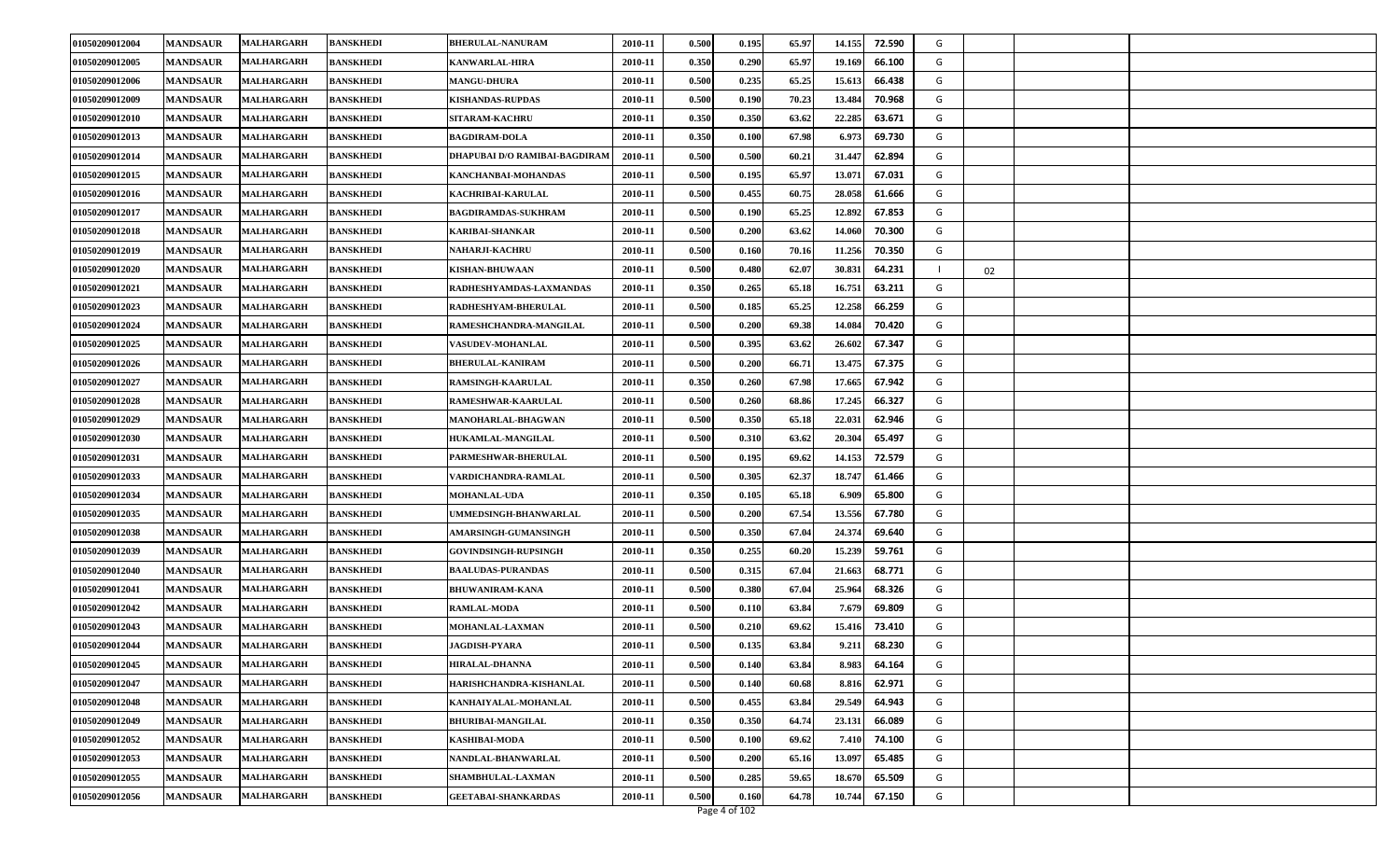| )ROPATIBAI-D/O VARDIBAI W/O<br>0.500<br>0.280<br>01050209012060<br><b>MANDSAUR</b><br>MALHARGARH<br>BANSKHEDI<br>2010-11<br>65.16<br>19.697<br>70.346<br>G<br>MADHU<br><b>RANSINGH URF KARANSINGH-</b><br>01050209012062<br><b>MANDSAUR</b><br>MALHARGARH<br><b>BANSKHEDI</b><br>2010-11<br>0.500<br>0.210<br>66.04<br>13.972<br>66.533<br>G<br><b>SARDARSINGH</b><br>01050209012064<br><b>MANDSAUR</b><br><b>MALHARGARH</b><br>2010-11<br>0.500<br>0.200<br>66.04<br>13.463<br>67.315<br>G<br><b>BANSKHEDI</b><br><b>BHANWARBAI-BHERA</b><br>01050209012065<br><b>MANDSAUR</b><br><b>BAPUDAS-SEVADAS</b><br>2010-11<br>0.500<br>0.365<br>59.65<br>21.721<br>59.510<br>G<br>MALHARGARH<br><b>BANSKHEDI</b><br>0.345<br>01050209012068<br><b>MANDSAUR</b><br><b>BANSKHEDI</b><br>2010-11<br>0.350<br>59.65<br>21.039<br>60.983<br>G<br>MALHARGARH<br><b>BHULIBAI-SHANKARLAL</b><br><b>BANSKHEDI</b><br><b>BHARATSINGH-BAHADURSINGH</b><br>0.350<br>0.335<br>21.830<br>01050209012070<br><b>MANDSAUR</b><br><b>MALHARGARH</b><br>2010-11<br>63.75<br>65.164<br>G<br>0.500<br>0.175<br>01050209012076<br><b>MANDSAUR</b><br>MALHARGARH<br><b>BANSKHEDI</b><br>KANWARLAL-KANA<br>2010-11<br>63.36<br>10.997<br>62.840<br>G<br>01050209012077<br><b>MANDSAUR</b><br>0.350<br>0.340<br>22.527<br>66.256<br>MALHARGARH<br><b>BANSKHEDI</b><br>2010-11<br>65.16<br>G<br>KANHAIYALAL-MOTILAL<br>13.742<br>01050209012084<br><b>MANDSAUR</b><br>MALHARGARH<br><b>BANSKHEDI</b><br>2010-11<br>0.500<br>0.200<br>67.98<br>68.710<br>G<br>RAMCHANDRADAS-SHANKARDAS<br>0.000<br>01050209012063<br><b>MANDSAUR</b><br>2010-11<br>0.500<br>0.000<br>0.00<br>0.000<br>N<br><b>MALHARGARH</b><br><b>BANSKHEDI</b><br>KAALURAM-NANURAM<br>01050209012022<br><b>MANDSAUR</b><br>0.350<br>0.340<br>58.71<br>20.448<br>60.141<br>G<br>BANSKHEDI<br>2010-11<br><b>MALHARGARH</b><br><b>JAGDISH-BHAGWAN</b><br>0.500<br>0.190<br>62.47<br>12.289<br>01050209012046<br><b>MANDSAUR</b><br>MALHARGARH<br>BANSKHEDI<br>SHAMBHULAL-MANGILAL<br>64.679<br>G<br>2010-11<br><b>MANDSAUR</b><br><b>BANSKHEDI</b><br>2010-11<br>0.350<br>0.240<br>61.82<br>15.190<br>63.292<br>G<br>TRANSFER/AKYABIKA<br>01050209012090<br><b>MALHARGARH</b><br><b>BHERULAL-SALAGRAM</b><br><b>MALHARGARH</b><br>0.500<br>0.440<br>27.982<br>63.595<br>01050209012078<br><b>MANDSAUR</b><br>2010-11<br>65.16<br>G<br><b>BANSKHEDI</b><br><b>TULSIDAS-BHAGWANDAS</b><br>MALHARGARH<br>0.500<br>0.290<br>60.93<br>19.158<br>66.062<br>G<br>01050209012008<br><b>MANDSAUR</b><br><b>BANSKHEDI</b><br><b>CHAMPABAI-RUGHNATH</b><br>2010-11<br>NAME CHANGE<br>0.500<br>0.470<br>64.58<br>30.491<br>64.874<br>01050209021064<br><b>MANDSAUR</b><br>2010-11<br>G<br>MALHARGARH<br><b>BARKHEDA DANGI</b><br><b>GANESHRAM-RATANLAL</b><br><b>MANDSAUR</b><br>2010-11<br>0.500<br>0.110<br>66.86<br>7.689<br>69.900<br>G<br>01050209021001<br>MALHARGARH<br><b>BARKHEDA DANGI</b><br><b>SUNDARBAI-LAXMAN</b><br>12.973<br><b>MANDSAUR</b><br><b>MALHARGARH</b><br><b>BARKHEDA DANGI</b><br><b>KHEMRAJ-DALLA</b><br>2010-11<br>0.500<br>0.195<br>63.24<br>66.528<br>01050209021002<br>G<br>01050209021006<br><b>MANDSAUR</b><br>2010-11<br>0.350<br>0.210<br>66.96<br>70.014<br><b>MALHARGARH</b><br><b>BARKHEDA DANGI</b><br><b>RATANIBAI-KISHAN</b><br>14.703<br>G<br>01050209021008<br><b>MANDSAUR</b><br><b>MALHARGARH</b><br>2010-11<br>0.500<br>0.210<br>64.91<br>14.002<br>66.676<br>G<br><b>BARKHEDA DANGI</b><br><b>BHERA-GULAB</b><br>01050209021010<br><b>MANDSAUR</b><br>2010-11<br>0.500<br>0.110<br>62.36<br>7.358<br>66.891<br>G<br><b>MALHARGARH</b><br><b>BARKHEDA DANGI</b><br><b>KARUSINGH - RATANLAL</b><br>0.500<br>62.36<br>18.521<br><b>MANDSAUR</b><br>2010-11<br>0.295<br>62.783<br>G<br>01050209021011<br><b>MALHARGARH</b><br><b>BARKHEDA DANGI</b><br><b>MOTILAL-DUNGA</b><br>01050209021012<br><b>MANDSAUR</b><br>2010-11<br>0.500<br>0.185<br>62.36<br>11.421<br>61.735<br>G<br>MALHARGARH<br><b>BARKHEDA DANGI</b><br><b>RAMLAL - HEMTA</b><br>0.150<br>67.55<br>01050209021014<br><b>MANDSAUR</b><br>MALHARGARH<br><b>BARKHEDA DANGI</b><br><b>VARDHA-AMRA</b><br>2010-11<br>0.500<br>10.200<br>68.000<br>G<br>01050209021015<br><b>MANDSAUR</b><br><b>MALHARGARH</b><br><b>BARKHEDA DANGI</b><br><b>ONKAR-NATHU</b><br>2010-11<br>0.500<br>0.145<br>62.36<br>9.167<br>63.221<br>G<br>01050209021016<br><b>MANDSAUR</b><br><b>MALHARGARH</b><br>2010-11<br>0.500<br>0.150<br>66.63<br>10.632<br>70.880<br>G<br><b>BARKHEDA DANGI</b><br>PURA - ONKAR TELI<br>01050209021018<br><b>MANDSAUR</b><br>2010-11<br>0.500<br>0.345<br>66.63<br>23.244<br>67.374<br>G<br>MALHARGARH<br><b>NARSINGH-RAMA</b><br><b>BARKHEDA DANGI</b><br>01050209021019<br><b>MANDSAUR</b><br>2010-11<br>0.500<br>0.315<br>65.88<br>21.844<br>69.346<br>G<br>MALHARGARH<br><b>BARKHEDA DANGI</b><br><b>KISHAN-BHUWAN</b><br><b>MANDSAUR</b><br>0.500<br>0.480<br>30.717<br>63.994<br>01050209021022<br><b>MALHARGARH</b><br><b>BARKHEDA DANGI</b><br>KASTURIBAI-KHEMRAJ<br>2010-11<br>63.69<br>G<br>0.350<br>22.301<br>01050209021023<br><b>MANDSAUR</b><br>MALHARGARH<br><b>GODIBAI-BAGDIRAM</b><br>2010-11<br>0.345<br>63.69<br>64.641<br>G<br><b>BARKHEDA DANGI</b><br>0.500<br>0.280<br>62.846<br>01050209021024<br><b>MANDSAUR</b><br>MALHARGARH<br>2010-11<br>63.69<br>17.597<br>G<br><b>BARKHEDA DANGI</b><br><b>KASHIBAI-PURA</b><br>01050209021028<br><b>MANDSAUR</b><br>0.500<br>0.090<br>70.09<br>68.311<br>G<br><b>MALHARGARH</b><br>2010-11<br>6.148<br><b>BARKHEDA DANGI</b><br><b>RUGHNATH - SEWA</b><br>01050209021032<br><b>MANDSAUR</b><br>2010-11<br>0.500<br>0.420<br>60.03<br>15.256<br>36.324<br>G<br><b>BARKHEDA DANGI</b><br>NANDUBAI-HEMRAJ<br>MALHARGARH<br>04<br>0.500<br>G<br>01050209021033<br><b>MANDSAUR</b><br>2010-11<br>0.310<br>65.28<br>21.002<br>67.748<br>MALHARGARH<br><b>BARKHEDA DANGI</b><br><b>BHERULAL-KISHAN</b><br>0.175<br>01050209021034<br><b>MANDSAUR</b><br><b>MALHARGARH</b><br><b>BARKHEDA DANGI</b><br><b>UDA-BHANWAR</b><br>2010-11<br>0.500<br>65.88<br>11.840<br>67.657<br>G<br>01050209021035<br>0.350<br>0.000<br>N<br><b>MANDSAUR</b><br>MALHARGARH<br><b>BARKHEDA DANGI</b><br><b>BHERULAL-AMRA</b><br>2010-11<br>0.00<br>0.000<br>0.000<br>01050209021036<br><b>MANDSAUR</b><br><b>MALHARGARH</b><br>0.500<br>0.195<br>65.88<br>13.440<br>68.923<br>G<br>2010-11<br><b>BARKHEDA DANGI</b><br><b>RUGNAATH-GOPAL</b><br>01050209021037<br>0.500<br>0.360<br>G<br><b>MANDSAUR</b><br>MALHARGARH<br>2010-11<br>63.29<br>22.956<br>63.767<br><b>BARKHEDA DANGI</b><br>DEEPSINGH-DHANSINGH<br>01050209021038<br>2010-11<br>0.500<br>0.210<br>67.84<br>14.479<br>68.948<br>G<br><b>MANDSAUR</b><br><b>MALHARGARH</b><br><b>BARKHEDA DANGI</b><br><b>ONKAR-BHUWAN</b><br>01050209021039<br>0.500<br>0.095<br>62.73<br>6.533<br>68.768<br>G<br><b>MANDSAUR</b><br>2010-11<br>MALHARGARH<br><b>BARKHEDA DANGI</b><br><b>MADHOLAL-ONKAR</b><br>Page 5 of 102 | 01050209012059 | <b>MANDSAUR</b> | MALHARGARH | <b>BANSKHEDI</b> | <b>BHERULAL-MANGU</b> | 2010-11 | 0.350 | 0.195 | 59.65 | 12.083 | 61.964 | G |  |
|------------------------------------------------------------------------------------------------------------------------------------------------------------------------------------------------------------------------------------------------------------------------------------------------------------------------------------------------------------------------------------------------------------------------------------------------------------------------------------------------------------------------------------------------------------------------------------------------------------------------------------------------------------------------------------------------------------------------------------------------------------------------------------------------------------------------------------------------------------------------------------------------------------------------------------------------------------------------------------------------------------------------------------------------------------------------------------------------------------------------------------------------------------------------------------------------------------------------------------------------------------------------------------------------------------------------------------------------------------------------------------------------------------------------------------------------------------------------------------------------------------------------------------------------------------------------------------------------------------------------------------------------------------------------------------------------------------------------------------------------------------------------------------------------------------------------------------------------------------------------------------------------------------------------------------------------------------------------------------------------------------------------------------------------------------------------------------------------------------------------------------------------------------------------------------------------------------------------------------------------------------------------------------------------------------------------------------------------------------------------------------------------------------------------------------------------------------------------------------------------------------------------------------------------------------------------------------------------------------------------------------------------------------------------------------------------------------------------------------------------------------------------------------------------------------------------------------------------------------------------------------------------------------------------------------------------------------------------------------------------------------------------------------------------------------------------------------------------------------------------------------------------------------------------------------------------------------------------------------------------------------------------------------------------------------------------------------------------------------------------------------------------------------------------------------------------------------------------------------------------------------------------------------------------------------------------------------------------------------------------------------------------------------------------------------------------------------------------------------------------------------------------------------------------------------------------------------------------------------------------------------------------------------------------------------------------------------------------------------------------------------------------------------------------------------------------------------------------------------------------------------------------------------------------------------------------------------------------------------------------------------------------------------------------------------------------------------------------------------------------------------------------------------------------------------------------------------------------------------------------------------------------------------------------------------------------------------------------------------------------------------------------------------------------------------------------------------------------------------------------------------------------------------------------------------------------------------------------------------------------------------------------------------------------------------------------------------------------------------------------------------------------------------------------------------------------------------------------------------------------------------------------------------------------------------------------------------------------------------------------------------------------------------------------------------------------------------------------------------------------------------------------------------------------------------------------------------------------------------------------------------------------------------------------------------------------------------------------------------------------------------------------------------------------------------------------------------------------------------------------------------------------------------------------------------------------------------------------------------------------------------------------------------------------------------------------------------------------------------------------------------------------------------------------------------------------------------------------------------------------------------------------------------------------------------------------------------------------------------------------------------------------------------------------------------------------------------------------------------------------------------------------------------------------------------------------------------------------------------------------------------------------------------------------------------------------------------------------------------------------------------------------------------------------------------------------------------------------------------------------------------------------------------------------------------------------------------------------------------------------------------------------------------------------------------------------------------|----------------|-----------------|------------|------------------|-----------------------|---------|-------|-------|-------|--------|--------|---|--|
|                                                                                                                                                                                                                                                                                                                                                                                                                                                                                                                                                                                                                                                                                                                                                                                                                                                                                                                                                                                                                                                                                                                                                                                                                                                                                                                                                                                                                                                                                                                                                                                                                                                                                                                                                                                                                                                                                                                                                                                                                                                                                                                                                                                                                                                                                                                                                                                                                                                                                                                                                                                                                                                                                                                                                                                                                                                                                                                                                                                                                                                                                                                                                                                                                                                                                                                                                                                                                                                                                                                                                                                                                                                                                                                                                                                                                                                                                                                                                                                                                                                                                                                                                                                                                                                                                                                                                                                                                                                                                                                                                                                                                                                                                                                                                                                                                                                                                                                                                                                                                                                                                                                                                                                                                                                                                                                                                                                                                                                                                                                                                                                                                                                                                                                                                                                                                                                                                                                                                                                                                                                                                                                                                                                                                                                                                                                                                                                                                                                                                                                                                                                                                                                                                                                                                                                                                                                                                                                                                            |                |                 |            |                  |                       |         |       |       |       |        |        |   |  |
|                                                                                                                                                                                                                                                                                                                                                                                                                                                                                                                                                                                                                                                                                                                                                                                                                                                                                                                                                                                                                                                                                                                                                                                                                                                                                                                                                                                                                                                                                                                                                                                                                                                                                                                                                                                                                                                                                                                                                                                                                                                                                                                                                                                                                                                                                                                                                                                                                                                                                                                                                                                                                                                                                                                                                                                                                                                                                                                                                                                                                                                                                                                                                                                                                                                                                                                                                                                                                                                                                                                                                                                                                                                                                                                                                                                                                                                                                                                                                                                                                                                                                                                                                                                                                                                                                                                                                                                                                                                                                                                                                                                                                                                                                                                                                                                                                                                                                                                                                                                                                                                                                                                                                                                                                                                                                                                                                                                                                                                                                                                                                                                                                                                                                                                                                                                                                                                                                                                                                                                                                                                                                                                                                                                                                                                                                                                                                                                                                                                                                                                                                                                                                                                                                                                                                                                                                                                                                                                                                            |                |                 |            |                  |                       |         |       |       |       |        |        |   |  |
|                                                                                                                                                                                                                                                                                                                                                                                                                                                                                                                                                                                                                                                                                                                                                                                                                                                                                                                                                                                                                                                                                                                                                                                                                                                                                                                                                                                                                                                                                                                                                                                                                                                                                                                                                                                                                                                                                                                                                                                                                                                                                                                                                                                                                                                                                                                                                                                                                                                                                                                                                                                                                                                                                                                                                                                                                                                                                                                                                                                                                                                                                                                                                                                                                                                                                                                                                                                                                                                                                                                                                                                                                                                                                                                                                                                                                                                                                                                                                                                                                                                                                                                                                                                                                                                                                                                                                                                                                                                                                                                                                                                                                                                                                                                                                                                                                                                                                                                                                                                                                                                                                                                                                                                                                                                                                                                                                                                                                                                                                                                                                                                                                                                                                                                                                                                                                                                                                                                                                                                                                                                                                                                                                                                                                                                                                                                                                                                                                                                                                                                                                                                                                                                                                                                                                                                                                                                                                                                                                            |                |                 |            |                  |                       |         |       |       |       |        |        |   |  |
|                                                                                                                                                                                                                                                                                                                                                                                                                                                                                                                                                                                                                                                                                                                                                                                                                                                                                                                                                                                                                                                                                                                                                                                                                                                                                                                                                                                                                                                                                                                                                                                                                                                                                                                                                                                                                                                                                                                                                                                                                                                                                                                                                                                                                                                                                                                                                                                                                                                                                                                                                                                                                                                                                                                                                                                                                                                                                                                                                                                                                                                                                                                                                                                                                                                                                                                                                                                                                                                                                                                                                                                                                                                                                                                                                                                                                                                                                                                                                                                                                                                                                                                                                                                                                                                                                                                                                                                                                                                                                                                                                                                                                                                                                                                                                                                                                                                                                                                                                                                                                                                                                                                                                                                                                                                                                                                                                                                                                                                                                                                                                                                                                                                                                                                                                                                                                                                                                                                                                                                                                                                                                                                                                                                                                                                                                                                                                                                                                                                                                                                                                                                                                                                                                                                                                                                                                                                                                                                                                            |                |                 |            |                  |                       |         |       |       |       |        |        |   |  |
|                                                                                                                                                                                                                                                                                                                                                                                                                                                                                                                                                                                                                                                                                                                                                                                                                                                                                                                                                                                                                                                                                                                                                                                                                                                                                                                                                                                                                                                                                                                                                                                                                                                                                                                                                                                                                                                                                                                                                                                                                                                                                                                                                                                                                                                                                                                                                                                                                                                                                                                                                                                                                                                                                                                                                                                                                                                                                                                                                                                                                                                                                                                                                                                                                                                                                                                                                                                                                                                                                                                                                                                                                                                                                                                                                                                                                                                                                                                                                                                                                                                                                                                                                                                                                                                                                                                                                                                                                                                                                                                                                                                                                                                                                                                                                                                                                                                                                                                                                                                                                                                                                                                                                                                                                                                                                                                                                                                                                                                                                                                                                                                                                                                                                                                                                                                                                                                                                                                                                                                                                                                                                                                                                                                                                                                                                                                                                                                                                                                                                                                                                                                                                                                                                                                                                                                                                                                                                                                                                            |                |                 |            |                  |                       |         |       |       |       |        |        |   |  |
|                                                                                                                                                                                                                                                                                                                                                                                                                                                                                                                                                                                                                                                                                                                                                                                                                                                                                                                                                                                                                                                                                                                                                                                                                                                                                                                                                                                                                                                                                                                                                                                                                                                                                                                                                                                                                                                                                                                                                                                                                                                                                                                                                                                                                                                                                                                                                                                                                                                                                                                                                                                                                                                                                                                                                                                                                                                                                                                                                                                                                                                                                                                                                                                                                                                                                                                                                                                                                                                                                                                                                                                                                                                                                                                                                                                                                                                                                                                                                                                                                                                                                                                                                                                                                                                                                                                                                                                                                                                                                                                                                                                                                                                                                                                                                                                                                                                                                                                                                                                                                                                                                                                                                                                                                                                                                                                                                                                                                                                                                                                                                                                                                                                                                                                                                                                                                                                                                                                                                                                                                                                                                                                                                                                                                                                                                                                                                                                                                                                                                                                                                                                                                                                                                                                                                                                                                                                                                                                                                            |                |                 |            |                  |                       |         |       |       |       |        |        |   |  |
|                                                                                                                                                                                                                                                                                                                                                                                                                                                                                                                                                                                                                                                                                                                                                                                                                                                                                                                                                                                                                                                                                                                                                                                                                                                                                                                                                                                                                                                                                                                                                                                                                                                                                                                                                                                                                                                                                                                                                                                                                                                                                                                                                                                                                                                                                                                                                                                                                                                                                                                                                                                                                                                                                                                                                                                                                                                                                                                                                                                                                                                                                                                                                                                                                                                                                                                                                                                                                                                                                                                                                                                                                                                                                                                                                                                                                                                                                                                                                                                                                                                                                                                                                                                                                                                                                                                                                                                                                                                                                                                                                                                                                                                                                                                                                                                                                                                                                                                                                                                                                                                                                                                                                                                                                                                                                                                                                                                                                                                                                                                                                                                                                                                                                                                                                                                                                                                                                                                                                                                                                                                                                                                                                                                                                                                                                                                                                                                                                                                                                                                                                                                                                                                                                                                                                                                                                                                                                                                                                            |                |                 |            |                  |                       |         |       |       |       |        |        |   |  |
|                                                                                                                                                                                                                                                                                                                                                                                                                                                                                                                                                                                                                                                                                                                                                                                                                                                                                                                                                                                                                                                                                                                                                                                                                                                                                                                                                                                                                                                                                                                                                                                                                                                                                                                                                                                                                                                                                                                                                                                                                                                                                                                                                                                                                                                                                                                                                                                                                                                                                                                                                                                                                                                                                                                                                                                                                                                                                                                                                                                                                                                                                                                                                                                                                                                                                                                                                                                                                                                                                                                                                                                                                                                                                                                                                                                                                                                                                                                                                                                                                                                                                                                                                                                                                                                                                                                                                                                                                                                                                                                                                                                                                                                                                                                                                                                                                                                                                                                                                                                                                                                                                                                                                                                                                                                                                                                                                                                                                                                                                                                                                                                                                                                                                                                                                                                                                                                                                                                                                                                                                                                                                                                                                                                                                                                                                                                                                                                                                                                                                                                                                                                                                                                                                                                                                                                                                                                                                                                                                            |                |                 |            |                  |                       |         |       |       |       |        |        |   |  |
|                                                                                                                                                                                                                                                                                                                                                                                                                                                                                                                                                                                                                                                                                                                                                                                                                                                                                                                                                                                                                                                                                                                                                                                                                                                                                                                                                                                                                                                                                                                                                                                                                                                                                                                                                                                                                                                                                                                                                                                                                                                                                                                                                                                                                                                                                                                                                                                                                                                                                                                                                                                                                                                                                                                                                                                                                                                                                                                                                                                                                                                                                                                                                                                                                                                                                                                                                                                                                                                                                                                                                                                                                                                                                                                                                                                                                                                                                                                                                                                                                                                                                                                                                                                                                                                                                                                                                                                                                                                                                                                                                                                                                                                                                                                                                                                                                                                                                                                                                                                                                                                                                                                                                                                                                                                                                                                                                                                                                                                                                                                                                                                                                                                                                                                                                                                                                                                                                                                                                                                                                                                                                                                                                                                                                                                                                                                                                                                                                                                                                                                                                                                                                                                                                                                                                                                                                                                                                                                                                            |                |                 |            |                  |                       |         |       |       |       |        |        |   |  |
|                                                                                                                                                                                                                                                                                                                                                                                                                                                                                                                                                                                                                                                                                                                                                                                                                                                                                                                                                                                                                                                                                                                                                                                                                                                                                                                                                                                                                                                                                                                                                                                                                                                                                                                                                                                                                                                                                                                                                                                                                                                                                                                                                                                                                                                                                                                                                                                                                                                                                                                                                                                                                                                                                                                                                                                                                                                                                                                                                                                                                                                                                                                                                                                                                                                                                                                                                                                                                                                                                                                                                                                                                                                                                                                                                                                                                                                                                                                                                                                                                                                                                                                                                                                                                                                                                                                                                                                                                                                                                                                                                                                                                                                                                                                                                                                                                                                                                                                                                                                                                                                                                                                                                                                                                                                                                                                                                                                                                                                                                                                                                                                                                                                                                                                                                                                                                                                                                                                                                                                                                                                                                                                                                                                                                                                                                                                                                                                                                                                                                                                                                                                                                                                                                                                                                                                                                                                                                                                                                            |                |                 |            |                  |                       |         |       |       |       |        |        |   |  |
|                                                                                                                                                                                                                                                                                                                                                                                                                                                                                                                                                                                                                                                                                                                                                                                                                                                                                                                                                                                                                                                                                                                                                                                                                                                                                                                                                                                                                                                                                                                                                                                                                                                                                                                                                                                                                                                                                                                                                                                                                                                                                                                                                                                                                                                                                                                                                                                                                                                                                                                                                                                                                                                                                                                                                                                                                                                                                                                                                                                                                                                                                                                                                                                                                                                                                                                                                                                                                                                                                                                                                                                                                                                                                                                                                                                                                                                                                                                                                                                                                                                                                                                                                                                                                                                                                                                                                                                                                                                                                                                                                                                                                                                                                                                                                                                                                                                                                                                                                                                                                                                                                                                                                                                                                                                                                                                                                                                                                                                                                                                                                                                                                                                                                                                                                                                                                                                                                                                                                                                                                                                                                                                                                                                                                                                                                                                                                                                                                                                                                                                                                                                                                                                                                                                                                                                                                                                                                                                                                            |                |                 |            |                  |                       |         |       |       |       |        |        |   |  |
|                                                                                                                                                                                                                                                                                                                                                                                                                                                                                                                                                                                                                                                                                                                                                                                                                                                                                                                                                                                                                                                                                                                                                                                                                                                                                                                                                                                                                                                                                                                                                                                                                                                                                                                                                                                                                                                                                                                                                                                                                                                                                                                                                                                                                                                                                                                                                                                                                                                                                                                                                                                                                                                                                                                                                                                                                                                                                                                                                                                                                                                                                                                                                                                                                                                                                                                                                                                                                                                                                                                                                                                                                                                                                                                                                                                                                                                                                                                                                                                                                                                                                                                                                                                                                                                                                                                                                                                                                                                                                                                                                                                                                                                                                                                                                                                                                                                                                                                                                                                                                                                                                                                                                                                                                                                                                                                                                                                                                                                                                                                                                                                                                                                                                                                                                                                                                                                                                                                                                                                                                                                                                                                                                                                                                                                                                                                                                                                                                                                                                                                                                                                                                                                                                                                                                                                                                                                                                                                                                            |                |                 |            |                  |                       |         |       |       |       |        |        |   |  |
|                                                                                                                                                                                                                                                                                                                                                                                                                                                                                                                                                                                                                                                                                                                                                                                                                                                                                                                                                                                                                                                                                                                                                                                                                                                                                                                                                                                                                                                                                                                                                                                                                                                                                                                                                                                                                                                                                                                                                                                                                                                                                                                                                                                                                                                                                                                                                                                                                                                                                                                                                                                                                                                                                                                                                                                                                                                                                                                                                                                                                                                                                                                                                                                                                                                                                                                                                                                                                                                                                                                                                                                                                                                                                                                                                                                                                                                                                                                                                                                                                                                                                                                                                                                                                                                                                                                                                                                                                                                                                                                                                                                                                                                                                                                                                                                                                                                                                                                                                                                                                                                                                                                                                                                                                                                                                                                                                                                                                                                                                                                                                                                                                                                                                                                                                                                                                                                                                                                                                                                                                                                                                                                                                                                                                                                                                                                                                                                                                                                                                                                                                                                                                                                                                                                                                                                                                                                                                                                                                            |                |                 |            |                  |                       |         |       |       |       |        |        |   |  |
|                                                                                                                                                                                                                                                                                                                                                                                                                                                                                                                                                                                                                                                                                                                                                                                                                                                                                                                                                                                                                                                                                                                                                                                                                                                                                                                                                                                                                                                                                                                                                                                                                                                                                                                                                                                                                                                                                                                                                                                                                                                                                                                                                                                                                                                                                                                                                                                                                                                                                                                                                                                                                                                                                                                                                                                                                                                                                                                                                                                                                                                                                                                                                                                                                                                                                                                                                                                                                                                                                                                                                                                                                                                                                                                                                                                                                                                                                                                                                                                                                                                                                                                                                                                                                                                                                                                                                                                                                                                                                                                                                                                                                                                                                                                                                                                                                                                                                                                                                                                                                                                                                                                                                                                                                                                                                                                                                                                                                                                                                                                                                                                                                                                                                                                                                                                                                                                                                                                                                                                                                                                                                                                                                                                                                                                                                                                                                                                                                                                                                                                                                                                                                                                                                                                                                                                                                                                                                                                                                            |                |                 |            |                  |                       |         |       |       |       |        |        |   |  |
|                                                                                                                                                                                                                                                                                                                                                                                                                                                                                                                                                                                                                                                                                                                                                                                                                                                                                                                                                                                                                                                                                                                                                                                                                                                                                                                                                                                                                                                                                                                                                                                                                                                                                                                                                                                                                                                                                                                                                                                                                                                                                                                                                                                                                                                                                                                                                                                                                                                                                                                                                                                                                                                                                                                                                                                                                                                                                                                                                                                                                                                                                                                                                                                                                                                                                                                                                                                                                                                                                                                                                                                                                                                                                                                                                                                                                                                                                                                                                                                                                                                                                                                                                                                                                                                                                                                                                                                                                                                                                                                                                                                                                                                                                                                                                                                                                                                                                                                                                                                                                                                                                                                                                                                                                                                                                                                                                                                                                                                                                                                                                                                                                                                                                                                                                                                                                                                                                                                                                                                                                                                                                                                                                                                                                                                                                                                                                                                                                                                                                                                                                                                                                                                                                                                                                                                                                                                                                                                                                            |                |                 |            |                  |                       |         |       |       |       |        |        |   |  |
|                                                                                                                                                                                                                                                                                                                                                                                                                                                                                                                                                                                                                                                                                                                                                                                                                                                                                                                                                                                                                                                                                                                                                                                                                                                                                                                                                                                                                                                                                                                                                                                                                                                                                                                                                                                                                                                                                                                                                                                                                                                                                                                                                                                                                                                                                                                                                                                                                                                                                                                                                                                                                                                                                                                                                                                                                                                                                                                                                                                                                                                                                                                                                                                                                                                                                                                                                                                                                                                                                                                                                                                                                                                                                                                                                                                                                                                                                                                                                                                                                                                                                                                                                                                                                                                                                                                                                                                                                                                                                                                                                                                                                                                                                                                                                                                                                                                                                                                                                                                                                                                                                                                                                                                                                                                                                                                                                                                                                                                                                                                                                                                                                                                                                                                                                                                                                                                                                                                                                                                                                                                                                                                                                                                                                                                                                                                                                                                                                                                                                                                                                                                                                                                                                                                                                                                                                                                                                                                                                            |                |                 |            |                  |                       |         |       |       |       |        |        |   |  |
|                                                                                                                                                                                                                                                                                                                                                                                                                                                                                                                                                                                                                                                                                                                                                                                                                                                                                                                                                                                                                                                                                                                                                                                                                                                                                                                                                                                                                                                                                                                                                                                                                                                                                                                                                                                                                                                                                                                                                                                                                                                                                                                                                                                                                                                                                                                                                                                                                                                                                                                                                                                                                                                                                                                                                                                                                                                                                                                                                                                                                                                                                                                                                                                                                                                                                                                                                                                                                                                                                                                                                                                                                                                                                                                                                                                                                                                                                                                                                                                                                                                                                                                                                                                                                                                                                                                                                                                                                                                                                                                                                                                                                                                                                                                                                                                                                                                                                                                                                                                                                                                                                                                                                                                                                                                                                                                                                                                                                                                                                                                                                                                                                                                                                                                                                                                                                                                                                                                                                                                                                                                                                                                                                                                                                                                                                                                                                                                                                                                                                                                                                                                                                                                                                                                                                                                                                                                                                                                                                            |                |                 |            |                  |                       |         |       |       |       |        |        |   |  |
|                                                                                                                                                                                                                                                                                                                                                                                                                                                                                                                                                                                                                                                                                                                                                                                                                                                                                                                                                                                                                                                                                                                                                                                                                                                                                                                                                                                                                                                                                                                                                                                                                                                                                                                                                                                                                                                                                                                                                                                                                                                                                                                                                                                                                                                                                                                                                                                                                                                                                                                                                                                                                                                                                                                                                                                                                                                                                                                                                                                                                                                                                                                                                                                                                                                                                                                                                                                                                                                                                                                                                                                                                                                                                                                                                                                                                                                                                                                                                                                                                                                                                                                                                                                                                                                                                                                                                                                                                                                                                                                                                                                                                                                                                                                                                                                                                                                                                                                                                                                                                                                                                                                                                                                                                                                                                                                                                                                                                                                                                                                                                                                                                                                                                                                                                                                                                                                                                                                                                                                                                                                                                                                                                                                                                                                                                                                                                                                                                                                                                                                                                                                                                                                                                                                                                                                                                                                                                                                                                            |                |                 |            |                  |                       |         |       |       |       |        |        |   |  |
|                                                                                                                                                                                                                                                                                                                                                                                                                                                                                                                                                                                                                                                                                                                                                                                                                                                                                                                                                                                                                                                                                                                                                                                                                                                                                                                                                                                                                                                                                                                                                                                                                                                                                                                                                                                                                                                                                                                                                                                                                                                                                                                                                                                                                                                                                                                                                                                                                                                                                                                                                                                                                                                                                                                                                                                                                                                                                                                                                                                                                                                                                                                                                                                                                                                                                                                                                                                                                                                                                                                                                                                                                                                                                                                                                                                                                                                                                                                                                                                                                                                                                                                                                                                                                                                                                                                                                                                                                                                                                                                                                                                                                                                                                                                                                                                                                                                                                                                                                                                                                                                                                                                                                                                                                                                                                                                                                                                                                                                                                                                                                                                                                                                                                                                                                                                                                                                                                                                                                                                                                                                                                                                                                                                                                                                                                                                                                                                                                                                                                                                                                                                                                                                                                                                                                                                                                                                                                                                                                            |                |                 |            |                  |                       |         |       |       |       |        |        |   |  |
|                                                                                                                                                                                                                                                                                                                                                                                                                                                                                                                                                                                                                                                                                                                                                                                                                                                                                                                                                                                                                                                                                                                                                                                                                                                                                                                                                                                                                                                                                                                                                                                                                                                                                                                                                                                                                                                                                                                                                                                                                                                                                                                                                                                                                                                                                                                                                                                                                                                                                                                                                                                                                                                                                                                                                                                                                                                                                                                                                                                                                                                                                                                                                                                                                                                                                                                                                                                                                                                                                                                                                                                                                                                                                                                                                                                                                                                                                                                                                                                                                                                                                                                                                                                                                                                                                                                                                                                                                                                                                                                                                                                                                                                                                                                                                                                                                                                                                                                                                                                                                                                                                                                                                                                                                                                                                                                                                                                                                                                                                                                                                                                                                                                                                                                                                                                                                                                                                                                                                                                                                                                                                                                                                                                                                                                                                                                                                                                                                                                                                                                                                                                                                                                                                                                                                                                                                                                                                                                                                            |                |                 |            |                  |                       |         |       |       |       |        |        |   |  |
|                                                                                                                                                                                                                                                                                                                                                                                                                                                                                                                                                                                                                                                                                                                                                                                                                                                                                                                                                                                                                                                                                                                                                                                                                                                                                                                                                                                                                                                                                                                                                                                                                                                                                                                                                                                                                                                                                                                                                                                                                                                                                                                                                                                                                                                                                                                                                                                                                                                                                                                                                                                                                                                                                                                                                                                                                                                                                                                                                                                                                                                                                                                                                                                                                                                                                                                                                                                                                                                                                                                                                                                                                                                                                                                                                                                                                                                                                                                                                                                                                                                                                                                                                                                                                                                                                                                                                                                                                                                                                                                                                                                                                                                                                                                                                                                                                                                                                                                                                                                                                                                                                                                                                                                                                                                                                                                                                                                                                                                                                                                                                                                                                                                                                                                                                                                                                                                                                                                                                                                                                                                                                                                                                                                                                                                                                                                                                                                                                                                                                                                                                                                                                                                                                                                                                                                                                                                                                                                                                            |                |                 |            |                  |                       |         |       |       |       |        |        |   |  |
|                                                                                                                                                                                                                                                                                                                                                                                                                                                                                                                                                                                                                                                                                                                                                                                                                                                                                                                                                                                                                                                                                                                                                                                                                                                                                                                                                                                                                                                                                                                                                                                                                                                                                                                                                                                                                                                                                                                                                                                                                                                                                                                                                                                                                                                                                                                                                                                                                                                                                                                                                                                                                                                                                                                                                                                                                                                                                                                                                                                                                                                                                                                                                                                                                                                                                                                                                                                                                                                                                                                                                                                                                                                                                                                                                                                                                                                                                                                                                                                                                                                                                                                                                                                                                                                                                                                                                                                                                                                                                                                                                                                                                                                                                                                                                                                                                                                                                                                                                                                                                                                                                                                                                                                                                                                                                                                                                                                                                                                                                                                                                                                                                                                                                                                                                                                                                                                                                                                                                                                                                                                                                                                                                                                                                                                                                                                                                                                                                                                                                                                                                                                                                                                                                                                                                                                                                                                                                                                                                            |                |                 |            |                  |                       |         |       |       |       |        |        |   |  |
|                                                                                                                                                                                                                                                                                                                                                                                                                                                                                                                                                                                                                                                                                                                                                                                                                                                                                                                                                                                                                                                                                                                                                                                                                                                                                                                                                                                                                                                                                                                                                                                                                                                                                                                                                                                                                                                                                                                                                                                                                                                                                                                                                                                                                                                                                                                                                                                                                                                                                                                                                                                                                                                                                                                                                                                                                                                                                                                                                                                                                                                                                                                                                                                                                                                                                                                                                                                                                                                                                                                                                                                                                                                                                                                                                                                                                                                                                                                                                                                                                                                                                                                                                                                                                                                                                                                                                                                                                                                                                                                                                                                                                                                                                                                                                                                                                                                                                                                                                                                                                                                                                                                                                                                                                                                                                                                                                                                                                                                                                                                                                                                                                                                                                                                                                                                                                                                                                                                                                                                                                                                                                                                                                                                                                                                                                                                                                                                                                                                                                                                                                                                                                                                                                                                                                                                                                                                                                                                                                            |                |                 |            |                  |                       |         |       |       |       |        |        |   |  |
|                                                                                                                                                                                                                                                                                                                                                                                                                                                                                                                                                                                                                                                                                                                                                                                                                                                                                                                                                                                                                                                                                                                                                                                                                                                                                                                                                                                                                                                                                                                                                                                                                                                                                                                                                                                                                                                                                                                                                                                                                                                                                                                                                                                                                                                                                                                                                                                                                                                                                                                                                                                                                                                                                                                                                                                                                                                                                                                                                                                                                                                                                                                                                                                                                                                                                                                                                                                                                                                                                                                                                                                                                                                                                                                                                                                                                                                                                                                                                                                                                                                                                                                                                                                                                                                                                                                                                                                                                                                                                                                                                                                                                                                                                                                                                                                                                                                                                                                                                                                                                                                                                                                                                                                                                                                                                                                                                                                                                                                                                                                                                                                                                                                                                                                                                                                                                                                                                                                                                                                                                                                                                                                                                                                                                                                                                                                                                                                                                                                                                                                                                                                                                                                                                                                                                                                                                                                                                                                                                            |                |                 |            |                  |                       |         |       |       |       |        |        |   |  |
|                                                                                                                                                                                                                                                                                                                                                                                                                                                                                                                                                                                                                                                                                                                                                                                                                                                                                                                                                                                                                                                                                                                                                                                                                                                                                                                                                                                                                                                                                                                                                                                                                                                                                                                                                                                                                                                                                                                                                                                                                                                                                                                                                                                                                                                                                                                                                                                                                                                                                                                                                                                                                                                                                                                                                                                                                                                                                                                                                                                                                                                                                                                                                                                                                                                                                                                                                                                                                                                                                                                                                                                                                                                                                                                                                                                                                                                                                                                                                                                                                                                                                                                                                                                                                                                                                                                                                                                                                                                                                                                                                                                                                                                                                                                                                                                                                                                                                                                                                                                                                                                                                                                                                                                                                                                                                                                                                                                                                                                                                                                                                                                                                                                                                                                                                                                                                                                                                                                                                                                                                                                                                                                                                                                                                                                                                                                                                                                                                                                                                                                                                                                                                                                                                                                                                                                                                                                                                                                                                            |                |                 |            |                  |                       |         |       |       |       |        |        |   |  |
|                                                                                                                                                                                                                                                                                                                                                                                                                                                                                                                                                                                                                                                                                                                                                                                                                                                                                                                                                                                                                                                                                                                                                                                                                                                                                                                                                                                                                                                                                                                                                                                                                                                                                                                                                                                                                                                                                                                                                                                                                                                                                                                                                                                                                                                                                                                                                                                                                                                                                                                                                                                                                                                                                                                                                                                                                                                                                                                                                                                                                                                                                                                                                                                                                                                                                                                                                                                                                                                                                                                                                                                                                                                                                                                                                                                                                                                                                                                                                                                                                                                                                                                                                                                                                                                                                                                                                                                                                                                                                                                                                                                                                                                                                                                                                                                                                                                                                                                                                                                                                                                                                                                                                                                                                                                                                                                                                                                                                                                                                                                                                                                                                                                                                                                                                                                                                                                                                                                                                                                                                                                                                                                                                                                                                                                                                                                                                                                                                                                                                                                                                                                                                                                                                                                                                                                                                                                                                                                                                            |                |                 |            |                  |                       |         |       |       |       |        |        |   |  |
|                                                                                                                                                                                                                                                                                                                                                                                                                                                                                                                                                                                                                                                                                                                                                                                                                                                                                                                                                                                                                                                                                                                                                                                                                                                                                                                                                                                                                                                                                                                                                                                                                                                                                                                                                                                                                                                                                                                                                                                                                                                                                                                                                                                                                                                                                                                                                                                                                                                                                                                                                                                                                                                                                                                                                                                                                                                                                                                                                                                                                                                                                                                                                                                                                                                                                                                                                                                                                                                                                                                                                                                                                                                                                                                                                                                                                                                                                                                                                                                                                                                                                                                                                                                                                                                                                                                                                                                                                                                                                                                                                                                                                                                                                                                                                                                                                                                                                                                                                                                                                                                                                                                                                                                                                                                                                                                                                                                                                                                                                                                                                                                                                                                                                                                                                                                                                                                                                                                                                                                                                                                                                                                                                                                                                                                                                                                                                                                                                                                                                                                                                                                                                                                                                                                                                                                                                                                                                                                                                            |                |                 |            |                  |                       |         |       |       |       |        |        |   |  |
|                                                                                                                                                                                                                                                                                                                                                                                                                                                                                                                                                                                                                                                                                                                                                                                                                                                                                                                                                                                                                                                                                                                                                                                                                                                                                                                                                                                                                                                                                                                                                                                                                                                                                                                                                                                                                                                                                                                                                                                                                                                                                                                                                                                                                                                                                                                                                                                                                                                                                                                                                                                                                                                                                                                                                                                                                                                                                                                                                                                                                                                                                                                                                                                                                                                                                                                                                                                                                                                                                                                                                                                                                                                                                                                                                                                                                                                                                                                                                                                                                                                                                                                                                                                                                                                                                                                                                                                                                                                                                                                                                                                                                                                                                                                                                                                                                                                                                                                                                                                                                                                                                                                                                                                                                                                                                                                                                                                                                                                                                                                                                                                                                                                                                                                                                                                                                                                                                                                                                                                                                                                                                                                                                                                                                                                                                                                                                                                                                                                                                                                                                                                                                                                                                                                                                                                                                                                                                                                                                            |                |                 |            |                  |                       |         |       |       |       |        |        |   |  |
|                                                                                                                                                                                                                                                                                                                                                                                                                                                                                                                                                                                                                                                                                                                                                                                                                                                                                                                                                                                                                                                                                                                                                                                                                                                                                                                                                                                                                                                                                                                                                                                                                                                                                                                                                                                                                                                                                                                                                                                                                                                                                                                                                                                                                                                                                                                                                                                                                                                                                                                                                                                                                                                                                                                                                                                                                                                                                                                                                                                                                                                                                                                                                                                                                                                                                                                                                                                                                                                                                                                                                                                                                                                                                                                                                                                                                                                                                                                                                                                                                                                                                                                                                                                                                                                                                                                                                                                                                                                                                                                                                                                                                                                                                                                                                                                                                                                                                                                                                                                                                                                                                                                                                                                                                                                                                                                                                                                                                                                                                                                                                                                                                                                                                                                                                                                                                                                                                                                                                                                                                                                                                                                                                                                                                                                                                                                                                                                                                                                                                                                                                                                                                                                                                                                                                                                                                                                                                                                                                            |                |                 |            |                  |                       |         |       |       |       |        |        |   |  |
|                                                                                                                                                                                                                                                                                                                                                                                                                                                                                                                                                                                                                                                                                                                                                                                                                                                                                                                                                                                                                                                                                                                                                                                                                                                                                                                                                                                                                                                                                                                                                                                                                                                                                                                                                                                                                                                                                                                                                                                                                                                                                                                                                                                                                                                                                                                                                                                                                                                                                                                                                                                                                                                                                                                                                                                                                                                                                                                                                                                                                                                                                                                                                                                                                                                                                                                                                                                                                                                                                                                                                                                                                                                                                                                                                                                                                                                                                                                                                                                                                                                                                                                                                                                                                                                                                                                                                                                                                                                                                                                                                                                                                                                                                                                                                                                                                                                                                                                                                                                                                                                                                                                                                                                                                                                                                                                                                                                                                                                                                                                                                                                                                                                                                                                                                                                                                                                                                                                                                                                                                                                                                                                                                                                                                                                                                                                                                                                                                                                                                                                                                                                                                                                                                                                                                                                                                                                                                                                                                            |                |                 |            |                  |                       |         |       |       |       |        |        |   |  |
|                                                                                                                                                                                                                                                                                                                                                                                                                                                                                                                                                                                                                                                                                                                                                                                                                                                                                                                                                                                                                                                                                                                                                                                                                                                                                                                                                                                                                                                                                                                                                                                                                                                                                                                                                                                                                                                                                                                                                                                                                                                                                                                                                                                                                                                                                                                                                                                                                                                                                                                                                                                                                                                                                                                                                                                                                                                                                                                                                                                                                                                                                                                                                                                                                                                                                                                                                                                                                                                                                                                                                                                                                                                                                                                                                                                                                                                                                                                                                                                                                                                                                                                                                                                                                                                                                                                                                                                                                                                                                                                                                                                                                                                                                                                                                                                                                                                                                                                                                                                                                                                                                                                                                                                                                                                                                                                                                                                                                                                                                                                                                                                                                                                                                                                                                                                                                                                                                                                                                                                                                                                                                                                                                                                                                                                                                                                                                                                                                                                                                                                                                                                                                                                                                                                                                                                                                                                                                                                                                            |                |                 |            |                  |                       |         |       |       |       |        |        |   |  |
|                                                                                                                                                                                                                                                                                                                                                                                                                                                                                                                                                                                                                                                                                                                                                                                                                                                                                                                                                                                                                                                                                                                                                                                                                                                                                                                                                                                                                                                                                                                                                                                                                                                                                                                                                                                                                                                                                                                                                                                                                                                                                                                                                                                                                                                                                                                                                                                                                                                                                                                                                                                                                                                                                                                                                                                                                                                                                                                                                                                                                                                                                                                                                                                                                                                                                                                                                                                                                                                                                                                                                                                                                                                                                                                                                                                                                                                                                                                                                                                                                                                                                                                                                                                                                                                                                                                                                                                                                                                                                                                                                                                                                                                                                                                                                                                                                                                                                                                                                                                                                                                                                                                                                                                                                                                                                                                                                                                                                                                                                                                                                                                                                                                                                                                                                                                                                                                                                                                                                                                                                                                                                                                                                                                                                                                                                                                                                                                                                                                                                                                                                                                                                                                                                                                                                                                                                                                                                                                                                            |                |                 |            |                  |                       |         |       |       |       |        |        |   |  |
|                                                                                                                                                                                                                                                                                                                                                                                                                                                                                                                                                                                                                                                                                                                                                                                                                                                                                                                                                                                                                                                                                                                                                                                                                                                                                                                                                                                                                                                                                                                                                                                                                                                                                                                                                                                                                                                                                                                                                                                                                                                                                                                                                                                                                                                                                                                                                                                                                                                                                                                                                                                                                                                                                                                                                                                                                                                                                                                                                                                                                                                                                                                                                                                                                                                                                                                                                                                                                                                                                                                                                                                                                                                                                                                                                                                                                                                                                                                                                                                                                                                                                                                                                                                                                                                                                                                                                                                                                                                                                                                                                                                                                                                                                                                                                                                                                                                                                                                                                                                                                                                                                                                                                                                                                                                                                                                                                                                                                                                                                                                                                                                                                                                                                                                                                                                                                                                                                                                                                                                                                                                                                                                                                                                                                                                                                                                                                                                                                                                                                                                                                                                                                                                                                                                                                                                                                                                                                                                                                            |                |                 |            |                  |                       |         |       |       |       |        |        |   |  |
|                                                                                                                                                                                                                                                                                                                                                                                                                                                                                                                                                                                                                                                                                                                                                                                                                                                                                                                                                                                                                                                                                                                                                                                                                                                                                                                                                                                                                                                                                                                                                                                                                                                                                                                                                                                                                                                                                                                                                                                                                                                                                                                                                                                                                                                                                                                                                                                                                                                                                                                                                                                                                                                                                                                                                                                                                                                                                                                                                                                                                                                                                                                                                                                                                                                                                                                                                                                                                                                                                                                                                                                                                                                                                                                                                                                                                                                                                                                                                                                                                                                                                                                                                                                                                                                                                                                                                                                                                                                                                                                                                                                                                                                                                                                                                                                                                                                                                                                                                                                                                                                                                                                                                                                                                                                                                                                                                                                                                                                                                                                                                                                                                                                                                                                                                                                                                                                                                                                                                                                                                                                                                                                                                                                                                                                                                                                                                                                                                                                                                                                                                                                                                                                                                                                                                                                                                                                                                                                                                            |                |                 |            |                  |                       |         |       |       |       |        |        |   |  |
|                                                                                                                                                                                                                                                                                                                                                                                                                                                                                                                                                                                                                                                                                                                                                                                                                                                                                                                                                                                                                                                                                                                                                                                                                                                                                                                                                                                                                                                                                                                                                                                                                                                                                                                                                                                                                                                                                                                                                                                                                                                                                                                                                                                                                                                                                                                                                                                                                                                                                                                                                                                                                                                                                                                                                                                                                                                                                                                                                                                                                                                                                                                                                                                                                                                                                                                                                                                                                                                                                                                                                                                                                                                                                                                                                                                                                                                                                                                                                                                                                                                                                                                                                                                                                                                                                                                                                                                                                                                                                                                                                                                                                                                                                                                                                                                                                                                                                                                                                                                                                                                                                                                                                                                                                                                                                                                                                                                                                                                                                                                                                                                                                                                                                                                                                                                                                                                                                                                                                                                                                                                                                                                                                                                                                                                                                                                                                                                                                                                                                                                                                                                                                                                                                                                                                                                                                                                                                                                                                            |                |                 |            |                  |                       |         |       |       |       |        |        |   |  |
|                                                                                                                                                                                                                                                                                                                                                                                                                                                                                                                                                                                                                                                                                                                                                                                                                                                                                                                                                                                                                                                                                                                                                                                                                                                                                                                                                                                                                                                                                                                                                                                                                                                                                                                                                                                                                                                                                                                                                                                                                                                                                                                                                                                                                                                                                                                                                                                                                                                                                                                                                                                                                                                                                                                                                                                                                                                                                                                                                                                                                                                                                                                                                                                                                                                                                                                                                                                                                                                                                                                                                                                                                                                                                                                                                                                                                                                                                                                                                                                                                                                                                                                                                                                                                                                                                                                                                                                                                                                                                                                                                                                                                                                                                                                                                                                                                                                                                                                                                                                                                                                                                                                                                                                                                                                                                                                                                                                                                                                                                                                                                                                                                                                                                                                                                                                                                                                                                                                                                                                                                                                                                                                                                                                                                                                                                                                                                                                                                                                                                                                                                                                                                                                                                                                                                                                                                                                                                                                                                            |                |                 |            |                  |                       |         |       |       |       |        |        |   |  |
|                                                                                                                                                                                                                                                                                                                                                                                                                                                                                                                                                                                                                                                                                                                                                                                                                                                                                                                                                                                                                                                                                                                                                                                                                                                                                                                                                                                                                                                                                                                                                                                                                                                                                                                                                                                                                                                                                                                                                                                                                                                                                                                                                                                                                                                                                                                                                                                                                                                                                                                                                                                                                                                                                                                                                                                                                                                                                                                                                                                                                                                                                                                                                                                                                                                                                                                                                                                                                                                                                                                                                                                                                                                                                                                                                                                                                                                                                                                                                                                                                                                                                                                                                                                                                                                                                                                                                                                                                                                                                                                                                                                                                                                                                                                                                                                                                                                                                                                                                                                                                                                                                                                                                                                                                                                                                                                                                                                                                                                                                                                                                                                                                                                                                                                                                                                                                                                                                                                                                                                                                                                                                                                                                                                                                                                                                                                                                                                                                                                                                                                                                                                                                                                                                                                                                                                                                                                                                                                                                            |                |                 |            |                  |                       |         |       |       |       |        |        |   |  |
|                                                                                                                                                                                                                                                                                                                                                                                                                                                                                                                                                                                                                                                                                                                                                                                                                                                                                                                                                                                                                                                                                                                                                                                                                                                                                                                                                                                                                                                                                                                                                                                                                                                                                                                                                                                                                                                                                                                                                                                                                                                                                                                                                                                                                                                                                                                                                                                                                                                                                                                                                                                                                                                                                                                                                                                                                                                                                                                                                                                                                                                                                                                                                                                                                                                                                                                                                                                                                                                                                                                                                                                                                                                                                                                                                                                                                                                                                                                                                                                                                                                                                                                                                                                                                                                                                                                                                                                                                                                                                                                                                                                                                                                                                                                                                                                                                                                                                                                                                                                                                                                                                                                                                                                                                                                                                                                                                                                                                                                                                                                                                                                                                                                                                                                                                                                                                                                                                                                                                                                                                                                                                                                                                                                                                                                                                                                                                                                                                                                                                                                                                                                                                                                                                                                                                                                                                                                                                                                                                            |                |                 |            |                  |                       |         |       |       |       |        |        |   |  |
|                                                                                                                                                                                                                                                                                                                                                                                                                                                                                                                                                                                                                                                                                                                                                                                                                                                                                                                                                                                                                                                                                                                                                                                                                                                                                                                                                                                                                                                                                                                                                                                                                                                                                                                                                                                                                                                                                                                                                                                                                                                                                                                                                                                                                                                                                                                                                                                                                                                                                                                                                                                                                                                                                                                                                                                                                                                                                                                                                                                                                                                                                                                                                                                                                                                                                                                                                                                                                                                                                                                                                                                                                                                                                                                                                                                                                                                                                                                                                                                                                                                                                                                                                                                                                                                                                                                                                                                                                                                                                                                                                                                                                                                                                                                                                                                                                                                                                                                                                                                                                                                                                                                                                                                                                                                                                                                                                                                                                                                                                                                                                                                                                                                                                                                                                                                                                                                                                                                                                                                                                                                                                                                                                                                                                                                                                                                                                                                                                                                                                                                                                                                                                                                                                                                                                                                                                                                                                                                                                            |                |                 |            |                  |                       |         |       |       |       |        |        |   |  |
|                                                                                                                                                                                                                                                                                                                                                                                                                                                                                                                                                                                                                                                                                                                                                                                                                                                                                                                                                                                                                                                                                                                                                                                                                                                                                                                                                                                                                                                                                                                                                                                                                                                                                                                                                                                                                                                                                                                                                                                                                                                                                                                                                                                                                                                                                                                                                                                                                                                                                                                                                                                                                                                                                                                                                                                                                                                                                                                                                                                                                                                                                                                                                                                                                                                                                                                                                                                                                                                                                                                                                                                                                                                                                                                                                                                                                                                                                                                                                                                                                                                                                                                                                                                                                                                                                                                                                                                                                                                                                                                                                                                                                                                                                                                                                                                                                                                                                                                                                                                                                                                                                                                                                                                                                                                                                                                                                                                                                                                                                                                                                                                                                                                                                                                                                                                                                                                                                                                                                                                                                                                                                                                                                                                                                                                                                                                                                                                                                                                                                                                                                                                                                                                                                                                                                                                                                                                                                                                                                            |                |                 |            |                  |                       |         |       |       |       |        |        |   |  |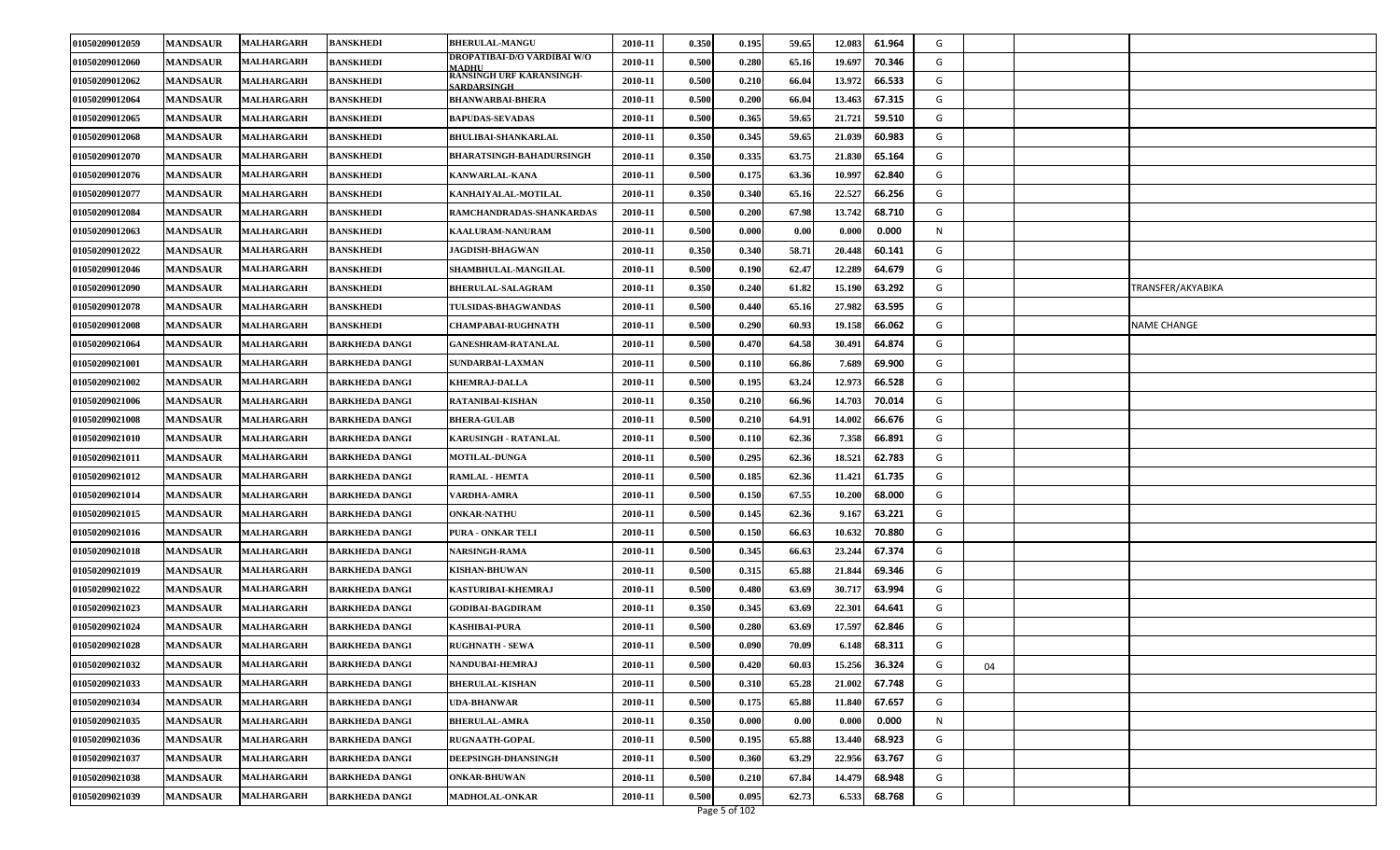| 01050209021041<br><b>MANDSAUR</b><br>0.500<br>0.490<br>62.92<br>31.703<br>MALHARGARH<br><b>BARKHEDA DANGI</b><br>NAHARJI-KHEMRAJ<br>2010-11<br>64.700<br>G<br><b>MANDSAUR</b><br><b>MALHARGARH</b><br>0.500<br>0.485<br>32.275<br>66.546<br>01050209021043<br>2010-11<br>65.60<br>G<br><b>BARKHEDA DANGI</b><br><b>GEETABAI - VISHRAM</b><br>0.500<br>01050209021044<br><b>MANDSAUR</b><br>MALHARGARH<br>2010-11<br>0.105<br>67.84<br>7.676<br>73.105<br>G<br>BARKHEDA DANGI<br><b>KASHIRAM-ONKAR</b><br>01050209021045<br>0.500<br>64.74<br>68.636<br>G<br><b>MANDSAUR</b><br>2010-11<br>0.140<br>MALHARGARH<br><b>HEERALAL-HEMTA</b><br>9.609<br>BARKHEDA DANGI<br>0.185<br>G<br>01050209021046<br><b>MANDSAUR</b><br>2010-11<br>0.500<br>64.74<br>12.745<br>68.892<br>MALHARGARH<br><b>BARKHEDA DANGI</b><br>SITABAI-RAMLAL<br><b>MALHARGARH</b><br>KASHIBAI-ONKARLAL<br>0.500<br>0.100<br>64.74<br>6.816<br>68.160<br>01050209021048<br><b>MANDSAUR</b><br><b>BARKHEDA DANGI</b><br>2010-11<br>G<br>28.333<br>G<br>01050209021049<br><b>MANDSAUR</b><br>MALHARGARH<br><b>BALUSINGH-RAMKUWAR</b><br>2010-11<br>0.500<br>0.440<br>64.73<br>64.393<br>BARKHEDA DANGI<br>01050209021050<br>MALHARGARH<br>0.500<br>0.270<br>61.90<br>16.704<br>61.867<br>G<br><b>MANDSAUR</b><br>2010-11<br><b>BARKHEDA DANGI</b><br><b>HIRALAL-KHEMRAJ</b><br>0.155<br>G<br>01050209021058<br><b>MANDSAUR</b><br>MALHARGARH<br>0.350<br>63.00<br>9.981<br>64.394<br><b>BARKHEDA DANGI</b><br><b>DHAPUBAI-DEVILAL</b><br>2010-11<br>67.84<br>14.712<br>01050209021060<br><b>MANDSAUR</b><br>2010-11<br>0.500<br>0.205<br>71.766<br>G<br>MALHARGARH<br><b>BARKHEDA DANGI</b><br><b>BHANWARBAI-RUPA</b><br>0.500<br>0.130<br>63.00<br>66.392<br>G<br>01050209021063<br><b>MANDSAUR</b><br>MALHARGARH<br><b>JUJHARSINGH - HARLAL</b><br>2010-11<br>8.631<br><b>BARKHEDA DANGI</b><br>0.500<br>64.73<br>01050209021065<br><b>MANDSAUR</b><br>MALHARGARH<br><b>BARKHEDA DANGI</b><br><b>GANESH-GULAB</b><br>2010-11<br>0.160<br>10.856<br>67.850<br>G<br>01050209021073<br><b>MANDSAUR</b><br>MALHARGARH<br><b>BARKHEDA DANGI</b><br><b>RAMESH-AMRA</b><br>2010-11<br>0.500<br>0.380<br>63.00<br>24.282<br>63.900<br>G<br>0.500<br>G<br>01050209021074<br><b>MANDSAUR</b><br>MALHARGARH<br>RAYSINGH-PRATHVIRAJ<br>2010-11<br>0.160<br>64.73<br>10.616<br>66.350<br><b>BARKHEDA DANGI</b><br>01050209021087<br><b>MANDSAUR</b><br>MALHARGARH<br>2010-11<br>0.350<br>0.000<br>0.000<br>0.000<br><b>BARKHEDA DANGI</b><br>PRABHULAL-ONKARLAL<br>0.00<br>64.73<br>01050209021078<br><b>MANDSAUR</b><br>2010-11<br>0.500<br>0.095<br>6.676<br>70.274<br>G<br>MALHARGARH<br><b>BARKHEDA DANGI</b><br><b>BALARAM - NAGU</b><br>01050209021079<br><b>MANDSAUR</b><br>2010-11<br>0.500<br>0.365<br>63.08<br>22.700<br>62.192<br>G<br>MALHARGARH<br><b>BARKHEDA DANGI</b><br><b>JUJHGAR-MOTILAL</b><br>32.007<br>01050209021080<br><b>MANDSAUR</b><br>MALHARGARH<br><b>BARKHEDA DANGI</b><br><b>NARSINGH-KHEMRAJ</b><br>2010-11<br>0.500<br>0.510<br>61.84<br>62.759<br>G<br>01050209021081<br><b>MANDSAUR</b><br>MALHARGARH<br>2010-11<br>0.500<br>0.490<br>63.31<br>31.890<br>65.082<br>G<br><b>JAGDISH-NARJI</b><br><b>BARKHEDA DANGI</b><br>01050209021082<br><b>MANDSAUR</b><br><b>MALHARGARH</b><br>2010-11<br>0.350<br>0.135<br>64.02<br>8.826<br>65.378<br>G<br><b>BARKHEDA DANGI</b><br><b>RAMSINGH-BHERULAL</b><br>01050209021086<br><b>MANDSAUR</b><br>2010-11<br>0.500<br>0.000<br>0.00<br>0.000<br>0.000<br>N<br>MALHARGARH<br><b>BARKHEDA DANGI</b><br><b>BHANWARLAL-NATHULAL</b><br>0.500<br>01050209021088<br><b>MANDSAUR</b><br>2010-11<br>0.110<br>67.38<br>7.729<br>70.264<br>G<br>MALHARGARH<br><b>BARKHEDA DANGI</b><br><b>BHAGATRAM-MOTILAL</b><br>0.500<br>64.02<br>G<br>01050209021089<br><b>MANDSAUR</b><br>MALHARGARH<br>HITTARRAM-CHUNNIULAL<br>2010-11<br>0.100<br>7.060<br>70.600<br><b>BARKHEDA DANGI</b><br>01050209021090<br><b>MANDSAUR</b><br><b>HEERALAL-RAMLAL</b><br>0.500<br>63.75<br>67.064<br>G<br>MALHARGARH<br><b>BARKHEDA DANGI</b><br>2010-11<br>0.140<br>9.389<br><b>BHERU-NANDA</b><br>01050209021091<br><b>MANDSAUR</b><br>MALHARGARH<br><b>BARKHEDA DANGI</b><br>2010-11<br>0.500<br>0.16<br>65.34<br>11.06<br>69.131<br>G<br>0.500<br>01050209021093<br><b>MANDSAUR</b><br>MALHARGARH<br>0.240<br>65.34<br>16.522<br>68.842<br>G<br><b>NARSINGH-BHANWAR</b><br>2010-11<br>BARKHEDA DANGI<br>01050209021094<br>0.500<br>65.34<br><b>MANDSAUR</b><br>2010-11<br>0.160<br>11.593<br>72.456<br>G<br>MALHARGARH<br><b>BARKHEDA DANGI</b><br>PRABHULAL-RAMLAL<br>0.500<br>65.34<br>G<br>01050209021095<br><b>MANDSAUR</b><br>2010-11<br>0.105<br>7.663<br>72.981<br>MALHARGARH<br><b>BARKHEDA DANGI</b><br><b>KARUSINGH - KHEMRAJ</b><br><b>MALHARGARH</b><br><b>HEERALAL-PURALAL</b><br>0.500<br>0.155<br>62.53<br>9.558<br>61.665<br>G<br>01050209021106<br><b>MANDSAUR</b><br><b>BARKHEDA DANGI</b><br>2010-11<br>G<br>01050209021110<br><b>MANDSAUR</b><br><b>MALHARGARH</b><br><b>BARKHEDA DANGI</b><br><b>BHANWARLAL-NAGGA</b><br>2010-11<br>0.500<br>66.54<br>11.264<br>70.400<br>0.160<br>66.647<br>01050209021111<br><b>MANDSAUR</b><br><b>MALHARGARH</b><br>2010-11<br>0.500<br>0.150<br>63.56<br>G<br><b>BARKHEDA DANGI</b><br><b>BHAGWAN-NAGGA</b><br>9.997<br>01050209021112<br>0.380<br>62.59<br>G<br><b>MANDSAUR</b><br><b>MALHARGARH</b><br>2010-11<br>0.500<br>24.231<br>63.766<br><b>BARKHEDA DANGI</b><br><b>LALSINGH-JETRAM</b><br>01050209021114<br>0.500<br>0.075<br>62.59<br>5.338<br>71.173<br>G<br><b>MANDSAUR</b><br><b>BARKHEDA DANGI</b><br><b>KAILASH-PURALAL</b><br>2010-11<br>MALHARGARH<br>01050209021116<br>0.350<br>0.145<br>61.683<br>G<br><b>MANDSAUR</b><br>MALHARGARH<br>VARDICHAND-HEMRAJ<br>2010-11<br>60.61<br>8.944<br><b>BARKHEDA DANGI</b><br>01050209021119<br><b>MALHARGARH</b><br><b>AMARIBAI-NARAYAN</b><br>0.500<br>0.265<br>66.54<br>18.004<br>67.940<br>G<br><b>MANDSAUR</b><br><b>BARKHEDA DANGI</b><br>2010-11<br>0.500<br>0.490<br>62.59<br>G<br>01050209021069<br><b>MANDSAUR</b><br>MALHARGARH<br><b>BARKHEDA DANGI</b><br>NIRBHAYSINGH-RAMCHANDRA<br>2010-11<br>30.821<br>62.900<br>0.420<br>63.34<br>26.503<br>G<br>01050209021133<br><b>MANDSAUR</b><br>MALHARGARH<br>2010-11<br>0.500<br>63.102<br><b>BARKHEDA DANGI</b><br><b>BADRILAL-RAMKUNWAR</b><br>01050209021135<br><b>MANDSAUR</b><br><b>MALHARGARH</b><br>2010-11<br>0.500<br>0.065<br>64.82<br>4.713<br>72.508<br>G<br><b>BARKHEDA DANGI</b><br>NIRBHAYSINGH-MANGILAL<br>01050209021139<br>0.085<br>G<br><b>MANDSAUR</b><br><b>MALHARGARH</b><br>KARUSINGH-BHUVANISINGH<br>2010-11<br>0.500<br>61.75<br>5.469<br>64.341<br><b>BARKHEDA DANGI</b><br>0.350<br>01050209021143<br><b>MANDSAUR</b><br>LALSINGH-BHUWANISINGH<br>2010-11<br>0.000<br>0.00<br>0.000<br>0.000<br>N<br><b>MALHARGARH</b><br><b>BARKHEDA DANGI</b><br>Page 6 of 102 | 01050209021040 | <b>MANDSAUR</b> | <b>MALHARGARH</b> | <b>BARKHEDA DANGI</b> | <b>HARLAL-BHANWAR</b> | 2010-11 | 0.500 | 0.120 | 63.00 | 7.884 | 65.700 | G |  |
|----------------------------------------------------------------------------------------------------------------------------------------------------------------------------------------------------------------------------------------------------------------------------------------------------------------------------------------------------------------------------------------------------------------------------------------------------------------------------------------------------------------------------------------------------------------------------------------------------------------------------------------------------------------------------------------------------------------------------------------------------------------------------------------------------------------------------------------------------------------------------------------------------------------------------------------------------------------------------------------------------------------------------------------------------------------------------------------------------------------------------------------------------------------------------------------------------------------------------------------------------------------------------------------------------------------------------------------------------------------------------------------------------------------------------------------------------------------------------------------------------------------------------------------------------------------------------------------------------------------------------------------------------------------------------------------------------------------------------------------------------------------------------------------------------------------------------------------------------------------------------------------------------------------------------------------------------------------------------------------------------------------------------------------------------------------------------------------------------------------------------------------------------------------------------------------------------------------------------------------------------------------------------------------------------------------------------------------------------------------------------------------------------------------------------------------------------------------------------------------------------------------------------------------------------------------------------------------------------------------------------------------------------------------------------------------------------------------------------------------------------------------------------------------------------------------------------------------------------------------------------------------------------------------------------------------------------------------------------------------------------------------------------------------------------------------------------------------------------------------------------------------------------------------------------------------------------------------------------------------------------------------------------------------------------------------------------------------------------------------------------------------------------------------------------------------------------------------------------------------------------------------------------------------------------------------------------------------------------------------------------------------------------------------------------------------------------------------------------------------------------------------------------------------------------------------------------------------------------------------------------------------------------------------------------------------------------------------------------------------------------------------------------------------------------------------------------------------------------------------------------------------------------------------------------------------------------------------------------------------------------------------------------------------------------------------------------------------------------------------------------------------------------------------------------------------------------------------------------------------------------------------------------------------------------------------------------------------------------------------------------------------------------------------------------------------------------------------------------------------------------------------------------------------------------------------------------------------------------------------------------------------------------------------------------------------------------------------------------------------------------------------------------------------------------------------------------------------------------------------------------------------------------------------------------------------------------------------------------------------------------------------------------------------------------------------------------------------------------------------------------------------------------------------------------------------------------------------------------------------------------------------------------------------------------------------------------------------------------------------------------------------------------------------------------------------------------------------------------------------------------------------------------------------------------------------------------------------------------------------------------------------------------------------------------------------------------------------------------------------------------------------------------------------------------------------------------------------------------------------------------------------------------------------------------------------------------------------------------------------------------------------------------------------------------------------------------------------------------------------------------------------------------------------------------------------------------------------------------------------------------------------------------------------------------------------------------------------------------------------------------------------------------------------------------------------------------------------------------------------------------------------------------------------------------------------------------------------------------------------------------|----------------|-----------------|-------------------|-----------------------|-----------------------|---------|-------|-------|-------|-------|--------|---|--|
|                                                                                                                                                                                                                                                                                                                                                                                                                                                                                                                                                                                                                                                                                                                                                                                                                                                                                                                                                                                                                                                                                                                                                                                                                                                                                                                                                                                                                                                                                                                                                                                                                                                                                                                                                                                                                                                                                                                                                                                                                                                                                                                                                                                                                                                                                                                                                                                                                                                                                                                                                                                                                                                                                                                                                                                                                                                                                                                                                                                                                                                                                                                                                                                                                                                                                                                                                                                                                                                                                                                                                                                                                                                                                                                                                                                                                                                                                                                                                                                                                                                                                                                                                                                                                                                                                                                                                                                                                                                                                                                                                                                                                                                                                                                                                                                                                                                                                                                                                                                                                                                                                                                                                                                                                                                                                                                                                                                                                                                                                                                                                                                                                                                                                                                                                                                                                                                                                                                                                                                                                                                                                                                                                                                                                                                                                                                                                                                                                                                                                                                                                                                                                                                                                                                                                                                                                                                                            |                |                 |                   |                       |                       |         |       |       |       |       |        |   |  |
|                                                                                                                                                                                                                                                                                                                                                                                                                                                                                                                                                                                                                                                                                                                                                                                                                                                                                                                                                                                                                                                                                                                                                                                                                                                                                                                                                                                                                                                                                                                                                                                                                                                                                                                                                                                                                                                                                                                                                                                                                                                                                                                                                                                                                                                                                                                                                                                                                                                                                                                                                                                                                                                                                                                                                                                                                                                                                                                                                                                                                                                                                                                                                                                                                                                                                                                                                                                                                                                                                                                                                                                                                                                                                                                                                                                                                                                                                                                                                                                                                                                                                                                                                                                                                                                                                                                                                                                                                                                                                                                                                                                                                                                                                                                                                                                                                                                                                                                                                                                                                                                                                                                                                                                                                                                                                                                                                                                                                                                                                                                                                                                                                                                                                                                                                                                                                                                                                                                                                                                                                                                                                                                                                                                                                                                                                                                                                                                                                                                                                                                                                                                                                                                                                                                                                                                                                                                                            |                |                 |                   |                       |                       |         |       |       |       |       |        |   |  |
|                                                                                                                                                                                                                                                                                                                                                                                                                                                                                                                                                                                                                                                                                                                                                                                                                                                                                                                                                                                                                                                                                                                                                                                                                                                                                                                                                                                                                                                                                                                                                                                                                                                                                                                                                                                                                                                                                                                                                                                                                                                                                                                                                                                                                                                                                                                                                                                                                                                                                                                                                                                                                                                                                                                                                                                                                                                                                                                                                                                                                                                                                                                                                                                                                                                                                                                                                                                                                                                                                                                                                                                                                                                                                                                                                                                                                                                                                                                                                                                                                                                                                                                                                                                                                                                                                                                                                                                                                                                                                                                                                                                                                                                                                                                                                                                                                                                                                                                                                                                                                                                                                                                                                                                                                                                                                                                                                                                                                                                                                                                                                                                                                                                                                                                                                                                                                                                                                                                                                                                                                                                                                                                                                                                                                                                                                                                                                                                                                                                                                                                                                                                                                                                                                                                                                                                                                                                                            |                |                 |                   |                       |                       |         |       |       |       |       |        |   |  |
|                                                                                                                                                                                                                                                                                                                                                                                                                                                                                                                                                                                                                                                                                                                                                                                                                                                                                                                                                                                                                                                                                                                                                                                                                                                                                                                                                                                                                                                                                                                                                                                                                                                                                                                                                                                                                                                                                                                                                                                                                                                                                                                                                                                                                                                                                                                                                                                                                                                                                                                                                                                                                                                                                                                                                                                                                                                                                                                                                                                                                                                                                                                                                                                                                                                                                                                                                                                                                                                                                                                                                                                                                                                                                                                                                                                                                                                                                                                                                                                                                                                                                                                                                                                                                                                                                                                                                                                                                                                                                                                                                                                                                                                                                                                                                                                                                                                                                                                                                                                                                                                                                                                                                                                                                                                                                                                                                                                                                                                                                                                                                                                                                                                                                                                                                                                                                                                                                                                                                                                                                                                                                                                                                                                                                                                                                                                                                                                                                                                                                                                                                                                                                                                                                                                                                                                                                                                                            |                |                 |                   |                       |                       |         |       |       |       |       |        |   |  |
|                                                                                                                                                                                                                                                                                                                                                                                                                                                                                                                                                                                                                                                                                                                                                                                                                                                                                                                                                                                                                                                                                                                                                                                                                                                                                                                                                                                                                                                                                                                                                                                                                                                                                                                                                                                                                                                                                                                                                                                                                                                                                                                                                                                                                                                                                                                                                                                                                                                                                                                                                                                                                                                                                                                                                                                                                                                                                                                                                                                                                                                                                                                                                                                                                                                                                                                                                                                                                                                                                                                                                                                                                                                                                                                                                                                                                                                                                                                                                                                                                                                                                                                                                                                                                                                                                                                                                                                                                                                                                                                                                                                                                                                                                                                                                                                                                                                                                                                                                                                                                                                                                                                                                                                                                                                                                                                                                                                                                                                                                                                                                                                                                                                                                                                                                                                                                                                                                                                                                                                                                                                                                                                                                                                                                                                                                                                                                                                                                                                                                                                                                                                                                                                                                                                                                                                                                                                                            |                |                 |                   |                       |                       |         |       |       |       |       |        |   |  |
|                                                                                                                                                                                                                                                                                                                                                                                                                                                                                                                                                                                                                                                                                                                                                                                                                                                                                                                                                                                                                                                                                                                                                                                                                                                                                                                                                                                                                                                                                                                                                                                                                                                                                                                                                                                                                                                                                                                                                                                                                                                                                                                                                                                                                                                                                                                                                                                                                                                                                                                                                                                                                                                                                                                                                                                                                                                                                                                                                                                                                                                                                                                                                                                                                                                                                                                                                                                                                                                                                                                                                                                                                                                                                                                                                                                                                                                                                                                                                                                                                                                                                                                                                                                                                                                                                                                                                                                                                                                                                                                                                                                                                                                                                                                                                                                                                                                                                                                                                                                                                                                                                                                                                                                                                                                                                                                                                                                                                                                                                                                                                                                                                                                                                                                                                                                                                                                                                                                                                                                                                                                                                                                                                                                                                                                                                                                                                                                                                                                                                                                                                                                                                                                                                                                                                                                                                                                                            |                |                 |                   |                       |                       |         |       |       |       |       |        |   |  |
|                                                                                                                                                                                                                                                                                                                                                                                                                                                                                                                                                                                                                                                                                                                                                                                                                                                                                                                                                                                                                                                                                                                                                                                                                                                                                                                                                                                                                                                                                                                                                                                                                                                                                                                                                                                                                                                                                                                                                                                                                                                                                                                                                                                                                                                                                                                                                                                                                                                                                                                                                                                                                                                                                                                                                                                                                                                                                                                                                                                                                                                                                                                                                                                                                                                                                                                                                                                                                                                                                                                                                                                                                                                                                                                                                                                                                                                                                                                                                                                                                                                                                                                                                                                                                                                                                                                                                                                                                                                                                                                                                                                                                                                                                                                                                                                                                                                                                                                                                                                                                                                                                                                                                                                                                                                                                                                                                                                                                                                                                                                                                                                                                                                                                                                                                                                                                                                                                                                                                                                                                                                                                                                                                                                                                                                                                                                                                                                                                                                                                                                                                                                                                                                                                                                                                                                                                                                                            |                |                 |                   |                       |                       |         |       |       |       |       |        |   |  |
|                                                                                                                                                                                                                                                                                                                                                                                                                                                                                                                                                                                                                                                                                                                                                                                                                                                                                                                                                                                                                                                                                                                                                                                                                                                                                                                                                                                                                                                                                                                                                                                                                                                                                                                                                                                                                                                                                                                                                                                                                                                                                                                                                                                                                                                                                                                                                                                                                                                                                                                                                                                                                                                                                                                                                                                                                                                                                                                                                                                                                                                                                                                                                                                                                                                                                                                                                                                                                                                                                                                                                                                                                                                                                                                                                                                                                                                                                                                                                                                                                                                                                                                                                                                                                                                                                                                                                                                                                                                                                                                                                                                                                                                                                                                                                                                                                                                                                                                                                                                                                                                                                                                                                                                                                                                                                                                                                                                                                                                                                                                                                                                                                                                                                                                                                                                                                                                                                                                                                                                                                                                                                                                                                                                                                                                                                                                                                                                                                                                                                                                                                                                                                                                                                                                                                                                                                                                                            |                |                 |                   |                       |                       |         |       |       |       |       |        |   |  |
|                                                                                                                                                                                                                                                                                                                                                                                                                                                                                                                                                                                                                                                                                                                                                                                                                                                                                                                                                                                                                                                                                                                                                                                                                                                                                                                                                                                                                                                                                                                                                                                                                                                                                                                                                                                                                                                                                                                                                                                                                                                                                                                                                                                                                                                                                                                                                                                                                                                                                                                                                                                                                                                                                                                                                                                                                                                                                                                                                                                                                                                                                                                                                                                                                                                                                                                                                                                                                                                                                                                                                                                                                                                                                                                                                                                                                                                                                                                                                                                                                                                                                                                                                                                                                                                                                                                                                                                                                                                                                                                                                                                                                                                                                                                                                                                                                                                                                                                                                                                                                                                                                                                                                                                                                                                                                                                                                                                                                                                                                                                                                                                                                                                                                                                                                                                                                                                                                                                                                                                                                                                                                                                                                                                                                                                                                                                                                                                                                                                                                                                                                                                                                                                                                                                                                                                                                                                                            |                |                 |                   |                       |                       |         |       |       |       |       |        |   |  |
|                                                                                                                                                                                                                                                                                                                                                                                                                                                                                                                                                                                                                                                                                                                                                                                                                                                                                                                                                                                                                                                                                                                                                                                                                                                                                                                                                                                                                                                                                                                                                                                                                                                                                                                                                                                                                                                                                                                                                                                                                                                                                                                                                                                                                                                                                                                                                                                                                                                                                                                                                                                                                                                                                                                                                                                                                                                                                                                                                                                                                                                                                                                                                                                                                                                                                                                                                                                                                                                                                                                                                                                                                                                                                                                                                                                                                                                                                                                                                                                                                                                                                                                                                                                                                                                                                                                                                                                                                                                                                                                                                                                                                                                                                                                                                                                                                                                                                                                                                                                                                                                                                                                                                                                                                                                                                                                                                                                                                                                                                                                                                                                                                                                                                                                                                                                                                                                                                                                                                                                                                                                                                                                                                                                                                                                                                                                                                                                                                                                                                                                                                                                                                                                                                                                                                                                                                                                                            |                |                 |                   |                       |                       |         |       |       |       |       |        |   |  |
|                                                                                                                                                                                                                                                                                                                                                                                                                                                                                                                                                                                                                                                                                                                                                                                                                                                                                                                                                                                                                                                                                                                                                                                                                                                                                                                                                                                                                                                                                                                                                                                                                                                                                                                                                                                                                                                                                                                                                                                                                                                                                                                                                                                                                                                                                                                                                                                                                                                                                                                                                                                                                                                                                                                                                                                                                                                                                                                                                                                                                                                                                                                                                                                                                                                                                                                                                                                                                                                                                                                                                                                                                                                                                                                                                                                                                                                                                                                                                                                                                                                                                                                                                                                                                                                                                                                                                                                                                                                                                                                                                                                                                                                                                                                                                                                                                                                                                                                                                                                                                                                                                                                                                                                                                                                                                                                                                                                                                                                                                                                                                                                                                                                                                                                                                                                                                                                                                                                                                                                                                                                                                                                                                                                                                                                                                                                                                                                                                                                                                                                                                                                                                                                                                                                                                                                                                                                                            |                |                 |                   |                       |                       |         |       |       |       |       |        |   |  |
|                                                                                                                                                                                                                                                                                                                                                                                                                                                                                                                                                                                                                                                                                                                                                                                                                                                                                                                                                                                                                                                                                                                                                                                                                                                                                                                                                                                                                                                                                                                                                                                                                                                                                                                                                                                                                                                                                                                                                                                                                                                                                                                                                                                                                                                                                                                                                                                                                                                                                                                                                                                                                                                                                                                                                                                                                                                                                                                                                                                                                                                                                                                                                                                                                                                                                                                                                                                                                                                                                                                                                                                                                                                                                                                                                                                                                                                                                                                                                                                                                                                                                                                                                                                                                                                                                                                                                                                                                                                                                                                                                                                                                                                                                                                                                                                                                                                                                                                                                                                                                                                                                                                                                                                                                                                                                                                                                                                                                                                                                                                                                                                                                                                                                                                                                                                                                                                                                                                                                                                                                                                                                                                                                                                                                                                                                                                                                                                                                                                                                                                                                                                                                                                                                                                                                                                                                                                                            |                |                 |                   |                       |                       |         |       |       |       |       |        |   |  |
|                                                                                                                                                                                                                                                                                                                                                                                                                                                                                                                                                                                                                                                                                                                                                                                                                                                                                                                                                                                                                                                                                                                                                                                                                                                                                                                                                                                                                                                                                                                                                                                                                                                                                                                                                                                                                                                                                                                                                                                                                                                                                                                                                                                                                                                                                                                                                                                                                                                                                                                                                                                                                                                                                                                                                                                                                                                                                                                                                                                                                                                                                                                                                                                                                                                                                                                                                                                                                                                                                                                                                                                                                                                                                                                                                                                                                                                                                                                                                                                                                                                                                                                                                                                                                                                                                                                                                                                                                                                                                                                                                                                                                                                                                                                                                                                                                                                                                                                                                                                                                                                                                                                                                                                                                                                                                                                                                                                                                                                                                                                                                                                                                                                                                                                                                                                                                                                                                                                                                                                                                                                                                                                                                                                                                                                                                                                                                                                                                                                                                                                                                                                                                                                                                                                                                                                                                                                                            |                |                 |                   |                       |                       |         |       |       |       |       |        |   |  |
|                                                                                                                                                                                                                                                                                                                                                                                                                                                                                                                                                                                                                                                                                                                                                                                                                                                                                                                                                                                                                                                                                                                                                                                                                                                                                                                                                                                                                                                                                                                                                                                                                                                                                                                                                                                                                                                                                                                                                                                                                                                                                                                                                                                                                                                                                                                                                                                                                                                                                                                                                                                                                                                                                                                                                                                                                                                                                                                                                                                                                                                                                                                                                                                                                                                                                                                                                                                                                                                                                                                                                                                                                                                                                                                                                                                                                                                                                                                                                                                                                                                                                                                                                                                                                                                                                                                                                                                                                                                                                                                                                                                                                                                                                                                                                                                                                                                                                                                                                                                                                                                                                                                                                                                                                                                                                                                                                                                                                                                                                                                                                                                                                                                                                                                                                                                                                                                                                                                                                                                                                                                                                                                                                                                                                                                                                                                                                                                                                                                                                                                                                                                                                                                                                                                                                                                                                                                                            |                |                 |                   |                       |                       |         |       |       |       |       |        |   |  |
|                                                                                                                                                                                                                                                                                                                                                                                                                                                                                                                                                                                                                                                                                                                                                                                                                                                                                                                                                                                                                                                                                                                                                                                                                                                                                                                                                                                                                                                                                                                                                                                                                                                                                                                                                                                                                                                                                                                                                                                                                                                                                                                                                                                                                                                                                                                                                                                                                                                                                                                                                                                                                                                                                                                                                                                                                                                                                                                                                                                                                                                                                                                                                                                                                                                                                                                                                                                                                                                                                                                                                                                                                                                                                                                                                                                                                                                                                                                                                                                                                                                                                                                                                                                                                                                                                                                                                                                                                                                                                                                                                                                                                                                                                                                                                                                                                                                                                                                                                                                                                                                                                                                                                                                                                                                                                                                                                                                                                                                                                                                                                                                                                                                                                                                                                                                                                                                                                                                                                                                                                                                                                                                                                                                                                                                                                                                                                                                                                                                                                                                                                                                                                                                                                                                                                                                                                                                                            |                |                 |                   |                       |                       |         |       |       |       |       |        |   |  |
|                                                                                                                                                                                                                                                                                                                                                                                                                                                                                                                                                                                                                                                                                                                                                                                                                                                                                                                                                                                                                                                                                                                                                                                                                                                                                                                                                                                                                                                                                                                                                                                                                                                                                                                                                                                                                                                                                                                                                                                                                                                                                                                                                                                                                                                                                                                                                                                                                                                                                                                                                                                                                                                                                                                                                                                                                                                                                                                                                                                                                                                                                                                                                                                                                                                                                                                                                                                                                                                                                                                                                                                                                                                                                                                                                                                                                                                                                                                                                                                                                                                                                                                                                                                                                                                                                                                                                                                                                                                                                                                                                                                                                                                                                                                                                                                                                                                                                                                                                                                                                                                                                                                                                                                                                                                                                                                                                                                                                                                                                                                                                                                                                                                                                                                                                                                                                                                                                                                                                                                                                                                                                                                                                                                                                                                                                                                                                                                                                                                                                                                                                                                                                                                                                                                                                                                                                                                                            |                |                 |                   |                       |                       |         |       |       |       |       |        |   |  |
|                                                                                                                                                                                                                                                                                                                                                                                                                                                                                                                                                                                                                                                                                                                                                                                                                                                                                                                                                                                                                                                                                                                                                                                                                                                                                                                                                                                                                                                                                                                                                                                                                                                                                                                                                                                                                                                                                                                                                                                                                                                                                                                                                                                                                                                                                                                                                                                                                                                                                                                                                                                                                                                                                                                                                                                                                                                                                                                                                                                                                                                                                                                                                                                                                                                                                                                                                                                                                                                                                                                                                                                                                                                                                                                                                                                                                                                                                                                                                                                                                                                                                                                                                                                                                                                                                                                                                                                                                                                                                                                                                                                                                                                                                                                                                                                                                                                                                                                                                                                                                                                                                                                                                                                                                                                                                                                                                                                                                                                                                                                                                                                                                                                                                                                                                                                                                                                                                                                                                                                                                                                                                                                                                                                                                                                                                                                                                                                                                                                                                                                                                                                                                                                                                                                                                                                                                                                                            |                |                 |                   |                       |                       |         |       |       |       |       |        |   |  |
|                                                                                                                                                                                                                                                                                                                                                                                                                                                                                                                                                                                                                                                                                                                                                                                                                                                                                                                                                                                                                                                                                                                                                                                                                                                                                                                                                                                                                                                                                                                                                                                                                                                                                                                                                                                                                                                                                                                                                                                                                                                                                                                                                                                                                                                                                                                                                                                                                                                                                                                                                                                                                                                                                                                                                                                                                                                                                                                                                                                                                                                                                                                                                                                                                                                                                                                                                                                                                                                                                                                                                                                                                                                                                                                                                                                                                                                                                                                                                                                                                                                                                                                                                                                                                                                                                                                                                                                                                                                                                                                                                                                                                                                                                                                                                                                                                                                                                                                                                                                                                                                                                                                                                                                                                                                                                                                                                                                                                                                                                                                                                                                                                                                                                                                                                                                                                                                                                                                                                                                                                                                                                                                                                                                                                                                                                                                                                                                                                                                                                                                                                                                                                                                                                                                                                                                                                                                                            |                |                 |                   |                       |                       |         |       |       |       |       |        |   |  |
|                                                                                                                                                                                                                                                                                                                                                                                                                                                                                                                                                                                                                                                                                                                                                                                                                                                                                                                                                                                                                                                                                                                                                                                                                                                                                                                                                                                                                                                                                                                                                                                                                                                                                                                                                                                                                                                                                                                                                                                                                                                                                                                                                                                                                                                                                                                                                                                                                                                                                                                                                                                                                                                                                                                                                                                                                                                                                                                                                                                                                                                                                                                                                                                                                                                                                                                                                                                                                                                                                                                                                                                                                                                                                                                                                                                                                                                                                                                                                                                                                                                                                                                                                                                                                                                                                                                                                                                                                                                                                                                                                                                                                                                                                                                                                                                                                                                                                                                                                                                                                                                                                                                                                                                                                                                                                                                                                                                                                                                                                                                                                                                                                                                                                                                                                                                                                                                                                                                                                                                                                                                                                                                                                                                                                                                                                                                                                                                                                                                                                                                                                                                                                                                                                                                                                                                                                                                                            |                |                 |                   |                       |                       |         |       |       |       |       |        |   |  |
|                                                                                                                                                                                                                                                                                                                                                                                                                                                                                                                                                                                                                                                                                                                                                                                                                                                                                                                                                                                                                                                                                                                                                                                                                                                                                                                                                                                                                                                                                                                                                                                                                                                                                                                                                                                                                                                                                                                                                                                                                                                                                                                                                                                                                                                                                                                                                                                                                                                                                                                                                                                                                                                                                                                                                                                                                                                                                                                                                                                                                                                                                                                                                                                                                                                                                                                                                                                                                                                                                                                                                                                                                                                                                                                                                                                                                                                                                                                                                                                                                                                                                                                                                                                                                                                                                                                                                                                                                                                                                                                                                                                                                                                                                                                                                                                                                                                                                                                                                                                                                                                                                                                                                                                                                                                                                                                                                                                                                                                                                                                                                                                                                                                                                                                                                                                                                                                                                                                                                                                                                                                                                                                                                                                                                                                                                                                                                                                                                                                                                                                                                                                                                                                                                                                                                                                                                                                                            |                |                 |                   |                       |                       |         |       |       |       |       |        |   |  |
|                                                                                                                                                                                                                                                                                                                                                                                                                                                                                                                                                                                                                                                                                                                                                                                                                                                                                                                                                                                                                                                                                                                                                                                                                                                                                                                                                                                                                                                                                                                                                                                                                                                                                                                                                                                                                                                                                                                                                                                                                                                                                                                                                                                                                                                                                                                                                                                                                                                                                                                                                                                                                                                                                                                                                                                                                                                                                                                                                                                                                                                                                                                                                                                                                                                                                                                                                                                                                                                                                                                                                                                                                                                                                                                                                                                                                                                                                                                                                                                                                                                                                                                                                                                                                                                                                                                                                                                                                                                                                                                                                                                                                                                                                                                                                                                                                                                                                                                                                                                                                                                                                                                                                                                                                                                                                                                                                                                                                                                                                                                                                                                                                                                                                                                                                                                                                                                                                                                                                                                                                                                                                                                                                                                                                                                                                                                                                                                                                                                                                                                                                                                                                                                                                                                                                                                                                                                                            |                |                 |                   |                       |                       |         |       |       |       |       |        |   |  |
|                                                                                                                                                                                                                                                                                                                                                                                                                                                                                                                                                                                                                                                                                                                                                                                                                                                                                                                                                                                                                                                                                                                                                                                                                                                                                                                                                                                                                                                                                                                                                                                                                                                                                                                                                                                                                                                                                                                                                                                                                                                                                                                                                                                                                                                                                                                                                                                                                                                                                                                                                                                                                                                                                                                                                                                                                                                                                                                                                                                                                                                                                                                                                                                                                                                                                                                                                                                                                                                                                                                                                                                                                                                                                                                                                                                                                                                                                                                                                                                                                                                                                                                                                                                                                                                                                                                                                                                                                                                                                                                                                                                                                                                                                                                                                                                                                                                                                                                                                                                                                                                                                                                                                                                                                                                                                                                                                                                                                                                                                                                                                                                                                                                                                                                                                                                                                                                                                                                                                                                                                                                                                                                                                                                                                                                                                                                                                                                                                                                                                                                                                                                                                                                                                                                                                                                                                                                                            |                |                 |                   |                       |                       |         |       |       |       |       |        |   |  |
|                                                                                                                                                                                                                                                                                                                                                                                                                                                                                                                                                                                                                                                                                                                                                                                                                                                                                                                                                                                                                                                                                                                                                                                                                                                                                                                                                                                                                                                                                                                                                                                                                                                                                                                                                                                                                                                                                                                                                                                                                                                                                                                                                                                                                                                                                                                                                                                                                                                                                                                                                                                                                                                                                                                                                                                                                                                                                                                                                                                                                                                                                                                                                                                                                                                                                                                                                                                                                                                                                                                                                                                                                                                                                                                                                                                                                                                                                                                                                                                                                                                                                                                                                                                                                                                                                                                                                                                                                                                                                                                                                                                                                                                                                                                                                                                                                                                                                                                                                                                                                                                                                                                                                                                                                                                                                                                                                                                                                                                                                                                                                                                                                                                                                                                                                                                                                                                                                                                                                                                                                                                                                                                                                                                                                                                                                                                                                                                                                                                                                                                                                                                                                                                                                                                                                                                                                                                                            |                |                 |                   |                       |                       |         |       |       |       |       |        |   |  |
|                                                                                                                                                                                                                                                                                                                                                                                                                                                                                                                                                                                                                                                                                                                                                                                                                                                                                                                                                                                                                                                                                                                                                                                                                                                                                                                                                                                                                                                                                                                                                                                                                                                                                                                                                                                                                                                                                                                                                                                                                                                                                                                                                                                                                                                                                                                                                                                                                                                                                                                                                                                                                                                                                                                                                                                                                                                                                                                                                                                                                                                                                                                                                                                                                                                                                                                                                                                                                                                                                                                                                                                                                                                                                                                                                                                                                                                                                                                                                                                                                                                                                                                                                                                                                                                                                                                                                                                                                                                                                                                                                                                                                                                                                                                                                                                                                                                                                                                                                                                                                                                                                                                                                                                                                                                                                                                                                                                                                                                                                                                                                                                                                                                                                                                                                                                                                                                                                                                                                                                                                                                                                                                                                                                                                                                                                                                                                                                                                                                                                                                                                                                                                                                                                                                                                                                                                                                                            |                |                 |                   |                       |                       |         |       |       |       |       |        |   |  |
|                                                                                                                                                                                                                                                                                                                                                                                                                                                                                                                                                                                                                                                                                                                                                                                                                                                                                                                                                                                                                                                                                                                                                                                                                                                                                                                                                                                                                                                                                                                                                                                                                                                                                                                                                                                                                                                                                                                                                                                                                                                                                                                                                                                                                                                                                                                                                                                                                                                                                                                                                                                                                                                                                                                                                                                                                                                                                                                                                                                                                                                                                                                                                                                                                                                                                                                                                                                                                                                                                                                                                                                                                                                                                                                                                                                                                                                                                                                                                                                                                                                                                                                                                                                                                                                                                                                                                                                                                                                                                                                                                                                                                                                                                                                                                                                                                                                                                                                                                                                                                                                                                                                                                                                                                                                                                                                                                                                                                                                                                                                                                                                                                                                                                                                                                                                                                                                                                                                                                                                                                                                                                                                                                                                                                                                                                                                                                                                                                                                                                                                                                                                                                                                                                                                                                                                                                                                                            |                |                 |                   |                       |                       |         |       |       |       |       |        |   |  |
|                                                                                                                                                                                                                                                                                                                                                                                                                                                                                                                                                                                                                                                                                                                                                                                                                                                                                                                                                                                                                                                                                                                                                                                                                                                                                                                                                                                                                                                                                                                                                                                                                                                                                                                                                                                                                                                                                                                                                                                                                                                                                                                                                                                                                                                                                                                                                                                                                                                                                                                                                                                                                                                                                                                                                                                                                                                                                                                                                                                                                                                                                                                                                                                                                                                                                                                                                                                                                                                                                                                                                                                                                                                                                                                                                                                                                                                                                                                                                                                                                                                                                                                                                                                                                                                                                                                                                                                                                                                                                                                                                                                                                                                                                                                                                                                                                                                                                                                                                                                                                                                                                                                                                                                                                                                                                                                                                                                                                                                                                                                                                                                                                                                                                                                                                                                                                                                                                                                                                                                                                                                                                                                                                                                                                                                                                                                                                                                                                                                                                                                                                                                                                                                                                                                                                                                                                                                                            |                |                 |                   |                       |                       |         |       |       |       |       |        |   |  |
|                                                                                                                                                                                                                                                                                                                                                                                                                                                                                                                                                                                                                                                                                                                                                                                                                                                                                                                                                                                                                                                                                                                                                                                                                                                                                                                                                                                                                                                                                                                                                                                                                                                                                                                                                                                                                                                                                                                                                                                                                                                                                                                                                                                                                                                                                                                                                                                                                                                                                                                                                                                                                                                                                                                                                                                                                                                                                                                                                                                                                                                                                                                                                                                                                                                                                                                                                                                                                                                                                                                                                                                                                                                                                                                                                                                                                                                                                                                                                                                                                                                                                                                                                                                                                                                                                                                                                                                                                                                                                                                                                                                                                                                                                                                                                                                                                                                                                                                                                                                                                                                                                                                                                                                                                                                                                                                                                                                                                                                                                                                                                                                                                                                                                                                                                                                                                                                                                                                                                                                                                                                                                                                                                                                                                                                                                                                                                                                                                                                                                                                                                                                                                                                                                                                                                                                                                                                                            |                |                 |                   |                       |                       |         |       |       |       |       |        |   |  |
|                                                                                                                                                                                                                                                                                                                                                                                                                                                                                                                                                                                                                                                                                                                                                                                                                                                                                                                                                                                                                                                                                                                                                                                                                                                                                                                                                                                                                                                                                                                                                                                                                                                                                                                                                                                                                                                                                                                                                                                                                                                                                                                                                                                                                                                                                                                                                                                                                                                                                                                                                                                                                                                                                                                                                                                                                                                                                                                                                                                                                                                                                                                                                                                                                                                                                                                                                                                                                                                                                                                                                                                                                                                                                                                                                                                                                                                                                                                                                                                                                                                                                                                                                                                                                                                                                                                                                                                                                                                                                                                                                                                                                                                                                                                                                                                                                                                                                                                                                                                                                                                                                                                                                                                                                                                                                                                                                                                                                                                                                                                                                                                                                                                                                                                                                                                                                                                                                                                                                                                                                                                                                                                                                                                                                                                                                                                                                                                                                                                                                                                                                                                                                                                                                                                                                                                                                                                                            |                |                 |                   |                       |                       |         |       |       |       |       |        |   |  |
|                                                                                                                                                                                                                                                                                                                                                                                                                                                                                                                                                                                                                                                                                                                                                                                                                                                                                                                                                                                                                                                                                                                                                                                                                                                                                                                                                                                                                                                                                                                                                                                                                                                                                                                                                                                                                                                                                                                                                                                                                                                                                                                                                                                                                                                                                                                                                                                                                                                                                                                                                                                                                                                                                                                                                                                                                                                                                                                                                                                                                                                                                                                                                                                                                                                                                                                                                                                                                                                                                                                                                                                                                                                                                                                                                                                                                                                                                                                                                                                                                                                                                                                                                                                                                                                                                                                                                                                                                                                                                                                                                                                                                                                                                                                                                                                                                                                                                                                                                                                                                                                                                                                                                                                                                                                                                                                                                                                                                                                                                                                                                                                                                                                                                                                                                                                                                                                                                                                                                                                                                                                                                                                                                                                                                                                                                                                                                                                                                                                                                                                                                                                                                                                                                                                                                                                                                                                                            |                |                 |                   |                       |                       |         |       |       |       |       |        |   |  |
|                                                                                                                                                                                                                                                                                                                                                                                                                                                                                                                                                                                                                                                                                                                                                                                                                                                                                                                                                                                                                                                                                                                                                                                                                                                                                                                                                                                                                                                                                                                                                                                                                                                                                                                                                                                                                                                                                                                                                                                                                                                                                                                                                                                                                                                                                                                                                                                                                                                                                                                                                                                                                                                                                                                                                                                                                                                                                                                                                                                                                                                                                                                                                                                                                                                                                                                                                                                                                                                                                                                                                                                                                                                                                                                                                                                                                                                                                                                                                                                                                                                                                                                                                                                                                                                                                                                                                                                                                                                                                                                                                                                                                                                                                                                                                                                                                                                                                                                                                                                                                                                                                                                                                                                                                                                                                                                                                                                                                                                                                                                                                                                                                                                                                                                                                                                                                                                                                                                                                                                                                                                                                                                                                                                                                                                                                                                                                                                                                                                                                                                                                                                                                                                                                                                                                                                                                                                                            |                |                 |                   |                       |                       |         |       |       |       |       |        |   |  |
|                                                                                                                                                                                                                                                                                                                                                                                                                                                                                                                                                                                                                                                                                                                                                                                                                                                                                                                                                                                                                                                                                                                                                                                                                                                                                                                                                                                                                                                                                                                                                                                                                                                                                                                                                                                                                                                                                                                                                                                                                                                                                                                                                                                                                                                                                                                                                                                                                                                                                                                                                                                                                                                                                                                                                                                                                                                                                                                                                                                                                                                                                                                                                                                                                                                                                                                                                                                                                                                                                                                                                                                                                                                                                                                                                                                                                                                                                                                                                                                                                                                                                                                                                                                                                                                                                                                                                                                                                                                                                                                                                                                                                                                                                                                                                                                                                                                                                                                                                                                                                                                                                                                                                                                                                                                                                                                                                                                                                                                                                                                                                                                                                                                                                                                                                                                                                                                                                                                                                                                                                                                                                                                                                                                                                                                                                                                                                                                                                                                                                                                                                                                                                                                                                                                                                                                                                                                                            |                |                 |                   |                       |                       |         |       |       |       |       |        |   |  |
|                                                                                                                                                                                                                                                                                                                                                                                                                                                                                                                                                                                                                                                                                                                                                                                                                                                                                                                                                                                                                                                                                                                                                                                                                                                                                                                                                                                                                                                                                                                                                                                                                                                                                                                                                                                                                                                                                                                                                                                                                                                                                                                                                                                                                                                                                                                                                                                                                                                                                                                                                                                                                                                                                                                                                                                                                                                                                                                                                                                                                                                                                                                                                                                                                                                                                                                                                                                                                                                                                                                                                                                                                                                                                                                                                                                                                                                                                                                                                                                                                                                                                                                                                                                                                                                                                                                                                                                                                                                                                                                                                                                                                                                                                                                                                                                                                                                                                                                                                                                                                                                                                                                                                                                                                                                                                                                                                                                                                                                                                                                                                                                                                                                                                                                                                                                                                                                                                                                                                                                                                                                                                                                                                                                                                                                                                                                                                                                                                                                                                                                                                                                                                                                                                                                                                                                                                                                                            |                |                 |                   |                       |                       |         |       |       |       |       |        |   |  |
|                                                                                                                                                                                                                                                                                                                                                                                                                                                                                                                                                                                                                                                                                                                                                                                                                                                                                                                                                                                                                                                                                                                                                                                                                                                                                                                                                                                                                                                                                                                                                                                                                                                                                                                                                                                                                                                                                                                                                                                                                                                                                                                                                                                                                                                                                                                                                                                                                                                                                                                                                                                                                                                                                                                                                                                                                                                                                                                                                                                                                                                                                                                                                                                                                                                                                                                                                                                                                                                                                                                                                                                                                                                                                                                                                                                                                                                                                                                                                                                                                                                                                                                                                                                                                                                                                                                                                                                                                                                                                                                                                                                                                                                                                                                                                                                                                                                                                                                                                                                                                                                                                                                                                                                                                                                                                                                                                                                                                                                                                                                                                                                                                                                                                                                                                                                                                                                                                                                                                                                                                                                                                                                                                                                                                                                                                                                                                                                                                                                                                                                                                                                                                                                                                                                                                                                                                                                                            |                |                 |                   |                       |                       |         |       |       |       |       |        |   |  |
|                                                                                                                                                                                                                                                                                                                                                                                                                                                                                                                                                                                                                                                                                                                                                                                                                                                                                                                                                                                                                                                                                                                                                                                                                                                                                                                                                                                                                                                                                                                                                                                                                                                                                                                                                                                                                                                                                                                                                                                                                                                                                                                                                                                                                                                                                                                                                                                                                                                                                                                                                                                                                                                                                                                                                                                                                                                                                                                                                                                                                                                                                                                                                                                                                                                                                                                                                                                                                                                                                                                                                                                                                                                                                                                                                                                                                                                                                                                                                                                                                                                                                                                                                                                                                                                                                                                                                                                                                                                                                                                                                                                                                                                                                                                                                                                                                                                                                                                                                                                                                                                                                                                                                                                                                                                                                                                                                                                                                                                                                                                                                                                                                                                                                                                                                                                                                                                                                                                                                                                                                                                                                                                                                                                                                                                                                                                                                                                                                                                                                                                                                                                                                                                                                                                                                                                                                                                                            |                |                 |                   |                       |                       |         |       |       |       |       |        |   |  |
|                                                                                                                                                                                                                                                                                                                                                                                                                                                                                                                                                                                                                                                                                                                                                                                                                                                                                                                                                                                                                                                                                                                                                                                                                                                                                                                                                                                                                                                                                                                                                                                                                                                                                                                                                                                                                                                                                                                                                                                                                                                                                                                                                                                                                                                                                                                                                                                                                                                                                                                                                                                                                                                                                                                                                                                                                                                                                                                                                                                                                                                                                                                                                                                                                                                                                                                                                                                                                                                                                                                                                                                                                                                                                                                                                                                                                                                                                                                                                                                                                                                                                                                                                                                                                                                                                                                                                                                                                                                                                                                                                                                                                                                                                                                                                                                                                                                                                                                                                                                                                                                                                                                                                                                                                                                                                                                                                                                                                                                                                                                                                                                                                                                                                                                                                                                                                                                                                                                                                                                                                                                                                                                                                                                                                                                                                                                                                                                                                                                                                                                                                                                                                                                                                                                                                                                                                                                                            |                |                 |                   |                       |                       |         |       |       |       |       |        |   |  |
|                                                                                                                                                                                                                                                                                                                                                                                                                                                                                                                                                                                                                                                                                                                                                                                                                                                                                                                                                                                                                                                                                                                                                                                                                                                                                                                                                                                                                                                                                                                                                                                                                                                                                                                                                                                                                                                                                                                                                                                                                                                                                                                                                                                                                                                                                                                                                                                                                                                                                                                                                                                                                                                                                                                                                                                                                                                                                                                                                                                                                                                                                                                                                                                                                                                                                                                                                                                                                                                                                                                                                                                                                                                                                                                                                                                                                                                                                                                                                                                                                                                                                                                                                                                                                                                                                                                                                                                                                                                                                                                                                                                                                                                                                                                                                                                                                                                                                                                                                                                                                                                                                                                                                                                                                                                                                                                                                                                                                                                                                                                                                                                                                                                                                                                                                                                                                                                                                                                                                                                                                                                                                                                                                                                                                                                                                                                                                                                                                                                                                                                                                                                                                                                                                                                                                                                                                                                                            |                |                 |                   |                       |                       |         |       |       |       |       |        |   |  |
|                                                                                                                                                                                                                                                                                                                                                                                                                                                                                                                                                                                                                                                                                                                                                                                                                                                                                                                                                                                                                                                                                                                                                                                                                                                                                                                                                                                                                                                                                                                                                                                                                                                                                                                                                                                                                                                                                                                                                                                                                                                                                                                                                                                                                                                                                                                                                                                                                                                                                                                                                                                                                                                                                                                                                                                                                                                                                                                                                                                                                                                                                                                                                                                                                                                                                                                                                                                                                                                                                                                                                                                                                                                                                                                                                                                                                                                                                                                                                                                                                                                                                                                                                                                                                                                                                                                                                                                                                                                                                                                                                                                                                                                                                                                                                                                                                                                                                                                                                                                                                                                                                                                                                                                                                                                                                                                                                                                                                                                                                                                                                                                                                                                                                                                                                                                                                                                                                                                                                                                                                                                                                                                                                                                                                                                                                                                                                                                                                                                                                                                                                                                                                                                                                                                                                                                                                                                                            |                |                 |                   |                       |                       |         |       |       |       |       |        |   |  |
|                                                                                                                                                                                                                                                                                                                                                                                                                                                                                                                                                                                                                                                                                                                                                                                                                                                                                                                                                                                                                                                                                                                                                                                                                                                                                                                                                                                                                                                                                                                                                                                                                                                                                                                                                                                                                                                                                                                                                                                                                                                                                                                                                                                                                                                                                                                                                                                                                                                                                                                                                                                                                                                                                                                                                                                                                                                                                                                                                                                                                                                                                                                                                                                                                                                                                                                                                                                                                                                                                                                                                                                                                                                                                                                                                                                                                                                                                                                                                                                                                                                                                                                                                                                                                                                                                                                                                                                                                                                                                                                                                                                                                                                                                                                                                                                                                                                                                                                                                                                                                                                                                                                                                                                                                                                                                                                                                                                                                                                                                                                                                                                                                                                                                                                                                                                                                                                                                                                                                                                                                                                                                                                                                                                                                                                                                                                                                                                                                                                                                                                                                                                                                                                                                                                                                                                                                                                                            |                |                 |                   |                       |                       |         |       |       |       |       |        |   |  |
|                                                                                                                                                                                                                                                                                                                                                                                                                                                                                                                                                                                                                                                                                                                                                                                                                                                                                                                                                                                                                                                                                                                                                                                                                                                                                                                                                                                                                                                                                                                                                                                                                                                                                                                                                                                                                                                                                                                                                                                                                                                                                                                                                                                                                                                                                                                                                                                                                                                                                                                                                                                                                                                                                                                                                                                                                                                                                                                                                                                                                                                                                                                                                                                                                                                                                                                                                                                                                                                                                                                                                                                                                                                                                                                                                                                                                                                                                                                                                                                                                                                                                                                                                                                                                                                                                                                                                                                                                                                                                                                                                                                                                                                                                                                                                                                                                                                                                                                                                                                                                                                                                                                                                                                                                                                                                                                                                                                                                                                                                                                                                                                                                                                                                                                                                                                                                                                                                                                                                                                                                                                                                                                                                                                                                                                                                                                                                                                                                                                                                                                                                                                                                                                                                                                                                                                                                                                                            |                |                 |                   |                       |                       |         |       |       |       |       |        |   |  |
|                                                                                                                                                                                                                                                                                                                                                                                                                                                                                                                                                                                                                                                                                                                                                                                                                                                                                                                                                                                                                                                                                                                                                                                                                                                                                                                                                                                                                                                                                                                                                                                                                                                                                                                                                                                                                                                                                                                                                                                                                                                                                                                                                                                                                                                                                                                                                                                                                                                                                                                                                                                                                                                                                                                                                                                                                                                                                                                                                                                                                                                                                                                                                                                                                                                                                                                                                                                                                                                                                                                                                                                                                                                                                                                                                                                                                                                                                                                                                                                                                                                                                                                                                                                                                                                                                                                                                                                                                                                                                                                                                                                                                                                                                                                                                                                                                                                                                                                                                                                                                                                                                                                                                                                                                                                                                                                                                                                                                                                                                                                                                                                                                                                                                                                                                                                                                                                                                                                                                                                                                                                                                                                                                                                                                                                                                                                                                                                                                                                                                                                                                                                                                                                                                                                                                                                                                                                                            |                |                 |                   |                       |                       |         |       |       |       |       |        |   |  |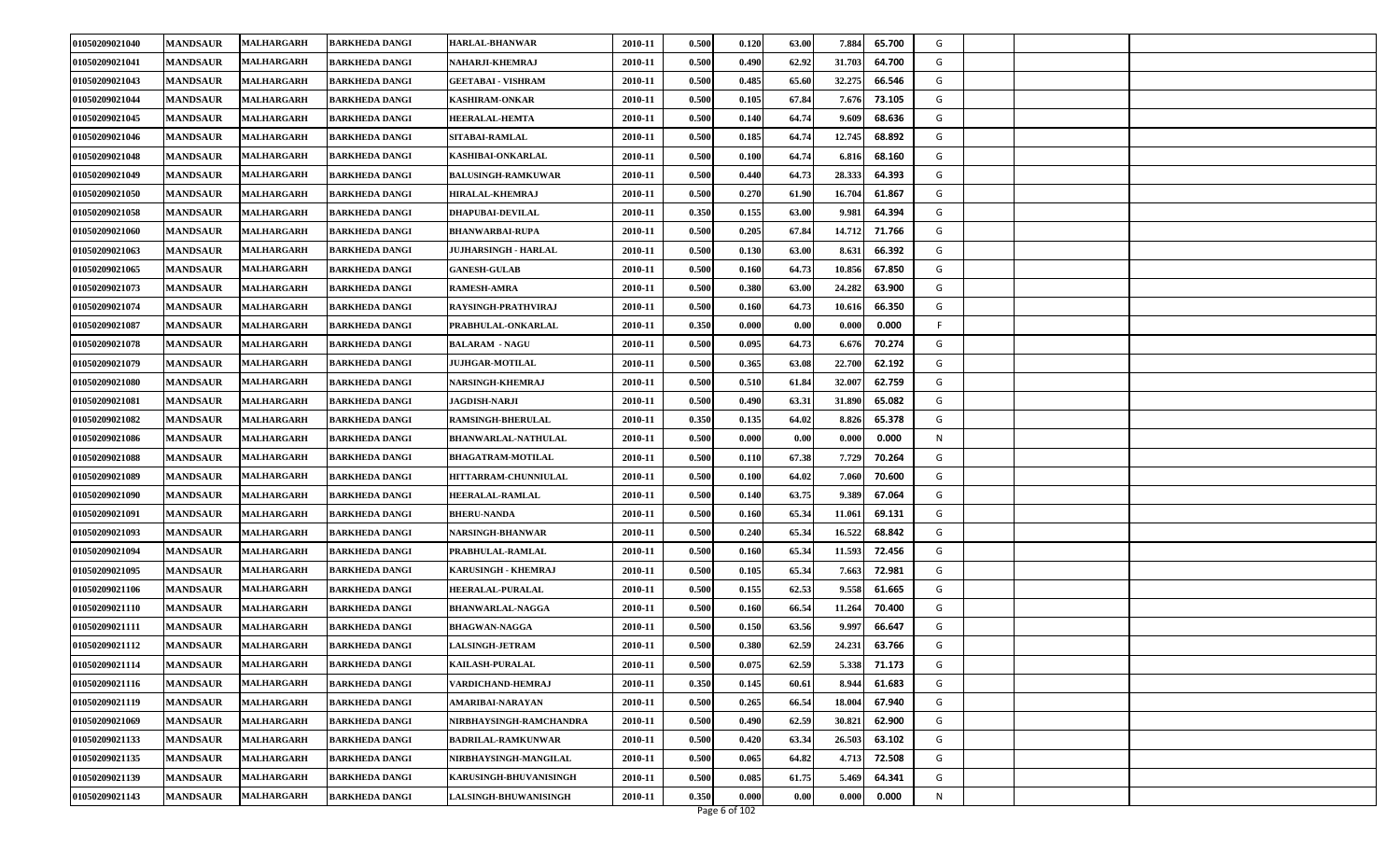| 01050209021147 | <b>MANDSAUR</b> | <b>MALHARGARH</b> | <b>BARKHEDA DANGI</b> | SHREEKARSHAN-JAGGANATH           | 2010-11 | 0.500 | 0.180 | 62.02 | 11.686 | 64.922 | G |    |                    |
|----------------|-----------------|-------------------|-----------------------|----------------------------------|---------|-------|-------|-------|--------|--------|---|----|--------------------|
| 01050209021150 | <b>MANDSAUR</b> | <b>MALHARGARH</b> | <b>BARKHEDA DANGI</b> | RAYSINGH-RAMCHANDRA              | 2010-11 | 0.500 | 0.490 | 65.39 | 32.499 | 66.324 | G |    |                    |
| 01050209021151 | <b>MANDSAUR</b> | <b>MALHARGARH</b> | <b>BARKHEDA DANGI</b> | <b>RAJARAM - RUGHNATH</b>        | 2010-11 | 0.500 | 0.105 | 63.33 | 6.758  | 64.362 | G |    |                    |
| 01050209021025 | <b>MANDSAUR</b> | <b>MALHARGARH</b> | <b>BARKHEDA DANGI</b> | <b>BHERULAL-BADRILAL</b>         | 2010-11 | 0.500 | 0.070 | 63.38 | 4.717  | 67.386 | G |    |                    |
| 01050209021076 | <b>MANDSAUR</b> | <b>MALHARGARH</b> | <b>BARKHEDA DANGI</b> | <b>HEERALAL-KISHAN</b>           | 2010-11 | 0.500 | 0.405 | 60.41 | 25.528 | 63.032 | G |    |                    |
| 01050209021047 | <b>MANDSAUR</b> | <b>MALHARGARH</b> | <b>BARKHEDA DANGI</b> | PARWATIBAI-NANDA                 | 2010-11 | 0.500 | 0.200 | 65.53 | 13.424 | 67.120 | G |    |                    |
| 01050209021068 | <b>MANDSAUR</b> | <b>MALHARGARH</b> | <b>BARKHEDA DANGI</b> | <b>ISAKH - SATARKHA</b>          | 2010-11 | 0.500 | 0.090 | 65.53 | 6.431  | 71.456 | G |    |                    |
| 01050209021115 | <b>MANDSAUR</b> | <b>MALHARGARH</b> | <b>BARKHEDA DANGI</b> | <b>BADRILAL-RAMLAL</b>           | 2010-11 | 0.500 | 0.100 | 67.84 | 7.181  | 71.810 | G |    |                    |
| 01050209021099 | <b>MANDSAUR</b> | <b>MALHARGARH</b> | <b>BARKHEDA DANGI</b> | MOHANSINGH-BAPULAL               | 2010-11 | 0.500 | 0.210 | 62.54 | 13.669 | 65.090 |   | 02 |                    |
| 01050209021154 | <b>MANDSAUR</b> | <b>MALHARGARH</b> | <b>BARKHEDA DANGI</b> | NANDUBAI-KALU                    | 2010-11 | 0.500 | 0.205 | 60.41 | 12.945 | 63.146 | G |    |                    |
| 01050209021134 | <b>MANDSAUR</b> | <b>MALHARGARH</b> | <b>BARKHEDA DANGI</b> | JUJHARSINGH - BHERULAL           | 2010-11 | 0.350 | 0.265 | 66.25 | 17.850 | 67.358 | G |    |                    |
| 01050209021155 | <b>MANDSAUR</b> | <b>MALHARGARH</b> | <b>BARKHEDA DANGI</b> | KAMLABAI - BHERULAL              | 2010-11 | 0.500 | 0.250 | 63.56 | 16.553 | 66.212 | G |    |                    |
| 01050209021129 | <b>MANDSAUR</b> | MALHARGARH        | <b>BARKHEDA DANGI</b> | <b>BALU-MANGILAL</b>             | 2010-11 | 0.500 | 0.000 | 0.00  | 0.000  | 0.000  | N |    |                    |
| 01050209021004 | <b>MANDSAUR</b> | <b>MALHARGARH</b> | <b>BARKHEDA DANGI</b> | MOHANBAI-MANGILAL                | 2010-11 | 0.500 | 0.245 | 66.25 | 16.960 | 69.224 | G |    |                    |
| 01050209021137 | <b>MANDSAUR</b> | <b>MALHARGARH</b> | <b>BARKHEDA DANGI</b> | <b>BANSHILAL-MOTILAL</b>         | 2010-11 | 0.500 | 0.110 | 65.17 | 7.671  | 69.736 | G |    |                    |
| 01050209021157 | <b>MANDSAUR</b> | MALHARGARH        | <b>BARKHEDA DANGI</b> | NANIIBAI-PYARA                   | 2010-11 | 0.500 | 0.085 | 67.44 | 5.964  | 70.165 | G |    |                    |
| 01050209021007 | <b>MANDSAUR</b> | <b>MALHARGARH</b> | <b>BARKHEDA DANGI</b> | <b>GOPAL-MADHULAL</b>            | 2010-11 | 0.500 | 0.155 | 63.39 | 10.269 | 66.252 | G |    |                    |
| 01050209021057 | <b>MANDSAUR</b> | <b>MALHARGARH</b> | <b>BARKHEDA DANGI</b> | MANGILAL-KHEMRAJ                 | 2010-11 | 0.500 | 0.000 | 0.00  | 0.000  | 0.000  | N |    |                    |
| 01050209021159 | <b>MANDSAUR</b> | <b>MALHARGARH</b> | <b>BARKHEDA DANGI</b> | <b>LALSINGH-NARSINGH</b>         | 2010-11 | 0.500 | 0.290 | 66.25 | 19.478 | 67.166 | G |    |                    |
| 01050209021075 | <b>MANDSAUR</b> | MALHARGARH        | <b>BARKHEDA DANGI</b> | RAYSINGH-MADHAVSINGH             | 2010-11 | 0.500 | 0.140 | 65.17 | 9.18   | 65.636 | G |    |                    |
| 01050209021142 | <b>MANDSAUR</b> | MALHARGARH        | <b>BARKHEDA DANGI</b> | <b>GOPAL-RAMDAS</b>              | 2010-11 | 0.500 | 0.390 | 65.17 | 25.621 | 65.695 | G |    |                    |
| 01050209021123 | <b>MANDSAUR</b> | <b>MALHARGARH</b> | <b>BARKHEDA DANGI</b> | <b>JANIBAI-BAPULAL</b>           | 2010-11 | 0.500 | 0.000 | 0.00  | 0.000  | 0.000  | N |    |                    |
| 01050209021084 | <b>MANDSAUR</b> | <b>MALHARGARH</b> | <b>BARKHEDA DANGI</b> | <b>GOBERLAL - VARDA</b>          | 2010-11 | 0.500 | 0.135 | 65.53 | 8.978  | 66.504 | G |    |                    |
| 01050209021061 | <b>MANDSAUR</b> | <b>MALHARGARH</b> | <b>BARKHEDA DANGI</b> | <b>JUJHARLAL-BHERULAL</b>        | 2010-11 | 0.500 | 0.130 | 65.17 | 8.696  | 66.892 | G |    |                    |
| 01050209029001 | <b>MANDSAUR</b> | <b>MALHARGARH</b> | <b>BILLOD</b>         | <b>KALU-VISHRAM</b>              | 2010-11 | 0.500 | 0.260 | 67.05 | 17.969 | 69.112 | G |    |                    |
| 01050209029003 | <b>MANDSAUR</b> | <b>MALHARGARH</b> | <b>BILLOD</b>         | VAJERAM-BHANWARLAL               | 2010-11 | 0.500 | 0.105 | 67.78 | 6.894  | 65.657 | G |    |                    |
| 01050209029004 | <b>MANDSAUR</b> | <b>MALHARGARH</b> | <b>BILLOD</b>         | KASTURIBAI-DEVILAL               | 2010-11 | 0.500 | 0.305 | 65.21 | 20.662 | 67.744 | G |    |                    |
| 01050209029006 | <b>MANDSAUR</b> | <b>MALHARGARH</b> | <b>BILLOD</b>         | SHANTIBAI-RAMLAL                 | 2010-11 | 0.500 | 0.320 | 62.66 | 20.257 | 63.303 | G |    |                    |
| 01050209029009 | <b>MANDSAUR</b> | <b>MALHARGARH</b> | <b>BILLOD</b>         | <b>RAMESHCHAND-D/P PREMCHAND</b> | 2010-11 | 0.500 | 0.135 | 62.66 | 8.405  | 62.259 | G |    |                    |
| 01050209029011 | <b>MANDSAUR</b> | <b>MALHARGARH</b> | <b>BILLOD</b>         | KANCHANBAI - VASUDEV             | 2010-11 | 0.350 | 0.180 | 62.66 | 11.538 | 64.100 | G |    | <b>NAME CHANGE</b> |
| 01050209029012 | <b>MANDSAUR</b> | <b>MALHARGARH</b> | <b>BILLOD</b>         | ONKARLAL-MANGUCHAND              | 2010-11 | 0.350 | 0.180 | 62.66 | 11.520 | 64.000 | G |    |                    |
| 01050209029016 | <b>MANDSAUR</b> | <b>MALHARGARH</b> | <b>BILLOD</b>         | SAMANDIBAI-JAGGANATH             | 2010-11 | 0.500 | 0.290 | 65.60 | 18.63  | 64.241 | G |    |                    |
| 01050209029020 | <b>MANDSAUR</b> | <b>MALHARGARH</b> | <b>BILLOD</b>         | <b>KESRIMAL-RUPRAM</b>           | 2010-11 | 0.500 | 0.205 | 67.05 | 14.195 | 69.244 | G |    |                    |
| 01050209029021 | <b>MANDSAUR</b> | <b>MALHARGARH</b> | <b>BILLOD</b>         | <b>RAMLAL-KESRIMAL</b>           | 2010-11 | 0.500 | 0.220 | 65.21 | 14.747 | 67.032 | G |    |                    |
| 01050209029022 | <b>MANDSAUR</b> | <b>MALHARGARH</b> | <b>BILLOD</b>         | SALAGRAM-GANGARAM                | 2010-11 | 0.500 | 0.335 | 65.28 | 21.934 | 65.475 | G |    |                    |
| 01050209029024 | <b>MANDSAUR</b> | MALHARGARH        | <b>BILLOD</b>         | <b>MOHANLAL-DEVILAL</b>          | 2010-11 | 0.500 | 0.230 | 64.39 | 14.984 | 65.148 | G |    |                    |
| 01050209029025 | <b>MANDSAUR</b> | <b>MALHARGARH</b> | <b>BILLOD</b>         | RAMKUNWARBAI - KALURAM           | 2010-11 | 0.500 | 0.135 | 65.28 | 9.578  | 70.948 | G |    |                    |
| 01050209029026 | <b>MANDSAUR</b> | <b>MALHARGARH</b> | <b>BILLOD</b>         | MUKIMSHAH-YAADSHAH               | 2010-11 | 0.500 | 0.190 | 61.89 | 12.334 | 64.916 | G |    |                    |
| 01050209029028 | <b>MANDSAUR</b> | <b>MALHARGARH</b> | <b>BILLOD</b>         | <b>BISMILLAH-FAKRUDDIN</b>       | 2010-11 | 0.350 | 0.095 | 65.28 | 6.332  | 66.653 | G |    |                    |
| 01050209029030 | <b>MANDSAUR</b> | <b>MALHARGARH</b> | <b>BILLOD</b>         | KACHARIBAI - PANNALAL            | 2010-11 | 0.500 | 0.210 | 65.28 | 13.653 | 65.014 | G |    |                    |
| 01050209029031 | <b>MANDSAUR</b> | <b>MALHARGARH</b> | <b>BILLOD</b>         | <b>BHEEMA-GULAB</b>              | 2010-11 | 0.350 | 0.300 | 61.89 | 19.831 | 66.103 | G |    |                    |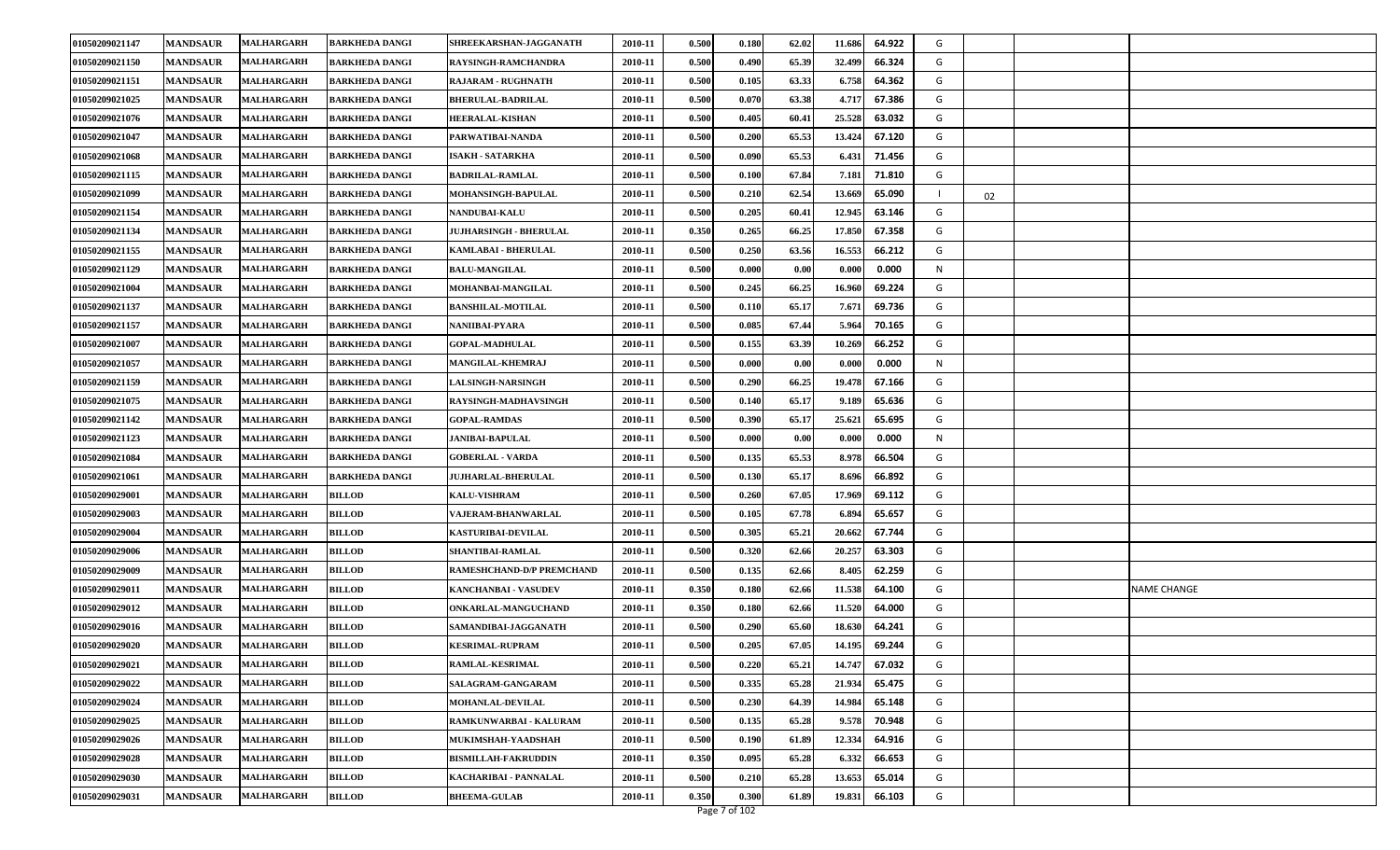| 01050209029035 | <b>MANDSAUR</b> | <b>MALHARGARH</b> | <b>BILLOD</b> | RAMGOPAL-BADRILAL                    | 2010-11 | 0.500 | 0.200 | 61.89 | 13.121 | 65.605 | G |  |  |
|----------------|-----------------|-------------------|---------------|--------------------------------------|---------|-------|-------|-------|--------|--------|---|--|--|
| 01050209029036 | <b>MANDSAUR</b> | <b>MALHARGARH</b> | BILLOD        | SITARAM-JAGNAATH                     | 2010-11 | 0.500 | 0.175 | 64.83 | 11.456 | 65.463 | G |  |  |
| 01050209029038 | <b>MANDSAUR</b> | <b>MALHARGARH</b> | <b>BILLOD</b> | <b>AMRA - GAMERA</b>                 | 2010-11 | 0.500 | 0.330 | 61.89 | 21.078 | 63.873 | G |  |  |
| 01050209029039 | <b>MANDSAUR</b> | <b>MALHARGARH</b> | <b>BILLOD</b> | SANTOSHKUMAR-BALCHAND                | 2010-11 | 0.500 | 0.300 | 64.83 | 20.792 | 69.307 | G |  |  |
| 01050209029042 | <b>MANDSAUR</b> | <b>MALHARGARH</b> | <b>BILLOD</b> | <b>BAGDIRAM-NAHARJI</b>              | 2010-11 | 0.500 | 0.145 | 62.67 | 9.284  | 64.028 | G |  |  |
| 01050209029043 | <b>MANDSAUR</b> | <b>MALHARGARH</b> | <b>BILLOD</b> | MOHANLAL-BHANVAR LAL                 | 2010-11 | 0.500 | 0.210 | 64.83 | 13.901 | 66.195 | G |  |  |
| 01050209029047 | <b>MANDSAUR</b> | <b>MALHARGARH</b> | <b>BILLOD</b> | RAMKUNWARBAI - DHANRAJ               | 2010-11 | 0.500 | 0.105 | 62.67 | 7.171  | 68.295 | G |  |  |
| 01050209029048 | <b>MANDSAUR</b> | <b>MALHARGARH</b> | BILLOD        | BHAGATRAM-MURLIDHAR                  | 2010-11 | 0.500 | 0.200 | 58.76 | 12.205 | 61.025 | G |  |  |
| 01050209029050 | <b>MANDSAUR</b> | <b>MALHARGARH</b> | <b>BILLOD</b> | <b>BHUWANILAL - BHERULAL PATIDAR</b> | 2010-11 | 0.500 | 0.250 | 62.67 | 15.945 | 63.780 | G |  |  |
| 01050209029051 | <b>MANDSAUR</b> | <b>MALHARGARH</b> | <b>BILLOD</b> | <b>BHANWARLAL-DEVILAL</b>            | 2010-11 | 0.350 | 0.305 | 62.67 | 19.714 | 64.636 | G |  |  |
| 01050209029055 | <b>MANDSAUR</b> | <b>MALHARGARH</b> | <b>BILLOD</b> | KAMLASHANKAR-GANGARAM                | 2010-11 | 0.500 | 0.390 | 64.83 | 26.803 | 68.726 | G |  |  |
| 01050209029058 | <b>MANDSAUR</b> | MALHARGARH        | BILLOD        | <b>HARLAL-BABRU</b>                  | 2010-11 | 0.500 | 0.360 | 64.83 | 23.302 | 64.728 | G |  |  |
| 01050209029060 | <b>MANDSAUR</b> | <b>MALHARGARH</b> | BILLOD        | <b>MANAKLAL-SHREELAL</b>             | 2010-11 | 0.500 | 0.150 | 66.13 | 10.184 | 67.893 | G |  |  |
| 01050209029061 | <b>MANDSAUR</b> | <b>MALHARGARH</b> | <b>BILLOD</b> | <b>SHANTILAL-HEEALAL</b>             | 2010-11 | 0.500 | 0.175 | 61.91 | 11.259 | 64.337 | G |  |  |
| 01050209029064 | <b>MANDSAUR</b> | <b>MALHARGARH</b> | <b>BILLOD</b> | NATHULAL-BADRILAL                    | 2010-11 | 0.500 | 0.105 | 58.76 | 6.707  | 63.876 | G |  |  |
| 01050209029066 | <b>MANDSAUR</b> | <b>MALHARGARH</b> | <b>BILLOD</b> | SUNDARLAL-NATHULAL                   | 2010-11 | 0.500 | 0.245 | 64.81 | 16.203 | 66.135 | G |  |  |
| 01050209029068 | <b>MANDSAUR</b> | <b>MALHARGARH</b> | BILLOD        | <b>BHUWANILAL - BHERULAL DANGI</b>   | 2010-11 | 0.500 | 0.475 | 64.81 | 31.711 | 66.760 | G |  |  |
| 01050209029069 | <b>MANDSAUR</b> | <b>MALHARGARH</b> | <b>BILLOD</b> | DILIPKUMAR-SAMANDBAI                 | 2010-11 | 0.500 | 0.295 | 59.57 | 18.254 | 61.878 | G |  |  |
| 01050209029070 | <b>MANDSAUR</b> | <b>MALHARGARH</b> | <b>BILLOD</b> | <b>BAGDIRAM - ISHWARLAL</b>          | 2010-11 | 0.500 | 0.250 | 64.81 | 16.573 | 66.292 | G |  |  |
| 01050209029072 | <b>MANDSAUR</b> | <b>MALHARGARH</b> | <b>BILLOD</b> | <b>BAPULAL-MURLIDHAR</b>             | 2010-11 | 0.500 | 0.185 | 64.81 | 12.508 | 67.611 | G |  |  |
| 01050209029073 | <b>MANDSAUR</b> | <b>MALHARGARH</b> | <b>BILLOD</b> | SITARAM-AMARLAL                      | 2010-11 | 0.500 | 0.210 | 65.39 | 14.330 | 68.238 | G |  |  |
| 01050209029077 | <b>MANDSAUR</b> | <b>MALHARGARH</b> | <b>BILLOD</b> | PANNALAL-SHRILAL                     | 2010-11 | 0.500 | 0.145 | 67.05 | 9.732  | 67.117 | G |  |  |
| 01050209029082 | <b>MANDSAUR</b> | <b>MALHARGARH</b> | <b>BILLOD</b> | OMPRAKASH-KANWARLAL                  | 2010-11 | 0.500 | 0.390 | 61.91 | 24.339 | 62.408 | G |  |  |
| 01050209029083 | <b>MANDSAUR</b> | <b>MALHARGARH</b> | <b>BILLOD</b> | RAMESHCHAND-NATHULAL                 | 2010-11 | 0.500 | 0.290 | 65.39 | 19.318 | 66.614 | G |  |  |
| 01050209029084 | <b>MANDSAUR</b> | <b>MALHARGARH</b> | BILLOD        | RAJESHKUMAR-NATHULAL                 | 2010-11 | 0.500 | 0.135 | 67.05 | 8.889  | 65.844 | G |  |  |
| 01050209029088 | <b>MANDSAUR</b> | <b>MALHARGARH</b> | <b>BILLOD</b> | <b>JAGDISHCHAND-RUPRAM</b>           | 2010-11 | 0.500 | 0.355 | 65.39 | 23.624 | 66.546 | G |  |  |
| 01050209029090 | <b>MANDSAUR</b> | <b>MALHARGARH</b> | <b>BILLOD</b> | KAMLESHKUMAR-DHANRAJ                 | 2010-11 | 0.350 | 0.120 | 61.91 | 8.190  | 68.250 | G |  |  |
| 01050209029092 | <b>MANDSAUR</b> | <b>MALHARGARH</b> | <b>BILLOD</b> | <b>BANSILAL-DEVILAL</b>              | 2010-11 | 0.500 | 0.245 | 61.91 | 15.539 | 63.424 | G |  |  |
| 01050209029093 | <b>MANDSAUR</b> | <b>MALHARGARH</b> | <b>BILLOD</b> | LAXMINARAYAN-BHERULAL                | 2010-11 | 0.500 | 0.150 | 65.26 | 10.050 | 67.000 | G |  |  |
| 01050209029095 | <b>MANDSAUR</b> | <b>MALHARGARH</b> | <b>BILLOD</b> | <b>BALRAM-KALURAM</b>                | 2010-11 | 0.500 | 0.430 | 65.32 | 28.843 | 67.077 | G |  |  |
| 01050209029097 | <b>MANDSAUR</b> | <b>MALHARGARH</b> | BILLOD        | RUPLAL-FAKIRCHAND                    | 2010-11 | 0.500 | 0.300 | 62.60 | 19.549 | 65.163 | G |  |  |
| 01050209029098 | <b>MANDSAUR</b> | <b>MALHARGARH</b> | <b>BILLOD</b> | SUNDARLAL-RAMDAYAL                   | 2010-11 | 0.350 | 0.170 | 62.42 | 11.450 | 67.353 | G |  |  |
| 01050209029104 | <b>MANDSAUR</b> | <b>MALHARGARH</b> | <b>BILLOD</b> | PARVATIBAI-RAMCHANDRA                | 2010-11 | 0.500 | 0.205 | 60.44 | 13.383 | 65.283 | G |  |  |
| 01050209029107 | <b>MANDSAUR</b> | <b>MALHARGARH</b> | <b>BILLOD</b> | <b>JAGDISH-KISHANLAL</b>             | 2010-11 | 0.500 | 0.310 | 65.32 | 20.557 | 66.313 | G |  |  |
| 01050209029112 | <b>MANDSAUR</b> | <b>MALHARGARH</b> | <b>BILLOD</b> | HARISINGH-AMRATRAM                   | 2010-11 | 0.500 | 0.435 | 59.57 | 26.415 | 60.724 | G |  |  |
| 01050209029113 | <b>MANDSAUR</b> | <b>MALHARGARH</b> | <b>BILLOD</b> | <b>BAGDIRAM-KARURAM</b>              | 2010-11 | 0.500 | 0.200 | 66.02 | 13.713 | 68.565 | G |  |  |
| 01050209029114 | <b>MANDSAUR</b> | <b>MALHARGARH</b> | <b>BILLOD</b> | <b>BALU-RATANLAL</b>                 | 2010-11 | 0.500 | 0.480 | 59.57 | 29.300 | 61.042 | G |  |  |
| 01050209029118 | <b>MANDSAUR</b> | <b>MALHARGARH</b> | <b>BILLOD</b> | <b>SHYAMU-MANGULAL</b>               | 2010-11 | 0.500 | 0.270 | 62.42 | 17.415 | 64.500 | G |  |  |
| 01050209029119 | <b>MANDSAUR</b> | <b>MALHARGARH</b> | <b>BILLOD</b> | <b>BHUWANIRAM-NATHULAL</b>           | 2010-11 | 0.500 | 0.180 | 65.32 | 11.944 | 66.356 | G |  |  |
| 01050209029121 | <b>MANDSAUR</b> | <b>MALHARGARH</b> | <b>BILLOD</b> | RAMESHBAI-JUJHARLAL                  | 2010-11 | 0.500 | 0.185 | 62.42 | 12.404 | 67.049 | G |  |  |
| 01050209029125 | <b>MANDSAUR</b> | <b>MALHARGARH</b> | <b>BILLOD</b> | MADANLAL-KACHRULAL                   | 2010-11 | 0.500 | 0.280 | 59.57 | 17.207 | 61.454 | G |  |  |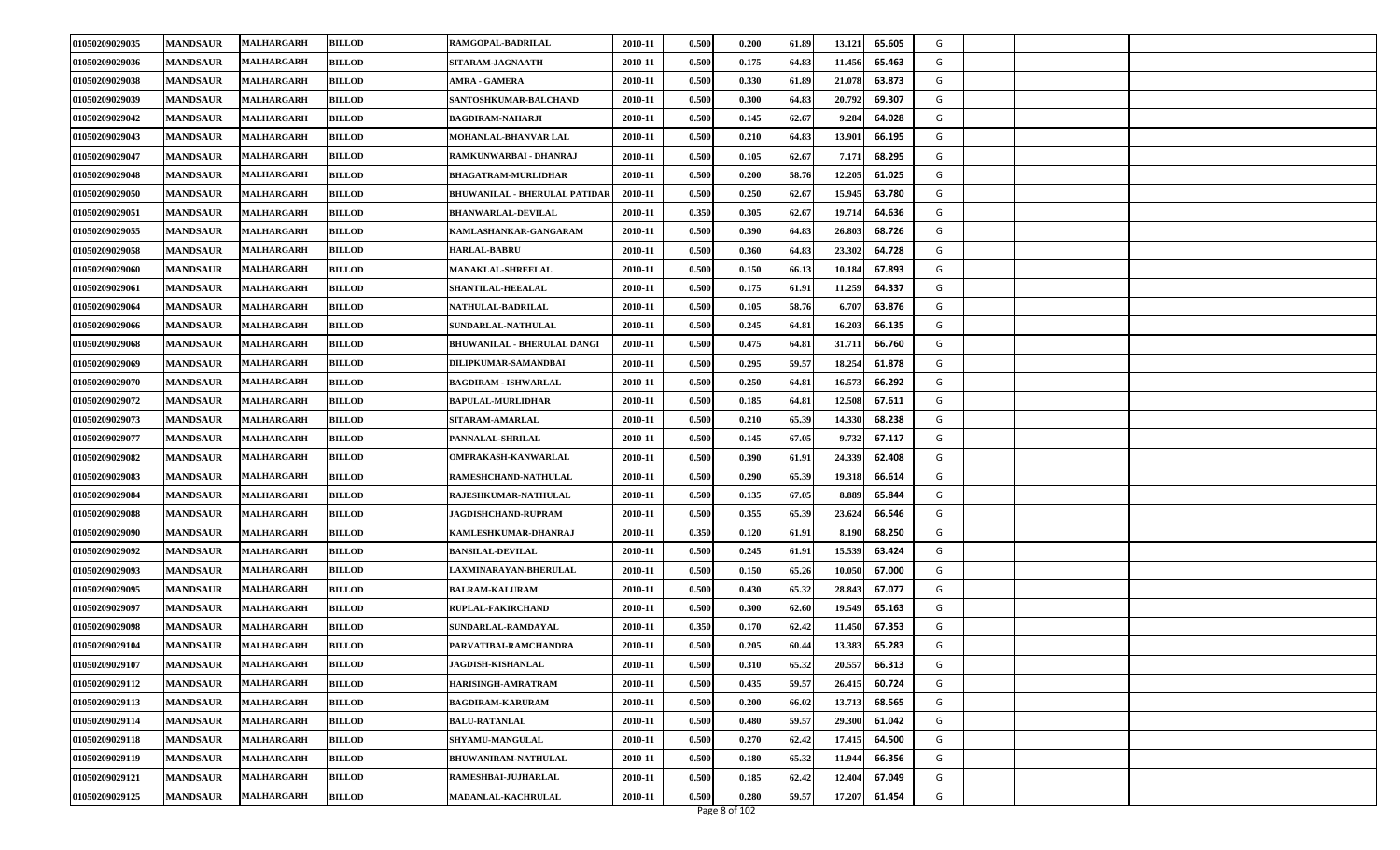| 01050209029130 | <b>MANDSAUR</b> | <b>MALHARGARH</b> | <b>BILLOD</b> | <b>BABULAL-GANGARAM</b>          | 2010-11 | 0.500 | 0.300                  | 62.42 | 20.001 | 66.670 | G |    |                        |
|----------------|-----------------|-------------------|---------------|----------------------------------|---------|-------|------------------------|-------|--------|--------|---|----|------------------------|
| 01050209029132 | <b>MANDSAUR</b> | <b>MALHARGARH</b> | BILLOD        | SITABAI-MOHANLAL                 | 2010-11 | 0.500 | 0.135                  | 59.36 | 8.183  | 60.615 | G |    |                        |
| 01050209029136 | <b>MANDSAUR</b> | <b>MALHARGARH</b> | <b>BILLOD</b> | VARDICHAND-KESRIMAL              | 2010-11 | 0.500 | 0.210                  | 60.98 | 13.311 | 63.386 | G |    |                        |
| 01050209029139 | <b>MANDSAUR</b> | <b>MALHARGARH</b> | <b>BILLOD</b> | <b>DULLESINGH-UMENDRASINGH</b>   | 2010-11 | 0.500 | 0.185                  | 63.20 | 11.990 | 64.811 | G |    |                        |
| 01050209029140 | <b>MANDSAUR</b> | <b>MALHARGARH</b> | <b>BILLOD</b> | <b>BHANWARLAL-LAXMAN</b>         | 2010-11 | 0.500 | 0.190                  | 65.32 | 13.391 | 70.479 | G |    |                        |
| 01050209029143 | <b>MANDSAUR</b> | <b>MALHARGARH</b> | <b>BILLOD</b> | <b>BHERULAL-DEVILAL</b>          | 2010-11 | 0.500 | 0.200                  | 64.72 | 12.926 | 64.630 | G |    |                        |
| 01050209029148 | <b>MANDSAUR</b> | <b>MALHARGARH</b> | <b>BILLOD</b> | <b>BANSILAL-BAPULAL</b>          | 2010-11 | 0.500 | 0.465                  | 60.98 | 28.739 | 61.804 | G |    |                        |
| 01050209029151 | <b>MANDSAUR</b> | <b>MALHARGARH</b> | BILLOD        | <b>BHERU-NAHARJI</b>             | 2010-11 | 0.500 | 0.195                  | 60.98 | 12.274 | 62.944 | G |    |                        |
| 01050209029153 | <b>MANDSAUR</b> | <b>MALHARGARH</b> | <b>BILLOD</b> | KANHIYALAL-BHERULAL              | 2010-11 | 0.500 | 0.090                  | 62.09 | 5.721  | 63.567 | G |    |                        |
| 01050209029157 | <b>MANDSAUR</b> | <b>MALHARGARH</b> | <b>BILLOD</b> | <b>MUKESHKUMAR-D/P BHULLIBAI</b> | 2010-11 | 0.500 | 0.240                  | 67.02 | 16.554 | 68.975 | G |    |                        |
| 01050209029160 | <b>MANDSAUR</b> | <b>MALHARGARH</b> | <b>BILLOD</b> | PRABHULAL-NANURAM                | 2010-11 | 0.500 | 0.195                  | 63.20 | 12.658 | 64.913 | G |    |                        |
| 01050209029161 | <b>MANDSAUR</b> | <b>MALHARGARH</b> | <b>BILLOD</b> | <b>PURILAL-NANURAM</b>           | 2010-11 | 0.350 | 0.145                  | 60.69 | 9.476  | 65.352 | G |    |                        |
| 01050209029166 | <b>MANDSAUR</b> | <b>MALHARGARH</b> | <b>BILLOD</b> | RAMLAL-SHREELAL                  | 2010-11 | 0.500 | 0.290                  | 64.72 | 19.888 | 68.579 | G |    |                        |
| 01050209029167 | <b>MANDSAUR</b> | <b>MALHARGARH</b> | <b>BILLOD</b> | <b>GULABBAI-JETRAM</b>           | 2010-11 | 0.500 | 0.455                  | 63.20 | 28.422 | 62.466 | G |    |                        |
| 01050209029168 | <b>MANDSAUR</b> | <b>MALHARGARH</b> | <b>BILLOD</b> | <b>BHERULAL-BAGDIRAM</b>         | 2010-11 | 0.350 | 0.340                  | 63.20 | 21.840 | 64.235 | G |    |                        |
| 01050209029171 | <b>MANDSAUR</b> | <b>MALHARGARH</b> | <b>BILLOD</b> | RAMCHANDRA-BHANWARLAL            | 2010-11 | 0.500 | 0.215                  | 62.54 | 13.446 | 62.540 | G |    |                        |
| 01050209029176 | <b>MANDSAUR</b> | <b>MALHARGARH</b> | <b>BILLOD</b> | <b>GOUTAMLAL-KESRIMAL</b>        | 2010-11 | 0.500 | 0.175                  | 67.02 | 11.863 | 67.789 | G |    |                        |
| 01050209029179 | <b>MANDSAUR</b> | <b>MALHARGARH</b> | <b>BILLOD</b> | KACHRULAL-NAHARJI                | 2010-11 | 0.500 | 0.200                  | 62.54 | 13.348 | 66.740 | G |    |                        |
| 01050209029181 | <b>MANDSAUR</b> | <b>MALHARGARH</b> | <b>BILLOD</b> | <b>BHULIBAI-RAMLAL</b>           | 2010-11 | 0.500 | 0.230                  | 64.72 | 15.348 | 66.730 | G |    |                        |
| 01050209029185 | <b>MANDSAUR</b> | <b>MALHARGARH</b> | <b>BILLOD</b> | <b>BALARAM-KANIRAM</b>           | 2010-11 | 0.500 | 0.305                  | 60.79 | 18.932 | 62.072 | G |    |                        |
| 01050209029186 | <b>MANDSAUR</b> | <b>MALHARGARH</b> | <b>BILLOD</b> | BHANWARBAI-NAHARSIMNGH           | 2010-11 | 0.350 | 0.150                  | 62.54 | 9.488  | 63.253 | G |    |                        |
| 01050209029188 | <b>MANDSAUR</b> | <b>MALHARGARH</b> | <b>BILLOD</b> | KARUSINGH-NAHARSINGH             | 2010-11 | 0.500 | 0.300                  | 60.79 | 18.732 | 62.440 | G |    | TRANSFER/NAGAR PIPLIYA |
| 01050209029191 | <b>MANDSAUR</b> | <b>MALHARGARH</b> | <b>BILLOD</b> | <b>GANGABAI-KISHAN</b>           | 2010-11 | 0.500 | 0.205                  | 63.92 | 13.642 | 66.546 | G |    |                        |
| 01050209029194 | <b>MANDSAUR</b> | <b>MALHARGARH</b> | <b>BILLOD</b> | OMPRAKASH-DEVILAL                | 2010-11 | 0.500 | 0.195                  | 64.72 | 13.064 | 66.995 | G |    |                        |
| 01050209029195 | <b>MANDSAUR</b> | <b>MALHARGARH</b> | <b>BILLOD</b> | MANKUNWARBAI-ASHOKKUMAR          | 2010-11 | 0.350 | 0.255                  | 62.70 | 15.827 | 62.067 | G |    |                        |
| 01050209029196 | <b>MANDSAUR</b> | <b>MALHARGARH</b> | <b>BILLOD</b> | <b>BAKLMUKAN-PRABHULAL</b>       | 2010-11 | 0.500 | 0.350                  | 62.87 | 22.274 | 63.640 | G |    |                        |
| 01050209029197 | <b>MANDSAUR</b> | <b>MALHARGARH</b> | <b>BILLOD</b> | <b>BABULAL-DALUJI</b>            | 2010-11 | 0.500 | 0.200                  | 64.33 | 13.133 | 65.665 | G |    |                        |
| 01050209029199 | <b>MANDSAUR</b> | <b>MALHARGARH</b> | <b>BILLOD</b> | DASHRATH-MOHANLAL                | 2010-11 | 0.350 | 0.320                  | 62.70 | 19.392 | 60.600 | G |    |                        |
| 01050209029202 | <b>MANDSAUR</b> | <b>MALHARGARH</b> | <b>BILLOD</b> | <b>BHAGATRAM-PRABHULAL</b>       | 2010-11 | 0.500 | 0.195                  | 64.33 | 12.912 | 66.215 | G |    |                        |
| 01050209029203 | <b>MANDSAUR</b> | <b>MALHARGARH</b> | <b>BILLOD</b> | <b>GANESHRAM-KEWARJI</b>         | 2010-11 | 0.500 | 0.290                  | 60.79 | 17.872 | 61.628 | G |    |                        |
| 01050209029204 | <b>MANDSAUR</b> | <b>MALHARGARH</b> | <b>BILLOD</b> | <b>SHANTILAL-BHANWARLAL</b>      | 2010-11 | 0.500 | 0.245                  | 67.02 | 16.832 | 68.702 | G |    |                        |
| 01050209029205 | <b>MANDSAUR</b> | <b>MALHARGARH</b> | <b>BILLOD</b> | <b>KARULAL-BHERULAL</b>          | 2010-11 | 0.500 | 0.460                  | 63.4  | 29.948 | 65.104 |   | 02 |                        |
| 01050209029206 | <b>MANDSAUR</b> | <b>MALHARGARH</b> | <b>BILLOD</b> | <b>BABULAL-PRABHULAL</b>         | 2010-11 | 0.500 | 0.000                  | 0.00  | 0.000  | 0.000  | N |    |                        |
| 01050209029211 | <b>MANDSAUR</b> | <b>MALHARGARH</b> | <b>BILLOD</b> | <b>JAGDISH-KANHIYALAL</b>        | 2010-11 | 0.350 | 0.225                  | 62.70 | 14.179 | 63.018 | G |    |                        |
| 01050209029212 | <b>MANDSAUR</b> | <b>MALHARGARH</b> | BILLOD        | <b>JAGDISH-NAHARJI</b>           | 2010-11 | 0.350 | 0.325                  | 62.70 | 20.736 | 63.803 | G |    |                        |
| 01050209029214 | <b>MANDSAUR</b> | <b>MALHARGARH</b> | <b>BILLOD</b> | RADHESHYAM-JAGNAATH              | 2010-11 | 0.500 | 0.135                  | 67.02 | 9.038  | 66.948 | G |    |                        |
| 01050209029215 | <b>MANDSAUR</b> | <b>MALHARGARH</b> | <b>BILLOD</b> | <b>BHERULAL-BANSILAL</b>         | 2010-11 | 0.500 | 0.180                  | 59.46 | 10.873 | 60.406 | G |    |                        |
| 01050209029216 | <b>MANDSAUR</b> | <b>MALHARGARH</b> | <b>BILLOD</b> | DEVILAL-ISHWARLAL                | 2010-11 | 0.500 | 0.250                  | 64.33 | 16.377 | 65.508 | G |    |                        |
| 01050209029218 | <b>MANDSAUR</b> | <b>MALHARGARH</b> | <b>BILLOD</b> | <b>JAVANSINGH-KISHANSINGH</b>    | 2010-11 | 0.500 | 0.420                  | 51.38 | 7.465  | 17.774 | G | 04 |                        |
| 01050209029018 | <b>MANDSAUR</b> | <b>MALHARGARH</b> | <b>BILLOD</b> | <b>NANDLAL-RAMLAL</b>            | 2010-11 | 0.350 | 0.200                  | 62.62 | 12.882 | 64.410 | G |    |                        |
| 01050209029219 | <b>MANDSAUR</b> | <b>MALHARGARH</b> | <b>BILLOD</b> | <b>JUJHARLAL-BAGDIRAM</b>        | 2010-11 | 0.350 | 0.260<br>Page 9 of 102 | 59.46 | 15.731 | 60.504 | G |    |                        |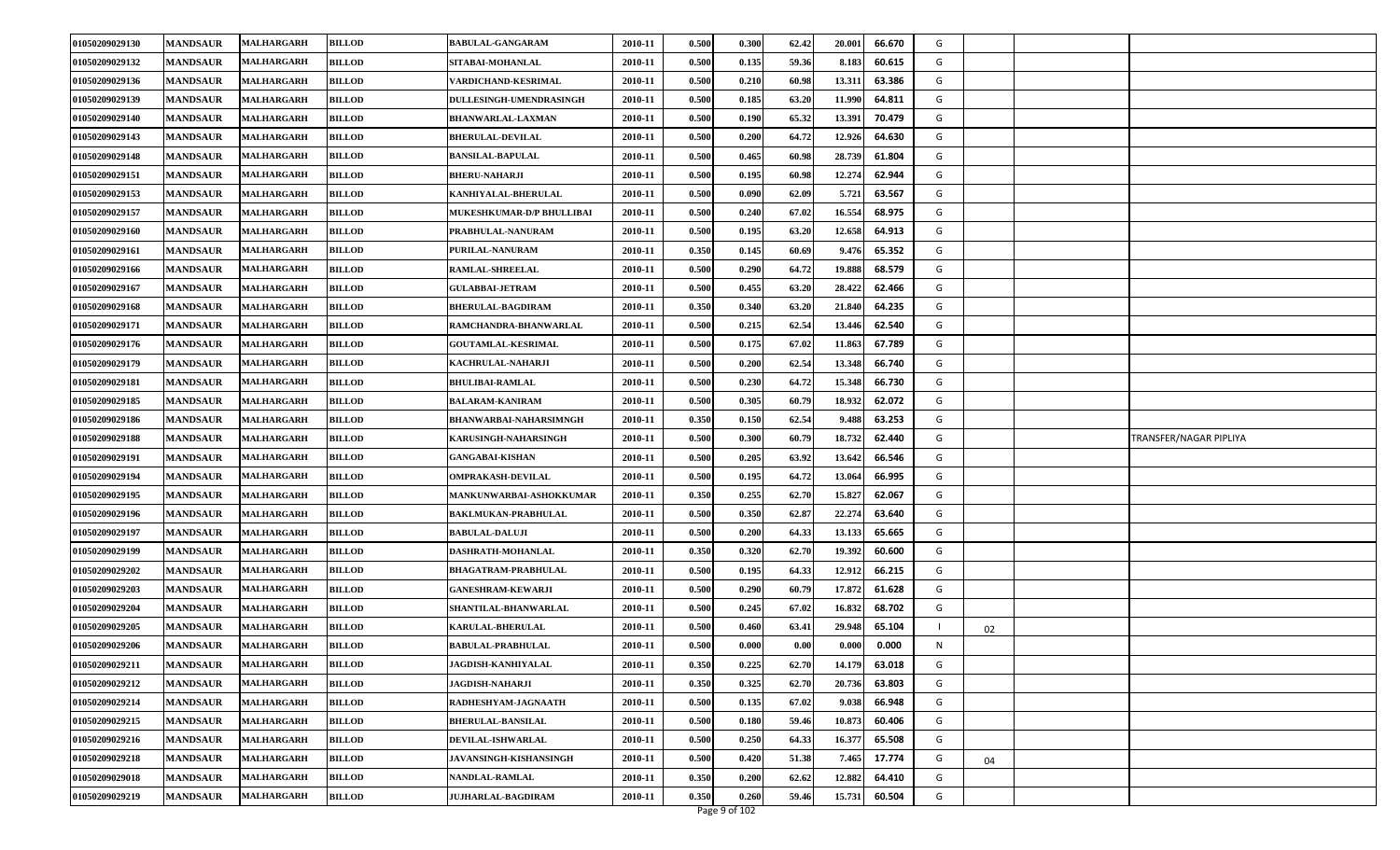| 01050209029222 | <b>MANDSAUR</b> | <b>MALHARGARH</b> | <b>BILLOD</b>          | RAMESHWAR-KANIRAM                | 2010-11 | 0.500 | 0.375 | 63.26 | 24.310 | 64.827 | G |    |                               |
|----------------|-----------------|-------------------|------------------------|----------------------------------|---------|-------|-------|-------|--------|--------|---|----|-------------------------------|
| 01050209029023 | <b>MANDSAUR</b> | <b>MALHARGARH</b> | <b>BILLOD</b>          | MANGILAL-HEERALAL                | 2010-11 | 0.500 | 0.155 | 62.62 | 10.511 | 67.813 | G |    |                               |
| 01050209029076 | <b>MANDSAUR</b> | <b>MALHARGARH</b> | <b>BILLOD</b>          | <b>GULAM NABI - ABDUL RAHMAN</b> | 2010-11 | 0.350 | 0.300 | 62.62 | 20.110 | 67.033 | G |    | <b>NAME CHANGE</b>            |
| 01050209029227 | <b>MANDSAUR</b> | <b>MALHARGARH</b> | <b>BILLOD</b>          | <b>KALURAM-NANDLAL</b>           | 2010-11 | 0.500 | 0.470 | 62.87 | 29.755 | 63.309 | G |    |                               |
| 01050209029210 | <b>MANDSAUR</b> | <b>MALHARGARH</b> | <b>BILLOD</b>          | <b>BABULAL-RAMLAL</b>            | 2010-11 | 0.350 | 0.195 | 62.72 | 12.463 | 63.913 | G |    |                               |
| 01050209029231 | <b>MANDSAUR</b> | <b>MALHARGARH</b> | <b>BILLOD</b>          | <b>BHAGVATIBAI-MATHURALAL</b>    | 2010-11 | 0.350 | 0.200 | 64.03 | 12.751 | 63.755 | G |    |                               |
| 01050209029232 | <b>MANDSAUR</b> | <b>MALHARGARH</b> | <b>BILLOD</b>          | NANURAM-ISHWARLAL                | 2010-11 | 0.500 | 0.100 | 68.07 | 7.128  | 71.280 |   | 02 |                               |
| 01050209029091 | <b>MANDSAUR</b> | <b>MALHARGARH</b> | <b>BILLOD</b>          | SURESHCHAND-DHANRAJ              | 2010-11 | 0.500 | 0.120 | 62.87 | 8.362  | 69.683 | G |    |                               |
| 01050209029142 | <b>MANDSAUR</b> | <b>MALHARGARH</b> | <b>BILLOD</b>          | KANHIYALAL-AMRITRAM              | 2010-11 | 0.500 | 0.130 | 64.03 | 8.580  | 66.000 | G |    |                               |
| 01050209029096 | <b>MANDSAUR</b> | <b>MALHARGARH</b> | <b>BILLOD</b>          | <b>BASANTILAL-VARDHA</b>         | 2010-11 | 0.500 | 0.325 | 62.8' | 21.169 | 65.135 | G |    | TRANSFER/JODHA PIPLIYA/MDS II |
| 01050209029158 | <b>MANDSAUR</b> | <b>MALHARGARH</b> | <b>BILLOD</b>          | MACCHANKHA-CHANDKHA              | 2010-11 | 0.350 | 0.330 | 57.40 | 18.950 | 57.424 | G |    |                               |
| 01050209029057 | <b>MANDSAUR</b> | <b>MALHARGARH</b> | <b>BILLOD</b>          | KAMLABAI-JEETNAATH               | 2010-11 | 0.350 | 0.205 | 59.46 | 11.994 | 58.507 | G |    |                               |
| 01050209029085 | <b>MANDSAUR</b> | <b>MALHARGARH</b> | <b>BILLOD</b>          | <b>SURESHCHAND-BHERULAL</b>      | 2010-11 | 0.500 | 0.125 | 67.35 | 7.957  | 63.656 |   | 02 |                               |
| 01050209029116 | <b>MANDSAUR</b> | <b>MALHARGARH</b> | <b>BILLOD</b>          | PRAKASHCHAND-LAXMAN              | 2010-11 | 0.500 | 0.260 | 64.03 | 16.913 | 65.050 | G |    |                               |
| 01050209029111 | <b>MANDSAUR</b> | <b>MALHARGARH</b> | <b>BILLOD</b>          | PARASRAM-AMRATRAM                | 2010-11 | 0.500 | 0.150 | 59.46 | 9.106  | 60.707 | G |    |                               |
| 01050209029173 | <b>MANDSAUR</b> | <b>MALHARGARH</b> | <b>BILLOD</b>          | <b>NATHULAL-JAISINGH</b>         | 2010-11 | 0.500 | 0.295 | 62.87 | 19.355 | 65.610 | G |    |                               |
| 01050209029180 | <b>MANDSAUR</b> | <b>MALHARGARH</b> | <b>BILLOD</b>          | ISHWARSINGH-PRATAPSINGH          | 2010-11 | 0.500 | 0.250 | 59.46 | 15.052 | 60.208 | G |    |                               |
| 01050209029183 | <b>MANDSAUR</b> | <b>MALHARGARH</b> | <b>BILLOD</b>          | <b>MANGILAL-HAJARI</b>           | 2010-11 | 0.350 | 0.350 | 64.03 | 22.950 | 65.571 | G |    |                               |
| 01050209019003 | <b>MANDSAUR</b> | <b>MALHARGARH</b> | <b>BORKHEDI CHARAN</b> | <b>DEVILAL-NANDA</b>             | 2010-11 | 0.500 | 0.175 | 64.66 | 11.907 | 68.040 | G |    |                               |
| 01050209019004 | <b>MANDSAUR</b> | <b>MALHARGARH</b> | <b>BORKHEDI CHARAN</b> | RAMESHCHANDRA-DEVA               | 2010-11 | 0.500 | 0.210 | 63.32 | 13.514 | 64.352 | G |    |                               |
| 01050209019005 | <b>MANDSAUR</b> | <b>MALHARGARH</b> | <b>BORKHEDI CHARAN</b> | <b>GANGABAI - BHAGWAN</b>        | 2010-11 | 0.350 | 0.145 | 63.32 | 10.176 | 70.179 | G |    | NAME CHANGE                   |
| 01050209019009 | <b>MANDSAUR</b> | <b>MALHARGARH</b> | <b>BORKHEDI CHARAN</b> | <b>BAGDIRAM - NAWAL</b>          | 2010-11 | 0.350 | 0.275 | 64.70 | 18.116 | 65.876 | G |    | NAME CHANGE                   |
| 01050209019010 | <b>MANDSAUR</b> | <b>MALHARGARH</b> | <b>BORKHEDI CHARAN</b> | <b>JANIBAI-HEERALAL</b>          | 2010-11 | 0.500 | 0.220 | 65.34 | 14.627 | 66.486 | G |    |                               |
| 01050209019011 | <b>MANDSAUR</b> | <b>MALHARGARH</b> | <b>BORKHEDI CHARAN</b> | SHANKARLAL-SAVA                  | 2010-11 | 0.500 | 0.260 | 64.70 | 17.081 | 65.696 | G |    |                               |
| 01050209019015 | <b>MANDSAUR</b> | <b>MALHARGARH</b> | <b>BORKHEDI CHARAN</b> | PYARA-NANURAM                    | 2010-11 | 0.500 | 0.100 | 64.70 | 6.368  | 63.680 | G |    |                               |
| 01050209019016 | <b>MANDSAUR</b> | <b>MALHARGARH</b> | <b>BORKHEDI CHARAN</b> | SANTOSHDAS-KALUDAS               | 2010-11 | 0.500 | 0.100 | 64.70 | 6.794  | 67.940 | G |    |                               |
| 01050209019017 | <b>MANDSAUR</b> | <b>MALHARGARH</b> | <b>BORKHEDI CHARAN</b> | <b>RAGHUDAS-KALUDAS</b>          | 2010-11 | 0.500 | 0.150 | 69.83 | 10.804 | 72.027 | G |    |                               |
| 01050209019018 | <b>MANDSAUR</b> | <b>MALHARGARH</b> | <b>BORKHEDI CHARAN</b> | SATYANARAYAN-KISHANJI            | 2010-11 | 0.500 | 0.155 | 65.37 | 10.356 | 66.813 | G |    |                               |
| 01050209019019 | <b>MANDSAUR</b> | <b>MALHARGARH</b> | <b>BORKHEDI CHARAN</b> | RAMIBAI-KASHAIBAI                | 2010-11 | 0.500 | 0.095 | 67.36 | 7.294  | 76.779 | G |    |                               |
| 01050209019020 | <b>MANDSAUR</b> | <b>MALHARGARH</b> | <b>BORKHEDI CHARAN</b> | <b>DHAPUBAI-GANESHRAM</b>        | 2010-11 | 0.350 | 0.170 | 67.36 | 10.883 | 64.018 | G |    |                               |
| 01050209019021 | <b>MANDSAUR</b> | <b>MALHARGARH</b> | <b>BORKHEDI CHARAN</b> | <b>KAMALDAS-KALUDAS</b>          | 2010-11 | 0.500 | 0.190 | 67.50 | 13.240 | 69.684 | G |    |                               |
| 01050209019023 | <b>MANDSAUR</b> | <b>MALHARGARH</b> | <b>BORKHEDI CHARAN</b> | <b>MANGU-DHURA</b>               | 2010-11 | 0.500 | 0.150 | 58.47 | 9.330  | 62.200 |   | 02 |                               |
| 01050209019025 | <b>MANDSAUR</b> | <b>MALHARGARH</b> | <b>BORKHEDI CHARAN</b> | RAMLAL-HEERALAL                  | 2010-11 | 0.500 | 0.230 | 63.32 | 15.224 | 66.191 | G |    |                               |
| 01050209019026 | <b>MANDSAUR</b> | <b>MALHARGARH</b> | <b>BORKHEDI CHARAN</b> | <b>KISHANLAL-NANDA</b>           | 2010-11 | 0.500 | 0.195 | 63.32 | 12.619 | 64.713 | G |    |                               |
| 01050209019027 | <b>MANDSAUR</b> | <b>MALHARGARH</b> | <b>BORKHEDI CHARAN</b> | <b>ONKARLAL-AMRA</b>             | 2010-11 | 0.500 | 0.115 | 63.14 | 7.333  | 63.765 | G |    |                               |
| 01050209019028 | <b>MANDSAUR</b> | <b>MALHARGARH</b> | <b>BORKHEDI CHARAN</b> | MOHANSINGH-RAMLAL                | 2010-11 | 0.500 | 0.490 | 60.22 | 29.861 | 60.941 | G |    |                               |
| 01050209019029 | <b>MANDSAUR</b> | <b>MALHARGARH</b> | <b>BORKHEDI CHARAN</b> | <b>UDAYRAM-SAVA</b>              | 2010-11 | 0.350 | 0.185 | 63.14 | 13.250 | 71.622 | G |    |                               |
| 01050209019030 | <b>MANDSAUR</b> | <b>MALHARGARH</b> | <b>BORKHEDI CHARAN</b> | <b>BHERULAL-PYARCHAND</b>        | 2010-11 | 0.500 | 0.150 | 60.97 | 9.389  | 62.593 | G |    |                               |
| 01050209019031 | <b>MANDSAUR</b> | <b>MALHARGARH</b> | <b>BORKHEDI CHARAN</b> | KARULAL-RAMCHANDRA               | 2010-11 | 0.500 | 0.200 | 60.97 | 12.525 | 62.625 | G |    |                               |
| 01050209019032 | <b>MANDSAUR</b> | <b>MALHARGARH</b> | <b>BORKHEDI CHARAN</b> | <b>MADANDS-SANTOSHDAS</b>        | 2010-11 | 0.500 | 0.100 | 63.14 | 6.657  | 66.570 | G |    |                               |
| 01050209019033 | <b>MANDSAUR</b> | <b>MALHARGARH</b> | <b>BORKHEDI CHARAN</b> | POKHARLAL-SAVA                   | 2010-11 | 0.500 | 0.335 | 64.05 | 22.143 | 66.099 | G |    |                               |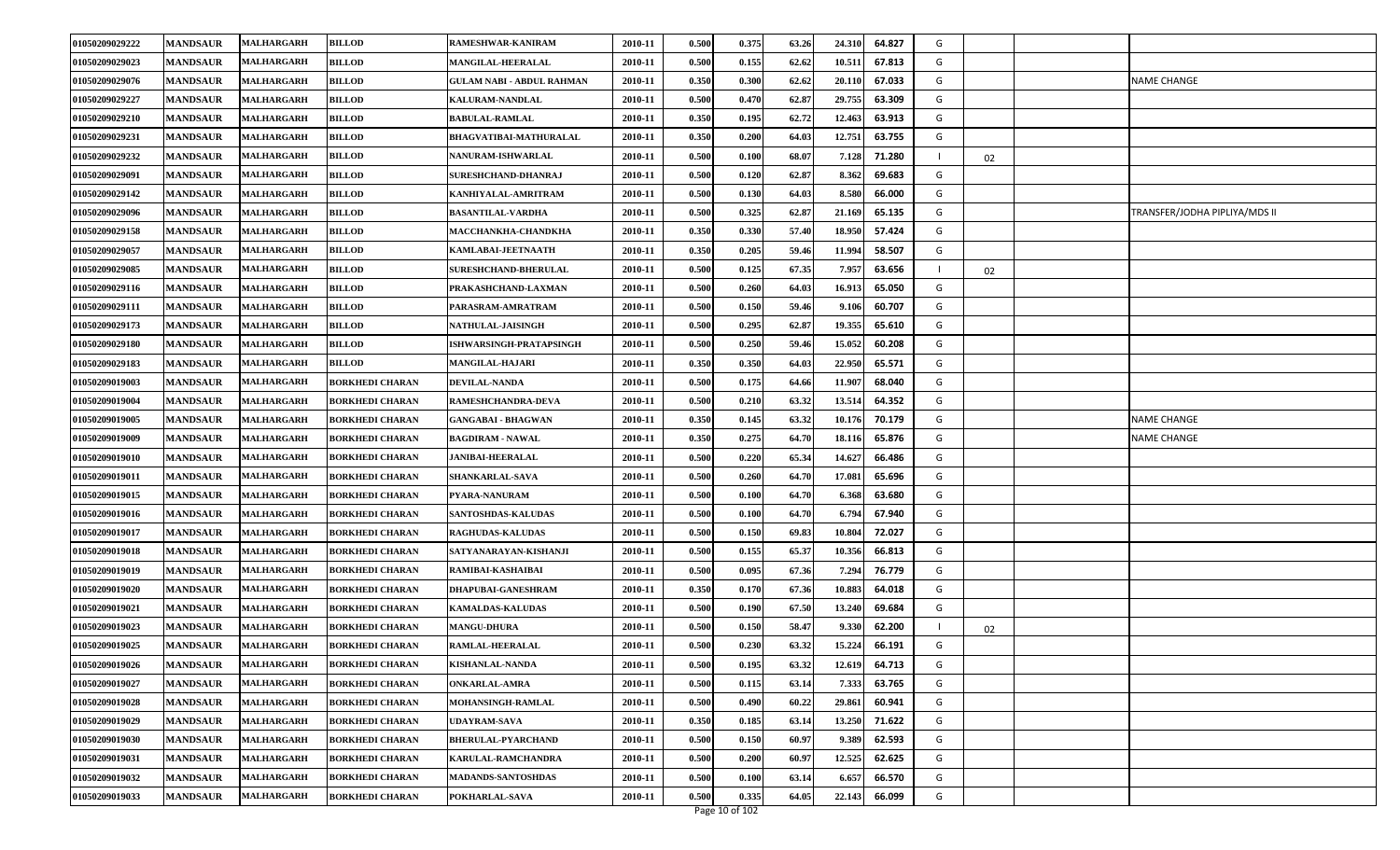| 01050209019034 | <b>MANDSAUR</b> | MALHARGARH        | <b>BORKHEDI CHARAN</b> | <b>MADANLAL-UDAYRAM</b>     | 2010-11 | 0.500 | 0.355 | 65.37 | 26.540<br>74.761 | G |                    |
|----------------|-----------------|-------------------|------------------------|-----------------------------|---------|-------|-------|-------|------------------|---|--------------------|
| 01050209019036 | <b>MANDSAUR</b> | MALHARGARH        | <b>BORKHEDI CHARAN</b> | <b>KARULAL-NAVAL</b>        | 2010-11 | 0.500 | 0.155 | 63.73 | 9.751<br>62.910  | G |                    |
| 01050209019037 | <b>MANDSAUR</b> | MALHARGARH        | <b>BORKHEDI CHARAN</b> | <b>GANPAT-BAGGA</b>         | 2010-11 | 0.500 | 0.445 | 64.04 | 29.907<br>67.207 | G |                    |
| 01050209019040 | <b>MANDSAUR</b> | MALHARGARH        | <b>BORKHEDI CHARAN</b> | PRAKASH-PYARCHAND           | 2010-11 | 0.500 | 0.175 | 68.35 | 12.117<br>69.240 | G |                    |
| 01050209019042 | <b>MANDSAUR</b> | MALHARGARH        | <b>BORKHEDI CHARAN</b> | <b>KANWARLAL-AMRA</b>       | 2010-11 | 0.500 | 0.330 | 64.04 | 21.499<br>65.148 | G |                    |
| 01050209019044 | <b>MANDSAUR</b> | MALHARGARH        | <b>BORKHEDI CHARAN</b> | DEVILAL-BHANVARLAL BALAI    | 2010-11 | 0.500 | 0.155 | 64.04 | 9.853<br>63.568  | G |                    |
| 01050209019045 | <b>MANDSAUR</b> | MALHARGARH        | <b>BORKHEDI CHARAN</b> | KISHOREDAS-RADHESHYAM       | 2010-11 | 0.500 | 0.280 | 68.81 | 71.936<br>20.142 | G |                    |
| 01050209019047 | <b>MANDSAUR</b> | MALHARGARH        | <b>BORKHEDI CHARAN</b> | <b>BHAGATRAN-KANWARKAK</b>  | 2010-11 | 0.500 | 0.335 | 56.42 | 18.917<br>56.469 | G |                    |
| 01050209019048 | <b>MANDSAUR</b> | MALHARGARH        | <b>BORKHEDI CHARAN</b> | RAJARAM-AMRA                | 2010-11 | 0.500 | 0.100 | 64.04 | 7.026<br>70.260  | G |                    |
| 01050209019050 | <b>MANDSAUR</b> | MALHARGARH        | <b>BORKHEDI CHARAN</b> | MOTIYABAI-LUXMAN            | 2010-11 | 0.500 | 0.385 | 63.14 | 24.823<br>64.475 | G |                    |
| 01050209019051 | <b>MANDSAUR</b> | MALHARGARH        | <b>BORKHEDI CHARAN</b> | <b>MANGYA-PARTHA</b>        | 2010-11 | 0.500 | 0.375 | 61.97 | 23.726<br>63.269 | G |                    |
| 01050209019055 | <b>MANDSAUR</b> | <b>MALHARGARH</b> | <b>BORKHEDI CHARAN</b> | <b>HARISINGH-DEVIDAN</b>    | 2010-11 | 0.500 | 0.280 | 61.97 | 17.343<br>61.939 | G |                    |
| 01050209019059 | <b>MANDSAUR</b> | <b>MALHARGARH</b> | <b>BORKHEDI CHARAN</b> | <b>NARAYAN-KALU</b>         | 2010-11 | 0.500 | 0.125 | 61.97 | 7.543<br>60.344  | G |                    |
| 01050209019060 | <b>MANDSAUR</b> | MALHARGARH        | <b>BORKHEDI CHARAN</b> | <b>NARAYAN-BHUWAN</b>       | 2010-11 | 0.500 | 0.160 | 67.50 | 11.668<br>72.925 | G |                    |
| 01050209019083 | <b>MANDSAUR</b> | <b>MALHARGARH</b> | <b>BORKHEDI CHARAN</b> | <b>LAXMAN-BHAGWAN</b>       | 2010-11 | 0.500 | 0.200 | 59.97 | 12.679<br>63.395 | G |                    |
| 01050209019067 | <b>MANDSAUR</b> | <b>MALHARGARH</b> | <b>BORKHEDI CHARAN</b> | <b>MULCHAND-RAMLAL</b>      | 2010-11 | 0.500 | 0.305 | 59.97 | 19.199<br>62.948 | G |                    |
| 01050209019068 | <b>MANDSAUR</b> | MALHARGARH        | <b>BORKHEDI CHARAN</b> | PARBHULAL-KARULAL           | 2010-11 | 0.500 | 0.100 | 65.98 | 6.852<br>68.520  | G |                    |
| 01050209019070 | <b>MANDSAUR</b> | MALHARGARH        | <b>BORKHEDI CHARAN</b> | <b>BANSHILAL-BHAGVAN</b>    | 2010-11 | 0.500 | 0.130 | 61.97 | 8.198<br>63.062  | G |                    |
| 01050209019071 | <b>MANDSAUR</b> | MALHARGARH        | <b>BORKHEDI CHARAN</b> | KANWARLAL-MOTILAL           | 2010-11 | 0.500 | 0.170 | 62.72 | 10.895<br>64.088 | G |                    |
| 01050209019077 | <b>MANDSAUR</b> | <b>MALHARGARH</b> | <b>BORKHEDI CHARAN</b> | RAYSINGH-BHAGWANSINGH       | 2010-11 | 0.500 | 0.115 | 59.97 | 7.256<br>63.096  | G |                    |
| 01050209019080 | <b>MANDSAUR</b> | MALHARGARH        | <b>BORKHEDI CHARAN</b> | KARNIDAN-BHUWANIDAN         | 2010-11 | 0.500 | 0.475 | 59.47 | 28.087<br>59.131 | G |                    |
| 01050209019007 | <b>MANDSAUR</b> | MALHARGARH        | <b>BORKHEDI CHARAN</b> | <b>BHONIRAM-PYARA</b>       | 2010-11 | 0.500 | 0.105 | 65.04 | 7.796<br>74.248  | G |                    |
| 01050209019043 | <b>MANDSAUR</b> | MALHARGARH        | <b>BORKHEDI CHARAN</b> | <b>BHERULAL-BHANWARLAL</b>  | 2010-11 | 0.500 | 0.360 | 62.72 | 22.749<br>63.192 | G |                    |
| 01050209019072 | <b>MANDSAUR</b> | <b>MALHARGARH</b> | <b>BORKHEDI CHARAN</b> | <b>CHENRAM-RAMESHCHAND</b>  | 2010-11 | 0.500 | 0.455 | 62.73 | 28.524<br>62.690 | G |                    |
| 01050209019057 | <b>MANDSAUR</b> | MALHARGARH        | <b>BORKHEDI CHARAN</b> | SHARDABAI-BAGDIRAM          | 2010-11 | 0.500 | 0.180 | 63.78 | 11.763<br>65.350 | G |                    |
| 01050209019089 | <b>MANDSAUR</b> | MALHARGARH        | <b>BORKHEDI CHARAN</b> | SHANKARLAL-MANGNIRAM        | 2010-11 | 0.500 | 0.165 | 64.19 | 10.555<br>63.970 | G |                    |
| 01050209019090 | <b>MANDSAUR</b> | MALHARGARH        | <b>BORKHEDI CHARAN</b> | <b>BAPULAL-NANDA</b>        | 2010-11 | 0.500 | 0.200 | 62.72 | 12.974<br>64.870 | G |                    |
| 01050209019091 | <b>MANDSAUR</b> | MALHARGARH        | <b>BORKHEDI CHARAN</b> | TULSIRAM-MOHANLAL           | 2010-11 | 0.500 | 0.325 | 62.72 | 20.751<br>63.849 | G |                    |
| 01050209019049 | <b>MANDSAUR</b> | MALHARGARH        | <b>BORKHEDI CHARAN</b> | <b>HIRALAL - RAMCHANDRA</b> | 2010-11 | 0.350 | 0.115 | 64.19 | 7.629<br>66.339  | G | <b>NAME CHANGE</b> |
| 01050209019092 | <b>MANDSAUR</b> | MALHARGARH        | <b>BORKHEDI CHARAN</b> | <b>MAKRAM-D/P-JHAMKUBAI</b> | 2010-11 | 0.500 | 0.110 | 64.19 | 7.217<br>65.609  | G | 01050209009001     |
| 01050209019069 | <b>MANDSAUR</b> | MALHARGARH        | <b>BORKHEDI CHARAN</b> | KANHIYALAL-BHIMSINGH        | 2010-11 | 0.500 | 0.250 | 62.49 | 16.158<br>64.632 | G | 01050209009013     |
| 01050209001024 | <b>MANDSAUR</b> | MALHARGARH        | <b>CHAYAN</b>          | RADHABAI-GANGARAM           | 2010-11 | 0.350 | 0.320 | 62.14 | 20.923<br>65.384 | G |                    |
| 01050209001001 | <b>MANDSAUR</b> | <b>MALHARGARH</b> | <b>CHAYAN</b>          | PRABHUBAI - MANGILAL        | 2010-11 | 0.500 | 0.495 | 57.15 | 30.167<br>60.943 | G |                    |
| 01050209001002 | <b>MANDSAUR</b> | <b>MALHARGARH</b> | <b>CHAYAN</b>          | SITABAI-KISHANLAL           | 2010-11 | 0.500 | 0.485 | 64.82 | 33.753<br>69.594 | G |                    |
| 01050209001015 | <b>MANDSAUR</b> | MALHARGARH        | <b>CHAYAN</b>          | JAMNASHANKAR-MANGILAL       | 2010-11 | 0.500 | 0.480 | 60.09 | 30.964<br>64.508 | G |                    |
| 01050209001020 | <b>MANDSAUR</b> | <b>MALHARGARH</b> | <b>CHAYAN</b>          | RADHAKISHAN-NARAYAN         | 2010-11 | 0.500 | 0.460 | 55.68 | 27.355<br>59.467 | G |                    |
| 01050209001032 | <b>MANDSAUR</b> | MALHARGARH        | <b>CHAYAN</b>          | DEVILAL-KANHIYALAL          | 2010-11 | 0.500 | 0.460 | 62.14 | 31.088<br>67.583 | G |                    |
| 01050209001037 | <b>MANDSAUR</b> | <b>MALHARGARH</b> | <b>CHAYAN</b>          | SITABAI-SITARAM             | 2010-11 | 0.500 | 0.475 | 62.75 | 66.733<br>31.698 | G |                    |
| 01050209001038 | <b>MANDSAUR</b> | MALHARGARH        | <b>CHAYAN</b>          | VAJJIBAI-BADRILAL           | 2010-11 | 0.350 | 0.350 | 62.75 | 23.209<br>66.311 | G |                    |
| 01050209015001 | <b>MANDSAUR</b> | <b>MALHARGARH</b> | <b>DEVAKHEDA</b>       | <b>BHERULAL-AMRA</b>        | 2010-11 | 0.500 | 0.105 | 67.45 | 7.121<br>67.819  | G |                    |
| 01050209015002 | <b>MANDSAUR</b> | MALHARGARH        | <b>DEVAKHEDA</b>       | <b>BHUVAN-GOBARLAL</b>      | 2010-11 | 0.350 | 0.175 | 65.44 | 12.060<br>68.914 | G |                    |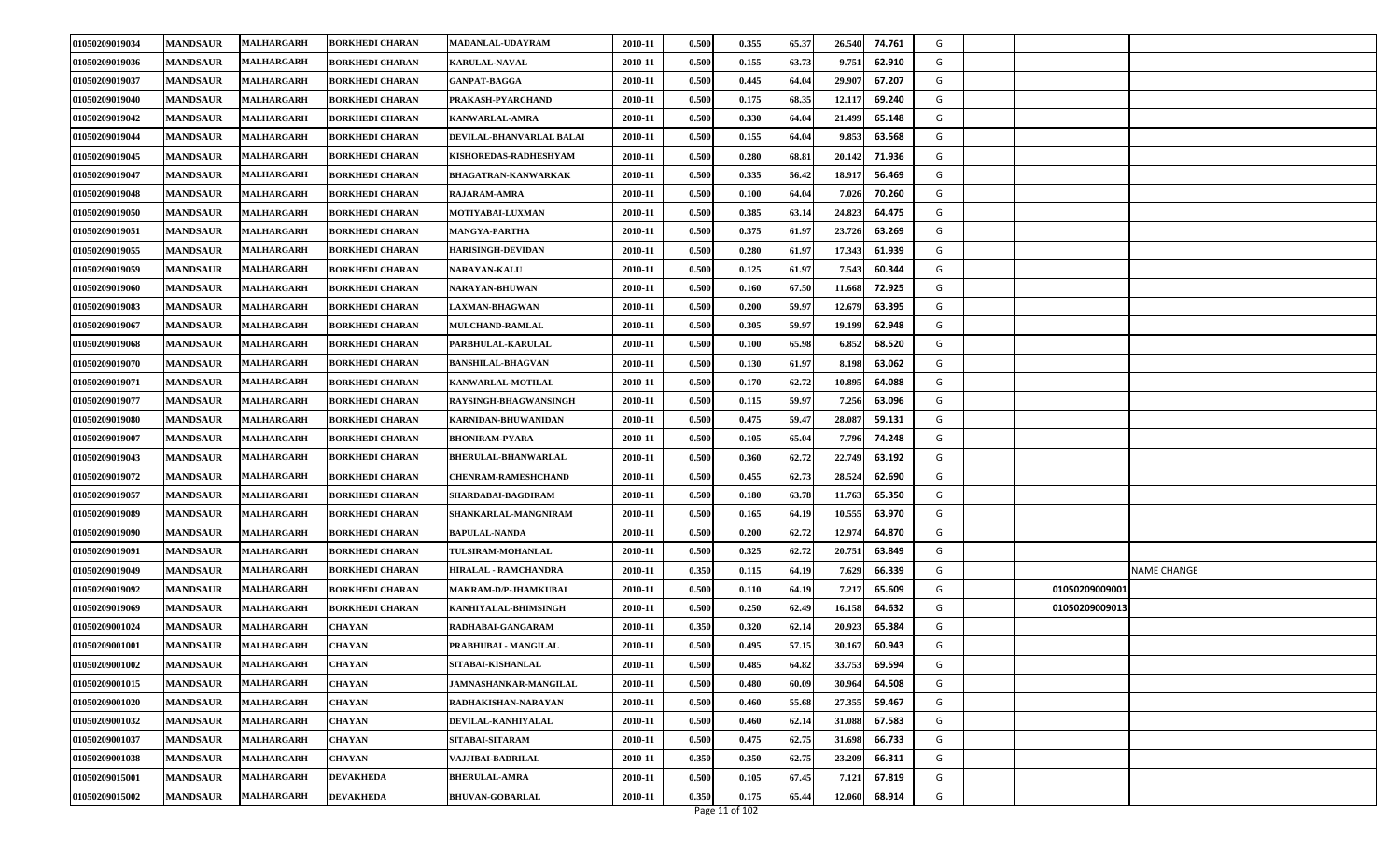| 01050209015003 | <b>MANDSAUR</b> | <b>MALHARGARH</b> | <b>DEVAKHEDA</b> | DEVBAI-SHANKARLAL           | 2010-11 | 0.500 | 0.095 | 65.64 | 6.686  | 70.379 | G |    |                    |
|----------------|-----------------|-------------------|------------------|-----------------------------|---------|-------|-------|-------|--------|--------|---|----|--------------------|
| 01050209015005 | <b>MANDSAUR</b> | MALHARGARH        | <b>DEVAKHEDA</b> | SURAJBAI-SITARAM            | 2010-11 | 0.500 | 0.200 | 68.02 | 14.236 | 71.180 | G |    |                    |
| 01050209015006 | <b>MANDSAUR</b> | <b>MALHARGARH</b> | <b>DEVAKHEDA</b> | <b>BHAGWANTIBAI-RAMA</b>    | 2010-11 | 0.500 | 0.185 | 68.07 | 12.651 | 68.384 | G |    |                    |
| 01050209015007 | <b>MANDSAUR</b> | <b>MALHARGARH</b> | <b>DEVAKHEDA</b> | HARDARIBAI-KISHAN           | 2010-11 | 0.500 | 0.105 | 65.39 | 7.585  | 72.238 | G |    |                    |
| 01050209015008 | <b>MANDSAUR</b> | <b>MALHARGARH</b> | <b>DEVAKHEDA</b> | <b>JHAMKUBAI-JAYSINGH</b>   | 2010-11 | 0.500 | 0.100 | 67.68 | 6.961  | 69.610 | G |    |                    |
| 01050209015009 | <b>MANDSAUR</b> | <b>MALHARGARH</b> | <b>DEVAKHEDA</b> | RATANLAL-GOBARLAL           | 2010-11 | 0.500 | 0.105 | 68.36 | 7.295  | 69.476 | G |    |                    |
| 01050209015010 | <b>MANDSAUR</b> | <b>MALHARGARH</b> | <b>DEVAKHEDA</b> | HUDDIBAI-RAMLAL             | 2010-11 | 0.500 | 0.150 | 63.88 | 9.792  | 65.280 | G |    |                    |
| 01050209015013 | <b>MANDSAUR</b> | <b>MALHARGARH</b> | <b>DEVAKHEDA</b> | <b>ALA-HIRA</b>             | 2010-11 | 0.500 | 0.060 | 65.39 | 3.951  | 65.850 | G |    |                    |
| 01050209015015 | <b>MANDSAUR</b> | <b>MALHARGARH</b> | <b>DEVAKHEDA</b> | SATNARAYAN-BAGDIRAM         | 2010-11 | 0.500 | 0.100 | 68.36 | 7.031  | 70.310 | G |    |                    |
| 01050209015016 | <b>MANDSAUR</b> | <b>MALHARGARH</b> | <b>DEVAKHEDA</b> | <b>BAPULAL-D/P-JAVARIYA</b> | 2010-11 | 0.500 | 0.040 | 69.79 | 3.091  | 77.275 | G |    |                    |
| 01050209015017 | <b>MANDSAUR</b> | <b>MALHARGARH</b> | <b>DEVAKHEDA</b> | RADHESAYAM-MADHOLAL         | 2010-11 | 0.500 | 0.100 | 65.39 | 6.875  | 68.750 | G |    |                    |
| 01050209015018 | <b>MANDSAUR</b> | <b>MALHARGARH</b> | <b>DEVAKHEDA</b> | PARBHULAL-RATANLAL          | 2010-11 | 0.500 | 0.100 | 59.09 | 5.943  | 59.430 | G |    |                    |
| 01050209015020 | <b>MANDSAUR</b> | MALHARGARH        | <b>DEVAKHEDA</b> | <b>BHANWARLAL-JAGGANATH</b> | 2010-11 | 0.500 | 0.155 | 66.30 | 10.191 | 65.748 | G |    |                    |
| 01050209015023 | <b>MANDSAUR</b> | <b>MALHARGARH</b> | <b>DEVAKHEDA</b> | <b>GOVINDDAS-NARSINGH</b>   | 2010-11 | 0.500 | 0.100 | 66.30 | 6.507  | 65.070 | G |    |                    |
| 01050209015025 | <b>MANDSAUR</b> | <b>MALHARGARH</b> | <b>DEVAKHEDA</b> | KANHIYALAL-MADHOJI          | 2010-11 | 0.350 | 0.045 | 63.88 | 3.011  | 66.911 | G |    |                    |
| 01050209015028 | <b>MANDSAUR</b> | MALHARGARH        | <b>DEVAKHEDA</b> | <b>MANOHAR-ASARAM</b>       | 2010-11 | 0.500 | 0.115 | 66.93 | 8.261  | 71.835 | G |    |                    |
| 01050209015030 | <b>MANDSAUR</b> | <b>MALHARGARH</b> | <b>DEVAKHEDA</b> | VIRAMLAL-RAMLAL             | 2010-11 | 0.500 | 0.100 | 62.94 | 6.501  | 65.010 | G |    |                    |
| 01050209015032 | <b>MANDSAUR</b> | <b>MALHARGARH</b> | <b>DEVAKHEDA</b> | KISHORE-RATANLAL            | 2010-11 | 0.500 | 0.100 | 62.94 | 6.384  | 63.840 | G |    |                    |
| 01050209015035 | <b>MANDSAUR</b> | <b>MALHARGARH</b> | <b>DEVAKHEDA</b> | <b>BHAGIRATH-RATANLAL</b>   | 2010-11 | 0.500 | 0.105 | 67.63 | 7.555  | 71.952 | G |    |                    |
| 01050209015040 | <b>MANDSAUR</b> | MALHARGARH        | <b>DEVAKHEDA</b> | KANWARLAL-NANULAL           | 2010-11 | 0.500 | 0.100 | 60.27 | 6.785  | 67.850 | G |    |                    |
| 01050209015041 | <b>MANDSAUR</b> | MALHARGARH        | <b>DEVAKHEDA</b> | <b>JUJHARLAL-NATHULAL</b>   | 2010-11 | 0.500 | 0.110 | 65.45 | 7.536  | 68.509 | G |    |                    |
| 01050209015043 | <b>MANDSAUR</b> | <b>MALHARGARH</b> | <b>DEVAKHEDA</b> | KAMLABAI - KARULAL          | 2010-11 | 0.350 | 0.285 | 62.94 | 19.062 | 66.884 | G |    | <b>NAME CHANGE</b> |
| 01050209015046 | <b>MANDSAUR</b> | <b>MALHARGARH</b> | <b>DEVAKHEDA</b> | PRABHUDAS-KISHANDAS         | 2010-11 | 0.350 | 0.070 | 67.63 | 4.821  | 68.871 | G |    |                    |
| 01050209015047 | <b>MANDSAUR</b> | MALHARGARH        | <b>DEVAKHEDA</b> | <b>MUKESH - GOVERDHAN</b>   | 2010-11 | 0.500 | 0.235 | 65.45 | 15.624 | 66.485 | G |    |                    |
| 01050209015053 | <b>MANDSAUR</b> | MALHARGARH        | <b>DEVAKHEDA</b> | RAGHUVEER-BHAGWAN           | 2010-11 | 0.500 | 0.155 | 65.45 | 10.369 | 66.897 | G |    |                    |
| 01050209015056 | <b>MANDSAUR</b> | <b>MALHARGARH</b> | <b>DEVAKHEDA</b> | AMRATRAM-RAMLAL             | 2010-11 | 0.500 | 0.090 | 67.77 | 6.167  | 68.522 | G |    |                    |
| 01050209015057 | <b>MANDSAUR</b> | <b>MALHARGARH</b> | <b>DEVAKHEDA</b> | NARAYANLAL-KARULAL          | 2010-11 | 0.500 | 0.120 | 63.41 | 7.872  | 65.600 | G |    |                    |
| 01050209015058 | <b>MANDSAUR</b> | <b>MALHARGARH</b> | <b>DEVAKHEDA</b> | RAMNARAYAN-BAGDIRAM         | 2010-11 | 0.500 | 0.065 | 67.22 | 4.446  | 68.400 | G |    |                    |
| 01050209015059 | <b>MANDSAUR</b> | <b>MALHARGARH</b> | <b>DEVAKHEDA</b> | DHANNALAL-KARULAL           | 2010-11 | 0.500 | 0.080 | 67.77 | 5.441  | 68.013 | G |    |                    |
| 01050209015060 | <b>MANDSAUR</b> | <b>MALHARGARH</b> | <b>DEVAKHEDA</b> | DEUBAI-KARULAL              | 2010-11 | 0.500 | 0.075 | 67.77 | 5.247  | 69.960 | G |    |                    |
| 01050209015061 | <b>MANDSAUR</b> | <b>MALHARGARH</b> | <b>DEVAKHEDA</b> | KACHRULAL-NARAYANBAGRI      | 2010-11 | 0.350 | 0.090 | 65.34 | 5.937  | 65.967 | G |    |                    |
| 01050209015062 | <b>MANDSAUR</b> | <b>MALHARGARH</b> | <b>DEVAKHEDA</b> | <b>BADRILAL-RAMLAL</b>      | 2010-11 | 0.500 | 0.180 | 65.17 | 12.215 | 67.861 | G |    |                    |
| 01050209015036 | <b>MANDSAUR</b> | <b>MALHARGARH</b> | <b>DEVAKHEDA</b> | KAMERIBAI-RAGHUNATH         | 2010-11 | 0.500 | 0.195 | 66.75 | 13.426 | 68.851 | G |    |                    |
| 01050209015045 | <b>MANDSAUR</b> | MALHARGARH        | <b>DEVAKHEDA</b> | <b>BHULLIBAI-PURALAL</b>    | 2010-11 | 0.350 | 0.350 | 64.35 | 23.368 | 66.766 | G | 09 |                    |
| 01050209015019 | <b>MANDSAUR</b> | <b>MALHARGARH</b> | <b>DEVAKHEDA</b> | GANSHYAMDAS-NARSINGHDAS     | 2010-11 | 0.500 | 0.145 | 64.35 | 9.680  | 66.759 | G |    |                    |
| 01050209015004 | <b>MANDSAUR</b> | MALHARGARH        | <b>DEVAKHEDA</b> | DHANNIBAI-LUXMAN            | 2010-11 | 0.500 | 0.030 | 63.20 | 1.824  | 60.800 | G | 09 |                    |
| 01050209015026 | <b>MANDSAUR</b> | <b>MALHARGARH</b> | <b>DEVAKHEDA</b> | <b>JUJHAR-BHANWARLAL</b>    | 2010-11 | 0.500 | 0.335 | 69.10 | 24.274 | 72.460 | G |    |                    |
| 01050209015011 | <b>MANDSAUR</b> | <b>MALHARGARH</b> | <b>DEVAKHEDA</b> | KAMLABAI - KESHURAM         | 2010-11 | 0.350 | 0.230 | 65.53 | 15.137 | 65.813 | G |    | <b>NAME CHANGE</b> |
| 01050209015024 | <b>MANDSAUR</b> | <b>MALHARGARH</b> | <b>DEVAKHEDA</b> | <b>BHAGWAN-HARLAL</b>       | 2010-11 | 0.500 | 0.055 | 63.78 | 3.672  | 66.764 | G |    |                    |
| 01050209015029 | <b>MANDSAUR</b> | <b>MALHARGARH</b> | <b>DEVAKHEDA</b> | RAMNARAYAN-HARLAL           | 2010-11 | 0.500 | 0.125 | 66.37 | 8.486  | 67.888 | G |    |                    |
| 01050209015012 | <b>MANDSAUR</b> | <b>MALHARGARH</b> | <b>DEVAKHEDA</b> | <b>BHULIBAI-MULCHAN</b>     | 2010-11 | 0.500 | 0.055 | 63.78 | 3.435  | 62.455 | G |    |                    |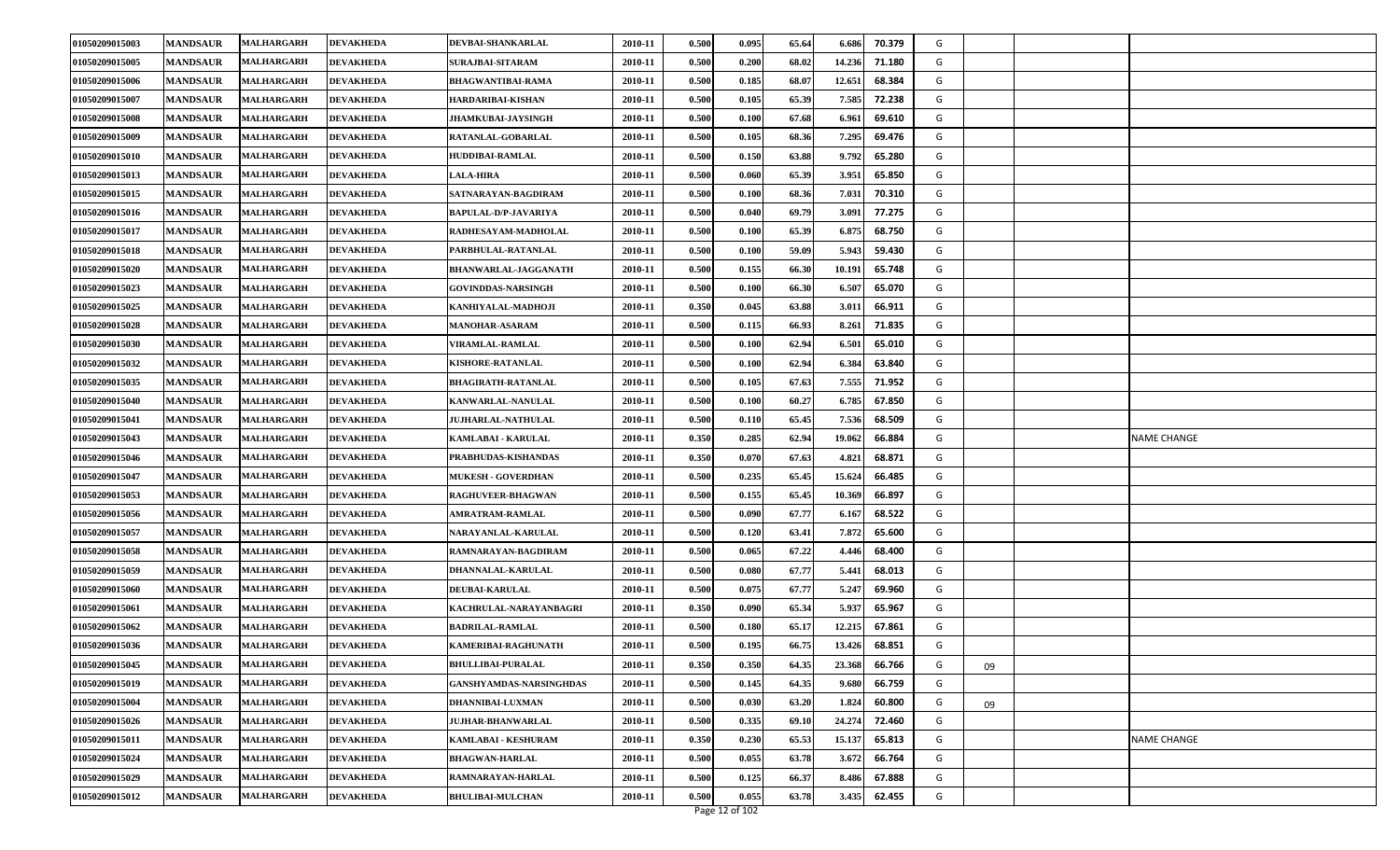| 01050209015050<br>MALHARGARH<br>0.500<br>55.11<br><b>MANDSAUR</b><br><b>DEVAKHEDA</b><br><b>BHAGWAN-RUGHNAATH</b><br>2010-11<br>0.105<br>6.062<br>57.733<br>G<br>01050209010001<br><b>MANDSAUR</b><br>MALHARGARH<br>2010-11<br>0.350<br>0.210<br>69.01<br>15.764<br>75.067<br>G<br><b>DHANI</b><br><b>NATHU-BHAGWAN</b><br>0.350<br>01050209010011<br><b>MANDSAUR</b><br><b>MALHARGARH</b><br><b>DHANI</b><br>2010-11<br>0.145<br>57.56<br>8.988<br>61.986<br>G<br><b>MANGILAL-BHERULAL</b><br>0.350<br>01050209010012<br><b>MANDSAUR</b><br>2010-11<br>0.210<br>64.11<br>13.536<br>64.457<br>G<br>MALHARGARH<br><b>DHANI</b><br><b>GOPAL-BHERULAL</b><br>0.350<br>61.52<br>01050209010026<br><b>MANDSAUR</b><br>2010-11<br>0.110<br>6.767<br>61.518<br>G<br>MALHARGARH<br><b>DHANI</b><br><b>KALURAM-RATTA</b><br><b>MANDSAUR</b><br><b>DHANI</b><br>0.500<br>0.295<br>18.354<br>62.217<br>01050209010002<br><b>MALHARGARH</b><br><b>GEETABAI - JODHA</b><br>2010-11<br>64.11<br>G<br>0.350<br>01050209010009<br><b>MANDSAUR</b><br>MALHARGARH<br><b>DHANI</b><br>RAJKUWARBAI - BHANWARSINGH<br>2010-11<br>0.090<br>65.90<br>6.157<br>68.411<br>G<br>0.500<br>0.485<br>31.471<br>64.889<br>01050209006001<br><b>MANDSAUR</b><br>MALHARGARH<br><b>DOBDA</b><br>SHYAMLAL-NANDRAM<br>2010-11<br>63.91<br>G<br>0.500<br>0.390<br>62.84<br>25.917<br>01050209006006<br><b>MANDSAUR</b><br>MALHARGARH<br>2010-11<br>66.454<br>G<br><b>DOBDA</b><br><b>TAKUBAI-KAALU</b><br>0.500<br>0.250<br>64.384<br>01050209006011<br><b>MANDSAUR</b><br><b>DOBDA</b><br>PRABHU-KISHNA<br>2010-11<br>63.91<br>16.096<br>G<br><b>MALHARGARH</b><br><b>MANDSAUR</b><br>0.500<br>0.430<br>59.39<br>26.742<br>62.191<br>G<br>01050209006016<br>SHANKARLAL-KISHANLAL<br>2010-11<br><b>MALHARGARH</b><br><b>DOBDA</b><br>0.350<br>0.145<br>63.91<br>01050209006018<br><b>MANDSAUR</b><br>MALHARGARH<br><b>DOBDA</b><br>KANHAIYALAL-KASHIRAM<br>9.358<br>64.538<br>G<br>2010-11<br>01050209006023<br><b>MANDSAUR</b><br>MALHARGARH<br><b>DOBDA</b><br><b>BHAGATRAM-RAMRATAN</b><br>2010-11<br>0.500<br>0.295<br>65.28<br>20.666<br>70.054<br>G<br><b>MALHARGARH</b><br>0.500<br>0.465<br>59.47<br>27.925<br>60.054<br>01050209006025<br><b>MANDSAUR</b><br><b>DOBDA</b><br>2010-11<br>G<br><b>CHAINRAM-SHANKARLAL</b><br>24.255<br>01050209006026<br>MALHARGARH<br>0.500<br>0.400<br>59.47<br>60.638<br>G<br><b>MANDSAUR</b><br><b>DOBDA</b><br>LAXMINARAYAN-KISHANLAL<br>2010-11<br>01050209006027<br>0.500<br>0.385<br>59.47<br>23.176<br>60.197<br><b>MANDSAUR</b><br>2010-11<br>G<br>MALHARGARH<br><b>DOBDA</b><br><b>SUHAGBAI-MOTILAL</b><br>01050209006029<br><b>MANDSAUR</b><br>2010-11<br>0.500<br>0.310<br>65.28<br>20.573<br>66.365<br>G<br>MALHARGARH<br><b>DOBDA</b><br>RATANLAL-RAMLAL<br>01050209006030<br><b>MANDSAUR</b><br><b>MALHARGARH</b><br><b>DOBDA</b><br>MULCHAND-NIRBHAYRAM<br>2010-11<br>0.500<br>0.445<br>60.59<br>27.534<br>61.874<br>G<br>01050209006037<br>2010-11<br>0.500<br>0.340<br>62.19<br>21.473<br>63.156<br><b>MANDSAUR</b><br><b>MALHARGARH</b><br><b>DOBDA</b><br>KAMLESH-NIRBHAYRAM<br>G<br>01050209006038<br><b>MANDSAUR</b><br><b>MALHARGARH</b><br>2010-11<br>0.500<br>0.490<br>61.86<br>31.814<br>64.927<br>G<br><b>DOBDA</b><br>KACHARMAL-CHAINRAM<br>01050209006045<br><b>MANDSAUR</b><br>2010-11<br>0.500<br>0.380<br>62.19<br>23.988<br>63.126<br>G<br><b>MALHARGARH</b><br><b>DOBDA</b><br>KANCHANBAI-KANWARLAL<br>0.500<br>0.360<br>62.39<br>22.665<br>01050209006054<br><b>MANDSAUR</b><br><b>DOBDA</b><br>2010-11<br>62.958<br>G<br><b>MALHARGARH</b><br>MOHANLAL-DEVILAL<br>01050209006057<br><b>MANDSAUR</b><br>2010-11<br>0.500<br>0.280<br>65.28<br>18.689<br>66.746<br>G<br>MALHARGARH<br><b>DOBDA</b><br><b>LEELABAI-BHERULAL</b><br>01050209006060<br><b>MANDSAUR</b><br><b>MALHARGARH</b><br><b>DOBDA</b><br>KANWARLAL-BHERULAL<br>2010-11<br>0.500<br>0.405<br>60.59<br>26.391<br>65.163<br>G<br>01050209006061<br><b>MANDSAUR</b><br><b>MALHARGARH</b><br><b>DOBDA</b><br><b>MANGILAL-PRABHULAL</b><br>2010-11<br>0.500<br>0.250<br>65.28<br>16.460<br>65.840<br>G<br>01050209006064<br><b>MANDSAUR</b><br><b>MALHARGARH</b><br>2010-11<br>0.500<br>0.290<br>63.37<br>18.993<br>65.493<br>G<br><b>DOBDA</b><br><b>JAMANALAL-RAMLAL</b><br>0.350<br>01050209006068<br><b>MANDSAUR</b><br>2010-11<br>0.340<br>60.59<br>20.704<br>60.894<br>G<br>MALHARGARH<br><b>DOBDA</b><br><b>BAPU LAL-AMRAT RAM</b><br>01050209006074<br><b>MANDSAUR</b><br>2010-11<br>0.500<br>0.450<br>60.59<br>28.019<br>62.264<br>G<br><b>MALHARGARH</b><br><b>DOBDA</b><br><b>KAILASHCHANDRA-SAJJAN LAL</b><br><b>MANDSAUR</b><br><b>DOBDA</b><br>MANGI LAL-PYARCHANDRA<br>0.500<br>0.300<br>60.52<br>19.003<br>63.343<br>01050209006075<br><b>MALHARGARH</b><br>2010-11<br>G<br>0.500<br>22.286<br>01050209006082<br><b>MANDSAUR</b><br>MALHARGARH<br><b>DOBDA</b><br><b>BHAGIRATH-GOPI</b><br>2010-11<br>0.345<br>63.91<br>64.597<br>G<br>0.350<br>0.285<br>01050209006100<br><b>MANDSAUR</b><br>MALHARGARH<br>2010-11<br>54.86<br>16.058<br>56.344<br>G<br><b>DOBDA</b><br><b>KARULAL-KASHIRAM</b><br>05<br>01050209006002<br>0.500<br>0.220<br>62.19<br>13.886<br>63.118<br>G<br><b>MANDSAUR</b><br><b>MALHARGARH</b><br>2010-11<br><b>DOBDA</b><br><b>KAMLABAI-NANURAM</b><br>0.500<br>01050209006069<br><b>MANDSAUR</b><br>2010-11<br>0.195<br>62.68<br>12.957<br>66.446<br><b>MALHARGARH</b><br><b>DOBDA</b><br>G<br>KANHAIYALAL-RAMNARAYAN<br>0.500<br>0.375<br>23.730<br>G<br>01050209006070<br><b>MANDSAUR</b><br>2010-11<br>62.19<br>63.280<br>MALHARGARH<br><b>DOBDA</b><br>KANWARLAL-KARULAL<br>0.350<br>0.340<br>21.536<br>01050209006101<br><b>MANDSAUR</b><br><b>MALHARGARH</b><br><b>DOBDA</b><br><b>MANGI LAL-ONKAR</b><br>2010-11<br>60.52<br>63.341<br>G<br>01050209024001<br>0.500<br>0.290<br>62.22<br>20.070<br>G<br><b>MANDSAUR</b><br><b>MALHARGARH</b><br>GARNAI<br><b>JUJHAR-BHUWAAN</b><br>2010-11<br>69.207<br>0.315<br>01050209024004<br><b>MANDSAUR</b><br><b>MALHARGARH</b><br>2010-11<br>0.500<br>64.69<br>20.424<br>64.838<br>G<br><b>GARNAI</b><br>VARDICHAND-KACHRU<br>01050209024005<br>0.350<br>0.305<br>62.22<br>G<br><b>MANDSAUR</b><br>MALHARGARH<br>2010-11<br>19.413<br>63.649<br>NAME CHANGE<br><b>GARNAI</b><br>VARDIBAI-BHAGWAN<br>62.22<br>01050209024006<br>0.500<br>0.210<br>13.635<br>64.929<br>G<br><b>MANDSAUR</b><br>TULSIRAM-BHANWARLAL<br>2010-11<br><b>MALHARGARH</b><br>GARNAI<br>G<br>01050209024007<br>0.500<br>0.290<br>64.69<br>18.945<br>65.328<br><b>MANDSAUR</b><br>2010-11<br><b>MALHARGARH</b><br><b>GARNAI</b><br><b>SHIVLAL-KANIRAM</b> | 01050209015031 | <b>MANDSAUR</b> | MALHARGARH | <b>DEVAKHEDA</b> | <b>RAJARAM-BHERULAL</b> | 2010-11 | 0.500 | 0.165 | 66.57 | 11.127<br>67.436 | G |  |
|---------------------------------------------------------------------------------------------------------------------------------------------------------------------------------------------------------------------------------------------------------------------------------------------------------------------------------------------------------------------------------------------------------------------------------------------------------------------------------------------------------------------------------------------------------------------------------------------------------------------------------------------------------------------------------------------------------------------------------------------------------------------------------------------------------------------------------------------------------------------------------------------------------------------------------------------------------------------------------------------------------------------------------------------------------------------------------------------------------------------------------------------------------------------------------------------------------------------------------------------------------------------------------------------------------------------------------------------------------------------------------------------------------------------------------------------------------------------------------------------------------------------------------------------------------------------------------------------------------------------------------------------------------------------------------------------------------------------------------------------------------------------------------------------------------------------------------------------------------------------------------------------------------------------------------------------------------------------------------------------------------------------------------------------------------------------------------------------------------------------------------------------------------------------------------------------------------------------------------------------------------------------------------------------------------------------------------------------------------------------------------------------------------------------------------------------------------------------------------------------------------------------------------------------------------------------------------------------------------------------------------------------------------------------------------------------------------------------------------------------------------------------------------------------------------------------------------------------------------------------------------------------------------------------------------------------------------------------------------------------------------------------------------------------------------------------------------------------------------------------------------------------------------------------------------------------------------------------------------------------------------------------------------------------------------------------------------------------------------------------------------------------------------------------------------------------------------------------------------------------------------------------------------------------------------------------------------------------------------------------------------------------------------------------------------------------------------------------------------------------------------------------------------------------------------------------------------------------------------------------------------------------------------------------------------------------------------------------------------------------------------------------------------------------------------------------------------------------------------------------------------------------------------------------------------------------------------------------------------------------------------------------------------------------------------------------------------------------------------------------------------------------------------------------------------------------------------------------------------------------------------------------------------------------------------------------------------------------------------------------------------------------------------------------------------------------------------------------------------------------------------------------------------------------------------------------------------------------------------------------------------------------------------------------------------------------------------------------------------------------------------------------------------------------------------------------------------------------------------------------------------------------------------------------------------------------------------------------------------------------------------------------------------------------------------------------------------------------------------------------------------------------------------------------------------------------------------------------------------------------------------------------------------------------------------------------------------------------------------------------------------------------------------------------------------------------------------------------------------------------------------------------------------------------------------------------------------------------------------------------------------------------------------------------------------------------------------------------------------------------------------------------------------------------------------------------------------------------------------------------------------------------------------------------------------------------------------------------------------------------------------------------------------------------------------------------------------------------------------------------------------------------------------------------------------------------------------------------------------------------------------------------------------------------------------------------------------------------------------------------------|----------------|-----------------|------------|------------------|-------------------------|---------|-------|-------|-------|------------------|---|--|
|                                                                                                                                                                                                                                                                                                                                                                                                                                                                                                                                                                                                                                                                                                                                                                                                                                                                                                                                                                                                                                                                                                                                                                                                                                                                                                                                                                                                                                                                                                                                                                                                                                                                                                                                                                                                                                                                                                                                                                                                                                                                                                                                                                                                                                                                                                                                                                                                                                                                                                                                                                                                                                                                                                                                                                                                                                                                                                                                                                                                                                                                                                                                                                                                                                                                                                                                                                                                                                                                                                                                                                                                                                                                                                                                                                                                                                                                                                                                                                                                                                                                                                                                                                                                                                                                                                                                                                                                                                                                                                                                                                                                                                                                                                                                                                                                                                                                                                                                                                                                                                                                                                                                                                                                                                                                                                                                                                                                                                                                                                                                                                                                                                                                                                                                                                                                                                                                                                                                                                                                                                                                                                                                                                                                                                                                                                                                                                                                                                                                                                                                                                                                                           |                |                 |            |                  |                         |         |       |       |       |                  |   |  |
|                                                                                                                                                                                                                                                                                                                                                                                                                                                                                                                                                                                                                                                                                                                                                                                                                                                                                                                                                                                                                                                                                                                                                                                                                                                                                                                                                                                                                                                                                                                                                                                                                                                                                                                                                                                                                                                                                                                                                                                                                                                                                                                                                                                                                                                                                                                                                                                                                                                                                                                                                                                                                                                                                                                                                                                                                                                                                                                                                                                                                                                                                                                                                                                                                                                                                                                                                                                                                                                                                                                                                                                                                                                                                                                                                                                                                                                                                                                                                                                                                                                                                                                                                                                                                                                                                                                                                                                                                                                                                                                                                                                                                                                                                                                                                                                                                                                                                                                                                                                                                                                                                                                                                                                                                                                                                                                                                                                                                                                                                                                                                                                                                                                                                                                                                                                                                                                                                                                                                                                                                                                                                                                                                                                                                                                                                                                                                                                                                                                                                                                                                                                                                           |                |                 |            |                  |                         |         |       |       |       |                  |   |  |
|                                                                                                                                                                                                                                                                                                                                                                                                                                                                                                                                                                                                                                                                                                                                                                                                                                                                                                                                                                                                                                                                                                                                                                                                                                                                                                                                                                                                                                                                                                                                                                                                                                                                                                                                                                                                                                                                                                                                                                                                                                                                                                                                                                                                                                                                                                                                                                                                                                                                                                                                                                                                                                                                                                                                                                                                                                                                                                                                                                                                                                                                                                                                                                                                                                                                                                                                                                                                                                                                                                                                                                                                                                                                                                                                                                                                                                                                                                                                                                                                                                                                                                                                                                                                                                                                                                                                                                                                                                                                                                                                                                                                                                                                                                                                                                                                                                                                                                                                                                                                                                                                                                                                                                                                                                                                                                                                                                                                                                                                                                                                                                                                                                                                                                                                                                                                                                                                                                                                                                                                                                                                                                                                                                                                                                                                                                                                                                                                                                                                                                                                                                                                                           |                |                 |            |                  |                         |         |       |       |       |                  |   |  |
|                                                                                                                                                                                                                                                                                                                                                                                                                                                                                                                                                                                                                                                                                                                                                                                                                                                                                                                                                                                                                                                                                                                                                                                                                                                                                                                                                                                                                                                                                                                                                                                                                                                                                                                                                                                                                                                                                                                                                                                                                                                                                                                                                                                                                                                                                                                                                                                                                                                                                                                                                                                                                                                                                                                                                                                                                                                                                                                                                                                                                                                                                                                                                                                                                                                                                                                                                                                                                                                                                                                                                                                                                                                                                                                                                                                                                                                                                                                                                                                                                                                                                                                                                                                                                                                                                                                                                                                                                                                                                                                                                                                                                                                                                                                                                                                                                                                                                                                                                                                                                                                                                                                                                                                                                                                                                                                                                                                                                                                                                                                                                                                                                                                                                                                                                                                                                                                                                                                                                                                                                                                                                                                                                                                                                                                                                                                                                                                                                                                                                                                                                                                                                           |                |                 |            |                  |                         |         |       |       |       |                  |   |  |
|                                                                                                                                                                                                                                                                                                                                                                                                                                                                                                                                                                                                                                                                                                                                                                                                                                                                                                                                                                                                                                                                                                                                                                                                                                                                                                                                                                                                                                                                                                                                                                                                                                                                                                                                                                                                                                                                                                                                                                                                                                                                                                                                                                                                                                                                                                                                                                                                                                                                                                                                                                                                                                                                                                                                                                                                                                                                                                                                                                                                                                                                                                                                                                                                                                                                                                                                                                                                                                                                                                                                                                                                                                                                                                                                                                                                                                                                                                                                                                                                                                                                                                                                                                                                                                                                                                                                                                                                                                                                                                                                                                                                                                                                                                                                                                                                                                                                                                                                                                                                                                                                                                                                                                                                                                                                                                                                                                                                                                                                                                                                                                                                                                                                                                                                                                                                                                                                                                                                                                                                                                                                                                                                                                                                                                                                                                                                                                                                                                                                                                                                                                                                                           |                |                 |            |                  |                         |         |       |       |       |                  |   |  |
|                                                                                                                                                                                                                                                                                                                                                                                                                                                                                                                                                                                                                                                                                                                                                                                                                                                                                                                                                                                                                                                                                                                                                                                                                                                                                                                                                                                                                                                                                                                                                                                                                                                                                                                                                                                                                                                                                                                                                                                                                                                                                                                                                                                                                                                                                                                                                                                                                                                                                                                                                                                                                                                                                                                                                                                                                                                                                                                                                                                                                                                                                                                                                                                                                                                                                                                                                                                                                                                                                                                                                                                                                                                                                                                                                                                                                                                                                                                                                                                                                                                                                                                                                                                                                                                                                                                                                                                                                                                                                                                                                                                                                                                                                                                                                                                                                                                                                                                                                                                                                                                                                                                                                                                                                                                                                                                                                                                                                                                                                                                                                                                                                                                                                                                                                                                                                                                                                                                                                                                                                                                                                                                                                                                                                                                                                                                                                                                                                                                                                                                                                                                                                           |                |                 |            |                  |                         |         |       |       |       |                  |   |  |
|                                                                                                                                                                                                                                                                                                                                                                                                                                                                                                                                                                                                                                                                                                                                                                                                                                                                                                                                                                                                                                                                                                                                                                                                                                                                                                                                                                                                                                                                                                                                                                                                                                                                                                                                                                                                                                                                                                                                                                                                                                                                                                                                                                                                                                                                                                                                                                                                                                                                                                                                                                                                                                                                                                                                                                                                                                                                                                                                                                                                                                                                                                                                                                                                                                                                                                                                                                                                                                                                                                                                                                                                                                                                                                                                                                                                                                                                                                                                                                                                                                                                                                                                                                                                                                                                                                                                                                                                                                                                                                                                                                                                                                                                                                                                                                                                                                                                                                                                                                                                                                                                                                                                                                                                                                                                                                                                                                                                                                                                                                                                                                                                                                                                                                                                                                                                                                                                                                                                                                                                                                                                                                                                                                                                                                                                                                                                                                                                                                                                                                                                                                                                                           |                |                 |            |                  |                         |         |       |       |       |                  |   |  |
|                                                                                                                                                                                                                                                                                                                                                                                                                                                                                                                                                                                                                                                                                                                                                                                                                                                                                                                                                                                                                                                                                                                                                                                                                                                                                                                                                                                                                                                                                                                                                                                                                                                                                                                                                                                                                                                                                                                                                                                                                                                                                                                                                                                                                                                                                                                                                                                                                                                                                                                                                                                                                                                                                                                                                                                                                                                                                                                                                                                                                                                                                                                                                                                                                                                                                                                                                                                                                                                                                                                                                                                                                                                                                                                                                                                                                                                                                                                                                                                                                                                                                                                                                                                                                                                                                                                                                                                                                                                                                                                                                                                                                                                                                                                                                                                                                                                                                                                                                                                                                                                                                                                                                                                                                                                                                                                                                                                                                                                                                                                                                                                                                                                                                                                                                                                                                                                                                                                                                                                                                                                                                                                                                                                                                                                                                                                                                                                                                                                                                                                                                                                                                           |                |                 |            |                  |                         |         |       |       |       |                  |   |  |
|                                                                                                                                                                                                                                                                                                                                                                                                                                                                                                                                                                                                                                                                                                                                                                                                                                                                                                                                                                                                                                                                                                                                                                                                                                                                                                                                                                                                                                                                                                                                                                                                                                                                                                                                                                                                                                                                                                                                                                                                                                                                                                                                                                                                                                                                                                                                                                                                                                                                                                                                                                                                                                                                                                                                                                                                                                                                                                                                                                                                                                                                                                                                                                                                                                                                                                                                                                                                                                                                                                                                                                                                                                                                                                                                                                                                                                                                                                                                                                                                                                                                                                                                                                                                                                                                                                                                                                                                                                                                                                                                                                                                                                                                                                                                                                                                                                                                                                                                                                                                                                                                                                                                                                                                                                                                                                                                                                                                                                                                                                                                                                                                                                                                                                                                                                                                                                                                                                                                                                                                                                                                                                                                                                                                                                                                                                                                                                                                                                                                                                                                                                                                                           |                |                 |            |                  |                         |         |       |       |       |                  |   |  |
|                                                                                                                                                                                                                                                                                                                                                                                                                                                                                                                                                                                                                                                                                                                                                                                                                                                                                                                                                                                                                                                                                                                                                                                                                                                                                                                                                                                                                                                                                                                                                                                                                                                                                                                                                                                                                                                                                                                                                                                                                                                                                                                                                                                                                                                                                                                                                                                                                                                                                                                                                                                                                                                                                                                                                                                                                                                                                                                                                                                                                                                                                                                                                                                                                                                                                                                                                                                                                                                                                                                                                                                                                                                                                                                                                                                                                                                                                                                                                                                                                                                                                                                                                                                                                                                                                                                                                                                                                                                                                                                                                                                                                                                                                                                                                                                                                                                                                                                                                                                                                                                                                                                                                                                                                                                                                                                                                                                                                                                                                                                                                                                                                                                                                                                                                                                                                                                                                                                                                                                                                                                                                                                                                                                                                                                                                                                                                                                                                                                                                                                                                                                                                           |                |                 |            |                  |                         |         |       |       |       |                  |   |  |
|                                                                                                                                                                                                                                                                                                                                                                                                                                                                                                                                                                                                                                                                                                                                                                                                                                                                                                                                                                                                                                                                                                                                                                                                                                                                                                                                                                                                                                                                                                                                                                                                                                                                                                                                                                                                                                                                                                                                                                                                                                                                                                                                                                                                                                                                                                                                                                                                                                                                                                                                                                                                                                                                                                                                                                                                                                                                                                                                                                                                                                                                                                                                                                                                                                                                                                                                                                                                                                                                                                                                                                                                                                                                                                                                                                                                                                                                                                                                                                                                                                                                                                                                                                                                                                                                                                                                                                                                                                                                                                                                                                                                                                                                                                                                                                                                                                                                                                                                                                                                                                                                                                                                                                                                                                                                                                                                                                                                                                                                                                                                                                                                                                                                                                                                                                                                                                                                                                                                                                                                                                                                                                                                                                                                                                                                                                                                                                                                                                                                                                                                                                                                                           |                |                 |            |                  |                         |         |       |       |       |                  |   |  |
|                                                                                                                                                                                                                                                                                                                                                                                                                                                                                                                                                                                                                                                                                                                                                                                                                                                                                                                                                                                                                                                                                                                                                                                                                                                                                                                                                                                                                                                                                                                                                                                                                                                                                                                                                                                                                                                                                                                                                                                                                                                                                                                                                                                                                                                                                                                                                                                                                                                                                                                                                                                                                                                                                                                                                                                                                                                                                                                                                                                                                                                                                                                                                                                                                                                                                                                                                                                                                                                                                                                                                                                                                                                                                                                                                                                                                                                                                                                                                                                                                                                                                                                                                                                                                                                                                                                                                                                                                                                                                                                                                                                                                                                                                                                                                                                                                                                                                                                                                                                                                                                                                                                                                                                                                                                                                                                                                                                                                                                                                                                                                                                                                                                                                                                                                                                                                                                                                                                                                                                                                                                                                                                                                                                                                                                                                                                                                                                                                                                                                                                                                                                                                           |                |                 |            |                  |                         |         |       |       |       |                  |   |  |
|                                                                                                                                                                                                                                                                                                                                                                                                                                                                                                                                                                                                                                                                                                                                                                                                                                                                                                                                                                                                                                                                                                                                                                                                                                                                                                                                                                                                                                                                                                                                                                                                                                                                                                                                                                                                                                                                                                                                                                                                                                                                                                                                                                                                                                                                                                                                                                                                                                                                                                                                                                                                                                                                                                                                                                                                                                                                                                                                                                                                                                                                                                                                                                                                                                                                                                                                                                                                                                                                                                                                                                                                                                                                                                                                                                                                                                                                                                                                                                                                                                                                                                                                                                                                                                                                                                                                                                                                                                                                                                                                                                                                                                                                                                                                                                                                                                                                                                                                                                                                                                                                                                                                                                                                                                                                                                                                                                                                                                                                                                                                                                                                                                                                                                                                                                                                                                                                                                                                                                                                                                                                                                                                                                                                                                                                                                                                                                                                                                                                                                                                                                                                                           |                |                 |            |                  |                         |         |       |       |       |                  |   |  |
|                                                                                                                                                                                                                                                                                                                                                                                                                                                                                                                                                                                                                                                                                                                                                                                                                                                                                                                                                                                                                                                                                                                                                                                                                                                                                                                                                                                                                                                                                                                                                                                                                                                                                                                                                                                                                                                                                                                                                                                                                                                                                                                                                                                                                                                                                                                                                                                                                                                                                                                                                                                                                                                                                                                                                                                                                                                                                                                                                                                                                                                                                                                                                                                                                                                                                                                                                                                                                                                                                                                                                                                                                                                                                                                                                                                                                                                                                                                                                                                                                                                                                                                                                                                                                                                                                                                                                                                                                                                                                                                                                                                                                                                                                                                                                                                                                                                                                                                                                                                                                                                                                                                                                                                                                                                                                                                                                                                                                                                                                                                                                                                                                                                                                                                                                                                                                                                                                                                                                                                                                                                                                                                                                                                                                                                                                                                                                                                                                                                                                                                                                                                                                           |                |                 |            |                  |                         |         |       |       |       |                  |   |  |
|                                                                                                                                                                                                                                                                                                                                                                                                                                                                                                                                                                                                                                                                                                                                                                                                                                                                                                                                                                                                                                                                                                                                                                                                                                                                                                                                                                                                                                                                                                                                                                                                                                                                                                                                                                                                                                                                                                                                                                                                                                                                                                                                                                                                                                                                                                                                                                                                                                                                                                                                                                                                                                                                                                                                                                                                                                                                                                                                                                                                                                                                                                                                                                                                                                                                                                                                                                                                                                                                                                                                                                                                                                                                                                                                                                                                                                                                                                                                                                                                                                                                                                                                                                                                                                                                                                                                                                                                                                                                                                                                                                                                                                                                                                                                                                                                                                                                                                                                                                                                                                                                                                                                                                                                                                                                                                                                                                                                                                                                                                                                                                                                                                                                                                                                                                                                                                                                                                                                                                                                                                                                                                                                                                                                                                                                                                                                                                                                                                                                                                                                                                                                                           |                |                 |            |                  |                         |         |       |       |       |                  |   |  |
|                                                                                                                                                                                                                                                                                                                                                                                                                                                                                                                                                                                                                                                                                                                                                                                                                                                                                                                                                                                                                                                                                                                                                                                                                                                                                                                                                                                                                                                                                                                                                                                                                                                                                                                                                                                                                                                                                                                                                                                                                                                                                                                                                                                                                                                                                                                                                                                                                                                                                                                                                                                                                                                                                                                                                                                                                                                                                                                                                                                                                                                                                                                                                                                                                                                                                                                                                                                                                                                                                                                                                                                                                                                                                                                                                                                                                                                                                                                                                                                                                                                                                                                                                                                                                                                                                                                                                                                                                                                                                                                                                                                                                                                                                                                                                                                                                                                                                                                                                                                                                                                                                                                                                                                                                                                                                                                                                                                                                                                                                                                                                                                                                                                                                                                                                                                                                                                                                                                                                                                                                                                                                                                                                                                                                                                                                                                                                                                                                                                                                                                                                                                                                           |                |                 |            |                  |                         |         |       |       |       |                  |   |  |
|                                                                                                                                                                                                                                                                                                                                                                                                                                                                                                                                                                                                                                                                                                                                                                                                                                                                                                                                                                                                                                                                                                                                                                                                                                                                                                                                                                                                                                                                                                                                                                                                                                                                                                                                                                                                                                                                                                                                                                                                                                                                                                                                                                                                                                                                                                                                                                                                                                                                                                                                                                                                                                                                                                                                                                                                                                                                                                                                                                                                                                                                                                                                                                                                                                                                                                                                                                                                                                                                                                                                                                                                                                                                                                                                                                                                                                                                                                                                                                                                                                                                                                                                                                                                                                                                                                                                                                                                                                                                                                                                                                                                                                                                                                                                                                                                                                                                                                                                                                                                                                                                                                                                                                                                                                                                                                                                                                                                                                                                                                                                                                                                                                                                                                                                                                                                                                                                                                                                                                                                                                                                                                                                                                                                                                                                                                                                                                                                                                                                                                                                                                                                                           |                |                 |            |                  |                         |         |       |       |       |                  |   |  |
|                                                                                                                                                                                                                                                                                                                                                                                                                                                                                                                                                                                                                                                                                                                                                                                                                                                                                                                                                                                                                                                                                                                                                                                                                                                                                                                                                                                                                                                                                                                                                                                                                                                                                                                                                                                                                                                                                                                                                                                                                                                                                                                                                                                                                                                                                                                                                                                                                                                                                                                                                                                                                                                                                                                                                                                                                                                                                                                                                                                                                                                                                                                                                                                                                                                                                                                                                                                                                                                                                                                                                                                                                                                                                                                                                                                                                                                                                                                                                                                                                                                                                                                                                                                                                                                                                                                                                                                                                                                                                                                                                                                                                                                                                                                                                                                                                                                                                                                                                                                                                                                                                                                                                                                                                                                                                                                                                                                                                                                                                                                                                                                                                                                                                                                                                                                                                                                                                                                                                                                                                                                                                                                                                                                                                                                                                                                                                                                                                                                                                                                                                                                                                           |                |                 |            |                  |                         |         |       |       |       |                  |   |  |
|                                                                                                                                                                                                                                                                                                                                                                                                                                                                                                                                                                                                                                                                                                                                                                                                                                                                                                                                                                                                                                                                                                                                                                                                                                                                                                                                                                                                                                                                                                                                                                                                                                                                                                                                                                                                                                                                                                                                                                                                                                                                                                                                                                                                                                                                                                                                                                                                                                                                                                                                                                                                                                                                                                                                                                                                                                                                                                                                                                                                                                                                                                                                                                                                                                                                                                                                                                                                                                                                                                                                                                                                                                                                                                                                                                                                                                                                                                                                                                                                                                                                                                                                                                                                                                                                                                                                                                                                                                                                                                                                                                                                                                                                                                                                                                                                                                                                                                                                                                                                                                                                                                                                                                                                                                                                                                                                                                                                                                                                                                                                                                                                                                                                                                                                                                                                                                                                                                                                                                                                                                                                                                                                                                                                                                                                                                                                                                                                                                                                                                                                                                                                                           |                |                 |            |                  |                         |         |       |       |       |                  |   |  |
|                                                                                                                                                                                                                                                                                                                                                                                                                                                                                                                                                                                                                                                                                                                                                                                                                                                                                                                                                                                                                                                                                                                                                                                                                                                                                                                                                                                                                                                                                                                                                                                                                                                                                                                                                                                                                                                                                                                                                                                                                                                                                                                                                                                                                                                                                                                                                                                                                                                                                                                                                                                                                                                                                                                                                                                                                                                                                                                                                                                                                                                                                                                                                                                                                                                                                                                                                                                                                                                                                                                                                                                                                                                                                                                                                                                                                                                                                                                                                                                                                                                                                                                                                                                                                                                                                                                                                                                                                                                                                                                                                                                                                                                                                                                                                                                                                                                                                                                                                                                                                                                                                                                                                                                                                                                                                                                                                                                                                                                                                                                                                                                                                                                                                                                                                                                                                                                                                                                                                                                                                                                                                                                                                                                                                                                                                                                                                                                                                                                                                                                                                                                                                           |                |                 |            |                  |                         |         |       |       |       |                  |   |  |
|                                                                                                                                                                                                                                                                                                                                                                                                                                                                                                                                                                                                                                                                                                                                                                                                                                                                                                                                                                                                                                                                                                                                                                                                                                                                                                                                                                                                                                                                                                                                                                                                                                                                                                                                                                                                                                                                                                                                                                                                                                                                                                                                                                                                                                                                                                                                                                                                                                                                                                                                                                                                                                                                                                                                                                                                                                                                                                                                                                                                                                                                                                                                                                                                                                                                                                                                                                                                                                                                                                                                                                                                                                                                                                                                                                                                                                                                                                                                                                                                                                                                                                                                                                                                                                                                                                                                                                                                                                                                                                                                                                                                                                                                                                                                                                                                                                                                                                                                                                                                                                                                                                                                                                                                                                                                                                                                                                                                                                                                                                                                                                                                                                                                                                                                                                                                                                                                                                                                                                                                                                                                                                                                                                                                                                                                                                                                                                                                                                                                                                                                                                                                                           |                |                 |            |                  |                         |         |       |       |       |                  |   |  |
|                                                                                                                                                                                                                                                                                                                                                                                                                                                                                                                                                                                                                                                                                                                                                                                                                                                                                                                                                                                                                                                                                                                                                                                                                                                                                                                                                                                                                                                                                                                                                                                                                                                                                                                                                                                                                                                                                                                                                                                                                                                                                                                                                                                                                                                                                                                                                                                                                                                                                                                                                                                                                                                                                                                                                                                                                                                                                                                                                                                                                                                                                                                                                                                                                                                                                                                                                                                                                                                                                                                                                                                                                                                                                                                                                                                                                                                                                                                                                                                                                                                                                                                                                                                                                                                                                                                                                                                                                                                                                                                                                                                                                                                                                                                                                                                                                                                                                                                                                                                                                                                                                                                                                                                                                                                                                                                                                                                                                                                                                                                                                                                                                                                                                                                                                                                                                                                                                                                                                                                                                                                                                                                                                                                                                                                                                                                                                                                                                                                                                                                                                                                                                           |                |                 |            |                  |                         |         |       |       |       |                  |   |  |
|                                                                                                                                                                                                                                                                                                                                                                                                                                                                                                                                                                                                                                                                                                                                                                                                                                                                                                                                                                                                                                                                                                                                                                                                                                                                                                                                                                                                                                                                                                                                                                                                                                                                                                                                                                                                                                                                                                                                                                                                                                                                                                                                                                                                                                                                                                                                                                                                                                                                                                                                                                                                                                                                                                                                                                                                                                                                                                                                                                                                                                                                                                                                                                                                                                                                                                                                                                                                                                                                                                                                                                                                                                                                                                                                                                                                                                                                                                                                                                                                                                                                                                                                                                                                                                                                                                                                                                                                                                                                                                                                                                                                                                                                                                                                                                                                                                                                                                                                                                                                                                                                                                                                                                                                                                                                                                                                                                                                                                                                                                                                                                                                                                                                                                                                                                                                                                                                                                                                                                                                                                                                                                                                                                                                                                                                                                                                                                                                                                                                                                                                                                                                                           |                |                 |            |                  |                         |         |       |       |       |                  |   |  |
|                                                                                                                                                                                                                                                                                                                                                                                                                                                                                                                                                                                                                                                                                                                                                                                                                                                                                                                                                                                                                                                                                                                                                                                                                                                                                                                                                                                                                                                                                                                                                                                                                                                                                                                                                                                                                                                                                                                                                                                                                                                                                                                                                                                                                                                                                                                                                                                                                                                                                                                                                                                                                                                                                                                                                                                                                                                                                                                                                                                                                                                                                                                                                                                                                                                                                                                                                                                                                                                                                                                                                                                                                                                                                                                                                                                                                                                                                                                                                                                                                                                                                                                                                                                                                                                                                                                                                                                                                                                                                                                                                                                                                                                                                                                                                                                                                                                                                                                                                                                                                                                                                                                                                                                                                                                                                                                                                                                                                                                                                                                                                                                                                                                                                                                                                                                                                                                                                                                                                                                                                                                                                                                                                                                                                                                                                                                                                                                                                                                                                                                                                                                                                           |                |                 |            |                  |                         |         |       |       |       |                  |   |  |
|                                                                                                                                                                                                                                                                                                                                                                                                                                                                                                                                                                                                                                                                                                                                                                                                                                                                                                                                                                                                                                                                                                                                                                                                                                                                                                                                                                                                                                                                                                                                                                                                                                                                                                                                                                                                                                                                                                                                                                                                                                                                                                                                                                                                                                                                                                                                                                                                                                                                                                                                                                                                                                                                                                                                                                                                                                                                                                                                                                                                                                                                                                                                                                                                                                                                                                                                                                                                                                                                                                                                                                                                                                                                                                                                                                                                                                                                                                                                                                                                                                                                                                                                                                                                                                                                                                                                                                                                                                                                                                                                                                                                                                                                                                                                                                                                                                                                                                                                                                                                                                                                                                                                                                                                                                                                                                                                                                                                                                                                                                                                                                                                                                                                                                                                                                                                                                                                                                                                                                                                                                                                                                                                                                                                                                                                                                                                                                                                                                                                                                                                                                                                                           |                |                 |            |                  |                         |         |       |       |       |                  |   |  |
|                                                                                                                                                                                                                                                                                                                                                                                                                                                                                                                                                                                                                                                                                                                                                                                                                                                                                                                                                                                                                                                                                                                                                                                                                                                                                                                                                                                                                                                                                                                                                                                                                                                                                                                                                                                                                                                                                                                                                                                                                                                                                                                                                                                                                                                                                                                                                                                                                                                                                                                                                                                                                                                                                                                                                                                                                                                                                                                                                                                                                                                                                                                                                                                                                                                                                                                                                                                                                                                                                                                                                                                                                                                                                                                                                                                                                                                                                                                                                                                                                                                                                                                                                                                                                                                                                                                                                                                                                                                                                                                                                                                                                                                                                                                                                                                                                                                                                                                                                                                                                                                                                                                                                                                                                                                                                                                                                                                                                                                                                                                                                                                                                                                                                                                                                                                                                                                                                                                                                                                                                                                                                                                                                                                                                                                                                                                                                                                                                                                                                                                                                                                                                           |                |                 |            |                  |                         |         |       |       |       |                  |   |  |
|                                                                                                                                                                                                                                                                                                                                                                                                                                                                                                                                                                                                                                                                                                                                                                                                                                                                                                                                                                                                                                                                                                                                                                                                                                                                                                                                                                                                                                                                                                                                                                                                                                                                                                                                                                                                                                                                                                                                                                                                                                                                                                                                                                                                                                                                                                                                                                                                                                                                                                                                                                                                                                                                                                                                                                                                                                                                                                                                                                                                                                                                                                                                                                                                                                                                                                                                                                                                                                                                                                                                                                                                                                                                                                                                                                                                                                                                                                                                                                                                                                                                                                                                                                                                                                                                                                                                                                                                                                                                                                                                                                                                                                                                                                                                                                                                                                                                                                                                                                                                                                                                                                                                                                                                                                                                                                                                                                                                                                                                                                                                                                                                                                                                                                                                                                                                                                                                                                                                                                                                                                                                                                                                                                                                                                                                                                                                                                                                                                                                                                                                                                                                                           |                |                 |            |                  |                         |         |       |       |       |                  |   |  |
|                                                                                                                                                                                                                                                                                                                                                                                                                                                                                                                                                                                                                                                                                                                                                                                                                                                                                                                                                                                                                                                                                                                                                                                                                                                                                                                                                                                                                                                                                                                                                                                                                                                                                                                                                                                                                                                                                                                                                                                                                                                                                                                                                                                                                                                                                                                                                                                                                                                                                                                                                                                                                                                                                                                                                                                                                                                                                                                                                                                                                                                                                                                                                                                                                                                                                                                                                                                                                                                                                                                                                                                                                                                                                                                                                                                                                                                                                                                                                                                                                                                                                                                                                                                                                                                                                                                                                                                                                                                                                                                                                                                                                                                                                                                                                                                                                                                                                                                                                                                                                                                                                                                                                                                                                                                                                                                                                                                                                                                                                                                                                                                                                                                                                                                                                                                                                                                                                                                                                                                                                                                                                                                                                                                                                                                                                                                                                                                                                                                                                                                                                                                                                           |                |                 |            |                  |                         |         |       |       |       |                  |   |  |
|                                                                                                                                                                                                                                                                                                                                                                                                                                                                                                                                                                                                                                                                                                                                                                                                                                                                                                                                                                                                                                                                                                                                                                                                                                                                                                                                                                                                                                                                                                                                                                                                                                                                                                                                                                                                                                                                                                                                                                                                                                                                                                                                                                                                                                                                                                                                                                                                                                                                                                                                                                                                                                                                                                                                                                                                                                                                                                                                                                                                                                                                                                                                                                                                                                                                                                                                                                                                                                                                                                                                                                                                                                                                                                                                                                                                                                                                                                                                                                                                                                                                                                                                                                                                                                                                                                                                                                                                                                                                                                                                                                                                                                                                                                                                                                                                                                                                                                                                                                                                                                                                                                                                                                                                                                                                                                                                                                                                                                                                                                                                                                                                                                                                                                                                                                                                                                                                                                                                                                                                                                                                                                                                                                                                                                                                                                                                                                                                                                                                                                                                                                                                                           |                |                 |            |                  |                         |         |       |       |       |                  |   |  |
|                                                                                                                                                                                                                                                                                                                                                                                                                                                                                                                                                                                                                                                                                                                                                                                                                                                                                                                                                                                                                                                                                                                                                                                                                                                                                                                                                                                                                                                                                                                                                                                                                                                                                                                                                                                                                                                                                                                                                                                                                                                                                                                                                                                                                                                                                                                                                                                                                                                                                                                                                                                                                                                                                                                                                                                                                                                                                                                                                                                                                                                                                                                                                                                                                                                                                                                                                                                                                                                                                                                                                                                                                                                                                                                                                                                                                                                                                                                                                                                                                                                                                                                                                                                                                                                                                                                                                                                                                                                                                                                                                                                                                                                                                                                                                                                                                                                                                                                                                                                                                                                                                                                                                                                                                                                                                                                                                                                                                                                                                                                                                                                                                                                                                                                                                                                                                                                                                                                                                                                                                                                                                                                                                                                                                                                                                                                                                                                                                                                                                                                                                                                                                           |                |                 |            |                  |                         |         |       |       |       |                  |   |  |
|                                                                                                                                                                                                                                                                                                                                                                                                                                                                                                                                                                                                                                                                                                                                                                                                                                                                                                                                                                                                                                                                                                                                                                                                                                                                                                                                                                                                                                                                                                                                                                                                                                                                                                                                                                                                                                                                                                                                                                                                                                                                                                                                                                                                                                                                                                                                                                                                                                                                                                                                                                                                                                                                                                                                                                                                                                                                                                                                                                                                                                                                                                                                                                                                                                                                                                                                                                                                                                                                                                                                                                                                                                                                                                                                                                                                                                                                                                                                                                                                                                                                                                                                                                                                                                                                                                                                                                                                                                                                                                                                                                                                                                                                                                                                                                                                                                                                                                                                                                                                                                                                                                                                                                                                                                                                                                                                                                                                                                                                                                                                                                                                                                                                                                                                                                                                                                                                                                                                                                                                                                                                                                                                                                                                                                                                                                                                                                                                                                                                                                                                                                                                                           |                |                 |            |                  |                         |         |       |       |       |                  |   |  |
|                                                                                                                                                                                                                                                                                                                                                                                                                                                                                                                                                                                                                                                                                                                                                                                                                                                                                                                                                                                                                                                                                                                                                                                                                                                                                                                                                                                                                                                                                                                                                                                                                                                                                                                                                                                                                                                                                                                                                                                                                                                                                                                                                                                                                                                                                                                                                                                                                                                                                                                                                                                                                                                                                                                                                                                                                                                                                                                                                                                                                                                                                                                                                                                                                                                                                                                                                                                                                                                                                                                                                                                                                                                                                                                                                                                                                                                                                                                                                                                                                                                                                                                                                                                                                                                                                                                                                                                                                                                                                                                                                                                                                                                                                                                                                                                                                                                                                                                                                                                                                                                                                                                                                                                                                                                                                                                                                                                                                                                                                                                                                                                                                                                                                                                                                                                                                                                                                                                                                                                                                                                                                                                                                                                                                                                                                                                                                                                                                                                                                                                                                                                                                           |                |                 |            |                  |                         |         |       |       |       |                  |   |  |
|                                                                                                                                                                                                                                                                                                                                                                                                                                                                                                                                                                                                                                                                                                                                                                                                                                                                                                                                                                                                                                                                                                                                                                                                                                                                                                                                                                                                                                                                                                                                                                                                                                                                                                                                                                                                                                                                                                                                                                                                                                                                                                                                                                                                                                                                                                                                                                                                                                                                                                                                                                                                                                                                                                                                                                                                                                                                                                                                                                                                                                                                                                                                                                                                                                                                                                                                                                                                                                                                                                                                                                                                                                                                                                                                                                                                                                                                                                                                                                                                                                                                                                                                                                                                                                                                                                                                                                                                                                                                                                                                                                                                                                                                                                                                                                                                                                                                                                                                                                                                                                                                                                                                                                                                                                                                                                                                                                                                                                                                                                                                                                                                                                                                                                                                                                                                                                                                                                                                                                                                                                                                                                                                                                                                                                                                                                                                                                                                                                                                                                                                                                                                                           |                |                 |            |                  |                         |         |       |       |       |                  |   |  |
|                                                                                                                                                                                                                                                                                                                                                                                                                                                                                                                                                                                                                                                                                                                                                                                                                                                                                                                                                                                                                                                                                                                                                                                                                                                                                                                                                                                                                                                                                                                                                                                                                                                                                                                                                                                                                                                                                                                                                                                                                                                                                                                                                                                                                                                                                                                                                                                                                                                                                                                                                                                                                                                                                                                                                                                                                                                                                                                                                                                                                                                                                                                                                                                                                                                                                                                                                                                                                                                                                                                                                                                                                                                                                                                                                                                                                                                                                                                                                                                                                                                                                                                                                                                                                                                                                                                                                                                                                                                                                                                                                                                                                                                                                                                                                                                                                                                                                                                                                                                                                                                                                                                                                                                                                                                                                                                                                                                                                                                                                                                                                                                                                                                                                                                                                                                                                                                                                                                                                                                                                                                                                                                                                                                                                                                                                                                                                                                                                                                                                                                                                                                                                           |                |                 |            |                  |                         |         |       |       |       |                  |   |  |
|                                                                                                                                                                                                                                                                                                                                                                                                                                                                                                                                                                                                                                                                                                                                                                                                                                                                                                                                                                                                                                                                                                                                                                                                                                                                                                                                                                                                                                                                                                                                                                                                                                                                                                                                                                                                                                                                                                                                                                                                                                                                                                                                                                                                                                                                                                                                                                                                                                                                                                                                                                                                                                                                                                                                                                                                                                                                                                                                                                                                                                                                                                                                                                                                                                                                                                                                                                                                                                                                                                                                                                                                                                                                                                                                                                                                                                                                                                                                                                                                                                                                                                                                                                                                                                                                                                                                                                                                                                                                                                                                                                                                                                                                                                                                                                                                                                                                                                                                                                                                                                                                                                                                                                                                                                                                                                                                                                                                                                                                                                                                                                                                                                                                                                                                                                                                                                                                                                                                                                                                                                                                                                                                                                                                                                                                                                                                                                                                                                                                                                                                                                                                                           |                |                 |            |                  |                         |         |       |       |       |                  |   |  |
|                                                                                                                                                                                                                                                                                                                                                                                                                                                                                                                                                                                                                                                                                                                                                                                                                                                                                                                                                                                                                                                                                                                                                                                                                                                                                                                                                                                                                                                                                                                                                                                                                                                                                                                                                                                                                                                                                                                                                                                                                                                                                                                                                                                                                                                                                                                                                                                                                                                                                                                                                                                                                                                                                                                                                                                                                                                                                                                                                                                                                                                                                                                                                                                                                                                                                                                                                                                                                                                                                                                                                                                                                                                                                                                                                                                                                                                                                                                                                                                                                                                                                                                                                                                                                                                                                                                                                                                                                                                                                                                                                                                                                                                                                                                                                                                                                                                                                                                                                                                                                                                                                                                                                                                                                                                                                                                                                                                                                                                                                                                                                                                                                                                                                                                                                                                                                                                                                                                                                                                                                                                                                                                                                                                                                                                                                                                                                                                                                                                                                                                                                                                                                           |                |                 |            |                  |                         |         |       |       |       |                  |   |  |
|                                                                                                                                                                                                                                                                                                                                                                                                                                                                                                                                                                                                                                                                                                                                                                                                                                                                                                                                                                                                                                                                                                                                                                                                                                                                                                                                                                                                                                                                                                                                                                                                                                                                                                                                                                                                                                                                                                                                                                                                                                                                                                                                                                                                                                                                                                                                                                                                                                                                                                                                                                                                                                                                                                                                                                                                                                                                                                                                                                                                                                                                                                                                                                                                                                                                                                                                                                                                                                                                                                                                                                                                                                                                                                                                                                                                                                                                                                                                                                                                                                                                                                                                                                                                                                                                                                                                                                                                                                                                                                                                                                                                                                                                                                                                                                                                                                                                                                                                                                                                                                                                                                                                                                                                                                                                                                                                                                                                                                                                                                                                                                                                                                                                                                                                                                                                                                                                                                                                                                                                                                                                                                                                                                                                                                                                                                                                                                                                                                                                                                                                                                                                                           |                |                 |            |                  |                         |         |       |       |       |                  |   |  |
|                                                                                                                                                                                                                                                                                                                                                                                                                                                                                                                                                                                                                                                                                                                                                                                                                                                                                                                                                                                                                                                                                                                                                                                                                                                                                                                                                                                                                                                                                                                                                                                                                                                                                                                                                                                                                                                                                                                                                                                                                                                                                                                                                                                                                                                                                                                                                                                                                                                                                                                                                                                                                                                                                                                                                                                                                                                                                                                                                                                                                                                                                                                                                                                                                                                                                                                                                                                                                                                                                                                                                                                                                                                                                                                                                                                                                                                                                                                                                                                                                                                                                                                                                                                                                                                                                                                                                                                                                                                                                                                                                                                                                                                                                                                                                                                                                                                                                                                                                                                                                                                                                                                                                                                                                                                                                                                                                                                                                                                                                                                                                                                                                                                                                                                                                                                                                                                                                                                                                                                                                                                                                                                                                                                                                                                                                                                                                                                                                                                                                                                                                                                                                           |                |                 |            |                  |                         |         |       |       |       |                  |   |  |
|                                                                                                                                                                                                                                                                                                                                                                                                                                                                                                                                                                                                                                                                                                                                                                                                                                                                                                                                                                                                                                                                                                                                                                                                                                                                                                                                                                                                                                                                                                                                                                                                                                                                                                                                                                                                                                                                                                                                                                                                                                                                                                                                                                                                                                                                                                                                                                                                                                                                                                                                                                                                                                                                                                                                                                                                                                                                                                                                                                                                                                                                                                                                                                                                                                                                                                                                                                                                                                                                                                                                                                                                                                                                                                                                                                                                                                                                                                                                                                                                                                                                                                                                                                                                                                                                                                                                                                                                                                                                                                                                                                                                                                                                                                                                                                                                                                                                                                                                                                                                                                                                                                                                                                                                                                                                                                                                                                                                                                                                                                                                                                                                                                                                                                                                                                                                                                                                                                                                                                                                                                                                                                                                                                                                                                                                                                                                                                                                                                                                                                                                                                                                                           |                |                 |            |                  |                         |         |       |       |       |                  |   |  |
| Page 13 of 102                                                                                                                                                                                                                                                                                                                                                                                                                                                                                                                                                                                                                                                                                                                                                                                                                                                                                                                                                                                                                                                                                                                                                                                                                                                                                                                                                                                                                                                                                                                                                                                                                                                                                                                                                                                                                                                                                                                                                                                                                                                                                                                                                                                                                                                                                                                                                                                                                                                                                                                                                                                                                                                                                                                                                                                                                                                                                                                                                                                                                                                                                                                                                                                                                                                                                                                                                                                                                                                                                                                                                                                                                                                                                                                                                                                                                                                                                                                                                                                                                                                                                                                                                                                                                                                                                                                                                                                                                                                                                                                                                                                                                                                                                                                                                                                                                                                                                                                                                                                                                                                                                                                                                                                                                                                                                                                                                                                                                                                                                                                                                                                                                                                                                                                                                                                                                                                                                                                                                                                                                                                                                                                                                                                                                                                                                                                                                                                                                                                                                                                                                                                                            |                |                 |            |                  |                         |         |       |       |       |                  |   |  |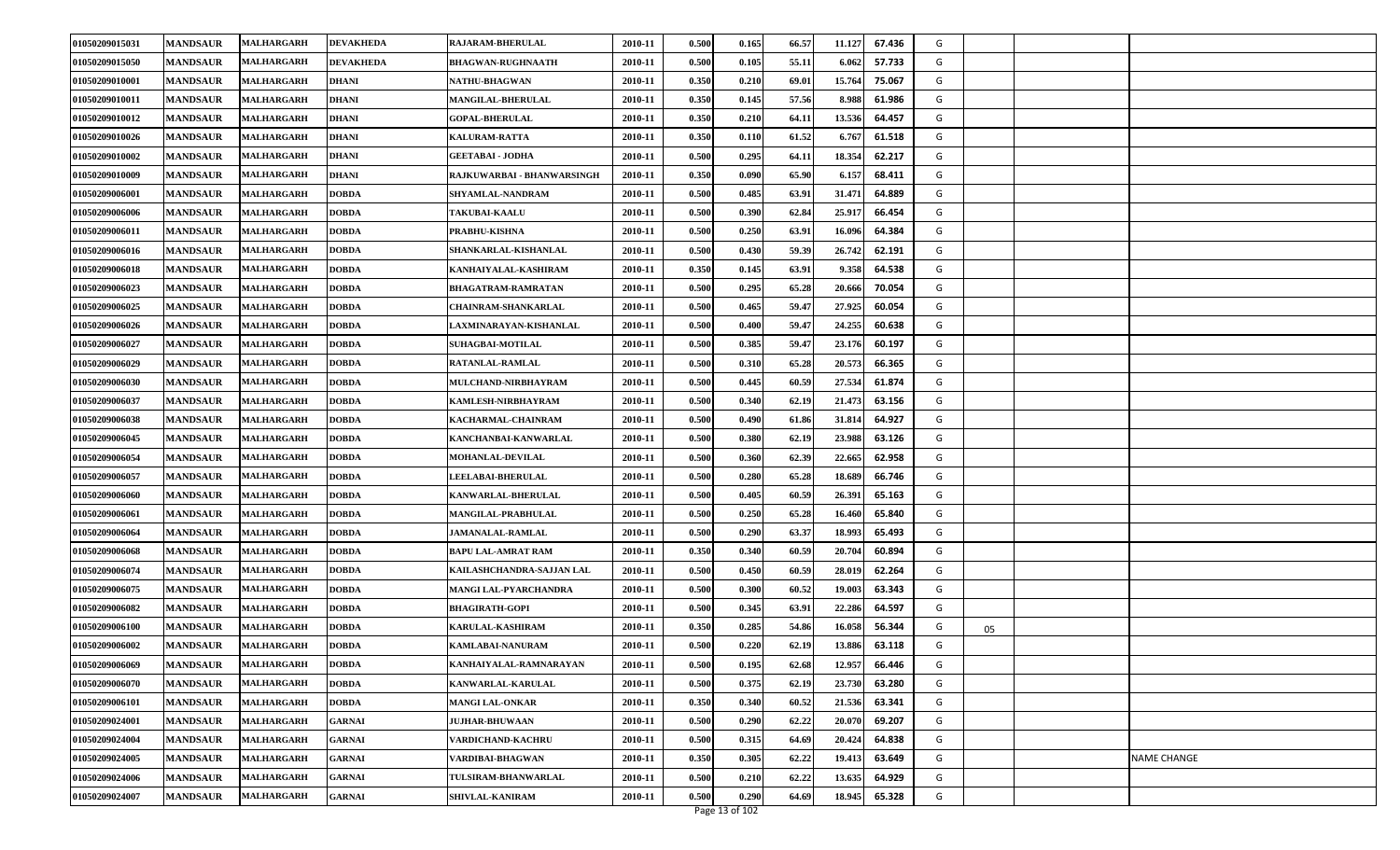| 0.500<br>0.150<br>01050209024010<br><b>MANDSAUR</b><br>MALHARGARH<br><b>GARNAI</b><br><b>BHONIBAI-BAGDU</b><br>2010-11<br>60.57<br>9.648<br>64.320<br>G<br>01050209024011<br><b>MANDSAUR</b><br>MALHARGARH<br>2010-11<br>0.500<br>0.245<br>60.57<br>15.220<br>62.122<br>G<br><b>GARNAI</b><br><b>MANGILAL-BHERA</b><br>01050209024012<br><b>MANDSAUR</b><br><b>MALHARGARH</b><br>2010-11<br>0.500<br>0.160<br>62.79<br>10.172<br>63.575<br>G<br>GARNAI<br><b>JAGDISHCHANDRA-D/P RUPA</b><br>01050209024013<br><b>MANDSAUR</b><br>2010-11<br>0.500<br>0.175<br>64.69<br>12.420<br>70.971<br>G<br>MALHARGARH<br><b>GARNAI</b><br><b>GOBARLAL-JETRAM</b><br>01050209024014<br>0.255<br><b>MANDSAUR</b><br>2010-11<br>0.500<br>62.79<br>16.666<br>65.357<br>G<br>MALHARGARH<br><b>GARNAI</b><br><b>LAXMAN-NANURAM</b><br><b>MANDSAUR</b><br><b>GARNAI</b><br>0.500<br>0.365<br>23.746<br>65.058<br>01050209024018<br><b>MALHARGARH</b><br>RADHABAI-BAGDIRAM<br>2010-11<br>64.03<br>G<br>0.500<br>18.693<br>01050209024020<br><b>MANDSAUR</b><br>MALHARGARH<br><b>GARNAI</b><br><b>KANWARLAL-KAALU</b><br>2010-11<br>0.290<br>62.79<br>64.459<br>G<br>01050209024021<br><b>MANDSAUR</b><br>2010-11<br>0.500<br>0.200<br>64.03<br>13.154<br>65.770<br>MALHARGARH<br>RAMLAL-PYARAJI<br>G<br><b>GARNAI</b><br>01050209024023<br><b>MANDSAUR</b><br>0.500<br>0.340<br>22.741<br>MALHARGARH<br>2010-11<br>64.92<br>66.885<br>G<br>GARNAI<br><b>LAXMAN-PYARA</b><br>0.500<br>0.345<br>22.701<br>01050209024024<br><b>MANDSAUR</b><br><b>SHANTIBAI-PYARA</b><br>2010-11<br>62.61<br>65.800<br>G<br><b>MALHARGARH</b><br><b>GARNAI</b><br>0.350<br>21.558<br>01050209024028<br><b>MANDSAUR</b><br>0.345<br>61.22<br>62.487<br>G<br><b>BHUWANI SINGH-BAHADUR SINGH</b><br>2010-11<br><b>MALHARGARH</b><br><b>GARNAI</b><br>0.500<br>0.190<br>62.61<br>12.388<br>01050209024029<br><b>MANDSAUR</b><br>MALHARGARH<br><b>GARNAI</b><br><b>BADAAMBAI-NANDA</b><br>2010-11<br>65.200<br>G<br>01050209024030<br><b>MANDSAUR</b><br>MALHARGARH<br><b>GARNAI</b><br>DHURIBAI-BHANWARLAL<br>2010-11<br>0.500<br>0.150<br>66.58<br>10.814<br>72.093<br>G<br><b>MALHARGARH</b><br>0.500<br>0.285<br>62.61<br>18.103<br>01050209024031<br><b>MANDSAUR</b><br><b>GARNAI</b><br>2010-11<br>63.519<br>G<br><b>KANWARLAL-BHUWAN</b><br>01050209024032<br>MALHARGARH<br>2010-11<br>0.500<br>0.290<br>18.955<br>65.362<br>G<br><b>MANDSAUR</b><br><b>GARNAI</b><br><b>DALLA-HIRA</b><br>64.41<br>01050209024033<br>0.500<br>0.275<br>61.22<br>17.771<br>64.622<br><b>MANDSAUR</b><br>2010-11<br>G<br>MALHARGARH<br><b>GARNAI</b><br><b>BHULIBAI-RUPAJI</b><br>0.355<br>22.574<br>63.589<br>G<br>01050209024034<br><b>MANDSAUR</b><br>2010-11<br>0.500<br>62.98<br>MALHARGARH<br>GARNAI<br><b>RUGHNATH-BHERA</b><br>01050209024037<br><b>MANDSAUR</b><br>MALHARGARH<br><b>GARNAI</b><br><b>DEVILAL-HIRA</b><br>2010-11<br>0.500<br>0.330<br>62.98<br>20.433<br>61.918<br>G<br>01050209024039<br><b>MANDSAUR</b><br>2010-11<br>0.500<br>0.105<br>62.98<br>64.610<br><b>MALHARGARH</b><br>GARNAI<br>PYARELAL-KASHIRAM<br>6.784<br>G<br>01050209024040<br><b>MANDSAUR</b><br><b>MALHARGARH</b><br>2010-11<br>0.500<br>0.315<br>64.41<br>20.869<br>66.251<br>G<br><b>GARNAI</b><br><b>GOPAL-HIRA</b><br>01050209024042<br><b>MANDSAUR</b><br>2010-11<br>0.500<br>0.195<br>64.41<br>12.689<br>65.072<br>G<br><b>MALHARGARH</b><br><b>GARNAI</b><br>RADHESHYAM-RAMSUKH<br>0.500<br>0.455<br>57.71<br>26.497<br>01050209024045<br><b>MANDSAUR</b><br>2010-11<br>58.235<br>G<br><b>MALHARGARH</b><br><b>GARNAI</b><br>RAISINGH-NAHARSINGH<br>01050209024046<br><b>MANDSAUR</b><br>2010-11<br>0.500<br>0.270<br>65.45<br>18.878<br>69.919<br>G<br>MALHARGARH<br><b>GARNAI</b><br>PRABHULAL-VARDA<br>01050209024047<br>0.230<br>62.31<br><b>MANDSAUR</b><br><b>MALHARGARH</b><br><b>GARNAI</b><br><b>NATHULAL-KACHRU</b><br>2010-11<br>0.500<br>14.207<br>61.770<br>G<br>01050209024048<br><b>MANDSAUR</b><br><b>MALHARGARH</b><br>GARNAI<br>PRABHULAL-BHANWARLAL<br>2010-11<br>0.500<br>0.470<br>62.31<br>29.686<br>63.162<br>G<br>0.350<br>01050209024053<br><b>MANDSAUR</b><br><b>MALHARGARH</b><br>2010-11<br>0.165<br>59.04<br>9.978<br>60.473<br>G<br>GARNAI<br>RATANLAL-PYARA<br>01050209024054<br><b>MANDSAUR</b><br>2010-11<br>0.500<br>0.195<br>62.31<br>12.800<br>65.641<br>G<br>MALHARGARH<br><b>GARNAI</b><br>MADANLAL-KASHIRAM<br>01050209024056<br><b>MANDSAUR</b><br>2010-11<br>0.500<br>0.455<br>63.30<br>29.570<br>64.989<br>G<br><b>MALHARGARH</b><br><b>GARNAI</b><br>RAMESHCHANDRA-KANWARLAL<br><b>MANDSAUR</b><br><b>GARNAI</b><br>KAILASHCHANDRA-JETRAM<br>0.500<br>0.225<br>59.04<br>14.001<br>62.227<br>01050209024057<br><b>MALHARGARH</b><br>2010-11<br>G<br>0.500<br>12.139<br>01050209024058<br><b>MANDSAUR</b><br>MALHARGARH<br><b>GARNAI</b><br>KANIRAM-KASHIRAM<br>2010-11<br>0.200<br>59.80<br>60.695<br>G<br>01050209024059<br>0.500<br>0.155<br><b>MANDSAUR</b><br>MALHARGARH<br><b>AMARSINGH-BHUWAAN</b><br>2010-11<br>59.80<br>63.271<br>G<br><b>GARNAI</b><br>9.80<br>01050209024060<br><b>MANDSAUR</b><br>0.500<br>0.440<br>59.80<br>60.655<br>G<br><b>MALHARGARH</b><br>2010-11<br>26.688<br>GARNAI<br><b>BAPULAL-BAGDU</b><br>01050209024061<br><b>MANDSAUR</b><br>2010-11<br>0.500<br>0.310<br>59.01<br>19.785<br>63.823<br><b>MALHARGARH</b><br><b>GARNAI</b><br>SITARAM-NATHULAL<br>G<br>0.500<br>G<br>01050209024065<br><b>MANDSAUR</b><br>2010-11<br>0.260<br>63.30<br>16.865<br>64.865<br>MALHARGARH<br><b>GARNAI</b><br>RUGHUNATH-KANIRAM<br>0.350<br>01050209024066<br><b>MANDSAUR</b><br><b>MALHARGARH</b><br><b>GARNAI</b><br>UDAYRAM-NANURAM<br>2010-11<br>0.500<br>59.01<br>21.159<br>60.454<br>G<br>01050209024067<br><b>BHARATSINGH-NATHUSINGH</b><br>0.500<br>0.405<br>63.30<br>25.510<br>G<br><b>MANDSAUR</b><br>MALHARGARH<br>GARNAI<br>2010-11<br>62.988<br>01050209024073<br><b>MALHARGARH</b><br>2010-11<br>0.500<br>0.095<br>62.87<br>6.547<br>68.916<br>G<br><b>MANDSAUR</b><br><b>GARNAI</b><br>PRAKASHCHANDRA-RAMNARAYAN<br>01050209024076<br>0.500<br>0.305<br>60.587<br>G<br><b>MANDSAUR</b><br>MALHARGARH<br>2010-11<br>59.01<br>18.479<br><b>GARNAI</b><br>RATANLAL-MANGILAL<br>01050209024077<br>0.500<br>0.260<br>20.078<br>77.223<br>G<br><b>MANDSAUR</b><br>2010-11<br>64.41<br><b>MALHARGARH</b><br>GARNAI<br><b>BHERULAL-KACHRU</b><br>01050209024002<br>0.500<br>0.210<br>67.514<br>G<br><b>MANDSAUR</b><br><b>BALURAM-D/P BHANWARLAL</b><br>2010-11<br>64.32<br>14.178<br><b>MALHARGARH</b><br><b>GARNAI</b><br>Page 14 of 102 | 01050209024009 | <b>MANDSAUR</b> | MALHARGARH | GARNAI | <b>BHERULAL-NANURAM</b> | 2010-11 | 0.500 | 0.160 | 64.69 | 10.480 | 65.500 | G |  |
|------------------------------------------------------------------------------------------------------------------------------------------------------------------------------------------------------------------------------------------------------------------------------------------------------------------------------------------------------------------------------------------------------------------------------------------------------------------------------------------------------------------------------------------------------------------------------------------------------------------------------------------------------------------------------------------------------------------------------------------------------------------------------------------------------------------------------------------------------------------------------------------------------------------------------------------------------------------------------------------------------------------------------------------------------------------------------------------------------------------------------------------------------------------------------------------------------------------------------------------------------------------------------------------------------------------------------------------------------------------------------------------------------------------------------------------------------------------------------------------------------------------------------------------------------------------------------------------------------------------------------------------------------------------------------------------------------------------------------------------------------------------------------------------------------------------------------------------------------------------------------------------------------------------------------------------------------------------------------------------------------------------------------------------------------------------------------------------------------------------------------------------------------------------------------------------------------------------------------------------------------------------------------------------------------------------------------------------------------------------------------------------------------------------------------------------------------------------------------------------------------------------------------------------------------------------------------------------------------------------------------------------------------------------------------------------------------------------------------------------------------------------------------------------------------------------------------------------------------------------------------------------------------------------------------------------------------------------------------------------------------------------------------------------------------------------------------------------------------------------------------------------------------------------------------------------------------------------------------------------------------------------------------------------------------------------------------------------------------------------------------------------------------------------------------------------------------------------------------------------------------------------------------------------------------------------------------------------------------------------------------------------------------------------------------------------------------------------------------------------------------------------------------------------------------------------------------------------------------------------------------------------------------------------------------------------------------------------------------------------------------------------------------------------------------------------------------------------------------------------------------------------------------------------------------------------------------------------------------------------------------------------------------------------------------------------------------------------------------------------------------------------------------------------------------------------------------------------------------------------------------------------------------------------------------------------------------------------------------------------------------------------------------------------------------------------------------------------------------------------------------------------------------------------------------------------------------------------------------------------------------------------------------------------------------------------------------------------------------------------------------------------------------------------------------------------------------------------------------------------------------------------------------------------------------------------------------------------------------------------------------------------------------------------------------------------------------------------------------------------------------------------------------------------------------------------------------------------------------------------------------------------------------------------------------------------------------------------------------------------------------------------------------------------------------------------------------------------------------------------------------------------------------------------------------------------------------------------------------------------------------------------------------------------------------------------------------------------------------------------------------------------------------------------------------------------------------------------------------------------------------------------------------------------------------------------------------------------------------------------------------------------------------------------------------------------------------------------------------------------------------------------------------------------------------------------------------------------------------------------------------------------------------------------------------------------|----------------|-----------------|------------|--------|-------------------------|---------|-------|-------|-------|--------|--------|---|--|
|                                                                                                                                                                                                                                                                                                                                                                                                                                                                                                                                                                                                                                                                                                                                                                                                                                                                                                                                                                                                                                                                                                                                                                                                                                                                                                                                                                                                                                                                                                                                                                                                                                                                                                                                                                                                                                                                                                                                                                                                                                                                                                                                                                                                                                                                                                                                                                                                                                                                                                                                                                                                                                                                                                                                                                                                                                                                                                                                                                                                                                                                                                                                                                                                                                                                                                                                                                                                                                                                                                                                                                                                                                                                                                                                                                                                                                                                                                                                                                                                                                                                                                                                                                                                                                                                                                                                                                                                                                                                                                                                                                                                                                                                                                                                                                                                                                                                                                                                                                                                                                                                                                                                                                                                                                                                                                                                                                                                                                                                                                                                                                                                                                                                                                                                                                                                                                                                                                                                                                                                                                                                                                                                                                                                                                                                                                                                                                                                                                                                                                                                                                  |                |                 |            |        |                         |         |       |       |       |        |        |   |  |
|                                                                                                                                                                                                                                                                                                                                                                                                                                                                                                                                                                                                                                                                                                                                                                                                                                                                                                                                                                                                                                                                                                                                                                                                                                                                                                                                                                                                                                                                                                                                                                                                                                                                                                                                                                                                                                                                                                                                                                                                                                                                                                                                                                                                                                                                                                                                                                                                                                                                                                                                                                                                                                                                                                                                                                                                                                                                                                                                                                                                                                                                                                                                                                                                                                                                                                                                                                                                                                                                                                                                                                                                                                                                                                                                                                                                                                                                                                                                                                                                                                                                                                                                                                                                                                                                                                                                                                                                                                                                                                                                                                                                                                                                                                                                                                                                                                                                                                                                                                                                                                                                                                                                                                                                                                                                                                                                                                                                                                                                                                                                                                                                                                                                                                                                                                                                                                                                                                                                                                                                                                                                                                                                                                                                                                                                                                                                                                                                                                                                                                                                                                  |                |                 |            |        |                         |         |       |       |       |        |        |   |  |
|                                                                                                                                                                                                                                                                                                                                                                                                                                                                                                                                                                                                                                                                                                                                                                                                                                                                                                                                                                                                                                                                                                                                                                                                                                                                                                                                                                                                                                                                                                                                                                                                                                                                                                                                                                                                                                                                                                                                                                                                                                                                                                                                                                                                                                                                                                                                                                                                                                                                                                                                                                                                                                                                                                                                                                                                                                                                                                                                                                                                                                                                                                                                                                                                                                                                                                                                                                                                                                                                                                                                                                                                                                                                                                                                                                                                                                                                                                                                                                                                                                                                                                                                                                                                                                                                                                                                                                                                                                                                                                                                                                                                                                                                                                                                                                                                                                                                                                                                                                                                                                                                                                                                                                                                                                                                                                                                                                                                                                                                                                                                                                                                                                                                                                                                                                                                                                                                                                                                                                                                                                                                                                                                                                                                                                                                                                                                                                                                                                                                                                                                                                  |                |                 |            |        |                         |         |       |       |       |        |        |   |  |
|                                                                                                                                                                                                                                                                                                                                                                                                                                                                                                                                                                                                                                                                                                                                                                                                                                                                                                                                                                                                                                                                                                                                                                                                                                                                                                                                                                                                                                                                                                                                                                                                                                                                                                                                                                                                                                                                                                                                                                                                                                                                                                                                                                                                                                                                                                                                                                                                                                                                                                                                                                                                                                                                                                                                                                                                                                                                                                                                                                                                                                                                                                                                                                                                                                                                                                                                                                                                                                                                                                                                                                                                                                                                                                                                                                                                                                                                                                                                                                                                                                                                                                                                                                                                                                                                                                                                                                                                                                                                                                                                                                                                                                                                                                                                                                                                                                                                                                                                                                                                                                                                                                                                                                                                                                                                                                                                                                                                                                                                                                                                                                                                                                                                                                                                                                                                                                                                                                                                                                                                                                                                                                                                                                                                                                                                                                                                                                                                                                                                                                                                                                  |                |                 |            |        |                         |         |       |       |       |        |        |   |  |
|                                                                                                                                                                                                                                                                                                                                                                                                                                                                                                                                                                                                                                                                                                                                                                                                                                                                                                                                                                                                                                                                                                                                                                                                                                                                                                                                                                                                                                                                                                                                                                                                                                                                                                                                                                                                                                                                                                                                                                                                                                                                                                                                                                                                                                                                                                                                                                                                                                                                                                                                                                                                                                                                                                                                                                                                                                                                                                                                                                                                                                                                                                                                                                                                                                                                                                                                                                                                                                                                                                                                                                                                                                                                                                                                                                                                                                                                                                                                                                                                                                                                                                                                                                                                                                                                                                                                                                                                                                                                                                                                                                                                                                                                                                                                                                                                                                                                                                                                                                                                                                                                                                                                                                                                                                                                                                                                                                                                                                                                                                                                                                                                                                                                                                                                                                                                                                                                                                                                                                                                                                                                                                                                                                                                                                                                                                                                                                                                                                                                                                                                                                  |                |                 |            |        |                         |         |       |       |       |        |        |   |  |
|                                                                                                                                                                                                                                                                                                                                                                                                                                                                                                                                                                                                                                                                                                                                                                                                                                                                                                                                                                                                                                                                                                                                                                                                                                                                                                                                                                                                                                                                                                                                                                                                                                                                                                                                                                                                                                                                                                                                                                                                                                                                                                                                                                                                                                                                                                                                                                                                                                                                                                                                                                                                                                                                                                                                                                                                                                                                                                                                                                                                                                                                                                                                                                                                                                                                                                                                                                                                                                                                                                                                                                                                                                                                                                                                                                                                                                                                                                                                                                                                                                                                                                                                                                                                                                                                                                                                                                                                                                                                                                                                                                                                                                                                                                                                                                                                                                                                                                                                                                                                                                                                                                                                                                                                                                                                                                                                                                                                                                                                                                                                                                                                                                                                                                                                                                                                                                                                                                                                                                                                                                                                                                                                                                                                                                                                                                                                                                                                                                                                                                                                                                  |                |                 |            |        |                         |         |       |       |       |        |        |   |  |
|                                                                                                                                                                                                                                                                                                                                                                                                                                                                                                                                                                                                                                                                                                                                                                                                                                                                                                                                                                                                                                                                                                                                                                                                                                                                                                                                                                                                                                                                                                                                                                                                                                                                                                                                                                                                                                                                                                                                                                                                                                                                                                                                                                                                                                                                                                                                                                                                                                                                                                                                                                                                                                                                                                                                                                                                                                                                                                                                                                                                                                                                                                                                                                                                                                                                                                                                                                                                                                                                                                                                                                                                                                                                                                                                                                                                                                                                                                                                                                                                                                                                                                                                                                                                                                                                                                                                                                                                                                                                                                                                                                                                                                                                                                                                                                                                                                                                                                                                                                                                                                                                                                                                                                                                                                                                                                                                                                                                                                                                                                                                                                                                                                                                                                                                                                                                                                                                                                                                                                                                                                                                                                                                                                                                                                                                                                                                                                                                                                                                                                                                                                  |                |                 |            |        |                         |         |       |       |       |        |        |   |  |
|                                                                                                                                                                                                                                                                                                                                                                                                                                                                                                                                                                                                                                                                                                                                                                                                                                                                                                                                                                                                                                                                                                                                                                                                                                                                                                                                                                                                                                                                                                                                                                                                                                                                                                                                                                                                                                                                                                                                                                                                                                                                                                                                                                                                                                                                                                                                                                                                                                                                                                                                                                                                                                                                                                                                                                                                                                                                                                                                                                                                                                                                                                                                                                                                                                                                                                                                                                                                                                                                                                                                                                                                                                                                                                                                                                                                                                                                                                                                                                                                                                                                                                                                                                                                                                                                                                                                                                                                                                                                                                                                                                                                                                                                                                                                                                                                                                                                                                                                                                                                                                                                                                                                                                                                                                                                                                                                                                                                                                                                                                                                                                                                                                                                                                                                                                                                                                                                                                                                                                                                                                                                                                                                                                                                                                                                                                                                                                                                                                                                                                                                                                  |                |                 |            |        |                         |         |       |       |       |        |        |   |  |
|                                                                                                                                                                                                                                                                                                                                                                                                                                                                                                                                                                                                                                                                                                                                                                                                                                                                                                                                                                                                                                                                                                                                                                                                                                                                                                                                                                                                                                                                                                                                                                                                                                                                                                                                                                                                                                                                                                                                                                                                                                                                                                                                                                                                                                                                                                                                                                                                                                                                                                                                                                                                                                                                                                                                                                                                                                                                                                                                                                                                                                                                                                                                                                                                                                                                                                                                                                                                                                                                                                                                                                                                                                                                                                                                                                                                                                                                                                                                                                                                                                                                                                                                                                                                                                                                                                                                                                                                                                                                                                                                                                                                                                                                                                                                                                                                                                                                                                                                                                                                                                                                                                                                                                                                                                                                                                                                                                                                                                                                                                                                                                                                                                                                                                                                                                                                                                                                                                                                                                                                                                                                                                                                                                                                                                                                                                                                                                                                                                                                                                                                                                  |                |                 |            |        |                         |         |       |       |       |        |        |   |  |
|                                                                                                                                                                                                                                                                                                                                                                                                                                                                                                                                                                                                                                                                                                                                                                                                                                                                                                                                                                                                                                                                                                                                                                                                                                                                                                                                                                                                                                                                                                                                                                                                                                                                                                                                                                                                                                                                                                                                                                                                                                                                                                                                                                                                                                                                                                                                                                                                                                                                                                                                                                                                                                                                                                                                                                                                                                                                                                                                                                                                                                                                                                                                                                                                                                                                                                                                                                                                                                                                                                                                                                                                                                                                                                                                                                                                                                                                                                                                                                                                                                                                                                                                                                                                                                                                                                                                                                                                                                                                                                                                                                                                                                                                                                                                                                                                                                                                                                                                                                                                                                                                                                                                                                                                                                                                                                                                                                                                                                                                                                                                                                                                                                                                                                                                                                                                                                                                                                                                                                                                                                                                                                                                                                                                                                                                                                                                                                                                                                                                                                                                                                  |                |                 |            |        |                         |         |       |       |       |        |        |   |  |
|                                                                                                                                                                                                                                                                                                                                                                                                                                                                                                                                                                                                                                                                                                                                                                                                                                                                                                                                                                                                                                                                                                                                                                                                                                                                                                                                                                                                                                                                                                                                                                                                                                                                                                                                                                                                                                                                                                                                                                                                                                                                                                                                                                                                                                                                                                                                                                                                                                                                                                                                                                                                                                                                                                                                                                                                                                                                                                                                                                                                                                                                                                                                                                                                                                                                                                                                                                                                                                                                                                                                                                                                                                                                                                                                                                                                                                                                                                                                                                                                                                                                                                                                                                                                                                                                                                                                                                                                                                                                                                                                                                                                                                                                                                                                                                                                                                                                                                                                                                                                                                                                                                                                                                                                                                                                                                                                                                                                                                                                                                                                                                                                                                                                                                                                                                                                                                                                                                                                                                                                                                                                                                                                                                                                                                                                                                                                                                                                                                                                                                                                                                  |                |                 |            |        |                         |         |       |       |       |        |        |   |  |
|                                                                                                                                                                                                                                                                                                                                                                                                                                                                                                                                                                                                                                                                                                                                                                                                                                                                                                                                                                                                                                                                                                                                                                                                                                                                                                                                                                                                                                                                                                                                                                                                                                                                                                                                                                                                                                                                                                                                                                                                                                                                                                                                                                                                                                                                                                                                                                                                                                                                                                                                                                                                                                                                                                                                                                                                                                                                                                                                                                                                                                                                                                                                                                                                                                                                                                                                                                                                                                                                                                                                                                                                                                                                                                                                                                                                                                                                                                                                                                                                                                                                                                                                                                                                                                                                                                                                                                                                                                                                                                                                                                                                                                                                                                                                                                                                                                                                                                                                                                                                                                                                                                                                                                                                                                                                                                                                                                                                                                                                                                                                                                                                                                                                                                                                                                                                                                                                                                                                                                                                                                                                                                                                                                                                                                                                                                                                                                                                                                                                                                                                                                  |                |                 |            |        |                         |         |       |       |       |        |        |   |  |
|                                                                                                                                                                                                                                                                                                                                                                                                                                                                                                                                                                                                                                                                                                                                                                                                                                                                                                                                                                                                                                                                                                                                                                                                                                                                                                                                                                                                                                                                                                                                                                                                                                                                                                                                                                                                                                                                                                                                                                                                                                                                                                                                                                                                                                                                                                                                                                                                                                                                                                                                                                                                                                                                                                                                                                                                                                                                                                                                                                                                                                                                                                                                                                                                                                                                                                                                                                                                                                                                                                                                                                                                                                                                                                                                                                                                                                                                                                                                                                                                                                                                                                                                                                                                                                                                                                                                                                                                                                                                                                                                                                                                                                                                                                                                                                                                                                                                                                                                                                                                                                                                                                                                                                                                                                                                                                                                                                                                                                                                                                                                                                                                                                                                                                                                                                                                                                                                                                                                                                                                                                                                                                                                                                                                                                                                                                                                                                                                                                                                                                                                                                  |                |                 |            |        |                         |         |       |       |       |        |        |   |  |
|                                                                                                                                                                                                                                                                                                                                                                                                                                                                                                                                                                                                                                                                                                                                                                                                                                                                                                                                                                                                                                                                                                                                                                                                                                                                                                                                                                                                                                                                                                                                                                                                                                                                                                                                                                                                                                                                                                                                                                                                                                                                                                                                                                                                                                                                                                                                                                                                                                                                                                                                                                                                                                                                                                                                                                                                                                                                                                                                                                                                                                                                                                                                                                                                                                                                                                                                                                                                                                                                                                                                                                                                                                                                                                                                                                                                                                                                                                                                                                                                                                                                                                                                                                                                                                                                                                                                                                                                                                                                                                                                                                                                                                                                                                                                                                                                                                                                                                                                                                                                                                                                                                                                                                                                                                                                                                                                                                                                                                                                                                                                                                                                                                                                                                                                                                                                                                                                                                                                                                                                                                                                                                                                                                                                                                                                                                                                                                                                                                                                                                                                                                  |                |                 |            |        |                         |         |       |       |       |        |        |   |  |
|                                                                                                                                                                                                                                                                                                                                                                                                                                                                                                                                                                                                                                                                                                                                                                                                                                                                                                                                                                                                                                                                                                                                                                                                                                                                                                                                                                                                                                                                                                                                                                                                                                                                                                                                                                                                                                                                                                                                                                                                                                                                                                                                                                                                                                                                                                                                                                                                                                                                                                                                                                                                                                                                                                                                                                                                                                                                                                                                                                                                                                                                                                                                                                                                                                                                                                                                                                                                                                                                                                                                                                                                                                                                                                                                                                                                                                                                                                                                                                                                                                                                                                                                                                                                                                                                                                                                                                                                                                                                                                                                                                                                                                                                                                                                                                                                                                                                                                                                                                                                                                                                                                                                                                                                                                                                                                                                                                                                                                                                                                                                                                                                                                                                                                                                                                                                                                                                                                                                                                                                                                                                                                                                                                                                                                                                                                                                                                                                                                                                                                                                                                  |                |                 |            |        |                         |         |       |       |       |        |        |   |  |
|                                                                                                                                                                                                                                                                                                                                                                                                                                                                                                                                                                                                                                                                                                                                                                                                                                                                                                                                                                                                                                                                                                                                                                                                                                                                                                                                                                                                                                                                                                                                                                                                                                                                                                                                                                                                                                                                                                                                                                                                                                                                                                                                                                                                                                                                                                                                                                                                                                                                                                                                                                                                                                                                                                                                                                                                                                                                                                                                                                                                                                                                                                                                                                                                                                                                                                                                                                                                                                                                                                                                                                                                                                                                                                                                                                                                                                                                                                                                                                                                                                                                                                                                                                                                                                                                                                                                                                                                                                                                                                                                                                                                                                                                                                                                                                                                                                                                                                                                                                                                                                                                                                                                                                                                                                                                                                                                                                                                                                                                                                                                                                                                                                                                                                                                                                                                                                                                                                                                                                                                                                                                                                                                                                                                                                                                                                                                                                                                                                                                                                                                                                  |                |                 |            |        |                         |         |       |       |       |        |        |   |  |
|                                                                                                                                                                                                                                                                                                                                                                                                                                                                                                                                                                                                                                                                                                                                                                                                                                                                                                                                                                                                                                                                                                                                                                                                                                                                                                                                                                                                                                                                                                                                                                                                                                                                                                                                                                                                                                                                                                                                                                                                                                                                                                                                                                                                                                                                                                                                                                                                                                                                                                                                                                                                                                                                                                                                                                                                                                                                                                                                                                                                                                                                                                                                                                                                                                                                                                                                                                                                                                                                                                                                                                                                                                                                                                                                                                                                                                                                                                                                                                                                                                                                                                                                                                                                                                                                                                                                                                                                                                                                                                                                                                                                                                                                                                                                                                                                                                                                                                                                                                                                                                                                                                                                                                                                                                                                                                                                                                                                                                                                                                                                                                                                                                                                                                                                                                                                                                                                                                                                                                                                                                                                                                                                                                                                                                                                                                                                                                                                                                                                                                                                                                  |                |                 |            |        |                         |         |       |       |       |        |        |   |  |
|                                                                                                                                                                                                                                                                                                                                                                                                                                                                                                                                                                                                                                                                                                                                                                                                                                                                                                                                                                                                                                                                                                                                                                                                                                                                                                                                                                                                                                                                                                                                                                                                                                                                                                                                                                                                                                                                                                                                                                                                                                                                                                                                                                                                                                                                                                                                                                                                                                                                                                                                                                                                                                                                                                                                                                                                                                                                                                                                                                                                                                                                                                                                                                                                                                                                                                                                                                                                                                                                                                                                                                                                                                                                                                                                                                                                                                                                                                                                                                                                                                                                                                                                                                                                                                                                                                                                                                                                                                                                                                                                                                                                                                                                                                                                                                                                                                                                                                                                                                                                                                                                                                                                                                                                                                                                                                                                                                                                                                                                                                                                                                                                                                                                                                                                                                                                                                                                                                                                                                                                                                                                                                                                                                                                                                                                                                                                                                                                                                                                                                                                                                  |                |                 |            |        |                         |         |       |       |       |        |        |   |  |
|                                                                                                                                                                                                                                                                                                                                                                                                                                                                                                                                                                                                                                                                                                                                                                                                                                                                                                                                                                                                                                                                                                                                                                                                                                                                                                                                                                                                                                                                                                                                                                                                                                                                                                                                                                                                                                                                                                                                                                                                                                                                                                                                                                                                                                                                                                                                                                                                                                                                                                                                                                                                                                                                                                                                                                                                                                                                                                                                                                                                                                                                                                                                                                                                                                                                                                                                                                                                                                                                                                                                                                                                                                                                                                                                                                                                                                                                                                                                                                                                                                                                                                                                                                                                                                                                                                                                                                                                                                                                                                                                                                                                                                                                                                                                                                                                                                                                                                                                                                                                                                                                                                                                                                                                                                                                                                                                                                                                                                                                                                                                                                                                                                                                                                                                                                                                                                                                                                                                                                                                                                                                                                                                                                                                                                                                                                                                                                                                                                                                                                                                                                  |                |                 |            |        |                         |         |       |       |       |        |        |   |  |
|                                                                                                                                                                                                                                                                                                                                                                                                                                                                                                                                                                                                                                                                                                                                                                                                                                                                                                                                                                                                                                                                                                                                                                                                                                                                                                                                                                                                                                                                                                                                                                                                                                                                                                                                                                                                                                                                                                                                                                                                                                                                                                                                                                                                                                                                                                                                                                                                                                                                                                                                                                                                                                                                                                                                                                                                                                                                                                                                                                                                                                                                                                                                                                                                                                                                                                                                                                                                                                                                                                                                                                                                                                                                                                                                                                                                                                                                                                                                                                                                                                                                                                                                                                                                                                                                                                                                                                                                                                                                                                                                                                                                                                                                                                                                                                                                                                                                                                                                                                                                                                                                                                                                                                                                                                                                                                                                                                                                                                                                                                                                                                                                                                                                                                                                                                                                                                                                                                                                                                                                                                                                                                                                                                                                                                                                                                                                                                                                                                                                                                                                                                  |                |                 |            |        |                         |         |       |       |       |        |        |   |  |
|                                                                                                                                                                                                                                                                                                                                                                                                                                                                                                                                                                                                                                                                                                                                                                                                                                                                                                                                                                                                                                                                                                                                                                                                                                                                                                                                                                                                                                                                                                                                                                                                                                                                                                                                                                                                                                                                                                                                                                                                                                                                                                                                                                                                                                                                                                                                                                                                                                                                                                                                                                                                                                                                                                                                                                                                                                                                                                                                                                                                                                                                                                                                                                                                                                                                                                                                                                                                                                                                                                                                                                                                                                                                                                                                                                                                                                                                                                                                                                                                                                                                                                                                                                                                                                                                                                                                                                                                                                                                                                                                                                                                                                                                                                                                                                                                                                                                                                                                                                                                                                                                                                                                                                                                                                                                                                                                                                                                                                                                                                                                                                                                                                                                                                                                                                                                                                                                                                                                                                                                                                                                                                                                                                                                                                                                                                                                                                                                                                                                                                                                                                  |                |                 |            |        |                         |         |       |       |       |        |        |   |  |
|                                                                                                                                                                                                                                                                                                                                                                                                                                                                                                                                                                                                                                                                                                                                                                                                                                                                                                                                                                                                                                                                                                                                                                                                                                                                                                                                                                                                                                                                                                                                                                                                                                                                                                                                                                                                                                                                                                                                                                                                                                                                                                                                                                                                                                                                                                                                                                                                                                                                                                                                                                                                                                                                                                                                                                                                                                                                                                                                                                                                                                                                                                                                                                                                                                                                                                                                                                                                                                                                                                                                                                                                                                                                                                                                                                                                                                                                                                                                                                                                                                                                                                                                                                                                                                                                                                                                                                                                                                                                                                                                                                                                                                                                                                                                                                                                                                                                                                                                                                                                                                                                                                                                                                                                                                                                                                                                                                                                                                                                                                                                                                                                                                                                                                                                                                                                                                                                                                                                                                                                                                                                                                                                                                                                                                                                                                                                                                                                                                                                                                                                                                  |                |                 |            |        |                         |         |       |       |       |        |        |   |  |
|                                                                                                                                                                                                                                                                                                                                                                                                                                                                                                                                                                                                                                                                                                                                                                                                                                                                                                                                                                                                                                                                                                                                                                                                                                                                                                                                                                                                                                                                                                                                                                                                                                                                                                                                                                                                                                                                                                                                                                                                                                                                                                                                                                                                                                                                                                                                                                                                                                                                                                                                                                                                                                                                                                                                                                                                                                                                                                                                                                                                                                                                                                                                                                                                                                                                                                                                                                                                                                                                                                                                                                                                                                                                                                                                                                                                                                                                                                                                                                                                                                                                                                                                                                                                                                                                                                                                                                                                                                                                                                                                                                                                                                                                                                                                                                                                                                                                                                                                                                                                                                                                                                                                                                                                                                                                                                                                                                                                                                                                                                                                                                                                                                                                                                                                                                                                                                                                                                                                                                                                                                                                                                                                                                                                                                                                                                                                                                                                                                                                                                                                                                  |                |                 |            |        |                         |         |       |       |       |        |        |   |  |
|                                                                                                                                                                                                                                                                                                                                                                                                                                                                                                                                                                                                                                                                                                                                                                                                                                                                                                                                                                                                                                                                                                                                                                                                                                                                                                                                                                                                                                                                                                                                                                                                                                                                                                                                                                                                                                                                                                                                                                                                                                                                                                                                                                                                                                                                                                                                                                                                                                                                                                                                                                                                                                                                                                                                                                                                                                                                                                                                                                                                                                                                                                                                                                                                                                                                                                                                                                                                                                                                                                                                                                                                                                                                                                                                                                                                                                                                                                                                                                                                                                                                                                                                                                                                                                                                                                                                                                                                                                                                                                                                                                                                                                                                                                                                                                                                                                                                                                                                                                                                                                                                                                                                                                                                                                                                                                                                                                                                                                                                                                                                                                                                                                                                                                                                                                                                                                                                                                                                                                                                                                                                                                                                                                                                                                                                                                                                                                                                                                                                                                                                                                  |                |                 |            |        |                         |         |       |       |       |        |        |   |  |
|                                                                                                                                                                                                                                                                                                                                                                                                                                                                                                                                                                                                                                                                                                                                                                                                                                                                                                                                                                                                                                                                                                                                                                                                                                                                                                                                                                                                                                                                                                                                                                                                                                                                                                                                                                                                                                                                                                                                                                                                                                                                                                                                                                                                                                                                                                                                                                                                                                                                                                                                                                                                                                                                                                                                                                                                                                                                                                                                                                                                                                                                                                                                                                                                                                                                                                                                                                                                                                                                                                                                                                                                                                                                                                                                                                                                                                                                                                                                                                                                                                                                                                                                                                                                                                                                                                                                                                                                                                                                                                                                                                                                                                                                                                                                                                                                                                                                                                                                                                                                                                                                                                                                                                                                                                                                                                                                                                                                                                                                                                                                                                                                                                                                                                                                                                                                                                                                                                                                                                                                                                                                                                                                                                                                                                                                                                                                                                                                                                                                                                                                                                  |                |                 |            |        |                         |         |       |       |       |        |        |   |  |
|                                                                                                                                                                                                                                                                                                                                                                                                                                                                                                                                                                                                                                                                                                                                                                                                                                                                                                                                                                                                                                                                                                                                                                                                                                                                                                                                                                                                                                                                                                                                                                                                                                                                                                                                                                                                                                                                                                                                                                                                                                                                                                                                                                                                                                                                                                                                                                                                                                                                                                                                                                                                                                                                                                                                                                                                                                                                                                                                                                                                                                                                                                                                                                                                                                                                                                                                                                                                                                                                                                                                                                                                                                                                                                                                                                                                                                                                                                                                                                                                                                                                                                                                                                                                                                                                                                                                                                                                                                                                                                                                                                                                                                                                                                                                                                                                                                                                                                                                                                                                                                                                                                                                                                                                                                                                                                                                                                                                                                                                                                                                                                                                                                                                                                                                                                                                                                                                                                                                                                                                                                                                                                                                                                                                                                                                                                                                                                                                                                                                                                                                                                  |                |                 |            |        |                         |         |       |       |       |        |        |   |  |
|                                                                                                                                                                                                                                                                                                                                                                                                                                                                                                                                                                                                                                                                                                                                                                                                                                                                                                                                                                                                                                                                                                                                                                                                                                                                                                                                                                                                                                                                                                                                                                                                                                                                                                                                                                                                                                                                                                                                                                                                                                                                                                                                                                                                                                                                                                                                                                                                                                                                                                                                                                                                                                                                                                                                                                                                                                                                                                                                                                                                                                                                                                                                                                                                                                                                                                                                                                                                                                                                                                                                                                                                                                                                                                                                                                                                                                                                                                                                                                                                                                                                                                                                                                                                                                                                                                                                                                                                                                                                                                                                                                                                                                                                                                                                                                                                                                                                                                                                                                                                                                                                                                                                                                                                                                                                                                                                                                                                                                                                                                                                                                                                                                                                                                                                                                                                                                                                                                                                                                                                                                                                                                                                                                                                                                                                                                                                                                                                                                                                                                                                                                  |                |                 |            |        |                         |         |       |       |       |        |        |   |  |
|                                                                                                                                                                                                                                                                                                                                                                                                                                                                                                                                                                                                                                                                                                                                                                                                                                                                                                                                                                                                                                                                                                                                                                                                                                                                                                                                                                                                                                                                                                                                                                                                                                                                                                                                                                                                                                                                                                                                                                                                                                                                                                                                                                                                                                                                                                                                                                                                                                                                                                                                                                                                                                                                                                                                                                                                                                                                                                                                                                                                                                                                                                                                                                                                                                                                                                                                                                                                                                                                                                                                                                                                                                                                                                                                                                                                                                                                                                                                                                                                                                                                                                                                                                                                                                                                                                                                                                                                                                                                                                                                                                                                                                                                                                                                                                                                                                                                                                                                                                                                                                                                                                                                                                                                                                                                                                                                                                                                                                                                                                                                                                                                                                                                                                                                                                                                                                                                                                                                                                                                                                                                                                                                                                                                                                                                                                                                                                                                                                                                                                                                                                  |                |                 |            |        |                         |         |       |       |       |        |        |   |  |
|                                                                                                                                                                                                                                                                                                                                                                                                                                                                                                                                                                                                                                                                                                                                                                                                                                                                                                                                                                                                                                                                                                                                                                                                                                                                                                                                                                                                                                                                                                                                                                                                                                                                                                                                                                                                                                                                                                                                                                                                                                                                                                                                                                                                                                                                                                                                                                                                                                                                                                                                                                                                                                                                                                                                                                                                                                                                                                                                                                                                                                                                                                                                                                                                                                                                                                                                                                                                                                                                                                                                                                                                                                                                                                                                                                                                                                                                                                                                                                                                                                                                                                                                                                                                                                                                                                                                                                                                                                                                                                                                                                                                                                                                                                                                                                                                                                                                                                                                                                                                                                                                                                                                                                                                                                                                                                                                                                                                                                                                                                                                                                                                                                                                                                                                                                                                                                                                                                                                                                                                                                                                                                                                                                                                                                                                                                                                                                                                                                                                                                                                                                  |                |                 |            |        |                         |         |       |       |       |        |        |   |  |
|                                                                                                                                                                                                                                                                                                                                                                                                                                                                                                                                                                                                                                                                                                                                                                                                                                                                                                                                                                                                                                                                                                                                                                                                                                                                                                                                                                                                                                                                                                                                                                                                                                                                                                                                                                                                                                                                                                                                                                                                                                                                                                                                                                                                                                                                                                                                                                                                                                                                                                                                                                                                                                                                                                                                                                                                                                                                                                                                                                                                                                                                                                                                                                                                                                                                                                                                                                                                                                                                                                                                                                                                                                                                                                                                                                                                                                                                                                                                                                                                                                                                                                                                                                                                                                                                                                                                                                                                                                                                                                                                                                                                                                                                                                                                                                                                                                                                                                                                                                                                                                                                                                                                                                                                                                                                                                                                                                                                                                                                                                                                                                                                                                                                                                                                                                                                                                                                                                                                                                                                                                                                                                                                                                                                                                                                                                                                                                                                                                                                                                                                                                  |                |                 |            |        |                         |         |       |       |       |        |        |   |  |
|                                                                                                                                                                                                                                                                                                                                                                                                                                                                                                                                                                                                                                                                                                                                                                                                                                                                                                                                                                                                                                                                                                                                                                                                                                                                                                                                                                                                                                                                                                                                                                                                                                                                                                                                                                                                                                                                                                                                                                                                                                                                                                                                                                                                                                                                                                                                                                                                                                                                                                                                                                                                                                                                                                                                                                                                                                                                                                                                                                                                                                                                                                                                                                                                                                                                                                                                                                                                                                                                                                                                                                                                                                                                                                                                                                                                                                                                                                                                                                                                                                                                                                                                                                                                                                                                                                                                                                                                                                                                                                                                                                                                                                                                                                                                                                                                                                                                                                                                                                                                                                                                                                                                                                                                                                                                                                                                                                                                                                                                                                                                                                                                                                                                                                                                                                                                                                                                                                                                                                                                                                                                                                                                                                                                                                                                                                                                                                                                                                                                                                                                                                  |                |                 |            |        |                         |         |       |       |       |        |        |   |  |
|                                                                                                                                                                                                                                                                                                                                                                                                                                                                                                                                                                                                                                                                                                                                                                                                                                                                                                                                                                                                                                                                                                                                                                                                                                                                                                                                                                                                                                                                                                                                                                                                                                                                                                                                                                                                                                                                                                                                                                                                                                                                                                                                                                                                                                                                                                                                                                                                                                                                                                                                                                                                                                                                                                                                                                                                                                                                                                                                                                                                                                                                                                                                                                                                                                                                                                                                                                                                                                                                                                                                                                                                                                                                                                                                                                                                                                                                                                                                                                                                                                                                                                                                                                                                                                                                                                                                                                                                                                                                                                                                                                                                                                                                                                                                                                                                                                                                                                                                                                                                                                                                                                                                                                                                                                                                                                                                                                                                                                                                                                                                                                                                                                                                                                                                                                                                                                                                                                                                                                                                                                                                                                                                                                                                                                                                                                                                                                                                                                                                                                                                                                  |                |                 |            |        |                         |         |       |       |       |        |        |   |  |
|                                                                                                                                                                                                                                                                                                                                                                                                                                                                                                                                                                                                                                                                                                                                                                                                                                                                                                                                                                                                                                                                                                                                                                                                                                                                                                                                                                                                                                                                                                                                                                                                                                                                                                                                                                                                                                                                                                                                                                                                                                                                                                                                                                                                                                                                                                                                                                                                                                                                                                                                                                                                                                                                                                                                                                                                                                                                                                                                                                                                                                                                                                                                                                                                                                                                                                                                                                                                                                                                                                                                                                                                                                                                                                                                                                                                                                                                                                                                                                                                                                                                                                                                                                                                                                                                                                                                                                                                                                                                                                                                                                                                                                                                                                                                                                                                                                                                                                                                                                                                                                                                                                                                                                                                                                                                                                                                                                                                                                                                                                                                                                                                                                                                                                                                                                                                                                                                                                                                                                                                                                                                                                                                                                                                                                                                                                                                                                                                                                                                                                                                                                  |                |                 |            |        |                         |         |       |       |       |        |        |   |  |
|                                                                                                                                                                                                                                                                                                                                                                                                                                                                                                                                                                                                                                                                                                                                                                                                                                                                                                                                                                                                                                                                                                                                                                                                                                                                                                                                                                                                                                                                                                                                                                                                                                                                                                                                                                                                                                                                                                                                                                                                                                                                                                                                                                                                                                                                                                                                                                                                                                                                                                                                                                                                                                                                                                                                                                                                                                                                                                                                                                                                                                                                                                                                                                                                                                                                                                                                                                                                                                                                                                                                                                                                                                                                                                                                                                                                                                                                                                                                                                                                                                                                                                                                                                                                                                                                                                                                                                                                                                                                                                                                                                                                                                                                                                                                                                                                                                                                                                                                                                                                                                                                                                                                                                                                                                                                                                                                                                                                                                                                                                                                                                                                                                                                                                                                                                                                                                                                                                                                                                                                                                                                                                                                                                                                                                                                                                                                                                                                                                                                                                                                                                  |                |                 |            |        |                         |         |       |       |       |        |        |   |  |
|                                                                                                                                                                                                                                                                                                                                                                                                                                                                                                                                                                                                                                                                                                                                                                                                                                                                                                                                                                                                                                                                                                                                                                                                                                                                                                                                                                                                                                                                                                                                                                                                                                                                                                                                                                                                                                                                                                                                                                                                                                                                                                                                                                                                                                                                                                                                                                                                                                                                                                                                                                                                                                                                                                                                                                                                                                                                                                                                                                                                                                                                                                                                                                                                                                                                                                                                                                                                                                                                                                                                                                                                                                                                                                                                                                                                                                                                                                                                                                                                                                                                                                                                                                                                                                                                                                                                                                                                                                                                                                                                                                                                                                                                                                                                                                                                                                                                                                                                                                                                                                                                                                                                                                                                                                                                                                                                                                                                                                                                                                                                                                                                                                                                                                                                                                                                                                                                                                                                                                                                                                                                                                                                                                                                                                                                                                                                                                                                                                                                                                                                                                  |                |                 |            |        |                         |         |       |       |       |        |        |   |  |
|                                                                                                                                                                                                                                                                                                                                                                                                                                                                                                                                                                                                                                                                                                                                                                                                                                                                                                                                                                                                                                                                                                                                                                                                                                                                                                                                                                                                                                                                                                                                                                                                                                                                                                                                                                                                                                                                                                                                                                                                                                                                                                                                                                                                                                                                                                                                                                                                                                                                                                                                                                                                                                                                                                                                                                                                                                                                                                                                                                                                                                                                                                                                                                                                                                                                                                                                                                                                                                                                                                                                                                                                                                                                                                                                                                                                                                                                                                                                                                                                                                                                                                                                                                                                                                                                                                                                                                                                                                                                                                                                                                                                                                                                                                                                                                                                                                                                                                                                                                                                                                                                                                                                                                                                                                                                                                                                                                                                                                                                                                                                                                                                                                                                                                                                                                                                                                                                                                                                                                                                                                                                                                                                                                                                                                                                                                                                                                                                                                                                                                                                                                  |                |                 |            |        |                         |         |       |       |       |        |        |   |  |
|                                                                                                                                                                                                                                                                                                                                                                                                                                                                                                                                                                                                                                                                                                                                                                                                                                                                                                                                                                                                                                                                                                                                                                                                                                                                                                                                                                                                                                                                                                                                                                                                                                                                                                                                                                                                                                                                                                                                                                                                                                                                                                                                                                                                                                                                                                                                                                                                                                                                                                                                                                                                                                                                                                                                                                                                                                                                                                                                                                                                                                                                                                                                                                                                                                                                                                                                                                                                                                                                                                                                                                                                                                                                                                                                                                                                                                                                                                                                                                                                                                                                                                                                                                                                                                                                                                                                                                                                                                                                                                                                                                                                                                                                                                                                                                                                                                                                                                                                                                                                                                                                                                                                                                                                                                                                                                                                                                                                                                                                                                                                                                                                                                                                                                                                                                                                                                                                                                                                                                                                                                                                                                                                                                                                                                                                                                                                                                                                                                                                                                                                                                  |                |                 |            |        |                         |         |       |       |       |        |        |   |  |
|                                                                                                                                                                                                                                                                                                                                                                                                                                                                                                                                                                                                                                                                                                                                                                                                                                                                                                                                                                                                                                                                                                                                                                                                                                                                                                                                                                                                                                                                                                                                                                                                                                                                                                                                                                                                                                                                                                                                                                                                                                                                                                                                                                                                                                                                                                                                                                                                                                                                                                                                                                                                                                                                                                                                                                                                                                                                                                                                                                                                                                                                                                                                                                                                                                                                                                                                                                                                                                                                                                                                                                                                                                                                                                                                                                                                                                                                                                                                                                                                                                                                                                                                                                                                                                                                                                                                                                                                                                                                                                                                                                                                                                                                                                                                                                                                                                                                                                                                                                                                                                                                                                                                                                                                                                                                                                                                                                                                                                                                                                                                                                                                                                                                                                                                                                                                                                                                                                                                                                                                                                                                                                                                                                                                                                                                                                                                                                                                                                                                                                                                                                  |                |                 |            |        |                         |         |       |       |       |        |        |   |  |
|                                                                                                                                                                                                                                                                                                                                                                                                                                                                                                                                                                                                                                                                                                                                                                                                                                                                                                                                                                                                                                                                                                                                                                                                                                                                                                                                                                                                                                                                                                                                                                                                                                                                                                                                                                                                                                                                                                                                                                                                                                                                                                                                                                                                                                                                                                                                                                                                                                                                                                                                                                                                                                                                                                                                                                                                                                                                                                                                                                                                                                                                                                                                                                                                                                                                                                                                                                                                                                                                                                                                                                                                                                                                                                                                                                                                                                                                                                                                                                                                                                                                                                                                                                                                                                                                                                                                                                                                                                                                                                                                                                                                                                                                                                                                                                                                                                                                                                                                                                                                                                                                                                                                                                                                                                                                                                                                                                                                                                                                                                                                                                                                                                                                                                                                                                                                                                                                                                                                                                                                                                                                                                                                                                                                                                                                                                                                                                                                                                                                                                                                                                  |                |                 |            |        |                         |         |       |       |       |        |        |   |  |
|                                                                                                                                                                                                                                                                                                                                                                                                                                                                                                                                                                                                                                                                                                                                                                                                                                                                                                                                                                                                                                                                                                                                                                                                                                                                                                                                                                                                                                                                                                                                                                                                                                                                                                                                                                                                                                                                                                                                                                                                                                                                                                                                                                                                                                                                                                                                                                                                                                                                                                                                                                                                                                                                                                                                                                                                                                                                                                                                                                                                                                                                                                                                                                                                                                                                                                                                                                                                                                                                                                                                                                                                                                                                                                                                                                                                                                                                                                                                                                                                                                                                                                                                                                                                                                                                                                                                                                                                                                                                                                                                                                                                                                                                                                                                                                                                                                                                                                                                                                                                                                                                                                                                                                                                                                                                                                                                                                                                                                                                                                                                                                                                                                                                                                                                                                                                                                                                                                                                                                                                                                                                                                                                                                                                                                                                                                                                                                                                                                                                                                                                                                  |                |                 |            |        |                         |         |       |       |       |        |        |   |  |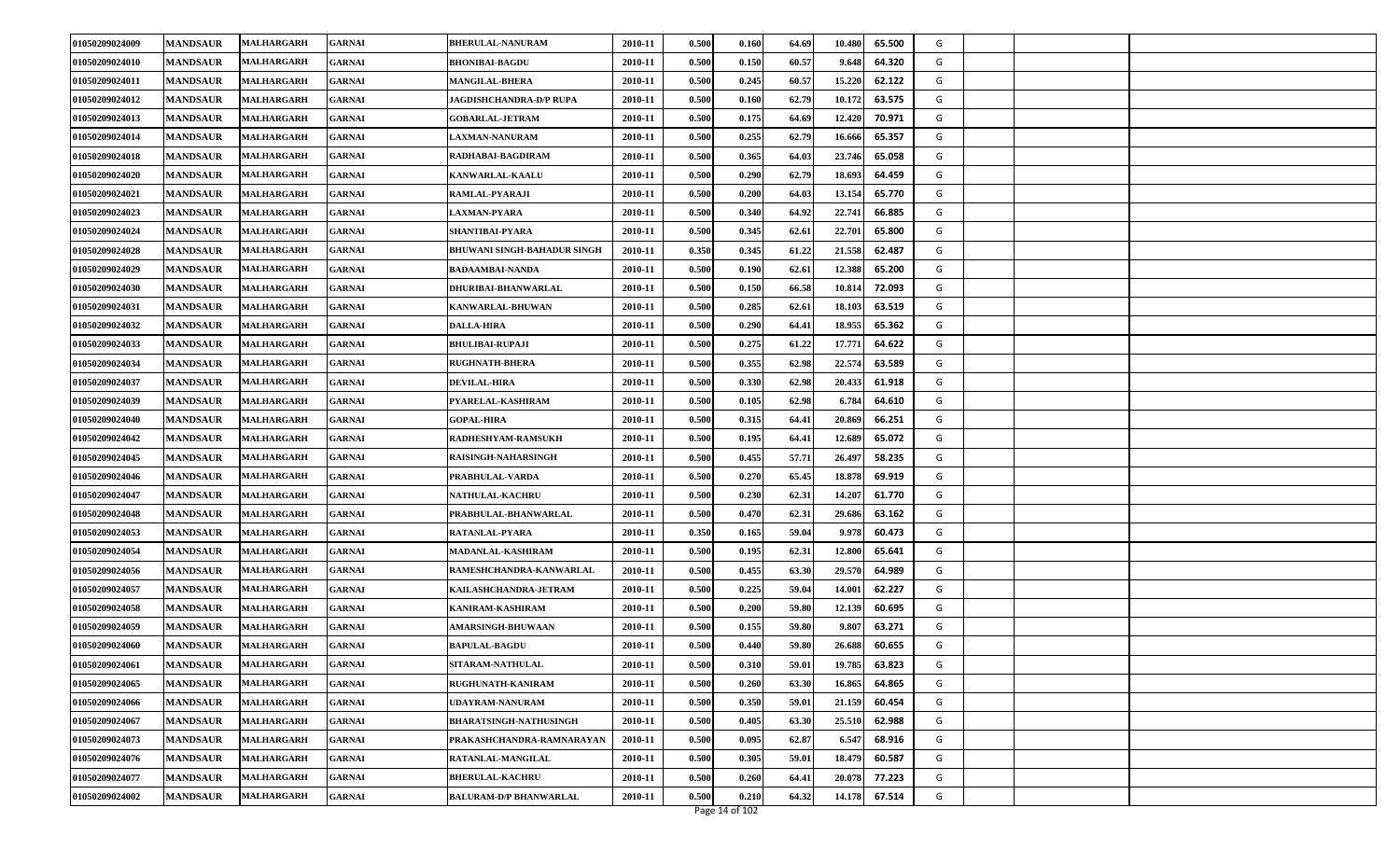| 01050209024080 | <b>MANDSAUR</b> | <b>MALHARGARH</b> | <b>GARNAI</b>       | SAMPATBAI-BHAGIRATH            | 2010-11 | 0.500 | 0.205 | 62.87 | 12.906 | 62.956 | G |    |                |                    |
|----------------|-----------------|-------------------|---------------------|--------------------------------|---------|-------|-------|-------|--------|--------|---|----|----------------|--------------------|
| 01050209024087 | <b>MANDSAUR</b> | <b>MALHARGARH</b> | GARNAI              | MOTILAL-NATHULAL               | 2010-11 | 0.500 | 0.295 | 59.85 | 18.083 | 61.298 | G |    |                |                    |
| 01050209024088 | <b>MANDSAUR</b> | <b>MALHARGARH</b> | <b>GARNAI</b>       | RADHESHYAM-KANIRAMDANGI        | 2010-11 | 0.500 | 0.210 | 64.32 | 14.059 | 66.948 | G |    |                |                    |
| 01050209024089 | <b>MANDSAUR</b> | MALHARGARH        | <b>GARNAI</b>       | RAISINGH-BAGDIRAM              | 2010-11 | 0.500 | 0.240 | 62.87 | 15.295 | 63.729 | G |    |                |                    |
| 01050209024090 | <b>MANDSAUR</b> | <b>MALHARGARH</b> | <b>GARNAI</b>       | <b>MATHARIBAI-RODA</b>         | 2010-11 | 0.500 | 0.220 | 64.36 | 14.41  | 65.532 | G |    |                |                    |
| 01050209024094 | <b>MANDSAUR</b> | <b>MALHARGARH</b> | <b>GARNAI</b>       | <b>KACHRIBAI-BHONA</b>         | 2010-11 | 0.500 | 0.165 | 61.97 | 10.898 | 66.048 | G |    |                |                    |
| 01050209024097 | <b>MANDSAUR</b> | <b>MALHARGARH</b> | <b>GARNAI</b>       | HITTARLAL-GOVARDHAN            | 2010-11 | 0.500 | 0.250 | 65.29 | 18.03  | 72.156 | G |    |                |                    |
| 01050209024099 | <b>MANDSAUR</b> | <b>MALHARGARH</b> | <b>GARNAI</b>       | RAMLAL-BHAGIRATH               | 2010-11 | 0.350 | 0.300 | 59.85 | 19.092 | 63.640 | G |    |                |                    |
| 01050209024101 | <b>MANDSAUR</b> | MALHARGARH        | <b>GARNAI</b>       | RAMLAL-LAXMAN                  | 2010-11 | 0.500 | 0.255 | 64.01 | 16.935 | 66.412 | G |    |                |                    |
| 01050209024103 | <b>MANDSAUR</b> | MALHARGARH        | <b>GARNAI</b>       | RAMESHCHANDRA-VARDICHANDRA     | 2010-11 | 0.500 | 0.120 | 64.01 | 7.763  | 64.692 | G |    |                |                    |
| 01050209024025 | <b>MANDSAUR</b> | <b>MALHARGARH</b> | <b>GARNAI</b>       | MANGILAL-MEGHA                 | 2010-11 | 0.500 | 0.225 | 64.01 | 14.402 | 64.009 | G |    |                |                    |
| 01050209024105 | <b>MANDSAUR</b> | <b>MALHARGARH</b> | <b>GARNAI</b>       | RAMLAL-PRATHA                  | 2010-11 | 0.500 | 0.170 | 59.85 | 10.696 | 62.918 | G |    |                |                    |
| 01050209024079 | <b>MANDSAUR</b> | <b>MALHARGARH</b> | <b>GARNAI</b>       | MOHANLAL-KANWARLAL             | 2010-11 | 0.500 | 0.195 | 64.01 | 13.195 | 67.667 | G |    |                |                    |
| 01050209024093 | <b>MANDSAUR</b> | <b>MALHARGARH</b> | <b>GARNAI</b>       | RAGHUNATHSINGH-RAMCHANDRA      | 2010-11 | 0.500 | 0.315 | 61.10 | 24.876 | 78.971 |   | 02 |                |                    |
| 01050209024026 | <b>MANDSAUR</b> | <b>MALHARGARH</b> | <b>GARNAI</b>       | <b>SITARAM-DHURA</b>           | 2010-11 | 0.500 | 0.195 | 61.97 | 13.085 | 67.103 | G |    |                |                    |
| 01050209024052 | <b>MANDSAUR</b> | <b>MALHARGARH</b> | GARNAI              | KISHANLAL-RAMLAL               | 2010-11 | 0.500 | 0.255 | 64.24 | 16.712 | 65.537 | G |    |                |                    |
| 01050209024075 | <b>MANDSAUR</b> | MALHARGARH        | <b>GARNAI</b>       | <b>RAMLAL-DHURA</b>            | 2010-11 | 0.350 | 0.250 | 63.09 | 15.565 | 62.260 | G |    |                |                    |
| 01050209024078 | <b>MANDSAUR</b> | MALHARGARH        | <b>GARNAI</b>       | PRABHULAL-BAGDIRAM             | 2010-11 | 0.500 | 0.225 | 65.84 | 15.012 | 66.720 | G |    |                |                    |
| 01050209024091 | <b>MANDSAUR</b> | <b>MALHARGARH</b> | <b>GARNAI</b>       | GIRJABAI-SHYAMLAL              | 2010-11 | 0.500 | 0.315 | 58.33 | 18.599 | 59.044 |   | 02 |                |                    |
| 01050209024092 | <b>MANDSAUR</b> | MALHARGARH        | GARNAI              | <b>BHULIBAI-KAILASHCHANDRA</b> | 2010-11 | 0.500 | 0.100 | 61.93 | 6.81   | 68.120 | G |    |                |                    |
| 01050209024102 | <b>MANDSAUR</b> | <b>MALHARGARH</b> | <b>GARNAI</b>       | KISHANLAL-BHUWAN               | 2010-11 | 0.500 | 0.000 | 0.00  | 0.000  | 0.000  | N |    |                |                    |
| 01050209024051 | <b>MANDSAUR</b> | <b>MALHARGARH</b> | <b>GARNAI</b>       | <b>BHAGWANLAL-KARU</b>         | 2010-11 | 0.500 | 0.480 | 64.24 | 31.661 | 65.960 | G |    |                |                    |
| 01050209024062 | <b>MANDSAUR</b> | <b>MALHARGARH</b> | <b>GARNAI</b>       | VARDICHAND-BHUWAAN             | 2010-11 | 0.500 | 0.110 | 61.93 | 7.511  | 68.282 | G |    |                |                    |
| 01050209024008 | <b>MANDSAUR</b> | <b>MALHARGARH</b> | <b>GARNAI</b>       | <b>NANDA-KALU</b>              | 2010-11 | 0.500 | 0.085 | 61.93 | 6.149  | 72.341 | G |    |                |                    |
| 01050209024110 | <b>MANDSAUR</b> | MALHARGARH        | <b>GARNAI</b>       | MEHTABBAI-HIRALAL              | 2010-11 | 0.350 | 0.130 | 64.24 | 8.81   | 67.769 | G | 09 | 01050209009005 |                    |
| 01050209024107 | <b>MANDSAUR</b> | <b>MALHARGARH</b> | <b>GARNAI</b>       | SHOBHAGMAL-BHERULAL            | 2010-11 | 0.500 | 0.095 | 62.14 | 6.099  | 64.200 | G |    | 01050209013005 |                    |
| 01050209024108 | <b>MANDSAUR</b> | <b>MALHARGARH</b> | <b>GARNAI</b>       | ALLAUDDINKHA-FARUKH KHAN       | 2010-11 | 0.500 | 0.200 | 61.60 | 12.320 | 61.600 | G |    | 01050209013023 |                    |
| 01050209024109 | <b>MANDSAUR</b> | <b>MALHARGARH</b> | <b>GARNAI</b>       | IBRAHIM KHA -FARUK KHA         | 2010-11 | 0.500 | 0.405 | 61.60 | 24.983 | 61.686 | G |    | 01050209013024 |                    |
| 01050209023001 | <b>MANDSAUR</b> | <b>MALHARGARH</b> | <b>HATHI BOLIYA</b> | MANGILAL-BHAGWAN               | 2010-11 | 0.500 | 0.065 | 60.28 | 4.237  | 65.185 | G |    |                |                    |
| 01050209023003 | <b>MANDSAUR</b> | <b>MALHARGARH</b> | <b>HATHI BOLIYA</b> | UDA-AMRA                       | 2010-11 | 0.500 | 0.295 | 62.76 | 19.527 | 66.193 | G |    |                |                    |
| 01050209023004 | <b>MANDSAUR</b> | <b>MALHARGARH</b> | <b>HATHI BOLIYA</b> | ALSINGH-LAXMANSINGH            | 2010-11 | 0.500 | 0.135 | 62.58 | 8.833  | 65.430 | G |    |                |                    |
| 01050209023005 | <b>MANDSAUR</b> | <b>MALHARGARH</b> | <b>HATHI BOLIYA</b> | <b>MANGILAL-BHUWAN</b>         | 2010-11 | 0.500 | 0.205 | 62.76 | 13.215 | 64.463 | G |    |                |                    |
| 01050209023006 | <b>MANDSAUR</b> | <b>MALHARGARH</b> | <b>HATHI BOLIYA</b> | NARAYANIBAI-BALU               | 2010-11 | 0.350 | 0.090 | 65.21 | 6.139  | 68.211 | G |    |                | <b>NAME CHANGE</b> |
| 01050209023007 | <b>MANDSAUR</b> | <b>MALHARGARH</b> | <b>HATHI BOLIYA</b> | <b>INDARSINGH-BHERADANGI</b>   | 2010-11 | 0.350 | 0.150 | 65.21 | 10.350 | 69.000 | G |    |                |                    |
| 01050209023008 | <b>MANDSAUR</b> | <b>MALHARGARH</b> | <b>HATHI BOLIYA</b> | <b>CHAINA-KISHANA</b>          | 2010-11 | 0.500 | 0.180 | 65.21 | 12.101 | 67.228 | G |    |                |                    |
| 01050209023009 | <b>MANDSAUR</b> | <b>MALHARGARH</b> | <b>HATHI BOLIYA</b> | KASTURIBAI-PYARA               | 2010-11 | 0.350 | 0.100 | 65.21 | 7.099  | 70.990 | G |    |                | NAME CHANGE        |
| 01050209023011 | <b>MANDSAUR</b> | <b>MALHARGARH</b> | <b>HATHI BOLIYA</b> | <b>NATHULAL-RUPA</b>           | 2010-11 | 0.500 | 0.095 | 65.35 | 7.011  | 73.800 | G |    |                |                    |
| 01050209023013 | <b>MANDSAUR</b> | <b>MALHARGARH</b> | <b>HATHI BOLIYA</b> | GANGARAM-MANGILALD/P.LAXMAN    | 2010-11 | 0.350 | 0.155 | 62.76 | 10.230 | 66.000 | G |    |                |                    |
| 01050209023015 | <b>MANDSAUR</b> | <b>MALHARGARH</b> | <b>HATHI BOLIYA</b> | <b>JUJHAR-MOTILAL</b>          | 2010-11 | 0.500 | 0.490 | 61.60 | 31.865 | 65.031 | G |    |                |                    |
| 01050209023018 | <b>MANDSAUR</b> | <b>MALHARGARH</b> | <b>HATHI BOLIYA</b> | <b>MOTILAL-KHEMA</b>           | 2010-11 | 0.500 | 0.270 | 59.71 | 16.838 | 62.363 | G |    |                |                    |
| 01050209023021 | <b>MANDSAUR</b> | <b>MALHARGARH</b> | <b>HATHI BOLIYA</b> | <b>MOHANLAL-PYARA</b>          | 2010-11 | 0.500 | 0.130 | 59.71 | 8.709  | 66.992 | G |    |                |                    |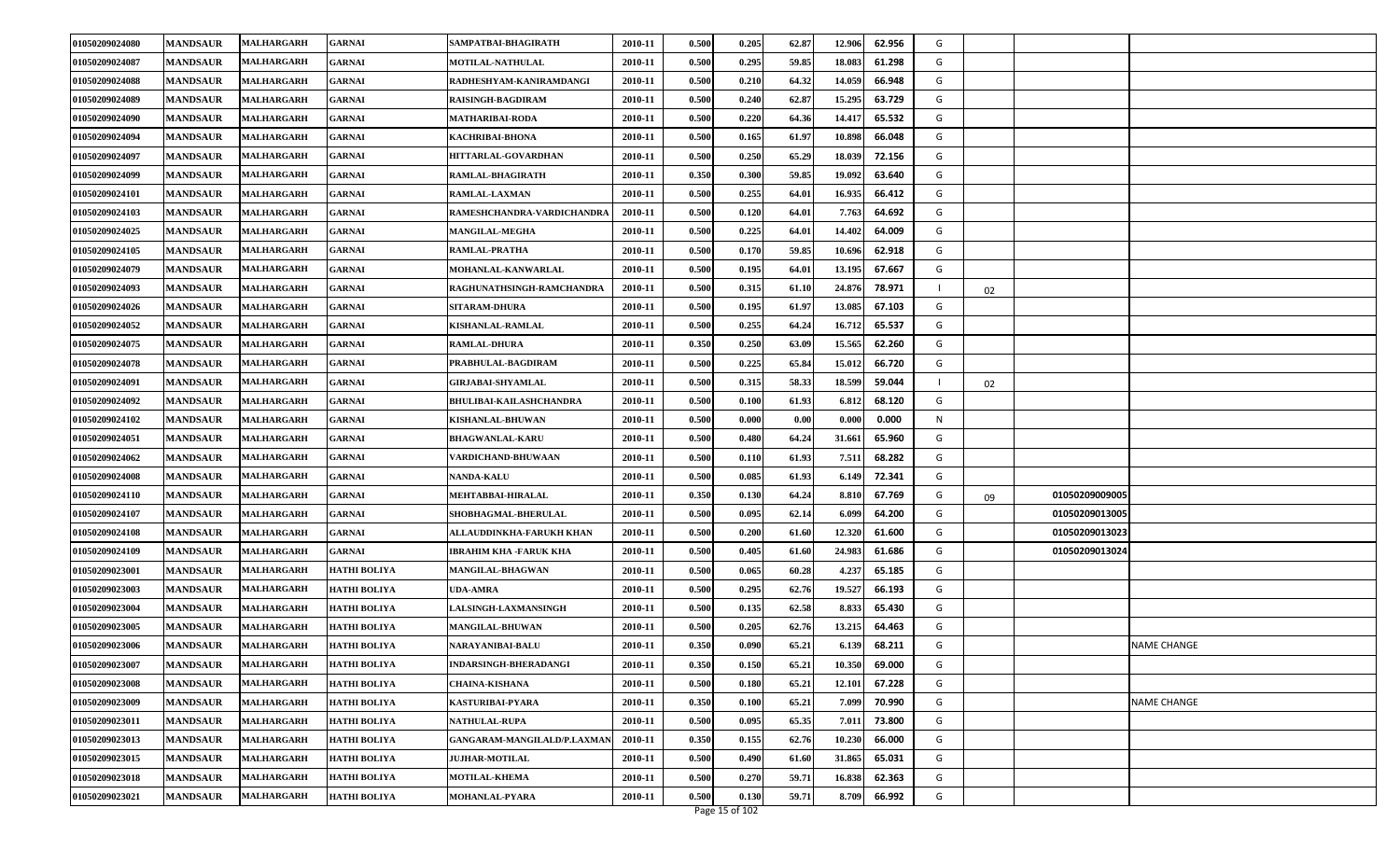| 01050209023023 | <b>MANDSAUR</b> | <b>MALHARGARH</b> | <b>HATHI BOLIYA</b> | DARIYAV BAI-SAVA                       | 2010-11 | 0.500 | 0.125                | 63.56 | 8.535  | 68.280 | G |    |  |
|----------------|-----------------|-------------------|---------------------|----------------------------------------|---------|-------|----------------------|-------|--------|--------|---|----|--|
| 01050209023024 | <b>MANDSAUR</b> | <b>MALHARGARH</b> | <b>HATHI BOLIYA</b> | KALU LAL-MANGILAL                      | 2010-11 | 0.500 | 0.000                | 0.00  | 0.000  | 0.000  | N |    |  |
| 01050209023025 | <b>MANDSAUR</b> | <b>MALHARGARH</b> | <b>HATHI BOLIYA</b> | <b>DHANNA-NATHU</b>                    | 2010-11 | 0.500 | 0.120                | 63.56 | 8.444  | 70.367 | G |    |  |
| 01050209023026 | <b>MANDSAUR</b> | <b>MALHARGARH</b> | <b>HATHI BOLIYA</b> | KOSHALIYABAI-NAGENDRA PRASAD           | 2010-11 | 0.500 | 0.100                | 65.35 | 6.582  | 65.820 | G |    |  |
| 01050209023028 | <b>MANDSAUR</b> | <b>MALHARGARH</b> | <b>HATHI BOLIYA</b> | HEERA LAL-BALURAM                      | 2010-11 | 0.500 | 0.100                | 65.35 | 7.394  | 73.940 | G |    |  |
| 01050209023030 | <b>MANDSAUR</b> | <b>MALHARGARH</b> | <b>HATHI BOLIYA</b> | RAM LAL-CHUNNI LAL                     | 2010-11 | 0.500 | 0.390                | 65.35 | 28.194 | 72.292 | G |    |  |
| 01050209023031 | <b>MANDSAUR</b> | <b>MALHARGARH</b> | <b>HATHI BOLIYA</b> | RAMESHWAR-MANGILAL                     | 2010-11 | 0.500 | 0.320                | 65.05 | 21.587 | 67.459 | G |    |  |
| 01050209023032 | <b>MANDSAUR</b> | <b>MALHARGARH</b> | <b>HATHI BOLIYA</b> | <b>MANGILAL-RUPA</b>                   | 2010-11 | 0.500 | 0.225                | 63.56 | 14.728 | 65.458 | G |    |  |
| 01050209023033 | <b>MANDSAUR</b> | <b>MALHARGARH</b> | <b>HATHI BOLIYA</b> | NARSINGH-MANGILAL                      | 2010-11 | 0.500 | 0.415                | 65.05 | 27.869 | 67.154 | G |    |  |
| 01050209023036 | <b>MANDSAUR</b> | <b>MALHARGARH</b> | <b>HATHI BOLIYA</b> | <b>MANNALAL-NANURAM</b>                | 2010-11 | 0.500 | 0.245                | 59.71 | 15.192 | 62.008 | G |    |  |
| 01050209023037 | <b>MANDSAUR</b> | <b>MALHARGARH</b> | <b>HATHI BOLIYA</b> | <b>BAPULAL-LAXMAN</b>                  | 2010-11 | 0.500 | 0.480                | 62.96 | 30.635 | 63.823 | G |    |  |
| 01050209023039 | <b>MANDSAUR</b> | <b>MALHARGARH</b> | <b>HATHI BOLIYA</b> | <b>BHAGWAN-ONKAR</b>                   | 2010-11 | 0.350 | 0.170                | 63.56 | 11.023 | 64.841 | G |    |  |
| 01050209023041 | <b>MANDSAUR</b> | <b>MALHARGARH</b> | <b>HATHI BOLIYA</b> | RADHESHYAM-MANGILAL RATHOR             | 2010-11 | 0.500 | 0.245                | 61.35 | 15.90  | 64.927 | G |    |  |
| 01050209023042 | <b>MANDSAUR</b> | <b>MALHARGARH</b> | <b>HATHI BOLIYA</b> | <b>SHRI LAL-DEVA</b>                   | 2010-11 | 0.500 | 0.300                | 61.35 | 18.887 | 62.957 | G |    |  |
| 01050209023044 | <b>MANDSAUR</b> | <b>MALHARGARH</b> | <b>HATHI BOLIYA</b> | <b>BAGDI RAM-CHUNNI LAL</b>            | 2010-11 | 0.500 | 0.190                | 61.35 | 12.174 | 64.074 | G |    |  |
| 01050209023045 | <b>MANDSAUR</b> | MALHARGARH        | <b>HATHI BOLIYA</b> | CHUNNI LAL-BAGDI RAM                   | 2010-11 | 0.500 | 0.215                | 59.71 | 13.418 | 62.409 | G |    |  |
| 01050209023049 | <b>MANDSAUR</b> | <b>MALHARGARH</b> | <b>HATHI BOLIYA</b> | RADHESHAYAM-MANGILAL<br><b>SOLANKI</b> | 2010-11 | 0.500 | 0.270                | 60.93 | 17.461 | 64.670 | G |    |  |
| 01050209023050 | <b>MANDSAUR</b> | <b>MALHARGARH</b> | <b>HATHI BOLIYA</b> | <b>SITARAM-RUGHNATH</b>                | 2010-11 | 0.500 | 0.150                | 65.05 | 10.306 | 68.707 | G |    |  |
| 01050209023051 | <b>MANDSAUR</b> | <b>MALHARGARH</b> | <b>HATHI BOLIYA</b> | NATHULAL-BHAGWAN                       | 2010-11 | 0.500 | 0.165                | 60.93 | 10.480 | 63.515 | G |    |  |
| 01050209023053 | <b>MANDSAUR</b> | <b>MALHARGARH</b> | <b>HATHI BOLIYA</b> | NARSINGH-BHERULAL                      | 2010-11 | 0.500 | 0.505                | 60.60 | 32.326 | 64.012 | G |    |  |
| 01050209023056 | <b>MANDSAUR</b> | MALHARGARH        | <b>HATHI BOLIYA</b> | RAMSINGH-RATANLAL                      | 2010-11 | 0.500 | 0.125                | 64.30 | 8.800  | 70.400 |   | 02 |  |
| 01050209023058 | <b>MANDSAUR</b> | <b>MALHARGARH</b> | <b>HATHI BOLIYA</b> | PRABHU LAL-BAGDIRAM                    | 2010-11 | 0.500 | 0.160                | 65.05 | 11.170 | 69.813 | G |    |  |
| 01050209023060 | <b>MANDSAUR</b> | <b>MALHARGARH</b> | <b>HATHI BOLIYA</b> | <b>KARU LAL-BALURAM</b>                | 2010-11 | 0.500 | 0.185                | 65.69 | 13.119 | 70.914 | G |    |  |
| 01050209023061 | <b>MANDSAUR</b> | <b>MALHARGARH</b> | <b>HATHI BOLIYA</b> | DEVI LAL-BHAGWAN LAL                   | 2010-11 | 0.500 | 0.275                | 65.27 | 18.798 | 68.356 | G |    |  |
| 01050209023062 | <b>MANDSAUR</b> | <b>MALHARGARH</b> | <b>HATHI BOLIYA</b> | <b>JUJHARLAL-MANGILAL</b>              | 2010-11 | 0.500 | 0.000                | 0.00  | 0.000  | 0.000  | N |    |  |
| 01050209023063 | <b>MANDSAUR</b> | <b>MALHARGARH</b> | <b>HATHI BOLIYA</b> | DEVILAL-MOHANLAL                       | 2010-11 | 0.500 | 0.120                | 63.54 | 8.705  | 72.542 | G |    |  |
| 01050209023064 | <b>MANDSAUR</b> | <b>MALHARGARH</b> | <b>HATHI BOLIYA</b> | VARDI CHAND-PYARJI                     | 2010-11 | 0.500 | 0.100                | 64.75 | 7.067  | 70.670 | G |    |  |
| 01050209023065 | <b>MANDSAUR</b> | <b>MALHARGARH</b> | <b>HATHI BOLIYA</b> | KISHANLAL-BHAGWAN                      | 2010-11 | 0.500 | 0.100                | 60.93 | 7.016  | 70.160 | G |    |  |
| 01050209023066 | <b>MANDSAUR</b> | <b>MALHARGARH</b> | <b>HATHI BOLIYA</b> | <b>BHARATSINGH-MOHANLAL</b>            | 2010-11 | 0.500 | 0.175                | 60.93 | 11.289 | 64.509 | G |    |  |
| 01050209023068 | <b>MANDSAUR</b> | <b>MALHARGARH</b> | <b>HATHI BOLIYA</b> | RATANLAL-BHERAJI                       | 2010-11 | 0.500 | $\boldsymbol{0.000}$ | 0.00  | 0.000  | 0.000  | N |    |  |
| 01050209023069 | <b>MANDSAUR</b> | <b>MALHARGARH</b> | <b>HATHI BOLIYA</b> | RAMESHWAR-BALURAM                      | 2010-11 | 0.350 | 0.135                | 63.54 | 9.168  | 67.911 | G |    |  |
| 01050209023072 | <b>MANDSAUR</b> | <b>MALHARGARH</b> | <b>HATHI BOLIYA</b> | <b>HUDIBAI-AMRA</b>                    | 2010-11 | 0.500 | 0.255                | 60.43 | 16.36  | 64.188 | G |    |  |
| 01050209023076 | <b>MANDSAUR</b> | <b>MALHARGARH</b> | <b>HATHI BOLIYA</b> | SITARAM-GIRDHARI                       | 2010-11 | 0.500 | 0.145                | 60.43 | 9.108  | 62.814 | G |    |  |
| 01050209023077 | <b>MANDSAUR</b> | MALHARGARH        | <b>HATHI BOLIYA</b> | <b>GOPAL-BHANWARLAL</b>                | 2010-11 | 0.500 | 0.475                | 61.87 | 30.608 | 64.438 | G |    |  |
| 01050209023079 | <b>MANDSAUR</b> | <b>MALHARGARH</b> | <b>HATHI BOLIYA</b> | MOHAN-BHAGWAN                          | 2010-11 | 0.500 | 0.125                | 60.43 | 7.631  | 61.048 | G |    |  |
| 01050209023081 | <b>MANDSAUR</b> | <b>MALHARGARH</b> | <b>HATHI BOLIYA</b> | <b>HEMSINGH-HIRALAL</b>                | 2010-11 | 0.500 | 0.210                | 62.52 | 14.621 | 69.624 | G |    |  |
| 01050209023054 | <b>MANDSAUR</b> | <b>MALHARGARH</b> | <b>HATHI BOLIYA</b> | NARSINGH-NATHULAL                      | 2010-11 | 0.500 | 0.115                | 62.52 | 7.797  | 67.800 | G |    |  |
| 01050209023034 | <b>MANDSAUR</b> | <b>MALHARGARH</b> | <b>HATHI BOLIYA</b> | <b>BHANWARLAL-NATHU MORI</b>           | 2010-11 | 0.350 | 0.095                | 64.06 | 6.864  | 72.253 | G |    |  |
| 01050209023043 | <b>MANDSAUR</b> | <b>MALHARGARH</b> | <b>HATHI BOLIYA</b> | RAM LAL-MANGI LAL                      | 2010-11 | 0.500 | 0.100                | 58.81 | 6.133  | 61.330 | G |    |  |
| 01050209023022 | <b>MANDSAUR</b> | MALHARGARH        | <b>HATHI BOLIYA</b> | RUGNAATH-PARTHA                        | 2010-11 | 0.500 | 0.150                | 67.36 | 10.45  | 69.667 | G |    |  |
| 01050209023038 | <b>MANDSAUR</b> | <b>MALHARGARH</b> | <b>HATHI BOLIYA</b> | <b>TULSIRAM-BHERULAL</b>               | 2010-11 | 0.500 | 0.150                | 62.52 | 9.816  | 65.440 | G |    |  |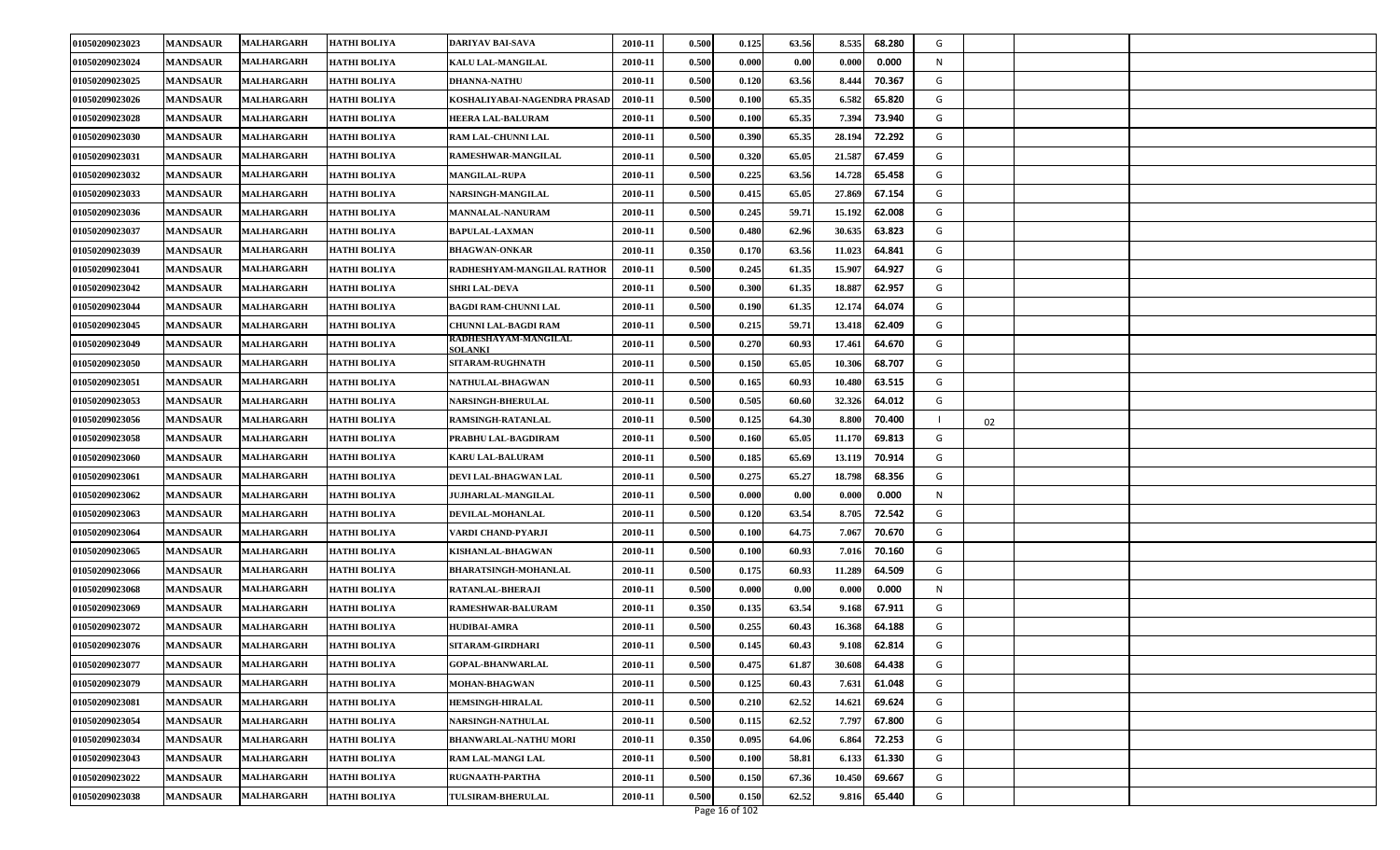| 01050209023073 | <b>MANDSAUR</b> | MALHARGARH        | <b>HATHI BOLIYA</b> | MAGNIBAI-BHANWARLAL          | 2010-11 | 0.500 | 0.330          | 58.81 | 20.609 | 62.452 | G |    |             |
|----------------|-----------------|-------------------|---------------------|------------------------------|---------|-------|----------------|-------|--------|--------|---|----|-------------|
| 01050209023055 | <b>MANDSAUR</b> | <b>MALHARGARH</b> | <b>HATHI BOLIYA</b> | GIRDHARI-MANGILAL            | 2010-11 | 0.500 | 0.175          | 63.87 | 11.706 | 66.891 | G |    |             |
| 01050209003003 | <b>MANDSAUR</b> | MALHARGARH        | <b>HINGORIABADA</b> | <b>UDAYLAL-NATHULAL</b>      | 2010-11 | 0.350 | 0.195          | 66.37 | 13.018 | 66.759 | G |    |             |
| 01050209003004 | <b>MANDSAUR</b> | <b>MALHARGARH</b> | <b>HINGORIABADA</b> | RADHESHYAM-BAGDIRAM          | 2010-11 | 0.500 | 0.465          | 64.98 | 30.466 | 65.518 | G |    |             |
| 01050209003006 | <b>MANDSAUR</b> | MALHARGARH        | <b>HINGORIABADA</b> | <b>SHAMBHU-DEVILAL</b>       | 2010-11 | 0.500 | 0.310          | 63.08 | 19.771 | 63.777 | G |    |             |
| 01050209003007 | <b>MANDSAUR</b> | MALHARGARH        | <b>HINGORIABADA</b> | <b>AMRIBAI-KARULAL</b>       | 2010-11 | 0.500 | 0.110          | 65.69 | 7.357  | 66.882 | G |    |             |
| 01050209003012 | <b>MANDSAUR</b> | <b>MALHARGARH</b> | <b>HINGORIABADA</b> | <b>UDAYLAL-SHREELAL</b>      | 2010-11 | 0.350 | 0.145          | 63.11 | 9.548  | 65.848 | G |    |             |
| 01050209003016 | <b>MANDSAUR</b> | MALHARGARH        | HINGORIABADA        | <b>DEVA-HEERA</b>            | 2010-11 | 0.350 | 0.295          | 64.38 | 19.084 | 64.692 | G |    |             |
| 01050209003019 | <b>MANDSAUR</b> | MALHARGARH        | HINGORIABADA        | <b>BAGDIRAM-GOKUL</b>        | 2010-11 | 0.500 | 0.510          | 64.91 | 33.494 | 65.675 | G |    |             |
| 01050209003021 | <b>MANDSAUR</b> | MALHARGARH        | <b>HINGORIABADA</b> | NANDKISHORE-PARMANAND        | 2010-11 | 0.500 | 0.000          | 0.00  | 0.000  | 0.000  | N |    |             |
| 01050209003023 | <b>MANDSAUR</b> | MALHARGARH        | <b>HINGORIABADA</b> | <b>RODA-SHANKAR</b>          | 2010-11 | 0.500 | 0.195          | 63.11 | 12.676 | 65.005 | G |    |             |
| 01050209003026 | <b>MANDSAUR</b> | <b>MALHARGARH</b> | <b>HINGORIABADA</b> | <b>GOPAL-BHANWARLAL</b>      | 2010-11 | 0.500 | 0.125          | 64.91 | 7.956  | 63.648 | G |    |             |
| 01050209003027 | <b>MANDSAUR</b> | MALHARGARH        | HINGORIABADA        | <b>GANGABAI - SHANKARLAL</b> | 2010-11 | 0.500 | 0.150          | 68.27 | 10.426 | 69.507 | G |    |             |
| 01050209003029 | <b>MANDSAUR</b> | MALHARGARH        | <b>HINGORIABADA</b> | <b>GOVINDRAM-BAGDIRAM</b>    | 2010-11 | 0.500 | 0.335          | 64.91 | 20.957 | 62.558 | G |    |             |
| 01050209003030 | <b>MANDSAUR</b> | <b>MALHARGARH</b> | <b>HINGORIABADA</b> | VARDILAL-BADRILAL            | 2010-11 | 0.350 | 0.230          | 64.82 | 15.242 | 66.270 | G |    |             |
| 01050209003031 | <b>MANDSAUR</b> | MALHARGARH        | HINGORIABADA        | PRABHULAL - KALURAM          | 2010-11 | 0.500 | 0.150          | 59.74 | 9.277  | 61.847 | G |    |             |
| 01050209003032 | <b>MANDSAUR</b> | MALHARGARH        | <b>HINGORIABADA</b> | <b>BHANWARLAL-NANDA</b>      | 2010-11 | 0.500 | 0.305          | 63.11 | 19.086 | 62.577 | G |    |             |
| 01050209003033 | <b>MANDSAUR</b> | MALHARGARH        | <b>HINGORIABADA</b> | <b>RAMRATAN-NATHU</b>        | 2010-11 | 0.500 | 0.315          | 65.73 | 20.358 | 64.629 | G |    |             |
| 01050209003035 | <b>MANDSAUR</b> | MALHARGARH        | <b>HINGORIABADA</b> | <b>SAMBHULAL-HARIRAM</b>     | 2010-11 | 0.500 | 0.400          | 65.73 | 26.611 | 66.528 | G |    |             |
| 01050209003037 | <b>MANDSAUR</b> | <b>MALHARGARH</b> | <b>HINGORIABADA</b> | SARDARSINGH-BHANWARSINGH     | 2010-11 | 0.500 | 0.470          | 63.29 | 30.027 | 63.887 | G |    |             |
| 01050209003039 | <b>MANDSAUR</b> | <b>MALHARGARH</b> | <b>HINGORIABADA</b> | <b>BHERULAL - KANA</b>       | 2010-11 | 0.350 | 0.145          | 65.73 | 10.010 | 69.034 | G |    |             |
| 01050209003040 | <b>MANDSAUR</b> | <b>MALHARGARH</b> | <b>HINGORIABADA</b> | <b>GANGARAM-RAMLAL</b>       | 2010-11 | 0.500 | 0.440          | 61.63 | 27.610 | 62.750 | G |    |             |
| 01050209003041 | <b>MANDSAUR</b> | MALHARGARH        | <b>HINGORIABADA</b> | KANWARLAL-JASRAJ             | 2010-11 | 0.500 | 0.365          | 63.11 | 23.387 | 64.074 | G |    |             |
| 01050209003044 | <b>MANDSAUR</b> | MALHARGARH        | <b>HINGORIABADA</b> | DEVILAL-BAGDIRAM             | 2010-11 | 0.500 | 0.240          | 68.96 | 16.639 | 69.329 | G |    |             |
| 01050209003045 | <b>MANDSAUR</b> | MALHARGARH        | <b>HINGORIABADA</b> | <b>BALIBAI-BADRILAL</b>      | 2010-11 | 0.500 | 0.505          | 59.74 | 30.100 | 59.604 | G |    |             |
| 01050209003048 | <b>MANDSAUR</b> | MALHARGARH        | <b>HINGORIABADA</b> | <b>MANGUKHA-RAMJUKHA</b>     | 2010-11 | 0.500 | 0.455          | 63.61 | 29.188 | 64.149 |   | 02 |             |
| 01050209003049 | <b>MANDSAUR</b> | MALHARGARH        | <b>HINGORIABADA</b> | PARMANAND - SHIVLAL          | 2010-11 | 0.350 | 0.350          | 59.74 | 20.875 | 59.643 | G |    | NAME CHANGE |
| 01050209003051 | <b>MANDSAUR</b> | MALHARGARH        | <b>HINGORIABADA</b> | DEVILAL-RAMKISHAN            | 2010-11 | 0.500 | 0.195          | 63.93 | 12.430 | 63.744 | G |    |             |
| 01050209003052 | <b>MANDSAUR</b> | <b>MALHARGARH</b> | <b>HINGORIABADA</b> | <b>BALASHANKAR-BAGDIRAM</b>  | 2010-11 | 0.500 | 0.300          | 65.73 | 20.31  | 67.703 | G |    |             |
| 01050209003054 | <b>MANDSAUR</b> | MALHARGARH        | <b>HINGORIABADA</b> | <b>PRABHULAL-NATHU</b>       | 2010-11 | 0.500 | 0.465          | 59.74 | 28.129 | 60.492 | G |    |             |
| 01050209003055 | <b>MANDSAUR</b> | MALHARGARH        | <b>HINGORIABADA</b> | <b>RAMLAL-NATHU</b>          | 2010-11 | 0.500 | 0.485          | 66.14 | 33.212 | 68.478 |   | 02 |             |
| 01050209003056 | <b>MANDSAUR</b> | MALHARGARH        | HINGORIABADA        | SHANKARLAL-NANDRAM           | 2010-11 | 0.500 | 0.240          | 63.93 | 15.544 | 64.767 | G |    |             |
| 01050209003060 | <b>MANDSAUR</b> | <b>MALHARGARH</b> | <b>HINGORIABADA</b> | <b>SUKHLAL-KANWARLAL</b>     | 2010-11 | 0.500 | 0.480          | 63.93 | 30.559 | 63.665 | G |    |             |
| 01050209003061 | <b>MANDSAUR</b> | <b>MALHARGARH</b> | <b>HINGORIABADA</b> | RAMCHANDA-NANURAM            | 2010-11 | 0.500 | 0.295          | 63.24 | 19.487 | 66.058 | G |    |             |
| 01050209003063 | <b>MANDSAUR</b> | MALHARGARH        | <b>HINGORIABADA</b> | <b>BADRILAL-RAMLAL</b>       | 2010-11 | 0.500 | 0.320          | 63.93 | 20.686 | 64.644 | G |    |             |
| 01050209003064 | <b>MANDSAUR</b> | MALHARGARH        | <b>HINGORIABADA</b> | GEETABAI-KACHRULAL           | 2010-11 | 0.500 | 0.335          | 63.36 | 22.502 | 67.170 | G |    |             |
| 01050209003067 | <b>MANDSAUR</b> | MALHARGARH        | <b>HINGORIABADA</b> | RAMLAL-KANWRLAL              | 2010-11 | 0.350 | 0.150          | 63.36 | 9.513  | 63.420 | G |    |             |
| 01050209003068 | <b>MANDSAUR</b> | <b>MALHARGARH</b> | <b>HINGORIABADA</b> | <b>RAMESH - MATHURALAL</b>   | 2010-11 | 0.500 | 0.490          | 60.96 | 30.149 | 61.529 | G |    |             |
| 01050209003071 | <b>MANDSAUR</b> | MALHARGARH        | HINGORIABADA        | <b>BHAGIRATH - KISHAN</b>    | 2010-11 | 0.500 | 0.135          | 60.96 | 8.691  | 64.378 | G |    |             |
| 01050209003072 | <b>MANDSAUR</b> | <b>MALHARGARH</b> | <b>HINGORIABADA</b> | RODILAL-JAGNAATH             | 2010-11 | 0.350 | 0.345          | 68.96 | 23.919 | 69.330 | G |    |             |
| 01050209003073 | <b>MANDSAUR</b> | MALHARGARH        | <b>HINGORIABADA</b> | <b>BALMUKUND-NATHU</b>       | 2010-11 | 0.500 | 0.425          | 63.97 | 27.662 | 65.087 |   | 02 |             |
|                |                 |                   |                     |                              |         |       | Page 17 of 102 |       |        |        |   |    |             |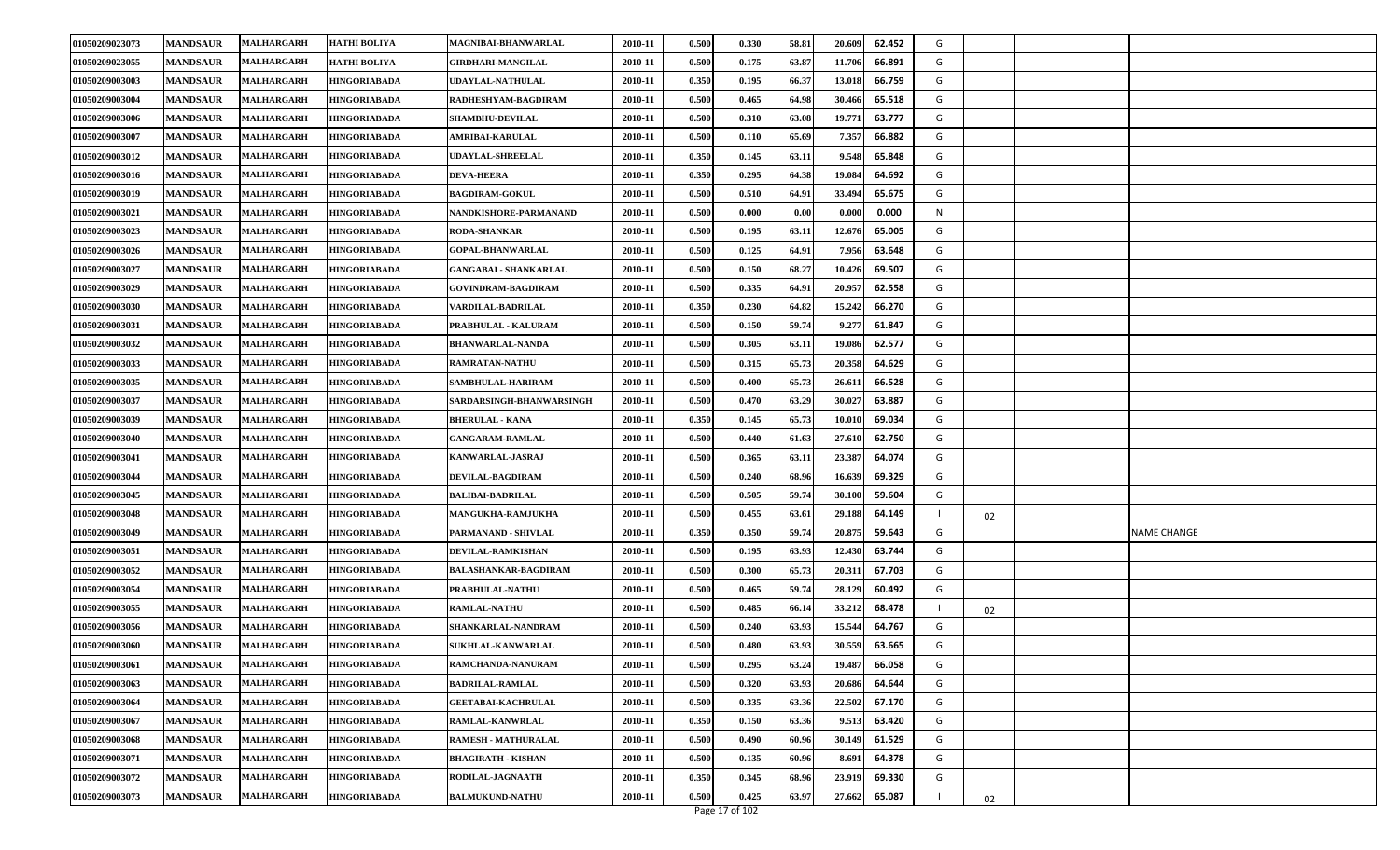| 01050209003078<br><b>MANDSAUR</b><br>MALHARGARH<br>0.500<br>0.290<br>18.398<br><b>HINGORIABADA</b><br><b>TORIRAM-DEVILAL</b><br>2010-11<br>64.65<br>63.441<br>G<br><b>MANDSAUR</b><br><b>MALHARGARH</b><br>0.350<br>68.96<br>17.516<br>66.098<br>G<br>01050209003081<br>2010-11<br>0.265<br><b>HINGORIABADA</b><br>NIRBHEYRAM-NANDA<br>0.500<br>0.285<br>01050209003083<br><b>MANDSAUR</b><br>MALHARGARH<br>2010-11<br>62.89<br>18.418<br>64.625<br>G<br>HINGORIABADA<br><b>KANA-NANDA</b><br>01050209003086<br>0.500<br>0.150<br>66.727<br>G<br><b>MANDSAUR</b><br>2010-11<br>64.81<br>10.009<br>MALHARGARH<br>HINGORIABADA<br>JAGDISH - GANGARAM<br>01050209003090<br>12.772<br>G<br><b>MANDSAUR</b><br>2010-11<br>0.500<br>0.200<br>63.36<br>63.860<br><b>MALHARGARH</b><br><b>HINGORIABADA</b><br>SHAMRTHMAL-UDAYRAM<br>MALHARGARH<br><b>HINGORIABADA</b><br><b>RAJESH-DEVILAL</b><br>0.500<br>0.245<br>68.96<br>17.073<br>69.686<br>01050209003091<br><b>MANDSAUR</b><br>2010-11<br>G<br>G<br>01050209003092<br><b>MANDSAUR</b><br>MALHARGARH<br>HINGORIABADA<br>NANDLAL-KISHANLAL<br>2010-11<br>0.500<br>0.450<br>61.63<br>27.980<br>62.178<br>01050209003095<br>MALHARGARH<br>0.350<br>0.100<br>59.83<br>6.282<br>62.820<br>G<br><b>MANDSAUR</b><br>2010-11<br><b>HINGORIABADA</b><br>HARLAL-JAGGANATH<br>G<br>01050209003096<br><b>MANDSAUR</b><br><b>MALHARGARH</b><br>0.500<br>0.195<br>64.13<br>12.762<br>65.446<br><b>HINGORIABADA</b><br>SAMBHULAL-KISHANLAL<br>2010-11<br>0.350<br>20.531<br>01050209003099<br><b>MANDSAUR</b><br>0.320<br>64.13<br>64.159<br>G<br>MALHARGARH<br><b>HINGORIABADA</b><br><b>BHAGTHRAM-CHATARBHUJ</b><br>2010-11<br>0.500<br>0.250<br>66.256<br>G<br>01050209003101<br><b>MANDSAUR</b><br>MALHARGARH<br>2010-11<br>64.13<br>16.564<br><b>HINGORIABADA</b><br>GOPAL-BADRIBAGAD<br>0.220<br>66.37<br>14.829<br>01050209003102<br><b>MANDSAUR</b><br>MALHARGARH<br><b>HINGORIABADA</b><br><b>JAGDISH-GOPILAL</b><br>2010-11<br>0.500<br>67.405<br>G<br>01050209003103<br><b>MANDSAUR</b><br>MALHARGARH<br><b>HINGORIABADA</b><br><b>SUKHLAL-BHERULAL</b><br>2010-11<br>0.500<br>0.405<br>64.13<br>26.119<br>64.491<br>G<br>0.500<br>0.470<br>28.843<br>61.368<br>G<br>01050209003104<br><b>MANDSAUR</b><br>MALHARGARH<br>2010-11<br>61.63<br><b>HINGORIABADA</b><br><b>SUKHLAL-NANDLAL</b><br>G<br>01050209003105<br><b>MANDSAUR</b><br><b>MALHARGARH</b><br>2010-11<br>0.500<br>0.465<br>61.63<br>29.160<br>62.710<br><b>HINGORIABADA</b><br>RADHESHYAM-VARDILAL<br>0.345<br>62.50<br>01050209003106<br><b>MANDSAUR</b><br>2010-11<br>0.500<br>21.938<br>63.588<br>G<br>MALHARGARH<br><b>HINGORIABADA</b><br>RAMESHVAR-GULAB DHAKAD<br>01050209003108<br><b>MANDSAUR</b><br>2010-11<br>0.500<br>0.000<br>0.00<br>0.000<br>0.000<br>N<br>MALHARGARH<br><b>HINGORIABADA</b><br>MOHANBAI-NARAYAN<br>0.350<br>01050209003109<br><b>MANDSAUR</b><br>MALHARGARH<br><b>HINGORIABADA</b><br><b>OMPARKASH-DEVIDAS</b><br>2010-11<br>0.190<br>63.08<br>12.499<br>65.784<br>G<br>01050209003111<br><b>MANDSAUR</b><br>MALHARGARH<br>2010-11<br>0.500<br>0.405<br>59.83<br>24.300<br>60.000<br>G<br><b>HINGORIABADA</b><br>DEVAKISHAN-VARDA<br>59.83<br>62.073<br>01050209003112<br><b>MANDSAUR</b><br><b>MALHARGARH</b><br>2010-11<br>0.500<br>0.465<br>28.864<br>G<br><b>HINGORIABADA</b><br><b>BHERULAL-VARDA</b><br>01050209003113<br><b>MANDSAUR</b><br>2010-11<br>0.500<br>0.300<br>66.40<br>19.474<br>64.913<br>G<br><b>MALHARGARH</b><br><b>HINGORIABADA</b><br>RADHESHYAM-NIBHAYRAM<br>0.500<br>01050209003114<br><b>MANDSAUR</b><br>2010-11<br>0.275<br>66.40<br>19.114<br>69.505<br>G<br><b>MALHARGARH</b><br>HINGORIABADA<br>PARBHULAL-MANGILAL<br>0.500<br>0.240<br>62.50<br>G<br>01050209003116<br><b>MANDSAUR</b><br>MALHARGARH<br>2010-11<br>16.188<br>67.450<br><b>HINGORIABADA</b><br><b>GOPAL-RAJMAL</b><br>01050209003117<br><b>MANDSAUR</b><br>PARKASH-DEVILAL<br>0.255<br>66.37<br>17.199<br>67.447<br>G<br>MALHARGARH<br><b>HINGORIABADA</b><br>2010-11<br>0.500<br>0.205<br>62.50<br>12.723<br>62.063<br>G<br>01050209003118<br><b>MANDSAUR</b><br><b>MALHARGARH</b><br><b>HINGORIABADA</b><br>AMARLAL-BHANWARLAL<br>2010-11<br>0.500<br>0.500<br>01050209003119<br><b>MANDSAUR</b><br>MALHARGARH<br>0.490<br>33.124<br>67.600<br>G<br>RADHESHYAM-BADRILAL<br>2010-11<br>66.40<br><b>HINGORIABADA</b><br>01050209003120<br>0.500<br>62.50<br>17.759<br><b>MANDSAUR</b><br>2010-11<br>0.290<br>61.238<br>G<br>MALHARGARH<br>HINGORIABADA<br>RADHESHYAM-ONKARLAL<br>01050209003122<br>0.500<br>27.812<br>G<br><b>MANDSAUR</b><br>2010-11<br>0.420<br>66.40<br>66.219<br>MALHARGARH<br><b>HINGORIABADA</b><br>RAMPRTAP-KISHANLAL<br>0.235<br><b>MALHARGARH</b><br><b>HINGORIABADA</b><br>RAMSUKHA-NANURAM<br>0.500<br>63.55<br>15.098<br>64.247<br>G<br>01050209003124<br><b>MANDSAUR</b><br>2010-11<br>25.057<br>G<br>01050209003125<br><b>MANDSAUR</b><br><b>MALHARGARH</b><br><b>HINGORIABADA</b><br><b>KARULAL-SHIVLAL</b><br>2010-11<br>0.500<br>0.390<br>63.55<br>64.249<br>60.457<br>01050209003126<br><b>MANDSAUR</b><br><b>MALHARGARH</b><br>2010-11<br>0.500<br>0.300<br>60.20<br>18.137<br>G<br><b>HINGORIABADA</b><br>MAYABAI-RADHESHYAM<br>01050209003093<br>0.500<br>0.390<br>63.55<br>64.062<br>G<br><b>MANDSAUR</b><br><b>MALHARGARH</b><br>2010-11<br>24.984<br><b>HINGORIABADA</b><br>VARDICHAND-MATHURALAL<br>0.350<br>01050209003098<br><b>MANDSAUR</b><br>2010-11<br>0.105<br>66.59<br>68.581<br>G<br><b>MALHARGARH</b><br><b>HINGORIABADA</b><br><b>SURESH-KARULAL</b><br>7.201<br>0.350<br>01050209003050<br>2010-11<br>0.120<br>66.59<br>8.723<br>72.692<br>G<br><b>MANDSAUR</b><br>MALHARGARH<br><b>HINGORIABADA</b><br>KAMLABAI-BAPULAL<br>0.345<br>G<br>01050209003084<br><b>MANDSAUR</b><br><b>MALHARGARH</b><br><b>HINGORIABADA</b><br>RAMCHANDRA-NARAYAN<br>2010-11<br>0.500<br>60.20<br>22.145<br>64.188<br>G<br>01050209003155<br>0.350<br>0.190<br>60.20<br><b>MANDSAUR</b><br>MALHARGARH<br><b>HINGORIABADA</b><br>PRATAPBAI-NANDA<br>2010-11<br>11.644<br>61.284<br><b>MALHARGARH</b><br>0.500<br>0.490<br>63.502<br>G<br>01050209003157<br><b>MANDSAUR</b><br><b>HINGORIABADA</b><br>KAVERIBAI-MANGILAL<br>2010-11<br>63.08<br>31.116<br>G<br>01050209003158<br><b>MANDSAUR</b><br><b>MALHARGARH</b><br>RUKMANIBAI-NATHULAL<br>2010-11<br>0.500<br>0.470<br>62.89<br>29.298<br>62.336<br><b>HINGORIABADA</b><br>01050209003136<br>0.500<br>0.425<br>66.59<br>28.453<br>66.948<br>G<br>TRANSFER/KHATYA KHEDI<br><b>MANDSAUR</b><br><b>MALHARGARH</b><br><b>HINGORIABADA</b><br>SATYANARAYAN-BAPULAL<br>2010-11<br>01050209003005<br>2010-11<br>0.500<br>0.355<br>62.89<br>G<br><b>MANDSAUR</b><br><b>MALHARGARH</b><br><b>HINGORIABADA</b><br>RAMSUKHA-D/P.RAMNARAYAN<br>22.398<br>63.093<br>Page 18 of 102 | 01050209003075 | <b>MANDSAUR</b> | <b>MALHARGARH</b> | <b>HINGORIABADA</b> | RADHESHYAM-NARAYAN | 2010-11 | 0.350 | 0.080 | 68.96 | 5.566 | 69.575 | G |  |
|---------------------------------------------------------------------------------------------------------------------------------------------------------------------------------------------------------------------------------------------------------------------------------------------------------------------------------------------------------------------------------------------------------------------------------------------------------------------------------------------------------------------------------------------------------------------------------------------------------------------------------------------------------------------------------------------------------------------------------------------------------------------------------------------------------------------------------------------------------------------------------------------------------------------------------------------------------------------------------------------------------------------------------------------------------------------------------------------------------------------------------------------------------------------------------------------------------------------------------------------------------------------------------------------------------------------------------------------------------------------------------------------------------------------------------------------------------------------------------------------------------------------------------------------------------------------------------------------------------------------------------------------------------------------------------------------------------------------------------------------------------------------------------------------------------------------------------------------------------------------------------------------------------------------------------------------------------------------------------------------------------------------------------------------------------------------------------------------------------------------------------------------------------------------------------------------------------------------------------------------------------------------------------------------------------------------------------------------------------------------------------------------------------------------------------------------------------------------------------------------------------------------------------------------------------------------------------------------------------------------------------------------------------------------------------------------------------------------------------------------------------------------------------------------------------------------------------------------------------------------------------------------------------------------------------------------------------------------------------------------------------------------------------------------------------------------------------------------------------------------------------------------------------------------------------------------------------------------------------------------------------------------------------------------------------------------------------------------------------------------------------------------------------------------------------------------------------------------------------------------------------------------------------------------------------------------------------------------------------------------------------------------------------------------------------------------------------------------------------------------------------------------------------------------------------------------------------------------------------------------------------------------------------------------------------------------------------------------------------------------------------------------------------------------------------------------------------------------------------------------------------------------------------------------------------------------------------------------------------------------------------------------------------------------------------------------------------------------------------------------------------------------------------------------------------------------------------------------------------------------------------------------------------------------------------------------------------------------------------------------------------------------------------------------------------------------------------------------------------------------------------------------------------------------------------------------------------------------------------------------------------------------------------------------------------------------------------------------------------------------------------------------------------------------------------------------------------------------------------------------------------------------------------------------------------------------------------------------------------------------------------------------------------------------------------------------------------------------------------------------------------------------------------------------------------------------------------------------------------------------------------------------------------------------------------------------------------------------------------------------------------------------------------------------------------------------------------------------------------------------------------------------------------------------------------------------------------------------------------------------------------------------------------------------------------------------------------------------------------------------------------------------------------------------------------------------------------------------------------------------------------------------------------------------------------------------------------------------------------------------------------------------------------------------------------------------------------------------------------------------------------------------------------------------------------------------------------------------------------------------------------------------------------------------------------------------------------------------------------------------------------------------------------------------------------------------------------------------------------------------------------------------------------------------------|----------------|-----------------|-------------------|---------------------|--------------------|---------|-------|-------|-------|-------|--------|---|--|
|                                                                                                                                                                                                                                                                                                                                                                                                                                                                                                                                                                                                                                                                                                                                                                                                                                                                                                                                                                                                                                                                                                                                                                                                                                                                                                                                                                                                                                                                                                                                                                                                                                                                                                                                                                                                                                                                                                                                                                                                                                                                                                                                                                                                                                                                                                                                                                                                                                                                                                                                                                                                                                                                                                                                                                                                                                                                                                                                                                                                                                                                                                                                                                                                                                                                                                                                                                                                                                                                                                                                                                                                                                                                                                                                                                                                                                                                                                                                                                                                                                                                                                                                                                                                                                                                                                                                                                                                                                                                                                                                                                                                                                                                                                                                                                                                                                                                                                                                                                                                                                                                                                                                                                                                                                                                                                                                                                                                                                                                                                                                                                                                                                                                                                                                                                                                                                                                                                                                                                                                                                                                                                                                                                                                                                                                                                                                                                                                                                                                                                                                                                                                                                                                                                                                                                                                   |                |                 |                   |                     |                    |         |       |       |       |       |        |   |  |
|                                                                                                                                                                                                                                                                                                                                                                                                                                                                                                                                                                                                                                                                                                                                                                                                                                                                                                                                                                                                                                                                                                                                                                                                                                                                                                                                                                                                                                                                                                                                                                                                                                                                                                                                                                                                                                                                                                                                                                                                                                                                                                                                                                                                                                                                                                                                                                                                                                                                                                                                                                                                                                                                                                                                                                                                                                                                                                                                                                                                                                                                                                                                                                                                                                                                                                                                                                                                                                                                                                                                                                                                                                                                                                                                                                                                                                                                                                                                                                                                                                                                                                                                                                                                                                                                                                                                                                                                                                                                                                                                                                                                                                                                                                                                                                                                                                                                                                                                                                                                                                                                                                                                                                                                                                                                                                                                                                                                                                                                                                                                                                                                                                                                                                                                                                                                                                                                                                                                                                                                                                                                                                                                                                                                                                                                                                                                                                                                                                                                                                                                                                                                                                                                                                                                                                                                   |                |                 |                   |                     |                    |         |       |       |       |       |        |   |  |
|                                                                                                                                                                                                                                                                                                                                                                                                                                                                                                                                                                                                                                                                                                                                                                                                                                                                                                                                                                                                                                                                                                                                                                                                                                                                                                                                                                                                                                                                                                                                                                                                                                                                                                                                                                                                                                                                                                                                                                                                                                                                                                                                                                                                                                                                                                                                                                                                                                                                                                                                                                                                                                                                                                                                                                                                                                                                                                                                                                                                                                                                                                                                                                                                                                                                                                                                                                                                                                                                                                                                                                                                                                                                                                                                                                                                                                                                                                                                                                                                                                                                                                                                                                                                                                                                                                                                                                                                                                                                                                                                                                                                                                                                                                                                                                                                                                                                                                                                                                                                                                                                                                                                                                                                                                                                                                                                                                                                                                                                                                                                                                                                                                                                                                                                                                                                                                                                                                                                                                                                                                                                                                                                                                                                                                                                                                                                                                                                                                                                                                                                                                                                                                                                                                                                                                                                   |                |                 |                   |                     |                    |         |       |       |       |       |        |   |  |
|                                                                                                                                                                                                                                                                                                                                                                                                                                                                                                                                                                                                                                                                                                                                                                                                                                                                                                                                                                                                                                                                                                                                                                                                                                                                                                                                                                                                                                                                                                                                                                                                                                                                                                                                                                                                                                                                                                                                                                                                                                                                                                                                                                                                                                                                                                                                                                                                                                                                                                                                                                                                                                                                                                                                                                                                                                                                                                                                                                                                                                                                                                                                                                                                                                                                                                                                                                                                                                                                                                                                                                                                                                                                                                                                                                                                                                                                                                                                                                                                                                                                                                                                                                                                                                                                                                                                                                                                                                                                                                                                                                                                                                                                                                                                                                                                                                                                                                                                                                                                                                                                                                                                                                                                                                                                                                                                                                                                                                                                                                                                                                                                                                                                                                                                                                                                                                                                                                                                                                                                                                                                                                                                                                                                                                                                                                                                                                                                                                                                                                                                                                                                                                                                                                                                                                                                   |                |                 |                   |                     |                    |         |       |       |       |       |        |   |  |
|                                                                                                                                                                                                                                                                                                                                                                                                                                                                                                                                                                                                                                                                                                                                                                                                                                                                                                                                                                                                                                                                                                                                                                                                                                                                                                                                                                                                                                                                                                                                                                                                                                                                                                                                                                                                                                                                                                                                                                                                                                                                                                                                                                                                                                                                                                                                                                                                                                                                                                                                                                                                                                                                                                                                                                                                                                                                                                                                                                                                                                                                                                                                                                                                                                                                                                                                                                                                                                                                                                                                                                                                                                                                                                                                                                                                                                                                                                                                                                                                                                                                                                                                                                                                                                                                                                                                                                                                                                                                                                                                                                                                                                                                                                                                                                                                                                                                                                                                                                                                                                                                                                                                                                                                                                                                                                                                                                                                                                                                                                                                                                                                                                                                                                                                                                                                                                                                                                                                                                                                                                                                                                                                                                                                                                                                                                                                                                                                                                                                                                                                                                                                                                                                                                                                                                                                   |                |                 |                   |                     |                    |         |       |       |       |       |        |   |  |
|                                                                                                                                                                                                                                                                                                                                                                                                                                                                                                                                                                                                                                                                                                                                                                                                                                                                                                                                                                                                                                                                                                                                                                                                                                                                                                                                                                                                                                                                                                                                                                                                                                                                                                                                                                                                                                                                                                                                                                                                                                                                                                                                                                                                                                                                                                                                                                                                                                                                                                                                                                                                                                                                                                                                                                                                                                                                                                                                                                                                                                                                                                                                                                                                                                                                                                                                                                                                                                                                                                                                                                                                                                                                                                                                                                                                                                                                                                                                                                                                                                                                                                                                                                                                                                                                                                                                                                                                                                                                                                                                                                                                                                                                                                                                                                                                                                                                                                                                                                                                                                                                                                                                                                                                                                                                                                                                                                                                                                                                                                                                                                                                                                                                                                                                                                                                                                                                                                                                                                                                                                                                                                                                                                                                                                                                                                                                                                                                                                                                                                                                                                                                                                                                                                                                                                                                   |                |                 |                   |                     |                    |         |       |       |       |       |        |   |  |
|                                                                                                                                                                                                                                                                                                                                                                                                                                                                                                                                                                                                                                                                                                                                                                                                                                                                                                                                                                                                                                                                                                                                                                                                                                                                                                                                                                                                                                                                                                                                                                                                                                                                                                                                                                                                                                                                                                                                                                                                                                                                                                                                                                                                                                                                                                                                                                                                                                                                                                                                                                                                                                                                                                                                                                                                                                                                                                                                                                                                                                                                                                                                                                                                                                                                                                                                                                                                                                                                                                                                                                                                                                                                                                                                                                                                                                                                                                                                                                                                                                                                                                                                                                                                                                                                                                                                                                                                                                                                                                                                                                                                                                                                                                                                                                                                                                                                                                                                                                                                                                                                                                                                                                                                                                                                                                                                                                                                                                                                                                                                                                                                                                                                                                                                                                                                                                                                                                                                                                                                                                                                                                                                                                                                                                                                                                                                                                                                                                                                                                                                                                                                                                                                                                                                                                                                   |                |                 |                   |                     |                    |         |       |       |       |       |        |   |  |
|                                                                                                                                                                                                                                                                                                                                                                                                                                                                                                                                                                                                                                                                                                                                                                                                                                                                                                                                                                                                                                                                                                                                                                                                                                                                                                                                                                                                                                                                                                                                                                                                                                                                                                                                                                                                                                                                                                                                                                                                                                                                                                                                                                                                                                                                                                                                                                                                                                                                                                                                                                                                                                                                                                                                                                                                                                                                                                                                                                                                                                                                                                                                                                                                                                                                                                                                                                                                                                                                                                                                                                                                                                                                                                                                                                                                                                                                                                                                                                                                                                                                                                                                                                                                                                                                                                                                                                                                                                                                                                                                                                                                                                                                                                                                                                                                                                                                                                                                                                                                                                                                                                                                                                                                                                                                                                                                                                                                                                                                                                                                                                                                                                                                                                                                                                                                                                                                                                                                                                                                                                                                                                                                                                                                                                                                                                                                                                                                                                                                                                                                                                                                                                                                                                                                                                                                   |                |                 |                   |                     |                    |         |       |       |       |       |        |   |  |
|                                                                                                                                                                                                                                                                                                                                                                                                                                                                                                                                                                                                                                                                                                                                                                                                                                                                                                                                                                                                                                                                                                                                                                                                                                                                                                                                                                                                                                                                                                                                                                                                                                                                                                                                                                                                                                                                                                                                                                                                                                                                                                                                                                                                                                                                                                                                                                                                                                                                                                                                                                                                                                                                                                                                                                                                                                                                                                                                                                                                                                                                                                                                                                                                                                                                                                                                                                                                                                                                                                                                                                                                                                                                                                                                                                                                                                                                                                                                                                                                                                                                                                                                                                                                                                                                                                                                                                                                                                                                                                                                                                                                                                                                                                                                                                                                                                                                                                                                                                                                                                                                                                                                                                                                                                                                                                                                                                                                                                                                                                                                                                                                                                                                                                                                                                                                                                                                                                                                                                                                                                                                                                                                                                                                                                                                                                                                                                                                                                                                                                                                                                                                                                                                                                                                                                                                   |                |                 |                   |                     |                    |         |       |       |       |       |        |   |  |
|                                                                                                                                                                                                                                                                                                                                                                                                                                                                                                                                                                                                                                                                                                                                                                                                                                                                                                                                                                                                                                                                                                                                                                                                                                                                                                                                                                                                                                                                                                                                                                                                                                                                                                                                                                                                                                                                                                                                                                                                                                                                                                                                                                                                                                                                                                                                                                                                                                                                                                                                                                                                                                                                                                                                                                                                                                                                                                                                                                                                                                                                                                                                                                                                                                                                                                                                                                                                                                                                                                                                                                                                                                                                                                                                                                                                                                                                                                                                                                                                                                                                                                                                                                                                                                                                                                                                                                                                                                                                                                                                                                                                                                                                                                                                                                                                                                                                                                                                                                                                                                                                                                                                                                                                                                                                                                                                                                                                                                                                                                                                                                                                                                                                                                                                                                                                                                                                                                                                                                                                                                                                                                                                                                                                                                                                                                                                                                                                                                                                                                                                                                                                                                                                                                                                                                                                   |                |                 |                   |                     |                    |         |       |       |       |       |        |   |  |
|                                                                                                                                                                                                                                                                                                                                                                                                                                                                                                                                                                                                                                                                                                                                                                                                                                                                                                                                                                                                                                                                                                                                                                                                                                                                                                                                                                                                                                                                                                                                                                                                                                                                                                                                                                                                                                                                                                                                                                                                                                                                                                                                                                                                                                                                                                                                                                                                                                                                                                                                                                                                                                                                                                                                                                                                                                                                                                                                                                                                                                                                                                                                                                                                                                                                                                                                                                                                                                                                                                                                                                                                                                                                                                                                                                                                                                                                                                                                                                                                                                                                                                                                                                                                                                                                                                                                                                                                                                                                                                                                                                                                                                                                                                                                                                                                                                                                                                                                                                                                                                                                                                                                                                                                                                                                                                                                                                                                                                                                                                                                                                                                                                                                                                                                                                                                                                                                                                                                                                                                                                                                                                                                                                                                                                                                                                                                                                                                                                                                                                                                                                                                                                                                                                                                                                                                   |                |                 |                   |                     |                    |         |       |       |       |       |        |   |  |
|                                                                                                                                                                                                                                                                                                                                                                                                                                                                                                                                                                                                                                                                                                                                                                                                                                                                                                                                                                                                                                                                                                                                                                                                                                                                                                                                                                                                                                                                                                                                                                                                                                                                                                                                                                                                                                                                                                                                                                                                                                                                                                                                                                                                                                                                                                                                                                                                                                                                                                                                                                                                                                                                                                                                                                                                                                                                                                                                                                                                                                                                                                                                                                                                                                                                                                                                                                                                                                                                                                                                                                                                                                                                                                                                                                                                                                                                                                                                                                                                                                                                                                                                                                                                                                                                                                                                                                                                                                                                                                                                                                                                                                                                                                                                                                                                                                                                                                                                                                                                                                                                                                                                                                                                                                                                                                                                                                                                                                                                                                                                                                                                                                                                                                                                                                                                                                                                                                                                                                                                                                                                                                                                                                                                                                                                                                                                                                                                                                                                                                                                                                                                                                                                                                                                                                                                   |                |                 |                   |                     |                    |         |       |       |       |       |        |   |  |
|                                                                                                                                                                                                                                                                                                                                                                                                                                                                                                                                                                                                                                                                                                                                                                                                                                                                                                                                                                                                                                                                                                                                                                                                                                                                                                                                                                                                                                                                                                                                                                                                                                                                                                                                                                                                                                                                                                                                                                                                                                                                                                                                                                                                                                                                                                                                                                                                                                                                                                                                                                                                                                                                                                                                                                                                                                                                                                                                                                                                                                                                                                                                                                                                                                                                                                                                                                                                                                                                                                                                                                                                                                                                                                                                                                                                                                                                                                                                                                                                                                                                                                                                                                                                                                                                                                                                                                                                                                                                                                                                                                                                                                                                                                                                                                                                                                                                                                                                                                                                                                                                                                                                                                                                                                                                                                                                                                                                                                                                                                                                                                                                                                                                                                                                                                                                                                                                                                                                                                                                                                                                                                                                                                                                                                                                                                                                                                                                                                                                                                                                                                                                                                                                                                                                                                                                   |                |                 |                   |                     |                    |         |       |       |       |       |        |   |  |
|                                                                                                                                                                                                                                                                                                                                                                                                                                                                                                                                                                                                                                                                                                                                                                                                                                                                                                                                                                                                                                                                                                                                                                                                                                                                                                                                                                                                                                                                                                                                                                                                                                                                                                                                                                                                                                                                                                                                                                                                                                                                                                                                                                                                                                                                                                                                                                                                                                                                                                                                                                                                                                                                                                                                                                                                                                                                                                                                                                                                                                                                                                                                                                                                                                                                                                                                                                                                                                                                                                                                                                                                                                                                                                                                                                                                                                                                                                                                                                                                                                                                                                                                                                                                                                                                                                                                                                                                                                                                                                                                                                                                                                                                                                                                                                                                                                                                                                                                                                                                                                                                                                                                                                                                                                                                                                                                                                                                                                                                                                                                                                                                                                                                                                                                                                                                                                                                                                                                                                                                                                                                                                                                                                                                                                                                                                                                                                                                                                                                                                                                                                                                                                                                                                                                                                                                   |                |                 |                   |                     |                    |         |       |       |       |       |        |   |  |
|                                                                                                                                                                                                                                                                                                                                                                                                                                                                                                                                                                                                                                                                                                                                                                                                                                                                                                                                                                                                                                                                                                                                                                                                                                                                                                                                                                                                                                                                                                                                                                                                                                                                                                                                                                                                                                                                                                                                                                                                                                                                                                                                                                                                                                                                                                                                                                                                                                                                                                                                                                                                                                                                                                                                                                                                                                                                                                                                                                                                                                                                                                                                                                                                                                                                                                                                                                                                                                                                                                                                                                                                                                                                                                                                                                                                                                                                                                                                                                                                                                                                                                                                                                                                                                                                                                                                                                                                                                                                                                                                                                                                                                                                                                                                                                                                                                                                                                                                                                                                                                                                                                                                                                                                                                                                                                                                                                                                                                                                                                                                                                                                                                                                                                                                                                                                                                                                                                                                                                                                                                                                                                                                                                                                                                                                                                                                                                                                                                                                                                                                                                                                                                                                                                                                                                                                   |                |                 |                   |                     |                    |         |       |       |       |       |        |   |  |
|                                                                                                                                                                                                                                                                                                                                                                                                                                                                                                                                                                                                                                                                                                                                                                                                                                                                                                                                                                                                                                                                                                                                                                                                                                                                                                                                                                                                                                                                                                                                                                                                                                                                                                                                                                                                                                                                                                                                                                                                                                                                                                                                                                                                                                                                                                                                                                                                                                                                                                                                                                                                                                                                                                                                                                                                                                                                                                                                                                                                                                                                                                                                                                                                                                                                                                                                                                                                                                                                                                                                                                                                                                                                                                                                                                                                                                                                                                                                                                                                                                                                                                                                                                                                                                                                                                                                                                                                                                                                                                                                                                                                                                                                                                                                                                                                                                                                                                                                                                                                                                                                                                                                                                                                                                                                                                                                                                                                                                                                                                                                                                                                                                                                                                                                                                                                                                                                                                                                                                                                                                                                                                                                                                                                                                                                                                                                                                                                                                                                                                                                                                                                                                                                                                                                                                                                   |                |                 |                   |                     |                    |         |       |       |       |       |        |   |  |
|                                                                                                                                                                                                                                                                                                                                                                                                                                                                                                                                                                                                                                                                                                                                                                                                                                                                                                                                                                                                                                                                                                                                                                                                                                                                                                                                                                                                                                                                                                                                                                                                                                                                                                                                                                                                                                                                                                                                                                                                                                                                                                                                                                                                                                                                                                                                                                                                                                                                                                                                                                                                                                                                                                                                                                                                                                                                                                                                                                                                                                                                                                                                                                                                                                                                                                                                                                                                                                                                                                                                                                                                                                                                                                                                                                                                                                                                                                                                                                                                                                                                                                                                                                                                                                                                                                                                                                                                                                                                                                                                                                                                                                                                                                                                                                                                                                                                                                                                                                                                                                                                                                                                                                                                                                                                                                                                                                                                                                                                                                                                                                                                                                                                                                                                                                                                                                                                                                                                                                                                                                                                                                                                                                                                                                                                                                                                                                                                                                                                                                                                                                                                                                                                                                                                                                                                   |                |                 |                   |                     |                    |         |       |       |       |       |        |   |  |
|                                                                                                                                                                                                                                                                                                                                                                                                                                                                                                                                                                                                                                                                                                                                                                                                                                                                                                                                                                                                                                                                                                                                                                                                                                                                                                                                                                                                                                                                                                                                                                                                                                                                                                                                                                                                                                                                                                                                                                                                                                                                                                                                                                                                                                                                                                                                                                                                                                                                                                                                                                                                                                                                                                                                                                                                                                                                                                                                                                                                                                                                                                                                                                                                                                                                                                                                                                                                                                                                                                                                                                                                                                                                                                                                                                                                                                                                                                                                                                                                                                                                                                                                                                                                                                                                                                                                                                                                                                                                                                                                                                                                                                                                                                                                                                                                                                                                                                                                                                                                                                                                                                                                                                                                                                                                                                                                                                                                                                                                                                                                                                                                                                                                                                                                                                                                                                                                                                                                                                                                                                                                                                                                                                                                                                                                                                                                                                                                                                                                                                                                                                                                                                                                                                                                                                                                   |                |                 |                   |                     |                    |         |       |       |       |       |        |   |  |
|                                                                                                                                                                                                                                                                                                                                                                                                                                                                                                                                                                                                                                                                                                                                                                                                                                                                                                                                                                                                                                                                                                                                                                                                                                                                                                                                                                                                                                                                                                                                                                                                                                                                                                                                                                                                                                                                                                                                                                                                                                                                                                                                                                                                                                                                                                                                                                                                                                                                                                                                                                                                                                                                                                                                                                                                                                                                                                                                                                                                                                                                                                                                                                                                                                                                                                                                                                                                                                                                                                                                                                                                                                                                                                                                                                                                                                                                                                                                                                                                                                                                                                                                                                                                                                                                                                                                                                                                                                                                                                                                                                                                                                                                                                                                                                                                                                                                                                                                                                                                                                                                                                                                                                                                                                                                                                                                                                                                                                                                                                                                                                                                                                                                                                                                                                                                                                                                                                                                                                                                                                                                                                                                                                                                                                                                                                                                                                                                                                                                                                                                                                                                                                                                                                                                                                                                   |                |                 |                   |                     |                    |         |       |       |       |       |        |   |  |
|                                                                                                                                                                                                                                                                                                                                                                                                                                                                                                                                                                                                                                                                                                                                                                                                                                                                                                                                                                                                                                                                                                                                                                                                                                                                                                                                                                                                                                                                                                                                                                                                                                                                                                                                                                                                                                                                                                                                                                                                                                                                                                                                                                                                                                                                                                                                                                                                                                                                                                                                                                                                                                                                                                                                                                                                                                                                                                                                                                                                                                                                                                                                                                                                                                                                                                                                                                                                                                                                                                                                                                                                                                                                                                                                                                                                                                                                                                                                                                                                                                                                                                                                                                                                                                                                                                                                                                                                                                                                                                                                                                                                                                                                                                                                                                                                                                                                                                                                                                                                                                                                                                                                                                                                                                                                                                                                                                                                                                                                                                                                                                                                                                                                                                                                                                                                                                                                                                                                                                                                                                                                                                                                                                                                                                                                                                                                                                                                                                                                                                                                                                                                                                                                                                                                                                                                   |                |                 |                   |                     |                    |         |       |       |       |       |        |   |  |
|                                                                                                                                                                                                                                                                                                                                                                                                                                                                                                                                                                                                                                                                                                                                                                                                                                                                                                                                                                                                                                                                                                                                                                                                                                                                                                                                                                                                                                                                                                                                                                                                                                                                                                                                                                                                                                                                                                                                                                                                                                                                                                                                                                                                                                                                                                                                                                                                                                                                                                                                                                                                                                                                                                                                                                                                                                                                                                                                                                                                                                                                                                                                                                                                                                                                                                                                                                                                                                                                                                                                                                                                                                                                                                                                                                                                                                                                                                                                                                                                                                                                                                                                                                                                                                                                                                                                                                                                                                                                                                                                                                                                                                                                                                                                                                                                                                                                                                                                                                                                                                                                                                                                                                                                                                                                                                                                                                                                                                                                                                                                                                                                                                                                                                                                                                                                                                                                                                                                                                                                                                                                                                                                                                                                                                                                                                                                                                                                                                                                                                                                                                                                                                                                                                                                                                                                   |                |                 |                   |                     |                    |         |       |       |       |       |        |   |  |
|                                                                                                                                                                                                                                                                                                                                                                                                                                                                                                                                                                                                                                                                                                                                                                                                                                                                                                                                                                                                                                                                                                                                                                                                                                                                                                                                                                                                                                                                                                                                                                                                                                                                                                                                                                                                                                                                                                                                                                                                                                                                                                                                                                                                                                                                                                                                                                                                                                                                                                                                                                                                                                                                                                                                                                                                                                                                                                                                                                                                                                                                                                                                                                                                                                                                                                                                                                                                                                                                                                                                                                                                                                                                                                                                                                                                                                                                                                                                                                                                                                                                                                                                                                                                                                                                                                                                                                                                                                                                                                                                                                                                                                                                                                                                                                                                                                                                                                                                                                                                                                                                                                                                                                                                                                                                                                                                                                                                                                                                                                                                                                                                                                                                                                                                                                                                                                                                                                                                                                                                                                                                                                                                                                                                                                                                                                                                                                                                                                                                                                                                                                                                                                                                                                                                                                                                   |                |                 |                   |                     |                    |         |       |       |       |       |        |   |  |
|                                                                                                                                                                                                                                                                                                                                                                                                                                                                                                                                                                                                                                                                                                                                                                                                                                                                                                                                                                                                                                                                                                                                                                                                                                                                                                                                                                                                                                                                                                                                                                                                                                                                                                                                                                                                                                                                                                                                                                                                                                                                                                                                                                                                                                                                                                                                                                                                                                                                                                                                                                                                                                                                                                                                                                                                                                                                                                                                                                                                                                                                                                                                                                                                                                                                                                                                                                                                                                                                                                                                                                                                                                                                                                                                                                                                                                                                                                                                                                                                                                                                                                                                                                                                                                                                                                                                                                                                                                                                                                                                                                                                                                                                                                                                                                                                                                                                                                                                                                                                                                                                                                                                                                                                                                                                                                                                                                                                                                                                                                                                                                                                                                                                                                                                                                                                                                                                                                                                                                                                                                                                                                                                                                                                                                                                                                                                                                                                                                                                                                                                                                                                                                                                                                                                                                                                   |                |                 |                   |                     |                    |         |       |       |       |       |        |   |  |
|                                                                                                                                                                                                                                                                                                                                                                                                                                                                                                                                                                                                                                                                                                                                                                                                                                                                                                                                                                                                                                                                                                                                                                                                                                                                                                                                                                                                                                                                                                                                                                                                                                                                                                                                                                                                                                                                                                                                                                                                                                                                                                                                                                                                                                                                                                                                                                                                                                                                                                                                                                                                                                                                                                                                                                                                                                                                                                                                                                                                                                                                                                                                                                                                                                                                                                                                                                                                                                                                                                                                                                                                                                                                                                                                                                                                                                                                                                                                                                                                                                                                                                                                                                                                                                                                                                                                                                                                                                                                                                                                                                                                                                                                                                                                                                                                                                                                                                                                                                                                                                                                                                                                                                                                                                                                                                                                                                                                                                                                                                                                                                                                                                                                                                                                                                                                                                                                                                                                                                                                                                                                                                                                                                                                                                                                                                                                                                                                                                                                                                                                                                                                                                                                                                                                                                                                   |                |                 |                   |                     |                    |         |       |       |       |       |        |   |  |
|                                                                                                                                                                                                                                                                                                                                                                                                                                                                                                                                                                                                                                                                                                                                                                                                                                                                                                                                                                                                                                                                                                                                                                                                                                                                                                                                                                                                                                                                                                                                                                                                                                                                                                                                                                                                                                                                                                                                                                                                                                                                                                                                                                                                                                                                                                                                                                                                                                                                                                                                                                                                                                                                                                                                                                                                                                                                                                                                                                                                                                                                                                                                                                                                                                                                                                                                                                                                                                                                                                                                                                                                                                                                                                                                                                                                                                                                                                                                                                                                                                                                                                                                                                                                                                                                                                                                                                                                                                                                                                                                                                                                                                                                                                                                                                                                                                                                                                                                                                                                                                                                                                                                                                                                                                                                                                                                                                                                                                                                                                                                                                                                                                                                                                                                                                                                                                                                                                                                                                                                                                                                                                                                                                                                                                                                                                                                                                                                                                                                                                                                                                                                                                                                                                                                                                                                   |                |                 |                   |                     |                    |         |       |       |       |       |        |   |  |
|                                                                                                                                                                                                                                                                                                                                                                                                                                                                                                                                                                                                                                                                                                                                                                                                                                                                                                                                                                                                                                                                                                                                                                                                                                                                                                                                                                                                                                                                                                                                                                                                                                                                                                                                                                                                                                                                                                                                                                                                                                                                                                                                                                                                                                                                                                                                                                                                                                                                                                                                                                                                                                                                                                                                                                                                                                                                                                                                                                                                                                                                                                                                                                                                                                                                                                                                                                                                                                                                                                                                                                                                                                                                                                                                                                                                                                                                                                                                                                                                                                                                                                                                                                                                                                                                                                                                                                                                                                                                                                                                                                                                                                                                                                                                                                                                                                                                                                                                                                                                                                                                                                                                                                                                                                                                                                                                                                                                                                                                                                                                                                                                                                                                                                                                                                                                                                                                                                                                                                                                                                                                                                                                                                                                                                                                                                                                                                                                                                                                                                                                                                                                                                                                                                                                                                                                   |                |                 |                   |                     |                    |         |       |       |       |       |        |   |  |
|                                                                                                                                                                                                                                                                                                                                                                                                                                                                                                                                                                                                                                                                                                                                                                                                                                                                                                                                                                                                                                                                                                                                                                                                                                                                                                                                                                                                                                                                                                                                                                                                                                                                                                                                                                                                                                                                                                                                                                                                                                                                                                                                                                                                                                                                                                                                                                                                                                                                                                                                                                                                                                                                                                                                                                                                                                                                                                                                                                                                                                                                                                                                                                                                                                                                                                                                                                                                                                                                                                                                                                                                                                                                                                                                                                                                                                                                                                                                                                                                                                                                                                                                                                                                                                                                                                                                                                                                                                                                                                                                                                                                                                                                                                                                                                                                                                                                                                                                                                                                                                                                                                                                                                                                                                                                                                                                                                                                                                                                                                                                                                                                                                                                                                                                                                                                                                                                                                                                                                                                                                                                                                                                                                                                                                                                                                                                                                                                                                                                                                                                                                                                                                                                                                                                                                                                   |                |                 |                   |                     |                    |         |       |       |       |       |        |   |  |
|                                                                                                                                                                                                                                                                                                                                                                                                                                                                                                                                                                                                                                                                                                                                                                                                                                                                                                                                                                                                                                                                                                                                                                                                                                                                                                                                                                                                                                                                                                                                                                                                                                                                                                                                                                                                                                                                                                                                                                                                                                                                                                                                                                                                                                                                                                                                                                                                                                                                                                                                                                                                                                                                                                                                                                                                                                                                                                                                                                                                                                                                                                                                                                                                                                                                                                                                                                                                                                                                                                                                                                                                                                                                                                                                                                                                                                                                                                                                                                                                                                                                                                                                                                                                                                                                                                                                                                                                                                                                                                                                                                                                                                                                                                                                                                                                                                                                                                                                                                                                                                                                                                                                                                                                                                                                                                                                                                                                                                                                                                                                                                                                                                                                                                                                                                                                                                                                                                                                                                                                                                                                                                                                                                                                                                                                                                                                                                                                                                                                                                                                                                                                                                                                                                                                                                                                   |                |                 |                   |                     |                    |         |       |       |       |       |        |   |  |
|                                                                                                                                                                                                                                                                                                                                                                                                                                                                                                                                                                                                                                                                                                                                                                                                                                                                                                                                                                                                                                                                                                                                                                                                                                                                                                                                                                                                                                                                                                                                                                                                                                                                                                                                                                                                                                                                                                                                                                                                                                                                                                                                                                                                                                                                                                                                                                                                                                                                                                                                                                                                                                                                                                                                                                                                                                                                                                                                                                                                                                                                                                                                                                                                                                                                                                                                                                                                                                                                                                                                                                                                                                                                                                                                                                                                                                                                                                                                                                                                                                                                                                                                                                                                                                                                                                                                                                                                                                                                                                                                                                                                                                                                                                                                                                                                                                                                                                                                                                                                                                                                                                                                                                                                                                                                                                                                                                                                                                                                                                                                                                                                                                                                                                                                                                                                                                                                                                                                                                                                                                                                                                                                                                                                                                                                                                                                                                                                                                                                                                                                                                                                                                                                                                                                                                                                   |                |                 |                   |                     |                    |         |       |       |       |       |        |   |  |
|                                                                                                                                                                                                                                                                                                                                                                                                                                                                                                                                                                                                                                                                                                                                                                                                                                                                                                                                                                                                                                                                                                                                                                                                                                                                                                                                                                                                                                                                                                                                                                                                                                                                                                                                                                                                                                                                                                                                                                                                                                                                                                                                                                                                                                                                                                                                                                                                                                                                                                                                                                                                                                                                                                                                                                                                                                                                                                                                                                                                                                                                                                                                                                                                                                                                                                                                                                                                                                                                                                                                                                                                                                                                                                                                                                                                                                                                                                                                                                                                                                                                                                                                                                                                                                                                                                                                                                                                                                                                                                                                                                                                                                                                                                                                                                                                                                                                                                                                                                                                                                                                                                                                                                                                                                                                                                                                                                                                                                                                                                                                                                                                                                                                                                                                                                                                                                                                                                                                                                                                                                                                                                                                                                                                                                                                                                                                                                                                                                                                                                                                                                                                                                                                                                                                                                                                   |                |                 |                   |                     |                    |         |       |       |       |       |        |   |  |
|                                                                                                                                                                                                                                                                                                                                                                                                                                                                                                                                                                                                                                                                                                                                                                                                                                                                                                                                                                                                                                                                                                                                                                                                                                                                                                                                                                                                                                                                                                                                                                                                                                                                                                                                                                                                                                                                                                                                                                                                                                                                                                                                                                                                                                                                                                                                                                                                                                                                                                                                                                                                                                                                                                                                                                                                                                                                                                                                                                                                                                                                                                                                                                                                                                                                                                                                                                                                                                                                                                                                                                                                                                                                                                                                                                                                                                                                                                                                                                                                                                                                                                                                                                                                                                                                                                                                                                                                                                                                                                                                                                                                                                                                                                                                                                                                                                                                                                                                                                                                                                                                                                                                                                                                                                                                                                                                                                                                                                                                                                                                                                                                                                                                                                                                                                                                                                                                                                                                                                                                                                                                                                                                                                                                                                                                                                                                                                                                                                                                                                                                                                                                                                                                                                                                                                                                   |                |                 |                   |                     |                    |         |       |       |       |       |        |   |  |
|                                                                                                                                                                                                                                                                                                                                                                                                                                                                                                                                                                                                                                                                                                                                                                                                                                                                                                                                                                                                                                                                                                                                                                                                                                                                                                                                                                                                                                                                                                                                                                                                                                                                                                                                                                                                                                                                                                                                                                                                                                                                                                                                                                                                                                                                                                                                                                                                                                                                                                                                                                                                                                                                                                                                                                                                                                                                                                                                                                                                                                                                                                                                                                                                                                                                                                                                                                                                                                                                                                                                                                                                                                                                                                                                                                                                                                                                                                                                                                                                                                                                                                                                                                                                                                                                                                                                                                                                                                                                                                                                                                                                                                                                                                                                                                                                                                                                                                                                                                                                                                                                                                                                                                                                                                                                                                                                                                                                                                                                                                                                                                                                                                                                                                                                                                                                                                                                                                                                                                                                                                                                                                                                                                                                                                                                                                                                                                                                                                                                                                                                                                                                                                                                                                                                                                                                   |                |                 |                   |                     |                    |         |       |       |       |       |        |   |  |
|                                                                                                                                                                                                                                                                                                                                                                                                                                                                                                                                                                                                                                                                                                                                                                                                                                                                                                                                                                                                                                                                                                                                                                                                                                                                                                                                                                                                                                                                                                                                                                                                                                                                                                                                                                                                                                                                                                                                                                                                                                                                                                                                                                                                                                                                                                                                                                                                                                                                                                                                                                                                                                                                                                                                                                                                                                                                                                                                                                                                                                                                                                                                                                                                                                                                                                                                                                                                                                                                                                                                                                                                                                                                                                                                                                                                                                                                                                                                                                                                                                                                                                                                                                                                                                                                                                                                                                                                                                                                                                                                                                                                                                                                                                                                                                                                                                                                                                                                                                                                                                                                                                                                                                                                                                                                                                                                                                                                                                                                                                                                                                                                                                                                                                                                                                                                                                                                                                                                                                                                                                                                                                                                                                                                                                                                                                                                                                                                                                                                                                                                                                                                                                                                                                                                                                                                   |                |                 |                   |                     |                    |         |       |       |       |       |        |   |  |
|                                                                                                                                                                                                                                                                                                                                                                                                                                                                                                                                                                                                                                                                                                                                                                                                                                                                                                                                                                                                                                                                                                                                                                                                                                                                                                                                                                                                                                                                                                                                                                                                                                                                                                                                                                                                                                                                                                                                                                                                                                                                                                                                                                                                                                                                                                                                                                                                                                                                                                                                                                                                                                                                                                                                                                                                                                                                                                                                                                                                                                                                                                                                                                                                                                                                                                                                                                                                                                                                                                                                                                                                                                                                                                                                                                                                                                                                                                                                                                                                                                                                                                                                                                                                                                                                                                                                                                                                                                                                                                                                                                                                                                                                                                                                                                                                                                                                                                                                                                                                                                                                                                                                                                                                                                                                                                                                                                                                                                                                                                                                                                                                                                                                                                                                                                                                                                                                                                                                                                                                                                                                                                                                                                                                                                                                                                                                                                                                                                                                                                                                                                                                                                                                                                                                                                                                   |                |                 |                   |                     |                    |         |       |       |       |       |        |   |  |
|                                                                                                                                                                                                                                                                                                                                                                                                                                                                                                                                                                                                                                                                                                                                                                                                                                                                                                                                                                                                                                                                                                                                                                                                                                                                                                                                                                                                                                                                                                                                                                                                                                                                                                                                                                                                                                                                                                                                                                                                                                                                                                                                                                                                                                                                                                                                                                                                                                                                                                                                                                                                                                                                                                                                                                                                                                                                                                                                                                                                                                                                                                                                                                                                                                                                                                                                                                                                                                                                                                                                                                                                                                                                                                                                                                                                                                                                                                                                                                                                                                                                                                                                                                                                                                                                                                                                                                                                                                                                                                                                                                                                                                                                                                                                                                                                                                                                                                                                                                                                                                                                                                                                                                                                                                                                                                                                                                                                                                                                                                                                                                                                                                                                                                                                                                                                                                                                                                                                                                                                                                                                                                                                                                                                                                                                                                                                                                                                                                                                                                                                                                                                                                                                                                                                                                                                   |                |                 |                   |                     |                    |         |       |       |       |       |        |   |  |
|                                                                                                                                                                                                                                                                                                                                                                                                                                                                                                                                                                                                                                                                                                                                                                                                                                                                                                                                                                                                                                                                                                                                                                                                                                                                                                                                                                                                                                                                                                                                                                                                                                                                                                                                                                                                                                                                                                                                                                                                                                                                                                                                                                                                                                                                                                                                                                                                                                                                                                                                                                                                                                                                                                                                                                                                                                                                                                                                                                                                                                                                                                                                                                                                                                                                                                                                                                                                                                                                                                                                                                                                                                                                                                                                                                                                                                                                                                                                                                                                                                                                                                                                                                                                                                                                                                                                                                                                                                                                                                                                                                                                                                                                                                                                                                                                                                                                                                                                                                                                                                                                                                                                                                                                                                                                                                                                                                                                                                                                                                                                                                                                                                                                                                                                                                                                                                                                                                                                                                                                                                                                                                                                                                                                                                                                                                                                                                                                                                                                                                                                                                                                                                                                                                                                                                                                   |                |                 |                   |                     |                    |         |       |       |       |       |        |   |  |
|                                                                                                                                                                                                                                                                                                                                                                                                                                                                                                                                                                                                                                                                                                                                                                                                                                                                                                                                                                                                                                                                                                                                                                                                                                                                                                                                                                                                                                                                                                                                                                                                                                                                                                                                                                                                                                                                                                                                                                                                                                                                                                                                                                                                                                                                                                                                                                                                                                                                                                                                                                                                                                                                                                                                                                                                                                                                                                                                                                                                                                                                                                                                                                                                                                                                                                                                                                                                                                                                                                                                                                                                                                                                                                                                                                                                                                                                                                                                                                                                                                                                                                                                                                                                                                                                                                                                                                                                                                                                                                                                                                                                                                                                                                                                                                                                                                                                                                                                                                                                                                                                                                                                                                                                                                                                                                                                                                                                                                                                                                                                                                                                                                                                                                                                                                                                                                                                                                                                                                                                                                                                                                                                                                                                                                                                                                                                                                                                                                                                                                                                                                                                                                                                                                                                                                                                   |                |                 |                   |                     |                    |         |       |       |       |       |        |   |  |
|                                                                                                                                                                                                                                                                                                                                                                                                                                                                                                                                                                                                                                                                                                                                                                                                                                                                                                                                                                                                                                                                                                                                                                                                                                                                                                                                                                                                                                                                                                                                                                                                                                                                                                                                                                                                                                                                                                                                                                                                                                                                                                                                                                                                                                                                                                                                                                                                                                                                                                                                                                                                                                                                                                                                                                                                                                                                                                                                                                                                                                                                                                                                                                                                                                                                                                                                                                                                                                                                                                                                                                                                                                                                                                                                                                                                                                                                                                                                                                                                                                                                                                                                                                                                                                                                                                                                                                                                                                                                                                                                                                                                                                                                                                                                                                                                                                                                                                                                                                                                                                                                                                                                                                                                                                                                                                                                                                                                                                                                                                                                                                                                                                                                                                                                                                                                                                                                                                                                                                                                                                                                                                                                                                                                                                                                                                                                                                                                                                                                                                                                                                                                                                                                                                                                                                                                   |                |                 |                   |                     |                    |         |       |       |       |       |        |   |  |
|                                                                                                                                                                                                                                                                                                                                                                                                                                                                                                                                                                                                                                                                                                                                                                                                                                                                                                                                                                                                                                                                                                                                                                                                                                                                                                                                                                                                                                                                                                                                                                                                                                                                                                                                                                                                                                                                                                                                                                                                                                                                                                                                                                                                                                                                                                                                                                                                                                                                                                                                                                                                                                                                                                                                                                                                                                                                                                                                                                                                                                                                                                                                                                                                                                                                                                                                                                                                                                                                                                                                                                                                                                                                                                                                                                                                                                                                                                                                                                                                                                                                                                                                                                                                                                                                                                                                                                                                                                                                                                                                                                                                                                                                                                                                                                                                                                                                                                                                                                                                                                                                                                                                                                                                                                                                                                                                                                                                                                                                                                                                                                                                                                                                                                                                                                                                                                                                                                                                                                                                                                                                                                                                                                                                                                                                                                                                                                                                                                                                                                                                                                                                                                                                                                                                                                                                   |                |                 |                   |                     |                    |         |       |       |       |       |        |   |  |
|                                                                                                                                                                                                                                                                                                                                                                                                                                                                                                                                                                                                                                                                                                                                                                                                                                                                                                                                                                                                                                                                                                                                                                                                                                                                                                                                                                                                                                                                                                                                                                                                                                                                                                                                                                                                                                                                                                                                                                                                                                                                                                                                                                                                                                                                                                                                                                                                                                                                                                                                                                                                                                                                                                                                                                                                                                                                                                                                                                                                                                                                                                                                                                                                                                                                                                                                                                                                                                                                                                                                                                                                                                                                                                                                                                                                                                                                                                                                                                                                                                                                                                                                                                                                                                                                                                                                                                                                                                                                                                                                                                                                                                                                                                                                                                                                                                                                                                                                                                                                                                                                                                                                                                                                                                                                                                                                                                                                                                                                                                                                                                                                                                                                                                                                                                                                                                                                                                                                                                                                                                                                                                                                                                                                                                                                                                                                                                                                                                                                                                                                                                                                                                                                                                                                                                                                   |                |                 |                   |                     |                    |         |       |       |       |       |        |   |  |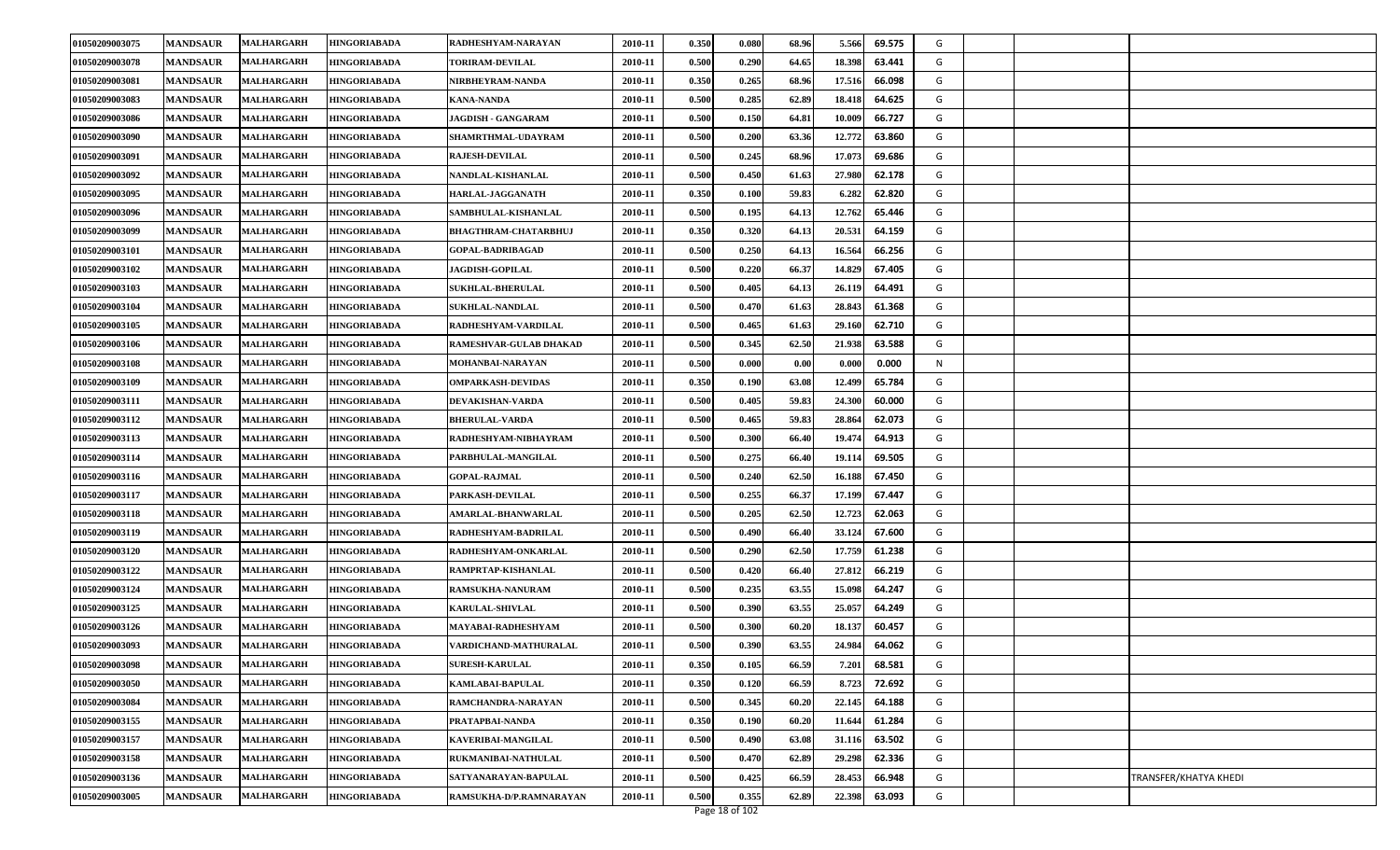| 0.350<br>0.270<br>01050209003085<br><b>MANDSAUR</b><br><b>MALHARGARH</b><br><b>HINGORIABADA</b><br>BHERULAL-MATHURALAL<br>2010-11<br>60.20<br>16.168<br>59.881<br>G<br>01050209003089<br><b>MANDSAUR</b><br><b>MALHARGARH</b><br><b>HINGORIABADA</b><br>2010-11<br>0.500<br>0.480<br>62.89<br>31.31<br>65.229<br>G<br>KISHANLAL-HARIRAM<br>0.350<br>01050209003159<br><b>MANDSAUR</b><br><b>MALHARGARH</b><br>2010-11<br>0.100<br>66.59<br>6.973<br>69.730<br>G<br><b>NAME CHANGE</b><br><b>HINGORIABADA</b><br><b>MANGIBAI - TULSIRALM</b><br>0.500<br>01050209003047<br><b>MANDSAUR</b><br>2010-11<br>0.305<br>63.08<br>19.492<br>63.908<br>G<br>01050209026021<br><b>MALHARGARH</b><br><b>HINGORIABADA</b><br>UDAYRAM-CHUNNIRAM<br>0.350<br>01050209014002<br><b>MANDSAUR</b><br>2010-11<br>0.120<br>67.25<br>8.454<br>70.450<br>G<br><b>MALHARGARH</b><br><b>KHATYAKHEDI</b><br>MANGILAL-MATHURALAL<br><b>MANDSAUR</b><br><b>MALHARGARH</b><br>2010-11<br>0.500<br>0.130<br>62.23<br>66.746<br>G<br>01050209014006<br><b>KHATYAKHEDI</b><br>RAMCHANDRA-MATHURALAL<br>8.677<br>0.500<br>G<br>01050209014007<br><b>MANDSAUR</b><br><b>MALHARGARH</b><br><b>KHATYAKHEDI</b><br>NANDA-RANCHANDRA<br>2010-11<br>0.155<br>64.60<br>10.354<br>66.800<br><b>MALHARGARH</b><br>0.350<br>0.345<br>64.60<br>22.333<br>64.733<br>G<br>01050209014009<br><b>MANDSAUR</b><br>2010-11<br><b>KHATYAKHEDI</b><br><b>BHUWANIRAM-RATAN</b><br>64.70<br>6.544<br>G<br>01050209014010<br><b>MANDSAUR</b><br><b>MALHARGARH</b><br>2010-11<br>0.500<br>0.100<br>65.440<br><b>KHATYAKHEDI</b><br>RAMCHANDRA-KISHAN<br>0.500<br>0.150<br>64.70<br>10.241<br>68.273<br>G<br>01050209014011<br><b>MANDSAUR</b><br>2010-11<br><b>MALHARGARH</b><br><b>KHATYAKHEDI</b><br><b>DHAPUBAI-KACHRU</b><br>01050209014013<br>0.500<br>0.450<br>57.14<br>27.484<br>61.076<br>G<br><b>MANDSAUR</b><br><b>MALHARGARH</b><br>2010-11<br><b>KHATYAKHEDI</b><br><b>MANGUBAI-CHAMPA</b><br>0.500<br>63.04<br>65.421<br>G<br>01050209014014<br><b>MANDSAUR</b><br><b>MALHARGARH</b><br><b>KHATYAKHEDI</b><br><b>BHERULAL-NANURAM</b><br>2010-11<br>0.140<br>9.15<br>0.350<br>63.04<br>G<br>01050209014017<br><b>MANDSAUR</b><br><b>MALHARGARH</b><br><b>KHATYAKHEDI</b><br><b>BHANWARLAL-HEERALAL</b><br>2010-11<br>0.135<br>9.231<br>68.378<br><b>MALHARGARH</b><br>0.500<br>0.260<br>64.70<br>17.136<br>65.908<br>G<br>01050209014018<br><b>MANDSAUR</b><br>2010-11<br><b>KHATYAKHEDI</b><br>RAMPRASAD-SHANKARLAL<br>G<br>01050209014019<br><b>MANDSAUR</b><br>MALHARGARH<br>0.500<br>0.205<br>63.04<br>12.806<br>62.468<br><b>KHATYAKHEDI</b><br><b>SAMDIBAI-SHREELAL</b><br>2010-11<br>63.04<br>62.940<br>G<br>01050209014020<br><b>MANDSAUR</b><br>2010-11<br>0.500<br>0.265<br>16.679<br><b>MALHARGARH</b><br><b>KHATYAKHEDI</b><br>NATHULAL-BHUWANISHANKAR<br>G<br>01050209014021<br>0.500<br>0.100<br>67.25<br>6.965<br>69.650<br><b>MANDSAUR</b><br><b>MALHARGARH</b><br><b>KHATYAKHEDI</b><br>RAMESHWAR-KISHANLAL<br>2010-11<br>0.350<br>64.70<br>68.589<br>G<br>01050209014022<br><b>MANDSAUR</b><br><b>MALHARGARH</b><br><b>KHATYAKHEDI</b><br><b>SHAMBHULAL-BAGDIRAM</b><br>2010-11<br>0.095<br>6.516<br>01050209014027<br><b>MANDSAUR</b><br><b>MALHARGARH</b><br>2010-11<br>0.500<br>0.160<br>62.18<br>67.731<br>G<br><b>KHATYAKHEDI</b><br>MUSTAQSHAH-RATANSHAH<br>10.83<br>0.350<br>63.51<br>G<br>01050209014028<br><b>MANDSAUR</b><br>MALHARGARH<br>2010-11<br>0.130<br>8.982<br>69.092<br><b>KHATYAKHEDI</b><br>RAMCHANDRA-BHAGGA<br>G<br>01050209014029<br><b>MANDSAUR</b><br>2010-11<br>0.500<br>0.485<br>58.72<br>28.781<br>59.342<br><b>MALHARGARH</b><br><b>KHATYAKHEDI</b><br>SAMPATBAI-KARULAL<br>58.72<br>28.496<br>01050209014030<br><b>MANDSAUR</b><br><b>MALHARGARH</b><br>2010-11<br>0.500<br>0.480<br>59.367<br>G<br><b>KHATYAKHEDI</b><br>NATHULAL-BDRILAL<br>01050209014031<br><b>MANDSAUR</b><br>2010-11<br>0.500<br>0.205<br>63.51<br>13.464<br>65.678<br>G<br><b>MALHARGARH</b><br><b>KHATYAKHEDI</b><br><b>DHAPUBAI-NATHU</b><br>01050209014032<br><b>MANDSAUR</b><br><b>MALHARGARH</b><br><b>KHATYAKHEDI</b><br>SHANKARLAL-BHANWARLAL<br>2010-11<br>0.500<br>0.095<br>62.18<br>6.209<br>65.358<br>G<br>01050209014033<br><b>MANDSAUR</b><br><b>MALHARGARH</b><br><b>KHATYAKHEDI</b><br>2010-11<br>0.350<br>0.075<br>62.29<br>62.640<br>G<br><b>GANGABAI-BAGDIRAM</b><br>4.698<br>0.350<br>01050209014034<br><b>MANDSAUR</b><br><b>MALHARGARH</b><br>2010-11<br>0.100<br>67.25<br>6.610<br>66.100<br>G<br><b>KHATYAKHEDI</b><br>MANGILAL-BAGDIRAM<br>0.500<br>01050209014039<br><b>MANDSAUR</b><br>2010-11<br>0.105<br>67.25<br>7.388<br>70.362<br>G<br><b>MALHARGARH</b><br><b>KHATYAKHEDI</b><br><b>BHUWANIRAM-BAGDIRAM</b><br>01050209014040<br><b>MANDSAUR</b><br>2010-11<br>0.500<br>0.110<br>62.18<br>7.311<br>66.464<br>G<br><b>MALHARGARH</b><br><b>KHATYAKHEDI</b><br>RAMGOPAL-BHANWARLAL<br><b>MANDSAUR</b><br><b>MALHARGARH</b><br>0.500<br>G<br>01050209014043<br><b>KHATYAKHEDI</b><br>RAMNARAYAN-PYAARJI<br>2010-11<br>0.260<br>68.10<br>17.725<br>68.173<br>0.350<br>01050209014048<br><b>MANDSAUR</b><br><b>MALHARGARH</b><br><b>KHATYAKHEDI</b><br>SHAMBHULAL-BAPULAL<br>2010-11<br>0.070<br>63.51<br>66.614<br>G<br>4.663<br>0.500<br>01050209014050<br><b>MANDSAUR</b><br><b>MALHARGARH</b><br>2010-11<br>0.265<br>58.72<br>15.62<br>58.943<br>G<br><b>KHATYAKHEDI</b><br><b>BHURESHAH-REHAMANSHAH</b><br>01050209014056<br>0.500<br>0.440<br>63.51<br>28.062<br>63.777<br>G<br><b>MANDSAUR</b><br><b>MALHARGARH</b><br>2010-11<br><b>KHATYAKHEDI</b><br>KARULAL-RAKHILAL<br>0.350<br>01050209014060<br><b>MANDSAUR</b><br>2010-11<br>0.135<br>58.72<br>8.472<br>62.756<br>G<br><b>MALHARGARH</b><br><b>KHATYAKHEDI</b><br><b>BALASHANKAR-BHANWARLAL</b><br>0.500<br>5.756<br>63.956<br>G<br>01050209014061<br><b>MANDSAUR</b><br>2010-11<br>0.090<br>62.18<br><b>MALHARGARH</b><br>ONKARLAL-RAMLAL<br><b>KHATYAKHEDI</b><br>01050209014062<br><b>MANDSAUR</b><br><b>MALHARGARH</b><br><b>KHATYAKHEDI</b><br>SHANKARLAL-RATANLAL<br>2010-11<br>0.500<br>0.110<br>59.66<br>7.347<br>66.791<br>G<br>01050209014066<br>DEVILAL-NATHUDHOBI<br>0.500<br>64.90<br>7.074<br>G<br><b>MANDSAUR</b><br><b>MALHARGARH</b><br><b>KHATYAKHEDI</b><br>2010-11<br>0.105<br>67.371<br>0.350<br>0.155<br>01050209014067<br><b>MANDSAUR</b><br><b>MALHARGARH</b><br>64.90<br>10.486<br>67.652<br>G<br><b>KHATYAKHEDI</b><br>2010-11<br><b>ISHWARLAL-BAPULAL</b><br>0.500<br>62.24<br>64.242<br>G<br>01050209014068<br><b>MANDSAUR</b><br><b>MALHARGARH</b><br>2010-11<br>0.120<br>7.709<br><b>KHATYAKHEDI</b><br><b>AMARLAL-KACHRULAL</b><br>G<br>0.500<br>0.395<br>60.41<br>23.966<br>60.673<br>01050209014074<br><b>MANDSAUR</b><br><b>SMT. VAJJIBAI - SWA GOBAR</b><br>2010-11<br>MALHARGARH<br><b>KHATYAKHEDI</b> | 01050209003059 | <b>MANDSAUR</b> | <b>MALHARGARH</b> | <b>HINGORIABADA</b> | <b>BHULIBAI-NANDLAL</b> | 2010-11 | 0.350 | 0.260 | 65.24 | 17.093 | 65.742 | G |  |  |
|----------------------------------------------------------------------------------------------------------------------------------------------------------------------------------------------------------------------------------------------------------------------------------------------------------------------------------------------------------------------------------------------------------------------------------------------------------------------------------------------------------------------------------------------------------------------------------------------------------------------------------------------------------------------------------------------------------------------------------------------------------------------------------------------------------------------------------------------------------------------------------------------------------------------------------------------------------------------------------------------------------------------------------------------------------------------------------------------------------------------------------------------------------------------------------------------------------------------------------------------------------------------------------------------------------------------------------------------------------------------------------------------------------------------------------------------------------------------------------------------------------------------------------------------------------------------------------------------------------------------------------------------------------------------------------------------------------------------------------------------------------------------------------------------------------------------------------------------------------------------------------------------------------------------------------------------------------------------------------------------------------------------------------------------------------------------------------------------------------------------------------------------------------------------------------------------------------------------------------------------------------------------------------------------------------------------------------------------------------------------------------------------------------------------------------------------------------------------------------------------------------------------------------------------------------------------------------------------------------------------------------------------------------------------------------------------------------------------------------------------------------------------------------------------------------------------------------------------------------------------------------------------------------------------------------------------------------------------------------------------------------------------------------------------------------------------------------------------------------------------------------------------------------------------------------------------------------------------------------------------------------------------------------------------------------------------------------------------------------------------------------------------------------------------------------------------------------------------------------------------------------------------------------------------------------------------------------------------------------------------------------------------------------------------------------------------------------------------------------------------------------------------------------------------------------------------------------------------------------------------------------------------------------------------------------------------------------------------------------------------------------------------------------------------------------------------------------------------------------------------------------------------------------------------------------------------------------------------------------------------------------------------------------------------------------------------------------------------------------------------------------------------------------------------------------------------------------------------------------------------------------------------------------------------------------------------------------------------------------------------------------------------------------------------------------------------------------------------------------------------------------------------------------------------------------------------------------------------------------------------------------------------------------------------------------------------------------------------------------------------------------------------------------------------------------------------------------------------------------------------------------------------------------------------------------------------------------------------------------------------------------------------------------------------------------------------------------------------------------------------------------------------------------------------------------------------------------------------------------------------------------------------------------------------------------------------------------------------------------------------------------------------------------------------------------------------------------------------------------------------------------------------------------------------------------------------------------------------------------------------------------------------------------------------------------------------------------------------------------------------------------------------------------------------------------------------------------------------------------------------------------------------------------------------------------------------------------------------------------------------------------------------------------------------------------------------------------------------------------------------------------------------------------------------------------------------------------------------------------------------------------------------------------------------------------------------------------------------------------------------------------------------------------------------------------------------------------------------------------------------------------------------------------------------------------------------|----------------|-----------------|-------------------|---------------------|-------------------------|---------|-------|-------|-------|--------|--------|---|--|--|
|                                                                                                                                                                                                                                                                                                                                                                                                                                                                                                                                                                                                                                                                                                                                                                                                                                                                                                                                                                                                                                                                                                                                                                                                                                                                                                                                                                                                                                                                                                                                                                                                                                                                                                                                                                                                                                                                                                                                                                                                                                                                                                                                                                                                                                                                                                                                                                                                                                                                                                                                                                                                                                                                                                                                                                                                                                                                                                                                                                                                                                                                                                                                                                                                                                                                                                                                                                                                                                                                                                                                                                                                                                                                                                                                                                                                                                                                                                                                                                                                                                                                                                                                                                                                                                                                                                                                                                                                                                                                                                                                                                                                                                                                                                                                                                                                                                                                                                                                                                                                                                                                                                                                                                                                                                                                                                                                                                                                                                                                                                                                                                                                                                                                                                                                                                                                                                                                                                                                                                                                                                                                                                                                                                                                                                                                                                                                                                                                                                                                                                                                                                                                                                                                                                                                                                                                                      |                |                 |                   |                     |                         |         |       |       |       |        |        |   |  |  |
|                                                                                                                                                                                                                                                                                                                                                                                                                                                                                                                                                                                                                                                                                                                                                                                                                                                                                                                                                                                                                                                                                                                                                                                                                                                                                                                                                                                                                                                                                                                                                                                                                                                                                                                                                                                                                                                                                                                                                                                                                                                                                                                                                                                                                                                                                                                                                                                                                                                                                                                                                                                                                                                                                                                                                                                                                                                                                                                                                                                                                                                                                                                                                                                                                                                                                                                                                                                                                                                                                                                                                                                                                                                                                                                                                                                                                                                                                                                                                                                                                                                                                                                                                                                                                                                                                                                                                                                                                                                                                                                                                                                                                                                                                                                                                                                                                                                                                                                                                                                                                                                                                                                                                                                                                                                                                                                                                                                                                                                                                                                                                                                                                                                                                                                                                                                                                                                                                                                                                                                                                                                                                                                                                                                                                                                                                                                                                                                                                                                                                                                                                                                                                                                                                                                                                                                                                      |                |                 |                   |                     |                         |         |       |       |       |        |        |   |  |  |
|                                                                                                                                                                                                                                                                                                                                                                                                                                                                                                                                                                                                                                                                                                                                                                                                                                                                                                                                                                                                                                                                                                                                                                                                                                                                                                                                                                                                                                                                                                                                                                                                                                                                                                                                                                                                                                                                                                                                                                                                                                                                                                                                                                                                                                                                                                                                                                                                                                                                                                                                                                                                                                                                                                                                                                                                                                                                                                                                                                                                                                                                                                                                                                                                                                                                                                                                                                                                                                                                                                                                                                                                                                                                                                                                                                                                                                                                                                                                                                                                                                                                                                                                                                                                                                                                                                                                                                                                                                                                                                                                                                                                                                                                                                                                                                                                                                                                                                                                                                                                                                                                                                                                                                                                                                                                                                                                                                                                                                                                                                                                                                                                                                                                                                                                                                                                                                                                                                                                                                                                                                                                                                                                                                                                                                                                                                                                                                                                                                                                                                                                                                                                                                                                                                                                                                                                                      |                |                 |                   |                     |                         |         |       |       |       |        |        |   |  |  |
|                                                                                                                                                                                                                                                                                                                                                                                                                                                                                                                                                                                                                                                                                                                                                                                                                                                                                                                                                                                                                                                                                                                                                                                                                                                                                                                                                                                                                                                                                                                                                                                                                                                                                                                                                                                                                                                                                                                                                                                                                                                                                                                                                                                                                                                                                                                                                                                                                                                                                                                                                                                                                                                                                                                                                                                                                                                                                                                                                                                                                                                                                                                                                                                                                                                                                                                                                                                                                                                                                                                                                                                                                                                                                                                                                                                                                                                                                                                                                                                                                                                                                                                                                                                                                                                                                                                                                                                                                                                                                                                                                                                                                                                                                                                                                                                                                                                                                                                                                                                                                                                                                                                                                                                                                                                                                                                                                                                                                                                                                                                                                                                                                                                                                                                                                                                                                                                                                                                                                                                                                                                                                                                                                                                                                                                                                                                                                                                                                                                                                                                                                                                                                                                                                                                                                                                                                      |                |                 |                   |                     |                         |         |       |       |       |        |        |   |  |  |
|                                                                                                                                                                                                                                                                                                                                                                                                                                                                                                                                                                                                                                                                                                                                                                                                                                                                                                                                                                                                                                                                                                                                                                                                                                                                                                                                                                                                                                                                                                                                                                                                                                                                                                                                                                                                                                                                                                                                                                                                                                                                                                                                                                                                                                                                                                                                                                                                                                                                                                                                                                                                                                                                                                                                                                                                                                                                                                                                                                                                                                                                                                                                                                                                                                                                                                                                                                                                                                                                                                                                                                                                                                                                                                                                                                                                                                                                                                                                                                                                                                                                                                                                                                                                                                                                                                                                                                                                                                                                                                                                                                                                                                                                                                                                                                                                                                                                                                                                                                                                                                                                                                                                                                                                                                                                                                                                                                                                                                                                                                                                                                                                                                                                                                                                                                                                                                                                                                                                                                                                                                                                                                                                                                                                                                                                                                                                                                                                                                                                                                                                                                                                                                                                                                                                                                                                                      |                |                 |                   |                     |                         |         |       |       |       |        |        |   |  |  |
|                                                                                                                                                                                                                                                                                                                                                                                                                                                                                                                                                                                                                                                                                                                                                                                                                                                                                                                                                                                                                                                                                                                                                                                                                                                                                                                                                                                                                                                                                                                                                                                                                                                                                                                                                                                                                                                                                                                                                                                                                                                                                                                                                                                                                                                                                                                                                                                                                                                                                                                                                                                                                                                                                                                                                                                                                                                                                                                                                                                                                                                                                                                                                                                                                                                                                                                                                                                                                                                                                                                                                                                                                                                                                                                                                                                                                                                                                                                                                                                                                                                                                                                                                                                                                                                                                                                                                                                                                                                                                                                                                                                                                                                                                                                                                                                                                                                                                                                                                                                                                                                                                                                                                                                                                                                                                                                                                                                                                                                                                                                                                                                                                                                                                                                                                                                                                                                                                                                                                                                                                                                                                                                                                                                                                                                                                                                                                                                                                                                                                                                                                                                                                                                                                                                                                                                                                      |                |                 |                   |                     |                         |         |       |       |       |        |        |   |  |  |
|                                                                                                                                                                                                                                                                                                                                                                                                                                                                                                                                                                                                                                                                                                                                                                                                                                                                                                                                                                                                                                                                                                                                                                                                                                                                                                                                                                                                                                                                                                                                                                                                                                                                                                                                                                                                                                                                                                                                                                                                                                                                                                                                                                                                                                                                                                                                                                                                                                                                                                                                                                                                                                                                                                                                                                                                                                                                                                                                                                                                                                                                                                                                                                                                                                                                                                                                                                                                                                                                                                                                                                                                                                                                                                                                                                                                                                                                                                                                                                                                                                                                                                                                                                                                                                                                                                                                                                                                                                                                                                                                                                                                                                                                                                                                                                                                                                                                                                                                                                                                                                                                                                                                                                                                                                                                                                                                                                                                                                                                                                                                                                                                                                                                                                                                                                                                                                                                                                                                                                                                                                                                                                                                                                                                                                                                                                                                                                                                                                                                                                                                                                                                                                                                                                                                                                                                                      |                |                 |                   |                     |                         |         |       |       |       |        |        |   |  |  |
|                                                                                                                                                                                                                                                                                                                                                                                                                                                                                                                                                                                                                                                                                                                                                                                                                                                                                                                                                                                                                                                                                                                                                                                                                                                                                                                                                                                                                                                                                                                                                                                                                                                                                                                                                                                                                                                                                                                                                                                                                                                                                                                                                                                                                                                                                                                                                                                                                                                                                                                                                                                                                                                                                                                                                                                                                                                                                                                                                                                                                                                                                                                                                                                                                                                                                                                                                                                                                                                                                                                                                                                                                                                                                                                                                                                                                                                                                                                                                                                                                                                                                                                                                                                                                                                                                                                                                                                                                                                                                                                                                                                                                                                                                                                                                                                                                                                                                                                                                                                                                                                                                                                                                                                                                                                                                                                                                                                                                                                                                                                                                                                                                                                                                                                                                                                                                                                                                                                                                                                                                                                                                                                                                                                                                                                                                                                                                                                                                                                                                                                                                                                                                                                                                                                                                                                                                      |                |                 |                   |                     |                         |         |       |       |       |        |        |   |  |  |
|                                                                                                                                                                                                                                                                                                                                                                                                                                                                                                                                                                                                                                                                                                                                                                                                                                                                                                                                                                                                                                                                                                                                                                                                                                                                                                                                                                                                                                                                                                                                                                                                                                                                                                                                                                                                                                                                                                                                                                                                                                                                                                                                                                                                                                                                                                                                                                                                                                                                                                                                                                                                                                                                                                                                                                                                                                                                                                                                                                                                                                                                                                                                                                                                                                                                                                                                                                                                                                                                                                                                                                                                                                                                                                                                                                                                                                                                                                                                                                                                                                                                                                                                                                                                                                                                                                                                                                                                                                                                                                                                                                                                                                                                                                                                                                                                                                                                                                                                                                                                                                                                                                                                                                                                                                                                                                                                                                                                                                                                                                                                                                                                                                                                                                                                                                                                                                                                                                                                                                                                                                                                                                                                                                                                                                                                                                                                                                                                                                                                                                                                                                                                                                                                                                                                                                                                                      |                |                 |                   |                     |                         |         |       |       |       |        |        |   |  |  |
|                                                                                                                                                                                                                                                                                                                                                                                                                                                                                                                                                                                                                                                                                                                                                                                                                                                                                                                                                                                                                                                                                                                                                                                                                                                                                                                                                                                                                                                                                                                                                                                                                                                                                                                                                                                                                                                                                                                                                                                                                                                                                                                                                                                                                                                                                                                                                                                                                                                                                                                                                                                                                                                                                                                                                                                                                                                                                                                                                                                                                                                                                                                                                                                                                                                                                                                                                                                                                                                                                                                                                                                                                                                                                                                                                                                                                                                                                                                                                                                                                                                                                                                                                                                                                                                                                                                                                                                                                                                                                                                                                                                                                                                                                                                                                                                                                                                                                                                                                                                                                                                                                                                                                                                                                                                                                                                                                                                                                                                                                                                                                                                                                                                                                                                                                                                                                                                                                                                                                                                                                                                                                                                                                                                                                                                                                                                                                                                                                                                                                                                                                                                                                                                                                                                                                                                                                      |                |                 |                   |                     |                         |         |       |       |       |        |        |   |  |  |
|                                                                                                                                                                                                                                                                                                                                                                                                                                                                                                                                                                                                                                                                                                                                                                                                                                                                                                                                                                                                                                                                                                                                                                                                                                                                                                                                                                                                                                                                                                                                                                                                                                                                                                                                                                                                                                                                                                                                                                                                                                                                                                                                                                                                                                                                                                                                                                                                                                                                                                                                                                                                                                                                                                                                                                                                                                                                                                                                                                                                                                                                                                                                                                                                                                                                                                                                                                                                                                                                                                                                                                                                                                                                                                                                                                                                                                                                                                                                                                                                                                                                                                                                                                                                                                                                                                                                                                                                                                                                                                                                                                                                                                                                                                                                                                                                                                                                                                                                                                                                                                                                                                                                                                                                                                                                                                                                                                                                                                                                                                                                                                                                                                                                                                                                                                                                                                                                                                                                                                                                                                                                                                                                                                                                                                                                                                                                                                                                                                                                                                                                                                                                                                                                                                                                                                                                                      |                |                 |                   |                     |                         |         |       |       |       |        |        |   |  |  |
|                                                                                                                                                                                                                                                                                                                                                                                                                                                                                                                                                                                                                                                                                                                                                                                                                                                                                                                                                                                                                                                                                                                                                                                                                                                                                                                                                                                                                                                                                                                                                                                                                                                                                                                                                                                                                                                                                                                                                                                                                                                                                                                                                                                                                                                                                                                                                                                                                                                                                                                                                                                                                                                                                                                                                                                                                                                                                                                                                                                                                                                                                                                                                                                                                                                                                                                                                                                                                                                                                                                                                                                                                                                                                                                                                                                                                                                                                                                                                                                                                                                                                                                                                                                                                                                                                                                                                                                                                                                                                                                                                                                                                                                                                                                                                                                                                                                                                                                                                                                                                                                                                                                                                                                                                                                                                                                                                                                                                                                                                                                                                                                                                                                                                                                                                                                                                                                                                                                                                                                                                                                                                                                                                                                                                                                                                                                                                                                                                                                                                                                                                                                                                                                                                                                                                                                                                      |                |                 |                   |                     |                         |         |       |       |       |        |        |   |  |  |
|                                                                                                                                                                                                                                                                                                                                                                                                                                                                                                                                                                                                                                                                                                                                                                                                                                                                                                                                                                                                                                                                                                                                                                                                                                                                                                                                                                                                                                                                                                                                                                                                                                                                                                                                                                                                                                                                                                                                                                                                                                                                                                                                                                                                                                                                                                                                                                                                                                                                                                                                                                                                                                                                                                                                                                                                                                                                                                                                                                                                                                                                                                                                                                                                                                                                                                                                                                                                                                                                                                                                                                                                                                                                                                                                                                                                                                                                                                                                                                                                                                                                                                                                                                                                                                                                                                                                                                                                                                                                                                                                                                                                                                                                                                                                                                                                                                                                                                                                                                                                                                                                                                                                                                                                                                                                                                                                                                                                                                                                                                                                                                                                                                                                                                                                                                                                                                                                                                                                                                                                                                                                                                                                                                                                                                                                                                                                                                                                                                                                                                                                                                                                                                                                                                                                                                                                                      |                |                 |                   |                     |                         |         |       |       |       |        |        |   |  |  |
|                                                                                                                                                                                                                                                                                                                                                                                                                                                                                                                                                                                                                                                                                                                                                                                                                                                                                                                                                                                                                                                                                                                                                                                                                                                                                                                                                                                                                                                                                                                                                                                                                                                                                                                                                                                                                                                                                                                                                                                                                                                                                                                                                                                                                                                                                                                                                                                                                                                                                                                                                                                                                                                                                                                                                                                                                                                                                                                                                                                                                                                                                                                                                                                                                                                                                                                                                                                                                                                                                                                                                                                                                                                                                                                                                                                                                                                                                                                                                                                                                                                                                                                                                                                                                                                                                                                                                                                                                                                                                                                                                                                                                                                                                                                                                                                                                                                                                                                                                                                                                                                                                                                                                                                                                                                                                                                                                                                                                                                                                                                                                                                                                                                                                                                                                                                                                                                                                                                                                                                                                                                                                                                                                                                                                                                                                                                                                                                                                                                                                                                                                                                                                                                                                                                                                                                                                      |                |                 |                   |                     |                         |         |       |       |       |        |        |   |  |  |
|                                                                                                                                                                                                                                                                                                                                                                                                                                                                                                                                                                                                                                                                                                                                                                                                                                                                                                                                                                                                                                                                                                                                                                                                                                                                                                                                                                                                                                                                                                                                                                                                                                                                                                                                                                                                                                                                                                                                                                                                                                                                                                                                                                                                                                                                                                                                                                                                                                                                                                                                                                                                                                                                                                                                                                                                                                                                                                                                                                                                                                                                                                                                                                                                                                                                                                                                                                                                                                                                                                                                                                                                                                                                                                                                                                                                                                                                                                                                                                                                                                                                                                                                                                                                                                                                                                                                                                                                                                                                                                                                                                                                                                                                                                                                                                                                                                                                                                                                                                                                                                                                                                                                                                                                                                                                                                                                                                                                                                                                                                                                                                                                                                                                                                                                                                                                                                                                                                                                                                                                                                                                                                                                                                                                                                                                                                                                                                                                                                                                                                                                                                                                                                                                                                                                                                                                                      |                |                 |                   |                     |                         |         |       |       |       |        |        |   |  |  |
|                                                                                                                                                                                                                                                                                                                                                                                                                                                                                                                                                                                                                                                                                                                                                                                                                                                                                                                                                                                                                                                                                                                                                                                                                                                                                                                                                                                                                                                                                                                                                                                                                                                                                                                                                                                                                                                                                                                                                                                                                                                                                                                                                                                                                                                                                                                                                                                                                                                                                                                                                                                                                                                                                                                                                                                                                                                                                                                                                                                                                                                                                                                                                                                                                                                                                                                                                                                                                                                                                                                                                                                                                                                                                                                                                                                                                                                                                                                                                                                                                                                                                                                                                                                                                                                                                                                                                                                                                                                                                                                                                                                                                                                                                                                                                                                                                                                                                                                                                                                                                                                                                                                                                                                                                                                                                                                                                                                                                                                                                                                                                                                                                                                                                                                                                                                                                                                                                                                                                                                                                                                                                                                                                                                                                                                                                                                                                                                                                                                                                                                                                                                                                                                                                                                                                                                                                      |                |                 |                   |                     |                         |         |       |       |       |        |        |   |  |  |
|                                                                                                                                                                                                                                                                                                                                                                                                                                                                                                                                                                                                                                                                                                                                                                                                                                                                                                                                                                                                                                                                                                                                                                                                                                                                                                                                                                                                                                                                                                                                                                                                                                                                                                                                                                                                                                                                                                                                                                                                                                                                                                                                                                                                                                                                                                                                                                                                                                                                                                                                                                                                                                                                                                                                                                                                                                                                                                                                                                                                                                                                                                                                                                                                                                                                                                                                                                                                                                                                                                                                                                                                                                                                                                                                                                                                                                                                                                                                                                                                                                                                                                                                                                                                                                                                                                                                                                                                                                                                                                                                                                                                                                                                                                                                                                                                                                                                                                                                                                                                                                                                                                                                                                                                                                                                                                                                                                                                                                                                                                                                                                                                                                                                                                                                                                                                                                                                                                                                                                                                                                                                                                                                                                                                                                                                                                                                                                                                                                                                                                                                                                                                                                                                                                                                                                                                                      |                |                 |                   |                     |                         |         |       |       |       |        |        |   |  |  |
|                                                                                                                                                                                                                                                                                                                                                                                                                                                                                                                                                                                                                                                                                                                                                                                                                                                                                                                                                                                                                                                                                                                                                                                                                                                                                                                                                                                                                                                                                                                                                                                                                                                                                                                                                                                                                                                                                                                                                                                                                                                                                                                                                                                                                                                                                                                                                                                                                                                                                                                                                                                                                                                                                                                                                                                                                                                                                                                                                                                                                                                                                                                                                                                                                                                                                                                                                                                                                                                                                                                                                                                                                                                                                                                                                                                                                                                                                                                                                                                                                                                                                                                                                                                                                                                                                                                                                                                                                                                                                                                                                                                                                                                                                                                                                                                                                                                                                                                                                                                                                                                                                                                                                                                                                                                                                                                                                                                                                                                                                                                                                                                                                                                                                                                                                                                                                                                                                                                                                                                                                                                                                                                                                                                                                                                                                                                                                                                                                                                                                                                                                                                                                                                                                                                                                                                                                      |                |                 |                   |                     |                         |         |       |       |       |        |        |   |  |  |
|                                                                                                                                                                                                                                                                                                                                                                                                                                                                                                                                                                                                                                                                                                                                                                                                                                                                                                                                                                                                                                                                                                                                                                                                                                                                                                                                                                                                                                                                                                                                                                                                                                                                                                                                                                                                                                                                                                                                                                                                                                                                                                                                                                                                                                                                                                                                                                                                                                                                                                                                                                                                                                                                                                                                                                                                                                                                                                                                                                                                                                                                                                                                                                                                                                                                                                                                                                                                                                                                                                                                                                                                                                                                                                                                                                                                                                                                                                                                                                                                                                                                                                                                                                                                                                                                                                                                                                                                                                                                                                                                                                                                                                                                                                                                                                                                                                                                                                                                                                                                                                                                                                                                                                                                                                                                                                                                                                                                                                                                                                                                                                                                                                                                                                                                                                                                                                                                                                                                                                                                                                                                                                                                                                                                                                                                                                                                                                                                                                                                                                                                                                                                                                                                                                                                                                                                                      |                |                 |                   |                     |                         |         |       |       |       |        |        |   |  |  |
|                                                                                                                                                                                                                                                                                                                                                                                                                                                                                                                                                                                                                                                                                                                                                                                                                                                                                                                                                                                                                                                                                                                                                                                                                                                                                                                                                                                                                                                                                                                                                                                                                                                                                                                                                                                                                                                                                                                                                                                                                                                                                                                                                                                                                                                                                                                                                                                                                                                                                                                                                                                                                                                                                                                                                                                                                                                                                                                                                                                                                                                                                                                                                                                                                                                                                                                                                                                                                                                                                                                                                                                                                                                                                                                                                                                                                                                                                                                                                                                                                                                                                                                                                                                                                                                                                                                                                                                                                                                                                                                                                                                                                                                                                                                                                                                                                                                                                                                                                                                                                                                                                                                                                                                                                                                                                                                                                                                                                                                                                                                                                                                                                                                                                                                                                                                                                                                                                                                                                                                                                                                                                                                                                                                                                                                                                                                                                                                                                                                                                                                                                                                                                                                                                                                                                                                                                      |                |                 |                   |                     |                         |         |       |       |       |        |        |   |  |  |
|                                                                                                                                                                                                                                                                                                                                                                                                                                                                                                                                                                                                                                                                                                                                                                                                                                                                                                                                                                                                                                                                                                                                                                                                                                                                                                                                                                                                                                                                                                                                                                                                                                                                                                                                                                                                                                                                                                                                                                                                                                                                                                                                                                                                                                                                                                                                                                                                                                                                                                                                                                                                                                                                                                                                                                                                                                                                                                                                                                                                                                                                                                                                                                                                                                                                                                                                                                                                                                                                                                                                                                                                                                                                                                                                                                                                                                                                                                                                                                                                                                                                                                                                                                                                                                                                                                                                                                                                                                                                                                                                                                                                                                                                                                                                                                                                                                                                                                                                                                                                                                                                                                                                                                                                                                                                                                                                                                                                                                                                                                                                                                                                                                                                                                                                                                                                                                                                                                                                                                                                                                                                                                                                                                                                                                                                                                                                                                                                                                                                                                                                                                                                                                                                                                                                                                                                                      |                |                 |                   |                     |                         |         |       |       |       |        |        |   |  |  |
|                                                                                                                                                                                                                                                                                                                                                                                                                                                                                                                                                                                                                                                                                                                                                                                                                                                                                                                                                                                                                                                                                                                                                                                                                                                                                                                                                                                                                                                                                                                                                                                                                                                                                                                                                                                                                                                                                                                                                                                                                                                                                                                                                                                                                                                                                                                                                                                                                                                                                                                                                                                                                                                                                                                                                                                                                                                                                                                                                                                                                                                                                                                                                                                                                                                                                                                                                                                                                                                                                                                                                                                                                                                                                                                                                                                                                                                                                                                                                                                                                                                                                                                                                                                                                                                                                                                                                                                                                                                                                                                                                                                                                                                                                                                                                                                                                                                                                                                                                                                                                                                                                                                                                                                                                                                                                                                                                                                                                                                                                                                                                                                                                                                                                                                                                                                                                                                                                                                                                                                                                                                                                                                                                                                                                                                                                                                                                                                                                                                                                                                                                                                                                                                                                                                                                                                                                      |                |                 |                   |                     |                         |         |       |       |       |        |        |   |  |  |
|                                                                                                                                                                                                                                                                                                                                                                                                                                                                                                                                                                                                                                                                                                                                                                                                                                                                                                                                                                                                                                                                                                                                                                                                                                                                                                                                                                                                                                                                                                                                                                                                                                                                                                                                                                                                                                                                                                                                                                                                                                                                                                                                                                                                                                                                                                                                                                                                                                                                                                                                                                                                                                                                                                                                                                                                                                                                                                                                                                                                                                                                                                                                                                                                                                                                                                                                                                                                                                                                                                                                                                                                                                                                                                                                                                                                                                                                                                                                                                                                                                                                                                                                                                                                                                                                                                                                                                                                                                                                                                                                                                                                                                                                                                                                                                                                                                                                                                                                                                                                                                                                                                                                                                                                                                                                                                                                                                                                                                                                                                                                                                                                                                                                                                                                                                                                                                                                                                                                                                                                                                                                                                                                                                                                                                                                                                                                                                                                                                                                                                                                                                                                                                                                                                                                                                                                                      |                |                 |                   |                     |                         |         |       |       |       |        |        |   |  |  |
|                                                                                                                                                                                                                                                                                                                                                                                                                                                                                                                                                                                                                                                                                                                                                                                                                                                                                                                                                                                                                                                                                                                                                                                                                                                                                                                                                                                                                                                                                                                                                                                                                                                                                                                                                                                                                                                                                                                                                                                                                                                                                                                                                                                                                                                                                                                                                                                                                                                                                                                                                                                                                                                                                                                                                                                                                                                                                                                                                                                                                                                                                                                                                                                                                                                                                                                                                                                                                                                                                                                                                                                                                                                                                                                                                                                                                                                                                                                                                                                                                                                                                                                                                                                                                                                                                                                                                                                                                                                                                                                                                                                                                                                                                                                                                                                                                                                                                                                                                                                                                                                                                                                                                                                                                                                                                                                                                                                                                                                                                                                                                                                                                                                                                                                                                                                                                                                                                                                                                                                                                                                                                                                                                                                                                                                                                                                                                                                                                                                                                                                                                                                                                                                                                                                                                                                                                      |                |                 |                   |                     |                         |         |       |       |       |        |        |   |  |  |
|                                                                                                                                                                                                                                                                                                                                                                                                                                                                                                                                                                                                                                                                                                                                                                                                                                                                                                                                                                                                                                                                                                                                                                                                                                                                                                                                                                                                                                                                                                                                                                                                                                                                                                                                                                                                                                                                                                                                                                                                                                                                                                                                                                                                                                                                                                                                                                                                                                                                                                                                                                                                                                                                                                                                                                                                                                                                                                                                                                                                                                                                                                                                                                                                                                                                                                                                                                                                                                                                                                                                                                                                                                                                                                                                                                                                                                                                                                                                                                                                                                                                                                                                                                                                                                                                                                                                                                                                                                                                                                                                                                                                                                                                                                                                                                                                                                                                                                                                                                                                                                                                                                                                                                                                                                                                                                                                                                                                                                                                                                                                                                                                                                                                                                                                                                                                                                                                                                                                                                                                                                                                                                                                                                                                                                                                                                                                                                                                                                                                                                                                                                                                                                                                                                                                                                                                                      |                |                 |                   |                     |                         |         |       |       |       |        |        |   |  |  |
|                                                                                                                                                                                                                                                                                                                                                                                                                                                                                                                                                                                                                                                                                                                                                                                                                                                                                                                                                                                                                                                                                                                                                                                                                                                                                                                                                                                                                                                                                                                                                                                                                                                                                                                                                                                                                                                                                                                                                                                                                                                                                                                                                                                                                                                                                                                                                                                                                                                                                                                                                                                                                                                                                                                                                                                                                                                                                                                                                                                                                                                                                                                                                                                                                                                                                                                                                                                                                                                                                                                                                                                                                                                                                                                                                                                                                                                                                                                                                                                                                                                                                                                                                                                                                                                                                                                                                                                                                                                                                                                                                                                                                                                                                                                                                                                                                                                                                                                                                                                                                                                                                                                                                                                                                                                                                                                                                                                                                                                                                                                                                                                                                                                                                                                                                                                                                                                                                                                                                                                                                                                                                                                                                                                                                                                                                                                                                                                                                                                                                                                                                                                                                                                                                                                                                                                                                      |                |                 |                   |                     |                         |         |       |       |       |        |        |   |  |  |
|                                                                                                                                                                                                                                                                                                                                                                                                                                                                                                                                                                                                                                                                                                                                                                                                                                                                                                                                                                                                                                                                                                                                                                                                                                                                                                                                                                                                                                                                                                                                                                                                                                                                                                                                                                                                                                                                                                                                                                                                                                                                                                                                                                                                                                                                                                                                                                                                                                                                                                                                                                                                                                                                                                                                                                                                                                                                                                                                                                                                                                                                                                                                                                                                                                                                                                                                                                                                                                                                                                                                                                                                                                                                                                                                                                                                                                                                                                                                                                                                                                                                                                                                                                                                                                                                                                                                                                                                                                                                                                                                                                                                                                                                                                                                                                                                                                                                                                                                                                                                                                                                                                                                                                                                                                                                                                                                                                                                                                                                                                                                                                                                                                                                                                                                                                                                                                                                                                                                                                                                                                                                                                                                                                                                                                                                                                                                                                                                                                                                                                                                                                                                                                                                                                                                                                                                                      |                |                 |                   |                     |                         |         |       |       |       |        |        |   |  |  |
|                                                                                                                                                                                                                                                                                                                                                                                                                                                                                                                                                                                                                                                                                                                                                                                                                                                                                                                                                                                                                                                                                                                                                                                                                                                                                                                                                                                                                                                                                                                                                                                                                                                                                                                                                                                                                                                                                                                                                                                                                                                                                                                                                                                                                                                                                                                                                                                                                                                                                                                                                                                                                                                                                                                                                                                                                                                                                                                                                                                                                                                                                                                                                                                                                                                                                                                                                                                                                                                                                                                                                                                                                                                                                                                                                                                                                                                                                                                                                                                                                                                                                                                                                                                                                                                                                                                                                                                                                                                                                                                                                                                                                                                                                                                                                                                                                                                                                                                                                                                                                                                                                                                                                                                                                                                                                                                                                                                                                                                                                                                                                                                                                                                                                                                                                                                                                                                                                                                                                                                                                                                                                                                                                                                                                                                                                                                                                                                                                                                                                                                                                                                                                                                                                                                                                                                                                      |                |                 |                   |                     |                         |         |       |       |       |        |        |   |  |  |
|                                                                                                                                                                                                                                                                                                                                                                                                                                                                                                                                                                                                                                                                                                                                                                                                                                                                                                                                                                                                                                                                                                                                                                                                                                                                                                                                                                                                                                                                                                                                                                                                                                                                                                                                                                                                                                                                                                                                                                                                                                                                                                                                                                                                                                                                                                                                                                                                                                                                                                                                                                                                                                                                                                                                                                                                                                                                                                                                                                                                                                                                                                                                                                                                                                                                                                                                                                                                                                                                                                                                                                                                                                                                                                                                                                                                                                                                                                                                                                                                                                                                                                                                                                                                                                                                                                                                                                                                                                                                                                                                                                                                                                                                                                                                                                                                                                                                                                                                                                                                                                                                                                                                                                                                                                                                                                                                                                                                                                                                                                                                                                                                                                                                                                                                                                                                                                                                                                                                                                                                                                                                                                                                                                                                                                                                                                                                                                                                                                                                                                                                                                                                                                                                                                                                                                                                                      |                |                 |                   |                     |                         |         |       |       |       |        |        |   |  |  |
|                                                                                                                                                                                                                                                                                                                                                                                                                                                                                                                                                                                                                                                                                                                                                                                                                                                                                                                                                                                                                                                                                                                                                                                                                                                                                                                                                                                                                                                                                                                                                                                                                                                                                                                                                                                                                                                                                                                                                                                                                                                                                                                                                                                                                                                                                                                                                                                                                                                                                                                                                                                                                                                                                                                                                                                                                                                                                                                                                                                                                                                                                                                                                                                                                                                                                                                                                                                                                                                                                                                                                                                                                                                                                                                                                                                                                                                                                                                                                                                                                                                                                                                                                                                                                                                                                                                                                                                                                                                                                                                                                                                                                                                                                                                                                                                                                                                                                                                                                                                                                                                                                                                                                                                                                                                                                                                                                                                                                                                                                                                                                                                                                                                                                                                                                                                                                                                                                                                                                                                                                                                                                                                                                                                                                                                                                                                                                                                                                                                                                                                                                                                                                                                                                                                                                                                                                      |                |                 |                   |                     |                         |         |       |       |       |        |        |   |  |  |
|                                                                                                                                                                                                                                                                                                                                                                                                                                                                                                                                                                                                                                                                                                                                                                                                                                                                                                                                                                                                                                                                                                                                                                                                                                                                                                                                                                                                                                                                                                                                                                                                                                                                                                                                                                                                                                                                                                                                                                                                                                                                                                                                                                                                                                                                                                                                                                                                                                                                                                                                                                                                                                                                                                                                                                                                                                                                                                                                                                                                                                                                                                                                                                                                                                                                                                                                                                                                                                                                                                                                                                                                                                                                                                                                                                                                                                                                                                                                                                                                                                                                                                                                                                                                                                                                                                                                                                                                                                                                                                                                                                                                                                                                                                                                                                                                                                                                                                                                                                                                                                                                                                                                                                                                                                                                                                                                                                                                                                                                                                                                                                                                                                                                                                                                                                                                                                                                                                                                                                                                                                                                                                                                                                                                                                                                                                                                                                                                                                                                                                                                                                                                                                                                                                                                                                                                                      |                |                 |                   |                     |                         |         |       |       |       |        |        |   |  |  |
|                                                                                                                                                                                                                                                                                                                                                                                                                                                                                                                                                                                                                                                                                                                                                                                                                                                                                                                                                                                                                                                                                                                                                                                                                                                                                                                                                                                                                                                                                                                                                                                                                                                                                                                                                                                                                                                                                                                                                                                                                                                                                                                                                                                                                                                                                                                                                                                                                                                                                                                                                                                                                                                                                                                                                                                                                                                                                                                                                                                                                                                                                                                                                                                                                                                                                                                                                                                                                                                                                                                                                                                                                                                                                                                                                                                                                                                                                                                                                                                                                                                                                                                                                                                                                                                                                                                                                                                                                                                                                                                                                                                                                                                                                                                                                                                                                                                                                                                                                                                                                                                                                                                                                                                                                                                                                                                                                                                                                                                                                                                                                                                                                                                                                                                                                                                                                                                                                                                                                                                                                                                                                                                                                                                                                                                                                                                                                                                                                                                                                                                                                                                                                                                                                                                                                                                                                      |                |                 |                   |                     |                         |         |       |       |       |        |        |   |  |  |
|                                                                                                                                                                                                                                                                                                                                                                                                                                                                                                                                                                                                                                                                                                                                                                                                                                                                                                                                                                                                                                                                                                                                                                                                                                                                                                                                                                                                                                                                                                                                                                                                                                                                                                                                                                                                                                                                                                                                                                                                                                                                                                                                                                                                                                                                                                                                                                                                                                                                                                                                                                                                                                                                                                                                                                                                                                                                                                                                                                                                                                                                                                                                                                                                                                                                                                                                                                                                                                                                                                                                                                                                                                                                                                                                                                                                                                                                                                                                                                                                                                                                                                                                                                                                                                                                                                                                                                                                                                                                                                                                                                                                                                                                                                                                                                                                                                                                                                                                                                                                                                                                                                                                                                                                                                                                                                                                                                                                                                                                                                                                                                                                                                                                                                                                                                                                                                                                                                                                                                                                                                                                                                                                                                                                                                                                                                                                                                                                                                                                                                                                                                                                                                                                                                                                                                                                                      |                |                 |                   |                     |                         |         |       |       |       |        |        |   |  |  |
|                                                                                                                                                                                                                                                                                                                                                                                                                                                                                                                                                                                                                                                                                                                                                                                                                                                                                                                                                                                                                                                                                                                                                                                                                                                                                                                                                                                                                                                                                                                                                                                                                                                                                                                                                                                                                                                                                                                                                                                                                                                                                                                                                                                                                                                                                                                                                                                                                                                                                                                                                                                                                                                                                                                                                                                                                                                                                                                                                                                                                                                                                                                                                                                                                                                                                                                                                                                                                                                                                                                                                                                                                                                                                                                                                                                                                                                                                                                                                                                                                                                                                                                                                                                                                                                                                                                                                                                                                                                                                                                                                                                                                                                                                                                                                                                                                                                                                                                                                                                                                                                                                                                                                                                                                                                                                                                                                                                                                                                                                                                                                                                                                                                                                                                                                                                                                                                                                                                                                                                                                                                                                                                                                                                                                                                                                                                                                                                                                                                                                                                                                                                                                                                                                                                                                                                                                      |                |                 |                   |                     |                         |         |       |       |       |        |        |   |  |  |
|                                                                                                                                                                                                                                                                                                                                                                                                                                                                                                                                                                                                                                                                                                                                                                                                                                                                                                                                                                                                                                                                                                                                                                                                                                                                                                                                                                                                                                                                                                                                                                                                                                                                                                                                                                                                                                                                                                                                                                                                                                                                                                                                                                                                                                                                                                                                                                                                                                                                                                                                                                                                                                                                                                                                                                                                                                                                                                                                                                                                                                                                                                                                                                                                                                                                                                                                                                                                                                                                                                                                                                                                                                                                                                                                                                                                                                                                                                                                                                                                                                                                                                                                                                                                                                                                                                                                                                                                                                                                                                                                                                                                                                                                                                                                                                                                                                                                                                                                                                                                                                                                                                                                                                                                                                                                                                                                                                                                                                                                                                                                                                                                                                                                                                                                                                                                                                                                                                                                                                                                                                                                                                                                                                                                                                                                                                                                                                                                                                                                                                                                                                                                                                                                                                                                                                                                                      |                |                 |                   |                     |                         |         |       |       |       |        |        |   |  |  |
|                                                                                                                                                                                                                                                                                                                                                                                                                                                                                                                                                                                                                                                                                                                                                                                                                                                                                                                                                                                                                                                                                                                                                                                                                                                                                                                                                                                                                                                                                                                                                                                                                                                                                                                                                                                                                                                                                                                                                                                                                                                                                                                                                                                                                                                                                                                                                                                                                                                                                                                                                                                                                                                                                                                                                                                                                                                                                                                                                                                                                                                                                                                                                                                                                                                                                                                                                                                                                                                                                                                                                                                                                                                                                                                                                                                                                                                                                                                                                                                                                                                                                                                                                                                                                                                                                                                                                                                                                                                                                                                                                                                                                                                                                                                                                                                                                                                                                                                                                                                                                                                                                                                                                                                                                                                                                                                                                                                                                                                                                                                                                                                                                                                                                                                                                                                                                                                                                                                                                                                                                                                                                                                                                                                                                                                                                                                                                                                                                                                                                                                                                                                                                                                                                                                                                                                                                      |                |                 |                   |                     |                         |         |       |       |       |        |        |   |  |  |
|                                                                                                                                                                                                                                                                                                                                                                                                                                                                                                                                                                                                                                                                                                                                                                                                                                                                                                                                                                                                                                                                                                                                                                                                                                                                                                                                                                                                                                                                                                                                                                                                                                                                                                                                                                                                                                                                                                                                                                                                                                                                                                                                                                                                                                                                                                                                                                                                                                                                                                                                                                                                                                                                                                                                                                                                                                                                                                                                                                                                                                                                                                                                                                                                                                                                                                                                                                                                                                                                                                                                                                                                                                                                                                                                                                                                                                                                                                                                                                                                                                                                                                                                                                                                                                                                                                                                                                                                                                                                                                                                                                                                                                                                                                                                                                                                                                                                                                                                                                                                                                                                                                                                                                                                                                                                                                                                                                                                                                                                                                                                                                                                                                                                                                                                                                                                                                                                                                                                                                                                                                                                                                                                                                                                                                                                                                                                                                                                                                                                                                                                                                                                                                                                                                                                                                                                                      |                |                 |                   |                     |                         |         |       |       |       |        |        |   |  |  |
|                                                                                                                                                                                                                                                                                                                                                                                                                                                                                                                                                                                                                                                                                                                                                                                                                                                                                                                                                                                                                                                                                                                                                                                                                                                                                                                                                                                                                                                                                                                                                                                                                                                                                                                                                                                                                                                                                                                                                                                                                                                                                                                                                                                                                                                                                                                                                                                                                                                                                                                                                                                                                                                                                                                                                                                                                                                                                                                                                                                                                                                                                                                                                                                                                                                                                                                                                                                                                                                                                                                                                                                                                                                                                                                                                                                                                                                                                                                                                                                                                                                                                                                                                                                                                                                                                                                                                                                                                                                                                                                                                                                                                                                                                                                                                                                                                                                                                                                                                                                                                                                                                                                                                                                                                                                                                                                                                                                                                                                                                                                                                                                                                                                                                                                                                                                                                                                                                                                                                                                                                                                                                                                                                                                                                                                                                                                                                                                                                                                                                                                                                                                                                                                                                                                                                                                                                      |                |                 |                   |                     |                         |         |       |       |       |        |        |   |  |  |
|                                                                                                                                                                                                                                                                                                                                                                                                                                                                                                                                                                                                                                                                                                                                                                                                                                                                                                                                                                                                                                                                                                                                                                                                                                                                                                                                                                                                                                                                                                                                                                                                                                                                                                                                                                                                                                                                                                                                                                                                                                                                                                                                                                                                                                                                                                                                                                                                                                                                                                                                                                                                                                                                                                                                                                                                                                                                                                                                                                                                                                                                                                                                                                                                                                                                                                                                                                                                                                                                                                                                                                                                                                                                                                                                                                                                                                                                                                                                                                                                                                                                                                                                                                                                                                                                                                                                                                                                                                                                                                                                                                                                                                                                                                                                                                                                                                                                                                                                                                                                                                                                                                                                                                                                                                                                                                                                                                                                                                                                                                                                                                                                                                                                                                                                                                                                                                                                                                                                                                                                                                                                                                                                                                                                                                                                                                                                                                                                                                                                                                                                                                                                                                                                                                                                                                                                                      |                |                 |                   |                     |                         |         |       |       |       |        |        |   |  |  |
| Page 19 of 102                                                                                                                                                                                                                                                                                                                                                                                                                                                                                                                                                                                                                                                                                                                                                                                                                                                                                                                                                                                                                                                                                                                                                                                                                                                                                                                                                                                                                                                                                                                                                                                                                                                                                                                                                                                                                                                                                                                                                                                                                                                                                                                                                                                                                                                                                                                                                                                                                                                                                                                                                                                                                                                                                                                                                                                                                                                                                                                                                                                                                                                                                                                                                                                                                                                                                                                                                                                                                                                                                                                                                                                                                                                                                                                                                                                                                                                                                                                                                                                                                                                                                                                                                                                                                                                                                                                                                                                                                                                                                                                                                                                                                                                                                                                                                                                                                                                                                                                                                                                                                                                                                                                                                                                                                                                                                                                                                                                                                                                                                                                                                                                                                                                                                                                                                                                                                                                                                                                                                                                                                                                                                                                                                                                                                                                                                                                                                                                                                                                                                                                                                                                                                                                                                                                                                                                                       | 01050209014075 | <b>MANDSAUR</b> | <b>MALHARGARH</b> | <b>KHATYAKHEDI</b>  | <b>RAMLAL-RUGNAATH</b>  | 2010-11 | 0.500 | 0.000 | 0.00  | 0.000  | 0.000  | N |  |  |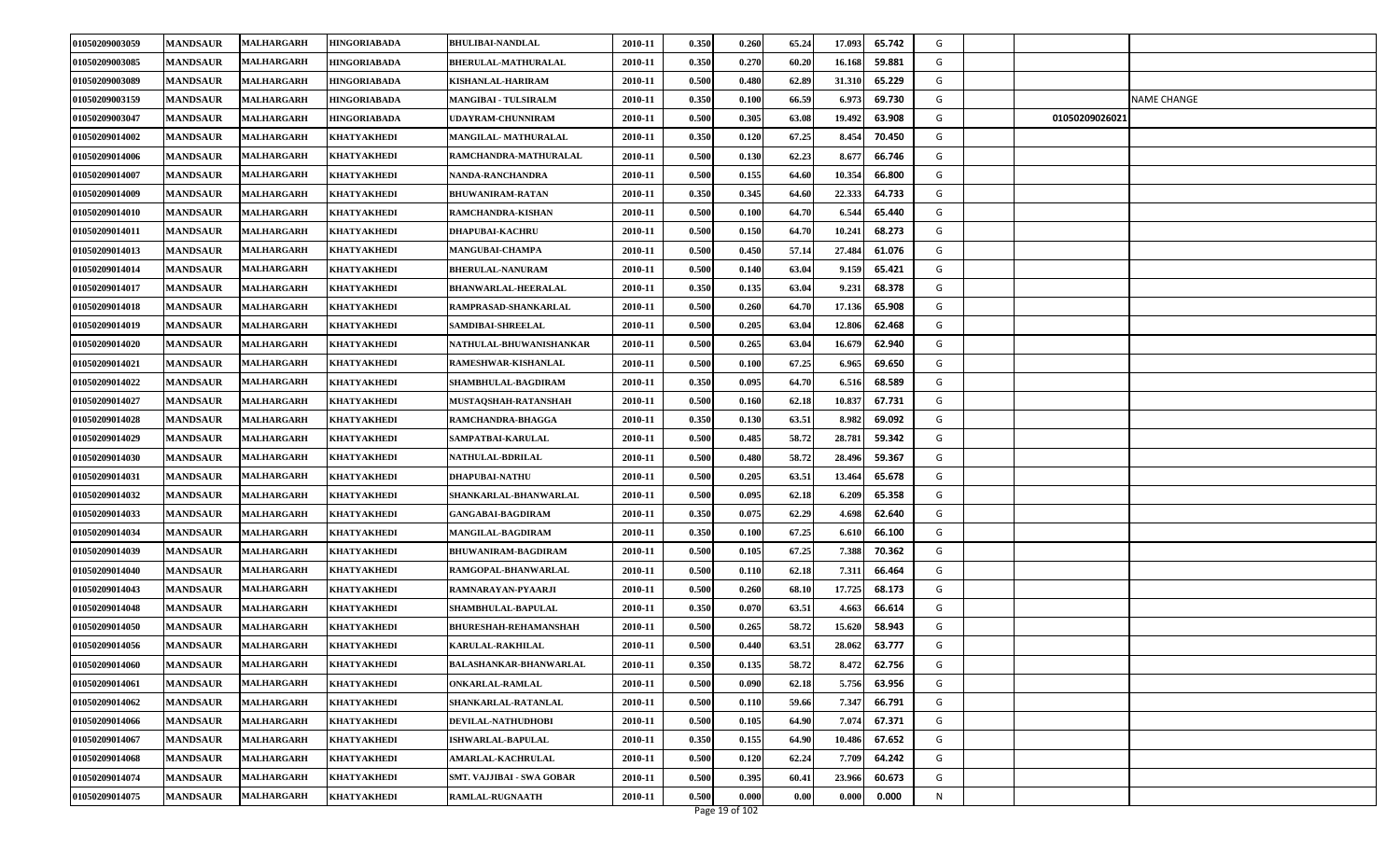| 01050209014083 | <b>MANDSAUR</b> | MALHARGARH        | <b>KHATYAKHEDI</b> | <b>MANGILAL-BHUWAN</b>         | 2010-11 | 0.350 | 0.100 | 68.10 | 7.588<br>75.880  | G |                    |
|----------------|-----------------|-------------------|--------------------|--------------------------------|---------|-------|-------|-------|------------------|---|--------------------|
| 01050209014084 | <b>MANDSAUR</b> | <b>MALHARGARH</b> | KHATYAKHEDI        | DEVILAL-KISHANRAM              | 2010-11 | 0.500 | 0.205 | 62.24 | 12.973<br>63.283 | G |                    |
| 01050209014085 | <b>MANDSAUR</b> | <b>MALHARGARH</b> | <b>KHATYAKHEDI</b> | SATYANARAYAN-MANGILAL          | 2010-11 | 0.500 | 0.110 | 64.90 | 69.364<br>7.630  | G |                    |
| 01050209014082 | <b>MANDSAUR</b> | <b>MALHARGARH</b> | <b>KHATYAKHEDI</b> | <b>SMT. BAGADIBAI - BAGADU</b> | 2010-11 | 0.500 | 0.190 | 62.24 | 12.199<br>64.205 | G |                    |
| 01050209014023 | <b>MANDSAUR</b> | MALHARGARH        | <b>KHATYAKHEDI</b> | RAMNARAYAN-BHANWARLAL          | 2010-11 | 0.500 | 0.100 | 62.24 | 63.040<br>6.304  | G |                    |
| 01050209014008 | <b>MANDSAUR</b> | MALHARGARH        | <b>KHATYAKHEDI</b> | <b>BULAKBAI-KANHEYALAL</b>     | 2010-11 | 0.500 | 0.165 | 63.21 | 10.682<br>64.739 | G |                    |
| 01050209014025 | <b>MANDSAUR</b> | <b>MALHARGARH</b> | <b>KHATYAKHEDI</b> | KAMLABAI-RAMNARAYAN            | 2010-11 | 0.500 | 0.140 | 64.90 | 9.383<br>67.021  | G |                    |
| 01050209014012 | <b>MANDSAUR</b> | MALHARGARH        | KHATYAKHEDI        | <b>BHAGWANTIBAI-MANGILAL</b>   | 2010-11 | 0.350 | 0.120 | 63.21 | 7.910<br>65.917  | G |                    |
| 01050209014065 | <b>MANDSAUR</b> | MALHARGARH        | <b>KHATYAKHEDI</b> | <b>BAGDIRAM-BADRILAL</b>       | 2010-11 | 0.500 | 0.280 | 70.05 | 19.854<br>70.907 | G |                    |
| 01050209014094 | <b>MANDSAUR</b> | MALHARGARH        | <b>KHATYAKHEDI</b> | <b>AHMAD SHAH-VASIR SHAH</b>   | 2010-11 | 0.350 | 0.095 | 68.78 | 7.055<br>74.263  | G |                    |
| 01050209014051 | <b>MANDSAUR</b> | MALHARGARH        | <b>KHATYAKHEDI</b> | <b>GOPAL-RADHESHYAM</b>        | 2010-11 | 0.500 | 0.280 | 57.14 | 15.918<br>56.850 | G |                    |
| 01050209014095 | <b>MANDSAUR</b> | <b>MALHARGARH</b> | KHATYAKHEDI        | PRABHULAL-SHANKARLAL           | 2010-11 | 0.350 | 0.110 | 65.39 | 7.380<br>67.091  | G |                    |
| 01050209014005 | <b>MANDSAUR</b> | MALHARGARH        | KHATYAKHEDI        | <b>BADRI-BHAGA</b>             | 2010-11 | 0.350 | 0.120 | 60.41 | 7.965<br>66.375  | G |                    |
| 01050209014003 | <b>MANDSAUR</b> | MALHARGARH        | <b>KHATYAKHEDI</b> | SATYANARAYAN-HARIRAM           | 2010-11 | 0.500 | 0.130 | 63.21 | 8.515<br>65.500  | G |                    |
| 01050209014064 | <b>MANDSAUR</b> | MALHARGARH        | <b>KHATYAKHEDI</b> | SUMANBAI-MATHURALAL            | 2010-11 | 0.500 | 0.265 | 63.21 | 16.904<br>63.789 | G |                    |
| 01050209014096 | <b>MANDSAUR</b> | <b>MALHARGARH</b> | KHATYAKHEDI        | SHAMBHULAL-AMRATRAM            | 2010-11 | 0.350 | 0.080 | 65.38 | 5.361<br>67.013  | G |                    |
| 01050209014097 | <b>MANDSAUR</b> | MALHARGARH        | KHATYAKHEDI        | <b>GANESH - KISHAN</b>         | 2010-11 | 0.350 | 0.100 | 65.50 | 6.728<br>67.280  | G |                    |
| 01050209032001 | <b>MANDSAUR</b> | MALHARGARH        | <b>KHEDA KOYLA</b> | MANGIBAI-BHANWARLAL            | 2010-11 | 0.500 | 0.320 | 65.40 | 21.862<br>68.319 | G |                    |
| 01050209032003 | <b>MANDSAUR</b> | MALHARGARH        | <b>KHEDA KOYLA</b> | <b>HIRALAL-BAPULAL</b>         | 2010-11 | 0.500 | 0.365 | 61.37 | 23.417<br>64.156 | G |                    |
| 01050209032004 | <b>MANDSAUR</b> | <b>MALHARGARH</b> | KHEDA KOYLA        | RAJARAM-NANURAM                | 2010-11 | 0.350 | 0.330 | 60.45 | 20.855<br>63.197 | G |                    |
| 01050209032005 | <b>MANDSAUR</b> | <b>MALHARGARH</b> | <b>KHEDA KOYLA</b> | <b>KASHIRAM-LAXMAN</b>         | 2010-11 | 0.500 | 0.475 | 61.83 | 29.749<br>62.629 | G |                    |
| 01050209032006 | <b>MANDSAUR</b> | <b>MALHARGARH</b> | <b>KHEDA KOYLA</b> | <b>UDAYLAL-SHIVLAL</b>         | 2010-11 | 0.500 | 0.330 | 65.40 | 22.161<br>67.155 | G |                    |
| 01050209032007 | <b>MANDSAUR</b> | <b>MALHARGARH</b> | <b>KHEDA KOYLA</b> | RAMNARAYAN-NANDA               | 2010-11 | 0.500 | 0.100 | 61.83 | 6.492<br>64.920  | G |                    |
| 01050209032009 | <b>MANDSAUR</b> | MALHARGARH        | KHEDA KOYLA        | SHANKARLAL-MANGILAL            | 2010-11 | 0.500 | 0.305 | 61.64 | 20.068<br>65.797 | G |                    |
| 01050209032010 | <b>MANDSAUR</b> | <b>MALHARGARH</b> | <b>KHEDA KOYLA</b> | ISHWARLAL-SHANIBAI             | 2010-11 | 0.500 | 0.200 | 68.45 | 14.697<br>73.485 | G |                    |
| 01050209032011 | <b>MANDSAUR</b> | <b>MALHARGARH</b> | <b>KHEDA KOYLA</b> | OMPRAKASH - RAMCHANDRA         | 2010-11 | 0.350 | 0.330 | 61.95 | 22.098<br>66.964 | G | <b>NAME CHANGE</b> |
| 01050209032012 | <b>MANDSAUR</b> | <b>MALHARGARH</b> | <b>KHEDA KOYLA</b> | KANKUBAI-MANGILAL              | 2010-11 | 0.500 | 0.385 | 61.91 | 23.977<br>62.278 | G |                    |
| 01050209032013 | <b>MANDSAUR</b> | MALHARGARH        | <b>KHEDA KOYLA</b> | <b>DOLATRAM-SHIVLAL</b>        | 2010-11 | 0.500 | 0.490 | 61.45 | 30.383<br>62.006 | G |                    |
| 01050209032014 | <b>MANDSAUR</b> | <b>MALHARGARH</b> | KHEDA KOYLA        | <b>BHAGATRAM-BAPULAL</b>       | 2010-11 | 0.500 | 0.145 | 65.40 | 10.343<br>71.331 | G |                    |
| 01050209032015 | <b>MANDSAUR</b> | <b>MALHARGARH</b> | <b>KHEDA KOYLA</b> | <b>RAMESHVAR-PURAJI</b>        | 2010-11 | 0.500 | 0.250 | 61.63 | 15.821<br>63.284 | G |                    |
| 01050209032023 | <b>MANDSAUR</b> | MALHARGARH        | KHEDA KOYLA        | TULSHIRAM-NANDRAM              | 2010-11 | 0.500 | 0.390 | 62.28 | 24.271<br>62.233 | G |                    |
| 01050209032021 | <b>MANDSAUR</b> | MALHARGARH        | KHEDA KOYLA        | <b>ISHVARLAL-MOHANLAL</b>      | 2010-11 | 0.500 | 0.355 | 62.28 | 23.604<br>66.490 | G |                    |
| 01050209032024 | <b>MANDSAUR</b> | <b>MALHARGARH</b> | KHEDA KOYLA        | RADHABAI-VIDHYASHANKAR         | 2010-11 | 0.500 | 0.200 | 62.65 | 12.432<br>62.160 | G |                    |
| 01050209032019 | <b>MANDSAUR</b> | <b>MALHARGARH</b> | <b>KHEDA KOYLA</b> | PARMANAND-BHANVARLAL           | 2010-11 | 0.500 | 0.360 | 68.45 | 25.190<br>69.972 | G |                    |
| 01050209032033 | <b>MANDSAUR</b> | MALHARGARH        | <b>KHEDA KOYLA</b> | <b>BHANWERLAL-NATHU</b>        | 2010-11 | 0.350 | 0.130 | 61.53 | 8.412<br>64.708  | G |                    |
| 01050209032026 | <b>MANDSAUR</b> | <b>MALHARGARH</b> | <b>KHEDA KOYLA</b> | <b>BHANVARLAL-GULAB</b>        | 2010-11 | 0.500 | 0.095 | 65.40 | 6.587<br>69.337  | G |                    |
| 01050209032034 | <b>MANDSAUR</b> | MALHARGARH        | <b>KHEDA KOYLA</b> | <b>RAMSINGH-PIRU</b>           | 2010-11 | 0.500 | 0.495 | 63.63 | 33.024<br>66.715 | G |                    |
| 01050209034002 | <b>MANDSAUR</b> | <b>MALHARGARH</b> | <b>KHUNTI</b>      | <b>AMARLAL-NANURAM</b>         | 2010-11 | 0.500 | 0.465 | 65.20 | 30.672<br>65.961 | G |                    |
| 01050209034003 | <b>MANDSAUR</b> | MALHARGARH        | <b>KHUNTI</b>      | DOLATRAM-MANGILAL              | 2010-11 | 0.350 | 0.325 | 62.89 | 20.826<br>64.080 | G |                    |
| 01050209034006 | <b>MANDSAUR</b> | <b>MALHARGARH</b> | <b>KHUNTI</b>      | <b>GORISHANKAR-MANGILAL</b>    | 2010-11 | 0.350 | 0.100 | 60.16 | 6.282<br>62.820  | G |                    |
| 01050209034009 | <b>MANDSAUR</b> | MALHARGARH        | <b>KHUNTI</b>      | SOHANKUNWAR-DEVISINGH          | 2010-11 | 0.500 | 0.070 | 65.25 | 71.371<br>4.996  | G |                    |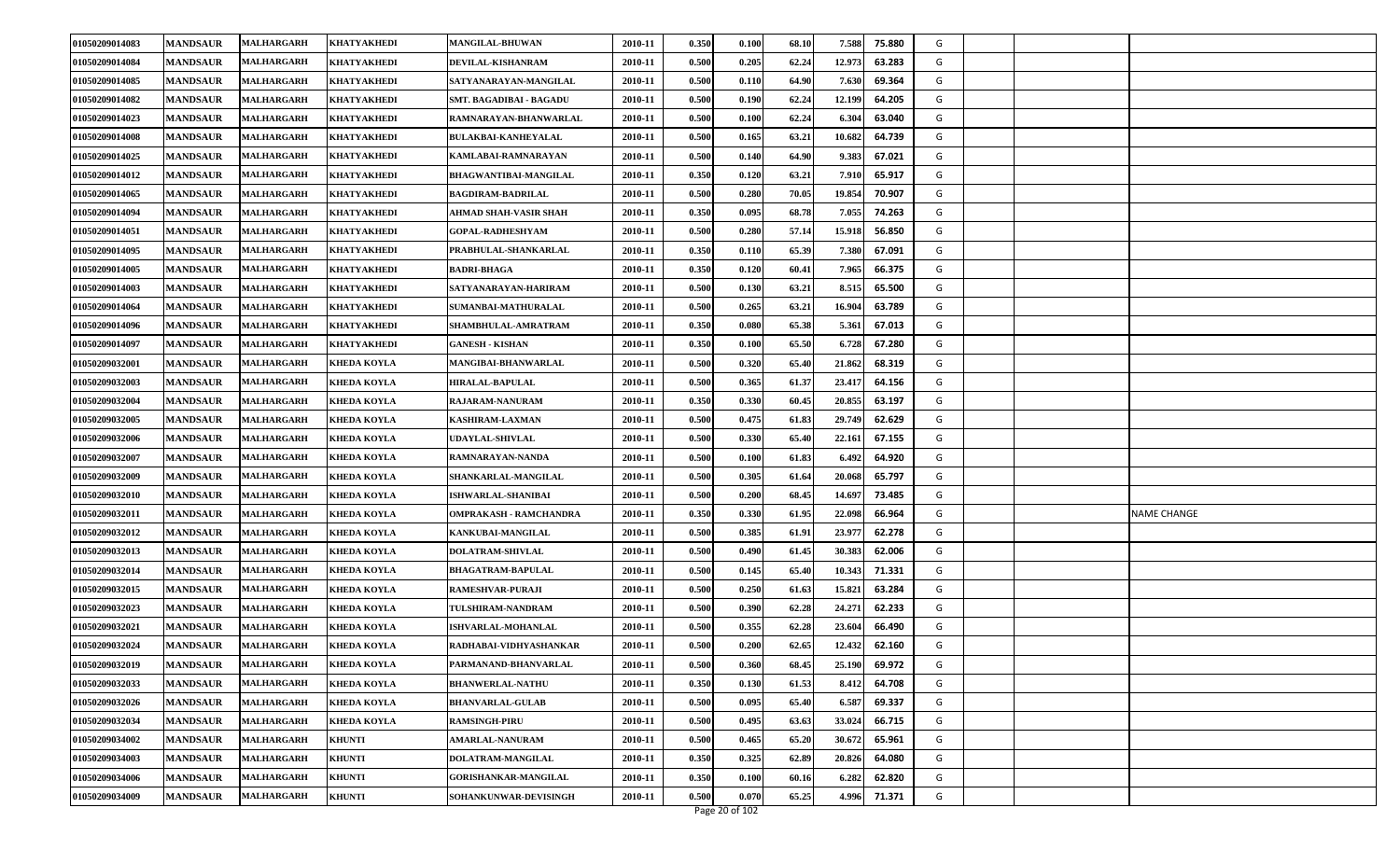| 01050209034014 | <b>MANDSAUR</b> | <b>MALHARGARH</b> | <b>KHUNTI</b>  | RAMRATAN-JAGGANNATH          | 2010-11 | 0.500 | 0.495 | 61.88 | 31.002 | 62.630 | G |    |  |
|----------------|-----------------|-------------------|----------------|------------------------------|---------|-------|-------|-------|--------|--------|---|----|--|
| 01050209034025 | <b>MANDSAUR</b> | <b>MALHARGARH</b> | <b>KHUNTI</b>  | <b>MADHU-RAMLAL</b>          | 2010-11 | 0.500 | 0.130 | 63.30 | 8.491  | 65.315 | G |    |  |
| 01050209034026 | <b>MANDSAUR</b> | <b>MALHARGARH</b> | <b>KHUNTI</b>  | <b>DEVILAL-BAPULAL</b>       | 2010-11 | 0.500 | 0.200 | 62.42 | 12.894 | 64.470 | G |    |  |
| 01050209034030 | <b>MANDSAUR</b> | <b>MALHARGARH</b> | <b>KHUNTI</b>  | SHANKARLAL-HARIRAM           | 2010-11 | 0.500 | 0.200 | 68.30 | 14.099 | 70.495 | G |    |  |
| 01050209034044 | <b>MANDSAUR</b> | <b>MALHARGARH</b> | <b>KHUNTI</b>  | <b>ISHVARLAL-KISHANLAL</b>   | 2010-11 | 0.350 | 0.075 | 64.59 | 4.881  | 65.080 | G |    |  |
| 01050209034046 | <b>MANDSAUR</b> | <b>MALHARGARH</b> | <b>KHUNTI</b>  | SHIVLAL-KISHANLAL            | 2010-11 | 0.350 | 0.060 | 63.64 | 3.800  | 63.333 | G |    |  |
| 01050209034048 | <b>MANDSAUR</b> | <b>MALHARGARH</b> | <b>KHUNTI</b>  | DULICHAND-RAMLAL             | 2010-11 | 0.500 | 0.055 | 61.23 | 3.761  | 68.382 | G |    |  |
| 01050209034051 | <b>MANDSAUR</b> | <b>MALHARGARH</b> | <b>KHUNTI</b>  | RAMESH-PYARJI                | 2010-11 | 0.500 | 0.100 | 67.18 | 6.814  | 68.140 | G |    |  |
| 01050209034053 | <b>MANDSAUR</b> | <b>MALHARGARH</b> | <b>KHUNTI</b>  | <b>LEKHRAM-BADRILAL</b>      | 2010-11 | 0.500 | 0.500 | 60.77 | 30.003 | 60.006 | G |    |  |
| 01050209034054 | <b>MANDSAUR</b> | <b>MALHARGARH</b> | <b>KHUNTI</b>  | <b>BABULAL-SHANKARLAL</b>    | 2010-11 | 0.500 | 0.105 | 65.57 | 7.025  | 66.905 | G |    |  |
| 01050209034056 | <b>MANDSAUR</b> | <b>MALHARGARH</b> | <b>KHUNTI</b>  | <b>BHANWARLAL-RAMCHANDRA</b> | 2010-11 | 0.500 | 0.095 | 69.41 | 6.802  | 71.600 | G |    |  |
| 01050209034066 | <b>MANDSAUR</b> | MALHARGARH        | <b>KHUNTI</b>  | RUKMANBAI-BADRILAL           | 2010-11 | 0.500 | 0.135 | 63.66 | 9.022  | 66.830 | G |    |  |
| 01050209034039 | <b>MANDSAUR</b> | <b>MALHARGARH</b> | <b>KHUNTI</b>  | <b>GEETABAI-RAMLAL</b>       | 2010-11 | 0.350 | 0.320 | 63.67 | 20.456 | 63.925 | G |    |  |
| 01050209034027 | <b>MANDSAUR</b> | <b>MALHARGARH</b> | <b>KHUNTI</b>  | <b>SUNDARLAL-CHUNNILAL</b>   | 2010-11 | 0.500 | 0.110 | 62.09 | 6.617  | 60.155 | G |    |  |
| 01050209034040 | <b>MANDSAUR</b> | <b>MALHARGARH</b> | <b>KHUNTI</b>  | SHANKARLAL-POKHAR            | 2010-11 | 0.500 | 0.250 | 69.07 | 18.017 | 72.068 |   | 02 |  |
| 01050209034011 | <b>MANDSAUR</b> | <b>MALHARGARH</b> | <b>KHUNTI</b>  | NARAYANIBAI-VAJERAM          | 2010-11 | 0.500 | 0.275 | 66.28 | 18.445 | 67.073 | G |    |  |
| 01050209034023 | <b>MANDSAUR</b> | <b>MALHARGARH</b> | <b>KHUNTI</b>  | UDAYLAL-BHAGVAN              | 2010-11 | 0.500 | 0.205 | 64.07 | 13.171 | 64.249 | G |    |  |
| 01050209034001 | <b>MANDSAUR</b> | <b>MALHARGARH</b> | <b>KHUNTI</b>  | RAMLAL-HARLAL                | 2010-11 | 0.500 | 0.160 | 66.90 | 10.771 | 67.319 | G |    |  |
| 01050209034068 | <b>MANDSAUR</b> | <b>MALHARGARH</b> | <b>KHUNTI</b>  | <b>SHANKARLAL-SUKHA</b>      | 2010-11 | 0.500 | 0.120 | 66.55 | 8.233  | 68.608 | G |    |  |
| 01050209034031 | <b>MANDSAUR</b> | <b>MALHARGARH</b> | <b>KHUNTI</b>  | PRABHULAL-HARLAL             | 2010-11 | 0.500 | 0.490 | 68.52 | 33.379 | 68.120 | G |    |  |
| 01050209034022 | <b>MANDSAUR</b> | <b>MALHARGARH</b> | <b>KHUNTI</b>  | <b>KALU-RAMLAL</b>           | 2010-11 | 0.500 | 0.265 | 67.36 | 18.139 | 68.449 | G |    |  |
| 01050209034008 | <b>MANDSAUR</b> | <b>MALHARGARH</b> | <b>KHUNTI</b>  | SHAMBHULAL-AMARLAL           | 2010-11 | 0.500 | 0.145 | 64.14 | 9.584  | 66.097 | G |    |  |
| 01050209034070 | <b>MANDSAUR</b> | <b>MALHARGARH</b> | <b>KHUNTI</b>  | <b>BAPULAL - KISHANLAL</b>   | 2010-11 | 0.350 | 0.095 | 62.54 | 6.156  | 64.800 | G |    |  |
| 01050209034071 | <b>MANDSAUR</b> | <b>MALHARGARH</b> | <b>KHUNTI</b>  | SHANKARLAL-CHUNNILAL         | 2010-11 | 0.500 | 0.460 | 63.32 | 28.503 | 61.963 | G |    |  |
| 01050209034020 | <b>MANDSAUR</b> | <b>MALHARGARH</b> | <b>KHUNTI</b>  | HIRABAI-KISHAN LAL           | 2010-11 | 0.500 | 0.000 | 0.00  | 0.000  | 0.000  | N |    |  |
| 01050209034021 | <b>MANDSAUR</b> | <b>MALHARGARH</b> | <b>KHUNTI</b>  | NANDUBAI - FAKIRA            | 2010-11 | 0.500 | 0.100 | 62.63 | 6.397  | 63.970 | G |    |  |
| 01050209034057 | <b>MANDSAUR</b> | <b>MALHARGARH</b> | <b>KHUNTI</b>  | <b>BHAGVAN-ONKAR</b>         | 2010-11 | 0.500 | 0.100 | 61.17 | 6.222  | 62.220 | G |    |  |
| 01050209034037 | <b>MANDSAUR</b> | <b>MALHARGARH</b> | <b>KHUNTI</b>  | MOHANBAI-KISHANLAL           | 2010-11 | 0.350 | 0.070 | 63.12 | 4.454  | 63.629 | G |    |  |
| 01050209034029 | <b>MANDSAUR</b> | <b>MALHARGARH</b> | <b>KHUNTI</b>  | KANHEYALAL-SITARAM           | 2010-11 | 0.500 | 0.190 | 63.04 | 12.743 | 67.068 | G |    |  |
| 01050209034065 | <b>MANDSAUR</b> | <b>MALHARGARH</b> | <b>KHUNTI</b>  | BHUWANISHANKAR-KISHANLAL     | 2010-11 | 0.350 | 0.250 | 0.00  | 13.370 | 53.480 |   | 02 |  |
| 01050209034012 | <b>MANDSAUR</b> | <b>MALHARGARH</b> | <b>KHUNTI</b>  | <b>KANA-RAMLAL</b>           | 2010-11 | 0.350 | 0.105 | 64.67 | 6.910  | 65.810 | G |    |  |
| 01050209034041 | <b>MANDSAUR</b> | <b>MALHARGARH</b> | <b>KHUNTI</b>  | SHAMBHULAL-BAPULAL           | 2010-11 | 0.500 | 0.210 | 59.95 | 12.615 | 60.071 | G |    |  |
| 01050209035001 | <b>MANDSAUR</b> | <b>MALHARGARH</b> | <b>KOYLA</b>   | DEVILAL-PRABHULAL            | 2010-11 | 0.500 | 0.200 | 64.31 | 13.689 | 68.445 | G |    |  |
| 01050209035003 | <b>MANDSAUR</b> | <b>MALHARGARH</b> | <b>KOYLA</b>   | <b>BHANWARLAL-SALAGRAM</b>   | 2010-11 | 0.500 | 0.210 | 64.31 | 13.707 | 65.271 | G |    |  |
| 01050209035006 | <b>MANDSAUR</b> | <b>MALHARGARH</b> | <b>KOYLA</b>   | <b>BHANWARSINGH-RUPSINGH</b> | 2010-11 | 0.500 | 0.490 | 62.57 | 31.866 | 65.033 | G |    |  |
| 01050209035022 | <b>MANDSAUR</b> | <b>MALHARGARH</b> | <b>KOYLA</b>   | <b>BHAGIRATH-RUGHNATH</b>    | 2010-11 | 0.500 | 0.120 | 62.14 | 7.768  | 64.733 | G |    |  |
| 01050209035005 | <b>MANDSAUR</b> | <b>MALHARGARH</b> | <b>KOYLA</b>   | SHYAMSINGH-BHARATSINGH       | 2010-11 | 0.350 | 0.330 | 56.53 | 19.697 | 59.688 | G |    |  |
| 01050209035029 | <b>MANDSAUR</b> | <b>MALHARGARH</b> | <b>KOYLA</b>   | <b>ISHVARSINGH-RAMSINGH</b>  | 2010-11 | 0.350 | 0.140 | 63.72 | 9.303  | 66.450 | G |    |  |
| 01050209016001 | <b>MANDSAUR</b> | <b>MALHARGARH</b> | <b>MAGRANA</b> | <b>RATAN-KISHNA</b>          | 2010-11 | 0.500 | 0.210 | 61.66 | 13.310 | 63.381 | G |    |  |
| 01050209016004 | <b>MANDSAUR</b> | <b>MALHARGARH</b> | <b>MAGRANA</b> | PRABHULAL-GENDIBAI           | 2010-11 | 0.350 | 0.145 | 61.66 | 9.046  | 62.386 | G |    |  |
| 01050209016005 | <b>MANDSAUR</b> | <b>MALHARGARH</b> | <b>MAGRANA</b> | ANOKHILAL-HAJARILAL          | 2010-11 | 0.500 | 0.210 | 66.81 | 14.154 | 67.400 | G |    |  |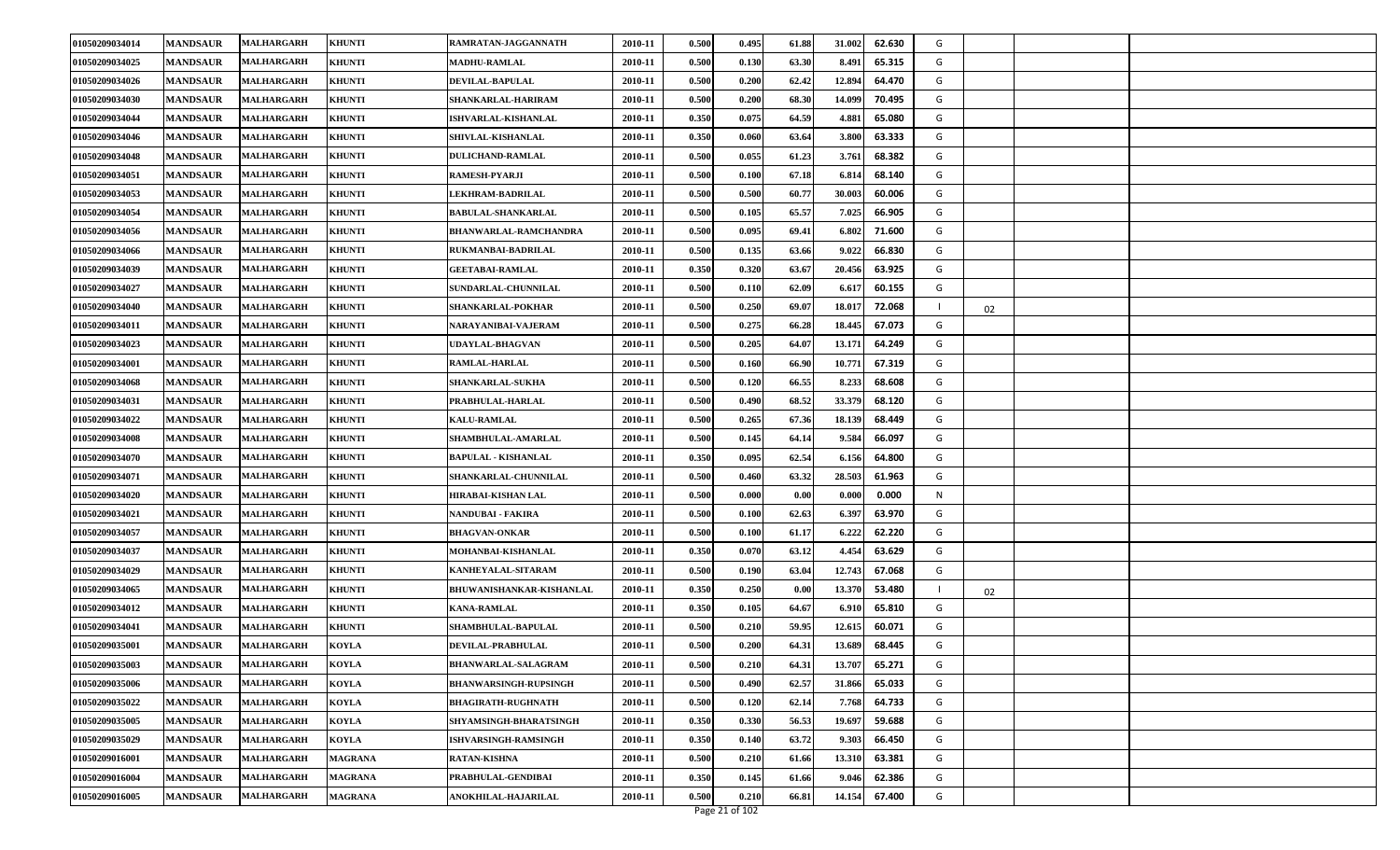| 01050209016008 | <b>MANDSAUR</b> | <b>MALHARGARH</b> | <b>MAGRANA</b> | VAKTAVARSINGH-UDAYSINGH      | 2010-11 | 0.500 | 0.135          | 66.90 | 9.184  | 68.030 | G |    |  |
|----------------|-----------------|-------------------|----------------|------------------------------|---------|-------|----------------|-------|--------|--------|---|----|--|
| 01050209016009 | <b>MANDSAUR</b> | MALHARGARH        | <b>MAGRANA</b> | <b>RATAN-BAGDU</b>           | 2010-11 | 0.500 | 0.180          | 66.90 | 12.099 | 67.217 | G |    |  |
| 01050209016010 | <b>MANDSAUR</b> | <b>MALHARGARH</b> | <b>MAGRANA</b> | MOHANBAI - PRABHULAL         | 2010-11 | 0.500 | 0.155          | 66.90 | 10.408 | 67.148 | G |    |  |
| 01050209016011 | <b>MANDSAUR</b> | <b>MALHARGARH</b> | <b>MAGRANA</b> | <b>MANGU-RAMKISHAN</b>       | 2010-11 | 0.500 | 0.260          | 68.33 | 18.117 | 69.681 | G |    |  |
| 01050209016013 | <b>MANDSAUR</b> | <b>MALHARGARH</b> | <b>MAGRANA</b> | SIHIVNARAYAN-RAMPRATAP       | 2010-11 | 0.500 | 0.205          | 66.83 | 14.225 | 69.390 | G |    |  |
| 01050209016014 | <b>MANDSAUR</b> | <b>MALHARGARH</b> | <b>MAGRANA</b> | KAILASHCHAND-RAMRATAN        | 2010-11 | 0.500 | 0.465          | 65.85 | 31.062 | 66.800 | G |    |  |
| 01050209016015 | <b>MANDSAUR</b> | <b>MALHARGARH</b> | <b>MAGRANA</b> | SHOBHARAM-BHUVANIRAM         | 2010-11 | 0.500 | 0.195          | 66.13 | 12.612 | 64.677 | G |    |  |
| 01050209016017 | <b>MANDSAUR</b> | <b>MALHARGARH</b> | <b>MAGRANA</b> | <b>DOLATRAM-KESHURAM</b>     | 2010-11 | 0.500 | 0.405          | 67.51 | 26.155 | 64.580 | G |    |  |
| 01050209016018 | <b>MANDSAUR</b> | <b>MALHARGARH</b> | <b>MAGRANA</b> | <b>GHISABAI - TULSIRAM</b>   | 2010-11 | 0.500 | 0.405          | 66.34 | 26.128 | 64.514 |   | 02 |  |
| 01050209016020 | <b>MANDSAUR</b> | <b>MALHARGARH</b> | <b>MAGRANA</b> | <b>GANGABAI-BHAGWAN</b>      | 2010-11 | 0.500 | 0.265          | 63.70 | 17.026 | 64.249 | G |    |  |
| 01050209016022 | <b>MANDSAUR</b> | <b>MALHARGARH</b> | <b>MAGRANA</b> | NARAYAN-MANGNIRAM            | 2010-11 | 0.500 | 0.170          | 63.40 | 11.068 | 65.106 | G |    |  |
| 01050209016145 | <b>MANDSAUR</b> | <b>MALHARGARH</b> | <b>MAGRANA</b> | <b>RAMDAYAL-KALURAM</b>      | 2010-11 | 0.350 | 0.355          | 70.16 | 24.366 | 68.637 | G |    |  |
| 01050209016029 | <b>MANDSAUR</b> | MALHARGARH        | <b>MAGRANA</b> | RAMKUNWAR-MANGILAL           | 2010-11 | 0.500 | 0.155          | 66.61 | 10.31  | 66.548 | G |    |  |
| 01050209016030 | <b>MANDSAUR</b> | <b>MALHARGARH</b> | <b>MAGRANA</b> | RADHESHYAM - KANHAIYALAL     | 2010-11 | 0.500 | 0.285          | 60.86 | 17.441 | 61.196 | G |    |  |
| 01050209016031 | <b>MANDSAUR</b> | <b>MALHARGARH</b> | <b>MAGRANA</b> | <b>RAMLAL-AMRA</b>           | 2010-11 | 0.500 | 0.210          | 66.61 | 14.483 | 68.967 | G |    |  |
| 01050209016032 | <b>MANDSAUR</b> | <b>MALHARGARH</b> | <b>MAGRANA</b> | KANHIYALAL-BHANWARLAL        | 2010-11 | 0.500 | 0.365          | 66.87 | 24.054 | 65.901 | G |    |  |
| 01050209016033 | <b>MANDSAUR</b> | MALHARGARH        | <b>MAGRANA</b> | <b>MANGILAL-HEERA</b>        | 2010-11 | 0.500 | 0.290          | 67.51 | 19.086 | 65.814 | G |    |  |
| 01050209016034 | <b>MANDSAUR</b> | <b>MALHARGARH</b> | <b>MAGRANA</b> | <b>BALMUKAN-RAMRATAN</b>     | 2010-11 | 0.500 | 0.350          | 66.61 | 25.407 | 72.591 | G |    |  |
| 01050209016035 | <b>MANDSAUR</b> | <b>MALHARGARH</b> | <b>MAGRANA</b> | <b>MANGILAL-PARASRAM</b>     | 2010-11 | 0.500 | 0.410          | 67.51 | 27.100 | 66.098 | G |    |  |
| 01050209016037 | <b>MANDSAUR</b> | <b>MALHARGARH</b> | <b>MAGRANA</b> | RADHAKISHAN-DOLATRAM         | 2010-11 | 0.500 | 0.185          | 66.32 | 12.67  | 68.524 | G |    |  |
| 01050209016038 | <b>MANDSAUR</b> | MALHARGARH        | <b>MAGRANA</b> | <b>GOVINDRAM-KHEMRAJ</b>     | 2010-11 | 0.500 | 0.255          | 66.32 | 16.495 | 64.686 | G |    |  |
| 01050209016040 | <b>MANDSAUR</b> | <b>MALHARGARH</b> | <b>MAGRANA</b> | KOSHALIYABAI-RAMDAYAL        | 2010-11 | 0.500 | 0.135          | 67.51 | 9.789  | 72.511 | G |    |  |
| 01050209016041 | <b>MANDSAUR</b> | <b>MALHARGARH</b> | <b>MAGRANA</b> | <b>BHAGATRAM-MULCHAND</b>    | 2010-11 | 0.500 | 0.470          | 66.32 | 31.464 | 66.945 | G |    |  |
| 01050209016042 | <b>MANDSAUR</b> | <b>MALHARGARH</b> | <b>MAGRANA</b> | RADHIBAI-ONKARLAL            | 2010-11 | 0.500 | 0.205          | 63.40 | 12.979 | 63.312 | G |    |  |
| 01050209016043 | <b>MANDSAUR</b> | MALHARGARH        | <b>MAGRANA</b> | TARJARAM-SHAMBHULAL          | 2010-11 | 0.350 | 0.100          | 67.96 | 6.942  | 69.420 | G |    |  |
| 01050209016044 | <b>MANDSAUR</b> | <b>MALHARGARH</b> | <b>MAGRANA</b> | DHAPUBAI-BHANWARLAL          | 2010-11 | 0.500 | 0.315          | 66.83 | 21.557 | 68.435 | G |    |  |
| 01050209016045 | <b>MANDSAUR</b> | <b>MALHARGARH</b> | <b>MAGRANA</b> | KANHIYALAL-HARLAL            | 2010-11 | 0.500 | 0.290          | 66.13 | 19.367 | 66.783 | G |    |  |
| 01050209016046 | <b>MANDSAUR</b> | <b>MALHARGARH</b> | <b>MAGRANA</b> | <b>NARSINGHDAS-BADRIADAS</b> | 2010-11 | 0.500 | 0.305          | 60.86 | 18.623 | 61.059 | G |    |  |
| 01050209016048 | <b>MANDSAUR</b> | <b>MALHARGARH</b> | <b>MAGRANA</b> | <b>BANSILAL-NIRBHAYRAM</b>   | 2010-11 | 0.500 | 0.110          | 63.40 | 7.128  | 64.800 | G |    |  |
| 01050209016049 | <b>MANDSAUR</b> | <b>MALHARGARH</b> | <b>MAGRANA</b> | KALUDAS-NARAYANDAS           | 2010-11 | 0.350 | 0.140          | 63.56 | 9.280  | 66.286 | G |    |  |
| 01050209016050 | <b>MANDSAUR</b> | <b>MALHARGARH</b> | <b>MAGRANA</b> | PRATAPBAI-MANGILAL           | 2010-11 | 0.500 | 0.200          | 66.83 | 12.917 | 64.585 | G |    |  |
| 01050209016051 | <b>MANDSAUR</b> | <b>MALHARGARH</b> | <b>MAGRANA</b> | JAMNALAL-MANGILAL            | 2010-11 | 0.500 | 0.100          | 60.77 | 6.442  | 64.420 | G |    |  |
| 01050209016052 | <b>MANDSAUR</b> | <b>MALHARGARH</b> | <b>MAGRANA</b> | GANESHRAM-KANHIYALAL         | 2010-11 | 0.500 | 0.305          | 66.83 | 20.249 | 66.390 | G |    |  |
| 01050209016053 | <b>MANDSAUR</b> | <b>MALHARGARH</b> | <b>MAGRANA</b> | NATHULAL-DAULATRAM           | 2010-11 | 0.500 | 0.255          | 65.97 | 16.747 | 65.675 | G |    |  |
| 01050209016055 | <b>MANDSAUR</b> | <b>MALHARGARH</b> | <b>MAGRANA</b> | BHAGATRAM-TARAJRAM           | 2010-11 | 0.500 | 0.100          | 67.12 | 6.865  | 68.650 | G |    |  |
| 01050209016056 | <b>MANDSAUR</b> | MALHARGARH        | <b>MAGRANA</b> | ONKARLAL-BAPULAL             | 2010-11 | 0.500 | 0.185          | 65.97 | 12.176 | 65.816 | G |    |  |
| 01050209016057 | <b>MANDSAUR</b> | MALHARGARH        | <b>MAGRANA</b> | NAGYA - CHUNIYA CHAMAR       | 2010-11 | 0.500 | 0.100          | 63.56 | 6.892  | 68.920 | G |    |  |
| 01050209016060 | <b>MANDSAUR</b> | <b>MALHARGARH</b> | <b>MAGRANA</b> | <b>BANSILAL-RAMLAL</b>       | 2010-11 | 0.500 | 0.410          | 60.77 | 25.263 | 61.617 | G |    |  |
| 01050209016061 | <b>MANDSAUR</b> | <b>MALHARGARH</b> | <b>MAGRANA</b> | RADHAKISHAN-NARAYAN          | 2010-11 | 0.500 | 0.415          | 65.97 | 27.293 | 65.766 | G |    |  |
| 01050209016062 | <b>MANDSAUR</b> | MALHARGARH        | <b>MAGRANA</b> | MOHANLAL-MULCHAND            | 2010-11 | 0.500 | 0.245          | 63.56 | 15.890 | 64.857 | G |    |  |
| 01050209016063 | <b>MANDSAUR</b> | <b>MALHARGARH</b> | <b>MAGRANA</b> | RAMBHAJAN - BHAWARLAL        | 2010-11 | 0.500 | 0.200          | 67.96 | 13.670 | 68.350 | G |    |  |
|                |                 |                   |                |                              |         |       | Page 22 of 102 |       |        |        |   |    |  |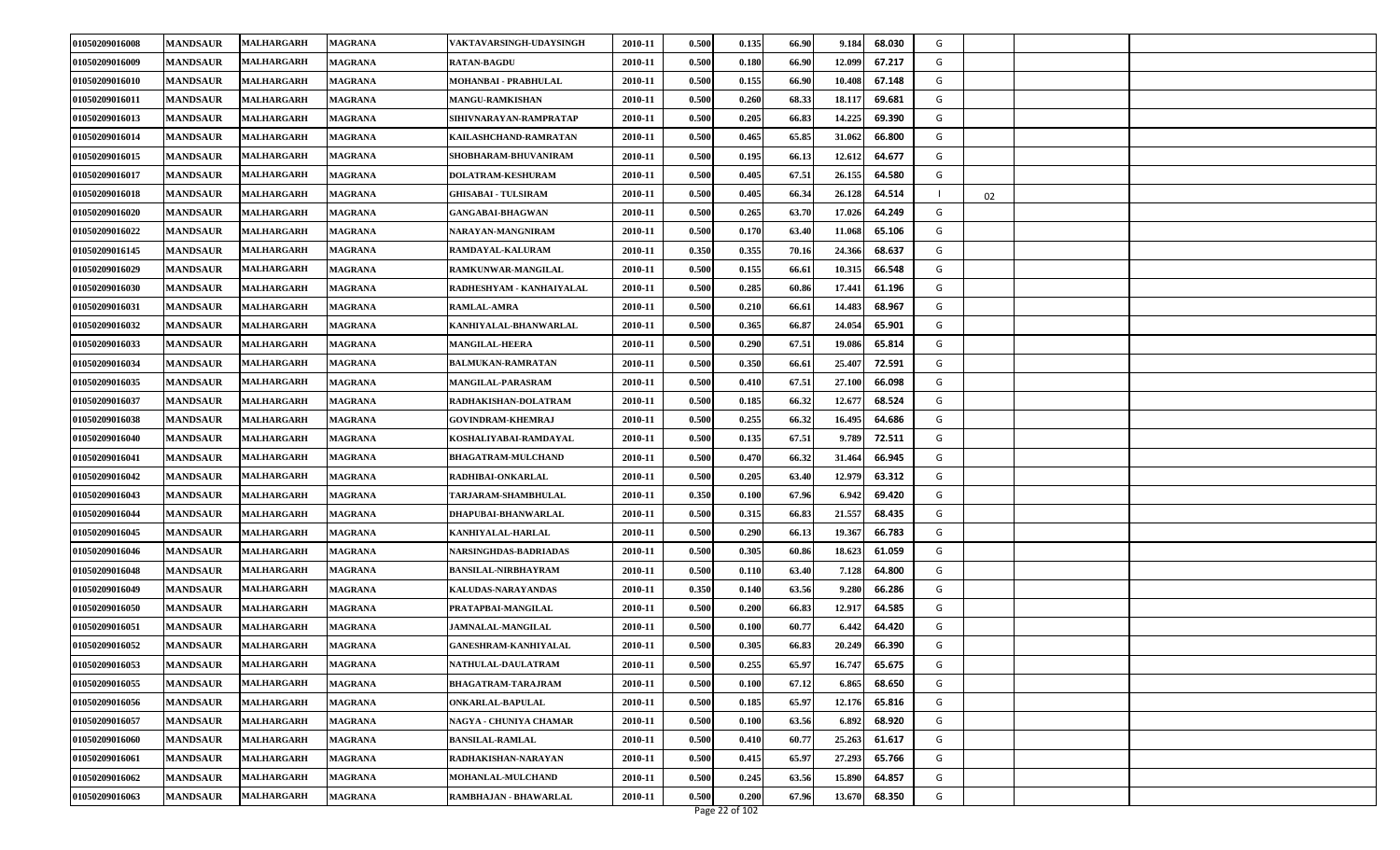| 01050209016066<br>0.500<br>0.155<br><b>MANDSAUR</b><br>MALHARGARH<br><b>MAGRANA</b><br>MANGIIBAI-MANGNIRAM<br>2010-11<br>66.23<br>10.833<br>69.890<br>G<br>01050209016067<br><b>MANDSAUR</b><br><b>MALHARGARH</b><br><b>BHERU-KISHAN</b><br>2010-11<br>0.500<br>0.100<br>62.77<br>70.300<br>G<br><b>MAGRANA</b><br>7.030<br>01050209016069<br><b>MANDSAUR</b><br><b>MALHARGARH</b><br>2010-11<br>0.500<br>0.130<br>66.23<br>8.591<br>66.085<br>G<br><b>MAGRANA</b><br><b>JAMNALAL-DEVARAM</b><br>01050209016074<br><b>MANDSAUR</b><br>2010-11<br>0.500<br>0.350<br>68.67<br>22.926<br>65.503<br>G<br>MALHARGARH<br>MAGRANA<br><b>SURAJMAL-BHANWARLAL</b><br>01050209016075<br>62.77<br>12.751<br><b>MANDSAUR</b><br>2010-11<br>0.500<br>0.200<br>63.755<br>G<br><b>MALHARGARH</b><br><b>MAGRANA</b><br><b>SOHANLAL-GANPATLAL</b><br>0.500<br>0.200<br>13.123<br>65.615<br>01050209016076<br><b>MANDSAUR</b><br><b>MALHARGARH</b><br><b>MAGRANA</b><br>DINESHCHANDRA-AMRATRAM<br>2010-11<br>66.23<br>G<br>0.500<br>15.899<br>01050209016077<br><b>MANDSAUR</b><br>MALHARGARH<br>MAGRANA<br>SUNDARLAL-RAMPRATAP<br>2010-11<br>0.250<br>62.77<br>63.596<br>G<br>0.500<br>66.23<br>27.665<br>67.476<br>01050209016078<br><b>MANDSAUR</b><br>MALHARGARH<br>2010-11<br>0.410<br>G<br>MAGRANA<br><b>CHAGANLAL-KISHANLAL</b><br>65.02<br>6.326<br>01050209016079<br><b>MANDSAUR</b><br>MALHARGARH<br>2010-11<br>0.500<br>0.095<br>66.589<br>G<br><b>MAGRANA</b><br>NIRBHAYRAM-MANGNIRAM<br>0.500<br>0.220<br>61.55<br>13.858<br>62.991<br>01050209016083<br><b>MANDSAUR</b><br>2010-11<br>G<br><b>MALHARGARH</b><br><b>MAGRANA</b><br>RADHESHYAM-NIRBHAYRAM<br>01050209016084<br><b>MANDSAUR</b><br>0.500<br>0.240<br>61.55<br>15.783<br>65.763<br>G<br>2010-11<br><b>MALHARGARH</b><br><b>MAGRANA</b><br><b>NANDRAM-RAJU</b><br>0.500<br>0.485<br>30.265<br>62.402<br>01050209016085<br><b>MANDSAUR</b><br>MALHARGARH<br>MAGRANA<br>KARULAL-RATANLAL<br>2010-11<br>61.55<br>G<br>01050209016086<br><b>MANDSAUR</b><br>KANWARLAL-RAMPRATAP<br>2010-11<br>0.500<br>0.500<br>62.30<br>31.355<br>62.710<br>G<br>MALHARGARH<br><b>MAGRANA</b><br>0.500<br>0.150<br>65.02<br>9.911<br>66.073<br>01050209016087<br><b>MANDSAUR</b><br>MALHARGARH<br><b>MAGRANA</b><br>2010-11<br>G<br><b>BABULAL-PRABHULAL</b><br>01050209016088<br>0.500<br>0.195<br>68.67<br>13.675<br>70.128<br>G<br><b>MANDSAUR</b><br><b>MALHARGARH</b><br><b>MAGRANA</b><br>SHAMBHULAL-DHANRAJ<br>2010-11<br>0.500<br>0.235<br>65.02<br>15.178<br>64.587<br>01050209016090<br><b>MANDSAUR</b><br>2010-11<br>G<br>MALHARGARH<br><b>MAGRANA</b><br>RAMNARAYAN-KANHIYALAL<br>01050209016091<br><b>MANDSAUR</b><br>2010-11<br>0.500<br>0.260<br>67.98<br>17.102<br>65.777<br>G<br>MALHARGARH<br><b>MAGRANA</b><br>SURESHCHAND-BHANWARLAL<br>01050209016094<br><b>MANDSAUR</b><br><b>MALHARGARH</b><br><b>MAGRANA</b><br>KANHIYALAL-PANNALAL<br>2010-11<br>0.500<br>0.140<br>65.02<br>9.047<br>64.621<br>G<br>01050209016098<br><b>MANDSAUR</b><br>2010-11<br>0.500<br>0.375<br>64.84<br>24.510<br>65.360<br><b>MALHARGARH</b><br><b>MAGRANA</b><br>RAMDAYAL-HEERALAL<br>G<br>0.385<br>24.342<br>01050209016099<br><b>MANDSAUR</b><br><b>MALHARGARH</b><br>2010-11<br>0.500<br>62.30<br>63.226<br>G<br><b>MAGRANA</b><br><b>HEERALAL-BAGDIRAM</b><br>01050209016100<br><b>MANDSAUR</b><br>2010-11<br>0.500<br>0.125<br>64.84<br>8.244<br>65.952<br>G<br><b>MALHARGARH</b><br><b>MAGRANA</b><br><b>JAGDISH-GANPAT</b><br>62.30<br>12.442<br>01050209016101<br><b>MANDSAUR</b><br>2010-11<br>0.500<br>0.195<br>63.805<br>G<br>MALHARGARH<br><b>MAGRANA</b><br>BHANWARLAL-KANHIYALAL<br>01050209016103<br><b>MANDSAUR</b><br>0.500<br>0.130<br>62.99<br>8.288<br>63.754<br>G<br>MALHARGARH<br>MAGRANA<br>GOVARDHANRAM-NIRBHAYRAM<br>2010-11<br>64.84<br>01050209016107<br><b>MANDSAUR</b><br>MALHARGARH<br><b>MAGRANA</b><br><b>CHANDRAKALA-DEVILAL</b><br>2010-11<br>0.500<br>0.120<br>7.809<br>65.075<br>G<br>01050209016108<br><b>MANDSAUR</b><br>MALHARGARH<br><b>MAGRANA</b><br>HEERALAL-BHANWARLAL<br>2010-11<br>0.500<br>0.275<br>62.99<br>16.665<br>60.600<br>G<br>01050209016110<br><b>MANDSAUR</b><br>MALHARGARH<br>2010-11<br>0.350<br>0.295<br>62.99<br>19.212<br>65.125<br>G<br><b>MAGRANA</b><br><b>BHUWANIRAM - DEVBAKHS</b><br>01050209016111<br><b>MANDSAUR</b><br>2010-11<br>0.500<br>0.145<br>64.84<br>9.550<br>65.862<br>G<br>MALHARGARH<br><b>MAGRANA</b><br><b>BHAGATRAM-HARLAL</b><br>01050209016113<br><b>MANDSAUR</b><br>2010-11<br>0.350<br>0.100<br>59.44<br>6.369<br>63.690<br>G<br>MALHARGARH<br><b>MAGRANA</b><br>RAJMAL-CHUNNILAL<br><b>MANDSAUR</b><br><b>NANDA-CHIMNA</b><br>0.350<br>0.300<br>18.087<br>60.290<br>01050209016115<br>MALHARGARH<br><b>MAGRANA</b><br>2010-11<br>61.64<br>G<br>0.500<br>01050209016122<br><b>MANDSAUR</b><br>MALHARGARH<br><b>MAGRANA</b><br><b>KHEMRAJ-KARULAL</b><br>2010-11<br>0.205<br>67.98<br>13.693<br>66.795<br>G<br>01050209016123<br><b>MANDSAUR</b><br>MALHARGARH<br>2010-11<br>0.500<br>0.115<br>66.27<br>7.80<br>67.835<br>G<br>MAGRANA<br><b>ONKARLAL-RAMLAL</b><br>01050209016125<br>0.500<br>0.265<br>66.27<br>16.852<br>63.592<br>G<br><b>MANDSAUR</b><br><b>MALHARGARH</b><br>2010-11<br><b>MAGRANA</b><br>MATHURALAL-MANGILAL<br>01050209016126<br><b>MANDSAUR</b><br>2010-11<br>0.500<br>0.110<br>69.50<br>7.506<br>68.236<br>G<br><b>MALHARGARH</b><br>KANHIYALAL-TARJARAM<br><b>MAGRANA</b><br>0.350<br>0.225<br>13.603<br>G<br>01050209016127<br><b>MANDSAUR</b><br>2010-11<br>59.44<br>60.458<br>MALHARGARH<br>NANDIBAI-MANGILAL CHOTI<br>MAGRANA<br>0.100<br>66.27<br>01050209016128<br><b>MANDSAUR</b><br><b>MALHARGARH</b><br><b>MAGRANA</b><br><b>BAPULAL-DEVRAM</b><br>2010-11<br>0.500<br>6.400<br>64.000<br>G<br>62.955 | 01050209016065 | <b>MANDSAUR</b> | MALHARGARH | <b>MAGRANA</b> | VARDICHAND-D\P RATANLAL   | 2010-11 | 0.500 | 0.100 | 69.26 | 7.124  | 71.240 | G |  |
|------------------------------------------------------------------------------------------------------------------------------------------------------------------------------------------------------------------------------------------------------------------------------------------------------------------------------------------------------------------------------------------------------------------------------------------------------------------------------------------------------------------------------------------------------------------------------------------------------------------------------------------------------------------------------------------------------------------------------------------------------------------------------------------------------------------------------------------------------------------------------------------------------------------------------------------------------------------------------------------------------------------------------------------------------------------------------------------------------------------------------------------------------------------------------------------------------------------------------------------------------------------------------------------------------------------------------------------------------------------------------------------------------------------------------------------------------------------------------------------------------------------------------------------------------------------------------------------------------------------------------------------------------------------------------------------------------------------------------------------------------------------------------------------------------------------------------------------------------------------------------------------------------------------------------------------------------------------------------------------------------------------------------------------------------------------------------------------------------------------------------------------------------------------------------------------------------------------------------------------------------------------------------------------------------------------------------------------------------------------------------------------------------------------------------------------------------------------------------------------------------------------------------------------------------------------------------------------------------------------------------------------------------------------------------------------------------------------------------------------------------------------------------------------------------------------------------------------------------------------------------------------------------------------------------------------------------------------------------------------------------------------------------------------------------------------------------------------------------------------------------------------------------------------------------------------------------------------------------------------------------------------------------------------------------------------------------------------------------------------------------------------------------------------------------------------------------------------------------------------------------------------------------------------------------------------------------------------------------------------------------------------------------------------------------------------------------------------------------------------------------------------------------------------------------------------------------------------------------------------------------------------------------------------------------------------------------------------------------------------------------------------------------------------------------------------------------------------------------------------------------------------------------------------------------------------------------------------------------------------------------------------------------------------------------------------------------------------------------------------------------------------------------------------------------------------------------------------------------------------------------------------------------------------------------------------------------------------------------------------------------------------------------------------------------------------------------------------------------------------------------------------------------------------------------------------------------------------------------------------------------------------------------------------------------------------------------------------------------------------------------------------------------------------------------------------------------------------------------------------------------------------------------------------------------------------------------------------------------------------------------------------------------------------------------------------------------------------------------------------------------------------------------------------------------------------------------------------------------------------------------------------------------------------------------------------------------------------------------------------------------------------------------------------------------------------------------------------------------------------------------------------------|----------------|-----------------|------------|----------------|---------------------------|---------|-------|-------|-------|--------|--------|---|--|
|                                                                                                                                                                                                                                                                                                                                                                                                                                                                                                                                                                                                                                                                                                                                                                                                                                                                                                                                                                                                                                                                                                                                                                                                                                                                                                                                                                                                                                                                                                                                                                                                                                                                                                                                                                                                                                                                                                                                                                                                                                                                                                                                                                                                                                                                                                                                                                                                                                                                                                                                                                                                                                                                                                                                                                                                                                                                                                                                                                                                                                                                                                                                                                                                                                                                                                                                                                                                                                                                                                                                                                                                                                                                                                                                                                                                                                                                                                                                                                                                                                                                                                                                                                                                                                                                                                                                                                                                                                                                                                                                                                                                                                                                                                                                                                                                                                                                                                                                                                                                                                                                                                                                                                                                                                                                                                                                                                                                                                                                                                                                                                                                                                                                                                                                                                        |                |                 |            |                |                           |         |       |       |       |        |        |   |  |
|                                                                                                                                                                                                                                                                                                                                                                                                                                                                                                                                                                                                                                                                                                                                                                                                                                                                                                                                                                                                                                                                                                                                                                                                                                                                                                                                                                                                                                                                                                                                                                                                                                                                                                                                                                                                                                                                                                                                                                                                                                                                                                                                                                                                                                                                                                                                                                                                                                                                                                                                                                                                                                                                                                                                                                                                                                                                                                                                                                                                                                                                                                                                                                                                                                                                                                                                                                                                                                                                                                                                                                                                                                                                                                                                                                                                                                                                                                                                                                                                                                                                                                                                                                                                                                                                                                                                                                                                                                                                                                                                                                                                                                                                                                                                                                                                                                                                                                                                                                                                                                                                                                                                                                                                                                                                                                                                                                                                                                                                                                                                                                                                                                                                                                                                                                        |                |                 |            |                |                           |         |       |       |       |        |        |   |  |
|                                                                                                                                                                                                                                                                                                                                                                                                                                                                                                                                                                                                                                                                                                                                                                                                                                                                                                                                                                                                                                                                                                                                                                                                                                                                                                                                                                                                                                                                                                                                                                                                                                                                                                                                                                                                                                                                                                                                                                                                                                                                                                                                                                                                                                                                                                                                                                                                                                                                                                                                                                                                                                                                                                                                                                                                                                                                                                                                                                                                                                                                                                                                                                                                                                                                                                                                                                                                                                                                                                                                                                                                                                                                                                                                                                                                                                                                                                                                                                                                                                                                                                                                                                                                                                                                                                                                                                                                                                                                                                                                                                                                                                                                                                                                                                                                                                                                                                                                                                                                                                                                                                                                                                                                                                                                                                                                                                                                                                                                                                                                                                                                                                                                                                                                                                        |                |                 |            |                |                           |         |       |       |       |        |        |   |  |
|                                                                                                                                                                                                                                                                                                                                                                                                                                                                                                                                                                                                                                                                                                                                                                                                                                                                                                                                                                                                                                                                                                                                                                                                                                                                                                                                                                                                                                                                                                                                                                                                                                                                                                                                                                                                                                                                                                                                                                                                                                                                                                                                                                                                                                                                                                                                                                                                                                                                                                                                                                                                                                                                                                                                                                                                                                                                                                                                                                                                                                                                                                                                                                                                                                                                                                                                                                                                                                                                                                                                                                                                                                                                                                                                                                                                                                                                                                                                                                                                                                                                                                                                                                                                                                                                                                                                                                                                                                                                                                                                                                                                                                                                                                                                                                                                                                                                                                                                                                                                                                                                                                                                                                                                                                                                                                                                                                                                                                                                                                                                                                                                                                                                                                                                                                        |                |                 |            |                |                           |         |       |       |       |        |        |   |  |
|                                                                                                                                                                                                                                                                                                                                                                                                                                                                                                                                                                                                                                                                                                                                                                                                                                                                                                                                                                                                                                                                                                                                                                                                                                                                                                                                                                                                                                                                                                                                                                                                                                                                                                                                                                                                                                                                                                                                                                                                                                                                                                                                                                                                                                                                                                                                                                                                                                                                                                                                                                                                                                                                                                                                                                                                                                                                                                                                                                                                                                                                                                                                                                                                                                                                                                                                                                                                                                                                                                                                                                                                                                                                                                                                                                                                                                                                                                                                                                                                                                                                                                                                                                                                                                                                                                                                                                                                                                                                                                                                                                                                                                                                                                                                                                                                                                                                                                                                                                                                                                                                                                                                                                                                                                                                                                                                                                                                                                                                                                                                                                                                                                                                                                                                                                        |                |                 |            |                |                           |         |       |       |       |        |        |   |  |
|                                                                                                                                                                                                                                                                                                                                                                                                                                                                                                                                                                                                                                                                                                                                                                                                                                                                                                                                                                                                                                                                                                                                                                                                                                                                                                                                                                                                                                                                                                                                                                                                                                                                                                                                                                                                                                                                                                                                                                                                                                                                                                                                                                                                                                                                                                                                                                                                                                                                                                                                                                                                                                                                                                                                                                                                                                                                                                                                                                                                                                                                                                                                                                                                                                                                                                                                                                                                                                                                                                                                                                                                                                                                                                                                                                                                                                                                                                                                                                                                                                                                                                                                                                                                                                                                                                                                                                                                                                                                                                                                                                                                                                                                                                                                                                                                                                                                                                                                                                                                                                                                                                                                                                                                                                                                                                                                                                                                                                                                                                                                                                                                                                                                                                                                                                        |                |                 |            |                |                           |         |       |       |       |        |        |   |  |
|                                                                                                                                                                                                                                                                                                                                                                                                                                                                                                                                                                                                                                                                                                                                                                                                                                                                                                                                                                                                                                                                                                                                                                                                                                                                                                                                                                                                                                                                                                                                                                                                                                                                                                                                                                                                                                                                                                                                                                                                                                                                                                                                                                                                                                                                                                                                                                                                                                                                                                                                                                                                                                                                                                                                                                                                                                                                                                                                                                                                                                                                                                                                                                                                                                                                                                                                                                                                                                                                                                                                                                                                                                                                                                                                                                                                                                                                                                                                                                                                                                                                                                                                                                                                                                                                                                                                                                                                                                                                                                                                                                                                                                                                                                                                                                                                                                                                                                                                                                                                                                                                                                                                                                                                                                                                                                                                                                                                                                                                                                                                                                                                                                                                                                                                                                        |                |                 |            |                |                           |         |       |       |       |        |        |   |  |
|                                                                                                                                                                                                                                                                                                                                                                                                                                                                                                                                                                                                                                                                                                                                                                                                                                                                                                                                                                                                                                                                                                                                                                                                                                                                                                                                                                                                                                                                                                                                                                                                                                                                                                                                                                                                                                                                                                                                                                                                                                                                                                                                                                                                                                                                                                                                                                                                                                                                                                                                                                                                                                                                                                                                                                                                                                                                                                                                                                                                                                                                                                                                                                                                                                                                                                                                                                                                                                                                                                                                                                                                                                                                                                                                                                                                                                                                                                                                                                                                                                                                                                                                                                                                                                                                                                                                                                                                                                                                                                                                                                                                                                                                                                                                                                                                                                                                                                                                                                                                                                                                                                                                                                                                                                                                                                                                                                                                                                                                                                                                                                                                                                                                                                                                                                        |                |                 |            |                |                           |         |       |       |       |        |        |   |  |
|                                                                                                                                                                                                                                                                                                                                                                                                                                                                                                                                                                                                                                                                                                                                                                                                                                                                                                                                                                                                                                                                                                                                                                                                                                                                                                                                                                                                                                                                                                                                                                                                                                                                                                                                                                                                                                                                                                                                                                                                                                                                                                                                                                                                                                                                                                                                                                                                                                                                                                                                                                                                                                                                                                                                                                                                                                                                                                                                                                                                                                                                                                                                                                                                                                                                                                                                                                                                                                                                                                                                                                                                                                                                                                                                                                                                                                                                                                                                                                                                                                                                                                                                                                                                                                                                                                                                                                                                                                                                                                                                                                                                                                                                                                                                                                                                                                                                                                                                                                                                                                                                                                                                                                                                                                                                                                                                                                                                                                                                                                                                                                                                                                                                                                                                                                        |                |                 |            |                |                           |         |       |       |       |        |        |   |  |
|                                                                                                                                                                                                                                                                                                                                                                                                                                                                                                                                                                                                                                                                                                                                                                                                                                                                                                                                                                                                                                                                                                                                                                                                                                                                                                                                                                                                                                                                                                                                                                                                                                                                                                                                                                                                                                                                                                                                                                                                                                                                                                                                                                                                                                                                                                                                                                                                                                                                                                                                                                                                                                                                                                                                                                                                                                                                                                                                                                                                                                                                                                                                                                                                                                                                                                                                                                                                                                                                                                                                                                                                                                                                                                                                                                                                                                                                                                                                                                                                                                                                                                                                                                                                                                                                                                                                                                                                                                                                                                                                                                                                                                                                                                                                                                                                                                                                                                                                                                                                                                                                                                                                                                                                                                                                                                                                                                                                                                                                                                                                                                                                                                                                                                                                                                        |                |                 |            |                |                           |         |       |       |       |        |        |   |  |
|                                                                                                                                                                                                                                                                                                                                                                                                                                                                                                                                                                                                                                                                                                                                                                                                                                                                                                                                                                                                                                                                                                                                                                                                                                                                                                                                                                                                                                                                                                                                                                                                                                                                                                                                                                                                                                                                                                                                                                                                                                                                                                                                                                                                                                                                                                                                                                                                                                                                                                                                                                                                                                                                                                                                                                                                                                                                                                                                                                                                                                                                                                                                                                                                                                                                                                                                                                                                                                                                                                                                                                                                                                                                                                                                                                                                                                                                                                                                                                                                                                                                                                                                                                                                                                                                                                                                                                                                                                                                                                                                                                                                                                                                                                                                                                                                                                                                                                                                                                                                                                                                                                                                                                                                                                                                                                                                                                                                                                                                                                                                                                                                                                                                                                                                                                        |                |                 |            |                |                           |         |       |       |       |        |        |   |  |
|                                                                                                                                                                                                                                                                                                                                                                                                                                                                                                                                                                                                                                                                                                                                                                                                                                                                                                                                                                                                                                                                                                                                                                                                                                                                                                                                                                                                                                                                                                                                                                                                                                                                                                                                                                                                                                                                                                                                                                                                                                                                                                                                                                                                                                                                                                                                                                                                                                                                                                                                                                                                                                                                                                                                                                                                                                                                                                                                                                                                                                                                                                                                                                                                                                                                                                                                                                                                                                                                                                                                                                                                                                                                                                                                                                                                                                                                                                                                                                                                                                                                                                                                                                                                                                                                                                                                                                                                                                                                                                                                                                                                                                                                                                                                                                                                                                                                                                                                                                                                                                                                                                                                                                                                                                                                                                                                                                                                                                                                                                                                                                                                                                                                                                                                                                        |                |                 |            |                |                           |         |       |       |       |        |        |   |  |
|                                                                                                                                                                                                                                                                                                                                                                                                                                                                                                                                                                                                                                                                                                                                                                                                                                                                                                                                                                                                                                                                                                                                                                                                                                                                                                                                                                                                                                                                                                                                                                                                                                                                                                                                                                                                                                                                                                                                                                                                                                                                                                                                                                                                                                                                                                                                                                                                                                                                                                                                                                                                                                                                                                                                                                                                                                                                                                                                                                                                                                                                                                                                                                                                                                                                                                                                                                                                                                                                                                                                                                                                                                                                                                                                                                                                                                                                                                                                                                                                                                                                                                                                                                                                                                                                                                                                                                                                                                                                                                                                                                                                                                                                                                                                                                                                                                                                                                                                                                                                                                                                                                                                                                                                                                                                                                                                                                                                                                                                                                                                                                                                                                                                                                                                                                        |                |                 |            |                |                           |         |       |       |       |        |        |   |  |
|                                                                                                                                                                                                                                                                                                                                                                                                                                                                                                                                                                                                                                                                                                                                                                                                                                                                                                                                                                                                                                                                                                                                                                                                                                                                                                                                                                                                                                                                                                                                                                                                                                                                                                                                                                                                                                                                                                                                                                                                                                                                                                                                                                                                                                                                                                                                                                                                                                                                                                                                                                                                                                                                                                                                                                                                                                                                                                                                                                                                                                                                                                                                                                                                                                                                                                                                                                                                                                                                                                                                                                                                                                                                                                                                                                                                                                                                                                                                                                                                                                                                                                                                                                                                                                                                                                                                                                                                                                                                                                                                                                                                                                                                                                                                                                                                                                                                                                                                                                                                                                                                                                                                                                                                                                                                                                                                                                                                                                                                                                                                                                                                                                                                                                                                                                        |                |                 |            |                |                           |         |       |       |       |        |        |   |  |
|                                                                                                                                                                                                                                                                                                                                                                                                                                                                                                                                                                                                                                                                                                                                                                                                                                                                                                                                                                                                                                                                                                                                                                                                                                                                                                                                                                                                                                                                                                                                                                                                                                                                                                                                                                                                                                                                                                                                                                                                                                                                                                                                                                                                                                                                                                                                                                                                                                                                                                                                                                                                                                                                                                                                                                                                                                                                                                                                                                                                                                                                                                                                                                                                                                                                                                                                                                                                                                                                                                                                                                                                                                                                                                                                                                                                                                                                                                                                                                                                                                                                                                                                                                                                                                                                                                                                                                                                                                                                                                                                                                                                                                                                                                                                                                                                                                                                                                                                                                                                                                                                                                                                                                                                                                                                                                                                                                                                                                                                                                                                                                                                                                                                                                                                                                        |                |                 |            |                |                           |         |       |       |       |        |        |   |  |
|                                                                                                                                                                                                                                                                                                                                                                                                                                                                                                                                                                                                                                                                                                                                                                                                                                                                                                                                                                                                                                                                                                                                                                                                                                                                                                                                                                                                                                                                                                                                                                                                                                                                                                                                                                                                                                                                                                                                                                                                                                                                                                                                                                                                                                                                                                                                                                                                                                                                                                                                                                                                                                                                                                                                                                                                                                                                                                                                                                                                                                                                                                                                                                                                                                                                                                                                                                                                                                                                                                                                                                                                                                                                                                                                                                                                                                                                                                                                                                                                                                                                                                                                                                                                                                                                                                                                                                                                                                                                                                                                                                                                                                                                                                                                                                                                                                                                                                                                                                                                                                                                                                                                                                                                                                                                                                                                                                                                                                                                                                                                                                                                                                                                                                                                                                        |                |                 |            |                |                           |         |       |       |       |        |        |   |  |
|                                                                                                                                                                                                                                                                                                                                                                                                                                                                                                                                                                                                                                                                                                                                                                                                                                                                                                                                                                                                                                                                                                                                                                                                                                                                                                                                                                                                                                                                                                                                                                                                                                                                                                                                                                                                                                                                                                                                                                                                                                                                                                                                                                                                                                                                                                                                                                                                                                                                                                                                                                                                                                                                                                                                                                                                                                                                                                                                                                                                                                                                                                                                                                                                                                                                                                                                                                                                                                                                                                                                                                                                                                                                                                                                                                                                                                                                                                                                                                                                                                                                                                                                                                                                                                                                                                                                                                                                                                                                                                                                                                                                                                                                                                                                                                                                                                                                                                                                                                                                                                                                                                                                                                                                                                                                                                                                                                                                                                                                                                                                                                                                                                                                                                                                                                        |                |                 |            |                |                           |         |       |       |       |        |        |   |  |
|                                                                                                                                                                                                                                                                                                                                                                                                                                                                                                                                                                                                                                                                                                                                                                                                                                                                                                                                                                                                                                                                                                                                                                                                                                                                                                                                                                                                                                                                                                                                                                                                                                                                                                                                                                                                                                                                                                                                                                                                                                                                                                                                                                                                                                                                                                                                                                                                                                                                                                                                                                                                                                                                                                                                                                                                                                                                                                                                                                                                                                                                                                                                                                                                                                                                                                                                                                                                                                                                                                                                                                                                                                                                                                                                                                                                                                                                                                                                                                                                                                                                                                                                                                                                                                                                                                                                                                                                                                                                                                                                                                                                                                                                                                                                                                                                                                                                                                                                                                                                                                                                                                                                                                                                                                                                                                                                                                                                                                                                                                                                                                                                                                                                                                                                                                        |                |                 |            |                |                           |         |       |       |       |        |        |   |  |
|                                                                                                                                                                                                                                                                                                                                                                                                                                                                                                                                                                                                                                                                                                                                                                                                                                                                                                                                                                                                                                                                                                                                                                                                                                                                                                                                                                                                                                                                                                                                                                                                                                                                                                                                                                                                                                                                                                                                                                                                                                                                                                                                                                                                                                                                                                                                                                                                                                                                                                                                                                                                                                                                                                                                                                                                                                                                                                                                                                                                                                                                                                                                                                                                                                                                                                                                                                                                                                                                                                                                                                                                                                                                                                                                                                                                                                                                                                                                                                                                                                                                                                                                                                                                                                                                                                                                                                                                                                                                                                                                                                                                                                                                                                                                                                                                                                                                                                                                                                                                                                                                                                                                                                                                                                                                                                                                                                                                                                                                                                                                                                                                                                                                                                                                                                        |                |                 |            |                |                           |         |       |       |       |        |        |   |  |
|                                                                                                                                                                                                                                                                                                                                                                                                                                                                                                                                                                                                                                                                                                                                                                                                                                                                                                                                                                                                                                                                                                                                                                                                                                                                                                                                                                                                                                                                                                                                                                                                                                                                                                                                                                                                                                                                                                                                                                                                                                                                                                                                                                                                                                                                                                                                                                                                                                                                                                                                                                                                                                                                                                                                                                                                                                                                                                                                                                                                                                                                                                                                                                                                                                                                                                                                                                                                                                                                                                                                                                                                                                                                                                                                                                                                                                                                                                                                                                                                                                                                                                                                                                                                                                                                                                                                                                                                                                                                                                                                                                                                                                                                                                                                                                                                                                                                                                                                                                                                                                                                                                                                                                                                                                                                                                                                                                                                                                                                                                                                                                                                                                                                                                                                                                        |                |                 |            |                |                           |         |       |       |       |        |        |   |  |
|                                                                                                                                                                                                                                                                                                                                                                                                                                                                                                                                                                                                                                                                                                                                                                                                                                                                                                                                                                                                                                                                                                                                                                                                                                                                                                                                                                                                                                                                                                                                                                                                                                                                                                                                                                                                                                                                                                                                                                                                                                                                                                                                                                                                                                                                                                                                                                                                                                                                                                                                                                                                                                                                                                                                                                                                                                                                                                                                                                                                                                                                                                                                                                                                                                                                                                                                                                                                                                                                                                                                                                                                                                                                                                                                                                                                                                                                                                                                                                                                                                                                                                                                                                                                                                                                                                                                                                                                                                                                                                                                                                                                                                                                                                                                                                                                                                                                                                                                                                                                                                                                                                                                                                                                                                                                                                                                                                                                                                                                                                                                                                                                                                                                                                                                                                        |                |                 |            |                |                           |         |       |       |       |        |        |   |  |
|                                                                                                                                                                                                                                                                                                                                                                                                                                                                                                                                                                                                                                                                                                                                                                                                                                                                                                                                                                                                                                                                                                                                                                                                                                                                                                                                                                                                                                                                                                                                                                                                                                                                                                                                                                                                                                                                                                                                                                                                                                                                                                                                                                                                                                                                                                                                                                                                                                                                                                                                                                                                                                                                                                                                                                                                                                                                                                                                                                                                                                                                                                                                                                                                                                                                                                                                                                                                                                                                                                                                                                                                                                                                                                                                                                                                                                                                                                                                                                                                                                                                                                                                                                                                                                                                                                                                                                                                                                                                                                                                                                                                                                                                                                                                                                                                                                                                                                                                                                                                                                                                                                                                                                                                                                                                                                                                                                                                                                                                                                                                                                                                                                                                                                                                                                        |                |                 |            |                |                           |         |       |       |       |        |        |   |  |
|                                                                                                                                                                                                                                                                                                                                                                                                                                                                                                                                                                                                                                                                                                                                                                                                                                                                                                                                                                                                                                                                                                                                                                                                                                                                                                                                                                                                                                                                                                                                                                                                                                                                                                                                                                                                                                                                                                                                                                                                                                                                                                                                                                                                                                                                                                                                                                                                                                                                                                                                                                                                                                                                                                                                                                                                                                                                                                                                                                                                                                                                                                                                                                                                                                                                                                                                                                                                                                                                                                                                                                                                                                                                                                                                                                                                                                                                                                                                                                                                                                                                                                                                                                                                                                                                                                                                                                                                                                                                                                                                                                                                                                                                                                                                                                                                                                                                                                                                                                                                                                                                                                                                                                                                                                                                                                                                                                                                                                                                                                                                                                                                                                                                                                                                                                        |                |                 |            |                |                           |         |       |       |       |        |        |   |  |
|                                                                                                                                                                                                                                                                                                                                                                                                                                                                                                                                                                                                                                                                                                                                                                                                                                                                                                                                                                                                                                                                                                                                                                                                                                                                                                                                                                                                                                                                                                                                                                                                                                                                                                                                                                                                                                                                                                                                                                                                                                                                                                                                                                                                                                                                                                                                                                                                                                                                                                                                                                                                                                                                                                                                                                                                                                                                                                                                                                                                                                                                                                                                                                                                                                                                                                                                                                                                                                                                                                                                                                                                                                                                                                                                                                                                                                                                                                                                                                                                                                                                                                                                                                                                                                                                                                                                                                                                                                                                                                                                                                                                                                                                                                                                                                                                                                                                                                                                                                                                                                                                                                                                                                                                                                                                                                                                                                                                                                                                                                                                                                                                                                                                                                                                                                        |                |                 |            |                |                           |         |       |       |       |        |        |   |  |
|                                                                                                                                                                                                                                                                                                                                                                                                                                                                                                                                                                                                                                                                                                                                                                                                                                                                                                                                                                                                                                                                                                                                                                                                                                                                                                                                                                                                                                                                                                                                                                                                                                                                                                                                                                                                                                                                                                                                                                                                                                                                                                                                                                                                                                                                                                                                                                                                                                                                                                                                                                                                                                                                                                                                                                                                                                                                                                                                                                                                                                                                                                                                                                                                                                                                                                                                                                                                                                                                                                                                                                                                                                                                                                                                                                                                                                                                                                                                                                                                                                                                                                                                                                                                                                                                                                                                                                                                                                                                                                                                                                                                                                                                                                                                                                                                                                                                                                                                                                                                                                                                                                                                                                                                                                                                                                                                                                                                                                                                                                                                                                                                                                                                                                                                                                        |                |                 |            |                |                           |         |       |       |       |        |        |   |  |
|                                                                                                                                                                                                                                                                                                                                                                                                                                                                                                                                                                                                                                                                                                                                                                                                                                                                                                                                                                                                                                                                                                                                                                                                                                                                                                                                                                                                                                                                                                                                                                                                                                                                                                                                                                                                                                                                                                                                                                                                                                                                                                                                                                                                                                                                                                                                                                                                                                                                                                                                                                                                                                                                                                                                                                                                                                                                                                                                                                                                                                                                                                                                                                                                                                                                                                                                                                                                                                                                                                                                                                                                                                                                                                                                                                                                                                                                                                                                                                                                                                                                                                                                                                                                                                                                                                                                                                                                                                                                                                                                                                                                                                                                                                                                                                                                                                                                                                                                                                                                                                                                                                                                                                                                                                                                                                                                                                                                                                                                                                                                                                                                                                                                                                                                                                        |                |                 |            |                |                           |         |       |       |       |        |        |   |  |
|                                                                                                                                                                                                                                                                                                                                                                                                                                                                                                                                                                                                                                                                                                                                                                                                                                                                                                                                                                                                                                                                                                                                                                                                                                                                                                                                                                                                                                                                                                                                                                                                                                                                                                                                                                                                                                                                                                                                                                                                                                                                                                                                                                                                                                                                                                                                                                                                                                                                                                                                                                                                                                                                                                                                                                                                                                                                                                                                                                                                                                                                                                                                                                                                                                                                                                                                                                                                                                                                                                                                                                                                                                                                                                                                                                                                                                                                                                                                                                                                                                                                                                                                                                                                                                                                                                                                                                                                                                                                                                                                                                                                                                                                                                                                                                                                                                                                                                                                                                                                                                                                                                                                                                                                                                                                                                                                                                                                                                                                                                                                                                                                                                                                                                                                                                        |                |                 |            |                |                           |         |       |       |       |        |        |   |  |
|                                                                                                                                                                                                                                                                                                                                                                                                                                                                                                                                                                                                                                                                                                                                                                                                                                                                                                                                                                                                                                                                                                                                                                                                                                                                                                                                                                                                                                                                                                                                                                                                                                                                                                                                                                                                                                                                                                                                                                                                                                                                                                                                                                                                                                                                                                                                                                                                                                                                                                                                                                                                                                                                                                                                                                                                                                                                                                                                                                                                                                                                                                                                                                                                                                                                                                                                                                                                                                                                                                                                                                                                                                                                                                                                                                                                                                                                                                                                                                                                                                                                                                                                                                                                                                                                                                                                                                                                                                                                                                                                                                                                                                                                                                                                                                                                                                                                                                                                                                                                                                                                                                                                                                                                                                                                                                                                                                                                                                                                                                                                                                                                                                                                                                                                                                        |                |                 |            |                |                           |         |       |       |       |        |        |   |  |
|                                                                                                                                                                                                                                                                                                                                                                                                                                                                                                                                                                                                                                                                                                                                                                                                                                                                                                                                                                                                                                                                                                                                                                                                                                                                                                                                                                                                                                                                                                                                                                                                                                                                                                                                                                                                                                                                                                                                                                                                                                                                                                                                                                                                                                                                                                                                                                                                                                                                                                                                                                                                                                                                                                                                                                                                                                                                                                                                                                                                                                                                                                                                                                                                                                                                                                                                                                                                                                                                                                                                                                                                                                                                                                                                                                                                                                                                                                                                                                                                                                                                                                                                                                                                                                                                                                                                                                                                                                                                                                                                                                                                                                                                                                                                                                                                                                                                                                                                                                                                                                                                                                                                                                                                                                                                                                                                                                                                                                                                                                                                                                                                                                                                                                                                                                        |                |                 |            |                |                           |         |       |       |       |        |        |   |  |
|                                                                                                                                                                                                                                                                                                                                                                                                                                                                                                                                                                                                                                                                                                                                                                                                                                                                                                                                                                                                                                                                                                                                                                                                                                                                                                                                                                                                                                                                                                                                                                                                                                                                                                                                                                                                                                                                                                                                                                                                                                                                                                                                                                                                                                                                                                                                                                                                                                                                                                                                                                                                                                                                                                                                                                                                                                                                                                                                                                                                                                                                                                                                                                                                                                                                                                                                                                                                                                                                                                                                                                                                                                                                                                                                                                                                                                                                                                                                                                                                                                                                                                                                                                                                                                                                                                                                                                                                                                                                                                                                                                                                                                                                                                                                                                                                                                                                                                                                                                                                                                                                                                                                                                                                                                                                                                                                                                                                                                                                                                                                                                                                                                                                                                                                                                        |                |                 |            |                |                           |         |       |       |       |        |        |   |  |
|                                                                                                                                                                                                                                                                                                                                                                                                                                                                                                                                                                                                                                                                                                                                                                                                                                                                                                                                                                                                                                                                                                                                                                                                                                                                                                                                                                                                                                                                                                                                                                                                                                                                                                                                                                                                                                                                                                                                                                                                                                                                                                                                                                                                                                                                                                                                                                                                                                                                                                                                                                                                                                                                                                                                                                                                                                                                                                                                                                                                                                                                                                                                                                                                                                                                                                                                                                                                                                                                                                                                                                                                                                                                                                                                                                                                                                                                                                                                                                                                                                                                                                                                                                                                                                                                                                                                                                                                                                                                                                                                                                                                                                                                                                                                                                                                                                                                                                                                                                                                                                                                                                                                                                                                                                                                                                                                                                                                                                                                                                                                                                                                                                                                                                                                                                        |                |                 |            |                |                           |         |       |       |       |        |        |   |  |
|                                                                                                                                                                                                                                                                                                                                                                                                                                                                                                                                                                                                                                                                                                                                                                                                                                                                                                                                                                                                                                                                                                                                                                                                                                                                                                                                                                                                                                                                                                                                                                                                                                                                                                                                                                                                                                                                                                                                                                                                                                                                                                                                                                                                                                                                                                                                                                                                                                                                                                                                                                                                                                                                                                                                                                                                                                                                                                                                                                                                                                                                                                                                                                                                                                                                                                                                                                                                                                                                                                                                                                                                                                                                                                                                                                                                                                                                                                                                                                                                                                                                                                                                                                                                                                                                                                                                                                                                                                                                                                                                                                                                                                                                                                                                                                                                                                                                                                                                                                                                                                                                                                                                                                                                                                                                                                                                                                                                                                                                                                                                                                                                                                                                                                                                                                        |                |                 |            |                |                           |         |       |       |       |        |        |   |  |
|                                                                                                                                                                                                                                                                                                                                                                                                                                                                                                                                                                                                                                                                                                                                                                                                                                                                                                                                                                                                                                                                                                                                                                                                                                                                                                                                                                                                                                                                                                                                                                                                                                                                                                                                                                                                                                                                                                                                                                                                                                                                                                                                                                                                                                                                                                                                                                                                                                                                                                                                                                                                                                                                                                                                                                                                                                                                                                                                                                                                                                                                                                                                                                                                                                                                                                                                                                                                                                                                                                                                                                                                                                                                                                                                                                                                                                                                                                                                                                                                                                                                                                                                                                                                                                                                                                                                                                                                                                                                                                                                                                                                                                                                                                                                                                                                                                                                                                                                                                                                                                                                                                                                                                                                                                                                                                                                                                                                                                                                                                                                                                                                                                                                                                                                                                        |                |                 |            |                |                           |         |       |       |       |        |        |   |  |
|                                                                                                                                                                                                                                                                                                                                                                                                                                                                                                                                                                                                                                                                                                                                                                                                                                                                                                                                                                                                                                                                                                                                                                                                                                                                                                                                                                                                                                                                                                                                                                                                                                                                                                                                                                                                                                                                                                                                                                                                                                                                                                                                                                                                                                                                                                                                                                                                                                                                                                                                                                                                                                                                                                                                                                                                                                                                                                                                                                                                                                                                                                                                                                                                                                                                                                                                                                                                                                                                                                                                                                                                                                                                                                                                                                                                                                                                                                                                                                                                                                                                                                                                                                                                                                                                                                                                                                                                                                                                                                                                                                                                                                                                                                                                                                                                                                                                                                                                                                                                                                                                                                                                                                                                                                                                                                                                                                                                                                                                                                                                                                                                                                                                                                                                                                        |                |                 |            |                |                           |         |       |       |       |        |        |   |  |
|                                                                                                                                                                                                                                                                                                                                                                                                                                                                                                                                                                                                                                                                                                                                                                                                                                                                                                                                                                                                                                                                                                                                                                                                                                                                                                                                                                                                                                                                                                                                                                                                                                                                                                                                                                                                                                                                                                                                                                                                                                                                                                                                                                                                                                                                                                                                                                                                                                                                                                                                                                                                                                                                                                                                                                                                                                                                                                                                                                                                                                                                                                                                                                                                                                                                                                                                                                                                                                                                                                                                                                                                                                                                                                                                                                                                                                                                                                                                                                                                                                                                                                                                                                                                                                                                                                                                                                                                                                                                                                                                                                                                                                                                                                                                                                                                                                                                                                                                                                                                                                                                                                                                                                                                                                                                                                                                                                                                                                                                                                                                                                                                                                                                                                                                                                        |                |                 |            |                |                           |         |       |       |       |        |        |   |  |
|                                                                                                                                                                                                                                                                                                                                                                                                                                                                                                                                                                                                                                                                                                                                                                                                                                                                                                                                                                                                                                                                                                                                                                                                                                                                                                                                                                                                                                                                                                                                                                                                                                                                                                                                                                                                                                                                                                                                                                                                                                                                                                                                                                                                                                                                                                                                                                                                                                                                                                                                                                                                                                                                                                                                                                                                                                                                                                                                                                                                                                                                                                                                                                                                                                                                                                                                                                                                                                                                                                                                                                                                                                                                                                                                                                                                                                                                                                                                                                                                                                                                                                                                                                                                                                                                                                                                                                                                                                                                                                                                                                                                                                                                                                                                                                                                                                                                                                                                                                                                                                                                                                                                                                                                                                                                                                                                                                                                                                                                                                                                                                                                                                                                                                                                                                        | 01050209016129 | <b>MANDSAUR</b> | MALHARGARH | <b>MAGRANA</b> | HIMMATSINGH-VAKTAWARSINGH | 2010-11 | 0.500 | 0.220 | 66.27 | 13.850 |        | G |  |
| 01050209016130<br><b>MANDSAUR</b><br><b>MALHARGARH</b><br>2010-11<br>0.500<br>0.180<br>64.48<br>11.220<br>62.333<br>G<br><b>MAGRANA</b><br><b>KARULAL-MANGILAL</b>                                                                                                                                                                                                                                                                                                                                                                                                                                                                                                                                                                                                                                                                                                                                                                                                                                                                                                                                                                                                                                                                                                                                                                                                                                                                                                                                                                                                                                                                                                                                                                                                                                                                                                                                                                                                                                                                                                                                                                                                                                                                                                                                                                                                                                                                                                                                                                                                                                                                                                                                                                                                                                                                                                                                                                                                                                                                                                                                                                                                                                                                                                                                                                                                                                                                                                                                                                                                                                                                                                                                                                                                                                                                                                                                                                                                                                                                                                                                                                                                                                                                                                                                                                                                                                                                                                                                                                                                                                                                                                                                                                                                                                                                                                                                                                                                                                                                                                                                                                                                                                                                                                                                                                                                                                                                                                                                                                                                                                                                                                                                                                                                     |                |                 |            |                |                           |         |       |       |       |        |        |   |  |
| 01050209016131<br>0.500<br>66.845<br>G<br><b>MANDSAUR</b><br>MALHARGARH<br>2010-11<br>0.110<br>61.64<br>7.353<br><b>MAGRANA</b><br><b>DHANRAJ-BAPULAL</b>                                                                                                                                                                                                                                                                                                                                                                                                                                                                                                                                                                                                                                                                                                                                                                                                                                                                                                                                                                                                                                                                                                                                                                                                                                                                                                                                                                                                                                                                                                                                                                                                                                                                                                                                                                                                                                                                                                                                                                                                                                                                                                                                                                                                                                                                                                                                                                                                                                                                                                                                                                                                                                                                                                                                                                                                                                                                                                                                                                                                                                                                                                                                                                                                                                                                                                                                                                                                                                                                                                                                                                                                                                                                                                                                                                                                                                                                                                                                                                                                                                                                                                                                                                                                                                                                                                                                                                                                                                                                                                                                                                                                                                                                                                                                                                                                                                                                                                                                                                                                                                                                                                                                                                                                                                                                                                                                                                                                                                                                                                                                                                                                              |                |                 |            |                |                           |         |       |       |       |        |        |   |  |
| 0.135<br>01050209016132<br><b>MANDSAUR</b><br>2010-11<br>0.500<br>64.48<br>8.871<br>65.711<br>G<br>SAROJBALA-MANGILAL<br>MALHARGARH<br><b>MAGRANA</b>                                                                                                                                                                                                                                                                                                                                                                                                                                                                                                                                                                                                                                                                                                                                                                                                                                                                                                                                                                                                                                                                                                                                                                                                                                                                                                                                                                                                                                                                                                                                                                                                                                                                                                                                                                                                                                                                                                                                                                                                                                                                                                                                                                                                                                                                                                                                                                                                                                                                                                                                                                                                                                                                                                                                                                                                                                                                                                                                                                                                                                                                                                                                                                                                                                                                                                                                                                                                                                                                                                                                                                                                                                                                                                                                                                                                                                                                                                                                                                                                                                                                                                                                                                                                                                                                                                                                                                                                                                                                                                                                                                                                                                                                                                                                                                                                                                                                                                                                                                                                                                                                                                                                                                                                                                                                                                                                                                                                                                                                                                                                                                                                                  |                |                 |            |                |                           |         |       |       |       |        |        |   |  |
| G<br>01050209016134<br>0.500<br>0.150<br>61.64<br>63.107<br><b>MANDSAUR</b><br>2010-11<br>9.466<br><b>MALHARGARH</b><br><b>MAGRANA</b><br>KANWARLAL-NANURAM<br>Page 23 of 102                                                                                                                                                                                                                                                                                                                                                                                                                                                                                                                                                                                                                                                                                                                                                                                                                                                                                                                                                                                                                                                                                                                                                                                                                                                                                                                                                                                                                                                                                                                                                                                                                                                                                                                                                                                                                                                                                                                                                                                                                                                                                                                                                                                                                                                                                                                                                                                                                                                                                                                                                                                                                                                                                                                                                                                                                                                                                                                                                                                                                                                                                                                                                                                                                                                                                                                                                                                                                                                                                                                                                                                                                                                                                                                                                                                                                                                                                                                                                                                                                                                                                                                                                                                                                                                                                                                                                                                                                                                                                                                                                                                                                                                                                                                                                                                                                                                                                                                                                                                                                                                                                                                                                                                                                                                                                                                                                                                                                                                                                                                                                                                          |                |                 |            |                |                           |         |       |       |       |        |        |   |  |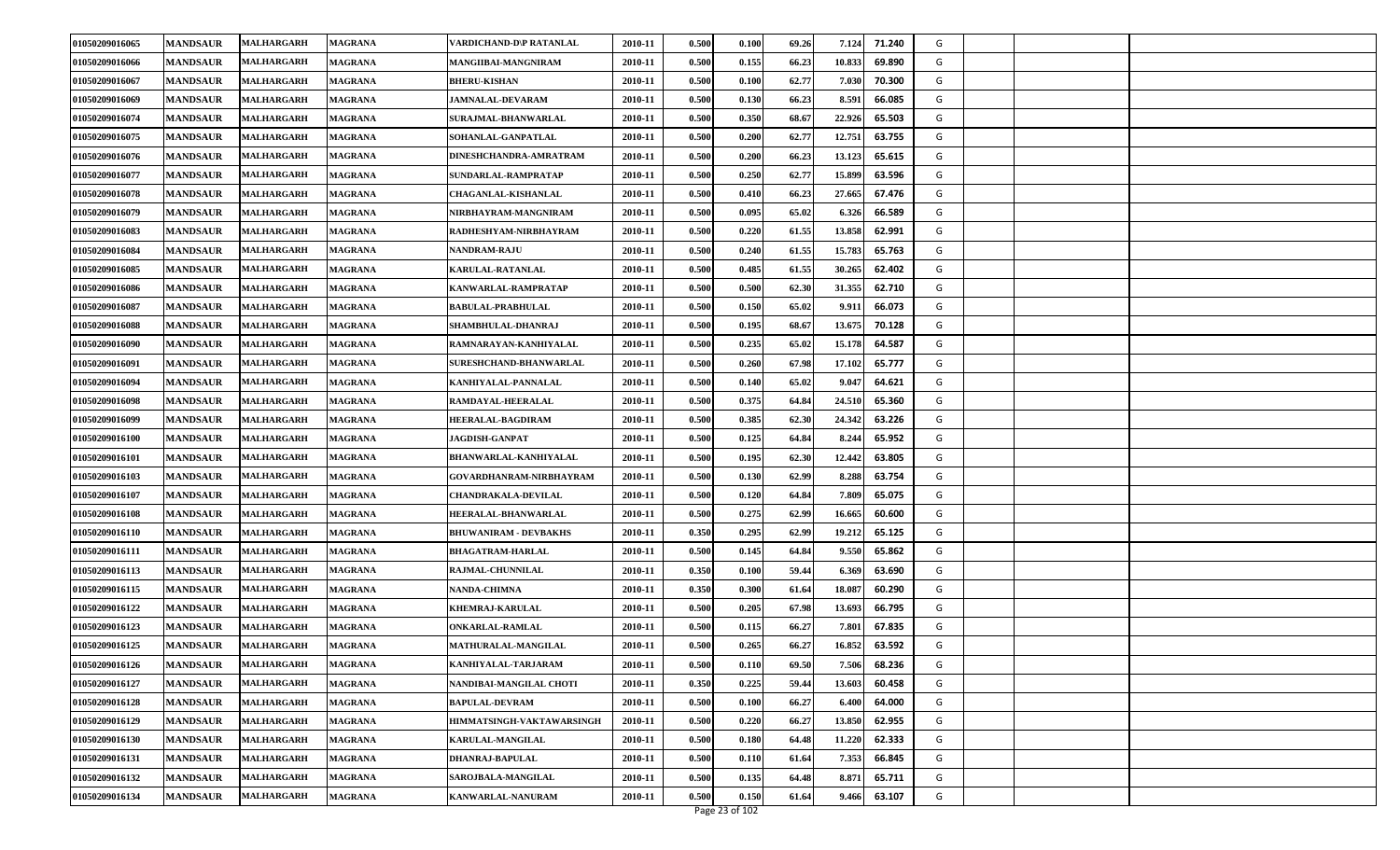| 01050209016135 | <b>MANDSAUR</b> | <b>MALHARGARH</b> | <b>MAGRANA</b>      | <b>DHAPUBAI-DEVILAL</b>         | 2010-11 | 0.500 | 0.495 | 62.63 | 31.306 | 63.244 | G |    |  |
|----------------|-----------------|-------------------|---------------------|---------------------------------|---------|-------|-------|-------|--------|--------|---|----|--|
| 01050209016136 | <b>MANDSAUR</b> | <b>MALHARGARH</b> | <b>MAGRANA</b>      | KASTURIBAI - DEVILAL            | 2010-11 | 0.500 | 0.245 | 62.63 | 14.986 | 61.167 | G |    |  |
| 01050209016137 | <b>MANDSAUR</b> | <b>MALHARGARH</b> | <b>MAGRANA</b>      | RAMPRASAD-MANGILAL              | 2010-11 | 0.350 | 0.335 | 64.48 | 22.061 | 65.854 | G |    |  |
| 01050209016138 | <b>MANDSAUR</b> | <b>MALHARGARH</b> | <b>MAGRANA</b>      | <b>GOVARDHAN-DOULATRAM</b>      | 2010-11 | 0.350 | 0.100 | 64.48 | 6.476  | 64.760 | G |    |  |
| 01050209016142 | <b>MANDSAUR</b> | <b>MALHARGARH</b> | <b>MAGRANA</b>      | LAXMINARAYAN-KALURAM            | 2010-11 | 0.500 | 0.350 | 62.63 | 22.448 | 64.137 | G |    |  |
| 01050209016021 | <b>MANDSAUR</b> | <b>MALHARGARH</b> | <b>MAGRANA</b>      | <b>BAGDIRAM-GULAB</b>           | 2010-11 | 0.500 | 0.100 | 65.57 | 6.426  | 64.260 | G |    |  |
| 01050209016012 | <b>MANDSAUR</b> | <b>MALHARGARH</b> | <b>MAGRANA</b>      | <b>BABULAL - GOPAL</b>          | 2010-11 | 0.350 | 0.135 | 65.57 | 9.030  | 66.889 | G |    |  |
| 01050209016027 | <b>MANDSAUR</b> | <b>MALHARGARH</b> | <b>MAGRANA</b>      | MODIRAM-UMENDRAM                | 2010-11 | 0.500 | 0.190 | 69.50 | 13.801 | 72.637 | G |    |  |
| 01050209016081 | <b>MANDSAUR</b> | <b>MALHARGARH</b> | <b>MAGRANA</b>      | MULCHAND-KANWARLAL              | 2010-11 | 0.500 | 0.100 | 65.57 | 6.632  | 66.320 | G |    |  |
| 01050209016146 | <b>MANDSAUR</b> | <b>MALHARGARH</b> | <b>MAGRANA</b>      | KUSHALBAI-RAMESHWAR             | 2010-11 | 0.500 | 0.290 | 65.57 | 19.259 | 66.410 | G |    |  |
| 01050209016080 | <b>MANDSAUR</b> | <b>MALHARGARH</b> | <b>MAGRANA</b>      | <b>JAGDISHCHAND-MAGAN JI</b>    | 2010-11 | 0.500 | 0.145 | 65.92 | 9.926  | 68.455 | G |    |  |
| 01050209016064 | <b>MANDSAUR</b> | MALHARGARH        | <b>MAGRANA</b>      | GOVARDHAN - BHAGIRATH           | 2010-11 | 0.500 | 0.255 | 65.92 | 16.819 | 65.957 | G |    |  |
| 01050209016133 | <b>MANDSAUR</b> | <b>MALHARGARH</b> | <b>MAGRANA</b>      | <b>BHANWARLAL-BHAGIRATH</b>     | 2010-11 | 0.500 | 0.250 | 65.92 | 16.574 | 66.296 | G |    |  |
| 01050209016150 | <b>MANDSAUR</b> | <b>MALHARGARH</b> | <b>MAGRANA</b>      | SHOBHARAM-PANNALAL              | 2010-11 | 0.350 | 0.245 | 65.10 | 15.950 | 65.102 | G |    |  |
| 01050209016152 | <b>MANDSAUR</b> | <b>MALHARGARH</b> | <b>MAGRANA</b>      | RAMPREHLAD-KANWARLAL            | 2010-11 | 0.500 | 0.100 | 65.92 | 6.705  | 67.050 | G |    |  |
| 01050209016153 | <b>MANDSAUR</b> | <b>MALHARGARH</b> | <b>MAGRANA</b>      | BHANWARLAL-RAMPRATAP            | 2010-11 | 0.500 | 0.250 | 64.73 | 16.303 | 65.212 | G |    |  |
| 01050209016154 | <b>MANDSAUR</b> | <b>MALHARGARH</b> | <b>MAGRANA</b>      | SHIVNARAYAN - RATAN             | 2010-11 | 0.500 | 0.160 | 64.73 | 10.653 | 66.581 | G |    |  |
| 01050209016120 | <b>MANDSAUR</b> | <b>MALHARGARH</b> | <b>MAGRANA</b>      | NANDRAM-KISHAN                  | 2010-11 | 0.500 | 0.255 | 63.01 | 15.969 | 62.624 |   | 02 |  |
| 01050209016155 | <b>MANDSAUR</b> | <b>MALHARGARH</b> | <b>MAGRANA</b>      | RAMESHCHAND-D/P PYARIBAI        | 2010-11 | 0.500 | 0.400 | 64.24 | 25.935 | 64.838 | G |    |  |
| 01050209016119 | <b>MANDSAUR</b> | <b>MALHARGARH</b> | <b>MAGRANA</b>      | PRAKASH - BHERULAL              | 2010-11 | 0.350 | 0.205 | 64.73 | 14.16  | 69.107 | G |    |  |
| 01050209016156 | <b>MANDSAUR</b> | <b>MALHARGARH</b> | <b>MAGRANA</b>      | AMRATLAL-KISHANLAL              | 2010-11 | 0.500 | 0.205 | 64.73 | 13.408 | 65.405 | G |    |  |
| 01050209033001 | <b>MANDSAUR</b> | <b>MALHARGARH</b> | <b>NAGAR PIPLYA</b> | <b>BHUWANISINGHH-DEVISINGH</b>  | 2010-11 | 0.500 | 0.160 | 65.83 | 10.937 | 68.356 | G |    |  |
| 01050209033002 | <b>MANDSAUR</b> | <b>MALHARGARH</b> | NAGAR PIPLYA        | KALUSINGH-LALSINGH              | 2010-11 | 0.500 | 0.335 | 60.59 | 19.977 | 59.633 | G |    |  |
| 01050209033006 | <b>MANDSAUR</b> | <b>MALHARGARH</b> | NAGAR PIPLYA        | <b>RUPSINGH-DEVISINGH</b>       | 2010-11 | 0.500 | 0.185 | 65.83 | 12.602 | 68.119 | G |    |  |
| 01050209033008 | <b>MANDSAUR</b> | <b>MALHARGARH</b> | NAGAR PIPLYA        | <b>NIRBHAYSINGH-BHUWANSINGH</b> | 2010-11 | 0.500 | 0.250 | 65.83 | 16.824 | 67.296 | G |    |  |
| 01050209033009 | <b>MANDSAUR</b> | <b>MALHARGARH</b> | NAGAR PIPLYA        | KANHEYALAL-NATHULAL             | 2010-11 | 0.500 | 0.495 | 59.37 | 29.719 | 60.038 | G |    |  |
| 01050209033014 | <b>MANDSAUR</b> | <b>MALHARGARH</b> | NAGAR PIPLYA        | <b>SHIVLAL-MODA</b>             | 2010-11 | 0.500 | 0.260 | 65.68 | 17.433 | 67.050 | G |    |  |
| 01050209033015 | <b>MANDSAUR</b> | <b>MALHARGARH</b> | NAGAR PIPLYA        | RAMKUNVARBAI-RAMPRASAD          | 2010-11 | 0.500 | 0.220 | 62.04 | 14.925 | 67.841 | G |    |  |
| 01050209033016 | <b>MANDSAUR</b> | <b>MALHARGARH</b> | NAGAR PIPLYA        | <b>LALURAM-BHERULAL</b>         | 2010-11 | 0.500 | 0.095 | 59.37 | 6.361  | 66.958 | G |    |  |
| 01050209033019 | <b>MANDSAUR</b> | <b>MALHARGARH</b> | <b>NAGAR PIPLYA</b> | NARAYANLAL-BAGDIRAM             | 2010-11 | 0.500 | 0.345 | 62.04 | 21.643 | 62.733 | G |    |  |
| 01050209033020 | <b>MANDSAUR</b> | <b>MALHARGARH</b> | NAGAR PIPLYA        | <b>BABULAL-NARAYAN</b>          | 2010-11 | 0.500 | 0.180 | 65.68 | 12.357 | 68.650 | G |    |  |
| 01050209033024 | <b>MANDSAUR</b> | <b>MALHARGARH</b> | NAGAR PIPLYA        | <b>DEVILAL-BHUVAN</b>           | 2010-11 | 0.500 | 0.250 | 63.1  | 16.218 | 64.872 | G |    |  |
| 01050209033027 | <b>MANDSAUR</b> | <b>MALHARGARH</b> | NAGAR PIPLYA        | <b>BAHADURSINGH-JAVANSINGH</b>  | 2010-11 | 0.500 | 0.380 | 65.68 | 24.911 | 65.555 | G |    |  |
| 01050209033030 | <b>MANDSAUR</b> | <b>MALHARGARH</b> | <b>NAGAR PIPLYA</b> | JUJHARSINGH-NATHUSINGH          | 2010-11 | 0.350 | 0.090 | 63.14 | 6.233  | 69.256 | G |    |  |
| 01050209033034 | <b>MANDSAUR</b> | <b>MALHARGARH</b> | NAGAR PIPLYA        | KOSHALBAI-MOHANSINGH            | 2010-11 | 0.500 | 0.240 | 63.14 | 15.956 | 66.483 | G |    |  |
| 01050209033036 | <b>MANDSAUR</b> | <b>MALHARGARH</b> | NAGAR PIPLYA        | RADHESHYAM-NARAYAN              | 2010-11 | 0.500 | 0.485 | 60.73 | 32.430 | 66.866 | G |    |  |
| 01050209033041 | <b>MANDSAUR</b> | <b>MALHARGARH</b> | NAGAR PIPLYA        | <b>RATANLAL-BHERULAL</b>        | 2010-11 | 0.500 | 0.165 | 59.37 | 10.441 | 63.279 | G |    |  |
| 01050209033049 | <b>MANDSAUR</b> | <b>MALHARGARH</b> | <b>NAGAR PIPLYA</b> | RUGHNATHSINGH-JAVANSINGH        | 2010-11 | 0.350 | 0.265 | 61.64 | 16.643 | 62.804 | G |    |  |
| 01050209033053 | <b>MANDSAUR</b> | <b>MALHARGARH</b> | NAGAR PIPLYA        | DEELIPSINGH-KISHORSINGH         | 2010-11 | 0.500 | 0.250 | 65.68 | 17.424 | 69.696 | G |    |  |
| 01050209033054 | <b>MANDSAUR</b> | <b>MALHARGARH</b> | NAGAR PIPLYA        | PREMBAI-KISHORSINGH             | 2010-11 | 0.500 | 0.145 | 64.20 | 9.951  | 68.628 | G |    |  |
| 01050209033056 | <b>MANDSAUR</b> | <b>MALHARGARH</b> | NAGAR PIPLYA        | KISHANSINGH-BHERUSINGH          | 2010-11 | 0.350 | 0.350 | 59.08 | 20.965 | 59.900 | G |    |  |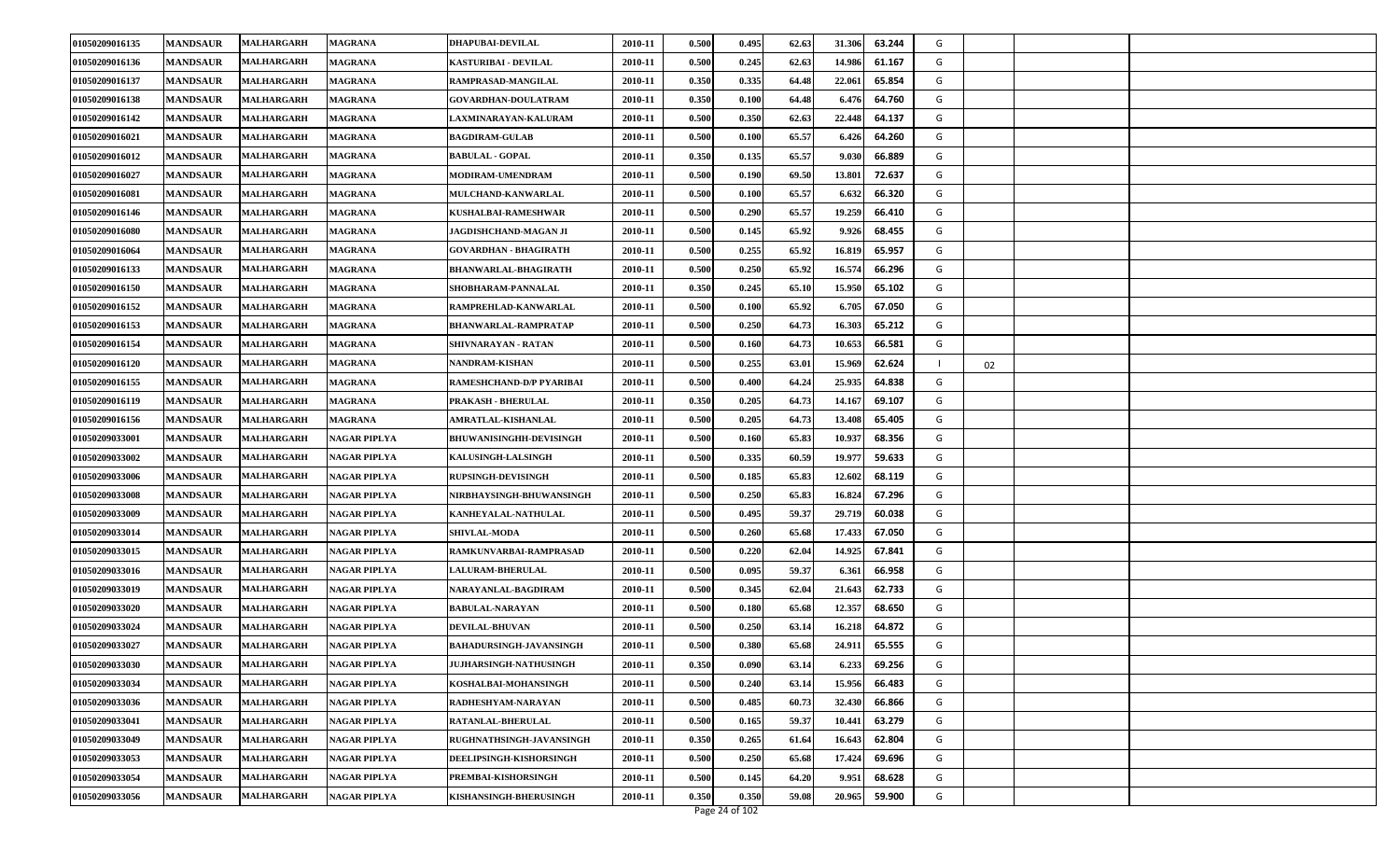| 01050209033058 | <b>MANDSAUR</b> | MALHARGARH        | <b>NAGAR PIPLYA</b> | MOTILAL-KISHANLAL              | 2010-11 | 0.500 | 0.215          | 66.09 | 14.899<br>69.298 | G |                    |
|----------------|-----------------|-------------------|---------------------|--------------------------------|---------|-------|----------------|-------|------------------|---|--------------------|
| 01050209033059 | <b>MANDSAUR</b> | MALHARGARH        | NAGAR PIPLYA        | <b>MANOHARSINGH-RUPSINGH</b>   | 2010-11 | 0.500 | 0.455          | 62.60 | 63.622<br>28.948 | G |                    |
| 01050209033062 | <b>MANDSAUR</b> | MALHARGARH        | <b>NAGAR PIPLYA</b> | <b>BHUVANIRAM-NATHUJI</b>      | 2010-11 | 0.500 | 0.360          | 59.37 | 21.373<br>59.369 | G |                    |
| 01050209033063 | <b>MANDSAUR</b> | MALHARGARH        | NAGAR PIPLYA        | PARMANAND-PANNALAL             | 2010-11 | 0.500 | 0.245          | 61.12 | 15.891<br>64.861 | G |                    |
| 01050209033066 | <b>MANDSAUR</b> | MALHARGARH        | NAGAR PIPLYA        | <b>BHUWANISINGH-MANGUSINGH</b> | 2010-11 | 0.500 | 0.165          | 62.60 | 11.241<br>68.127 | G |                    |
| 01050209033067 | <b>MANDSAUR</b> | MALHARGARH        | NAGAR PIPLYA        | <b>GOVINDSINGH-MANGUSINGH</b>  | 2010-11 | 0.500 | 0.390          | 61.12 | 25.758<br>66.046 | G |                    |
| 01050209033068 | <b>MANDSAUR</b> | MALHARGARH        | <b>NAGAR PIPLYA</b> | <b>BHARATHSINGH-RAMSINGH</b>   | 2010-11 | 0.350 | 0.200          | 61.12 | 13.001<br>65.005 | G |                    |
| 01050209033070 | <b>MANDSAUR</b> | MALHARGARH        | NAGAR PIPLYA        | <b>MANSINGH-HAJARI</b>         | 2010-11 | 0.500 | 0.360          | 62.60 | 23.502<br>65.283 | G |                    |
| 01050209033081 | <b>MANDSAUR</b> | MALHARGARH        | NAGAR PIPLYA        | KALUSINGH-ONKARSINGH           | 2010-11 | 0.500 | 0.200          | 59.91 | 12.393<br>61.965 | G |                    |
| 01050209033084 | <b>MANDSAUR</b> | MALHARGARH        | NAGAR PIPLYA        | <b>MANGUBAI - HARISINGH</b>    | 2010-11 | 0.500 | 0.390          | 56.55 | 24.074<br>61.728 | G |                    |
| 01050209033101 | <b>MANDSAUR</b> | MALHARGARH        | NAGAR PIPLYA        | <b>GULABBAI- MANGILAL</b>      | 2010-11 | 0.500 | 0.145          | 63.50 | 9.425<br>65.000  | G |                    |
| 01050209033104 | <b>MANDSAUR</b> | <b>MALHARGARH</b> | NAGAR PIPLYA        | TULSIBAI - VARDICHAND          | 2010-11 | 0.500 | 0.260          | 57.94 | 15.627<br>60.104 | G |                    |
| 01050209033108 | <b>MANDSAUR</b> | MALHARGARH        | NAGAR PIPLYA        | <b>KARULAL-VARDAJI</b>         | 2010-11 | 0.500 | 0.460          | 64.19 | 29.775<br>64.728 | G |                    |
| 01050209033112 | <b>MANDSAUR</b> | MALHARGARH        | NAGAR PIPLYA        | <b>KASTURIBAI-SWARUPJI</b>     | 2010-11 | 0.500 | 0.210          | 62.88 | 14.058<br>66.943 | G |                    |
| 01050209033113 | <b>MANDSAUR</b> | <b>MALHARGARH</b> | <b>NAGAR PIPLYA</b> | RAMPRASAD-MANGILAL             | 2010-11 | 0.500 | 0.480          | 61.67 | 29.425<br>61.302 | G |                    |
| 01050209033114 | <b>MANDSAUR</b> | <b>MALHARGARH</b> | NAGAR PIPLYA        | <b>BHURIBAI-NAHARSINGH</b>     | 2010-11 | 0.500 | 0.215          | 62.41 | 14.542<br>67.637 | G |                    |
| 01050209033074 | <b>MANDSAUR</b> | MALHARGARH        | <b>NAGAR PIPLYA</b> | KANCHANBAI-MANSINGH            | 2010-11 | 0.500 | 0.495          | 61.75 | 31.907<br>64.459 | G |                    |
| 01050209033012 | <b>MANDSAUR</b> | MALHARGARH        | NAGAR PIPLYA        | <b>KARULAL-MODA</b>            | 2010-11 | 0.500 | 0.490          | 61.64 | 30.556<br>62.359 | G |                    |
| 01050209033055 | <b>MANDSAUR</b> | <b>MALHARGARH</b> | NAGAR PIPLYA        | <b>BHERULAL-NATHUJI</b>        | 2010-11 | 0.500 | 0.480          | 57.94 | 27.571<br>57.440 | G |                    |
| 01050209033029 | <b>MANDSAUR</b> | <b>MALHARGARH</b> | NAGAR PIPLYA        | MADANLAL-KARULAL               | 2010-11 | 0.350 | 0.250          | 57.94 | 16.000<br>64.000 | G |                    |
| 01050209033116 | <b>MANDSAUR</b> | MALHARGARH        | <b>NAGAR PIPLYA</b> | <b>BHOPALSINGH-RAMSINGH</b>    | 2010-11 | 0.500 | 0.220          | 61.64 | 13.746<br>62.482 | G |                    |
| 01050209033107 | <b>MANDSAUR</b> | MALHARGARH        | NAGAR PIPLYA        | <b>GORIBAI - MANGILAL</b>      | 2010-11 | 0.500 | 0.485          | 60.95 | 30.214<br>62.297 | G |                    |
| 01050209033082 | <b>MANDSAUR</b> | MALHARGARH        | <b>NAGAR PIPLYA</b> | DHAPUBAI-KANHIYALAL            | 2010-11 | 0.500 | 0.440          | 57.94 | 26.346<br>59.877 | G |                    |
| 01050209033080 | <b>MANDSAUR</b> | MALHARGARH        | NAGAR PIPLYA        | <b>LEELABAI - BHAWARSINGH</b>  | 2010-11 | 0.500 | 0.330          | 62.51 | 21.253<br>64.403 | G |                    |
| 01050209033100 | <b>MANDSAUR</b> | MALHARGARH        | <b>NAGAR PIPLYA</b> | <b>NARAYAN-BHERULAL</b>        | 2010-11 | 0.500 | 0.460          | 61.64 | 27.183<br>59.093 | G |                    |
| 01050209033033 | <b>MANDSAUR</b> | MALHARGARH        | NAGAR PIPLYA        | <b>AEJJABAI-HARISINGH</b>      | 2010-11 | 0.500 | 0.500          | 60.82 | 32.191<br>64.382 | G |                    |
| 01050209033021 | <b>MANDSAUR</b> | MALHARGARH        | <b>NAGAR PIPLYA</b> | UDAYLAL-NARAYAN                | 2010-11 | 0.500 | 0.235          | 61.29 | 14.928<br>63.523 | G |                    |
| 01050209033035 | <b>MANDSAUR</b> | MALHARGARH        | NAGAR PIPLYA        | <b>MADANLAL-BAPULAL</b>        | 2010-11 | 0.500 | 0.200          | 68.78 | 14.002<br>70.010 | G |                    |
| 01050209033071 | <b>MANDSAUR</b> | MALHARGARH        | <b>NAGAR PIPLYA</b> | PARWATIBAI - RAYSINGH          | 2010-11 | 0.350 | 0.290          | 65.63 | 19.483<br>67.183 | G | <b>NAME CHANGE</b> |
| 01050209033126 | <b>MANDSAUR</b> | <b>MALHARGARH</b> | <b>NAGAR PIPLYA</b> | GOVINDSINGH-NAHARSINGH         | 2010-11 | 0.350 | 0.140          | 62.79 | 9.060<br>64.714  | G | 01050209029187     |
| 01050209004002 | <b>MANDSAUR</b> | MALHARGARH        | <b>PIPALKHEDI</b>   | <b>NATHU-BHUWAN</b>            | 2010-11 | 0.500 | 0.490          | 62.90 | 32.978<br>67.302 | G |                    |
| 01050209004003 | <b>MANDSAUR</b> | MALHARGARH        | <b>PIPALKHEDI</b>   | NARAYAN-BHANWARLAL             | 2010-11 | 0.500 | 0.500          | 63.31 | 31.239<br>62.478 | G |                    |
| 01050209004004 | <b>MANDSAUR</b> | <b>MALHARGARH</b> | <b>PIPALKHEDI</b>   | <b>KANWARLAL-DOLA</b>          | 2010-11 | 0.500 | 0.235          | 63.31 | 15.638<br>66.545 | G |                    |
| 01050209004008 | <b>MANDSAUR</b> | <b>MALHARGARH</b> | <b>PIPALKHEDI</b>   | <b>SURAJBAI-SITARAM</b>        | 2010-11 | 0.500 | 0.360          | 64.96 | 23.831<br>66.197 | G |                    |
| 01050209004009 | <b>MANDSAUR</b> | MALHARGARH        | <b>PIPALKHEDI</b>   | <b>RUNGLAL-DOLA</b>            | 2010-11 | 0.500 | 0.165          | 63.31 | 11.106<br>67.309 | G |                    |
| 01050209004013 | <b>MANDSAUR</b> | <b>MALHARGARH</b> | <b>PIPALKHEDI</b>   | RAMESH-KISHANLAL               | 2010-11 | 0.500 | 0.270          | 65.41 | 18.586<br>68.837 | G |                    |
| 01050209004014 | <b>MANDSAUR</b> | MALHARGARH        | <b>PIPALKHEDI</b>   | NAGUSINGH-BHAGWANSINGH         | 2010-11 | 0.350 | 0.130          | 63.31 | 64.146<br>8.339  | G |                    |
| 01050209004016 | <b>MANDSAUR</b> | <b>MALHARGARH</b> | <b>PIPALKHEDI</b>   | <b>AMARSINGH-VIRAM</b>         | 2010-11 | 0.500 | 0.385          | 63.10 | 24.528<br>63.709 | G |                    |
| 01050209004019 | <b>MANDSAUR</b> | MALHARGARH        | <b>PIPALKHEDI</b>   | NARSINGH-KANWARLAL             | 2010-11 | 0.500 | 0.215          | 63.10 | 13.855<br>64.442 | G |                    |
| 01050209004025 | <b>MANDSAUR</b> | <b>MALHARGARH</b> | <b>PIPALKHEDI</b>   | <b>ONKAR-KANIRAM</b>           | 2010-11 | 0.500 | 0.425          | 65.41 | 28.164<br>66.268 | G |                    |
| 01050209004027 | <b>MANDSAUR</b> | <b>MALHARGARH</b> | <b>PIPALKHEDI</b>   | <b>SHRILAL-SITARAM</b>         | 2010-11 | 0.500 | 0.400          | 65.41 | 26.706<br>66.765 | G |                    |
|                |                 |                   |                     |                                |         |       | Page 25 of 102 |       |                  |   |                    |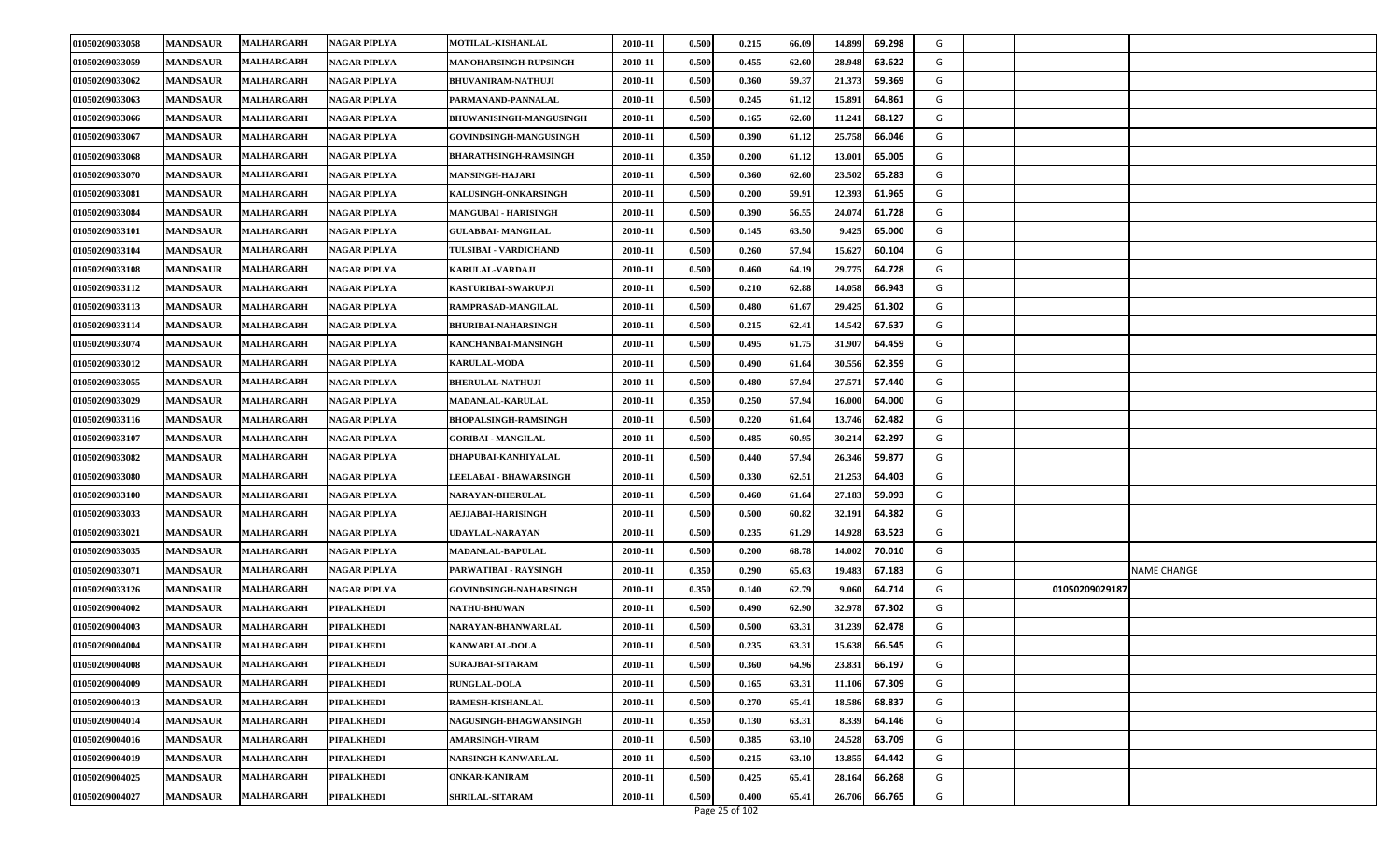| 01050209004041 | <b>MANDSAUR</b> | MALHARGARH        | <b>PIPALKHEDI</b>   | <b>KANHIYALAL-NATHU</b>                           | 2010-11 | 0.350 | 0.215 | 65.41 | 68.670<br>14.764 | G |    |             |
|----------------|-----------------|-------------------|---------------------|---------------------------------------------------|---------|-------|-------|-------|------------------|---|----|-------------|
| 01050209004005 | <b>MANDSAUR</b> | MALHARGARH        | <b>PIPALKHEDI</b>   | NANURAM-VARDA                                     | 2010-11 | 0.500 | 0.350 | 65.59 | 23.369<br>66.769 | G |    |             |
| 01050209004022 | <b>MANDSAUR</b> | MALHARGARH        | <b>PIPALKHEDI</b>   | <b>NARSINGH-CHAMPA</b>                            | 2010-11 | 0.500 | 0.215 | 65.59 | 14.861<br>69.121 | G |    |             |
| 01050209004030 | <b>MANDSAUR</b> | <b>MALHARGARH</b> | <b>PIPALKHEDI</b>   | KISHANLAL-PYARA                                   | 2010-11 | 0.500 | 0.370 | 67.06 | 25.128<br>67.914 | G |    |             |
| 01050209004040 | <b>MANDSAUR</b> | MALHARGARH        | <b>PIPALKHEDI</b>   | <b>MANGILAL-RATANLAL</b>                          | 2010-11 | 0.500 | 0.495 | 65.59 | 32.401<br>65.457 | G |    |             |
| 01050209004035 | <b>MANDSAUR</b> | MALHARGARH        | <b>PIPALKHEDI</b>   | <b>BAGDIRAM- M/O JADAVBAI</b>                     | 2010-11 | 0.350 | 0.250 | 60.56 | 15.097<br>60.388 | G |    |             |
| 01050209027001 | <b>MANDSAUR</b> | <b>MALHARGARH</b> | <b>RATAN PIPLYA</b> | <b>DEVILAL-JAGNATH</b>                            | 2010-11 | 0.500 | 0.295 | 61.58 | 18.272<br>61.939 |   | 02 |             |
| 01050209027002 | <b>MANDSAUR</b> | MALHARGARH        | <b>RATAN PIPLYA</b> | <b>LEELABAI-TULSIRAM</b>                          | 2010-11 | 0.500 | 0.505 | 66.62 | 34.119<br>67.562 | G |    |             |
| 01050209027003 | <b>MANDSAUR</b> | MALHARGARH        | <b>RATAN PIPLYA</b> | <b>GOVARDHAN-BHERA</b>                            | 2010-11 | 0.500 | 0.090 | 64.19 | 71.633<br>6.447  | G |    |             |
| 01050209027004 | <b>MANDSAUR</b> | MALHARGARH        | <b>RATAN PIPLYA</b> | <b>DHURA-NARAYAN</b>                              | 2010-11 | 0.500 | 0.215 | 63.47 | 13.982<br>65.033 | G |    |             |
| 01050209027005 | <b>MANDSAUR</b> | <b>MALHARGARH</b> | <b>RATAN PIPLYA</b> | SHANKARLAL-BHANWARLAL                             | 2010-11 | 0.500 | 0.435 | 64.19 | 28.354<br>65.182 | G |    |             |
| 01050209027006 | <b>MANDSAUR</b> | <b>MALHARGARH</b> | <b>RATAN PIPLYA</b> | <b>KARULAL - NANDRAM</b>                          | 2010-11 | 0.500 | 0.370 | 65.09 | 24.911<br>67.327 | G |    |             |
| 01050209027007 | <b>MANDSAUR</b> | MALHARGARH        | <b>RATAN PIPLYA</b> | <b>KISHANLAL-HANSRAJ</b>                          | 2010-11 | 0.500 | 0.190 | 64.66 | 13.403<br>70.542 | G |    |             |
| 01050209027008 | <b>MANDSAUR</b> | MALHARGARH        | <b>RATAN PIPLYA</b> | FAKIRCHAND - PRABHULAL                            | 2010-11 | 0.350 | 0.330 | 65.09 | 22.093<br>66.948 | G |    | NAME CHANGE |
| 01050209027009 | <b>MANDSAUR</b> | MALHARGARH        | <b>RATAN PIPLYA</b> | VARDICHAND-BHANWARLAL                             | 2010-11 | 0.500 | 0.385 | 60.30 | 24.137<br>62.694 | G |    |             |
| 01050209027010 | <b>MANDSAUR</b> | <b>MALHARGARH</b> | <b>RATAN PIPLYA</b> | <b>HAMERBAI-MANGU</b>                             | 2010-11 | 0.350 | 0.310 | 65.09 | 20.215<br>65.210 | G |    |             |
| 01050209027013 | <b>MANDSAUR</b> | MALHARGARH        | <b>RATAN PIPLYA</b> | <b>GHEESABAI - GANGARAM</b>                       | 2010-11 | 0.350 | 0.345 | 64.19 | 21.999<br>63.765 | G |    | NAME CHANGE |
| 01050209027018 | <b>MANDSAUR</b> | MALHARGARH        | <b>RATAN PIPLYA</b> | <b>KAMLABAI-MANGILAL</b>                          | 2010-11 | 0.500 | 0.370 | 64.19 | 24.365<br>65.851 | G |    |             |
| 01050209027021 | <b>MANDSAUR</b> | <b>MALHARGARH</b> | <b>RATAN PIPLYA</b> | <b>GOPAL-PRABHULAL</b>                            | 2010-11 | 0.350 | 0.150 | 65.67 | 10.245<br>68.300 | G |    |             |
| 01050209027022 | <b>MANDSAUR</b> | <b>MALHARGARH</b> | <b>RATAN PIPLYA</b> | NANDRAM-RAJARAM                                   | 2010-11 | 0.500 | 0.455 | 60.30 | 27.548<br>60.545 | G |    |             |
| 01050209027023 | <b>MANDSAUR</b> | <b>MALHARGARH</b> | <b>RATAN PIPLYA</b> | DEVILAL-NARAYAN                                   | 2010-11 | 0.500 | 0.485 | 63.51 | 32.381<br>66.765 | G |    |             |
| 01050209027027 | <b>MANDSAUR</b> | <b>MALHARGARH</b> | <b>RATAN PIPLYA</b> | <b>BHANWARIBAI-ONKAR</b>                          | 2010-11 | 0.500 | 0.245 | 63.18 | 16.120<br>65.796 | G |    |             |
| 01050209027030 | <b>MANDSAUR</b> | <b>MALHARGARH</b> | <b>RATAN PIPLYA</b> | UJJAVALLAL-HEERALAL                               | 2010-11 | 0.500 | 0.390 | 64.66 | 26.307<br>67.454 | G |    |             |
| 01050209027032 | <b>MANDSAUR</b> | <b>MALHARGARH</b> | <b>RATAN PIPLYA</b> | <b>MANGU-BHERA</b>                                | 2010-11 | 0.500 | 0.460 | 65.43 | 31.500<br>68.478 | G |    |             |
| 01050209027035 | <b>MANDSAUR</b> | <b>MALHARGARH</b> | <b>RATAN PIPLYA</b> | <b>BHAWANISINGH-MOHANSINGH</b>                    | 2010-11 | 0.350 | 0.345 | 63.18 | 21.156<br>61.322 | G |    |             |
| 01050209027036 | <b>MANDSAUR</b> | <b>MALHARGARH</b> | <b>RATAN PIPLYA</b> | <b>UDAYRM-GHASI</b>                               | 2010-11 | 0.500 | 0.450 | 63.18 | 29.406<br>65.347 | G |    |             |
| 01050209027039 | <b>MANDSAUR</b> | <b>MALHARGARH</b> | <b>RATAN PIPLYA</b> | KASHIBAI-MODIRAM                                  | 2010-11 | 0.500 | 0.215 | 62.47 | 13.690<br>63.674 | G |    |             |
| 01050209027041 | <b>MANDSAUR</b> | MALHARGARH        | <b>RATAN PIPLYA</b> | RAMCHANDRA - NANURAM D/P<br><b><i>KALURAM</i></b> | 2010-11 | 0.500 | 0.195 | 66.06 | 13.325<br>68.333 | G |    |             |
| 01050209027042 | <b>MANDSAUR</b> | <b>MALHARGARH</b> | <b>RATAN PIPLYA</b> | <b>SHREERAM-RAMCHAND</b>                          | 2010-11 | 0.500 | 0.205 | 62.47 | 13.235<br>64.561 | G |    |             |
| 01050209027043 | <b>MANDSAUR</b> | <b>MALHARGARH</b> | <b>RATAN PIPLYA</b> | SHANTIBAI-MANGILAL                                | 2010-11 | 0.500 | 0.490 | 66.06 | 32.728<br>66.792 | G |    |             |
| 01050209027045 | <b>MANDSAUR</b> | MALHARGARH        | <b>RATAN PIPLYA</b> | <b>DEVILAL-BHAGATRAM</b>                          | 2010-11 | 0.350 | 0.345 | 66.06 | 24.065<br>69.754 | G |    |             |
| 01050209027046 | <b>MANDSAUR</b> | MALHARGARH        | <b>RATAN PIPLYA</b> | <b>RAMESHVAR-BALU</b>                             | 2010-11 | 0.500 | 0.325 | 62.47 | 21.106<br>64.942 | G |    |             |
| 01050209027051 | <b>MANDSAUR</b> | <b>MALHARGARH</b> | <b>RATAN PIPLYA</b> | <b>SHAMBHUSINGH URF SHYAMSINGH</b><br>MOTI SINGH  | 2010-11 | 0.350 | 0.250 | 66.06 | 16.732<br>66.928 | G |    |             |
| 01050209027054 | <b>MANDSAUR</b> | <b>MALHARGARH</b> | <b>RATAN PIPLYA</b> | DEVILAL-MANGILAL                                  | 2010-11 | 0.500 | 0.125 | 65.14 | 8.347<br>66.776  | G |    |             |
| 01050209027056 | <b>MANDSAUR</b> | MALHARGARH        | <b>RATAN PIPLYA</b> | <b>JUJHARSINGH-ONKARSINGH</b>                     | 2010-11 | 0.500 | 0.285 | 65.14 | 18.639<br>65.400 | G |    |             |
| 01050209027059 | <b>MANDSAUR</b> | <b>MALHARGARH</b> | <b>RATAN PIPLYA</b> | HEMANTSINGH-MOHANSINGH                            | 2010-11 | 0.500 | 0.400 | 65.14 | 26.568<br>66.420 | G |    |             |
| 01050209027060 | <b>MANDSAUR</b> | MALHARGARH        | <b>RATAN PIPLYA</b> | VARDICHAND-GORAJI                                 | 2010-11 | 0.500 | 0.155 | 60.30 | 9.622<br>62.077  | G |    |             |
| 01050209027061 | <b>MANDSAUR</b> | MALHARGARH        | <b>RATAN PIPLYA</b> | LUXMINARAYAN-KARUJI                               | 2010-11 | 0.500 | 0.495 | 65.14 | 32.868<br>66.400 | G |    |             |
| 01050209027062 | <b>MANDSAUR</b> | MALHARGARH        | <b>RATAN PIPLYA</b> | <b>BAPULAL-PRABHULAL</b>                          | 2010-11 | 0.500 | 0.265 | 62.39 | 16.997<br>64.140 | G |    |             |
| 01050209027063 | <b>MANDSAUR</b> | <b>MALHARGARH</b> | <b>RATAN PIPLYA</b> | <b>BANSILAL-DHANJI</b>                            | 2010-11 | 0.500 | 0.165 | 65.50 | 10.985<br>66.576 | G |    |             |
| 01050209027064 | <b>MANDSAUR</b> | <b>MALHARGARH</b> | <b>RATAN PIPLYA</b> | <b>BHAGWANSINGH-BHAWANISINGH</b>                  | 2010-11 | 0.500 | 0.105 | 62.10 | 65.990<br>6.929  | G |    |             |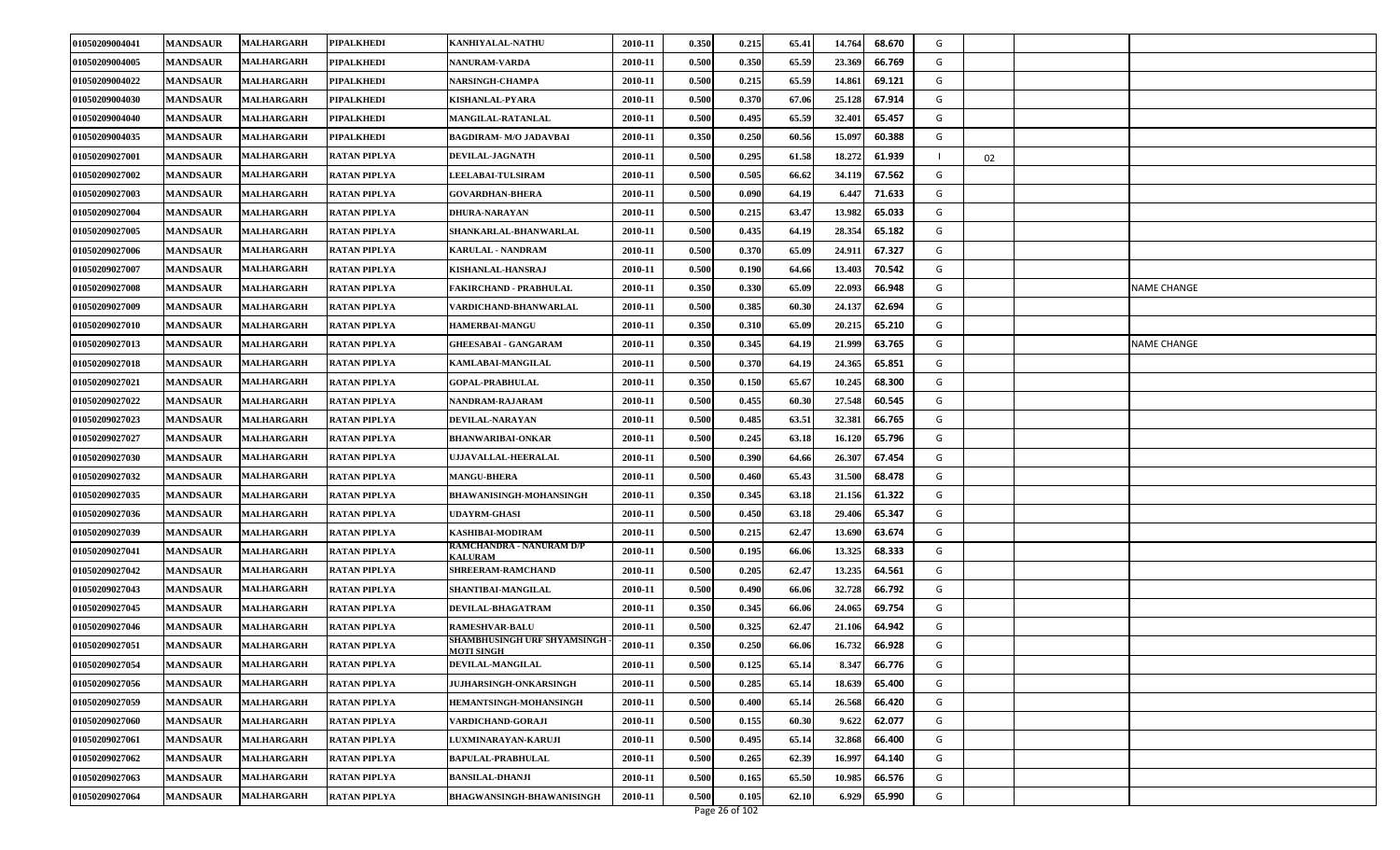| 01050209027066 | <b>MANDSAUR</b> | <b>MALHARGARH</b> | <b>RATAN PIPLYA</b>     | AMBALAL-KIAHANLAL                  | 2010-11 | 0.350 | 0.295 | 65.50 | 20.904 | 70.861 | G  |    |                    |
|----------------|-----------------|-------------------|-------------------------|------------------------------------|---------|-------|-------|-------|--------|--------|----|----|--------------------|
| 01050209027067 | <b>MANDSAUR</b> | <b>MALHARGARH</b> | <b>RATAN PIPLYA</b>     | SURENDRASINGH-AMARSINGH            | 2010-11 | 0.500 | 0.445 | 67.07 | 30.507 | 68.555 | G  |    |                    |
| 01050209027068 | <b>MANDSAUR</b> | <b>MALHARGARH</b> | <b>RATAN PIPLYA</b>     | <b>GANESHRAM-BHAGIRATH</b>         | 2010-11 | 0.500 | 0.205 | 67.07 | 14.832 | 72.351 | G  |    |                    |
| 01050209027069 | <b>MANDSAUR</b> | <b>MALHARGARH</b> | <b>RATAN PIPLYA</b>     | <b>TULSIRAM-BALU</b>               | 2010-11 | 0.350 | 0.170 | 65.50 | 10.882 | 64.012 | G  |    |                    |
| 01050209027070 | <b>MANDSAUR</b> | <b>MALHARGARH</b> | <b>RATAN PIPLYA</b>     | <b>BHUWANISINGH-AMARSINGH</b>      | 2010-11 | 0.350 | 0.320 | 65.50 | 23.692 | 74.038 | G  |    |                    |
| 01050209027071 | <b>MANDSAUR</b> | <b>MALHARGARH</b> | <b>RATAN PIPLYA</b>     | <b>JAMNALAL-BHAGIRATH</b>          | 2010-11 | 0.500 | 0.140 | 62.10 | 9.306  | 66.471 | G  |    |                    |
| 01050209027072 | <b>MANDSAUR</b> | <b>MALHARGARH</b> | <b>RATAN PIPLYA</b>     | VIMALKUNWAR-MADANSINGH             | 2010-11 | 0.350 | 0.145 | 59.69 | 9.013  | 62.159 | G  |    |                    |
| 01050209027073 | <b>MANDSAUR</b> | <b>MALHARGARH</b> | <b>RATAN PIPLYA</b>     | <b>JAGDISH-MOTILAL</b>             | 2010-11 | 0.500 | 0.105 | 59.69 | 6.523  | 62.124 | G  |    |                    |
| 01050209027074 | <b>MANDSAUR</b> | MALHARGARH        | <b>RATAN PIPLYA</b>     | RAMDAYAL-NARAYAN                   | 2010-11 | 0.500 | 0.215 | 64.86 | 14.482 | 67.358 | G  |    |                    |
| 01050209027076 | <b>MANDSAUR</b> | MALHARGARH        | <b>RATAN PIPLYA</b>     | MADANSINGH-MOHANSINGH              | 2010-11 | 0.350 | 0.280 | 64.86 | 19.217 | 68.632 | G  |    |                    |
| 01050209027077 | <b>MANDSAUR</b> | <b>MALHARGARH</b> | <b>RATAN PIPLYA</b>     | SOHANBAI-NANDRAM                   | 2010-11 | 0.500 | 0.335 | 67.06 | 23.10  | 68.976 | G  |    |                    |
| 01050209027078 | <b>MANDSAUR</b> | <b>MALHARGARH</b> | <b>RATAN PIPLYA</b>     | <b>LUXMANSINGH-JUJHARSINGH</b>     | 2010-11 | 0.350 | 0.345 | 64.86 | 23.044 | 66.794 | G  |    |                    |
| 01050209027079 | <b>MANDSAUR</b> | MALHARGARH        | <b>RATAN PIPLYA</b>     | <b>BHULLIBAI-PARTHA</b>            | 2010-11 | 0.350 | 0.195 | 59.69 | 11.938 | 61.221 | G  |    |                    |
| 01050209027081 | <b>MANDSAUR</b> | <b>MALHARGARH</b> | <b>RATAN PIPLYA</b>     | PARASRAM-NANURAM                   | 2010-11 | 0.500 | 0.365 | 64.86 | 24.749 | 67.805 | G  |    |                    |
| 01050209027082 | <b>MANDSAUR</b> | <b>MALHARGARH</b> | <b>RATAN PIPLYA</b>     | MANGILAL-BHANWARLAL                | 2010-11 | 0.500 | 0.445 | 62.17 | 28.580 | 64.225 | G  |    |                    |
| 01050209027083 | <b>MANDSAUR</b> | MALHARGARH        | <b>RATAN PIPLYA</b>     | KALUDAS-NARAYANDAS                 | 2010-11 | 0.500 | 0.245 | 66.53 | 16.41  | 66.996 | G  |    |                    |
| 01050209027084 | <b>MANDSAUR</b> | <b>MALHARGARH</b> | <b>RATAN PIPLYA</b>     | <b>CHAGAN-DHURA</b>                | 2010-11 | 0.350 | 0.310 | 59.69 | 19.604 | 63.239 | G  |    |                    |
| 01050209027086 | <b>MANDSAUR</b> | <b>MALHARGARH</b> | <b>RATAN PIPLYA</b>     | JAGANNATH - PYARA BALAI            | 2010-11 | 0.350 | 0.335 | 66.53 | 22.715 | 67.806 | G  |    | <b>NAME CHANGE</b> |
| 01050209027089 | <b>MANDSAUR</b> | <b>MALHARGARH</b> | <b>RATAN PIPLYA</b>     | NANDRAM-KASHIRAM                   | 2010-11 | 0.500 | 0.000 | 0.00  | 0.000  | 0.000  | F. |    |                    |
| 01050209027090 | <b>MANDSAUR</b> | <b>MALHARGARH</b> | <b>RATAN PIPLYA</b>     | <b>MANGU-RODA</b>                  | 2010-11 | 0.350 | 0.250 | 63.78 | 16.091 | 64.364 |    | 02 |                    |
| 01050209027094 | <b>MANDSAUR</b> | <b>MALHARGARH</b> | <b>RATAN PIPLYA</b>     | <b>GOUTAMN-HEERA</b>               | 2010-11 | 0.500 | 0.290 | 64.17 | 19.56  | 67.459 |    | 02 |                    |
| 01050209027099 | <b>MANDSAUR</b> | <b>MALHARGARH</b> | <b>RATAN PIPLYA</b>     | KANHIYALAL-VARDHA                  | 2010-11 | 0.350 | 0.175 | 66.53 | 11.823 | 67.560 | G  |    |                    |
| 01050209027103 | <b>MANDSAUR</b> | <b>MALHARGARH</b> | <b>RATAN PIPLYA</b>     | PRABHULAL-NARAYAN                  | 2010-11 | 0.500 | 0.185 | 61.89 | 12.166 | 65.762 | G  |    |                    |
| 01050209027104 | <b>MANDSAUR</b> | <b>MALHARGARH</b> | <b>RATAN PIPLYA</b>     | SHANKARLAL-GANGARAM                | 2010-11 | 0.350 | 0.220 | 66.53 | 14.855 | 67.523 | G  |    |                    |
| 01050209027107 | <b>MANDSAUR</b> | <b>MALHARGARH</b> | <b>RATAN PIPLYA</b>     | SHANKARLAL-RAGHU                   | 2010-11 | 0.500 | 0.200 | 59.80 | 12.575 | 62.875 | G  |    |                    |
| 01050209027111 | <b>MANDSAUR</b> | <b>MALHARGARH</b> | <b>RATAN PIPLYA</b>     | NAHRUKHA-FAKIRKHA                  | 2010-11 | 0.350 | 0.150 | 62.46 | 9.324  | 62.160 | G  |    |                    |
| 01050209027112 | <b>MANDSAUR</b> | <b>MALHARGARH</b> | <b>RATAN PIPLYA</b>     | <b>KISHANLAL-NANDA</b>             | 2010-11 | 0.350 | 0.335 | 59.80 | 20.02  | 59.773 | G  |    |                    |
| 01050209027116 | <b>MANDSAUR</b> | <b>MALHARGARH</b> | <b>RATAN PIPLYA</b>     | JAMNABAI-RATANLAL                  | 2010-11 | 0.500 | 0.165 | 64.82 | 10.751 | 65.158 | G  |    |                    |
| 01050209027031 | <b>MANDSAUR</b> | <b>MALHARGARH</b> | <b>RATAN PIPLYA</b>     | <b>BAGDIRAM-ONKAR</b>              | 2010-11 | 0.500 | 0.180 | 64.82 | 11.844 | 65.800 | G  |    |                    |
| 01050209027096 | <b>MANDSAUR</b> | <b>MALHARGARH</b> | <b>RATAN PIPLYA</b>     | SIYARAM-RAMCHANDRA                 | 2010-11 | 0.500 | 0.145 | 64.82 | 9.547  | 65.841 | G  |    |                    |
| 01050209027033 | <b>MANDSAUR</b> | MALHARGARH        | <b>RATAN PIPLYA</b>     | NATHU-ONKARCHAMAR                  | 2010-11 | 0.500 | 0.330 | 62.46 | 21.683 | 65.706 | G  |    |                    |
| 01050209027117 | <b>MANDSAUR</b> | MALHARGARH        | <b>RATAN PIPLYA</b>     | VARDIBAI-RATANLAL                  | 2010-11 | 0.500 | 0.395 | 59.80 | 24.82  | 62.851 | G  |    |                    |
| 01050209027127 | <b>MANDSAUR</b> | <b>MALHARGARH</b> | <b>RATAN PIPLYA</b>     | KISHANSINGH-BAHADURSINGH           | 2010-11 | 0.350 | 0.320 | 62.46 | 20.656 | 64.550 | G  |    |                    |
| 01050209027047 | <b>MANDSAUR</b> | <b>MALHARGARH</b> | <b>RATAN PIPLYA</b>     | KASHIBAI-VARDICHAND                | 2010-11 | 0.500 | 0.100 | 62.46 | 7.013  | 70.130 | G  |    |                    |
| 01050209027128 | <b>MANDSAUR</b> | <b>MALHARGARH</b> | <b>RATAN PIPLYA</b>     | DEVISINGH-MOHANSINGH               | 2010-11 | 0.500 | 0.500 | 63.62 | 33.128 | 66.256 | G  |    |                    |
| 01050209027050 | <b>MANDSAUR</b> | <b>MALHARGARH</b> | <b>RATAN PIPLYA</b>     | <b>NAHRSINGH-MOTISINGH</b>         | 2010-11 | 0.350 | 0.015 | 70.31 | 1.296  | 86.400 | G  |    |                    |
| 01050209027017 | <b>MANDSAUR</b> | <b>MALHARGARH</b> | <b>RATAN PIPLYA</b>     | <b>GABBA-MOTI</b>                  | 2010-11 | 0.500 | 0.480 | 59.80 | 30.028 | 62.558 | G  |    |                    |
| 01050209027024 | <b>MANDSAUR</b> | MALHARGARH        | <b>RATAN PIPLYA</b>     | RAMNARAYAN - GULABCHANDRA          | 2010-11 | 0.500 | 0.280 | 63.15 | 18.025 | 64.375 | G  |    |                    |
| 01050209027053 | <b>MANDSAUR</b> | MALHARGARH        | <b>RATAN PIPLYA</b>     | JAGDISHCHANDRA - HARIRAM           | 2010-11 | 0.500 | 0.285 | 63.15 | 18.223 | 63.940 | G  |    |                    |
| 01050209027130 | <b>MANDSAUR</b> | <b>MALHARGARH</b> | <b>RATAN PIPLYA</b>     | <b>ABDUL RAJIK - HUSSAIN AHMAD</b> | 2010-11 | 0.350 | 0.355 | 63.15 | 22.157 | 62.414 | G  |    |                    |
| 01050209020003 | <b>MANDSAUR</b> | <b>MALHARGARH</b> | <b>RAYSINGH PIPLIYA</b> | CHANDKUNWARBAI-RUGNAATH            | 2010-11 | 0.500 | 0.145 | 61.68 | 9.067  | 62.531 | G  |    |                    |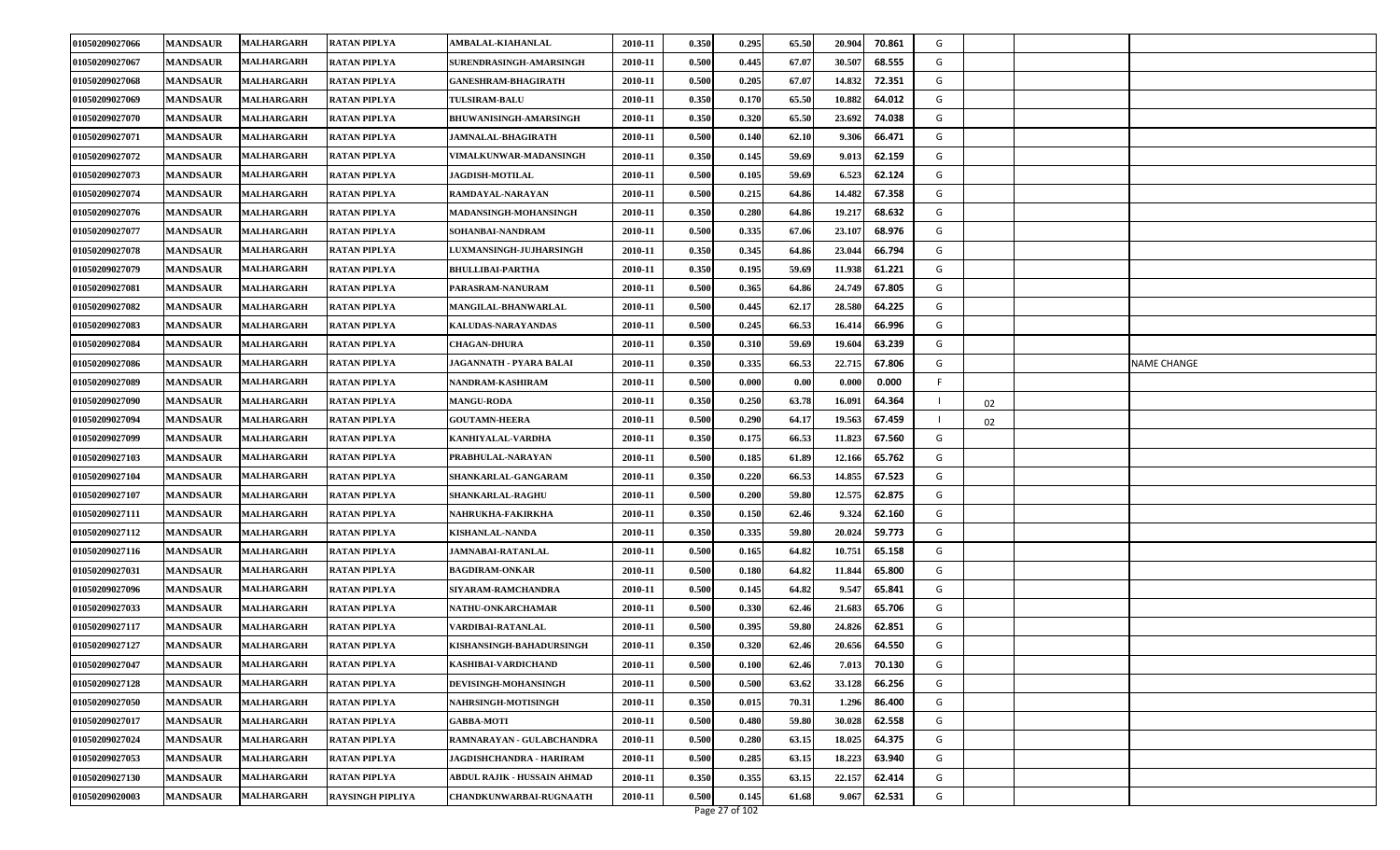| 01050209020004 | <b>MANDSAUR</b> | <b>MALHARGARH</b> | <b>RAYSINGH PIPLIYA</b> | <b>MANGUSINGH-RUPSINGH</b>                    | 2010-11 | 0.500 | 0.310          | 60.32 | 18.458 | 59.542 | G |    |                         |
|----------------|-----------------|-------------------|-------------------------|-----------------------------------------------|---------|-------|----------------|-------|--------|--------|---|----|-------------------------|
| 01050209020007 | <b>MANDSAUR</b> | MALHARGARH        | <b>RAYSINGH PIPLIYA</b> | <b>DEVILAL-HARLAL</b>                         | 2010-11 | 0.500 | 0.150          | 67.36 | 10.296 | 68.640 | G |    |                         |
| 01050209020008 | <b>MANDSAUR</b> | <b>MALHARGARH</b> | <b>RAYSINGH PIPLIYA</b> | MANGUSINGH-BHANWARSINGH                       | 2010-11 | 0.350 | 0.195          | 60.32 | 12.073 | 61.913 | G |    |                         |
| 01050209020010 | <b>MANDSAUR</b> | MALHARGARH        | <b>RAYSINGH PIPLIYA</b> | NARAYANSINGH-RODSINGH                         | 2010-11 | 0.500 | 0.255          | 63.29 | 17.233 | 67.580 | G |    |                         |
| 01050209020013 | <b>MANDSAUR</b> | MALHARGARH        | <b>RAYSINGH PIPLIYA</b> | PARTAPBAI-KISHAN                              | 2010-11 | 0.500 | 0.190          | 58.86 | 11.276 | 59.347 | G |    |                         |
| 01050209020014 | <b>MANDSAUR</b> | MALHARGARH        | <b>RAYSINGH PIPLIYA</b> | PRABHULAL-RATANLAL                            | 2010-11 | 0.350 | 0.000          | 0.00  | 0.000  | 0.000  | N |    |                         |
| 01050209020015 | <b>MANDSAUR</b> | <b>MALHARGARH</b> | <b>RAYSINGH PIPLIYA</b> | <b>BANSHILAL-KANIRAM</b>                      | 2010-11 | 0.500 | 0.245          | 64.83 | 16.059 | 65.547 | G |    |                         |
| 01050209020026 | <b>MANDSAUR</b> | MALHARGARH        | <b>RAYSINGH PIPLIYA</b> | <b>DURGASINGH-MOHANSINGH</b>                  | 2010-11 | 0.350 | 0.135          | 64.02 | 8.935  | 66.185 | G |    |                         |
| 01050209020027 | <b>MANDSAUR</b> | MALHARGARH        | <b>RAYSINGH PIPLIYA</b> | MADANLAL-RATANLAL                             | 2010-11 | 0.350 | 0.000          | 0.00  | 0.00   | 0.000  | N |    |                         |
| 01050209020028 | <b>MANDSAUR</b> | MALHARGARH        | <b>RAYSINGH PIPLIYA</b> | PRABHUBAI-HARLAL                              | 2010-11 | 0.350 | 0.105          | 62.81 | 6.846  | 65.200 | G |    |                         |
| 01050209020029 | <b>MANDSAUR</b> | MALHARGARH        | <b>RAYSINGH PIPLIYA</b> | ISHWARSINGH-KISHANSINGH                       | 2010-11 | 0.350 | 0.160          | 65.06 | 10.577 | 66.106 | G |    |                         |
| 01050209020033 | <b>MANDSAUR</b> | MALHARGARH        | <b>RAYSINGH PIPLIYA</b> | <b>BHAGWANSINGH-SAJJANSINGH</b>               | 2010-11 | 0.350 | 0.000          | 0.00  | 0.000  | 0.000  | N |    |                         |
| 01050209020035 | <b>MANDSAUR</b> | MALHARGARH        | <b>RAYSINGH PIPLIYA</b> | <b>NAGUDAS-RATANDAS</b>                       | 2010-11 | 0.500 | 0.320          | 64.88 | 19.084 | 59.638 | G |    |                         |
| 01050209020036 | <b>MANDSAUR</b> | MALHARGARH        | <b>RAYSINGH PIPLIYA</b> | DASHRTHSINGH-JUJHARSINGH                      | 2010-11 | 0.500 | 0.320          | 63.29 | 20.533 | 64.166 | G |    |                         |
| 01050209020038 | <b>MANDSAUR</b> | MALHARGARH        | <b>RAYSINGH PIPLIYA</b> | <b>GOVARDHANSINGH-</b><br><b>SHAMBHUSINGH</b> | 2010-11 | 0.500 | 0.275          | 63.29 | 17.495 | 63.618 | G |    |                         |
| 01050209020040 | <b>MANDSAUR</b> | <b>MALHARGARH</b> | <b>RAYSINGH PIPLIYA</b> | PREMSINGH-SHAMBHUSINGH                        | 2010-11 | 0.500 | 0.000          | 0.00  | 0.000  | 0.000  | N |    |                         |
| 01050209020053 | <b>MANDSAUR</b> | MALHARGARH        | <b>RAYSINGH PIPLIYA</b> | <b>UDA-HEMA</b>                               | 2010-11 | 0.500 | 0.000          | 0.00  | 0.000  | 0.000  | N |    |                         |
| 01050209020056 | <b>MANDSAUR</b> | <b>MALHARGARH</b> | <b>RAYSINGH PIPLIYA</b> | <b>DHAPUBAI - MATHURA</b>                     | 2010-11 | 0.500 | 0.300          | 64.52 | 19.448 | 64.827 | G |    |                         |
| 01050209020059 | <b>MANDSAUR</b> | MALHARGARH        | <b>RAYSINGH PIPLIYA</b> | PRABHULAL-RAMKUNWAR                           | 2010-11 | 0.500 | 0.180          | 64.52 | 11.826 | 65.700 | G |    |                         |
| 01050209020060 | <b>MANDSAUR</b> | MALHARGARH        | <b>RAYSINGH PIPLIYA</b> | RUPCHAND-PARBHULAL                            | 2010-11 | 0.500 | 0.000          | 0.00  | 0.000  | 0.000  | N |    |                         |
| 01050209020063 | <b>MANDSAUR</b> | MALHARGARH        | <b>RAYSINGH PIPLIYA</b> | <b>BHERUSINGH-LALSINGH</b>                    | 2010-11 | 0.500 | 0.230          | 63.21 | 15.071 | 65.526 | G |    | TRANSFER/DHAKAD PIPLIYA |
| 01050209020025 | <b>MANDSAUR</b> | MALHARGARH        | <b>RAYSINGH PIPLIYA</b> | HEERALAL-SHIVNARAYAN                          | 2010-11 | 0.500 | 0.100          | 63.59 | 6.459  | 64.590 | G |    |                         |
| 01050209020024 | <b>MANDSAUR</b> | MALHARGARH        | <b>RAYSINGH PIPLIYA</b> | <b>BAPULAL-MANGILAL</b>                       | 2010-11 | 0.500 | 0.260          | 63.21 | 16.561 | 63.696 | G |    |                         |
| 01050209020022 | <b>MANDSAUR</b> | MALHARGARH        | <b>RAYSINGH PIPLIYA</b> | <b>KESARSINGH-RODSINGH</b>                    | 2010-11 | 0.350 | 0.305          | 58.86 | 19.272 | 63.187 | G |    |                         |
| 01050209020037 | <b>MANDSAUR</b> | MALHARGARH        | <b>RAYSINGH PIPLIYA</b> | <b>BABULAL-RUGNAATH</b>                       | 2010-11 | 0.500 | 0.215          | 58.86 | 13.033 | 60.619 | G |    |                         |
| 01050209020067 | <b>MANDSAUR</b> | <b>MALHARGARH</b> | <b>RAYSINGH PIPLIYA</b> | HARJUBAI-SATYANARAYAN                         | 2010-11 | 0.500 | 0.300          | 63.21 | 19.550 | 65.167 | G |    |                         |
| 01050209020068 | <b>MANDSAUR</b> | MALHARGARH        | <b>RAYSINGH PIPLIYA</b> | RAMDAYAL-GOBARJI                              | 2010-11 | 0.350 | 0.205          | 63.66 | 13.396 | 65.346 | G |    |                         |
| 01050209020070 | <b>MANDSAUR</b> | MALHARGARH        | <b>RAYSINGH PIPLIYA</b> | <b>LACCHIBAI-UDAJI</b>                        | 2010-11 | 0.350 | 0.100          | 65.17 | 6.685  | 66.850 | G |    |                         |
| 01050209020071 | <b>MANDSAUR</b> | MALHARGARH        | <b>RAYSINGH PIPLIYA</b> | <b>BANNESINGH-JORAVARSINGH</b>                | 2010-11 | 0.350 | 0.260          | 58.86 | 14.917 | 57.373 | G |    | TRANSFER/RATAN PIPLIYA  |
| 01050209020017 | <b>MANDSAUR</b> | <b>MALHARGARH</b> | <b>RAYSINGH PIPLIYA</b> | <b>GHANSHYAM-PRABHULAL</b>                    | 2010-11 | 0.500 | 0.095          | 63.66 | 6.702  | 70.547 | G |    |                         |
| 01050209020023 | <b>MANDSAUR</b> | MALHARGARH        | <b>RAYSINGH PIPLIYA</b> | <b>MADANSINGH-RODSINGH</b>                    | 2010-11 | 0.500 | 0.185          | 63.66 | 12.541 | 67.789 | G |    |                         |
| 01050209020016 | <b>MANDSAUR</b> | MALHARGARH        | <b>RAYSINGH PIPLIYA</b> | MANGILAL-KANWARLAL                            | 2010-11 | 0.500 | 0.120          | 68.17 | 7.596  | 63.300 | G |    |                         |
| 01050209020018 | <b>MANDSAUR</b> | MALHARGARH        | <b>RAYSINGH PIPLIYA</b> | RUGNAATHSINGH-ROADSINGH                       | 2010-11 | 0.500 | 0.485          | 64.27 | 32.447 | 66.901 |   | 02 |                         |
| 01050209020072 | <b>MANDSAUR</b> | <b>MALHARGARH</b> | <b>RAYSINGH PIPLIYA</b> | <b>KOMAL-KESHURAM</b>                         | 2010-11 | 0.500 | 0.225          | 62.81 | 14.545 | 64.644 | G |    |                         |
| 01050209005005 | <b>MANDSAUR</b> | MALHARGARH        | <b>RUPARAIL</b>         | <b>BAGDU-BHUWAN</b>                           | 2010-11 | 0.500 | 0.200          | 62.12 | 13.019 | 65.095 | G |    |                         |
| 01050209005007 | <b>MANDSAUR</b> | <b>MALHARGARH</b> | <b>RUPARAIL</b>         | <b>RAISINGH-KALU</b>                          | 2010-11 | 0.500 | 0.295          | 62.12 | 18.450 | 62.542 | G |    |                         |
| 01050209005008 | <b>MANDSAUR</b> | <b>MALHARGARH</b> | <b>RUPARAIL</b>         | SAMANDBAI-BHANWARLAL                          | 2010-11 | 0.500 | 0.230          | 65.25 | 15.651 | 68.048 | G |    |                         |
| 01050209005009 | <b>MANDSAUR</b> | MALHARGARH        | <b>RUPARAIL</b>         | <b>RATAN-AMRA</b>                             | 2010-11 | 0.500 | 0.220          | 62.12 | 14.944 | 67.927 | G |    |                         |
| 01050209005010 | <b>MANDSAUR</b> | MALHARGARH        | <b>RUPARAIL</b>         | <b>BHAGWAN-AMRA</b>                           | 2010-11 | 0.500 | 0.350          | 62.22 | 22.604 | 64.583 | G |    |                         |
| 01050209005011 | <b>MANDSAUR</b> | <b>MALHARGARH</b> | <b>RUPARAIL</b>         | DEVISINGH-SARDARSINGH                         | 2010-11 | 0.500 | 0.275          | 58.88 | 16.411 | 59.676 | G |    |                         |
| 01050209005012 | <b>MANDSAUR</b> | MALHARGARH        | <b>RUPARAIL</b>         | LUXMANSINGH-SARDARSINGH                       | 2010-11 | 0.500 | 0.095          | 60.96 | 6.410  | 67.474 |   | 02 |                         |
|                |                 |                   |                         |                                               |         |       | Page 28 of 102 |       |        |        |   |    |                         |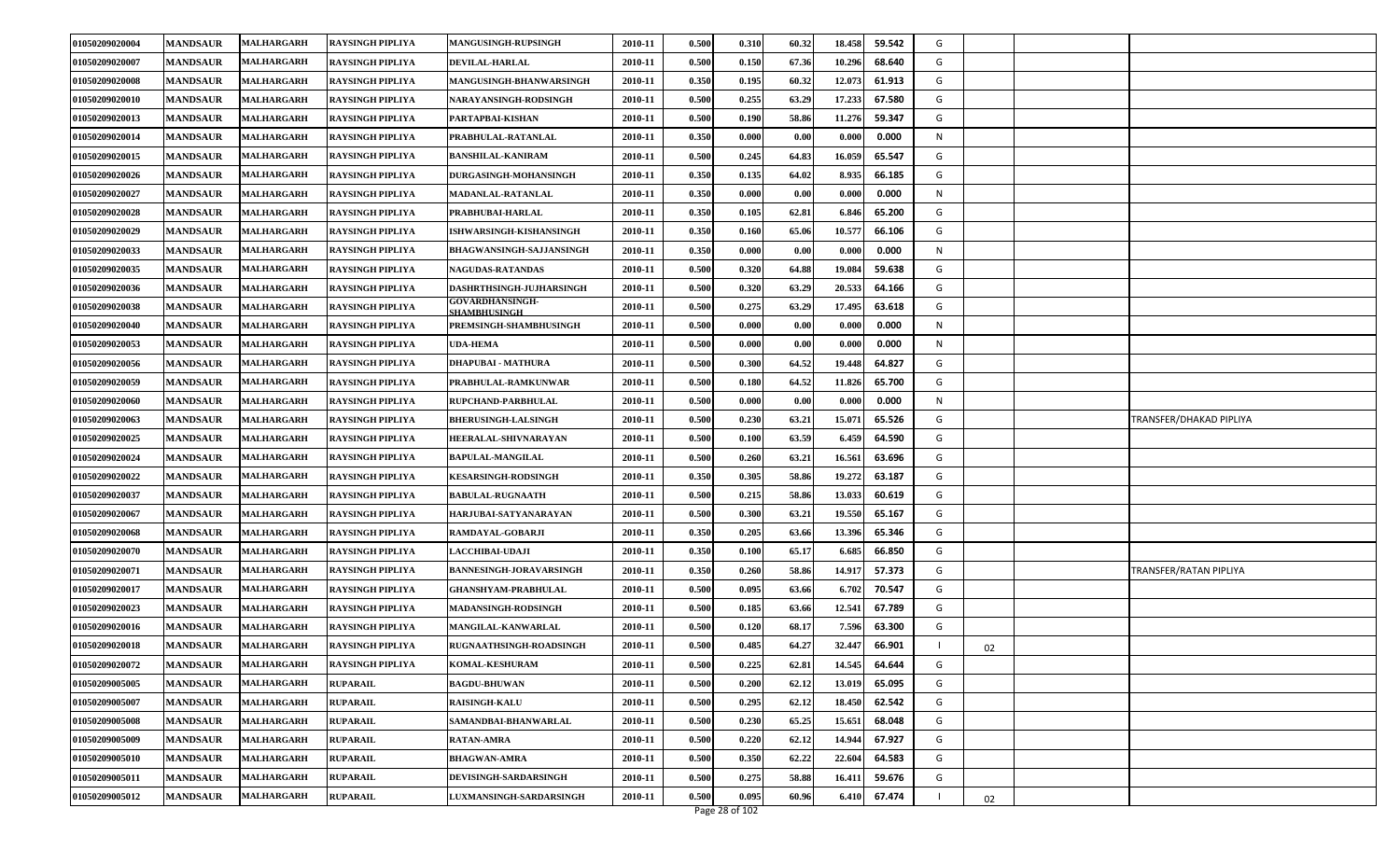| 01050209005013 | <b>MANDSAUR</b> | <b>MALHARGARH</b> | <b>RUPARAIL</b> | SHAMBHULAL-CHUNNILAL             | 2010-11 | 0.500 | 0.250 | 64.93 | 16.297 | 65.188 | G |    |                |  |
|----------------|-----------------|-------------------|-----------------|----------------------------------|---------|-------|-------|-------|--------|--------|---|----|----------------|--|
| 01050209005015 | <b>MANDSAUR</b> | <b>MALHARGARH</b> | <b>RUPARAIL</b> | NANDLAL-RATANLAL                 | 2010-11 | 0.500 | 0.210 | 62.22 | 13.946 | 66.410 | G |    |                |  |
| 01050209005016 | <b>MANDSAUR</b> | <b>MALHARGARH</b> | <b>RUPARAIL</b> | PRABHULAL-RAMLAL                 | 2010-11 | 0.500 | 0.155 | 62.22 | 9.937  | 64.110 | G |    |                |  |
| 01050209005018 | <b>MANDSAUR</b> | <b>MALHARGARH</b> | <b>RUPARAIL</b> | <b>BAPULAL-KARULAL</b>           | 2010-11 | 0.500 | 0.405 | 54.04 | 27.337 | 67.499 |   | 02 |                |  |
| 01050209005019 | <b>MANDSAUR</b> | <b>MALHARGARH</b> | <b>RUPARAIL</b> | PRAVATSINGH-JUJHARSINGH          | 2010-11 | 0.500 | 0.220 | 60.82 | 13.728 | 62.400 | G |    |                |  |
| 01050209005021 | <b>MANDSAUR</b> | <b>MALHARGARH</b> | <b>RUPARAIL</b> | <b>NANDRAM-SAVA</b>              | 2010-11 | 0.500 | 0.260 | 62.49 | 16.497 | 63.450 | G |    |                |  |
| 01050209005022 | <b>MANDSAUR</b> | <b>MALHARGARH</b> | <b>RUPARAIL</b> | <b>LALURAM-RAMLAL</b>            | 2010-11 | 0.500 | 0.150 | 64.93 | 10.157 | 67.713 | G |    |                |  |
| 01050209005023 | <b>MANDSAUR</b> | <b>MALHARGARH</b> | <b>RUPARAIL</b> | MOHANKUNWAR-MADANSINGH           | 2010-11 | 0.500 | 0.200 | 62.49 | 12.944 | 64.720 | G |    |                |  |
| 01050209005024 | <b>MANDSAUR</b> | <b>MALHARGARH</b> | <b>RUPARAIL</b> | RUNGLAL-KISHANLAL                | 2010-11 | 0.500 | 0.205 | 57.94 | 12.614 | 61.532 | G |    |                |  |
| 01050209005025 | <b>MANDSAUR</b> | <b>MALHARGARH</b> | <b>RUPARAIL</b> | <b>ANTARSINGH - NANURAM</b>      | 2010-11 | 0.500 | 0.230 | 67.11 | 15.339 | 66.691 | G |    |                |  |
| 01050209005026 | <b>MANDSAUR</b> | <b>MALHARGARH</b> | <b>RUPARAIL</b> | KALABAI - BHAGIRATH              | 2010-11 | 0.500 | 0.255 | 62.49 | 16.247 | 63.714 | G |    |                |  |
| 01050209005028 | <b>MANDSAUR</b> | <b>MALHARGARH</b> | <b>RUPARAIL</b> | <b>BHARAT-NATHULAL</b>           | 2010-11 | 0.500 | 0.490 | 59.74 | 30.00  | 61.239 | G |    |                |  |
| 01050209005031 | <b>MANDSAUR</b> | <b>MALHARGARH</b> | <b>RUPARAIL</b> | KALUSINGH-RAMLAL                 | 2010-11 | 0.500 | 0.180 | 62.54 | 11.749 | 65.272 | G |    |                |  |
| 01050209005033 | <b>MANDSAUR</b> | <b>MALHARGARH</b> | <b>RUPARAIL</b> | KARSHNAPALSINGH -<br>DUNGARSINGH | 2010-11 | 0.500 | 0.440 | 62.42 | 28.419 | 64.589 |   | 02 |                |  |
| 01050209005034 | <b>MANDSAUR</b> | <b>MALHARGARH</b> | <b>RUPARAIL</b> | <b>BHOPALSINGH-DUNGARSINGH</b>   | 2010-11 | 0.500 | 0.380 | 62.52 | 24.803 | 65.271 |   | 02 |                |  |
| 01050209005001 | <b>MANDSAUR</b> | <b>MALHARGARH</b> | <b>RUPARAIL</b> | <b>JDEYSINGH-FATHEYSINGH</b>     | 2010-11 | 0.500 | 0.145 | 58.63 | 9.146  | 63.076 | G |    |                |  |
| 01050209005041 | <b>MANDSAUR</b> | MALHARGARH        | <b>RUPARAIL</b> | <b>RAMA-KACHRU</b>               | 2010-11 | 0.500 | 0.160 | 64.93 | 10.57  | 66.088 | G |    |                |  |
| 01050209005020 | <b>MANDSAUR</b> | <b>MALHARGARH</b> | <b>RUPARAIL</b> | <b>BHAGATRAM-KARULAL</b>         | 2010-11 | 0.500 | 0.400 | 58.53 | 24.323 | 60.808 |   | 02 |                |  |
| 01050209005002 | <b>MANDSAUR</b> | <b>MALHARGARH</b> | <b>RUPARAIL</b> | KANWARLAL-BHANWARLAL             | 2010-11 | 0.500 | 0.355 | 62.40 | 22.642 | 63.780 | G |    |                |  |
| 01050209005003 | <b>MANDSAUR</b> | <b>MALHARGARH</b> | <b>RUPARAIL</b> | <b>RAMA-HIRA</b>                 | 2010-11 | 0.500 | 0.260 | 62.40 | 16.982 | 65.315 | G |    |                |  |
| 01050209013002 | <b>MANDSAUR</b> | <b>MALHARGARH</b> | <b>SANJIT</b>   | DHAPUBAI - BADRILAL              | 2010-11 | 0.500 | 0.340 | 66.07 | 22.841 | 67.179 | G |    |                |  |
| 01050209013006 | <b>MANDSAUR</b> | <b>MALHARGARH</b> | <b>SANJIT</b>   | SHYAMABAI-BHERULAL               | 2010-11 | 0.500 | 0.000 | 0.00  | 0.000  | 0.000  | N |    |                |  |
| 01050209013008 | <b>MANDSAUR</b> | <b>MALHARGARH</b> | <b>SANJIT</b>   | VIRAMLAL-BHAGWAN                 | 2010-11 | 0.500 | 0.250 | 62.51 | 16.092 | 64.368 | G |    |                |  |
| 01050209013017 | <b>MANDSAUR</b> | <b>MALHARGARH</b> | <b>SANJIT</b>   | <b>ABRAR-ISHAK</b>               | 2010-11 | 0.500 | 0.215 | 64.58 | 15.093 | 70.200 | G |    |                |  |
| 01050209013019 | <b>MANDSAUR</b> | <b>MALHARGARH</b> | <b>SANJIT</b>   | MUSTAKKHA-NAJIRKHA               | 2010-11 | 0.500 | 0.210 | 62.43 | 14.377 | 68.462 | G |    |                |  |
| 01050209013022 | <b>MANDSAUR</b> | <b>MALHARGARH</b> | <b>SANJIT</b>   | JAGDISHCHAND-BADRILAL            | 2010-11 | 0.350 | 0.200 | 59.28 | 12.093 | 60.465 | G |    |                |  |
| 01050209013030 | <b>MANDSAUR</b> | <b>MALHARGARH</b> | <b>SANJIT</b>   | <b>MAJIDKHA-MO.FARID</b>         | 2010-11 | 0.500 | 0.145 | 64.58 | 9.512  | 65.600 | G |    |                |  |
| 01050209013044 | <b>MANDSAUR</b> | <b>MALHARGARH</b> | <b>SANJIT</b>   | AHMADNOOR-FAKIRMOHAMMAD          | 2010-11 | 0.350 | 0.110 | 62.43 | 7.144  | 64.945 | G |    |                |  |
| 01050209013061 | <b>MANDSAUR</b> | <b>MALHARGARH</b> | <b>SANJIT</b>   | <b>GAFURANBI-FARIDKHA</b>        | 2010-11 | 0.350 | 0.100 | 64.97 | 6.785  | 67.850 | G |    |                |  |
| 01050209013015 | <b>MANDSAUR</b> | <b>MALHARGARH</b> | <b>SANJIT</b>   | <b>CHATURBHUJ-KASHIRAM</b>       | 2010-11 | 0.500 | 0.155 | 62.43 | 10.747 | 69.335 | G |    |                |  |
| 01050209013018 | <b>MANDSAUR</b> | <b>MALHARGARH</b> | <b>SANJIT</b>   | SHOKATKHA-MUSHTAKKHA             | 2010-11 | 0.500 | 0.205 | 64.58 | 14.328 | 69.893 | G |    |                |  |
| 01050209013085 | <b>MANDSAUR</b> | <b>MALHARGARH</b> | <b>SANJIT</b>   | SOHANBAI-MANGILAL                | 2010-11 | 0.350 | 0.350 | 58.44 | 21.948 | 62.709 | G |    |                |  |
| 01050209013016 | <b>MANDSAUR</b> | <b>MALHARGARH</b> | <b>SANJIT</b>   | SHANKARLAL-KISHANLAL             | 2010-11 | 0.500 | 0.120 | 64.58 | 7.999  | 66.658 | G |    |                |  |
| 01050209013054 | <b>MANDSAUR</b> | <b>MALHARGARH</b> | <b>SANJIT</b>   | <b>GHISALAL-BHUVAN</b>           | 2010-11 | 0.350 | 0.295 | 59.28 | 17.742 | 60.142 | G |    |                |  |
| 01050209013089 | <b>MANDSAUR</b> | <b>MALHARGARH</b> | SANJIT          | SHARAD KUMAR-MISHRILAL JEN       | 2010-11 | 0.500 | 0.320 | 66.07 | 20.746 | 64.831 | G |    | 01050209013154 |  |
| 01050209028001 | <b>MANDSAUR</b> | <b>MALHARGARH</b> | <b>SARWANIA</b> | <b>GANESHRAM-BHERULAL</b>        | 2010-11 | 0.500 | 0.485 | 60.34 | 28.929 | 59.647 | G |    |                |  |
| 01050209028013 | <b>MANDSAUR</b> | <b>MALHARGARH</b> | <b>SARWANIA</b> | PEMA-MENA                        | 2010-11 | 0.500 | 0.455 | 59.05 | 27.458 | 60.347 | G |    |                |  |
| 01050209028015 | <b>MANDSAUR</b> | <b>MALHARGARH</b> | <b>SARWANIA</b> | JARESINGH-BHANWARSINGH           | 2010-11 | 0.500 | 0.495 | 61.54 | 31.500 | 63.636 | G |    |                |  |
| 01050209028017 | <b>MANDSAUR</b> | <b>MALHARGARH</b> | <b>SARWANIA</b> | OMPRAKASH-BADRILAL               | 2010-11 | 0.500 | 0.490 | 59.05 | 29.263 | 59.720 | G |    |                |  |
| 01050209028019 | <b>MANDSAUR</b> | <b>MALHARGARH</b> | <b>SARWANIA</b> | <b>BAPUSINGH-BHANWARSINGH</b>    | 2010-11 | 0.500 | 0.460 | 63.49 | 31.31  | 68.065 | G |    |                |  |
| 01050209028024 | <b>MANDSAUR</b> | <b>MALHARGARH</b> | <b>SARWANIA</b> | <b>SURAJMAL-BHAVSINGH</b>        | 2010-11 | 0.350 | 0.340 | 59.05 | 21.131 | 62.150 | G |    |                |  |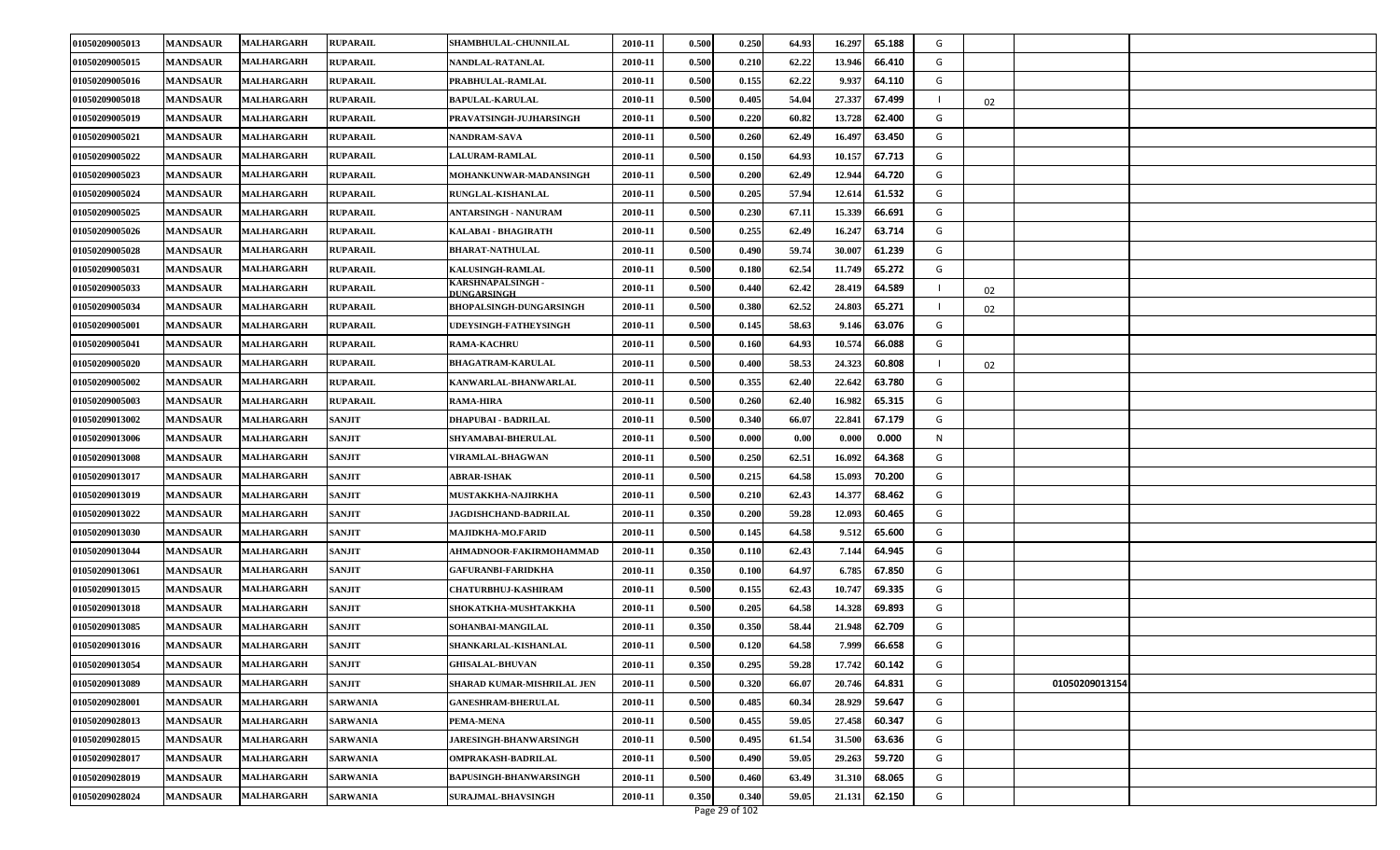| 01050209028027 | <b>MANDSAUR</b> | <b>MALHARGARH</b> | <b>SARWANIA</b> | PAPPUSINGH-GOPALSINGH             | 2010-11 | 0.500 | 0.485 | 58.84 | 31.126 | 64.177 | G |    |                |                    |
|----------------|-----------------|-------------------|-----------------|-----------------------------------|---------|-------|-------|-------|--------|--------|---|----|----------------|--------------------|
| 01050209028032 | <b>MANDSAUR</b> | <b>MALHARGARH</b> | <b>SARWANIA</b> | <b>BHAGWATSINGH-MOHANSINGH</b>    | 2010-11 | 0.350 | 0.325 | 58.44 | 20.245 | 62.292 | G |    |                |                    |
| 01050209028038 | <b>MANDSAUR</b> | <b>MALHARGARH</b> | <b>SARWANIA</b> | RANJITSINGH-HAMERSINGH            | 2010-11 | 0.350 | 0.345 | 56.63 | 21.495 | 62.304 | G |    |                |                    |
| 01050209028042 | <b>MANDSAUR</b> | <b>MALHARGARH</b> | <b>SARWANIA</b> | RAMLAL-BADRILAL                   | 2010-11 | 0.500 | 0.500 | 58.34 | 30.603 | 61.206 | G |    |                |                    |
| 01050209028043 | <b>MANDSAUR</b> | <b>MALHARGARH</b> | <b>SARWANIA</b> | <b>BHARATSINGH-BHANWARSINGH</b>   | 2010-11 | 0.500 | 0.490 | 63.03 | 31.956 | 65.216 | G |    |                |                    |
| 01050209028055 | <b>MANDSAUR</b> | <b>MALHARGARH</b> | <b>SARWANIA</b> | <b>CHATARKUNWAR-RAMSINGH</b>      | 2010-11 | 0.350 | 0.335 | 62.31 | 21.88  | 65.313 | G |    |                |                    |
| 01050209028075 | <b>MANDSAUR</b> | <b>MALHARGARH</b> | <b>SARWANIA</b> | <b>BIHARI-RATAN</b>               | 2010-11 | 0.500 | 0.395 | 56.63 | 23.388 | 59.210 | G |    |                |                    |
| 01050209028025 | <b>MANDSAUR</b> | <b>MALHARGARH</b> | <b>SARWANIA</b> | RATANIBAI-GATTULAL                | 2010-11 | 0.500 | 0.470 | 62.93 | 30.989 | 65.934 | G |    |                |                    |
| 01050209028057 | <b>MANDSAUR</b> | MALHARGARH        | <b>SARWANIA</b> | SOHANKUNVAR-BHANWARSINGH          | 2010-11 | 0.500 | 0.495 | 62.51 | 31.067 | 62.762 | G |    |                |                    |
| 01050209028064 | <b>MANDSAUR</b> | <b>MALHARGARH</b> | <b>SARWANIA</b> | KAALUSINGH-LALSINGH               | 2010-11 | 0.500 | 0.465 | 56.63 | 28.088 | 60.404 | G |    |                |                    |
| 01050209028003 | <b>MANDSAUR</b> | <b>MALHARGARH</b> | <b>SARWANIA</b> | <b>JUJHARSINGH-DEVISINGH</b>      | 2010-11 | 0.350 | 0.350 | 56.63 | 21.252 | 60.720 | G |    |                |                    |
| 01050209028008 | <b>MANDSAUR</b> | <b>MALHARGARH</b> | <b>SARWANIA</b> | SHYAMLAL-MANGILAL                 | 2010-11 | 0.350 | 0.340 | 55.31 | 19.216 | 56.518 | G |    |                |                    |
| 01050209028011 | <b>MANDSAUR</b> | <b>MALHARGARH</b> | <b>SARWANIA</b> | SITABAI-KANIRAM                   | 2010-11 | 0.500 | 0.460 | 59.49 | 28.181 | 61.263 | G |    |                |                    |
| 01050209028016 | <b>MANDSAUR</b> | <b>MALHARGARH</b> | <b>SARWANIA</b> | VARDIBAI-DHANNA                   | 2010-11 | 0.500 | 0.485 | 56.49 | 28.90  | 59.602 | G |    |                |                    |
| 01050209028029 | <b>MANDSAUR</b> | <b>MALHARGARH</b> | <b>SARWANIA</b> | MADANLAL-KANIRAM                  | 2010-11 | 0.500 | 0.480 | 55.41 | 27.190 | 56.646 | G |    |                |                    |
| 01050209028036 | <b>MANDSAUR</b> | <b>MALHARGARH</b> | <b>SARWANIA</b> | ISHWARLAL-BAGDIRAM                | 2010-11 | 0.500 | 0.230 | 62.51 | 14.654 | 63.713 | G |    |                |                    |
| 01050209028039 | <b>MANDSAUR</b> | MALHARGARH        | <b>SARWANIA</b> | ISHWARSINGH-HARISINGH             | 2010-11 | 0.500 | 0.495 | 56.95 | 28.06  | 56.687 | G |    |                |                    |
| 01050209028053 | <b>MANDSAUR</b> | MALHARGARH        | <b>SARWANIA</b> | <b>GOPALSINGH-CHATARSINGH</b>     | 2010-11 | 0.500 | 0.480 | 59.74 | 30.80  | 64.185 | G |    |                |                    |
| 01050209028031 | <b>MANDSAUR</b> | <b>MALHARGARH</b> | <b>SARWANIA</b> | SAJANIBAI-RATANLAL                | 2010-11 | 0.500 | 0.490 | 64.80 | 32.233 | 65.782 | G |    |                |                    |
| 01050209028009 | <b>MANDSAUR</b> | MALHARGARH        | <b>SARWANIA</b> | HANUMANSINGH-LAXMANSINGH          | 2010-11 | 0.350 | 0.290 | 62.51 | 19.092 | 65.834 | G |    |                |                    |
| 01050209028058 | <b>MANDSAUR</b> | <b>MALHARGARH</b> | <b>SARWANIA</b> | KAALU-DHANNAJI                    | 2010-11 | 0.500 | 0.495 | 58.07 | 29.83  | 60.265 | G |    |                |                    |
| 01050209028065 | <b>MANDSAUR</b> | <b>MALHARGARH</b> | <b>SARWANIA</b> | <b>DHURALAL-BHULIBAI</b>          | 2010-11 | 0.350 | 0.300 | 57.04 | 17.568 | 58.560 | G |    |                |                    |
| 01050209028040 | <b>MANDSAUR</b> | <b>MALHARGARH</b> | <b>SARWANIA</b> | KANVARIBAI-MANGILAL               | 2010-11 | 0.500 | 0.475 | 65.50 | 32.497 | 68.415 |   | 02 |                |                    |
| 01050209028004 | <b>MANDSAUR</b> | <b>MALHARGARH</b> | <b>SARWANIA</b> | NARAYAN-NANURAM                   | 2010-11 | 0.500 | 0.440 | 58.44 | 27.033 | 61.439 | G |    |                |                    |
| 01050209028012 | <b>MANDSAUR</b> | MALHARGARH        | <b>SARWANIA</b> | <b>KESHURAM-HAJARI</b>            | 2010-11 | 0.500 | 0.480 | 58.44 | 29.061 | 60.544 | G |    |                |                    |
| 01050209028070 | <b>MANDSAUR</b> | <b>MALHARGARH</b> | <b>SARWANIA</b> | <b>GOBARLAL-BAGDU</b>             | 2010-11 | 0.500 | 0.495 | 57.44 | 28.786 | 58.154 | G |    |                |                    |
| 01050209028044 | <b>MANDSAUR</b> | <b>MALHARGARH</b> | <b>SARWANIA</b> | KAJODIBAI-LALA                    | 2010-11 | 0.500 | 0.410 | 64.29 | 24.899 | 60.729 |   | 02 |                |                    |
| 01050209028092 | <b>MANDSAUR</b> | <b>MALHARGARH</b> | <b>SARWANIA</b> | KANWARLAL-SAVA                    | 2010-11 | 0.350 | 0.275 | 64.64 | 18.746 | 68.167 | G |    | 01050209007011 |                    |
| 01050209025003 | <b>MANDSAUR</b> | <b>MALHARGARH</b> | <b>SESDI</b>    | <b>CHATARKUWAR - SHAMBHUSINGH</b> | 2010-11 | 0.350 | 0.310 | 63.04 | 19.957 | 64.377 | G |    |                | <b>NAME CHANGE</b> |
| 01050209025007 | <b>MANDSAUR</b> | <b>MALHARGARH</b> | <b>SESDI</b>    | <b>RAMLAL-DHURA</b>               | 2010-11 | 0.500 | 0.400 | 63.14 | 25.896 | 64.740 | G |    |                |                    |
| 01050209025010 | <b>MANDSAUR</b> | <b>MALHARGARH</b> | <b>SESDI</b>    | RAMLAL-BAGDIRAM                   | 2010-11 | 0.350 | 0.205 | 63.14 | 13.187 | 64.327 | G |    |                |                    |
| 01050209025013 | <b>MANDSAUR</b> | <b>MALHARGARH</b> | <b>SESDI</b>    | NARSINGH-KANIRAM                  | 2010-11 | 0.500 | 0.255 | 60.96 | 15.823 | 62.051 | G |    |                |                    |
| 01050209025014 | <b>MANDSAUR</b> | <b>MALHARGARH</b> | <b>SESDI</b>    | <b>JUJHAR-UDA</b>                 | 2010-11 | 0.350 | 0.170 | 63.14 | 11.582 | 68.129 | G |    |                |                    |
| 01050209025017 | <b>MANDSAUR</b> | <b>MALHARGARH</b> | <b>SESDI</b>    | <b>BHERUSINGH-GOPALSINGH</b>      | 2010-11 | 0.500 | 0.380 | 62.08 | 24.477 | 64.413 | G |    |                |                    |
| 01050209025001 | <b>MANDSAUR</b> | <b>MALHARGARH</b> | <b>SESDI</b>    | <b>SUKHIBAI - RAMLAL</b>          | 2010-11 | 0.500 | 0.295 | 62.08 | 18.819 | 63.793 | G |    |                |                    |
| 01050209025026 | <b>MANDSAUR</b> | <b>MALHARGARH</b> | <b>SESDI</b>    | <b>HEMRAJ-JUJHARSINGH</b>         | 2010-11 | 0.500 | 0.295 | 65.00 | 20.661 | 70.037 | G |    | 01050209017047 |                    |
| 01050209002001 | <b>MANDSAUR</b> | <b>MALHARGARH</b> | <b>SUDWAS</b>   | NANDKUNWAR-SHAMBHUSINGH           | 2010-11 | 0.500 | 0.450 | 64.20 | 29.404 | 65.342 | G |    |                |                    |
| 01050209002002 | <b>MANDSAUR</b> | <b>MALHARGARH</b> | <b>SUDWAS</b>   | <b>UDAYSINGH-BHUWANISINGH</b>     | 2010-11 | 0.500 | 0.305 | 60.57 | 18.102 | 59.351 | G |    |                |                    |
| 01050209002003 | <b>MANDSAUR</b> | <b>MALHARGARH</b> | <b>SUDWAS</b>   | KARANSINGH-NIRBHAYSINGH           | 2010-11 | 0.350 | 0.170 | 68.86 | 12.316 | 72.447 | G |    |                |                    |
| 01050209002005 | <b>MANDSAUR</b> | <b>MALHARGARH</b> | <b>SUDWAS</b>   | VAJJIBAI-PANNALAL                 | 2010-11 | 0.500 | 0.100 | 63.97 | 7.229  | 72.290 | G |    |                |                    |
| 01050209002007 | <b>MANDSAUR</b> | <b>MALHARGARH</b> | <b>SUDWAS</b>   | MOHAN-KISHANDANGI                 | 2010-11 | 0.500 | 0.200 | 65.22 | 13.855 | 69.275 | G |    |                |                    |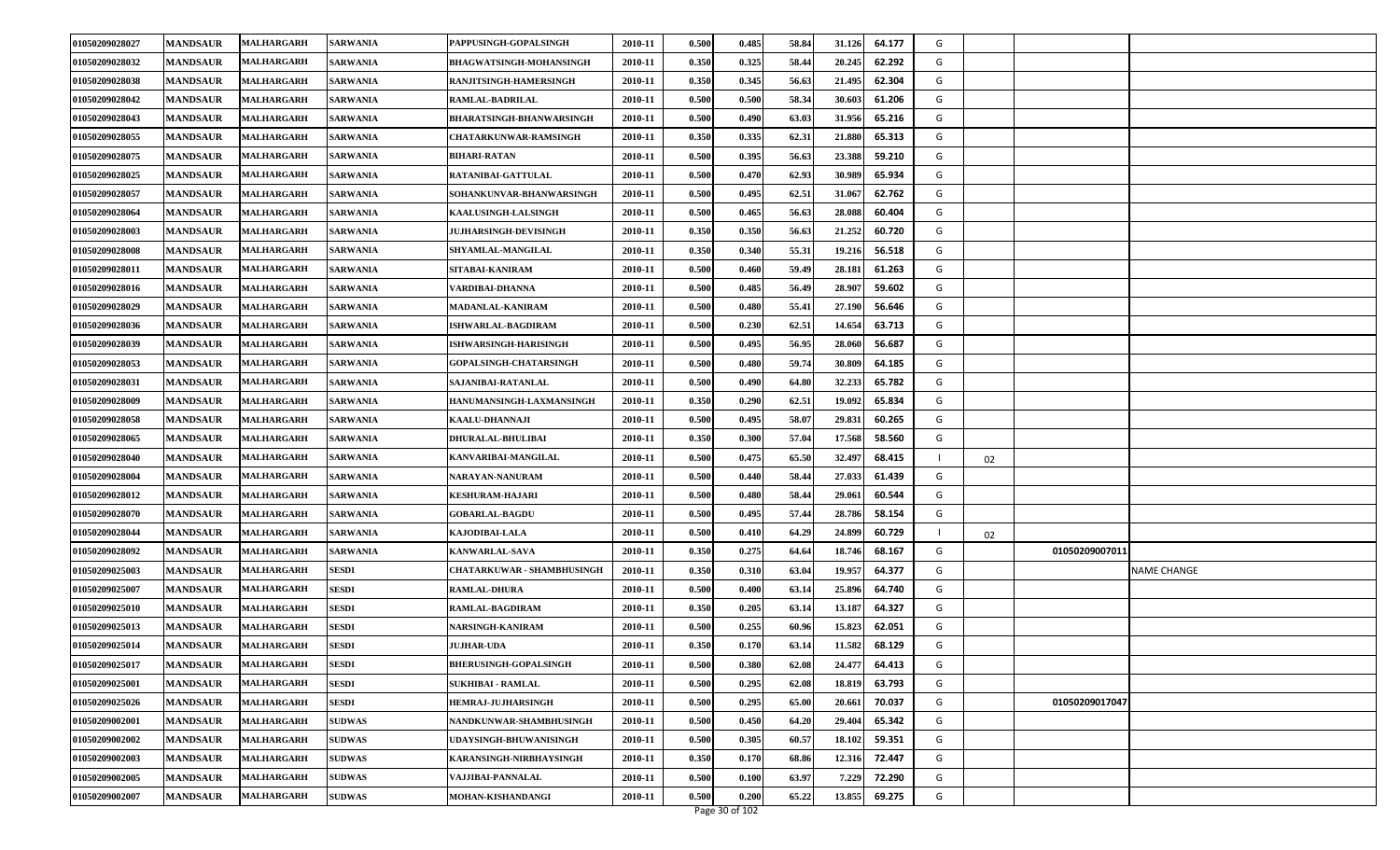| 01050209002010 | <b>MANDSAUR</b> | MALHARGARH        | <b>SUDWAS</b>        | <b>HEERA-BHERA</b>               | 2010-11 | 0.500 | 0.100 | 68.59 | 7.212<br>72.120  | G |  |
|----------------|-----------------|-------------------|----------------------|----------------------------------|---------|-------|-------|-------|------------------|---|--|
| 01050209002008 | <b>MANDSAUR</b> | MALHARGARH        | <b>SUDWAS</b>        | <b>UDA-GULAB</b>                 | 2010-11 | 0.500 | 0.460 | 63.48 | 30.380<br>66.043 | G |  |
| 01050209002012 | <b>MANDSAUR</b> | <b>MALHARGARH</b> | <b>SUDWAS</b>        | <b>JAISINGH-BHERA</b>            | 2010-11 | 0.500 | 0.200 | 65.22 | 14.265<br>71.325 | G |  |
| 01050209002014 | <b>MANDSAUR</b> | MALHARGARH        | <b>SUDWAS</b>        | <b>LUXMAN-KISHAN</b>             | 2010-11 | 0.500 | 0.485 | 63.48 | 31.432<br>64.808 | G |  |
| 01050209002019 | <b>MANDSAUR</b> | MALHARGARH        | <b>SUDWAS</b>        | RATNIBAI-RAMCHANDRA              | 2010-11 | 0.500 | 0.470 | 63.48 | 29.917<br>63.653 | G |  |
| 01050209002020 | <b>MANDSAUR</b> | MALHARGARH        | <b>SUDWAS</b>        | <b>RUKMANIBAI-NANDA</b>          | 2010-11 | 0.500 | 0.220 | 63.29 | 13.481<br>61.277 | G |  |
| 01050209002021 | <b>MANDSAUR</b> | MALHARGARH        | <b>SUDWAS</b>        | <b>BHANWARIBAI-NANURAM</b>       | 2010-11 | 0.500 | 0.160 | 61.45 | 10.736<br>67.100 | G |  |
| 01050209002022 | <b>MANDSAUR</b> | MALHARGARH        | <b>SUDWAS</b>        | <b>BAPULAL-BHAGWANJI</b>         | 2010-11 | 0.500 | 0.270 | 63.29 | 17.360<br>64.296 | G |  |
| 01050209002024 | <b>MANDSAUR</b> | MALHARGARH        | <b>SUDWAS</b>        | <b>HANGAMIBAI-KACHRU</b>         | 2010-11 | 0.500 | 0.205 | 68.95 | 14.371<br>70.102 | G |  |
| 01050209002025 | <b>MANDSAUR</b> | MALHARGARH        | <b>SUDWAS</b>        | UDAYRAM-KACHRU                   | 2010-11 | 0.350 | 0.210 | 63.29 | 13.553<br>64.538 | G |  |
| 01050209002026 | <b>MANDSAUR</b> | MALHARGARH        | <b>SUDWAS</b>        | <b>MANGILAL-PANNA</b>            | 2010-11 | 0.500 | 0.280 | 65.22 | 20.880<br>74.571 | G |  |
| 01050209002029 | <b>MANDSAUR</b> | <b>MALHARGARH</b> | <b>SUDWAS</b>        | KARULAL-KISHANLAL                | 2010-11 | 0.500 | 0.200 | 65.26 | 13.807<br>69.035 | G |  |
| 01050209002034 | <b>MANDSAUR</b> | MALHARGARH        | <b>SUDWAS</b>        | KARANSINGH-BHAGWANSINGH          | 2010-11 | 0.500 | 0.280 | 64.19 | 18.239<br>65.139 | G |  |
| 01050209002036 | <b>MANDSAUR</b> | <b>MALHARGARH</b> | <b>SUDWAS</b>        | SHYAMSINGH-UDAYSINGH             | 2010-11 | 0.350 | 0.155 | 63.12 | 11.704<br>75.510 | G |  |
| 01050209002038 | <b>MANDSAUR</b> | <b>MALHARGARH</b> | <b>SUDWAS</b>        | KAILASHCHAND-MANGILAL            | 2010-11 | 0.500 | 0.205 | 64.19 | 13.608<br>66.380 | G |  |
| 01050209002039 | <b>MANDSAUR</b> | MALHARGARH        | <b>SUDWAS</b>        | <b>BHAGATRAM-BHERULAL</b>        | 2010-11 | 0.500 | 0.080 | 65.26 | 5.510<br>68.875  | G |  |
| 01050209002040 | <b>MANDSAUR</b> | <b>MALHARGARH</b> | <b>SUDWAS</b>        | RAMESHCHAND-AMRA                 | 2010-11 | 0.500 | 0.095 | 64.18 | 6.097<br>64.179  | G |  |
| 01050209002044 | <b>MANDSAUR</b> | MALHARGARH        | <b>SUDWAS</b>        | RATANLAL-MANGILAL                | 2010-11 | 0.500 | 0.150 | 65.26 | 10.264<br>68.427 | G |  |
| 01050209002045 | <b>MANDSAUR</b> | <b>MALHARGARH</b> | <b>SUDWAS</b>        | RAMCHANDRA-UDAYRAM               | 2010-11 | 0.500 | 0.105 | 67.78 | 7.562<br>72.019  | G |  |
| 01050209002046 | <b>MANDSAUR</b> | <b>MALHARGARH</b> | <b>SUDWAS</b>        | <b>KARANSINGH-KHEMRAJ</b>        | 2010-11 | 0.500 | 0.175 | 65.62 | 12.008<br>68.617 | G |  |
| 01050209002047 | <b>MANDSAUR</b> | <b>MALHARGARH</b> | <b>SUDWAS</b>        | SHAMBHULAL-KHEMRAJ               | 2010-11 | 0.500 | 0.250 | 65.62 | 16.996<br>67.984 | G |  |
| 01050209002049 | <b>MANDSAUR</b> | <b>MALHARGARH</b> | <b>SUDWAS</b>        | <b>RAMLAL - JETRAM</b>           | 2010-11 | 0.500 | 0.100 | 65.62 | 6.609<br>66.090  | G |  |
| 01050209002053 | <b>MANDSAUR</b> | <b>MALHARGARH</b> | <b>SUDWAS</b>        | VIRKRAMSINGH-MODSINGH            | 2010-11 | 0.350 | 0.250 | 58.03 | 14.541<br>58.164 | G |  |
| 01050209002054 | <b>MANDSAUR</b> | MALHARGARH        | <b>SUDWAS</b>        | RAJARAM-PANNALAL                 | 2010-11 | 0.500 | 0.300 | 65.96 | 20.137<br>67.123 | G |  |
| 01050209002028 | <b>MANDSAUR</b> | <b>MALHARGARH</b> | <b>SUDWAS</b>        | <b>BHANWARSINGH-CHOUHANSINGH</b> | 2010-11 | 0.500 | 0.095 | 65.96 | 6.963<br>73.295  | G |  |
| 01050209002052 | <b>MANDSAUR</b> | <b>MALHARGARH</b> | <b>SUDWAS</b>        | <b>RADHABAI-NARSINGH</b>         | 2010-11 | 0.500 | 0.145 | 65.96 | 9.951<br>68.628  | G |  |
| 01050209002066 | <b>MANDSAUR</b> | <b>MALHARGARH</b> | <b>SUDWAS</b>        | RAMESHCHAND-BHERULAL             | 2010-11 | 0.350 | 0.175 | 63.78 | 11.216<br>64.091 | G |  |
| 01050209002042 | <b>MANDSAUR</b> | MALHARGARH        | <b>SUDWAS</b>        | VIRAMLAL-BHERULAL                | 2010-11 | 0.500 | 0.120 | 66.04 | 68.167<br>8.180  | G |  |
| 01050209002043 | <b>MANDSAUR</b> | MALHARGARH        | <b>SUDWAS</b>        | <b>RESHAMBAI-KANWAR</b>          | 2010-11 | 0.500 | 0.490 | 63.78 | 32.327<br>65.973 | G |  |
| 01050209002062 | <b>MANDSAUR</b> | <b>MALHARGARH</b> | <b>SUDWAS</b>        | <b>BAPULAL-AMARUDANGI</b>        | 2010-11 | 0.500 | 0.125 | 66.24 | 9.444<br>75.552  | G |  |
| 01050209002011 | <b>MANDSAUR</b> | MALHARGARH        | <b>SUDWAS</b>        | <b>BHERA-BHANWAR</b>             | 2010-11 | 0.500 | 0.000 | 0.00  | 0.000<br>0.000   | N |  |
| 01050209002016 | <b>MANDSAUR</b> | MALHARGARH        | <b>SUDWAS</b>        | KAMALSINGH-BAGSINGH              | 2010-11 | 0.500 | 0.100 | 63.78 | 61.500<br>6.150  | G |  |
| 01050209002048 | <b>MANDSAUR</b> | <b>MALHARGARH</b> | <b>SUDWAS</b>        | <b>RANGLAL-JETRAM</b>            | 2010-11 | 0.500 | 0.210 | 66.24 | 68.357<br>14.355 | G |  |
| 01050209018001 | <b>MANDSAUR</b> | <b>MALHARGARH</b> | <b>SUTHAR BOLIYA</b> | RASALKUNVAR-CHANSINGH            | 2010-11 | 0.350 | 0.100 | 62.65 | 64.440<br>6.444  | G |  |
| 01050209018002 | <b>MANDSAUR</b> | MALHARGARH        | <b>SUTHAR BOLIYA</b> | JAMNABAI-BHUWANISHANKAR          | 2010-11 | 0.500 | 0.170 | 68.45 | 11.275<br>66.324 | G |  |
| 01050209018005 | <b>MANDSAUR</b> | <b>MALHARGARH</b> | <b>SUTHAR BOLIYA</b> | NANURAM-NANDA                    | 2010-11 | 0.500 | 0.200 | 62.65 | 13.094<br>65.470 | G |  |
| 01050209018012 | <b>MANDSAUR</b> | MALHARGARH        | <b>SUTHAR BOLIYA</b> | KOSHLLYA BAI- BHUVANI LAL        | 2010-11 | 0.500 | 0.290 | 62.65 | 18.401<br>63.452 | G |  |
| 01050209018013 | <b>MANDSAUR</b> | <b>MALHARGARH</b> | <b>SUTHAR BOLIYA</b> | RAMCHANDRA-KISHANLAL             | 2010-11 | 0.500 | 0.200 | 68.45 | 13.964<br>69.820 | G |  |
| 01050209018014 | <b>MANDSAUR</b> | <b>MALHARGARH</b> | <b>SUTHAR BOLIYA</b> | <b>MANGILAL-HEERALAL</b>         | 2010-11 | 0.500 | 0.100 | 66.83 | 6.960<br>69.600  | G |  |
| 01050209018016 | <b>MANDSAUR</b> | MALHARGARH        | <b>SUTHAR BOLIYA</b> | <b>RUGNAAH-UDA</b>               | 2010-11 | 0.500 | 0.225 | 64.04 | 14.455<br>64.244 | G |  |
| 01050209018021 | <b>MANDSAUR</b> | <b>MALHARGARH</b> | <b>SUTHAR BOLIYA</b> | GANPATLAL-BHUWANISHANKAR         | 2010-11 | 0.350 | 0.160 | 64.96 | 67.163<br>10.746 | G |  |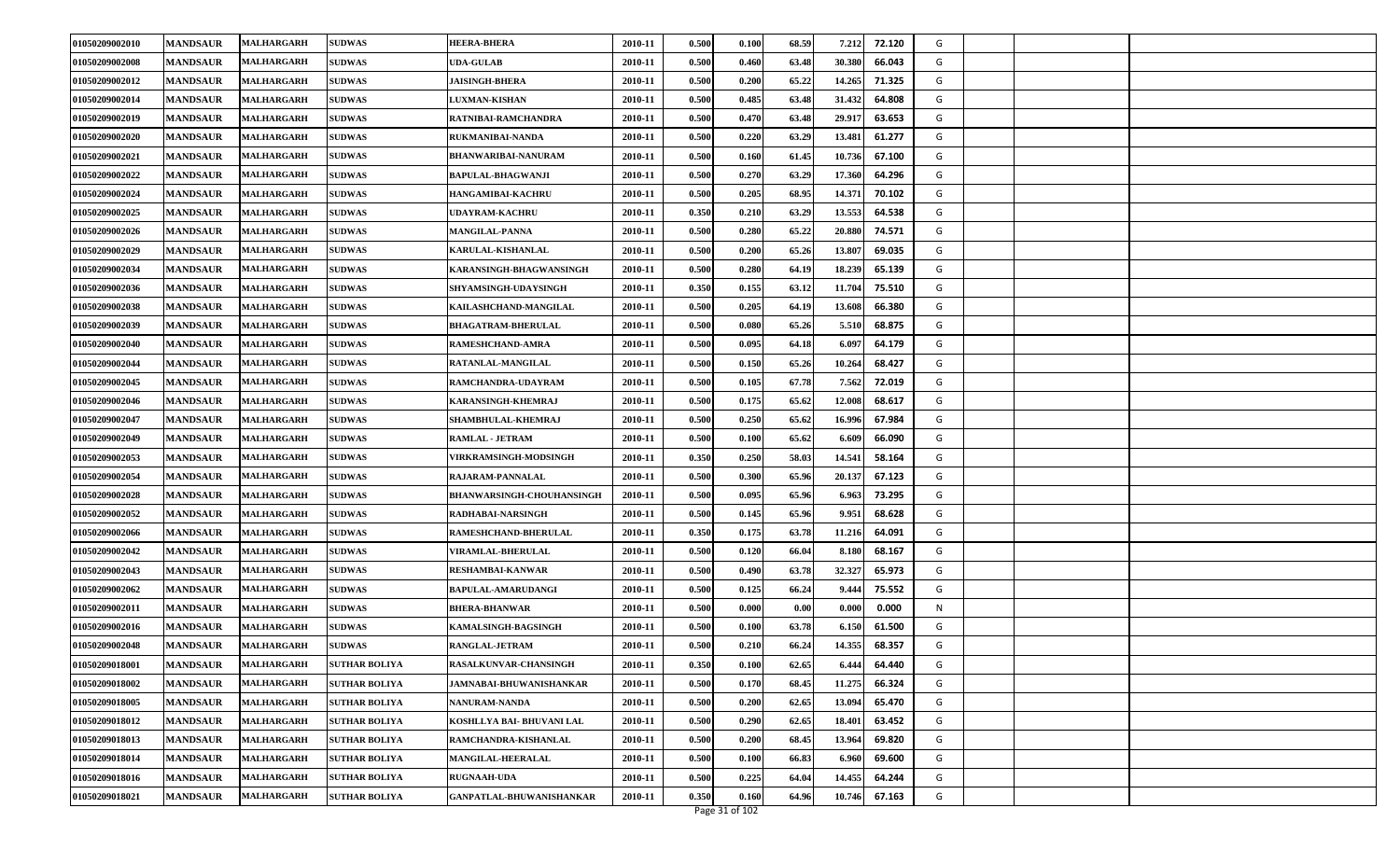| 01050209018026<br>0.500<br>0.115<br><b>MANDSAUR</b><br><b>MALHARGARH</b><br><b>SUTHAR BOLIYA</b><br><b>MANNALAL-BHAGWAN</b><br>2010-11<br>64.96<br>7.749<br>67.383<br>G<br>01050209018028<br><b>MANDSAUR</b><br>MALHARGARH<br>LALITABAI- BHULIBAI - KISHANLAL<br>2010-11<br>0.500<br>0.100<br>64.96<br>6.663<br>66.630<br>G<br><b>SUTHAR BOLIYA</b><br>01050209018030<br><b>MANDSAUR</b><br><b>MALHARGARH</b><br>2010-11<br>0.500<br>0.370<br>64.96<br>24.072<br>65.059<br>G<br><b>SUTHAR BOLIYA</b><br><b>DEVU-BHERU LAL</b><br>01050209018031<br><b>MANDSAUR</b><br>2010-11<br>0.500<br>0.120<br>66.83<br>8.163<br>68.025<br>G<br>MALHARGARH<br><b>SUTHAR BOLIYA</b><br><b>KANKU BAI-KALU</b><br>01050209017002<br>13.827<br><b>MANDSAUR</b><br><b>TIDWAS</b><br>2010-11<br>0.500<br>0.200<br>65.44<br>69.135<br>G<br><b>MALHARGARH</b><br><b>BAPULAL-AMRA</b><br>01050209017004<br><b>MANDSAUR</b><br><b>TIDWAS</b><br><b>SHANKARLAL-AMRA</b><br>0.500<br>0.235<br>14.887<br>63.349<br><b>MALHARGARH</b><br>2010-11<br>66.63<br>G<br>0.500<br>14.691<br>01050209017005<br><b>MANDSAUR</b><br>MALHARGARH<br><b>TIDWAS</b><br>MANGILAL-MOHANLAL<br>2010-11<br>0.215<br>66.82<br>68.330<br>G<br>01050209017006<br>0.500<br>0.300<br>62.36<br>19.082<br>63.607<br><b>MANDSAUR</b><br><b>MALHARGARH</b><br><b>TIDWAS</b><br><b>GOKUL-NANURAM</b><br>2010-11<br>G<br>0.350<br>0.155<br>62.36<br>01050209017007<br><b>MANDSAUR</b><br>MALHARGARH<br><b>TIDWAS</b><br>2010-11<br>9.897<br>63.852<br>G<br><b>BHERULAL-HARLAL</b><br>0.500<br>0.420<br>59.50<br>25.296<br>60.229<br>01050209017012<br><b>MANDSAUR</b><br><b>TIDWAS</b><br><b>BHAGWAN-KALU</b><br>2010-11<br>G<br>MALHARGARH<br>01050209017013<br><b>MANDSAUR</b><br>0.500<br>0.210<br>62.36<br>13.461<br>64.100<br>G<br><b>TIDWAS</b><br><b>BHONIBAI-NATHU</b><br>2010-11<br><b>MALHARGARH</b><br>0.500<br>0.100<br>62.36<br>64.680<br>01050209017014<br><b>MANDSAUR</b><br><b>MALHARGARH</b><br><b>TIDWAS</b><br>SAMANDIBAI-BAGDIRAM<br>2010-11<br>6.468<br>G<br><b>MANDSAUR</b><br>MALHARGARH<br><b>TIDWAS</b><br><b>RUKMANBAI-SHIVLAL</b><br>2010-11<br>0.500<br>0.095<br>69.68<br>6.928<br>72.926<br>G<br>01050209017016 |
|---------------------------------------------------------------------------------------------------------------------------------------------------------------------------------------------------------------------------------------------------------------------------------------------------------------------------------------------------------------------------------------------------------------------------------------------------------------------------------------------------------------------------------------------------------------------------------------------------------------------------------------------------------------------------------------------------------------------------------------------------------------------------------------------------------------------------------------------------------------------------------------------------------------------------------------------------------------------------------------------------------------------------------------------------------------------------------------------------------------------------------------------------------------------------------------------------------------------------------------------------------------------------------------------------------------------------------------------------------------------------------------------------------------------------------------------------------------------------------------------------------------------------------------------------------------------------------------------------------------------------------------------------------------------------------------------------------------------------------------------------------------------------------------------------------------------------------------------------------------------------------------------------------------------------------------------------------------------------------------------------------------------------------------------------------------------------------------------------------------------------------------------------------------------------------------|
|                                                                                                                                                                                                                                                                                                                                                                                                                                                                                                                                                                                                                                                                                                                                                                                                                                                                                                                                                                                                                                                                                                                                                                                                                                                                                                                                                                                                                                                                                                                                                                                                                                                                                                                                                                                                                                                                                                                                                                                                                                                                                                                                                                                       |
|                                                                                                                                                                                                                                                                                                                                                                                                                                                                                                                                                                                                                                                                                                                                                                                                                                                                                                                                                                                                                                                                                                                                                                                                                                                                                                                                                                                                                                                                                                                                                                                                                                                                                                                                                                                                                                                                                                                                                                                                                                                                                                                                                                                       |
|                                                                                                                                                                                                                                                                                                                                                                                                                                                                                                                                                                                                                                                                                                                                                                                                                                                                                                                                                                                                                                                                                                                                                                                                                                                                                                                                                                                                                                                                                                                                                                                                                                                                                                                                                                                                                                                                                                                                                                                                                                                                                                                                                                                       |
|                                                                                                                                                                                                                                                                                                                                                                                                                                                                                                                                                                                                                                                                                                                                                                                                                                                                                                                                                                                                                                                                                                                                                                                                                                                                                                                                                                                                                                                                                                                                                                                                                                                                                                                                                                                                                                                                                                                                                                                                                                                                                                                                                                                       |
|                                                                                                                                                                                                                                                                                                                                                                                                                                                                                                                                                                                                                                                                                                                                                                                                                                                                                                                                                                                                                                                                                                                                                                                                                                                                                                                                                                                                                                                                                                                                                                                                                                                                                                                                                                                                                                                                                                                                                                                                                                                                                                                                                                                       |
|                                                                                                                                                                                                                                                                                                                                                                                                                                                                                                                                                                                                                                                                                                                                                                                                                                                                                                                                                                                                                                                                                                                                                                                                                                                                                                                                                                                                                                                                                                                                                                                                                                                                                                                                                                                                                                                                                                                                                                                                                                                                                                                                                                                       |
|                                                                                                                                                                                                                                                                                                                                                                                                                                                                                                                                                                                                                                                                                                                                                                                                                                                                                                                                                                                                                                                                                                                                                                                                                                                                                                                                                                                                                                                                                                                                                                                                                                                                                                                                                                                                                                                                                                                                                                                                                                                                                                                                                                                       |
|                                                                                                                                                                                                                                                                                                                                                                                                                                                                                                                                                                                                                                                                                                                                                                                                                                                                                                                                                                                                                                                                                                                                                                                                                                                                                                                                                                                                                                                                                                                                                                                                                                                                                                                                                                                                                                                                                                                                                                                                                                                                                                                                                                                       |
|                                                                                                                                                                                                                                                                                                                                                                                                                                                                                                                                                                                                                                                                                                                                                                                                                                                                                                                                                                                                                                                                                                                                                                                                                                                                                                                                                                                                                                                                                                                                                                                                                                                                                                                                                                                                                                                                                                                                                                                                                                                                                                                                                                                       |
|                                                                                                                                                                                                                                                                                                                                                                                                                                                                                                                                                                                                                                                                                                                                                                                                                                                                                                                                                                                                                                                                                                                                                                                                                                                                                                                                                                                                                                                                                                                                                                                                                                                                                                                                                                                                                                                                                                                                                                                                                                                                                                                                                                                       |
|                                                                                                                                                                                                                                                                                                                                                                                                                                                                                                                                                                                                                                                                                                                                                                                                                                                                                                                                                                                                                                                                                                                                                                                                                                                                                                                                                                                                                                                                                                                                                                                                                                                                                                                                                                                                                                                                                                                                                                                                                                                                                                                                                                                       |
|                                                                                                                                                                                                                                                                                                                                                                                                                                                                                                                                                                                                                                                                                                                                                                                                                                                                                                                                                                                                                                                                                                                                                                                                                                                                                                                                                                                                                                                                                                                                                                                                                                                                                                                                                                                                                                                                                                                                                                                                                                                                                                                                                                                       |
|                                                                                                                                                                                                                                                                                                                                                                                                                                                                                                                                                                                                                                                                                                                                                                                                                                                                                                                                                                                                                                                                                                                                                                                                                                                                                                                                                                                                                                                                                                                                                                                                                                                                                                                                                                                                                                                                                                                                                                                                                                                                                                                                                                                       |
| <b>MALHARGARH</b><br>0.500<br>0.450<br>64.01<br>29.801<br>01050209017018<br><b>MANDSAUR</b><br><b>TIDWAS</b><br>2010-11<br>66.224<br>G<br>KANIRAM-BHANWARLAL                                                                                                                                                                                                                                                                                                                                                                                                                                                                                                                                                                                                                                                                                                                                                                                                                                                                                                                                                                                                                                                                                                                                                                                                                                                                                                                                                                                                                                                                                                                                                                                                                                                                                                                                                                                                                                                                                                                                                                                                                          |
| 25.458<br>01050209017024<br><b>MALHARGARH</b><br>2010-11<br>0.500<br>0.385<br>66.125<br>G<br><b>MANDSAUR</b><br><b>TIDWAS</b><br>VAJJIBAI - RATNA<br>64.01                                                                                                                                                                                                                                                                                                                                                                                                                                                                                                                                                                                                                                                                                                                                                                                                                                                                                                                                                                                                                                                                                                                                                                                                                                                                                                                                                                                                                                                                                                                                                                                                                                                                                                                                                                                                                                                                                                                                                                                                                            |
| 0.500<br>62.46<br>6.978<br>63.436<br>01050209017026<br><b>MANDSAUR</b><br>2010-11<br>0.110<br>G<br><b>MALHARGARH</b><br><b>TIDWAS</b><br>KASTURIBAI-LAXMAN                                                                                                                                                                                                                                                                                                                                                                                                                                                                                                                                                                                                                                                                                                                                                                                                                                                                                                                                                                                                                                                                                                                                                                                                                                                                                                                                                                                                                                                                                                                                                                                                                                                                                                                                                                                                                                                                                                                                                                                                                            |
| 65.22<br>G<br>01050209017029<br><b>MANDSAUR</b><br>2010-11<br>0.500<br>0.290<br>19.137<br>65.990<br>MALHARGARH<br><b>TIDWAS</b><br><b>SONIBAI-BAGDU</b>                                                                                                                                                                                                                                                                                                                                                                                                                                                                                                                                                                                                                                                                                                                                                                                                                                                                                                                                                                                                                                                                                                                                                                                                                                                                                                                                                                                                                                                                                                                                                                                                                                                                                                                                                                                                                                                                                                                                                                                                                               |
| 01050209017031<br><b>MANDSAUR</b><br>MALHARGARH<br><b>TIDWAS</b><br><b>NAHARSINGH - RAMLAL</b><br>2010-11<br>0.500<br>0.330<br>65.22<br>21.774<br>65.982<br>G                                                                                                                                                                                                                                                                                                                                                                                                                                                                                                                                                                                                                                                                                                                                                                                                                                                                                                                                                                                                                                                                                                                                                                                                                                                                                                                                                                                                                                                                                                                                                                                                                                                                                                                                                                                                                                                                                                                                                                                                                         |
| 01050209017033<br><b>MANDSAUR</b><br>2010-11<br>0.350<br>0.190<br>65.22<br>12.597<br>66.300<br><b>MALHARGARH</b><br><b>TIDWAS</b><br>MOHANLAL-NANDLAL<br>G                                                                                                                                                                                                                                                                                                                                                                                                                                                                                                                                                                                                                                                                                                                                                                                                                                                                                                                                                                                                                                                                                                                                                                                                                                                                                                                                                                                                                                                                                                                                                                                                                                                                                                                                                                                                                                                                                                                                                                                                                            |
| 01050209017034<br><b>MANDSAUR</b><br><b>MALHARGARH</b><br><b>TIDWAS</b><br>2010-11<br>0.500<br>0.265<br>62.14<br>16.618<br>62.709<br>G<br>MOTILAL-MOHANLAL                                                                                                                                                                                                                                                                                                                                                                                                                                                                                                                                                                                                                                                                                                                                                                                                                                                                                                                                                                                                                                                                                                                                                                                                                                                                                                                                                                                                                                                                                                                                                                                                                                                                                                                                                                                                                                                                                                                                                                                                                            |
| 01050209017037<br><b>MANDSAUR</b><br>2010-11<br>0.500<br>0.000<br>0.00<br>0.000<br>0.000<br>N<br><b>MALHARGARH</b><br><b>TIDWAS</b><br><b>AMARSINGH-LUXMAN</b>                                                                                                                                                                                                                                                                                                                                                                                                                                                                                                                                                                                                                                                                                                                                                                                                                                                                                                                                                                                                                                                                                                                                                                                                                                                                                                                                                                                                                                                                                                                                                                                                                                                                                                                                                                                                                                                                                                                                                                                                                        |
| 0.500<br>65.22<br>01050209017038<br><b>MANDSAUR</b><br><b>TIDWAS</b><br>2010-11<br>0.110<br>7.286<br>66.236<br>G<br><b>MALHARGARH</b><br><b>GANGARAM-BAGDIRAM</b>                                                                                                                                                                                                                                                                                                                                                                                                                                                                                                                                                                                                                                                                                                                                                                                                                                                                                                                                                                                                                                                                                                                                                                                                                                                                                                                                                                                                                                                                                                                                                                                                                                                                                                                                                                                                                                                                                                                                                                                                                     |
| 64.52<br>01050209017039<br><b>MANDSAUR</b><br>2010-11<br>0.500<br>0.155<br>10.332<br>66.658<br>G<br><b>MALHARGARH</b><br><b>TIDWAS</b><br>NANDLAL-BAGDIRAM                                                                                                                                                                                                                                                                                                                                                                                                                                                                                                                                                                                                                                                                                                                                                                                                                                                                                                                                                                                                                                                                                                                                                                                                                                                                                                                                                                                                                                                                                                                                                                                                                                                                                                                                                                                                                                                                                                                                                                                                                            |
| 01050209017043<br>63.57<br><b>MANDSAUR</b><br><b>MALHARGARH</b><br><b>TIDWAS</b><br><b>RAMSINGH-BHERULAL</b><br>2010-11<br>0.500<br>0.215<br>14.721<br>68.470<br>G                                                                                                                                                                                                                                                                                                                                                                                                                                                                                                                                                                                                                                                                                                                                                                                                                                                                                                                                                                                                                                                                                                                                                                                                                                                                                                                                                                                                                                                                                                                                                                                                                                                                                                                                                                                                                                                                                                                                                                                                                    |
| 01050209017048<br><b>MANDSAUR</b><br><b>MALHARGARH</b><br><b>TIDWAS</b><br><b>BAGDIRAM-BHANWARLAL</b><br>2010-11<br>0.500<br>0.190<br>64.52<br>12.572<br>66.168<br>G                                                                                                                                                                                                                                                                                                                                                                                                                                                                                                                                                                                                                                                                                                                                                                                                                                                                                                                                                                                                                                                                                                                                                                                                                                                                                                                                                                                                                                                                                                                                                                                                                                                                                                                                                                                                                                                                                                                                                                                                                  |
| 01050209017050<br><b>MANDSAUR</b><br><b>MALHARGARH</b><br><b>TIDWAS</b><br>2010-11<br>0.500<br>0.205<br>66.37<br>13.483<br>65.771<br>G<br><b>MADANLAL-JETRAM</b>                                                                                                                                                                                                                                                                                                                                                                                                                                                                                                                                                                                                                                                                                                                                                                                                                                                                                                                                                                                                                                                                                                                                                                                                                                                                                                                                                                                                                                                                                                                                                                                                                                                                                                                                                                                                                                                                                                                                                                                                                      |
| 0.350<br>01050209017052<br><b>MANDSAUR</b><br>2010-11<br>0.340<br>62.37<br>21.714<br>63.865<br>G<br>MALHARGARH<br><b>TIDWAS</b><br><b>BAGDIRAM-KISHAN</b>                                                                                                                                                                                                                                                                                                                                                                                                                                                                                                                                                                                                                                                                                                                                                                                                                                                                                                                                                                                                                                                                                                                                                                                                                                                                                                                                                                                                                                                                                                                                                                                                                                                                                                                                                                                                                                                                                                                                                                                                                             |
| 01050209017053<br>0.350<br><b>MANDSAUR</b><br>2010-11<br>0.200<br>68.61<br>13.693<br>68.465<br>G<br>MALHARGARH<br><b>TIDWAS</b><br><b>MANGILAL-DEVILAL</b>                                                                                                                                                                                                                                                                                                                                                                                                                                                                                                                                                                                                                                                                                                                                                                                                                                                                                                                                                                                                                                                                                                                                                                                                                                                                                                                                                                                                                                                                                                                                                                                                                                                                                                                                                                                                                                                                                                                                                                                                                            |
| 01050209017059<br><b>MANDSAUR</b><br><b>TIDWAS</b><br>0.500<br>0.365<br>67.47<br>24.231<br>66.386<br>MALHARGARH<br><b>JUJHAR-BHANWARLAL</b><br>2010-11<br>G                                                                                                                                                                                                                                                                                                                                                                                                                                                                                                                                                                                                                                                                                                                                                                                                                                                                                                                                                                                                                                                                                                                                                                                                                                                                                                                                                                                                                                                                                                                                                                                                                                                                                                                                                                                                                                                                                                                                                                                                                           |
| 0.500<br>0.355<br>25.018<br>01050209017061<br><b>MANDSAUR</b><br>MALHARGARH<br><b>TIDWAS</b><br>RADHESHYAM-SITARAM<br>2010-11<br>65.03<br>70.473<br>G                                                                                                                                                                                                                                                                                                                                                                                                                                                                                                                                                                                                                                                                                                                                                                                                                                                                                                                                                                                                                                                                                                                                                                                                                                                                                                                                                                                                                                                                                                                                                                                                                                                                                                                                                                                                                                                                                                                                                                                                                                 |
| 0.500<br>0.335<br>62.009<br>01050209017063<br><b>MANDSAUR</b><br>MALHARGARH<br>2010-11<br>61.72<br>20.773<br>G<br><b>TIDWAS</b><br><b>BHANWARLAL-BHERU</b>                                                                                                                                                                                                                                                                                                                                                                                                                                                                                                                                                                                                                                                                                                                                                                                                                                                                                                                                                                                                                                                                                                                                                                                                                                                                                                                                                                                                                                                                                                                                                                                                                                                                                                                                                                                                                                                                                                                                                                                                                            |
| 01050209017064<br><b>MANDSAUR</b><br>0.500<br>0.350<br>24.140<br>68.971<br>G<br>MALHARGARH<br>2010-11<br>64.52<br><b>TIDWAS</b><br><b>BAPULAL-JUJHAR</b>                                                                                                                                                                                                                                                                                                                                                                                                                                                                                                                                                                                                                                                                                                                                                                                                                                                                                                                                                                                                                                                                                                                                                                                                                                                                                                                                                                                                                                                                                                                                                                                                                                                                                                                                                                                                                                                                                                                                                                                                                              |
| 0.500<br>01050209017081<br><b>MANDSAUR</b><br>2010-11<br>0.220<br>14.256<br>64.800<br><b>MALHARGARH</b><br><b>TIDWAS</b><br><b>JARELAL-LUXMAN</b><br>63.48<br>G                                                                                                                                                                                                                                                                                                                                                                                                                                                                                                                                                                                                                                                                                                                                                                                                                                                                                                                                                                                                                                                                                                                                                                                                                                                                                                                                                                                                                                                                                                                                                                                                                                                                                                                                                                                                                                                                                                                                                                                                                       |
| 0.500<br>12.722<br>G<br>01050209017060<br><b>MANDSAUR</b><br>2010-11<br>0.195<br>66.31<br>65.241<br>MALHARGARH<br><b>TIDWAS</b><br><b>SHANTIBAI-JUJHAR</b>                                                                                                                                                                                                                                                                                                                                                                                                                                                                                                                                                                                                                                                                                                                                                                                                                                                                                                                                                                                                                                                                                                                                                                                                                                                                                                                                                                                                                                                                                                                                                                                                                                                                                                                                                                                                                                                                                                                                                                                                                            |
| 01050209017051<br><b>MANDSAUR</b><br>MALHARGARH<br>RAMNARAYAN-HEERA<br>0.500<br>0.190<br>63.48<br>13.022<br>68.537<br>G<br><b>TIDWAS</b><br>2010-11                                                                                                                                                                                                                                                                                                                                                                                                                                                                                                                                                                                                                                                                                                                                                                                                                                                                                                                                                                                                                                                                                                                                                                                                                                                                                                                                                                                                                                                                                                                                                                                                                                                                                                                                                                                                                                                                                                                                                                                                                                   |
| 01050209017065<br>0.225<br>60.44<br>13.642<br>G<br><b>MANDSAUR</b><br>MALHARGARH<br><b>TIDWAS</b><br>PARWATIBAI-KACHARU<br>2010-11<br>0.500<br>60.631                                                                                                                                                                                                                                                                                                                                                                                                                                                                                                                                                                                                                                                                                                                                                                                                                                                                                                                                                                                                                                                                                                                                                                                                                                                                                                                                                                                                                                                                                                                                                                                                                                                                                                                                                                                                                                                                                                                                                                                                                                 |
| 0.305<br>01050209017023<br><b>MALHARGARH</b><br>0.500<br>65.98<br>20.793<br>68.174<br><b>MANDSAUR</b><br><b>TIDWAS</b><br>2010-11<br>G<br>RAMCHANDRA-BHERULAL                                                                                                                                                                                                                                                                                                                                                                                                                                                                                                                                                                                                                                                                                                                                                                                                                                                                                                                                                                                                                                                                                                                                                                                                                                                                                                                                                                                                                                                                                                                                                                                                                                                                                                                                                                                                                                                                                                                                                                                                                         |
| 01050209017069<br><b>MANDSAUR</b><br>MALHARGARH<br>2010-11<br>0.500<br>0.140<br>65.94<br>10.070<br>71.929<br>G<br><b>TIDWAS</b><br><b>JANIBAI-NANDA</b>                                                                                                                                                                                                                                                                                                                                                                                                                                                                                                                                                                                                                                                                                                                                                                                                                                                                                                                                                                                                                                                                                                                                                                                                                                                                                                                                                                                                                                                                                                                                                                                                                                                                                                                                                                                                                                                                                                                                                                                                                               |
| 01050209017015<br>0.500<br>0.120<br>66.96<br>8.102<br>67.517<br>G<br><b>MANDSAUR</b><br>PRABHULAL-BHANWARLAL<br>2010-11<br>MALHARGARH<br><b>TIDWAS</b>                                                                                                                                                                                                                                                                                                                                                                                                                                                                                                                                                                                                                                                                                                                                                                                                                                                                                                                                                                                                                                                                                                                                                                                                                                                                                                                                                                                                                                                                                                                                                                                                                                                                                                                                                                                                                                                                                                                                                                                                                                |
| 01050209017093<br>0.500<br>0.285<br>66.344<br>G<br><b>MANDSAUR</b><br>2010-11<br>63.48<br>18.908<br>MALHARGARH<br><b>TIDWAS</b><br><b>BAGDIRAM-DEVA</b><br>Page 32 of 102                                                                                                                                                                                                                                                                                                                                                                                                                                                                                                                                                                                                                                                                                                                                                                                                                                                                                                                                                                                                                                                                                                                                                                                                                                                                                                                                                                                                                                                                                                                                                                                                                                                                                                                                                                                                                                                                                                                                                                                                             |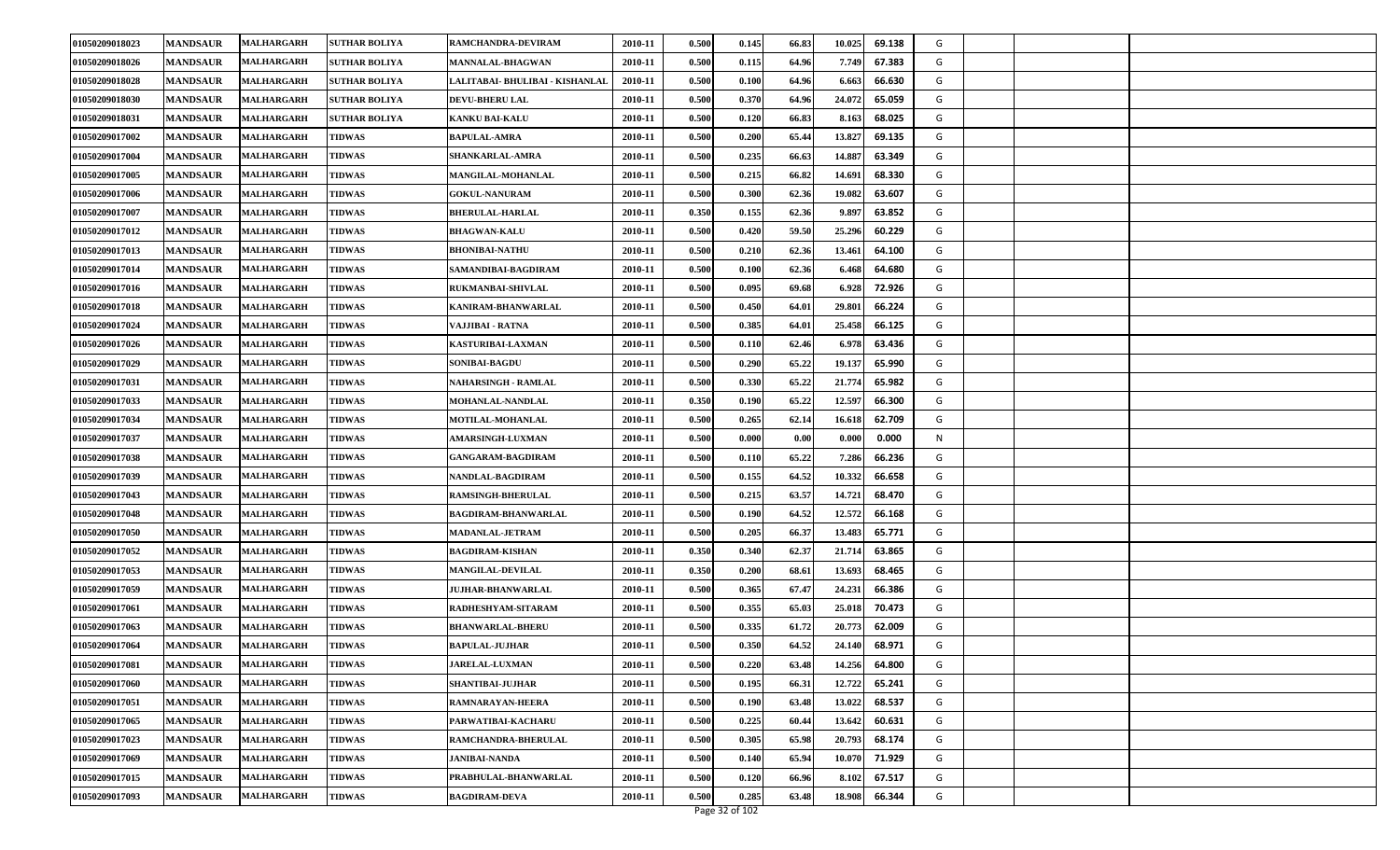| 01050209017094 | <b>MANDSAUR</b> | MALHARGARH     | <b>TIDWAS</b>           | SHIVLAL-MOHANLAL                     | 2010-11 | 0.500 | 0.150 | 57.59 | 9.815<br>65.433  | G |    |                |
|----------------|-----------------|----------------|-------------------------|--------------------------------------|---------|-------|-------|-------|------------------|---|----|----------------|
| 01050209017010 | <b>MANDSAUR</b> | MALHARGARH     | <b>TIDWAS</b>           | <b>KISHAN-RAMA</b>                   | 2010-11 | 0.350 | 0.320 | 61.37 | 21.225<br>66.328 | G |    |                |
| 01050209017028 | <b>MANDSAUR</b> | MALHARGARH     | <b>TIDWAS</b>           | VAJJIBAI-PARTHA                      | 2010-11 | 0.500 | 0.270 | 63.48 | 19.189<br>71.070 | G |    |                |
| 01050209017032 | <b>MANDSAUR</b> | MALHARGARH     | <b>TIDWAS</b>           | <b>JUJHAR-RAMLAL</b>                 | 2010-11 | 0.500 | 0.450 | 61.55 | 28.445<br>63.211 |   | 02 |                |
| 01050209017095 | <b>MANDSAUR</b> | MALHARGARH     | <b>TIDWAS</b>           | RODMAL-HEERALAL                      | 2010-11 | 0.500 | 0.185 | 65.44 | 12.247<br>66.200 | G |    | 01050209013048 |
| 01050210031016 | <b>MANDSAUR</b> | <b>SITAMAU</b> | <b>AAKIYA</b>           | PREMSINGH-DHULSINGH                  | 2010-11 | 0.500 | 0.150 | 60.68 | 9.821<br>65.473  | G |    |                |
| 01050210031008 | <b>MANDSAUR</b> | <b>SITAMAU</b> | <b>AAKIYA</b>           | <b>RAMDAS - BALAKDAS URF BALMUKU</b> | 2010-11 | 0.350 | 0.300 | 60.91 | 18.943<br>63.143 | G |    |                |
| 01050210031010 | <b>MANDSAUR</b> | <b>SITAMAU</b> | <b>AAKIYA</b>           | <b>BHERULAL - JAGNNATH</b>           | 2010-11 | 0.500 | 0.435 | 62.28 | 28.916<br>66.474 | G |    |                |
| 01050210031011 | <b>MANDSAUR</b> | <b>SITAMAU</b> | <b>AAKIYA</b>           | <b>GENDIBAI- RAMESHWAR</b>           | 2010-11 | 0.500 | 0.215 | 63.98 | 13.966<br>64.958 | G |    |                |
| 01050210031013 | <b>MANDSAUR</b> | <b>SITAMAU</b> | <b>AAKIYA</b>           | MANGILAL-RAMCHANDRA                  | 2010-11 | 0.500 | 0.245 | 63.98 | 15.821<br>64.576 | G |    |                |
| 01050210031014 | <b>MANDSAUR</b> | <b>SITAMAU</b> | <b>AAKIYA</b>           | PREMKUWAR-PRATAPSINGH                | 2010-11 | 0.500 | 0.200 | 63.96 | 13.048<br>65.240 | G |    |                |
| 01050210031015 | <b>MANDSAUR</b> | <b>SITAMAU</b> | <b>AAKIYA</b>           | HIRALAL-NARAYAN                      | 2010-11 | 0.500 | 0.300 | 63.96 | 19.581<br>65.270 | G |    |                |
| 01050210031024 | <b>MANDSAUR</b> | <b>SITAMAU</b> | <b>AAKIYA</b>           | <b>BHAGYVANTIBAI-MOHANLAL</b>        | 2010-11 | 0.350 | 0.350 | 57.40 | 20.754<br>59.297 | G |    |                |
| 01050210031029 | <b>MANDSAUR</b> | <b>SITAMAU</b> | <b>AAKIYA</b>           | <b>BHERULAL-NANDRAM</b>              | 2010-11 | 0.500 | 0.200 | 60.78 | 12.764<br>63.820 | G |    |                |
| 01050210031033 | <b>MANDSAUR</b> | <b>SITAMAU</b> | <b>AAKIYA</b>           | DILIPSINGH-DOLATSINGH                | 2010-11 | 0.500 | 0.200 | 63.02 | 13.090<br>65.450 | G |    |                |
| 01050210031035 | <b>MANDSAUR</b> | <b>SITAMAU</b> | <b>AAKIYA</b>           | KALABAI-CHAGANLAL                    | 2010-11 | 0.500 | 0.240 | 68.27 | 16.492<br>68.717 | G |    |                |
| 01050210031017 | <b>MANDSAUR</b> | <b>SITAMAU</b> | <b>AAKIYA</b>           | KALUSINGH-DHULSINGH                  | 2010-11 | 0.500 | 0.135 | 63.96 | 8.936<br>66.193  | G |    |                |
| 01050210031005 | <b>MANDSAUR</b> | <b>SITAMAU</b> | <b>AAKIYA</b>           | DATARSINGH-SHAMBHUSINGH              | 2010-11 | 0.500 | 0.380 | 63.05 | 25.562<br>67.268 | G |    |                |
| 01050210031034 | <b>MANDSAUR</b> | <b>SITAMAU</b> | <b>AAKIYA</b>           | <b>SUKHIBAI-RUGNATH</b>              | 2010-11 | 0.500 | 0.205 | 65.70 | 13.469<br>65.702 | G |    |                |
| 01050210010001 | <b>MANDSAUR</b> | <b>SITAMAU</b> | BARDIYA BARKHEDA        | TAJMOHAMMAD-AFJALKHA                 | 2010-11 | 0.350 | 0.310 | 56.78 | 18.437<br>59.474 | G |    |                |
| 01050210010005 | <b>MANDSAUR</b> | <b>SITAMAU</b> | BARDIYA BARKHEDA        | <b>BHERUSINGH - D/P LALSINGH</b>     | 2010-11 | 0.500 | 0.195 | 63.28 | 13.262<br>68.010 | G |    |                |
| 01050210010012 | <b>MANDSAUR</b> | <b>SITAMAU</b> | <b>BARDIYA BARKHEDA</b> | <b>SOHANBAI - BADRILAL</b>           | 2010-11 | 0.350 | 0.115 | 60.25 | 7.342<br>63.843  | G |    |                |
| 01050210010015 | <b>MANDSAUR</b> | <b>SITAMAU</b> | BARDIYA BARKHEDA        | AAJADKHA-MAJIDKHA                    | 2010-11 | 0.500 | 0.200 | 64.53 | 13.017<br>65.085 | G |    |                |
| 01050210010028 | <b>MANDSAUR</b> | <b>SITAMAU</b> | BARDIYA BARKHEDA        | MO.AKBAR-MEER AFJALKHA               | 2010-11 | 0.500 | 0.505 | 56.69 | 29.382<br>58.182 | G |    |                |
| 01050210010032 | <b>MANDSAUR</b> | <b>SITAMAU</b> | BARDIYA BARKHEDA        | KAWARLAL - JADAWCHAND                | 2010-11 | 0.500 | 0.200 | 63.28 | 12.882<br>64.410 | G |    |                |
| 01050210010033 | <b>MANDSAUR</b> | <b>SITAMAU</b> | <b>BARDIYA BARKHEDA</b> | <b>RAMESHWAR - KARULAL</b>           | 2010-11 | 0.350 | 0.340 | 62.05 | 21.647<br>63.668 | G |    |                |
| 01050210010036 | <b>MANDSAUR</b> | <b>SITAMAU</b> | BARDIYA BARKHEDA        | <b>MANGIBAI-RAJARAM</b>              | 2010-11 | 0.500 | 0.335 | 63.15 | 22.048<br>65.815 | G |    |                |
| 01050210009014 | <b>MANDSAUR</b> | <b>SITAMAU</b> | <b>BHUKHI BUJURG</b>    | NARAYANGIR-MAGANGIR                  | 2010-11 | 0.500 | 0.195 | 62.12 | 12.513<br>64.169 | G |    |                |
| 01050210009001 | <b>MANDSAUR</b> | <b>SITAMAU</b> | <b>BHUKHI BUJURG</b>    | <b>SHANKAR GIR - NATHU GIR</b>       | 2010-11 | 0.500 | 0.120 | 62.12 | 8.439<br>70.325  | G |    |                |
| 01050210009004 | <b>MANDSAUR</b> | <b>SITAMAU</b> | <b>BHUKHI BUJURG</b>    | <b>MANGU-RAMA BALAI</b>              | 2010-11 | 0.500 | 0.100 | 64.11 | 6.777<br>67.770  | G |    |                |
| 01050210009008 | <b>MANDSAUR</b> | <b>SITAMAU</b> | <b>BHUKHI BUJURG</b>    | RAMPRASAD-MAGANLAL                   | 2010-11 | 0.350 | 0.230 | 62.12 | 14.350<br>62.391 | G |    |                |
| 01050210009011 | <b>MANDSAUR</b> | <b>SITAMAU</b> | <b>BHUKHI BUJURG</b>    | SHYAMABAI-KANWARLAL                  | 2010-11 | 0.350 | 0.195 | 65.23 | 13.549<br>69.482 |   | 02 |                |
| 01050210009012 | <b>MANDSAUR</b> | <b>SITAMAU</b> | <b>BHUKHI BUJURG</b>    | GOPALGIR-SHANKAR GIR                 | 2010-11 | 0.500 | 0.180 | 64.11 | 11.915<br>66.194 | G |    |                |
| 01050210009013 | <b>MANDSAUR</b> | <b>SITAMAU</b> | <b>BHUKHI BUJURG</b>    | <b>CHANDRAKUNWAR - PRAHLAD SINGI</b> | 2010-11 | 0.350 | 0.155 | 64.11 | 10.248<br>66.116 | G |    |                |
| 01050210009015 | <b>MANDSAUR</b> | <b>SITAMAU</b> | <b>BHUKHI BUJURG</b>    | <b>MANGU DAS-NANDRAM DAS</b>         | 2010-11 | 0.500 | 0.495 | 64.11 | 32.101<br>64.851 | G |    |                |
| 01050210009016 | <b>MANDSAUR</b> | <b>SITAMAU</b> | <b>BHUKHI BUJURG</b>    | <b>RUGHNATH-GULAB</b>                | 2010-11 | 0.350 | 0.100 | 62.09 | 6.590<br>65.900  | G |    |                |
| 01050210009017 | <b>MANDSAUR</b> | <b>SITAMAU</b> | <b>BHUKHI BUJURG</b>    | VIKRAM SINGH-PARVAT SINGH            | 2010-11 | 0.350 | 0.205 | 67.31 | 13.962<br>68.107 | G |    |                |
| 01050210009018 | <b>MANDSAUR</b> | <b>SITAMAU</b> | <b>BHUKHI BUJURG</b>    | <b>UDAYRAM-ONKAR DAS</b>             | 2010-11 | 0.350 | 0.250 | 62.09 | 16.108<br>64.432 | G |    |                |
| 01050210009020 | <b>MANDSAUR</b> | <b>SITAMAU</b> | <b>BHUKHI BUJURG</b>    | <b>GOVIND GIR - KAILASH GIR</b>      | 2010-11 | 0.350 | 0.320 | 62.09 | 20.055<br>62.672 | G |    | NAME CHANGE    |
| 01050210009022 | <b>MANDSAUR</b> | <b>SITAMAU</b> | <b>BHUKHI BUJURG</b>    | <b>MANGILAL-BHAGGA</b>               | 2010-11 | 0.350 | 0.320 | 62.09 | 21.128<br>66.025 | G |    |                |
| 01050210009023 | <b>MANDSAUR</b> | <b>SITAMAU</b> | <b>BHUKHI BUJURG</b>    | RAMGOPAL-BHANWARLAL                  | 2010-11 | 0.350 | 0.205 | 58.45 | 3.808<br>18.576  | G | 04 |                |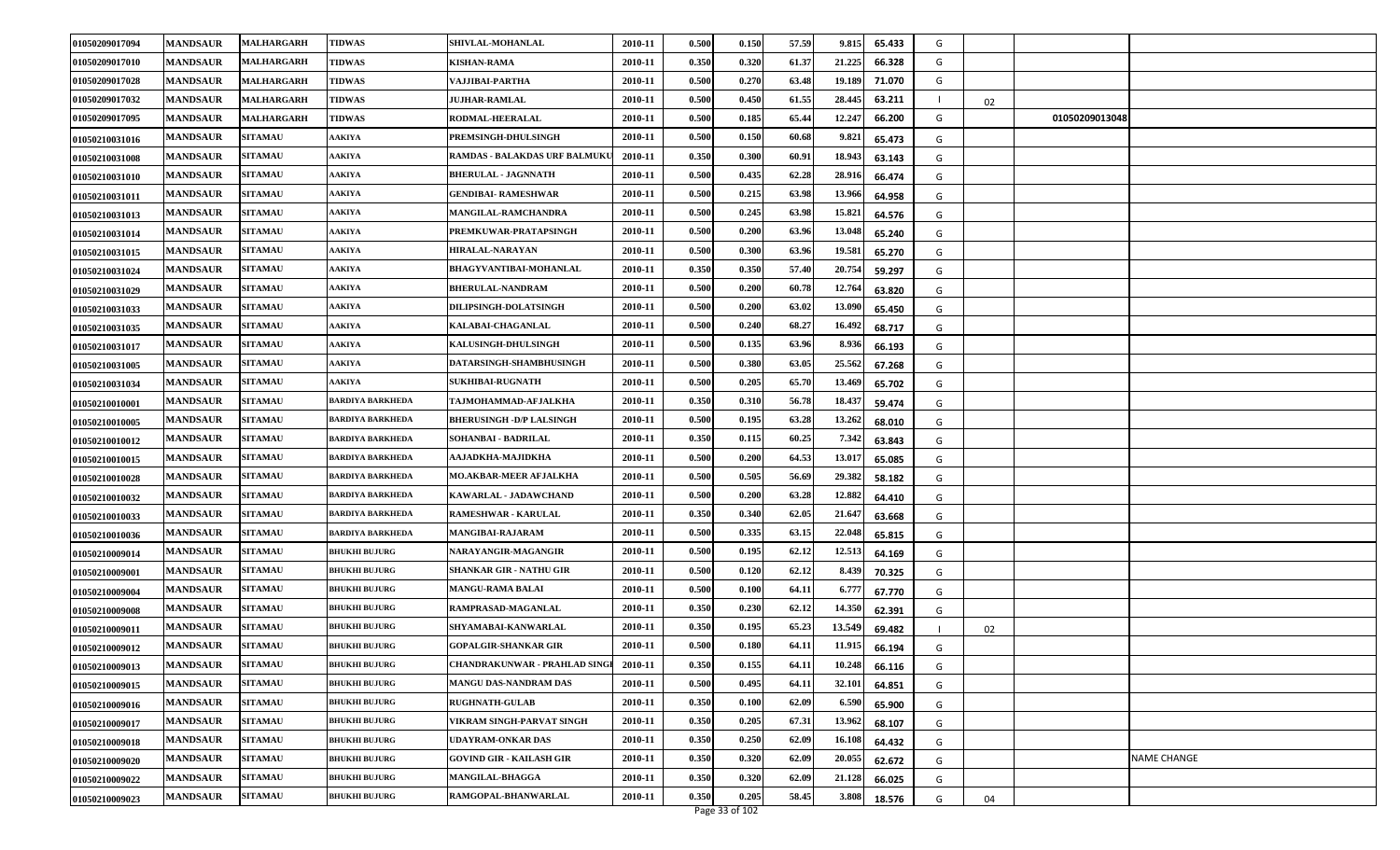| 01050210009027 | <b>MANDSAUR</b> | <b>SITAMAU</b> | <b>BHUKHI BUJURG</b> | <b>KACHRU GIR-ROOP GIR</b>       | 2010-11 | 0.500 | 0.470 | 61.86 | 30.117<br>64.079 | G |    |  |
|----------------|-----------------|----------------|----------------------|----------------------------------|---------|-------|-------|-------|------------------|---|----|--|
| 01050210009029 | <b>MANDSAUR</b> | <b>SITAMAU</b> | <b>BHUKHI BUJURG</b> | <b>SHAMBHU GIR-NATHU GIR</b>     | 2010-11 | 0.350 | 0.135 | 60.19 | 8.478<br>62.800  |   | 02 |  |
| 01050210009031 | <b>MANDSAUR</b> | <b>SITAMAU</b> | <b>BHUKHI BUJURG</b> | <b>RAMESHVAR DAS-BHERU DAS</b>   | 2010-11 | 0.500 | 0.105 | 61.29 | 6.646<br>63.295  | G |    |  |
| 01050210009035 | <b>MANDSAUR</b> | <b>SITAMAU</b> | <b>BHUKHI BUJURG</b> | <b>BHERULAL-BHANWARLAL</b>       | 2010-11 | 0.500 | 0.250 | 59.98 | 15.800<br>63.200 | G |    |  |
| 01050210009043 | <b>MANDSAUR</b> | <b>SITAMAU</b> | <b>BHUKHI BUJURG</b> | <b>BADRILAL-RAMLAL</b>           | 2010-11 | 0.350 | 0.285 | 61.86 | 17.81<br>62.512  | G |    |  |
| 01050210009044 | <b>MANDSAUR</b> | <b>SITAMAU</b> | <b>BHUKHI BUJURG</b> | <b>BHERUGIR-RAMGIR</b>           | 2010-11 | 0.500 | 0.145 | 61.86 | 9.420<br>64.966  | G |    |  |
| 01050210009046 | <b>MANDSAUR</b> | <b>SITAMAU</b> | <b>BHUKHI BUJURG</b> | RAMPRASAD-BHUVANIJI              | 2010-11 | 0.350 | 0.295 | 61.86 | 17.975<br>60.932 | G |    |  |
| 01050210009051 | <b>MANDSAUR</b> | <b>SITAMAU</b> | <b>BHUKHI BUJURG</b> | <b>KARU-JUJHAR</b>               | 2010-11 | 0.350 | 0.195 | 60.19 | 12.322<br>63.190 | G |    |  |
| 01050210009053 | <b>MANDSAUR</b> | <b>SITAMAU</b> | <b>BHUKHI BUJURG</b> | <b>UDAYRAM - JUJHAR</b>          | 2010-11 | 0.350 | 0.195 | 62.41 | 12.669<br>64.969 | G |    |  |
| 01050210009055 | <b>MANDSAUR</b> | <b>SITAMAU</b> | <b>BHUKHI BUJURG</b> | <b>KACHRU-BHERA</b>              | 2010-11 | 0.350 | 0.300 | 62.41 | 20.087<br>66.957 | G |    |  |
| 01050210009047 | <b>MANDSAUR</b> | <b>SITAMAU</b> | <b>BHUKHI BUJURG</b> | <b>RAMLAL-JUJHAR</b>             | 2010-11 | 0.350 | 0.240 | 55.99 | 13.678<br>56.992 | G |    |  |
| 01050210009058 | <b>MANDSAUR</b> | <b>SITAMAU</b> | <b>BHUKHI BUJURG</b> | AMARSINGH-BAKHTAVARSINGH         | 2010-11 | 0.500 | 0.185 | 65.17 | 13.378<br>72.314 | G |    |  |
| 01050210009002 | <b>MANDSAUR</b> | <b>SITAMAU</b> | <b>BHUKHI BUJURG</b> | <b>GOVINDRAM-RAMA</b>            | 2010-11 | 0.350 | 0.080 | 62.41 | 5.234<br>65.425  | G |    |  |
| 01050210009019 | <b>MANDSAUR</b> | <b>SITAMAU</b> | <b>BHUKHI BUJURG</b> | KALU SINGH - ONKAR SINGH         | 2010-11 | 0.500 | 0.170 | 62.41 | 11.171<br>65.712 | G |    |  |
| 01050210009037 | <b>MANDSAUR</b> | <b>SITAMAU</b> | <b>BHUKHI BUJURG</b> | <b>KANWERIBAI-JUJHAR</b>         | 2010-11 | 0.500 | 0.105 | 67.29 | 7.287<br>69.400  | G |    |  |
| 01050210009049 | <b>MANDSAUR</b> | <b>SITAMAU</b> | <b>BHUKHI BUJURG</b> | PRAKASHKUNWAR-SHAMBHUSINGH       | 2010-11 | 0.350 | 0.105 | 65.17 | 7.048<br>67.124  | G |    |  |
| 01050210009050 | <b>MANDSAUR</b> | <b>SITAMAU</b> | <b>BHUKHI BUJURG</b> | GOTAMPURI-SHANKARPURI            | 2010-11 | 0.500 | 0.230 | 58.65 | 14.244<br>61.930 | G |    |  |
| 01050210009062 | <b>MANDSAUR</b> | <b>SITAMAU</b> | <b>BHUKHI BUJURG</b> | HIRALAL-LALA                     | 2010-11 | 0.500 | 0.220 | 59.94 | 13.709<br>62.314 |   | 02 |  |
| 01050210009005 | <b>MANDSAUR</b> | <b>SITAMAU</b> | <b>BHUKHI BUJURG</b> | <b>BAJJIBAI - MUKUNDDAS</b>      | 2010-11 | 0.350 | 0.055 | 55.28 | 3.562<br>64.764  | G |    |  |
| 01050210009009 | <b>MANDSAUR</b> | <b>SITAMAU</b> | <b>BHUKHI BUJURG</b> | <b>BHERU DAS - D/P GANGA BAI</b> | 2010-11 | 0.350 | 0.290 | 56.71 | 17.847<br>61.541 | G |    |  |
| 01050210009026 | <b>MANDSAUR</b> | <b>SITAMAU</b> | <b>BHUKHI BUJURG</b> | <b>BHULIBAI - NARAYAN</b>        | 2010-11 | 0.350 | 0.200 | 59.33 | 12.120<br>60.600 | G |    |  |
| 01050210009021 | <b>MANDSAUR</b> | <b>SITAMAU</b> | <b>BHUKHI BUJURG</b> | <b>BAGDU-GOPAL</b>               | 2010-11 | 0.350 | 0.345 | 59.33 | 7.255<br>21.029  | G | 04 |  |
| 01050210009028 | <b>MANDSAUR</b> | <b>SITAMAU</b> | <b>BHUKHI BUJURG</b> | PREMKUNVAR-BADAN SINGH           | 2010-11 | 0.500 | 0.300 | 59.33 | 17.994<br>59.980 | G |    |  |
| 01050210009056 | <b>MANDSAUR</b> | <b>SITAMAU</b> | <b>BHUKHI BUJURG</b> | PYARSINGH-BAHADURSINGH           | 2010-11 | 0.350 | 0.065 | 59.33 | 4.365<br>67.154  | G |    |  |
| 01050210126027 | <b>MANDSAUR</b> | <b>SITAMAU</b> | DALAWADA             | <b>SHAMBHUGIR - SHANKARGIR</b>   | 2010-11 | 0.500 | 0.245 | 67.94 | 18.800<br>76.735 | G |    |  |
| 01050210126001 | <b>MANDSAUR</b> | <b>SITAMAU</b> | <b>DALAWADA</b>      | <b>BHANWARLAL - PRITHAVIRAJ</b>  | 2010-11 | 0.500 | 0.160 | 66.17 | 11.627<br>72.669 | G |    |  |
| 01050210126002 | <b>MANDSAUR</b> | <b>SITAMAU</b> | DALAWADA             | PREMKUNWAR - GANESHRAM           | 2010-11 | 0.500 | 0.260 | 69.28 | 18.349<br>70.573 | G |    |  |
| 01050210126005 | <b>MANDSAUR</b> | <b>SITAMAU</b> | DALAWADA             | <b>SONIBAI - KALU</b>            | 2010-11 | 0.350 | 0.100 | 65.54 | 6.713<br>67.130  | G |    |  |
| 01050210126007 | <b>MANDSAUR</b> | <b>SITAMAU</b> | DALAWADA             | <b>SHIVRAM- BHERULAL</b>         | 2010-11 | 0.350 | 0.345 | 62.15 | 22.161<br>64.235 | G |    |  |
| 01050210126009 | <b>MANDSAUR</b> | <b>SITAMAU</b> | <b>DALAWADA</b>      | <b>HARISHCHAND - KACHRU</b>      | 2010-11 | 0.350 | 0.305 | 60.32 | 18.062<br>59.220 | G |    |  |
| 01050210126011 | <b>MANDSAUR</b> | <b>SITAMAU</b> | DALAWADA             | KESHARBAI-MANGILAL               | 2010-11 | 0.350 | 0.295 | 65.54 | 19.943<br>67.603 | G |    |  |
| 01050210126014 | <b>MANDSAUR</b> | <b>SITAMAU</b> | DALAWADA             | <b>JUGALKISHOR - BAGDIRAM</b>    | 2010-11 | 0.500 | 0.460 | 62.15 | 30.320<br>65.913 | G |    |  |
| 01050210126016 | <b>MANDSAUR</b> | <b>SITAMAU</b> | DALAWADA             | <b>JUJHARLAL - KANIRAM</b>       | 2010-11 | 0.500 | 0.360 | 62.15 | 22.330<br>62.028 | G |    |  |
| 01050210126018 | <b>MANDSAUR</b> | <b>SITAMAU</b> | <b>DALAWADA</b>      | <b>GORDHANIBAI - VARDA</b>       | 2010-11 | 0.500 | 0.270 | 69.28 | 18.320<br>67.852 | G |    |  |
| 01050210126019 | <b>MANDSAUR</b> | <b>SITAMAU</b> | DALAWADA             | <b>MITTHUBAI-PURALAL</b>         | 2010-11 | 0.500 | 0.110 | 62.93 | 6.913<br>62.845  | G |    |  |
| 01050210126020 | <b>MANDSAUR</b> | <b>SITAMAU</b> | <b>DALAWADA</b>      | PRATHVIRAJ - BHUWAN              | 2010-11 | 0.500 | 0.100 | 65.54 | 6.947<br>69.470  | G |    |  |
| 01050210126024 | <b>MANDSAUR</b> | <b>SITAMAU</b> | DALAWADA             | KAWARLAL - PRITHAVIRAJ           | 2010-11 | 0.500 | 0.130 | 65.15 | 9.261<br>71.238  | G |    |  |
| 01050210126028 | <b>MANDSAUR</b> | <b>SITAMAU</b> | <b>DALAWADA</b>      | <b>GULABBAI- NANDA</b>           | 2010-11 | 0.500 | 0.115 | 62.93 | 7.731<br>67.226  | G |    |  |
| 01050210126029 | <b>MANDSAUR</b> | <b>SITAMAU</b> | DALAWADA             | <b>NANDLAL - JAGDISH</b>         | 2010-11 | 0.500 | 0.115 | 69.28 | 8.462<br>73.583  | G |    |  |
| 01050210126030 | <b>MANDSAUR</b> | <b>SITAMAU</b> | <b>DALAWADA</b>      | VARDESINGH - UDAYSINGH           | 2010-11 | 0.500 | 0.160 | 62.93 | 10.608<br>66.300 | G |    |  |
| 01050210126038 | <b>MANDSAUR</b> | <b>SITAMAU</b> | <b>DALAWADA</b>      | RAMNARAYAN - NANDA               | 2010-11 | 0.350 | 0.260 | 62.18 | 16.176<br>62.215 | G |    |  |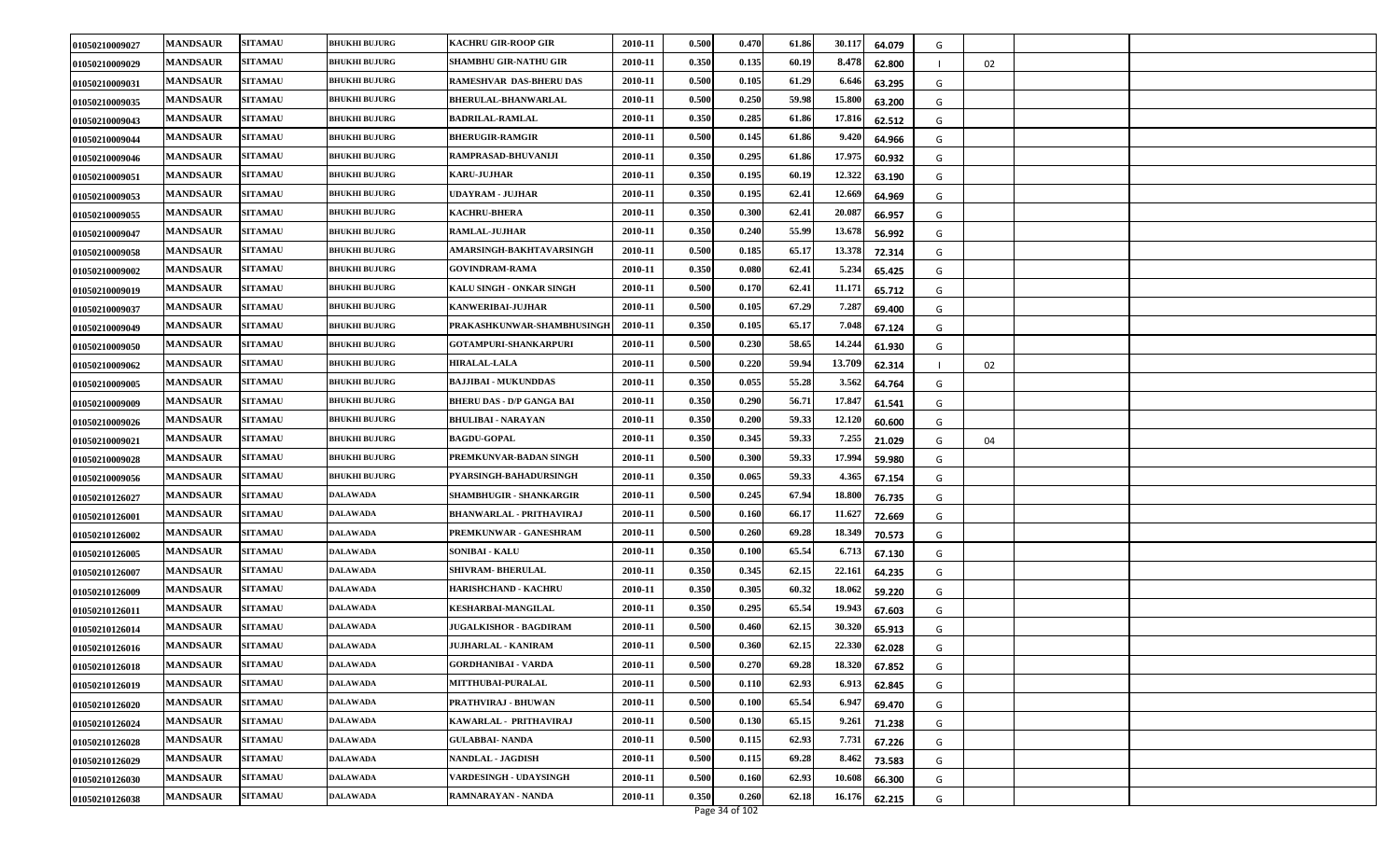| 01050210126042 | <b>MANDSAUR</b> | <b>SITAMAU</b> | <b>DALAWADA</b>   | <b>SUHAGBAI-KALU</b>                | 2010-11 | 0.500 | 0.295 | 59.79 | 18.390 | 62.339 | G |    |             |
|----------------|-----------------|----------------|-------------------|-------------------------------------|---------|-------|-------|-------|--------|--------|---|----|-------------|
| 01050210126044 | <b>MANDSAUR</b> | <b>SITAMAU</b> | DALAWADA          | BHULI - CHATARBHUJ                  | 2010-11 | 0.350 | 0.205 | 62.18 | 13.715 | 66.902 | G |    |             |
| 01050210126045 | <b>MANDSAUR</b> | <b>SITAMAU</b> | <b>DALAWADA</b>   | <b>BHAWARLAL - MANGU</b>            | 2010-11 | 0.350 | 0.000 | 0.000 | 0.000  | 0.000  | N |    | NAME CHANGE |
| 01050210126047 | <b>MANDSAUR</b> | <b>SITAMAU</b> | DALAWADA          | <b>VIMALKUWAR - RUGHNATH</b>        | 2010-11 | 0.500 | 0.150 | 61.68 | 9.878  | 65.853 | G |    |             |
| 01050210126049 | <b>MANDSAUR</b> | <b>SITAMAU</b> | DALAWADA          | NATHIBAI- GANGARAM                  | 2010-11 | 0.500 | 0.415 | 59.79 | 25.043 | 60.345 | G |    |             |
| 01050210126055 | <b>MANDSAUR</b> | <b>SITAMAU</b> | <b>DALAWADA</b>   | <b>BHANWARLAL - GANGARAM</b>        | 2010-11 | 0.500 | 0.155 | 62.18 | 10.402 | 67.110 | G |    |             |
| 01050210126060 | <b>MANDSAUR</b> | <b>SITAMAU</b> | <b>DALAWADA</b>   | VARDIBAI-DOLA                       | 2010-11 | 0.500 | 0.250 | 65.15 | 16.455 | 65.820 | G |    |             |
| 01050210126063 | <b>MANDSAUR</b> | <b>SITAMAU</b> | DALAWADA          | <b>MUNNALAL-BABRU</b>               | 2010-11 | 0.500 | 0.345 | 63.12 | 22.678 | 65.733 | G |    |             |
| 01050210126068 | <b>MANDSAUR</b> | <b>SITAMAU</b> | DALAWADA          | <b>DHAPUBAI- BHERULAL</b>           | 2010-11 | 0.500 | 0.375 | 63.12 | 23.219 | 61.917 | G |    |             |
| 01050210126080 | <b>MANDSAUR</b> | <b>SITAMAU</b> | DALAWADA          | KAMLABAI - KISHAN                   | 2010-11 | 0.500 | 0.095 | 65.15 | 6.673  | 70.242 | G |    |             |
| 01050210126066 | <b>MANDSAUR</b> | <b>SITAMAU</b> | <b>DALAWADA</b>   | SHOBHARAM - BHERA KACHI             | 2010-11 | 0.350 | 0.280 | 59.67 | 16.912 | 60.400 | G |    |             |
| 01050210126006 | <b>MANDSAUR</b> | <b>SITAMAU</b> | DALAWADA          | LAXMINARAYAN - HARCHAND             | 2010-11 | 0.500 | 0.195 | 65.15 | 13.26  | 68.015 | G |    |             |
| 01050210126084 | <b>MANDSAUR</b> | <b>SITAMAU</b> | DALAWADA          | <b>MANGILAL - BABULAL</b>           | 2010-11 | 0.350 | 0.195 | 63.12 | 13.499 | 69.226 | G |    |             |
| 01050210126085 | <b>MANDSAUR</b> | <b>SITAMAU</b> | <b>DALAWADA</b>   | SAJJANKUNWAR - MADHOSINGH           | 2010-11 | 0.500 | 0.260 | 61.19 | 16.268 | 62.569 | G |    |             |
| 01050210126086 | <b>MANDSAUR</b> | <b>SITAMAU</b> | DALAWADA          | RUKMANBAI-BHAGIRATH                 | 2010-11 | 0.500 | 0.000 | 0.00  | 0.000  | 0.000  | N |    |             |
| 01050210126087 | <b>MANDSAUR</b> | <b>SITAMAU</b> | <b>DALAWADA</b>   | RATNIBAI-LAXMAN                     | 2010-11 | 0.350 | 0.120 | 61.19 | 7.317  | 60.975 | G |    |             |
| 01050210126004 | <b>MANDSAUR</b> | <b>SITAMAU</b> | <b>DALAWADA</b>   | <b>RAMESHWAR - NANDA</b>            | 2010-11 | 0.500 | 0.190 | 61.19 | 11.906 | 62.663 | G |    |             |
| 01050210126015 | <b>MANDSAUR</b> | <b>SITAMAU</b> | <b>DALAWADA</b>   | KISHANLAL - VAKTA                   | 2010-11 | 0.500 | 0.475 | 59.6  | 28.931 | 60.907 | G |    |             |
| 01050210126017 | <b>MANDSAUR</b> | <b>SITAMAU</b> | DALAWADA          | <b>JASSABAI-RAMA</b>                | 2010-11 | 0.500 | 0.255 | 59.67 | 15.284 | 59.937 | G |    |             |
| 01050210126034 | <b>MANDSAUR</b> | <b>SITAMAU</b> | DALAWADA          | <b>BADRILAL - RAMCHANDRA</b>        | 2010-11 | 0.500 | 0.450 | 65.17 | 32.166 | 71.480 | G |    |             |
| 01050210126062 | <b>MANDSAUR</b> | <b>SITAMAU</b> | DALAWADA          | KAVERIBAI- CHATARBHUJ               | 2010-11 | 0.500 | 0.120 | 58.70 | 7.279  | 60.658 | G |    |             |
| 01050210126065 | <b>MANDSAUR</b> | <b>SITAMAU</b> | <b>DALAWADA</b>   | <b>TULSIBAI - GOBER</b>             | 2010-11 | 0.500 | 0.415 | 58.70 | 24.671 | 59.448 | G |    |             |
| 01050210126079 | <b>MANDSAUR</b> | <b>SITAMAU</b> | <b>DALAWADA</b>   | <b>NANDLAL - SAWA</b>               | 2010-11 | 0.350 | 0.350 | 58.70 | 20.855 | 59.586 | G |    |             |
| 01050210126083 | <b>MANDSAUR</b> | <b>SITAMAU</b> | DALAWADA          | SHOBHARAM - PURALAL                 | 2010-11 | 0.500 | 0.105 | 61.68 | 6.573  | 62.600 | G |    |             |
| 01050210143011 | <b>MANDSAUR</b> | <b>SITAMAU</b> | DALKHEDI          | SHAMBHUSINGH- PRATAPSINGH           | 2010-11 | 0.500 | 0.250 | 61.92 | 15.852 | 63.408 | G |    |             |
| 01050210143002 | <b>MANDSAUR</b> | <b>SITAMAU</b> | <b>DALKHEDI</b>   | <b>BHAGWATILAL - BHUWANISHANKAR</b> | 2010-11 | 0.500 | 0.145 | 61.59 | 9.212  | 63.531 | G |    |             |
| 01050210143005 | <b>MANDSAUR</b> | <b>SITAMAU</b> | DALKHEDI          | RATANLAL - BHUWANISHANKAR           | 2010-11 | 0.350 | 0.000 | 0.000 | 0.000  | 0.000  | N |    |             |
| 01050210143006 | <b>MANDSAUR</b> | <b>SITAMAU</b> | DALKHEDI          | <b>RATAN - DHURA</b>                | 2010-11 | 0.500 | 0.205 | 64.72 | 13.40  | 65.395 | G |    |             |
| 01050210143012 | <b>MANDSAUR</b> | <b>SITAMAU</b> | DALKHEDI          | <b>DOLATRAM - KISHANLAL</b>         | 2010-11 | 0.500 | 0.105 | 61.59 | 6.766  | 64.438 | G |    |             |
| 01050210143015 | <b>MANDSAUR</b> | <b>SITAMAU</b> | <b>DALKHEDI</b>   | KANIRAM - NANDA JI                  | 2010-11 | 0.500 | 0.055 | 60.72 | 3.409  | 61.982 | G |    |             |
| 01050210143017 | <b>MANDSAUR</b> | <b>SITAMAU</b> | DALKHEDI          | LALURAM-RAMRATAN                    | 2010-11 | 0.350 | 0.105 | 54.08 | 5.872  | 55.924 | G | 04 |             |
| 01050210143020 | <b>MANDSAUR</b> | <b>SITAMAU</b> | DALKHEDI          | KACHRULAL-GANESHRAM                 | 2010-11 | 0.350 | 0.160 | 60.72 | 9.889  | 61.806 | G |    |             |
| 01050210113032 | <b>MANDSAUR</b> | <b>SITAMAU</b> | <b>DEEPAKHEDA</b> | <b>NAGULAL - PURA</b>               | 2010-11 | 0.500 | 0.205 | 61.18 | 12.865 | 62.756 | G |    |             |
| 01050210113003 | <b>MANDSAUR</b> | <b>SITAMAU</b> | <b>DEEPAKHEDA</b> | <b>MEHTABBAI - DEVA</b>             | 2010-11 | 0.500 | 0.485 | 61.18 | 29.865 | 61.577 | G |    |             |
| 01050210113005 | <b>MANDSAUR</b> | <b>SITAMAU</b> | <b>DEEPAKHEDA</b> | MANSINGH - GANGASINGH               | 2010-11 | 0.350 | 0.300 | 57.17 | 17.110 | 57.033 | G |    |             |
| 01050210113007 | <b>MANDSAUR</b> | <b>SITAMAU</b> | <b>DEEPAKHEDA</b> | RAMCHANDRA - UDA                    | 2010-11 | 0.500 | 0.235 | 60.69 | 14.57  | 62.017 | G |    |             |
| 01050210113014 | <b>MANDSAUR</b> | <b>SITAMAU</b> | <b>DEEPAKHEDA</b> | <b>MATURIBAI - HEMA</b>             | 2010-11 | 0.500 | 0.300 | 56.82 | 16.940 | 56.467 | G |    |             |
| 01050210113017 | <b>MANDSAUR</b> | <b>SITAMAU</b> | <b>DEEPAKHEDA</b> | VARDICHAND - UDA KUMHAR             | 2010-11 | 0.500 | 0.200 | 61.49 | 12.553 | 62.765 | G |    |             |
| 01050210113020 | <b>MANDSAUR</b> | <b>SITAMAU</b> | <b>DEEPAKHEDA</b> | <b>TULSIRAM - UDA</b>               | 2010-11 | 0.500 | 0.430 | 63.24 | 27.627 | 64.249 | G |    |             |
| 01050210113022 | <b>MANDSAUR</b> | <b>SITAMAU</b> | <b>DEEPAKHEDA</b> | KANHAIYALAL - PURA JI               | 2010-11 | 0.500 | 0.350 | 60.69 | 21.952 | 62.720 | G |    |             |
| 01050210113023 | <b>MANDSAUR</b> | <b>SITAMAU</b> | <b>DEEPAKHEDA</b> | NAHARSINGH - GABBA JI               | 2010-11 | 0.500 | 0.200 | 57.91 | 11.789 | 58.945 | G |    |             |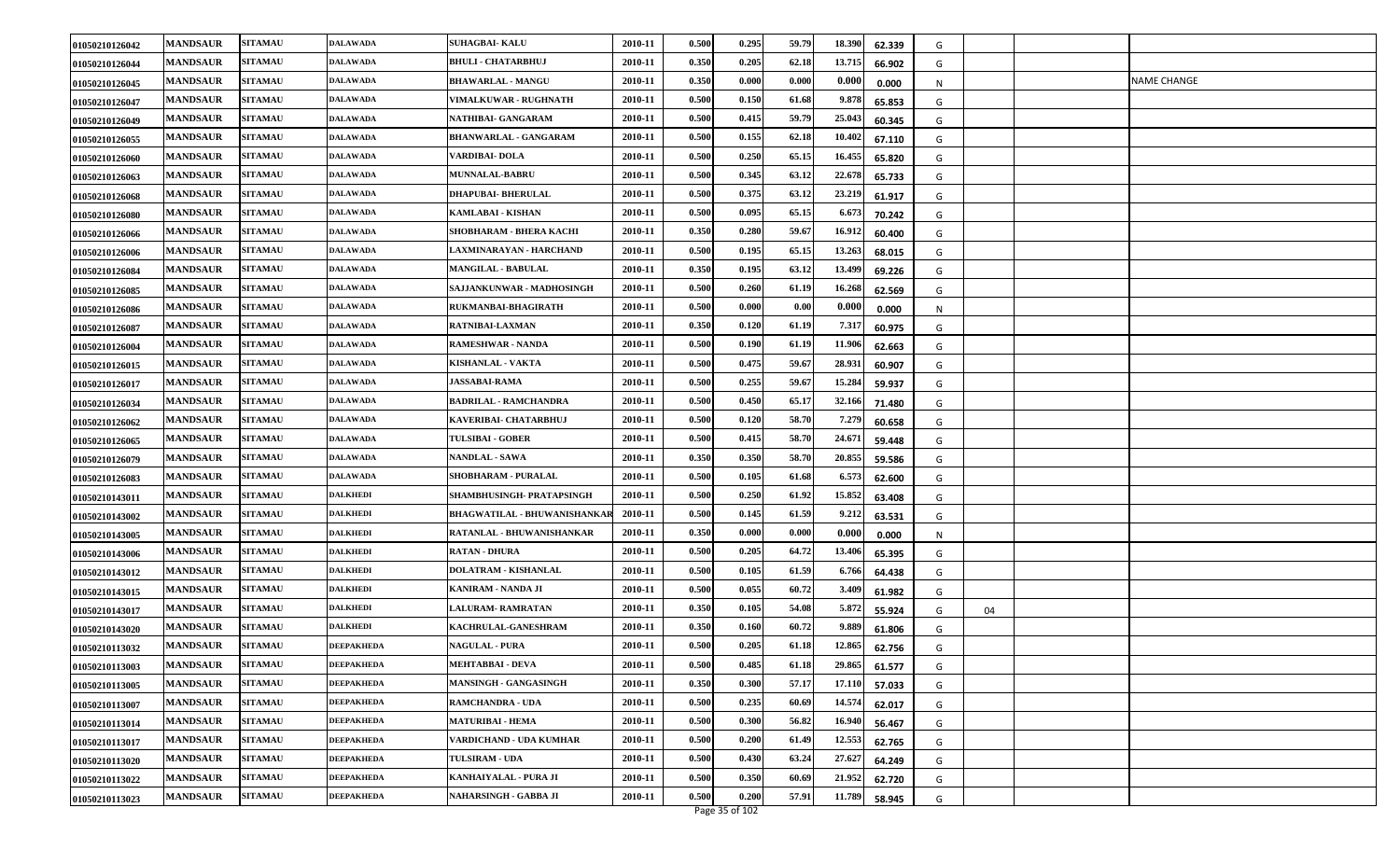| 01050210113025 | <b>MANDSAUR</b> | <b>SITAMAU</b> | <b>DEEPAKHEDA</b> | KAMLIBAI - KISHAN JI             | 2010-11 | 0.500 | 0.440 | 58.64 | 25.625 | 58.239 |   | 02 |  |
|----------------|-----------------|----------------|-------------------|----------------------------------|---------|-------|-------|-------|--------|--------|---|----|--|
| 01050210113028 | <b>MANDSAUR</b> | <b>SITAMAU</b> | DEEPAKHEDA        | <b>JAGMALSINGH - MEHTABSINGH</b> | 2010-11 | 0.500 | 0.310 | 57.40 | 18.688 | 60.284 | G |    |  |
| 01050210113029 | <b>MANDSAUR</b> | <b>SITAMAU</b> | <b>DEEPAKHEDA</b> | NANURAM - PURA JI                | 2010-11 | 0.500 | 0.205 | 61.49 | 12.913 | 62.990 | G |    |  |
| 01050210113030 | <b>MANDSAUR</b> | <b>SITAMAU</b> | DEEPAKHEDA        | VARDA - UDA CHAMAR               | 2010-11 | 0.500 | 0.205 | 59.84 | 12.558 | 61.259 | G |    |  |
| 01050210113031 | <b>MANDSAUR</b> | <b>SITAMAU</b> | <b>DEEPAKHEDA</b> | <b>GANGARAM - HIRA</b>           | 2010-11 | 0.500 | 0.275 | 58.38 | 16.271 | 59.167 |   | 02 |  |
| 01050210113036 | <b>MANDSAUR</b> | <b>SITAMAU</b> | <b>DEEPAKHEDA</b> | <b>BHAGWANLAL - PURA</b>         | 2010-11 | 0.500 | 0.135 | 61.49 | 9.206  | 68.193 | G |    |  |
| 01050210113047 | <b>MANDSAUR</b> | <b>SITAMAU</b> | <b>DEEPAKHEDA</b> | <b>SHOBHARAM - RAMA</b>          | 2010-11 | 0.500 | 0.375 | 61.49 | 23.621 | 62.989 | G |    |  |
| 01050210113048 | <b>MANDSAUR</b> | <b>SITAMAU</b> | DEEPAKHEDA        | <b>BALURAM - PURA</b>            | 2010-11 | 0.500 | 0.175 | 57.40 | 10.316 | 58.949 | G |    |  |
| 01050210113054 | <b>MANDSAUR</b> | <b>SITAMAU</b> | DEEPAKHEDA        | <b>MOHAN - KALU</b>              | 2010-11 | 0.350 | 0.085 | 59.84 | 5.309  | 62.459 | G |    |  |
| 01050210113057 | <b>MANDSAUR</b> | <b>SITAMAU</b> | DEEPAKHEDA        | SOHANBAI - NAGU                  | 2010-11 | 0.500 | 0.200 | 59.45 | 12.060 | 60.300 | G |    |  |
| 01050210113063 | <b>MANDSAUR</b> | <b>SITAMAU</b> | <b>DEEPAKHEDA</b> | DOLAT KUNWAR - CHANDRA SINGH     | 2010-11 | 0.500 | 0.145 | 58.43 | 8.890  | 61.310 | G |    |  |
| 01050210113078 | <b>MANDSAUR</b> | <b>SITAMAU</b> | DEEPAKHEDA        | KAMALBAI - DHANNA                | 2010-11 | 0.500 | 0.200 | 58.43 | 12.262 | 61.310 | G |    |  |
| 01050210113083 | <b>MANDSAUR</b> | <b>SITAMAU</b> | DEEPAKHEDA        | MAHESHWARSINGH - SHANKARSING     | 2010-11 | 0.500 | 0.400 | 56.82 | 22.915 | 57.288 | G |    |  |
| 01050210113090 | <b>MANDSAUR</b> | <b>SITAMAU</b> | <b>DEEPAKHEDA</b> | <b>CHATARKUNWAR - MADANSINGH</b> | 2010-11 | 0.500 | 0.150 | 62.42 | 9.782  | 65.213 | G |    |  |
| 01050210113091 | <b>MANDSAUR</b> | <b>SITAMAU</b> | DEEPAKHEDA        | RANVIRSINGH - HARISINGH          | 2010-11 | 0.350 | 0.270 | 59.84 | 16.088 | 59.585 | G |    |  |
| 01050210113096 | <b>MANDSAUR</b> | <b>SITAMAU</b> | DEEPAKHEDA        | <b>BHERU - PURA JI</b>           | 2010-11 | 0.500 | 0.135 | 62.42 | 8.480  | 62.815 | G |    |  |
| 01050210113034 | <b>MANDSAUR</b> | <b>SITAMAU</b> | <b>DEEPAKHEDA</b> | <b>MANNA - GOBAR</b>             | 2010-11 | 0.350 | 0.190 | 60.52 | 11.775 | 61.974 | G |    |  |
| 01050210113081 | <b>MANDSAUR</b> | <b>SITAMAU</b> | <b>DEEPAKHEDA</b> | VIKRAMSINGH - MADANSINGH         | 2010-11 | 0.500 | 0.220 | 59.84 | 13.190 | 59.955 | G |    |  |
| 01050210113101 | <b>MANDSAUR</b> | <b>SITAMAU</b> | DEEPAKHEDA        | MANGILAL - JAYRAM                | 2010-11 | 0.350 | 0.315 | 62.42 | 20.456 | 64.940 | G |    |  |
| 01050210113073 | <b>MANDSAUR</b> | <b>SITAMAU</b> | DEEPAKHEDA        | <b>NANDLAL - RAMA</b>            | 2010-11 | 0.500 | 0.260 | 53.45 | 15.233 | 58.588 | G | 05 |  |
| 01050210113102 | <b>MANDSAUR</b> | <b>SITAMAU</b> | <b>DEEPAKHEDA</b> | <b>DHAPUBAI-BHERULAL</b>         | 2010-11 | 0.350 | 0.350 | 62.42 | 22.177 | 63.363 | G |    |  |
| 01050210113019 | <b>MANDSAUR</b> | <b>SITAMAU</b> | <b>DEEPAKHEDA</b> | RADHABAI - SHANKARLAL            | 2010-11 | 0.500 | 0.220 | 61.18 | 14.115 | 64.159 | G |    |  |
| 01050210113004 | <b>MANDSAUR</b> | <b>SITAMAU</b> | DEEPAKHEDA        | RATANSINGH - SAJJANSINGH         | 2010-11 | 0.500 | 0.350 | 58.16 | 21.253 | 60.723 | G |    |  |
| 01050210113085 | <b>MANDSAUR</b> | <b>SITAMAU</b> | <b>DEEPAKHEDA</b> | SHANKARSINGH -RODSINGH           | 2010-11 | 0.350 | 0.205 | 51.94 | 10.692 | 52.156 | G | 04 |  |
| 01050210113001 | <b>MANDSAUR</b> | <b>SITAMAU</b> | <b>DEEPAKHEDA</b> | BHARATSINGH - RANJITSINGH        | 2010-11 | 0.500 | 0.000 | 0.000 | 0.000  | 0.000  |   |    |  |
| 01050210113089 | <b>MANDSAUR</b> | <b>SITAMAU</b> | <b>DEEPAKHEDA</b> | RUGHNATHSINGH - PRATAPSINGH      | 2010-11 | 0.500 | 0.465 | 59.88 | 26.356 | 56.680 | G |    |  |
| 01050210112006 | <b>MANDSAUR</b> | <b>SITAMAU</b> | <b>DHATURIYA</b>  | <b>GORDHAN - KALULAL</b>         | 2010-11 | 0.500 | 0.225 | 58.23 | 13.160 | 58.489 | G |    |  |
| 01050210112001 | <b>MANDSAUR</b> | <b>SITAMAU</b> | <b>DHATURIYA</b>  | KISHANLAL- BHERU                 | 2010-11 | 0.500 | 0.140 | 55.86 | 8.555  | 61.107 | G |    |  |
| 01050210112003 | <b>MANDSAUR</b> | <b>SITAMAU</b> | <b>DHATURIYA</b>  | <b>RAMESHWAR - RATTIRAM</b>      | 2010-11 | 0.500 | 0.290 | 57.28 | 17.519 | 60.410 | G |    |  |
| 01050210112004 | <b>MANDSAUR</b> | <b>SITAMAU</b> | <b>DHATURIYA</b>  | <b>BHAGUBAI - DHURA</b>          | 2010-11 | 0.500 | 0.200 | 60.53 | 12.867 | 64.335 | G |    |  |
| 01050210112005 | <b>MANDSAUR</b> | <b>SITAMAU</b> | DHATURIYA         | <b>BHAWSINGH - KALUSINGH</b>     | 2010-11 | 0.350 | 0.215 | 58.37 | 12.683 | 58.991 | G |    |  |
| 01050210112014 | <b>MANDSAUR</b> | <b>SITAMAU</b> | <b>DHATURIYA</b>  | <b>JAGANNATH - KAISHURAM</b>     | 2010-11 | 0.500 | 0.290 | 55.52 | 17.005 | 58.638 | G |    |  |
| 01050210112018 | <b>MANDSAUR</b> | <b>SITAMAU</b> | <b>DHATURIYA</b>  | <b>BHERA - KESHURAM</b>          | 2010-11 | 0.500 | 0.470 | 58.23 | 28.009 | 59.594 | G |    |  |
| 01050210112026 | <b>MANDSAUR</b> | <b>SITAMAU</b> | <b>DHATURIYA</b>  | SHYAMSUNDAR - BIHARILAL          | 2010-11 | 0.500 | 0.200 | 58.23 | 12.686 | 63.430 | G |    |  |
| 01050210112033 | <b>MANDSAUR</b> | <b>SITAMAU</b> | DHATURIYA         | <b>HIRALAL - DEVAJI</b>          | 2010-11 | 0.500 | 0.390 | 60.53 | 24.895 | 63.833 | G |    |  |
| 01050210112030 | <b>MANDSAUR</b> | <b>SITAMAU</b> | <b>DHATURIYA</b>  | SWARUPBAI - GIRDHARI             | 2010-11 | 0.350 | 0.350 | 53.23 | 17.999 | 51.426 | G | 04 |  |
| 01050210112023 | <b>MANDSAUR</b> | <b>SITAMAU</b> | <b>DHATURIYA</b>  | <b>KAMALBAI - BHERU</b>          | 2010-11 | 0.500 | 0.130 | 53.22 | 7.801  | 60.008 | G | 05 |  |
| 01050210019017 | <b>MANDSAUR</b> | <b>SITAMAU</b> | <b>DUDHIA</b>     | <b>MAYAKUWAR - KUBERSINGH</b>    | 2010-11 | 0.350 | 0.100 | 59.52 | 6.386  | 63.860 | G |    |  |
| 01050210019003 | <b>MANDSAUR</b> | <b>SITAMAU</b> | <b>DUDHIA</b>     | KALUDAS-NARSINGHDAS              | 2010-11 | 0.350 | 0.175 | 62.15 | 11.16  | 63.771 | G |    |  |
| 01050210019004 | <b>MANDSAUR</b> | <b>SITAMAU</b> | <b>DUDHIA</b>     | <b>BHERU-BAGDIRAM</b>            | 2010-11 | 0.500 | 0.360 | 53.27 | 18.781 | 52.169 | G | 04 |  |
| 01050210019007 | <b>MANDSAUR</b> | <b>SITAMAU</b> | <b>DUDHIA</b>     | <b>RAMA-BHERA</b>                | 2010-11 | 0.500 | 0.335 | 62.15 | 21.095 | 62.970 | G |    |  |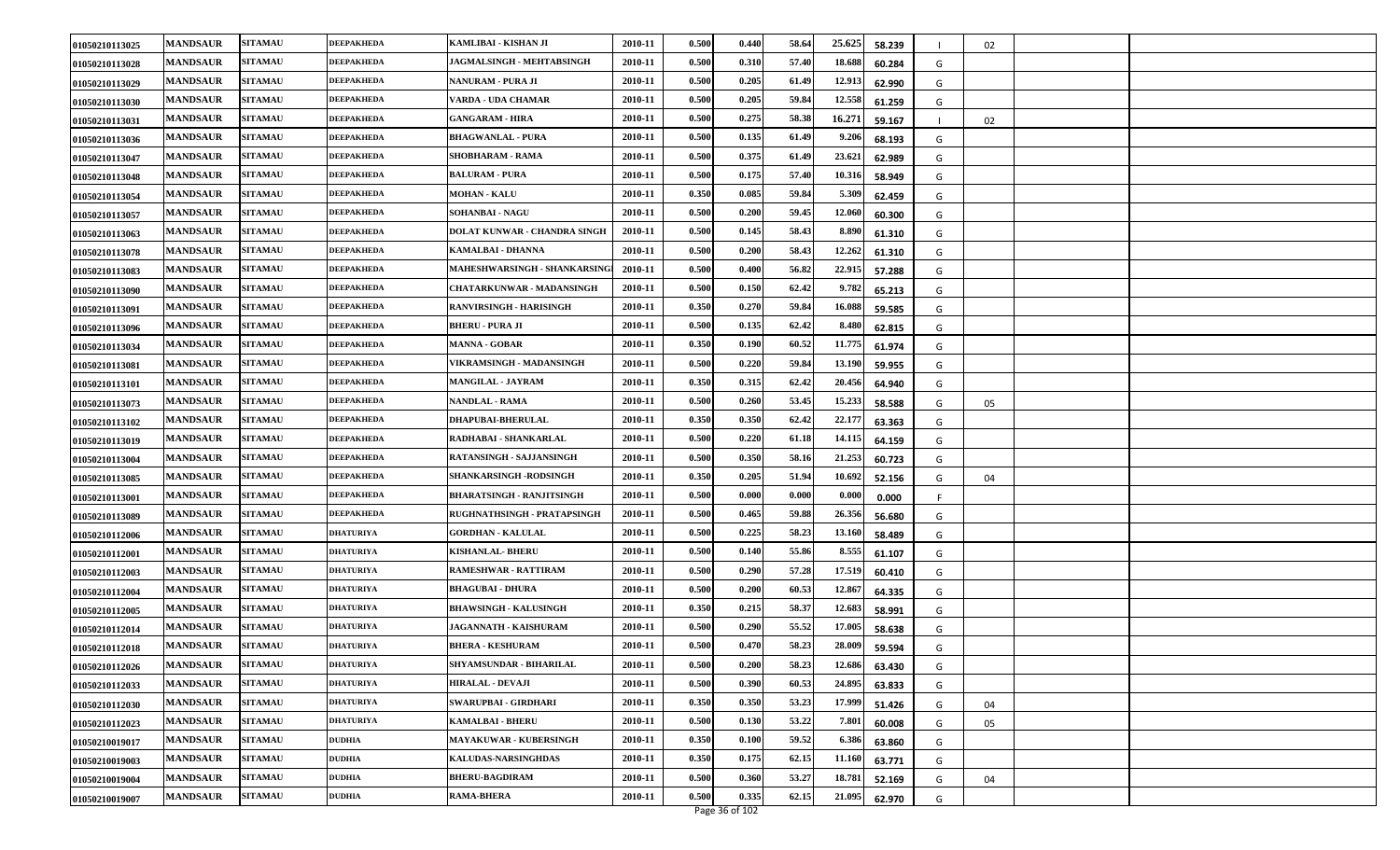| 01050210019009 | <b>MANDSAUR</b> | <b>SITAMAU</b> | <b>DUDHIA</b>   | <b>KARU-RAMA</b>                | 2010-11 | 0.350 | 0.305 | 59.52 | 17.830 | 58.459 | G |    |                |  |
|----------------|-----------------|----------------|-----------------|---------------------------------|---------|-------|-------|-------|--------|--------|---|----|----------------|--|
| 01050210019018 | <b>MANDSAUR</b> | <b>SITAMAU</b> | <b>DUDHIA</b>   | <b>MANGILAL-KALU</b>            | 2010-11 | 0.500 | 0.250 | 57.71 | 15.475 | 61.900 | G |    |                |  |
| 01050210019002 | <b>MANDSAUR</b> | <b>SITAMAU</b> | <b>DUDHIA</b>   | VARDICHAND-VAJERAM              | 2010-11 | 0.500 | 0.425 | 57.69 | 24.609 | 57.904 | G |    |                |  |
| 01050210019020 | <b>MANDSAUR</b> | <b>SITAMAU</b> | <b>DUDHIA</b>   | <b>HIRALAL-DOLATRAM</b>         | 2010-11 | 0.500 | 0.395 | 63.36 | 25.272 | 63.980 | G |    |                |  |
| 01050210019023 | <b>MANDSAUR</b> | <b>SITAMAU</b> | <b>DUDHIA</b>   | <b>KACHARU - NANURAM</b>        | 2010-11 | 0.350 | 0.250 | 64.77 | 16.72  | 66.880 | G |    |                |  |
| 01050210019024 | <b>MANDSAUR</b> | <b>SITAMAU</b> | <b>DUDHIA</b>   | <b>MANGILAL - BHERULAL</b>      | 2010-11 | 0.350 | 0.285 | 64.77 | 20.31  | 71.295 | G |    |                |  |
| 01050210019006 | <b>MANDSAUR</b> | <b>SITAMAU</b> | <b>DUDHIA</b>   | <b>CHENSINGH-RUGHNATHSINGH</b>  | 2010-11 | 0.350 | 0.300 | 61.21 | 19.561 | 65.203 | G |    |                |  |
| 01050210019025 | <b>MANDSAUR</b> | <b>SITAMAU</b> | <b>DUDHIA</b>   | <b>GANESHRAM - MANGILAL</b>     | 2010-11 | 0.350 | 0.325 | 60.23 | 20.60  | 63.406 | G |    | 01050210024083 |  |
| 01050210116011 | <b>MANDSAUR</b> | <b>SITAMAU</b> | <b>GUDBHELI</b> | <b>DEVISINGH - BHIMSINGH</b>    | 2010-11 | 0.500 | 0.280 | 58.82 | 16.982 | 60.650 | G |    |                |  |
| 01050210116001 | <b>MANDSAUR</b> | <b>SITAMAU</b> | <b>GUDBHELI</b> | RATANSINGH - UDAYSINGH          | 2010-11 | 0.500 | 0.295 | 58.82 | 17.856 | 60.529 | G |    |                |  |
| 01050210116003 | <b>MANDSAUR</b> | <b>SITAMAU</b> | <b>GUDBHELI</b> | <b>LEELABAI - RAMSINGH</b>      | 2010-11 | 0.500 | 0.300 | 60.53 | 18.280 | 60.933 | G |    |                |  |
| 01050210116012 | <b>MANDSAUR</b> | <b>SITAMAU</b> | <b>GUDBHELI</b> | <b>VARDESINGH - RAMSINGH</b>    | 2010-11 | 0.350 | 0.300 | 59.04 | 18.11  | 60.390 | G |    |                |  |
| 01050210116019 | <b>MANDSAUR</b> | <b>SITAMAU</b> | <b>GUDBHELI</b> | <b>SARJUBAI- KALU</b>           | 2010-11 | 0.350 | 0.145 | 59.04 | 9.269  | 63.924 | G |    |                |  |
| 01050210116026 | <b>MANDSAUR</b> | <b>SITAMAU</b> | <b>GUDBHELI</b> | PURANDAS-NARAYANDAS             | 2010-11 | 0.350 | 0.110 | 59.04 | 6.958  | 63.255 | G |    |                |  |
| 01050210116013 | <b>MANDSAUR</b> | <b>SITAMAU</b> | <b>GUDBHELI</b> | VAKHTAVARSINGH - ONKARSINGH     | 2010-11 | 0.500 | 0.195 | 54.16 | 11.234 | 57.610 | G | 05 |                |  |
| 01050210116027 | <b>MANDSAUR</b> | <b>SITAMAU</b> | <b>GUDBHELI</b> | <b>MANGILAL - GULAB</b>         | 2010-11 | 0.500 | 0.185 | 54.16 | 10.51  | 56.838 | G | 04 | 01050210115055 |  |
| 01050210015017 | <b>MANDSAUR</b> | <b>SITAMAU</b> | <b>HANDI</b>    | <b>GANGARAM-SAVAJI</b>          | 2010-11 | 0.500 | 0.445 | 65.18 | 30.625 | 68.820 | G |    |                |  |
| 01050210015001 | <b>MANDSAUR</b> | <b>SITAMAU</b> | <b>HANDI</b>    | <b>ASHARAM-HARLAL</b>           | 2010-11 | 0.500 | 0.180 | 59.63 | 11.747 | 65.261 | G |    |                |  |
| 01050210015002 | <b>MANDSAUR</b> | <b>SITAMAU</b> | <b>HANDI</b>    | KANHEYALAL-HIRALAL              | 2010-11 | 0.500 | 0.495 | 64.65 | 33.11  | 66.889 | G |    |                |  |
| 01050210015003 | <b>MANDSAUR</b> | <b>SITAMAU</b> | <b>HANDI</b>    | <b>GANGABAI - MODIRAM</b>       | 2010-11 | 0.500 | 0.345 | 60.14 | 22.028 | 63.849 | G |    |                |  |
| 01050210015008 | <b>MANDSAUR</b> | <b>SITAMAU</b> | <b>HANDI</b>    | SHOBHARAM-MANNALAL              | 2010-11 | 0.500 | 0.410 | 64.28 | 27.319 | 66.632 | G |    |                |  |
| 01050210015014 | <b>MANDSAUR</b> | <b>SITAMAU</b> | <b>HANDI</b>    | <b>DEVBAI-NATHUJI</b>           | 2010-11 | 0.500 | 0.210 | 65.18 | 14.274 | 67.971 | G |    |                |  |
| 01050210015015 | <b>MANDSAUR</b> | <b>SITAMAU</b> | <b>HANDI</b>    | MAHESHDAN-HARDANSINGH           | 2010-11 | 0.500 | 0.335 | 63.56 | 22.446 | 67.003 | G |    |                |  |
| 01050210015020 | <b>MANDSAUR</b> | <b>SITAMAU</b> | <b>HANDI</b>    | <b>BHAGWAT SINGH-PRABHU DAN</b> | 2010-11 | 0.500 | 0.210 | 63.56 | 13.92  | 66.286 | G |    |                |  |
| 01050210015021 | <b>MANDSAUR</b> | <b>SITAMAU</b> | <b>HANDI</b>    | VAJE RAM-ONKAR LAL              | 2010-11 | 0.500 | 0.335 | 65.17 | 23.405 | 69.866 | G |    |                |  |
| 01050210015023 | <b>MANDSAUR</b> | <b>SITAMAU</b> | <b>HANDI</b>    | <b>GNGABAI-UDAYLAL</b>          | 2010-11 | 0.350 | 0.275 | 60.14 | 18.61  | 67.702 | G |    |                |  |
| 01050210015024 | <b>MANDSAUR</b> | <b>SITAMAU</b> | <b>HANDI</b>    | CHATAR SINGH-PRABHU DAN         | 2010-11 | 0.500 | 0.495 | 60.48 | 32.16  | 64.984 | G |    |                |  |
| 01050210015027 | <b>MANDSAUR</b> | <b>SITAMAU</b> | <b>HANDI</b>    | RAMLAL-JAMNALAL                 | 2010-11 | 0.500 | 0.475 | 63.56 | 31.06  | 65.396 | G |    |                |  |
| 01050210015007 | <b>MANDSAUR</b> | <b>SITAMAU</b> | <b>HANDI</b>    | PANNALAL-NATHUJI                | 2010-11 | 0.500 | 0.350 | 65.01 | 22.716 | 64.903 | G |    |                |  |
| 01050210012007 | <b>MANDSAUR</b> | <b>SITAMAU</b> | <b>ISHAKPUR</b> | MULCHAND-KASHIRAM               | 2010-11 | 0.500 | 0.390 | 59.66 | 25.381 | 65.079 | G |    |                |  |
| 01050210012010 | <b>MANDSAUR</b> | <b>SITAMAU</b> | <b>ISHAKPUR</b> | <b>RAM PRASAD-BALARAM</b>       | 2010-11 | 0.500 | 0.355 | 59.66 | 22.620 | 63.718 | G |    |                |  |
| 01050210012011 | <b>MANDSAUR</b> | <b>SITAMAU</b> | <b>ISHAKPUR</b> | <b>BHAGWAN-MOTI</b>             | 2010-11 | 0.500 | 0.470 | 59.66 | 29.92  | 63.668 | G |    |                |  |
| 01050210012018 | <b>MANDSAUR</b> | <b>SITAMAU</b> | <b>ISHAKPUR</b> | <b>BADRILAL-NATHUJI</b>         | 2010-11 | 0.500 | 0.475 | 61.87 | 30.193 | 63.564 | G |    |                |  |
| 01050210012030 | <b>MANDSAUR</b> | <b>SITAMAU</b> | <b>ISHAKPUR</b> | <b>GANESH RAM-DHURA</b>         | 2010-11 | 0.500 | 0.455 | 58.83 | 28.810 | 63.319 | G |    |                |  |
| 01050210012037 | <b>MANDSAUR</b> | <b>SITAMAU</b> | <b>ISHAKPUR</b> | <b>GANGARAM-NATHURAM</b>        | 2010-11 | 0.500 | 0.345 | 58.83 | 21.10  | 61.168 | G |    |                |  |
| 01050210012062 | <b>MANDSAUR</b> | <b>SITAMAU</b> | <b>ISHAKPUR</b> | KARULAL-LAXMAN                  | 2010-11 | 0.500 | 0.370 | 58.83 | 22.288 | 60.238 | G |    |                |  |
| 01050210012063 | <b>MANDSAUR</b> | <b>SITAMAU</b> | <b>ISHAKPUR</b> | <b>RAMLAL-NANDA</b>             | 2010-11 | 0.500 | 0.405 | 58.75 | 24.759 | 61.133 | G |    |                |  |
| 01050210012060 | <b>MANDSAUR</b> | <b>SITAMAU</b> | <b>ISHAKPUR</b> | RAM CHANDRA-NANU RAM            | 2010-11 | 0.500 | 0.460 | 61.87 | 29.866 | 64.926 | G |    |                |  |
| 01050210012059 | <b>MANDSAUR</b> | <b>SITAMAU</b> | <b>ISHAKPUR</b> | MANNALAL-GANGARAM               | 2010-11 | 0.500 | 0.405 | 58.75 | 22.879 | 56.491 | G |    |                |  |
| 01050210012001 | <b>MANDSAUR</b> | <b>SITAMAU</b> | <b>ISHAKPUR</b> | <b>GITABAI-KACHRU</b>           | 2010-11 | 0.500 | 0.395 | 58.75 | 24.734 | 62.618 | G |    |                |  |
| 01050210012015 | <b>MANDSAUR</b> | <b>SITAMAU</b> | <b>ISHAKPUR</b> | <b>GANESHRAM-BHERAJI</b>        | 2010-11 | 0.500 | 0.370 | 59.08 | 23.311 | 63.003 | G |    |                |  |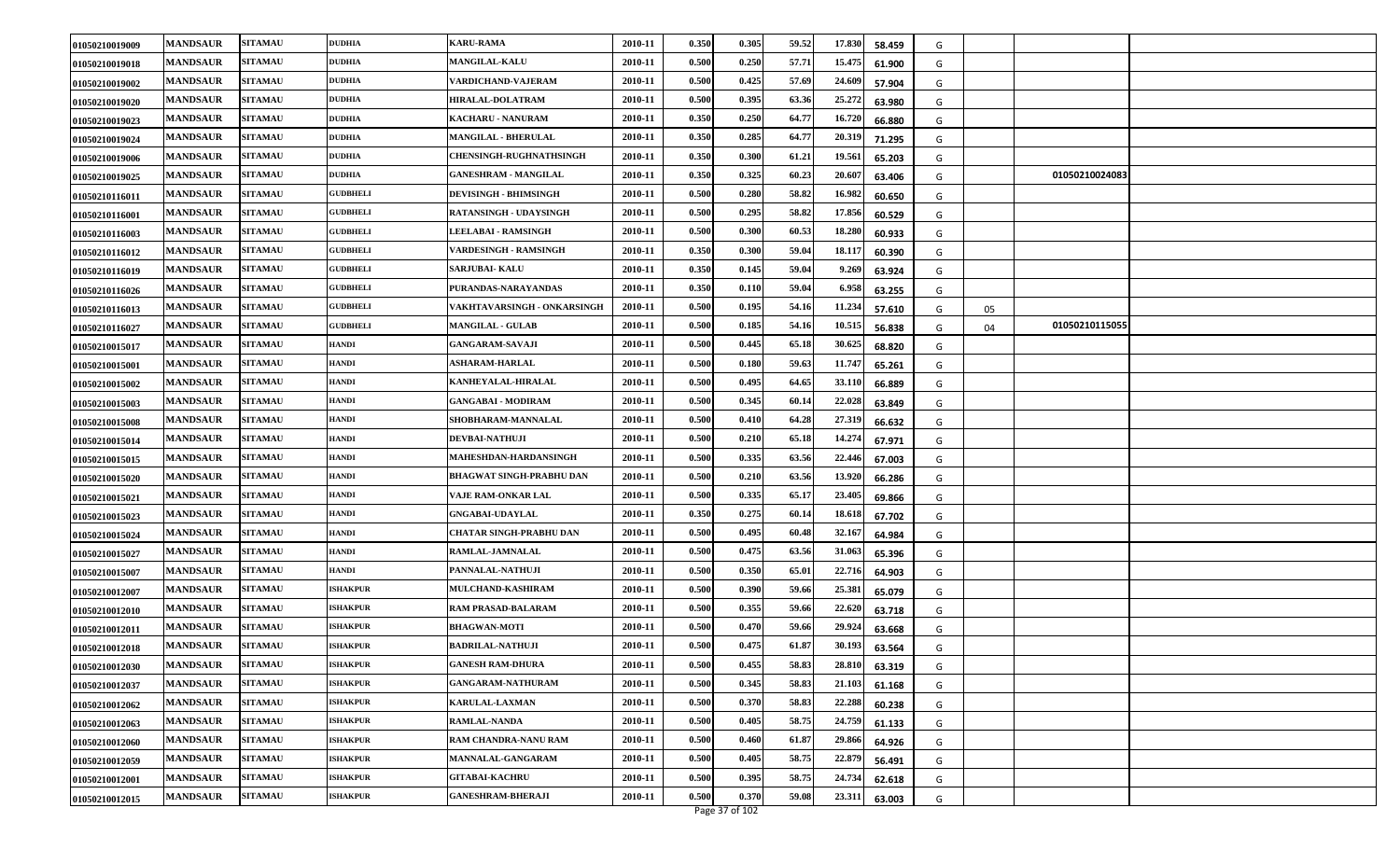| 01050210012052 | <b>MANDSAUR</b> | <b>SITAMAU</b> | <b>ISHAKPUR</b>                            | HARISHANKAR-MOTILAL                               | 2010-11 | 0.500 | 0.490 | 65.55 | 34.798 | 71.016 | G |    |                |             |
|----------------|-----------------|----------------|--------------------------------------------|---------------------------------------------------|---------|-------|-------|-------|--------|--------|---|----|----------------|-------------|
| 01050210012041 | <b>MANDSAUR</b> | <b>SITAMAU</b> | <b>ISHAKPUR</b>                            | SAWITRIBAI-BALASHANKR                             | 2010-11 | 0.500 | 0.370 | 62.11 | 23.105 | 62.446 | G |    |                |             |
| 01050210012064 | <b>MANDSAUR</b> | <b>SITAMAU</b> | <b>ISHAKPUR</b>                            | RAMIBAI - SHANKARLAL                              | 2010-11 | 0.500 | 0.455 | 55.05 | 26.511 | 58.266 | G |    |                |             |
| 01050210012040 | <b>MANDSAUR</b> | <b>SITAMAU</b> | <b>ISHAKPUR</b>                            | <b>BABRU-RAMA</b>                                 | 2010-11 | 0.500 | 0.430 | 56.10 | 25.061 | 58.281 | G |    |                |             |
| 01050210012042 | <b>MANDSAUR</b> | <b>SITAMAU</b> | <b>ISHAKPUR</b>                            | RATAN-VISHRAM                                     | 2010-11 | 0.500 | 0.450 | 57.31 | 27.951 | 62.113 | G |    |                |             |
| 01050210012002 | <b>MANDSAUR</b> | <b>SITAMAU</b> | <b>ISHAKPUR</b>                            | NANDRAM - MANGILAL                                | 2010-11 | 0.350 | 0.310 | 65.25 | 20.461 | 66.003 | G |    |                | NAME CHANGE |
| 01050210091006 | <b>MANDSAUR</b> | <b>SITAMAU</b> | <b>JHANGRIYA</b>                           | <b>RATAN-RODA</b>                                 | 2010-11 | 0.500 | 0.240 | 63.35 | 16.715 | 69.646 | G | 09 |                |             |
| 01050210091013 | <b>MANDSAUR</b> | <b>SITAMAU</b> | JHANGRIYA                                  | RUKMANIBAI-KANHEYALAL                             | 2010-11 | 0.350 | 0.345 | 56.53 | 19.899 | 57.678 | G |    |                |             |
| 01050210091030 | <b>MANDSAUR</b> | <b>SITAMAU</b> | <b>JHANGRIYA</b>                           | <b>BAHADURSINGH-RAMBAHADUR</b>                    | 2010-11 | 0.350 | 0.185 | 58.89 | 11.40  | 61.665 | G |    |                |             |
| 01050210091050 | <b>MANDSAUR</b> | <b>SITAMAU</b> | <b>JHANGRIYA</b>                           | <b>MANGU - DEVA</b>                               | 2010-11 | 0.500 | 0.000 | 0.000 | 0.000  | 0.000  |   |    |                |             |
| 01050210091063 | <b>MANDSAUR</b> | <b>SITAMAU</b> | <b>JHANGRIYA</b>                           | <b>RADIBAI - BALU</b>                             | 2010-11 | 0.350 | 0.295 | 56.66 | 5.593  | 18.959 | G | 04 |                |             |
| 01050210091012 | <b>MANDSAUR</b> | <b>SITAMAU</b> | JHANGRIYA                                  | <b>BHERA-DEVA</b>                                 | 2010-11 | 0.500 | 0.490 | 56.66 | 28.362 | 57.882 | G |    |                |             |
| 01050210091025 | <b>MANDSAUR</b> | <b>SITAMAU</b> | JHANGRIYA                                  | <b>SUHAGBAI-SITARAM</b>                           | 2010-11 | 0.350 | 0.340 | 58.89 | 10.121 | 29.768 | G | 04 |                |             |
| 01050210091042 | <b>MANDSAUR</b> | <b>SITAMAU</b> | JHANGRIYA                                  | <b>GITABAI-KALU</b>                               | 2010-11 | 0.350 | 0.335 | 62.47 | 9.406  | 28.078 | G | 04 |                |             |
| 01050210091008 | <b>MANDSAUR</b> | <b>SITAMAU</b> | <b>JHANGRIYA</b>                           | <b>GOPALSINGH-VAKTAVERSINGH</b>                   | 2010-11 | 0.350 | 0.290 | 58.89 | 17.238 | 59.441 | G |    |                |             |
| 01050210091019 | <b>MANDSAUR</b> | <b>SITAMAU</b> | JHANGRIYA                                  | PANNALAL-NANDA                                    | 2010-11 | 0.350 | 0.330 | 64.74 | 22.437 | 67.991 | G |    |                |             |
| 01050210091024 | <b>MANDSAUR</b> | <b>SITAMAU</b> | <b>JHANGRIYA</b>                           | VARDICHANDRA-NANDA                                | 2010-11 | 0.500 | 0.325 | 64.74 | 21.179 | 65.166 | G |    |                |             |
| 01050210091052 | <b>MANDSAUR</b> | <b>SITAMAU</b> | <b>JHANGRIYA</b>                           | <b>SITARAM - SWARUP</b>                           | 2010-11 | 0.350 | 0.300 | 52.66 | 16.889 | 56.297 | G | 04 |                |             |
| 01050210091064 | <b>MANDSAUR</b> | <b>SITAMAU</b> | <b>JHANGRIYA</b>                           | <b>SARDARBAI - DEVA</b>                           | 2010-11 | 0.350 | 0.345 | 58.25 | 20.363 | 59.023 | G |    |                |             |
| 01050210091066 | <b>MANDSAUR</b> | <b>SITAMAU</b> | JHANGRIYA                                  | KUSHALSINGH - JUJHARSINGH                         | 2010-11 | 0.350 | 0.335 | 58.07 | 21.751 | 64.928 | G |    |                | NAME CHANGE |
| 01050210091067 | <b>MANDSAUR</b> | <b>SITAMAU</b> | <b>JHANGRIYA</b>                           | SHAMBHUSINGH - NAGUSINGH                          | 2010-11 | 0.350 | 0.105 | 64.74 | 7.501  | 71.438 | G |    | 01050210087051 |             |
| 01050210026006 | <b>MANDSAUR</b> | <b>SITAMAU</b> | KHANDERIA KACHARKHEDA   ONKARLAL - KUKA    |                                                   | 2010-11 | 0.350 | 0.330 | 68.69 | 22.364 | 67.770 | G |    |                |             |
|                |                 |                |                                            |                                                   |         |       |       |       |        |        |   |    |                |             |
| 01050210026002 | <b>MANDSAUR</b> | <b>SITAMAU</b> | KHANDERIA KACHARKHEDA   SHIVLAL-BHERULAL   |                                                   | 2010-11 | 0.350 | 0.300 | 68.69 | 19.979 | 66.597 | G |    |                |             |
| 01050210026003 | <b>MANDSAUR</b> | <b>SITAMAU</b> |                                            | KHANDERIA KACHARKHEDA  KACHRU-NATHU IMLIVALA      | 2010-11 | 0.350 | 0.265 | 63.66 | 16.643 | 62.804 | G |    |                |             |
| 01050210026005 | <b>MANDSAUR</b> | <b>SITAMAU</b> | KHANDERIA KACHARKHEDA                      | <b>BHANWARLAL - SAWA</b>                          | 2010-11 | 0.500 | 0.410 | 62.24 | 25.376 | 61.893 | G |    |                |             |
| 01050210026013 | <b>MANDSAUR</b> | <b>SITAMAU</b> | KHANDERIA KACHARKHEDA PARASRAM-MOTYABAI    |                                                   | 2010-11 | 0.350 | 0.270 | 62.13 | 16.544 | 61.274 | G |    |                |             |
| 01050210026015 | <b>MANDSAUR</b> | <b>SITAMAU</b> | KHANDERIA KACHARKHEDA  MAINABAI - BHERA    |                                                   | 2010-11 | 0.350 | 0.305 | 63.66 | 19.271 | 63.184 | G |    |                |             |
| 01050210026016 | <b>MANDSAUR</b> | <b>SITAMAU</b> | KHANDERIA KACHARKHEDA SURAJBAI-NATHU       |                                                   | 2010-11 | 0.500 | 0.425 | 69.90 | 29.108 | 68.489 | G |    |                |             |
| 01050210026017 | <b>MANDSAUR</b> | <b>SITAMAU</b> | KHANDERIA KACHARKHEDA BAGDIBAI-SITARAM     |                                                   | 2010-11 | 0.500 | 0.305 | 68.69 | 21.264 | 69.718 | G |    |                |             |
| 01050210026019 | <b>MANDSAUR</b> | <b>SITAMAU</b> | KHANDERIA KACHARKHEDA HARISHANKAR-UDA      |                                                   | 2010-11 | 0.350 | 0.150 | 65.41 | 9.877  | 65.847 | G |    |                |             |
| 01050210026020 | <b>MANDSAUR</b> | <b>SITAMAU</b> | KHANDERIA KACHARKHEDA   SAJJANBAI - GANESH |                                                   | 2010-11 | 0.350 | 0.320 | 65.41 | 20.847 | 65.147 | G |    |                |             |
| 01050210026027 | <b>MANDSAUR</b> | <b>SITAMAU</b> | KHANDERIA KACHARKHEDA RODI BAI-KACHRU      |                                                   | 2010-11 | 0.350 | 0.280 | 68.69 | 18.939 | 67.639 | G |    |                |             |
| 01050210026028 | <b>MANDSAUR</b> | <b>SITAMAU</b> | KHANDERIA KACHARKHEDA MANGILAL-MEHTAB      |                                                   | 2010-11 | 0.350 | 0.340 | 69.90 | 22.917 | 67.403 | G |    |                |             |
| 01050210026029 | <b>MANDSAUR</b> | <b>SITAMAU</b> | KHANDERIA KACHARKHEDA JAGDISH-KACHRULAL    |                                                   | 2010-11 | 0.350 | 0.240 | 62.13 | 15.027 | 62.613 | G |    |                |             |
| 01050210026030 | <b>MANDSAUR</b> | <b>SITAMAU</b> | KHANDERIA KACHARKHEDA BHERULAL-GULAB       |                                                   | 2010-11 | 0.350 | 0.335 | 69.90 | 21.659 | 64.654 | G |    |                |             |
| 01050210026032 | <b>MANDSAUR</b> | <b>SITAMAU</b> |                                            | KHANDERIA KACHARKHEDA KACHRU - NATHU KHEJADI WALA | 2010-11 | 0.350 | 0.330 | 64.60 | 21.447 | 64.991 | G |    |                |             |
| 01050210026037 | <b>MANDSAUR</b> | <b>SITAMAU</b> | KHANDERIA KACHARKHEDA BHERULAL-NANURAM     |                                                   | 2010-11 | 0.350 | 0.320 | 68.19 | 21.421 | 66.941 | G |    |                |             |
| 01050210026039 | <b>MANDSAUR</b> | <b>SITAMAU</b> |                                            | KHANDERIA KACHARKHEDA RAMESHWAR-MANGILAL(KUNTAKHI | 2010-11 | 0.350 | 0.225 | 69.90 | 16.217 | 72.076 | G |    |                |             |
| 01050210026009 | <b>MANDSAUR</b> | <b>SITAMAU</b> | KHANDERIA KACHARKHEDA RATANLAL-BHUWAN      |                                                   | 2010-11 | 0.500 | 0.475 | 65.41 | 30.724 | 64.682 | G |    |                |             |
| 01050210026004 | <b>MANDSAUR</b> | <b>SITAMAU</b> |                                            | KHANDERIA KACHARKHEDA BHANWARLAL - GANESHRAM      | 2010-11 | 0.350 | 0.290 | 59.26 | 17.61  | 60.748 | G |    |                |             |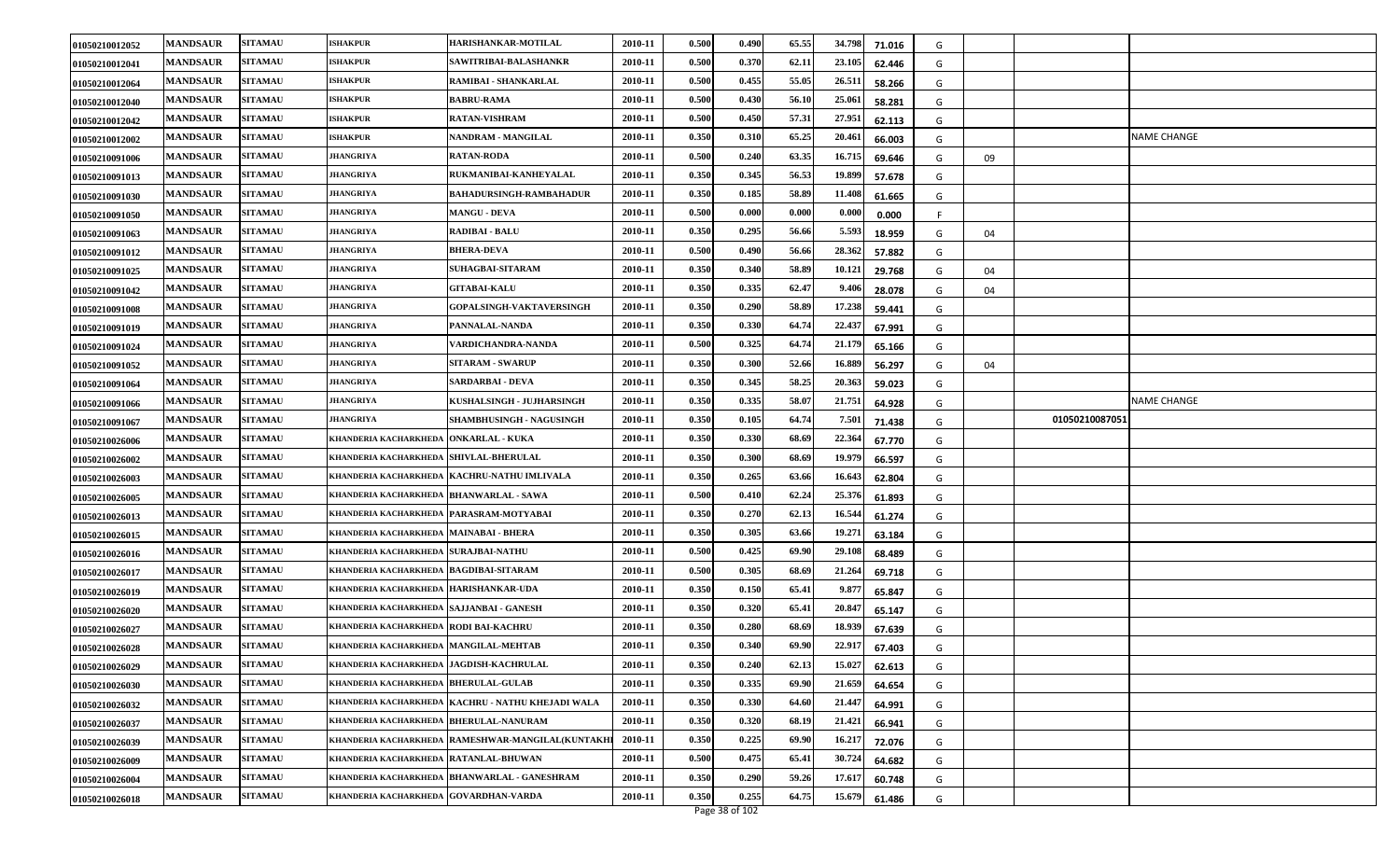| 01050210018034 | <b>MANDSAUR</b> | <b>SITAMAU</b> | <b>KHEDA</b>         | SALAGRAM-MODIRAM                    | 2010-11 | 0.500 | 0.095 | 62.22 | 6.720<br>70.737  | G |    |                                    |
|----------------|-----------------|----------------|----------------------|-------------------------------------|---------|-------|-------|-------|------------------|---|----|------------------------------------|
| 01050210018004 | <b>MANDSAUR</b> | <b>SITAMAU</b> | <b>KHEDA</b>         | TEJRAM-AMARCHAND                    | 2010-11 | 0.500 | 0.185 | 62.22 | 12.133<br>65.584 | G |    |                                    |
| 01050210018007 | <b>MANDSAUR</b> | <b>SITAMAU</b> | <b>KHEDA</b>         | RODILAL-KARUKHATI                   | 2010-11 | 0.350 | 0.140 | 59.29 | 8.800<br>62.857  | G |    |                                    |
| 01050210018009 | <b>MANDSAUR</b> | <b>SITAMAU</b> | <b>KHEDA</b>         | RAMPRATAP-NANDA                     | 2010-11 | 0.500 | 0.420 | 62.22 | 27.519<br>65.521 | G |    |                                    |
| 01050210018014 | <b>MANDSAUR</b> | <b>SITAMAU</b> | <b>KHEDA</b>         | MODIRAM-KANIRAM                     | 2010-11 | 0.500 | 0.370 | 59.29 | 22.954<br>62.038 | G |    |                                    |
| 01050210018018 | <b>MANDSAUR</b> | <b>SITAMAU</b> | <b>KHEDA</b>         | TODIRAM-MODIRAM                     | 2010-11 | 0.500 | 0.205 | 62.22 | 13.128<br>64.039 | G |    |                                    |
| 01050210018019 | <b>MANDSAUR</b> | <b>SITAMAU</b> | <b>KHEDA</b>         | <b>BHERULAL - PRATHVIRAJ</b>        | 2010-11 | 0.350 | 0.345 | 63.00 | 26.928<br>78.052 | G |    |                                    |
| 01050210018020 | <b>MANDSAUR</b> | <b>SITAMAU</b> | <b>KHEDA</b>         | KANVARLAL-BHERULAL                  | 2010-11 | 0.350 | 0.345 | 63.00 | 22.185<br>64.304 | G |    |                                    |
| 01050210018023 | <b>MANDSAUR</b> | <b>SITAMAU</b> | <b>KHEDA</b>         | KOMALSINGH-BAGDIRAM                 | 2010-11 | 0.500 | 0.345 | 59.80 | 20.973<br>60.791 | G |    |                                    |
| 01050210018027 | <b>MANDSAUR</b> | <b>SITAMAU</b> | <b>KHEDA</b>         | <b>BHANVARLAL-RAMPRATAP</b>         | 2010-11 | 0.500 | 0.445 | 59.29 | 26.892<br>60.431 | G |    |                                    |
| 01050210018028 | <b>MANDSAUR</b> | <b>SITAMAU</b> | <b>KHEDA</b>         | <b>GOVARDAHN-HIRA</b>               | 2010-11 | 0.500 | 0.105 | 62.77 | 7.228<br>68.838  | G |    |                                    |
| 01050210018031 | <b>MANDSAUR</b> | <b>SITAMAU</b> | <b>KHEDA</b>         | <b>BHERULAL-MODIRAM</b>             | 2010-11 | 0.500 | 0.340 | 63.00 | 22.392<br>65.859 | G |    |                                    |
| 01050210018032 | <b>MANDSAUR</b> | <b>SITAMAU</b> | <b>KHEDA</b>         | PURALAL-HIRALAL                     | 2010-11 | 0.500 | 0.500 | 56.82 | 28.954<br>57.908 | G |    |                                    |
| 01050210018036 | <b>MANDSAUR</b> | <b>SITAMAU</b> | <b>KHEDA</b>         | <b>BHNVARLAL-DEVAJI</b>             | 2010-11 | 0.500 | 0.500 | 56.65 | 28.365<br>56.730 | G |    |                                    |
| 01050210018041 | <b>MANDSAUR</b> | <b>SITAMAU</b> | <b>KHEDA</b>         | <b>BHANVARLAL-CHATRBHUJ</b>         | 2010-11 | 0.500 | 0.305 | 58.04 | 19.269<br>63.177 | G |    |                                    |
| 01050210018058 | <b>MANDSAUR</b> | <b>SITAMAU</b> | <b>KHEDA</b>         | SUNDARBAI-RAJARAM                   | 2010-11 | 0.350 | 0.060 | 59.29 | 4.066<br>67.767  | G |    |                                    |
| 01050210018060 | <b>MANDSAUR</b> | <b>SITAMAU</b> | <b>KHEDA</b>         | <b>RAMIBAI-RAMKISHN</b>             | 2010-11 | 0.500 | 0.300 | 54.40 | 16.405<br>54.683 | G | 04 |                                    |
| 01050210018063 | <b>MANDSAUR</b> | <b>SITAMAU</b> | <b>KHEDA</b>         | RUKMANIBAI-MODIRAM                  | 2010-11 | 0.350 | 0.305 | 62.22 | 19.510<br>63.967 | G |    |                                    |
| 01050210018016 | <b>MANDSAUR</b> | <b>SITAMAU</b> | <b>KHEDA</b>         | INDRABAI-RAMKUNVAR                  | 2010-11 | 0.500 | 0.375 | 59.47 | 22.573<br>60.195 | G |    |                                    |
| 01050210018078 | <b>MANDSAUR</b> | <b>SITAMAU</b> | <b>KHEDA</b>         | <b>HUDDIBAI - BHERULAL</b>          | 2010-11 | 0.500 | 0.430 | 59.47 | 25.717<br>59.807 | G |    |                                    |
| 01050210018076 | <b>MANDSAUR</b> | <b>SITAMAU</b> | <b>KHEDA</b>         | <b>GANSHAYAM - SHREERAM</b>         | 2010-11 | 0.350 | 0.190 | 59.47 | 12.089<br>63.626 | G |    | NAME CHANGE                        |
| 01050210018042 | <b>MANDSAUR</b> | <b>SITAMAU</b> | <b>KHEDA</b>         | DASHRATH-SITARAM                    | 2010-11 | 0.350 | 0.100 | 59.47 | 6.125<br>61.250  | G |    |                                    |
| 01050210018061 | <b>MANDSAUR</b> | <b>SITAMAU</b> | <b>KHEDA</b>         | <b>AJIJKHA-SEHJADKHA</b>            | 2010-11 | 0.350 | 0.145 | 63.00 | 9.558<br>65.917  | G |    |                                    |
| 01050210018081 | <b>MANDSAUR</b> | <b>SITAMAU</b> | <b>KHEDA</b>         | <b>KARULAL-BAGDIRAM</b>             | 2010-11 | 0.500 | 0.000 | 0.000 | 0.000<br>0.000   | N |    |                                    |
| 01050210018005 | <b>MANDSAUR</b> | <b>SITAMAU</b> | <b>KHEDA</b>         | <b>KACHARULAL - BHERU</b>           | 2010-11 | 0.500 | 0.480 | 54.26 | 26.471<br>55.148 | G | 04 |                                    |
| 01050210018067 | <b>MANDSAUR</b> | <b>SITAMAU</b> | <b>KHEDA</b>         | SUNDARBAI - RAMCHANDRA              | 2010-11 | 0.350 | 0.335 | 54.29 | 18.730<br>55.910 | G | 04 | <b>NAME CHANGE</b>                 |
| 01050210018056 | <b>MANDSAUR</b> | <b>SITAMAU</b> | <b>KHEDA</b>         | PRAKASHCHNDRA-HIRALAL               | 2010-11 | 0.350 | 0.000 | 0.00  | 0.000<br>0.000   | N |    |                                    |
| 01050210018040 | <b>MANDSAUR</b> | <b>SITAMAU</b> | <b>KHEDA</b>         | KISHORSINGH-JAVANSINGH              | 2010-11 | 0.350 | 0.120 | 59.47 | 8.190<br>68.250  | G |    | TRANSFER/BARKHEDA JAYSINGH /MDS II |
| 01050210018017 | <b>MANDSAUR</b> | <b>SITAMAU</b> | <b>KHEDA</b>         | <b>RAMESHVAR-CHUNNILAL</b>          | 2010-11 | 0.500 | 0.295 | 59.80 | 18.119<br>61.420 | G |    |                                    |
| 01050210018012 | <b>MANDSAUR</b> | <b>SITAMAU</b> | <b>KHEDA</b>         | <b>MODIRAM-NATHU</b>                | 2010-11 | 0.350 | 0.000 | 0.000 | 0.000<br>0.000   | N |    |                                    |
| 01050210018024 | <b>MANDSAUR</b> | <b>SITAMAU</b> | <b>KHEDA</b>         | KANHAIYALAL - HARIKISHAN            | 2010-11 | 0.350 | 0.350 | 54.19 | 18.819<br>53.769 | G | 04 |                                    |
| 01050210018030 | <b>MANDSAUR</b> | <b>SITAMAU</b> | <b>KHEDA</b>         | MODIRAM-KISHNBHAI                   | 2010-11 | 0.350 | 0.120 | 66.08 | 8.307<br>69.225  |   | 02 |                                    |
| 01050210018079 | <b>MANDSAUR</b> | <b>SITAMAU</b> | <b>KHEDA</b>         | <b>RATANLAL - MODIRAM</b>           | 2010-11 | 0.500 | 0.200 | 59.80 | 12.720<br>63.600 | G |    |                                    |
| 01050210018082 | <b>MANDSAUR</b> | <b>SITAMAU</b> | <b>KHEDA</b>         | KISHANLAL - RATANLAL                | 2010-11 | 0.500 | 0.135 | 62.77 | 8.985<br>66.556  | G |    | 01050210058057                     |
| 01050210118001 | <b>MANDSAUR</b> | <b>SITAMAU</b> | KOCHRIYAKHEDI        | <b>CHANDRAPAKASH-BHERULAL</b>       | 2010-11 | 0.500 | 0.480 | 65.59 | 30.218<br>62.954 | G |    |                                    |
| 01050210118005 | <b>MANDSAUR</b> | <b>SITAMAU</b> | KOCHRIYAKHEDI        | <b>KALURAM - BABRU</b>              | 2010-11 | 0.500 | 0.470 | 67.06 | 30.474<br>64.838 | G |    |                                    |
| 01050210118007 | <b>MANDSAUR</b> | <b>SITAMAU</b> | KOCHRIYAKHEDI        | <b>KRASHNAKUWAR - BAHARDURSINGI</b> | 2010-11 | 0.500 | 0.480 | 65.71 | 30.630<br>63.813 | G |    |                                    |
| 01050210118009 | <b>MANDSAUR</b> | <b>SITAMAU</b> | <b>KOCHRIYAKHEDI</b> | MAGANKUNWAR - SHAMBHUSINGH          | 2010-11 | 0.500 | 0.245 | 64.75 | 15.068<br>61.502 | G |    |                                    |
| 01050210118010 | <b>MANDSAUR</b> | <b>SITAMAU</b> | <b>KOCHRIYAKHEDI</b> | HIMMATSINGH-MANGALSINGH             | 2010-11 | 0.500 | 0.435 | 64.75 | 27.445<br>63.092 | G |    |                                    |
| 01050210118011 | <b>MANDSAUR</b> | <b>SITAMAU</b> | <b>KOCHRIYAKHEDI</b> | <b>AMARSINGH - DEVISINGH</b>        | 2010-11 | 0.500 | 0.470 | 65.53 | 28.272<br>60.153 | G |    |                                    |
| 01050210118012 | <b>MANDSAUR</b> | <b>SITAMAU</b> | <b>KOCHRIYAKHEDI</b> | <b>HARDEVRAM-HIRA</b>               | 2010-11 | 0.500 | 0.485 | 60.56 | 27.944<br>57.616 | G |    |                                    |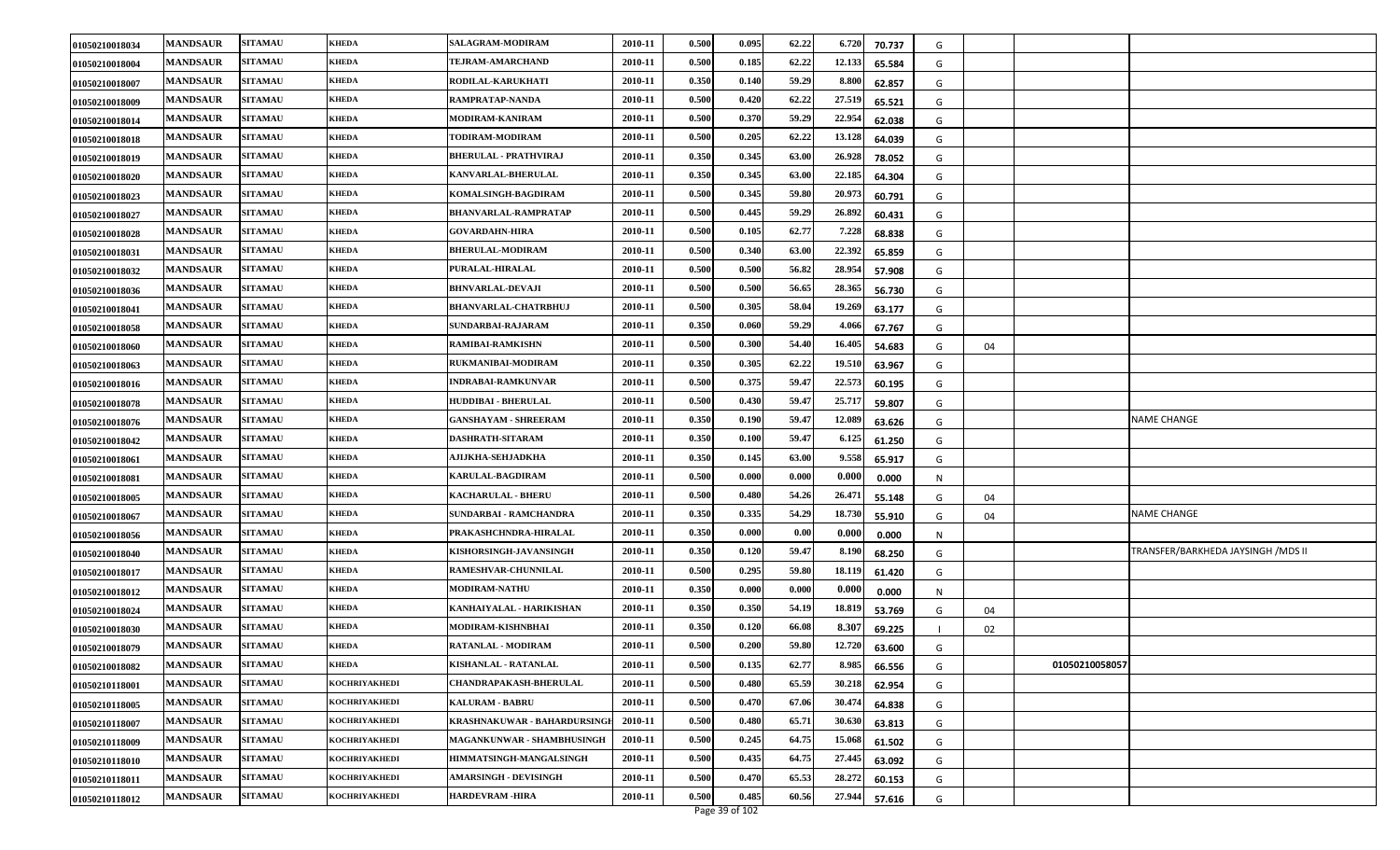| 01050210118015 | <b>MANDSAUR</b> | <b>SITAMAU</b> | <b>KOCHRIYAKHEDI</b> | <b>AVANTIBAI-BHERU</b>       | 2010-11 | 0.350 | 0.270 | 64.75 | 16.983<br>62.900 | G |    |                |
|----------------|-----------------|----------------|----------------------|------------------------------|---------|-------|-------|-------|------------------|---|----|----------------|
| 01050210118018 | <b>MANDSAUR</b> | <b>SITAMAU</b> | KOCHRIYAKHEDI        | <b>NATHU - BHERA</b>         | 2010-11 | 0.500 | 0.460 | 65.01 | 28.994<br>63.030 | G |    |                |
| 01050210118031 | <b>MANDSAUR</b> | <b>SITAMAU</b> | <b>KOCHRIYAKHEDI</b> | SHAMBHUSINGH-RAYSINGH        | 2010-11 | 0.500 | 0.335 | 63.10 | 21.039<br>62.803 | G |    |                |
| 01050210118003 | <b>MANDSAUR</b> | <b>SITAMAU</b> | KOCHRIYAKHEDI        | RAMSINGH-JUJHARSINGH         | 2010-11 | 0.500 | 0.360 | 63.10 | 23.491<br>65.253 | G |    |                |
| 01050210118006 | <b>MANDSAUR</b> | <b>SITAMAU</b> | <b>KOCHRIYAKHEDI</b> | KANWARLAL - PANNALAL         | 2010-11 | 0.500 | 0.415 | 64.75 | 25.771<br>62.099 | G |    |                |
| 01050210118035 | <b>MANDSAUR</b> | <b>SITAMAU</b> | <b>KOCHRIYAKHEDI</b> | <b>RAMLAL - SHANKAR</b>      | 2010-11 | 0.500 | 0.280 | 62.03 | 17.785<br>63.518 | G |    |                |
| 01050210013039 | <b>MANDSAUR</b> | <b>SITAMAU</b> | <b>LADUNA</b>        | RADHESHYAM-GIRDHARI          | 2010-11 | 0.350 | 0.315 | 61.82 | 18.678<br>59.295 | G |    |                |
| 01050210013006 | <b>MANDSAUR</b> | <b>SITAMAU</b> | <b>LADUNA</b>        | RAMCHANDRA-SITARAM           | 2010-11 | 0.350 | 0.350 | 68.19 | 21.792<br>62.263 | G |    |                |
| 01050210013051 | <b>MANDSAUR</b> | <b>SITAMAU</b> | <b>LADUNA</b>        | RAMCHANDRA-BHUVANISHANKR     | 2010-11 | 0.350 | 0.195 | 64.31 | 12.890<br>66.103 |   | 02 |                |
| 01050210013057 | <b>MANDSAUR</b> | <b>SITAMAU</b> | <b>LADUNA</b>        | GITABAI-RAMNARAYAN           | 2010-11 | 0.350 | 0.100 | 61.86 | 6.221<br>62.210  | G |    |                |
| 01050210013081 | <b>MANDSAUR</b> | <b>SITAMAU</b> | <b>LADUNA</b>        | MADHUBALA - AMBALAL          | 2010-11 | 0.350 | 0.205 | 63.36 | 13.306<br>64.907 | G |    |                |
| 01050210013084 | <b>MANDSAUR</b> | <b>SITAMAU</b> | <b>LADUNA</b>        | <b>GITABAI-RAMLAL</b>        | 2010-11 | 0.350 | 0.000 | 0.00  | 0.000<br>0.000   | N |    |                |
| 01050210013055 | <b>MANDSAUR</b> | <b>SITAMAU</b> | <b>LADUNA</b>        | PRAHLADSINGH - ABHAYSINGH    | 2010-11 | 0.350 | 0.190 | 61.86 | 12.840<br>67.579 | G |    |                |
| 01050210013001 | <b>MANDSAUR</b> | <b>SITAMAU</b> | <b>LADUNA</b>        | JAGANNATH-BHERULAL           | 2010-11 | 0.350 | 0.180 | 64.37 | 11.412<br>63.400 | G |    |                |
| 01050210013012 | <b>MANDSAUR</b> | <b>SITAMAU</b> | <b>LADUNA</b>        | MURLIDHAR-ZHABBALAL          | 2010-11 | 0.350 | 0.110 | 61.86 | 7.733<br>70.300  | G |    |                |
| 01050210013018 | <b>MANDSAUR</b> | <b>SITAMAU</b> | <b>LADUNA</b>        | SUNDARBAI-BAGDIRAM           | 2010-11 | 0.350 | 0.105 | 61.86 | 6.928<br>65.981  | G |    |                |
| 01050210013091 | <b>MANDSAUR</b> | <b>SITAMAU</b> | <b>LADUNA</b>        | <b>GANESHRAM - KALURAM</b>   | 2010-11 | 0.350 | 0.105 | 64.37 | 6.492<br>61.829  | G |    |                |
| 01050210013011 | <b>MANDSAUR</b> | <b>SITAMAU</b> | <b>LADUNA</b>        | RAMNARAYAN-BAGDIRAM          | 2010-11 | 0.350 | 0.225 | 61.37 | 13.870<br>61.644 | G |    |                |
| 01050210013047 | <b>MANDSAUR</b> | <b>SITAMAU</b> | <b>LADUNA</b>        | KANWARLAL-GANGARAM           | 2010-11 | 0.350 | 0.130 | 61.37 | 8.381<br>64.469  | G |    |                |
| 01050210013017 | <b>MANDSAUR</b> | <b>SITAMAU</b> | <b>LADUNA</b>        | <b>HARIRAM-CHUNNILAL</b>     | 2010-11 | 0.350 | 0.150 | 66.70 | 10.415<br>69.433 | G |    |                |
| 01050210013002 | <b>MANDSAUR</b> | <b>SITAMAU</b> | <b>LADUNA</b>        | KARANDAN-PRAYAGDAN           | 2010-11 | 0.350 | 0.110 | 69.62 | 7.996<br>72.691  | G |    |                |
| 01050210013078 | <b>MANDSAUR</b> | <b>SITAMAU</b> | <b>LADUNA</b>        | KACHRULAL-ONKARLAL           | 2010-11 | 0.350 | 0.315 | 59.26 | 18.379<br>58.346 | G |    |                |
| 01050210013030 | <b>MANDSAUR</b> | <b>SITAMAU</b> | <b>LADUNA</b>        | HARIRAM-RAMAJI               | 2010-11 | 0.350 | 0.320 | 60.56 | 19.094<br>59.669 | G |    |                |
| 01050210013046 | <b>MANDSAUR</b> | <b>SITAMAU</b> | <b>LADUNA</b>        | <b>GATTU-NANDA</b>           | 2010-11 | 0.350 | 0.235 | 64.33 | 13.08<br>55.689  | G | 04 |                |
| 01050210013059 | <b>MANDSAUR</b> | <b>SITAMAU</b> | <b>LADUNA</b>        | <b>BISMILLHA BEVA-MO.KHA</b> | 2010-11 | 0.350 | 0.160 | 63.36 | 10.255<br>64.094 | G |    |                |
| 01050210013043 | <b>MANDSAUR</b> | <b>SITAMAU</b> | <b>LADUNA</b>        | AMARSINGH-SARDARSINGH        | 2010-11 | 0.350 | 0.110 | 61.37 | 7.040<br>64.000  | G |    |                |
| 01050210013092 | <b>MANDSAUR</b> | <b>SITAMAU</b> | <b>LADUNA</b>        | <b>BHANWARLAL - NANURAM</b>  | 2010-11 | 0.350 | 0.210 | 61.37 | 12.169<br>57.948 | G |    |                |
| 01050210121015 | <b>MANDSAUR</b> | <b>SITAMAU</b> | <b>MANPURA</b>       | <b>KALURAM - DALURAM</b>     | 2010-11 | 0.500 | 0.480 | 57.50 | 29.473<br>61.402 | G |    |                |
| 01050210121001 | <b>MANDSAUR</b> | <b>SITAMAU</b> | <b>MANPURA</b>       | SOHANBAI - KANWARLAL         | 2010-11 | 0.500 | 0.335 | 62.89 | 21.544<br>64.310 | G |    |                |
| 01050210121009 | <b>MANDSAUR</b> | <b>SITAMAU</b> | <b>MANPURA</b>       | <b>KACHRU - RANGLAL</b>      | 2010-11 | 0.500 | 0.480 | 62.89 | 31.777<br>66.202 | G |    |                |
| 01050210121012 | <b>MANDSAUR</b> | <b>SITAMAU</b> | <b>MANPURA</b>       | VIJAYSHANKAR - NANURAM       | 2010-11 | 0.500 | 0.435 | 58.53 | 26.230<br>60.299 | G |    |                |
| 01050210121019 | <b>MANDSAUR</b> | <b>SITAMAU</b> | <b>MANPURA</b>       | <b>DURGABAI - HIRALAL</b>    | 2010-11 | 0.500 | 0.465 | 53.40 | 24.945<br>53.645 | G | 04 |                |
| 01050210121006 | <b>MANDSAUR</b> | <b>SITAMAU</b> | <b>MANPURA</b>       | SHANTILAL-RATANLAL           | 2010-11 | 0.500 | 0.325 | 63.58 | 22.199<br>68.305 | G |    |                |
| 01050210121021 | <b>MANDSAUR</b> | <b>SITAMAU</b> | <b>MANPURA</b>       | RAMIBAI - MANGILAL           | 2010-11 | 0.350 | 0.335 | 63.58 | 23.134<br>69.057 | G |    |                |
| 01050210121008 | <b>MANDSAUR</b> | <b>SITAMAU</b> | <b>MANPURA</b>       | RADHESHYAM - NANURAM         | 2010-11 | 0.350 | 0.200 | 63.58 | 13.197<br>65.985 | G |    |                |
| 01050210121026 | <b>MANDSAUR</b> | <b>SITAMAU</b> | <b>MANPURA</b>       | <b>BASANTIBAI - MANGILAL</b> | 2010-11 | 0.500 | 0.495 | 63.58 | 31.990<br>64.626 | G |    |                |
| 01050210121046 | <b>MANDSAUR</b> | <b>SITAMAU</b> | <b>MANPURA</b>       | <b>NAGULAL - VARDA</b>       | 2010-11 | 0.350 | 0.340 | 61.67 | 22.448<br>66.024 | G |    | 01050210122105 |
| 01050210002008 | <b>MANDSAUR</b> | <b>SITAMAU</b> | <b>MUNDLA</b>        | SITABAI - GANGARAM           | 2010-11 | 0.500 | 0.460 | 61.82 | 29.055<br>63.163 | G |    |                |
| 01050210002025 | <b>MANDSAUR</b> | <b>SITAMAU</b> | <b>MUNDLA</b>        | <b>NANDA - DHURA</b>         | 2010-11 | 0.500 | 0.335 | 59.89 | 20.226<br>60.376 | G |    |                |
| 01050210002027 | <b>MANDSAUR</b> | <b>SITAMAU</b> | <b>MUNDLA</b>        | RUKMADBAI-SHANKARLAL         | 2010-11 | 0.500 | 0.480 | 61.82 | 29.612<br>61.692 | G |    |                |
| 01050210002038 | <b>MANDSAUR</b> | <b>SITAMAU</b> | <b>MUNDLA</b>        | <b>MANGILAL-NANDRAM</b>      | 2010-11 | 0.500 | 0.150 | 66.93 | 10.594<br>70.627 | G |    |                |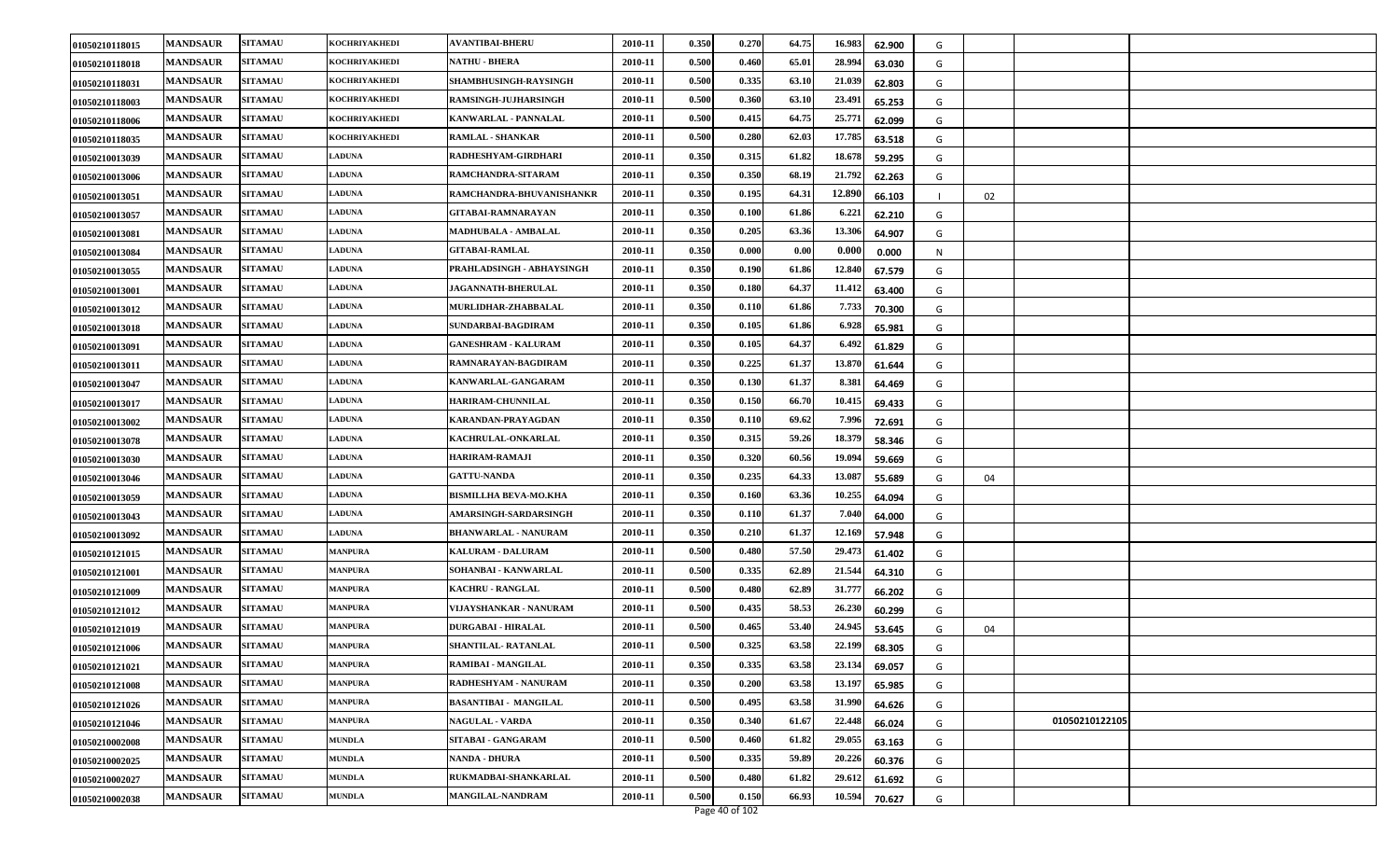| 01050210002001 | <b>MANDSAUR</b> | <b>SITAMAU</b> | <b>MUNDLA</b>   | <b>BHERULAL - DEVRAM</b>        | 2010-11 | 0.500 | 0.250 | 61.82 | 14.846 | 59.384 | G |    |                |  |
|----------------|-----------------|----------------|-----------------|---------------------------------|---------|-------|-------|-------|--------|--------|---|----|----------------|--|
| 01050210002004 | <b>MANDSAUR</b> | <b>SITAMAU</b> | <b>MUNDLA</b>   | <b>GANGABAI-UDAYLAL</b>         | 2010-11 | 0.350 | 0.210 | 61.63 | 13.242 | 63.057 | G |    |                |  |
| 01050210002005 | <b>MANDSAUR</b> | <b>SITAMAU</b> | <b>MUNDLA</b>   | <b>BHERULAL-KRIPARAM</b>        | 2010-11 | 0.500 | 0.245 | 59.23 | 14.816 | 60.473 | G |    |                |  |
| 01050210002006 | <b>MANDSAUR</b> | <b>SITAMAU</b> | <b>MUNDLA</b>   | HANSKUNWAR-RAMSINGH             | 2010-11 | 0.500 | 0.150 | 59.23 | 9.536  | 63.573 | G |    |                |  |
| 01050210002010 | <b>MANDSAUR</b> | <b>SITAMAU</b> | <b>MUNDLA</b>   | BASANTIBAI-RATAN KHATIK         | 2010-11 | 0.500 | 0.305 | 62.98 | 19.002 | 62.302 | G |    |                |  |
| 01050210002018 | <b>MANDSAUR</b> | <b>SITAMAU</b> | <b>MUNDLA</b>   | NANDRAM-SALAGRAM                | 2010-11 | 0.350 | 0.340 | 61.63 | 21.632 | 63.624 | G |    |                |  |
| 01050210002022 | <b>MANDSAUR</b> | <b>SITAMAU</b> | <b>MUNDLA</b>   | KANHEYALAL-ONKAR                | 2010-11 | 0.500 | 0.315 | 61.63 | 19.748 | 62.692 | G |    |                |  |
| 01050210002039 | <b>MANDSAUR</b> | <b>SITAMAU</b> | <b>MUNDLA</b>   | RAMCHANRDAS-SHANKARDAS          | 2010-11 | 0.500 | 0.250 | 63.06 | 16.170 | 64.680 | G |    |                |  |
| 01050210002032 | <b>MANDSAUR</b> | <b>SITAMAU</b> | <b>MUNDLA</b>   | <b>BHERULAL-MOHANLAL</b>        | 2010-11 | 0.350 | 0.290 | 63.06 | 18.332 | 63.214 | G |    |                |  |
| 01050210002014 | <b>MANDSAUR</b> | <b>SITAMAU</b> | <b>MUNDLA</b>   | <b>MANGILAL-AMRA</b>            | 2010-11 | 0.500 | 0.285 | 55.13 | 16.192 | 56.814 | G |    |                |  |
| 01050210002036 | <b>MANDSAUR</b> | <b>SITAMAU</b> | <b>MUNDLA</b>   | <b>JAGANNATH-BHERULAL</b>       | 2010-11 | 0.500 | 0.215 | 59.23 | 14.368 | 66.828 | G |    |                |  |
| 01050210014003 | <b>MANDSAUR</b> | <b>SITAMAU</b> | <b>MUWALA</b>   | MANGLESHVAR-BHAGIRATH           | 2010-11 | 0.500 | 0.320 | 59.07 | 19.493 | 60.916 | G |    |                |  |
| 01050210014006 | <b>MANDSAUR</b> | <b>SITAMAU</b> | <b>MUWALA</b>   | <b>KANNYBAI-GHAMER</b>          | 2010-11 | 0.350 | 0.210 | 57.15 | 12.859 | 61.233 | G |    |                |  |
| 01050210014009 | <b>MANDSAUR</b> | <b>SITAMAU</b> | <b>MUWALA</b>   | <b>LAXMINAYAN-BHERULAL</b>      | 2010-11 | 0.350 | 0.335 | 61.91 | 20.899 | 62.385 | G |    |                |  |
| 01050210014011 | <b>MANDSAUR</b> | <b>SITAMAU</b> | <b>MUWALA</b>   | MANGILAL - JAGANNATH            | 2010-11 | 0.350 | 0.340 | 61.93 | 21.419 | 62.997 | G |    |                |  |
| 01050210014013 | <b>MANDSAUR</b> | <b>SITAMAU</b> | <b>MUWALA</b>   | <b>ISHVARLAL-DEVCHNDRA</b>      | 2010-11 | 0.350 | 0.300 | 61.91 | 18.803 | 62.677 | G |    |                |  |
| 01050210014017 | <b>MANDSAUR</b> | <b>SITAMAU</b> | <b>MUWALA</b>   | <b>MANGILAL-RAMLAL</b>          | 2010-11 | 0.350 | 0.210 | 58.16 | 12.421 | 59.148 | G |    |                |  |
| 01050210014019 | <b>MANDSAUR</b> | <b>SITAMAU</b> | <b>MUWALA</b>   | <b>RAJARAM-GULAB</b>            | 2010-11 | 0.350 | 0.275 | 59.07 | 16.725 | 60.818 | G |    |                |  |
| 01050210014021 | <b>MANDSAUR</b> | <b>SITAMAU</b> | <b>MUWALA</b>   | SHOBHARAM-NANURAM               | 2010-11 | 0.500 | 0.345 | 61.91 | 21.412 | 62.064 | G |    |                |  |
| 01050210014027 | <b>MANDSAUR</b> | <b>SITAMAU</b> | <b>MUWALA</b>   | <b>SURAJBAI-SADASHIV</b>        | 2010-11 | 0.500 | 0.495 | 62.53 | 31.140 | 62.909 | G |    |                |  |
| 01050210014033 | <b>MANDSAUR</b> | <b>SITAMAU</b> | <b>MUWALA</b>   | GITABAI-BEBA LAXMINARAYAN       | 2010-11 | 0.350 | 0.340 | 64.98 | 23.012 | 67.682 |   | 02 |                |  |
| 01050210014039 | <b>MANDSAUR</b> | <b>SITAMAU</b> | <b>MUWALA</b>   | <b>DEVA-LAXMAN</b>              | 2010-11 | 0.350 | 0.340 | 59.07 | 20.075 | 59.044 | G |    |                |  |
| 01050210014044 | <b>MANDSAUR</b> | <b>SITAMAU</b> | <b>MUWALA</b>   | SITABAI-NANURAM                 | 2010-11 | 0.350 | 0.200 | 59.07 | 11.401 | 57.005 | G |    |                |  |
| 01050210014047 | <b>MANDSAUR</b> | <b>SITAMAU</b> | <b>MUWALA</b>   | <b>RAMSINGH-FATESINGH</b>       | 2010-11 | 0.350 | 0.185 | 61.93 | 11.077 | 59.876 | G |    |                |  |
| 01050210094029 | <b>MANDSAUR</b> | <b>SITAMAU</b> | NAKEDIYA        | DHULSINGH-GANGASINGH            | 2010-11 | 0.500 | 0.475 | 65.65 | 31.972 | 67.309 | G |    |                |  |
| 01050210094005 | <b>MANDSAUR</b> | <b>SITAMAU</b> | <b>NAKEDIYA</b> | <b>BHUWANI SINGH-LAL SINGH</b>  | 2010-11 | 0.500 | 0.465 | 56.95 | 26.823 | 57.684 | G |    |                |  |
| 01050210094016 | <b>MANDSAUR</b> | <b>SITAMAU</b> | NAKEDIYA        | RAGHUNATH SINGH-PYAR SINGH      | 2010-11 | 0.500 | 0.485 | 59.63 | 29.074 | 59.946 | G |    |                |  |
| 01050210094019 | <b>MANDSAUR</b> | <b>SITAMAU</b> | NAKEDIYA        | VAJE RAM-KISHAN LAL             | 2010-11 | 0.500 | 0.495 | 56.57 | 29.675 | 59.949 | G |    |                |  |
| 01050210094022 | <b>MANDSAUR</b> | <b>SITAMAU</b> | NAKEDIYA        | RAM CHAND-BHERA NAI             | 2010-11 | 0.500 | 0.465 | 58.53 | 28.329 | 60.923 | G |    |                |  |
| 01050210094023 | <b>MANDSAUR</b> | <b>SITAMAU</b> | <b>NAKEDIYA</b> | MANGUSINGH - JUJHAR SINGH       | 2010-11 | 0.500 | 0.480 | 61.86 | 30.957 | 64.494 | G |    |                |  |
| 01050210094031 | <b>MANDSAUR</b> | <b>SITAMAU</b> | NAKEDIYA        | PARWAT-KACHRU                   | 2010-11 | 0.500 | 0.475 | 59.22 | 27.800 | 58.526 | G |    |                |  |
| 01050210094049 | <b>MANDSAUR</b> | <b>SITAMAU</b> | NAKEDIYA        | PARVATIBAI-RUPA                 | 2010-11 | 0.350 | 0.350 | 56.95 | 22.593 | 64.551 | G |    |                |  |
| 01050210094081 | <b>MANDSAUR</b> | <b>SITAMAU</b> | NAKEDIYA        | MOHANSINGH - LALSINGH           | 2010-11 | 0.500 | 0.485 | 56.95 | 28.670 | 59.113 | G |    |                |  |
| 01050210094082 | <b>MANDSAUR</b> | <b>SITAMAU</b> | <b>NAKEDIYA</b> | PRATAP - RAMA                   | 2010-11 | 0.500 | 0.445 | 58.17 | 26.899 | 60.447 | G |    |                |  |
| 01050210094083 | <b>MANDSAUR</b> | <b>SITAMAU</b> | NAKEDIYA        | <b>LAXMANSINGH- BHARATSINGH</b> | 2010-11 | 0.500 | 0.435 | 59.22 | 26.209 | 60.251 | G |    |                |  |
| 01050210094078 | <b>MANDSAUR</b> | <b>SITAMAU</b> | <b>NAKEDIYA</b> | PANNALAL - RAMA                 | 2010-11 | 0.500 | 0.460 | 59.22 | 27.089 | 58.889 | G |    |                |  |
| 01050210094084 | <b>MANDSAUR</b> | <b>SITAMAU</b> | <b>NAKEDIYA</b> | MOHANBAI-JOGA                   | 2010-11 | 0.500 | 0.230 | 61.86 | 14.396 | 62.591 | G |    |                |  |
| 01050210094087 | <b>MANDSAUR</b> | <b>SITAMAU</b> | <b>NAKEDIYA</b> | RAMA - HARIRAM                  | 2010-11 | 0.500 | 0.480 | 58.17 | 28.171 | 58.690 | G |    |                |  |
| 01050210094088 | <b>MANDSAUR</b> | <b>SITAMAU</b> | <b>NAKEDIYA</b> | <b>NYALBAI - MOHANLAL</b>       | 2010-11 | 0.350 | 0.290 | 59.67 | 18.549 | 63.962 | G |    | 01050210122026 |  |
| 01050210094089 | <b>MANDSAUR</b> | <b>SITAMAU</b> | <b>NAKEDIYA</b> | RAMESHWARDAS - RAMCHANDRADA     | 2010-11 | 0.500 | 0.215 | 66.59 | 13.575 | 63.140 | G |    | 01050210077056 |  |
| 01050210023146 | <b>MANDSAUR</b> | <b>SITAMAU</b> | <b>NATARAM</b>  | <b>BHERULAL - KANWARLAL</b>     | 2010-11 | 0.500 | 0.475 | 64.37 | 32.369 | 68.145 | G |    |                |  |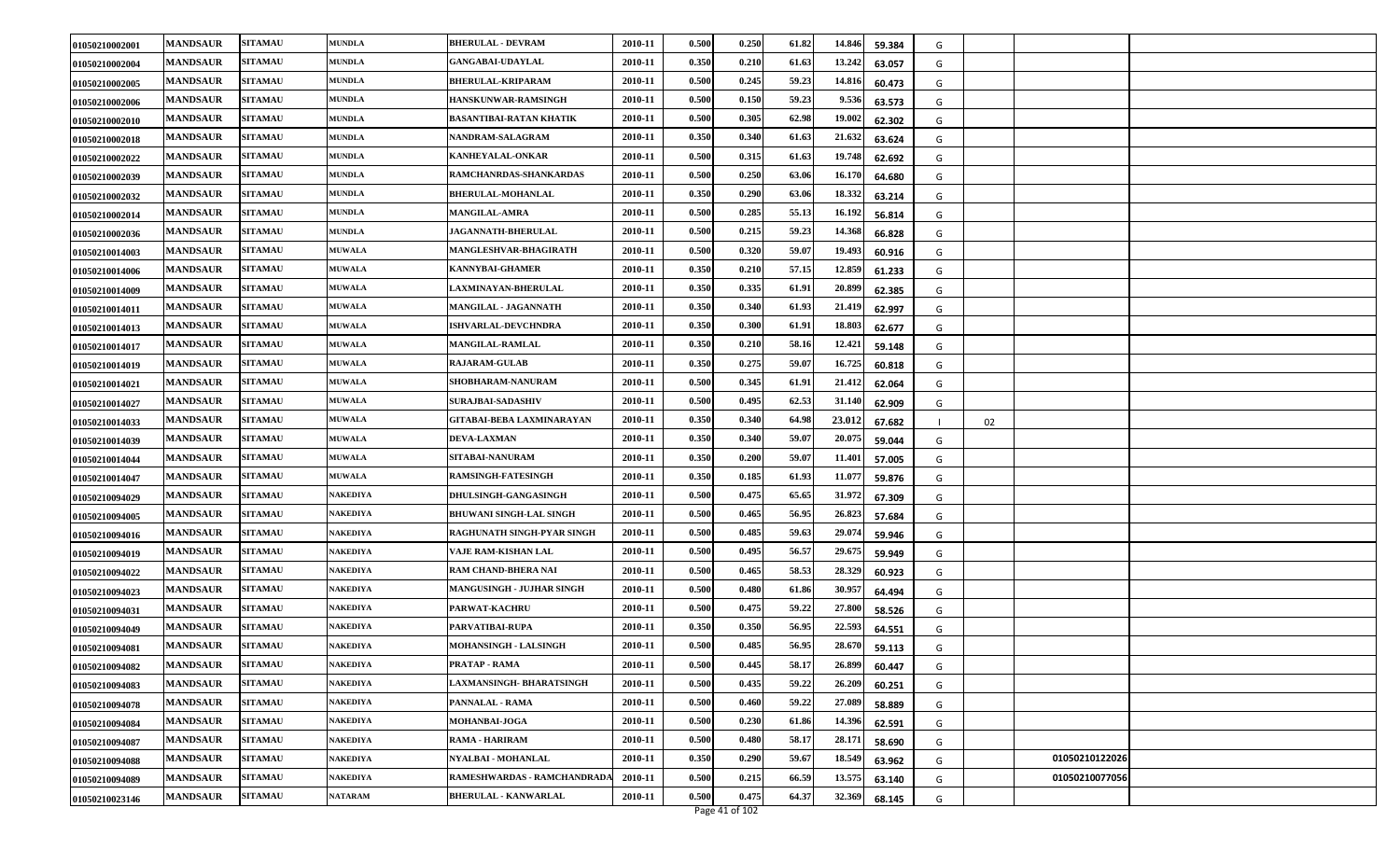| 01050210023004 | <b>MANDSAUR</b> | <b>SITAMAU</b> | <b>NATARAM</b>      | TAMIJANBAI-ABDUL               | 2010-11 | 0.350 | 0.350 | 58.67 | 21.255 | 60.729 | G |    |  |
|----------------|-----------------|----------------|---------------------|--------------------------------|---------|-------|-------|-------|--------|--------|---|----|--|
| 01050210023009 | <b>MANDSAUR</b> | <b>SITAMAU</b> | <b>NATARAM</b>      | RAMNARAYAN-BHERA               | 2010-11 | 0.350 | 0.350 | 58.67 | 20.702 | 59.149 | G |    |  |
| 01050210023015 | <b>MANDSAUR</b> | <b>SITAMAU</b> | <b>NATARAM</b>      | <b>HIRALAL - NATHU</b>         | 2010-11 | 0.350 | 0.275 | 58.67 | 16.578 | 60.284 | G |    |  |
| 01050210023027 | <b>MANDSAUR</b> | <b>SITAMAU</b> | <b>NATARAM</b>      | BASANTILAL-BALARAM             | 2010-11 | 0.500 | 0.495 | 64.46 | 31.475 | 63.586 | G |    |  |
| 01050210023029 | <b>MANDSAUR</b> | <b>SITAMAU</b> | <b>NATARAM</b>      | SAMPATBAI-JAGDISH              | 2010-11 | 0.500 | 0.490 | 54.90 | 28.995 | 59.173 | G | 05 |  |
| 01050210023047 | <b>MANDSAUR</b> | <b>SITAMAU</b> | <b>NATARAM</b>      | BHERULAL-KALU PATIDAR          | 2010-11 | 0.500 | 0.500 | 62.21 | 32.429 | 64.858 | G |    |  |
| 01050210023052 | <b>MANDSAUR</b> | <b>SITAMAU</b> | <b>NATARAM</b>      | <b>MANGUBAI- JARESINGH</b>     | 2010-11 | 0.500 | 0.460 | 60.26 | 27.797 | 60.428 | G |    |  |
| 01050210023057 | <b>MANDSAUR</b> | <b>SITAMAU</b> | <b>NATARAM</b>      | RADHESHYAM-JAYSINGH            | 2010-11 | 0.350 | 0.275 | 64.37 | 18.290 | 66.509 | G |    |  |
| 01050210023058 | <b>MANDSAUR</b> | <b>SITAMAU</b> | <b>NATARAM</b>      | NATHULAL-KACHRU JAT            | 2010-11 | 0.500 | 0.200 | 62.33 | 13.51  | 67.585 | G |    |  |
| 01050210023059 | <b>MANDSAUR</b> | <b>SITAMAU</b> | <b>NATARAM</b>      | <b>RANGLAL-NATHULAL</b>        | 2010-11 | 0.350 | 0.200 | 62.33 | 13.481 | 67.405 | G |    |  |
| 01050210023064 | <b>MANDSAUR</b> | <b>SITAMAU</b> | <b>NATARAM</b>      | RANGLAL-MANGILAL               | 2010-11 | 0.350 | 0.290 | 62.33 | 17.987 | 62.024 | G |    |  |
| 01050210023060 | <b>MANDSAUR</b> | <b>SITAMAU</b> | <b>NATARAM</b>      | BHERULAL-MANGILAL              | 2010-11 | 0.350 | 0.340 | 62.33 | 22.839 | 67.174 | G |    |  |
| 01050210023067 | <b>MANDSAUR</b> | <b>SITAMAU</b> | <b>NATARAM</b>      | HARISHCHNDRA-ONKARLAL          | 2010-11 | 0.350 | 0.310 | 60.73 | 19.399 | 62.577 | G |    |  |
| 01050210023072 | <b>MANDSAUR</b> | <b>SITAMAU</b> | <b>NATARAM</b>      | <b>MANGILAL-BHANVARLAL</b>     | 2010-11 | 0.500 | 0.500 | 60.26 | 30.483 | 60.966 | G |    |  |
| 01050210023075 | <b>MANDSAUR</b> | <b>SITAMAU</b> | <b>NATARAM</b>      | NARSINGH-PYARA                 | 2010-11 | 0.500 | 0.195 | 58.19 | 11.547 | 59.215 | G |    |  |
| 01050210023077 | <b>MANDSAUR</b> | <b>SITAMAU</b> | <b>NATARAM</b>      | KANHEYALAL-NANURAM             | 2010-11 | 0.500 | 0.500 | 60.73 | 31.354 | 62.708 | G |    |  |
| 01050210023078 | <b>MANDSAUR</b> | <b>SITAMAU</b> | <b>NATARAM</b>      | <b>AMRATRAM-DOLATRAM</b>       | 2010-11 | 0.350 | 0.325 | 60.73 | 20.405 | 62.785 | G |    |  |
| 01050210023086 | <b>MANDSAUR</b> | <b>SITAMAU</b> | <b>NATARAM</b>      | RATANLAL-RANGLAL               | 2010-11 | 0.500 | 0.490 | 62.96 | 31.957 | 65.218 | G |    |  |
| 01050210023094 | <b>MANDSAUR</b> | <b>SITAMAU</b> | NATARAM             | NANDANATHA-KALUNATH            | 2010-11 | 0.500 | 0.200 | 60.26 | 12.207 | 61.035 | G |    |  |
| 01050210023096 | <b>MANDSAUR</b> | <b>SITAMAU</b> | <b>NATARAM</b>      | KASTURIBAI-CHUNNILAL           | 2010-11 | 0.350 | 0.220 | 57.90 | 13.73  | 62.414 | G |    |  |
| 01050210023102 | <b>MANDSAUR</b> | <b>SITAMAU</b> | <b>NATARAM</b>      | RAMCHANDRA - RAMNARAYAN        | 2010-11 | 0.500 | 0.405 | 59.06 | 24.544 | 60.602 | G |    |  |
| 01050210023104 | <b>MANDSAUR</b> | <b>SITAMAU</b> | <b>NATARAM</b>      | <b>VIRAM-NARSINGH</b>          | 2010-11 | 0.500 | 0.210 | 62.78 | 13.587 | 64.700 | G |    |  |
| 01050210023113 | <b>MANDSAUR</b> | <b>SITAMAU</b> | <b>NATARAM</b>      | MOHANLAL - BHAWARLAL           | 2010-11 | 0.350 | 0.340 | 58.75 | 20.697 | 60.874 | G |    |  |
| 01050210023120 | <b>MANDSAUR</b> | <b>SITAMAU</b> | <b>NATARAM</b>      | BHANWARLAL-SHANKARLAL          | 2010-11 | 0.500 | 0.465 | 59.06 | 27.632 | 59.424 | G |    |  |
| 01050210023121 | <b>MANDSAUR</b> | <b>SITAMAU</b> | <b>NATARAM</b>      | HAMIDHUSSAIN-NIJAMKHA          | 2010-11 | 0.350 | 0.100 | 63.61 | 6.452  | 64.520 | G |    |  |
| 01050210023137 | <b>MANDSAUR</b> | <b>SITAMAU</b> | <b>NATARAM</b>      | <b>CHAMPALAL-RANGLAL</b>       | 2010-11 | 0.350 | 0.235 | 57.51 | 13.835 | 58.872 | G |    |  |
| 01050210023042 | <b>MANDSAUR</b> | <b>SITAMAU</b> | <b>NATARAM</b>      | <b>RAMGOPAL-DOLATRAM</b>       | 2010-11 | 0.350 | 0.345 | 59.06 | 21.236 | 61.554 | G |    |  |
| 01050210023148 | <b>MANDSAUR</b> | <b>SITAMAU</b> | <b>NATARAM</b>      | DASHRATH-PRABHU LAL            | 2010-11 | 0.500 | 0.500 | 55.35 | 28.790 | 57.580 |   | 02 |  |
| 01050210023153 | <b>MANDSAUR</b> | <b>SITAMAU</b> | <b>NATARAM</b>      | <b>GOVINDRAM - TULSIRAM</b>    | 2010-11 | 0.500 | 0.205 | 62.78 | 13.363 | 65.185 | G |    |  |
| 01050210023053 | <b>MANDSAUR</b> | <b>SITAMAU</b> | <b>NATARAM</b>      | KANWARLAL-SAWA                 | 2010-11 | 0.350 | 0.305 | 57.96 | 18.183 | 59.616 | G |    |  |
| 01050210023041 | <b>MANDSAUR</b> | <b>SITAMAU</b> | <b>NATARAM</b>      | SHOBHARAM-NATHU                | 2010-11 | 0.350 | 0.205 | 60.91 | 13.80  | 67.317 | G |    |  |
| 01050210023080 | <b>MANDSAUR</b> | <b>SITAMAU</b> | <b>NATARAM</b>      | PRABHULAL-NANDA                | 2010-11 | 0.350 | 0.330 | 63.38 | 21.739 | 65.876 | G |    |  |
| 01050210023105 | <b>MANDSAUR</b> | <b>SITAMAU</b> | <b>NATARAM</b>      | <b>MANGILAL-NANDA</b>          | 2010-11 | 0.500 | 0.480 | 52.98 | 15.864 | 33.050 | G | 04 |  |
| 01050210023119 | <b>MANDSAUR</b> | <b>SITAMAU</b> | <b>NATARAM</b>      | <b>BAGDILAL - JAYSINGH</b>     | 2010-11 | 0.350 | 0.220 | 62.78 | 14.197 | 64.532 | G |    |  |
| 01050210023036 | <b>MANDSAUR</b> | <b>SITAMAU</b> | <b>NATARAM</b>      | PRAYAGRAJ-GULABCHAND           | 2010-11 | 0.500 | 0.315 | 60.91 | 19.918 | 63.232 | G |    |  |
| 01050210023068 | <b>MANDSAUR</b> | <b>SITAMAU</b> | <b>NATARAM</b>      | <b>TULSIBAI - AMBALAL</b>      | 2010-11 | 0.500 | 0.505 | 63.53 | 33.081 | 65.507 | G |    |  |
| 01050210023016 | <b>MANDSAUR</b> | <b>SITAMAU</b> | <b>NATARAM</b>      | <b>HARLAL-KALU</b>             | 2010-11 | 0.350 | 0.155 | 60.46 | 10.278 | 66.310 | G |    |  |
| 01050210016013 | <b>MANDSAUR</b> | <b>SITAMAU</b> | PATLASI BADI        | <b>SUNDAR BAI-JAGANNATH</b>    | 2010-11 | 0.350 | 0.335 | 55.38 | 21.424 | 63.952 | G |    |  |
| 01050210016003 | <b>MANDSAUR</b> | <b>SITAMAU</b> | <b>PATLASI BADI</b> | <b>DHUL SINGH-JUJHAR SINGH</b> | 2010-11 | 0.500 | 0.450 | 63.89 | 32.730 | 72.733 | G |    |  |
| 01050210016005 | <b>MANDSAUR</b> | <b>SITAMAU</b> | PATLASI BADI        | <b>GITABAI-BHAGWAN</b>         | 2010-11 | 0.500 | 0.270 | 61.92 | 17.851 | 66.115 | G |    |  |
| 01050210016011 | <b>MANDSAUR</b> | <b>SITAMAU</b> | PATLASI BADI        | <b>MOHANLAL - NATHU</b>        | 2010-11 | 0.500 | 0.415 | 61.57 | 27.504 | 66.275 | G |    |  |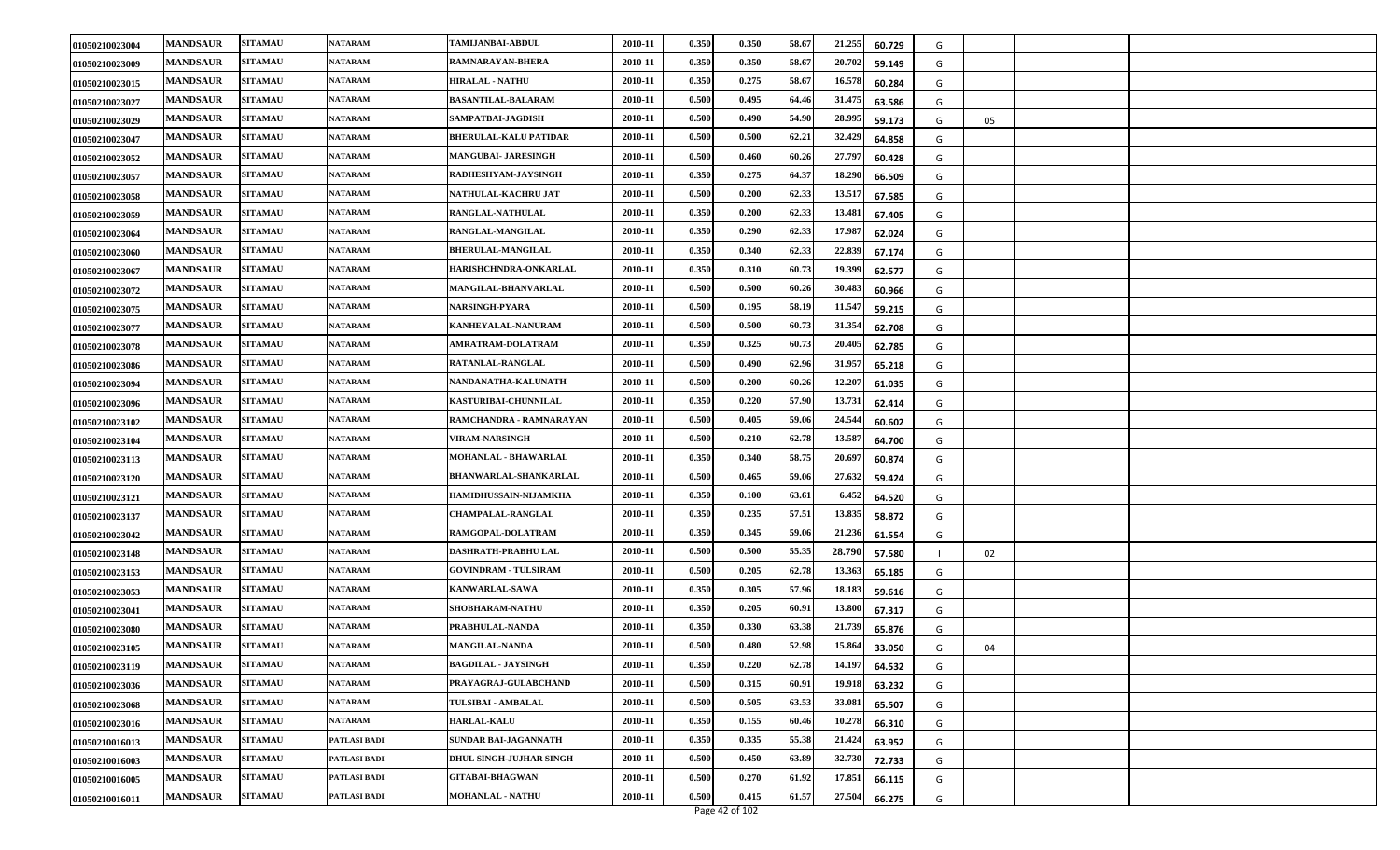| 0.500<br>0.405<br><b>MANDSAUR</b><br><b>SITAMAU</b><br>PATLASI BADI<br><b>NANDIBAI-JUJHAR</b><br>2010-11<br>62.76<br>28.116<br>69.422<br>01050210016014<br>G<br><b>MANDSAUR</b><br><b>SITAMAU</b><br><b>ONKAR-RAMCHANDRA</b><br>2010-11<br>0.500<br>0.385<br>60.56<br>24.631<br>PATLASI BADI<br>63.977<br>01050210016017<br>G<br><b>MANDSAUR</b><br><b>SITAMAU</b><br><b>ISHVARSINGH-SHIVSINGH</b><br>2010-11<br>0.500<br>0.385<br>56.58<br>23.085<br>PATLASI BADI<br>01050210016023<br>59.961<br>G<br><b>MANDSAUR</b><br>2010-11<br>0.500<br>0.475<br>56.69<br>29.479<br><b>SITAMAU</b><br>PATLASI BADI<br>KALABAI - BHERULAL<br>01050210016043<br>62.061<br>G<br>0.330<br><b>MANDSAUR</b><br>PATLASI BADI<br>2010-11<br>0.350<br>65.64<br>23.349<br><b>SITAMAU</b><br><b>BHOMARBAI - KARUJI</b><br>70.755<br>01050210016057<br>G<br><b>SITAMAU</b><br>PATLASI BADI<br>0.500<br>33.306<br><b>MANDSAUR</b><br><b>BAGDIRAM - GOVINDRAM</b><br>2010-11<br>0.490<br>58.49<br>67.971<br>01050210016064<br>G<br>0.500<br>32.499<br><b>MANDSAUR</b><br><b>SITAMAU</b><br>PATLASI BADI<br><b>SITARAM-SAVA</b><br>2010-11<br>0.495<br>59.29<br>65.655<br>01050210016065<br>G<br>MANGILAL - BAGDIRAM BADA MENA<br>0.500<br>59.90<br><b>MANDSAUR</b><br><b>SITAMAU</b><br>PATLASI BADI<br>2010-11<br>0.465<br>28.752<br>61.832<br>01050210016002<br>G<br><b>MANDSAUR</b><br><b>SITAMAU</b><br><b>GOKULSINGH-SAJJANSINGH</b><br>2010-11<br>0.500<br>0.390<br>54.95<br>24.539<br>PATLASI BADI<br>62.921<br>01050210016008<br>G<br>05<br>0.305<br>20.289<br><b>MANDSAUR</b><br><b>SITAMAU</b><br>2010-11<br>0.500<br>58.64<br>PATLASI BADI<br>MANGILAL - BAGDIRAM CHOTA GEH<br>66.521<br>01050210016030<br>G<br>0.335<br><b>MANDSAUR</b><br>0.500<br>62.76<br>23.652<br><b>SITAMAU</b><br>PATLASI BADI<br>2010-11<br><b>MOHANLAL-NANURAM</b><br>70.603<br>01050210016039<br>G<br>0.425<br>25.703<br><b>MANDSAUR</b><br><b>SITAMAU</b><br>PATLASI BADI<br>PREMKUNVAR-RAMSINGH<br>2010-11<br>0.500<br>56.58<br>60.478<br>01050210016049<br>G<br>2010-11<br>0.500<br>0.300<br>56.60<br>17.603<br><b>MANDSAUR</b><br><b>SITAMAU</b><br>PATLASI BADI<br>PRAHLAD SINGH-BHANWAR SINGH<br>58.677<br>01050210016053<br>G<br><b>SITAMAU</b><br>0.305<br>58.06<br>19.674<br><b>MANDSAUR</b><br>VARDIBAI BEVA-MOHANLAL<br>2010-11<br>0.500<br>PATLASI BADI<br>64.505<br>01050210016061<br>G<br><b>SITAMAU</b><br>KISHANKUNVAR-SHERSINGH<br>0.500<br>0.310<br>49.73<br><b>MANDSAUR</b><br>PATLASI BADI<br>2010-11<br>16.319<br>52.642<br>01050210016051<br>G<br>04<br>59.13<br><b>MANDSAUR</b><br>2010-11<br>0.500<br>0.465<br>29.100<br><b>SITAMAU</b><br>PATLASI BADI<br><b>BADRILAL D.P. KALU</b><br>62.581<br>01050210016028<br>G<br><b>MANDSAUR</b><br>2010-11<br>0.350<br>0.230<br>61.13<br><b>NAME CHANGE</b><br><b>SITAMAU</b><br>PATLASI BADI<br><b>JANKILAL - DHURA</b><br>14.994<br>01050210016052<br>65.191<br>G<br><b>MANDSAUR</b><br><b>SITAMAU</b><br>PATLASI CHOTI<br>PHULCHAND - VARDA<br>2010-11<br>0.350<br>0.240<br>67.19<br>15.886<br>01050210079003<br>66.192<br>G<br><b>SITAMAU</b><br><b>NATHU - LAXMAN</b><br>2010-11<br>0.350<br>0.240<br>60.91<br>15.228<br><b>MANDSAUR</b><br>PATLASI CHOTI<br>63.450<br>01050210079004<br>G<br><b>MANDSAUR</b><br><b>SITAMAU</b><br><b>NARAYAN - LAXMAN</b><br>2010-11<br>0.350<br>0.190<br>55.98<br>10.228<br>PATLASI CHOTI<br>53.832<br>01050210079009<br>G<br>04<br><b>MANDSAUR</b><br>2010-11<br>0.500<br>0.300<br>60.91<br>19.082<br><b>SITAMAU</b><br>PATLASI CHOTI<br><b>MAHADEV - GORISHANKAR</b><br>63.607<br>01050210079011<br>G<br><b>MANDSAUR</b><br><b>SITAMAU</b><br>2010-11<br>0.500<br>0.185<br>60.91<br>11.495<br>PATLASI CHOTI<br><b>BHANWARLAL - JADURAM</b><br>62.135<br>01050210079012<br>G<br>2010-11<br>0.350<br>0.200<br>61.89<br>13.165<br><b>MANDSAUR</b><br><b>SITAMAU</b><br>PATLASI CHOTI<br><b>GOPAL - PURA</b><br>65.825<br>01050210079010<br>G<br>PATLASI CHOTI<br><b>MANDSAUR</b><br><b>SITAMAU</b><br>JAGDISHCHANDRA - VIJAYSHANKAR<br>2010-11<br>0.350<br>0.145<br>60.22<br>9.171<br>63.248<br>01050210079022<br>G<br><b>MANDSAUR</b><br><b>SITAMAU</b><br>SHANKARSINGH-DHULESINGH<br>2010-11<br>0.500<br>0.490<br>60.06<br>30.914<br><b>POTLIYA</b><br>63.090<br>01050210115018<br>G<br><b>MANDSAUR</b><br><b>SITAMAU</b><br>FATEHSINGH - BHIMA<br>2010-11<br>0.500<br>0.195<br>61.93<br>12.713<br>POTLIYA<br>01050210115003<br>65.195<br>G<br><b>MANDSAUR</b><br>2010-11<br>0.500<br>0.480<br>60.06<br>29.541<br><b>SITAMAU</b><br>POTLIYA<br>KACHARUSINGH - DEVKARAN<br>01050210115004<br>61.544<br>G<br><b>MANDSAUR</b><br>2010-11<br>0.500<br>0.445<br>63.61<br>31.551<br><b>SITAMAU</b><br>POTLIYA<br><b>MANSINGH - KALUSINGH</b><br>70.901<br>01050210115010<br>02<br>24.578<br><b>MANDSAUR</b><br><b>SITAMAU</b><br><b>POTLIYA</b><br><b>LEELABAI-BHAGWAN</b><br>0.500<br>0.370<br>2010-11<br>63.72<br>66.427<br>01050210115011<br>02<br>0.500<br><b>MANDSAUR</b><br><b>SITAMAU</b><br>POTLIYA<br><b>SHIVSINGH - KALUSINGH</b><br>2010-11<br>0.000<br>0.000<br>0.000<br>0.000<br>01050210115016<br>0.350<br><b>MANDSAUR</b><br><b>SITAMAU</b><br><b>BALU-BHERULAL</b><br>2010-11<br>0.310<br>56.51<br>17.978<br>POTLIYA<br>57.994<br>01050210115049<br>G<br>0.500<br>0.475<br><b>MANDSAUR</b><br><b>SITAMAU</b><br>MOHANBAI-KACHRU<br>2010-11<br>60.76<br>32.003<br>POTLIYA<br>67.375<br>01050210115050<br>02<br>0.350<br><b>MANDSAUR</b><br>2010-11<br>0.350<br>56.37<br>20.052<br><b>SITAMAU</b><br><b>POTLIYA</b><br><b>MANGU-GULAB</b><br>57.291<br>01050210115051<br>G<br>0.350<br>0.340<br><b>MANDSAUR</b><br>2010-11<br>55.93<br>19.839<br><b>SITAMAU</b><br><b>DHURIBAI-BHUWANJI</b><br>POTLIYA<br>58.350 | 01050210016012 | <b>MANDSAUR</b> | <b>SITAMAU</b> | PATLASI BADI | DEVBAI-BAGDIRAM | 2010-11 | 0.500 | 0.260 | 65.64 | 18.126<br>69.715 | G |  |
|-------------------------------------------------------------------------------------------------------------------------------------------------------------------------------------------------------------------------------------------------------------------------------------------------------------------------------------------------------------------------------------------------------------------------------------------------------------------------------------------------------------------------------------------------------------------------------------------------------------------------------------------------------------------------------------------------------------------------------------------------------------------------------------------------------------------------------------------------------------------------------------------------------------------------------------------------------------------------------------------------------------------------------------------------------------------------------------------------------------------------------------------------------------------------------------------------------------------------------------------------------------------------------------------------------------------------------------------------------------------------------------------------------------------------------------------------------------------------------------------------------------------------------------------------------------------------------------------------------------------------------------------------------------------------------------------------------------------------------------------------------------------------------------------------------------------------------------------------------------------------------------------------------------------------------------------------------------------------------------------------------------------------------------------------------------------------------------------------------------------------------------------------------------------------------------------------------------------------------------------------------------------------------------------------------------------------------------------------------------------------------------------------------------------------------------------------------------------------------------------------------------------------------------------------------------------------------------------------------------------------------------------------------------------------------------------------------------------------------------------------------------------------------------------------------------------------------------------------------------------------------------------------------------------------------------------------------------------------------------------------------------------------------------------------------------------------------------------------------------------------------------------------------------------------------------------------------------------------------------------------------------------------------------------------------------------------------------------------------------------------------------------------------------------------------------------------------------------------------------------------------------------------------------------------------------------------------------------------------------------------------------------------------------------------------------------------------------------------------------------------------------------------------------------------------------------------------------------------------------------------------------------------------------------------------------------------------------------------------------------------------------------------------------------------------------------------------------------------------------------------------------------------------------------------------------------------------------------------------------------------------------------------------------------------------------------------------------------------------------------------------------------------------------------------------------------------------------------------------------------------------------------------------------------------------------------------------------------------------------------------------------------------------------------------------------------------------------------------------------------------------------------------------------------------------------------------------------------------------------------------------------------------------------------------------------------------------------------------------------------------------------------------------------------------------------------------------------------------------------------------------------------------------------------------------------------------------------------------------------------------------------------------------------------------------------------------------------------------------------------------------------------------------------------------------------------------------------------------------------------------------------------------------------------------------------------------------------------------------------------------------------------------------------------------------------------------|----------------|-----------------|----------------|--------------|-----------------|---------|-------|-------|-------|------------------|---|--|
|                                                                                                                                                                                                                                                                                                                                                                                                                                                                                                                                                                                                                                                                                                                                                                                                                                                                                                                                                                                                                                                                                                                                                                                                                                                                                                                                                                                                                                                                                                                                                                                                                                                                                                                                                                                                                                                                                                                                                                                                                                                                                                                                                                                                                                                                                                                                                                                                                                                                                                                                                                                                                                                                                                                                                                                                                                                                                                                                                                                                                                                                                                                                                                                                                                                                                                                                                                                                                                                                                                                                                                                                                                                                                                                                                                                                                                                                                                                                                                                                                                                                                                                                                                                                                                                                                                                                                                                                                                                                                                                                                                                                                                                                                                                                                                                                                                                                                                                                                                                                                                                                                                                                                                                                                                                                                                                                                                                                                                                                                                                                                                                                                                                                                                 |                |                 |                |              |                 |         |       |       |       |                  |   |  |
|                                                                                                                                                                                                                                                                                                                                                                                                                                                                                                                                                                                                                                                                                                                                                                                                                                                                                                                                                                                                                                                                                                                                                                                                                                                                                                                                                                                                                                                                                                                                                                                                                                                                                                                                                                                                                                                                                                                                                                                                                                                                                                                                                                                                                                                                                                                                                                                                                                                                                                                                                                                                                                                                                                                                                                                                                                                                                                                                                                                                                                                                                                                                                                                                                                                                                                                                                                                                                                                                                                                                                                                                                                                                                                                                                                                                                                                                                                                                                                                                                                                                                                                                                                                                                                                                                                                                                                                                                                                                                                                                                                                                                                                                                                                                                                                                                                                                                                                                                                                                                                                                                                                                                                                                                                                                                                                                                                                                                                                                                                                                                                                                                                                                                                 |                |                 |                |              |                 |         |       |       |       |                  |   |  |
|                                                                                                                                                                                                                                                                                                                                                                                                                                                                                                                                                                                                                                                                                                                                                                                                                                                                                                                                                                                                                                                                                                                                                                                                                                                                                                                                                                                                                                                                                                                                                                                                                                                                                                                                                                                                                                                                                                                                                                                                                                                                                                                                                                                                                                                                                                                                                                                                                                                                                                                                                                                                                                                                                                                                                                                                                                                                                                                                                                                                                                                                                                                                                                                                                                                                                                                                                                                                                                                                                                                                                                                                                                                                                                                                                                                                                                                                                                                                                                                                                                                                                                                                                                                                                                                                                                                                                                                                                                                                                                                                                                                                                                                                                                                                                                                                                                                                                                                                                                                                                                                                                                                                                                                                                                                                                                                                                                                                                                                                                                                                                                                                                                                                                                 |                |                 |                |              |                 |         |       |       |       |                  |   |  |
|                                                                                                                                                                                                                                                                                                                                                                                                                                                                                                                                                                                                                                                                                                                                                                                                                                                                                                                                                                                                                                                                                                                                                                                                                                                                                                                                                                                                                                                                                                                                                                                                                                                                                                                                                                                                                                                                                                                                                                                                                                                                                                                                                                                                                                                                                                                                                                                                                                                                                                                                                                                                                                                                                                                                                                                                                                                                                                                                                                                                                                                                                                                                                                                                                                                                                                                                                                                                                                                                                                                                                                                                                                                                                                                                                                                                                                                                                                                                                                                                                                                                                                                                                                                                                                                                                                                                                                                                                                                                                                                                                                                                                                                                                                                                                                                                                                                                                                                                                                                                                                                                                                                                                                                                                                                                                                                                                                                                                                                                                                                                                                                                                                                                                                 |                |                 |                |              |                 |         |       |       |       |                  |   |  |
|                                                                                                                                                                                                                                                                                                                                                                                                                                                                                                                                                                                                                                                                                                                                                                                                                                                                                                                                                                                                                                                                                                                                                                                                                                                                                                                                                                                                                                                                                                                                                                                                                                                                                                                                                                                                                                                                                                                                                                                                                                                                                                                                                                                                                                                                                                                                                                                                                                                                                                                                                                                                                                                                                                                                                                                                                                                                                                                                                                                                                                                                                                                                                                                                                                                                                                                                                                                                                                                                                                                                                                                                                                                                                                                                                                                                                                                                                                                                                                                                                                                                                                                                                                                                                                                                                                                                                                                                                                                                                                                                                                                                                                                                                                                                                                                                                                                                                                                                                                                                                                                                                                                                                                                                                                                                                                                                                                                                                                                                                                                                                                                                                                                                                                 |                |                 |                |              |                 |         |       |       |       |                  |   |  |
|                                                                                                                                                                                                                                                                                                                                                                                                                                                                                                                                                                                                                                                                                                                                                                                                                                                                                                                                                                                                                                                                                                                                                                                                                                                                                                                                                                                                                                                                                                                                                                                                                                                                                                                                                                                                                                                                                                                                                                                                                                                                                                                                                                                                                                                                                                                                                                                                                                                                                                                                                                                                                                                                                                                                                                                                                                                                                                                                                                                                                                                                                                                                                                                                                                                                                                                                                                                                                                                                                                                                                                                                                                                                                                                                                                                                                                                                                                                                                                                                                                                                                                                                                                                                                                                                                                                                                                                                                                                                                                                                                                                                                                                                                                                                                                                                                                                                                                                                                                                                                                                                                                                                                                                                                                                                                                                                                                                                                                                                                                                                                                                                                                                                                                 |                |                 |                |              |                 |         |       |       |       |                  |   |  |
|                                                                                                                                                                                                                                                                                                                                                                                                                                                                                                                                                                                                                                                                                                                                                                                                                                                                                                                                                                                                                                                                                                                                                                                                                                                                                                                                                                                                                                                                                                                                                                                                                                                                                                                                                                                                                                                                                                                                                                                                                                                                                                                                                                                                                                                                                                                                                                                                                                                                                                                                                                                                                                                                                                                                                                                                                                                                                                                                                                                                                                                                                                                                                                                                                                                                                                                                                                                                                                                                                                                                                                                                                                                                                                                                                                                                                                                                                                                                                                                                                                                                                                                                                                                                                                                                                                                                                                                                                                                                                                                                                                                                                                                                                                                                                                                                                                                                                                                                                                                                                                                                                                                                                                                                                                                                                                                                                                                                                                                                                                                                                                                                                                                                                                 |                |                 |                |              |                 |         |       |       |       |                  |   |  |
|                                                                                                                                                                                                                                                                                                                                                                                                                                                                                                                                                                                                                                                                                                                                                                                                                                                                                                                                                                                                                                                                                                                                                                                                                                                                                                                                                                                                                                                                                                                                                                                                                                                                                                                                                                                                                                                                                                                                                                                                                                                                                                                                                                                                                                                                                                                                                                                                                                                                                                                                                                                                                                                                                                                                                                                                                                                                                                                                                                                                                                                                                                                                                                                                                                                                                                                                                                                                                                                                                                                                                                                                                                                                                                                                                                                                                                                                                                                                                                                                                                                                                                                                                                                                                                                                                                                                                                                                                                                                                                                                                                                                                                                                                                                                                                                                                                                                                                                                                                                                                                                                                                                                                                                                                                                                                                                                                                                                                                                                                                                                                                                                                                                                                                 |                |                 |                |              |                 |         |       |       |       |                  |   |  |
|                                                                                                                                                                                                                                                                                                                                                                                                                                                                                                                                                                                                                                                                                                                                                                                                                                                                                                                                                                                                                                                                                                                                                                                                                                                                                                                                                                                                                                                                                                                                                                                                                                                                                                                                                                                                                                                                                                                                                                                                                                                                                                                                                                                                                                                                                                                                                                                                                                                                                                                                                                                                                                                                                                                                                                                                                                                                                                                                                                                                                                                                                                                                                                                                                                                                                                                                                                                                                                                                                                                                                                                                                                                                                                                                                                                                                                                                                                                                                                                                                                                                                                                                                                                                                                                                                                                                                                                                                                                                                                                                                                                                                                                                                                                                                                                                                                                                                                                                                                                                                                                                                                                                                                                                                                                                                                                                                                                                                                                                                                                                                                                                                                                                                                 |                |                 |                |              |                 |         |       |       |       |                  |   |  |
|                                                                                                                                                                                                                                                                                                                                                                                                                                                                                                                                                                                                                                                                                                                                                                                                                                                                                                                                                                                                                                                                                                                                                                                                                                                                                                                                                                                                                                                                                                                                                                                                                                                                                                                                                                                                                                                                                                                                                                                                                                                                                                                                                                                                                                                                                                                                                                                                                                                                                                                                                                                                                                                                                                                                                                                                                                                                                                                                                                                                                                                                                                                                                                                                                                                                                                                                                                                                                                                                                                                                                                                                                                                                                                                                                                                                                                                                                                                                                                                                                                                                                                                                                                                                                                                                                                                                                                                                                                                                                                                                                                                                                                                                                                                                                                                                                                                                                                                                                                                                                                                                                                                                                                                                                                                                                                                                                                                                                                                                                                                                                                                                                                                                                                 |                |                 |                |              |                 |         |       |       |       |                  |   |  |
|                                                                                                                                                                                                                                                                                                                                                                                                                                                                                                                                                                                                                                                                                                                                                                                                                                                                                                                                                                                                                                                                                                                                                                                                                                                                                                                                                                                                                                                                                                                                                                                                                                                                                                                                                                                                                                                                                                                                                                                                                                                                                                                                                                                                                                                                                                                                                                                                                                                                                                                                                                                                                                                                                                                                                                                                                                                                                                                                                                                                                                                                                                                                                                                                                                                                                                                                                                                                                                                                                                                                                                                                                                                                                                                                                                                                                                                                                                                                                                                                                                                                                                                                                                                                                                                                                                                                                                                                                                                                                                                                                                                                                                                                                                                                                                                                                                                                                                                                                                                                                                                                                                                                                                                                                                                                                                                                                                                                                                                                                                                                                                                                                                                                                                 |                |                 |                |              |                 |         |       |       |       |                  |   |  |
|                                                                                                                                                                                                                                                                                                                                                                                                                                                                                                                                                                                                                                                                                                                                                                                                                                                                                                                                                                                                                                                                                                                                                                                                                                                                                                                                                                                                                                                                                                                                                                                                                                                                                                                                                                                                                                                                                                                                                                                                                                                                                                                                                                                                                                                                                                                                                                                                                                                                                                                                                                                                                                                                                                                                                                                                                                                                                                                                                                                                                                                                                                                                                                                                                                                                                                                                                                                                                                                                                                                                                                                                                                                                                                                                                                                                                                                                                                                                                                                                                                                                                                                                                                                                                                                                                                                                                                                                                                                                                                                                                                                                                                                                                                                                                                                                                                                                                                                                                                                                                                                                                                                                                                                                                                                                                                                                                                                                                                                                                                                                                                                                                                                                                                 |                |                 |                |              |                 |         |       |       |       |                  |   |  |
|                                                                                                                                                                                                                                                                                                                                                                                                                                                                                                                                                                                                                                                                                                                                                                                                                                                                                                                                                                                                                                                                                                                                                                                                                                                                                                                                                                                                                                                                                                                                                                                                                                                                                                                                                                                                                                                                                                                                                                                                                                                                                                                                                                                                                                                                                                                                                                                                                                                                                                                                                                                                                                                                                                                                                                                                                                                                                                                                                                                                                                                                                                                                                                                                                                                                                                                                                                                                                                                                                                                                                                                                                                                                                                                                                                                                                                                                                                                                                                                                                                                                                                                                                                                                                                                                                                                                                                                                                                                                                                                                                                                                                                                                                                                                                                                                                                                                                                                                                                                                                                                                                                                                                                                                                                                                                                                                                                                                                                                                                                                                                                                                                                                                                                 |                |                 |                |              |                 |         |       |       |       |                  |   |  |
|                                                                                                                                                                                                                                                                                                                                                                                                                                                                                                                                                                                                                                                                                                                                                                                                                                                                                                                                                                                                                                                                                                                                                                                                                                                                                                                                                                                                                                                                                                                                                                                                                                                                                                                                                                                                                                                                                                                                                                                                                                                                                                                                                                                                                                                                                                                                                                                                                                                                                                                                                                                                                                                                                                                                                                                                                                                                                                                                                                                                                                                                                                                                                                                                                                                                                                                                                                                                                                                                                                                                                                                                                                                                                                                                                                                                                                                                                                                                                                                                                                                                                                                                                                                                                                                                                                                                                                                                                                                                                                                                                                                                                                                                                                                                                                                                                                                                                                                                                                                                                                                                                                                                                                                                                                                                                                                                                                                                                                                                                                                                                                                                                                                                                                 |                |                 |                |              |                 |         |       |       |       |                  |   |  |
|                                                                                                                                                                                                                                                                                                                                                                                                                                                                                                                                                                                                                                                                                                                                                                                                                                                                                                                                                                                                                                                                                                                                                                                                                                                                                                                                                                                                                                                                                                                                                                                                                                                                                                                                                                                                                                                                                                                                                                                                                                                                                                                                                                                                                                                                                                                                                                                                                                                                                                                                                                                                                                                                                                                                                                                                                                                                                                                                                                                                                                                                                                                                                                                                                                                                                                                                                                                                                                                                                                                                                                                                                                                                                                                                                                                                                                                                                                                                                                                                                                                                                                                                                                                                                                                                                                                                                                                                                                                                                                                                                                                                                                                                                                                                                                                                                                                                                                                                                                                                                                                                                                                                                                                                                                                                                                                                                                                                                                                                                                                                                                                                                                                                                                 |                |                 |                |              |                 |         |       |       |       |                  |   |  |
|                                                                                                                                                                                                                                                                                                                                                                                                                                                                                                                                                                                                                                                                                                                                                                                                                                                                                                                                                                                                                                                                                                                                                                                                                                                                                                                                                                                                                                                                                                                                                                                                                                                                                                                                                                                                                                                                                                                                                                                                                                                                                                                                                                                                                                                                                                                                                                                                                                                                                                                                                                                                                                                                                                                                                                                                                                                                                                                                                                                                                                                                                                                                                                                                                                                                                                                                                                                                                                                                                                                                                                                                                                                                                                                                                                                                                                                                                                                                                                                                                                                                                                                                                                                                                                                                                                                                                                                                                                                                                                                                                                                                                                                                                                                                                                                                                                                                                                                                                                                                                                                                                                                                                                                                                                                                                                                                                                                                                                                                                                                                                                                                                                                                                                 |                |                 |                |              |                 |         |       |       |       |                  |   |  |
|                                                                                                                                                                                                                                                                                                                                                                                                                                                                                                                                                                                                                                                                                                                                                                                                                                                                                                                                                                                                                                                                                                                                                                                                                                                                                                                                                                                                                                                                                                                                                                                                                                                                                                                                                                                                                                                                                                                                                                                                                                                                                                                                                                                                                                                                                                                                                                                                                                                                                                                                                                                                                                                                                                                                                                                                                                                                                                                                                                                                                                                                                                                                                                                                                                                                                                                                                                                                                                                                                                                                                                                                                                                                                                                                                                                                                                                                                                                                                                                                                                                                                                                                                                                                                                                                                                                                                                                                                                                                                                                                                                                                                                                                                                                                                                                                                                                                                                                                                                                                                                                                                                                                                                                                                                                                                                                                                                                                                                                                                                                                                                                                                                                                                                 |                |                 |                |              |                 |         |       |       |       |                  |   |  |
|                                                                                                                                                                                                                                                                                                                                                                                                                                                                                                                                                                                                                                                                                                                                                                                                                                                                                                                                                                                                                                                                                                                                                                                                                                                                                                                                                                                                                                                                                                                                                                                                                                                                                                                                                                                                                                                                                                                                                                                                                                                                                                                                                                                                                                                                                                                                                                                                                                                                                                                                                                                                                                                                                                                                                                                                                                                                                                                                                                                                                                                                                                                                                                                                                                                                                                                                                                                                                                                                                                                                                                                                                                                                                                                                                                                                                                                                                                                                                                                                                                                                                                                                                                                                                                                                                                                                                                                                                                                                                                                                                                                                                                                                                                                                                                                                                                                                                                                                                                                                                                                                                                                                                                                                                                                                                                                                                                                                                                                                                                                                                                                                                                                                                                 |                |                 |                |              |                 |         |       |       |       |                  |   |  |
|                                                                                                                                                                                                                                                                                                                                                                                                                                                                                                                                                                                                                                                                                                                                                                                                                                                                                                                                                                                                                                                                                                                                                                                                                                                                                                                                                                                                                                                                                                                                                                                                                                                                                                                                                                                                                                                                                                                                                                                                                                                                                                                                                                                                                                                                                                                                                                                                                                                                                                                                                                                                                                                                                                                                                                                                                                                                                                                                                                                                                                                                                                                                                                                                                                                                                                                                                                                                                                                                                                                                                                                                                                                                                                                                                                                                                                                                                                                                                                                                                                                                                                                                                                                                                                                                                                                                                                                                                                                                                                                                                                                                                                                                                                                                                                                                                                                                                                                                                                                                                                                                                                                                                                                                                                                                                                                                                                                                                                                                                                                                                                                                                                                                                                 |                |                 |                |              |                 |         |       |       |       |                  |   |  |
|                                                                                                                                                                                                                                                                                                                                                                                                                                                                                                                                                                                                                                                                                                                                                                                                                                                                                                                                                                                                                                                                                                                                                                                                                                                                                                                                                                                                                                                                                                                                                                                                                                                                                                                                                                                                                                                                                                                                                                                                                                                                                                                                                                                                                                                                                                                                                                                                                                                                                                                                                                                                                                                                                                                                                                                                                                                                                                                                                                                                                                                                                                                                                                                                                                                                                                                                                                                                                                                                                                                                                                                                                                                                                                                                                                                                                                                                                                                                                                                                                                                                                                                                                                                                                                                                                                                                                                                                                                                                                                                                                                                                                                                                                                                                                                                                                                                                                                                                                                                                                                                                                                                                                                                                                                                                                                                                                                                                                                                                                                                                                                                                                                                                                                 |                |                 |                |              |                 |         |       |       |       |                  |   |  |
|                                                                                                                                                                                                                                                                                                                                                                                                                                                                                                                                                                                                                                                                                                                                                                                                                                                                                                                                                                                                                                                                                                                                                                                                                                                                                                                                                                                                                                                                                                                                                                                                                                                                                                                                                                                                                                                                                                                                                                                                                                                                                                                                                                                                                                                                                                                                                                                                                                                                                                                                                                                                                                                                                                                                                                                                                                                                                                                                                                                                                                                                                                                                                                                                                                                                                                                                                                                                                                                                                                                                                                                                                                                                                                                                                                                                                                                                                                                                                                                                                                                                                                                                                                                                                                                                                                                                                                                                                                                                                                                                                                                                                                                                                                                                                                                                                                                                                                                                                                                                                                                                                                                                                                                                                                                                                                                                                                                                                                                                                                                                                                                                                                                                                                 |                |                 |                |              |                 |         |       |       |       |                  |   |  |
|                                                                                                                                                                                                                                                                                                                                                                                                                                                                                                                                                                                                                                                                                                                                                                                                                                                                                                                                                                                                                                                                                                                                                                                                                                                                                                                                                                                                                                                                                                                                                                                                                                                                                                                                                                                                                                                                                                                                                                                                                                                                                                                                                                                                                                                                                                                                                                                                                                                                                                                                                                                                                                                                                                                                                                                                                                                                                                                                                                                                                                                                                                                                                                                                                                                                                                                                                                                                                                                                                                                                                                                                                                                                                                                                                                                                                                                                                                                                                                                                                                                                                                                                                                                                                                                                                                                                                                                                                                                                                                                                                                                                                                                                                                                                                                                                                                                                                                                                                                                                                                                                                                                                                                                                                                                                                                                                                                                                                                                                                                                                                                                                                                                                                                 |                |                 |                |              |                 |         |       |       |       |                  |   |  |
|                                                                                                                                                                                                                                                                                                                                                                                                                                                                                                                                                                                                                                                                                                                                                                                                                                                                                                                                                                                                                                                                                                                                                                                                                                                                                                                                                                                                                                                                                                                                                                                                                                                                                                                                                                                                                                                                                                                                                                                                                                                                                                                                                                                                                                                                                                                                                                                                                                                                                                                                                                                                                                                                                                                                                                                                                                                                                                                                                                                                                                                                                                                                                                                                                                                                                                                                                                                                                                                                                                                                                                                                                                                                                                                                                                                                                                                                                                                                                                                                                                                                                                                                                                                                                                                                                                                                                                                                                                                                                                                                                                                                                                                                                                                                                                                                                                                                                                                                                                                                                                                                                                                                                                                                                                                                                                                                                                                                                                                                                                                                                                                                                                                                                                 |                |                 |                |              |                 |         |       |       |       |                  |   |  |
|                                                                                                                                                                                                                                                                                                                                                                                                                                                                                                                                                                                                                                                                                                                                                                                                                                                                                                                                                                                                                                                                                                                                                                                                                                                                                                                                                                                                                                                                                                                                                                                                                                                                                                                                                                                                                                                                                                                                                                                                                                                                                                                                                                                                                                                                                                                                                                                                                                                                                                                                                                                                                                                                                                                                                                                                                                                                                                                                                                                                                                                                                                                                                                                                                                                                                                                                                                                                                                                                                                                                                                                                                                                                                                                                                                                                                                                                                                                                                                                                                                                                                                                                                                                                                                                                                                                                                                                                                                                                                                                                                                                                                                                                                                                                                                                                                                                                                                                                                                                                                                                                                                                                                                                                                                                                                                                                                                                                                                                                                                                                                                                                                                                                                                 |                |                 |                |              |                 |         |       |       |       |                  |   |  |
|                                                                                                                                                                                                                                                                                                                                                                                                                                                                                                                                                                                                                                                                                                                                                                                                                                                                                                                                                                                                                                                                                                                                                                                                                                                                                                                                                                                                                                                                                                                                                                                                                                                                                                                                                                                                                                                                                                                                                                                                                                                                                                                                                                                                                                                                                                                                                                                                                                                                                                                                                                                                                                                                                                                                                                                                                                                                                                                                                                                                                                                                                                                                                                                                                                                                                                                                                                                                                                                                                                                                                                                                                                                                                                                                                                                                                                                                                                                                                                                                                                                                                                                                                                                                                                                                                                                                                                                                                                                                                                                                                                                                                                                                                                                                                                                                                                                                                                                                                                                                                                                                                                                                                                                                                                                                                                                                                                                                                                                                                                                                                                                                                                                                                                 |                |                 |                |              |                 |         |       |       |       |                  |   |  |
|                                                                                                                                                                                                                                                                                                                                                                                                                                                                                                                                                                                                                                                                                                                                                                                                                                                                                                                                                                                                                                                                                                                                                                                                                                                                                                                                                                                                                                                                                                                                                                                                                                                                                                                                                                                                                                                                                                                                                                                                                                                                                                                                                                                                                                                                                                                                                                                                                                                                                                                                                                                                                                                                                                                                                                                                                                                                                                                                                                                                                                                                                                                                                                                                                                                                                                                                                                                                                                                                                                                                                                                                                                                                                                                                                                                                                                                                                                                                                                                                                                                                                                                                                                                                                                                                                                                                                                                                                                                                                                                                                                                                                                                                                                                                                                                                                                                                                                                                                                                                                                                                                                                                                                                                                                                                                                                                                                                                                                                                                                                                                                                                                                                                                                 |                |                 |                |              |                 |         |       |       |       |                  |   |  |
|                                                                                                                                                                                                                                                                                                                                                                                                                                                                                                                                                                                                                                                                                                                                                                                                                                                                                                                                                                                                                                                                                                                                                                                                                                                                                                                                                                                                                                                                                                                                                                                                                                                                                                                                                                                                                                                                                                                                                                                                                                                                                                                                                                                                                                                                                                                                                                                                                                                                                                                                                                                                                                                                                                                                                                                                                                                                                                                                                                                                                                                                                                                                                                                                                                                                                                                                                                                                                                                                                                                                                                                                                                                                                                                                                                                                                                                                                                                                                                                                                                                                                                                                                                                                                                                                                                                                                                                                                                                                                                                                                                                                                                                                                                                                                                                                                                                                                                                                                                                                                                                                                                                                                                                                                                                                                                                                                                                                                                                                                                                                                                                                                                                                                                 |                |                 |                |              |                 |         |       |       |       |                  |   |  |
|                                                                                                                                                                                                                                                                                                                                                                                                                                                                                                                                                                                                                                                                                                                                                                                                                                                                                                                                                                                                                                                                                                                                                                                                                                                                                                                                                                                                                                                                                                                                                                                                                                                                                                                                                                                                                                                                                                                                                                                                                                                                                                                                                                                                                                                                                                                                                                                                                                                                                                                                                                                                                                                                                                                                                                                                                                                                                                                                                                                                                                                                                                                                                                                                                                                                                                                                                                                                                                                                                                                                                                                                                                                                                                                                                                                                                                                                                                                                                                                                                                                                                                                                                                                                                                                                                                                                                                                                                                                                                                                                                                                                                                                                                                                                                                                                                                                                                                                                                                                                                                                                                                                                                                                                                                                                                                                                                                                                                                                                                                                                                                                                                                                                                                 |                |                 |                |              |                 |         |       |       |       |                  |   |  |
|                                                                                                                                                                                                                                                                                                                                                                                                                                                                                                                                                                                                                                                                                                                                                                                                                                                                                                                                                                                                                                                                                                                                                                                                                                                                                                                                                                                                                                                                                                                                                                                                                                                                                                                                                                                                                                                                                                                                                                                                                                                                                                                                                                                                                                                                                                                                                                                                                                                                                                                                                                                                                                                                                                                                                                                                                                                                                                                                                                                                                                                                                                                                                                                                                                                                                                                                                                                                                                                                                                                                                                                                                                                                                                                                                                                                                                                                                                                                                                                                                                                                                                                                                                                                                                                                                                                                                                                                                                                                                                                                                                                                                                                                                                                                                                                                                                                                                                                                                                                                                                                                                                                                                                                                                                                                                                                                                                                                                                                                                                                                                                                                                                                                                                 |                |                 |                |              |                 |         |       |       |       |                  |   |  |
|                                                                                                                                                                                                                                                                                                                                                                                                                                                                                                                                                                                                                                                                                                                                                                                                                                                                                                                                                                                                                                                                                                                                                                                                                                                                                                                                                                                                                                                                                                                                                                                                                                                                                                                                                                                                                                                                                                                                                                                                                                                                                                                                                                                                                                                                                                                                                                                                                                                                                                                                                                                                                                                                                                                                                                                                                                                                                                                                                                                                                                                                                                                                                                                                                                                                                                                                                                                                                                                                                                                                                                                                                                                                                                                                                                                                                                                                                                                                                                                                                                                                                                                                                                                                                                                                                                                                                                                                                                                                                                                                                                                                                                                                                                                                                                                                                                                                                                                                                                                                                                                                                                                                                                                                                                                                                                                                                                                                                                                                                                                                                                                                                                                                                                 |                |                 |                |              |                 |         |       |       |       |                  |   |  |
|                                                                                                                                                                                                                                                                                                                                                                                                                                                                                                                                                                                                                                                                                                                                                                                                                                                                                                                                                                                                                                                                                                                                                                                                                                                                                                                                                                                                                                                                                                                                                                                                                                                                                                                                                                                                                                                                                                                                                                                                                                                                                                                                                                                                                                                                                                                                                                                                                                                                                                                                                                                                                                                                                                                                                                                                                                                                                                                                                                                                                                                                                                                                                                                                                                                                                                                                                                                                                                                                                                                                                                                                                                                                                                                                                                                                                                                                                                                                                                                                                                                                                                                                                                                                                                                                                                                                                                                                                                                                                                                                                                                                                                                                                                                                                                                                                                                                                                                                                                                                                                                                                                                                                                                                                                                                                                                                                                                                                                                                                                                                                                                                                                                                                                 |                |                 |                |              |                 |         |       |       |       |                  |   |  |
|                                                                                                                                                                                                                                                                                                                                                                                                                                                                                                                                                                                                                                                                                                                                                                                                                                                                                                                                                                                                                                                                                                                                                                                                                                                                                                                                                                                                                                                                                                                                                                                                                                                                                                                                                                                                                                                                                                                                                                                                                                                                                                                                                                                                                                                                                                                                                                                                                                                                                                                                                                                                                                                                                                                                                                                                                                                                                                                                                                                                                                                                                                                                                                                                                                                                                                                                                                                                                                                                                                                                                                                                                                                                                                                                                                                                                                                                                                                                                                                                                                                                                                                                                                                                                                                                                                                                                                                                                                                                                                                                                                                                                                                                                                                                                                                                                                                                                                                                                                                                                                                                                                                                                                                                                                                                                                                                                                                                                                                                                                                                                                                                                                                                                                 |                |                 |                |              |                 |         |       |       |       |                  |   |  |
|                                                                                                                                                                                                                                                                                                                                                                                                                                                                                                                                                                                                                                                                                                                                                                                                                                                                                                                                                                                                                                                                                                                                                                                                                                                                                                                                                                                                                                                                                                                                                                                                                                                                                                                                                                                                                                                                                                                                                                                                                                                                                                                                                                                                                                                                                                                                                                                                                                                                                                                                                                                                                                                                                                                                                                                                                                                                                                                                                                                                                                                                                                                                                                                                                                                                                                                                                                                                                                                                                                                                                                                                                                                                                                                                                                                                                                                                                                                                                                                                                                                                                                                                                                                                                                                                                                                                                                                                                                                                                                                                                                                                                                                                                                                                                                                                                                                                                                                                                                                                                                                                                                                                                                                                                                                                                                                                                                                                                                                                                                                                                                                                                                                                                                 |                |                 |                |              |                 |         |       |       |       |                  |   |  |
|                                                                                                                                                                                                                                                                                                                                                                                                                                                                                                                                                                                                                                                                                                                                                                                                                                                                                                                                                                                                                                                                                                                                                                                                                                                                                                                                                                                                                                                                                                                                                                                                                                                                                                                                                                                                                                                                                                                                                                                                                                                                                                                                                                                                                                                                                                                                                                                                                                                                                                                                                                                                                                                                                                                                                                                                                                                                                                                                                                                                                                                                                                                                                                                                                                                                                                                                                                                                                                                                                                                                                                                                                                                                                                                                                                                                                                                                                                                                                                                                                                                                                                                                                                                                                                                                                                                                                                                                                                                                                                                                                                                                                                                                                                                                                                                                                                                                                                                                                                                                                                                                                                                                                                                                                                                                                                                                                                                                                                                                                                                                                                                                                                                                                                 | 01050210115053 |                 |                |              |                 |         |       |       |       |                  | G |  |
| <b>SITAMAU</b><br><b>POTLIYA</b><br><b>BHUWANSINGH - BHERU</b><br>0.500<br>0.295<br>56.35<br>17.581<br><b>MANDSAUR</b><br>2010-11<br>01050210115034<br>59.597<br>G                                                                                                                                                                                                                                                                                                                                                                                                                                                                                                                                                                                                                                                                                                                                                                                                                                                                                                                                                                                                                                                                                                                                                                                                                                                                                                                                                                                                                                                                                                                                                                                                                                                                                                                                                                                                                                                                                                                                                                                                                                                                                                                                                                                                                                                                                                                                                                                                                                                                                                                                                                                                                                                                                                                                                                                                                                                                                                                                                                                                                                                                                                                                                                                                                                                                                                                                                                                                                                                                                                                                                                                                                                                                                                                                                                                                                                                                                                                                                                                                                                                                                                                                                                                                                                                                                                                                                                                                                                                                                                                                                                                                                                                                                                                                                                                                                                                                                                                                                                                                                                                                                                                                                                                                                                                                                                                                                                                                                                                                                                                              |                |                 |                |              |                 |         |       |       |       |                  |   |  |
| <b>MANDSAUR</b><br><b>SITAMAU</b><br><b>POTLIYA</b><br><b>MOHANBAI - FATEHSINGH</b><br>2010-11<br>0.500<br>0.240<br>60.06<br>15.813<br>65.888<br>01050210115001<br>G                                                                                                                                                                                                                                                                                                                                                                                                                                                                                                                                                                                                                                                                                                                                                                                                                                                                                                                                                                                                                                                                                                                                                                                                                                                                                                                                                                                                                                                                                                                                                                                                                                                                                                                                                                                                                                                                                                                                                                                                                                                                                                                                                                                                                                                                                                                                                                                                                                                                                                                                                                                                                                                                                                                                                                                                                                                                                                                                                                                                                                                                                                                                                                                                                                                                                                                                                                                                                                                                                                                                                                                                                                                                                                                                                                                                                                                                                                                                                                                                                                                                                                                                                                                                                                                                                                                                                                                                                                                                                                                                                                                                                                                                                                                                                                                                                                                                                                                                                                                                                                                                                                                                                                                                                                                                                                                                                                                                                                                                                                                            |                |                 |                |              |                 |         |       |       |       |                  |   |  |
| <b>SITAMAU</b><br><b>FATTIBAI - FATEHSINGH</b><br>0.350<br>0.340<br>62.67<br>22.266<br><b>MANDSAUR</b><br>2010-11<br>POTLIYA<br>65.488<br>01050210115007<br>G                                                                                                                                                                                                                                                                                                                                                                                                                                                                                                                                                                                                                                                                                                                                                                                                                                                                                                                                                                                                                                                                                                                                                                                                                                                                                                                                                                                                                                                                                                                                                                                                                                                                                                                                                                                                                                                                                                                                                                                                                                                                                                                                                                                                                                                                                                                                                                                                                                                                                                                                                                                                                                                                                                                                                                                                                                                                                                                                                                                                                                                                                                                                                                                                                                                                                                                                                                                                                                                                                                                                                                                                                                                                                                                                                                                                                                                                                                                                                                                                                                                                                                                                                                                                                                                                                                                                                                                                                                                                                                                                                                                                                                                                                                                                                                                                                                                                                                                                                                                                                                                                                                                                                                                                                                                                                                                                                                                                                                                                                                                                   |                |                 |                |              |                 |         |       |       |       |                  |   |  |
| 0.350<br><b>MANDSAUR</b><br><b>SITAMAU</b><br>PADMABAI - DHANNA<br>2010-11<br>0.340<br>57.44<br>20.728<br><b>POTLIYA</b><br>60.965<br>G<br>01050210115054                                                                                                                                                                                                                                                                                                                                                                                                                                                                                                                                                                                                                                                                                                                                                                                                                                                                                                                                                                                                                                                                                                                                                                                                                                                                                                                                                                                                                                                                                                                                                                                                                                                                                                                                                                                                                                                                                                                                                                                                                                                                                                                                                                                                                                                                                                                                                                                                                                                                                                                                                                                                                                                                                                                                                                                                                                                                                                                                                                                                                                                                                                                                                                                                                                                                                                                                                                                                                                                                                                                                                                                                                                                                                                                                                                                                                                                                                                                                                                                                                                                                                                                                                                                                                                                                                                                                                                                                                                                                                                                                                                                                                                                                                                                                                                                                                                                                                                                                                                                                                                                                                                                                                                                                                                                                                                                                                                                                                                                                                                                                       |                |                 |                |              |                 |         |       |       |       |                  |   |  |
| 0.500<br>0.460<br>52.51<br><b>MANDSAUR</b><br><b>SITAMAU</b><br>POTLIYA<br>2010-11<br>28.280<br><b>FATTIBAI - KALU</b><br>05<br>01050210115029<br>61.478<br>G                                                                                                                                                                                                                                                                                                                                                                                                                                                                                                                                                                                                                                                                                                                                                                                                                                                                                                                                                                                                                                                                                                                                                                                                                                                                                                                                                                                                                                                                                                                                                                                                                                                                                                                                                                                                                                                                                                                                                                                                                                                                                                                                                                                                                                                                                                                                                                                                                                                                                                                                                                                                                                                                                                                                                                                                                                                                                                                                                                                                                                                                                                                                                                                                                                                                                                                                                                                                                                                                                                                                                                                                                                                                                                                                                                                                                                                                                                                                                                                                                                                                                                                                                                                                                                                                                                                                                                                                                                                                                                                                                                                                                                                                                                                                                                                                                                                                                                                                                                                                                                                                                                                                                                                                                                                                                                                                                                                                                                                                                                                                   |                |                 |                |              |                 |         |       |       |       |                  |   |  |
| 0.350<br>0.175<br><b>MANDSAUR</b><br>2010-11<br>60.06<br><b>SITAMAU</b><br><b>POTLIYA</b><br><b>DHANNA - PARTHA</b><br>11.326<br>01050210115056<br>64.720<br>G<br>Page 43 of 102                                                                                                                                                                                                                                                                                                                                                                                                                                                                                                                                                                                                                                                                                                                                                                                                                                                                                                                                                                                                                                                                                                                                                                                                                                                                                                                                                                                                                                                                                                                                                                                                                                                                                                                                                                                                                                                                                                                                                                                                                                                                                                                                                                                                                                                                                                                                                                                                                                                                                                                                                                                                                                                                                                                                                                                                                                                                                                                                                                                                                                                                                                                                                                                                                                                                                                                                                                                                                                                                                                                                                                                                                                                                                                                                                                                                                                                                                                                                                                                                                                                                                                                                                                                                                                                                                                                                                                                                                                                                                                                                                                                                                                                                                                                                                                                                                                                                                                                                                                                                                                                                                                                                                                                                                                                                                                                                                                                                                                                                                                                |                |                 |                |              |                 |         |       |       |       |                  |   |  |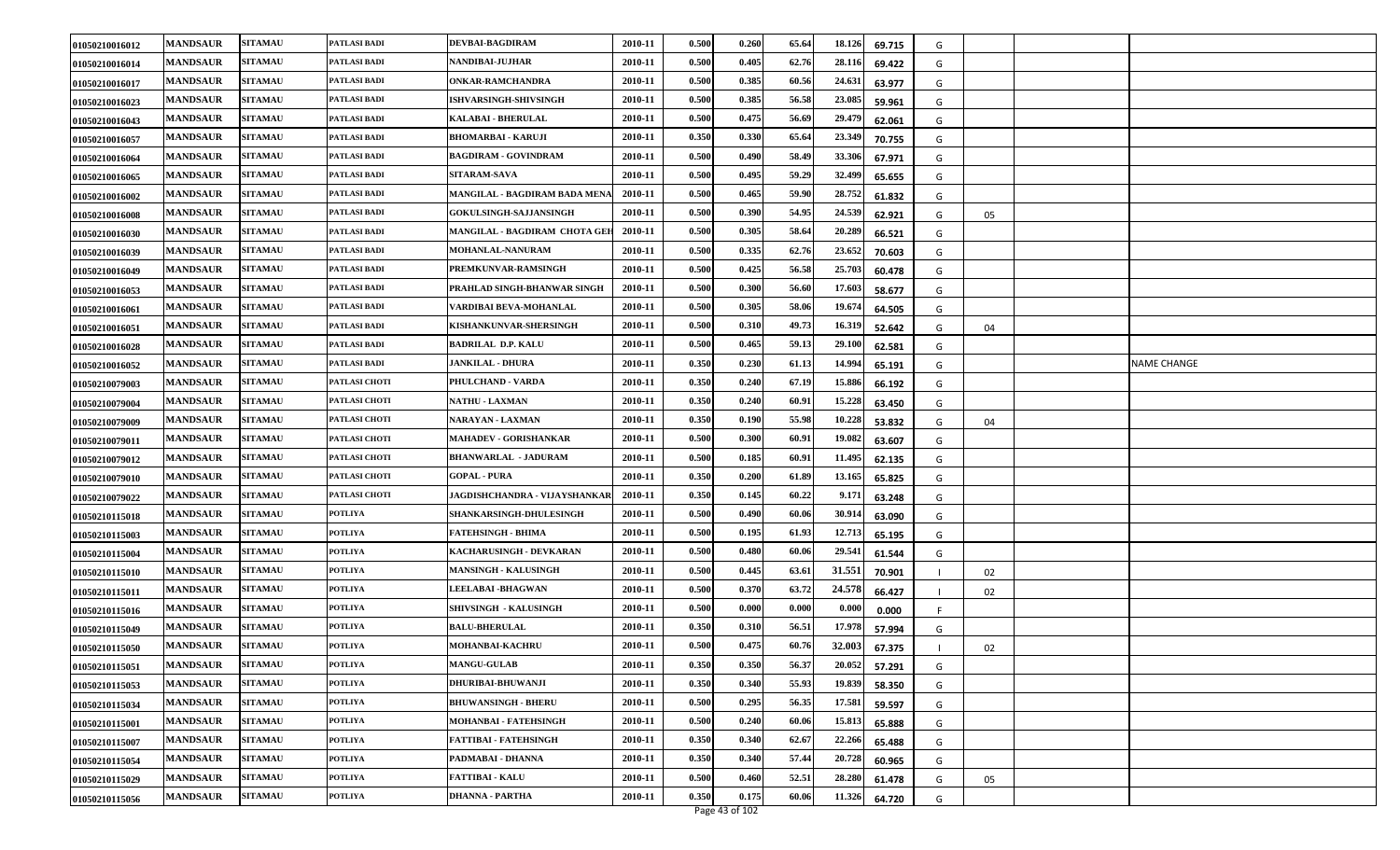| 01050210115057 | <b>MANDSAUR</b> | <b>SITAMAU</b> | <b>POTLIYA</b>  | <b>GANGARAM - ONKAR</b>       | 2010-11 | 0.500 | 0.490 | 55.29 | 28.751<br>58.676 |    | 02 | 01050211015039   |
|----------------|-----------------|----------------|-----------------|-------------------------------|---------|-------|-------|-------|------------------|----|----|------------------|
| 01050210003025 | <b>MANDSAUR</b> | <b>SITAMAU</b> | <b>RAJNAGAR</b> | <b>MODIRN-KALUJI</b>          | 2010-11 | 0.350 | 0.340 | 68.87 | 22.491<br>66.150 | G  |    |                  |
| 01050210003001 | <b>MANDSAUR</b> | <b>SITAMAU</b> | <b>RAJNAGAR</b> | <b>BHERULAL-DEVJI</b>         | 2010-11 | 0.350 | 0.355 | 64.37 | 21.867<br>61.597 | G  |    |                  |
| 01050210003003 | <b>MANDSAUR</b> | <b>SITAMAU</b> | RAJNAGAR        | <b>GANESHRAM-BHERA</b>        | 2010-11 | 0.350 | 0.145 | 69.62 | 10.632<br>73.324 | G  |    |                  |
| 01050210003004 | <b>MANDSAUR</b> | <b>SITAMAU</b> | RAJNAGAR        | <b>AMBALAL-RAMCHNDRA</b>      | 2010-11 | 0.350 | 0.225 | 64.37 | 15.210<br>67.600 | G  |    |                  |
| 01050210003005 | <b>MANDSAUR</b> | <b>SITAMAU</b> | RAJNAGAR        | RAMESHVAR-HARIRAM             | 2010-11 | 0.500 | 0.000 | 0.000 | 0.000<br>0.000   | -F |    |                  |
| 01050210003006 | <b>MANDSAUR</b> | <b>SITAMAU</b> | <b>RAJNAGAR</b> | <b>JADAVBAI-BHUVAN</b>        | 2010-11 | 0.500 | 0.150 | 65.97 | 10.103<br>67.353 | G  |    |                  |
| 01050210003007 | <b>MANDSAUR</b> | <b>SITAMAU</b> | RAJNAGAR        | MATHURALAL-KISHANLALJAT       | 2010-11 | 0.500 | 0.395 | 63.78 | 25.284<br>64.010 | G  |    |                  |
| 01050210003009 | <b>MANDSAUR</b> | <b>SITAMAU</b> | RAJNAGAR        | <b>MANGILAL-KEVALTELI</b>     | 2010-11 | 0.350 | 0.100 | 67.52 | 6.935<br>69.350  | G  |    |                  |
| 01050210003010 | <b>MANDSAUR</b> | <b>SITAMAU</b> | RAJNAGAR        | <b>BAGDIBAI-RAMCHNDRA</b>     | 2010-11 | 0.500 | 0.455 | 65.04 | 29.695<br>65.264 | G  |    |                  |
| 01050210003011 | <b>MANDSAUR</b> | <b>SITAMAU</b> | <b>RAJNAGAR</b> | <b>BHANWARI BAI-GANPAT</b>    | 2010-11 | 0.350 | 0.095 | 67.52 | 6.501<br>68.432  | G  |    |                  |
| 01050210003012 | <b>MANDSAUR</b> | <b>SITAMAU</b> | RAJNAGAR        | RASHID KHA - GULMOHAMMADKHA   | 2010-11 | 0.350 | 0.085 | 64.27 | 5.766<br>67.835  | G  |    |                  |
| 01050210003016 | <b>MANDSAUR</b> | <b>SITAMAU</b> | RAJNAGAR        | <b>KACHRU-KHEMA</b>           | 2010-11 | 0.350 | 0.120 | 69.29 | 8.483<br>70.692  | G  |    |                  |
| 01050210003019 | <b>MANDSAUR</b> | <b>SITAMAU</b> | RAJNAGAR        | <b>JAGANNATH-KEVALTELI</b>    | 2010-11 | 0.350 | 0.105 | 63.36 | 6.789<br>64.657  | G  |    |                  |
| 01050210003021 | <b>MANDSAUR</b> | <b>SITAMAU</b> | <b>RAJNAGAR</b> | <b>BHANVARLAL-KAGARGURJAR</b> | 2010-11 | 0.500 | 0.390 | 58.75 | 22.862<br>58.621 | G  |    |                  |
| 01050210003024 | <b>MANDSAUR</b> | <b>SITAMAU</b> | RAJNAGAR        | <b>MOHANDAS-FATEDAS</b>       | 2010-11 | 0.350 | 0.125 | 65.04 | 8.037<br>64.296  | G  |    |                  |
| 01050210003026 | <b>MANDSAUR</b> | <b>SITAMAU</b> | RAJNAGAR        | RANGLAL-RAMESHVAR             | 2010-11 | 0.350 | 0.145 | 63.36 | 9.133<br>62.986  | G  |    |                  |
| 01050210003027 | <b>MANDSAUR</b> | <b>SITAMAU</b> | RAJNAGAR        | PARASRAM-RATANLAL             | 2010-11 | 0.500 | 0.240 | 68.09 | 16.254<br>67.725 | G  |    |                  |
| 01050210003031 | <b>MANDSAUR</b> | <b>SITAMAU</b> | <b>RAJNAGAR</b> | <b>MANGILAL-NATHULAL</b>      | 2010-11 | 0.500 | 0.235 | 63.62 | 14.978<br>63.736 | G  |    |                  |
| 01050210003033 | <b>MANDSAUR</b> | <b>SITAMAU</b> | RAJNAGAR        | <b>KESHURAM-GULAB</b>         | 2010-11 | 0.500 | 0.250 | 67.52 | 16.861<br>67.444 | G  |    |                  |
| 01050210003034 | <b>MANDSAUR</b> | <b>SITAMAU</b> | RAJNAGAR        | DHAPUBAI-RATANLAL             | 2010-11 | 0.500 | 0.285 | 65.04 | 19.112<br>67.060 | G  |    |                  |
| 01050210003053 | <b>MANDSAUR</b> | <b>SITAMAU</b> | <b>RAJNAGAR</b> | NARBADABAI-BIHARI             | 2010-11 | 0.350 | 0.335 | 60.56 | 19.786<br>59.063 | G  | 11 |                  |
| 01050210003054 | <b>MANDSAUR</b> | <b>SITAMAU</b> | RAJNAGAR        | <b>NANURAM-BHERA</b>          | 2010-11 | 0.500 | 0.165 | 67.52 | 10.958<br>66.412 | G  |    |                  |
| 01050210003035 | <b>MANDSAUR</b> | <b>SITAMAU</b> | RAJNAGAR        | <b>AVANTI BAI-MANGU</b>       | 2010-11 | 0.350 | 0.290 | 63.62 | 18.114<br>62.462 | G  |    |                  |
| 01050210003050 | <b>MANDSAUR</b> | <b>SITAMAU</b> | RAJNAGAR        | <b>GANGABAI - KALU</b>        | 2010-11 | 0.350 | 0.305 | 60.56 | 18.843<br>61.780 | G  |    | NAME CHANGE      |
| 01050210003042 | <b>MANDSAUR</b> | <b>SITAMAU</b> | <b>RAJNAGAR</b> | <b>MANGILAL-RADHU</b>         | 2010-11 | 0.350 | 0.280 | 63.62 | 17.950<br>64.107 | G  |    |                  |
| 01050210003047 | <b>MANDSAUR</b> | <b>SITAMAU</b> | RAJNAGAR        | PANNALAL-KHIMA                | 2010-11 | 0.350 | 0.225 | 65.04 | 14.523<br>64.547 | G  |    |                  |
| 01050210003056 | <b>MANDSAUR</b> | <b>SITAMAU</b> | RAJNAGAR        | <b>RAMLAL - GULAB</b>         | 2010-11 | 0.350 | 0.340 | 67.91 | 22.032<br>64.800 | G  |    |                  |
| 01050210003030 | <b>MANDSAUR</b> | <b>SITAMAU</b> | RAJNAGAR        | PRABHULAL-DHURA               | 2010-11 | 0.350 | 0.320 | 64.88 | 20.141<br>62.941 | G  |    |                  |
| 01050210003059 | <b>MANDSAUR</b> | <b>SITAMAU</b> | <b>RAJNAGAR</b> | SITARAM-HARIRAM               | 2010-11 | 0.350 | 0.100 | 70.36 | 7.116<br>71.160  |    | 02 |                  |
| 01050210003055 | <b>MANDSAUR</b> | <b>SITAMAU</b> | RAJNAGAR        | <b>BHAVARIBAI-BHUWAN</b>      | 2010-11 | 0.350 | 0.330 | 64.88 | 21.457<br>65.021 | G  |    |                  |
| 01050210003015 | <b>MANDSAUR</b> | <b>SITAMAU</b> | RAJNAGAR        | MOHANLAL-BHERABALAI           | 2010-11 | 0.350 | 0.130 | 66.88 | 8.905<br>68.500  | G  |    |                  |
| 01050210003020 | <b>MANDSAUR</b> | <b>SITAMAU</b> | RAJNAGAR        | PREMCHNDRA-KEVALTELI          | 2010-11 | 0.350 | 0.355 | 58.28 | 21.047<br>59.287 | G  |    |                  |
| 01050210003017 | <b>MANDSAUR</b> | <b>SITAMAU</b> | <b>RAJNAGAR</b> | <b>KELASHBAI-BHAGIRAT</b>     | 2010-11 | 0.350 | 0.200 | 61.88 | 12.411<br>62.055 | G  |    |                  |
| 01050210003040 | <b>MANDSAUR</b> | <b>SITAMAU</b> | RAJNAGAR        | SAVITRIBAI-GANGARAM           | 2010-11 | 0.350 | 0.185 | 63.77 | 12.371<br>66.870 | G  |    |                  |
| 01050210003060 | <b>MANDSAUR</b> | <b>SITAMAU</b> | <b>RAJNAGAR</b> | <b>BHERULAL - BADRI</b>       | 2010-11 | 0.350 | 0.275 | 60.56 | 17.536<br>63.767 | G  |    |                  |
| 01050210003061 | <b>MANDSAUR</b> | <b>SITAMAU</b> | <b>RAJNAGAR</b> | <b>NATHUSINGH - RODASINGH</b> | 2010-11 | 0.350 | 0.220 | 61.88 | 13.163<br>59.832 | G  |    | TRANSFER/GUDBELI |
| 01050210003062 | <b>MANDSAUR</b> | <b>SITAMAU</b> | <b>RAJNAGAR</b> | SHANKARLAL - BADRILAL         | 2010-11 | 0.350 | 0.340 | 60.16 | 4.392<br>12.918  | G  | 04 |                  |
| 01050210028001 | <b>MANDSAUR</b> | <b>SITAMAU</b> | RAWTA           | <b>GANGARAM-GAFUR</b>         | 2010-11 | 0.350 | 0.150 | 63.28 | 10.550<br>70.333 | G  |    |                  |
| 01050210028002 | <b>MANDSAUR</b> | <b>SITAMAU</b> | <b>RAWTA</b>    | <b>SUKHDEV-GANPATLAL</b>      | 2010-11 | 0.500 | 0.245 | 63.28 | 15.739<br>64.241 | G  |    |                  |
| 01050210028007 | <b>MANDSAUR</b> | <b>SITAMAU</b> | <b>RAWTA</b>    | <b>RATANLAL-BALU</b>          | 2010-11 | 0.500 | 0.465 | 67.55 | 31.893<br>68.587 | G  |    |                  |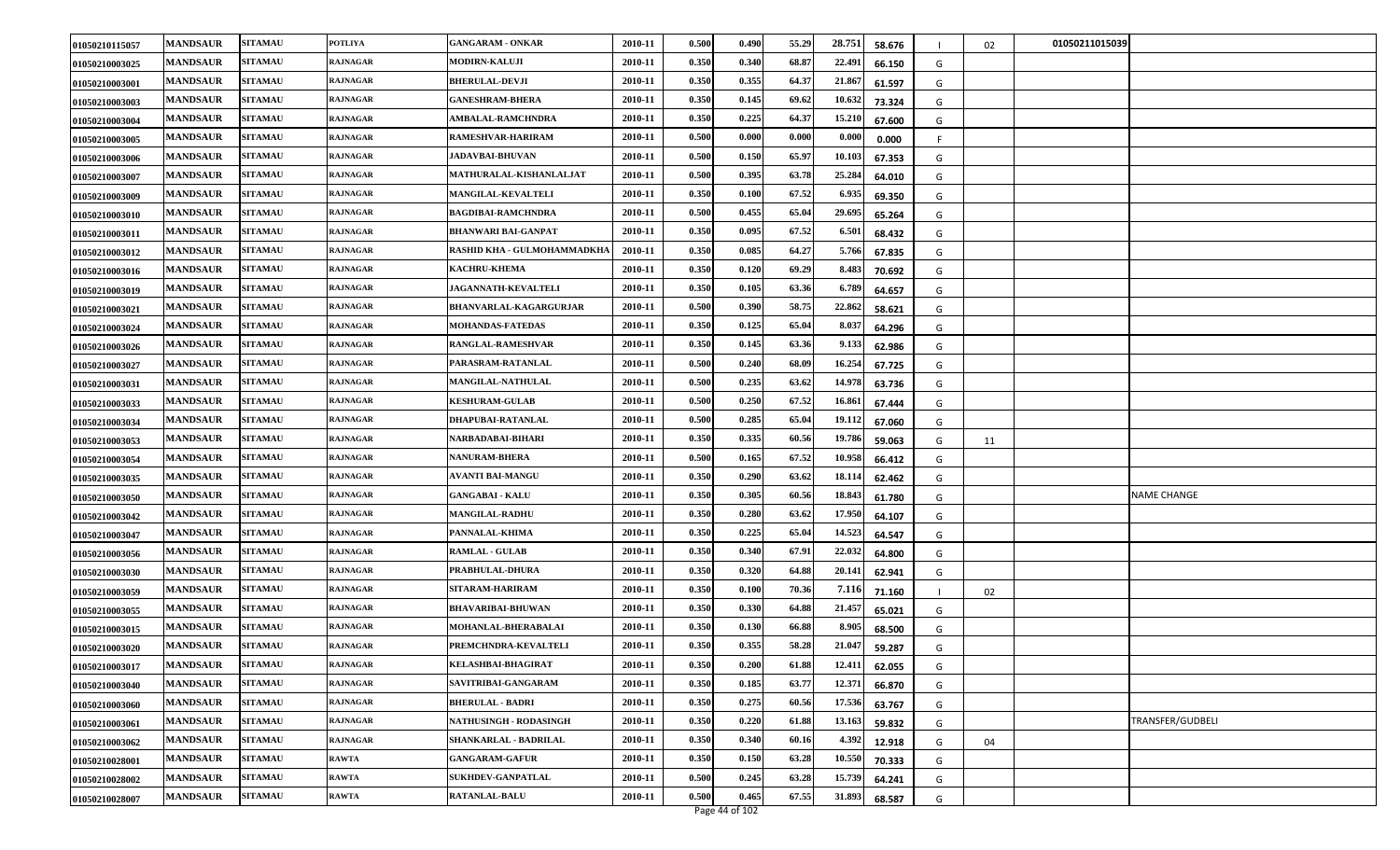| 01050210028011 | <b>MANDSAUR</b> | <b>SITAMAU</b> | <b>RAWTA</b> | KANHEYALAL-NANURAM             | 2010-11 | 0.500 | 0.390 | 65.8  | 27.429 | 70.331 | G |    |                    |
|----------------|-----------------|----------------|--------------|--------------------------------|---------|-------|-------|-------|--------|--------|---|----|--------------------|
| 01050210028012 | <b>MANDSAUR</b> | <b>SITAMAU</b> | RAWTA        | <b>SURAJBAI-MOTI</b>           | 2010-11 | 0.500 | 0.000 | 0.00  | 0.000  | 0.000  | N |    |                    |
| 01050210028013 | <b>MANDSAUR</b> | <b>SITAMAU</b> | <b>RAWTA</b> | RAMNARAYAN-BHANWARLAL          | 2010-11 | 0.500 | 0.330 | 61.22 | 21.532 | 65.248 | G |    |                    |
| 01050210028018 | <b>MANDSAUR</b> | <b>SITAMAU</b> | <b>RAWTA</b> | MOHANLAL-GANPATLAL             | 2010-11 | 0.500 | 0.200 | 62.84 | 13.564 | 67.820 | G |    |                    |
| 01050210028019 | <b>MANDSAUR</b> | <b>SITAMAU</b> | <b>RAWTA</b> | <b>NAGULAL-KISHAN</b>          | 2010-11 | 0.500 | 0.415 | 62.84 | 26.222 | 63.186 | G |    |                    |
| 01050210028022 | <b>MANDSAUR</b> | <b>SITAMAU</b> | <b>RAWTA</b> | <b>MENABAI-HARIRAM</b>         | 2010-11 | 0.500 | 0.115 | 60.33 | 7.533  | 65.504 | G |    |                    |
| 01050210028035 | <b>MANDSAUR</b> | <b>SITAMAU</b> | <b>RAWTA</b> | KASTURIBAI-VARDA               | 2010-11 | 0.500 | 0.285 | 63.28 | 17.981 | 63.091 | G |    |                    |
| 01050210028036 | <b>MANDSAUR</b> | <b>SITAMAU</b> | <b>RAWTA</b> | PRABHULAL-BHERA                | 2010-11 | 0.500 | 0.170 | 63.62 | 10.86  | 63.888 | G |    |                    |
| 01050210028040 | <b>MANDSAUR</b> | <b>SITAMAU</b> | <b>RAWTA</b> | KANHEYALAL-GANPATLAL           | 2010-11 | 0.500 | 0.195 | 65.80 | 13.442 | 68.933 | G |    |                    |
| 01050210028041 | <b>MANDSAUR</b> | <b>SITAMAU</b> | <b>RAWTA</b> | <b>ANOKHILAL-RATANLAL</b>      | 2010-11 | 0.500 | 0.495 | 61.17 | 31.153 | 62.935 | G |    |                    |
| 01050210028045 | <b>MANDSAUR</b> | <b>SITAMAU</b> | <b>RAWTA</b> | DEVI LAL-BHANWAR LAL           | 2010-11 | 0.350 | 0.255 | 65.80 | 17.127 | 67.165 | G |    |                    |
| 01050210028033 | <b>MANDSAUR</b> | <b>SITAMAU</b> | <b>RAWTA</b> | NARENDRAKUMAR-PRABHULAL        | 2010-11 | 0.500 | 0.000 | 0.000 | 0.000  | 0.000  | N | 08 |                    |
| 01050210028048 | <b>MANDSAUR</b> | <b>SITAMAU</b> | <b>RAWTA</b> | KELASHBAI - RADHESHYAM         | 2010-11 | 0.500 | 0.165 | 63.62 | 11.02  | 66.812 | G |    |                    |
| 01050210028025 | <b>MANDSAUR</b> | <b>SITAMAU</b> | <b>RAWTA</b> | NANDLAL-VARDICHAND             | 2010-11 | 0.500 | 0.460 | 60.49 | 29.666 | 64.491 | G |    |                    |
| 01050210024008 | <b>MANDSAUR</b> | <b>SITAMAU</b> | <b>RAWTI</b> | <b>KACHARU - BHERA PATIDAR</b> | 2010-11 | 0.500 | 0.495 | 65.37 | 33.180 | 67.030 | G |    |                    |
| 01050210024001 | <b>MANDSAUR</b> | <b>SITAMAU</b> | <b>RAWTI</b> | <b>BHUWAN-PRABULAL</b>         | 2010-11 | 0.500 | 0.485 | 62.73 | 31.231 | 64.394 | G |    |                    |
| 01050210024002 | <b>MANDSAUR</b> | <b>SITAMAU</b> | <b>RAWTI</b> | DHAPUBAI - PHOOLCHAND          | 2010-11 | 0.350 | 0.340 | 66.13 | 22.957 | 67.521 | G |    | <b>NAME CHANGE</b> |
| 01050210024003 | <b>MANDSAUR</b> | <b>SITAMAU</b> | <b>RAWTI</b> | KANWARLAL-VARDICHANDRA         | 2010-11 | 0.500 | 0.220 | 67.28 | 14.859 | 67.541 | G |    |                    |
| 01050210024004 | <b>MANDSAUR</b> | <b>SITAMAU</b> | <b>RAWTI</b> | <b>NANDA-LALA</b>              | 2010-11 | 0.500 | 0.485 | 64.77 | 31.61  | 65.190 |   | 02 |                    |
| 01050210024005 | <b>MANDSAUR</b> | <b>SITAMAU</b> | <b>RAWTI</b> | RAMPRATAP-TULSIRAM             | 2010-11 | 0.500 | 0.305 | 62.51 | 19.12  | 62.715 | G |    |                    |
| 01050210024007 | <b>MANDSAUR</b> | <b>SITAMAU</b> | <b>RAWTI</b> | <b>KISHAN-BALU</b>             | 2010-11 | 0.350 | 0.330 | 60.23 | 20.427 | 61.900 | G |    |                    |
| 01050210024009 | <b>MANDSAUR</b> | <b>SITAMAU</b> | <b>RAWTI</b> | <b>MANGILAL-MOTI</b>           | 2010-11 | 0.350 | 0.235 | 61.76 | 15.193 | 64.651 | G |    |                    |
| 01050210024010 | <b>MANDSAUR</b> | <b>SITAMAU</b> | <b>RAWTI</b> | NANALAL-LALJI                  | 2010-11 | 0.500 | 0.355 | 61.76 | 22.816 | 64.270 | G |    |                    |
| 01050210024011 | <b>MANDSAUR</b> | <b>SITAMAU</b> | <b>RAWTI</b> | <b>GOVARDHAN-LALJI</b>         | 2010-11 | 0.500 | 0.270 | 67.28 | 18.589 | 68.848 | G |    |                    |
| 01050210024013 | <b>MANDSAUR</b> | <b>SITAMAU</b> | <b>RAWTI</b> | <b>BADRILAL-NANDA</b>          | 2010-11 | 0.350 | 0.325 | 67.54 | 21.140 | 65.046 | G |    |                    |
| 01050210024015 | <b>MANDSAUR</b> | <b>SITAMAU</b> | <b>RAWTI</b> | <b>GANESHRAM-JAGNNATH</b>      | 2010-11 | 0.350 | 0.270 | 60.13 | 17.429 | 64.552 | G |    |                    |
| 01050210024016 | <b>MANDSAUR</b> | <b>SITAMAU</b> | <b>RAWTI</b> | RADHABAI - PHOOLCHAND          | 2010-11 | 0.350 | 0.340 | 61.76 | 21.819 | 64.174 | G |    |                    |
| 01050210024031 | <b>MANDSAUR</b> | <b>SITAMAU</b> | <b>RAWTI</b> | <b>BAGDIRAM-CHATARBHUJ</b>     | 2010-11 | 0.350 | 0.355 | 60.13 | 22.231 | 62.623 | G |    |                    |
| 01050210024018 | <b>MANDSAUR</b> | <b>SITAMAU</b> | <b>RAWTI</b> | RAMCHANDRA - PHOOLCHAND        | 2010-11 | 0.500 | 0.245 | 65.34 | 18.174 | 74.180 | G |    |                    |
| 01050210024022 | <b>MANDSAUR</b> | <b>SITAMAU</b> | <b>RAWTI</b> | <b>JASHODABAI - BHAWARLAL</b>  | 2010-11 | 0.500 | 0.345 | 62.69 | 22.622 | 65.571 | G |    |                    |
| 01050210024025 | <b>MANDSAUR</b> | <b>SITAMAU</b> | <b>RAWTI</b> | NANDLAL-DEVILAL D/P GANGABAI   | 2010-11 | 0.500 | 0.195 | 64.69 | 13.603 | 69.759 | G |    |                    |
| 01050210024035 | <b>MANDSAUR</b> | <b>SITAMAU</b> | <b>RAWTI</b> | RAMNARAYAN-VARDICHAND          | 2010-11 | 0.350 | 0.345 | 64.69 | 22.66  | 65.707 | G |    |                    |
| 01050210024038 | <b>MANDSAUR</b> | <b>SITAMAU</b> | <b>RAWTI</b> | <b>MANGILAL-TULSIRAM</b>       | 2010-11 | 0.350 | 0.175 | 64.69 | 11.838 | 67.646 | G |    |                    |
| 01050210024039 | <b>MANDSAUR</b> | <b>SITAMAU</b> | <b>RAWTI</b> | <b>BALMUKUND-BHERA</b>         | 2010-11 | 0.350 | 0.310 | 60.13 | 19.568 | 63.123 | G |    |                    |
| 01050210024042 | <b>MANDSAUR</b> | <b>SITAMAU</b> | <b>RAWTI</b> | JAGDISHCHANDRA-CHANTARBHUJ     | 2010-11 | 0.350 | 0.305 | 64.06 | 20.032 | 65.679 | G |    |                    |
| 01050210024045 | <b>MANDSAUR</b> | <b>SITAMAU</b> | <b>RAWTI</b> | VINOD-KARULAL                  | 2010-11 | 0.350 | 0.300 | 59.35 | 18.50  | 61.667 | G |    |                    |
| 01050210024049 | <b>MANDSAUR</b> | <b>SITAMAU</b> | <b>RAWTI</b> | <b>BHAGUBAI-UDA</b>            | 2010-11 | 0.500 | 0.205 | 64.06 | 13.407 | 65.400 | G |    |                    |
| 01050210024050 | <b>MANDSAUR</b> | <b>SITAMAU</b> | <b>RAWTI</b> | <b>BHANVARLAL-GANESHRAM</b>    | 2010-11 | 0.350 | 0.260 | 64.06 | 17.617 | 67.758 | G |    |                    |
| 01050210024051 | <b>MANDSAUR</b> | <b>SITAMAU</b> | <b>RAWTI</b> | <b>GITABAI-NANDA</b>           | 2010-11 | 0.500 | 0.400 | 62.69 | 25.604 | 64.010 | G |    |                    |
| 01050210024052 | <b>MANDSAUR</b> | <b>SITAMAU</b> | <b>RAWTI</b> | RAMESHVAR-BHERULAL             | 2010-11 | 0.500 | 0.400 | 62.69 | 25.70  | 64.258 | G |    |                    |
| 01050210024054 | <b>MANDSAUR</b> | <b>SITAMAU</b> | <b>RAWTI</b> | GOKULCHNNDRA-DEVICHNDRA        | 2010-11 | 0.500 | 0.405 | 59.35 | 24.435 | 60.333 | G |    |                    |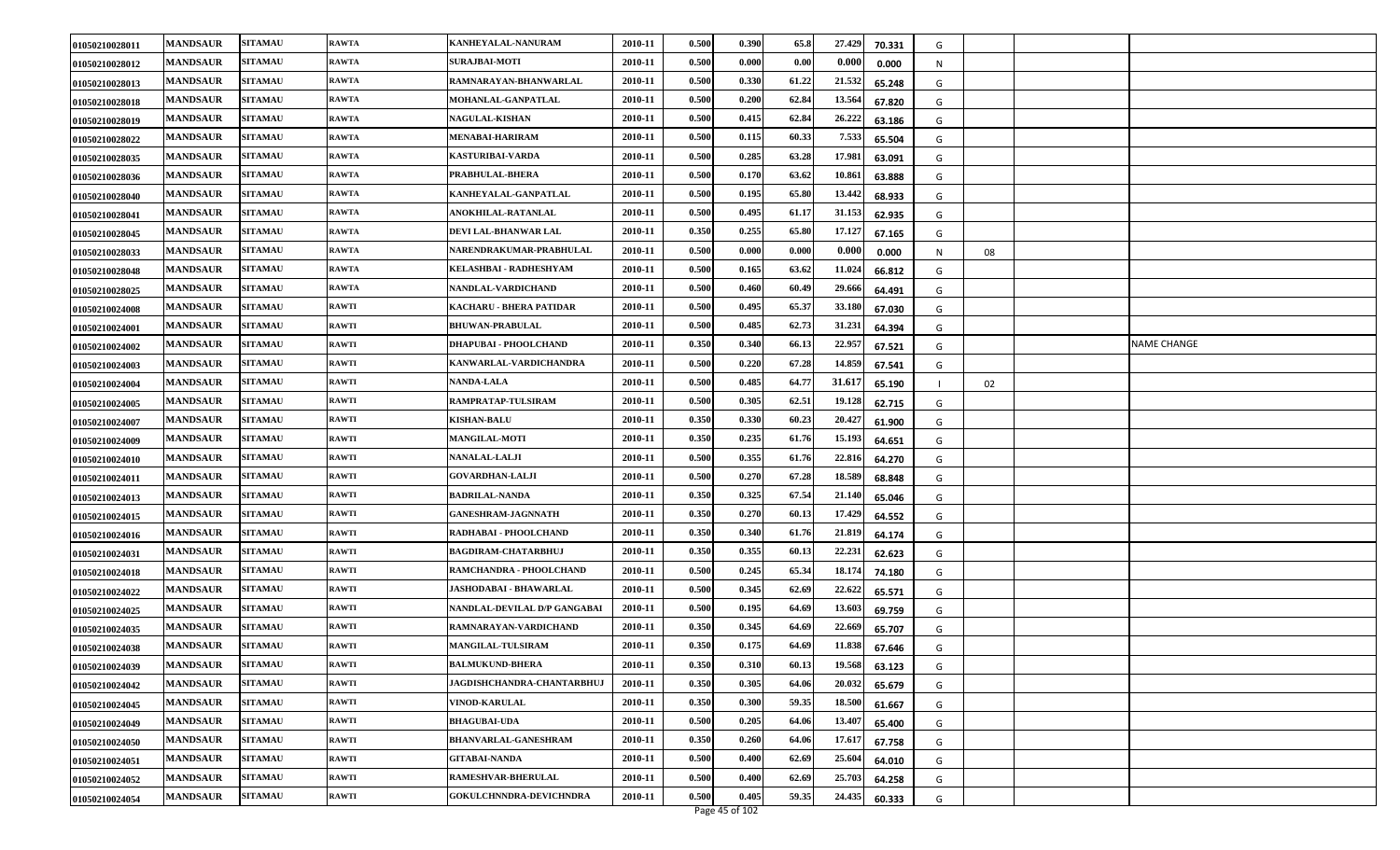| 01050210024057 | <b>MANDSAUR</b> | <b>SITAMAU</b> | <b>RAWTI</b> | RAMPRASADIBAI-KANWARLAL         | 2010-11 | 0.350 | 0.225 | 58.56 | 14.029<br>62.351 | G |    |             |
|----------------|-----------------|----------------|--------------|---------------------------------|---------|-------|-------|-------|------------------|---|----|-------------|
| 01050210024060 | <b>MANDSAUR</b> | <b>SITAMAU</b> | <b>RAWTI</b> | RADHESHYAM-HIRALAL              | 2010-11 | 0.500 | 0.485 | 61.62 | 31.030<br>63.979 | G |    |             |
| 01050210024061 | <b>MANDSAUR</b> | <b>SITAMAU</b> | <b>RAWTI</b> | MANNALAL - PHOOLCHAND           | 2010-11 | 0.500 | 0.485 | 61.62 | 31.426<br>64.796 | G |    |             |
| 01050210024063 | <b>MANDSAUR</b> | <b>SITAMAU</b> | <b>RAWTI</b> | <b>BHANWRIBAI-PARASRAM</b>      | 2010-11 | 0.500 | 0.440 | 61.62 | 29.446<br>66.923 | G |    |             |
| 01050210024066 | <b>MANDSAUR</b> | <b>SITAMAU</b> | <b>RAWTI</b> | KANHEYALAL-ONKARLAL             | 2010-11 | 0.500 | 0.140 | 59.35 | 8.894<br>63.529  | G |    |             |
| 01050210024069 | <b>MANDSAUR</b> | <b>SITAMAU</b> | <b>RAWTI</b> | <b>BOTHLAL - ONKARLAL</b>       | 2010-11 | 0.500 | 0.115 | 60.61 | 7.723<br>67.157  | G |    |             |
| 01050210024070 | <b>MANDSAUR</b> | <b>SITAMAU</b> | <b>RAWTI</b> | KARISHNAKANTA - SHANKARLAL      | 2010-11 | 0.350 | 0.210 | 64.09 | 14.393<br>68.538 | G |    |             |
| 01050210024072 | <b>MANDSAUR</b> | <b>SITAMAU</b> | <b>RAWTI</b> | GOVINDRAM - BHANWARLAL          | 2010-11 | 0.500 | 0.205 | 61.06 | 12.762<br>62.254 | G |    |             |
| 01050210024077 | <b>MANDSAUR</b> | <b>SITAMAU</b> | <b>RAWTI</b> | <b>BHERULAL - DEV JI</b>        | 2010-11 | 0.350 | 0.195 | 64.09 | 12.800<br>65.641 | G |    |             |
| 01050210024079 | <b>MANDSAUR</b> | <b>SITAMAU</b> | <b>RAWTI</b> | <b>GOPAL - BAGDIRAM</b>         | 2010-11 | 0.500 | 0.135 | 60.61 | 8.381<br>62.081  | G |    |             |
| 01050210024085 | <b>MANDSAUR</b> | <b>SITAMAU</b> | <b>RAWTI</b> | SUNDARBAI - RAMESHWAR           | 2010-11 | 0.500 | 0.330 | 64.09 | 21.864<br>66.255 | G |    |             |
| 01050210024088 | <b>MANDSAUR</b> | <b>SITAMAU</b> | <b>RAWTI</b> | <b>RAJARAM - BHERULAL</b>       | 2010-11 | 0.500 | 0.150 | 61.06 | 9.168<br>61.120  | G |    |             |
| 01050210024028 | <b>MANDSAUR</b> | <b>SITAMAU</b> | <b>RAWTI</b> | <b>UDA-KACHRU</b>               | 2010-11 | 0.500 | 0.200 | 61.06 | 12.500<br>62.500 | G |    |             |
| 01050210024029 | <b>MANDSAUR</b> | <b>SITAMAU</b> | <b>RAWTI</b> | <b>BAGDIRAM-DEVICHAND</b>       | 2010-11 | 0.500 | 0.300 | 61.16 | 19.309<br>64.363 | G |    |             |
| 01050210024059 | <b>MANDSAUR</b> | <b>SITAMAU</b> | <b>RAWTI</b> | MUNNIBAI-JAGDISH                | 2010-11 | 0.350 | 0.195 | 64.90 | 12.785<br>65.564 | G |    |             |
| 01050210024058 | <b>MANDSAUR</b> | <b>SITAMAU</b> | <b>RAWTI</b> | <b>MOTILAL-LALJI</b>            | 2010-11 | 0.500 | 0.230 | 67.54 | 15.496<br>67.374 | G |    |             |
| 01050210024090 | <b>MANDSAUR</b> | <b>SITAMAU</b> | <b>RAWTI</b> | CHANDABAI-RATANLAL              | 2010-11 | 0.350 | 0.150 | 67.54 | 10.353<br>69.020 | G |    |             |
| 01050210024091 | <b>MANDSAUR</b> | <b>SITAMAU</b> | <b>RAWTI</b> | <b>BADRILAL-RAMLAL</b>          | 2010-11 | 0.350 | 0.355 | 61.16 | 22.542<br>63.499 | G |    |             |
| 01050210024047 | <b>MANDSAUR</b> | <b>SITAMAU</b> | <b>RAWTI</b> | SHANKARLAL-HARIRAM              | 2010-11 | 0.500 | 0.190 | 64.90 | 12.581<br>66.216 | G |    |             |
| 01050210024027 | <b>MANDSAUR</b> | <b>SITAMAU</b> | <b>RAWTI</b> | SARJUBAI-RAMGOPAL               | 2010-11 | 0.350 | 0.330 | 61.16 | 20.497<br>62.112 | G |    |             |
| 01050210024075 | <b>MANDSAUR</b> | <b>SITAMAU</b> | <b>RAWTI</b> | <b>BABULAL - MOHANLAL</b>       | 2010-11 | 0.350 | 0.195 | 61.22 | 12.078<br>61.938 | G |    |             |
| 01050210024014 | <b>MANDSAUR</b> | <b>SITAMAU</b> | <b>RAWTI</b> | <b>KALU-TULSIRAM</b>            | 2010-11 | 0.500 | 0.355 | 61.22 | 22.013<br>62.008 | G |    |             |
| 01050210024026 | <b>MANDSAUR</b> | <b>SITAMAU</b> | <b>RAWTI</b> | <b>BHUVAN-DHURA</b>             | 2010-11 | 0.350 | 0.260 | 62.77 | 16.356<br>62.908 | G |    |             |
| 01050210024036 | <b>MANDSAUR</b> | <b>SITAMAU</b> | <b>RAWTI</b> | PRABHULAL-GHASIRAM              | 2010-11 | 0.350 | 0.325 | 64.90 | 21.371<br>65.757 | G |    |             |
| 01050210024084 | <b>MANDSAUR</b> | <b>SITAMAU</b> | <b>RAWTI</b> | <b>BHAGUBAI - BALMUKAND</b>     | 2010-11 | 0.500 | 0.310 | 64.01 | 20.063<br>64.719 | G |    |             |
| 01050210024092 | <b>MANDSAUR</b> | <b>SITAMAU</b> | <b>RAWTI</b> | PURUSHOTTAM - POONAMCHAND       | 2010-11 | 0.500 | 0.475 | 62.28 | 29.939<br>63.029 | G |    |             |
| 01050210024093 | <b>MANDSAUR</b> | <b>SITAMAU</b> | <b>RAWTI</b> | <b>BHANWARLAL - JAGANNATH</b>   | 2010-11 | 0.350 | 0.210 | 60.61 | 13.377<br>63.700 | G |    |             |
| 01050210024095 | <b>MANDSAUR</b> | <b>SITAMAU</b> | <b>RAWTI</b> | <b>BHANWARLAL - MANILAL</b>     | 2010-11 | 0.350 | 0.345 | 64.01 | 22.184<br>64.301 | G |    | NAME CHANGE |
| 01050210024096 | <b>MANDSAUR</b> | <b>SITAMAU</b> | <b>RAWTI</b> | <b>KALLUBAI-BALAKDAS</b>        | 2010-11 | 0.350 | 0.275 | 64.01 | 18.261<br>66.404 | G |    |             |
| 01050210024097 | <b>MANDSAUR</b> | <b>SITAMAU</b> | <b>RAWTI</b> | LAXMINARAYAN-TORIRAM            | 2010-11 | 0.500 | 0.120 | 63.08 | 7.948<br>66.233  | G |    |             |
| 01050210024056 | <b>MANDSAUR</b> | <b>SITAMAU</b> | <b>RAWTI</b> | <b>MANNALAL-TULSIRAM</b>        | 2010-11 | 0.500 | 0.365 | 59.81 | 22.702<br>62.197 | G |    |             |
| 01050210024055 | <b>MANDSAUR</b> | <b>SITAMAU</b> | RAWTI        | <b>RAMPRATP-LALJI</b>           | 2010-11 | 0.500 | 0.250 | 63.08 | 17.49<br>69.964  | G |    |             |
| 01050210024074 | <b>MANDSAUR</b> | <b>SITAMAU</b> | <b>RAWTI</b> | LAXMINARAYAN -HIRALAL           | 2010-11 | 0.350 | 0.285 | 63.08 | 18.194<br>63.839 | G |    |             |
| 01050210024100 | <b>MANDSAUR</b> | <b>SITAMAU</b> | <b>RAWTI</b> | PURUSHOTTAM - KESHURAM          | 2010-11 | 0.500 | 0.300 | 62.44 | 19.865<br>66.217 | G |    |             |
| 01050210024101 | <b>MANDSAUR</b> | <b>SITAMAU</b> | <b>RAWTI</b> | RADHABAI-RADHAKISHAN            | 2010-11 | 0.350 | 0.170 | 59.81 | 11.167<br>65.688 | G |    |             |
| 01050210024102 | <b>MANDSAUR</b> | <b>SITAMAU</b> | <b>RAWTI</b> | <b>BAGADIRAM - BHANWARLAL</b>   | 2010-11 | 0.500 | 0.195 | 59.81 | 12.201<br>62.569 | G |    |             |
| 01050210024048 | <b>MANDSAUR</b> | <b>SITAMAU</b> | <b>RAWTI</b> | <b>NARSINGH-LAXMAN</b>          | 2010-11 | 0.350 | 0.220 | 62.44 | 13.826<br>62.845 | G |    |             |
| 01050210024103 | <b>MANDSAUR</b> | <b>SITAMAU</b> | <b>RAWTI</b> | RADHESHYAM - SUKHDEV            | 2010-11 | 0.350 | 0.310 | 60.36 | 19.565<br>63.113 | G |    |             |
| 01050210024098 | <b>MANDSAUR</b> | <b>SITAMAU</b> | <b>RAWTI</b> | RAMESHCHANDRA - BHANWARLAL      | 2010-11 | 0.500 | 0.220 | 62.44 | 14.049<br>63.859 | G |    |             |
| 01050210024104 | <b>MANDSAUR</b> | <b>SITAMAU</b> | <b>RAWTI</b> | <b>BHERU - GANGARAM</b>         | 2010-11 | 0.350 | 0.245 | 61.74 | 15.700<br>64.082 | G |    |             |
| 01050210105061 | <b>MANDSAUR</b> | <b>SITAMAU</b> | SAGOR        | <b>BAHADURSINGH-BHAWARSINGH</b> | 2010-11 | 0.350 | 0.330 | 54.85 | 18.453<br>55.918 | G | 04 |             |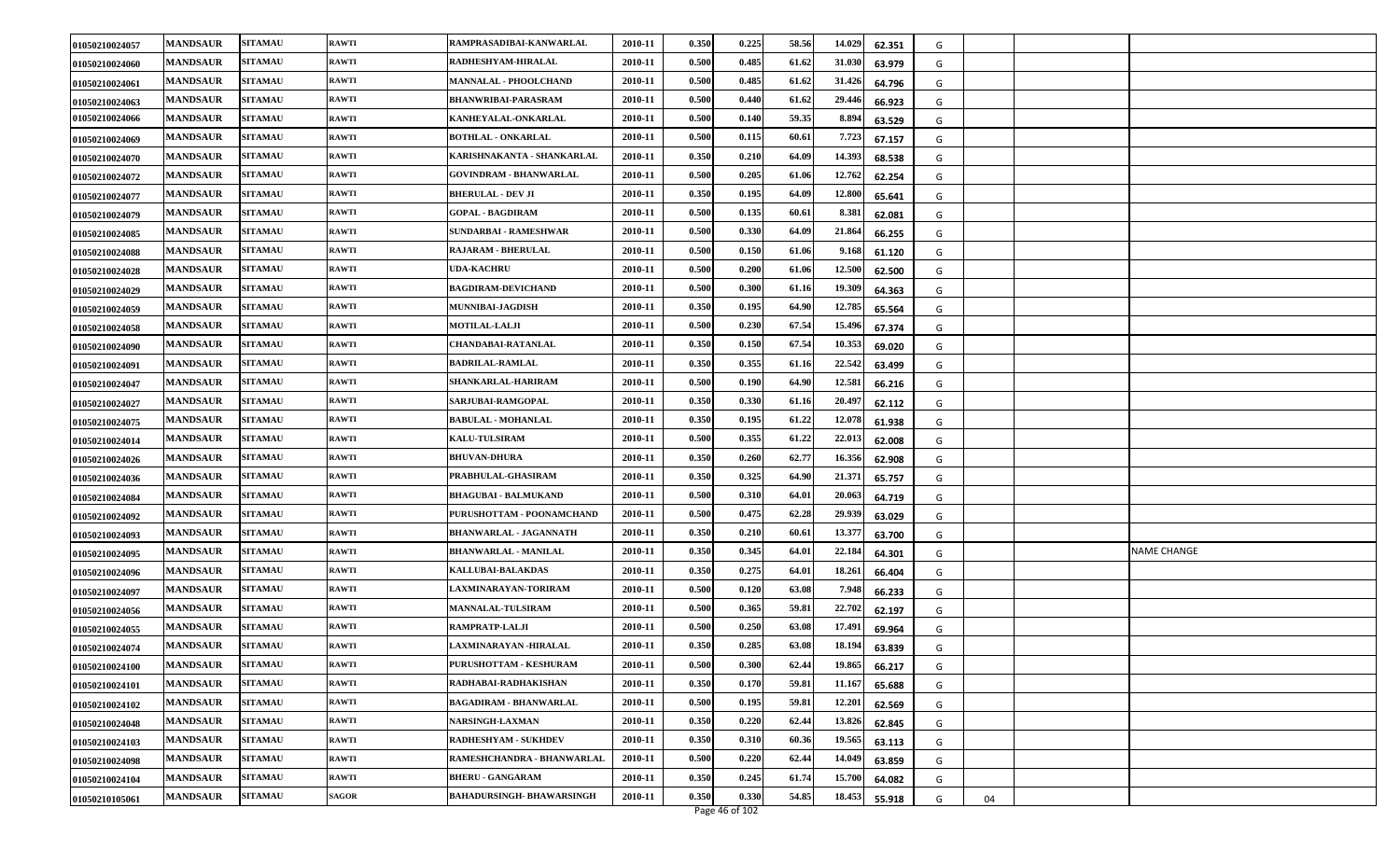| 01050210105010 | <b>MANDSAUR</b> | <b>SITAMAU</b> | <b>SAGOR</b>    | KARUSINGH- BHANWARLAL                 | 2010-11 | 0.500 | 0.000 | 0.000 | 0.000  | 0.000  |   |    |                |  |
|----------------|-----------------|----------------|-----------------|---------------------------------------|---------|-------|-------|-------|--------|--------|---|----|----------------|--|
| 01050210105055 | <b>MANDSAUR</b> | <b>SITAMAU</b> | SAGOR           | JUJHAR - PYARA                        | 2010-11 | 0.350 | 0.180 | 59.43 | 11.156 | 61.978 | G |    |                |  |
| 01050210105059 | <b>MANDSAUR</b> | <b>SITAMAU</b> | <b>SAGOR</b>    | <b>BALURAM- SUKHRAM</b>               | 2010-11 | 0.350 | 0.310 | 60.17 | 19.280 | 62.194 | G |    |                |  |
| 01050210105005 | <b>MANDSAUR</b> | <b>SITAMAU</b> | <b>SAGOR</b>    | <b>NATHU - NANDA</b>                  | 2010-11 | 0.500 | 0.495 | 54.25 | 27.737 | 56.034 | G | 05 |                |  |
| 01050210105029 | <b>MANDSAUR</b> | <b>SITAMAU</b> | SAGOR           | <b>GEETABAI - HIRALAL</b>             | 2010-11 | 0.500 | 0.425 | 52.09 | 22.652 | 53.299 | G | 04 |                |  |
| 01050210105052 | <b>MANDSAUR</b> | <b>SITAMAU</b> | <b>SAGOR</b>    | <b>MOHAN - PYARA</b>                  | 2010-11 | 0.500 | 0.275 | 57.18 | 17.342 | 63.062 | G |    |                |  |
| 01050210105002 | <b>MANDSAUR</b> | <b>SITAMAU</b> | <b>SAGOR</b>    | <b>RAMESHWAR - RATAN</b>              | 2010-11 | 0.500 | 0.420 | 60.17 | 26.913 | 64.079 | G |    |                |  |
| 01050210105032 | <b>MANDSAUR</b> | <b>SITAMAU</b> | SAGOR           | <b>HARJI - BABRU</b>                  | 2010-11 | 0.350 | 0.350 | 60.1  | 20.613 | 58.894 | G |    |                |  |
| 01050210105014 | <b>MANDSAUR</b> | <b>SITAMAU</b> | SAGOR           | JETRAM- PYARA DANGI                   | 2010-11 | 0.500 | 0.440 | 59.43 | 25.054 | 56.941 | G |    |                |  |
| 01050210105037 | <b>MANDSAUR</b> | <b>SITAMAU</b> | SAGOR           | <b>ONKARLAL - HAMER</b>               | 2010-11 | 0.350 | 0.325 | 55.57 | 18.076 | 55.618 | G | 04 |                |  |
| 01050210105001 | <b>MANDSAUR</b> | <b>SITAMAU</b> | <b>SAGOR</b>    | SATYANARAYAN- BHANWARLAL              | 2010-11 | 0.500 | 0.480 | 58.10 | 29.930 | 62.354 | G |    |                |  |
| 01050210105062 | <b>MANDSAUR</b> | <b>SITAMAU</b> | SAGOR           | <b>OMPRAKASH - MOHANLAL</b>           | 2010-11 | 0.350 | 0.350 | 60.17 | 21.928 | 62.651 | G |    | 01050210013091 |  |
| 01050210032002 | <b>MANDSAUR</b> | <b>SITAMAU</b> | <b>SAKTALI</b>  | PHOOLCHAND - BRAJLAL                  | 2010-11 | 0.500 | 0.440 | 62.50 | 29.813 | 67.757 | G |    |                |  |
| 01050210032004 | <b>MANDSAUR</b> | <b>SITAMAU</b> | <b>SAKTALI</b>  | PRATHVIRAJ-BHUWAN                     | 2010-11 | 0.500 | 0.370 | 62.37 | 23.291 | 62.949 | G |    |                |  |
| 01050210032009 | <b>MANDSAUR</b> | <b>SITAMAU</b> | <b>SAKTALI</b>  | RAMCHANDRA-CHATARBHUJ                 | 2010-11 | 0.500 | 0.405 | 59.50 | 25.245 | 62.333 | G |    |                |  |
| 01050210032014 | <b>MANDSAUR</b> | <b>SITAMAU</b> | <b>SAKTALI</b>  | MANGIBAI-BHANWARLAL                   | 2010-11 | 0.350 | 0.345 | 58.18 | 21.186 | 61.409 | G |    |                |  |
| 01050210032019 | <b>MANDSAUR</b> | <b>SITAMAU</b> | <b>SAKTALI</b>  | DEVICHANDRA-JAGANNATH                 | 2010-11 | 0.350 | 0.340 | 62.37 | 22.141 | 65.121 | G |    |                |  |
| 01050210032022 | <b>MANDSAUR</b> | <b>SITAMAU</b> | <b>SAKTALI</b>  | KAMLABAI-SUKKHA                       | 2010-11 | 0.500 | 0.485 | 59.50 | 29.427 | 60.674 | G |    |                |  |
| 01050210032030 | <b>MANDSAUR</b> | <b>SITAMAU</b> | <b>SAKTALI</b>  | SHANKARLAL-CHANTARBHUJ                | 2010-11 | 0.500 | 0.155 | 60.85 | 10.614 | 68.477 | G |    |                |  |
| 01050210032037 | <b>MANDSAUR</b> | <b>SITAMAU</b> | <b>SAKTALI</b>  | <b>GITABAI-KACHRU</b>                 | 2010-11 | 0.500 | 0.500 | 62.29 | 33.645 | 67.290 | G |    |                |  |
| 01050210032038 | <b>MANDSAUR</b> | <b>SITAMAU</b> | <b>SAKTALI</b>  | SHANTIBAI-PRABHULAL                   | 2010-11 | 0.500 | 0.360 | 62.31 | 22.886 | 63.572 | G |    |                |  |
| 01050210032006 | <b>MANDSAUR</b> | <b>SITAMAU</b> | <b>SAKTALI</b>  | <b>BADRILAL-RAMESHVAR</b>             | 2010-11 | 0.500 | 0.325 | 60.52 | 20.378 | 62.702 | G |    |                |  |
| 01050210032007 | <b>MANDSAUR</b> | <b>SITAMAU</b> | <b>SAKTALI</b>  | SHAMBHUSINGH-SHANKARGHIR              | 2010-11 | 0.500 | 0.200 | 65.44 | 13.284 | 66.420 | G |    |                |  |
| 01050210032011 | <b>MANDSAUR</b> | <b>SITAMAU</b> | <b>SAKTALI</b>  | DASHRATH - NANALAL                    | 2010-11 | 0.350 | 0.205 | 62.31 | 13.325 | 65.000 | G |    |                |  |
| 01050210032055 | <b>MANDSAUR</b> | <b>SITAMAU</b> | <b>SAKTALI</b>  | <b>MANGUSINGH-RAMSINGH</b>            | 2010-11 | 0.500 | 0.310 | 53.30 | 17.688 | 57.058 | G | 05 |                |  |
| 01050210032060 | <b>MANDSAUR</b> | <b>SITAMAU</b> | <b>SAKTALI</b>  | KANWARLAL-RATANLAL                    | 2010-11 | 0.500 | 0.430 | 60.52 | 27.139 | 63.114 | G |    |                |  |
| 01050210032064 | <b>MANDSAUR</b> | <b>SITAMAU</b> | <b>SAKTALI</b>  | AMBALAL-SHANKARLAL                    | 2010-11 | 0.500 | 0.445 | 62.31 | 29.722 | 66.791 | G |    |                |  |
| 01050210032032 | <b>MANDSAUR</b> | <b>SITAMAU</b> | <b>SAKTALI</b>  | <b>MANGILAL-RATANLAL</b>              | 2010-11 | 0.500 | 0.500 | 58.91 | 31.88  | 63.774 | G |    |                |  |
| 01050210032053 | <b>MANDSAUR</b> | <b>SITAMAU</b> | <b>SAKTALI</b>  | <b>LEELABAI-GOPILAL</b>               | 2010-11 | 0.500 | 0.170 | 62.31 | 11.18  | 65.765 | G |    |                |  |
| 01050210032051 | <b>MANDSAUR</b> | <b>SITAMAU</b> | <b>SAKTALI</b>  | SHANKARPRATAPSINGH-VAKHTAVA           | 2010-11 | 0.500 | 0.470 | 62.25 | 31.081 | 66.130 | G |    |                |  |
| 01050210032016 | <b>MANDSAUR</b> | <b>SITAMAU</b> | <b>SAKTALI</b>  | <b>NATHULAL-RATANLAL</b>              | 2010-11 | 0.500 | 0.420 | 62.25 | 27.781 | 66.145 | G |    |                |  |
| 01050210032045 | <b>MANDSAUR</b> | <b>SITAMAU</b> | <b>SAKTALI</b>  | DEVBAI-CHATARBHUJ                     | 2010-11 | 0.500 | 0.430 | 62.25 | 27.639 | 64.277 | G |    |                |  |
| 01050210032047 | <b>MANDSAUR</b> | <b>SITAMAU</b> | <b>SAKTALI</b>  | <b>JANIBAI-BHERULAL</b>               | 2010-11 | 0.500 | 0.425 | 59.44 | 26.077 | 61.358 | G |    |                |  |
| 01050210032026 | <b>MANDSAUR</b> | <b>SITAMAU</b> | <b>SAKTALI</b>  | <b>SHANKARSINGH D/P - GULAB KUNWA</b> | 2010-11 | 0.500 | 0.225 | 62.25 | 14.131 | 62.804 | G |    |                |  |
| 01050210032070 | <b>MANDSAUR</b> | <b>SITAMAU</b> | <b>SAKTALI</b>  | <b>SURAJMAL - DEVICHAND</b>           | 2010-11 | 0.500 | 0.275 | 57.79 | 16.668 | 60.611 | G |    |                |  |
| 01050210032071 | <b>MANDSAUR</b> | <b>SITAMAU</b> | <b>SAKTALI</b>  | SONIBAI - NANDLAL                     | 2010-11 | 0.500 | 0.310 | 59.44 | 19.174 | 61.852 | G |    |                |  |
| 01050210092012 | <b>MANDSAUR</b> | <b>SITAMAU</b> | <b>SHERGARH</b> | <b>RAM NIWAS-NATHU</b>                | 2010-11 | 0.500 | 0.475 | 63.92 | 30.846 | 64.939 | G |    |                |  |
| 01050210092003 | <b>MANDSAUR</b> | <b>SITAMAU</b> | <b>SHERGARH</b> | <b>BALU - BAGDIRAM</b>                | 2010-11 | 0.500 | 0.310 | 61.98 | 19.754 | 63.723 | G |    |                |  |
| 01050210092006 | <b>MANDSAUR</b> | <b>SITAMAU</b> | <b>SHERGARH</b> | RAMA-CHUNNIYA                         | 2010-11 | 0.500 | 0.470 | 60.56 | 29.380 | 62.511 | G |    |                |  |
| 01050210092010 | <b>MANDSAUR</b> | <b>SITAMAU</b> | <b>SHERGARH</b> | KACHRU LAL-NARAYAN                    | 2010-11 | 0.500 | 0.380 | 63.92 | 24.938 | 65.626 | G |    |                |  |
| 01050210092011 | <b>MANDSAUR</b> | <b>SITAMAU</b> | <b>SHERGARH</b> | RAM LAL-HEM RAJ                       | 2010-11 | 0.500 | 0.425 | 60.56 | 27.105 | 63.776 | G |    |                |  |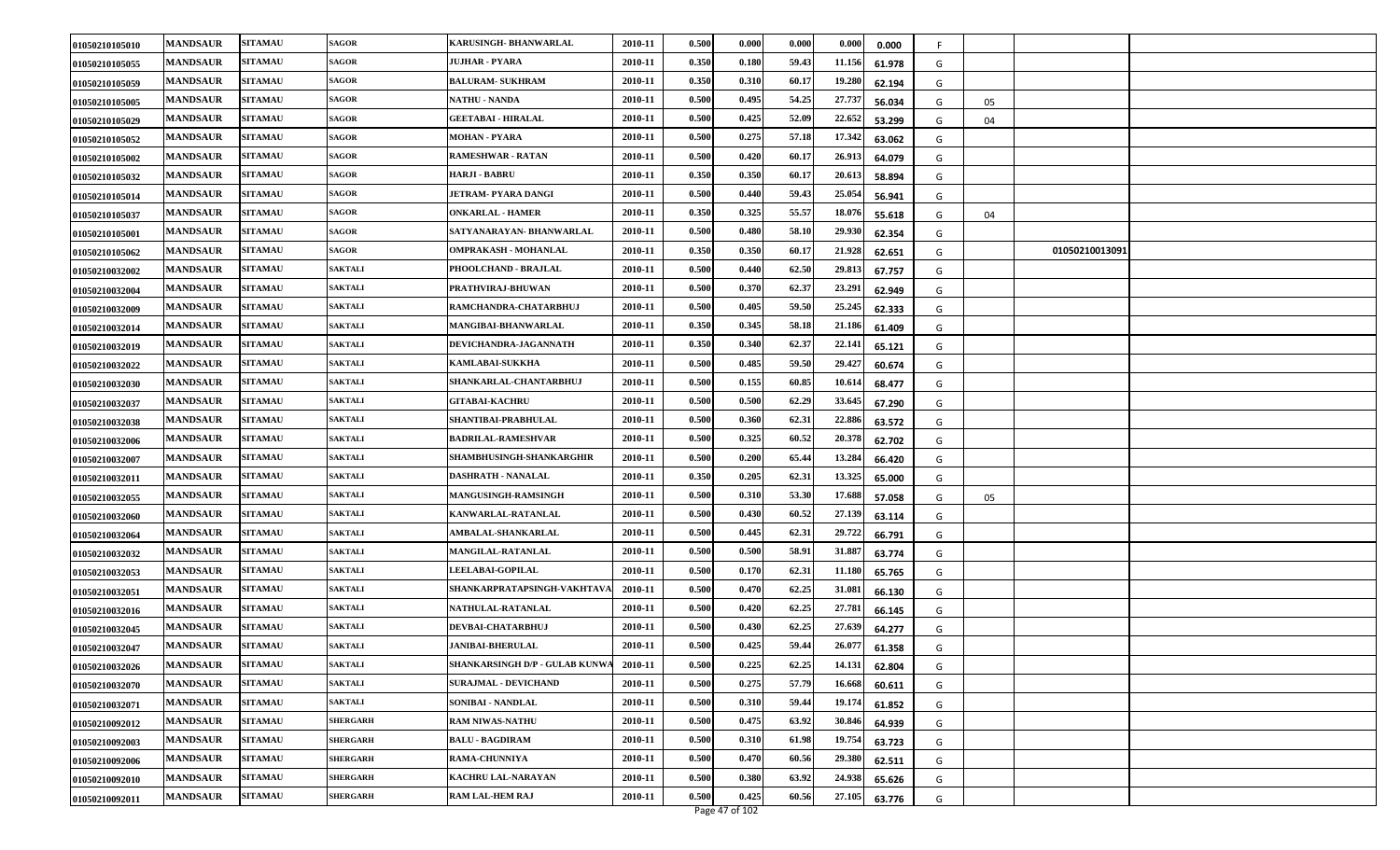|                |                 |                | <b>SHERGARH</b> |                                   |         |       |       |       |                  |   |    |                    |
|----------------|-----------------|----------------|-----------------|-----------------------------------|---------|-------|-------|-------|------------------|---|----|--------------------|
| 01050210092013 | <b>MANDSAUR</b> | <b>SITAMAU</b> |                 | KAARULAL-NATHULAL                 | 2010-11 | 0.500 | 0.475 | 61.98 | 30.158<br>63.491 | G |    |                    |
| 01050210092015 | <b>MANDSAUR</b> | <b>SITAMAU</b> | <b>SHERGARH</b> | <b>BHANWAR SINGH-KISHOR SINGH</b> | 2010-11 | 0.500 | 0.490 | 53.10 | 28.295<br>57.745 | G | 05 |                    |
| 01050210092025 | <b>MANDSAUR</b> | <b>SITAMAU</b> | <b>SHERGARH</b> | <b>GEETABAI - JAGANNATH</b>       | 2010-11 | 0.500 | 0.360 | 60.34 | 21.878<br>60.772 | G |    |                    |
| 01050210092032 | <b>MANDSAUR</b> | <b>SITAMAU</b> | <b>SHERGARH</b> | NATHIBAI-DHURAJI                  | 2010-11 | 0.500 | 0.370 | 60.34 | 22.722<br>61.411 | G |    |                    |
| 01050210092039 | <b>MANDSAUR</b> | <b>SITAMAU</b> | <b>SHERGARH</b> | <b>ONKARLAL - NARAYAN</b>         | 2010-11 | 0.500 | 0.375 | 61.59 | 23.89<br>63.725  | G |    |                    |
| 01050210092049 | <b>MANDSAUR</b> | <b>SITAMAU</b> | <b>SHERGARH</b> | PARMANAND - JAGANNATH             | 2010-11 | 0.500 | 0.305 | 61.59 | 19.964<br>65.456 | G |    |                    |
| 01050210092054 | <b>MANDSAUR</b> | <b>SITAMAU</b> | <b>SHERGARH</b> | VARDICHANDRA - NATHUJI            | 2010-11 | 0.500 | 0.395 | 59.48 | 24.089<br>60.985 | G |    |                    |
| 01050210092034 | <b>MANDSAUR</b> | <b>SITAMAU</b> | <b>SHERGARH</b> | <b>DEVI LAL-UDA</b>               | 2010-11 | 0.500 | 0.445 | 61.59 | 28.199<br>63.369 | G |    |                    |
| 01050210092026 | <b>MANDSAUR</b> | <b>SITAMAU</b> | <b>SHERGARH</b> | SARDARBAI - BALUSINGH             | 2010-11 | 0.350 | 0.315 | 59.48 | 19.348<br>61.422 | G |    | <b>NAME CHANGE</b> |
| 01050210092059 | <b>MANDSAUR</b> | <b>SITAMAU</b> | <b>SHERGARH</b> | VARDA - BHUWAN                    | 2010-11 | 0.500 | 0.455 | 57.45 | 26.780<br>58.857 | G |    |                    |
| 01050210092055 | <b>MANDSAUR</b> | <b>SITAMAU</b> | <b>SHERGARH</b> | <b>DHULSINGH- DEEPSINGH</b>       | 2010-11 | 0.350 | 0.335 | 61.22 | 21.156<br>63.152 | G |    |                    |
| 01050210092066 | <b>MANDSAUR</b> | <b>SITAMAU</b> | <b>HERGARH</b>  | SAMPATBAI - KISHAN                | 2010-11 | 0.500 | 0.460 | 67.15 | 31.397<br>68.254 | G |    | NAME CORRECTION    |
| 01050210092065 | <b>MANDSAUR</b> | <b>SITAMAU</b> | <b>SHERGARH</b> | <b>BAGDIRAM - NATHU</b>           | 2010-11 | 0.500 | 0.440 | 63.92 | 28.855<br>65.580 | G |    |                    |
| 01050210092052 | <b>MANDSAUR</b> | <b>SITAMAU</b> | <b>SHERGARH</b> | <b>BABUKHA - EMANBAKSHA</b>       | 2010-11 | 0.350 | 0.340 | 57.45 | 20.551<br>60.444 | G |    |                    |
| 01050210001001 | <b>MANDSAUR</b> | <b>SITAMAU</b> | <b>SHIVGARH</b> | RADHESHYAM-BHAGVAN                | 2010-11 | 0.500 | 0.445 | 63.36 | 29.109<br>65.413 | G |    |                    |
| 01050210001002 | <b>MANDSAUR</b> | <b>SITAMAU</b> | SHIVGARH        | KANWARLAL-BHAGWANJI               | 2010-11 | 0.500 | 0.195 | 64.03 | 12.989<br>66.610 | G |    |                    |
| 01050210001005 | <b>MANDSAUR</b> | <b>SITAMAU</b> | <b>SHIVGARH</b> | RAMGOPAL-NANDRAM                  | 2010-11 | 0.350 | 0.205 | 66.97 | 14.179<br>69.166 | G |    |                    |
| 01050210001006 | <b>MANDSAUR</b> | <b>SITAMAU</b> | <b>SHIVGARH</b> | <b>KESHURAM-GHAMER</b>            | 2010-11 | 0.500 | 0.195 | 64.03 | 12.458<br>63.887 | G |    |                    |
| 01050210001007 | <b>MANDSAUR</b> | <b>SITAMAU</b> | <b>SHIVGARH</b> | <b>BASANTILAL-DEVJI</b>           | 2010-11 | 0.500 | 0.500 | 63.36 | 31.997<br>63.994 | G |    |                    |
| 01050210001010 | <b>MANDSAUR</b> | <b>SITAMAU</b> | <b>SHIVGARH</b> | <b>MANGILAL-BHERULAL</b>          | 2010-11 | 0.350 | 0.300 | 66.97 | 19.01<br>63.367  | G |    |                    |
| 01050210001011 | <b>MANDSAUR</b> | <b>SITAMAU</b> | <b>SHIVGARH</b> | KASHIBAI-BANSINATH                | 2010-11 | 0.350 | 0.335 | 60.41 | 20.350<br>60.746 | G |    |                    |
| 01050210001012 | <b>MANDSAUR</b> | <b>SITAMAU</b> | <b>SHIVGARH</b> | <b>RAMIBAI-SOMNATH</b>            | 2010-11 | 0.500 | 0.450 | 60.41 | 27.279<br>60.620 | G |    |                    |
| 01050210001013 | <b>MANDSAUR</b> | <b>SITAMAU</b> | <b>SHIVGARH</b> | <b>MANGILAL-RAMLAL</b>            | 2010-11 | 0.500 | 0.330 | 64.03 | 21.80<br>66.082  | G |    |                    |
| 01050210001015 | <b>MANDSAUR</b> | <b>SITAMAU</b> | SHIVGARH        | SAJJANBAI-RAMNARAYAN              | 2010-11 | 0.500 | 0.315 | 60.41 | 19.564<br>62.108 | G |    |                    |
| 01050210001016 | <b>MANDSAUR</b> | <b>SITAMAU</b> | <b>SHIVGARH</b> | <b>BHERULAL-RATANLAL</b>          | 2010-11 | 0.500 | 0.385 | 66.97 | 26.587<br>69.057 | G |    |                    |
| 01050210001017 | <b>MANDSAUR</b> | <b>SITAMAU</b> | <b>SHIVGARH</b> | <b>BANSHILAL-DEVILAL</b>          | 2010-11 | 0.500 | 0.295 | 67.15 | 19.63<br>66.566  | G |    |                    |
| 01050210001019 | <b>MANDSAUR</b> | <b>SITAMAU</b> | <b>SHIVGARH</b> | KACHRUNATH-KHIMANATH              | 2010-11 | 0.500 | 0.185 | 62.75 | 12.290<br>66.432 | G |    |                    |
| 01050210001022 | <b>MANDSAUR</b> | <b>SITAMAU</b> | SHIVGARH        | DHAPUBAI-PARASRAM                 | 2010-11 | 0.500 | 0.380 | 61.98 | 23.756<br>62.516 | G |    |                    |
| 01050210001023 | <b>MANDSAUR</b> | <b>SITAMAU</b> | SHIVGARH        | KACHRULAL-DEVILAL                 | 2010-11 | 0.500 | 0.420 | 67.15 | 28.922<br>68.862 | G |    |                    |
| 01050210001026 | <b>MANDSAUR</b> | <b>SITAMAU</b> | <b>SHIVGARH</b> | <b>BASANTIBAI-PUNA</b>            | 2010-11 | 0.500 | 0.435 | 62.75 | 27.879<br>64.090 | G |    |                    |
| 01050210001029 | <b>MANDSAUR</b> | <b>SITAMAU</b> | <b>SHIVGARH</b> | LAXMINARAYAN D.P. BHULIBAI        | 2010-11 | 0.500 | 0.460 | 62.75 | 29.376<br>63.861 | G |    |                    |
| 01050210001034 | <b>MANDSAUR</b> | <b>SITAMAU</b> | <b>SHIVGARH</b> | RAMCHANDRA - PANNAJI              | 2010-11 | 0.350 | 0.335 | 58.72 | 20.61<br>61.549  | G |    |                    |
| 01050210001035 | <b>MANDSAUR</b> | <b>SITAMAU</b> | <b>SHIVGARH</b> | <b>CHUNNILAL - RATANLAL</b>       | 2010-11 | 0.500 | 0.205 | 62.75 | 12.693<br>61.917 | G |    |                    |
| 01050210001036 | <b>MANDSAUR</b> | <b>SITAMAU</b> | <b>SHIVGARH</b> | LACHIRAM - PANNALAL               | 2010-11 | 0.350 | 0.190 | 59.12 | 11.512<br>60.589 | G |    |                    |
| 01050210001009 | <b>MANDSAUR</b> | <b>SITAMAU</b> | <b>SHIVGARH</b> | <b>KARULAL - PARASRAM</b>         | 2010-11 | 0.350 | 0.345 | 63.36 | 22.095<br>64.043 | G |    | NAME CHANGE        |
| 01050210063094 | <b>MANDSAUR</b> | <b>SITAMAU</b> | <b>SUNTHI</b>   | <b>BHANWARDAS - RANCHODDAS</b>    | 2010-11 | 0.500 | 0.160 | 60.68 | 10.246<br>64.038 | G |    |                    |
| 01050210063099 | <b>MANDSAUR</b> | <b>SITAMAU</b> | <b>SUNTHI</b>   | DHAPUBAI - KANWARLAL              | 2010-11 | 0.350 | 0.170 | 62.59 | 10.909<br>64.171 | G |    |                    |
| 01050210063080 | <b>MANDSAUR</b> | <b>SITAMAU</b> | <b>SUNTHI</b>   | AMBARAM - KISHANLAL               | 2010-11 | 0.500 | 0.400 | 60.24 | 24.139<br>60.348 | G |    |                    |
| 01050210063167 | <b>MANDSAUR</b> | <b>SITAMAU</b> | <b>SUNTHI</b>   | PHOOLKUNWARBAI - HUKAMICHANI      | 2010-11 | 0.500 | 0.125 | 66.29 | 8.551<br>68.408  | G |    |                    |
| 01050210063008 | <b>MANDSAUR</b> | <b>SITAMAU</b> | <b>SUNTHI</b>   | RADHAKISHAN - DOLATRAM            | 2010-11 | 0.350 | 0.230 | 62.59 | 14.834<br>64.496 | G |    |                    |
| 01050210063001 | <b>MANDSAUR</b> | <b>SITAMAU</b> | <b>SUNTHI</b>   | <b>SHAMBHULAL - NANDA</b>         | 2010-11 | 0.350 | 0.260 | 69.30 | 18.909<br>72.727 | G |    |                    |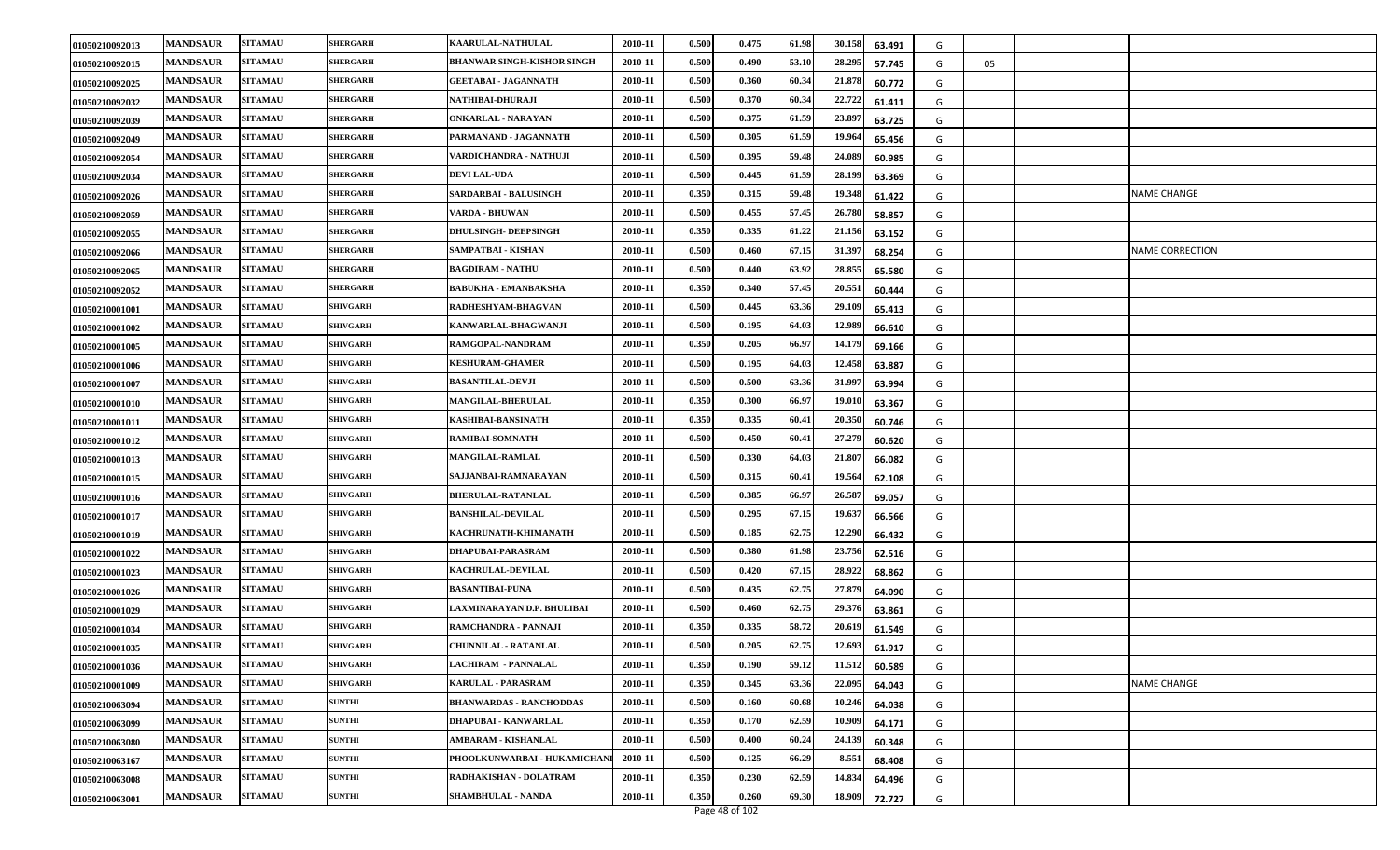| 01050210063002 | <b>MANDSAUR</b> | <b>SITAMAU</b> | <b>SUNTHI</b> | <b>BHAGUBAI - BHERULAL</b>          | 2010-11 | 0.350 | 0.105 | 60.24 | 6.661<br>63.438  | G |    |  |
|----------------|-----------------|----------------|---------------|-------------------------------------|---------|-------|-------|-------|------------------|---|----|--|
| 01050210063003 | <b>MANDSAUR</b> | <b>SITAMAU</b> | <b>SUNTHI</b> | <b>GATTUBAI - RAMGOPAL</b>          | 2010-11 | 0.500 | 0.500 | 64.42 | 32.468<br>64.936 | G |    |  |
| 01050210063007 | <b>MANDSAUR</b> | <b>SITAMAU</b> | <b>SUNTHI</b> | RAMPRASAD - KANHAIYALAL             | 2010-11 | 0.500 | 0.200 | 64.74 | 12.791<br>63.955 | G |    |  |
| 01050210063010 | <b>MANDSAUR</b> | <b>SITAMAU</b> | <b>SUNTHI</b> | RAMKANYABAI - RAMJAS                | 2010-11 | 0.500 | 0.250 | 62.59 | 16.443<br>65.772 | G |    |  |
| 01050210063012 | <b>MANDSAUR</b> | <b>SITAMAU</b> | <b>SUNTHI</b> | <b>BHAGWANTIBAI - BHUWANISHANKA</b> | 2010-11 | 0.350 | 0.290 | 64.74 | 18.978<br>65.441 | G |    |  |
| 01050210063013 | <b>MANDSAUR</b> | <b>SITAMAU</b> | <b>SUNTHI</b> | <b>RAMBILAS - MOHANLAL</b>          | 2010-11 | 0.500 | 0.500 | 58.95 | 29.930<br>59.860 | G |    |  |
| 01050210063014 | <b>MANDSAUR</b> | <b>SITAMAU</b> | <b>SUNTHI</b> | PRABHUBAI - RAMESHWAR               | 2010-11 | 0.500 | 0.100 | 64.31 | 6.817<br>68.170  | G |    |  |
| 01050210063015 | <b>MANDSAUR</b> | <b>SITAMAU</b> | <b>SUNTHI</b> | <b>BASANTILAL - GANPAT</b>          | 2010-11 | 0.500 | 0.190 | 62.59 | 12.572<br>66.168 | G |    |  |
| 01050210063020 | <b>MANDSAUR</b> | <b>SITAMAU</b> | <b>SUNTHI</b> | <b>RAMLAL - KESHURAM</b>            | 2010-11 | 0.350 | 0.210 | 61.16 | 13.088<br>62.324 | G |    |  |
| 01050210063021 | <b>MANDSAUR</b> | <b>SITAMAU</b> | <b>SUNTHI</b> | <b>CHAINSUKH - RAMRATAN</b>         | 2010-11 | 0.350 | 0.190 | 62.81 | 13.217<br>69.563 | G |    |  |
| 01050210063022 | <b>MANDSAUR</b> | <b>SITAMAU</b> | <b>SUNTHI</b> | KANHAIYALAL - GOUTAMLAL             | 2010-11 | 0.500 | 0.345 | 62.22 | 22.773<br>66.009 | G |    |  |
| 01050210063023 | <b>MANDSAUR</b> | <b>SITAMAU</b> | <b>SUNTHI</b> | <b>GANESHRAM - FULCHAND</b>         | 2010-11 | 0.500 | 0.245 | 61.79 | 15.801<br>64.494 | G |    |  |
| 01050210063025 | <b>MANDSAUR</b> | <b>SITAMAU</b> | <b>SUNTHI</b> | KANCHANBAI - AMRATRAM               | 2010-11 | 0.350 | 0.325 | 63.99 | 20.788<br>63.963 | G |    |  |
| 01050210063026 | <b>MANDSAUR</b> | <b>SITAMAU</b> | <b>SUNTHI</b> | <b>SAREKUNWAR - GOUTAMLAL</b>       | 2010-11 | 0.500 | 0.205 | 61.99 | 13.912<br>67.863 | G |    |  |
| 01050210063028 | <b>MANDSAUR</b> | <b>SITAMAU</b> | <b>SUNTHI</b> | KALABAI - MANGILAL                  | 2010-11 | 0.500 | 0.205 | 69.30 | 14.840<br>72.390 | G |    |  |
| 01050210063029 | <b>MANDSAUR</b> | <b>SITAMAU</b> | <b>SUNTHI</b> | <b>SURAJBAI - BAPULAL</b>           | 2010-11 | 0.500 | 0.205 | 62.63 | 13.340<br>65.073 | G |    |  |
| 01050210063031 | <b>MANDSAUR</b> | <b>SITAMAU</b> | <b>SUNTHI</b> | <b>BHAGATRAM - BHUWANIRAM</b>       | 2010-11 | 0.500 | 0.380 | 62.74 | 24.262<br>63.847 | G |    |  |
| 01050210063033 | <b>MANDSAUR</b> | <b>SITAMAU</b> | <b>SUNTHI</b> | NATHULAL - NANDRAM                  | 2010-11 | 0.500 | 0.330 | 62.63 | 21.053<br>63.797 | G |    |  |
| 01050210063034 | <b>MANDSAUR</b> | <b>SITAMAU</b> | <b>SUNTHI</b> | <b>BAGDIRAM - BHANWARLAL (BADA)</b> | 2010-11 | 0.500 | 0.160 | 64.74 | 10.608<br>66.300 | G |    |  |
| 01050210063038 | <b>MANDSAUR</b> | <b>SITAMAU</b> | <b>SUNTHI</b> | DHURILAL - RAMLAL                   | 2010-11 | 0.500 | 0.480 | 62.65 | 30.394<br>63.321 | G |    |  |
| 01050210063040 | <b>MANDSAUR</b> | <b>SITAMAU</b> | <b>SUNTHI</b> | <b>NANDLAL - RAMJAS</b>             | 2010-11 | 0.500 | 0.205 | 64.74 | 13.642<br>66.546 | G |    |  |
| 01050210063046 | <b>MANDSAUR</b> | <b>SITAMAU</b> | <b>SUNTHI</b> | <b>BHERULAL - ASHARAM</b>           | 2010-11 | 0.500 | 0.195 | 62.23 | 12.633<br>64.785 | G |    |  |
| 01050210063049 | <b>MANDSAUR</b> | <b>SITAMAU</b> | <b>SUNTHI</b> | LAXMINARAYAN - JAGDISHRAM           | 2010-11 | 0.500 | 0.495 | 62.23 | 30.982<br>62.590 | G |    |  |
| 01050210063052 | <b>MANDSAUR</b> | <b>SITAMAU</b> | <b>SUNTHI</b> | <b>SUKHIBAI - HIRALAL</b>           | 2010-11 | 0.500 | 0.315 | 63.60 | 20.134<br>63.917 | G |    |  |
| 01050210063056 | <b>MANDSAUR</b> | <b>SITAMAU</b> | <b>SUNTHI</b> | <b>ASHARAM - BAGDURAM</b>           | 2010-11 | 0.500 | 0.300 | 62.23 | 18.989<br>63.297 | G |    |  |
| 01050210063058 | <b>MANDSAUR</b> | <b>SITAMAU</b> | <b>SUNTHI</b> | <b>MANGILAL - BHERULAL</b>          | 2010-11 | 0.350 | 0.355 | 62.23 | 22.456<br>63.256 | G |    |  |
| 01050210063062 | <b>MANDSAUR</b> | <b>SITAMAU</b> | <b>SUNTHI</b> | RAMCHANDRA BAI - RAMJAS             | 2010-11 | 0.350 | 0.295 | 59.60 | 16.271<br>55.156 | G | 04 |  |
| 01050210063063 | <b>MANDSAUR</b> | <b>SITAMAU</b> | <b>SUNTHI</b> | <b>HIRADAS - NARSINGHDAS</b>        | 2010-11 | 0.350 | 0.320 | 59.60 | 18.238<br>56.994 | G |    |  |
| 01050210063065 | <b>MANDSAUR</b> | <b>SITAMAU</b> | <b>SUNTHI</b> | <b>BHUWANIRAM - AMRITRAM</b>        | 2010-11 | 0.500 | 0.370 | 69.30 | 26.176<br>70.746 | G |    |  |
| 01050210063067 | <b>MANDSAUR</b> | <b>SITAMAU</b> | <b>SUNTHI</b> | RAMLAL - SHANKARLAL                 | 2010-11 | 0.500 | 0.445 | 61.16 | 27.959<br>62.829 | G |    |  |
| 01050210063073 | <b>MANDSAUR</b> | <b>SITAMAU</b> | <b>SUNTHI</b> | KANKUBAI - SHAMBHULAL               | 2010-11 | 0.500 | 0.295 | 63.60 | 19.098<br>64.739 | G |    |  |
| 01050210063077 | <b>MANDSAUR</b> | <b>SITAMAU</b> | <b>SUNTHI</b> | <b>DEVILAL - PANNALAL</b>           | 2010-11 | 0.500 | 0.295 | 63.42 | 19.325<br>65.508 | G |    |  |
| 01050210063079 | <b>MANDSAUR</b> | <b>SITAMAU</b> | <b>SUNTHI</b> | <b>MANGILAL - DEVILAL</b>           | 2010-11 | 0.350 | 0.205 | 61.16 | 13.088<br>63.844 | G |    |  |
| 01050210063081 | <b>MANDSAUR</b> | <b>SITAMAU</b> | <b>SUNTHI</b> | SATYANARAYAN - BHANWARLAL MA        | 2010-11 | 0.500 | 0.200 | 65.34 | 13.357<br>66.785 | G |    |  |
| 01050210063083 | <b>MANDSAUR</b> | <b>SITAMAU</b> | <b>SUNTHI</b> | <b>SHIVLAL - RATANLAL</b>           | 2010-11 | 0.500 | 0.100 | 65.87 | 7.152<br>71.520  | G |    |  |
| 01050210063084 | <b>MANDSAUR</b> | <b>SITAMAU</b> | <b>SUNTHI</b> | <b>KESHURAM - RAMSUKH</b>           | 2010-11 | 0.500 | 0.220 | 68.31 | 16.229<br>73.768 | G |    |  |
| 01050210063089 | <b>MANDSAUR</b> | <b>SITAMAU</b> | <b>SUNTHI</b> | KANCHANBAI - RATANLAL               | 2010-11 | 0.500 | 0.365 | 61.16 | 22.830<br>62.548 | G |    |  |
| 01050210063106 | <b>MANDSAUR</b> | <b>SITAMAU</b> | <b>SUNTHI</b> | <b>NARAYAN - BHERA</b>              | 2010-11 | 0.500 | 0.195 | 61.93 | 12.678<br>65.015 | G |    |  |
| 01050210063111 | <b>MANDSAUR</b> | <b>SITAMAU</b> | <b>SUNTHI</b> | DAMARLAL - GANPATLAL                | 2010-11 | 0.350 | 0.190 | 65.34 | 12.807<br>67.405 | G |    |  |
| 01050210063120 | <b>MANDSAUR</b> | <b>SITAMAU</b> | <b>SUNTHI</b> | <b>JAMNABAI - RAMSUKH</b>           | 2010-11 | 0.350 | 0.150 | 59.60 | 9.153<br>61.020  | G |    |  |
| 01050210063121 | <b>MANDSAUR</b> | <b>SITAMAU</b> | <b>SUNTHI</b> | SURAJBAI - BHANWARLAL               | 2010-11 | 0.500 | 0.125 | 61.93 | 7.874<br>62.992  | G |    |  |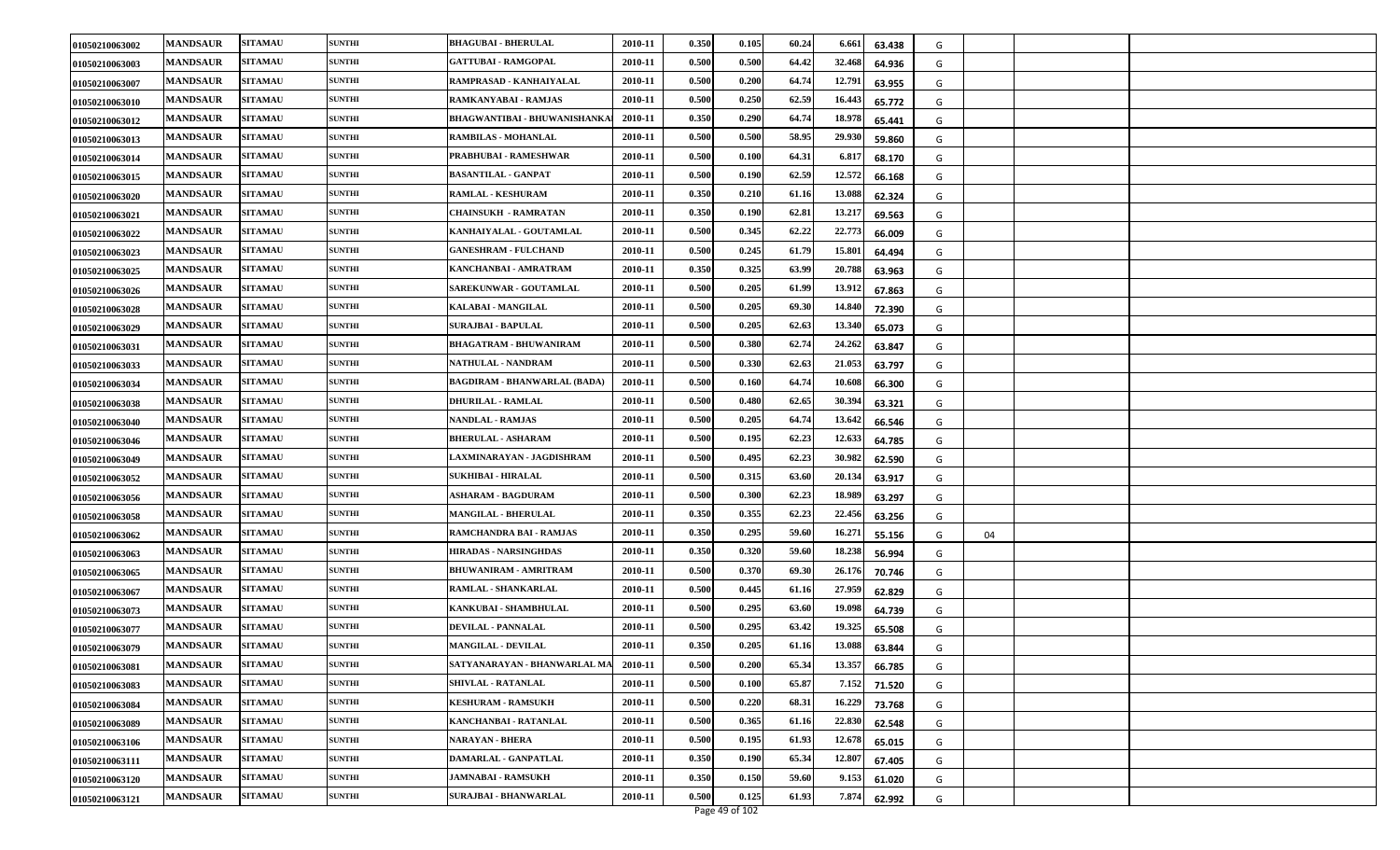| 01050210063122 | <b>MANDSAUR</b> | <b>SITAMAU</b> | <b>SUNTHI</b>    | LAXMINARAYAN - DEVAJI              | 2010-11 | 0.500 | 0.470 | 61.93 | 29.549<br>62.870 | G |    |                |                    |
|----------------|-----------------|----------------|------------------|------------------------------------|---------|-------|-------|-------|------------------|---|----|----------------|--------------------|
| 01050210063123 | <b>MANDSAUR</b> | <b>SITAMAU</b> | <b>SUNTHI</b>    | PRABHULAL - SHANKARLAL             | 2010-11 | 0.500 | 0.290 | 59.87 | 18.115<br>62.466 | G |    |                |                    |
| 01050210063125 | <b>MANDSAUR</b> | <b>SITAMAU</b> | <b>SUNTHI</b>    | <b>KALABAI - DEVILAL</b>           | 2010-11 | 0.350 | 0.205 | 65.34 | 13.311<br>64.932 | G |    |                |                    |
| 01050210063128 | <b>MANDSAUR</b> | <b>SITAMAU</b> | <b>SUNTHI</b>    | AMRATRAM - JETRAM                  | 2010-11 | 0.500 | 0.250 | 67.46 | 17.125<br>68.500 | G |    |                |                    |
| 01050210063131 | <b>MANDSAUR</b> | <b>SITAMAU</b> | <b>SUNTHI</b>    | NATHUSINGH - RADHUSINGH            | 2010-11 | 0.500 | 0.330 | 56.58 | 19.04<br>57.706  | G |    |                |                    |
| 01050210063134 | <b>MANDSAUR</b> | <b>SITAMAU</b> | <b>SUNTHI</b>    | <b>BAGDIRAM - BHANWARLAL CHOTA</b> | 2010-11 | 0.500 | 0.150 | 65.34 | 10.174<br>67.827 | G |    |                |                    |
| 01050210063127 | <b>MANDSAUR</b> | <b>SITAMAU</b> | <b>SUNTHI</b>    | RAMESHWAR - BHUWANIRAM             | 2010-11 | 0.500 | 0.300 | 68.31 | 21.059<br>70.197 | G |    |                |                    |
| 01050210063050 | <b>MANDSAUR</b> | <b>SITAMAU</b> | <b>SUNTHI</b>    | RAMESHWAR - BHERULAL               | 2010-11 | 0.350 | 0.145 | 67.46 | 11.006<br>75.903 | G |    |                |                    |
| 01050210063095 | <b>MANDSAUR</b> | <b>SITAMAU</b> | <b>SUNTHI</b>    | <b>SUKHLAL - DEVAJI</b>            | 2010-11 | 0.350 | 0.205 | 66.59 | 14.184<br>69.190 | G |    |                |                    |
| 01050210063098 | <b>MANDSAUR</b> | <b>SITAMAU</b> | <b>SUNTHI</b>    | <b>BHERULAL - BHANWARLAL</b>       | 2010-11 | 0.500 | 0.360 | 61.93 | 22.578<br>62.717 | G |    |                |                    |
| 01050210063090 | <b>MANDSAUR</b> | <b>SITAMAU</b> | <b>SUNTHI</b>    | <b>GOVINDRAM - MADHUJI</b>         | 2010-11 | 0.350 | 0.200 | 64.31 | 5.126<br>25.630  | G | 04 |                |                    |
| 01050210063061 | <b>MANDSAUR</b> | <b>SITAMAU</b> | <b>SUNTHI</b>    | <b>MANGILAL - RAMLAL</b>           | 2010-11 | 0.350 | 0.100 | 50.86 | 5.115<br>51.150  | G | 04 |                |                    |
| 01050210063115 | <b>MANDSAUR</b> | <b>SITAMAU</b> | <b>SUNTHI</b>    | <b>RAMESHWARDAS -TULSIDAS</b>      | 2010-11 | 0.500 | 0.105 | 68.31 | 7.475<br>71.190  | G |    |                |                    |
| 01050210063108 | <b>MANDSAUR</b> | <b>SITAMAU</b> | <b>SUNTHI</b>    | <b>MANGIBAI - RAMLAL</b>           | 2010-11 | 0.500 | 0.310 | 66.69 | 21.188<br>68.348 | G |    |                |                    |
| 01050210063032 | <b>MANDSAUR</b> | <b>SITAMAU</b> | <b>SUNTHI</b>    | <b>BHANWARLAL - MANGILAL</b>       | 2010-11 | 0.500 | 0.300 | 61.75 | 19.178<br>63.927 | G |    |                |                    |
| 01050210063165 | <b>MANDSAUR</b> | <b>SITAMAU</b> | <b>SUNTHI</b>    | <b>MANGNIRAM - BHERULAL</b>        | 2010-11 | 0.500 | 0.160 | 65.89 | 11.088<br>69.300 | G |    |                |                    |
| 01050210063110 | <b>MANDSAUR</b> | <b>SITAMAU</b> | <b>SUNTHI</b>    | <b>GEETABAI - DEVILAL</b>          | 2010-11 | 0.350 | 0.215 | 61.75 | 13.559<br>63.065 | G |    |                |                    |
| 01050210063088 | <b>MANDSAUR</b> | <b>SITAMAU</b> | <b>SUNTHI</b>    | <b>RAMESHWAR - JETRAM</b>          | 2010-11 | 0.500 | 0.200 | 63.26 | 13.248<br>66.240 | G |    |                |                    |
| 01050210063169 | <b>MANDSAUR</b> | <b>SITAMAU</b> | <b>SUNTHI</b>    | NATHULAL - ONKARLAL                | 2010-11 | 0.500 | 0.500 | 61.75 | 31.748<br>63.496 | G |    |                |                    |
| 01050210063006 | <b>MANDSAUR</b> | <b>SITAMAU</b> | <b>SUNTHI</b>    | JAGDISHCHANDRA - MUKUNDLAL         | 2010-11 | 0.500 | 0.295 | 59.87 | 19.235<br>65.203 | G |    |                |                    |
| 01050210063096 | <b>MANDSAUR</b> | <b>SITAMAU</b> | <b>SUNTHI</b>    | SALAGRAM - CHOTULAL                | 2010-11 | 0.500 | 0.110 | 65.89 | 7.295<br>66.318  | G |    |                |                    |
| 01050210063100 | <b>MANDSAUR</b> | <b>SITAMAU</b> | <b>SUNTHI</b>    | <b>BHERULAL - MANGILAL</b>         | 2010-11 | 0.350 | 0.225 | 61.75 | 14.07<br>62.533  | G |    |                |                    |
| 01050210063105 | <b>MANDSAUR</b> | <b>SITAMAU</b> | <b>SUNTHI</b>    | <b>MANGIBAI - TULSIRAM</b>         | 2010-11 | 0.500 | 0.385 | 62.12 | 24.413<br>63.410 | G |    |                |                    |
| 01050210063119 | <b>MANDSAUR</b> | <b>SITAMAU</b> | <b>SUNTHI</b>    | MOHANBAI - JAGANNATH               | 2010-11 | 0.500 | 0.390 | 59.87 | 23.794<br>61.010 | G |    |                |                    |
| 01050210063163 | <b>MANDSAUR</b> | <b>SITAMAU</b> | <b>SUNTHI</b>    | <b>JETRAM - UDA</b>                | 2010-11 | 0.350 | 0.205 | 62.12 | 14.376<br>70.127 | G |    |                |                    |
| 01050210063087 | <b>MANDSAUR</b> | <b>SITAMAU</b> | <b>SUNTHI</b>    | <b>BHAWARKUWAR - BAHADURSINGH</b>  | 2010-11 | 0.500 | 0.115 | 62.12 | 7.517<br>65.365  | G |    |                |                    |
| 01050210063164 | <b>MANDSAUR</b> | <b>SITAMAU</b> | <b>SUNTHI</b>    | DHANNALAL - PARASRAM               | 2010-11 | 0.350 | 0.295 | 65.89 | 19.918<br>67.519 | G |    |                |                    |
| 01050210063112 | <b>MANDSAUR</b> | <b>SITAMAU</b> | <b>SUNTHI</b>    | RAMKANYABAI - SHANKARLAL           | 2010-11 | 0.500 | 0.465 | 59.83 | 28.265<br>60.785 | G |    |                |                    |
| 01050210063171 | <b>MANDSAUR</b> | <b>SITAMAU</b> | <b>SUNTHI</b>    | RAJMAL - KALURAM                   | 2010-11 | 0.500 | 0.135 | 65.89 | 9.243<br>68.467  | G |    |                |                    |
| 01050210063136 | <b>MANDSAUR</b> | <b>SITAMAU</b> | <b>SUNTHI</b>    | <b>SUMER GIR - BHERU GIR</b>       | 2010-11 | 0.350 | 0.135 | 61.88 | 8.380<br>62.074  | G |    |                |                    |
| 01050210063126 | <b>MANDSAUR</b> | <b>SITAMAU</b> | <b>SUNTHI</b>    | VIDHYASAGAR - SHANKARLAL           | 2010-11 | 0.350 | 0.170 | 61.16 | 10.965<br>64.500 | G |    |                |                    |
| 01050210063118 | <b>MANDSAUR</b> | <b>SITAMAU</b> | <b>SUNTHI</b>    | PARWATIBAI - BAGDUNATH             | 2010-11 | 0.350 | 0.110 | 62.12 | 7.11.<br>64.700  | G |    |                | <b>NAME CHANGE</b> |
| 01050210063168 | <b>MANDSAUR</b> | <b>SITAMAU</b> | <b>SUNTHI</b>    | <b>BAGDIBAI - KARU</b>             | 2010-11 | 0.350 | 0.355 | 61.88 | 22.480<br>63.324 | G |    |                | <b>NAME CHANGE</b> |
| 01050210063016 | <b>MANDSAUR</b> | <b>SITAMAU</b> | <b>SUNTHI</b>    | <b>BHULIBAI - BAPULAL</b>          | 2010-11 | 0.350 | 0.130 | 62.27 | 8.362<br>64.323  | G |    |                | <b>NAME CHANGE</b> |
| 01050210063172 | <b>MANDSAUR</b> | <b>SITAMAU</b> | <b>SUNTHI</b>    | RAMGOPAL - BHERULAL                | 2010-11 | 0.500 | 0.455 | 61.29 | 27.729<br>60.943 | G |    | 01050210007013 |                    |
| 01050210004034 | <b>MANDSAUR</b> | <b>SITAMAU</b> | <b>TAMBOLIYA</b> | RAMKISHAN-BHANWRLAL                | 2010-11 | 0.500 | 0.230 | 64.96 | 15.590<br>67.783 | G |    |                |                    |
| 01050210004002 | <b>MANDSAUR</b> | <b>SITAMAU</b> | <b>TAMBOLIYA</b> | NANDIBAI - GOVARDHAN               | 2010-11 | 0.500 | 0.475 | 59.49 | 29.159<br>61.387 | G |    |                |                    |
| 01050210004003 | <b>MANDSAUR</b> | <b>SITAMAU</b> | <b>TAMBOLIYA</b> | <b>BHERULAL-RAMLAL</b>             | 2010-11 | 0.500 | 0.210 | 63.69 | 13.966<br>66.505 | G |    |                |                    |
| 01050210004004 | <b>MANDSAUR</b> | <b>SITAMAU</b> | TAMBOLIYA        | MOHANLAL-AMARCHANDRA               | 2010-11 | 0.500 | 0.205 | 62.92 | 14.651<br>71.468 | G |    |                |                    |
| 01050210004008 | <b>MANDSAUR</b> | <b>SITAMAU</b> | <b>TAMBOLIYA</b> | <b>NANDA-HARIRAM</b>               | 2010-11 | 0.500 | 0.260 | 62.92 | 17.195<br>66.135 | G |    |                |                    |
| 01050210004011 | <b>MANDSAUR</b> | <b>SITAMAU</b> | <b>TAMBOLIYA</b> | RATAN-HARIRAM-KULMI                | 2010-11 | 0.500 | 0.155 | 64.96 | 10.050<br>64.839 | G |    |                |                    |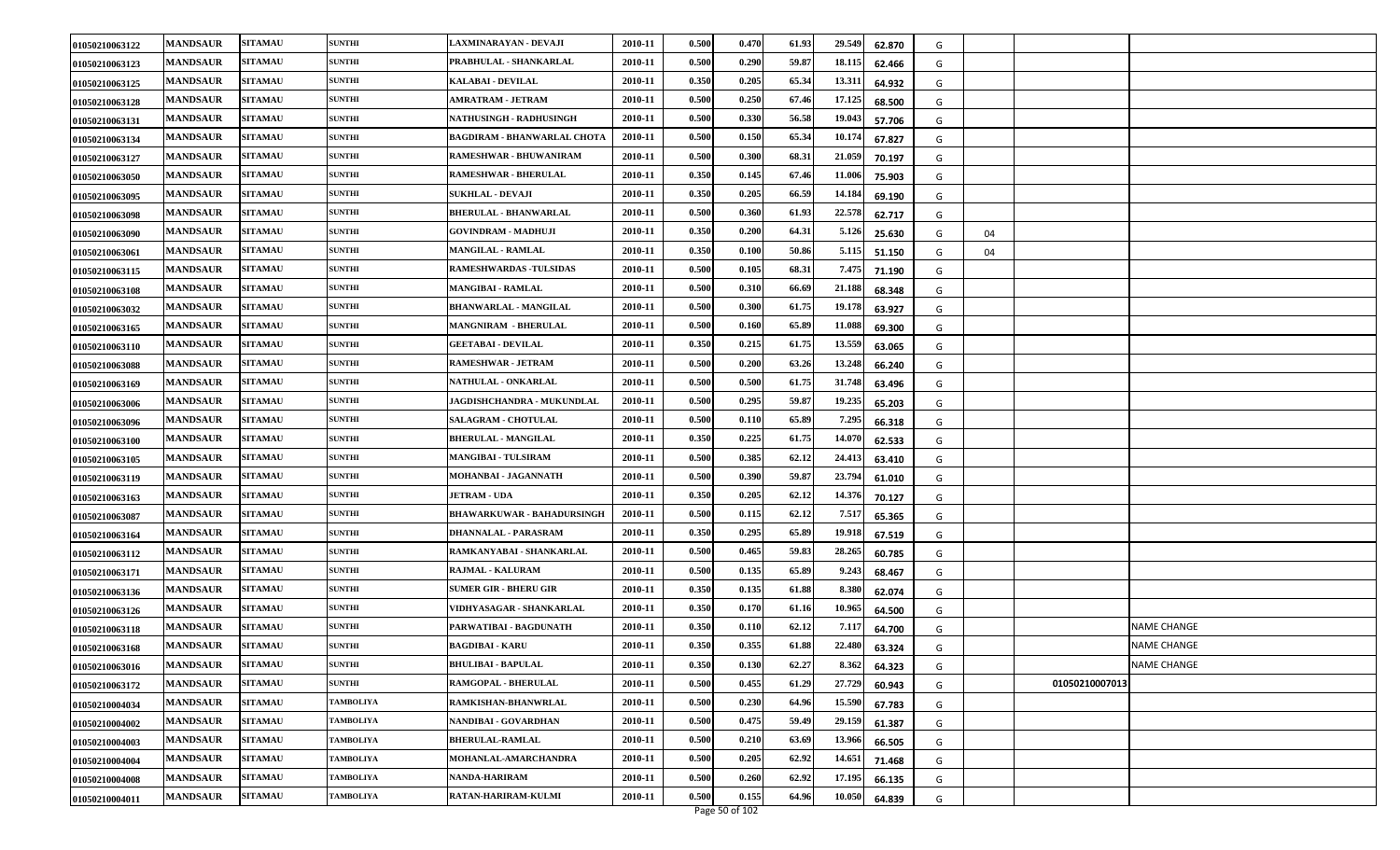| 01050210004016 | <b>MANDSAUR</b> | <b>SITAMAU</b> | TAMBOLIYA               | RAMRATAN-BHUWAN                           | 2010-11 | 0.500 | 0.210  | 60.91 | 13.096 | 62.362 | G |    |                |                    |
|----------------|-----------------|----------------|-------------------------|-------------------------------------------|---------|-------|--------|-------|--------|--------|---|----|----------------|--------------------|
| 01050210004018 | <b>MANDSAUR</b> | <b>SITAMAU</b> | <b><i>FAMBOLIYA</i></b> | DEVILAL-AMARCHANDRA                       | 2010-11 | 0.500 | 0.195  | 62.92 | 13.366 | 68.544 | G |    |                |                    |
| 01050210004032 | <b>MANDSAUR</b> | <b>SITAMAU</b> | TAMBOLIYA               | <b>KARULAL-TULSIRAM</b>                   | 2010-11 | 0.350 | 0.120  | 54.08 | 6.690  | 55.750 | G | 04 |                |                    |
| 01050210004013 | <b>MANDSAUR</b> | <b>SITAMAU</b> | <b><i>FAMBOLIYA</i></b> | <b>DASHRATH-RAMLAL</b>                    | 2010-11 | 0.500 | 0.115  | 60.91 | 7.448  | 64.765 | G |    |                |                    |
| 01050210004028 | <b>MANDSAUR</b> | <b>SITAMAU</b> | TAMBOLIYA               | <b>DEVILAL - TULSIRAM</b>                 | 2010-11 | 0.500 | 0.100  | 54.30 | 5.531  | 55.310 | G | 04 |                |                    |
| 01050210004038 | <b>MANDSAUR</b> | <b>SITAMAU</b> | TAMBOLIYA               | <b>NANDA-LALA</b>                         | 2010-11 | 0.500 | 0.405  | 53.47 | 22.946 | 56.657 | G | 05 |                |                    |
| 01050210004044 | <b>MANDSAUR</b> | <b>SITAMAU</b> | TAMBOLIYA               | <b>ARJUNSINGH - RAMSINGH</b>              | 2010-11 | 0.350 | 0.260  | 57.13 | 15.058 | 57.915 | G |    |                |                    |
| 01050210004045 | <b>MANDSAUR</b> | <b>SITAMAU</b> | <b><i>FAMBOLIYA</i></b> | RAJKUNWAR - KANHEYALAL                    | 2010-11 | 0.500 | 0.195  | 57.83 | 11.178 | 57.323 | G |    | 01050210011041 |                    |
| 01050210064001 | <b>MANDSAUR</b> | <b>SITAMAU</b> | ABAKHEDI                | SITABAI - MADHOSINGH                      | 2010-11 | 0.350 | 0.1200 | 56.28 | 6.882  | 57.350 | G |    |                |                    |
| 01050210064004 | <b>MANDSAUR</b> | <b>SITAMAU</b> | ABAKHEDI                | MANGILAL - BHUWANIRAM                     | 2010-11 | 0.500 | 0.1450 | 58.89 | 10.247 | 70.669 | G |    |                |                    |
| 01050210064007 | <b>MANDSAUR</b> | <b>SITAMAU</b> | ABAKHEDI                | <b>BHOPALSINGH - LAXMANSINGH</b>          | 2010-11 | 0.350 | 0.3200 | 63.15 | 20.488 | 64.025 | G |    |                | <b>NAME CHANGE</b> |
| 01050210064013 | <b>MANDSAUR</b> | <b>SITAMAU</b> | ABAKHEDI                | <b>BHANA-NATHU</b>                        | 2010-11 | 0.500 | 0.5050 | 60.44 | 31.791 | 62.952 | G |    |                |                    |
| 01050210064005 | <b>MANDSAUR</b> | <b>SITAMAU</b> | ABAKHEDI                | SOHANBAI - BHANWARSINGH                   | 2010-11 | 0.350 | 0.3400 | 56.28 | 19.425 | 57.132 | G |    |                |                    |
| 01050210064010 | <b>MANDSAUR</b> | <b>SITAMAU</b> | ABAKHEDI                | UDAYSINGH - BHERUSINGH                    | 2010-11 | 0.500 | 0.3900 | 57.21 | 22.851 | 58.592 | G |    |                |                    |
| 01050210038002 | <b>MANDSAUR</b> | <b>SITAMAU</b> | BAAJKHEDI               | TULSIRAM - CHUNNILAL                      | 2010-11 | 0.500 | 0.4050 | 66.73 | 29.752 | 73.462 | G |    |                |                    |
| 01050210038004 | <b>MANDSAUR</b> | <b>SITAMAU</b> | BAAJKHEDI               | <b>AMRITRAM - HEMRAJ</b>                  | 2010-11 | 0.500 | 0.1950 | 59.84 | 12.558 | 64.400 | G |    |                |                    |
| 01050210038008 | <b>MANDSAUR</b> | <b>SITAMAU</b> | BAAJKHEDI               | SHANTIBAI - NANDA                         | 2010-11 | 0.500 | 0.3650 | 59.84 | 22.055 | 60.425 | G |    |                |                    |
| 01050210038010 | <b>MANDSAUR</b> | <b>SITAMAU</b> | <b>BAAJKHEDI</b>        | <b>JAGDISH - SHANKARLAL</b>               | 2010-11 | 0.500 | 0.4600 | 59.84 | 30.424 | 66.139 | G |    |                |                    |
| 01050210038016 | <b>MANDSAUR</b> | <b>SITAMAU</b> | BAAJKHEDI               | <b>NANDLAL - NATHU</b>                    | 2010-11 | 0.500 | 0.2000 | 64.61 | 13.697 | 68.485 | G |    |                |                    |
| 01050210038017 | <b>MANDSAUR</b> | <b>SITAMAU</b> | BAAJKHEDI               | RUKMANIBAI-MANGILAL                       | 2010-11 | 0.500 | 0.2900 | 65.46 | 19.806 | 68.297 | G |    |                |                    |
| 01050210038018 | <b>MANDSAUR</b> | <b>SITAMAU</b> | BAAJKHEDI               | <b>SHANKAR - KANA</b>                     | 2010-11 | 0.500 | 0.2950 | 59.84 | 19.046 | 64.563 | G |    |                |                    |
| 01050210038031 | <b>MANDSAUR</b> | <b>SITAMAU</b> | <b>BAAJKHEDI</b>        | <b>BHERULAL - NATHU</b>                   | 2010-11 | 0.500 | 0.3100 | 62.41 | 20.640 | 66.581 | G |    |                |                    |
| 01050210038034 | <b>MANDSAUR</b> | <b>SITAMAU</b> | BAAJKHEDI               | <b>KARULAL - GANESH</b>                   | 2010-11 | 0.500 | 0.3200 | 69.17 | 22.302 | 69.694 | G |    |                |                    |
| 01050210038038 | <b>MANDSAUR</b> | <b>SITAMAU</b> | BAAJKHEDI               | <b>MANGILAL - PURALAL</b>                 | 2010-11 | 0.500 | 0.2000 | 64.36 | 13.102 | 65.510 | G |    |                |                    |
| 01050210038032 | <b>MANDSAUR</b> | <b>SITAMAU</b> | BAAJKHEDI               | <b>GEETABAI - NANURAM</b>                 | 2010-11 | 0.500 | 0.1950 | 62.41 | 12.215 | 62.641 | G |    |                |                    |
| 01050210038043 | <b>MANDSAUR</b> | <b>SITAMAU</b> | BAAJKHEDI               | <b>BANSHILAL - AMRA CHAMAR</b>            | 2010-11 | 0.500 | 0.4350 | 69.17 | 34.259 | 78.756 | G |    |                |                    |
| 01050210038041 | <b>MANDSAUR</b> | <b>SITAMAU</b> | BAAJKHEDI               | <b>HIRALAL - AMRA</b>                     | 2010-11 | 0.500 | 0.2950 | 62.13 | 18.737 | 63.515 | G |    |                |                    |
| 01050210038052 | <b>MANDSAUR</b> | <b>SITAMAU</b> | BAAJKHEDI               | PRAVEEN KUWAR - SHELENDRA<br><b>SINGH</b> | 2010-11 | 0.500 | 0.4900 | 65.81 | 33.497 | 68.361 | G |    |                |                    |
| 01050210038054 | <b>MANDSAUR</b> | <b>SITAMAU</b> | BAAJKHEDI               | MANGILAL - NANURAM                        | 2010-11 | 0.500 | 0.4750 | 62.38 | 31.983 | 67.333 | G |    |                |                    |
| 01050210038056 | <b>MANDSAUR</b> | <b>SITAMAU</b> | <b>BAAJKHEDI</b>        | <b>BHANWARLAL - NANDA BRAHAMN</b>         | 2010-11 | 0.500 | 0.2550 | 62.38 | 17.048 | 66.855 | G |    |                |                    |
| 01050210038057 | <b>MANDSAUR</b> | <b>SITAMAU</b> | BAAJKHEDI               | KARIBAI - NANDRAM                         | 2010-11 | 0.500 | 0.3250 | 62.86 | 20.546 | 63.218 | G |    |                |                    |
| 01050210038059 | <b>MANDSAUR</b> | <b>SITAMAU</b> | BAAJKHEDI               | KAMLABAI - PRABHULAL MAHAJAN              | 2010-11 | 0.500 | 0.2100 | 60.61 | 13.369 | 63.662 | G |    |                |                    |
| 01050210038063 | <b>MANDSAUR</b> | <b>SITAMAU</b> | BAAJKHEDI               | KANHAIYALAL - HEMRAJ<br><b>KUMAWAT</b>    | 2010-11 | 0.500 | 0.3900 | 62.72 | 26.790 | 68.692 | G |    |                |                    |
| 01050210038064 | <b>MANDSAUR</b> | <b>SITAMAU</b> | <b>BAAJKHEDI</b>        | <b>BAHADURSINGH - BHANWARSINGH</b>        | 2010-11 | 0.500 | 0.4800 | 60.61 | 29.941 | 62.377 | G |    |                |                    |
| 01050210038065 | <b>MANDSAUR</b> | <b>SITAMAU</b> | BAAJKHEDI               | MOHANLAL - GOUTAM KUMAWAT                 | 2010-11 | 0.350 | 0.1950 | 65.35 | 13.910 | 71.333 | G |    |                |                    |
| 01050210038014 | <b>MANDSAUR</b> | <b>SITAMAU</b> | BAAJKHEDI               | <b>MANGILAL-NATHU</b>                     | 2010-11 | 0.500 | 0.4700 | 65.81 | 31.767 | 67.589 | G |    |                |                    |
| 01050210038067 | <b>MANDSAUR</b> | <b>SITAMAU</b> | <b>BAAJKHEDI</b>        | <b>BHAGGA-MEGHA</b>                       | 2010-11 | 0.500 | 0.4000 | 62.72 | 26.307 | 65.768 | G |    |                |                    |
| 01050210038060 | <b>MANDSAUR</b> | <b>SITAMAU</b> | <b>BAAJKHEDI</b>        | RAMGOPAL - SHANKARLAL<br><b>KUMHAR</b>    | 2010-11 | 0.500 | 0.2800 | 65.35 | 18.587 | 66.382 | G |    |                |                    |
| 01050210038033 | <b>MANDSAUR</b> | <b>SITAMAU</b> | BAAJKHEDI               | <b>BAHADURSINGH - RANVEERSINGH</b>        | 2010-11 | 0.350 | 0.3550 | 65.35 | 5.340  | 15.042 | G | 04 |                |                    |
| 01050210038048 | <b>MANDSAUR</b> | <b>SITAMAU</b> | <b>BAAJKHEDI</b>        | <b>BHERULAL - BAGADU</b>                  | 2010-11 | 0.500 | 0.4650 | 60.61 | 29.664 | 63.794 | G |    |                |                    |
| 01050210038051 | <b>MANDSAUR</b> | <b>SITAMAU</b> | <b>BAAJKHEDI</b>        | MAHENDRASINGH - DEVISINGH                 | 2010-11 | 0.500 | 0.4950 | 69.17 | 10.346 | 20.901 | G | 04 |                |                    |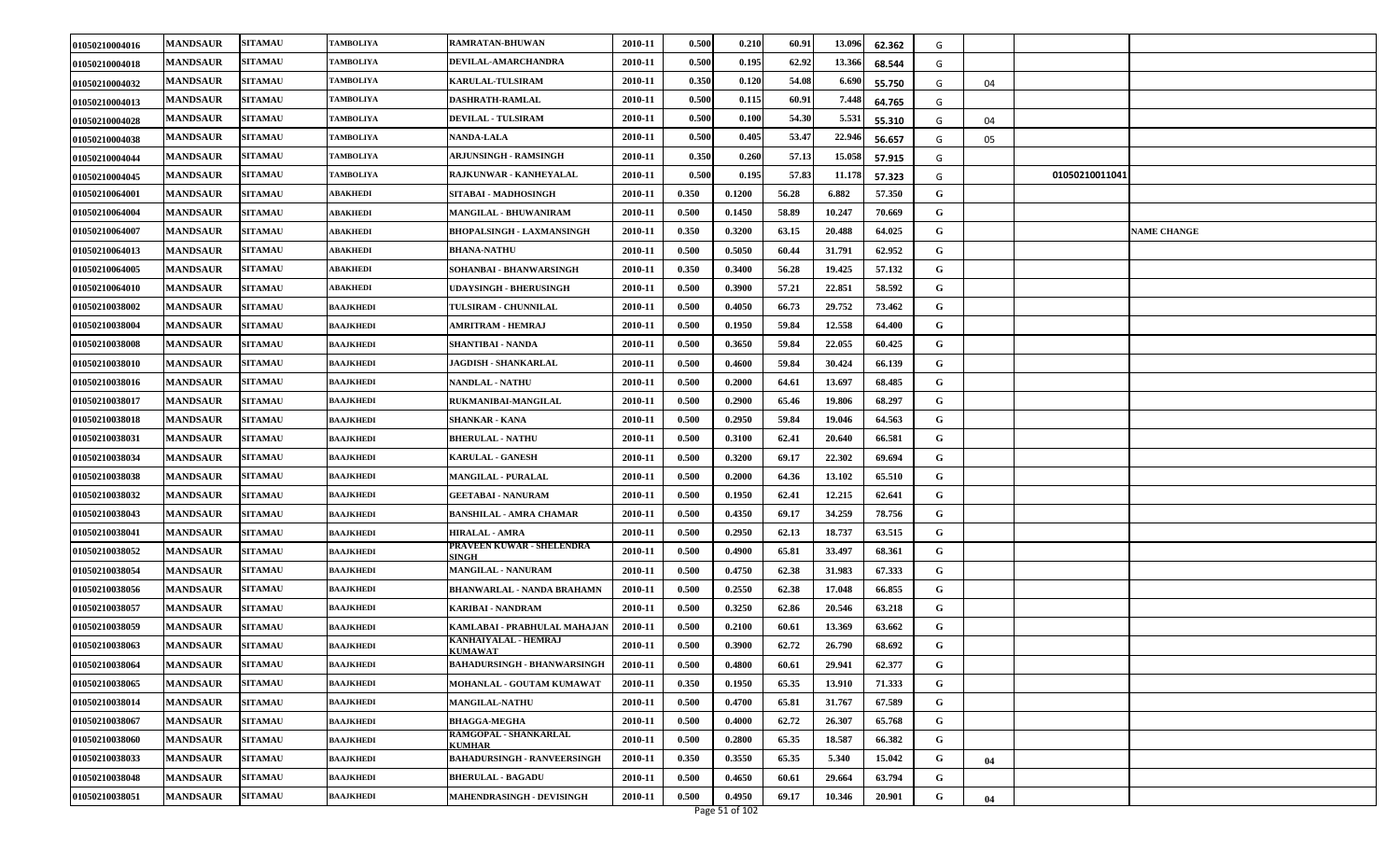| 01050210038053 | <b>MANDSAUR</b> | <b>SITAMAU</b> | <b>BAAJKHEDI</b> | LAXMINARAYAN - RAMPRATAP      | 2010-11 | 0.500 | 0.2000 | 62.72 | 13.449 | 67.245 | G |    |                |                          |
|----------------|-----------------|----------------|------------------|-------------------------------|---------|-------|--------|-------|--------|--------|---|----|----------------|--------------------------|
| 01050210038006 | <b>MANDSAUR</b> | <b>SITAMAU</b> | <b>BAAJKHEDI</b> | <b>DEUBAI - BHAGIRATH</b>     | 2010-11 | 0.500 | 0.3850 | 59.84 | 24.765 | 64.325 | G |    |                |                          |
| 01050210038049 | <b>MANDSAUR</b> | <b>SITAMAU</b> | <b>BAAJKHEDI</b> | HIRALAL - MATHURALAL          | 2010-11 | 0.500 | 0.2700 | 59.54 | 17.199 | 63.700 | G |    |                |                          |
| 01050210038073 | <b>MANDSAUR</b> | <b>SITAMAU</b> | <b>BAAJKHEDI</b> | NANDKUNWAR - PYARJI           | 2010-11 | 0.500 | 0.4850 | 62.72 | 31.190 | 64.309 | G |    | 01050210048102 |                          |
| 01050210060057 | <b>MANDSAUR</b> | <b>SITAMAU</b> | <b>BADODH</b>    | NANDUBAI-NANDA                | 2010-11 | 0.500 | 0.4700 | 60.63 | 28.661 | 60.981 | G |    |                |                          |
| 01050210060009 | <b>MANDSAUR</b> | <b>SITAMAU</b> | <b>BADODH</b>    | <b>JUJHARLAL-UDA</b>          | 2010-11 | 0.350 | 0.2900 | 61.50 | 18.819 | 64.893 | G |    |                |                          |
| 01050210060048 | <b>MANDSAUR</b> | <b>SITAMAU</b> | <b>BADODH</b>    | <b>RAMIBAI-PURA</b>           | 2010-11 | 0.350 | 0.3450 | 56.72 | 18.742 | 54.325 | G | 04 |                |                          |
| 01050210060030 | <b>MANDSAUR</b> | <b>SITAMAU</b> | <b>BADODH</b>    | RAMCHANDRA - BHERULAL         | 2010-11 | 0.350 | 0.3050 | 60.63 | 18.483 | 60.600 | G |    |                |                          |
| 01050210060034 | <b>MANDSAUR</b> | <b>SITAMAU</b> | <b>BADODH</b>    | <b>MOHANBAI - RAMALAL</b>     | 2010-11 | 0.350 | 0.2650 | 60.63 | 16.084 | 60.694 | G |    |                |                          |
| 01050210060046 | <b>MANDSAUR</b> | <b>SITAMAU</b> | <b>BADODH</b>    | <b>CHAMPABAI - KALU</b>       | 2010-11 | 0.500 | 0.4850 | 56.99 | 28.642 | 59.056 | G |    |                |                          |
| 01050210060010 | <b>MANDSAUR</b> | <b>SITAMAU</b> | <b>BADODH</b>    | <b>GORDHANLAL - BADRILAL</b>  | 2010-11 | 0.350 | 0.3150 | 60.63 | 19.644 | 62.362 | G |    |                |                          |
| 01050210060049 | <b>MANDSAUR</b> | <b>SITAMAU</b> | <b>BADODH</b>    | <b>JUJHAR - DEVA</b>          | 2010-11 | 0.350 | 0.3100 | 59.51 | 18.958 | 61.155 | G |    |                | <b>NAME CHANGE</b>       |
| 01050210060011 | <b>MANDSAUR</b> | <b>SITAMAU</b> | <b>BADODH</b>    | SITABAI - PANNA               | 2010-11 | 0.350 | 0.2800 | 61.50 | 17.545 | 62.661 | G |    |                | <b>NAME CHANGE</b>       |
| 01050210060075 | <b>MANDSAUR</b> | <b>SITAMAU</b> | <b>BADODH</b>    | <b>GOPAL - NANALAL</b>        | 2010-11 | 0.350 | 0.3000 | 59.51 | 19.077 | 63.590 | G |    | 01050210007006 |                          |
| 01050210060076 | <b>MANDSAUR</b> | <b>SITAMAU</b> | <b>BADODH</b>    | RADHABAI - RAMCHANDRA         | 2010-11 | 0.350 | 0.1600 | 60.22 | 10.409 | 65.056 | G |    | 01050210003058 |                          |
| 01050210075003 | <b>MANDSAUR</b> | <b>SITAMAU</b> | <b>BETIKHEDI</b> | <b>GANGABAI - BAPULAL</b>     | 2010-11 | 0.500 | 0.5000 | 59.28 | 29.022 | 58.044 | G |    |                |                          |
| 01050210075004 | <b>MANDSAUR</b> | <b>SITAMAU</b> | <b>BETIKHEDI</b> | <b>BHERU - NANDA</b>          | 2010-11 | 0.350 | 0.1350 | 59.28 | 8.367  | 61.978 | G |    |                |                          |
| 01050210075008 | <b>MANDSAUR</b> | <b>SITAMAU</b> | <b>BETIKHEDI</b> | SITABAI-PRABHULAL             | 2010-11 | 0.500 | 0.1050 | 60.44 | 6.528  | 62.171 | G |    |                |                          |
| 01050210075011 | <b>MANDSAUR</b> | <b>SITAMAU</b> | <b>BETIKHEDI</b> | <b>BHERULAL - BHUWAN</b>      | 2010-11 | 0.350 | 0.3300 | 64.18 | 21.555 | 65.318 | G |    |                |                          |
| 01050210075010 | <b>MANDSAUR</b> | <b>SITAMAU</b> | <b>BETIKHEDI</b> | NANDUBAI - KAWARLAL           | 2010-11 | 0.350 | 0.3200 | 59.28 | 18.995 | 59.359 | G |    |                |                          |
| 01050210075015 | <b>MANDSAUR</b> | <b>SITAMAU</b> | <b>BETIKHEDI</b> | <b>BHANWARLAL - NANDA JAT</b> | 2010-11 | 0.500 | 0.1050 | 66.43 | 7.269  | 69.229 | G |    |                |                          |
| 01050210075025 | <b>MANDSAUR</b> | <b>SITAMAU</b> | <b>BETIKHEDI</b> | <b>KACHARU - VARDA</b>        | 2010-11 | 0.350 | 0.3450 | 62.37 | 21.963 | 63.661 | G |    |                |                          |
| 01050210075030 | <b>MANDSAUR</b> | <b>SITAMAU</b> | <b>BETIKHEDI</b> | <b>NATHU - GULAB</b>          | 2010-11 | 0.500 | 0.2050 | 64.57 | 13.375 | 65.244 | G |    |                |                          |
| 01050210075037 | <b>MANDSAUR</b> | <b>SITAMAU</b> | <b>BETIKHEDI</b> | <b>BHANWARLAL - SITARAM</b>   | 2010-11 | 0.350 | 0.0000 | 0.00  | 0.000  | 0.000  | N | 08 |                |                          |
| 01050210075050 | <b>MANDSAUR</b> | <b>SITAMAU</b> | <b>BETIKHEDI</b> | KANKUBAI - NATHU              | 2010-11 | 0.350 | 0.2050 | 59.47 | 12.667 | 61.790 | G |    |                |                          |
| 01050210075036 | <b>MANDSAUR</b> | <b>SITAMAU</b> | <b>BETIKHEDI</b> | <b>VARDA - MOTI</b>           | 2010-11 | 0.500 | 0.2850 | 60.63 | 17.972 | 63.060 | G |    |                |                          |
| 01050210075054 | <b>MANDSAUR</b> | <b>SITAMAU</b> | <b>BETIKHEDI</b> | <b>GORDHANLAL - UDA</b>       | 2010-11 | 0.350 | 0.1850 | 65.77 | 12.600 | 68.108 | G |    |                |                          |
| 01050210075053 | <b>MANDSAUR</b> | <b>SITAMAU</b> | <b>BETIKHEDI</b> | PARASRAM - BHAWARLAL NETAJI   | 2010-11 | 0.350 | 0.1000 | 59.99 | 6.865  | 68.650 | G |    |                |                          |
| 01050210075056 | <b>MANDSAUR</b> | <b>SITAMAU</b> | <b>BETIKHEDI</b> | <b>KISHAN - BHERA</b>         | 2010-11 | 0.350 | 0.1150 | 64.57 | 7.822  | 68.017 | G |    |                | <b>TRANSFER/ISHAKPUR</b> |
| 01050210075027 | <b>MANDSAUR</b> | <b>SITAMAU</b> | <b>BETIKHEDI</b> | <b>NANURAM - KALURAM</b>      | 2010-11 | 0.350 | 0.2550 | 62.37 | 16.172 | 63.420 | G |    |                |                          |
| 01050210075051 | <b>MANDSAUR</b> | <b>SITAMAU</b> | <b>BETIKHEDI</b> | KASTURIBAI - KESHURAM         | 2010-11 | 0.500 | 0.0000 | 0.00  | 0.000  | 0.000  | N |    |                |                          |
| 01050210048002 | <b>MANDSAUR</b> | <b>SITAMAU</b> | <b>BOLIYA</b>    | KALURAM - NATHULAL            | 2010-11 | 0.500 | 0.2100 | 62.42 | 14.330 | 68.238 | G |    |                |                          |
| 01050210048003 | <b>MANDSAUR</b> | <b>SITAMAU</b> | <b>BOLIYA</b>    | ONKARLAL - NATHULAL           | 2010-11 | 0.500 | 0.1850 | 62.42 | 13.554 | 73.265 | G |    |                |                          |
| 01050210048004 | <b>MANDSAUR</b> | <b>SITAMAU</b> | <b>BOLIYA</b>    | RUKMANIBAI - JAYSINGH         | 2010-11 | 0.500 | 0.2400 | 62.42 | 16.024 | 66.767 | G |    |                |                          |
| 01050210048006 | <b>MANDSAUR</b> | <b>SITAMAU</b> | <b>BOLIYA</b>    | KANIRAM - GANESHRAM           | 2010-11 | 0.500 | 0.1350 | 58.93 | 8.494  | 62.919 | G |    |                |                          |
| 01050210048008 | <b>MANDSAUR</b> | <b>SITAMAU</b> | <b>BOLIYA</b>    | <b>KACHARU - GANESH</b>       | 2010-11 | 0.500 | 0.1000 | 62.42 | 6.866  | 68.660 | G |    |                |                          |
| 01050210048009 | <b>MANDSAUR</b> | <b>SITAMAU</b> | <b>BOLIYA</b>    | <b>ONKARLAL-PARTHA</b>        | 2010-11 | 0.500 | 0.1600 | 64.61 | 10.605 | 66.281 | G |    |                |                          |
| 01050210048010 | <b>MANDSAUR</b> | <b>SITAMAU</b> | <b>BOLIYA</b>    | <b>KASTURIBAI - BHERA</b>     | 2010-11 | 0.500 | 0.1050 | 64.61 | 7.144  | 68.038 | G |    |                |                          |
| 01050210048017 | <b>MANDSAUR</b> | <b>SITAMAU</b> | <b>BOLIYA</b>    | <b>BAGADIRAM - SEVA</b>       | 2010-11 | 0.500 | 0.1450 | 62.42 | 10.674 | 73.614 | G |    |                |                          |
| 01050210048023 | <b>MANDSAUR</b> | <b>SITAMAU</b> | <b>BOLIYA</b>    | <b>KACHARU - NANURAM</b>      | 2010-11 | 0.500 | 0.1000 | 64.61 | 6.756  | 67.560 | G |    |                |                          |
| 01050210048024 | <b>MANDSAUR</b> | <b>SITAMAU</b> | <b>BOLIYA</b>    | <b>KISHANLAL - NANURAM</b>    | 2010-11 | 0.500 | 0.1750 | 62.29 | 11.924 | 68.137 | G |    |                |                          |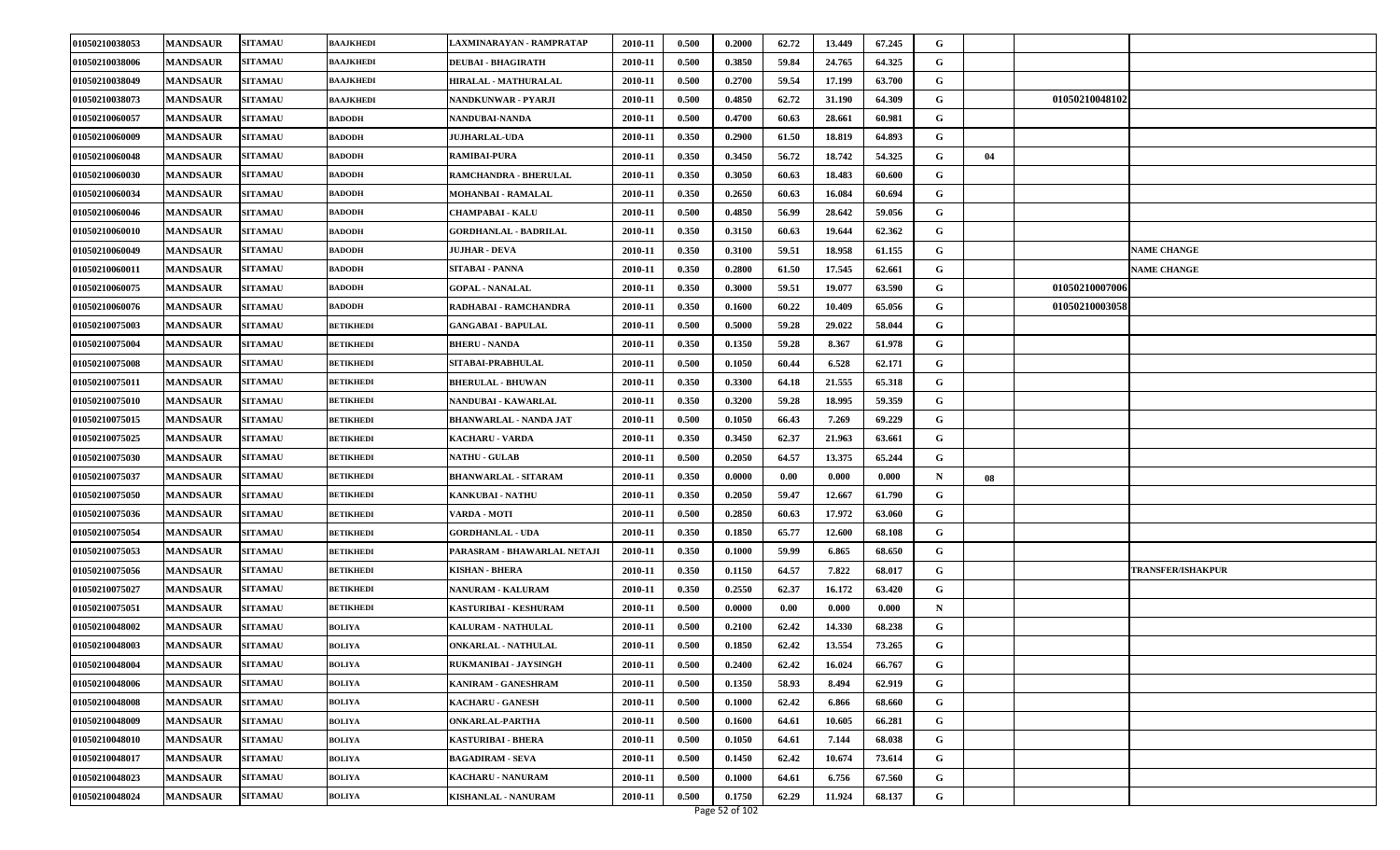| 01050210048025 | <b>MANDSAUR</b> | <b>SITAMAU</b> | <b>BOLIYA</b> | SATYANARAYAN - RAMLAXMAN                 | 2010-11 | 0.500 | 0.0000 | 0.00  | 0.000  | 0.000  | N |  |  |
|----------------|-----------------|----------------|---------------|------------------------------------------|---------|-------|--------|-------|--------|--------|---|--|--|
| 01050210048026 | <b>MANDSAUR</b> | <b>SITAMAU</b> | <b>BOLIYA</b> | <b>GEETABAI - PANNA</b>                  | 2010-11 | 0.500 | 0.5000 | 62.29 | 32.222 | 64.444 | G |  |  |
| 01050210048027 | <b>MANDSAUR</b> | <b>SITAMAU</b> | <b>BOLIYA</b> | HIRALAL - RAMA                           | 2010-11 | 0.500 | 0.1000 | 64.61 | 7.033  | 70.330 | G |  |  |
| 01050210048028 | <b>MANDSAUR</b> | <b>SITAMAU</b> | BOLIYA        | <b>BAPULAL - DEVA</b>                    | 2010-11 | 0.500 | 0.2850 | 59.69 | 17.566 | 61.635 | G |  |  |
| 01050210048031 | <b>MANDSAUR</b> | <b>SITAMAU</b> | BOLIYA        | <b>SURAJBAI - NATHURAM</b>               | 2010-11 | 0.500 | 0.1900 | 58.93 | 11.550 | 60.789 | G |  |  |
| 01050210048039 | <b>MANDSAUR</b> | <b>SITAMAU</b> | <b>BOLIYA</b> | KAILASHKUNWAR-MAGUSINGH                  | 2010-11 | 0.500 | 0.0000 | 0.00  | 0.000  | 0.000  | N |  |  |
| 01050210048040 | <b>MANDSAUR</b> | <b>SITAMAU</b> | <b>BOLIYA</b> | NANDUBAI - KSEHURAM                      | 2010-11 | 0.500 | 0.3100 | 62.29 | 21.303 | 68.719 | G |  |  |
| 01050210048047 | <b>MANDSAUR</b> | <b>SITAMAU</b> | <b>BOLIYA</b> | SHANTIBAI - MANGILAL                     | 2010-11 | 0.350 | 0.3550 | 60.22 | 22.410 | 63.127 | G |  |  |
| 01050210048048 | <b>MANDSAUR</b> | <b>SITAMAU</b> | BOLIYA        | <b>BHUWAN - KESHURAM</b>                 | 2010-11 | 0.500 | 0.0950 | 65.50 | 7.065  | 74.368 | G |  |  |
| 01050210048049 | <b>MANDSAUR</b> | <b>SITAMAU</b> | BOLIYA        | <b>MANGILAL - NANURAM</b>                | 2010-11 | 0.500 | 0.1000 | 69.44 | 7.252  | 72.520 | G |  |  |
| 01050210048050 | <b>MANDSAUR</b> | <b>SITAMAU</b> | <b>BOLIYA</b> | SUKHLAL - KISHANLAL                      | 2010-11 | 0.500 | 0.2000 | 57.98 | 12.043 | 60.215 | G |  |  |
| 01050210048051 | <b>MANDSAUR</b> | <b>SITAMAU</b> | BOLIYA        | <b>KARULAL-MOTILAL</b>                   | 2010-11 | 0.500 | 0.1250 | 64.33 | 8.685  | 69.480 | G |  |  |
| 01050210048052 | <b>MANDSAUR</b> | <b>SITAMAU</b> | BOLIYA        | <b>GOPAL - NANURAM</b>                   | 2010-11 | 0.500 | 0.1500 | 62.05 | 9.804  | 65.360 | G |  |  |
| 01050210048053 | <b>MANDSAUR</b> | <b>SITAMAU</b> | <b>BOLIYA</b> | <b>GOPAL - NARAYAN</b>                   | 2010-11 | 0.500 | 0.1200 | 64.33 | 8.207  | 68.392 | G |  |  |
| 01050210048054 | <b>MANDSAUR</b> | <b>SITAMAU</b> | <b>BOLIYA</b> | <b>RAMLAL - DEVAJI</b>                   | 2010-11 | 0.500 | 0.1500 | 58.93 | 9.471  | 63.140 | G |  |  |
| 01050210048056 | <b>MANDSAUR</b> | <b>SITAMAU</b> | <b>BOLIYA</b> | <b>BHAGWANLAL - AMARLAL</b>              | 2010-11 | 0.350 | 0.1000 | 55.30 | 6.352  | 63.520 | G |  |  |
| 01050210048057 | <b>MANDSAUR</b> | <b>SITAMAU</b> | <b>BOLIYA</b> | <b>KHEEMA - HIRA</b>                     | 2010-11 | 0.500 | 0.1100 | 62.29 | 7.154  | 65.036 | G |  |  |
| 01050210048059 | <b>MANDSAUR</b> | <b>SITAMAU</b> | <b>BOLIYA</b> | PYARCHAND - LAXMAN                       | 2010-11 | 0.500 | 0.0550 | 58.93 | 3.410  | 62.000 | G |  |  |
| 01050210048062 | <b>MANDSAUR</b> | <b>SITAMAU</b> | BOLIYA        | <b>BHANWARLAL - KANIRAM</b>              | 2010-11 | 0.500 | 0.0000 | 0.000 | 0.000  | 0.000  | N |  |  |
| 01050210048064 | <b>MANDSAUR</b> | <b>SITAMAU</b> | <b>BOLIYA</b> | <b>BAGADIRAM - NANDA</b>                 | 2010-11 | 0.500 | 0.2350 | 61.49 | 14.679 | 62.464 | G |  |  |
| 01050210048070 | <b>MANDSAUR</b> | <b>SITAMAU</b> | <b>BOLIYA</b> | <b>BHAGWAN - NAHAR</b>                   | 2010-11 | 0.500 | 0.2000 | 62.97 | 13.008 | 65.040 | G |  |  |
| 01050210048077 | <b>MANDSAUR</b> | <b>SITAMAU</b> | <b>BOLIYA</b> | MANOHARLAL - PANNALAL<br><b>BRAHAMAN</b> | 2010-11 | 0.500 | 0.3700 | 62.97 | 24.198 | 65.400 | G |  |  |
| 01050210048078 | <b>MANDSAUR</b> | <b>SITAMAU</b> | <b>BOLIYA</b> | <b>BHANWARLAL - NATHULAL</b>             | 2010-11 | 0.500 | 0.2500 | 61.49 | 15.952 | 63.808 | G |  |  |
| 01050210048080 | <b>MANDSAUR</b> | <b>SITAMAU</b> | BOLIYA        | <b>RAYSINGH - BHUWAN</b>                 | 2010-11 | 0.500 | 0.2000 | 62.97 | 13.557 | 67.785 | G |  |  |
| 01050210048084 | <b>MANDSAUR</b> | <b>SITAMAU</b> | BOLIYA        | <b>MAGNILAL - KARU</b>                   | 2010-11 | 0.500 | 0.1500 | 64.33 | 9.898  | 65.987 | G |  |  |
| 01050210048085 | <b>MANDSAUR</b> | <b>SITAMAU</b> | <b>BOLIYA</b> | UDAYLAL - JAYSINGH                       | 2010-11 | 0.500 | 0.0950 | 62.97 | 6.468  | 68.084 | G |  |  |
| 01050210048086 | <b>MANDSAUR</b> | <b>SITAMAU</b> | BOLIYA        | <b>NANDLAL - KACHARU</b>                 | 2010-11 | 0.500 | 0.1100 | 64.33 | 7.554  | 68.673 | G |  |  |
| 01050210048087 | <b>MANDSAUR</b> | <b>SITAMAU</b> | <b>BOLIYA</b> | <b>MOHANLAL - HIRALAL</b>                | 2010-11 | 0.500 | 0.1000 | 64.15 | 6.772  | 67.720 | G |  |  |
| 01050210048088 | <b>MANDSAUR</b> | <b>SITAMAU</b> | <b>BOLIYA</b> | KACHARULAL -NAHAR                        | 2010-11 | 0.500 | 0.1000 | 64.15 | 6.763  | 67.630 | G |  |  |
| 01050210048089 | <b>MANDSAUR</b> | <b>SITAMAU</b> | <b>BOLIYA</b> | RANGLAL - KACHARULAL                     | 2010-11 | 0.500 | 0.1050 | 60.07 | 6.694  | 63.752 | G |  |  |
| 01050210048090 | <b>MANDSAUR</b> | <b>SITAMAU</b> | BOLIYA        | KARULAL - KACHARULAL                     | 2010-11 | 0.500 | 0.1850 | 64.15 | 12.555 | 67.865 | G |  |  |
| 01050210048091 | <b>MANDSAUR</b> | <b>SITAMAU</b> | BOLIYA        | MANGILAL - KANWARLAL                     | 2010-11 | 0.500 | 0.2000 | 64.15 | 13.838 | 69.190 | G |  |  |
| 01050210048092 | <b>MANDSAUR</b> | <b>SITAMAU</b> | BOLIYA        | <b>ONKARLAL - NANDA</b>                  | 2010-11 | 0.500 | 0.3400 | 61.24 | 22.615 | 66.515 | G |  |  |
| 01050210048093 | <b>MANDSAUR</b> | <b>SITAMAU</b> | <b>BOLIYA</b> | <b>NANURAM - RATAN</b>                   | 2010-11 | 0.500 | 0.1000 | 64.56 | 6.779  | 67.790 | G |  |  |
| 01050210048097 | <b>MANDSAUR</b> | <b>SITAMAU</b> | <b>BOLIYA</b> | <b>NARSINGHLAL - KACHARULAL</b>          | 2010-11 | 0.500 | 0.1000 | 65.50 | 7.561  | 75.610 | G |  |  |
| 01050210048098 | <b>MANDSAUR</b> | <b>SITAMAU</b> | <b>BOLIYA</b> | RADHESHYAM-BHANWARLAL                    | 2010-11 | 0.500 | 0.2550 | 58.66 | 15.662 | 61.420 | G |  |  |
| 01050210048011 | <b>MANDSAUR</b> | <b>SITAMAU</b> | <b>BOLIYA</b> | <b>BAGADIRAM - RUGHNATH</b>              | 2010-11 | 0.500 | 0.1200 | 62.05 | 7.685  | 64.042 | G |  |  |
| 01050210048035 | <b>MANDSAUR</b> | <b>SITAMAU</b> | <b>BOLIYA</b> | <b>BAPULAL-KISHANLAL</b>                 | 2010-11 | 0.500 | 0.4350 | 60.01 | 26.747 | 61.487 | G |  |  |
| 01050210048074 | <b>MANDSAUR</b> | <b>SITAMAU</b> | <b>BOLIYA</b> | <b>KHEEMA - PARTHA</b>                   | 2010-11 | 0.500 | 0.2400 | 62.05 | 16.257 | 67.738 | G |  |  |
| 01050210048022 | <b>MANDSAUR</b> | <b>SITAMAU</b> | <b>BOLIYA</b> | <b>NANURAM - RAMA</b>                    | 2010-11 | 0.500 | 0.1500 | 65.38 | 10.237 | 68.247 | G |  |  |
| 01050210048072 | <b>MANDSAUR</b> | <b>SITAMAU</b> | <b>BOLIYA</b> | <b>KACHRU-RAMA</b>                       | 2010-11 | 0.500 | 0.0650 | 63.24 | 4.490  | 69.077 | G |  |  |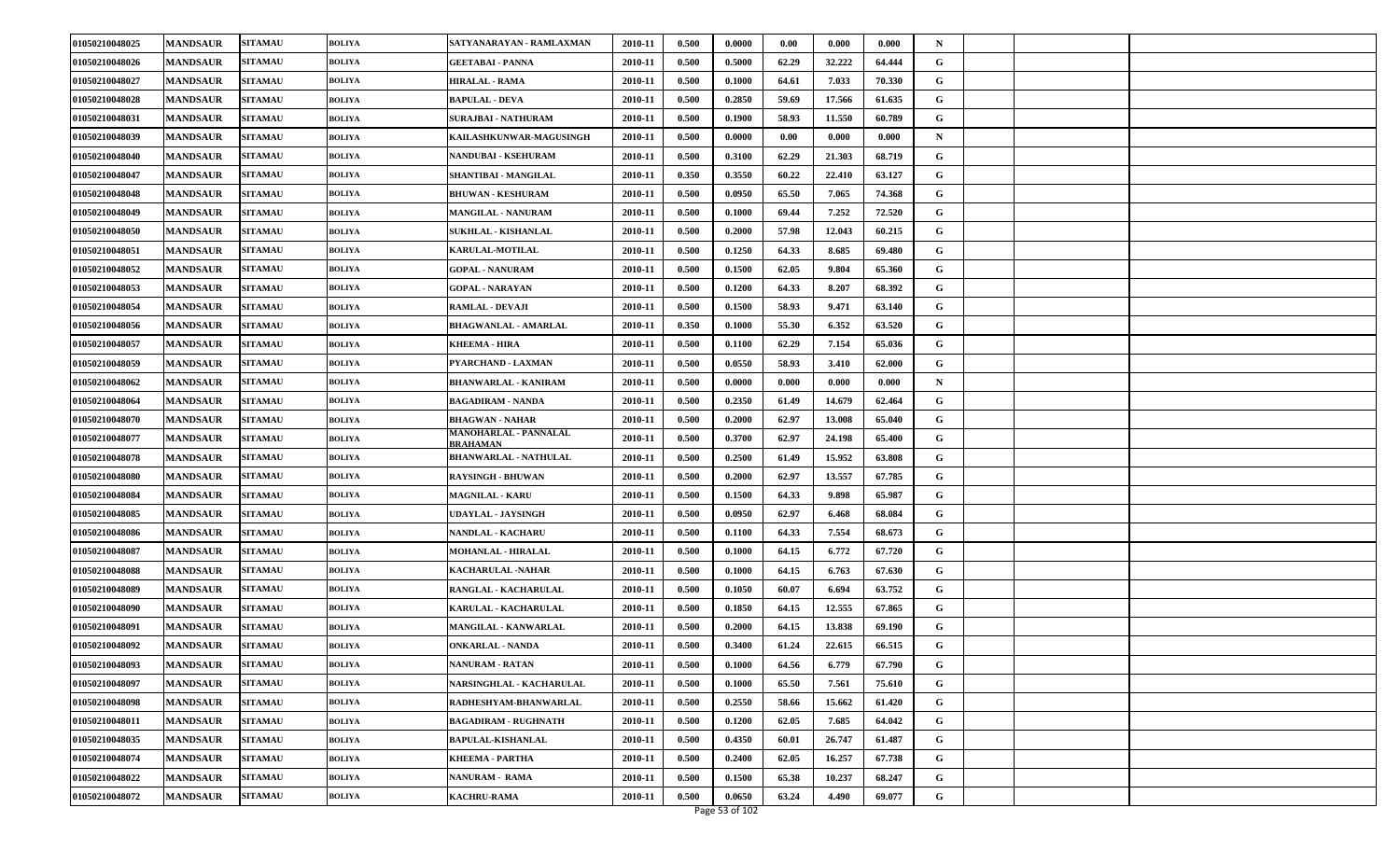| 01050210048100 | <b>MANDSAUR</b> | <b>SITAMAU</b> | <b>BOLIYA</b>    | YASHODABAI-DURGASHANKAR       | 2010-11 | 0.500 | 0.0600 | 63.24 | 3.930  | 65.500 | G           |                |  |
|----------------|-----------------|----------------|------------------|-------------------------------|---------|-------|--------|-------|--------|--------|-------------|----------------|--|
| 01050210048101 | <b>MANDSAUR</b> | <b>SITAMAU</b> | <b>BOLIYA</b>    | RAMESHWAR-BHERULAL            | 2010-11 | 0.500 | 0.0650 | 63.42 | 4.213  | 64.815 | G           |                |  |
| 01050210048032 | <b>MANDSAUR</b> | <b>SITAMAU</b> | <b>BOLIYA</b>    | RAMLAL - BHUWANIRAM           | 2010-11 | 0.500 | 0.0000 | 0.00  | 0.000  | 0.000  | N           |                |  |
| 01050210048076 | <b>MANDSAUR</b> | <b>SITAMAU</b> | BOLIYA           | <b>RAMESHWAR - KISHAN</b>     | 2010-11 | 0.500 | 0.1500 | 62.05 | 9.830  | 65.533 | G           |                |  |
| 01050210048065 | <b>MANDSAUR</b> | <b>SITAMAU</b> | BOLIYA           | RAMESHWAR - KANIRAM           | 2010-11 | 0.500 | 0.1000 | 60.42 | 6.827  | 68.270 | G           |                |  |
| 01050210048081 | <b>MANDSAUR</b> | <b>SITAMAU</b> | <b>BOLIYA</b>    | <b>DEVILAL - JAYSINGH</b>     | 2010-11 | 0.500 | 0.0850 | 65.40 | 6.110  | 71.882 | G           |                |  |
| 01050210048033 | <b>MANDSAUR</b> | <b>SITAMAU</b> | <b>BOLIYA</b>    | <b>GANGARAM - HIRA</b>        | 2010-11 | 0.500 | 0.2500 | 63.46 | 16.753 | 67.012 | G           |                |  |
| 01050210048029 | <b>MANDSAUR</b> | <b>SITAMAU</b> | <b>BOLIYA</b>    | <b>RAMA - BABARU</b>          | 2010-11 | 0.500 | 0.1500 | 59.58 | 10.018 | 66.787 | G           |                |  |
| 01050210048046 | <b>MANDSAUR</b> | <b>SITAMAU</b> | <b>BOLIYA</b>    | <b>AMARU - HIRA</b>           | 2010-11 | 0.500 | 0.0750 | 62.36 | 5.220  | 69.600 | G           |                |  |
| 01050210048079 | <b>MANDSAUR</b> | <b>SITAMAU</b> | BOLIYA           | <b>JUJHARLAL - BHERULAL</b>   | 2010-11 | 0.500 | 0.0000 | 0.000 | 0.000  | 0.000  | $\mathbf N$ |                |  |
| 01050210048036 | <b>MANDSAUR</b> | <b>SITAMAU</b> | <b>BOLIYA</b>    | <b>BALMUKUND - VARDICHAND</b> | 2010-11 | 0.350 | 0.0000 | 0.00  | 0.000  | 0.000  | N           |                |  |
| 01050210048103 | <b>MANDSAUR</b> | <b>SITAMAU</b> | BOLIYA           | SHANKARLAL - NANDA            | 2010-11 | 0.500 | 0.0000 | 0.000 | 0.000  | 0.000  | N           |                |  |
| 01050210048067 | <b>MANDSAUR</b> | <b>SITAMAU</b> | BOLIYA           | <b>KANIRAM - MAGAN</b>        | 2010-11 | 0.500 | 0.2350 | 60.03 | 14.424 | 61.379 | G           |                |  |
| 01050210048083 | <b>MANDSAUR</b> | <b>SITAMAU</b> | <b>BOLIYA</b>    | <b>NAHAR - BHUWAN</b>         | 2010-11 | 0.500 | 0.1350 | 59.94 | 8.794  | 65.141 | G           |                |  |
| 01050210048058 | <b>MANDSAUR</b> | <b>SITAMAU</b> | <b>BOLIYA</b>    | MEHARBANSINGH - KALUSINGH     | 2010-11 | 0.500 | 0.0900 | 65.03 | 7.079  | 78.656 | G           |                |  |
| 01050210048014 | <b>MANDSAUR</b> | <b>SITAMAU</b> | BOLIYA           | MOHANBAI - JUJHAR             | 2010-11 | 0.500 | 0.1900 | 60.03 | 11.646 | 61.295 | G           |                |  |
| 01050210048107 | <b>MANDSAUR</b> | <b>SITAMAU</b> | BOLIYA           | MANSINGH - MANOHARLAL         | 2010-11 | 0.500 | 0.0000 | 0.00  | 0.000  | 0.000  | N           | 01050210034013 |  |
| 01050210048094 | <b>MANDSAUR</b> | <b>SITAMAU</b> | <b>BOLIYA</b>    | MANOHARLAL - BHANWARLAL       | 2010-11 | 0.500 | 0.1550 | 61.49 | 10.585 | 68.290 | G           | 01050210034036 |  |
| 01050210070010 | <b>MANDSAUR</b> | <b>SITAMAU</b> | JHALARA          | NIRBHAYSINGH - DEVA           | 2010-11 | 0.500 | 0.3150 | 62.13 | 18.577 | 58.975 | G           |                |  |
| 01050210070012 | <b>MANDSAUR</b> | <b>SITAMAU</b> | JHALARA          | PIR BAKSH - NOOR KHA          | 2010-11 | 0.350 | 0.3450 | 62.13 | 21.302 | 61.745 | G           |                |  |
| 01050210070013 | <b>MANDSAUR</b> | <b>SITAMAU</b> | JHALARA          | PUSHAPABAI - RAMNARAYAN       | 2010-11 | 0.500 | 0.2000 | 62.28 | 13.417 | 67.085 | G           |                |  |
| 01050210070003 | <b>MANDSAUR</b> | <b>SITAMAU</b> | <b>JHALARA</b>   | SHANKARLAL - DHAPUBAI         | 2010-11 | 0.350 | 0.1700 | 59.26 | 11.564 | 68.024 | G           |                |  |
| 01050210070058 | <b>MANDSAUR</b> | <b>SITAMAU</b> | JHALARA          | <b>PRABHUBAI - DOLA</b>       | 2010-11 | 0.500 | 0.2900 | 57.90 | 17.180 | 59.241 | G           |                |  |
| 01050210070064 | <b>MANDSAUR</b> | <b>SITAMAU</b> | JHALARA          | <b>DOLATRAM - NANDA</b>       | 2010-11 | 0.350 | 0.2750 | 58.39 | 16.257 | 59.116 | G           |                |  |
| 01050210061014 | <b>MANDSAUR</b> | <b>SITAMAU</b> | <b>KACHANARI</b> | <b>KARULAL - UDA</b>          | 2010-11 | 0.500 | 0.4000 | 62.11 | 25.563 | 63.908 | G           |                |  |
| 01050210061001 | <b>MANDSAUR</b> | <b>SITAMAU</b> | <b>KACHANARI</b> | BHANWARKUNWAR-KAMALSINGH      | 2010-11 | 0.500 | 0.1350 | 59.08 | 8.102  | 60.015 | G           |                |  |
| 01050210061004 | <b>MANDSAUR</b> | <b>SITAMAU</b> | KACHANARI        | <b>BHANWARLAL - BHERULAL</b>  | 2010-11 | 0.500 | 0.2200 | 56.22 | 12.762 | 58.009 | G           |                |  |
| 01050210061007 | <b>MANDSAUR</b> | <b>SITAMAU</b> | KACHANARI        | RAMESHAVAR-HIRALAL            | 2010-11 | 0.500 | 0.4200 | 59.08 | 25.303 | 60.245 | G           |                |  |
| 01050210061008 | <b>MANDSAUR</b> | <b>SITAMAU</b> | <b>KACHANARI</b> | KANHAIYALAL - NANDRAM         | 2010-11 | 0.500 | 0.1900 | 60.71 | 11.726 | 61.716 | G           |                |  |
| 01050210061009 | <b>MANDSAUR</b> | <b>SITAMAU</b> | <b>KACHANARI</b> | <b>BHANWARLAL - RAMLAL</b>    | 2010-11 | 0.500 | 0.2650 | 62.11 | 16.512 | 62.309 | G           |                |  |
| 01050210061006 | <b>MANDSAUR</b> | <b>SITAMAU</b> | KACHANARI        | <b>BANSHILAL - DEVILAL</b>    | 2010-11 | 0.350 | 0.1850 | 59.74 | 11.206 | 60.573 | G           |                |  |
| 01050210061016 | <b>MANDSAUR</b> | <b>SITAMAU</b> | KACHANARI        | <b>GANGABAI-DAYARAM</b>       | 2010-11 | 0.350 | 0.2550 | 65.25 | 16.797 | 65.871 | G           |                |  |
| 01050210057001 | <b>MANDSAUR</b> | <b>SITAMAU</b> | KACHNARA         | MODIRAM - AMRITRAM            | 2010-11 | 0.500 | 0.3000 | 58.59 | 17.661 | 58.870 | G           |                |  |
| 01050210057004 | <b>MANDSAUR</b> | <b>SITAMAU</b> | <b>KACHNARA</b>  | <b>KAVERIBAI - BADRILAL</b>   | 2010-11 | 0.500 | 0.4850 | 58.59 | 28.466 | 58.693 | G           |                |  |
| 01050210057006 | <b>MANDSAUR</b> | <b>SITAMAU</b> | <b>KACHNARA</b>  | RAMNARAYAN-BAGDIRAM           | 2010-11 | 0.500 | 0.4750 | 58.59 | 28.818 | 60.669 | G           |                |  |
| 01050210057007 | <b>MANDSAUR</b> | <b>SITAMAU</b> | <b>KACHNARA</b>  | KANWARLAL - KNAHIYALAL        | 2010-11 | 0.500 | 0.4900 | 58.59 | 29.471 | 60.145 | G           |                |  |
| 01050210057008 | <b>MANDSAUR</b> | <b>SITAMAU</b> | <b>KACHNARA</b>  | <b>BALARAM - NARSINGH</b>     | 2010-11 | 0.500 | 0.2950 | 61.32 | 18.492 | 62.685 | G           |                |  |
| 01050210057010 | <b>MANDSAUR</b> | <b>SITAMAU</b> | <b>KACHNARA</b>  | <b>BAGDIRAM - SURATRAM</b>    | 2010-11 | 0.500 | 0.2950 | 58.36 | 18.083 | 61.298 | G           |                |  |
| 01050210057013 | <b>MANDSAUR</b> | <b>SITAMAU</b> | KACHNARA         | KAMLABAI - RAMCHANDRA         | 2010-11 | 0.500 | 0.4850 | 61.80 | 30.935 | 63.784 | G           |                |  |
| 01050210057015 | <b>MANDSAUR</b> | <b>SITAMAU</b> | <b>KACHNARA</b>  | <b>BHERUNATH - ONKARNATH</b>  | 2010-11 | 0.500 | 0.4350 | 57.36 | 25.410 | 58.413 | G           |                |  |
| 01050210057017 | <b>MANDSAUR</b> | <b>SITAMAU</b> | <b>KACHNARA</b>  | <b>BHULIBAI - RAMLAL</b>      | 2010-11 | 0.500 | 0.3800 | 65.56 | 25.044 | 65.905 | G           |                |  |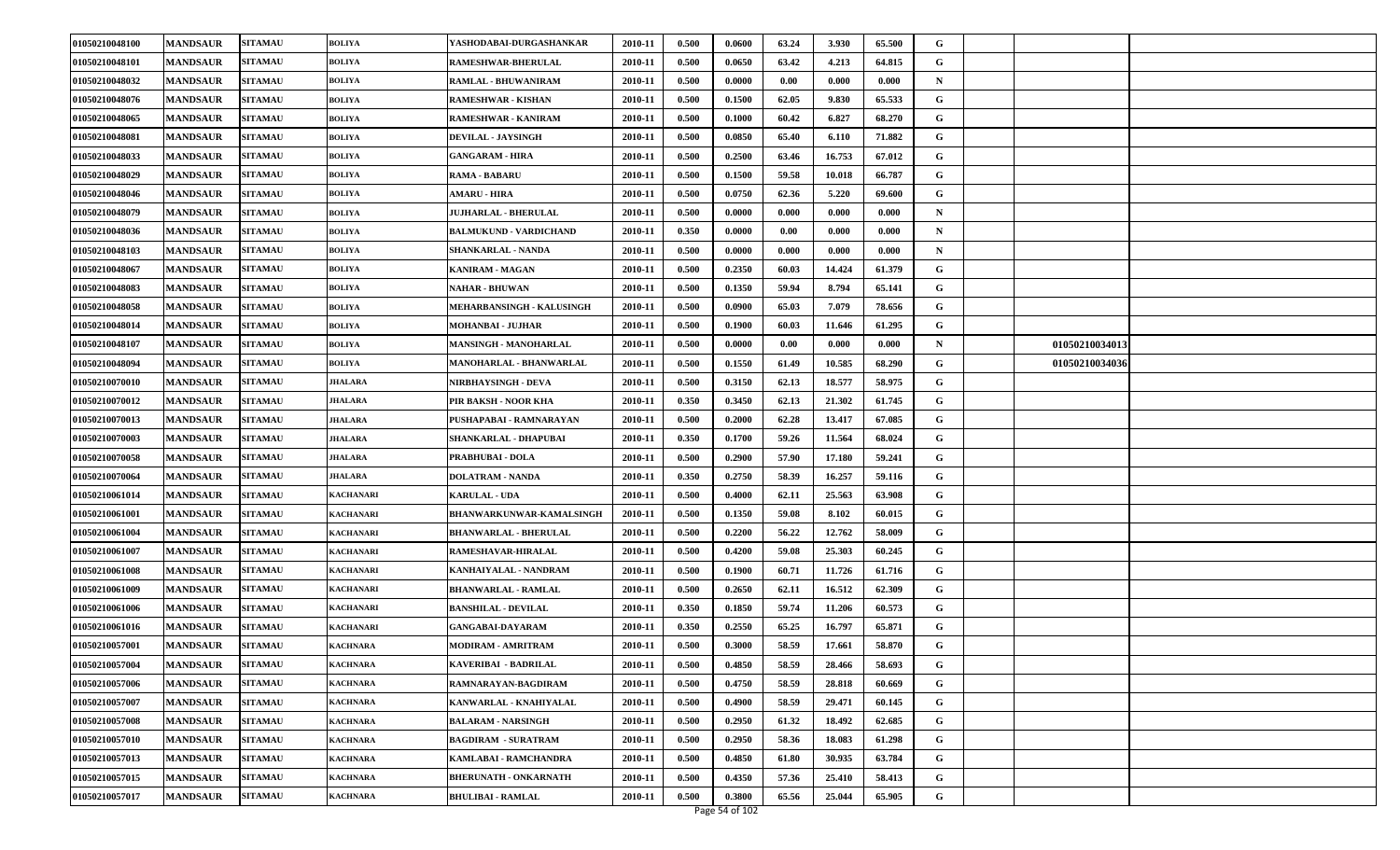| 01050210057018 | <b>MANDSAUR</b> | <b>SITAMAU</b> | <b>KACHNARA</b> | <b>BHANWARLAL - NANDRAM</b>         | 2010-11 | 0.500 | 0.2350 | 61.80 | 14.611 | 62.174 | G            |                |                    |
|----------------|-----------------|----------------|-----------------|-------------------------------------|---------|-------|--------|-------|--------|--------|--------------|----------------|--------------------|
| 01050210057020 | <b>MANDSAUR</b> | <b>SITAMAU</b> | <b>KACHNARA</b> | <b>LUXAMANSINGH-PARWATSINGH</b>     | 2010-11 | 0.350 | 0.2400 | 61.80 | 16.262 | 67.758 | G            |                |                    |
| 01050210057021 | <b>MANDSAUR</b> | <b>SITAMAU</b> | <b>KACHNARA</b> | <b>MANGILAL - LALURAM</b>           | 2010-11 | 0.500 | 0.2400 | 65.56 | 14.920 | 62.166 | G            |                |                    |
| 01050210057024 | <b>MANDSAUR</b> | <b>SITAMAU</b> | <b>KACHNARA</b> | RAMDAYAL - RAMCHANDRA               | 2010-11 | 0.500 | 0.2300 | 65.30 | 15.346 | 66.721 | G            |                |                    |
| 01050210057025 | <b>MANDSAUR</b> | <b>SITAMAU</b> | <b>KACHNARA</b> | NARAYANSINGH - MANSINGH             | 2010-11 | 0.500 | 0.4900 | 61.84 | 31.441 | 64.165 | G            |                |                    |
| 01050210057026 | <b>MANDSAUR</b> | <b>SITAMAU</b> | <b>KACHNARA</b> | KAMLAKUNWAR - DEVISINGH             | 2010-11 | 0.500 | 0.2150 | 61.80 | 13.393 | 62.293 | G            |                |                    |
| 01050210057027 | <b>MANDSAUR</b> | <b>SITAMAU</b> | <b>KACHNARA</b> | <b>BABULAL - RAMRATAN</b>           | 2010-11 | 0.500 | 0.4100 | 61.80 | 26.194 | 63.888 | G            |                |                    |
| 01050210057028 | <b>MANDSAUR</b> | <b>SITAMAU</b> | <b>KACHNARA</b> | <b>RAMESHWAR - BHERULAL</b>         | 2010-11 | 0.500 | 0.1850 | 62.23 | 12.153 | 65.692 | G            |                |                    |
| 01050210057030 | <b>MANDSAUR</b> | <b>SITAMAU</b> | <b>KACHNARA</b> | <b>GAJRAJSINGH - RATANSINGH</b>     | 2010-11 | 0.500 | 0.2250 | 61.32 | 14.007 | 62.253 | G            |                |                    |
| 01050210057032 | <b>MANDSAUR</b> | <b>SITAMAU</b> | <b>KACHNARA</b> | <b>SHANKARLAL - DEVA</b>            | 2010-11 | 0.500 | 0.3450 | 61.32 | 21.339 | 61.852 | G            |                |                    |
| 01050210057035 | <b>MANDSAUR</b> | <b>SITAMAU</b> | <b>KACHNARA</b> | NANDRAM - GANESHRAM                 | 2010-11 | 0.500 | 0.4600 | 63.35 | 30.046 | 65.317 | G            |                |                    |
| 01050210057038 | <b>MANDSAUR</b> | <b>SITAMAU</b> | <b>KACHNARA</b> | RAMPRASAD - BAGADIRAM               | 2010-11 | 0.500 | 0.3000 | 62.23 | 19.842 | 66.140 | G            |                |                    |
| 01050210057040 | <b>MANDSAUR</b> | <b>SITAMAU</b> | <b>KACHNARA</b> | <b>SHANKARLAL - DHURA</b>           | 2010-11 | 0.500 | 0.2800 | 62.23 | 17.896 | 63.914 | G            |                |                    |
| 01050210057043 | <b>MANDSAUR</b> | <b>SITAMAU</b> | <b>KACHNARA</b> | <b>RAMSUKH - ONKARLAL</b>           | 2010-11 | 0.500 | 0.2450 | 61.32 | 15.637 | 66.571 | G            |                |                    |
| 01050210057049 | <b>MANDSAUR</b> | <b>SITAMAU</b> | <b>KACHNARA</b> | <b>BAGADIRAM - RUGGA</b>            | 2010-11 | 0.500 | 0.1550 | 65.30 | 10.840 | 69.935 | G            |                |                    |
| 01050210057051 | <b>MANDSAUR</b> | <b>SITAMAU</b> | <b>KACHNARA</b> | RAMLAL - BHAGATRAM                  | 2010-11 | 0.500 | 0.4000 | 65.30 | 26.120 | 65.300 | G            |                |                    |
| 01050210057053 | <b>MANDSAUR</b> | <b>SITAMAU</b> | <b>KACHNARA</b> | KISHANSINGH - DULESINGH             | 2010-11 | 0.500 | 0.4700 | 65.60 | 31.141 | 66.257 | G            |                |                    |
| 01050210057057 | <b>MANDSAUR</b> | <b>SITAMAU</b> | <b>KACHNARA</b> | TIKAMDAS - KISHANDAS                | 2010-11 | 0.500 | 0.4450 | 55.96 | 25.182 | 56.589 | G            |                |                    |
| 01050210057068 | <b>MANDSAUR</b> | <b>SITAMAU</b> | <b>KACHNARA</b> | VAKHATRAM - KIHSANLAL               | 2010-11 | 0.500 | 0.2900 | 58.19 | 17.058 | 58.821 | G            |                |                    |
| 01050210057037 | <b>MANDSAUR</b> | <b>SITAMAU</b> | <b>KACHNARA</b> | <b>DHULSINGH - BHANWARSINGH</b>     | 2010-11 | 0.500 | 0.4600 | 60.43 | 29.145 | 63.358 | G            |                |                    |
| 01050210057061 | <b>MANDSAUR</b> | <b>SITAMAU</b> | <b>KACHNARA</b> | <b>ONKARLAL-NANURAM</b>             | 2010-11 | 0.500 | 0.3000 | 62.23 | 18.989 | 63.297 | G            |                |                    |
| 01050210057036 | <b>MANDSAUR</b> | <b>SITAMAU</b> | <b>KACHNARA</b> | HAMERSINGH - RAMSINGH               | 2010-11 | 0.500 | 0.4050 | 58.19 | 23.451 | 57.903 | G            |                |                    |
| 01050210057034 | <b>MANDSAUR</b> | <b>SITAMAU</b> | <b>KACHNARA</b> | PURALAL - RAMLAL                    | 2010-11 | 0.500 | 0.4050 | 58.19 | 24.274 | 59.935 | G            |                |                    |
| 01050210057039 | <b>MANDSAUR</b> | <b>SITAMAU</b> | <b>KACHNARA</b> | VIJAYSINGH - KESHARSINGH            | 2010-11 | 0.500 | 0.4150 | 59.10 | 25.481 | 61.400 | G            |                |                    |
| 01050210057063 | <b>MANDSAUR</b> | <b>SITAMAU</b> | <b>KACHNARA</b> | PREMKUNWAR - NAHARSINGH             | 2010-11 | 0.350 | 0.3250 | 58.19 | 19.519 | 60.058 | G            |                | <b>NAME CHANGE</b> |
| 01050210057052 | <b>MANDSAUR</b> | <b>SITAMAU</b> | <b>KACHNARA</b> | RAMLAL - JAGANNATH                  | 2010-11 | 0.500 | 0.3700 | 62.23 | 24.430 | 66.027 | G            | 01050210033030 |                    |
| 01050210057083 | <b>MANDSAUR</b> | <b>SITAMAU</b> | <b>KACHNARA</b> | JAGANNATH - RATAN                   | 2010-11 | 0.350 | 0.2700 | 58.93 | 15.541 | 57.559 | G            | 01050210033006 |                    |
| 01050210076002 | <b>MANDSAUR</b> | <b>SITAMAU</b> | <b>KAYAMPUR</b> | MAHESH - RADHESHYAM                 | 2010-11 | 0.350 | 0.2250 | 62.57 | 14.659 | 65.151 | G            |                | <b>NAME CHANGE</b> |
| 01050210076003 | <b>MANDSAUR</b> | <b>SITAMAU</b> | <b>KAYAMPUR</b> | <b>DEVILAL - RAMA</b>               | 2010-11 | 0.350 | 0.2800 | 63.44 | 18.117 | 64.704 | G            |                |                    |
| 01050210076011 | <b>MANDSAUR</b> | <b>SITAMAU</b> | <b>KAYAMPUR</b> | RAMCHANDRA - DEVILAL                | 2010-11 | 0.350 | 0.0000 | 0.000 | 0.000  | 0.000  | $\mathbf{F}$ |                |                    |
| 01050210076012 | <b>MANDSAUR</b> | <b>SITAMAU</b> | KAYAMPUR        | KANIRAM - NATHU                     | 2010-11 | 0.350 | 0.1500 | 55.46 | 8.454  | 56.360 | G            |                |                    |
| 01050210076034 | <b>MANDSAUR</b> | <b>SITAMAU</b> | <b>KAYAMPUR</b> | SHRIRAM - KANHAIYALAL               | 2010-11 | 0.350 | 0.2150 | 59.37 | 13.087 | 60.870 | G            |                |                    |
| 01050210076037 | <b>MANDSAUR</b> | <b>SITAMAU</b> | <b>KAYAMPUR</b> | RAMRATAN - LAXMICHAND               | 2010-11 | 0.350 | 0.3450 | 62.57 | 21.971 | 63.684 | G            |                |                    |
| 01050210076040 | <b>MANDSAUR</b> | <b>SITAMAU</b> | <b>KAYAMPUR</b> | <b>KACHARU - BHUWAN</b>             | 2010-11 | 0.350 | 0.1100 | 62.57 | 7.464  | 67.855 | G            |                |                    |
| 01050210076044 | <b>MANDSAUR</b> | <b>SITAMAU</b> | <b>KAYAMPUR</b> | MUNNEKHA-CHOTEKHA                   | 2010-11 | 0.350 | 0.2750 | 62.84 | 17.416 | 63.331 | G            |                |                    |
| 01050210076049 | <b>MANDSAUR</b> | <b>SITAMAU</b> | <b>KAYAMPUR</b> | <b>BHULIBAI - RATANLAL</b>          | 2010-11 | 0.500 | 0.1250 | 64.27 | 8.181  | 65.448 | G            |                |                    |
| 01050210076058 | <b>MANDSAUR</b> | <b>SITAMAU</b> | <b>KAYAMPUR</b> | <b>BALWANTSINGH - RUGHNATHSINGE</b> | 2010-11 | 0.500 | 0.2000 | 62.84 | 12.640 | 63.200 | G            |                |                    |
| 01050210076067 | <b>MANDSAUR</b> | <b>SITAMAU</b> | <b>KAYAMPUR</b> | <b>BABULAL - SHANKARLAL</b>         | 2010-11 | 0.500 | 0.1500 | 70.33 | 10.710 | 71.400 | G            |                |                    |
| 01050210076072 | <b>MANDSAUR</b> | <b>SITAMAU</b> | <b>KAYAMPUR</b> | SURESHCHANDRA - JAGNNATH            | 2010-11 | 0.350 | 0.1150 | 64.40 | 7.452  | 64.800 | G            |                |                    |
| 01050210076076 | <b>MANDSAUR</b> | <b>SITAMAU</b> | <b>KAYAMPUR</b> | NALINIKANT - RAMGOPAL               | 2010-11 | 0.500 | 0.1200 | 56.57 | 7.281  | 60.675 | G            |                |                    |
| 01050210076086 | <b>MANDSAUR</b> | <b>SITAMAU</b> | <b>KAYAMPUR</b> | <b>BHANWARLAL - RAMLAL</b>          | 2010-11 | 0.350 | 0.1250 | 61.29 | 8.108  | 64.864 | G            |                |                    |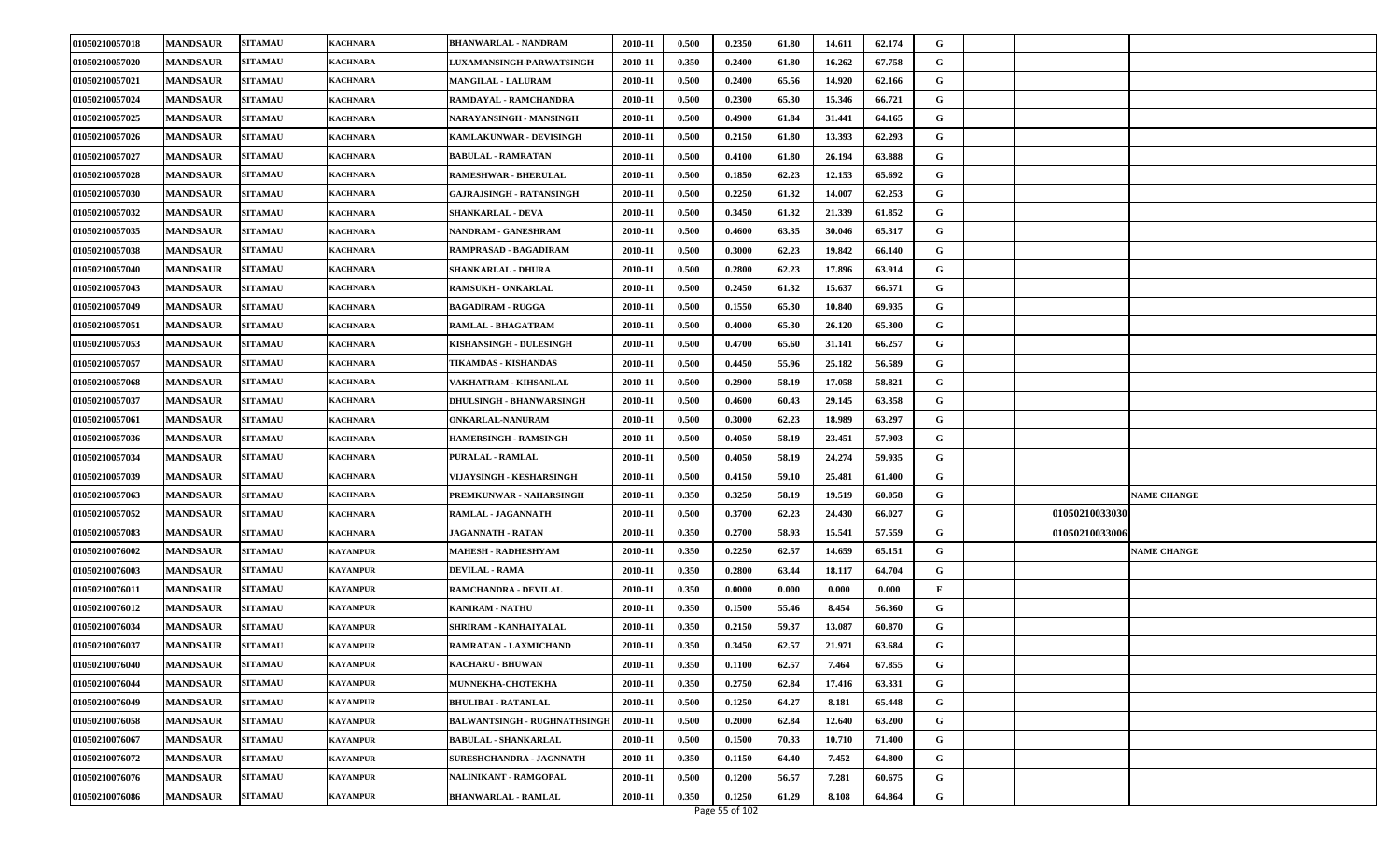| 01050210076091 | <b>MANDSAUR</b> | <b>SITAMAU</b> | KAYAMPUR                  | <b>UDAYRAM - MOTI</b>              | 2010-11 | 0.350 | 0.2000                   | 62.84 | 12.846 | 64.230 | G |    |                    |
|----------------|-----------------|----------------|---------------------------|------------------------------------|---------|-------|--------------------------|-------|--------|--------|---|----|--------------------|
| 01050210076097 | <b>MANDSAUR</b> | <b>SITAMAU</b> | KAYAMPUR                  | <b>KALABAI - SHRIRAM</b>           | 2010-11 | 0.350 | 0.1900                   | 63.28 | 12.322 | 64.853 | G |    |                    |
| 01050210076112 | <b>MANDSAUR</b> | <b>SITAMAU</b> | KAYAMPUR                  | <b>BHAGIBAI - PARASRAM</b>         | 2010-11 | 0.350 | 0.0000                   | 0.000 | 0.000  | 0.000  | N |    |                    |
| 01050210076140 | <b>MANDSAUR</b> | <b>SITAMAU</b> | KAYAMPUR                  | <b>NANDA - BAKHSHU</b>             | 2010-11 | 0.350 | 0.2400                   | 55.46 | 12.653 | 52.721 | G | 04 |                    |
| 01050210076152 | <b>MANDSAUR</b> | <b>SITAMAU</b> | KAYAMPUR                  | <b>DEVILAL - PANNALAL</b>          | 2010-11 | 0.500 | 0.1600                   | 64.90 | 11.265 | 70.406 | G |    |                    |
| 01050210076165 | <b>MANDSAUR</b> | <b>SITAMAU</b> | KAYAMPUR                  | NIRMAL KUMAR - RAMGOPAL            | 2010-11 | 0.500 | 0.1150                   | 59.37 | 7.353  | 63.939 | G |    |                    |
| 01050210065104 | <b>MANDSAUR</b> | <b>SITAMAU</b> | <b>KELUKHEDI</b>          | SHAMBHULAL - NANDLAL               | 2010-11 | 0.350 | 0.2700                   | 64.76 | 17.494 | 64.793 | G |    |                    |
| 01050210065004 | <b>MANDSAUR</b> | <b>SITAMAU</b> | <b>KELUKHEDI</b>          | FATTIBAI - RAMA                    | 2010-11 | 0.500 | 0.2400                   | 63.83 | 15.246 | 63.525 | G |    |                    |
| 01050210065005 | <b>MANDSAUR</b> | <b>SITAMAU</b> | <b>KELUKHEDI</b>          | <b>JARELAL - PARTHA</b>            | 2010-11 | 0.500 | 0.3650                   | 63.65 | 23.851 | 65.345 | G |    |                    |
| 01050210065037 | <b>MANDSAUR</b> | <b>SITAMAU</b> | <b>KELUKHEDI</b>          | <b>BALURAM - LAXMAN</b>            | 2010-11 | 0.500 | 0.1250                   | 64.19 | 8.290  | 66.320 | G |    |                    |
| 01050210065042 | <b>MANDSAUR</b> | <b>SITAMAU</b> | <b>KELUKHEDI</b>          | KARULAL - GANESHRAM                | 2010-11 | 0.500 | 0.1850                   | 65.42 | 12.448 | 67.286 | G |    |                    |
| 01050210065076 | <b>MANDSAUR</b> | <b>SITAMAU</b> | <b>KELUKHEDI</b>          | KALABAI - KACHARULAL               | 2010-11 | 0.350 | 0.2500                   | 65.42 | 16.336 | 65.344 | G |    |                    |
| 01050210065085 | <b>MANDSAUR</b> | <b>SITAMAU</b> | <b>KELUKHEDI</b>          | RAMCHANDRA - KASHIRAM              | 2010-11 | 0.500 | 0.3900                   | 62.15 | 24.469 | 62.741 | G |    |                    |
| 01050210065028 | <b>MANDSAUR</b> | <b>SITAMAU</b> | <b>KELUKHEDI</b>          | <b>BHANWARBAI - JAGANNATH</b>      | 2010-11 | 0.500 | 0.1050                   | 65.23 | 6.747  | 64.257 | G |    |                    |
| 01050210065098 | <b>MANDSAUR</b> | <b>SITAMAU</b> | <b>KELUKHEDI</b>          | <b>BASANTIBAI - PRABHULAL</b>      | 2010-11 | 0.350 | 0.3250                   | 65.98 | 22.066 | 67.895 | G |    |                    |
| 01050210065058 | <b>MANDSAUR</b> | <b>SITAMAU</b> | <b>KELUKHEDI</b>          | KAMLABAI - RAMKUNWAR               | 2010-11 | 0.350 | 0.3250                   | 66.29 | 21.876 | 67.311 | G |    |                    |
| 01050210065040 | <b>MANDSAUR</b> | <b>SITAMAU</b> | <b>KELUKHEDI</b>          | KARULAL - RATANLAL M/O<br>VARDIBAI | 2010-11 | 0.500 | 0.2750                   | 63.83 | 18.875 | 68.636 | G |    |                    |
| 01050210065114 | <b>MANDSAUR</b> | <b>SITAMAU</b> | <b>KELUKHEDI</b>          | PARMANAND - RAMRATAN               | 2010-11 | 0.350 | 0.1950                   | 63.83 | 12.638 | 64.810 | G |    |                    |
| 01050210065088 | <b>MANDSAUR</b> | <b>SITAMAU</b> | <b>KELUKHEDI</b>          | DOULATRAM - VARDAJI                | 2010-11 | 0.350 | 0.1250                   | 64.76 | 8.326  | 66.608 | G |    |                    |
| 01050210065083 | <b>MANDSAUR</b> | <b>SITAMAU</b> | <b>KELUKHEDI</b>          | RAMGOPAL - RAMNARAYAN              | 2010-11 | 0.350 | 0.1300                   | 60.40 | 7.981  | 61.392 | G |    |                    |
| 01050210065090 | <b>MANDSAUR</b> | <b>SITAMAU</b> | <b>KELUKHEDI</b>          | SHANKARLAL - MANGILAL              | 2010-11 | 0.350 | 0.2400                   | 64.76 | 15.709 | 65.454 | G |    |                    |
|                |                 |                |                           |                                    |         |       |                          |       |        |        |   |    |                    |
| 01050210065054 | <b>MANDSAUR</b> | <b>SITAMAU</b> | <b>KELUKHEDI</b>          | <b>SITABAI - RUPA</b>              | 2010-11 | 0.350 | 0.3250                   | 65.42 | 22.962 | 70.652 | G |    | <b>NAME CHANGE</b> |
| 01050210078009 | <b>MANDSAUR</b> | <b>SITAMAU</b> | KHAJURI CHANDRAWAT        | <b>MANGILAL - HIRALAL</b>          | 2010-11 | 0.500 | 0.1000                   | 64.42 | 6.727  | 67.270 | G |    |                    |
| 01050210078013 | <b>MANDSAUR</b> | <b>SITAMAU</b> | KHAJURI CHANDRAWAT        | <b>BHERULAL-D/PSARJUBAI</b>        | 2010-11 | 0.350 | 0.1000                   | 65.81 | 6.882  | 68.820 | G |    |                    |
| 01050210078015 | <b>MANDSAUR</b> | <b>SITAMAU</b> | KHAJURI CHANDRAWAT        | <b>PRABHULAL - DEVA</b>            | 2010-11 | 0.350 | 0.3100                   | 63.89 | 21.713 | 70.042 | G |    |                    |
| 01050210078021 | <b>MANDSAUR</b> | <b>SITAMAU</b> | KHAJURI CHANDRAWAT        | JADAVBAI - MANGILAL                | 2010-11 | 0.350 | 0.2050                   | 59.52 | 12.975 | 63.293 | G |    |                    |
| 01050210078033 | <b>MANDSAUR</b> | <b>SITAMAU</b> | <b>KHAJURI CHANDRAWAT</b> | <b>BHERULAL - NANDA MALI</b>       | 2010-11 | 0.500 | 0.1400                   | 59.52 | 8.860  | 63.286 | G |    |                    |
| 01050210078035 | <b>MANDSAUR</b> | <b>SITAMAU</b> | KHAJURI CHANDRAWAT        | <b>HIRALAL - GABBA</b>             | 2010-11 | 0.350 | 0.3150                   | 61.84 | 20.496 | 65.067 | G |    |                    |
| 01050210078036 | <b>MANDSAUR</b> | <b>SITAMAU</b> | KHAJURI CHANDRAWAT        | <b>ISHWARLAL - KALU</b>            | 2010-11 | 0.350 | 0.2050                   | 59.39 | 13.074 | 63.776 | G |    |                    |
| 01050210078037 | <b>MANDSAUR</b> | <b>SITAMAU</b> | KHAJURI CHANDRAWAT        | SITABAI - ONKARLAL                 | 2010-11 | 0.350 | 0.1900                   | 61.97 | 12.146 | 63.926 | G |    |                    |
| 01050210078038 | <b>MANDSAUR</b> | <b>SITAMAU</b> | KHAJURI CHANDRAWAT        | <b>NATHU - TULSIRAM</b>            | 2010-11 | 0.500 | 0.1750                   | 62.98 | 11.642 | 66.526 | G |    |                    |
| 01050210078059 | <b>MANDSAUR</b> | <b>SITAMAU</b> | KHAJURI CHANDRAWAT        | <b>BHERULAL - RAMNARAYAN</b>       | 2010-11 | 0.350 | 0.2200                   | 62.98 | 14.602 | 66.373 | G |    |                    |
| 01050210078070 | <b>MANDSAUR</b> | <b>SITAMAU</b> | KHAJURI CHANDRAWAT        | <b>BALUNATH - UDANATH</b>          | 2010-11 | 0.500 | 0.4100                   | 59.39 | 25.156 | 61.356 | G |    |                    |
| 01050210078008 | <b>MANDSAUR</b> | <b>SITAMAU</b> | KHAJURI CHANDRAWAT        | <b>MANGUBAI - GOVINDRAM</b>        | 2010-11 | 0.350 | 0.2050                   | 59.81 | 13.167 | 64.229 | G |    |                    |
| 01050210078056 | <b>MANDSAUR</b> | <b>SITAMAU</b> | KHAJURI CHANDRAWAT        | <b>SHOJI - GIRDHARI</b>            | 2010-11 | 0.500 | 0.4750                   | 62.98 | 30.680 | 64.589 | G |    |                    |
| 01050210078040 | <b>MANDSAUR</b> | <b>SITAMAU</b> | KHAJURI CHANDRAWAT        | <b>GEETABAI - KANIRAM</b>          | 2010-11 | 0.500 | 0.1900                   | 61.97 | 13.200 | 69.474 | G |    |                    |
| 01050210078026 | <b>MANDSAUR</b> | <b>SITAMAU</b> | KHAJURI CHANDRAWAT        | <b>SUJANMAL - CHAGANLAL</b>        | 2010-11 | 0.500 | 0.4750                   | 65.49 | 37.516 | 78.981 | G |    |                    |
| 01050210078045 | <b>MANDSAUR</b> | <b>SITAMAU</b> | KHAJURI CHANDRAWAT        | <b>KISHANLAL - NARAYAN</b>         | 2010-11 | 0.350 | 0.1800                   | 63.71 | 12.524 | 69.578 | G |    |                    |
| 01050210078054 | <b>MANDSAUR</b> | <b>SITAMAU</b> | KHAJURI CHANDRAWAT        | NANDIBAI - RUPA                    | 2010-11 | 0.350 | 0.1650                   | 61.97 | 10.960 | 66.424 | G |    |                    |
| 01050210078055 | <b>MANDSAUR</b> | <b>SITAMAU</b> | KHAJURI CHANDRAWAT        | <b>RAMLAL - NANDA</b>              | 2010-11 | 0.500 | 0.1850                   | 66.81 | 13.104 | 70.832 | G |    |                    |
| 01050210078027 | <b>MANDSAUR</b> | <b>SITAMAU</b> | KHAJURI CHANDRAWAT        | <b>SURAJBAI - CHAGAN</b>           | 2010-11 | 0.500 | 0.1800<br>Page 56 of 102 | 59.52 | 11.802 | 65.567 | G |    |                    |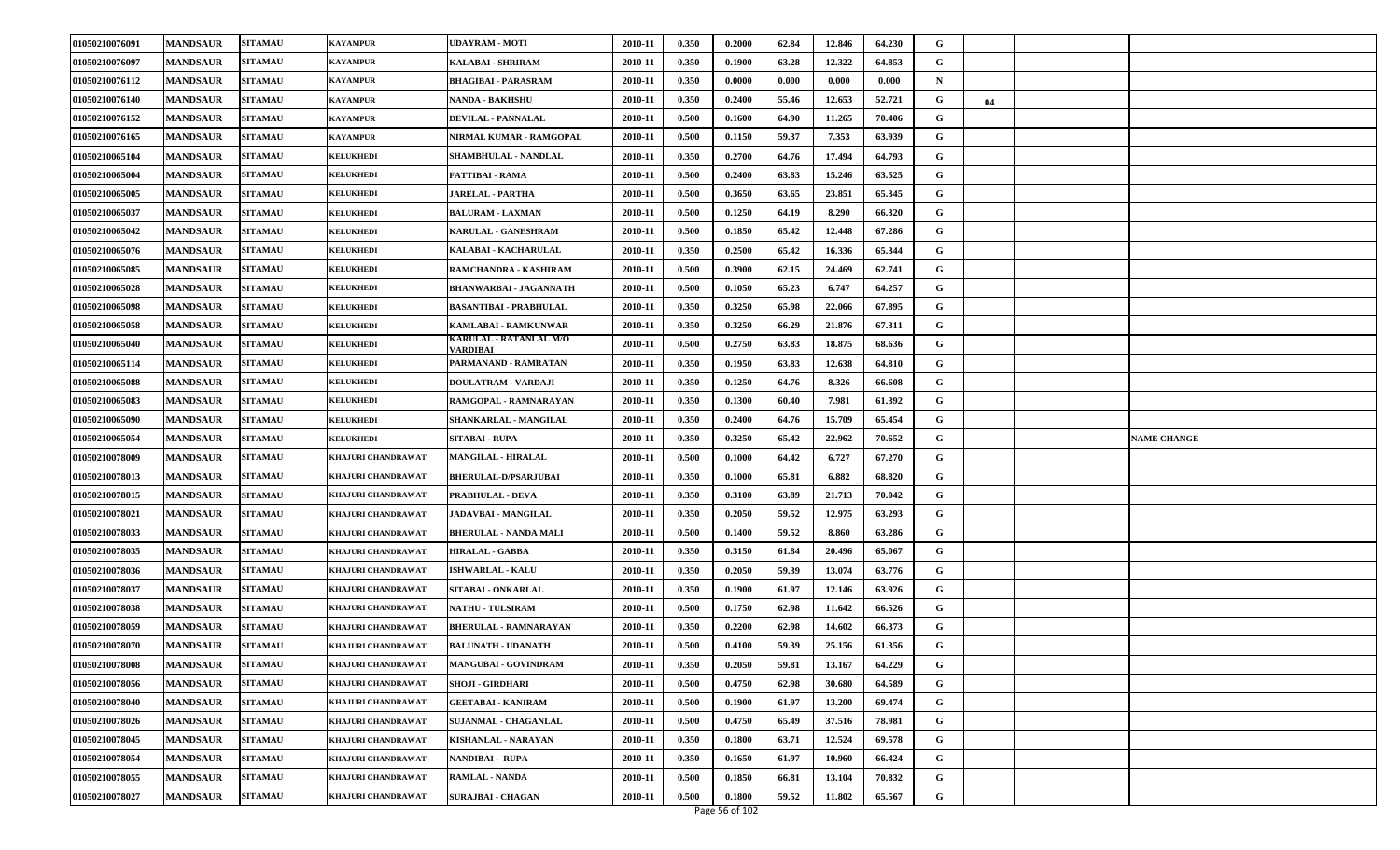| 01050210078032 | <b>MANDSAUR</b> | <b>SITAMAU</b> | KHAJURI CHANDRAWAT    | <b>JGANNATH - VAJERAM</b>        | 2010-11 | 0.500 | 0.1000         | 60.46 | 6.495  | 64.950 | G           |                             |
|----------------|-----------------|----------------|-----------------------|----------------------------------|---------|-------|----------------|-------|--------|--------|-------------|-----------------------------|
| 01050210078029 | <b>MANDSAUR</b> | <b>SITAMAU</b> | KHAJURI CHANDRAWAT    | RAMESHWAR - BAGDIRAM             | 2010-11 | 0.500 | 0.4800         | 59.80 | 30.387 | 63.306 | G           |                             |
| 01050210037001 | <b>MANDSAUR</b> | <b>SITAMAU</b> | <b>KHANUKHEDA</b>     | <b>JUJHARSINGH - NAHARSINGH</b>  | 2010-11 | 0.500 | 0.5050         | 59.37 | 31.890 | 63.149 | G           |                             |
| 01050210037006 | <b>MANDSAUR</b> | <b>SITAMAU</b> | <b>KHANUKHEDA</b>     | MODSINGH - BHANWARSINGH          | 2010-11 | 0.500 | 0.5000         | 58.88 | 29.650 | 59.300 | G           |                             |
| 01050210037013 | <b>MANDSAUR</b> | <b>SITAMAU</b> | <b>KHANUKHEDA</b>     | <b>HIRA - MANNA</b>              | 2010-11 | 0.500 | 0.4850         | 61.24 | 30.568 | 63.027 | G           |                             |
| 01050210037023 | <b>MANDSAUR</b> | <b>SITAMAU</b> | <b>KHANUKHEDA</b>     | <b>BHOPALSINGH - KISHORSINGH</b> | 2010-11 | 0.500 | 0.4950         | 62.11 | 30.886 | 62.396 | G           |                             |
| 01050210037024 | <b>MANDSAUR</b> | <b>SITAMAU</b> | <b>KHANUKHEDA</b>     | PRABHUSINGH - NAHARSINGH         | 2010-11 | 0.500 | 0.5050         | 59.03 | 31.952 | 63.271 | G           |                             |
| 01050210037026 | <b>MANDSAUR</b> | <b>SITAMAU</b> | <b>KHANUKHEDA</b>     | KISHORSINGH - MODSINGH           | 2010-11 | 0.500 | 0.4650         | 62.11 | 29.467 | 63.370 | G           |                             |
| 01050210037028 | <b>MANDSAUR</b> | <b>SITAMAU</b> | <b>KHANUKHEDA</b>     | KACHARUSINGH - LAXMANSINGH       | 2010-11 | 0.500 | 0.4900         | 58.88 | 30.088 | 61.404 | G           |                             |
| 01050210037029 | <b>MANDSAUR</b> | <b>SITAMAU</b> | <b>KHANUKHEDA</b>     | <b>MANSINGH - JUWANSINGH</b>     | 2010-11 | 0.500 | 0.5000         | 59.46 | 31.378 | 62.756 | G           |                             |
| 01050210037030 | <b>MANDSAUR</b> | <b>SITAMAU</b> | <b>KHANUKHEDA</b>     | <b>SURAJBAI-JUWANSINGH</b>       | 2010-11 | 0.500 | 0.5050         | 59.99 | 30.783 | 60.956 | G           |                             |
| 01050210037039 | <b>MANDSAUR</b> | <b>SITAMAU</b> | <b>KHANUKHEDA</b>     | KHUMANSINGH - JAYSINGH           | 2010-11 | 0.500 | 0.3500         | 64.44 | 22.536 | 64.389 | G           |                             |
| 01050210037043 | <b>MANDSAUR</b> | <b>SITAMAU</b> | <b>KHANUKHEDA</b>     | KISHANSINGH - BHERUSINGH         | 2010-11 | 0.500 | 0.5050         | 62.59 | 32.806 | 64.962 | G           |                             |
| 01050210037044 | <b>MANDSAUR</b> | <b>SITAMAU</b> | <b>KHANUKHEDA</b>     | <b>BHURSINGH - BHANWARSINGH</b>  | 2010-11 | 0.500 | 0.4900         | 62.20 | 31.207 | 63.688 | G           |                             |
| 01050210037049 | <b>MANDSAUR</b> | <b>SITAMAU</b> | <b>KHANUKHEDA</b>     | <b>RAMLAL - NATHULAL</b>         | 2010-11 | 0.500 | 0.3450         | 62.20 | 21.859 | 63.359 | G           |                             |
| 01050210037005 | <b>MANDSAUR</b> | <b>SITAMAU</b> | <b>KHANUKHEDA</b>     | PANABAI - GOBARSINGH             | 2010-11 | 0.500 | 0.4600         | 62.20 | 29.136 | 63.339 | G           |                             |
| 01050210037060 | <b>MANDSAUR</b> | <b>SITAMAU</b> | <b>KHANUKHEDA</b>     | <b>NANURAM - KHIMA</b>           | 2010-11 | 0.350 | 0.2250         | 62.20 | 14.350 | 63.778 | G           | <b>TRANSFER/TISAI/MDS-I</b> |
| 01050210034014 | <b>MANDSAUR</b> | <b>SITAMAU</b> | KOT PIPLYA            | <b>GORDHANSINGH - JAWANSINGH</b> | 2010-11 | 0.350 | 0.3450         | 61.92 | 22.291 | 64.612 | G           |                             |
| 01050210034016 | <b>MANDSAUR</b> | <b>SITAMAU</b> | KOT PIPLYA            | PYARCHAND - RUGHNATH             | 2010-11 | 0.350 | 0.1850         | 64.72 | 12.648 | 68.368 | G           |                             |
| 01050210034021 | <b>MANDSAUR</b> | <b>SITAMAU</b> | KOT PIPLYA            | <b>LILABAI - MANGILAL</b>        | 2010-11 | 0.350 | 0.0000         | 0.00  | 0.000  | 0.000  | N           |                             |
| 01050210034037 | <b>MANDSAUR</b> | <b>SITAMAU</b> | KOT PIPLYA            | <b>BHERULAL - PYARA</b>          | 2010-11 | 0.500 | 0.2050         | 64.72 | 13.471 | 65.712 | G           |                             |
| 01050210034034 | <b>MANDSAUR</b> | <b>SITAMAU</b> | KOT PIPLYA            | <b>LALKUWAR - MANOHARSINGH</b>   | 2010-11 | 0.500 | 0.2100         | 61.92 | 13.233 | 63.014 | G           |                             |
| 01050210034011 | <b>MANDSAUR</b> | <b>SITAMAU</b> | KOT PIPLYA            | <b>DHAPUBAI - DEVISINGH</b>      | 2010-11 | 0.500 | 0.2100         | 61.92 | 13.614 | 64.829 | G           |                             |
| 01050210034029 | <b>MANDSAUR</b> | <b>SITAMAU</b> | KOT PIPLYA            | KESHARSINGH - BHUWANISINGH       | 2010-11 | 0.500 | 0.0000         | 0.00  | 0.000  | 0.000  | N           |                             |
| 01050210034027 | <b>MANDSAUR</b> | <b>SITAMAU</b> | KOT PIPLYA            | SAVIBAI - CHATTARBHUJ            | 2010-11 | 0.500 | 0.4000         | 60.72 | 25.875 | 64.688 | G           |                             |
| 01050210034002 | <b>MANDSAUR</b> | <b>SITAMAU</b> | KOT PIPLYA            | DASHRATHSINGH - RAMSINGH         | 2010-11 | 0.350 | 0.1100         | 60.72 | 7.642  | 69.473 | G           |                             |
| 01050210051003 | <b>MANDSAUR</b> | <b>SITAMAU</b> | KOTADA BAHADUR        | <b>NATHIBAI - LALA</b>           | 2010-11 | 0.500 | 0.3300         | 60.62 | 22.126 | 67.048 | G           |                             |
| 01050210051005 | <b>MANDSAUR</b> | <b>SITAMAU</b> | KOTADA BAHADUR        | <b>GANGARAM - NATHULAL</b>       | 2010-11 | 0.500 | 0.2000         | 63.62 | 13.478 | 67.390 | G           |                             |
| 01050210051006 | <b>MANDSAUR</b> | <b>SITAMAU</b> | <b>KOTADA BAHADUR</b> | <b>VARDA - DEVA</b>              | 2010-11 | 0.500 | 0.0000         | 0.000 | 0.000  | 0.000  | N           |                             |
| 01050210051008 | <b>MANDSAUR</b> | <b>SITAMAU</b> | KOTADA BAHADUR        | KANHAIYALAL - BHUWAN             | 2010-11 | 0.500 | 0.1000         | 64.56 | 6.604  | 66.040 | G           |                             |
| 01050210051009 | <b>MANDSAUR</b> | <b>SITAMAU</b> | KOTADA BAHADUR        | BHAGUBAI-LUXMINARAYAN            | 2010-11 | 0.500 | 0.2050         | 59.99 | 12.992 | 63.376 | G           |                             |
| 01050210051012 | <b>MANDSAUR</b> | <b>SITAMAU</b> | KOTADA BAHADUR        | <b>AMRITRAM - BABARU</b>         | 2010-11 | 0.500 | 0.1400         | 66.94 | 9.658  | 68.986 | G           |                             |
| 01050210051013 | <b>MANDSAUR</b> | <b>SITAMAU</b> | KOTADA BAHADUR        | NATHULAL - UDAYRAM               | 2010-11 | 0.500 | 0.1950         | 68.83 | 14.218 | 72.913 | G           |                             |
| 01050210051016 | <b>MANDSAUR</b> | <b>SITAMAU</b> | <b>KOTADA BAHADUR</b> | RESHAMKUNWAR-HARISINGH           | 2010-11 | 0.500 | 0.2550         | 59.52 | 15.305 | 60.020 | G           |                             |
| 01050210051017 | <b>MANDSAUR</b> | <b>SITAMAU</b> | KOTADA BAHADUR        | <b>JUJHARSINGH - RAMLAL</b>      | 2010-11 | 0.500 | 0.0550         | 62.03 | 3.500  | 63.636 | G           |                             |
| 01050210051018 | <b>MANDSAUR</b> | <b>SITAMAU</b> | KOTADA BAHADUR        | <b>BHANWARLAL - BHAGWAN</b>      | 2010-11 | 0.500 | 0.0950         | 68.83 | 7.198  | 75.768 | G           |                             |
| 01050210051019 | <b>MANDSAUR</b> | <b>SITAMAU</b> | KOTADA BAHADUR        | <b>SUGANBAI-DHANNALAL</b>        | 2010-11 | 0.500 | 0.0000         | 0.000 | 0.000  | 0.000  | $\mathbf N$ |                             |
| 01050210051021 | <b>MANDSAUR</b> | <b>SITAMAU</b> | KOTADA BAHADUR        | MOHANKUNWAR - RANSINGH           | 2010-11 | 0.500 | 0.1300         | 61.96 | 8.365  | 64.346 | G           |                             |
| 01050210051031 | <b>MANDSAUR</b> | <b>SITAMAU</b> | <b>KOTADA BAHADUR</b> | <b>RAMCHANDRA - BABARU</b>       | 2010-11 | 0.500 | 0.1500         | 66.94 | 11.074 | 73.827 | G           |                             |
| 01050210051035 | <b>MANDSAUR</b> | <b>SITAMAU</b> | KOTADA BAHADUR        | <b>KASHIRAM - LAXMAN</b>         | 2010-11 | 0.350 | 0.3050         | 60.49 | 19.227 | 63.039 | G           |                             |
| 01050210051036 | <b>MANDSAUR</b> | <b>SITAMAU</b> | <b>KOTADA BAHADUR</b> | <b>GOPI - UDAYRAM</b>            | 2010-11 | 0.350 | 0.2000         | 58.81 | 12.510 | 62.550 | G           |                             |
|                |                 |                |                       |                                  |         |       | Page 57 of 102 |       |        |        |             |                             |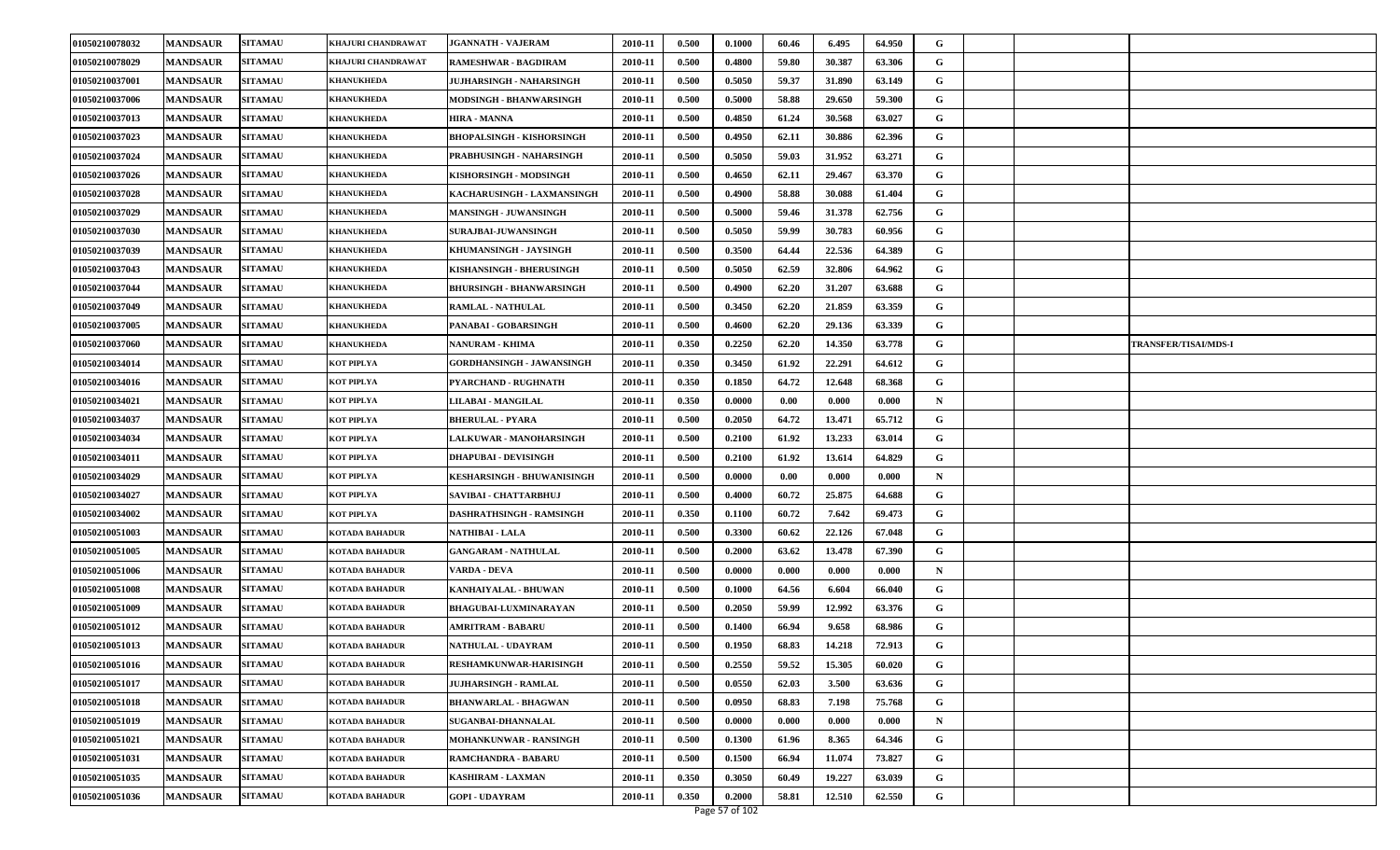| 01050210051038 | <b>MANDSAUR</b> | <b>SITAMAU</b> | KOTADA BAHADUR        | <b>SHITAL - GANESHRAM</b>          | 2010-11 | 0.500 | 0.1600 | 64.24 | 10.948 | 68.425 | G |    |                    |
|----------------|-----------------|----------------|-----------------------|------------------------------------|---------|-------|--------|-------|--------|--------|---|----|--------------------|
| 01050210051039 | <b>MANDSAUR</b> | <b>SITAMAU</b> | KOTADA BAHADUR        | RODA - LAXMAN                      | 2010-11 | 0.500 | 0.0000 | 0.000 | 0.000  | 0.000  | N |    |                    |
| 01050210051040 | <b>MANDSAUR</b> | <b>SITAMAU</b> | KOTADA BAHADUR        | <b>BAPULAL - VARIDHCNAD</b>        | 2010-11 | 0.500 | 0.2450 | 66.94 | 16.534 | 67.486 | G |    |                    |
| 01050210051041 | <b>MANDSAUR</b> | <b>SITAMAU</b> | KOTADA BAHADUR        | <b>BALIBAI - RAMLAL</b>            | 2010-11 | 0.500 | 0.2300 | 64.33 | 14.851 | 64.570 | G |    |                    |
| 01050210051046 | <b>MANDSAUR</b> | <b>SITAMAU</b> | KOTADA BAHADUR        | <b>MANGUBAI- KANHAIYALAL</b>       | 2010-11 | 0.500 | 0.0000 | 0.00  | 0.000  | 0.000  | N |    |                    |
| 01050210051047 | <b>MANDSAUR</b> | <b>SITAMAU</b> | KOTADA BAHADUR        | <b>BHANWARLAL - RAMLAL</b>         | 2010-11 | 0.350 | 0.1200 | 68.83 | 8.653  | 72.108 | G |    | <b>NAME CHANGE</b> |
| 01050210051054 | <b>MANDSAUR</b> | <b>SITAMAU</b> | KOTADA BAHADUR        | <b>DEVILAL - BHERULAL</b>          | 2010-11 | 0.350 | 0.0950 | 67.32 | 6.847  | 72.074 | G |    |                    |
| 01050210051056 | <b>MANDSAUR</b> | <b>SITAMAU</b> | KOTADA BAHADUR        | <b>RAMESHAR - BHUWAN</b>           | 2010-11 | 0.500 | 0.1050 | 61.96 | 7.577  | 72.162 | G |    |                    |
| 01050210051057 | <b>MANDSAUR</b> | <b>SITAMAU</b> | KOTADA BAHADUR        | KANHAIYALAL - VARDICHAND           | 2010-11 | 0.500 | 0.1000 | 63.24 | 6.496  | 64.960 | G |    |                    |
| 01050210051058 | <b>MANDSAUR</b> | <b>SITAMAU</b> | KOTADA BAHADUR        | KANTILAL-KANHIYALAL                | 2010-11 | 0.500 | 0.1450 | 64.58 | 9.853  | 67.952 | G |    |                    |
| 01050210051064 | <b>MANDSAUR</b> | <b>SITAMAU</b> | KOTADA BAHADUR        | <b>HIRALAL - RAMLAL</b>            | 2010-11 | 0.500 | 0.1050 | 63.24 | 6.993  | 66.600 | G |    |                    |
| 01050210051065 | <b>MANDSAUR</b> | <b>SITAMAU</b> | KOTADA BAHADUR        | RAMCHANDRA - SHANKARLAL            | 2010-11 | 0.500 | 0.1000 | 65.14 | 6.840  | 68.400 | G |    |                    |
| 01050210051081 | <b>MANDSAUR</b> | <b>SITAMAU</b> | KOTADA BAHADUR        | SATYANARAYAN - KISHAN              | 2010-11 | 0.500 | 0.1150 | 63.24 | 7.507  | 65.278 | G |    |                    |
| 01050210051082 | <b>MANDSAUR</b> | <b>SITAMAU</b> | KOTADA BAHADUR        | NANIBAI - KANIRAM                  | 2010-11 | 0.500 | 0.2450 | 65.70 | 16.275 | 66.429 | G |    |                    |
| 01050210051091 | <b>MANDSAUR</b> | <b>SITAMAU</b> | KOTADA BAHADUR        | MOHANLAL - BHERULAL                | 2010-11 | 0.500 | 0.1050 | 67.14 | 7.539  | 71.800 | G |    |                    |
| 01050210051093 | <b>MANDSAUR</b> | <b>SITAMAU</b> | KOTADA BAHADUR        | <b>BAHADURSINGH-SARDARSINGH</b>    | 2010-11 | 0.350 | 0.2950 | 61.70 | 18.677 | 63.312 | G |    |                    |
| 01050210051099 | <b>MANDSAUR</b> | <b>SITAMAU</b> | KOTADA BAHADUR        | <b>BHAGIRATH - JUJHAR DANGI</b>    | 2010-11 | 0.500 | 0.0000 | 0.000 | 0.000  | 0.000  | N |    |                    |
| 01050210051102 | <b>MANDSAUR</b> | <b>SITAMAU</b> | KOTADA BAHADUR        | <b>SURENDRASINGH - SARDARSINGH</b> | 2010-11 | 0.500 | 0.2100 | 61.70 | 13.292 | 63.295 | G |    |                    |
| 01050210051103 | <b>MANDSAUR</b> | <b>SITAMAU</b> | KOTADA BAHADUR        | <b>BHAGUBAI - MANOHARLAL</b>       | 2010-11 | 0.500 | 0.1050 | 64.75 | 7.271  | 69.248 | G |    |                    |
| 01050210051104 | <b>MANDSAUR</b> | <b>SITAMAU</b> | KOTADA BAHADUR        | <b>GENDIBAI-BHERULAL</b>           | 2010-11 | 0.350 | 0.0950 | 64.75 | 6.679  | 70.305 | G |    |                    |
| 01050210051105 | <b>MANDSAUR</b> | <b>SITAMAU</b> | KOTADA BAHADUR        | THAWARCHAND - MANNALAL             | 2010-11 | 0.500 | 0.1950 | 61.82 | 12.611 | 64.672 | G |    |                    |
| 01050210051106 | <b>MANDSAUR</b> | <b>SITAMAU</b> | KOTADA BAHADUR        | RADHESHYAM - NATHULAL              | 2010-11 | 0.500 | 0.1000 | 66.19 | 6.969  | 69.690 | G |    |                    |
| 01050210051112 | <b>MANDSAUR</b> | <b>SITAMAU</b> | KOTADA BAHADUR        | <b>RAMKUNWAR - DILIPSINGH</b>      | 2010-11 | 0.500 | 0.1550 | 64.75 | 10.591 | 68.329 | G |    |                    |
| 01050210051114 | <b>MANDSAUR</b> | <b>SITAMAU</b> | KOTADA BAHADUR        | RAMESHNATH - BHAGWANNATH           | 2010-11 | 0.500 | 0.1050 | 68.01 | 7.403  | 70.505 | G |    |                    |
| 01050210051118 | <b>MANDSAUR</b> | <b>SITAMAU</b> | KOTADA BAHADUR        | KALUKHAN - SULEMAN                 | 2010-11 | 0.350 | 0.3050 | 61.70 | 19.074 | 62.538 | G |    |                    |
| 01050210051090 | <b>MANDSAUR</b> | <b>SITAMAU</b> | KOTADA BAHADUR        | <b>RAMCHANDRA - BHERU</b>          | 2010-11 | 0.350 | 0.0000 | 0.00  | 0.000  | 0.000  | N |    |                    |
| 01050210051119 | <b>MANDSAUR</b> | <b>SITAMAU</b> | KOTADA BAHADUR        | RAMESHWAR-RAMPRATAPPATIDAR         | 2010-11 | 0.500 | 0.2800 | 66.66 | 19.160 | 68.429 | G |    |                    |
| 01050210051111 | <b>MANDSAUR</b> | <b>SITAMAU</b> | KOTADA BAHADUR        | <b>JUJHAR - DEVA</b>               | 2010-11 | 0.500 | 0.0000 | 0.00  | 0.000  | 0.000  | N |    |                    |
| 01050210051078 | <b>MANDSAUR</b> | <b>SITAMAU</b> | KOTADA BAHADUR        | <b>AMRABAI - KARUDAS</b>           | 2010-11 | 0.350 | 0.1400 | 61.84 | 9.338  | 66.700 | G |    |                    |
| 01050210051049 | <b>MANDSAUR</b> | <b>SITAMAU</b> | KOTADA BAHADUR        | <b>BHULIBAI - VIRAM</b>            | 2010-11 | 0.500 | 0.1100 | 67.71 | 7.941  | 72.191 | G |    |                    |
| 01050210051077 | <b>MANDSAUR</b> | <b>SITAMAU</b> | KOTADA BAHADUR        | <b>BHANWARLAL-BHERULAL</b>         | 2010-11 | 0.350 | 0.1000 | 58.02 | 6.308  | 63.080 | G |    |                    |
| 01050210051025 | <b>MANDSAUR</b> | <b>SITAMAU</b> | KOTADA BAHADUR        | <b>MANGILAL - DOLA</b>             | 2010-11 | 0.500 | 0.1450 | 62.83 | 9.514  | 65.614 | G |    |                    |
| 01050210051068 | <b>MANDSAUR</b> | <b>SITAMAU</b> | KOTADA BAHADUR        | <b>MANGUBAI - NATHULAL</b>         | 2010-11 | 0.500 | 0.2900 | 57.24 | 16.853 | 58.114 | G |    |                    |
| 01050210051072 | <b>MANDSAUR</b> | <b>SITAMAU</b> | <b>KOTADA BAHADUR</b> | RAMESHCHANDRA - MOHANLAL           | 2010-11 | 0.350 | 0.3400 | 59.47 | 20.534 | 60.394 | G |    |                    |
| 01050210051052 | <b>MANDSAUR</b> | <b>SITAMAU</b> | KOTADA BAHADUR        | <b>JAYSINGH - DEVA</b>             | 2010-11 | 0.500 | 0.1000 | 65.88 | 7.332  | 73.320 | G |    |                    |
| 01050210051122 | <b>MANDSAUR</b> | <b>SITAMAU</b> | KOTADA BAHADUR        | MOHANLAL - RAMLAL                  | 2010-11 | 0.500 | 0.2850 | 63.98 | 18.646 | 65.425 | G |    | 01050210048096     |
| 01050210051121 | <b>MANDSAUR</b> | <b>SITAMAU</b> | KOTADA BAHADUR        | <b>BHRATRAM - BHANWARLAL</b>       | 2010-11 | 0.500 | 0.0550 | 61.63 | 3.715  | 67.545 | G |    |                    |
| 01050210051096 | <b>MANDSAUR</b> | <b>SITAMAU</b> | KOTADA BAHADUR        | <b>BAPULAL - BHANWARLAL</b>        | 2010-11 | 0.350 | 0.1000 | 61.56 | 6.613  | 66.130 | G |    |                    |
| 01050210075016 | <b>MANDSAUR</b> | <b>SITAMAU</b> | BETIKHEDI             | LAXMINARAYAN D.P. BHUWAN           | 2010-11 | 0.350 | 0.1900 | 52.61 | 10.281 | 54.111 | G | 05 |                    |
| 01050210070024 | <b>MANDSAUR</b> | <b>SITAMAU</b> | <b>JHALARA</b>        | MOHANLAL - BHANWARLAL              | 2010-11 | 0.500 | 0.2450 | 54.23 | 13.550 | 55.306 | G | 05 |                    |
| 01050210057009 | <b>MANDSAUR</b> | <b>SITAMAU</b> | <b>KACHNARA</b>       | <b>GHISIBAI - MANGILAL</b>         | 2010-11 | 0.500 | 0.4950 | 54.56 | 27.405 | 55.364 | G | 05 |                    |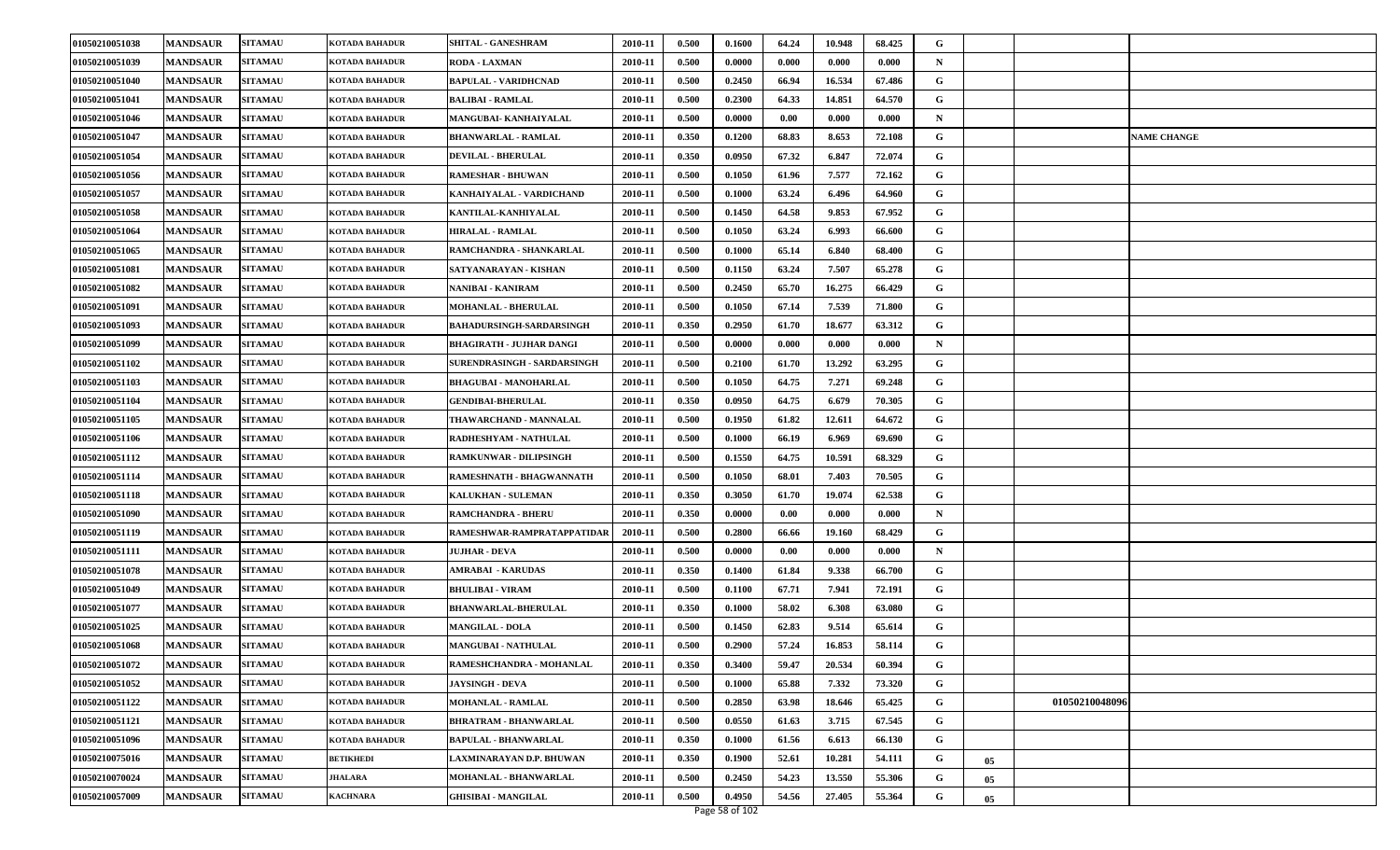| 01050210068001 | <b>MANDSAUR</b> | <b>SITAMAU</b> | KOTADI MANDA        | <b>BANSHILAL - RAMLAL</b>        | 2010-11 | 0.500 | 0.4200 | 62.46 | 26.858 | 63.948 | G |    |                        |
|----------------|-----------------|----------------|---------------------|----------------------------------|---------|-------|--------|-------|--------|--------|---|----|------------------------|
| 01050210068003 | <b>MANDSAUR</b> | <b>SITAMAU</b> | KOTADI MANDA        | MAHIPALSINGH-SAJJANSINGH         | 2010-11 | 0.500 | 0.2450 | 60.16 | 15.092 | 61.600 | G |    |                        |
| 01050210068006 | <b>MANDSAUR</b> | <b>SITAMAU</b> | KOTADI MANDA        | DEVILAL - BAGADIRAM              | 2010-11 | 0.500 | 0.3150 | 57.17 | 18.752 | 59.530 | G |    |                        |
| 01050210068010 | <b>MANDSAUR</b> | <b>SITAMAU</b> | KOTADI MANDA        | <b>JDAYRAM-SHEETAL</b>           | 2010-11 | 0.500 | 0.1650 | 60.16 | 10.244 | 62.085 | G |    |                        |
| 01050210068011 | <b>MANDSAUR</b> | <b>SITAMAU</b> | KOTADI MANDA        | KISHHANBAI-BHERULAL              | 2010-11 | 0.500 | 0.4050 | 62.46 | 25.948 | 64.069 | G |    |                        |
| 01050210068012 | <b>MANDSAUR</b> | <b>SITAMAU</b> | KOTADI MANDA        | JAGANNATH - RANGLAL              | 2010-11 | 0.350 | 0.1750 | 62.10 | 11.817 | 67.526 | G |    |                        |
| 01050210068014 | <b>MANDSAUR</b> | <b>SITAMAU</b> | <b>KOTADI MANDA</b> | SAMRATABAI - CHAMPALAL           | 2010-11 | 0.500 | 0.2300 | 60.69 | 14.522 | 63.139 | G |    | <b>NAME CORRECTION</b> |
| 01050210068015 | <b>MANDSAUR</b> | <b>SITAMAU</b> | <b>KOTADI MANDA</b> | <b>MAGANBAI-RAMESHWAR</b>        | 2010-11 | 0.500 | 0.2050 | 60.07 | 12.632 | 61.620 | G |    |                        |
| 01050210068019 | <b>MANDSAUR</b> | <b>SITAMAU</b> | KOTADI MANDA        | <b>FATESINGH - DUNGARSINGH</b>   | 2010-11 | 0.350 | 0.3100 | 58.49 | 18.466 | 59.568 | G |    |                        |
| 01050210068024 | <b>MANDSAUR</b> | <b>SITAMAU</b> | KOTADI MANDA        | RAMKANYABAI-MANGILAL             | 2010-11 | 0.500 | 0.1300 | 62.46 | 8.807  | 67.746 | G |    |                        |
| 01050210068020 | <b>MANDSAUR</b> | <b>SITAMAU</b> | <b>KOTADI MANDA</b> | <b>MANGILAL - SHANKARLAL</b>     | 2010-11 | 0.500 | 0.2900 | 58.49 | 17.656 | 60.883 | G |    |                        |
| 01050210068004 | <b>MANDSAUR</b> | <b>SITAMAU</b> | KOTADI MANDA        | DEVISINGH - BHUWANISINGH         | 2010-11 | 0.500 | 0.4050 | 58.49 | 23.998 | 59.254 | G |    |                        |
| 01050210068036 | <b>MANDSAUR</b> | <b>SITAMAU</b> | KOTADI MANDA        | <b>AMBALAL - HIRALAL</b>         | 2010-11 | 0.500 | 0.1950 | 58.49 | 11.882 | 60.933 | G |    |                        |
| 01050210068016 | <b>MANDSAUR</b> | <b>SITAMAU</b> | <b>KOTADI MANDA</b> | <b>JAMNALAL - BALMUKUND</b>      | 2010-11 | 0.500 | 0.2200 | 64.98 | 14.453 | 65.695 | G |    |                        |
| 01050210068031 | <b>MANDSAUR</b> | <b>SITAMAU</b> | <b>KOTADI MANDA</b> | PREMKUNWAR - BHUWANISINGH        | 2010-11 | 0.350 | 0.3200 | 60.69 | 19.924 | 62.263 | G |    |                        |
| 01050210057014 | <b>MANDSAUR</b> | <b>SITAMAU</b> | <b>KACHNARA</b>     | MADANNATH - KUSHALNATH           | 2010-11 | 0.500 | 0.4550 | 52.46 | 26.230 | 57.648 | G | 05 |                        |
| 01050210078077 | <b>MANDSAUR</b> | <b>SITAMAU</b> | KHAJURI CHANDRAWAT  | <b>HARISINGH-DEVISINGH</b>       | 2010-11 | 0.350 | 0.2050 | 52.05 | 11.525 | 56.220 | G | 05 |                        |
| 01050210035001 | <b>MANDSAUR</b> | <b>SITAMAU</b> | <b>KOTDA MATA</b>   | <b>BHERULAL - SHAMBHULAL</b>     | 2010-11 | 0.500 | 0.1550 | 65.18 | 10.680 | 68.903 | G |    |                        |
| 01050210035002 | <b>MANDSAUR</b> | <b>SITAMAU</b> | KOTDA MATA          | PREMKUNWAR - DEVISINGH           | 2010-11 | 0.500 | 0.1150 | 65.18 | 7.440  | 64.696 | G |    |                        |
| 01050210035012 | <b>MANDSAUR</b> | <b>SITAMAU</b> | KOTDA MATA          | <b>JANIBAI - PEMA</b>            | 2010-11 | 0.350 | 0.1950 | 65.18 | 12.775 | 65.513 | G |    |                        |
| 01050210035013 | <b>MANDSAUR</b> | <b>SITAMAU</b> | KOTDA MATA          | DHULSINGH - CHATTARSINGH         | 2010-11 | 0.500 | 0.4450 | 65.25 | 27.946 | 62.800 | G |    |                        |
| 01050210035020 | <b>MANDSAUR</b> | <b>SITAMAU</b> | <b>KOTDA MATA</b>   | MEHTABSINGH D.P. GULABBAI        | 2010-11 | 0.500 | 0.1050 | 66.83 | 7.523  | 71.648 | G |    |                        |
| 01050210035023 | <b>MANDSAUR</b> | <b>SITAMAU</b> | KOTDA MATA          | PANIBAI - BHUWAN                 | 2010-11 | 0.500 | 0.2550 | 62.68 | 16.494 | 64.682 | G |    |                        |
| 01050210035025 | <b>MANDSAUR</b> | <b>SITAMAU</b> | KOTDA MATA          | <b>MOHAN - BHUWAN</b>            | 2010-11 | 0.500 | 0.3900 | 63.91 | 25.308 | 64.892 | G |    |                        |
| 01050210035032 | <b>MANDSAUR</b> | <b>SITAMAU</b> | <b>KOTDA MATA</b>   | <b>SITABAI - KANA</b>            | 2010-11 | 0.500 | 0.1900 | 66.83 | 12.803 | 67.384 | G |    |                        |
| 01050210035010 | <b>MANDSAUR</b> | <b>SITAMAU</b> | <b>KOTDA MATA</b>   | <b>MADANLAL - HARLAL</b>         | 2010-11 | 0.500 | 0.2800 | 62.82 | 17.554 | 62.693 | G |    |                        |
| 01050210035011 | <b>MANDSAUR</b> | <b>SITAMAU</b> | KOTDA MATA          | <b>NATHU - ONKAR</b>             | 2010-11 | 0.500 | 0.4650 | 63.55 | 29.968 | 64.447 | G |    |                        |
| 01050210035004 | <b>MANDSAUR</b> | <b>SITAMAU</b> | KOTDA MATA          | LAXMINARAYAN - NANURAM           | 2010-11 | 0.350 | 0.2800 | 67.72 | 18.952 | 67.686 | G |    | <b>NAME CHANGE</b>     |
| 01050210035035 | <b>MANDSAUR</b> | <b>SITAMAU</b> | KOTDA MATA          | <b>MOTI - SHAMBHU</b>            | 2010-11 | 0.500 | 0.3350 | 55.29 | 20.252 | 60.454 | G |    |                        |
| 01050210035036 | <b>MANDSAUR</b> | <b>SITAMAU</b> | <b>KOTDA MATA</b>   | <b>DHAPUBAI - SWAROOP</b>        | 2010-11 | 0.350 | 0.3100 | 59.47 | 18.945 | 61.113 | G |    |                        |
| 01050210072054 | <b>MANDSAUR</b> | <b>SITAMAU</b> | <b>MOTIPURA</b>     | MANOHARSINGH - MOTISINGH         | 2010-11 | 0.500 | 0.3200 | 53.41 | 17.854 | 55.794 | G | 05 |                        |
| 01050210072024 | <b>MANDSAUR</b> | <b>SITAMAU</b> | <b>MOTIPURA</b>     | KANCHANBAI - PREMSUKH            | 2010-11 | 0.350 | 0.3400 | 52.12 | 17.684 | 52.012 | G | 05 |                        |
| 01050210058118 | <b>MANDSAUR</b> | <b>SITAMAU</b> | <b>NAHARGARH</b>    | <b>SARJUBAI - BALAKRAMDAS</b>    | 2010-11 | 0.500 | 0.2000 | 54.05 | 11.652 | 58.260 | G | 05 |                        |
| 01050210072062 | <b>MANDSAUR</b> | <b>SITAMAU</b> | <b>MOTIPURA</b>     | <b>RATANLAL - BHERULAL</b>       | 2010-11 | 0.500 | 0.3950 | 59.57 | 24.356 | 61.661 | G |    |                        |
| 01050210072001 | <b>MANDSAUR</b> | <b>SITAMAU</b> | <b>MOTIPURA</b>     | KAMALSINGH - BHANWARSINGH        | 2010-11 | 0.500 | 0.4200 | 55.29 | 25.394 | 60.462 | G |    |                        |
| 01050210072008 | <b>MANDSAUR</b> | <b>SITAMAU</b> | <b>MOTIPURA</b>     | <b>SARDARSINGH - KALUSINGH</b>   | 2010-11 | 0.500 | 0.4900 | 59.98 | 30.693 | 62.639 | G |    |                        |
| 01050210072009 | <b>MANDSAUR</b> | <b>SITAMAU</b> | <b>MOTIPURA</b>     | GOVINDSINGH - JUJHARSINGH        | 2010-11 | 0.350 | 0.3400 | 59.37 | 21.322 | 62.712 | G |    |                        |
| 01050210072010 | <b>MANDSAUR</b> | <b>SITAMAU</b> | <b>MOTIPURA</b>     | <b>PRABHUDAS - NATHUDAS</b>      | 2010-11 | 0.500 | 0.2350 | 62.49 | 14.899 | 63.400 | G |    |                        |
| 01050210072013 | <b>MANDSAUR</b> | <b>SITAMAU</b> | <b>MOTIPURA</b>     | <b>GOKULSINGH - BHUWANISINGH</b> | 2010-11 | 0.500 | 0.4650 | 59.37 | 28.786 | 61.905 | G |    |                        |
| 01050210072021 | <b>MANDSAUR</b> | <b>SITAMAU</b> | <b>MOTIPURA</b>     | <b>NATHULAL - PARTHI</b>         | 2010-11 | 0.500 | 0.4800 | 61.64 | 32.564 | 67.842 | G |    |                        |
| 01050210072023 | <b>MANDSAUR</b> | <b>SITAMAU</b> | <b>MOTIPURA</b>     | CHATRA - BIHARILAL               | 2010-11 | 0.500 | 0.4900 | 60.04 | 29.677 | 60.565 | G |    |                        |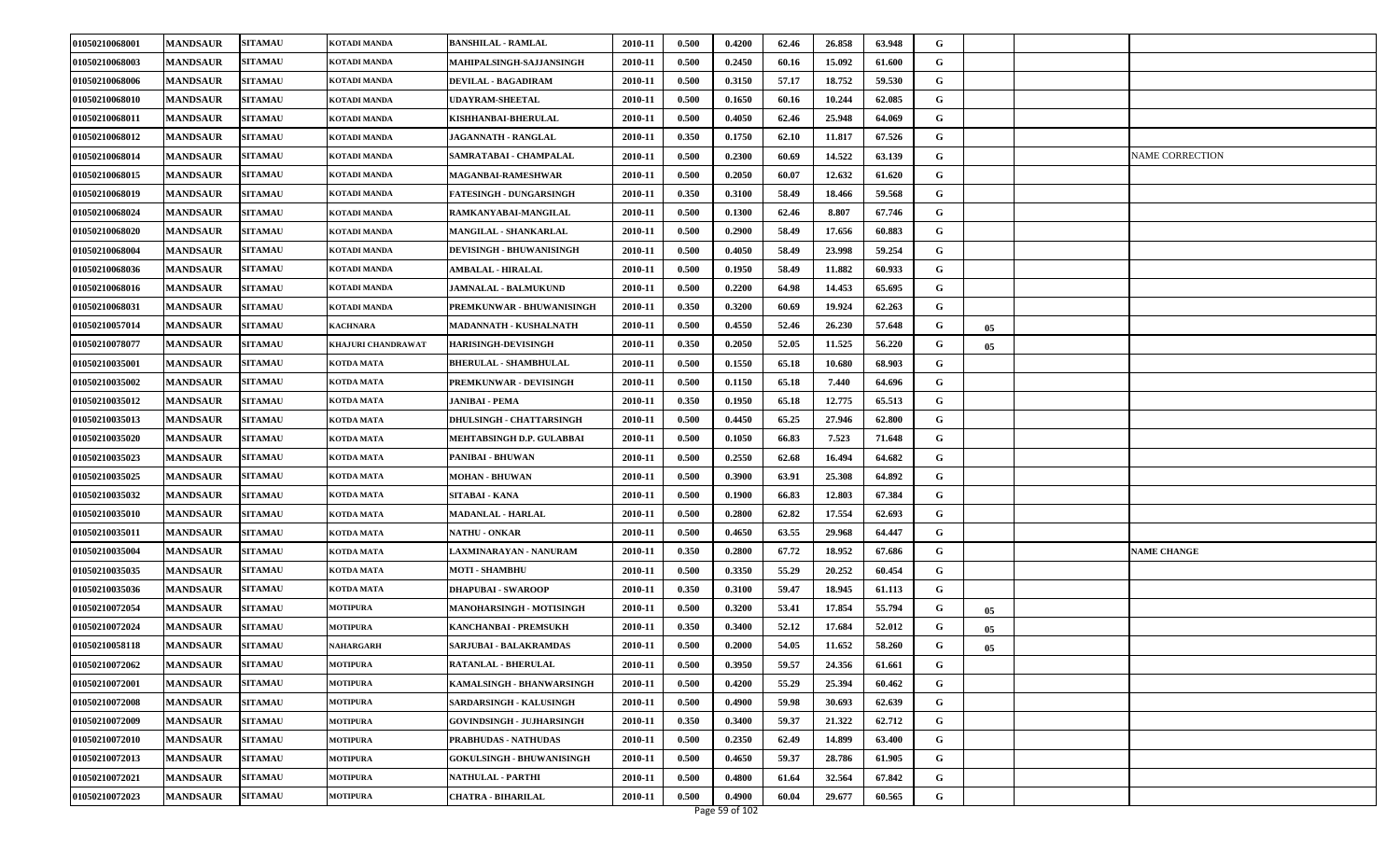| 01050210072030 | <b>MANDSAUR</b> | <b>SITAMAU</b> | <b>MOTIPURA</b>     | PRABHULAL-NANURAM              | 2010-11 | 0.350 | 0.0000 | 0.000 | 0.000  | 0.000  | N |    |                    |
|----------------|-----------------|----------------|---------------------|--------------------------------|---------|-------|--------|-------|--------|--------|---|----|--------------------|
| 01050210072040 | <b>MANDSAUR</b> | <b>SITAMAU</b> | <b>MOTIPURA</b>     | VINODSINGH - NAGUSINGH         | 2010-11 | 0.350 | 0.3550 | 62.54 | 24.542 | 69.132 | G |    |                    |
| 01050210072042 | <b>MANDSAUR</b> | <b>SITAMAU</b> | <b>MOTIPURA</b>     | MOHANLAL - BHERULAL            | 2010-11 | 0.500 | 0.2700 | 60.04 | 16.768 | 62.104 | G |    |                    |
| 01050210072044 | <b>MANDSAUR</b> | <b>SITAMAU</b> | <b>MOTIPURA</b>     | HAJARI - LAKHA                 | 2010-11 | 0.500 | 0.3300 | 55.53 | 19.174 | 58.103 | G |    |                    |
| 01050210072049 | <b>MANDSAUR</b> | <b>SITAMAU</b> | <b>MOTIPURA</b>     | SARDARSINGH - SHYAMSINGH       | 2010-11 | 0.350 | 0.3500 | 55.53 | 20.776 | 59.360 | G |    |                    |
| 01050210072053 | <b>MANDSAUR</b> | <b>SITAMAU</b> | <b>MOTIPURA</b>     | <b>JIVA - MANGU</b>            | 2010-11 | 0.500 | 0.4550 | 60.04 | 27.738 | 60.963 | G |    |                    |
| 01050210058030 | <b>MANDSAUR</b> | <b>SITAMAU</b> | <b>NAHARGARH</b>    | <b>NATHULAL - JAGGA</b>        | 2010-11 | 0.500 | 0.2600 | 53.22 | 13.738 | 52.838 | G | 05 |                    |
| 01050210072057 | <b>MANDSAUR</b> | <b>SITAMAU</b> | <b>MOTIPURA</b>     | <b>BHOPALSINGH - VAJESINGH</b> | 2010-11 | 0.350 | 0.3300 | 56.53 | 20.141 | 61.033 | G |    |                    |
| 01050210072058 | <b>MANDSAUR</b> | <b>SITAMAU</b> | <b>MOTIPURA</b>     | NAGESHWAR - BHUWANISHANKAR     | 2010-11 | 0.500 | 0.4600 | 59.87 | 27.592 | 59.983 | G |    |                    |
| 01050210072059 | <b>MANDSAUR</b> | <b>SITAMAU</b> | <b>MOTIPURA</b>     | NATHULAL - BIHARILAL           | 2010-11 | 0.500 | 0.4850 | 59.87 | 29.447 | 60.715 | G |    |                    |
| 01050210072061 | <b>MANDSAUR</b> | <b>SITAMAU</b> | <b>MOTIPURA</b>     | ISHWARSINGH - KAMALSINGH       | 2010-11 | 0.500 | 0.4200 | 56.08 | 26.069 | 62.069 | G |    |                    |
| 01050210072068 | <b>MANDSAUR</b> | <b>SITAMAU</b> | <b>MOTIPURA</b>     | BHARATSINGH - JUJHARSINGH      | 2010-11 | 0.350 | 0.3350 | 59.26 | 20.961 | 62.570 | G |    |                    |
| 01050210072066 | <b>MANDSAUR</b> | <b>SITAMAU</b> | <b>MOTIPURA</b>     | <b>MANSINGH - PARASRAM</b>     | 2010-11 | 0.500 | 0.4400 | 62.54 | 28.411 | 64.570 | G |    |                    |
| 01050210072014 | <b>MANDSAUR</b> | <b>SITAMAU</b> | <b>MOTIPURA</b>     | <b>JAYSINGH - BHERA</b>        | 2010-11 | 0.500 | 0.5050 | 63.35 | 31.747 | 62.865 | G |    |                    |
| 01050210067025 | <b>MANDSAUR</b> | <b>SITAMAU</b> | <b>RUPANI</b>       | VARDIBAI - NANDA               | 2010-11 | 0.350 | 0.3550 | 53.98 | 20.273 | 57.107 | G | 05 |                    |
| 01050210072031 | <b>MANDSAUR</b> | <b>SITAMAU</b> | <b>MOTIPURA</b>     | <b>RAMSINGH - BHERUSINGH</b>   | 2010-11 | 0.500 | 0.4950 | 65.74 | 32.645 | 65.949 | G |    |                    |
| 01050210072032 | <b>MANDSAUR</b> | <b>SITAMAU</b> | <b>MOTIPURA</b>     | KAMLABAI - RUPLAL              | 2010-11 | 0.350 | 0.3250 | 55.29 | 18.530 | 57.015 | G |    | <b>NAME CHANGE</b> |
| 01050210059029 | <b>MANDSAUR</b> | <b>SITAMAU</b> | SHAKKARKHEDI (NAH.) | KALUSINGH D.P. HINDUSINGH      | 2010-11 | 0.350 | 0.0800 | 54.21 | 5.103  | 63.788 | G | 05 |                    |
| 01050210058001 | <b>MANDSAUR</b> | <b>SITAMAU</b> | NAHARGARH           | HIRALAL - DEVA DHAKAD          | 2010-11 | 0.350 | 0.2650 | 57.91 | 15.404 | 58.128 | G |    |                    |
| 01050210058002 | <b>MANDSAUR</b> | <b>SITAMAU</b> | NAHARGARH           | SHIVRAJSINGH - BHAGATSINGH     | 2010-11 | 0.350 | 0.1250 | 61.86 | 7.238  | 57.904 | G |    |                    |
| 01050210058004 | <b>MANDSAUR</b> | <b>SITAMAU</b> | NAHARGARH           | <b>SUKHLAL D.P. MOTLII</b>     | 2010-11 | 0.500 | 0.3550 | 68.25 | 21.587 | 60.808 | G |    |                    |
| 01050210058007 | <b>MANDSAUR</b> | <b>SITAMAU</b> | NAHARGARH           | PURALAL - BAGADIRAM            | 2010-11 | 0.500 | 0.2150 | 62.95 | 13.714 | 63.786 | G |    |                    |
| 01050210058010 | <b>MANDSAUR</b> | <b>SITAMAU</b> | NAHARGARH           | BHARATKUMAR - BHERULAL         | 2010-11 | 0.350 | 0.3000 | 59.67 | 17.739 | 59.130 | G |    |                    |
| 01050210058013 | <b>MANDSAUR</b> | <b>SITAMAU</b> | NAHARGARH           | SUNDARBAI - NANDA              | 2010-11 | 0.500 | 0.2050 | 62.95 | 13.921 | 67.907 | G |    |                    |
| 01050210058015 | <b>MANDSAUR</b> | <b>SITAMAU</b> | NAHARGARH           | RODMAL-MANGILAL                | 2010-11 | 0.500 | 0.1000 | 65.43 | 6.805  | 68.050 | G |    |                    |
| 01050210058022 | <b>MANDSAUR</b> | <b>SITAMAU</b> | NAHARGARH           | <b>GEETABAI - MANGILAL</b>     | 2010-11 | 0.500 | 0.1900 | 62.95 | 12.104 | 63.705 | G |    |                    |
| 01050210058023 | <b>MANDSAUR</b> | <b>SITAMAU</b> | NAHARGARH           | <b>RAMSINGH - KISHORSINGH</b>  | 2010-11 | 0.500 | 0.1950 | 60.83 | 12.392 | 63.549 | G |    |                    |
| 01050210058027 | <b>MANDSAUR</b> | <b>SITAMAU</b> | NAHARGARH           | <b>GORILAL - HAJARILAL</b>     | 2010-11 | 0.500 | 0.3850 | 62.29 | 24.391 | 63.353 | G |    |                    |
| 01050210058029 | <b>MANDSAUR</b> | <b>SITAMAU</b> | NAHARGARH           | <b>BHERULAL - KESHURAM</b>     | 2010-11 | 0.500 | 0.2750 | 60.83 | 17.076 | 62.095 | G |    |                    |
| 01050210058031 | <b>MANDSAUR</b> | <b>SITAMAU</b> | NAHARGARH           | NIBHAYRAM-PANNALAL             | 2010-11 | 0.350 | 0.2200 | 62.29 | 14.318 | 65.082 | G |    |                    |
| 01050210058032 | <b>MANDSAUR</b> | <b>SITAMAU</b> | NAHARGARH           | <b>MANGILAL - VAJERAM BADA</b> | 2010-11 | 0.500 | 0.2800 | 64.11 | 18.647 | 66.596 | G |    |                    |
| 01050210058033 | <b>MANDSAUR</b> | <b>SITAMAU</b> | NAHARGARH           | NASIR AHMAD - NAJIR MOH.       | 2010-11 | 0.500 | 0.2500 | 68.25 | 17.618 | 70.472 | G |    |                    |
| 01050210058039 | <b>MANDSAUR</b> | <b>SITAMAU</b> | NAHARGARH           | NANIBAI-RAMCHANDRA             | 2010-11 | 0.500 | 0.1900 | 66.59 | 12.776 | 67.242 | G | 11 |                    |
| 01050210058040 | <b>MANDSAUR</b> | <b>SITAMAU</b> | <b>NAHARGARH</b>    | RAMNIWAS - KANHAIYALAL         | 2010-11 | 0.350 | 0.1950 | 66.59 | 13.052 | 66.933 | G |    |                    |
| 01050210058050 | <b>MANDSAUR</b> | <b>SITAMAU</b> | NAHARGARH           | RAMCHANDRA - BHAGIRATH         | 2010-11 | 0.500 | 0.2450 | 63.69 | 15.977 | 65.212 | G |    |                    |
| 01050210058052 | <b>MANDSAUR</b> | <b>SITAMAU</b> | <b>NAHARGARH</b>    | RAMLAL - NANDA MALI            | 2010-11 | 0.500 | 0.2500 | 60.83 | 15.694 | 62.776 | G |    |                    |
| 01050210058055 | <b>MANDSAUR</b> | <b>SITAMAU</b> | <b>NAHARGARH</b>    | DHAPUBAI - NANDA               | 2010-11 | 0.350 | 0.2100 | 69.91 | 13.842 | 65.914 | G |    |                    |
| 01050210058056 | <b>MANDSAUR</b> | <b>SITAMAU</b> | NAHARGARH           | RADHESHYAM - TULSIRAM          | 2010-11 | 0.500 | 0.1900 | 63.69 | 12.319 | 64.837 | G |    |                    |
| 01050210058061 | <b>MANDSAUR</b> | <b>SITAMAU</b> | NAHARGARH           | PANNALAL - BHUWANJI            | 2010-11 | 0.500 | 0.2850 | 63.69 | 18.497 | 64.902 | G |    |                    |
| 01050210058062 | <b>MANDSAUR</b> | <b>SITAMAU</b> | NAHARGARH           | RADHESHYAM - KHEMRAJ           | 2010-11 | 0.350 | 0.3450 | 58.46 | 22.156 | 64.220 | G |    |                    |
| 01050210058066 | <b>MANDSAUR</b> | <b>SITAMAU</b> | <b>NAHARGARH</b>    | SATYANARAYAN - NANURAM         | 2010-11 | 0.500 | 0.2500 | 56.89 | 14.344 | 57.376 | G |    |                    |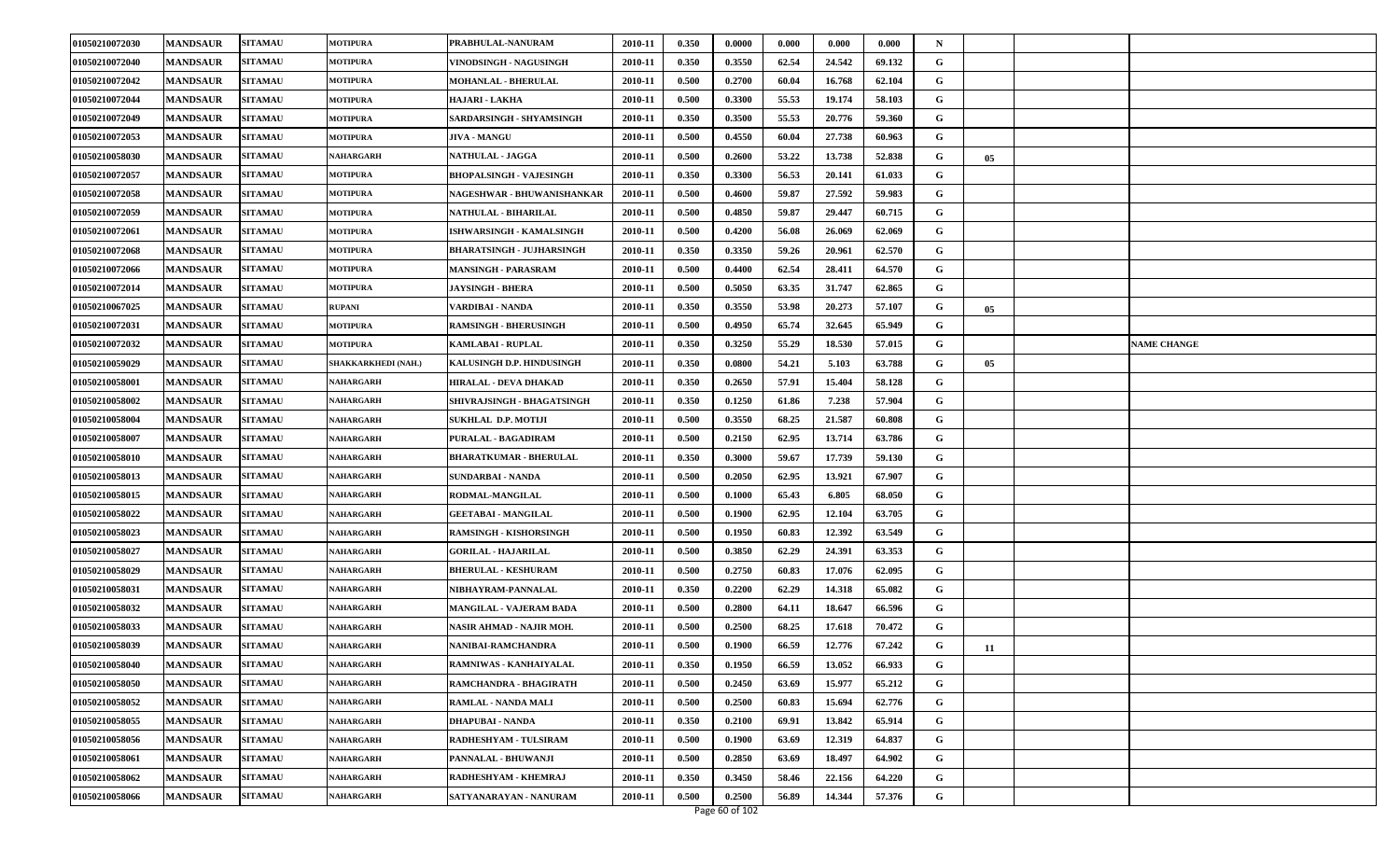| 01050210058073 | <b>MANDSAUR</b> | <b>SITAMAU</b> | NAHARGARH        | АЈІЈ КНА - СНОТЕ КНА             | 2010-11 | 0.500 | 0.3650 | 56.89 | 20.968 | 57.447 | G |                |  |
|----------------|-----------------|----------------|------------------|----------------------------------|---------|-------|--------|-------|--------|--------|---|----------------|--|
| 01050210058076 | <b>MANDSAUR</b> | <b>SITAMAU</b> | NAHARGARH        | RAMKUNWARBAI-BHERULAL            | 2010-11 | 0.500 | 0.4100 | 64.50 | 27.026 | 65.917 | G |                |  |
| 01050210058078 | <b>MANDSAUR</b> | <b>SITAMAU</b> | NAHARGARH        | <b>AMRATRAM - BHERULAL</b>       | 2010-11 | 0.500 | 0.4850 | 61.03 | 30.402 | 62.685 | G |                |  |
| 01050210058084 | <b>MANDSAUR</b> | <b>SITAMAU</b> | NAHARGARH        | <b>BADRILAL - BHERULAL</b>       | 2010-11 | 0.500 | 0.2500 | 61.03 | 14.795 | 59.180 | G |                |  |
| 01050210058095 | <b>MANDSAUR</b> | <b>SITAMAU</b> | NAHARGARH        | <b>RAMLAL - UDA</b>              | 2010-11 | 0.500 | 0.2450 | 59.29 | 14.933 | 60.951 | G |                |  |
| 01050210058099 | <b>MANDSAUR</b> | <b>SITAMAU</b> | NAHARGARH        | <b>MUNAVAR JI - SHAKUR KHA</b>   | 2010-11 | 0.350 | 0.3600 | 56.86 | 20.786 | 57.739 | G |                |  |
| 01050210058100 | <b>MANDSAUR</b> | <b>SITAMAU</b> | <b>NAHARGARH</b> | ABDUL SATTAR - FAKIR MOH.        | 2010-11 | 0.350 | 0.2400 | 57.95 | 14.173 | 59.054 | G |                |  |
| 01050210058106 | <b>MANDSAUR</b> | <b>SITAMAU</b> | NAHARGARH        | BHAGWATIDAS - RATANDAS           | 2010-11 | 0.350 | 0.1350 | 64.92 | 8.801  | 65.193 | G |                |  |
| 01050210058109 | <b>MANDSAUR</b> | <b>SITAMAU</b> | NAHARGARH        | <b>GAJJIBAI - MANNA</b>          | 2010-11 | 0.350 | 0.3300 | 59.29 | 19.693 | 59.676 | G |                |  |
| 01050210058124 | <b>MANDSAUR</b> | <b>SITAMAU</b> | NAHARGARH        | HIRALAL - FAKIRCHAND             | 2010-11 | 0.350 | 0.3150 | 59.29 | 18.693 | 59.343 | G |                |  |
| 01050210058127 | <b>MANDSAUR</b> | <b>SITAMAU</b> | NAHARGARH        | NANDA - RAMA GUJAR               | 2010-11 | 0.500 | 0.4550 | 55.98 | 25.727 | 56.543 | G |                |  |
| 01050210058132 | <b>MANDSAUR</b> | <b>SITAMAU</b> | NAHARGARH        | <b>BADAMIBAI - MANGILAL</b>      | 2010-11 | 0.500 | 0.3350 | 56.23 | 19.383 | 57.860 | G |                |  |
| 01050210058091 | <b>MANDSAUR</b> | <b>SITAMAU</b> | NAHARGARH        | PRABHULAL - BHAGIRATH            | 2010-11 | 0.500 | 0.3100 | 59.29 | 18.439 | 59.481 | G |                |  |
| 01050210058126 | <b>MANDSAUR</b> | <b>SITAMAU</b> | NAHARGARH        | HAIDARKHA - AHMAD KHA            | 2010-11 | 0.350 | 0.2450 | 58.55 | 15.164 | 61.894 | G |                |  |
| 01050210058017 | <b>MANDSAUR</b> | <b>SITAMAU</b> | NAHARGARH        | <b>BHERULAL - GANGARAM</b>       | 2010-11 | 0.500 | 0.2500 | 62.49 | 15.801 | 63.204 | G |                |  |
| 01050210058072 | <b>MANDSAUR</b> | <b>SITAMAU</b> | NAHARGARH        | <b>DEVILAL - RAMCHANDRA</b>      | 2010-11 | 0.350 | 0.1950 | 58.55 | 11.702 | 60.010 | G |                |  |
| 01050210058122 | <b>MANDSAUR</b> | <b>SITAMAU</b> | NAHARGARH        | <b>NANDA - DHURA LOHAR</b>       | 2010-11 | 0.350 | 0.2000 | 62.02 | 12.865 | 64.325 | G |                |  |
| 01050210058036 | <b>MANDSAUR</b> | <b>SITAMAU</b> | NAHARGARH        | HAFIJ MOH. RAHIM BAKSH           | 2010-11 | 0.500 | 0.1100 | 64.92 | 6.909  | 62.809 | G |                |  |
| 01050210058045 | <b>MANDSAUR</b> | <b>SITAMAU</b> | NAHARGARH        | MOHANLAL - NANURAM SONI          | 2010-11 | 0.350 | 0.1900 | 56.64 | 11.021 | 58.005 | G |                |  |
| 01050210058009 | <b>MANDSAUR</b> | <b>SITAMAU</b> | NAHARGARH        | <b>BHAGWATIBAI - PYARA</b>       | 2010-11 | 0.350 | 0.1950 | 55.98 | 11.508 | 59.015 | G |                |  |
| 01050210058026 | <b>MANDSAUR</b> | <b>SITAMAU</b> | NAHARGARH        | VARDA - BHUWAN                   | 2010-11 | 0.500 | 0.2900 | 58.55 | 17.607 | 60.714 | G |                |  |
| 01050210058021 | <b>MANDSAUR</b> | <b>SITAMAU</b> | NAHARGARH        | <b>KARULAL - SHANKAR</b>         | 2010-11 | 0.500 | 0.3400 | 58.55 | 20.543 | 60.421 | G |                |  |
| 01050210058042 | <b>MANDSAUR</b> | <b>SITAMAU</b> | NAHARGARH        | SHIVNARAYAN - CHAINRAM           | 2010-11 | 0.500 | 0.3900 | 63.16 | 25.111 | 64.387 | G |                |  |
| 01050210058044 | <b>MANDSAUR</b> | <b>SITAMAU</b> | NAHARGARH        | RAMCHANDRA - GALLA MALI          | 2010-11 | 0.350 | 0.2150 | 58.67 | 13.385 | 62.256 | G |                |  |
| 01050210058115 | <b>MANDSAUR</b> | <b>SITAMAU</b> | NAHARGARH        | KASTURIBAI - BHERULAL            | 2010-11 | 0.500 | 0.3650 | 55.98 | 21.664 | 59.353 | G |                |  |
| 01050210058098 | <b>MANDSAUR</b> | <b>SITAMAU</b> | NAHARGARH        | <b>ISRAR AHMAD - ABDUL GAFUR</b> | 2010-11 | 0.350 | 0.2000 | 56.38 | 11.630 | 58.150 | G |                |  |
| 01050210058137 | <b>MANDSAUR</b> | <b>SITAMAU</b> | NAHARGARH        | GORDHANSINGH - DEVISINGH         | 2010-11 | 0.500 | 0.4700 | 56.23 | 26.798 | 57.017 | G |                |  |
| 01050210058138 | <b>MANDSAUR</b> | <b>SITAMAU</b> | NAHARGARH        | MOTIYABAI - BALARAM              | 2010-11 | 0.500 | 0.2100 | 62.49 | 13.319 | 63.424 | G |                |  |
| 01050210058140 | <b>MANDSAUR</b> | <b>SITAMAU</b> | NAHARGARH        | <b>JANIBAI - RAMCHANDRA</b>      | 2010-11 | 0.500 | 0.3300 | 58.67 | 19.319 | 58.542 | G |                |  |
| 01050210058141 | <b>MANDSAUR</b> | <b>SITAMAU</b> | <b>NAHARGARH</b> | SURESHCHANDRA - RAMPRATAP        | 2010-11 | 0.350 | 0.1400 | 56.23 | 8.266  | 59.043 | G |                |  |
| 01050210058142 | <b>MANDSAUR</b> | <b>SITAMAU</b> | NAHARGARH        | KANCHANBAI - MANNALAL            | 2010-11 | 0.500 | 0.1550 | 60.51 | 9.587  | 61.852 | G |                |  |
| 01050210058103 | <b>MANDSAUR</b> | <b>SITAMAU</b> | NAHARGARH        | AMJAD KHA - SHAFI MOH.           | 2010-11 | 0.500 | 0.1550 | 62.02 | 9.790  | 63.161 | G |                |  |
| 01050210058038 | <b>MANDSAUR</b> | <b>SITAMAU</b> | NAHARGARH        | KAMLABAI - MANGILAL              | 2010-11 | 0.350 | 0.0950 | 64.92 | 6.575  | 69.211 | G |                |  |
| 01050210058003 | <b>MANDSAUR</b> | <b>SITAMAU</b> | <b>NAHARGARH</b> | SHIRAJ MO. - EIDBAKSHA           | 2010-11 | 0.500 | 0.2500 | 64.60 | 16.528 | 66.112 | G |                |  |
| 01050210058025 | <b>MANDSAUR</b> | <b>SITAMAU</b> | <b>NAHARGARH</b> | MOH. HUSSAIN - IDA BAKSH         | 2010-11 | 0.500 | 0.3850 | 64.60 | 25.415 | 66.013 | G |                |  |
| 01050210058008 | <b>MANDSAUR</b> | <b>SITAMAU</b> | <b>NAHARGARH</b> | <b>BALKRISHNA - MANGILAL</b>     | 2010-11 | 0.350 | 0.2100 | 59.67 | 12.769 | 60.805 | G |                |  |
| 01050210058139 | <b>MANDSAUR</b> | <b>SITAMAU</b> | <b>NAHARGARH</b> | <b>BALARAM - BAGADIRAM</b>       | 2010-11 | 0.350 | 0.1800 | 58.67 | 10.678 | 59.322 | G |                |  |
| 01050210058143 | <b>MANDSAUR</b> | <b>SITAMAU</b> | NAHARGARH        | <b>BAPUSINGH - LAXMANSINGH</b>   | 2010-11 | 0.350 | 0.2850 | 62.54 | 18.699 | 65.611 | G | 01050210064006 |  |
| 01050210062008 | <b>MANDSAUR</b> | <b>SITAMAU</b> | PAYAKHEDI        | SAMANDBAI-UDAYRAM                | 2010-11 | 0.500 | 0.2300 | 66.80 | 15.517 | 67.465 | G |                |  |
| 01050210062002 | <b>MANDSAUR</b> | <b>SITAMAU</b> | PAYAKHEDI        | <b>FOOLSINGH - HIRALAL</b>       | 2010-11 | 0.500 | 0.0950 | 65.63 | 7.013  | 73.821 | G |                |  |
| 01050210062001 | <b>MANDSAUR</b> | <b>SITAMAU</b> | <b>PAYAKHEDI</b> | RUKMANBAI-BAPULAL                | 2010-11 | 0.500 | 0.3150 | 65.06 | 20.782 | 65.974 | G |                |  |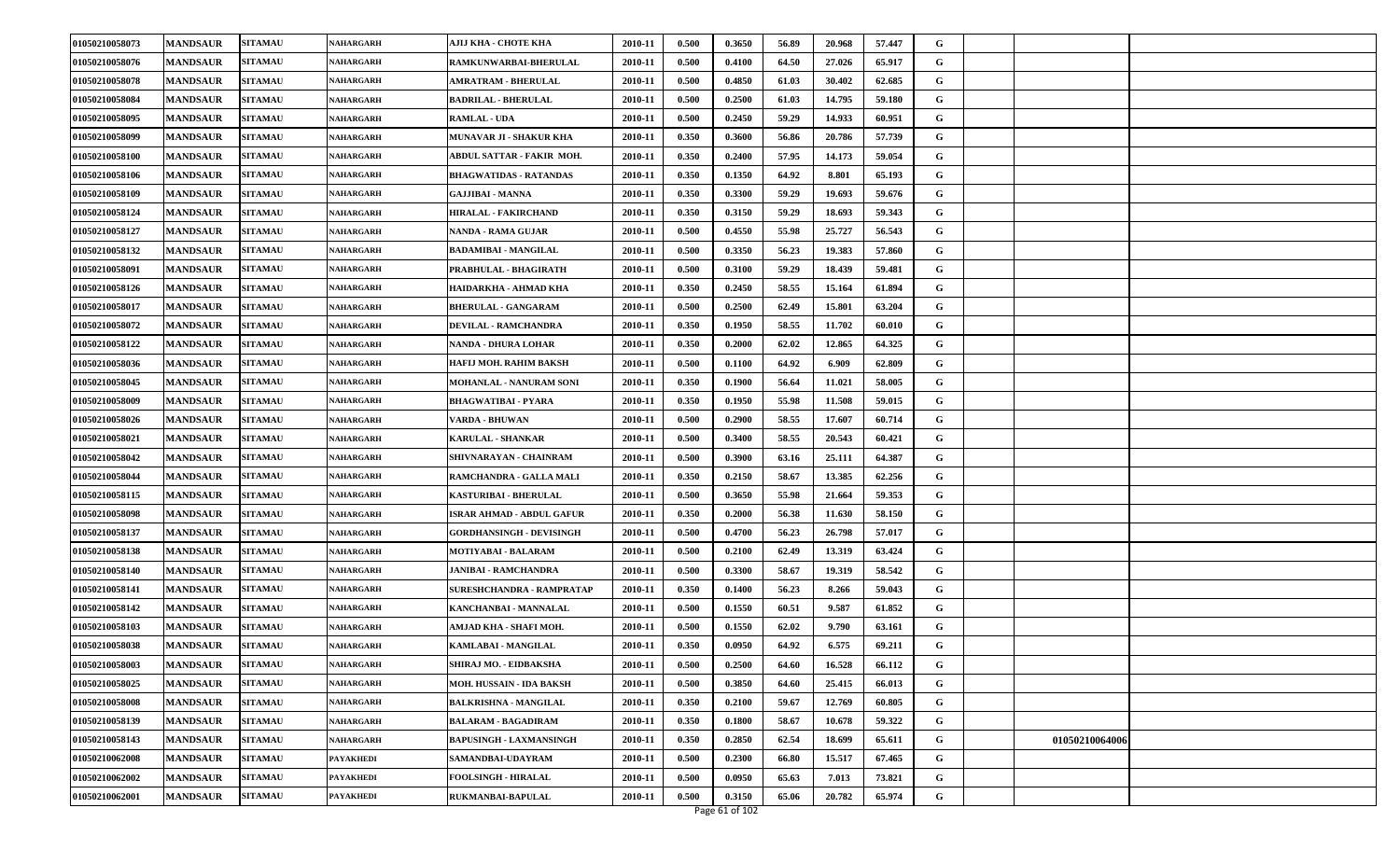| 01050210062004 | <b>MANDSAUR</b> | <b>SITAMAU</b> | <b>PAYAKHEDI</b>      | DHAPUBAI - MANGILAL             | 2010-11 | 0.350 | 0.2650 | 62.66 | 17.661 | 66.645 | G           |    |                |                              |
|----------------|-----------------|----------------|-----------------------|---------------------------------|---------|-------|--------|-------|--------|--------|-------------|----|----------------|------------------------------|
| 01050210062012 | <b>MANDSAUR</b> | <b>SITAMAU</b> | <b>PAYAKHEDI</b>      | LEELABAI - RAMLAL DANGI         | 2010-11 | 0.500 | 0.4500 | 62.83 | 28.731 | 63.846 | G           |    |                |                              |
| 01050210062044 | <b>MANDSAUR</b> | <b>SITAMAU</b> | <b>PAYAKHEDI</b>      | <b>KAMLABAI - BHERULAL</b>      | 2010-11 | 0.500 | 0.0000 | 0.00  | 0.000  | 0.000  | N           |    |                |                              |
| 01050210062014 | <b>MANDSAUR</b> | <b>SITAMAU</b> | <b>PAYAKHEDI</b>      | <b>SHAKUR MOH. - GAFUR KHA</b>  | 2010-11 | 0.500 | 0.3000 | 66.83 | 20.507 | 68.356 | G           |    |                |                              |
| 01050210062009 | <b>MANDSAUR</b> | <b>SITAMAU</b> | <b>PAYAKHEDI</b>      | <b>BHANWARLAL - KISHANLAL</b>   | 2010-11 | 0.500 | 0.2950 | 66.94 | 20.082 | 65.074 | G           |    |                |                              |
| 01050210062016 | <b>MANDSAUR</b> | <b>SITAMAU</b> | <b>PAYAKHEDI</b>      | <b>NANDUBAI - PYARA</b>         | 2010-11 | 0.350 | 0.0000 | 0.00  | 0.000  | 0.000  | N           |    |                |                              |
| 01050210062052 | <b>MANDSAUR</b> | <b>SITAMAU</b> | <b>PAYAKHEDI</b>      | <b>NATHIBAI - SAWRAM</b>        | 2010-11 | 0.350 | 0.1650 | 60.30 | 11.190 | 67.818 | G           |    | 01050210050007 |                              |
| 01050210062054 | <b>MANDSAUR</b> | <b>SITAMAU</b> | <b>PAYAKHEDI</b>      | KAMLABAI-MANGILAL               | 2010-11 | 0.350 | 0.1700 | 60.30 | 12.293 | 72.311 | G           |    |                | 01050210050029 TRANSFER/AERA |
| 01050210062055 | <b>MANDSAUR</b> | <b>SITAMAU</b> | <b>PAYAKHEDI</b>      | NATHULAL-MEGHA                  | 2010-11 | 0.350 | 0.2900 | 57.22 | 17.485 | 60.293 | G           |    | 01050210050009 |                              |
| 01050210062053 | <b>MANDSAUR</b> | <b>SITAMAU</b> | <b>PAYAKHEDI</b>      | <b>MOHANLAL - ONKAR</b>         | 2010-11 | 0.500 | 0.1850 | 60.30 | 12.301 | 66.491 | G           |    | 01050210050025 |                              |
| 01050210076143 | <b>MANDSAUR</b> | <b>SITAMAU</b> | <b>KAYAMPUR</b>       | <b>HIRALAL - KHUBCHAND</b>      | 2010-11 | 0.350 | 0.3000 | 63.18 | 19.757 | 65.857 |             | 02 |                |                              |
| 01050210037027 | <b>MANDSAUR</b> | <b>SITAMAU</b> | KHANUKHEDA            | <b>MANGILAL -ROOPLAL</b>        | 2010-11 | 0.500 | 0.4850 | 62.07 | 32.507 | 67.025 | - 1         | 02 |                |                              |
| 01050210037042 | <b>MANDSAUR</b> | <b>SITAMAU</b> | <b>KHANUKHEDA</b>     | <b>MADANSINGH - DEVISINGH</b>   | 2010-11 | 0.500 | 0.5050 | 58.97 | 12.215 | 24.188 |             | 02 |                |                              |
| 01050210051055 | <b>MANDSAUR</b> | <b>SITAMAU</b> | <b>KOTADA BAHADUR</b> | RADHESHYAM - NANDRAM            | 2010-11 | 0.500 | 0.2450 | 68.31 | 17.360 | 70.857 | $\bf{I}$    | 02 |                |                              |
| 01050210058034 | <b>MANDSAUR</b> | <b>SITAMAU</b> | NAHARGARH             | RAMLAL - RUGHNATH KHATIK        | 2010-11 | 0.500 | 0.4450 | 53.27 | 24.291 | 54.587 |             | 02 |                |                              |
| 01050210056068 | <b>MANDSAUR</b> | <b>SITAMAU</b> | <b>RANAYARA</b>       | JAGANNATH - PRABHULAL           | 2010-11 | 0.350 | 0.1000 | 68.10 | 7.316  | 73.160 | -1          | 02 |                |                              |
| 01050210056100 | <b>MANDSAUR</b> | <b>SITAMAU</b> | <b>RANAYARA</b>       | <b>GEETABAI - LAXMAN</b>        | 2010-11 | 0.350 | 0.1000 | 66.12 | 7.122  | 71.220 | -1          | 02 |                |                              |
| 01050210067037 | <b>MANDSAUR</b> | <b>SITAMAU</b> | <b>RUPANI</b>         | <b>BAHADURSINGH - DULESINGH</b> | 2010-11 | 0.500 | 0.4900 | 57.56 | 29.890 | 61.000 | - 1         | 02 |                |                              |
| 01050210056002 | <b>MANDSAUR</b> | <b>SITAMAU</b> | <b>RANAYARA</b>       | <b>KACHRU - MOTI</b>            | 2010-11 | 0.500 | 0.2150 | 64.44 | 14.527 | 67.567 | G           |    |                |                              |
| 01050210056003 | <b>MANDSAUR</b> | <b>SITAMAU</b> | <b>RANAYARA</b>       | RAMNIWAS - JAGANNATH            | 2010-11 | 0.500 | 0.3900 | 65.63 | 26.543 | 68.059 | G           |    |                |                              |
| 01050210056016 | <b>MANDSAUR</b> | <b>SITAMAU</b> | <b>RANAYARA</b>       | <b>AMRITRAM - RUPJI</b>         | 2010-11 | 0.350 | 0.1000 | 65.63 | 7.322  | 73.220 | G           |    |                |                              |
| 01050210056020 | <b>MANDSAUR</b> | <b>SITAMAU</b> | <b>RANAYARA</b>       | <b>NANDA - TULSIRAM</b>         | 2010-11 | 0.350 | 0.0000 | 0.000 | 0.000  | 0.000  | $\mathbf N$ |    |                |                              |
| 01050210056021 | <b>MANDSAUR</b> | <b>SITAMAU</b> | <b>RANAYARA</b>       | <b>BALARAM - BHUWANISHANKAR</b> | 2010-11 | 0.350 | 0.1050 | 62.95 | 6.844  | 65.180 | G           |    |                |                              |
| 01050210056022 | <b>MANDSAUR</b> | <b>SITAMAU</b> | <b>RANAYARA</b>       | SITABAI-RUGHNATH                | 2010-11 | 0.500 | 0.1000 | 62.95 | 6.628  | 66.280 | G           |    |                |                              |
| 01050210056023 | <b>MANDSAUR</b> | <b>SITAMAU</b> | <b>RANAYARA</b>       | SATYANARAYAN - KISHAN           | 2010-11 | 0.350 | 0.1000 | 62.95 | 6.745  | 67.450 | G           |    |                |                              |
| 01050210056030 | <b>MANDSAUR</b> | <b>SITAMAU</b> | <b>RANAYARA</b>       | <b>NANIBAI - RAMRATAN</b>       | 2010-11 | 0.350 | 0.1050 | 64.44 | 7.116  | 67.771 | G           |    |                |                              |
| 01050210056032 | <b>MANDSAUR</b> | <b>SITAMAU</b> | <b>RANAYARA</b>       | CHAINRAM - KISHANRAM            | 2010-11 | 0.350 | 0.2000 | 61.59 | 12.564 | 62.820 | G           |    |                |                              |
| 01050210056033 | <b>MANDSAUR</b> | <b>SITAMAU</b> | <b>RANAYARA</b>       | <b>GOKUL - BHAGWAN</b>          | 2010-11 | 0.500 | 0.1050 | 60.40 | 7.101  | 67.628 | G           |    |                |                              |
| 01050210056042 | <b>MANDSAUR</b> | <b>SITAMAU</b> | <b>RANAYARA</b>       | <b>CHUNNILAL - MOTILAL</b>      | 2010-11 | 0.500 | 0.0000 | 0.00  | 0.000  | 0.000  | N           |    |                |                              |
| 01050210056052 | <b>MANDSAUR</b> | <b>SITAMAU</b> | <b>RANAYARA</b>       | <b>CHAMPALAL -BADRILAL</b>      | 2010-11 | 0.500 | 0.1900 | 60.40 | 12.037 | 63.352 | G           |    |                |                              |
| 01050210056053 | <b>MANDSAUR</b> | <b>SITAMAU</b> | RANAYARA              | <b>BHERULAL - BHUWANIRAM</b>    | 2010-11 | 0.500 | 0.4800 | 61.59 | 30.786 | 64.137 | G           |    |                |                              |
| 01050210056054 | <b>MANDSAUR</b> | <b>SITAMAU</b> | <b>RANAYARA</b>       | <b>DHANNIBAI - BHAGCHAND</b>    | 2010-11 | 0.350 | 0.0950 | 67.02 | 6.539  | 68.832 | G           |    |                | <b>NAME CHANGE</b>           |
| 01050210056055 | <b>MANDSAUR</b> | <b>SITAMAU</b> | <b>RANAYARA</b>       | <b>SHOBHARAM - BHAGWAN</b>      | 2010-11 | 0.500 | 0.1100 | 64.44 | 7.604  | 69.127 | G           |    |                |                              |
| 01050210056056 | <b>MANDSAUR</b> | <b>SITAMAU</b> | <b>RANAYARA</b>       | <b>BALARAM-GANESHRAM</b>        | 2010-11 | 0.500 | 0.1000 | 64.10 | 6.676  | 66.760 | G           |    |                |                              |
| 01050210056057 | <b>MANDSAUR</b> | <b>SITAMAU</b> | <b>RANAYARA</b>       | JAGDISH - BHUWANIRAM            | 2010-11 | 0.500 | 0.0000 | 0.000 | 0.000  | 0.000  | $\mathbf N$ |    |                |                              |
| 01050210056064 | <b>MANDSAUR</b> | <b>SITAMAU</b> | <b>RANAYARA</b>       | <b>BAPULAL - GOKUL</b>          | 2010-11 | 0.500 | 0.2000 | 61.59 | 12.591 | 62.955 | G           |    |                |                              |
| 01050210056067 | <b>MANDSAUR</b> | <b>SITAMAU</b> | <b>RANAYARA</b>       | SHAYAMUBAI - SUKHIBAI           | 2010-11 | 0.500 | 0.0000 | 0.000 | 0.000  | 0.000  | ${\bf N}$   |    |                |                              |
| 01050210056070 | <b>MANDSAUR</b> | <b>SITAMAU</b> | <b>RANAYARA</b>       | HIRALAL - BHARATRAM             | 2010-11 | 0.350 | 0.1600 | 64.10 | 10.375 | 64.844 | G           |    |                |                              |
| 01050210056075 | <b>MANDSAUR</b> | <b>SITAMAU</b> | <b>RANAYARA</b>       | SOHANBAI - RAMPRATAP            | 2010-11 | 0.350 | 0.0000 | 0.000 | 0.000  | 0.000  | $\mathbf N$ |    |                |                              |
| 01050210056076 | <b>MANDSAUR</b> | <b>SITAMAU</b> | <b>RANAYARA</b>       | LAXMICHAND - DHULAJI            | 2010-11 | 0.500 | 0.1000 | 67.02 | 6.913  | 69.130 | G           |    |                |                              |
| 01050210056087 | <b>MANDSAUR</b> | <b>SITAMAU</b> | <b>RANAYARA</b>       | RATANBAI-MANGILAL               | 2010-11 | 0.350 | 0.1850 | 60.40 | 11.830 | 63.946 | G           |    |                |                              |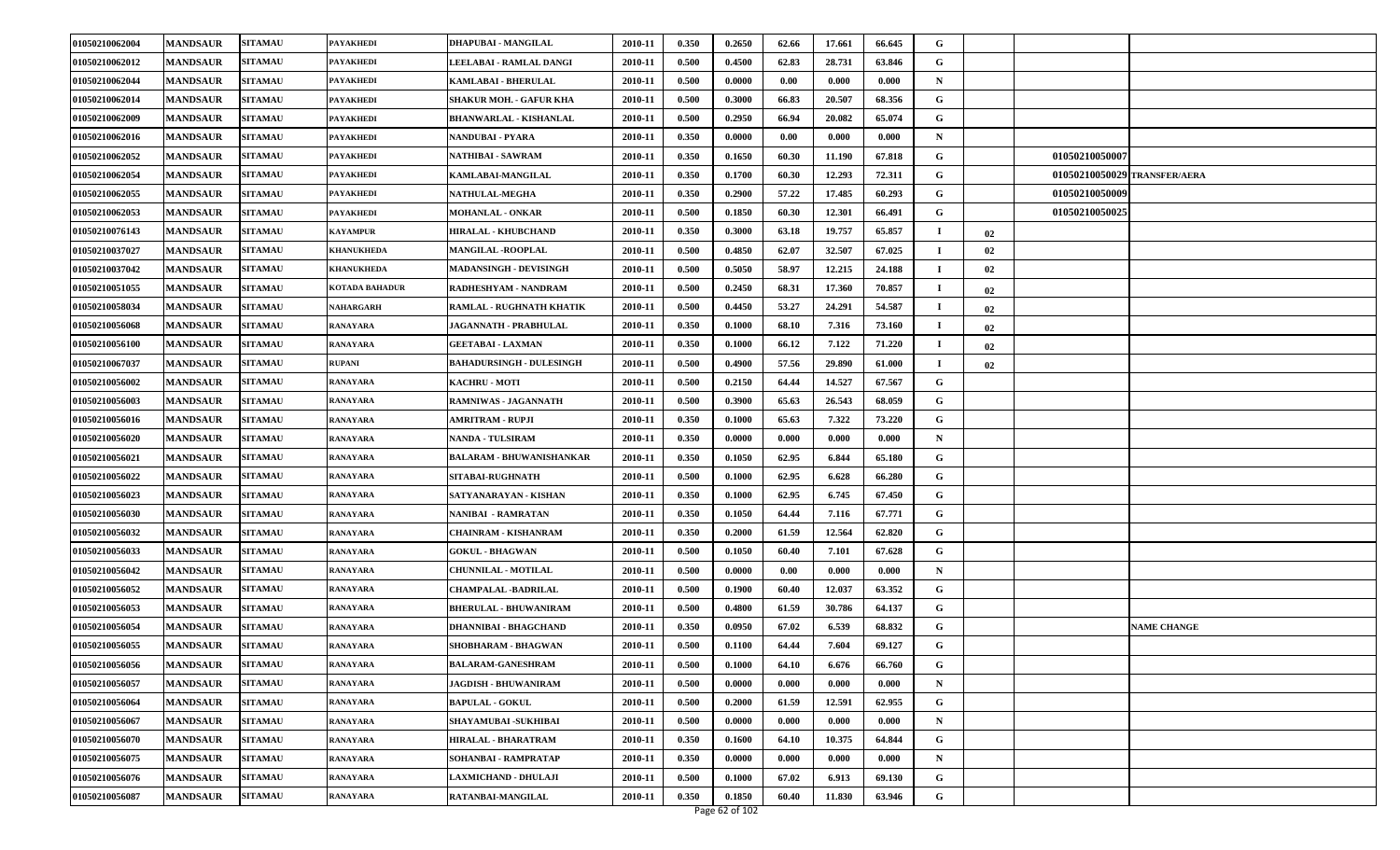| 01050210056111 | <b>MANDSAUR</b> | <b>SITAMAU</b> | <b>RANAYARA</b>      | NANDRAM - JAGANNATH                            | 2010-11 | 0.350 | 0.2100 | 67.02 | 14.515 | 69.119 | G           |    |                |  |
|----------------|-----------------|----------------|----------------------|------------------------------------------------|---------|-------|--------|-------|--------|--------|-------------|----|----------------|--|
| 01050210056117 | <b>MANDSAUR</b> | <b>SITAMAU</b> | RANAYARA             | <b>BAPULAL - GODHAJI</b>                       | 2010-11 | 0.500 | 0.0000 | 0.00  | 0.000  | 0.000  | N           |    |                |  |
| 01050210056121 | <b>MANDSAUR</b> | <b>SITAMAU</b> | <b>RANAYARA</b>      | RAMESHWAR - SHANKARLAL                         | 2010-11 | 0.500 | 0.0000 | 0.000 | 0.000  | 0.000  | N           |    |                |  |
| 01050210056130 | <b>MANDSAUR</b> | <b>SITAMAU</b> | RANAYARA             | UGAMKUNWAR-RUGNATHSINGH                        | 2010-11 | 0.500 | 0.0000 | 0.000 | 0.000  | 0.000  | N           |    |                |  |
| 01050210056131 | <b>MANDSAUR</b> | <b>SITAMAU</b> | RANAYARA             | NIRBHAYSINGH - GOVINDSINGH                     | 2010-11 | 0.350 | 0.1250 | 62.15 | 8.115  | 64.920 | G           |    |                |  |
| 01050210056132 | <b>MANDSAUR</b> | <b>SITAMAU</b> | RANAYARA             | <b>MANGILAL - RAMLAL</b>                       | 2010-11 | 0.350 | 0.1500 | 62.15 | 9.482  | 63.213 | G           |    |                |  |
| 01050210056134 | <b>MANDSAUR</b> | <b>SITAMAU</b> | <b>RANAYARA</b>      | <b>GATTULAL - KESHURAM</b>                     | 2010-11 | 0.350 | 0.1300 | 65.24 | 8.742  | 67.246 | G           |    |                |  |
| 01050210077064 | <b>MANDSAUR</b> | <b>SITAMAU</b> | <b>RISTHAL</b>       | KACHARULAL - NANURAM                           | 2010-11 | 0.350 | 0.1050 | 68.71 | 7.489  | 71.324 | G           |    |                |  |
| 01050210077063 | <b>MANDSAUR</b> | <b>SITAMAU</b> | <b>RISTHAL</b>       | <b>MOHANDAS - BADRIDAS</b>                     | 2010-11 | 0.500 | 0.5000 | 65.69 | 32.319 | 64.638 | G           |    |                |  |
| 01050210077062 | <b>MANDSAUR</b> | <b>SITAMAU</b> | <b>RISTHAL</b>       | FAKIRCHAND - MANGU                             | 2010-11 | 0.500 | 0.0000 | 0.00  | 0.000  | 0.000  | N           |    |                |  |
| 01050210077061 | <b>MANDSAUR</b> | <b>SITAMAU</b> | <b>RISTHAL</b>       | AABIDA B - SHAHID ALI                          | 2010-11 | 0.350 | 0.1100 | 62.16 | 7.024  | 63.855 | G           |    |                |  |
| 01050210077055 | <b>MANDSAUR</b> | <b>SITAMAU</b> | <b>RISTHAL</b>       | BHERULAL - PARBHULAL                           | 2010-11 | 0.500 | 0.3200 | 65.28 | 20.806 | 65.019 | G           |    |                |  |
| 01050210077052 | <b>MANDSAUR</b> | <b>SITAMAU</b> | <b>RISTHAL</b>       | <b>BANSHILAL - BHANWARLAL</b>                  | 2010-11 | 0.500 | 0.1950 | 70.07 | 14.394 | 73.815 | G           |    |                |  |
| 01050210077043 | <b>MANDSAUR</b> | <b>SITAMAU</b> | <b>RISTHAL</b>       | UDA - NARAYAN                                  | 2010-11 | 0.500 | 0.0000 | 0.000 | 0.000  | 0.000  | $\mathbf N$ |    |                |  |
| 01050210077031 | <b>MANDSAUR</b> | <b>SITAMAU</b> | <b>RISTHAL</b>       | KRASHANA SHARMA - SHRI<br><b>GOPALKRISHANA</b> | 2010-11 | 0.500 | 0.0000 | 0.000 | 0.000  | 0.000  | N           |    |                |  |
| 01050210077027 | <b>MANDSAUR</b> | <b>SITAMAU</b> | <b>RISTHAL</b>       | <b>JUJHARLAL - MATHURALAL</b>                  | 2010-11 | 0.500 | 0.3650 | 62.98 | 23.546 | 64.510 | G           |    |                |  |
| 01050210077026 | <b>MANDSAUR</b> | <b>SITAMAU</b> | <b>RISTHAL</b>       | DEVILAL - GOBARLAL                             | 2010-11 | 0.350 | 0.3050 | 67.15 | 20.721 | 67.938 | G           |    |                |  |
| 01050210077032 | <b>MANDSAUR</b> | <b>SITAMAU</b> | <b>RISTHAL</b>       | RAMRATAN - JHABBALAL                           | 2010-11 | 0.500 | 0.1850 | 60.52 | 11.750 | 63.514 | G           |    |                |  |
| 01050210077017 | <b>MANDSAUR</b> | <b>SITAMAU</b> | <b>RISTHAL</b>       | SALAGRAM - NANDRAM                             | 2010-11 | 0.500 | 0.1150 | 70.04 | 8.695  | 75.609 | G           |    |                |  |
| 01050210077016 | <b>MANDSAUR</b> | <b>SITAMAU</b> | <b>RISTHAL</b>       | <b>ONKARSINGH - BHERUSINGH</b>                 | 2010-11 | 0.500 | 0.1000 | 64.59 | 6.367  | 63.670 | G           |    |                |  |
| 01050210077015 | <b>MANDSAUR</b> | <b>SITAMAU</b> | <b>RISTHAL</b>       | LAXMINARAYAN - NANDRAM                         | 2010-11 | 0.500 | 0.3000 | 62.98 | 19.524 | 65.080 | G           |    |                |  |
| 01050210077014 | <b>MANDSAUR</b> | <b>SITAMAU</b> | <b>RISTHAL</b>       | <b>GOBARSINGH - DHULSINGH</b>                  | 2010-11 | 0.500 | 0.3050 | 67.70 | 19.768 | 64.813 | G           |    |                |  |
| 01050210077011 | <b>MANDSAUR</b> | <b>SITAMAU</b> | <b>RISTHAL</b>       | <b>MENABAI - GOPAL</b>                         | 2010-11 | 0.500 | 0.0000 | 0.000 | 0.000  | 0.000  | N           |    |                |  |
| 01050210077008 | <b>MANDSAUR</b> | <b>SITAMAU</b> | <b>RISTHAL</b>       | PRABHULAL - GOBARLAL                           | 2010-11 | 0.500 | 0.1500 | 62.16 | 9.582  | 63.880 | G           |    |                |  |
| 01050210077005 | <b>MANDSAUR</b> | <b>SITAMAU</b> | <b>RISTHAL</b>       | SAJJANBAI - KALU                               | 2010-11 | 0.500 | 0.2150 | 63.37 | 13.389 | 62,274 | G           |    |                |  |
| 01050210077004 | <b>MANDSAUR</b> | <b>SITAMAU</b> | <b>RISTHAL</b>       | <b>JAS KUNWAR - BHANWARSINGH</b>               | 2010-11 | 0.500 | 0.4050 | 62.35 | 24.815 | 61.272 | G           |    |                |  |
| 01050210077003 | <b>MANDSAUR</b> | <b>SITAMAU</b> | <b>RISTHAL</b>       | <b>SURESH KUMAR D.P. NATHU</b>                 | 2010-11 | 0.500 | 0.2900 | 62.98 | 19.506 | 67.262 | G           |    |                |  |
| 01050210077059 | <b>MANDSAUR</b> | <b>SITAMAU</b> | <b>RISTHAL</b>       | KISHANLAL-UDAJI                                | 2010-11 | 0.500 | 0.1200 | 68.82 | 8.661  | 72.175 | G           |    |                |  |
| 01050210077001 | <b>MANDSAUR</b> | <b>SITAMAU</b> | <b>RISTHAL</b>       | TEJRAM-MANGILAL                                | 2010-11 | 0.500 | 0.2000 | 67.70 | 13.898 | 69.490 | G           |    |                |  |
| 01050210006003 | <b>MANDSAUR</b> | <b>SITAMAU</b> | <b>ROJAFATEHGARH</b> | SHREELAL-NANURAM                               | 2010-11 | 0.500 | 0.2350 | 62.49 | 14.908 | 63.438 | G           |    |                |  |
| 01050210006009 | <b>MANDSAUR</b> | <b>SITAMAU</b> | ROJAFATEHGARH        | SARJUBAI-HARIRAM                               | 2010-11 | 0.500 | 0.2150 | 62.49 | 13.676 | 63.609 | G           |    |                |  |
| 01050210006022 | <b>MANDSAUR</b> | <b>SITAMAU</b> | ROJAFATEHGARH        | <b>JAGDISH - RAMLAL</b>                        | 2010-11 | 0.500 | 0.3650 | 67.50 | 25.129 | 68.847 | G           |    |                |  |
| 01050210006011 | <b>MANDSAUR</b> | <b>SITAMAU</b> | ROJAFATEHGARH        | KACHRU-CHATARBHUJ                              | 2010-11 | 0.350 | 0.1850 | 61.98 | 11.874 | 64.184 | G           |    |                |  |
| 01050210006012 | <b>MANDSAUR</b> | <b>SITAMAU</b> | <b>ROJAFATEHGARH</b> | <b>KANVARLAL-KISHAN</b>                        | 2010-11 | 0.500 | 0.2100 | 59.89 | 13.030 | 62.048 | G           |    |                |  |
| 01050210006021 | <b>MANDSAUR</b> | <b>SITAMAU</b> | <b>ROJAFATEHGARH</b> | KARANSINGH-DASHRATHSINGH                       | 2010-11 | 0.350 | 0.3150 | 59.89 | 18.557 | 58.911 | G           |    |                |  |
| 01050210006026 | <b>MANDSAUR</b> | <b>SITAMAU</b> | <b>ROJAFATEHGARH</b> | MOHANBAI - KANHAIYALAL                         | 2010-11 | 0.500 | 0.1700 | 56.35 | 10.674 | 62.788 | G           |    |                |  |
| 01050210006027 | <b>MANDSAUR</b> | <b>SITAMAU</b> | <b>ROJAFATEHGARH</b> | MANGILAL - JAGANNATH                           | 2010-11 | 0.500 | 0.3050 | 59.89 | 18.823 | 61.715 | G           |    | 01050210033022 |  |
| 01050210067002 | <b>MANDSAUR</b> | <b>SITAMAU</b> | <b>RUPANI</b>        | <b>BHERULAL-RAMA</b>                           | 2010-11 | 0.350 | 0.0900 | 61.89 | 5.986  | 66.511 | G           | 08 |                |  |
| 01050210067007 | <b>MANDSAUR</b> | <b>SITAMAU</b> | <b>RUPANI</b>        | <b>BHERULAL-NANURAM</b>                        | 2010-11 | 0.350 | 0.2850 | 55.55 | 16.832 | 59.060 | G           |    |                |  |
| 01050210067015 | <b>MANDSAUR</b> | <b>SITAMAU</b> | <b>RUPANI</b>        | <b>MOHANLAL - NANALAL</b>                      | 2010-11 | 0.350 | 0.2000 | 61.89 | 12.466 | 62.330 | G           |    |                |  |
| 01050210067022 | <b>MANDSAUR</b> | <b>SITAMAU</b> | <b>RUPANI</b>        | <b>SOHANBAI - NANDA</b>                        | 2010-11 | 0.500 | 0.2050 | 61.86 | 13.044 | 63.629 | G           |    |                |  |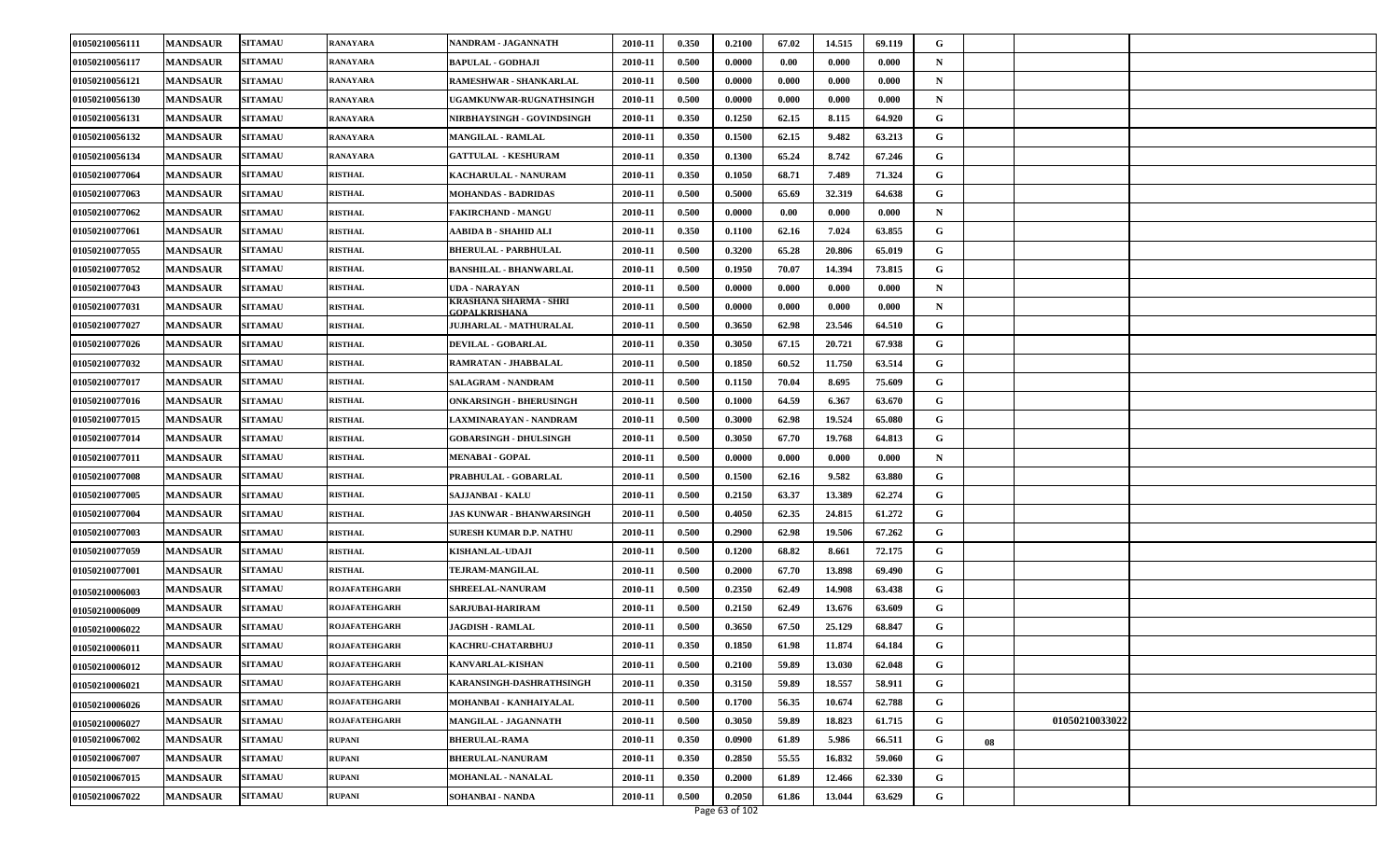| 01050210067027 | <b>MANDSAUR</b> | <b>SITAMAU</b> | <b>RUPANI</b>       | <b>NANDUBAI - KISHAN</b>                    | 2010-11 | 0.500 | 0.0600         | 65.56 | 4.795  | 79.917 | G |  |
|----------------|-----------------|----------------|---------------------|---------------------------------------------|---------|-------|----------------|-------|--------|--------|---|--|
| 01050210067003 | <b>MANDSAUR</b> | <b>SITAMAU</b> | <b>RUPANI</b>       | <b>DHAPUBAI - DHANNA</b>                    | 2010-11 | 0.500 | 0.4850         | 58.59 | 29.437 | 60.695 | G |  |
| 01050210067024 | <b>MANDSAUR</b> | <b>SITAMAU</b> | <b>RUPANI</b>       | SATYANARAYAN - JAGANNATH<br><b>MAHAJAN</b>  | 2010-11 | 0.350 | 0.3350         | 63.22 | 21.910 | 65.403 | G |  |
| 01050210067036 | <b>MANDSAUR</b> | <b>SITAMAU</b> | <b>RUPANI</b>       | JAGDISH - BHAGGA                            | 2010-11 | 0.500 | 0.4300         | 60.23 | 26.346 | 61.270 | G |  |
| 01050210059001 | <b>MANDSAUR</b> | <b>SITAMAU</b> | SHAKKARKHEDI (NAH.) | <b>GATTUBAI- SHIVDAYAL</b>                  | 2010-11 | 0.500 | 0.2900         | 65.56 | 19.696 | 67.917 | G |  |
| 01050210059004 | <b>MANDSAUR</b> | <b>SITAMAU</b> | SHAKKARKHEDI (NAH.) | <b>RAMPRASHAD - DEVILAL</b>                 | 2010-11 | 0.500 | 0.2550         | 62.74 | 16.456 | 64.533 | G |  |
| 01050210059005 | <b>MANDSAUR</b> | <b>SITAMAU</b> | SHAKKARKHEDI (NAH.) | SHANTOSHBAI - RAMLAL                        | 2010-11 | 0.500 | 0.1950         | 62.74 | 12.306 | 63.108 | G |  |
| 01050210059009 | <b>MANDSAUR</b> | <b>SITAMAU</b> | SHAKKARKHEDI (NAH.) | KACHARU - NATHU CHAMAR                      | 2010-11 | 0.500 | 0.3600         | 57.94 | 21.736 | 60.378 | G |  |
| 01050210059010 | <b>MANDSAUR</b> | <b>SITAMAU</b> | SHAKKARKHEDI (NAH.) | <b>CHUNNILAL - DEVA</b>                     | 2010-11 | 0.500 | 0.1500         | 62.74 | 9.796  | 65.307 | G |  |
| 01050210059011 | <b>MANDSAUR</b> | <b>SITAMAU</b> | SHAKKARKHEDI (NAH.) | YASHODABAI - MAHAVEERDAS                    | 2010-11 | 0.350 | 0.1850         | 62.74 | 12.198 | 65.935 | G |  |
| 01050210059012 | <b>MANDSAUR</b> | <b>SITAMAU</b> | SHAKKARKHEDI (NAH.) | <b>JANKILAL - RAMCHANDRA</b>                | 2010-11 | 0.500 | 0.2200         | 62.74 | 13.928 | 63.309 | G |  |
| 01050210059016 | <b>MANDSAUR</b> | <b>SITAMAU</b> | SHAKKARKHEDI (NAH.) | KANWARLAL - BAGADIRAM                       | 2010-11 | 0.500 | 0.3850         | 61.90 | 23.946 | 62.197 | G |  |
| 01050210059017 | <b>MANDSAUR</b> | <b>SITAMAU</b> | SHAKKARKHEDI (NAH.) | <b>BHAGATRAM - BHUWANIRAM</b>               | 2010-11 | 0.500 | 0.3950         | 61.90 | 24.451 | 61.901 | G |  |
| 01050210059018 | <b>MANDSAUR</b> | <b>SITAMAU</b> | SHAKKARKHEDI (NAH.) | <b>GANGARAM - DEVA</b>                      | 2010-11 | 0.500 | 0.1900         | 63.19 | 13.333 | 70.174 | G |  |
| 01050210059019 | <b>MANDSAUR</b> | <b>SITAMAU</b> | SHAKKARKHEDI (NAH.) | <b>OMPRKASH - NANDLAL</b>                   | 2010-11 | 0.500 | 0.2050         | 61.90 | 13.229 | 64.532 | G |  |
| 01050210059021 | <b>MANDSAUR</b> | <b>SITAMAU</b> | SHAKKARKHEDI (NAH.) | <b>JUJHAR - RAMPRATAP</b>                   | 2010-11 | 0.500 | 0.3500         | 61.90 | 22.036 | 62.960 | G |  |
| 01050210059023 | <b>MANDSAUR</b> | <b>SITAMAU</b> | SHAKKARKHEDI (NAH.) | NATHIBAI-GANGARAM                           | 2010-11 | 0.350 | 0.3500         | 57.04 | 19.931 | 56.946 | G |  |
| 01050210059024 | <b>MANDSAUR</b> | <b>SITAMAU</b> | SHAKKARKHEDI (NAH.) | <b>GANGABAI - KALURAM</b>                   | 2010-11 | 0.500 | 0.2000         | 57.02 | 11.958 | 59.790 | G |  |
| 01050210059025 | <b>MANDSAUR</b> | <b>SITAMAU</b> | SHAKKARKHEDI (NAH.) | <b>JAGDISH - KISHANLAL</b>                  | 2010-11 | 0.500 | 0.2950         | 66.57 | 21.131 | 71.631 | G |  |
| 01050210059027 | <b>MANDSAUR</b> | <b>SITAMAU</b> | SHAKKARKHEDI (NAH.) | <b>SITABAI - RATANLAL</b>                   | 2010-11 | 0.500 | 0.2250         | 61.90 | 14.493 | 64.413 | G |  |
| 01050210059030 | <b>MANDSAUR</b> | <b>SITAMAU</b> | SHAKKARKHEDI (NAH.) | <b>BHAGATRAM - BHANWARLAL</b>               | 2010-11 | 0.500 | 0.4000         | 61.93 | 25.020 | 62.550 | G |  |
| 01050210059031 | <b>MANDSAUR</b> | <b>SITAMAU</b> | SHAKKARKHEDI (NAH.) | <b>RAMLAL - DHURA</b>                       | 2010-11 | 0.500 | 0.2150         | 61.93 | 13.855 | 64.442 | G |  |
| 01050210059033 | <b>MANDSAUR</b> | <b>SITAMAU</b> | SHAKKARKHEDI (NAH.) | <b>BAPULAL - DEVILAL</b>                    | 2010-11 | 0.500 | 0.2950         | 61.93 | 18.561 | 62.919 | G |  |
| 01050210059034 | <b>MANDSAUR</b> | <b>SITAMAU</b> | SHAKKARKHEDI (NAH.) | <b>ONKARLAL - NATHURAM</b>                  | 2010-11 | 0.500 | 0.4900         | 61.85 | 30.633 | 62.516 | G |  |
| 01050210059036 | <b>MANDSAUR</b> | <b>SITAMAU</b> | SHAKKARKHEDI (NAH.) | <b>GOVARDHANLAL-KALURAM</b>                 | 2010-11 | 0.500 | 0.2000         | 58.57 | 12.300 | 61.500 | G |  |
| 01050210059037 | <b>MANDSAUR</b> | <b>SITAMAU</b> | SHAKKARKHEDI (NAH.) | JHAMKUBAI - KANHAIYALAL                     | 2010-11 | 0.500 | 0.3800         | 58.57 | 22.775 | 59.934 | G |  |
| 01050210059038 | <b>MANDSAUR</b> | <b>SITAMAU</b> | SHAKKARKHEDI (NAH.) | <b>SURAJBAI - BAPULAL</b>                   | 2010-11 | 0.500 | 0.2500         | 61.93 | 16.606 | 66.424 | G |  |
| 01050210059039 | <b>MANDSAUR</b> | <b>SITAMAU</b> | SHAKKARKHEDI (NAH.) | <b>FAKIRA - KISHAN</b>                      | 2010-11 | 0.500 | 0.2700         | 61.85 | 17.733 | 65.678 | G |  |
| 01050210059041 | <b>MANDSAUR</b> | <b>SITAMAU</b> | SHAKKARKHEDI (NAH.) | <b>KARULAL - GANGARAM</b>                   | 2010-11 | 0.500 | 0.2500         | 61.93 | 16.376 | 65.504 | G |  |
| 01050210059042 | <b>MANDSAUR</b> | <b>SITAMAU</b> | SHAKKARKHEDI (NAH.) | NANDIBAI - RAMCHANDRA                       | 2010-11 | 0.350 | 0.2350         | 57.04 | 13.478 | 57.353 | G |  |
| 01050210059044 | <b>MANDSAUR</b> | <b>SITAMAU</b> | SHAKKARKHEDI (NAH.) | PRABHULAL - MOHANLAL                        | 2010-11 | 0.500 | 0.4850         | 66.98 | 32.763 | 67.553 | G |  |
| 01050210059047 | <b>MANDSAUR</b> | <b>SITAMAU</b> | SHAKKARKHEDI (NAH.) | <b>BHAGUBAI - NANURAM</b>                   | 2010-11 | 0.500 | 0.4700         | 59.02 | 29.198 | 62.123 | G |  |
| 01050210059052 | <b>MANDSAUR</b> | <b>SITAMAU</b> | SHAKKARKHEDI (NAH.) | PRAHLAD - RAMNARAYAN M/O<br><b>VALIIBAL</b> | 2010-11 | 0.350 | 0.3200         | 57.32 | 21.258 | 66.431 | G |  |
| 01050210059053 | <b>MANDSAUR</b> | <b>SITAMAU</b> | SHAKKARKHEDI (NAH.) | RANCHODLAL - MOHANLAL                       | 2010-11 | 0.500 | 0.2500         | 61.85 | 15.242 | 60.968 | G |  |
| 01050210059054 | <b>MANDSAUR</b> | <b>SITAMAU</b> | SHAKKARKHEDI (NAH.) | <b>BHANWARLAL - DHURA BAGARI</b>            | 2010-11 | 0.500 | 0.2900         | 61.85 | 19.333 | 66.666 | G |  |
| 01050210059056 | <b>MANDSAUR</b> | <b>SITAMAU</b> | SHAKKARKHEDI (NAH.) | SALAGRAM - KANHAIYALAL                      | 2010-11 | 0.500 | 0.2850         | 57.92 | 16.598 | 58.239 | G |  |
| 01050210059059 | <b>MANDSAUR</b> | <b>SITAMAU</b> | SHAKKARKHEDI (NAH.) | <b>KARULAL - RAMNARAYAN</b>                 | 2010-11 | 0.500 | 0.3150         | 60.75 | 19.214 | 60.997 | G |  |
| 01050210059060 | <b>MANDSAUR</b> | <b>SITAMAU</b> | SHAKKARKHEDI (NAH.) | LAXMINARAYAN - CHAMPALAL                    | 2010-11 | 0.500 | 0.2300         | 63.96 | 15.743 | 68.448 | G |  |
| 01050210059062 | <b>MANDSAUR</b> | <b>SITAMAU</b> | SHAKKARKHEDI (NAH.) | NARAYANIBAI-RATANLAL                        | 2010-11 | 0.500 | 0.3100         | 59.72 | 19.221 | 62.003 | G |  |
| 01050210059064 | <b>MANDSAUR</b> | <b>SITAMAU</b> | SHAKKARKHEDI (NAH.) | <b>RAMLAL - AMBARAM</b>                     | 2010-11 | 0.500 | 0.2700         | 59.72 | 16.577 | 61.396 | G |  |
| 01050210059067 | <b>MANDSAUR</b> | <b>SITAMAU</b> | SHAKKARKHEDI (NAH.) | <b>BHANWARLAL - KESHURAM</b>                | 2010-11 | 0.500 | 0.2500         | 61.66 | 16.860 | 67.440 | G |  |
|                |                 |                |                     |                                             |         |       | Page 64 of 102 |       |        |        |   |  |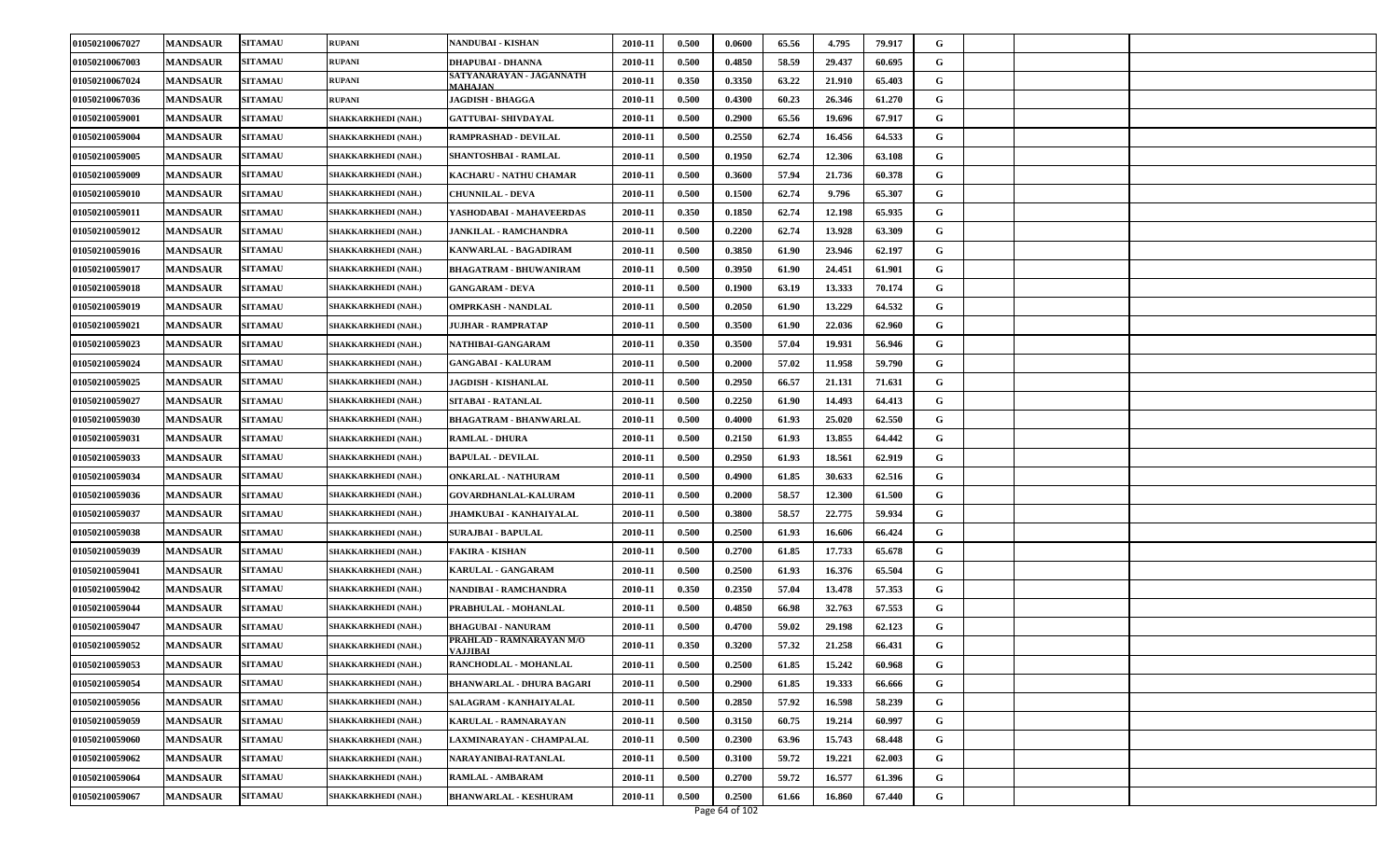| 01050210059068 | <b>MANDSAUR</b> | <b>SITAMAU</b> | SHAKKARKHEDI (NAH.) | RAMESH - MANGILAL BAGARI        | 2010-11 | 0.500 | 0.3500 | 59.72 | 22.276 | 63.646 | G |                    |
|----------------|-----------------|----------------|---------------------|---------------------------------|---------|-------|--------|-------|--------|--------|---|--------------------|
| 01050210059069 | <b>MANDSAUR</b> | <b>SITAMAU</b> | SHAKKARKHEDI (NAH.) | PARWATIBAI - BADRILAL           | 2010-11 | 0.500 | 0.1500 | 65.09 | 9.903  | 66.020 | G |                    |
| 01050210059070 | <b>MANDSAUR</b> | <b>SITAMAU</b> | SHAKKARKHEDI (NAH.) | <b>DHANRAJ - SALIGRAM</b>       | 2010-11 | 0.500 | 0.2950 | 59.36 | 18.071 | 61.258 | G |                    |
| 01050210059072 | <b>MANDSAUR</b> | <b>SITAMAU</b> | SHAKKARKHEDI (NAH.) | RAMCHANDRA - VKHATRAM           | 2010-11 | 0.500 | 0.3500 | 59.36 | 22.497 | 64.277 | G |                    |
| 01050210059075 | <b>MANDSAUR</b> | <b>SITAMAU</b> | SHAKKARKHEDI (NAH.) | <b>BALARAM - KISHANLAL</b>      | 2010-11 | 0.500 | 0.2550 | 59.36 | 16.282 | 63.851 | G |                    |
| 01050210059076 | <b>MANDSAUR</b> | <b>SITAMAU</b> | SHAKKARKHEDI (NAH.) | RAMGOPAL - GANGARAM             | 2010-11 | 0.500 | 0.2350 | 60.61 | 14.841 | 63.153 | G |                    |
| 01050210059077 | <b>MANDSAUR</b> | <b>SITAMAU</b> | SHAKKARKHEDI (NAH.) | RADHESHYAM - BHAWARLAL          | 2010-11 | 0.500 | 0.2950 | 60.61 | 19.811 | 67.156 | G |                    |
| 01050210059080 | <b>MANDSAUR</b> | <b>SITAMAU</b> | SHAKKARKHEDI (NAH.) | <b>BHERULAL - RADHAKISHAN</b>   | 2010-11 | 0.500 | 0.4000 | 60.61 | 25.352 | 63.380 | G |                    |
| 01050210059083 | <b>MANDSAUR</b> | <b>SITAMAU</b> | SHAKKARKHEDI (NAH.) | <b>RAMLAL - HIRA CHAMAR</b>     | 2010-11 | 0.350 | 0.1700 | 57.92 | 10.558 | 62.106 | G |                    |
| 01050210059085 | <b>MANDSAUR</b> | <b>SITAMAU</b> | SHAKKARKHEDI (NAH.) | PUSHPA - JAGDISH PATIDAR        | 2010-11 | 0.500 | 0.4800 | 62.69 | 31.014 | 64.613 | G |                    |
| 01050210059087 | <b>MANDSAUR</b> | <b>SITAMAU</b> | SHAKKARKHEDI (NAH.) | <b>RAMJAS - BAPULAL</b>         | 2010-11 | 0.500 | 0.2200 | 62.69 | 14.025 | 63.750 | G |                    |
| 01050210059088 | <b>MANDSAUR</b> | <b>SITAMAU</b> | SHAKKARKHEDI (NAH.) | <b>CHANDAR - DEVA CHAMAR</b>    | 2010-11 | 0.500 | 0.1750 | 62.51 | 11.904 | 68.023 | G |                    |
| 01050210059026 | <b>MANDSAUR</b> | <b>SITAMAU</b> | SHAKKARKHEDI (NAH.) | <b>BHANWARIBAI - KANHIYALAL</b> | 2010-11 | 0.350 | 0.2950 | 56.85 | 17.096 | 57.953 | G |                    |
| 01050210059089 | <b>MANDSAUR</b> | <b>SITAMAU</b> | SHAKKARKHEDI (NAH.) | LEELABAI - RAMPRATAP            | 2010-11 | 0.500 | 0.4150 | 61.66 | 24.585 | 59.241 | G |                    |
| 01050210059090 | <b>MANDSAUR</b> | <b>SITAMAU</b> | SHAKKARKHEDI (NAH.) | PURIBAI-LUXMINARAYAN            | 2010-11 | 0.500 | 0.1450 | 58.08 | 8.646  | 59.628 | G |                    |
| 01050210059074 | <b>MANDSAUR</b> | <b>SITAMAU</b> | SHAKKARKHEDI (NAH.) | RAMDAYAL - KISHANLAL            | 2010-11 | 0.500 | 0.2300 | 58.08 | 13.798 | 59.991 | G |                    |
| 01050210059015 | <b>MANDSAUR</b> | <b>SITAMAU</b> | SHAKKARKHEDI (NAH.) | <b>SURESH - RAMNARAYAN</b>      | 2010-11 | 0.500 | 0.2400 | 58.08 | 14.296 | 59.567 | G |                    |
| 01050210059020 | <b>MANDSAUR</b> | <b>SITAMAU</b> | SHAKKARKHEDI (NAH.) | ISHWARLAL - SALAGRAM            | 2010-11 | 0.500 | 0.3600 | 59.02 | 21.745 | 60.403 | G |                    |
| 01050210059084 | <b>MANDSAUR</b> | <b>SITAMAU</b> | SHAKKARKHEDI (NAH.) | RAMNARAYAN - KISHANLAL          | 2010-11 | 0.500 | 0.2100 | 63.96 | 13.395 | 63.786 | G |                    |
| 01050210059079 | <b>MANDSAUR</b> | <b>SITAMAU</b> | SHAKKARKHEDI (NAH.) | RAJARAM - BAGADIRAM             | 2010-11 | 0.500 | 0.3600 | 61.62 | 22.421 | 62.281 | G |                    |
| 01050210059061 | <b>MANDSAUR</b> | <b>SITAMAU</b> | SHAKKARKHEDI (NAH.) | <b>TIBBUBAI-KANYA</b>           | 2010-11 | 0.500 | 0.3000 | 60.24 | 18.519 | 61.730 | G |                    |
| 01050210059008 | <b>MANDSAUR</b> | <b>SITAMAU</b> | SHAKKARKHEDI (NAH.) | <b>BHULIBAI - MANGILAL</b>      | 2010-11 | 0.500 | 0.4000 | 60.24 | 24.242 | 60.605 | G |                    |
| 01050210059035 | <b>MANDSAUR</b> | <b>SITAMAU</b> | SHAKKARKHEDI (NAH.) | <b>PRABHUDAS - BADRIDAS</b>     | 2010-11 | 0.350 | 0.3050 | 60.60 | 19.582 | 64.203 | G |                    |
| 01050210059081 | <b>MANDSAUR</b> | <b>SITAMAU</b> | SHAKKARKHEDI (NAH.) | RAMNARAYAN - DEVA CHAMAR        | 2010-11 | 0.350 | 0.0950 | 60.74 | 6.569  | 69.147 | G |                    |
| 01050210059032 | <b>MANDSAUR</b> | <b>SITAMAU</b> | SHAKKARKHEDI (NAH.) | <b>GANESHRAM - BHANWARLAL</b>   | 2010-11 | 0.350 | 0.3250 | 62.69 | 21.413 | 65.886 | G |                    |
| 01050210059013 | <b>MANDSAUR</b> | <b>SITAMAU</b> | SHAKKARKHEDI (NAH.) | HARDEVRAM - MANGILAL            | 2010-11 | 0.350 | 0.3350 | 62.74 | 22.156 | 66.137 | G | <b>NAME CHANGE</b> |
| 01050210059051 | <b>MANDSAUR</b> | <b>SITAMAU</b> | SHAKKARKHEDI (NAH.) | KANCHANBAI - GANESHRAM          | 2010-11 | 0.350 | 0.3400 | 61.89 | 21.697 | 63.815 | G | <b>NAME CHANGE</b> |
| 01050210059028 | <b>MANDSAUR</b> | <b>SITAMAU</b> | SHAKKARKHEDI (NAH.) | KISHORDAS - BHAGWATIDAS         | 2010-11 | 0.350 | 0.3250 | 60.24 | 19.931 | 61.326 | G | <b>NAME CHANGE</b> |
| 01050210150001 | <b>MANDSAUR</b> | <b>SITAMAU</b> | AERA                | <b>DEUBAI - SHANKARLAL</b>      | 2010-11 | 0.500 | 0.155  | 65.29 | 9.859  | 63.606 | G |                    |
| 01050210150002 | <b>MANDSAUR</b> | <b>SITAMAU</b> | <b>AERA</b>         | <b>AMARLAL - NATHULAL</b>       | 2010-11 | 0.500 | 0.365  | 63.15 | 23.302 | 63.841 | G |                    |
| 01050210150003 | <b>MANDSAUR</b> | <b>SITAMAU</b> | <b>AERA</b>         | <b>HIRALAL - NATHU</b>          | 2010-11 | 0.500 | 0.285  | 62.54 | 17.431 | 61.161 | G |                    |
| 01050210150004 | <b>MANDSAUR</b> | <b>SITAMAU</b> | <b>AERA</b>         | <b>BAGDIRAM - JAGANNATH</b>     | 2010-11 | 0.500 | 0.235  | 69.24 | 16.519 | 70.294 | G |                    |
| 01050210150005 | <b>MANDSAUR</b> | <b>SITAMAU</b> | AERA                | NANDLAL-VARDA                   | 2010-11 | 0.500 | 0.435  | 64.24 | 27.669 | 63.607 | G |                    |
| 01050210150006 | <b>MANDSAUR</b> | <b>SITAMAU</b> | <b>AERA</b>         | RAGHUVEERDAS - SHANKARDAS       | 2010-11 | 0.350 | 0.355  | 60.78 | 21.698 | 61.121 | G | <b>NAME CHANGE</b> |
| 01050210150009 | <b>MANDSAUR</b> | <b>SITAMAU</b> | <b>AERA</b>         | <b>GOVINDDAS - JANKIDAS</b>     | 2010-11 | 0.500 | 0.245  | 65.29 | 15.996 | 65.290 | G |                    |
| 01050210150012 | <b>MANDSAUR</b> | <b>SITAMAU</b> | <b>AERA</b>         | <b>BADRILAL - ONKARLAL</b>      | 2010-11 | 0.500 | 0.115  | 64.07 | 7.441  | 64.704 | G |                    |
| 01050210150014 | <b>MANDSAUR</b> | <b>SITAMAU</b> | <b>AERA</b>         | <b>RAMESHWAR - SHANKAR</b>      | 2010-11 | 0.500 | 0.160  | 64.25 | 10.684 | 66.775 | G |                    |
| 01050210150015 | <b>MANDSAUR</b> | <b>SITAMAU</b> | <b>AERA</b>         | RADHABAI - RATANLAL             | 2010-11 | 0.500 | 0.335  | 61.60 | 19.994 | 59.684 | G |                    |
| 01050210150016 | <b>MANDSAUR</b> | <b>SITAMAU</b> | <b>AERA</b>         | <b>DEVIDAS - BHUWANDAS</b>      | 2010-11 | 0.500 | 0.295  | 69.53 | 21.594 | 73.200 | G |                    |
| 01050210150018 | <b>MANDSAUR</b> | <b>SITAMAU</b> | <b>AERA</b>         | <b>MANGILAL - RODA</b>          | 2010-11 | 0.500 | 0.095  | 62.22 | 6.373  | 67.084 | G |                    |
| 01050210150022 | <b>MANDSAUR</b> | <b>SITAMAU</b> | <b>AERA</b>         | <b>NANURAM - BHERULAL</b>       | 2010-11 | 0.500 | 0.095  | 64.07 | 6.187  | 65.126 | G |                    |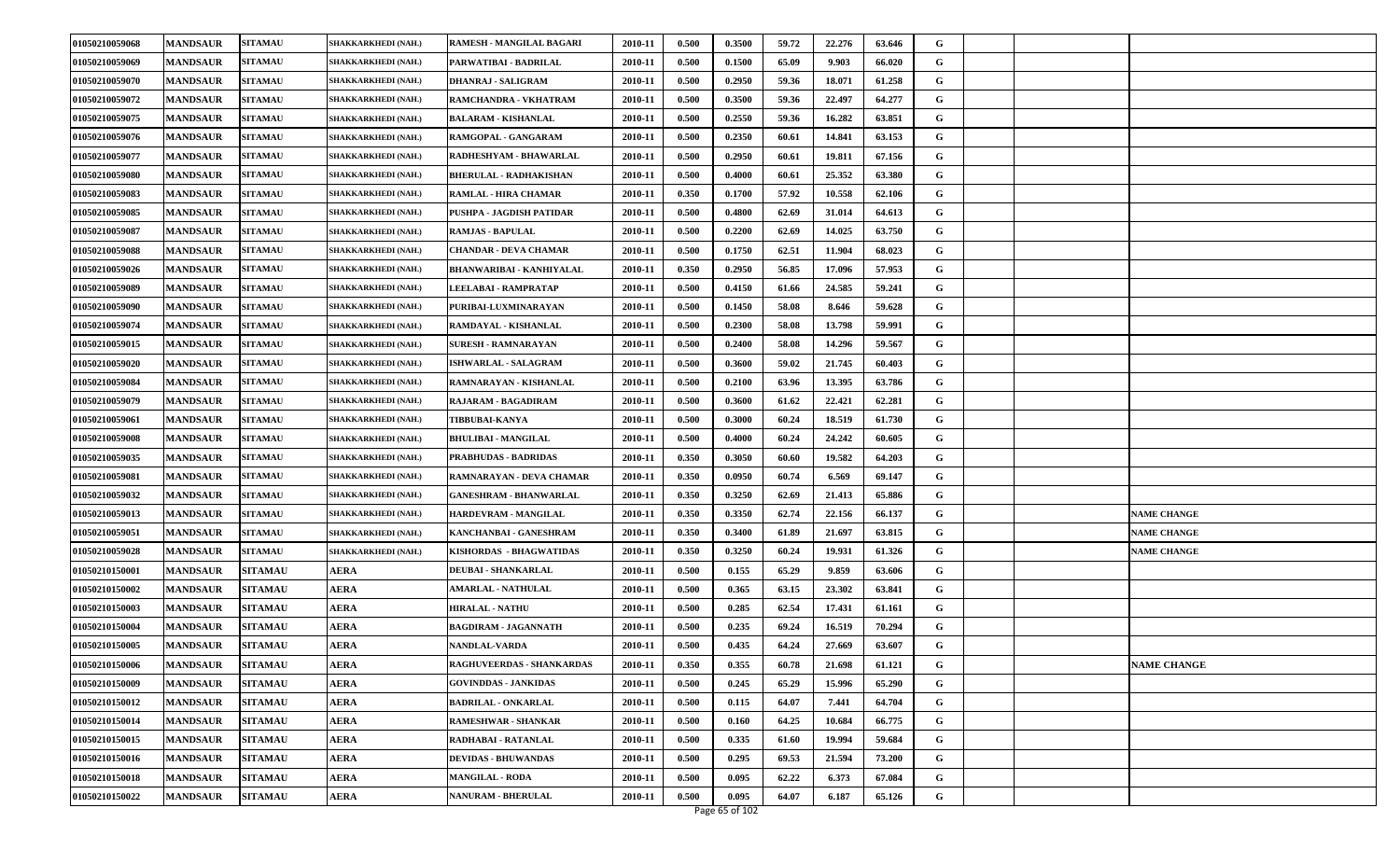| 01050210150024 | <b>MANDSAUR</b> | <b>SITAMAU</b> | AERA        | <b>KALU- ASHARAM</b>            | 2010-11 | 0.500 | 0.475 | 61.71 | 29.938 | 63.027 | G |  |                    |
|----------------|-----------------|----------------|-------------|---------------------------------|---------|-------|-------|-------|--------|--------|---|--|--------------------|
| 01050210150025 | <b>MANDSAUR</b> | <b>SITAMAU</b> | AERA        | <b>BADRILAL - PYARA JI</b>      | 2010-11 | 0.500 | 0.205 | 66.49 | 13.099 | 63.898 | G |  |                    |
| 01050210150026 | <b>MANDSAUR</b> | <b>SITAMAU</b> | AERA        | PRABHULAL - CHUNNILAL           | 2010-11 | 0.500 | 0.245 | 58.34 | 14.710 | 60.041 | G |  |                    |
| 01050210150028 | <b>MANDSAUR</b> | <b>SITAMAU</b> | AERA        | SAJJANBAI - BHERA               | 2010-11 | 0.350 | 0.090 | 62.22 | 5.875  | 65,278 | G |  |                    |
| 01050210150029 | <b>MANDSAUR</b> | <b>SITAMAU</b> | AERA        | <b>NATHULAL - KODAR</b>         | 2010-11 | 0.500 | 0.000 | 0.00  | 0.000  | 0.000  | N |  |                    |
| 01050210150032 | <b>MANDSAUR</b> | <b>SITAMAU</b> | AERA        | NANDA - LAXMICHANDRA            | 2010-11 | 0.500 | 0.100 | 62.54 | 6.299  | 62.990 | G |  |                    |
| 01050210150033 | <b>MANDSAUR</b> | <b>SITAMAU</b> | <b>AERA</b> | SITARAM - LAXMICHANDRA          | 2010-11 | 0.500 | 0.125 | 65.02 | 8.462  | 67.696 | G |  |                    |
| 01050210150034 | <b>MANDSAUR</b> | <b>SITAMAU</b> | AERA        | <b>NATHUBAI - KACHARU</b>       | 2010-11 | 0.500 | 0.225 | 64.07 | 15.002 | 66.676 | G |  |                    |
| 01050210150037 | <b>MANDSAUR</b> | <b>SITAMAU</b> | AERA        | <b>BHAGATRAM-DHANNA</b>         | 2010-11 | 0.500 | 0.375 | 66.88 | 24.908 | 66.421 | G |  |                    |
| 01050210150041 | <b>MANDSAUR</b> | <b>SITAMAU</b> | AERA        | RAMCHANDRA - SHANKARLAL         | 2010-11 | 0.500 | 0.405 | 65.02 | 24.373 | 60.180 | G |  |                    |
| 01050210150042 | <b>MANDSAUR</b> | <b>SITAMAU</b> | <b>AERA</b> | <b>BADRILAL - UDAYLAL</b>       | 2010-11 | 0.350 | 0.200 | 64.07 | 12.704 | 63.520 | G |  |                    |
| 01050210150043 | <b>MANDSAUR</b> | <b>SITAMAU</b> | AERA        | <b>SALAGRAM - SITARAM</b>       | 2010-11 | 0.500 | 0.095 | 67.49 | 6.489  | 68.305 | G |  |                    |
| 01050210150045 | <b>MANDSAUR</b> | <b>SITAMAU</b> | AERA        | <b>MOTILAL - BHUWAN</b>         | 2010-11 | 0.500 | 0.230 | 69.13 | 15.910 | 69.174 | G |  |                    |
| 01050210150050 | <b>MANDSAUR</b> | <b>SITAMAU</b> | AERA        | <b>DEVILAL - GOVERDHAN</b>      | 2010-11 | 0.350 | 0.170 | 64.21 | 11.099 | 65.288 | G |  |                    |
| 01050210150052 | <b>MANDSAUR</b> | <b>SITAMAU</b> | <b>AERA</b> | <b>BAPULAL - RUGHNATH</b>       | 2010-11 | 0.500 | 0.325 | 64.33 | 21.008 | 64.640 | G |  |                    |
| 01050210150055 | <b>MANDSAUR</b> | <b>SITAMAU</b> | AERA        | <b>BAPULAL - BHANWARLAL</b>     | 2010-11 | 0.500 | 0.300 | 64.21 | 18.318 | 61.060 | G |  |                    |
| 01050210150056 | <b>MANDSAUR</b> | <b>SITAMAU</b> | AERA        | VAKTUBAI - KISHAN               | 2010-11 | 0.500 | 0.150 | 62.00 | 9.566  | 63.773 | G |  |                    |
| 01050210150057 | <b>MANDSAUR</b> | <b>SITAMAU</b> | AERA        | FAKIRCHAND - TULSIRAM           | 2010-11 | 0.500 | 0.105 | 62.22 | 6.880  | 65.524 | G |  |                    |
| 01050210150058 | <b>MANDSAUR</b> | <b>SITAMAU</b> | AERA        | SAREKUNWAR - AMRITRAM           | 2010-11 | 0.500 | 0.200 | 64.33 | 13.307 | 66.535 | G |  |                    |
| 01050210150059 | <b>MANDSAUR</b> | <b>SITAMAU</b> | AERA        | SHIVNATH - RAMNATH              | 2010-11 | 0.350 | 0.200 | 63.15 | 12.630 | 63.150 | G |  | <b>NAME CHANGE</b> |
| 01050210150061 | <b>MANDSAUR</b> | <b>SITAMAU</b> | AERA        | <b>BHANWARLAL - NANURAM</b>     | 2010-11 | 0.500 | 0.335 | 66.64 | 21.230 | 63.373 | G |  |                    |
| 01050210150064 | <b>MANDSAUR</b> | <b>SITAMAU</b> | AERA        | <b>NANDLAL - HIRALAL</b>        | 2010-11 | 0.350 | 0.100 | 64.21 | 6.403  | 64.030 | G |  | <b>NAME CHANGE</b> |
| 01050210150068 | <b>MANDSAUR</b> | <b>SITAMAU</b> | AERA        | KANKUBAI - RAGHUNATH            | 2010-11 | 0.350 | 0.220 | 66.64 | 14.756 | 67.073 | G |  |                    |
| 01050210150069 | <b>MANDSAUR</b> | <b>SITAMAU</b> | AERA        | <b>BASANTILAL - GIRDHARILAL</b> | 2010-11 | 0.500 | 0.145 | 63.15 | 9.319  | 64.269 | G |  |                    |
| 01050210150072 | <b>MANDSAUR</b> | <b>SITAMAU</b> | AERA        | PRABHU LAL-BHERU LAL            | 2010-11 | 0.500 | 0.360 | 64.33 | 24.151 | 67.086 | G |  |                    |
| 01050210150073 | <b>MANDSAUR</b> | <b>SITAMAU</b> | AERA        | NANDLAL - NANURAM               | 2010-11 | 0.500 | 0.345 | 65.06 | 22.938 | 66.487 | G |  |                    |
| 01050210150075 | <b>MANDSAUR</b> | <b>SITAMAU</b> | AERA        | ATMARAM - HANSRAJ               | 2010-11 | 0.500 | 0.300 | 65.02 | 19.924 | 66.413 | G |  |                    |
| 01050210150077 | <b>MANDSAUR</b> | <b>SITAMAU</b> | AERA        | <b>GOPAL - SURAJMAL</b>         | 2010-11 | 0.500 | 0.285 | 62.79 | 17.868 | 62.695 | G |  |                    |
| 01050210150083 | <b>MANDSAUR</b> | <b>SITAMAU</b> | AERA        | SHANTIBAI - MANGILAL            | 2010-11 | 0.500 | 0.235 | 64.20 | 15.335 | 65.255 | G |  |                    |
| 01050210150084 | <b>MANDSAUR</b> | <b>SITAMAU</b> | <b>AERA</b> | NANDUBAI - MATHURALAL           | 2010-11 | 0.500 | 0.175 | 64.20 | 11.107 | 63.469 | G |  |                    |
| 01050210150085 | <b>MANDSAUR</b> | <b>SITAMAU</b> | AERA        | <b>HIRALAL - MANGILAL</b>       | 2010-11 | 0.500 | 0.400 | 61.87 | 24.501 | 61.253 | G |  |                    |
| 01050210150086 | <b>MANDSAUR</b> | <b>SITAMAU</b> | <b>AERA</b> | KACHRULAL - BAGDIRAM            | 2010-11 | 0.500 | 0.185 | 66.49 | 12.453 | 67.314 | G |  |                    |
| 01050210150087 | <b>MANDSAUR</b> | <b>SITAMAU</b> | AERA        | <b>BHANWARLAL - SHANKAR</b>     | 2010-11 | 0.500 | 0.100 | 66.56 | 6.932  | 69.320 | G |  |                    |
| 01050210150089 | <b>MANDSAUR</b> | <b>SITAMAU</b> | <b>AERA</b> | <b>UDAYLAL - BHERULAL</b>       | 2010-11 | 0.500 | 0.100 | 62.79 | 6.494  | 64.940 | G |  |                    |
| 01050210150090 | <b>MANDSAUR</b> | <b>SITAMAU</b> | AERA        | RAMGOPAL - SHANKARLAL           | 2010-11 | 0.500 | 0.285 | 61.99 | 18.384 | 64.505 | G |  |                    |
| 01050210150091 | <b>MANDSAUR</b> | <b>SITAMAU</b> | <b>AERA</b> | <b>MANGILAL - DEVA</b>          | 2010-11 | 0.500 | 0.225 | 67.26 | 15.143 | 67.302 | G |  |                    |
| 01050210150092 | <b>MANDSAUR</b> | <b>SITAMAU</b> | AERA        | NATHIBAI - KASHIRAM             | 2010-11 | 0.500 | 0.235 | 67.11 | 16.193 | 68.906 | G |  |                    |
| 01050210150093 | <b>MANDSAUR</b> | <b>SITAMAU</b> | <b>AERA</b> | RUKMANBAI - BHERULAL            | 2010-11 | 0.500 | 0.095 | 66.56 | 6.466  | 68.063 | G |  |                    |
| 01050210150094 | <b>MANDSAUR</b> | <b>SITAMAU</b> | AERA        | KANTABAI - SAMANDARBAI          | 2010-11 | 0.500 | 0.205 | 64.20 | 13.280 | 64.780 | G |  |                    |
| 01050210150095 | <b>MANDSAUR</b> | <b>SITAMAU</b> | <b>AERA</b> | <b>NATHULAL - SHRILAL</b>       | 2010-11 | 0.500 | 0.305 | 67.78 | 19.985 | 65.525 | G |  |                    |
| 01050210150096 | <b>MANDSAUR</b> | <b>SITAMAU</b> | AERA        | PARASRAM - BHERU                | 2010-11 | 0.500 | 0.415 | 64.20 | 25.854 | 62.299 | G |  |                    |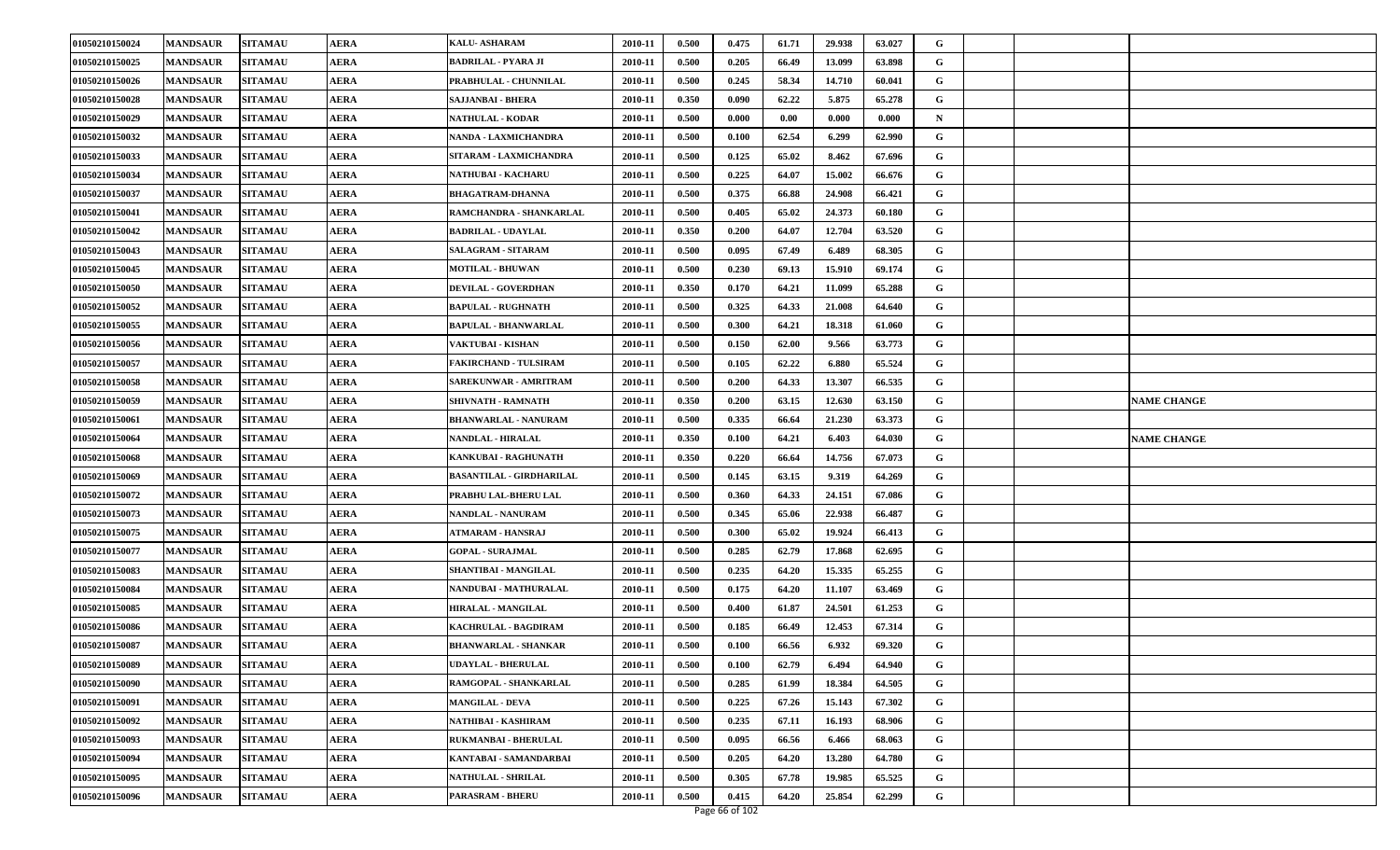| 01050210150097 | <b>MANDSAUR</b> | <b>SITAMAU</b> | <b>AERA</b>    | RUKMANBAI - RAMCHANDRA               | 2010-11 | 0.500 | 0.290 | 62.79 | 18.586 | 64.090 | G        |     |                |                    |
|----------------|-----------------|----------------|----------------|--------------------------------------|---------|-------|-------|-------|--------|--------|----------|-----|----------------|--------------------|
| 01050210150098 | <b>MANDSAUR</b> | <b>SITAMAU</b> | AERA           | KARIBAI- GOKUL                       | 2010-11 | 0.500 | 0.110 | 67.78 | 7.727  | 70.245 | G        |     |                |                    |
| 01050210150100 | <b>MANDSAUR</b> | <b>SITAMAU</b> | AERA           | <b>AMBALAL - BHERUSHANKAR</b>        | 2010-11 | 0.500 | 0.105 | 63.80 | 6.690  | 63.714 | G        |     |                |                    |
| 01050210150101 | <b>MANDSAUR</b> | <b>SITAMAU</b> | AERA           | KOSHALIYABAI - KACHARULAL            | 2010-11 | 0.500 | 0.000 | 0.00  | 0.000  | 0.000  | N        |     |                |                    |
| 01050210150103 | <b>MANDSAUR</b> | <b>SITAMAU</b> | AERA           | RAMCHANDRA - RAKHILAL                | 2010-11 | 0.500 | 0.315 | 64.81 | 20.813 | 66.073 | G        |     |                |                    |
| 01050210150105 | <b>MANDSAUR</b> | <b>SITAMAU</b> | AERA           | <b>GORDHANLAL - KISHANLAL</b>        | 2010-11 | 0.500 | 0.150 | 67.78 | 10.380 | 69.200 | G        |     |                |                    |
| 01050210150112 | <b>MANDSAUR</b> | <b>SITAMAU</b> | <b>AERA</b>    | <b>BALASHANKAR - RAMLAL</b>          | 2010-11 | 0.500 | 0.190 | 64.81 | 11.897 | 62.616 | G        |     |                |                    |
| 01050210150113 | <b>MANDSAUR</b> | <b>SITAMAU</b> | AERA           | PRABHULAL - BHUWAN                   | 2010-11 | 0.500 | 0.230 | 62.54 | 14.661 | 63.743 | G        |     |                |                    |
| 01050210150116 | <b>MANDSAUR</b> | <b>SITAMAU</b> | AERA           | <b>BABULAL - UDAYLAL</b>             | 2010-11 | 0.350 | 0.100 | 67.49 | 6.990  | 69.900 | G        |     |                |                    |
| 01050210150118 | <b>MANDSAUR</b> | <b>SITAMAU</b> | AERA           | RAMPRATAP - ASHARAM                  | 2010-11 | 0.500 | 0.365 | 61.99 | 23.131 | 63.373 | G        |     |                |                    |
| 01050210150123 | <b>MANDSAUR</b> | <b>SITAMAU</b> | <b>AERA</b>    | PRABHULAL - DHANNA                   | 2010-11 | 0.500 | 0.285 | 64.81 | 18.045 | 63.316 | G        |     |                |                    |
| 01050210150124 | <b>MANDSAUR</b> | <b>SITAMAU</b> | AERA           | BAPULAL -CHATARBHUJ                  | 2010-11 | 0.350 | 0.245 | 61.99 | 15.232 | 62.171 | G        |     |                |                    |
| 01050210150133 | <b>MANDSAUR</b> | <b>SITAMAU</b> | AERA           | <b>JAGDISH - BAKSHIRAM</b>           | 2010-11 | 0.500 | 0.465 | 60.78 | 27.177 | 58.445 | G        |     |                |                    |
| 01050210150137 | <b>MANDSAUR</b> | <b>SITAMAU</b> | AERA           | PRABHUBAI - BHANWARLAL               | 2010-11 | 0.500 | 0.200 | 64.81 | 12.573 | 62.865 | G        |     |                |                    |
| 01050210150145 | <b>MANDSAUR</b> | <b>SITAMAU</b> | <b>AERA</b>    | <b>DHANNA - HANSRAJ</b>              | 2010-11 | 0.350 | 0.100 | 58.34 | 6.017  | 60.170 | G        |     |                |                    |
| 01050210150151 | <b>MANDSAUR</b> | <b>SITAMAU</b> | AERA           | YASHODABAI - UDAYLAL                 | 2010-11 | 0.500 | 0.150 | 66.56 | 9.946  | 66.307 | G        |     |                |                    |
| 01050210150154 | <b>MANDSAUR</b> | <b>SITAMAU</b> | AERA           | <b>BHERULAL - GOKULJI</b>            | 2010-11 | 0.500 | 0.500 | 56.79 | 29.085 | 58.170 | G        |     |                |                    |
| 01050210150155 | <b>MANDSAUR</b> | <b>SITAMAU</b> | <b>AERA</b>    | <b>BADRILAL - RAMLAL</b>             | 2010-11 | 0.350 | 0.155 | 67.49 | 10.895 | 70.290 | G        |     |                |                    |
| 01050210150156 | <b>MANDSAUR</b> | <b>SITAMAU</b> | AERA           | <b>BHANWARLAL - BHERULAL</b>         | 2010-11 | 0.500 | 0.145 | 65.29 | 9.672  | 66.703 | G        |     |                |                    |
| 01050210150157 | <b>MANDSAUR</b> | <b>SITAMAU</b> | <b>AERA</b>    | <b>DEVA - LALA</b>                   | 2010-11 | 0.500 | 0.185 | 66.49 | 13.336 | 72.086 | G        |     | 01050210077028 |                    |
| 01050210150158 | <b>MANDSAUR</b> | <b>SITAMAU</b> | AERA           | <b>BAGDIRAM - CHATARBHUJ</b>         | 2010-11 | 0.500 | 0.495 | 58.34 | 27.945 | 56.455 | G        |     | 01050210077023 |                    |
| 01050210150159 | <b>MANDSAUR</b> | <b>SITAMAU</b> | AERA           | SHANTILAL - BHERULAL                 | 2010-11 | 0.500 | 0.190 | 54.09 | 9.860  | 51.895 | G        | -04 | 01050210077060 |                    |
| 01050210150160 | <b>MANDSAUR</b> | <b>SITAMAU</b> | AERA           | <b>KASHIRAM - NANURAM</b>            | 2010-11 | 0.350 | 0.100 | 69.48 | 6.869  | 68.690 | G        |     | 01050210077025 |                    |
| 01050210150062 | <b>MANDSAUR</b> | <b>SITAMAU</b> | AERA           | RADHESHYAM- DEVILAL                  | 2010-11 | 0.350 | 0.175 | 62.42 | 11.093 | 63.389 | $\bf{I}$ | 02  |                | <b>NAME CHANGE</b> |
| 01050210156002 | <b>MANDSAUR</b> | <b>SITAMAU</b> | <b>BAAKLI</b>  | AMARSINGH - BHANWARLAL               | 2010-11 | 0.500 | 0.475 | 59.37 | 29.549 | 62.208 | G        |     |                |                    |
| 01050210156004 | <b>MANDSAUR</b> | <b>SITAMAU</b> | <b>BAAKLI</b>  | <b>LALSINGH - SHIVSINGH</b>          | 2010-11 | 0.500 | 0.445 | 59.05 | 26.210 | 58.899 | G        |     |                |                    |
| 01050210156014 | <b>MANDSAUR</b> | <b>SITAMAU</b> | BAAKLI         | KISHANBAI - GANGARAM                 | 2010-11 | 0.500 | 0.465 | 57.71 | 27.231 | 58.561 | G        |     |                |                    |
| 01050210156019 | <b>MANDSAUR</b> | <b>SITAMAU</b> | <b>BAAKLI</b>  | <b>RAGHUSINGH - BHERUSINGH</b>       | 2010-11 | 0.500 | 0.410 | 61.50 | 26.656 | 65.015 | G        |     |                |                    |
| 01050210156028 | <b>MANDSAUR</b> | <b>SITAMAU</b> | <b>BAAKLI</b>  | <b>BAGDU - JUJHAR</b>                | 2010-11 | 0.350 | 0.300 | 57.57 | 18.949 | 63.163 | G        |     |                |                    |
| 01050210156030 | <b>MANDSAUR</b> | <b>SITAMAU</b> | <b>BAAKLI</b>  | KISHANSINGH - AMARSINGH              | 2010-11 | 0.500 | 0.195 | 57.77 | 11.859 | 60.815 | G        |     |                |                    |
| 01050210156032 | <b>MANDSAUR</b> | <b>SITAMAU</b> | BAAKLI         | <b>MITHUSINGH - DULESINGH</b>        | 2010-11 | 0.350 | 0.230 | 60.22 | 15.107 | 65.683 | G        |     | 01050210127010 |                    |
| 01050210125001 | <b>MANDSAUR</b> | <b>SITAMAU</b> | <b>BAILARI</b> | LATIF KHAN - AJIJ KHAN               | 2010-11 | 0.500 | 0.365 | 59.26 | 20.639 | 56.545 | G        |     |                |                    |
| 01050210125003 | <b>MANDSAUR</b> | <b>SITAMAU</b> | BAILARI        | BADRU JAMA - AJIJ KHA                | 2010-11 | 0.500 | 0.485 | 59.26 | 28.673 | 59.120 | G        |     |                |                    |
| 01050210125004 | <b>MANDSAUR</b> | <b>SITAMAU</b> | <b>BAILARI</b> | <b>GAFFAR KHA - SHER BAHADUR KHA</b> | 2010-11 | 0.350 | 0.000 | 0.000 | 0.000  | 0.000  | F        |     |                |                    |
| 01050210125008 | <b>MANDSAUR</b> | <b>SITAMAU</b> | BAILARI        | AMIR KHA - CHIMAN KHA                | 2010-11 | 0.350 | 0.350 | 59.26 | 19.717 | 56.334 | G        |     |                |                    |
| 01050210125009 | <b>MANDSAUR</b> | <b>SITAMAU</b> | <b>BAILARI</b> | <b>BALIBAI - AMRA</b>                | 2010-11 | 0.350 | 0.245 | 58.07 | 14.476 | 59.086 | G        |     |                |                    |
| 01050210125012 | <b>MANDSAUR</b> | <b>SITAMAU</b> | <b>BAILARI</b> | <b>JABBARKHA - SHER BAHADUR KHA</b>  | 2010-11 | 0.350 | 0.020 | 54.52 | 1.192  | 59.600 | G        | 05  |                |                    |
| 01050210125013 | <b>MANDSAUR</b> | <b>SITAMAU</b> | <b>BAILARI</b> | <b>MATIN KHA - AJIJ KHA</b>          | 2010-11 | 0.350 | 0.350 | 58.07 | 19.138 | 54.680 | G        | 04  |                |                    |
| 01050210125014 | <b>MANDSAUR</b> | <b>SITAMAU</b> | <b>BAILARI</b> | MIRBAJ KHA - CHIMAN KHA              | 2010-11 | 0.500 | 0.290 | 63.35 | 17.919 | 61.790 | G        |     |                |                    |
| 01050210125023 | <b>MANDSAUR</b> | <b>SITAMAU</b> | <b>BAILARI</b> | LAXMINARAYAN - HIRALAL               | 2010-11 | 0.350 | 0.200 | 58.07 | 12.286 | 61.430 | G        |     |                |                    |
| 01050210144001 | <b>MANDSAUR</b> | <b>SITAMAU</b> | BAPCHA         | JOJANSINGH - PARWATSINGH             | 2010-11 | 0.350 | 0.215 | 60.00 | 12.754 | 59.321 | G        |     |                |                    |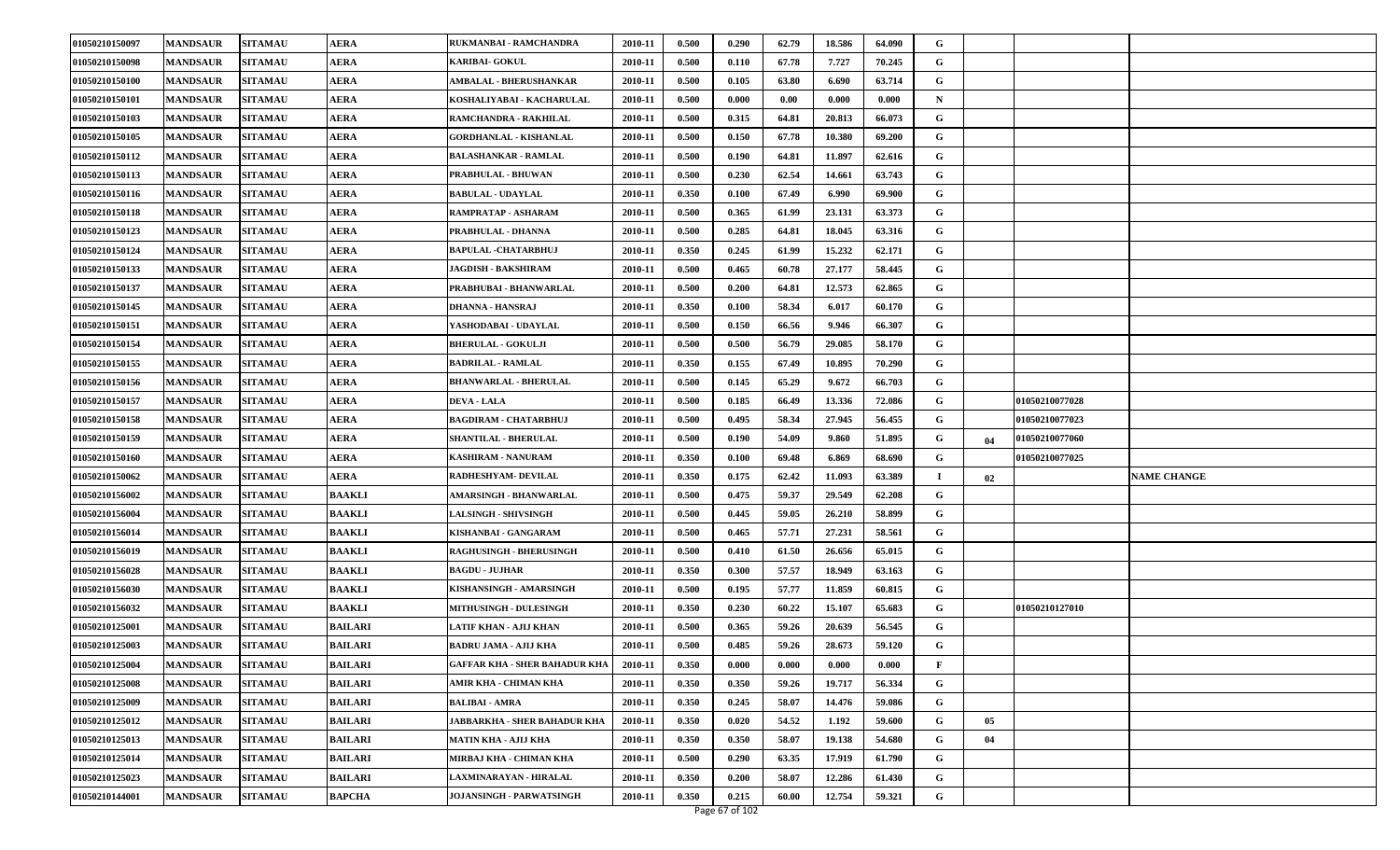| 01050210144002 | <b>MANDSAUR</b> | <b>SITAMAU</b> | <b>BAPCHA</b>    | RAMPALSINGH- SHIVRAJSINGH        | 2010-11 | 0.350 | 0.275 | 56.70 | 17.933 | 65.211 | G            |    |                        |
|----------------|-----------------|----------------|------------------|----------------------------------|---------|-------|-------|-------|--------|--------|--------------|----|------------------------|
| 01050210144005 | <b>MANDSAUR</b> | <b>SITAMAU</b> | BAPCHA           | SARDARSINGH - MEHTABSINGH        | 2010-11 | 0.350 | 0.205 | 54.43 | 6.913  | 33.722 | G            | 04 |                        |
| 01050210144007 | <b>MANDSAUR</b> | <b>SITAMAU</b> | <b>BAPCHA</b>    | PURSINGH - PYARSINGH             | 2010-11 | 0.500 | 0.470 | 62.14 | 29.863 | 63.538 | G            |    |                        |
| 01050210144008 | <b>MANDSAUR</b> | <b>SITAMAU</b> | BAPCHA           | RAMCHANDRA - BHERA               | 2010-11 | 0.350 | 0.275 | 60.00 | 17.023 | 61.902 | G            |    |                        |
| 01050210144009 | <b>MANDSAUR</b> | <b>SITAMAU</b> | <b>BAPCHA</b>    | DUNGARSINGH - BHUWANISINGH       | 2010-11 | 0.350 | 0.255 | 61.77 | 15.919 | 62.427 | G            |    |                        |
| 01050210144015 | <b>MANDSAUR</b> | <b>SITAMAU</b> | BAPCHA           | <b>MEHBUB - SULEMAN</b>          | 2010-11 | 0.500 | 0.400 | 62.83 | 25.608 | 64.020 | G            |    |                        |
| 01050210144017 | <b>MANDSAUR</b> | <b>SITAMAU</b> | <b>BAPCHA</b>    | <b>BADRILAL - SHANKARLAL</b>     | 2010-11 | 0.350 | 0.215 | 60.00 | 13.937 | 64.823 | G            |    | <b>TRANSFER/TITROD</b> |
| 01050210144018 | <b>MANDSAUR</b> | <b>SITAMAU</b> | BAPCHA           | <b>MANKUNWAR - KANSINGH</b>      | 2010-11 | 0.350 | 0.310 | 57.84 | 16.947 | 54.668 | G            | 04 | <b>NAME CHANGE</b>     |
| 01050210144003 | <b>MANDSAUR</b> | <b>SITAMAU</b> | <b>BAPCHA</b>    | HARISINGH- KISHANSINGH           | 2010-11 | 0.350 | 0.310 | 0.00  | 5.024  | 16.206 |              | 02 |                        |
| 01050210144010 | <b>MANDSAUR</b> | <b>SITAMAU</b> | BAPCHA           | UDAYSINGH - KANSINGH             | 2010-11 | 0.350 | 0.145 | 55.48 | 4.157  | 28.669 |              | 02 |                        |
| 01050210123014 | <b>MANDSAUR</b> | <b>SITAMAU</b> | <b>BARUKHEDA</b> | <b>BHERUSINGH - DULESINGH</b>    | 2010-11 | 0.350 | 0.155 | 56.30 | 10.078 | 65.019 | G            |    |                        |
| 01050210123015 | <b>MANDSAUR</b> | <b>SITAMAU</b> | <b>BARUKHEDA</b> | SHANKARSINGH - MANGILAL          | 2010-11 | 0.500 | 0.240 | 56.09 | 14.551 | 60.629 | G            |    |                        |
| 01050210123018 | <b>MANDSAUR</b> | <b>SITAMAU</b> | <b>BARUKHEDA</b> | <b>RODA - NATHA</b>              | 2010-11 | 0.350 | 0.225 | 62.46 | 14.839 | 65.951 | G            |    |                        |
| 01050210123019 | <b>MANDSAUR</b> | <b>SITAMAU</b> | <b>BARUKHEDA</b> | <b>SHANKARSINGH - BHERUSINGH</b> | 2010-11 | 0.500 | 0.140 | 53.14 | 8.624  | 61.600 | G            | 05 |                        |
| 01050210123020 | <b>MANDSAUR</b> | <b>SITAMAU</b> | <b>BARUKHEDA</b> | MANSINGH - AMARSINGH             | 2010-11 | 0.500 | 0.200 | 64.12 | 13.996 | 69.980 | G            |    |                        |
| 01050210123021 | <b>MANDSAUR</b> | <b>SITAMAU</b> | <b>BARUKHEDA</b> | SHANKARBAI - GUMANSINGH          | 2010-11 | 0.500 | 0.235 | 60.16 | 14.585 | 62.064 | G            |    |                        |
| 01050210123022 | <b>MANDSAUR</b> | <b>SITAMAU</b> | <b>BARUKHEDA</b> | MANGIBAI - KANWARLAL             | 2010-11 | 0.500 | 0.235 | 58.89 | 14.933 | 63.545 | G            |    |                        |
| 01050210123023 | <b>MANDSAUR</b> | <b>SITAMAU</b> | <b>BARUKHEDA</b> | <b>BHUWANISINGH - ONKARSINGH</b> | 2010-11 | 0.500 | 0.465 | 53.48 | 26.809 | 57.654 | G            | 05 |                        |
| 01050210123024 | <b>MANDSAUR</b> | <b>SITAMAU</b> | <b>BARUKHEDA</b> | <b>BALURAM - KACHRU</b>          | 2010-11 | 0.350 | 0.000 | 0.000 | 0.000  | 0.000  | F            |    |                        |
| 01050210123025 | <b>MANDSAUR</b> | <b>SITAMAU</b> | <b>BARUKHEDA</b> | JUJHARSINGH - PARTHESINGH        | 2010-11 | 0.500 | 0.340 | 56.35 | 19.674 | 57.865 | G            |    |                        |
| 01050210123004 | <b>MANDSAUR</b> | <b>SITAMAU</b> | <b>BARUKHEDA</b> | PADAMBAI - GOKULSINGH            | 2010-11 | 0.500 | 0.475 | 54.77 | 28.371 | 59.728 | $\bf{I}$     | 02 |                        |
| 01050210123007 | <b>MANDSAUR</b> | <b>SITAMAU</b> | <b>BARUKHEDA</b> | RATANBAI - BHUWANISINGH          | 2010-11 | 0.350 | 0.235 | 59.33 | 14.477 | 61.604 | -1           | 02 | <b>NAME CHANGE</b>     |
| 01050210123009 | <b>MANDSAUR</b> | <b>SITAMAU</b> | <b>BARUKHEDA</b> | <b>BALUSINGH - BHAWARSINGH</b>   | 2010-11 | 0.500 | 0.310 | 64.64 | 20.925 | 67.500 | $\bf{I}$     | 02 |                        |
| 01050210123010 | <b>MANDSAUR</b> | <b>SITAMAU</b> | <b>BARUKHEDA</b> | RAGHUVIRSINGH - RATANSINGH       | 2010-11 | 0.350 | 0.340 | 59.54 | 20.609 | 60.615 | $\bf{I}$     | 02 |                        |
| 01050210123016 | <b>MANDSAUR</b> | <b>SITAMAU</b> | <b>BARUKHEDA</b> | <b>KALUSINGH - NAGUSINGH</b>     | 2010-11 | 0.500 | 0.300 | 62.95 | 19.973 | 66.577 | $\bf{I}$     | 02 |                        |
| 01050210157009 | <b>MANDSAUR</b> | <b>SITAMAU</b> | CHHAKHEDI        | PANIBAI - HARIRAM                | 2010-11 | 0.350 | 0.350 | 61.04 | 21.565 | 61.614 | G            |    |                        |
| 01050210157011 | <b>MANDSAUR</b> | <b>SITAMAU</b> | CHHAKHEDI        | NIRBHAYSINGH - PARTHESINGH       | 2010-11 | 0.500 | 0.355 | 59.63 | 21.101 | 59.439 | G            |    |                        |
| 01050210157012 | <b>MANDSAUR</b> | <b>SITAMAU</b> | CHHAKHEDI        | FATESINGH - MEGA JI              | 2010-11 | 0.500 | 0.380 | 62.77 | 24.292 | 63.926 | G            |    |                        |
| 01050210157014 | <b>MANDSAUR</b> | <b>SITAMAU</b> | CHHAKHEDI        | <b>DEVISINGH - BHIMSINGH</b>     | 2010-11 | 0.350 | 0.335 | 58.03 | 19.523 | 58.278 | G            |    |                        |
| 01050210157019 | <b>MANDSAUR</b> | <b>SITAMAU</b> | CHHAKHEDI        | <b>BAPUSINGH - RAYSINGH</b>      | 2010-11 | 0.500 | 0.290 | 58.95 | 17.693 | 61.010 | G            |    |                        |
| 01050210157028 | <b>MANDSAUR</b> | <b>SITAMAU</b> | CHHAKHEDI        | <b>PADAMBAI - GOKUL</b>          | 2010-11 | 0.500 | 0.260 | 57.02 | 15.192 | 58.431 | G            |    |                        |
| 01050210157032 | <b>MANDSAUR</b> | <b>SITAMAU</b> | CHHAKHEDI        | <b>DEVKARAN - BHERUSINGH</b>     | 2010-11 | 0.350 | 0.050 | 62.20 | 3.430  | 68.600 | G            |    |                        |
| 01050210157035 | <b>MANDSAUR</b> | <b>SITAMAU</b> | CHHAKHEDI        | <b>SURAJBAI - RUPA</b>           | 2010-11 | 0.500 | 0.495 | 58.03 | 29.463 | 59.521 | G            |    |                        |
| 01050210157051 | <b>MANDSAUR</b> | <b>SITAMAU</b> | <b>CHHAKHEDI</b> | <b>DULESINGH - CHATTARBHUJ</b>   | 2010-11 | 0.350 | 0.210 | 58.95 | 12.321 | 58.671 | G            |    |                        |
| 01050210157052 | <b>MANDSAUR</b> | <b>SITAMAU</b> | CHHAKHEDI        | <b>BAPULAL - DULESINGH</b>       | 2010-11 | 0.500 | 0.485 | 58.95 | 28.683 | 59.140 | G            |    |                        |
| 01050210157053 | <b>MANDSAUR</b> | <b>SITAMAU</b> | CHHAKHEDI        | <b>BHAGWANSINGH - BAPUSINGH</b>  | 2010-11 | 0.500 | 0.000 | 0.000 | 0.000  | 0.000  | $\mathbf{F}$ |    |                        |
| 01050210157061 | <b>MANDSAUR</b> | <b>SITAMAU</b> | CHHAKHEDI        | BAPUSINGH - CHATARBHUJ SINGH     | 2010-11 | 0.500 | 0.255 | 58.95 | 15.782 | 61.890 | G            |    |                        |
| 01050210157066 | <b>MANDSAUR</b> | <b>SITAMAU</b> | <b>CHHAKHEDI</b> | SAJJANBAI - SATYANARAYAN         | 2010-11 | 0.500 | 0.505 | 59.28 | 30.063 | 59.531 | G            |    |                        |
| 01050210157081 | <b>MANDSAUR</b> | <b>SITAMAU</b> | CHHAKHEDI        | DHAPUBAI - JUJHAR                | 2010-11 | 0.350 | 0.340 | 56.94 | 21.312 | 62.682 | G            |    | <b>NAME CHANGE</b>     |
| 01050210157082 | <b>MANDSAUR</b> | <b>SITAMAU</b> | CHHAKHEDI        | SATYANARAYAN - AMRA              | 2010-11 | 0.350 | 0.350 | 58.59 | 20.239 | 57.826 | G            |    |                        |
| 01050210157002 | <b>MANDSAUR</b> | <b>SITAMAU</b> | <b>CHHAKHEDI</b> | <b>INDARSINGH - BHERUSINGH</b>   | 2010-11 | 0.500 | 0.465 | 58.26 | 27.632 | 59.424 | -1           | 02 |                        |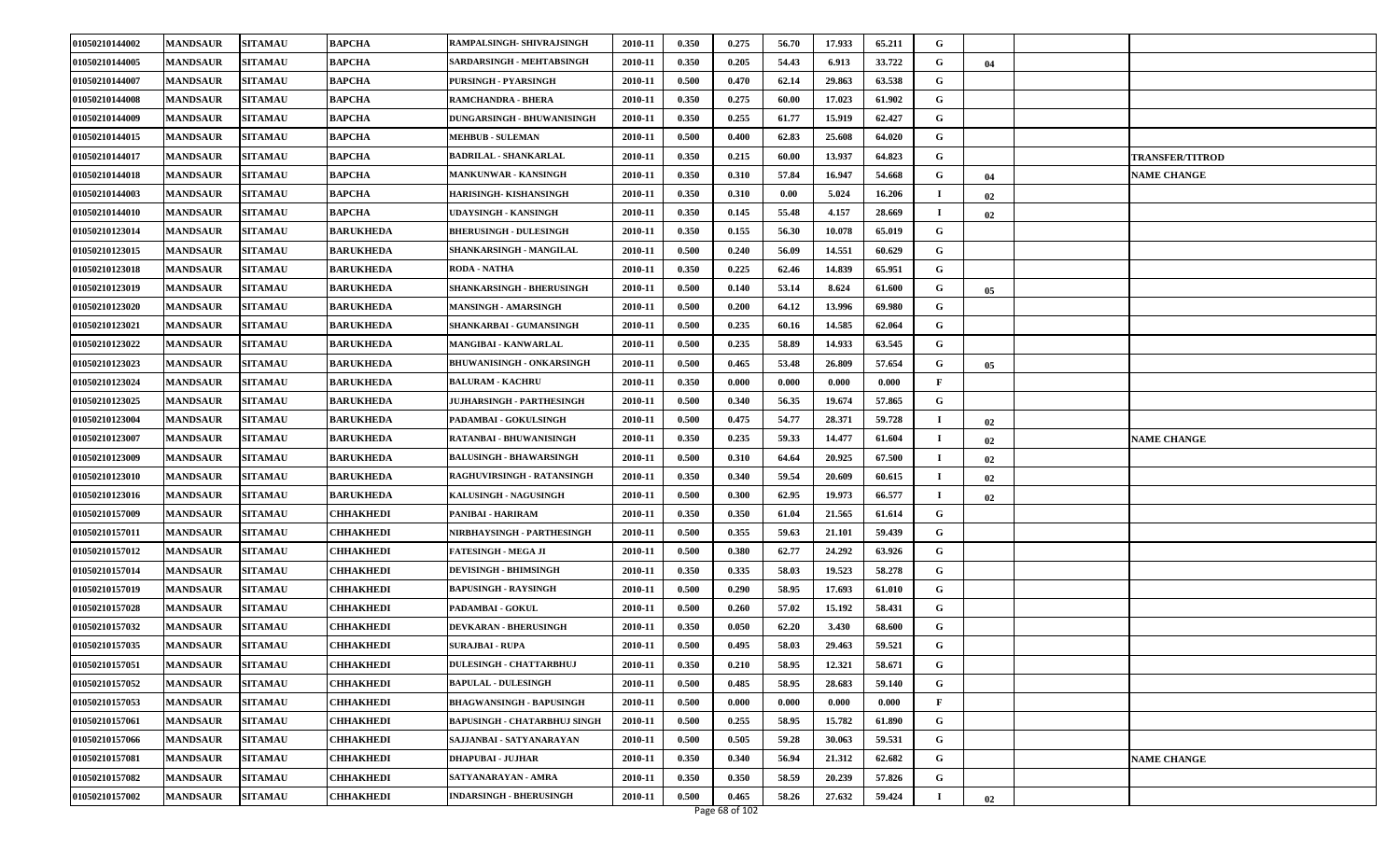| 01050210157003 | <b>MANDSAUR</b> | <b>SITAMAU</b> | <b>CHHAKHEDI</b> | SHANKARSINGH - HARISINGH           | 2010-11 | 0.350 | 0.310 | 60.51 | 19.744 | 63.690 | $\blacksquare$ | 02 |                    |
|----------------|-----------------|----------------|------------------|------------------------------------|---------|-------|-------|-------|--------|--------|----------------|----|--------------------|
| 01050210157010 | <b>MANDSAUR</b> | <b>SITAMAU</b> | CHHAKHEDI        | RODIBAI - AMARSINGH                | 2010-11 | 0.500 | 0.295 | 57.22 | 17.640 | 59.797 | $\mathbf I$    | 02 |                    |
| 01050210157013 | <b>MANDSAUR</b> | <b>SITAMAU</b> | <b>CHHAKHEDI</b> | KAANSINGH - UDAYSINGH              | 2010-11 | 0.350 | 0.320 | 58.94 | 21.008 | 65.650 | -1             | 02 |                    |
| 01050210157018 | <b>MANDSAUR</b> | <b>SITAMAU</b> | CHHAKHEDI        | <b>KACHRU - NAGGA</b>              | 2010-11 | 0.500 | 0.465 | 59.07 | 29.417 | 63.262 | -1             | 02 |                    |
| 01050210157036 | <b>MANDSAUR</b> | <b>SITAMAU</b> | CHHAKHEDI        | <b>JABARU - RAMNATH</b>            | 2010-11 | 0.350 | 0.325 | 56.83 | 18.746 | 57.680 | $\mathbf I$    | 02 |                    |
| 01050210157038 | <b>MANDSAUR</b> | <b>SITAMAU</b> | CHHAKHEDI        | JUJHARSINGH - NAGUSINGH            | 2010-11 | 0.500 | 0.485 | 63.98 | 32.438 | 66.882 | -1             | 02 |                    |
| 01050210157043 | <b>MANDSAUR</b> | <b>SITAMAU</b> | CHHAKHEDI        | RUKMANBAI - PYARSINGH              | 2010-11 | 0.500 | 0.485 | 59.27 | 29.830 | 61.505 | <b>I</b>       | 02 |                    |
| 01050210157047 | <b>MANDSAUR</b> | <b>SITAMAU</b> | CHHAKHEDI        | HINDUSINGH - NAGUSINGH             | 2010-11 | 0.500 | 0.455 | 58.62 | 27.309 | 60.020 | -1             | 02 |                    |
| 01050210157050 | <b>MANDSAUR</b> | <b>SITAMAU</b> | CHHAKHEDI        | <b>MANSINGH - NAGUSINGH</b>        | 2010-11 | 0.500 | 0.445 | 61.67 | 28.430 | 63.888 | <b>I</b>       | 02 |                    |
| 01050210157054 | <b>MANDSAUR</b> | <b>SITAMAU</b> | CHHAKHEDI        | <b>LILABAI - NAGUSINGH</b>         | 2010-11 | 0.350 | 0.150 | 62.08 | 9.356  | 62.373 | $\mathbf I$    | 02 |                    |
| 01050210157058 | <b>MANDSAUR</b> | <b>SITAMAU</b> | CHHAKHEDI        | <b>BHAGWANSINGH - SHANKARSINGH</b> | 2010-11 | 0.500 | 0.415 | 63.11 | 26.867 | 64.740 | -1             | 02 |                    |
| 01050210157080 | <b>MANDSAUR</b> | <b>SITAMAU</b> | CHHAKHEDI        | <b>RATANLAL - UDAYSINGH</b>        | 2010-11 | 0.500 | 0.470 | 58.46 | 29.238 | 62.209 | - 1            | 02 |                    |
| 01050210151001 | <b>MANDSAUR</b> | <b>SITAMAU</b> | <b>CHIKLA</b>    | SITABAI - RATANLAL                 | 2010-11 | 0.350 | 0.345 | 68.32 | 21.784 | 63.142 | G              |    | <b>NAME CHANGE</b> |
| 01050210151002 | <b>MANDSAUR</b> | <b>SITAMAU</b> | <b>CHIKLA</b>    | <b>BHERULAL - RAMLAL</b>           | 2010-11 | 0.500 | 0.380 | 64.28 | 24.931 | 65.608 | G              |    |                    |
| 01050210151003 | <b>MANDSAUR</b> | <b>SITAMAU</b> | <b>CHIKLA</b>    | <b>BHERULAL - JAGANNATH</b>        | 2010-11 | 0.350 | 0.160 | 66.83 | 11.075 | 69.219 | G              |    |                    |
| 01050210151005 | <b>MANDSAUR</b> | <b>SITAMAU</b> | CHIKLA           | <b>ONKARLAL - VARDICHAND</b>       | 2010-11 | 0.500 | 0.440 | 66.83 | 29.138 | 66.223 | G              |    |                    |
| 01050210151006 | <b>MANDSAUR</b> | <b>SITAMAU</b> | CHIKLA           | RAMKUWAR - BHAWARLAL               | 2010-11 | 0.500 | 0.420 | 62.79 | 27.107 | 64.540 | G              |    | <b>NAME CHANGE</b> |
| 01050210151007 | <b>MANDSAUR</b> | <b>SITAMAU</b> | <b>CHIKLA</b>    | RAMNARAYAN - KISHANLAL             | 2010-11 | 0.500 | 0.355 | 62.51 | 22.673 | 63.868 | G              |    |                    |
| 01050210151009 | <b>MANDSAUR</b> | <b>SITAMAU</b> | <b>CHIKLA</b>    | KANHAIYALAL - BHUWANIRAM           | 2010-11 | 0.350 | 0.340 | 62.51 | 21.753 | 63.979 | G              |    |                    |
| 01050210151010 | <b>MANDSAUR</b> | <b>SITAMAU</b> | <b>CHIKLA</b>    | BHUWANISHANKAR - HIRALAL           | 2010-11 | 0.500 | 0.400 | 64.38 | 25.982 | 64.955 | G              |    |                    |
| 01050210151011 | <b>MANDSAUR</b> | <b>SITAMAU</b> | CHIKLA           | <b>BHANWARLAL - BHORIRAM</b>       | 2010-11 | 0.500 | 0.410 | 67.30 | 26.276 | 64.088 | G              |    |                    |
| 01050210151013 | <b>MANDSAUR</b> | <b>SITAMAU</b> | <b>CHIKLA</b>    | <b>RUPSINGH - MODISINGH</b>        | 2010-11 | 0.500 | 0.265 | 62.99 | 18.276 | 68.966 | G              |    |                    |
| 01050210151014 | <b>MANDSAUR</b> | <b>SITAMAU</b> | CHIKLA           | RAMCHANDRA - OMKARLAL              | 2010-11 | 0.500 | 0.470 | 66.83 | 29.071 | 61.853 | G              |    |                    |
| 01050210151016 | <b>MANDSAUR</b> | <b>SITAMAU</b> | CHIKLA           | <b>BHAGATRAM - HIRALAL</b>         | 2010-11 | 0.350 | 0.300 | 62.99 | 19.266 | 64.220 | G              |    |                    |
| 01050210151017 | <b>MANDSAUR</b> | <b>SITAMAU</b> | CHIKLA           | KANHAYA LAL-SUKH LAL               | 2010-11 | 0.500 | 0.425 | 65.77 | 29.061 | 68.379 | G              |    |                    |
| 01050210151019 | <b>MANDSAUR</b> | <b>SITAMAU</b> | <b>CHIKLA</b>    | <b>BHANWARSINGH - AMARSINGH</b>    | 2010-11 | 0.500 | 0.320 | 65.21 | 21.976 | 68.675 | G              |    |                    |
| 01050210151021 | <b>MANDSAUR</b> | <b>SITAMAU</b> | CHIKLA           | <b>BASANTIBAI - GIRDHARI</b>       | 2010-11 | 0.350 | 0.305 | 62.51 | 19.307 | 63.302 | G              |    | <b>NAME CHANGE</b> |
| 01050210151022 | <b>MANDSAUR</b> | <b>SITAMAU</b> | CHIKLA           | RAMNARAYAN - KALU                  | 2010-11 | 0.350 | 0.280 | 65.15 | 18.689 | 66.746 | G              |    |                    |
| 01050210151025 | <b>MANDSAUR</b> | <b>SITAMAU</b> | CHIKLA           | PRAHLAD - NIRBHAYRAM               | 2010-11 | 0.500 | 0.300 | 61.06 | 19.513 | 65.043 | G              |    |                    |
| 01050210151026 | <b>MANDSAUR</b> | <b>SITAMAU</b> | <b>CHIKLA</b>    | RATANIBAI - MANGILAL               | 2010-11 | 0.500 | 0.500 | 63.94 | 32.746 | 65.492 | G              |    |                    |
| 01050210151027 | <b>MANDSAUR</b> | <b>SITAMAU</b> | CHIKLA           | PREMBAI - NANDUBAI                 | 2010-11 | 0.500 | 0.335 | 61.06 | 21.223 | 63.352 | G              |    |                    |
| 01050210151029 | <b>MANDSAUR</b> | <b>SITAMAU</b> | CHIKLA           | RAMLAL - RADHAKISHAN               | 2010-11 | 0.500 | 0.160 | 62.38 | 10.355 | 64.719 | G              |    |                    |
| 01050210151031 | <b>MANDSAUR</b> | <b>SITAMAU</b> | <b>CHIKLA</b>    | VARDICHAND - MANGILAL              | 2010-11 | 0.500 | 0.370 | 62.74 | 23.572 | 63.708 | G              |    |                    |
| 01050210151033 | <b>MANDSAUR</b> | <b>SITAMAU</b> | <b>CHIKLA</b>    | <b>GORDHANSINGH - AMARSINGH</b>    | 2010-11 | 0.500 | 0.310 | 61.06 | 20.446 | 65.955 | G              |    |                    |
| 01050210151035 | <b>MANDSAUR</b> | <b>SITAMAU</b> | CHIKLA           | DINESHSINGH - MADANSINGH           | 2010-11 | 0.500 | 0.270 | 62.27 | 17.489 | 64.774 | G              |    |                    |
| 01050210151036 | <b>MANDSAUR</b> | <b>SITAMAU</b> | <b>CHIKLA</b>    | SHIVNARAYAN - SALAGRAM             | 2010-11 | 0.500 | 0.265 | 62.38 | 16.655 | 62.849 | G              |    |                    |
| 01050210151037 | <b>MANDSAUR</b> | <b>SITAMAU</b> | <b>CHIKLA</b>    | SITABAI - AMRATRAM                 | 2010-11 | 0.500 | 0.460 | 62.38 | 27.162 | 59.048 | G              |    |                    |
| 01050210151039 | <b>MANDSAUR</b> | <b>SITAMAU</b> | <b>CHIKLA</b>    | UGAMKUNWAR - KUSHALSINGH           | 2010-11 | 0.500 | 0.165 | 60.52 | 10.349 | 62.721 | G              |    |                    |
| 01050210151040 | <b>MANDSAUR</b> | <b>SITAMAU</b> | <b>CHIKLA</b>    | <b>GOPAL - SALAGRAM</b>            | 2010-11 | 0.500 | 0.340 | 64.28 | 23.370 | 68.735 | G              |    |                    |
| 01050210151044 | <b>MANDSAUR</b> | <b>SITAMAU</b> | <b>CHIKLA</b>    | <b>JUJHARSINGH - NANDSINGH</b>     | 2010-11 | 0.350 | 0.300 | 60.42 | 18.471 | 61.570 | G              |    |                    |
| 01050210151048 | <b>MANDSAUR</b> | <b>SITAMAU</b> | <b>CHIKLA</b>    | UGAMBAI - BHANWARLAL               | 2010-11 | 0.350 | 0.250 | 62.38 | 15.702 | 62.808 | G              |    |                    |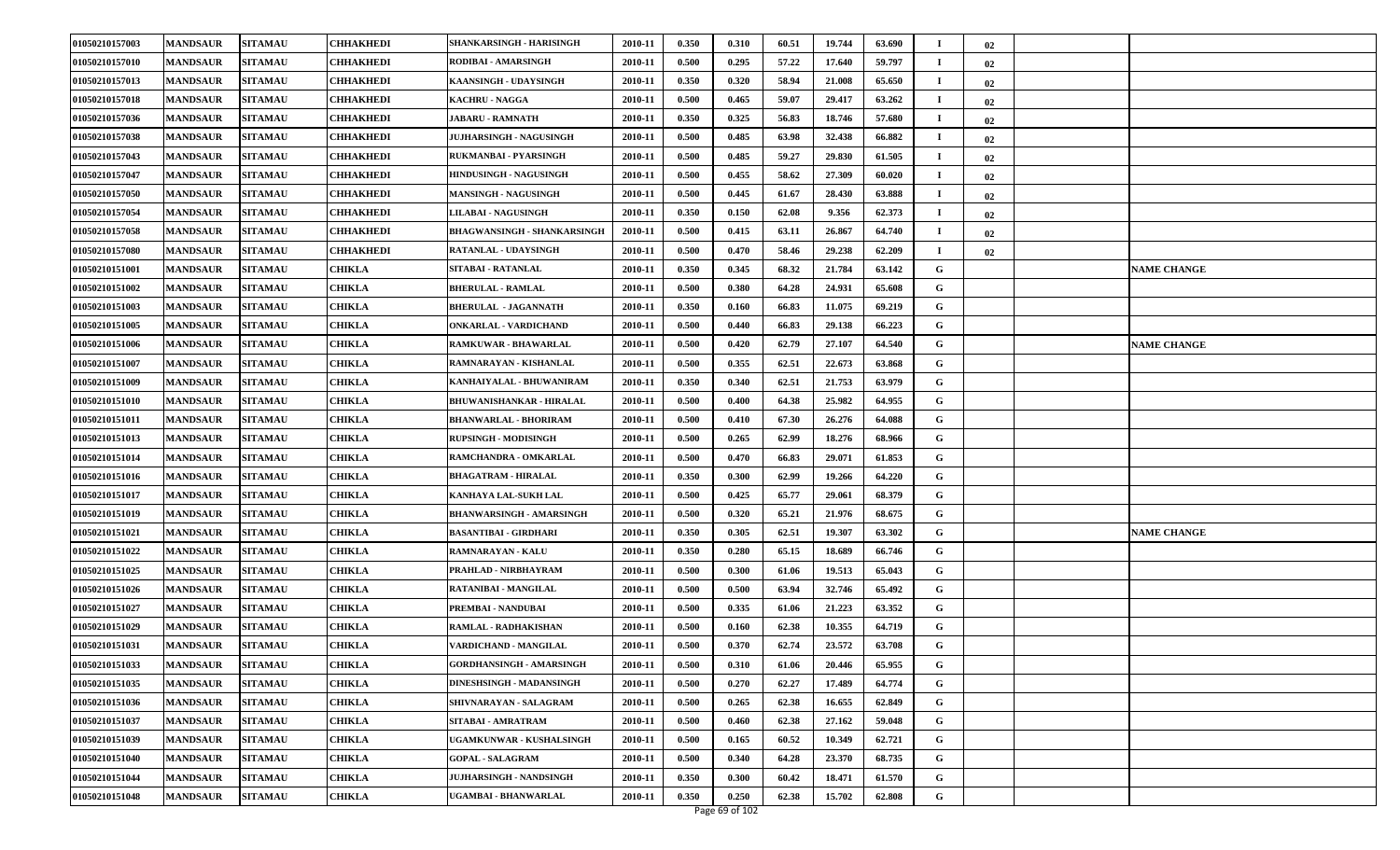| 01050210151051 | <b>MANDSAUR</b> | <b>SITAMAU</b> | <b>CHIKLA</b> | NANDRAM - UDAYRAM                 | 2010-11 | 0.500 | 0.400 | 65.77 | 26.120 | 65.300 | G |  |                    |
|----------------|-----------------|----------------|---------------|-----------------------------------|---------|-------|-------|-------|--------|--------|---|--|--------------------|
| 01050210151052 | <b>MANDSAUR</b> | <b>SITAMAU</b> | <b>CHIKLA</b> | PURALAL - JAGANNATH               | 2010-11 | 0.500 | 0.285 | 62.27 | 17.756 | 62.302 | G |  |                    |
| 01050210151057 | <b>MANDSAUR</b> | <b>SITAMAU</b> | <b>CHIKLA</b> | <b>SALAGRAM - MODIRAM</b>         | 2010-11 | 0.500 | 0.170 | 62.38 | 10.997 | 64.688 | G |  |                    |
| 01050210151063 | <b>MANDSAUR</b> | <b>SITAMAU</b> | CHIKLA        | VAJIBAI - RAMNARAYAN              | 2010-11 | 0.500 | 0.200 | 61.28 | 13.158 | 65.790 | G |  |                    |
| 01050210151064 | <b>MANDSAUR</b> | <b>SITAMAU</b> | CHIKLA        | RUPSINGH - ONKARSINGH             | 2010-11 | 0.500 | 0.120 | 61.28 | 8.194  | 68.283 | G |  |                    |
| 01050210151066 | <b>MANDSAUR</b> | <b>SITAMAU</b> | <b>CHIKLA</b> | SITABAI - KESHURAM                | 2010-11 | 0.500 | 0.445 | 64.28 | 27.493 | 61.782 | G |  |                    |
| 01050210151069 | <b>MANDSAUR</b> | <b>SITAMAU</b> | <b>CHIKLA</b> | UDAYRAM - MATHURALAL              | 2010-11 | 0.500 | 0.335 | 64.28 | 21.653 | 64.636 | G |  |                    |
| 01050210151070 | <b>MANDSAUR</b> | <b>SITAMAU</b> | CHIKLA        | BHAGWATIBAI - BHANWARLAL          | 2010-11 | 0.500 | 0.350 | 62.91 | 21.093 | 60.266 | G |  |                    |
| 01050210151073 | <b>MANDSAUR</b> | <b>SITAMAU</b> | CHIKLA        | KRISHNAKUNWAR - RAMSINGH          | 2010-11 | 0.500 | 0.200 | 62.67 | 12.632 | 63.160 | G |  |                    |
| 01050210151074 | <b>MANDSAUR</b> | <b>SITAMAU</b> | CHIKLA        | RATANLAL - KISHANLAL              | 2010-11 | 0.350 | 0.335 | 60.52 | 20.361 | 60.779 | G |  |                    |
| 01050210151076 | <b>MANDSAUR</b> | <b>SITAMAU</b> | <b>CHIKLA</b> | <b>BHAJANLAL - AMRITRAM</b>       | 2010-11 | 0.500 | 0.500 | 63.22 | 33.886 | 67.772 | G |  |                    |
| 01050210151077 | <b>MANDSAUR</b> | <b>SITAMAU</b> | <b>CHIKLA</b> | SHIVKANYABAI - RAMCHANDRA         | 2010-11 | 0.500 | 0.165 | 62.74 | 10.585 | 64.152 | G |  |                    |
| 01050210151079 | <b>MANDSAUR</b> | <b>SITAMAU</b> | <b>CHIKLA</b> | <b>BHERULAL - KEDAR</b>           | 2010-11 | 0.500 | 0.180 | 63.96 | 11.769 | 65.383 | G |  |                    |
| 01050210151083 | <b>MANDSAUR</b> | <b>SITAMAU</b> | <b>CHIKLA</b> | <b>MANNALAL - SHIVLAL</b>         | 2010-11 | 0.500 | 0.310 | 62.74 | 19.530 | 63.000 | G |  |                    |
| 01050210151084 | <b>MANDSAUR</b> | <b>SITAMAU</b> | <b>CHIKLA</b> | KANHAYALAL - KEDARLAL             | 2010-11 | 0.500 | 0.105 | 60.52 | 6.337  | 60.352 | G |  |                    |
| 01050210151086 | <b>MANDSAUR</b> | <b>SITAMAU</b> | CHIKLA        | <b>BASANTILAL - SALAGRAM</b>      | 2010-11 | 0.500 | 0.290 | 60.52 | 18.389 | 63.410 | G |  |                    |
| 01050210151088 | <b>MANDSAUR</b> | <b>SITAMAU</b> | <b>CHIKLA</b> | <b>BABUDIBAI - RUGHNATHPURI</b>   | 2010-11 | 0.350 | 0.345 | 62.24 | 21.517 | 62.368 | G |  |                    |
| 01050210151089 | <b>MANDSAUR</b> | <b>SITAMAU</b> | <b>CHIKLA</b> | RAMESHWAR - BHAGIRATH             | 2010-11 | 0.500 | 0.255 | 65.97 | 17.115 | 67.118 | G |  |                    |
| 01050210151090 | <b>MANDSAUR</b> | <b>SITAMAU</b> | <b>CHIKLA</b> | UDAYSINGH - LALSINGH              | 2010-11 | 0.500 | 0.200 | 62.24 | 12.608 | 63.040 | G |  |                    |
| 01050210151093 | <b>MANDSAUR</b> | <b>SITAMAU</b> | <b>CHIKLA</b> | HARISINGH - AMARSINGH             | 2010-11 | 0.500 | 0.300 | 62.24 | 19.428 | 64.760 | G |  |                    |
| 01050210151094 | <b>MANDSAUR</b> | <b>SITAMAU</b> | <b>CHIKLA</b> | KANHAIYALAL - SHANKARLAL          | 2010-11 | 0.500 | 0.225 | 62.85 | 14.438 | 64.169 | G |  |                    |
| 01050210151095 | <b>MANDSAUR</b> | <b>SITAMAU</b> | <b>CHIKLA</b> | KASTURIBAI - KACHARULAL           | 2010-11 | 0.500 | 0.495 | 65.77 | 32.829 | 66.321 | G |  |                    |
| 01050210151096 | <b>MANDSAUR</b> | <b>SITAMAU</b> | CHIKLA        | RAMCHANDRA - JAGANNATH            | 2010-11 | 0.350 | 0.190 | 66.04 | 12.217 | 64.300 | G |  |                    |
| 01050210151097 | <b>MANDSAUR</b> | <b>SITAMAU</b> | CHIKLA        | <b>BAGDIBAI - SURAJMAL</b>        | 2010-11 | 0.350 | 0.220 | 60.54 | 13.414 | 60.973 | G |  | <b>NAME CHANGE</b> |
| 01050210151098 | <b>MANDSAUR</b> | <b>SITAMAU</b> | <b>CHIKLA</b> | <b>BHOPALSINGH - LALSINGH</b>     | 2010-11 | 0.350 | 0.305 | 62.85 | 19.358 | 63.469 | G |  |                    |
| 01050210151099 | <b>MANDSAUR</b> | <b>SITAMAU</b> | <b>CHIKLA</b> | RAMGOPAL - BHANWARLAL             | 2010-11 | 0.350 | 0.305 | 60.51 | 18.317 | 60.056 | G |  |                    |
| 01050210151100 | <b>MANDSAUR</b> | <b>SITAMAU</b> | CHIKLA        | <b>BHUWANISINGH - ONKARSINGH</b>  | 2010-11 | 0.350 | 0.215 | 67.33 | 15.149 | 70.460 | G |  |                    |
| 01050210151103 | <b>MANDSAUR</b> | <b>SITAMAU</b> | CHIKLA        | <b>BHAGWAN - MODA</b>             | 2010-11 | 0.500 | 0.275 | 62.85 | 19.466 | 70.785 | G |  |                    |
| 01050210151104 | <b>MANDSAUR</b> | <b>SITAMAU</b> | CHIKLA        | PRABHULAL - MODIRAM BADA          | 2010-11 | 0.500 | 0.465 | 62.85 | 29.710 | 63.892 | G |  |                    |
| 01050210151108 | <b>MANDSAUR</b> | <b>SITAMAU</b> | <b>CHIKLA</b> | <b>GOVINDRAM - NANDRAM</b>        | 2010-11 | 0.500 | 0.180 | 66.04 | 12.265 | 68.139 | G |  |                    |
| 01050210151112 | <b>MANDSAUR</b> | <b>SITAMAU</b> | CHIKLA        | RAJENDRASINGH - HARISINGH         | 2010-11 | 0.500 | 0.485 | 61.87 | 31.085 | 64.093 | G |  |                    |
| 01050210151113 | <b>MANDSAUR</b> | <b>SITAMAU</b> | CHIKLA        | VARDA - RAMCHANDRA                | 2010-11 | 0.350 | 0.210 | 66.04 | 14.831 | 70.624 | G |  |                    |
| 01050210151115 | <b>MANDSAUR</b> | <b>SITAMAU</b> | <b>CHIKLA</b> | <b>BHAGWANSINGH - PRATAPSINGH</b> | 2010-11 | 0.500 | 0.395 | 60.08 | 24.744 | 62.643 | G |  |                    |
| 01050210151116 | <b>MANDSAUR</b> | <b>SITAMAU</b> | <b>CHIKLA</b> | <b>JORAWARSINGH - NANDSINGH</b>   | 2010-11 | 0.500 | 0.445 | 59.96 | 27.385 | 61.539 | G |  |                    |
| 01050210151118 | <b>MANDSAUR</b> | <b>SITAMAU</b> | CHIKLA        | BHANWARSINGH - NANDSINGH          | 2010-11 | 0.350 | 0.310 | 65.21 | 21.491 | 69.326 | G |  |                    |
| 01050210151120 | <b>MANDSAUR</b> | <b>SITAMAU</b> | <b>CHIKLA</b> | ISHWARSINGH - GORDHANSINGH        | 2010-11 | 0.500 | 0.475 | 62.77 | 32.318 | 68.038 | G |  |                    |
| 01050210151121 | <b>MANDSAUR</b> | <b>SITAMAU</b> | <b>CHIKLA</b> | MODIRAM - MOHANLAL                | 2010-11 | 0.500 | 0.190 | 63.25 | 12.325 | 64.868 | G |  |                    |
| 01050210151122 | <b>MANDSAUR</b> | <b>SITAMAU</b> | <b>CHIKLA</b> | <b>RAMVILAS - NANDRAM</b>         | 2010-11 | 0.500 | 0.190 | 64.44 | 13.081 | 68.847 | G |  |                    |
| 01050210151123 | <b>MANDSAUR</b> | <b>SITAMAU</b> | CHIKLA        | <b>BADRILAL - JAGANNATH</b>       | 2010-11 | 0.500 | 0.165 | 66.52 | 11.708 | 70.958 | G |  |                    |
| 01050210151124 | <b>MANDSAUR</b> | <b>SITAMAU</b> | <b>CHIKLA</b> | SHOBHARAM - SHRIRAM               | 2010-11 | 0.500 | 0.440 | 58.18 | 25.790 | 58.614 | G |  |                    |
| 01050210151125 | <b>MANDSAUR</b> | <b>SITAMAU</b> | <b>CHIKLA</b> | <b>BHAGATRAM - PURALAL</b>        | 2010-11 | 0.500 | 0.215 | 59.96 | 13.003 | 60.479 | G |  |                    |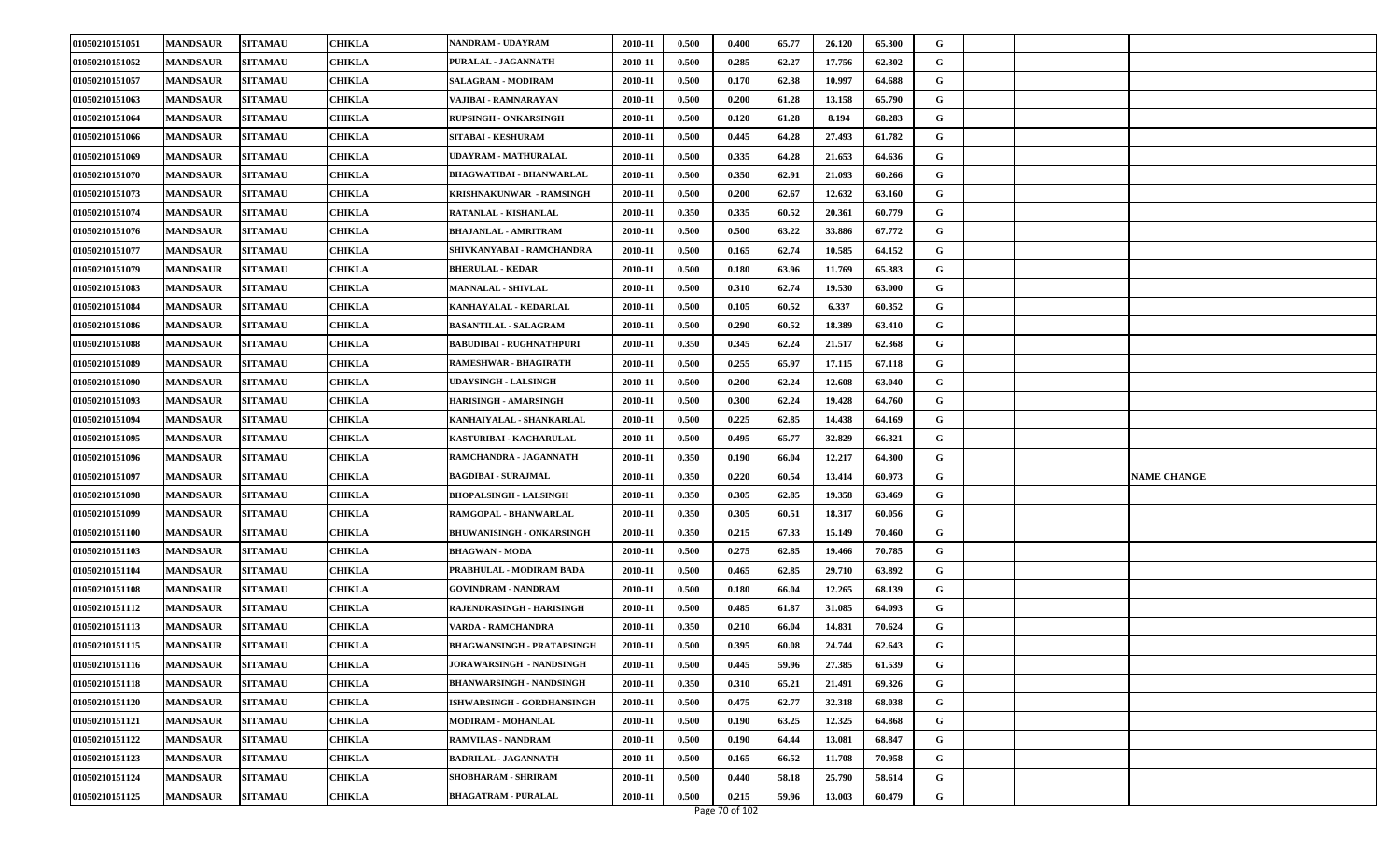| 01050210151127 | <b>MANDSAUR</b> | <b>SITAMAU</b> | <b>CHIKLA</b>        | <b>RAMSINGH - NAHARSINGH</b>      | 2010-11 | 0.500 | 0.395 | 59.96    | 24.455 | 61.911 | G |                |                    |
|----------------|-----------------|----------------|----------------------|-----------------------------------|---------|-------|-------|----------|--------|--------|---|----------------|--------------------|
| 01050210151131 | <b>MANDSAUR</b> | <b>SITAMAU</b> | CHIKLA               | <b>BAPULAL - KEDARLAL</b>         | 2010-11 | 0.500 | 0.245 | 66.52    | 15.708 | 64.114 | G |                |                    |
| 01050210151132 | <b>MANDSAUR</b> | <b>SITAMAU</b> | <b>CHIKLA</b>        | MOHANLAL - SHRIRAM                | 2010-11 | 0.500 | 0.400 | 60.51    | 25.319 | 63.298 | G |                |                    |
| 01050210151133 | <b>MANDSAUR</b> | <b>SITAMAU</b> | CHIKLA               | SURATRAM - MANGILAL               | 2010-11 | 0.500 | 0.295 | 66.52    | 19.937 | 67.583 | G |                |                    |
| 01050210151134 | <b>MANDSAUR</b> | <b>SITAMAU</b> | CHIKLA               | <b>MADHORAM - SHRIRAM</b>         | 2010-11 | 0.500 | 0.290 | 58.18    | 18.269 | 62.997 | G |                |                    |
| 01050210151135 | <b>MANDSAUR</b> | <b>SITAMAU</b> | <b>CHIKLA</b>        | <b>GOVINDSINGH - BHANWARSINGH</b> | 2010-11 | 0.500 | 0.455 | 65.08    | 31.062 | 68.268 | G |                |                    |
| 01050210151136 | <b>MANDSAUR</b> | <b>SITAMAU</b> | <b>CHIKLA</b>        | <b>HIRALAL - VISHNULAL</b>        | 2010-11 | 0.350 | 0.195 | 62.67    | 11.692 | 59.959 | G |                |                    |
| 01050210151138 | <b>MANDSAUR</b> | <b>SITAMAU</b> | CHIKLA               | PRABHULAL - MODA                  | 2010-11 | 0.500 | 0.395 | 61.38    | 26.692 | 67.575 | G |                |                    |
| 01050210151139 | <b>MANDSAUR</b> | <b>SITAMAU</b> | CHIKLA               | <b>MOHANSINGH - RUPSINGH</b>      | 2010-11 | 0.500 | 0.350 | 62.67    | 22.767 | 65.049 | G |                |                    |
| 01050210151142 | <b>MANDSAUR</b> | <b>SITAMAU</b> | CHIKLA               | KUSHALKUWAR - UMRAOSINGH          | 2010-11 | 0.350 | 0.220 | 70.71    | 15.253 | 69.332 | G |                |                    |
| 01050210151143 | <b>MANDSAUR</b> | <b>SITAMAU</b> | <b>CHIKLA</b>        | TULSIRAM - BHUWAN                 | 2010-11 | 0.500 | 0.200 | 61.66    | 12.728 | 63.640 | G | 01050210035009 |                    |
| 01050210152002 | <b>MANDSAUR</b> | <b>SITAMAU</b> | DHAKADPIPLIYA        | <b>LAXMAN - RUGHNATH</b>          | 2010-11 | 0.350 | 0.090 | 58.72    | 5.352  | 59.467 | G | 01050211033227 |                    |
| 01050210152003 | <b>MANDSAUR</b> | <b>SITAMAU</b> | DHAKADPIPLIYA        | <b>UDAYLAL - KALU</b>             | 2010-11 | 0.500 | 0.100 | 60.20    | 6.450  | 64.500 | G |                |                    |
| 01050210152004 | <b>MANDSAUR</b> | <b>SITAMAU</b> | DHAKADPIPLIYA        | MANGIBAI - KEDAR                  | 2010-11 | 0.500 | 0.215 | 55.75    | 12.775 | 59.419 | G |                |                    |
| 01050210152010 | <b>MANDSAUR</b> | <b>SITAMAU</b> | DHAKADPIPLIYA        | <b>DEVILAL - LAXMAN</b>           | 2010-11 | 0.500 | 0.120 | 67.09    | 8.300  | 69.167 | G |                |                    |
| 01050210152011 | <b>MANDSAUR</b> | <b>SITAMAU</b> | DHAKADPIPLIYA        | <b>BHERUSINGH - MADHOSINGH</b>    | 2010-11 | 0.500 | 0.245 | 60.20    | 15.987 | 65.253 | G |                |                    |
| 01050210152012 | <b>MANDSAUR</b> | <b>SITAMAU</b> | DHAKADPIPLIYA        | RADHESHYAM - PYARA D.P. KALU      | 2010-11 | 0.500 | 0.155 | 61.99    | 9.936  | 64.103 | G |                |                    |
| 01050210152014 | <b>MANDSAUR</b> | <b>SITAMAU</b> | DHAKADPIPLIYA        | <b>GANGABAI - NATHU</b>           | 2010-11 | 0.500 | 0.185 | 57.16    | 11.489 | 62.103 | G |                |                    |
| 01050210152017 | <b>MANDSAUR</b> | <b>SITAMAU</b> | DHAKADPIPLIYA        | <b>NANDLAL - KEDAR</b>            | 2010-11 | 0.500 | 0.105 | 60.20    | 6.639  | 63.229 | G |                |                    |
| 01050210152018 | <b>MANDSAUR</b> | <b>SITAMAU</b> | DHAKADPIPLIYA        | RAMKANYABAI - DEVILAL             | 2010-11 | 0.500 | 0.200 | 59.81    | 12.201 | 61.005 | G |                |                    |
| 01050210152021 | <b>MANDSAUR</b> | <b>SITAMAU</b> | DHAKADPIPLIYA        | <b>MANGIBAI - JUJHAR</b>          | 2010-11 | 0.350 | 0.200 | 59.63    | 12.369 | 61.845 | G |                |                    |
| 01050210152023 | <b>MANDSAUR</b> | <b>SITAMAU</b> | DHAKADPIPLIYA        | <b>KACHARIBAI - UDA</b>           | 2010-11 | 0.500 | 0.100 | 61.80    | 6.507  | 65.070 | G |                |                    |
| 01050210152026 | <b>MANDSAUR</b> | <b>SITAMAU</b> | DHAKADPIPLIYA        | <b>KACHRULAL - RAMLAL</b>         | 2010-11 | 0.500 | 0.330 | 61.99    | 20.740 | 62.848 | G |                |                    |
| 01050210152041 | <b>MANDSAUR</b> | <b>SITAMAU</b> | DHAKADPIPLIYA        | RADHESHYAM - KANIRAM              | 2010-11 | 0.500 | 0.000 | $0.00\,$ | 0.000  | 0.000  | N |                |                    |
| 01050210152042 | <b>MANDSAUR</b> | <b>SITAMAU</b> | DHAKADPIPLIYA        | <b>BHAGIRATH - SAWA</b>           | 2010-11 | 0.500 | 0.255 | 57.99    | 15.939 | 62.506 | G |                |                    |
| 01050210152043 | <b>MANDSAUR</b> | <b>SITAMAU</b> | DHAKADPIPLIYA        | AMARLAL - SHANKARLAL              | 2010-11 | 0.500 | 0.060 | 61.99    | 3.852  | 64.200 | G |                |                    |
| 01050210152046 | <b>MANDSAUR</b> | <b>SITAMAU</b> | DHAKADPIPLIYA        | SOHANBAI - ATMARAM                | 2010-11 | 0.500 | 0.145 | 59.81    | 8.502  | 58.634 | G |                |                    |
| 01050210152060 | <b>MANDSAUR</b> | <b>SITAMAU</b> | DHAKADPIPLIYA        | <b>BADRI - BHAGWAN</b>            | 2010-11 | 0.350 | 0.125 | 64.01    | 8.330  | 66.640 | G |                |                    |
| 01050210152061 | <b>MANDSAUR</b> | <b>SITAMAU</b> | DHAKADPIPLIYA        | RADHESHYAM D.P. BHAGUBAI          | 2010-11 | 0.500 | 0.160 | 56.31    | 9.364  | 58.525 | G |                |                    |
| 01050210152067 | <b>MANDSAUR</b> | <b>SITAMAU</b> | DHAKADPIPLIYA        | <b>KARIBAI - MANGILAL</b>         | 2010-11 | 0.500 | 0.100 | 61.99    | 6.482  | 64.820 | G |                |                    |
| 01050210152068 | <b>MANDSAUR</b> | <b>SITAMAU</b> | DHAKADPIPLIYA        | PRABHULAL - BAGDIRAM              | 2010-11 | 0.500 | 0.275 | 61.04    | 17.440 | 63.418 | G |                |                    |
| 01050210152070 | <b>MANDSAUR</b> | <b>SITAMAU</b> | DHAKADPIPLIYA        | <b>RODURAM - RAMRATAN</b>         | 2010-11 | 0.500 | 0.145 | 60.20    | 9.004  | 62.097 | G |                |                    |
| 01050210152071 | <b>MANDSAUR</b> | <b>SITAMAU</b> | DHAKADPIPLIYA        | KAILASHBAI - RAMNARAYAN           | 2010-11 | 0.350 | 0.265 | 59.63    | 16.228 | 61.238 | G |                |                    |
| 01050210152075 | <b>MANDSAUR</b> | <b>SITAMAU</b> | <b>DHAKADPIPLIYA</b> | CHANDARBAI - SHANKARLAL           | 2010-11 | 0.500 | 0.060 | 59.81    | 3.785  | 63.083 | G |                |                    |
| 01050210152076 | <b>MANDSAUR</b> | <b>SITAMAU</b> | DHAKADPIPLIYA        | DHAPUBAI- GANGARAM                | 2010-11 | 0.500 | 0.305 | 59.81    | 18.763 | 61.518 | G |                |                    |
| 01050210152079 | <b>MANDSAUR</b> | <b>SITAMAU</b> | DHAKADPIPLIYA        | <b>GOPILAL - NATHU</b>            | 2010-11 | 0.500 | 0.180 | 64.01    | 11.805 | 65.583 | G |                |                    |
| 01050210152081 | <b>MANDSAUR</b> | <b>SITAMAU</b> | DHAKADPIPLIYA        | <b>KARULAL - DEVILAL</b>          | 2010-11 | 0.500 | 0.310 | 59.20    | 19.037 | 61.410 | G |                |                    |
| 01050210081003 | <b>MANDSAUR</b> | <b>SITAMAU</b> | DHARAKHEDI           | <b>ANTARKUNWAR - GOVINDSINGH</b>  | 2010-11 | 0.350 | 0.195 | 70.32    | 13.682 | 70.164 | G |                |                    |
| 01050210081006 | <b>MANDSAUR</b> | <b>SITAMAU</b> | DHARAKHEDI           | LAXMANSINGH - MANOHARSINGH        | 2010-11 | 0.350 | 0.145 | 60.59    | 9.158  | 63.159 | G |                |                    |
| 01050210081007 | <b>MANDSAUR</b> | <b>SITAMAU</b> | DHARAKHEDI           | DHAPUBAI - JAGANNATH              | 2010-11 | 0.350 | 0.200 | 70.42    | 14.094 | 70.470 | G |                | <b>NAME CHANGE</b> |
| 01050210081011 | <b>MANDSAUR</b> | <b>SITAMAU</b> | <b>DHARAKHEDI</b>    | SHAMBHUSINGH - MANOHARSINGH       | 2010-11 | 0.500 | 0.300 | 58.30    | 17.340 | 57.800 | G |                |                    |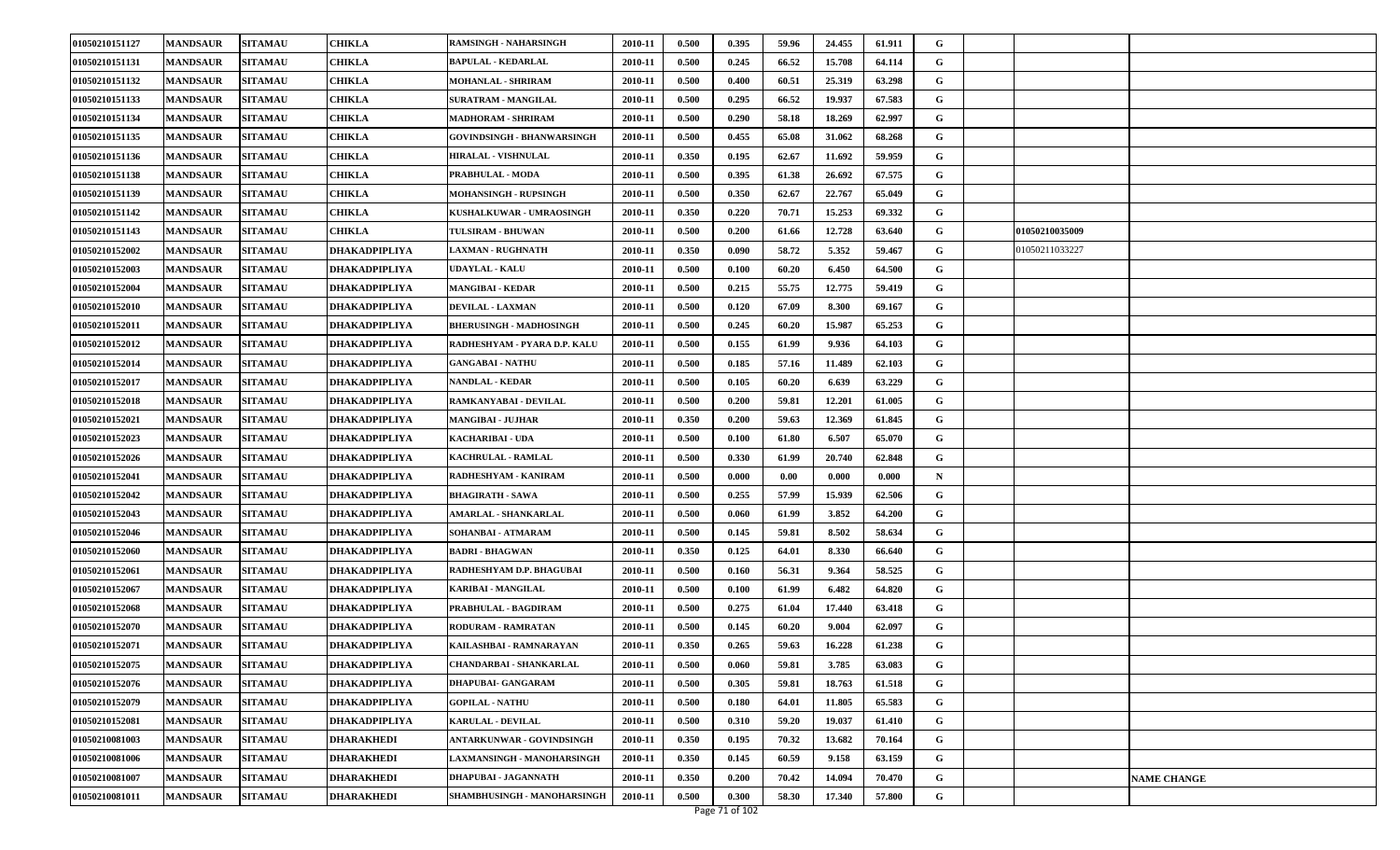| 01050210081013 | <b>MANDSAUR</b> | <b>SITAMAU</b> | <b>DHARAKHEDI</b>      | <b>BAPULAL - RAMNARAYAN</b>       | 2010-11 | 0.500 | 0.200 | 66.22 | 13.282 | 66.410 | G  |    |  |
|----------------|-----------------|----------------|------------------------|-----------------------------------|---------|-------|-------|-------|--------|--------|----|----|--|
| 01050210081014 | <b>MANDSAUR</b> | <b>SITAMAU</b> | DHARAKHEDI             | <b>JAGDISH - BHUWANILAL</b>       | 2010-11 | 0.500 | 0.195 | 65.83 | 12.414 | 63.662 | G  |    |  |
| 01050210081017 | <b>MANDSAUR</b> | <b>SITAMAU</b> | <b>DHARAKHEDI</b>      | <b>BAHADURSINGH - PRATAPSINGH</b> | 2010-11 | 0.500 | 0.295 | 60.59 | 18.021 | 61.088 | G  |    |  |
| 01050210081018 | <b>MANDSAUR</b> | <b>SITAMAU</b> | DHARAKHEDI             | <b>RAGHUVEERSINGH - LALKUNWAR</b> | 2010-11 | 0.500 | 0.395 | 62.90 | 24.181 | 61.218 | G  |    |  |
| 01050210081019 | <b>MANDSAUR</b> | <b>SITAMAU</b> | <b>DHARAKHEDI</b>      | RUKHMANBAI - KANHAIYALAL          | 2010-11 | 0.500 | 0.210 | 65.19 | 13.401 | 63.814 | G  |    |  |
| 01050210081020 | <b>MANDSAUR</b> | <b>SITAMAU</b> | DHARAKHEDI             | RAMGOPAL - KALURAM                | 2010-11 | 0.500 | 0.200 | 68.78 | 13.707 | 68.535 | G  |    |  |
| 01050210081021 | <b>MANDSAUR</b> | <b>SITAMAU</b> | <b>DHARAKHEDI</b>      | MAHENDRASINGH - SHAMBHUSINGH      | 2010-11 | 0.500 | 0.255 | 68.78 | 17.726 | 69.514 | G  |    |  |
| 01050210081023 | <b>MANDSAUR</b> | <b>SITAMAU</b> | DHARAKHEDI             | SHAKTISINGH - SHAMBHUSINGH        | 2010-11 | 0.350 | 0.335 | 66.22 | 21.976 | 65.600 | G  |    |  |
| 01050210081027 | <b>MANDSAUR</b> | <b>SITAMAU</b> | <b>DHARAKHEDI</b>      | RAGHUNATHSINGH - SHAMBHUSING      | 2010-11 | 0.350 | 0.200 | 62.90 | 13.335 | 66.675 | G  |    |  |
| 01050210081028 | <b>MANDSAUR</b> | <b>SITAMAU</b> | DHARAKHEDI             | KUBERSINGH - JASWANTSINGH         | 2010-11 | 0.500 | 0.410 | 63.30 | 26.197 | 63.895 | G  |    |  |
| 01050210081030 | <b>MANDSAUR</b> | <b>SITAMAU</b> | <b>DHARAKHEDI</b>      | <b>BHARATSINGH - GOVINDSINGH</b>  | 2010-11 | 0.350 | 0.195 | 66.22 | 12.913 | 66.221 | G  |    |  |
| 01050210081031 | <b>MANDSAUR</b> | <b>SITAMAU</b> | DHARAKHEDI             | HARISINGH - SHAMBHUSINGH          | 2010-11 | 0.500 | 0.100 | 62.04 | 6.346  | 63.460 | G  |    |  |
| 01050210081033 | <b>MANDSAUR</b> | <b>SITAMAU</b> | DHARAKHEDI             | <b>MADANLAL - HIRALAL</b>         | 2010-11 | 0.500 | 0.245 | 68.78 | 17.283 | 70.543 | G  |    |  |
| 01050210081034 | <b>MANDSAUR</b> | <b>SITAMAU</b> | DHARAKHEDI             | KALYANSINGH - LAXMANSINGH         | 2010-11 | 0.350 | 0.145 | 62.04 | 9.368  | 64.607 | G  |    |  |
| 01050210081035 | <b>MANDSAUR</b> | <b>SITAMAU</b> | DHARAKHEDI             | <b>LAXMANSINGH - BHAGATSINGH</b>  | 2010-11 | 0.500 | 0.390 | 68.33 | 26.014 | 66.703 | G  |    |  |
| 01050210081004 | <b>MANDSAUR</b> | <b>SITAMAU</b> | DHARAKHEDI             | BHAGWANSINGH - YASHWANTSINGI      | 2010-11 | 0.500 | 0.120 | 65.14 | 7.612  | 63.433 | -1 | 02 |  |
| 01050210101010 | <b>MANDSAUR</b> | <b>SITAMAU</b> | FATEHPUR CHIKLI        | MOHANSINGH - SHIVSINGH            | 2010-11 | 0.500 | 0.100 | 64.85 | 7.152  | 71.520 | G  |    |  |
| 01050210101015 | <b>MANDSAUR</b> | <b>SITAMAU</b> | FATEHPUR CHIKLI        | <b>SWARUP - NANDA</b>             | 2010-11 | 0.350 | 0.200 | 62.40 | 12.872 | 64.360 | G  |    |  |
| 01050210101019 | <b>MANDSAUR</b> | <b>SITAMAU</b> | FATEHPUR CHIKLI        | <b>BAGDUSINGH - SHAMBHUSINGH</b>  | 2010-11 | 0.500 | 0.175 | 58.76 | 10.560 | 60.343 | G  |    |  |
| 01050210101020 | <b>MANDSAUR</b> | <b>SITAMAU</b> | FATEHPUR CHIKLI        | RADHABAI - VISHAVNATH             | 2010-11 | 0.350 | 0.320 | 58.27 | 19.163 | 59.884 | G  |    |  |
| 01050210101027 | <b>MANDSAUR</b> | <b>SITAMAU</b> | FATEHPUR CHIKLI        | SAWITRIBAI - BHAGWANDAS           | 2010-11 | 0.350 | 0.315 | 62.23 | 20.669 | 65.616 | G  |    |  |
| 01050210101033 | <b>MANDSAUR</b> | <b>SITAMAU</b> | <b>FATEHPUR CHIKLI</b> | PREMSINGH - MOHANSINGH            | 2010-11 | 0.500 | 0.125 | 67.11 | 8.811  | 70.488 | G  |    |  |
| 01050210101034 | <b>MANDSAUR</b> | <b>SITAMAU</b> | FATEHPUR CHIKLI        | PRABHUBAI - BHERULAL              | 2010-11 | 0.500 | 0.150 | 64.90 | 10.236 | 68.240 | G  |    |  |
| 01050210101041 | <b>MANDSAUR</b> | <b>SITAMAU</b> | FATEHPUR CHIKLI        | SHANKARKUWAR - GOVINDSINGH        | 2010-11 | 0.500 | 0.105 | 64.90 | 7.130  | 67.905 | G  |    |  |
| 01050210101043 | <b>MANDSAUR</b> | <b>SITAMAU</b> | FATEHPUR CHIKLI        | RADHESHYAM - LAXMINARAYAN         | 2010-11 | 0.500 | 0.155 | 64.90 | 10.060 | 64.903 | G  |    |  |
| 01050210101044 | <b>MANDSAUR</b> | <b>SITAMAU</b> | <b>FATEHPUR CHIKLI</b> | <b>BHANWARSINGH - PRATAPSINGH</b> | 2010-11 | 0.500 | 0.305 | 58.76 | 19.147 | 62.777 | G  |    |  |
| 01050210101047 | <b>MANDSAUR</b> | <b>SITAMAU</b> | FATEHPUR CHIKLI        | <b>GOPI - CHUNIYA</b>             | 2010-11 | 0.500 | 0.105 | 65.01 | 7.170  | 68.286 | G  |    |  |
| 01050210101049 | <b>MANDSAUR</b> | <b>SITAMAU</b> | FATEHPUR CHIKLI        | <b>BHARATSINGH - UDAYSINGH</b>    | 2010-11 | 0.350 | 0.155 | 62.23 | 9.646  | 62.232 | G  |    |  |
| 01050210101050 | <b>MANDSAUR</b> | <b>SITAMAU</b> | FATEHPUR CHIKLI        | <b>BIHARISINGH - SARDARSINGH</b>  | 2010-11 | 0.350 | 0.260 | 60.49 | 16.548 | 63.646 | G  |    |  |
| 01050210080003 | <b>MANDSAUR</b> | <b>SITAMAU</b> | <b>GALIYARA</b>        | <b>GANGARAM - BHUWAN</b>          | 2010-11 | 0.350 | 0.255 | 62.85 | 15.883 | 62.286 | G  |    |  |
| 01050210080004 | <b>MANDSAUR</b> | <b>SITAMAU</b> | <b>GALIYARA</b>        | <b>HIRA - RODA</b>                | 2010-11 | 0.350 | 0.095 | 60.90 | 6.395  | 67.316 | G  |    |  |
| 01050210080005 | <b>MANDSAUR</b> | <b>SITAMAU</b> | <b>GALIYARA</b>        | MANGILAL - LAXMINARAYAN           | 2010-11 | 0.500 | 0.460 | 64.36 | 29.891 | 64.980 | G  |    |  |
| 01050210080011 | <b>MANDSAUR</b> | <b>SITAMAU</b> | <b>GALIYARA</b>        | <b>CHANDKUNWAR - GOKULSINGH</b>   | 2010-11 | 0.500 | 0.310 | 63.13 | 19.724 | 63.626 | G  |    |  |
| 01050210080013 | <b>MANDSAUR</b> | <b>SITAMAU</b> | <b>GALIYARA</b>        | <b>HARLAL - BHUWAN</b>            | 2010-11 | 0.500 | 0.295 | 64.36 | 19.161 | 64.953 | G  |    |  |
| 01050210080017 | <b>MANDSAUR</b> | <b>SITAMAU</b> | <b>GALIYARA</b>        | BHUWANISHANKAR - BHANWARLAI       | 2010-11 | 0.350 | 0.300 | 64.36 | 18.729 | 62.430 | G  |    |  |
| 01050210080018 | <b>MANDSAUR</b> | <b>SITAMAU</b> | <b>GALIYARA</b>        | MODIRAM - BHAGWAN                 | 2010-11 | 0.500 | 0.310 | 63.13 | 19.886 | 64.148 | G  |    |  |
| 01050210080020 | <b>MANDSAUR</b> | <b>SITAMAU</b> | <b>GALIYARA</b>        | DROPADIBAI - SHANKARLAL           | 2010-11 | 0.500 | 0.355 | 64.36 | 23.004 | 64.800 | G  |    |  |
| 01050210080032 | <b>MANDSAUR</b> | <b>SITAMAU</b> | <b>GALIYARA</b>        | SAJJANABAI - BHUWANIDAS           | 2010-11 | 0.350 | 0.200 | 64.65 | 13.115 | 65.575 | G  |    |  |
| 01050210080034 | <b>MANDSAUR</b> | <b>SITAMAU</b> | <b>GALIYARA</b>        | <b>NANDUBAI - KALURAM</b>         | 2010-11 | 0.500 | 0.315 | 73.85 | 23.474 | 74.521 | G  |    |  |
| 01050210080035 | <b>MANDSAUR</b> | <b>SITAMAU</b> | <b>GALIYARA</b>        | <b>MANOHAR - BAPULAL</b>          | 2010-11 | 0.500 | 0.355 | 63.13 | 23.268 | 65.544 | G  |    |  |
| 01050210080038 | <b>MANDSAUR</b> | <b>SITAMAU</b> | <b>GALIYARA</b>        | SHANTILAL - KALURAM               | 2010-11 | 0.500 | 0.170 | 72.70 | 12.047 | 70.865 | G  |    |  |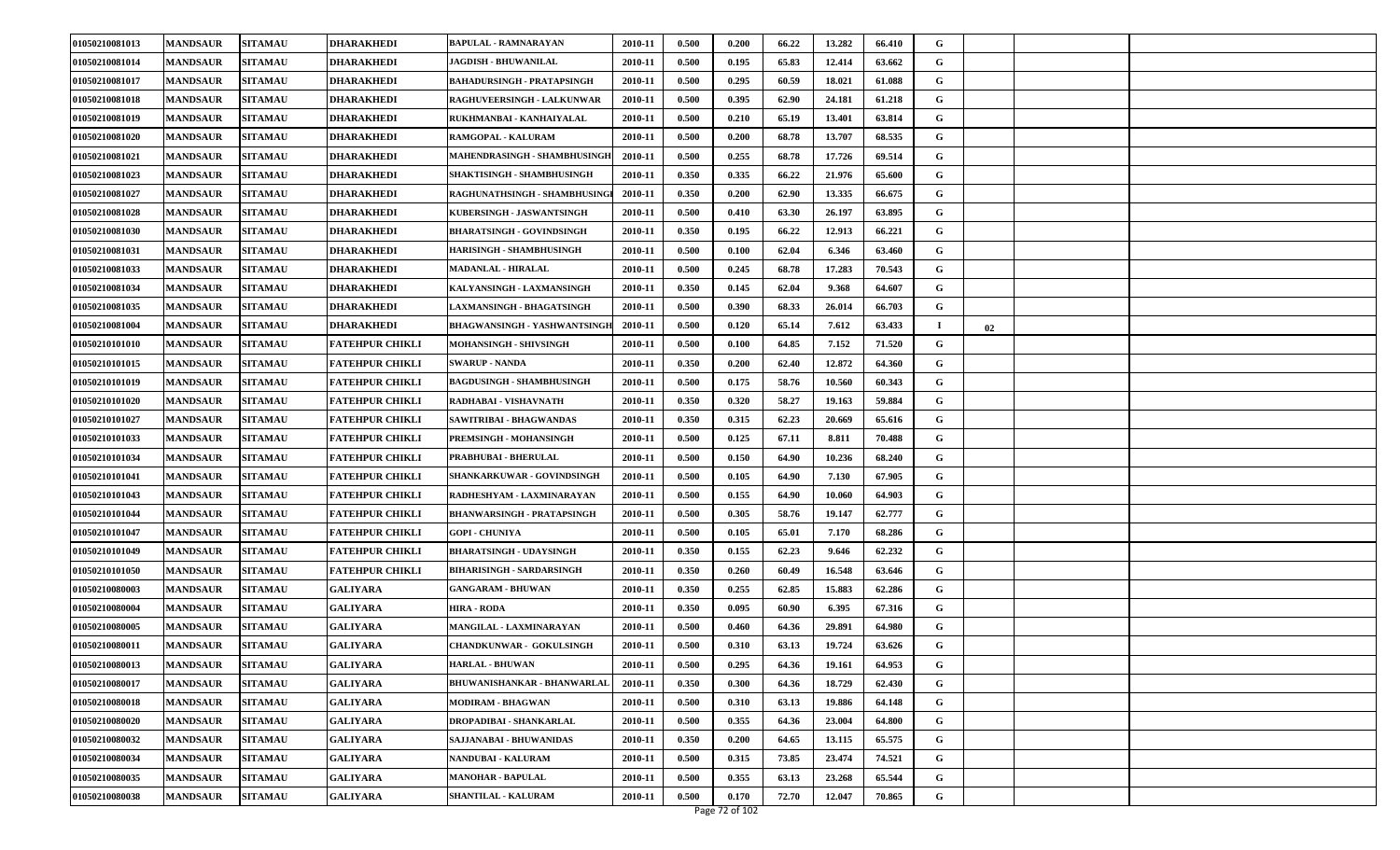| 01050210136002 | <b>MANDSAUR</b> | <b>SITAMAU</b> | <b>GANGAKHEDI</b> | MODIRAM - MADHURAM D.P. RAMRA | 2010-11 | 0.500 | 0.500 | 59.90 | 30.241 | 60.482 | G           |                        |
|----------------|-----------------|----------------|-------------------|-------------------------------|---------|-------|-------|-------|--------|--------|-------------|------------------------|
| 01050210136003 | <b>MANDSAUR</b> | <b>SITAMAU</b> | GANGAKHEDI        | HARDEVRAM - RAMDAYAL          | 2010-11 | 0.500 | 0.175 | 63.62 | 11.742 | 67.097 | G           |                        |
| 01050210136004 | <b>MANDSAUR</b> | <b>SITAMAU</b> | <b>GANGAKHEDI</b> | <b>TEJRAM - HIMMATRAM</b>     | 2010-11 | 0.500 | 0.290 | 63.62 | 18.768 | 64.717 | G           |                        |
| 01050210136007 | <b>MANDSAUR</b> | <b>SITAMAU</b> | <b>GANGAKHEDI</b> | RAMCHANDRIBAI - SHRIRAM       | 2010-11 | 0.500 | 0.295 | 63.62 | 19.368 | 65.654 | G           |                        |
| 01050210136008 | <b>MANDSAUR</b> | <b>SITAMAU</b> | <b>GANGAKHEDI</b> | KANHAIYALAL - PRABHULAL       | 2010-11 | 0.500 | 0.300 | 61.25 | 18.060 | 60.200 | G           |                        |
| 01050210136011 | <b>MANDSAUR</b> | <b>SITAMAU</b> | <b>GANGAKHEDI</b> | NANALAL - BHANWARIBAI         | 2010-11 | 0.500 | 0.320 | 64.47 | 21.238 | 66.369 | G           |                        |
| 01050210136012 | <b>MANDSAUR</b> | <b>SITAMAU</b> | <b>GANGAKHEDI</b> | KALURAM - RAMCHANDRA          | 2010-11 | 0.500 | 0.370 | 62.91 | 24.050 | 65.000 | G           |                        |
| 01050210136017 | <b>MANDSAUR</b> | <b>SITAMAU</b> | <b>GANGAKHEDI</b> | <b>MANGILAL-BAPULAL</b>       | 2010-11 | 0.500 | 0.100 | 58.17 | 6.000  | 60.000 | G           |                        |
| 01050210136018 | <b>MANDSAUR</b> | <b>SITAMAU</b> | <b>GANGAKHEDI</b> | <b>JETRAM -KASHIRAM</b>       | 2010-11 | 0.350 | 0.350 | 62.91 | 22.450 | 64.143 | G           |                        |
| 01050210136019 | <b>MANDSAUR</b> | <b>SITAMAU</b> | <b>GANGAKHEDI</b> | KANKUBAI - SHANTILAL          | 2010-11 | 0.500 | 0.200 | 64.47 | 13.124 | 65.620 | G           |                        |
| 01050210136020 | <b>MANDSAUR</b> | <b>SITAMAU</b> | <b>GANGAKHEDI</b> | <b>BALARAM - KALURAM</b>      | 2010-11 | 0.500 | 0.475 | 58.67 | 29.737 | 62.604 | G           |                        |
| 01050210136022 | <b>MANDSAUR</b> | <b>SITAMAU</b> | GANGAKHEDI        | KACHARUPURI - ONKARPURI       | 2010-11 | 0.500 | 0.470 | 61.48 | 31.443 | 66.900 | G           |                        |
| 01050210136024 | <b>MANDSAUR</b> | <b>SITAMAU</b> | <b>GANGAKHEDI</b> | <b>ASHARAM - KASHIRAM</b>     | 2010-11 | 0.500 | 0.190 | 64.47 | 12.535 | 65.974 | G           |                        |
| 01050210136027 | <b>MANDSAUR</b> | <b>SITAMAU</b> | <b>GANGAKHEDI</b> | AMBARAM - RAMNARAYAN          | 2010-11 | 0.500 | 0.405 | 65.36 | 26.994 | 66.652 | G           |                        |
| 01050210136028 | <b>MANDSAUR</b> | <b>SITAMAU</b> | <b>GANGAKHEDI</b> | RAMESHWAR - HIRALAL           | 2010-11 | 0.500 | 0.290 | 65.36 | 19.365 | 66.776 | G           |                        |
| 01050210136029 | <b>MANDSAUR</b> | <b>SITAMAU</b> | GANGAKHEDI        | <b>GHASIRAM- PARASRAM</b>     | 2010-11 | 0.350 | 0.330 | 60.66 | 21.725 | 65.833 | G           |                        |
| 01050210136030 | <b>MANDSAUR</b> | <b>SITAMAU</b> | <b>GANGAKHEDI</b> | RANGLAL - PARASRAM            | 2010-11 | 0.500 | 0.350 | 60.66 | 21.725 | 62.071 | G           |                        |
| 01050210136031 | <b>MANDSAUR</b> | <b>SITAMAU</b> | <b>GANGAKHEDI</b> | <b>GANESHRAM - BHANWARLAL</b> | 2010-11 | 0.500 | 0.200 | 62.91 | 13.031 | 65.155 | G           |                        |
| 01050210136032 | <b>MANDSAUR</b> | <b>SITAMAU</b> | <b>GANGAKHEDI</b> | VAINIRAM - RAMKISHAN          | 2010-11 | 0.500 | 0.355 | 63.55 | 23.159 | 65.237 | G           |                        |
| 01050210136034 | <b>MANDSAUR</b> | <b>SITAMAU</b> | <b>GANGAKHEDI</b> | RAMRATAN - NATHURAM           | 2010-11 | 0.500 | 0.415 | 65.36 | 28.208 | 67.971 | G           |                        |
| 01050210136035 | <b>MANDSAUR</b> | <b>SITAMAU</b> | <b>GANGAKHEDI</b> | DEVRAM - AMRATRAM             | 2010-11 | 0.350 | 0.340 | 61.17 | 21.042 | 61.888 | G           | <b>NAME CHANGE</b>     |
| 01050210136037 | <b>MANDSAUR</b> | <b>SITAMAU</b> | <b>GANGAKHEDI</b> | HIRABAI - RUGHNATHPURI        | 2010-11 | 0.500 | 0.335 | 63.55 | 21.380 | 63.821 | G           |                        |
| 01050210136039 | <b>MANDSAUR</b> | <b>SITAMAU</b> | <b>GANGAKHEDI</b> | RAMKISHAN - RAMNARAYAN        | 2010-11 | 0.500 | 0.470 | 63.03 | 30.425 | 64.734 | G           |                        |
| 01050210136040 | <b>MANDSAUR</b> | <b>SITAMAU</b> | <b>GANGAKHEDI</b> | KAILASHBAI - CHAINRAM         | 2010-11 | 0.500 | 0.420 | 64.56 | 28.462 | 67.767 | G           |                        |
| 01050210136041 | <b>MANDSAUR</b> | <b>SITAMAU</b> | <b>GANGAKHEDI</b> | MANGILAL - RAMNIWAS           | 2010-11 | 0.500 | 0.420 | 63.03 | 27.769 | 66.117 | G           |                        |
| 01050210136042 | <b>MANDSAUR</b> | <b>SITAMAU</b> | <b>GANGAKHEDI</b> | <b>DURGABAI- BHABHUTPURI</b>  | 2010-11 | 0.500 | 0.235 | 64.56 | 15.826 | 67.345 | G           |                        |
| 01050210136045 | <b>MANDSAUR</b> | <b>SITAMAU</b> | <b>GANGAKHEDI</b> | FULCHANDR - RAMBAKSHA D/P RAM | 2010-11 | 0.500 | 0.145 | 60.09 | 8.936  | 61.628 | G           | <b>NAME CORRECTION</b> |
| 01050210136046 | <b>MANDSAUR</b> | <b>SITAMAU</b> | <b>GANGAKHEDI</b> | RAMPRASAD - PATITRAM          | 2010-11 | 0.500 | 0.190 | 60.09 | 12.070 | 63.526 | G           |                        |
| 01050210136047 | <b>MANDSAUR</b> | <b>SITAMAU</b> | <b>GANGAKHEDI</b> | <b>GOVINDRAM - DULICHAND</b>  | 2010-11 | 0.500 | 0.375 | 63.03 | 24.924 | 66.464 | G           |                        |
| 01050210136048 | <b>MANDSAUR</b> | <b>SITAMAU</b> | <b>GANGAKHEDI</b> | <b>BANSHILAL - BHERULAL</b>   | 2010-11 | 0.500 | 0.230 | 60.62 | 14.809 | 64.387 | G           |                        |
| 01050210136049 | <b>MANDSAUR</b> | <b>SITAMAU</b> | <b>GANGAKHEDI</b> | DAYARAM - RAMNIWAS            | 2010-11 | 0.500 | 0.305 | 63.34 | 18.595 | 60.967 | G           |                        |
| 01050210136050 | <b>MANDSAUR</b> | <b>SITAMAU</b> | <b>GANGAKHEDI</b> | RAMNIWAS - RAMDAYAL           | 2010-11 | 0.500 | 0.250 | 63.34 | 16.070 | 64.280 | G           |                        |
| 01050210136053 | <b>MANDSAUR</b> | <b>SITAMAU</b> | <b>GANGAKHEDI</b> | <b>BABULAL - KALURAM</b>      | 2010-11 | 0.500 | 0.270 | 63.34 | 17.645 | 65.352 | G           |                        |
| 01050210136057 | <b>MANDSAUR</b> | <b>SITAMAU</b> | <b>GANGAKHEDI</b> | SATYANARAYAN - RAMNIWAS       | 2010-11 | 0.500 | 0.340 | 63.85 | 22.986 | 67.606 | G           |                        |
| 01050210136059 | <b>MANDSAUR</b> | <b>SITAMAU</b> | GANGAKHEDI        | <b>GOPILAL - MATHURALAL</b>   | 2010-11 | 0.500 | 0.295 | 61.47 | 18.063 | 61.231 | G           |                        |
| 01050210136060 | <b>MANDSAUR</b> | <b>SITAMAU</b> | <b>GANGAKHEDI</b> | HIMMATRAM - RAMDAYAL          | 2010-11 | 0.500 | 0.380 | 67.60 | 26.026 | 68.489 | $\mathbf G$ |                        |
| 01050210136062 | <b>MANDSAUR</b> | <b>SITAMAU</b> | <b>GANGAKHEDI</b> | DASHRATHLAL - BHANWARLAL      | 2010-11 | 0.500 | 0.490 | 63.85 | 31.223 | 63.720 | G           |                        |
| 01050210136063 | <b>MANDSAUR</b> | <b>SITAMAU</b> | <b>GANGAKHEDI</b> | KANHAIYALAL - BHANWARLAL      | 2010-11 | 0.500 | 0.465 | 64.39 | 29.288 | 62.985 | G           |                        |
| 01050210136065 | <b>MANDSAUR</b> | <b>SITAMAU</b> | <b>GANGAKHEDI</b> | <b>RAMNIWAS - SAVRAM</b>      | 2010-11 | 0.500 | 0.470 | 61.25 | 29.855 | 63.521 | G           |                        |
| 01050210136066 | <b>MANDSAUR</b> | <b>SITAMAU</b> | <b>GANGAKHEDI</b> | <b>BANSHILAL - BHANWARLAL</b> | 2010-11 | 0.500 | 0.260 | 64.85 | 16.518 | 63.531 | G           |                        |
| 01050210136068 | <b>MANDSAUR</b> | <b>SITAMAU</b> | <b>GANGAKHEDI</b> | PARWATIBAI - VARDICHAND       | 2010-11 | 0.350 | 0.240 | 61.47 | 15.824 | 65.933 | G           |                        |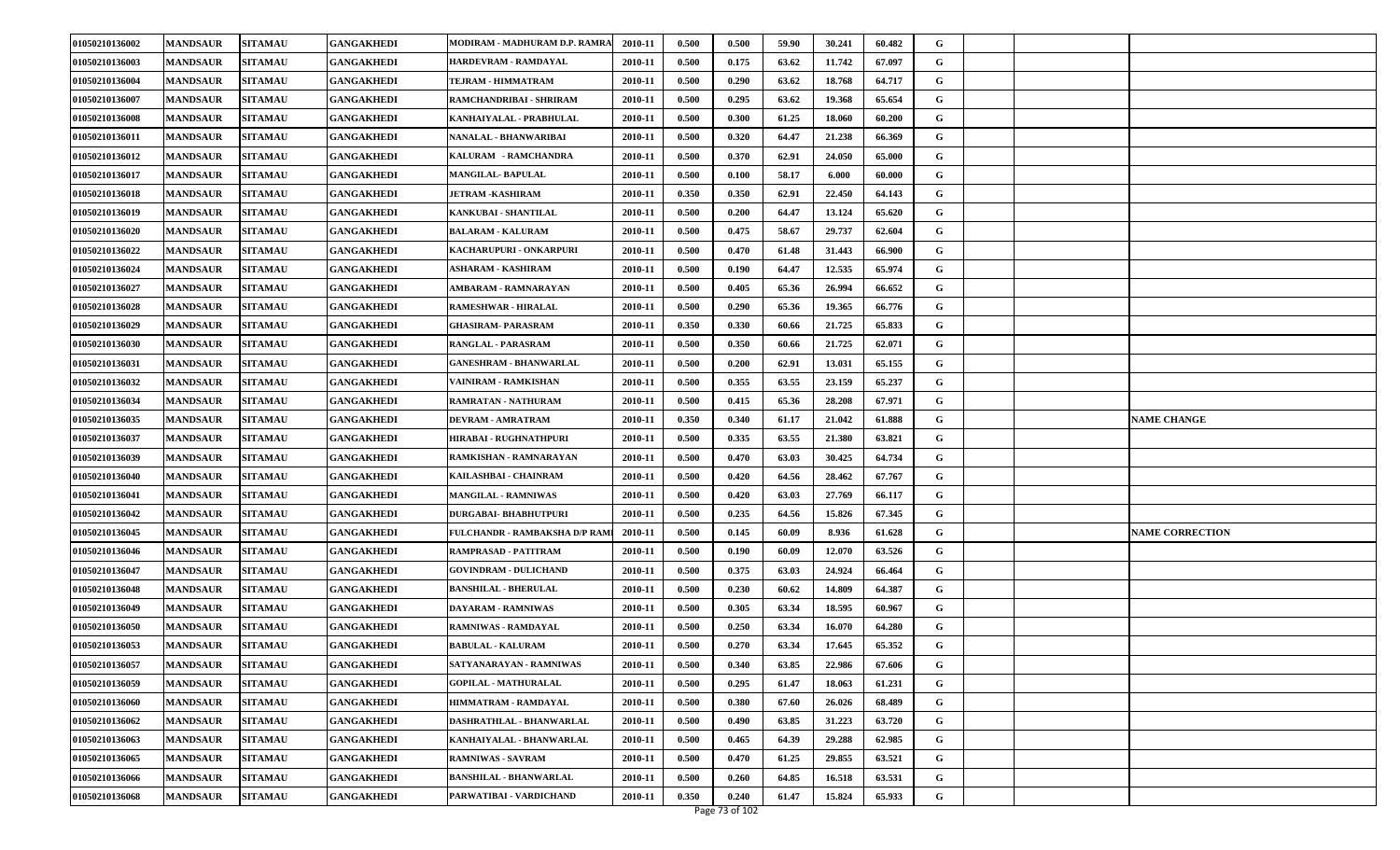| 01050210136076 | <b>MANDSAUR</b> | <b>SITAMAU</b> | <b>GANGAKHEDI</b>    | <b>DALURAM - BHAGIRATH</b>      | 2010-11 | 0.500 | 0.150 | 60.62 | 9.405  | 62.700 | G |    |                |                          |
|----------------|-----------------|----------------|----------------------|---------------------------------|---------|-------|-------|-------|--------|--------|---|----|----------------|--------------------------|
| 01050210136081 | <b>MANDSAUR</b> | <b>SITAMAU</b> | <b>GANGAKHEDI</b>    | <b>BALARAM - RAMRATAN</b>       | 2010-11 | 0.500 | 0.160 | 63.97 | 10.244 | 64.025 | G |    |                |                          |
| 01050210136013 | <b>MANDSAUR</b> | <b>SITAMAU</b> | <b>GANGAKHEDI</b>    | RAMBHAJAN - HARIRAM             | 2010-11 | 0.500 | 0.335 | 58.52 | 19.897 | 59.394 |   | 02 |                |                          |
| 01050210128006 | <b>MANDSAUR</b> | <b>SITAMAU</b> | <b>GOPALPURA</b>     | SARWARBAI - DALURAM             | 2010-11 | 0.350 | 0.350 | 58.89 | 21.436 | 61.246 | G |    |                |                          |
| 01050210128010 | <b>MANDSAUR</b> | <b>SITAMAU</b> | <b>GOPALPURA</b>     | <b>GENDALAL - BHUWANILAL</b>    | 2010-11 | 0.500 | 0.500 | 65.74 | 31.696 | 63.392 | G |    |                |                          |
| 01050210128013 | <b>MANDSAUR</b> | <b>SITAMAU</b> | <b>GOPALPURA</b>     | SHANTIBAI - BABULAL             | 2010-11 | 0.500 | 0.150 | 58.56 | 9.227  | 61.513 | G |    |                | NAME CORRECTION          |
| 01050210128016 | <b>MANDSAUR</b> | <b>SITAMAU</b> | <b>GOPALPURA</b>     | <b>CHAINSINGH- TAKHATSINGH</b>  | 2010-11 | 0.500 | 0.490 | 58.07 | 31.391 | 64.063 | G |    |                |                          |
| 01050210128018 | <b>MANDSAUR</b> | <b>SITAMAU</b> | <b>GOPALPURA</b>     | SAJJANSINGH - RAMSINGH          | 2010-11 | 0.350 | 0.350 | 56.80 | 21.625 | 61.786 | G |    |                |                          |
| 01050210128020 | <b>MANDSAUR</b> | <b>SITAMAU</b> | <b>GOPALPURA</b>     | <b>KANIBAI- KALU</b>            | 2010-11 | 0.500 | 0.255 | 58.56 | 14.765 | 57.902 | G |    |                |                          |
| 01050210128028 | <b>MANDSAUR</b> | <b>SITAMAU</b> | <b>GOPALPURA</b>     | <b>BHERU - KHIMA</b>            | 2010-11 | 0.500 | 0.200 | 64.74 | 12.467 | 62.335 | G |    |                |                          |
| 01050210128030 | <b>MANDSAUR</b> | <b>SITAMAU</b> | <b>GOPALPURA</b>     | <b>KALIBAI - RUPCHAND</b>       | 2010-11 | 0.500 | 0.315 | 64.74 | 20.467 | 64.975 | G |    |                |                          |
| 01050210128033 | <b>MANDSAUR</b> | <b>SITAMAU</b> | <b>GOPALPURA</b>     | <b>BHULIBAI - VAKTA</b>         | 2010-11 | 0.500 | 0.235 | 58.25 | 14.746 | 62.749 | G |    |                |                          |
| 01050210053003 | <b>MANDSAUR</b> | <b>SITAMAU</b> | <b>GURADIYAGOD</b>   | MANOHARSINGH - CHAGANSINGH      | 2010-11 | 0.350 | 0.340 | 59.43 | 21.318 | 62.700 | G |    |                |                          |
| 01050210053007 | <b>MANDSAUR</b> | <b>SITAMAU</b> | <b>GURADIYAGOD</b>   | VAJESINGH - RUPSINGH            | 2010-11 | 0.500 | 0.475 | 59.58 | 30.079 | 63.324 | G |    |                |                          |
| 01050210053012 | <b>MANDSAUR</b> | <b>SITAMAU</b> | <b>GURADIYAGOD</b>   | <b>BHAGWAN - BHUWAN</b>         | 2010-11 | 0.500 | 0.435 | 59.58 | 26.445 | 60.793 | G |    |                |                          |
| 01050210053016 | <b>MANDSAUR</b> | <b>SITAMAU</b> | <b>GURADIYAGOD</b>   | PYARSINGH - JUJHARSINGH         | 2010-11 | 0.500 | 0.450 | 54.88 | 26.272 | 58.382 | G | 05 |                |                          |
| 01050210053022 | <b>MANDSAUR</b> | <b>SITAMAU</b> | <b>GURADIYAGOD</b>   | <b>JAYSINGH - NANURAM</b>       | 2010-11 | 0.500 | 0.475 | 59.43 | 28.645 | 60.305 | G |    | 01050210048044 | <b>TRANSFER/BOLIYA</b>   |
| 01050210053029 | <b>MANDSAUR</b> | <b>SITAMAU</b> | <b>GURADIYAGOD</b>   | RAMKUWARBAI - RAMNARAYAN        | 2010-11 | 0.500 | 0.455 | 64.57 | 30.339 | 66.679 | G |    |                |                          |
| 01050210053030 | <b>MANDSAUR</b> | <b>SITAMAU</b> | <b>GURADIYAGOD</b>   | <b>KESARSINGH - TEJSINGH</b>    | 2010-11 | 0.500 | 0.440 | 60.86 | 29.726 | 67.559 | G |    |                |                          |
| 01050210053033 | <b>MANDSAUR</b> | <b>SITAMAU</b> | <b>GURADIYAGOD</b>   | JAGDISHKUNWAR - SHERSINGH       | 2010-11 | 0.350 | 0.310 | 59.58 | 19.653 | 63.397 | G |    |                |                          |
| 01050210053035 | <b>MANDSAUR</b> | <b>SITAMAU</b> | <b>GURADIYAGOD</b>   | <b>GANGASINGH - BAPUSINGH</b>   | 2010-11 | 0.500 | 0.490 | 56.49 | 28.624 | 58.416 | G |    |                |                          |
| 01050210053039 | <b>MANDSAUR</b> | <b>SITAMAU</b> | <b>GURADIYAGOD</b>   | JATANBAI - MADHOGIR             | 2010-11 | 0.500 | 0.470 | 60.86 | 29.526 | 62.821 | G |    |                | <b>TRANSFER/VISHNIYA</b> |
| 01050210053040 | <b>MANDSAUR</b> | <b>SITAMAU</b> | <b>GURADIYAGOD</b>   | <b>AMARSINGH - BHUWANISINGH</b> | 2010-11 | 0.500 | 0.460 | 57.77 | 28.423 | 61.789 | G |    | 01050211051003 |                          |
| 01050210053041 | <b>MANDSAUR</b> | <b>SITAMAU</b> | <b>GURADIYAGOD</b>   | PARTHA - NANDA                  | 2010-11 | 0.500 | 0.395 | 60.86 | 25.387 | 64.271 | G |    | 01050211051005 |                          |
| 01050210053042 | <b>MANDSAUR</b> | <b>SITAMAU</b> | <b>GURADIYAGOD</b>   | <b>BHERULAL - UDA</b>           | 2010-11 | 0.500 | 0.485 | 62.37 | 31.853 | 65.676 | G |    | 01050210048034 |                          |
| 01050210053043 | <b>MANDSAUR</b> | <b>SITAMAU</b> | <b>GURADIYAGOD</b>   | NANDLAL - AMARAJI               | 2010-11 | 0.500 | 0.480 | 62.37 | 32.138 | 66.954 | G |    | 01050210035019 |                          |
| 01050210099001 | <b>MANDSAUR</b> | <b>SITAMAU</b> | KACHRIYA JAAT        | <b>KALABAI - NATHU</b>          | 2010-11 | 0.350 | 0.330 | 59.78 | 19.104 | 57.891 | G |    |                |                          |
| 01050210099002 | <b>MANDSAUR</b> | <b>SITAMAU</b> | <b>KACHRIYA JAAT</b> | RAJMAL - BHANWARLAL             | 2010-11 | 0.500 | 0.155 | 62.02 | 10.092 | 65.110 | G |    |                |                          |
| 01050210099003 | <b>MANDSAUR</b> | <b>SITAMAU</b> | <b>KACHRIYA JAAT</b> | <b>SURAJBAI - BHANWAR LAL</b>   | 2010-11 | 0.500 | 0.450 | 62.02 | 26.545 | 58.989 | G |    |                |                          |
| 01050210099004 | <b>MANDSAUR</b> | <b>SITAMAU</b> | <b>KACHRIYA JAAT</b> | <b>RANCHHOR - BHUWAN</b>        | 2010-11 | 0.500 | 0.495 | 62.25 | 30.218 | 61.046 | G |    |                |                          |
| 01050210099008 | <b>MANDSAUR</b> | <b>SITAMAU</b> | KACHRIYA JAAT        | RAMCHANDRA - DURGASHANKAR       | 2010-11 | 0.350 | 0.145 | 64.36 | 10.141 | 69.938 | G |    |                |                          |
| 01050210099013 | <b>MANDSAUR</b> | <b>SITAMAU</b> | KACHRIYA JAAT        | <b>MUNNA - KHUKHA</b>           | 2010-11 | 0.500 | 0.355 | 59.78 | 23.126 | 65.144 | G |    |                |                          |
| 01050210099014 | <b>MANDSAUR</b> | <b>SITAMAU</b> | <b>KACHRIYA JAAT</b> | <b>MOHANLAL - GANESHRAM</b>     | 2010-11 | 0.350 | 0.220 | 59.78 | 13.382 | 60.827 | G |    |                |                          |
| 01050210099016 | <b>MANDSAUR</b> | <b>SITAMAU</b> | KACHRIYA JAAT        | <b>SURAJBAI - RAMPRAHLAD</b>    | 2010-11 | 0.500 | 0.195 | 65.14 | 13.186 | 67.621 | G |    |                |                          |
| 01050210099020 | <b>MANDSAUR</b> | <b>SITAMAU</b> | KACHRIYA JAAT        | LAXMINARAYAN - BAPULAL          | 2010-11 | 0.500 | 0.195 | 65.14 | 13.261 | 68.005 | G |    |                |                          |
| 01050210099021 | <b>MANDSAUR</b> | <b>SITAMAU</b> | <b>KACHRIYA JAAT</b> | BAPULAL - BHANWARLAL            | 2010-11 | 0.500 | 0.290 | 62.02 | 18.464 | 63.669 | G |    |                |                          |
| 01050210099023 | <b>MANDSAUR</b> | <b>SITAMAU</b> | <b>KACHRIYA JAAT</b> | <b>NATHU - NANURAM</b>          | 2010-11 | 0.500 | 0.100 | 55.64 | 5.858  | 58.580 | G |    |                |                          |
| 01050210099025 | <b>MANDSAUR</b> | <b>SITAMAU</b> | <b>KACHRIYA JAAT</b> | <b>SAMANDBAI - NANDA</b>        | 2010-11 | 0.500 | 0.185 | 62.65 | 11.904 | 64.346 | G |    |                |                          |
| 01050210099035 | <b>MANDSAUR</b> | <b>SITAMAU</b> | <b>KACHRIYA JAAT</b> | <b>GANGARAM - DEVA</b>          | 2010-11 | 0.500 | 0.095 | 62.65 | 6.158  | 64.821 | G |    |                |                          |
| 01050210099036 | <b>MANDSAUR</b> | <b>SITAMAU</b> | <b>KACHRIYA JAAT</b> | <b>KAWARLAL - BHUWAN</b>        | 2010-11 | 0.500 | 0.225 | 62.65 | 13.577 | 60.342 | G |    |                |                          |
| 01050210099037 | <b>MANDSAUR</b> | <b>SITAMAU</b> | <b>KACHRIYA JAAT</b> | RATANLAL - BHERULAL             | 2010-11 | 0.500 | 0.500 | 57.46 | 29.502 | 59.004 | G |    |                |                          |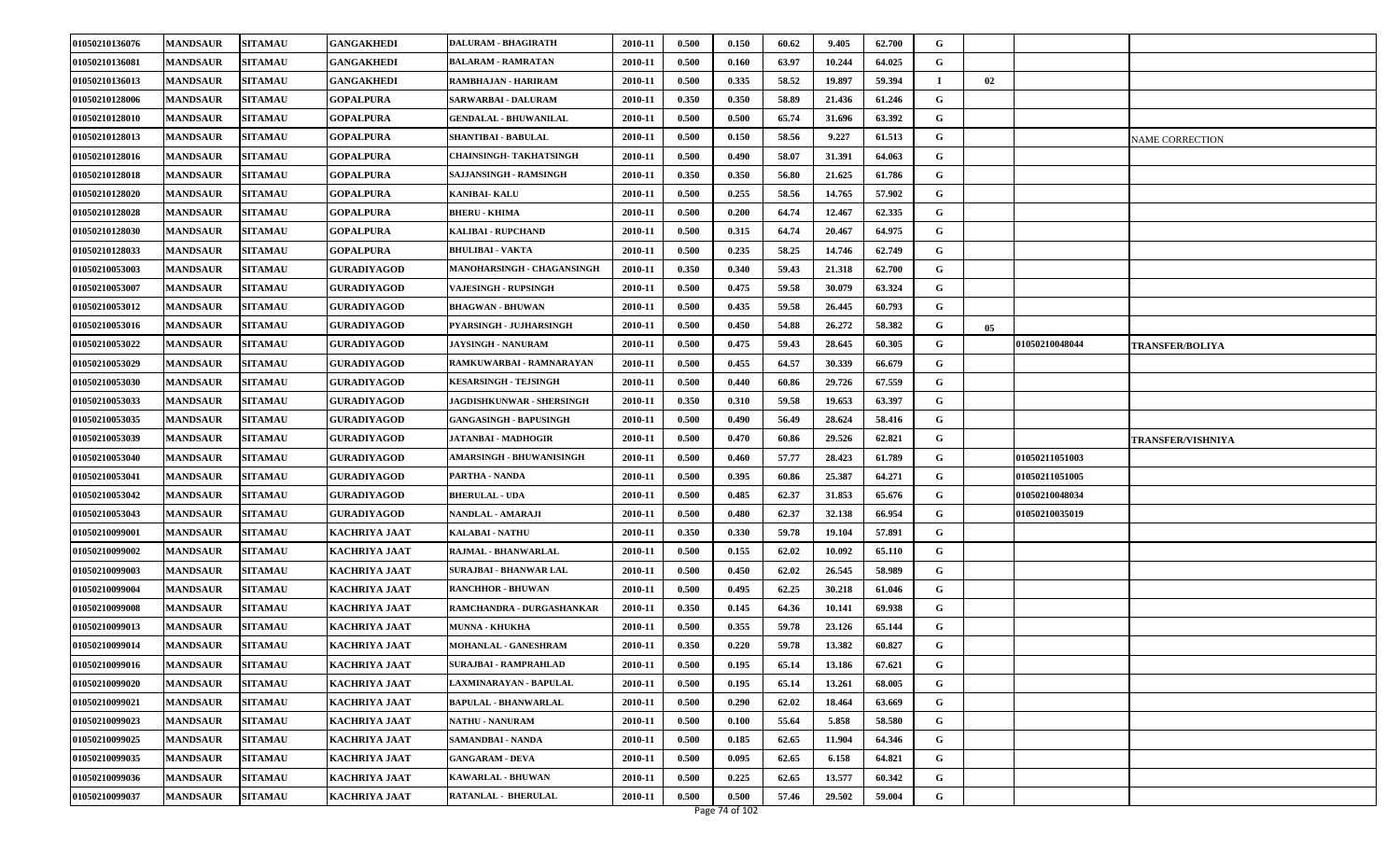| 01050210099039 | <b>MANDSAUR</b> | <b>SITAMAU</b> | <b>KACHRIYA JAAT</b> | <b>JANIBAI - KACHRU</b>          | 2010-11 | 0.500 | 0.490 | 65.77 | 32.481 | 66.288 |   | 02 |  |
|----------------|-----------------|----------------|----------------------|----------------------------------|---------|-------|-------|-------|--------|--------|---|----|--|
| 01050210099040 | <b>MANDSAUR</b> | <b>SITAMAU</b> | <b>KACHRIYA JAAT</b> | <b>JUJHAR - BHERA</b>            | 2010-11 | 0.500 | 0.305 | 60.72 | 18.849 | 61.800 | G |    |  |
| 01050210099045 | <b>MANDSAUR</b> | <b>SITAMAU</b> | <b>KACHRIYA JAAT</b> | GORDHANSINGH - UDAYSINGH         | 2010-11 | 0.500 | 0.180 | 54.65 | 10.134 | 56.300 | G | 05 |  |
| 01050210099046 | <b>MANDSAUR</b> | <b>SITAMAU</b> | <b>KACHRIYA JAAT</b> | <b>MANGILAL - HARLAL</b>         | 2010-11 | 0.500 | 0.405 | 62.67 | 25.059 | 61.874 | G |    |  |
| 01050210099047 | <b>MANDSAUR</b> | <b>SITAMAU</b> | <b>KACHRIYA JAAT</b> | SITAKUNWAR - MANSINGH            | 2010-11 | 0.350 | 0.330 | 57.47 | 19.688 | 59.661 | G |    |  |
| 01050210099048 | <b>MANDSAUR</b> | <b>SITAMAU</b> | <b>KACHRIYA JAAT</b> | NIRBHAYRAM - GOPAL URF RAMGO     | 2010-11 | 0.500 | 0.395 | 67.49 | 27.864 | 70.542 | G |    |  |
| 01050210099050 | <b>MANDSAUR</b> | <b>SITAMAU</b> | <b>KACHRIYA JAAT</b> | <b>GORDHANLAL - NATHU</b>        | 2010-11 | 0.500 | 0.355 | 57.93 | 22.874 | 64.434 | G |    |  |
| 01050210099051 | <b>MANDSAUR</b> | <b>SITAMAU</b> | KACHRIYA JAAT        | <b>PANNALAL - KALU</b>           | 2010-11 | 0.500 | 0.260 | 59.26 | 15.975 | 61.442 | G |    |  |
| 01050210099057 | <b>MANDSAUR</b> | <b>SITAMAU</b> | KACHRIYA JAAT        | <b>KACHRU - BHUWAN</b>           | 2010-11 | 0.350 | 0.275 | 61.33 | 18.478 | 67.193 | G |    |  |
| 01050210099068 | <b>MANDSAUR</b> | <b>SITAMAU</b> | <b>KACHRIYA JAAT</b> | <b>GANESHRAM - BHUWANIRAM</b>    | 2010-11 | 0.500 | 0.500 | 62.78 | 32.215 | 64.430 | G |    |  |
| 01050210099074 | <b>MANDSAUR</b> | <b>SITAMAU</b> | KACHRIYA JAAT        | <b>BALARAM - RAMLAL</b>          | 2010-11 | 0.500 | 0.400 | 64.98 | 26.354 | 65.885 | G |    |  |
| 01050210099075 | <b>MANDSAUR</b> | <b>SITAMAU</b> | KACHRIYA JAAT        | <b>BHAGWANSINGH - FATEHSINGH</b> | 2010-11 | 0.500 | 0.295 | 55.92 | 17.399 | 58.980 | G |    |  |
| 01050210099076 | <b>MANDSAUR</b> | <b>SITAMAU</b> | <b>KACHRIYA JAAT</b> | SARDARBAI- NARAYAN SHARMA        | 2010-11 | 0.350 | 0.210 | 55.87 | 12.004 | 57.162 | G |    |  |
| 01050210099078 | <b>MANDSAUR</b> | <b>SITAMAU</b> | <b>KACHRIYA JAAT</b> | RADHABAI - DHANNA                | 2010-11 | 0.500 | 0.490 | 52.09 | 23.999 | 48.978 | G | 04 |  |
| 01050210099080 | <b>MANDSAUR</b> | <b>SITAMAU</b> | KACHRIYA JAAT        | KACHRULAL - MATHURALAL           | 2010-11 | 0.500 | 0.495 | 61.99 | 31.447 | 63.529 | G |    |  |
| 01050210099081 | <b>MANDSAUR</b> | <b>SITAMAU</b> | KACHRIYA JAAT        | PARASRAM - HIRALAL               | 2010-11 | 0.500 | 0.200 | 59.26 | 12.563 | 62.815 | G |    |  |
| 01050210099084 | <b>MANDSAUR</b> | <b>SITAMAU</b> | <b>KACHRIYA JAAT</b> | BHANWARSINGH - BAHADURSINGH      | 2010-11 | 0.500 | 0.200 | 55.87 | 11.613 | 58.065 | G |    |  |
| 01050210099086 | <b>MANDSAUR</b> | <b>SITAMAU</b> | <b>KACHRIYA JAAT</b> | <b>RAJARAM - BAPULAL</b>         | 2010-11 | 0.500 | 0.240 | 59.26 | 15.001 | 62.504 | G |    |  |
| 01050210099087 | <b>MANDSAUR</b> | <b>SITAMAU</b> | <b>KACHRIYA JAAT</b> | RAJARAM - NATHULAL               | 2010-11 | 0.350 | 0.210 | 61.99 | 13.177 | 62.748 | G |    |  |
| 01050210099088 | <b>MANDSAUR</b> | <b>SITAMAU</b> | <b>KACHRIYA JAAT</b> | <b>PURALAL - RUPA</b>            | 2010-11 | 0.350 | 0.295 | 56.74 | 17.281 | 58.580 | G |    |  |
| 01050210099089 | <b>MANDSAUR</b> | <b>SITAMAU</b> | <b>KACHRIYA JAAT</b> | <b>BANSHILAL - BHERULAL</b>      | 2010-11 | 0.500 | 0.225 | 61.33 | 14.395 | 63.978 | G |    |  |
| 01050210099093 | <b>MANDSAUR</b> | <b>SITAMAU</b> | <b>KACHRIYA JAAT</b> | KANCHANBAI - RADHESHYAM          | 2010-11 | 0.350 | 0.360 | 61.99 | 22.741 | 63.169 | G |    |  |
| 01050210099094 | <b>MANDSAUR</b> | <b>SITAMAU</b> | <b>KACHRIYA JAAT</b> | KACHRUDAS - RANCHODDAS           | 2010-11 | 0.500 | 0.295 | 59.26 | 18.176 | 61.614 | G |    |  |
| 01050210099100 | <b>MANDSAUR</b> | <b>SITAMAU</b> | <b>KACHRIYA JAAT</b> | <b>RATANLAL - HIRA</b>           | 2010-11 | 0.500 | 0.155 | 56.74 | 10.067 | 64.948 | G |    |  |
| 01050210099103 | <b>MANDSAUR</b> | <b>SITAMAU</b> | <b>KACHRIYA JAAT</b> | BALWANTSINGH - BHUWANISINGH      | 2010-11 | 0.500 | 0.470 | 61.99 | 29.100 | 61.915 | G |    |  |
| 01050210099108 | <b>MANDSAUR</b> | <b>SITAMAU</b> | <b>KACHRIYA JAAT</b> | SHOBHARAM - BHUWAN JI            | 2010-11 | 0.500 | 0.390 | 59.12 | 23.437 | 60.095 | G |    |  |
| 01050210099110 | <b>MANDSAUR</b> | <b>SITAMAU</b> | <b>KACHRIYA JAAT</b> | <b>BHERULAL - NARAYAN</b>        | 2010-11 | 0.350 | 0.305 | 65.29 | 21.023 | 68.928 | G |    |  |
| 01050210099112 | <b>MANDSAUR</b> | <b>SITAMAU</b> | KACHRIYA JAAT        | SAHAYTABAI - GORDHAN             | 2010-11 | 0.500 | 0.340 | 59.26 | 20.428 | 60.082 | G |    |  |
| 01050210099114 | <b>MANDSAUR</b> | <b>SITAMAU</b> | <b>KACHRIYA JAAT</b> | PAWANKUWAR - PARWATSINGH         | 2010-11 | 0.500 | 0.470 | 61.33 | 29.333 | 62.411 | G |    |  |
| 01050210099115 | <b>MANDSAUR</b> | <b>SITAMAU</b> | <b>KACHRIYA JAAT</b> | VISHNUSINGH - KISHANSINGH        | 2010-11 | 0.500 | 0.285 | 58.46 | 17.429 | 61.154 | G |    |  |
| 01050210099116 | <b>MANDSAUR</b> | <b>SITAMAU</b> | <b>KACHRIYA JAAT</b> | <b>RAMESHWAR - DOLA</b>          | 2010-11 | 0.500 | 0.215 | 62.18 | 13.280 | 61.767 | G |    |  |
| 01050210099117 | <b>MANDSAUR</b> | <b>SITAMAU</b> | KACHRIYA JAAT        | <b>GANGARAM - KACHRU</b>         | 2010-11 | 0.500 | 0.300 | 64.98 | 19.717 | 65.723 | G |    |  |
| 01050210099121 | <b>MANDSAUR</b> | <b>SITAMAU</b> | <b>KACHRIYA JAAT</b> | RAMIBAI - LAXMAN                 | 2010-11 | 0.500 | 0.290 | 64.98 | 19.188 | 66.166 | G |    |  |
| 01050210099123 | <b>MANDSAUR</b> | <b>SITAMAU</b> | <b>KACHRIYA JAAT</b> | <b>KACHRULAL-HARLAL</b>          | 2010-11 | 0.500 | 0.335 | 62.18 | 20.848 | 62.233 | G |    |  |
| 01050210099125 | <b>MANDSAUR</b> | <b>SITAMAU</b> | KACHRIYA JAAT        | <b>BHULIBAI - BHUWAN</b>         | 2010-11 | 0.500 | 0.315 | 63.66 | 20.608 | 65.422 | G |    |  |
| 01050210099129 | <b>MANDSAUR</b> | <b>SITAMAU</b> | <b>KACHRIYA JAAT</b> | NATHUALAL - BHERULAL             | 2010-11 | 0.500 | 0.405 | 62.18 | 27.155 | 67.049 | G |    |  |
| 01050210099132 | <b>MANDSAUR</b> | <b>SITAMAU</b> | <b>KACHRIYA JAAT</b> | MOHANLAL - MANGILAL              | 2010-11 | 0.500 | 0.110 | 58.46 | 7.232  | 65.745 | G |    |  |
| 01050210099135 | <b>MANDSAUR</b> | <b>SITAMAU</b> | <b>KACHRIYA JAAT</b> | RADHESHYAM - DEVILAL             | 2010-11 | 0.500 | 0.200 | 59.78 | 11.939 | 59.695 | G |    |  |
| 01050210099151 | <b>MANDSAUR</b> | <b>SITAMAU</b> | <b>KACHRIYA JAAT</b> | KAISHURAM - BHUWANIRAM           | 2010-11 | 0.500 | 0.490 | 62.18 | 30.983 | 63.231 | G |    |  |
| 01050210099152 | <b>MANDSAUR</b> | <b>SITAMAU</b> | <b>KACHRIYA JAAT</b> | <b>MAHESH - AATMARAM</b>         | 2010-11 | 0.500 | 0.295 | 67.49 | 20.131 | 68.241 | G |    |  |
| 01050210099153 | <b>MANDSAUR</b> | <b>SITAMAU</b> | <b>KACHRIYA JAAT</b> | <b>BALARAM - BHERULAL</b>        | 2010-11 | 0.500 | 0.490 | 67.49 | 33.832 | 69.045 | G |    |  |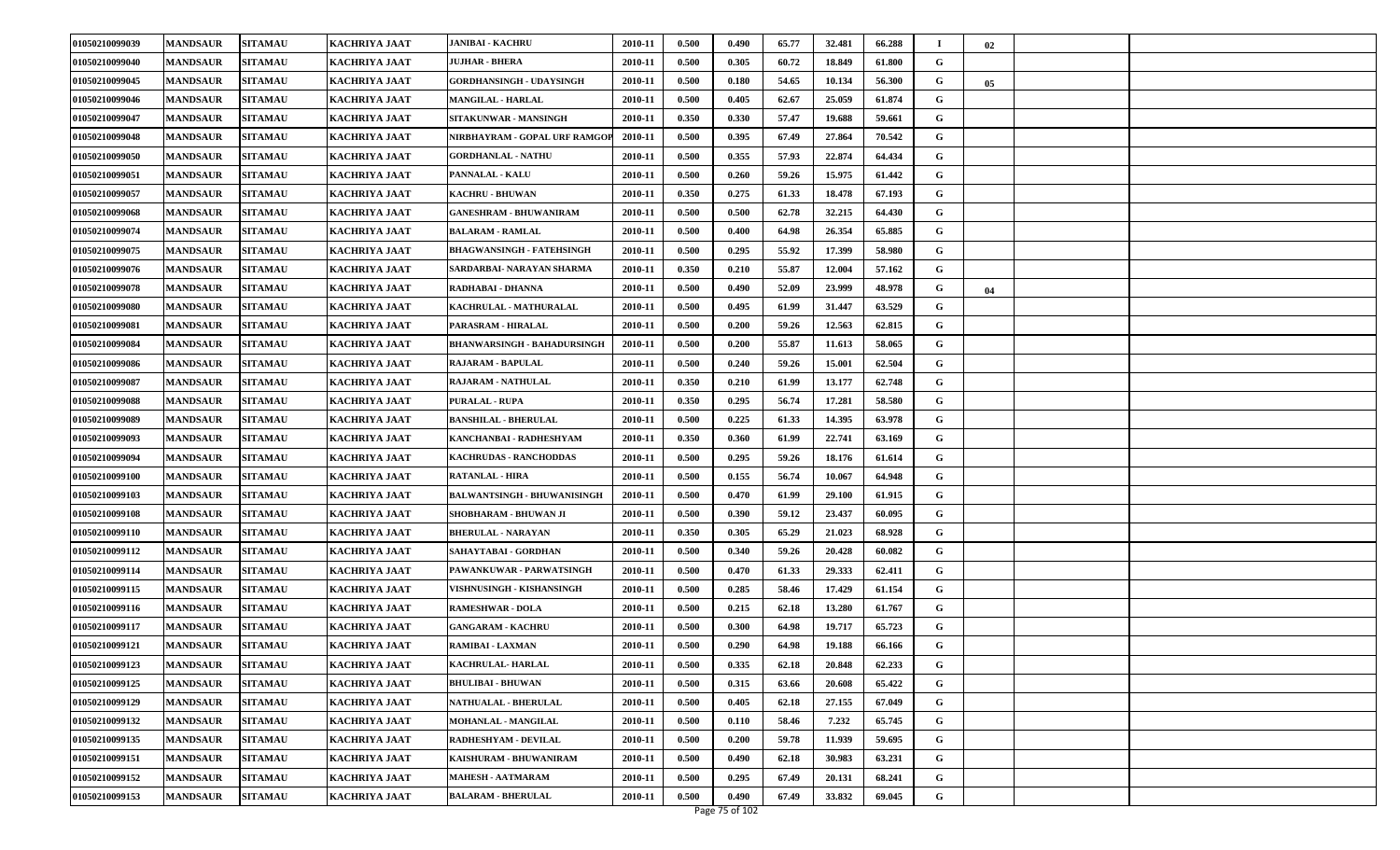| 01050210124002 | <b>MANDSAUR</b> | <b>SITAMAU</b> | <b>KARANPURA</b>     | <b>JANIBAI - KALU</b>               | 2010-11 | 0.500 | 0.490 | 66.23 | 33.304 | 67.967 | G           |    |                       |  |
|----------------|-----------------|----------------|----------------------|-------------------------------------|---------|-------|-------|-------|--------|--------|-------------|----|-----------------------|--|
| 01050210124005 | <b>MANDSAUR</b> | <b>SITAMAU</b> | <b>KARANPURA</b>     | PRATAPSINGH - GOKULSINGH            | 2010-11 | 0.500 | 0.505 | 60.55 | 31.486 | 62.349 | G           |    |                       |  |
| 01050210124007 | <b>MANDSAUR</b> | <b>SITAMAU</b> | <b>KARANPURA</b>     | <b>MANGILAL - NARAYAN</b>           | 2010-11 | 0.500 | 0.315 | 62.98 | 20.747 | 65.863 | G           |    |                       |  |
| 01050210124008 | <b>MANDSAUR</b> | <b>SITAMAU</b> | <b>KARANPURA</b>     | HEMANTBAI - BHAGIRATH               | 2010-11 | 0.500 | 0.360 | 66.23 | 24.032 | 66.756 | G           |    |                       |  |
| 01050210124011 | <b>MANDSAUR</b> | <b>SITAMAU</b> | <b>KARANPURA</b>     | TULSIRAM - BHERULAL                 | 2010-11 | 0.500 | 0.345 | 62.98 | 23.132 | 67.049 | G           |    |                       |  |
| 01050210124012 | <b>MANDSAUR</b> | <b>SITAMAU</b> | <b>KARANPURA</b>     | KAVERIBAI - MOHANLAL                | 2010-11 | 0.500 | 0.295 | 66.23 | 19.803 | 67.129 | G           |    |                       |  |
| 01050210124016 | <b>MANDSAUR</b> | <b>SITAMAU</b> | <b>KARANPURA</b>     | HIRALAL - RATANLAL                  | 2010-11 | 0.500 | 0.290 | 64.63 | 19.352 | 66.731 | G           |    |                       |  |
| 01050210124017 | <b>MANDSAUR</b> | <b>SITAMAU</b> | <b>KARANPURA</b>     | RAMIBAI - KANIRAM                   | 2010-11 | 0.500 | 0.195 | 58.90 | 12.058 | 61.836 | G           |    | <b>01050211051004</b> |  |
| 01050210124018 | <b>MANDSAUR</b> | <b>SITAMAU</b> | <b>KARANPURA</b>     | DEEPSINGH - KHUMANSINGH             | 2010-11 | 0.500 | 0.320 | 63.40 | 20.822 | 65.069 | G           |    | 01050211051010        |  |
| 01050210129001 | <b>MANDSAUR</b> | <b>SITAMAU</b> | <b>KARNALI GOPAL</b> | UDAYRAM - NANURAM                   | 2010-11 | 0.350 | 0.200 | 63.36 | 12.907 | 64.535 | G           |    |                       |  |
| 01050210129002 | <b>MANDSAUR</b> | Sitamau        | <b>KARNALI GOPAL</b> | <b>BALU - BHUWAN</b>                | 2010-11 | 0.500 | 0.185 | 61.79 | 11.396 | 61.600 | G           |    |                       |  |
| 01050210129003 | <b>MANDSAUR</b> | Sitamau        | KARNALI GOPAL        | <b>BAGDIRAM - BHERA</b>             | 2010-11 | 0.350 | 0.175 | 59.63 | 10.946 | 62.549 | G           |    |                       |  |
| 01050210129004 | <b>MANDSAUR</b> | Sitamau        | <b>KARNALI GOPAL</b> | RAMA - PARTHA                       | 2010-11 | 0.500 | 0.195 | 61.79 | 11.052 | 56.677 | G           |    |                       |  |
| 01050210129005 | <b>MANDSAUR</b> | <b>Sitamau</b> | <b>KARNALI GOPAL</b> | PANNALAL - BHAGWAN                  | 2010-11 | 0.350 | 0.325 | 61.79 | 20.267 | 62.360 | G           |    |                       |  |
| 01050210129006 | <b>MANDSAUR</b> | Sitamau        | <b>KARNALI GOPAL</b> | PRABHULAL - BAKHATRAM               | 2010-11 | 0.500 | 0.195 | 62.88 | 13.052 | 66.933 | G           |    |                       |  |
| 01050210129007 | <b>MANDSAUR</b> | <b>SITAMAU</b> | <b>KARNALI GOPAL</b> | <b>BHAGWAN - HARIYA</b>             | 2010-11 | 0.500 | 0.100 | 62.88 | 6.854  | 68.540 | G           |    |                       |  |
| 01050210129009 | <b>MANDSAUR</b> | <b>SITAMAU</b> | <b>KARNALI GOPAL</b> | <b>NANIBAI - KACHARU</b>            | 2010-11 | 0.500 | 0.170 | 63.21 | 10.791 | 63.476 | G           |    |                       |  |
| 01050210129013 | <b>MANDSAUR</b> | Sitamau        | <b>KARNALI GOPAL</b> | <b>RUPABAI- UDAYRAM</b>             | 2010-11 | 0.350 | 0.095 | 59.63 | 6.057  | 63.758 | G           |    |                       |  |
| 01050210129017 | <b>MANDSAUR</b> | <b>SITAMAU</b> | <b>KARNALI GOPAL</b> | <b>BALURAM - PARTHA JI</b>          | 2010-11 | 0.500 | 0.295 | 62.88 | 18.828 | 63.824 | G           |    |                       |  |
| 01050210129018 | <b>MANDSAUR</b> | <b>SITAMAU</b> | <b>KARNALI GOPAL</b> | <b>JAGDISH - RODILAL</b>            | 2010-11 | 0.500 | 0.135 | 68.17 | 9.787  | 72.496 | G           |    |                       |  |
| 01050210129020 | <b>MANDSAUR</b> | <b>SITAMAU</b> | <b>KARNALI GOPAL</b> | KISHANLAL - SHANKARLAL              | 2010-11 | 0.350 | 0.095 | 68.17 | 6.554  | 68.989 | G           |    |                       |  |
| 01050210129021 | <b>MANDSAUR</b> | <b>SITAMAU</b> | <b>KARNALI GOPAL</b> | <b>BAGDIRAM - PARTHA</b>            | 2010-11 | 0.500 | 0.150 | 60.68 | 9.189  | 61.260 | G           |    |                       |  |
| 01050210130001 | <b>MANDSAUR</b> | <b>SITAMAU</b> | <b>KARNALI SEDRA</b> | <b>BADRILAL - DULESINGH</b>         | 2010-11 | 0.500 | 0.360 | 64.98 | 24.507 | 68.075 | G           |    |                       |  |
| 01050210130003 | <b>MANDSAUR</b> | <b>SITAMAU</b> | <b>KARNALI SEDRA</b> | <b>GOKALSINGH - BHANWARSINGH</b>    | 2010-11 | 0.500 | 0.475 | 58.45 | 28.298 | 59.575 | G           |    |                       |  |
| 01050210130005 | <b>MANDSAUR</b> | <b>SITAMAU</b> | <b>KARNALI SEDRA</b> | <b>GEETABAI - PANNALAL</b>          | 2010-11 | 0.350 | 0.320 | 53.48 | 17.373 | 54.291 | G           | 04 |                       |  |
| 01050210130006 | <b>MANDSAUR</b> | <b>SITAMAU</b> | <b>KARNALI SEDRA</b> | <b>GOKUL - KISHANLAL</b>            | 2010-11 | 0.350 | 0.080 | 59.55 | 5.317  | 66.463 | G           |    |                       |  |
| 01050210130011 | <b>MANDSAUR</b> | <b>SITAMAU</b> | KARNALI SEDRA        | KANWARLAL - BHUWAN JI               | 2010-11 | 0.500 | 0.150 | 59.55 | 9.026  | 60.173 | G           |    |                       |  |
| 01050210130016 | <b>MANDSAUR</b> | <b>SITAMAU</b> | <b>KARNALI SEDRA</b> | PARWATIBAI - MADANSINGH             | 2010-11 | 0.500 | 0.375 | 60.16 | 21.821 | 58.189 | G           |    |                       |  |
| 01050210130017 | <b>MANDSAUR</b> | <b>SITAMAU</b> | <b>KARNALI SEDRA</b> | FATEHLAL - UDA JI BALAI             | 2010-11 | 0.500 | 0.000 | 0.00  | 0.000  | 0.000  | $\mathbf N$ |    |                       |  |
| 01050210130020 | <b>MANDSAUR</b> | <b>SITAMAU</b> | <b>KARNALI SEDRA</b> | <b>BHUWAN - KISHAN JI</b>           | 2010-11 | 0.500 | 0.135 | 62.11 | 9.334  | 69.141 | G           |    |                       |  |
| 01050210130022 | <b>MANDSAUR</b> | <b>SITAMAU</b> | <b>KARNALI SEDRA</b> | <b>BHAGWANSINGH - GOKULSINGH</b>    | 2010-11 | 0.500 | 0.270 | 59.55 | 17.099 | 63.330 | G           |    |                       |  |
| 01050210130023 | <b>MANDSAUR</b> | <b>SITAMAU</b> | <b>KARNALI SEDRA</b> | DASHRATHSINGH - GOKULSINGH          | 2010-11 | 0.500 | 0.220 | 59.55 | 14.641 | 66.550 | G           |    |                       |  |
| 01050210130014 | <b>MANDSAUR</b> | <b>SITAMAU</b> | <b>KARNALI SEDRA</b> | <b>RAMESHGIR - BHANWARGIR</b>       | 2010-11 | 0.350 | 0.220 | 62.86 | 14.736 | 66.982 | Ι.          | 02 |                       |  |
| 01050210096001 | <b>MANDSAUR</b> | <b>SITAMAU</b> | <b>KHATRUKHEDI</b>   | <b>MANGI LAL-BHANWAR LAL</b>        | 2010-11 | 0.500 | 0.490 | 64.69 | 31.929 | 65.161 | G           |    |                       |  |
| 01050210096005 | <b>MANDSAUR</b> | <b>SITAMAU</b> | <b>KHATRUKHEDI</b>   | RADHIBAI- DHURILAL                  | 2010-11 | 0.500 | 0.230 | 64.69 | 15.341 | 66.700 | G           |    |                       |  |
| 01050210096006 | <b>MANDSAUR</b> | <b>SITAMAU</b> | <b>KHATRUKHEDI</b>   | <b>BHERU LAL-NATHU JI</b>           | 2010-11 | 0.350 | 0.325 | 67.70 | 21.712 | 66.806 | $\mathbf G$ |    |                       |  |
| 01050210096007 | <b>MANDSAUR</b> | <b>SITAMAU</b> | <b>KHATRUKHEDI</b>   | <b>RAMESHCHANDRA - D/P GOBERLAL</b> | 2010-11 | 0.500 | 0.265 | 61.74 | 16.740 | 63.170 | G           |    |                       |  |
| 01050210096008 | <b>MANDSAUR</b> | <b>SITAMAU</b> | <b>KHATRUKHEDI</b>   | KACHRULAL - GOBARLAL                | 2010-11 | 0.500 | 0.245 | 61.74 | 15.400 | 62.857 | G           |    |                       |  |
| 01050210096009 | <b>MANDSAUR</b> | <b>SITAMAU</b> | <b>KHATRUKHEDI</b>   | <b>HUDIBAI- JUJHAR</b>              | 2010-11 | 0.500 | 0.470 | 62.99 | 28.858 | 61.400 | G           |    |                       |  |
| 01050210096010 | <b>MANDSAUR</b> | <b>SITAMAU</b> | <b>KHATRUKHEDI</b>   | KISHANLAL - BHANWARLAL              | 2010-11 | 0.500 | 0.170 | 64.69 | 11.635 | 68.441 | G           |    |                       |  |
| 01050210096012 | <b>MANDSAUR</b> | <b>SITAMAU</b> | <b>KHATRUKHEDI</b>   | <b>JANIBAI - MANGU</b>              | 2010-11 | 0.350 | 0.165 | 62.24 | 10.999 | 66.661 | G           |    |                       |  |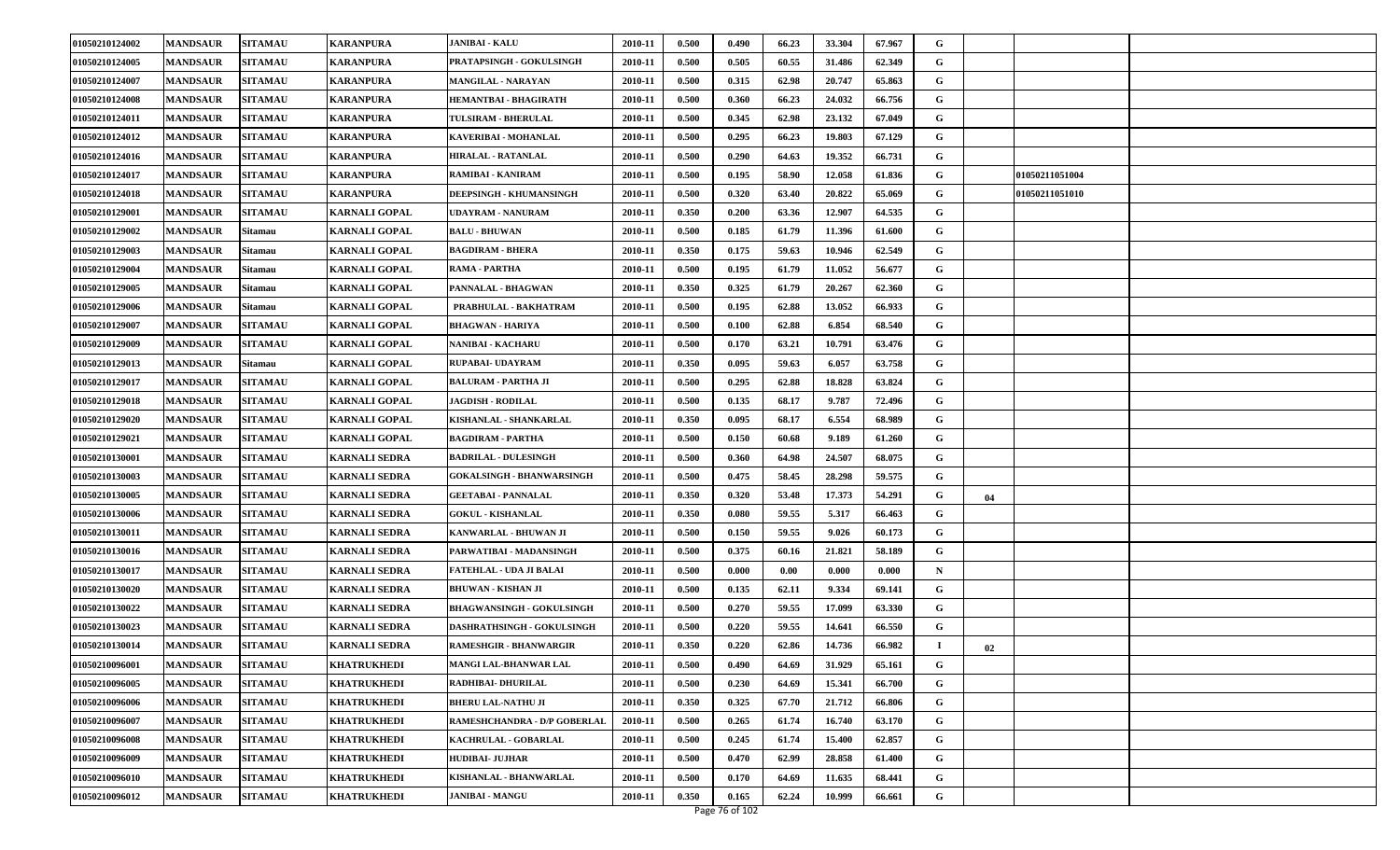| 01050210096013 | <b>MANDSAUR</b> | <b>SITAMAU</b> | KHATRUKHEDI          | <b>NIHALBAI - BHERU</b>           | 2010-11 | 0.350 | 0.000 | 0.000 | 0.000  | 0.000  | F            |    |                       |
|----------------|-----------------|----------------|----------------------|-----------------------------------|---------|-------|-------|-------|--------|--------|--------------|----|-----------------------|
| 01050210096015 | <b>MANDSAUR</b> | <b>SITAMAU</b> | <b>KHATRUKHEDI</b>   | <b>BAGADIRAM - BHERU</b>          | 2010-11 | 0.350 | 0.295 | 63.31 | 19.002 | 64.414 | G            |    |                       |
| 01050210096016 | <b>MANDSAUR</b> | <b>SITAMAU</b> | KHATRUKHEDI          | <b>RAMIBAI - PURA</b>             | 2010-11 | 0.350 | 0.320 | 59.55 | 19.099 | 59.684 | G            |    |                       |
| 01050210096017 | <b>MANDSAUR</b> | <b>SITAMAU</b> | KHATRUKHEDI          | <b>DEVILAL - NANURAM</b>          | 2010-11 | 0.500 | 0.365 | 61.20 | 23.483 | 64.337 | G            |    |                       |
| 01050210096018 | <b>MANDSAUR</b> | <b>SITAMAU</b> | KHATRUKHEDI          | <b>SUNDARBAI-PURA</b>             | 2010-11 | 0.500 | 0.280 | 65.00 | 18.479 | 65.996 | G            |    |                       |
| 01050210096022 | <b>MANDSAUR</b> | <b>SITAMAU</b> | <b>KHATRUKHEDI</b>   | RAMCHANDRIBAI - LAXMAN            | 2010-11 | 0.350 | 0.300 | 65.00 | 18.349 | 61.163 | G            |    |                       |
| 01050210096023 | <b>MANDSAUR</b> | <b>SITAMAU</b> | <b>KHATRUKHEDI</b>   | RATANLAL - SALAGRAM               | 2010-11 | 0.350 | 0.350 | 67.70 | 21.151 | 60.431 | G            |    |                       |
| 01050210096024 | <b>MANDSAUR</b> | <b>SITAMAU</b> | KHATRUKHEDI          | <b>BHERULAL - SHANKARLAL</b>      | 2010-11 | 0.350 | 0.335 | 61.75 | 20.501 | 61.197 | G            |    |                       |
| 01050210096025 | <b>MANDSAUR</b> | <b>SITAMAU</b> | <b>KHATRUKHEDI</b>   | <b>BANSHILAL - JAGANNATH</b>      | 2010-11 | 0.350 | 0.235 | 64.72 | 14.923 | 63.502 | G            |    |                       |
| 01050210096026 | <b>MANDSAUR</b> | <b>SITAMAU</b> | <b>KHATRUKHEDI</b>   | KALURAM - RATANLAL                | 2010-11 | 0.500 | 0.250 | 69.60 | 17.112 | 68.448 | G            |    |                       |
| 01050210096027 | <b>MANDSAUR</b> | <b>SITAMAU</b> | <b>KHATRUKHEDI</b>   | <b>BHANWARLAL - BAGDIRAM</b>      | 2010-11 | 0.350 | 0.250 | 65.00 | 16.547 | 66.188 | G            |    |                       |
| 01050210096028 | <b>MANDSAUR</b> | <b>SITAMAU</b> | KHATRUKHEDI          | <b>GANESHRAM - MANGILAL</b>       | 2010-11 | 0.350 | 0.345 | 61.75 | 22.389 | 64.896 | G            |    |                       |
| 01050210096029 | <b>MANDSAUR</b> | <b>SITAMAU</b> | <b>KHATRUKHEDI</b>   | KISHANLAL - MANGILAL              | 2010-11 | 0.350 | 0.335 | 65.00 | 23.056 | 68.824 | G            |    |                       |
| 01050210096030 | <b>MANDSAUR</b> | <b>SITAMAU</b> | <b>KHATRUKHEDI</b>   | RAMLAL - MANGILAL                 | 2010-11 | 0.350 | 0.350 | 61.75 | 21.904 | 62.583 | G            |    |                       |
| 01050210096031 | <b>MANDSAUR</b> | <b>SITAMAU</b> | KHATRUKHEDI          | RAMCHANDRA - MANGILAL             | 2010-11 | 0.500 | 0.495 | 66.72 | 33.675 | 68.030 | G            |    |                       |
| 01050210096032 | <b>MANDSAUR</b> | <b>SITAMAU</b> | <b>KHATRUKHEDI</b>   | PANNALAL - NATHULAL               | 2010-11 | 0.350 | 0.335 | 62.24 | 21.135 | 63.090 | G            |    |                       |
| 01050210096033 | <b>MANDSAUR</b> | <b>SITAMAU</b> | <b>KHATRUKHEDI</b>   | <b>JAGDISHCHANDRA - MANGILAL</b>  | 2010-11 | 0.500 | 0.315 | 64.09 | 19.923 | 63.248 | G            |    |                       |
| 01050210096034 | <b>MANDSAUR</b> | <b>SITAMAU</b> | <b>KHATRUKHEDI</b>   | <b>RAYSINGH - POKHAR JI</b>       | 2010-11 | 0.500 | 0.375 | 62.24 | 25.349 | 67.597 | G            |    |                       |
| 01050210096035 | <b>MANDSAUR</b> | <b>SITAMAU</b> | <b>KHATRUKHEDI</b>   | <b>RAMLAL - POKHAR JI</b>         | 2010-11 | 0.500 | 0.445 | 68.19 | 31.017 | 69.701 | G            |    |                       |
| 01050210096036 | <b>MANDSAUR</b> | <b>SITAMAU</b> | KHATRUKHEDI          | <b>GOPAL - PURA JI GAYARI</b>     | 2010-11 | 0.500 | 0.000 | 0.000 | 0.000  | 0.000  | $\mathbf{F}$ |    |                       |
| 01050210096037 | <b>MANDSAUR</b> | <b>SITAMAU</b> | <b>KHATRUKHEDI</b>   | <b>FATTIBAI - NAGULAL</b>         | 2010-11 | 0.350 | 0.290 | 64.09 | 19.520 | 67.310 | G            |    | <b>NAME CHANGE</b>    |
| 01050210096038 | <b>MANDSAUR</b> | <b>SITAMAU</b> | <b>KHATRUKHEDI</b>   | <b>BANSHILAL - BHANWARLAL</b>     | 2010-11 | 0.500 | 0.145 | 64.09 | 10.053 | 69.331 | G            |    |                       |
| 01050210096039 | <b>MANDSAUR</b> | <b>SITAMAU</b> | KHATRUKHEDI          | NANDRAM - MADHU JI                | 2010-11 | 0.500 | 0.470 | 67.70 | 32.041 | 68.172 | G            |    |                       |
| 01050210096040 | <b>MANDSAUR</b> | <b>SITAMAU</b> | <b>KHATRUKHEDI</b>   | <b>BHERULAL - DHURALAL</b>        | 2010-11 | 0.500 | 0.445 | 62.24 | 28.461 | 63.957 | G            |    |                       |
| 01050210096041 | <b>MANDSAUR</b> | <b>SITAMAU</b> | <b>KHATRUKHEDI</b>   | PRABHULAL - BHERULAL              | 2010-11 | 0.350 | 0.140 | 63.88 | 9.217  | 65.836 | G            |    |                       |
| 01050210096042 | <b>MANDSAUR</b> | <b>SITAMAU</b> | <b>KHATRUKHEDI</b>   | RAMCHANDRA - BHERULAL             | 2010-11 | 0.500 | 0.400 | 60.36 | 24.532 | 61.330 | G            |    |                       |
| 01050210096046 | <b>MANDSAUR</b> | <b>SITAMAU</b> | KHATRUKHEDI          | NATHU - PANNA                     | 2010-11 | 0.500 | 0.495 | 56.92 | 6.399  | 12.927 | G            | 04 |                       |
| 01050210096047 | <b>MANDSAUR</b> | <b>SITAMAU</b> | KHATRUKHEDI          | <b>MANGU - LALA</b>               | 2010-11 | 0.350 | 0.340 | 60.36 | 21.402 | 62.947 | G            |    |                       |
| 01050210096051 | <b>MANDSAUR</b> | <b>SITAMAU</b> | <b>KHATRUKHEDI</b>   | SATYANARAYAN - PURALAL            | 2010-11 | 0.500 | 0.000 | 0.000 | 0.000  | 0.000  | F            |    |                       |
| 01050210097001 | <b>MANDSAUR</b> | <b>SITAMAU</b> | <b>KHEJDIYA</b>      | SATYANARAYAN - BHERULAL           | 2010-11 | 0.350 | 0.205 | 63.34 | 12.288 | 59.941 | G            | 10 |                       |
| 01050210097004 | <b>MANDSAUR</b> | <b>SITAMAU</b> | <b>KHEJDIYA</b>      | <b>MASUM KHA-ABDUL</b>            | 2010-11 | 0.350 | 0.335 | 60.09 | 19.830 | 59.194 | G            |    | TRANSFER/KHATRU KHEDI |
| 01050210097006 | <b>MANDSAUR</b> | <b>SITAMAU</b> | <b>KHEJDIYA</b>      | <b>RAMCHANDRA - BHERU</b>         | 2010-11 | 0.350 | 0.250 | 58.64 | 13.898 | 55.592 | G            | 04 |                       |
| 01050210097016 | <b>MANDSAUR</b> | <b>SITAMAU</b> | <b>KHEJDIYA</b>      | <b>DHURA - BALDEV</b>             | 2010-11 | 0.350 | 0.275 | 58.64 | 16.629 | 60.469 | G            |    | TRANSFER/KHATRU KHEDI |
| 01050210097037 | <b>MANDSAUR</b> | <b>SITAMAU</b> | <b>KHEJDIYA</b>      | <b>LAXMAN SINGH-JAY SINGH</b>     | 2010-11 | 0.500 | 0.480 | 61.53 | 28.005 | 58.344 | G            |    | TRANSFER/KHATRU KHEDI |
| 01050210097040 | <b>MANDSAUR</b> | <b>SITAMAU</b> | KHEJDIYA             | <b>BHAGATRAM - SHRIRAM</b>        | 2010-11 | 0.350 | 0.295 | 59.38 | 17.738 | 60.129 | G            |    | TRANSFER/KHATRU KHEDI |
| 01050210069002 | <b>MANDSAUR</b> | <b>SITAMAU</b> | LAKHU PIPLIYA        | <b>GANGABAI - AMARSINGH</b>       | 2010-11 | 0.500 | 0.480 | 59.99 | 28.692 | 59.775 | G            |    |                       |
| 01050210069003 | <b>MANDSAUR</b> | <b>SITAMAU</b> | <b>LAKHU PIPLIYA</b> | <b>KARANSINGH - NAHARSINGH</b>    | 2010-11 | 0.500 | 0.465 | 61.77 | 29.173 | 62.738 | G            |    |                       |
| 01050210069004 | <b>MANDSAUR</b> | <b>SITAMAU</b> | LAKHU PIPLIYA        | VAKATKUNWAR - DULESINGH           | 2010-11 | 0.500 | 0.500 | 59.89 | 29.389 | 58.778 | G            |    |                       |
| 01050210069006 | <b>MANDSAUR</b> | <b>SITAMAU</b> | LAKHU PIPLIYA        | DARYAVBAI - BHANWARSINGH          | 2010-11 | 0.500 | 0.210 | 59.89 | 12.483 | 59.443 | G            |    |                       |
| 01050210069009 | <b>MANDSAUR</b> | <b>SITAMAU</b> | LAKHU PIPLIYA        | <b>BHAGWANSINGH - KISHORSINGH</b> | 2010-11 | 0.500 | 0.420 | 61.53 | 25.957 | 61.802 | G            |    |                       |
| 01050210069024 | <b>MANDSAUR</b> | <b>SITAMAU</b> | <b>LAKHU PIPLIYA</b> | SAKANBAI - BAPUSINGH              | 2010-11 | 0.350 | 0.350 | 61.77 | 21.461 | 61.317 | G            |    |                       |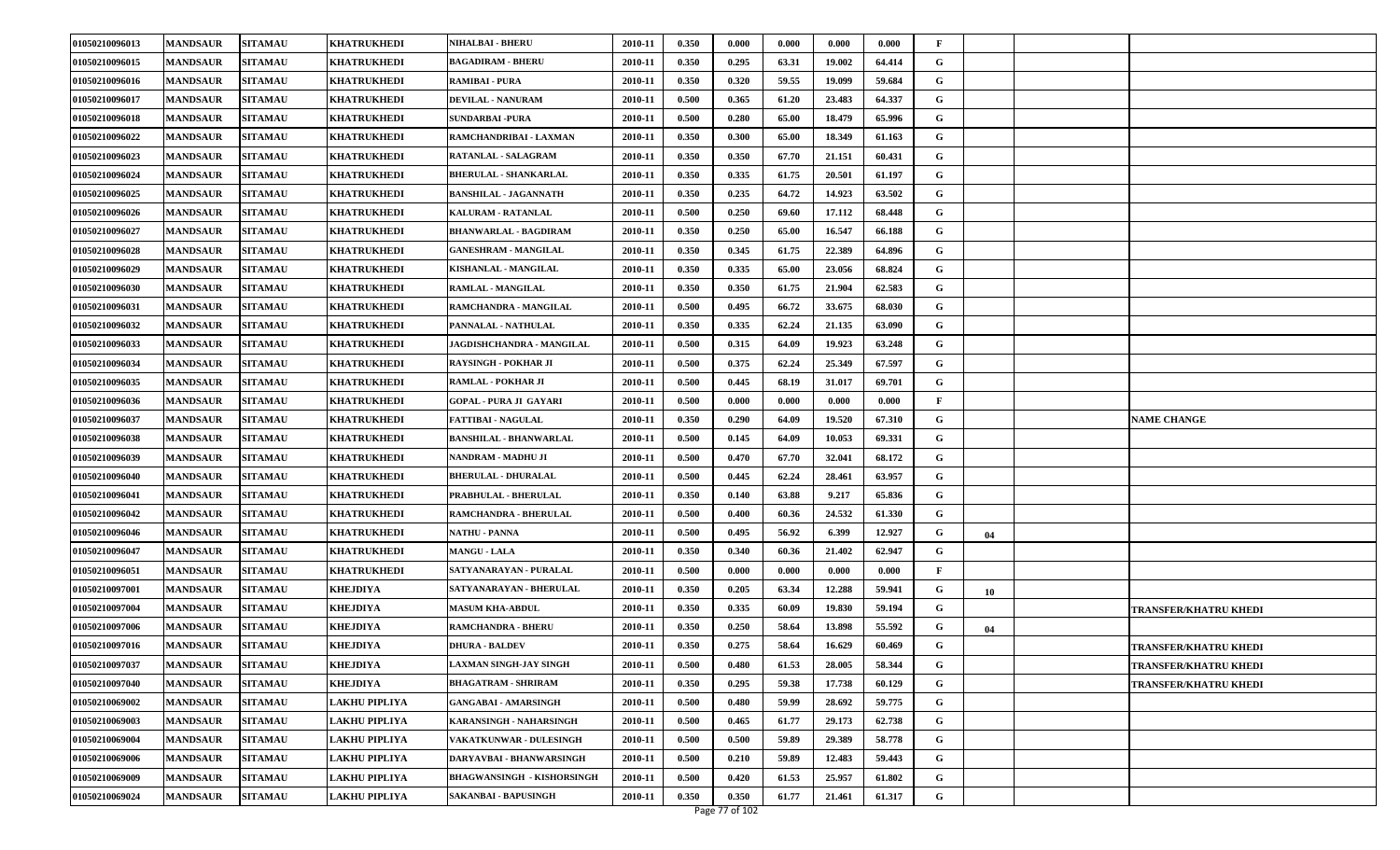| 01050210069032 | <b>MANDSAUR</b> | <b>SITAMAU</b> | <b>LAKHU PIPLIYA</b> | <b>BHANWARBAI - NARAYANDAS</b> | 2010-11 | 0.500 | 0.455 | 57.92 | 27.438 | 60.303 | G |  |                               |
|----------------|-----------------|----------------|----------------------|--------------------------------|---------|-------|-------|-------|--------|--------|---|--|-------------------------------|
| 01050210100002 | <b>MANDSAUR</b> | <b>SITAMAU</b> | <b>MAHUVI</b>        | RODIRAM - GANGARAM             | 2010-11 | 0.500 | 0.445 | 65.01 | 27.759 | 62.380 | G |  |                               |
| 01050210100004 | <b>MANDSAUR</b> | <b>SITAMAU</b> | <b>MAHUVI</b>        | <b>BALURAM - SWARUP</b>        | 2010-11 | 0.350 | 0.345 | 62.03 | 21.498 | 62.313 | G |  |                               |
| 01050210100008 | <b>MANDSAUR</b> | <b>SITAMAU</b> | <b>MAHUVI</b>        | RAMCHANDRA - JADURAM           | 2010-11 | 0.350 | 0.200 | 65.01 | 12.528 | 62.640 | G |  |                               |
| 01050210100010 | <b>MANDSAUR</b> | <b>SITAMAU</b> | <b>MAHUVI</b>        | <b>MANGU - KACHRU</b>          | 2010-11 | 0.350 | 0.075 | 66.29 | 5.095  | 67.933 | G |  |                               |
| 01050210100018 | <b>MANDSAUR</b> | <b>SITAMAU</b> | <b>MAHUVI</b>        | <b>BHUWAN - JADURAM</b>        | 2010-11 | 0.500 | 0.490 | 65.30 | 31.465 | 64.214 | G |  |                               |
| 01050210100020 | <b>MANDSAUR</b> | <b>SITAMAU</b> | <b>MAHUVI</b>        | <b>KASTURIBAI - RODA</b>       | 2010-11 | 0.500 | 0.405 | 62.03 | 23.554 | 58.158 | G |  |                               |
| 01050210100021 | <b>MANDSAUR</b> | <b>SITAMAU</b> | <b>MAHUVI</b>        | DARIYAVBAI - UDAYSINGH         | 2010-11 | 0.350 | 0.265 | 65.30 | 16.073 | 60.653 | G |  |                               |
| 01050210100023 | <b>MANDSAUR</b> | <b>SITAMAU</b> | <b>MAHUVI</b>        | LAXMAN - BAGDIRAM              | 2010-11 | 0.350 | 0.340 | 65.30 | 20.905 | 61.485 | G |  |                               |
| 01050210100024 | <b>MANDSAUR</b> | <b>SITAMAU</b> | <b>MAHUVI</b>        | KESHARBAI - RODA JI            | 2010-11 | 0.500 | 0.385 | 66.29 | 24.631 | 63.977 | G |  |                               |
| 01050210100027 | <b>MANDSAUR</b> | <b>SITAMAU</b> | <b>MAHUVI</b>        | BHAGWATIBAI - HARIRAM          | 2010-11 | 0.500 | 0.410 | 62.03 | 24.032 | 58.615 | G |  |                               |
| 01050210100032 | <b>MANDSAUR</b> | <b>SITAMAU</b> | <b>MAHUVI</b>        | LAXMINARAYAN - KACHRU          | 2010-11 | 0.500 | 0.425 | 62.17 | 26.245 | 61.753 | G |  |                               |
| 01050210100033 | <b>MANDSAUR</b> | <b>SITAMAU</b> | <b>MAHUVI</b>        | <b>SAJJAN - DHURA</b>          | 2010-11 | 0.500 | 0.145 | 62.17 | 8.793  | 60.641 | G |  |                               |
| 01050210100040 | <b>MANDSAUR</b> | <b>SITAMAU</b> | <b>MAHUVI</b>        | KAMLABAI - SATYANARAYAN        | 2010-11 | 0.500 | 0.300 | 62.17 | 17.825 | 59.417 | G |  |                               |
| 01050210100042 | <b>MANDSAUR</b> | <b>SITAMAU</b> | <b>MAHUVI</b>        | <b>BHANWARLAL - KACHRU</b>     | 2010-11 | 0.500 | 0.355 | 61.56 | 20.605 | 58.042 | G |  |                               |
| 01050210100048 | <b>MANDSAUR</b> | <b>SITAMAU</b> | <b>MAHUVI</b>        | VARDIBAI - SHIVLAL             | 2010-11 | 0.500 | 0.220 | 60.91 | 13.104 | 59.564 | G |  | NAME CHANGE/TRANSFER/ISHAKPUR |
| 01050210100013 | <b>MANDSAUR</b> | <b>SITAMAU</b> | <b>MAHUVI</b>        | KAMLABAI - MANGILAL            | 2010-11 | 0.350 | 0.210 | 66.29 | 13.059 | 62.186 | G |  |                               |
| 01050210132005 | <b>MANDSAUR</b> | <b>SITAMAU</b> | <b>MAHUWA</b>        | VAINIRAM - BHANWARLAL          | 2010-11 | 0.500 | 0.350 | 59.52 | 20.951 | 59.860 | G |  |                               |
| 01050210132007 | <b>MANDSAUR</b> | <b>SITAMAU</b> | <b>MAHUWA</b>        | HIRALAL - BHANWARLAL           | 2010-11 | 0.500 | 0.150 | 62.01 | 9.736  | 64.907 | G |  |                               |
| 01050210132010 | <b>MANDSAUR</b> | <b>SITAMAU</b> | <b>MAHUWA</b>        | HARDEVRAM - BHANWARLAL         | 2010-11 | 0.500 | 0.495 | 64.50 | 34.111 | 68.911 | G |  |                               |
| 01050210132012 | <b>MANDSAUR</b> | <b>SITAMAU</b> | <b>MAHUWA</b>        | <b>MADHORAM - RAMRATAN</b>     | 2010-11 | 0.500 | 0.510 | 60.96 | 31.569 | 61.900 | G |  |                               |
| 01050210132013 | <b>MANDSAUR</b> | <b>SITAMAU</b> | <b>MAHUWA</b>        | <b>SURATRAM - BHANWARLAL</b>   | 2010-11 | 0.500 | 0.205 | 67.14 | 14.694 | 71.678 | G |  |                               |
| 01050210132015 | <b>MANDSAUR</b> | <b>SITAMAU</b> | <b>MAHUWA</b>        | NATHU - DHANNA                 | 2010-11 | 0.500 | 0.145 | 62.01 | 9.922  | 68.428 | G |  |                               |
| 01050210132016 | <b>MANDSAUR</b> | <b>SITAMAU</b> | <b>MAHUWA</b>        | PRABHULAL - BHUWANILAL         | 2010-11 | 0.500 | 0.120 | 62.75 | 7.602  | 63.350 | G |  |                               |
| 01050210132021 | <b>MANDSAUR</b> | <b>SITAMAU</b> | <b>MAHUWA</b>        | <b>BADRILAL - BHABHUTA</b>     | 2010-11 | 0.500 | 0.345 | 61.07 | 20.293 | 58.820 | G |  |                               |
| 01050210132024 | <b>MANDSAUR</b> | <b>SITAMAU</b> | <b>MAHUWA</b>        | <b>GANPAT - KHEMRAJ</b>        | 2010-11 | 0.500 | 0.195 | 59.75 | 12.855 | 65.923 | G |  |                               |
| 01050210132027 | <b>MANDSAUR</b> | <b>SITAMAU</b> | <b>MAHUWA</b>        | <b>MANGUBAI - GANPAT</b>       | 2010-11 | 0.500 | 0.185 | 56.48 | 11.933 | 64.503 | G |  |                               |
| 01050210132032 | <b>MANDSAUR</b> | <b>SITAMAU</b> | <b>MAHUWA</b>        | LEELABAI - PRABHULAL           | 2010-11 | 0.500 | 0.315 | 62.75 | 19.712 | 62.578 | G |  |                               |
| 01050210132034 | <b>MANDSAUR</b> | <b>SITAMAU</b> | <b>MAHUWA</b>        | <b>RAMSINGH - PRATAPSINGH</b>  | 2010-11 | 0.500 | 0.325 | 62.75 | 20.752 | 63.852 | G |  |                               |
| 01050210132037 | <b>MANDSAUR</b> | <b>SITAMAU</b> | <b>MAHUWA</b>        | <b>DHAPUBAI - BHAGWATILAL</b>  | 2010-11 | 0.500 | 0.345 | 64.63 | 20.663 | 59.893 | G |  |                               |
| 01050210132038 | <b>MANDSAUR</b> | <b>SITAMAU</b> | <b>MAHUWA</b>        | PAPUBAI - DASHRATHLAL          | 2010-11 | 0.500 | 0.485 | 64.63 | 31.456 | 64.858 | G |  |                               |
| 01050210132039 | <b>MANDSAUR</b> | <b>SITAMAU</b> | <b>MAHUWA</b>        | <b>BHANWARLAL - BHERULAL</b>   | 2010-11 | 0.500 | 0.300 | 62.75 | 19.560 | 65.200 | G |  |                               |
| 01050210132040 | <b>MANDSAUR</b> | <b>SITAMAU</b> | <b>MAHUWA</b>        | MAHIPALSINGH - LAXMANSINGH     | 2010-11 | 0.500 | 0.110 | 59.75 | 6.393  | 58.118 | G |  |                               |
| 01050210132043 | <b>MANDSAUR</b> | <b>SITAMAU</b> | <b>MAHUWA</b>        | PRABHULAL - SHANKARLAL         | 2010-11 | 0.500 | 0.275 | 66.62 | 18.140 | 65.964 | G |  |                               |
| 01050210132044 | <b>MANDSAUR</b> | <b>SITAMAU</b> | <b>MAHUWA</b>        | RAMCHANDRA - NANDRAM           | 2010-11 | 0.500 | 0.445 | 66.62 | 30.683 | 68.951 | G |  |                               |
| 01050210132046 | <b>MANDSAUR</b> | <b>SITAMAU</b> | <b>MAHUWA</b>        | BHANWARLAL - RAMCHANDRA        | 2010-11 | 0.500 | 0.415 | 59.75 | 25.027 | 60.306 | G |  |                               |
| 01050210132050 | <b>MANDSAUR</b> | <b>SITAMAU</b> | <b>MAHUWA</b>        | <b>BASANTILAL - BHANWARLAL</b> | 2010-11 | 0.500 | 0.410 | 62.22 | 26.390 | 64.366 | G |  |                               |
| 01050210132051 | <b>MANDSAUR</b> | <b>SITAMAU</b> | <b>MAHUWA</b>        | ISHAWARKUWAR - SHANTIBAI       | 2010-11 | 0.500 | 0.130 | 66.62 | 8.632  | 66.400 | G |  |                               |
| 01050210141001 | <b>MANDSAUR</b> | <b>SITAMAU</b> | <b>MAMATKHEDA</b>    | <b>NATHLAL - NAGULAL</b>       | 2010-11 | 0.500 | 0.460 | 64.71 | 29.397 | 63.907 | G |  |                               |
| 01050210141002 | <b>MANDSAUR</b> | <b>SITAMAU</b> | <b>MAMATKHEDA</b>    | <b>DULESINGH - RAMLAL</b>      | 2010-11 | 0.350 | 0.340 | 64.71 | 21.428 | 63.024 | G |  |                               |
| 01050210141003 | <b>MANDSAUR</b> | <b>SITAMAU</b> | <b>MAMATKHEDA</b>    | <b>DHURIBAI - MANGILAL</b>     | 2010-11 | 0.500 | 0.415 | 64.71 | 27.086 | 65.267 | G |  |                               |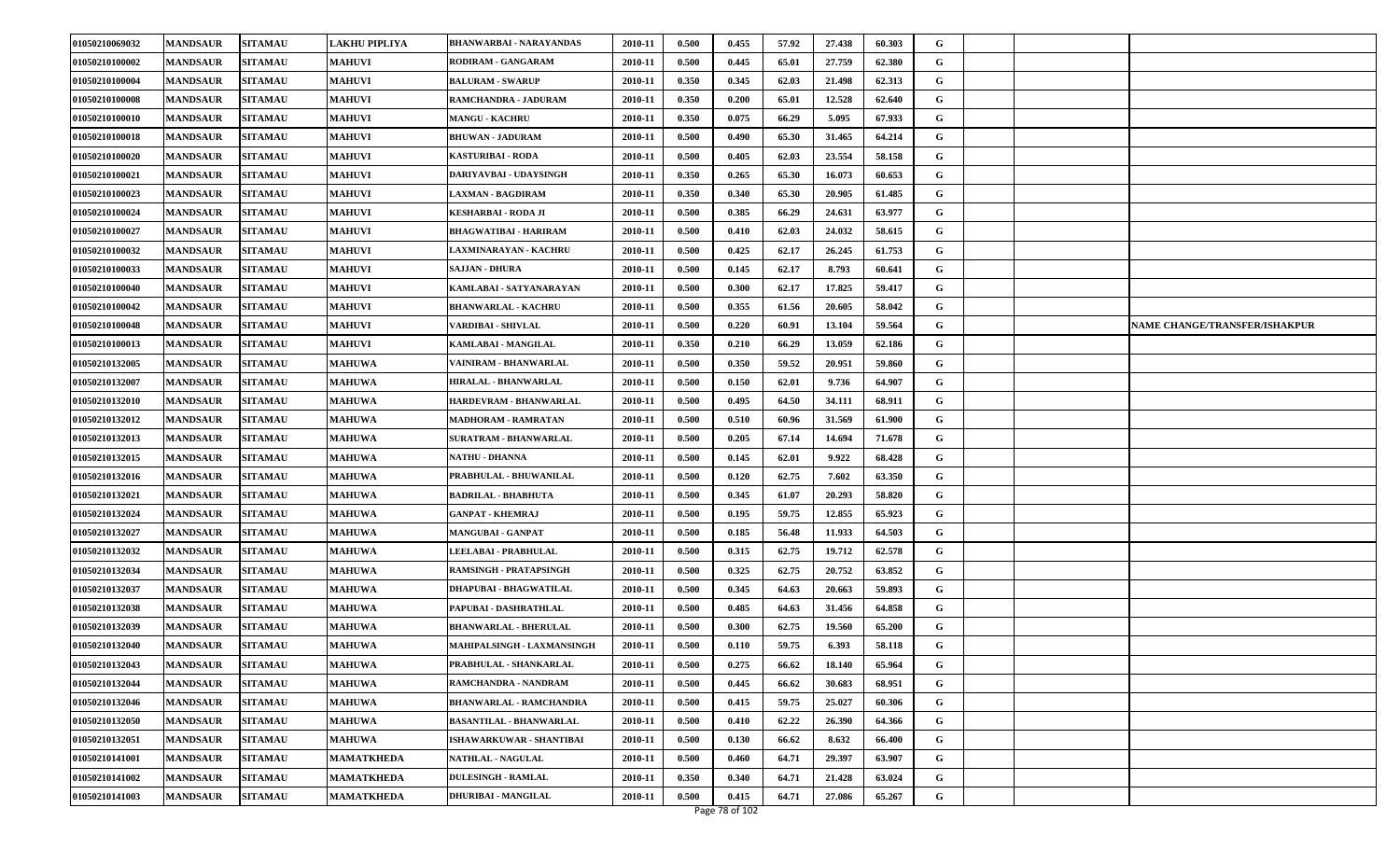| 01050210141005 | <b>MANDSAUR</b> | <b>SITAMAU</b> | <b>MAMATKHEDA</b> | <b>MANGILAL - ONKAR</b>           | 2010-11 | 0.500 | 0.490 | 58.37 | 26.892 | 54.882 | G           | 04 |                            |
|----------------|-----------------|----------------|-------------------|-----------------------------------|---------|-------|-------|-------|--------|--------|-------------|----|----------------------------|
| 01050210141006 | <b>MANDSAUR</b> | <b>SITAMAU</b> | MAMATKHEDA        | <b>BALUSINGH - DULESINGH</b>      | 2010-11 | 0.350 | 0.330 | 58.82 | 19.108 | 57.903 | G           |    |                            |
| 01050210141007 | <b>MANDSAUR</b> | <b>SITAMAU</b> | <b>MAMATKHEDA</b> | <b>SONABAI - DALLA</b>            | 2010-11 | 0.350 | 0.335 | 58.37 | 20.580 | 61.433 | G           |    |                            |
| 01050210141008 | <b>MANDSAUR</b> | <b>SITAMAU</b> | MAMATKHEDA        | KESHARBAI - BAPULAL               | 2010-11 | 0.500 | 0.380 | 64.71 | 23.786 | 62.595 | G           |    |                            |
| 01050210141009 | <b>MANDSAUR</b> | <b>SITAMAU</b> | <b>MAMATKHEDA</b> | <b>LAXMANSINGH - DULESINGH</b>    | 2010-11 | 0.350 | 0.235 | 65.93 | 15.776 | 67.132 | G           |    |                            |
| 01050210141011 | <b>MANDSAUR</b> | <b>SITAMAU</b> | <b>MAMATKHEDA</b> | DAYARAM - SAVA                    | 2010-11 | 0.500 | 0.245 | 64.71 | 15.928 | 65.012 | G           |    |                            |
| 01050210141021 | <b>MANDSAUR</b> | <b>SITAMAU</b> | <b>MAMATKHEDA</b> | <b>BHOPALSINGH - JORAWARSINGH</b> | 2010-11 | 0.350 | 0.195 | 54.16 | 6.027  | 30.908 | G           | 04 |                            |
| 01050210141022 | <b>MANDSAUR</b> | <b>SITAMAU</b> | MAMATKHEDA        | RAMESHCHANDRA - MOHANLAL          | 2010-11 | 0.350 | 0.220 | 58.82 | 13.058 | 59.355 | G           |    | <b>NAME CHANGE</b>         |
| 01050210142001 | <b>MANDSAUR</b> | <b>SITAMAU</b> | <b>MAUKHEDA</b>   | NARENDRASINGH - VIJAYSINGH        | 2010-11 | 0.350 | 0.280 | 62.24 | 15.311 | 54.682 | G           | 04 |                            |
| 01050210142002 | <b>MANDSAUR</b> | <b>SITAMAU</b> | <b>MAUKHEDA</b>   | RAMESHWAR - NAGULAL SHARMA        | 2010-11 | 0.350 | 0.330 | 63.66 | 21.954 | 66.527 | G           |    |                            |
| 01050210142003 | <b>MANDSAUR</b> | <b>SITAMAU</b> | <b>MAUKHEDA</b>   | SHAMBHUSINGH-NATHUSINGH           | 2010-11 | 0.350 | 0.330 | 63.66 | 21.572 | 65.370 | G           |    |                            |
| 01050210142012 | <b>MANDSAUR</b> | <b>SITAMAU</b> | <b>MAUKHEDA</b>   | <b>GOVINDKUWAR - CHAINSINGH</b>   | 2010-11 | 0.350 | 0.290 | 62.24 | 18.085 | 62.362 | G           |    |                            |
| 01050210142013 | <b>MANDSAUR</b> | <b>SITAMAU</b> | <b>MAUKHEDA</b>   | VIJAYSINGH - NATHUSINGH           | 2010-11 | 0.350 | 0.240 | 62.48 | 15.397 | 64.154 | G           |    |                            |
| 01050210142023 | <b>MANDSAUR</b> | <b>SITAMAU</b> | <b>MAUKHEDA</b>   | NANDUBAI- NAGURAM                 | 2010-11 | 0.350 | 0.105 | 61.98 | 6.189  | 58.943 | G           |    |                            |
| 01050210142026 | <b>MANDSAUR</b> | <b>SITAMAU</b> | <b>MAUKHEDA</b>   | RAMLAL - LAXMAN                   | 2010-11 | 0.350 | 0.300 | 59.16 | 17.875 | 59.583 | G           |    |                            |
| 01050210142036 | <b>MANDSAUR</b> | <b>SITAMAU</b> | <b>MAUKHEDA</b>   | UDAYRAM - GULAB                   | 2010-11 | 0.350 | 0.320 | 62.24 | 20.281 | 63.378 | G           |    |                            |
| 01050210127001 | <b>MANDSAUR</b> | <b>SITAMAU</b> | NIPANIYA          | MOHANBAI - BAHADURSINGH           | 2010-11 | 0.500 | 0.310 | 51.66 | 17.550 | 56.613 | $\mathbf I$ | 02 |                            |
| 01050210127004 | <b>MANDSAUR</b> | <b>SITAMAU</b> | NIPANIYA          | <b>INDARBAI - BAPULAL</b>         | 2010-11 | 0.500 | 0.165 | 56.81 | 10.234 | 62.024 | G           |    | <b>TRANSFER/BARUKHEDA</b>  |
| 01050210127006 | <b>MANDSAUR</b> | <b>SITAMAU</b> | NIPANIYA          | JUJHARSINGH - HAMERSINGH          | 2010-11 | 0.350 | 0.195 | 55.16 | 11.434 | 58.636 | $\mathbf I$ | 02 |                            |
| 01050210127007 | <b>MANDSAUR</b> | <b>SITAMAU</b> | NIPANIYA          | KALUSINGH - BHANWARSINGH          | 2010-11 | 0.350 | 0.185 | 58.16 | 11.948 | 64.584 | G           |    | <b>TRANSFER/BARUKHEDA</b>  |
| 01050210127014 | <b>MANDSAUR</b> | <b>SITAMAU</b> | NIPANIYA          | <b>GANGABAI- KAISHURAM</b>        | 2010-11 | 0.500 | 0.150 | 58.16 | 9.389  | 62.593 | G           |    | <b>TRANSFER/SEDRA</b>      |
| 01050210127016 | <b>MANDSAUR</b> | <b>SITAMAU</b> | <b>NIPANIYA</b>   | <b>SURAJBAI - FATEHSINGH</b>      | 2010-11 | 0.500 | 0.495 | 60.85 | 34.085 | 68.859 | -1          | 02 |                            |
| 01050210127021 | <b>MANDSAUR</b> | <b>SITAMAU</b> | NIPANIYA          | <b>GANGABAI - GIRWARSINGH</b>     | 2010-11 | 0.500 | 0.100 | 50.12 | 5.485  | 54.850 | -1          | 02 |                            |
| 01050210127026 | <b>MANDSAUR</b> | <b>SITAMAU</b> | NIPANIYA          | AMARSINGH - RATANSINGH            | 2010-11 | 0.500 | 0.190 | 61.82 | 12.514 | 65.863 | G           |    | <b>TRANSFER/BARUKHEDA</b>  |
| 01050210127033 | <b>MANDSAUR</b> | <b>SITAMAU</b> | NIPANIYA          | RAGHUSINGH - PARTHSINGH D/P DU    | 2010-11 | 0.500 | 0.295 | 54.36 | 18.444 | 62.522 | $\mathbf I$ | 02 |                            |
| 01050210127038 | <b>MANDSAUR</b> | <b>SITAMAU</b> | NIPANIYA          | MANGILAL - JUJHARSINGH            | 2010-11 | 0.500 | 0.100 | 61.82 | 6.827  | 68.270 | G           |    | TRANSFER/BARUKHEDA         |
| 01050210138001 | <b>MANDSAUR</b> | <b>SITAMAU</b> | PALAKHEDI         | KARIBAI- PATITRAM                 | 2010-11 | 0.500 | 0.195 | 62.88 | 12.100 | 62.051 | G           | 08 |                            |
| 01050210138002 | <b>MANDSAUR</b> | <b>SITAMAU</b> | PALAKHEDI         | <b>GORDHANLAL-PANNALAL</b>        | 2010-11 | 0.500 | 0.195 | 62.88 | 12.810 | 65.692 | G           |    |                            |
| 01050210138003 | <b>MANDSAUR</b> | <b>SITAMAU</b> | PALAKHEDI         | <b>GEETABAI - SALAGRAM</b>        | 2010-11 | 0.500 | 0.440 | 65.24 | 29.442 | 66.914 | G           |    |                            |
| 01050210138004 | <b>MANDSAUR</b> | <b>SITAMAU</b> | PALAKHEDI         | <b>BAGDIRAM - BHUWANIRAM</b>      | 2010-11 | 0.500 | 0.000 | 0.00  | 0.000  | 0.000  | $\mathbf N$ |    |                            |
| 01050210138006 | <b>MANDSAUR</b> | <b>SITAMAU</b> | PALAKHEDI         | <b>MOHAN - BADRILAL</b>           | 2010-11 | 0.500 | 0.480 | 59.18 | 29.928 | 62.350 | G           |    |                            |
| 01050210138009 | <b>MANDSAUR</b> | <b>SITAMAU</b> | PALAKHEDI         | RAMGOPAL - BAGDIRAM D/P GUMAN     | 2010-11 | 0.500 | 0.205 | 60.87 | 13.287 | 64.815 | G           |    |                            |
| 01050210138010 | <b>MANDSAUR</b> | <b>SITAMAU</b> | <b>PALAKHEDI</b>  | <b>TULSIRAM- UDA</b>              | 2010-11 | 0.500 | 0.100 | 62.88 | 6.701  | 67.010 | G           |    |                            |
| 01050210138013 | <b>MANDSAUR</b> | <b>SITAMAU</b> | <b>PALAKHEDI</b>  | VKATRM - NATHURAM URF BHAGATI     | 2010-11 | 0.500 | 0.150 | 62.72 | 9.883  | 65.887 | G           |    | <b>TRANSFER/GANGAKHEDI</b> |
| 01050210138014 | <b>MANDSAUR</b> | <b>SITAMAU</b> | PALAKHEDI         | RAMGOPAL - RAMNARAYAN             | 2010-11 | 0.500 | 0.200 | 62.72 | 13.261 | 66.305 | G           |    |                            |
| 01050210138017 | <b>MANDSAUR</b> | <b>SITAMAU</b> | PALAKHEDI         | TULSIRAM - JAGANNATH              | 2010-11 | 0.350 | 0.100 | 63.68 | 6.968  | 69.680 | G           |    |                            |
| 01050210138018 | <b>MANDSAUR</b> | <b>SITAMAU</b> | <b>PALAKHEDI</b>  | SAREKUWAR - SALAGRAM              | 2010-11 | 0.350 | 0.350 | 59.93 | 21.335 | 60.957 | G           |    |                            |
| 01050210138022 | <b>MANDSAUR</b> | <b>SITAMAU</b> | PALAKHEDI         | KISHANLAL -KARULAL                | 2010-11 | 0.500 | 0.290 | 59.45 | 18.489 | 63.755 | G           |    |                            |
| 01050210138023 | <b>MANDSAUR</b> | <b>SITAMAU</b> | PALAKHEDI         | <b>RAMKUWAR - BHERA</b>           | 2010-11 | 0.350 | 0.100 | 62.66 | 6.946  | 69.460 | G           |    |                            |
| 01050210153006 | <b>MANDSAUR</b> | <b>SITAMAU</b> | RAHIMGARH         | KAMLABAI - MANGILAL               | 2010-11 | 0.500 | 0.195 | 64.90 | 12.702 | 65.138 | G           |    |                            |
| 01050210153002 | <b>MANDSAUR</b> | <b>SITAMAU</b> | <b>RAHIMGARH</b>  | AMARSINGH - BHUWANISINGH          | 2010-11 | 0.350 | 0.320 | 62.11 | 19.795 | 61.859 | G           |    |                            |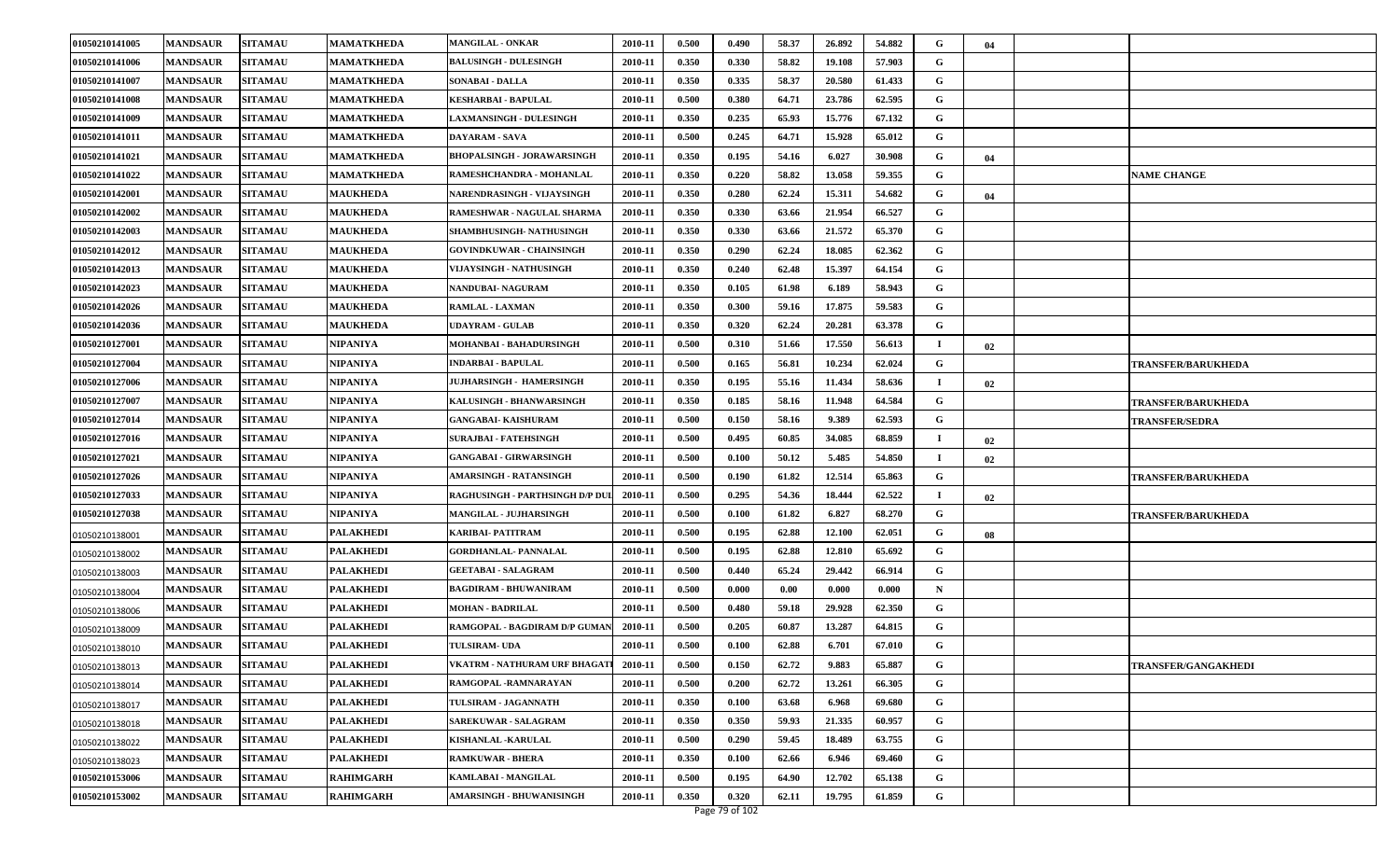| 01050210153005 | <b>MANDSAUR</b> | <b>SITAMAU</b> | <b>RAHIMGARH</b> | <b>SURAJMAL - NAGGA</b>          | 2010-11 | 0.500 | 0.420 | 58.37 | 25.057 | 59.660 | G              |    |                                 |
|----------------|-----------------|----------------|------------------|----------------------------------|---------|-------|-------|-------|--------|--------|----------------|----|---------------------------------|
| 01050210153016 | <b>MANDSAUR</b> | <b>SITAMAU</b> | RAHIMGARH        | RAMCHANDRA - BAGDIRAM            | 2010-11 | 0.500 | 0.510 | 62.71 | 32.340 | 63.412 | G              |    |                                 |
| 01050210153017 | <b>MANDSAUR</b> | <b>SITAMAU</b> | <b>RAHIMGARH</b> | VAKTUBAI - JAGANNATH             | 2010-11 | 0.500 | 0.475 | 62.11 | 29.476 | 62.055 | G              |    |                                 |
| 01050210153022 | <b>MANDSAUR</b> | <b>SITAMAU</b> | RAHIMGARH        | <b>JAGDISHSINGH - MODSINGH</b>   | 2010-11 | 0.500 | 0.080 | 62.59 | 5.571  | 69.638 | G              |    |                                 |
| 01050210153023 | <b>MANDSAUR</b> | <b>SITAMAU</b> | RAHIMGARH        | PRAHLAD - RAMLAL                 | 2010-11 | 0.350 | 0.330 | 58.46 | 19.292 | 58.461 | G              |    |                                 |
| 01050210153024 | <b>MANDSAUR</b> | <b>SITAMAU</b> | RAHIMGARH        | <b>MANGILAL - RATANLAL</b>       | 2010-11 | 0.500 | 0.330 | 58.46 | 17.981 | 54.488 | G              | 04 |                                 |
| 01050210153025 | <b>MANDSAUR</b> | <b>SITAMAU</b> | <b>RAHIMGARH</b> | SHANKARSINGH - ONKARSINGH        | 2010-11 | 0.350 | 0.255 | 57.80 | 14.888 | 58.384 | G              |    |                                 |
| 01050210153034 | <b>MANDSAUR</b> | <b>SITAMAU</b> | RAHIMGARH        | SHANKARSINGH - HARISINGH         | 2010-11 | 0.350 | 0.315 | 57.18 | 17.922 | 56.895 | G              |    |                                 |
| 01050210153039 | <b>MANDSAUR</b> | <b>SITAMAU</b> | RAHIMGARH        | <b>RATANSINGH - NATHU</b>        | 2010-11 | 0.500 | 0.465 | 64.90 | 29.900 | 64.301 | G              |    |                                 |
| 01050210153041 | <b>MANDSAUR</b> | <b>SITAMAU</b> | <b>RAHIMGARH</b> | RATANSINGH - UDAYSINGH           | 2010-11 | 0.500 | 0.000 | 0.000 | 0.000  | 0.000  | F              |    |                                 |
| 01050210153046 | <b>MANDSAUR</b> | <b>SITAMAU</b> | <b>RAHIMGARH</b> | SHIVSINGH - AMARSINGH            | 2010-11 | 0.350 | 0.140 | 58.37 | 8.756  | 62.543 | G              |    |                                 |
| 01050210153051 | <b>MANDSAUR</b> | <b>SITAMAU</b> | <b>RAHIMGARH</b> | <b>MANGUBAI - DOLA</b>           | 2010-11 | 0.500 | 0.250 | 55.54 | 13.695 | 54.780 | G              | 04 |                                 |
| 01050210153055 | <b>MANDSAUR</b> | <b>SITAMAU</b> | RAHIMGARH        | <b>BAGDIRAM - VARDA</b>          | 2010-11 | 0.500 | 0.350 | 68.20 | 23.967 | 68.477 | G              |    |                                 |
| 01050210153058 | <b>MANDSAUR</b> | <b>SITAMAU</b> | RAHIMGARH        | JAGDISHCHANDRA - RAMNARAYAN      | 2010-11 | 0.350 | 0.345 | 58.46 | 20.027 | 58.049 | G              |    |                                 |
| 01050210153060 | <b>MANDSAUR</b> | <b>SITAMAU</b> | <b>RAHIMGARH</b> | SHANKARLAL - JALAM               | 2010-11 | 0.350 | 0.290 | 56.55 | 16.488 | 56.855 | G              |    |                                 |
| 01050210153061 | <b>MANDSAUR</b> | <b>SITAMAU</b> | <b>RAHIMGARH</b> | <b>RAMESH - LAXMAN</b>           | 2010-11 | 0.500 | 0.480 | 58.37 | 28.535 | 59.448 | G              |    |                                 |
| 01050210153065 | <b>MANDSAUR</b> | <b>SITAMAU</b> | RAHIMGARH        | <b>DEVILAL - DHANNA</b>          | 2010-11 | 0.350 | 0.300 | 61.74 | 18.628 | 62.093 | G              |    |                                 |
| 01050210153068 | <b>MANDSAUR</b> | <b>SITAMAU</b> | <b>RAHIMGARH</b> | <b>MANGILAL - BHAGGA</b>         | 2010-11 | 0.350 | 0.340 | 58.46 | 18.407 | 54.138 | G              | 04 |                                 |
| 01050210153069 | <b>MANDSAUR</b> | <b>SITAMAU</b> | <b>RAHIMGARH</b> | <b>BHERU - KAISHIYA</b>          | 2010-11 | 0.500 | 0.230 | 58.37 | 14.025 | 60.978 | G              |    |                                 |
| 01050210153083 | <b>MANDSAUR</b> | <b>SITAMAU</b> | <b>RAHIMGARH</b> | <b>DUNGARMAL - HIRALAL</b>       | 2010-11 | 0.350 | 0.335 | 54.24 | 18.271 | 54.540 | G              | 04 |                                 |
| 01050210153084 | <b>MANDSAUR</b> | <b>SITAMAU</b> | RAHIMGARH        | <b>DHAPUBAI - SITABAI</b>        | 2010-11 | 0.350 | 0.315 | 57.18 | 7.474  | 23.727 | G              | 04 |                                 |
| 01050210153086 | <b>MANDSAUR</b> | <b>SITAMAU</b> | RAHIMGARH        | MOHANLAL - DHANRAJ               | 2010-11 | 0.350 | 0.090 | 61.74 | 5.557  | 61.744 | G              |    |                                 |
| 01050210153096 | <b>MANDSAUR</b> | <b>SITAMAU</b> | <b>RAHIMGARH</b> | <b>BHARATSINGH - NATHUSINGH</b>  | 2010-11 | 0.350 | 0.295 | 61.74 | 18.540 | 62.847 | G              |    |                                 |
| 01050210153097 | <b>MANDSAUR</b> | <b>SITAMAU</b> | RAHIMGARH        | <b>BAPUSINGH - MADHOSINGH</b>    | 2010-11 | 0.350 | 0.225 | 54.04 | 12.568 | 55.858 | G              | 04 |                                 |
| 01050210153098 | <b>MANDSAUR</b> | <b>SITAMAU</b> | RAHIMGARH        | SITARAM - SEVAJI                 | 2010-11 | 0.350 | 0.335 | 62.57 | 21.497 | 64.170 | G              |    | <b>TRANSFER/BHUNDIYA/GAROTH</b> |
| 01050210153045 | <b>MANDSAUR</b> | <b>SITAMAU</b> | <b>RAHIMGARH</b> | <b>RADHUSINGH - DULESINGH</b>    | 2010-11 | 0.500 | 0.465 | 56.25 | 26.076 | 56.077 | -1             | 02 |                                 |
| 01050210153059 | <b>MANDSAUR</b> | <b>SITAMAU</b> | <b>RAHIMGARH</b> | KALABAI - BADRILAL               | 2010-11 | 0.350 | 0.345 | 60.70 | 21.453 | 62.183 | $\blacksquare$ | 02 |                                 |
| 01050210153071 | <b>MANDSAUR</b> | <b>SITAMAU</b> | RAHIMGARH        | KANHAIYALAL - MAGNIRAM           | 2010-11 | 0.350 | 0.285 | 61.07 | 17.510 | 61.439 | $\mathbf I$    | 02 |                                 |
| 01050210082001 | <b>MANDSAUR</b> | <b>SITAMAU</b> | RAMAKHEDI        | LEELABAI - DALURAM               | 2010-11 | 0.500 | 0.240 | 67.19 | 16.529 | 68.871 | G              |    |                                 |
| 01050210082002 | <b>MANDSAUR</b> | <b>SITAMAU</b> | <b>RAMAKHEDI</b> | <b>DAMARLAL - SHIVRAM</b>        | 2010-11 | 0.500 | 0.405 | 65.09 | 27.096 | 66.904 | G              |    |                                 |
| 01050210082003 | <b>MANDSAUR</b> | <b>SITAMAU</b> | RAMAKHEDI        | <b>HARISINGH - UDAYSINGH</b>     | 2010-11 | 0.500 | 0.100 | 63.40 | 6.349  | 63.490 | G              |    |                                 |
| 01050210082004 | <b>MANDSAUR</b> | <b>SITAMAU</b> | RAMAKHEDI        | <b>KALU - DEVA</b>               | 2010-11 | 0.350 | 0.100 | 63.32 | 6.902  | 69.020 | G              |    |                                 |
| 01050210082006 | <b>MANDSAUR</b> | <b>SITAMAU</b> | RAMAKHEDI        | <b>NANDKUNWAR - BAHADURSINGH</b> | 2010-11 | 0.500 | 0.120 | 63.11 | 7.907  | 65.892 | G              |    |                                 |
| 01050210082007 | <b>MANDSAUR</b> | <b>SITAMAU</b> | <b>RAMAKHEDI</b> | RADHIBAI - BHUWAN                | 2010-11 | 0.500 | 0.160 | 69.70 | 11.052 | 69.075 | G              |    |                                 |
| 01050210082009 | <b>MANDSAUR</b> | <b>SITAMAU</b> | <b>RAMAKHEDI</b> | MANGILAL - KESHURAM              | 2010-11 | 0.500 | 0.335 | 63.32 | 21.954 | 65.534 | G              |    |                                 |
| 01050210082010 | <b>MANDSAUR</b> | <b>SITAMAU</b> | <b>RAMAKHEDI</b> | SAVITRIBAI - BAGDIRAM            | 2010-11 | 0.500 | 0.210 | 66.10 | 13.890 | 66.143 | G              |    |                                 |
| 01050210082012 | <b>MANDSAUR</b> | <b>SITAMAU</b> | <b>RAMAKHEDI</b> | <b>NANDRAM - SAVRAM</b>          | 2010-11 | 0.500 | 0.405 | 67.50 | 27.338 | 67.501 | G              |    |                                 |
| 01050210082013 | <b>MANDSAUR</b> | <b>SITAMAU</b> | RAMAKHEDI        | SAJJANBAI - KALU                 | 2010-11 | 0.500 | 0.295 | 63.32 | 18.707 | 63.414 | G              |    |                                 |
| 01050210082017 | <b>MANDSAUR</b> | <b>SITAMAU</b> | RAMAKHEDI        | NANDA - PARTHA                   | 2010-11 | 0.500 | 0.195 | 55.69 | 11.496 | 58.954 | G              | 09 |                                 |
| 01050210154002 | <b>MANDSAUR</b> | <b>SITAMAU</b> | <b>SALRIYA</b>   | KACHARULAL - GANGARAM            | 2010-11 | 0.500 | 0.230 | 56.47 | 13.198 | 57.383 | G              |    |                                 |
| 01050210154003 | <b>MANDSAUR</b> | <b>SITAMAU</b> | <b>SALRIYA</b>   | JUJHARLAL D.P. SHOBHARAM         | 2010-11 | 0.500 | 0.320 | 57.85 | 18.487 | 57.772 | G              |    |                                 |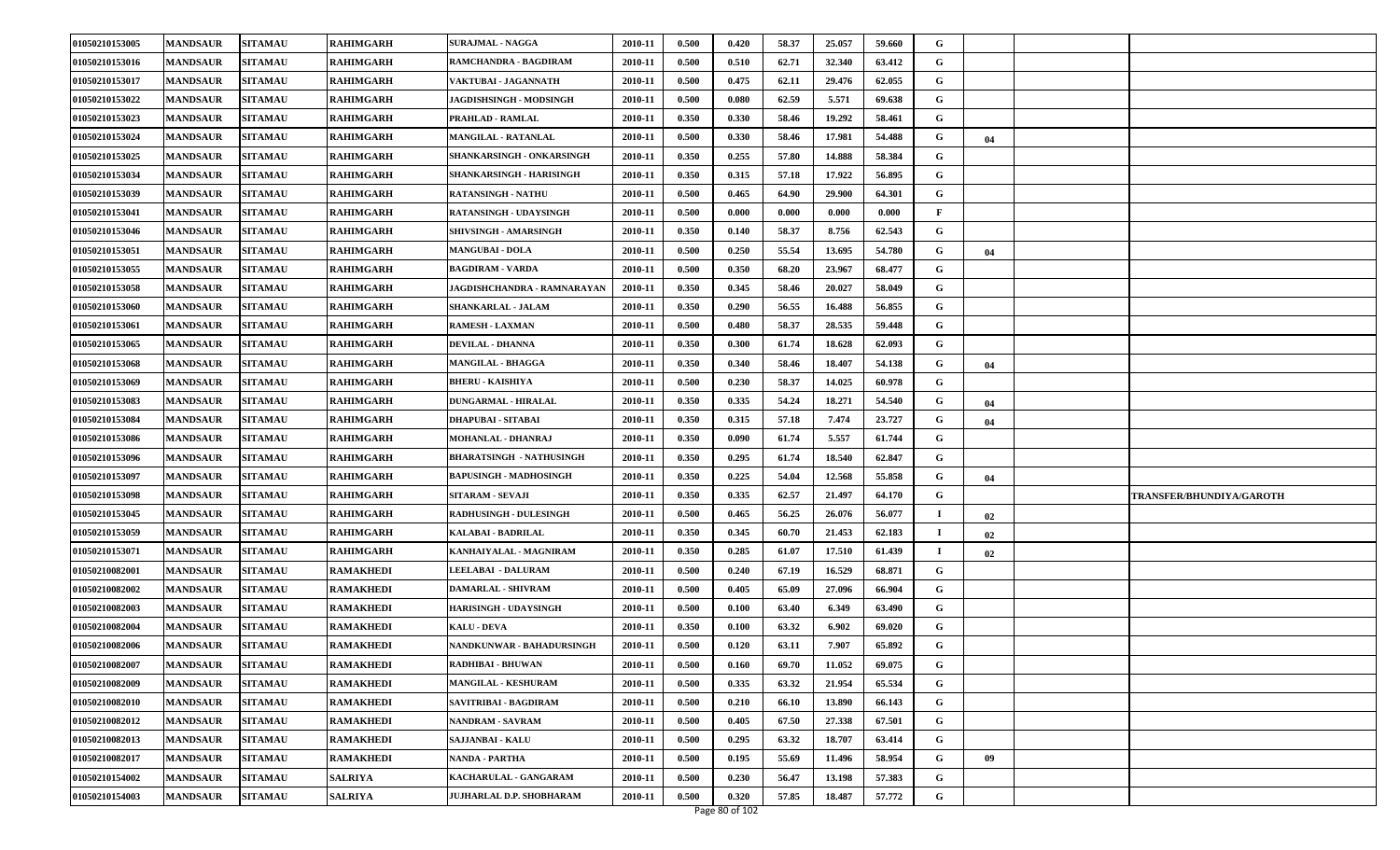| 01050210154006 | <b>MANDSAUR</b> | <b>SITAMAU</b> | <b>SALRIYA</b>      | PARWATSHINGH - BHERUSHINGH            | 2010-11 | 0.500 | 0.290 | 60.96 | 18.854 | 65.014 | G           |    |                |  |
|----------------|-----------------|----------------|---------------------|---------------------------------------|---------|-------|-------|-------|--------|--------|-------------|----|----------------|--|
| 01050210154008 | <b>MANDSAUR</b> | <b>SITAMAU</b> | SALRIYA             | <b>BHANWARGIRI - PREMGIR</b>          | 2010-11 | 0.500 | 0.300 | 59.83 | 18.718 | 62.393 | G           |    |                |  |
| 01050210154016 | <b>MANDSAUR</b> | <b>SITAMAU</b> | <b>SALRIYA</b>      | <b>GORDHAN - RAMA</b>                 | 2010-11 | 0.350 | 0.095 | 60.59 | 6.405  | 67.421 | G           |    |                |  |
| 01050210154025 | <b>MANDSAUR</b> | <b>SITAMAU</b> | <b>SALRIYA</b>      | PRAHLAD - HEMRAJ                      | 2010-11 | 0.500 | 0.120 | 67.13 | 8.506  | 70.883 | G           |    |                |  |
| 01050210154023 | <b>MANDSAUR</b> | <b>SITAMAU</b> | <b>SALRIYA</b>      | SANKARLAL - GANGARAM                  | 2010-11 | 0.350 | 0.095 | 57.94 | 6.258  | 65.874 | -1          | 02 |                |  |
| 01050210155002 | <b>MANDSAUR</b> | <b>SITAMAU</b> | <b>SEDRA</b>        | <b>MANGILAL - KALU</b>                | 2010-11 | 0.500 | 0.480 | 64.04 | 32.002 | 66.671 | G           |    |                |  |
| 01050210155005 | <b>MANDSAUR</b> | <b>SITAMAU</b> | <b>SEDRA</b>        | KALUSINGH - BHIMSINGH                 | 2010-11 | 0.500 | 0.470 | 63.48 | 30.797 | 65.526 | G           |    |                |  |
| 01050210155006 | <b>MANDSAUR</b> | <b>SITAMAU</b> | <b>SEDRA</b>        | <b>BHOPALSINGH - GOKULSINGH URF B</b> | 2010-11 | 0.500 | 0.430 | 62.23 | 27.061 | 62.933 | G           |    |                |  |
| 01050210155008 | <b>MANDSAUR</b> | <b>SITAMAU</b> | <b>SEDRA</b>        | PRABHULAL - NATHU                     | 2010-11 | 0.500 | 0.480 | 62.42 | 30.381 | 63.294 | G           |    |                |  |
| 01050210155009 | <b>MANDSAUR</b> | <b>SITAMAU</b> | <b>SEDRA</b>        | <b>BAPULAL - HIRALAL URF KESHURAM</b> | 2010-11 | 0.500 | 0.485 | 62.23 | 30.759 | 63.421 | G           |    |                |  |
| 01050210155012 | <b>MANDSAUR</b> | <b>SITAMAU</b> | <b>SEDRA</b>        | KANHAIYALAL - PYARA                   | 2010-11 | 0.500 | 0.465 | 59.81 | 28.461 | 61.206 | G           |    |                |  |
| 01050210155016 | <b>MANDSAUR</b> | <b>SITAMAU</b> | <b>SEDRA</b>        | DASHRATHSINGH - BAHADURSINGH          | 2010-11 | 0.500 | 0.490 | 62.42 | 31.014 | 63.294 | G           |    |                |  |
| 01050210155017 | <b>MANDSAUR</b> | <b>SITAMAU</b> | SEDRA               | DEVA - GULAB URF CHOTURAM             | 2010-11 | 0.500 | 0.435 | 57.12 | 25.247 | 58.039 | G           |    |                |  |
| 01050210155023 | <b>MANDSAUR</b> | <b>SITAMAU</b> | <b>SEDRA</b>        | SHANKAR - JAGANNATH                   | 2010-11 | 0.500 | 0.340 | 57.12 | 21.143 | 62.185 | G           |    |                |  |
| 01050210155029 | <b>MANDSAUR</b> | <b>SITAMAU</b> | <b>SEDRA</b>        | NANDUBAI - MANGILAL                   | 2010-11 | 0.350 | 0.200 | 55.87 | 11.677 | 58.385 | G           |    | 01050210123017 |  |
| 01050210083001 | <b>MANDSAUR</b> | <b>SITAMAU</b> | SEMLIYA RANI        | PRABHUBAI - DEVRAM                    | 2010-11 | 0.350 | 0.240 | 59.09 | 14.857 | 61.904 | G           |    |                |  |
| 01050210083002 | <b>MANDSAUR</b> | <b>SITAMAU</b> | <b>SEMLIYA RANI</b> | SOHANBAI - BAGDIRAM                   | 2010-11 | 0.500 | 0.240 | 62.78 | 16.457 | 68.571 | G           |    |                |  |
| 01050210083004 | <b>MANDSAUR</b> | <b>SITAMAU</b> | <b>SEMLIYA RANI</b> | <b>CHAMPALAL - NANURAM</b>            | 2010-11 | 0.500 | 0.500 | 65.11 | 33.178 | 66.356 | G           |    |                |  |
| 01050210083005 | <b>MANDSAUR</b> | <b>SITAMAU</b> | <b>SEMLIYA RANI</b> | RAJARAM - NANDRAM                     | 2010-11 | 0.500 | 0.310 | 62.78 | 20.045 | 64.661 | G           |    |                |  |
| 01050210083006 | <b>MANDSAUR</b> | <b>SITAMAU</b> | <b>SEMLIYA RANI</b> | PARMANAND - RAMLAL                    | 2010-11 | 0.500 | 0.275 | 62.78 | 17.569 | 63.887 | G           |    |                |  |
| 01050210083007 | <b>MANDSAUR</b> | <b>SITAMAU</b> | <b>SEMLIYA RANI</b> | <b>MAGNIRAM - JAYKISHAN</b>           | 2010-11 | 0.500 | 0.405 | 62.78 | 23.480 | 57.975 | G           |    |                |  |
| 01050210083008 | <b>MANDSAUR</b> | <b>SITAMAU</b> | <b>SEMLIYA RANI</b> | <b>MANGILAL - BHERA</b>               | 2010-11 | 0.500 | 0.450 | 60.78 | 27.742 | 61.649 | G           |    |                |  |
| 01050210083009 | <b>MANDSAUR</b> | <b>SITAMAU</b> | <b>SEMLIYA RANI</b> | KANCHANBAI - BAGDU                    | 2010-11 | 0.500 | 0.390 | 62.78 | 24.063 | 61.700 | G           |    |                |  |
| 01050210083011 | <b>MANDSAUR</b> | <b>SITAMAU</b> | <b>SEMLIYA RANI</b> | <b>MANGILAL - SHRIRAM</b>             | 2010-11 | 0.500 | 0.495 | 63.11 | 31.988 | 64.622 | G           |    |                |  |
| 01050210083013 | <b>MANDSAUR</b> | <b>SITAMAU</b> | <b>SEMLIYA RANI</b> | <b>GATTUBAI - DHURA</b>               | 2010-11 | 0.350 | 0.290 | 62.97 | 17.776 | 61.297 | G           |    |                |  |
| 01050210083014 | <b>MANDSAUR</b> | <b>SITAMAU</b> | <b>SEMLIYA RANI</b> | <b>GEETABAI - RAMLAL</b>              | 2010-11 | 0.500 | 0.200 | 63.27 | 12.862 | 64.310 | G           |    |                |  |
| 01050210083015 | <b>MANDSAUR</b> | <b>SITAMAU</b> | <b>SEMLIYA RANI</b> | RAMSHANKAR - NANDA                    | 2010-11 | 0.500 | 0.445 | 60.78 | 27.056 | 60.800 | G           |    |                |  |
| 01050210083016 | <b>MANDSAUR</b> | <b>SITAMAU</b> | <b>SEMLIYA RANI</b> | DHAPUBAI - ONKARLAL                   | 2010-11 | 0.500 | 0.100 | 60.05 | 6.280  | 62.800 | G           |    |                |  |
| 01050210083017 | <b>MANDSAUR</b> | <b>SITAMAU</b> | <b>SEMLIYA RANI</b> | <b>BAPULAL - RAMBAKHSH</b>            | 2010-11 | 0.500 | 0.215 | 65.00 | 14.384 | 66.902 | G           |    |                |  |
| 01050210083019 | <b>MANDSAUR</b> | <b>SITAMAU</b> | <b>SEMLIYA RANI</b> | <b>MOTIRAM - BALARAM</b>              | 2010-11 | 0.500 | 0.100 | 60.78 | 6.608  | 66.080 | G           |    |                |  |
| 01050210083020 | <b>MANDSAUR</b> | <b>SITAMAU</b> | SEMLIYA RANI        | SOHANBAI - MOHAN                      | 2010-11 | 0.350 | 0.315 | 62.21 | 19.641 | 62.352 | G           |    |                |  |
| 01050210083023 | <b>MANDSAUR</b> | <b>SITAMAU</b> | <b>SEMLIYA RANI</b> | <b>BALMUKUND - RAMLAL</b>             | 2010-11 | 0.500 | 0.235 | 60.78 | 15.238 | 64.843 | G           |    |                |  |
| 01050210083024 | <b>MANDSAUR</b> | <b>SITAMAU</b> | <b>SEMLIYA RANI</b> | <b>SHANTIBAI - PHOLCHAND</b>          | 2010-11 | 0.500 | 0.115 | 59.76 | 7.077  | 61.539 | G           |    |                |  |
| 01050210083025 | <b>MANDSAUR</b> | <b>SITAMAU</b> | <b>SEMLIYA RANI</b> | KOMALRAM URF KAMLASHANKAR -           | 2010-11 | 0.500 | 0.495 | 65.00 | 32.333 | 65.319 | G           |    |                |  |
| 01050210083026 | <b>MANDSAUR</b> | <b>SITAMAU</b> | <b>SEMLIYA RANI</b> | KANCHANBAI - RAMCHANDRA               | 2010-11 | 0.500 | 0.200 | 68.60 | 13.544 | 67.720 | $\mathbf G$ |    |                |  |
| 01050210083028 | <b>MANDSAUR</b> | <b>SITAMAU</b> | <b>SEMLIYA RANI</b> | <b>GEETABAI - MANGUDAS</b>            | 2010-11 | 0.500 | 0.090 | 67.93 | 6.735  | 74.833 | $\mathbf G$ |    |                |  |
| 01050210083030 | <b>MANDSAUR</b> | <b>SITAMAU</b> | <b>SEMLIYA RANI</b> | RAMCHANDRA - BAGDIRAM                 | 2010-11 | 0.500 | 0.190 | 59.76 | 12.140 | 63.895 | G           |    |                |  |
| 01050210083032 | <b>MANDSAUR</b> | <b>SITAMAU</b> | <b>SEMLIYA RANI</b> | <b>BASANTIBAI - MANGILAL</b>          | 2010-11 | 0.500 | 0.200 | 63.27 | 12.808 | 64.040 | G           |    |                |  |
| 01050210083034 | <b>MANDSAUR</b> | <b>SITAMAU</b> | <b>SEMLIYA RANI</b> | PURANMAL - INDARMAL                   | 2010-11 | 0.500 | 0.200 | 63.27 | 12.934 | 64.670 | G           |    |                |  |
| 01050210083036 | <b>MANDSAUR</b> | <b>SITAMAU</b> | <b>SEMLIYA RANI</b> | KALURAM - BHAGIRATH                   | 2010-11 | 0.500 | 0.465 | 62.07 | 29.501 | 63.443 | G           |    |                |  |
| 01050210083040 | <b>MANDSAUR</b> | <b>SITAMAU</b> | <b>SEMLIYA RANI</b> | <b>JUJHAR - NANDA</b>                 | 2010-11 | 0.500 | 0.205 | 62.76 | 12.875 | 62.805 | $\mathbf G$ |    |                |  |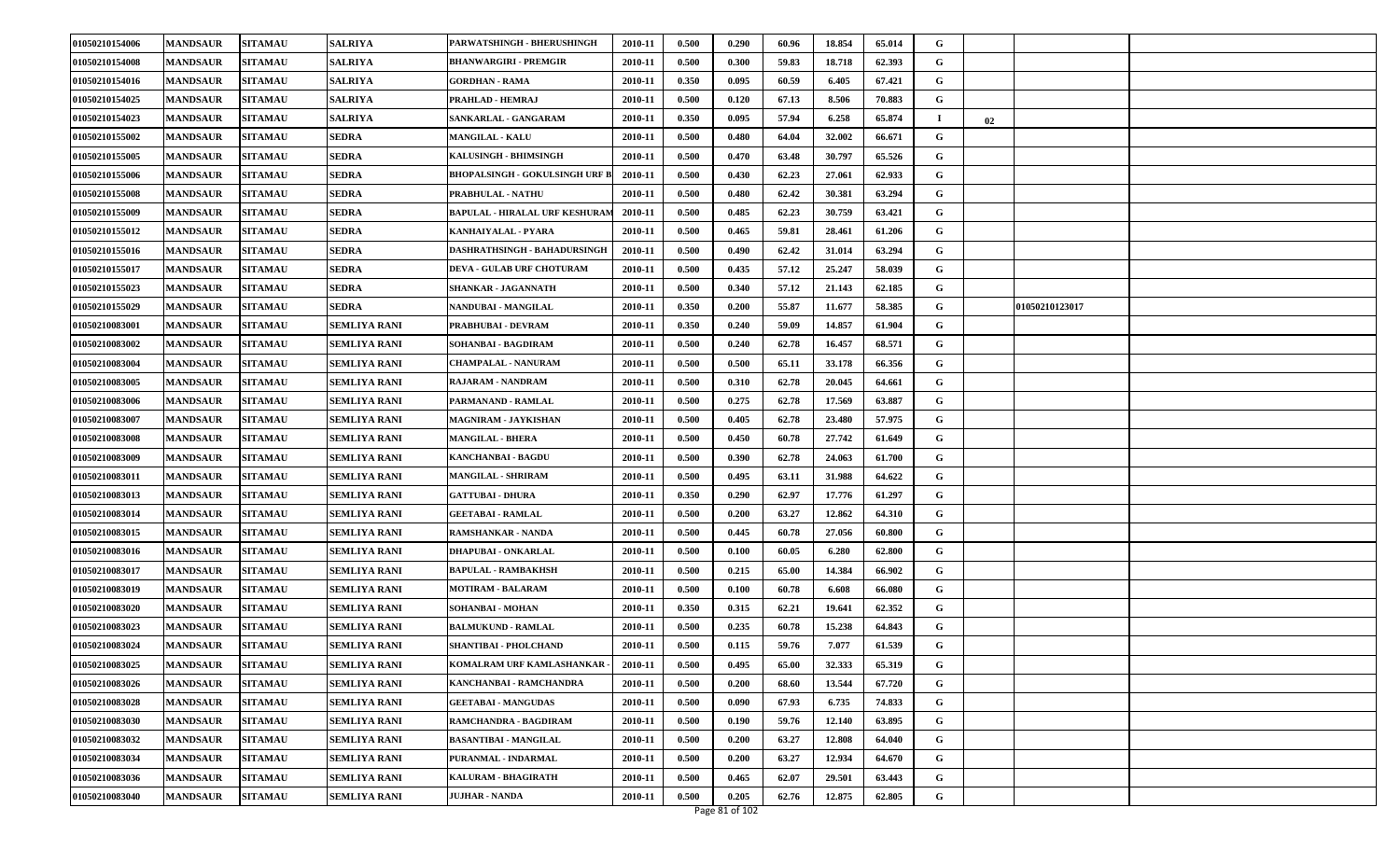| 01050210083043 | <b>MANDSAUR</b> | <b>SITAMAU</b> | <b>SEMLIYA RANI</b>                   | MANGIBAI - KANHAIYALAL                      | 2010-11 | 0.500 | 0.495 | 59.66 | 29.634 | 59.867 | G           |                |                    |
|----------------|-----------------|----------------|---------------------------------------|---------------------------------------------|---------|-------|-------|-------|--------|--------|-------------|----------------|--------------------|
| 01050210083044 | <b>MANDSAUR</b> | <b>SITAMAU</b> | <b>SEMLIYA RANI</b>                   | DHAPUBAI - NARAYAN                          | 2010-11 | 0.500 | 0.120 | 62.76 | 8.015  | 66.792 | G           |                |                    |
| 01050210083046 | <b>MANDSAUR</b> | <b>SITAMAU</b> | <b>SEMLIYA RANI</b>                   | <b>MOHANBAI - NANDA</b>                     | 2010-11 | 0.350 | 0.355 | 57.89 | 20.849 | 58.730 | G           |                | <b>NAME CHANGE</b> |
| 01050210083047 | <b>MANDSAUR</b> | <b>SITAMAU</b> | <b>SEMLIYA RANI</b>                   | MOHANKUNWAR - PARWATSINGH                   | 2010-11 | 0.500 | 0.205 | 62.76 | 12.893 | 62.893 | G           |                |                    |
| 01050210083050 | <b>MANDSAUR</b> | <b>SITAMAU</b> | <b>SEMLIYA RANI</b>                   | <b>BANSHILAL - MOTI</b>                     | 2010-11 | 0.500 | 0.295 | 67.93 | 20.088 | 68.095 | G           |                |                    |
| 01050210083054 | <b>MANDSAUR</b> | <b>SITAMAU</b> | <b>SEMLIYA RANI</b>                   | VARDICHAND - JAGANNATH                      | 2010-11 | 0.500 | 0.235 | 67.93 | 15.634 | 66.528 | G           |                |                    |
| 01050210083056 | <b>MANDSAUR</b> | <b>SITAMAU</b> | <b>SEMLIYA RANI</b>                   | <b>KACHRU - RUPA</b>                        | 2010-11 | 0.350 | 0.235 | 65.00 | 15.489 | 65.911 | G           |                |                    |
| 01050210083059 | <b>MANDSAUR</b> | <b>SITAMAU</b> | SEMLIYA RANI                          | <b>SITARAM - UDA</b>                        | 2010-11 | 0.500 | 0.105 | 60.05 | 6.777  | 64.543 | G           |                |                    |
| 01050210083061 | <b>MANDSAUR</b> | <b>SITAMAU</b> | <b>SEMLIYA RANI</b>                   | RAMPRASAD - RAMNARAYAN-KIRAT                | 2010-11 | 0.500 | 0.500 | 64.31 | 32.504 | 65.008 | G           |                |                    |
| 01050210083063 | <b>MANDSAUR</b> | <b>SITAMAU</b> | <b>SEMLIYA RANI</b>                   | <b>DHAPUBAI - NATHU</b>                     | 2010-11 | 0.500 | 0.350 | 62.97 | 22.165 | 63.329 | G           |                |                    |
| 01050210083065 | <b>MANDSAUR</b> | <b>SITAMAU</b> | <b>SEMLIYA RANI</b>                   | KOMALRAM - JAYKISHAN                        | 2010-11 | 0.500 | 0.240 | 65.00 | 15.284 | 63.683 | G           |                |                    |
| 01050210083067 | <b>MANDSAUR</b> | <b>SITAMAU</b> | <b>SEMLIYA RANI</b>                   | <b>GOVINDRAM - BHERA</b>                    | 2010-11 | 0.350 | 0.100 | 62.97 | 5.964  | 59.640 | G           |                |                    |
| 01050210083069 | <b>MANDSAUR</b> | <b>SITAMAU</b> | <b>SEMLIYA RANI</b>                   | <b>GANESHRAM - CHOTELAL</b>                 | 2010-11 | 0.500 | 0.315 | 60.05 | 18.967 | 60.213 | G           |                |                    |
| 01050210083070 | <b>MANDSAUR</b> | <b>SITAMAU</b> | <b>SEMLIYA RANI</b>                   | <b>LALURAM - GANGARAM</b>                   | 2010-11 | 0.500 | 0.305 | 62.97 | 19.827 | 65.007 | G           |                |                    |
| 01050210083071 | <b>MANDSAUR</b> | <b>SITAMAU</b> | <b>SEMLIYA RANI</b>                   | KALABAI - BHERULAL                          | 2010-11 | 0.350 | 0.215 | 59.76 | 13.122 | 61.033 | G           |                |                    |
| 01050210083072 | <b>MANDSAUR</b> | <b>SITAMAU</b> | <b>SEMLIYA RANI</b>                   | SHOBHARAM - NANDLAL D.P. OMKAR              | 2010-11 | 0.500 | 0.200 | 62.21 | 13.437 | 67.185 | G           |                |                    |
| 01050210083076 | <b>MANDSAUR</b> | <b>SITAMAU</b> | <b>SEMLIYA RANI</b>                   | <b>BHERULAL - NANURAM</b>                   | 2010-11 | 0.500 | 0.160 | 60.05 | 9.745  | 60.906 | G           |                |                    |
| 01050210083077 | <b>MANDSAUR</b> | <b>SITAMAU</b> | <b>SEMLIYA RANI</b>                   | UDA - GOPAL                                 | 2010-11 | 0.500 | 0.090 | 59.17 | 5.461  | 60.678 | G           |                |                    |
| 01050210039001 | <b>MANDSAUR</b> | <b>SITAMAU</b> | SHAKKARKHEDI (BAJ.)                   | KANWARLAL - DEVA DANGI                      | 2010-11 | 0.500 | 0.445 | 57.08 | 26.501 | 59.553 | G           |                |                    |
| 01050210039002 | <b>MANDSAUR</b> | <b>SITAMAU</b> | <b>SHAKKARKHEDI (BAJ.)</b>            | <b>DEVILAL - GULAB</b>                      | 2010-11 | 0.500 | 0.435 | 61.20 | 27.601 | 63.451 | G           |                |                    |
| 01050210039003 | <b>MANDSAUR</b> | <b>SITAMAU</b> | <b>SHAKKARKHEDI (BAJ.)</b>            | <b>PURA - AMRA</b>                          | 2010-11 | 0.500 | 0.465 | 63.30 | 34.354 | 73.880 | G           |                |                    |
| 01050210039005 | <b>MANDSAUR</b> | <b>SITAMAU</b> | <b>SHAKKARKHEDI (BAJ.)</b>            | <b>BHERULAL - BHUWAN</b>                    | 2010-11 | 0.500 | 0.500 | 56.84 | 28.753 | 57.506 | G           |                |                    |
| 01050210039007 | <b>MANDSAUR</b> | <b>SITAMAU</b> |                                       | SHAKKARKHEDI (BAJ.)   JETRAM - LAXMAN CHOTA | 2010-11 | 0.500 | 0.470 | 62.37 | 31.336 | 66.672 | G           |                |                    |
| 01050210039010 | <b>MANDSAUR</b> | <b>SITAMAU</b> | <b>SHAKKARKHEDI (BAJ.)</b>            | <b>RODSINGH - PANNA</b>                     | 2010-11 | 0.500 | 0.485 | 61.07 | 28.249 | 58.245 | G           |                |                    |
| 01050210039012 | <b>MANDSAUR</b> | <b>SITAMAU</b> | <b>SHAKKARKHEDI (BAJ.)</b>            | <b>DEVILAL - GANGARAM</b>                   | 2010-11 | 0.350 | 0.340 | 59.75 | 20.674 | 60.806 | G           |                |                    |
| 01050210039014 | <b>MANDSAUR</b> | <b>SITAMAU</b> | SHAKKARKHEDI (BAJ.) VARDA - BHERA     |                                             | 2010-11 | 0.500 | 0.460 | 61.07 | 28.816 | 62.643 | G           |                |                    |
| 01050210039021 | <b>MANDSAUR</b> | <b>SITAMAU</b> | <b>SHAKKARKHEDI (BAJ.)</b>            | <b>BHANWARIBAI - BHUWAN</b>                 | 2010-11 | 0.500 | 0.490 | 56.71 | 29.117 | 59.422 | G           |                |                    |
| 01050210039023 | <b>MANDSAUR</b> | <b>SITAMAU</b> | <b>SHAKKARKHEDI (BAJ.)</b>            | <b>GORDHANLAL - KANWARLAL</b>               | 2010-11 | 0.500 | 0.330 | 55.24 | 18.813 | 57.009 | G           |                |                    |
| 01050210039026 | <b>MANDSAUR</b> | <b>SITAMAU</b> | <b>SHAKKARKHEDI (BAJ.)</b>            | <b>RAMSINGH - ONKAR</b>                     | 2010-11 | 0.500 | 0.270 | 55.73 | 16.090 | 59.593 | G           |                |                    |
| 01050210039028 | <b>MANDSAUR</b> | <b>SITAMAU</b> | <b>SHAKKARKHEDI (BAJ.)</b>            | <b>RODSINGH - KACHARU</b>                   | 2010-11 | 0.500 | 0.435 | 60.28 | 26.859 | 61.745 | G           |                |                    |
| 01050210039030 | <b>MANDSAUR</b> | <b>SITAMAU</b> | <b>SHAKKARKHEDI (BAJ.)</b>            | <b>GAMERLAL - BHERAJI</b>                   | 2010-11 | 0.500 | 0.450 | 61.16 | 28.728 | 63.840 | G           |                |                    |
| 01050210039031 | <b>MANDSAUR</b> | <b>SITAMAU</b> | <b>SHAKKARKHEDI (BAJ.)</b>            | <b>FATTIBAI - BHANWARLAL</b>                | 2010-11 | 0.500 | 0.400 | 61.59 | 25.665 | 64.163 | G           |                |                    |
| 01050210039032 | <b>MANDSAUR</b> | <b>SITAMAU</b> | SHAKKARKHEDI (BAJ.) ONKAR - KISHAN    |                                             | 2010-11 | 0.500 | 0.495 | 56.76 | 28.039 | 56.644 | G           |                |                    |
| 01050210039040 | <b>MANDSAUR</b> | <b>SITAMAU</b> |                                       | SHAKKARKHEDI (BAJ.) JUJHARLAL - NATHULAL    | 2010-11 | 0.500 | 0.475 | 60.28 | 30.373 | 63.943 | G           | 01050210048095 |                    |
| 01050210039049 | <b>MANDSAUR</b> | <b>SITAMAU</b> | SHAKKARKHEDI (BAJ.) MADHULAL - LAXMAN |                                             | 2010-11 | 0.500 | 0.280 | 60.28 | 18.084 | 64.586 | G           |                |                    |
| 01050210137003 | <b>MANDSAUR</b> | <b>SITAMAU</b> | <b>SURJANI</b>                        | <b>BHUWANIRAM - MODIRAM</b>                 | 2010-11 | 0.500 | 0.100 | 66.11 | 6.753  | 67.530 | G           |                |                    |
| 01050210137004 | <b>MANDSAUR</b> | <b>SITAMAU</b> | <b>SURJANI</b>                        | NANDRAM- UDAYRAM                            | 2010-11 | 0.500 | 0.205 | 62.89 | 13.081 | 63.810 | G           |                |                    |
| 01050210137005 | <b>MANDSAUR</b> | <b>SITAMAU</b> | <b>SURJANI</b>                        | <b>MANGILAL - UDAYRAM</b>                   | 2010-11 | 0.500 | 0.490 | 63.73 | 31.492 | 64.269 | G           |                |                    |
| 01050210137009 | <b>MANDSAUR</b> | <b>SITAMAU</b> | <b>SURJANI</b>                        | SHOBHARAM- LAXMICHAND                       | 2010-11 | 0.500 | 0.330 | 63.73 | 21.768 | 65.964 | G           |                |                    |
| 01050210137014 | <b>MANDSAUR</b> | <b>SITAMAU</b> | <b>SURJANI</b>                        | <b>BHANWARBAI - BHAGATRAM</b>               | 2010-11 | 0.500 | 0.215 | 63.73 | 13.811 | 64.237 | G           |                |                    |
| 01050210137015 | <b>MANDSAUR</b> | <b>SITAMAU</b> | <b>SURJANI</b>                        | RAMNARAYAN - PRATHVIRAJ                     | 2010-11 | 0.500 | 0.000 | 0.00  | 0.000  | 0.000  | $\mathbf N$ |                |                    |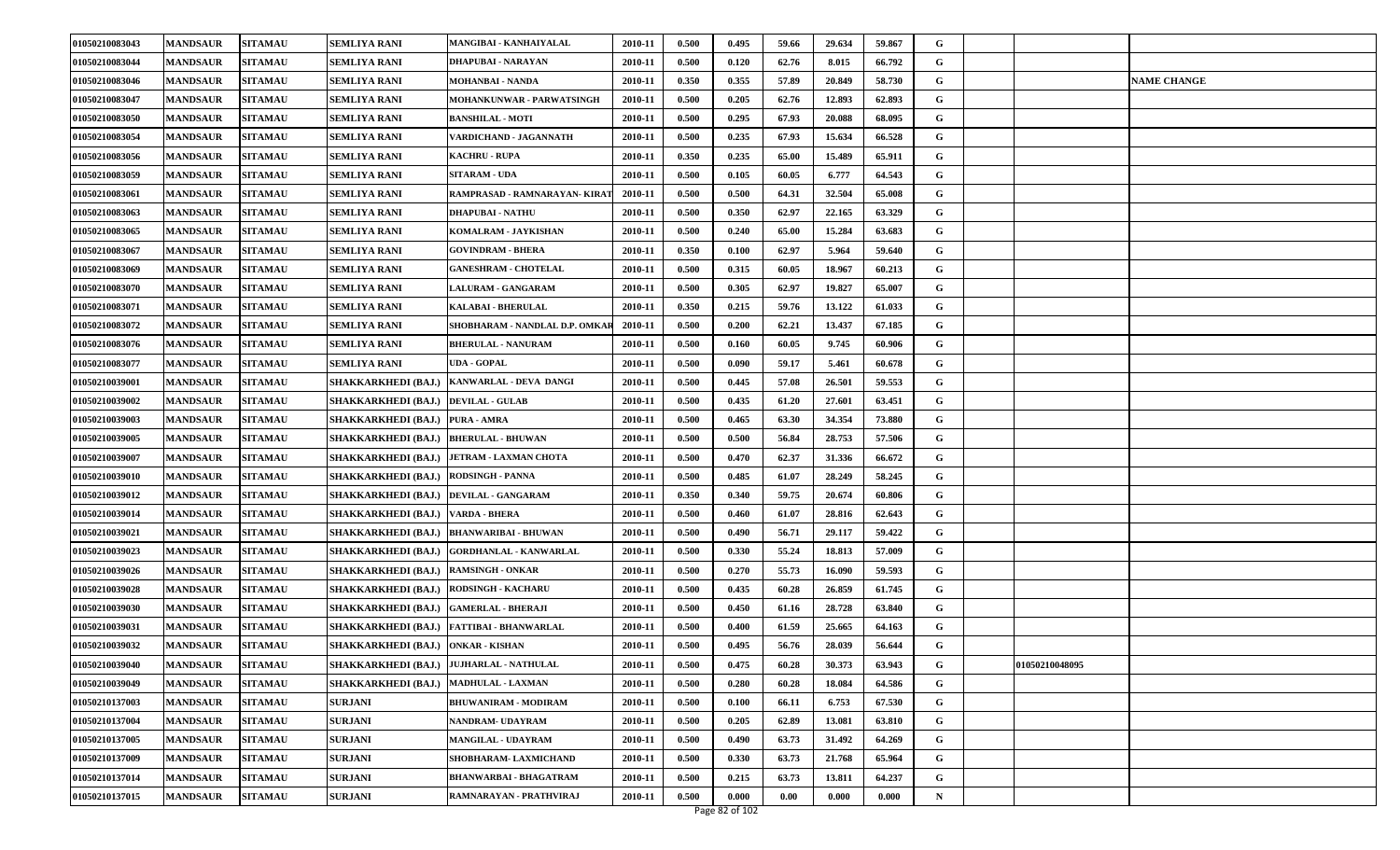| 01050210137017 | <b>MANDSAUR</b> | <b>SITAMAU</b> | <b>SURJANI</b> | RAGHUVIRSINGH - MEHTABKUWAR            | 2010-11 | 0.500 | 0.355 | 62.89 | 23.161 | 65.242 | G           |  |  |
|----------------|-----------------|----------------|----------------|----------------------------------------|---------|-------|-------|-------|--------|--------|-------------|--|--|
| 01050210135104 | <b>MANDSAUR</b> | <b>SITAMAU</b> | TITROD         | <b>BHERUSINGH - BHUWANISINGH</b>       | 2010-11 | 0.500 | 0.225 | 59.99 | 13.703 | 60.902 | G           |  |  |
| 01050210135002 | <b>MANDSAUR</b> | <b>SITAMAU</b> | <b>TITROD</b>  | <b>MATHURALAL - PRABHULAL</b>          | 2010-11 | 0.350 | 0.045 | 65.57 | 3.026  | 67.244 | G           |  |  |
| 01050210135004 | <b>MANDSAUR</b> | <b>SITAMAU</b> | TITROD         | <b>PARASRAM - CHUNILAL</b>             | 2010-11 | 0.350 | 0.340 | 60.31 | 21.091 | 62.032 | G           |  |  |
| 01050210135005 | <b>MANDSAUR</b> | <b>SITAMAU</b> | TITROD         | <b>BHERULAL -BAGDIRAM</b>              | 2010-11 | 0.350 | 0.095 | 59.99 | 6.265  | 65.947 | G           |  |  |
| 01050210135006 | <b>MANDSAUR</b> | <b>SITAMAU</b> | TITROD         | <b>JAGDISH - BHANWARLAL</b>            | 2010-11 | 0.350 | 0.200 | 62.18 | 12.782 | 63.910 | G           |  |  |
| 01050210135008 | <b>MANDSAUR</b> | <b>SITAMAU</b> | <b>TITROD</b>  | <b>MOTIRAM - BHIMA</b>                 | 2010-11 | 0.350 | 0.205 | 67.30 | 14.421 | 70.346 | G           |  |  |
| 01050210135010 | <b>MANDSAUR</b> | <b>SITAMAU</b> | TITROD         | SAJJANBAI- PRABHULAL                   | 2010-11 | 0.350 | 0.300 | 63.60 | 19.116 | 63.720 | G           |  |  |
| 01050210135011 | <b>MANDSAUR</b> | <b>SITAMAU</b> | <b>TITROD</b>  | AYODHIYABAI- KISHORSINGH               | 2010-11 | 0.350 | 0.205 | 59.28 | 12.500 | 60.976 | G           |  |  |
| 01050210135012 | <b>MANDSAUR</b> | <b>SITAMAU</b> | TITROD         | <b>MANGILAL - GULAB</b>                | 2010-11 | 0.500 | 0.120 | 62.18 | 7.764  | 64.700 | G           |  |  |
| 01050210135013 | <b>MANDSAUR</b> | <b>SITAMAU</b> | <b>TITROD</b>  | SHAMBHUSINGH-RATANSINGH                | 2010-11 | 0.350 | 0.000 | 0.00  | 0.000  | 0.000  | N           |  |  |
| 01050210135015 | <b>MANDSAUR</b> | <b>SITAMAU</b> | TITROD         | HUSSAINBAKSH - KHUDABAKSH              | 2010-11 | 0.350 | 0.265 | 62.18 | 17.855 | 67.377 | G           |  |  |
| 01050210135016 | <b>MANDSAUR</b> | <b>SITAMAU</b> | TITROD         | <b>BHERU - RAMPRATAP</b>               | 2010-11 | 0.500 | 0.300 | 65.81 | 20.251 | 67.503 | G           |  |  |
| 01050210135018 | <b>MANDSAUR</b> | <b>SITAMAU</b> | <b>TITROD</b>  | <b>BHERUSINGH - DALPATSINGH</b>        | 2010-11 | 0.500 | 0.000 | 0.00  | 0.000  | 0.000  | $\mathbf N$ |  |  |
| 01050210135019 | <b>MANDSAUR</b> | <b>SITAMAU</b> | <b>TITROD</b>  | <b>MANNALAL - RAMPRATAP</b>            | 2010-11 | 0.350 | 0.135 | 60.52 | 8.819  | 65.326 | G           |  |  |
| 01050210135020 | <b>MANDSAUR</b> | <b>SITAMAU</b> | TITROD         | <b>BANSHILAL - RAMNARAYAN</b>          | 2010-11 | 0.500 | 0.095 | 62.18 | 6.671  | 70.221 | G           |  |  |
| 01050210135023 | <b>MANDSAUR</b> | <b>SITAMAU</b> | TITROD         | <b>BAPULAL - DEEPALAL</b>              | 2010-11 | 0.500 | 0.415 | 63.58 | 27.330 | 65.855 | G           |  |  |
| 01050210135026 | <b>MANDSAUR</b> | <b>SITAMAU</b> | <b>TITROD</b>  | KALUSINGH - RODSINGH                   | 2010-11 | 0.500 | 0.240 | 59.28 | 14.735 | 61.396 | G           |  |  |
| 01050210135029 | <b>MANDSAUR</b> | <b>SITAMAU</b> | TITROD         | <b>DHURA - TULSIRAM</b>                | 2010-11 | 0.500 | 0.190 | 63.47 | 12.903 | 67.911 | G           |  |  |
| 01050210135030 | <b>MANDSAUR</b> | <b>SITAMAU</b> | TITROD         | <b>BAPULAL - KISHANLAL D.P. VAKHAT</b> | 2010-11 | 0.500 | 0.425 | 59.62 | 26.786 | 63.026 | G           |  |  |
| 01050210135032 | <b>MANDSAUR</b> | <b>SITAMAU</b> | TITROD         | AWANTIBAI - MOHANLAL                   | 2010-11 | 0.350 | 0.245 | 59.62 | 14.641 | 59.759 | G           |  |  |
| 01050210135033 | <b>MANDSAUR</b> | <b>SITAMAU</b> | <b>TITROD</b>  | <b>BHAWANISHANKAR - BAGDIRAM</b>       | 2010-11 | 0.500 | 0.000 | 0.00  | 0.000  | 0.000  | N           |  |  |
| 01050210135037 | <b>MANDSAUR</b> | <b>SITAMAU</b> | <b>TITROD</b>  | <b>BAPULAL - GAMER</b>                 | 2010-11 | 0.350 | 0.100 | 59.62 | 6.064  | 60.640 | G           |  |  |
| 01050210135038 | <b>MANDSAUR</b> | <b>SITAMAU</b> | TITROD         | KACHRU - AMARA                         | 2010-11 | 0.350 | 0.130 | 63.58 | 8.574  | 65.954 | G           |  |  |
| 01050210135040 | <b>MANDSAUR</b> | <b>SITAMAU</b> | TITROD         | <b>JAGDISH - KISHANLAL</b>             | 2010-11 | 0.350 | 0.340 | 60.03 | 21.242 | 62.476 | G           |  |  |
| 01050210135045 | <b>MANDSAUR</b> | <b>SITAMAU</b> | <b>TITROD</b>  | SHIVRAM - SHANKARLAL                   | 2010-11 | 0.350 | 0.300 | 65.81 | 19.752 | 65.840 | G           |  |  |
| 01050210135046 | <b>MANDSAUR</b> | <b>SITAMAU</b> | <b>TITROD</b>  | RAMIBAI - PANNALAL                     | 2010-11 | 0.350 | 0.055 | 61.87 | 3.783  | 68.782 | G           |  |  |
| 01050210135047 | <b>MANDSAUR</b> | <b>SITAMAU</b> | TITROD         | <b>GEETABAI - KACHRU</b>               | 2010-11 | 0.350 | 0.300 | 58.29 | 17.562 | 58.540 | G           |  |  |
| 01050210135048 | <b>MANDSAUR</b> | <b>SITAMAU</b> | <b>TITROD</b>  | <b>KISHAN - HIRALAL</b>                | 2010-11 | 0.500 | 0.285 | 62.69 | 18.198 | 63.853 | G           |  |  |
| 01050210135049 | <b>MANDSAUR</b> | <b>SITAMAU</b> | <b>TITROD</b>  | <b>BHERULAL - SHANKARLAL</b>           | 2010-11 | 0.350 | 0.160 | 67.57 | 10.888 | 68.050 | G           |  |  |
| 01050210135052 | <b>MANDSAUR</b> | <b>SITAMAU</b> | TITROD         | <b>AMRATRAM - BHANWARLAL</b>           | 2010-11 | 0.350 | 0.185 | 67.57 | 13.292 | 71.849 | G           |  |  |
| 01050210135053 | <b>MANDSAUR</b> | <b>SITAMAU</b> | <b>TITROD</b>  | DURGASHANKAR - BHANWARLAL              | 2010-11 | 0.350 | 0.170 | 63.58 | 11.608 | 68.282 | G           |  |  |
| 01050210135059 | <b>MANDSAUR</b> | <b>SITAMAU</b> | TITROD         | NANDRAM - RANGLAL                      | 2010-11 | 0.350 | 0.100 | 65.57 | 6.969  | 69.690 | G           |  |  |
| 01050210135060 | <b>MANDSAUR</b> | <b>SITAMAU</b> | <b>TITROD</b>  | SAJJANKUWAR - ONKARSINGH               | 2010-11 | 0.500 | 0.140 | 59.34 | 9.206  | 65.757 | G           |  |  |
| 01050210135061 | <b>MANDSAUR</b> | <b>SITAMAU</b> | <b>TITROD</b>  | <b>GANGARAM - HIRALAL</b>              | 2010-11 | 0.350 | 0.285 | 63.58 | 19.437 | 68.200 | G           |  |  |
| 01050210135062 | <b>MANDSAUR</b> | <b>SITAMAU</b> | <b>TITROD</b>  | KANHAIYALAL -HIRALAL                   | 2010-11 | 0.350 | 0.350 | 59.83 | 21.778 | 62.223 | G           |  |  |
| 01050210135063 | <b>MANDSAUR</b> | <b>SITAMAU</b> | <b>TITROD</b>  | ATAL BIHARI - BANSHILAL DADA RA        | 2010-11 | 0.350 | 0.100 | 63.06 | 6.648  | 66.480 | G           |  |  |
| 01050210135064 | <b>MANDSAUR</b> | <b>SITAMAU</b> | <b>TITROD</b>  | <b>FAKIRCHAND - HIRALAL</b>            | 2010-11 | 0.350 | 0.095 | 62.31 | 6.284  | 66.147 | G           |  |  |
| 01050210135068 | <b>MANDSAUR</b> | <b>SITAMAU</b> | TITROD         | <b>BADRILAL - PANNALAL</b>             | 2010-11 | 0.500 | 0.400 | 61.44 | 24.804 | 62.010 | G           |  |  |
| 01050210135070 | <b>MANDSAUR</b> | <b>SITAMAU</b> | <b>TITROD</b>  | RADHESHYAM - KAISHURAM                 | 2010-11 | 0.500 | 0.500 | 66.57 | 34.255 | 68.510 | G           |  |  |
| 01050210135071 | <b>MANDSAUR</b> | <b>SITAMAU</b> | <b>TITROD</b>  | NANDRAM - BHANWARLAL                   | 2010-11 | 0.350 | 0.100 | 62.31 | 6.578  | 65.780 | G           |  |  |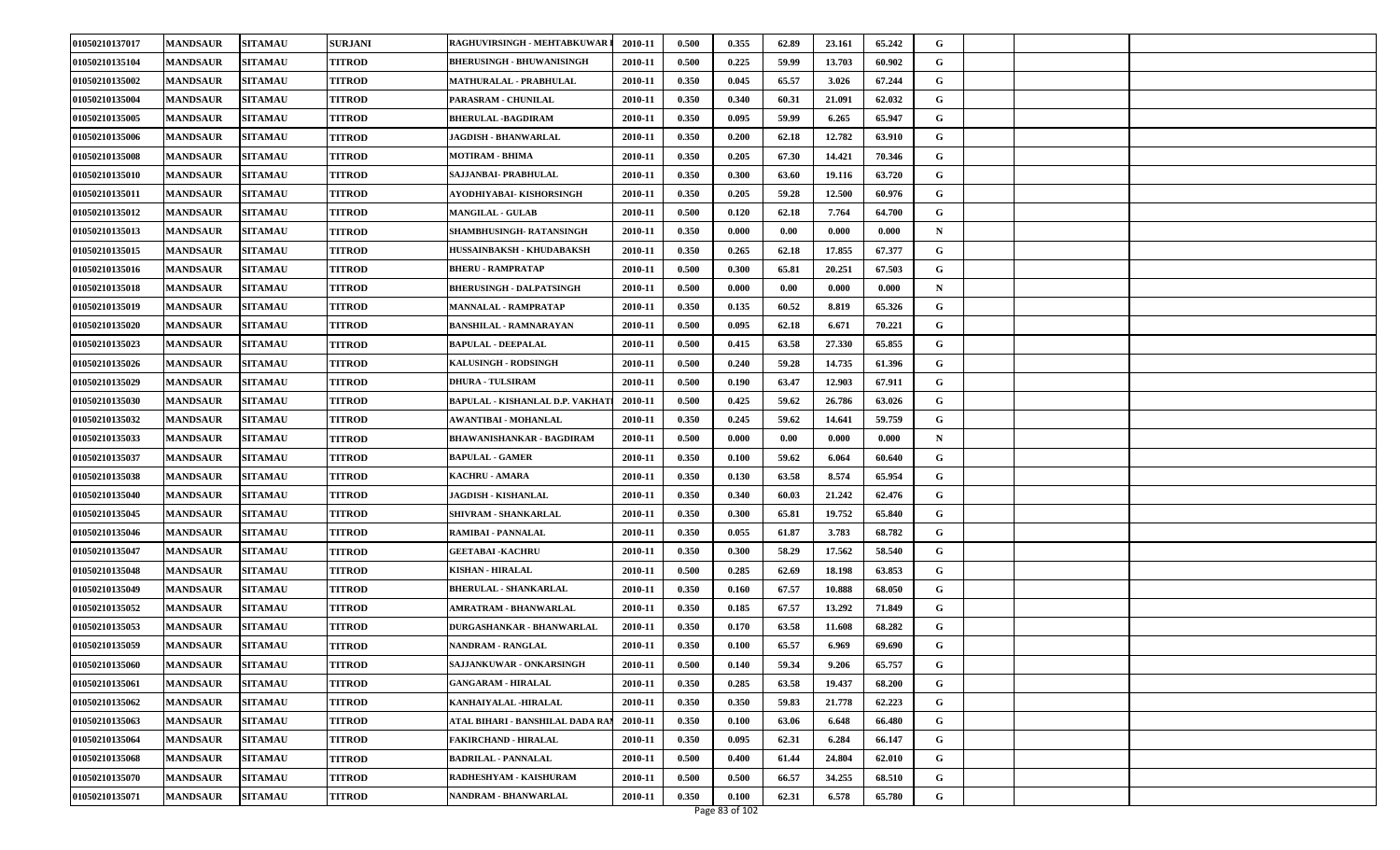| 01050210135073 | <b>MANDSAUR</b> | <b>SITAMAU</b> | <b>TITROD</b> | JAGDISHCHANDRA - KISHANLAL PA'I | 2010-11 | 0.500 | 0.480 | 59.34 | 29.000 | 60.417 | G |  |                    |
|----------------|-----------------|----------------|---------------|---------------------------------|---------|-------|-------|-------|--------|--------|---|--|--------------------|
| 01050210135076 | <b>MANDSAUR</b> | <b>SITAMAU</b> | TITROD        | HARIDAS - NARAYANDAS            | 2010-11 | 0.350 | 0.165 | 56.87 | 10.131 | 61.400 | G |  |                    |
| 01050210135077 | <b>MANDSAUR</b> | <b>SITAMAU</b> | <b>TITROD</b> | RAMCHANDRA - MATHURALAL         | 2010-11 | 0.350 | 0.100 | 63.26 | 6.561  | 65.610 | G |  |                    |
| 01050210135083 | <b>MANDSAUR</b> | <b>SITAMAU</b> | TITROD        | <b>MANGILAL - PARTHA</b>        | 2010-11 | 0.500 | 0.385 | 62.31 | 24.808 | 64.436 | G |  |                    |
| 01050210135085 | <b>MANDSAUR</b> | <b>SITAMAU</b> | TITROD        | KANHAIYALAL - VARDA             | 2010-11 | 0.500 | 0.055 | 62.31 | 3.801  | 69.109 | G |  |                    |
| 01050210135086 | <b>MANDSAUR</b> | <b>SITAMAU</b> | TITROD        | RAMCHANDRA - D/P DHANNIBAI      | 2010-11 | 0.350 | 0.345 | 62.55 | 20.373 | 59.052 | G |  |                    |
| 01050210135094 | <b>MANDSAUR</b> | <b>SITAMAU</b> | <b>TITROD</b> | RAMPRASAD - NANDRAM             | 2010-11 | 0.350 | 0.100 | 62.55 | 6.603  | 66.030 | G |  |                    |
| 01050210135095 | <b>MANDSAUR</b> | <b>SITAMAU</b> | TITROD        | GANGABAI - HIRALAL              | 2010-11 | 0.500 | 0.185 | 63.06 | 11.657 | 63.011 | G |  |                    |
| 01050210135096 | <b>MANDSAUR</b> | <b>SITAMAU</b> | <b>TITROD</b> | <b>KARULAL - HIRALAL</b>        | 2010-11 | 0.500 | 0.400 | 65.51 | 27.627 | 69.068 | G |  |                    |
| 01050210135097 | <b>MANDSAUR</b> | <b>SITAMAU</b> | <b>TITROD</b> | SANTOSHBAI - BHERULAL           | 2010-11 | 0.350 | 0.110 | 66.48 | 7.237  | 65.791 | G |  |                    |
| 01050210135098 | <b>MANDSAUR</b> | <b>SITAMAU</b> | <b>TITROD</b> | RADHESHYAM - ONKARLAL           | 2010-11 | 0.500 | 0.490 | 59.15 | 30.226 | 61.686 | G |  |                    |
| 01050210135099 | <b>MANDSAUR</b> | <b>SITAMAU</b> | TITROD        | <b>BASANTILAL - RAMRATAN</b>    | 2010-11 | 0.500 | 0.195 | 66.18 | 13.141 | 67.390 | G |  |                    |
| 01050210135101 | <b>MANDSAUR</b> | <b>SITAMAU</b> | <b>TITROD</b> | <b>GORDHAN - RODA</b>           | 2010-11 | 0.350 | 0.250 | 62.55 | 16.719 | 66.876 | G |  |                    |
| 01050210135110 | <b>MANDSAUR</b> | <b>SITAMAU</b> | <b>TITROD</b> | SALIM MOH. - NUR MOH.           | 2010-11 | 0.500 | 0.305 | 60.43 | 18.742 | 61.449 | G |  |                    |
| 01050210135115 | <b>MANDSAUR</b> | <b>SITAMAU</b> | <b>TITROD</b> | NIRBHAYRAM - DHANNA JI          | 2010-11 | 0.350 | 0.350 | 66.48 | 23.971 | 68.489 | G |  |                    |
| 01050210135116 | <b>MANDSAUR</b> | <b>SITAMAU</b> | TITROD        | <b>BANSHILAL - NATHU</b>        | 2010-11 | 0.350 | 0.200 | 62.85 | 12.893 | 64.465 | G |  | <b>NAME CHANGE</b> |
| 01050210135119 | <b>MANDSAUR</b> | <b>SITAMAU</b> | <b>TITROD</b> | AMBARAM- PARASRAM               | 2010-11 | 0.500 | 0.210 | 67.57 | 14.228 | 67.752 | G |  |                    |
| 01050210135121 | <b>MANDSAUR</b> | <b>SITAMAU</b> | <b>TITROD</b> | <b>BANOBEE - MAHOMMAD. JI</b>   | 2010-11 | 0.500 | 0.295 | 64.89 | 20.450 | 69.322 | G |  |                    |
| 01050210135122 | <b>MANDSAUR</b> | <b>SITAMAU</b> | <b>TITROD</b> | <b>KALURAM - NANDRAM</b>        | 2010-11 | 0.500 | 0.100 | 66.48 | 6.857  | 68.570 | G |  |                    |
| 01050210135123 | <b>MANDSAUR</b> | <b>SITAMAU</b> | <b>TITROD</b> | PANNALAL - BHERULAL             | 2010-11 | 0.350 | 0.250 | 58.23 | 14.899 | 59.596 | G |  |                    |
| 01050210135124 | <b>MANDSAUR</b> | <b>SITAMAU</b> | <b>TITROD</b> | KANHAIYALAL - RAMCHANDRA        | 2010-11 | 0.500 | 0.205 | 67.87 | 14.030 | 68.439 | G |  |                    |
| 01050210135125 | <b>MANDSAUR</b> | <b>SITAMAU</b> | <b>TITROD</b> | BAKHATRAM - RAMJI               | 2010-11 | 0.500 | 0.135 | 60.25 | 8.512  | 63.052 | G |  |                    |
| 01050210135126 | <b>MANDSAUR</b> | <b>SITAMAU</b> | TITROD        | SITABAI- DALLA JI               | 2010-11 | 0.500 | 0.215 | 62.35 | 13.717 | 63.800 | G |  |                    |
| 01050210135128 | <b>MANDSAUR</b> | <b>SITAMAU</b> | TITROD        | <b>BALU - MANGILAL</b>          | 2010-11 | 0.500 | 0.095 | 66.18 | 6.675  | 70.263 | G |  |                    |
| 01050210135129 | <b>MANDSAUR</b> | <b>SITAMAU</b> | TITROD        | SATYANARAYAN - GIRDHARILAL      | 2010-11 | 0.500 | 0.355 | 65.51 | 24.641 | 69.411 | G |  |                    |
| 01050210135130 | <b>MANDSAUR</b> | <b>SITAMAU</b> | <b>TITROD</b> | <b>GHANSHYAMDAS - HIRADAS</b>   | 2010-11 | 0.350 | 0.100 | 59.89 | 6.314  | 63.140 | G |  |                    |
| 01050210135132 | <b>MANDSAUR</b> | <b>SITAMAU</b> | TITROD        | RAJENDRAPRASAD - HIRALAL        | 2010-11 | 0.350 | 0.095 | 63.15 | 6.892  | 72.547 | G |  |                    |
| 01050210135135 | <b>MANDSAUR</b> | <b>SITAMAU</b> | TITROD        | <b>KARULAL - CHUNILAL</b>       | 2010-11 | 0.500 | 0.300 | 65.18 | 20.094 | 66.980 | G |  |                    |
| 01050210135136 | <b>MANDSAUR</b> | <b>SITAMAU</b> | TITROD        | <b>GOBERLAL - BHERULAL</b>      | 2010-11 | 0.350 | 0.265 | 62.35 | 16.451 | 62.079 | G |  |                    |
| 01050210135142 | <b>MANDSAUR</b> | <b>SITAMAU</b> | <b>TITROD</b> | <b>BANSHILAL -RAMLAL</b>        | 2010-11 | 0.350 | 0.100 | 65.18 | 6.853  | 68.530 | G |  |                    |
| 01050210135144 | <b>MANDSAUR</b> | <b>SITAMAU</b> | TITROD        | RAMESHWAR - DHANNA              | 2010-11 | 0.350 | 0.100 | 66.79 | 7.194  | 71.940 | G |  |                    |
| 01050210135148 | <b>MANDSAUR</b> | <b>SITAMAU</b> | <b>TITROD</b> | ISHWARLAL - JAGDISHCHAND        | 2010-11 | 0.500 | 0.195 | 61.44 | 13.201 | 67.697 | G |  |                    |
| 01050210135149 | <b>MANDSAUR</b> | <b>SITAMAU</b> | TITROD        | PARMANAND - SHANKARLAL          | 2010-11 | 0.500 | 0.235 | 63.06 | 15.468 | 65.821 | G |  |                    |
| 01050210135152 | <b>MANDSAUR</b> | <b>SITAMAU</b> | <b>TITROD</b> | <b>AMRATRAM - KASHIRAM</b>      | 2010-11 | 0.350 | 0.220 | 59.99 | 13.369 | 60.768 | G |  |                    |
| 01050210135156 | <b>MANDSAUR</b> | <b>SITAMAU</b> | TITROD        | RAMESHWAR - MOTIRAM             | 2010-11 | 0.500 | 0.315 | 65.57 | 21.207 | 67.324 | G |  |                    |
| 01050210135157 | <b>MANDSAUR</b> | <b>SITAMAU</b> | <b>TITROD</b> | <b>MADANSINGH - RODSINGH</b>    | 2010-11 | 0.500 | 0.095 | 66.18 | 6.703  | 70.558 | G |  |                    |
| 01050210135159 | <b>MANDSAUR</b> | <b>SITAMAU</b> | <b>TITROD</b> | <b>BAKHATRAM - RAMSUKH</b>      | 2010-11 | 0.500 | 0.100 | 61.44 | 7.092  | 70.920 | G |  |                    |
| 01050210135160 | <b>MANDSAUR</b> | <b>SITAMAU</b> | <b>TITROD</b> | RAMNIWAS - KISHANLAL            | 2010-11 | 0.500 | 0.200 | 62.69 | 12.834 | 64.170 | G |  |                    |
| 01050210135162 | <b>MANDSAUR</b> | <b>SITAMAU</b> | TITROD        | RAMIBAI - PYARA                 | 2010-11 | 0.350 | 0.210 | 60.77 | 13.317 | 63.414 | G |  |                    |
| 01050210135163 | <b>MANDSAUR</b> | <b>SITAMAU</b> | <b>TITROD</b> | DHAPUBAI - MODIRAM              | 2010-11 | 0.500 | 0.410 | 65.51 | 28.759 | 70.144 | G |  |                    |
| 01050210135164 | <b>MANDSAUR</b> | <b>SITAMAU</b> | <b>TITROD</b> | RADHESHYAM - PRABHULAL          | 2010-11 | 0.500 | 0.200 | 60.30 | 12.155 | 60.775 | G |  |                    |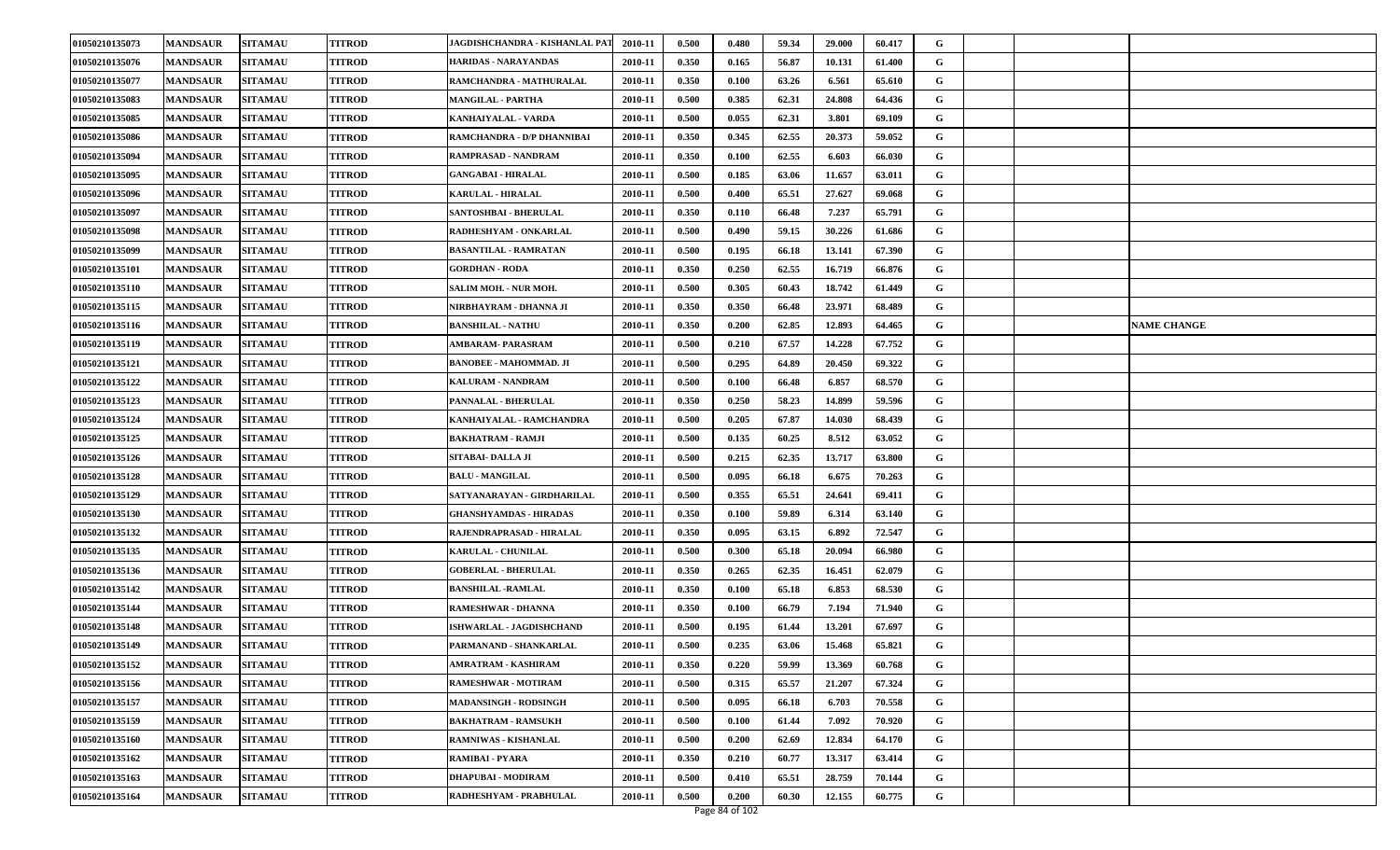| 01050210135165 | <b>MANDSAUR</b> | <b>SITAMAU</b>  | <b>TITROD</b>  | <b>BANSHILAL - KAWARLAL</b>    | 2010-11 | 0.350 | 0.120  | 66.62 | 8.385  | 69.875 | G |    |                |                    |
|----------------|-----------------|-----------------|----------------|--------------------------------|---------|-------|--------|-------|--------|--------|---|----|----------------|--------------------|
| 01050210135166 | <b>MANDSAUR</b> | <b>SITAMAU</b>  | TITROD         | <b>GOPAL - BAKHATRAM</b>       | 2010-11 | 0.350 | 0.100  | 57.49 | 6.948  | 69.480 | G |    | 01050210138005 |                    |
| 01050210135167 | <b>MANDSAUR</b> | <b>SITAMAU</b>  | <b>TITROD</b>  | DINESH KUMAR - DHANRAJ KULMI   | 2010-11 | 0.500 | 0.100  | 66.62 | 7.347  | 73.470 | G |    | 02060730022154 |                    |
| 01050210074002 | <b>MANDSAUR</b> | <b>SITAMAU</b>  | VISHNIA        | BHANWARLAL - BHERA             | 2010-11 | 0.350 | 0.330  | 55.03 | 20.526 | 62.200 | G |    |                |                    |
| 01050210074003 | <b>MANDSAUR</b> | <b>SITAMAU</b>  | VISHNIA        | <b>DALPATSINGH - DULESINGH</b> | 2010-11 | 0.500 | 0.465  | 63.96 | 30.692 | 66.004 | G |    |                |                    |
| 01050210074004 | <b>MANDSAUR</b> | <b>SITAMAU</b>  | VISHNIA        | VISHNUKUNWAR - KISHORSINGH     | 2010-11 | 0.500 | 0.475  | 63.96 | 30.966 | 65.192 | G |    |                |                    |
| 01050210074007 | <b>MANDSAUR</b> | <b>SITAMAU</b>  | <b>VISHNIA</b> | <b>UDA - RAMA</b>              | 2010-11 | 0.500 | 0.435  | 63.96 | 28.901 | 66.439 | G |    |                |                    |
| 01050210074008 | <b>MANDSAUR</b> | <b>SITAMAU</b>  | VISHNIA        | RATANKUNWAR - SAJJANSINGH      | 2010-11 | 0.500 | 0.485  | 60.82 | 29.950 | 61.753 | G |    |                |                    |
| 01050210074009 | <b>MANDSAUR</b> | <b>SITAMAU</b>  | VISHNIA        | <b>BHUWAN - BHERA</b>          | 2010-11 | 0.500 | 0.380  | 61.41 | 25.792 | 67.874 | G |    |                |                    |
| 01050210074010 | <b>MANDSAUR</b> | <b>SITAMAU</b>  | VISHNIA        | KANCHANBAI - KANIRAM           | 2010-11 | 0.500 | 0.150  | 60.59 | 8.855  | 59.033 | G |    |                |                    |
| 01050210074011 | <b>MANDSAUR</b> | <b>SITAMAU</b>  | <b>VISHNIA</b> | SOHANBAI - DHANNA              | 2010-11 | 0.500 | 0.480  | 63.96 | 31.825 | 66.302 | G |    |                |                    |
| 01050210074013 | <b>MANDSAUR</b> | <b>SITAMAU</b>  | VISHNIA        | <b>HIRA - BHUWAN</b>           | 2010-11 | 0.500 | 0.305  | 62.90 | 19.535 | 64.049 | G |    |                |                    |
| 01050210074014 | <b>MANDSAUR</b> | <b>SITAMAU</b>  | VISHNIA        | SHAMBHUSINGH - ONKARSINGH      | 2010-11 | 0.500 | 0.500  | 60.82 | 30.523 | 61.046 | G |    |                |                    |
| 01050210074016 | <b>MANDSAUR</b> | <b>SITAMAU</b>  | VISHNIA        | <b>MADHOLAL - RAMLAL</b>       | 2010-11 | 0.500 | 0.255  | 62.90 | 16.534 | 64.839 | G |    |                |                    |
| 01050210074017 | <b>MANDSAUR</b> | <b>SITAMAU</b>  | VISHNIA        | PARWATSINGH - GULAB BAI        | 2010-11 | 0.500 | 0.355  | 62.69 | 22.407 | 63.118 | G |    |                |                    |
| 01050210074019 | <b>MANDSAUR</b> | <b>SITAMAU</b>  | VISHNIA        | NANDUBAI - NAHARSINGH          | 2010-11 | 0.350 | 0.110  | 64.03 | 7.638  | 69.436 | G | 09 |                |                    |
| 01050210074020 | <b>MANDSAUR</b> | <b>SITAMAU</b>  | VISHNIA        | USMAN KHA - AHMAD KHA          | 2010-11 | 0.350 | 0.195  | 58.04 | 11.757 | 60.292 | G |    |                |                    |
| 01050211020006 | <b>MANDSAUR</b> | <b>SUWASARA</b> | AAMBA          | <b>MAAN SINGH-RATAN SINGH</b>  | 2010-11 | 0.500 | 0.485  | 57.33 | 29.566 | 60.961 | G |    |                |                    |
| 01050211020001 | <b>MANDSAUR</b> | <b>SUWASARA</b> | AAMBA          | RATAN LAL-KHUMAN               | 2010-11 | 0.500 | 0.445  | 59.53 | 27.818 | 62.512 | G |    |                |                    |
| 01050211020004 | <b>MANDSAUR</b> | <b>SUWASARA</b> | AAMBA          | CHANDRA SINGH-JORAWAR SINGH    | 2010-11 | 0.500 | 0.4950 | 60.34 | 30.454 | 61.523 | G |    |                |                    |
| 01050211020005 | <b>MANDSAUR</b> | <b>SUWASARA</b> | AAMBA          | <b>MAAN SINGH-KARAN SINGH</b>  | 2010-11 | 0.500 | 0.495  | 59.52 | 29.820 | 60.242 | G |    |                |                    |
| 01050211020008 | <b>MANDSAUR</b> | <b>SUWASARA</b> | AAMBA          | KUSHAL SINGH-ARJUN SINGH       | 2010-11 | 0.500 | 0.400  | 52.40 | 21.192 | 52.980 | G | 05 |                |                    |
| 01050211020009 | <b>MANDSAUR</b> | <b>SUWASARA</b> | AAMBA          | SHAMBHU-JALAM CHAMAR           | 2010-11 | 0.500 | 0.490  | 62.01 | 31.138 | 63.547 | G |    |                |                    |
| 01050211020011 | <b>MANDSAUR</b> | <b>SUWASARA</b> | AAMBA          | VAJE SINGH-CHANDRA SINGH       | 2010-11 | 0.500 | 0.490  | 58.16 | 29.711 | 60.635 | G |    |                |                    |
| 01050211020013 | <b>MANDSAUR</b> | <b>SUWASARA</b> | AAMBA          | CHANDAR-DHOKAL CHAMAR          | 2010-11 | 0.500 | 0.500  | 59.52 | 30.092 | 60.184 | G |    |                |                    |
| 01050211020007 | <b>MANDSAUR</b> | <b>SUWASARA</b> | AAMBA          | UMRAO SINGH-SHIV SINGH         | 2010-11 | 0.500 | 0.480  | 61.71 | 33.403 | 69.590 | G |    |                |                    |
| 01050211020016 | <b>MANDSAUR</b> | <b>SUWASARA</b> | AAMBA          | <b>RAM SINGH-ONKAR SINGH</b>   | 2010-11 | 0.500 | 0.490  | 59.52 | 29.913 | 61.047 | G |    |                |                    |
| 01050211020015 | <b>MANDSAUR</b> | <b>SUWASARA</b> | AAMBA          | KAALU SINGH-BHANWAR SINGH      | 2010-11 | 0.500 | 0.480  | 62.01 | 30.270 | 63.063 | G |    |                |                    |
| 01050211062001 | <b>MANDSAUR</b> | <b>SUWASARA</b> | <b>AJAYPUR</b> | RAM PRASAD-PRABHU LAL          | 2010-11 | 0.350 | 0.345  | 62.14 | 23.480 | 68.058 | G |    |                |                    |
| 01050211062008 | <b>MANDSAUR</b> | <b>SUWASARA</b> | <b>AJAYPUR</b> | <b>BHANWAR LAL-MOTI LAL</b>    | 2010-11 | 0.350 | 0.350  | 62.14 | 22.699 | 64.854 | G |    |                |                    |
| 01050211062010 | <b>MANDSAUR</b> | <b>SUWASARA</b> | <b>AJAYPUR</b> | SAIDAN BAI-FAKIR MOH.          | 2010-11 | 0.500 | 0.420  | 62.14 | 27.475 | 65.417 | G |    |                |                    |
| 01050211062015 | <b>MANDSAUR</b> | <b>SUWASARA</b> | <b>AJAYPUR</b> | MAAN SINGH-BHAGWAN SINGH       | 2010-11 | 0.500 | 0.490  | 60.36 | 32.715 | 66.765 | G |    |                |                    |
| 01050211062016 | <b>MANDSAUR</b> | <b>SUWASARA</b> | <b>AJAYPUR</b> | KASHI RAM-PRABHU LAL           | 2010-11 | 0.500 | 0.435  | 64.08 | 28.644 | 65.848 | G |    |                |                    |
| 01050211062018 | <b>MANDSAUR</b> | <b>SUWASARA</b> | <b>AJAYPUR</b> | KALURAM-UDAYRAM                | 2010-11 | 0.350 | 0.340  | 64.08 | 22.996 | 67.635 | G |    |                | <b>NAME CHANGE</b> |
| 01050211062022 | <b>MANDSAUR</b> | <b>SUWASARA</b> | <b>AJAYPUR</b> | RATAN LAL-NANU RAM             | 2010-11 | 0.500 | 0.455  | 60.91 | 27.862 | 61.235 | G |    |                |                    |
| 01050211062024 | <b>MANDSAUR</b> | <b>SUWASARA</b> | <b>AJAYPUR</b> | NARWARSINGH-HARISINGH          | 2010-11 | 0.500 | 0.455  | 54.48 | 28.353 | 62.314 | G | 05 |                |                    |
| 01050211062025 | <b>MANDSAUR</b> | <b>SUWASARA</b> | <b>AJAYPUR</b> | SATYANARAYAN-ANNANT RAM        | 2010-11 | 0.500 | 0.445  | 62.46 | 28.241 | 63.463 | G |    |                |                    |
| 01050211062026 | <b>MANDSAUR</b> | <b>SUWASARA</b> | <b>AJAYPUR</b> | FATTE RAM-DHURI RAM            | 2010-11 | 0.500 | 0.445  | 62.46 | 28.357 | 63.724 | G |    |                |                    |
| 01050211062028 | <b>MANDSAUR</b> | <b>SUWASARA</b> | <b>AJAYPUR</b> | <b>REHMAT BAI-NASIR</b>        | 2010-11 | 0.500 | 0.300  | 64.08 | 19.489 | 64.963 | G |    |                |                    |
| 01050211062030 | <b>MANDSAUR</b> | <b>SUWASARA</b> | <b>AJAYPUR</b> | PRABHU LAL-NANU RAM            | 2010-11 | 0.500 | 0.465  | 62.46 | 28.714 | 61.751 | G |    |                |                    |
| 01050211062031 | <b>MANDSAUR</b> | <b>SUWASARA</b> | <b>AJAYPUR</b> | HIRA LAL-DAMAR LAL             | 2010-11 | 0.500 | 0.490  | 67.28 | 34.015 | 69.418 | G |    |                | <b>NAME CHANGE</b> |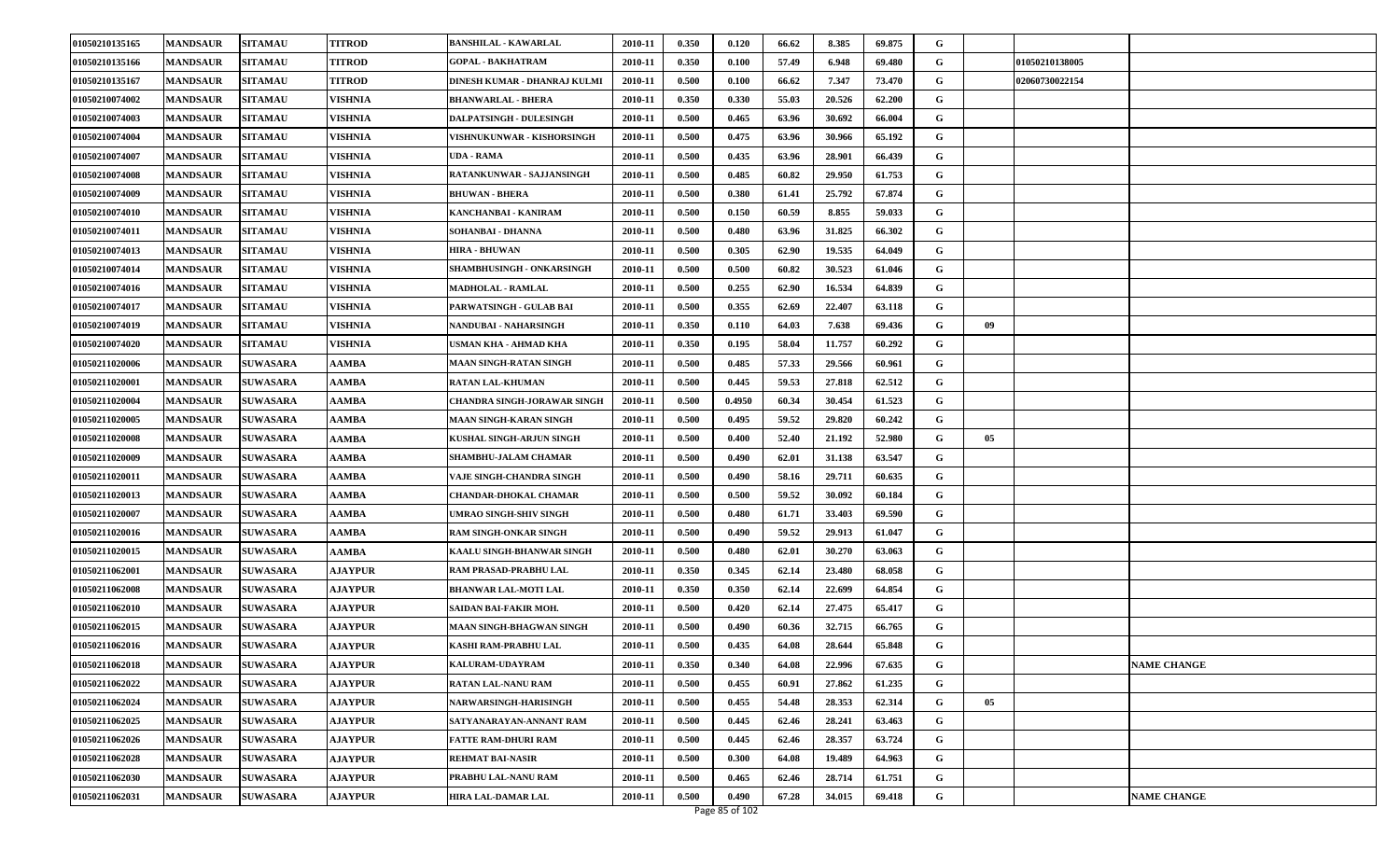| 01050211062039 | <b>MANDSAUR</b> | <b>SUWASARA</b> | <b>AJAYPUR</b>       | <b>BAPU LAL-BHUWANI SINGH</b>   | 2010-11 | 0.500 | 0.300 | 62.46 | 18.881 | 62.937 | G           |    |                |                    |
|----------------|-----------------|-----------------|----------------------|---------------------------------|---------|-------|-------|-------|--------|--------|-------------|----|----------------|--------------------|
| 01050211062040 | <b>MANDSAUR</b> | <b>SUWASARA</b> | <b>AJAYPUR</b>       | SHIV NARAYAN-BADRI LAL          | 2010-11 | 0.350 | 0.345 | 64.08 | 22,272 | 64.557 | G           |    |                |                    |
| 01050211062047 | <b>MANDSAUR</b> | <b>SUWASARA</b> | <b>AJAYPUR</b>       | RAMESH LAL-KANI RAM             | 2010-11 | 0.500 | 0.420 | 62.24 | 26.034 | 61.986 | G           |    |                |                    |
| 01050211062061 | <b>MANDSAUR</b> | <b>SUWASARA</b> | <b>AJAYPUR</b>       | MANGU BAI-BHAGWAN SINGH         | 2010-11 | 0.500 | 0.310 | 62.16 | 19.545 | 63.048 | $\mathbf I$ | 02 |                |                    |
| 01050211062052 | <b>MANDSAUR</b> | <b>SUWASARA</b> | <b>AJAYPUR</b>       | PREM CHANDRA-PRABHU LAL         | 2010-11 | 0.350 | 0.290 | 62.24 | 18.067 | 62.300 | G           |    |                |                    |
| 01050211062067 | <b>MANDSAUR</b> | <b>SUWASARA</b> | <b>AJAYPUR</b>       | GODAWARI BAI-DURGA SHANKAR      | 2010-11 | 0.350 | 0.205 | 62.82 | 12.645 | 61.683 | G           |    |                |                    |
| 01050211062069 | <b>MANDSAUR</b> | <b>SUWASARA</b> | <b>AJAYPUR</b>       | <b>SAKIR KHA-HUSSAIN KHA</b>    | 2010-11 | 0.350 | 0.355 | 65.15 | 23.314 | 65.673 | G           |    |                |                    |
| 01050211062027 | <b>MANDSAUR</b> | <b>SUWASARA</b> | <b>AJAYPUR</b>       | PHOOL KUNWARBAI-PREMSINGH       | 2010-11 | 0.350 | 0.295 | 62.24 | 18.779 | 63.658 | G           |    |                |                    |
| 01050211062029 | <b>MANDSAUR</b> | <b>SUWASARA</b> | <b>AJAYPUR</b>       | <b>KAILASH-NARAYAN</b>          | 2010-11 | 0.350 | 0.215 | 62.51 | 12.288 | 57.153 | G           |    |                |                    |
| 01050211062046 | <b>MANDSAUR</b> | <b>SUWASARA</b> | <b>AJAYPUR</b>       | <b>MANGI LAL-BHERU LAL</b>      | 2010-11 | 0.350 | 0.325 | 66.60 | 20.960 | 64.492 | G           |    |                |                    |
| 01050211062053 | <b>MANDSAUR</b> | <b>SUWASARA</b> | <b>AJAYPUR</b>       | PAAN BAI-KISHAN LAL             | 2010-11 | 0.350 | 0.285 | 61.96 | 18.260 | 64.070 | G           |    |                |                    |
| 01050211062071 | <b>MANDSAUR</b> | <b>SUWASARA</b> | <b>AJAYPUR</b>       | MANGI LAL-KANAHAYA LAL          | 2010-11 | 0.350 | 0.340 | 63.75 | 21.784 | 64.071 | G           |    |                |                    |
| 01050211062037 | <b>MANDSAUR</b> | <b>SUWASARA</b> | <b>AJAYPUR</b>       | <b>NAZIR MOH.IDE KHA</b>        | 2010-11 | 0.350 | 0.310 | 64.83 | 20.847 | 67.248 | G           |    |                |                    |
| 01050211062072 | <b>MANDSAUR</b> | <b>SUWASARA</b> | <b>AJAYPUR</b>       | SURAJBAI-BHAGATRAM              | 2010-11 | 0.350 | 0.350 | 62.51 | 10.323 | 29.494 | G           | 04 | 01050211053092 |                    |
| 01050211022010 | <b>MANDSAUR</b> | <b>SUWASARA</b> | <b>ANTRALIYA</b>     | <b>BHAGAT BAI-NATHU SINGH</b>   | 2010-11 | 0.500 | 0.170 | 63.06 | 11.324 | 66.612 | G           |    |                |                    |
| 01050211022014 | <b>MANDSAUR</b> | <b>SUWASARA</b> | <b>ANTRALIYA</b>     | RATANBAI - KALUSINGH            | 2010-11 | 0.350 | 0.265 | 59.87 | 15.925 | 60.094 | G           |    |                |                    |
| 01050211022002 | <b>MANDSAUR</b> | <b>SUWASARA</b> | ANTRALIYA            | RAM SINGH-BHUWAAN SINGH         | 2010-11 | 0.500 | 0.215 | 59.30 | 13.198 | 61.386 | G           |    |                |                    |
| 01050211022009 | <b>MANDSAUR</b> | <b>SUWASARA</b> | ANTRALIYA            | <b>BHERU-NANDA</b>              | 2010-11 | 0.350 | 0.190 | 63.06 | 12.450 | 65.526 | G           |    |                |                    |
| 01050211022008 | <b>MANDSAUR</b> | <b>SUWASARA</b> | ANTRALIYA            | PRABHU LAL-KISHAN               | 2010-11 | 0.500 | 0.300 | 59.30 | 18.120 | 60.400 | G           |    |                |                    |
| 01050211022012 | <b>MANDSAUR</b> | <b>SUWASARA</b> | <b>ANTRALIYA</b>     | DEVI SINGH-NANURAM              | 2010-11 | 0.500 | 0.345 | 59.30 | 20.840 | 60.406 | G           |    |                |                    |
| 01050211075001 | <b>MANDSAUR</b> | <b>SUWASARA</b> | <b>BARDIYA GUJAR</b> | <b>BHERU SINGH-SWARUP SINGH</b> | 2010-11 | 0.500 | 0.485 | 61.06 | 34.560 | 71.258 | G           |    |                |                    |
| 01050211075005 | <b>MANDSAUR</b> | <b>SUWASARA</b> | <b>BARDIYA GUJAR</b> | JORAWAR SINGH-NANU RAM          | 2010-11 | 0.500 | 0.375 | 60.78 | 22.871 | 60.989 | G           |    |                |                    |
| 01050211075006 | <b>MANDSAUR</b> | <b>SUWASARA</b> | <b>BARDIYA GUJAR</b> | BHAGWAN SINGH-BHUWANI SINGH     | 2010-11 | 0.350 | 0.350 | 60.78 | 21.230 | 60.657 | G           |    |                |                    |
| 01050211075008 | <b>MANDSAUR</b> | <b>SUWASARA</b> | <b>BARDIYA GUJAR</b> | NEPAL SINGH-SWARUP SINGH        | 2010-11 | 0.500 | 0.325 | 65.70 | 21.625 | 66.538 | G           |    |                |                    |
| 01050211075009 | <b>MANDSAUR</b> | <b>SUWASARA</b> | <b>BARDIYA GUJAR</b> | DULE SINGH-KAALU SINGH          | 2010-11 | 0.500 | 0.220 | 60.02 | 13.882 | 63.100 | G           |    |                |                    |
| 01050211075010 | <b>MANDSAUR</b> | <b>SUWASARA</b> | <b>BARDIYA GUJAR</b> | MOTI SINGH-KISHAN LAL           | 2010-11 | 0.500 | 0.240 | 64.67 | 16.029 | 66.788 | G           |    |                |                    |
| 01050211075011 | <b>MANDSAUR</b> | <b>SUWASARA</b> | <b>BARDIYA GUJAR</b> | <b>GEETA BAI-MAGNI RAM</b>      | 2010-11 | 0.500 | 0.410 | 59.56 | 25.432 | 62.029 | G           |    |                |                    |
| 01050211075012 | <b>MANDSAUR</b> | <b>SUWASARA</b> | <b>BARDIYA GUJAR</b> | <b>DULE SINGH-DEV JI GUJAR</b>  | 2010-11 | 0.500 | 0.355 | 59.76 | 22.436 | 63.200 |             | 02 |                |                    |
| 01050211075014 | <b>MANDSAUR</b> | <b>SUWASARA</b> | <b>BARDIYA GUJAR</b> | <b>BAPU LAL-KISHAN LAL</b>      | 2010-11 | 0.500 | 0.330 | 63.05 | 22.761 | 68.973 | G           |    |                |                    |
| 01050211075019 | <b>MANDSAUR</b> | <b>SUWASARA</b> | <b>BARDIYA GUJAR</b> | <b>SHANKAR LAL-SWARUP</b>       | 2010-11 | 0.500 | 0.485 | 59.88 | 31.146 | 64.219 | G           |    |                |                    |
| 01050211075024 | <b>MANDSAUR</b> | <b>SUWASARA</b> | BARDIYA GUJAR        | KARAN SINGH-INDAR SINGH         | 2010-11 | 0.350 | 0.245 | 57.75 | 15.329 | 62.567 | G           |    |                | <b>NAME CHANGE</b> |
| 01050211075026 | <b>MANDSAUR</b> | <b>SUWASARA</b> | <b>BARDIYA GUJAR</b> | <b>DHANNA-BAAG JI</b>           | 2010-11 | 0.350 | 0.095 | 59.64 | 6.262  | 65.916 | G           |    |                |                    |
| 01050211075028 | <b>MANDSAUR</b> | <b>SUWASARA</b> | <b>BARDIYA GUJAR</b> | <b>DHAPU BAI-PARTHE SINGH</b>   | 2010-11 | 0.500 | 0.500 | 59.64 | 30.203 | 60.406 | G           |    |                |                    |
| 01050211075029 | <b>MANDSAUR</b> | <b>SUWASARA</b> | <b>BARDIYA GUJAR</b> | <b>BHANWAR SINGH-RAM SINGH</b>  | 2010-11 | 0.500 | 0.110 | 59.64 | 6.722  | 61.109 | G           |    |                |                    |
| 01050211075040 | <b>MANDSAUR</b> | <b>SUWASARA</b> | <b>BARDIYA GUJAR</b> | <b>BHANWAR BAI-PUR SINGH</b>    | 2010-11 | 0.350 | 0.100 | 57.54 | 5.631  | 56.310 | G           |    |                |                    |
| 01050211075048 | <b>MANDSAUR</b> | <b>SUWASARA</b> | <b>BARDIYA GUJAR</b> | <b>KAALU SINGH-BHIM JI</b>      | 2010-11 | 0.500 | 0.460 | 64.67 | 31.744 | 69.009 | G           |    |                |                    |
| 01050211075052 | <b>MANDSAUR</b> | <b>SUWASARA</b> | <b>BARDIYA GUJAR</b> | <b>AMAR SINGH-KACHRU SINGH</b>  | 2010-11 | 0.500 | 0.240 | 64.67 | 14.846 | 61.858 | G           |    |                |                    |
| 01050211075054 | <b>MANDSAUR</b> | <b>SUWASARA</b> | <b>BARDIYA GUJAR</b> | <b>BHUWANI BAI-MEHTAB SINGH</b> | 2010-11 | 0.350 | 0.245 | 63.05 | 16.069 | 65.588 | G           |    |                | NAME CHANGE        |
| 01050211075056 | <b>MANDSAUR</b> | <b>SUWASARA</b> | <b>BARDIYA GUJAR</b> | <b>SHANKAR LAL-KISHAN LAL</b>   | 2010-11 | 0.500 | 0.290 | 60.42 | 18.911 | 65.210 |             | 02 |                |                    |
| 01050211075060 | <b>MANDSAUR</b> | <b>SUWASARA</b> | <b>BARDIYA GUJAR</b> | SHANKAR SINGH-KACHRU SINGH      | 2010-11 | 0.500 | 0.355 | 63.89 | 21.248 | 59.854 | G           |    |                |                    |
| 01050211075062 | <b>MANDSAUR</b> | <b>SUWASARA</b> | <b>BARDIYA GUJAR</b> | <b>JAI SINGH-HARI SINGH</b>     | 2010-11 | 0.500 | 0.490 | 60.15 | 29.001 | 59.186 | G           |    |                |                    |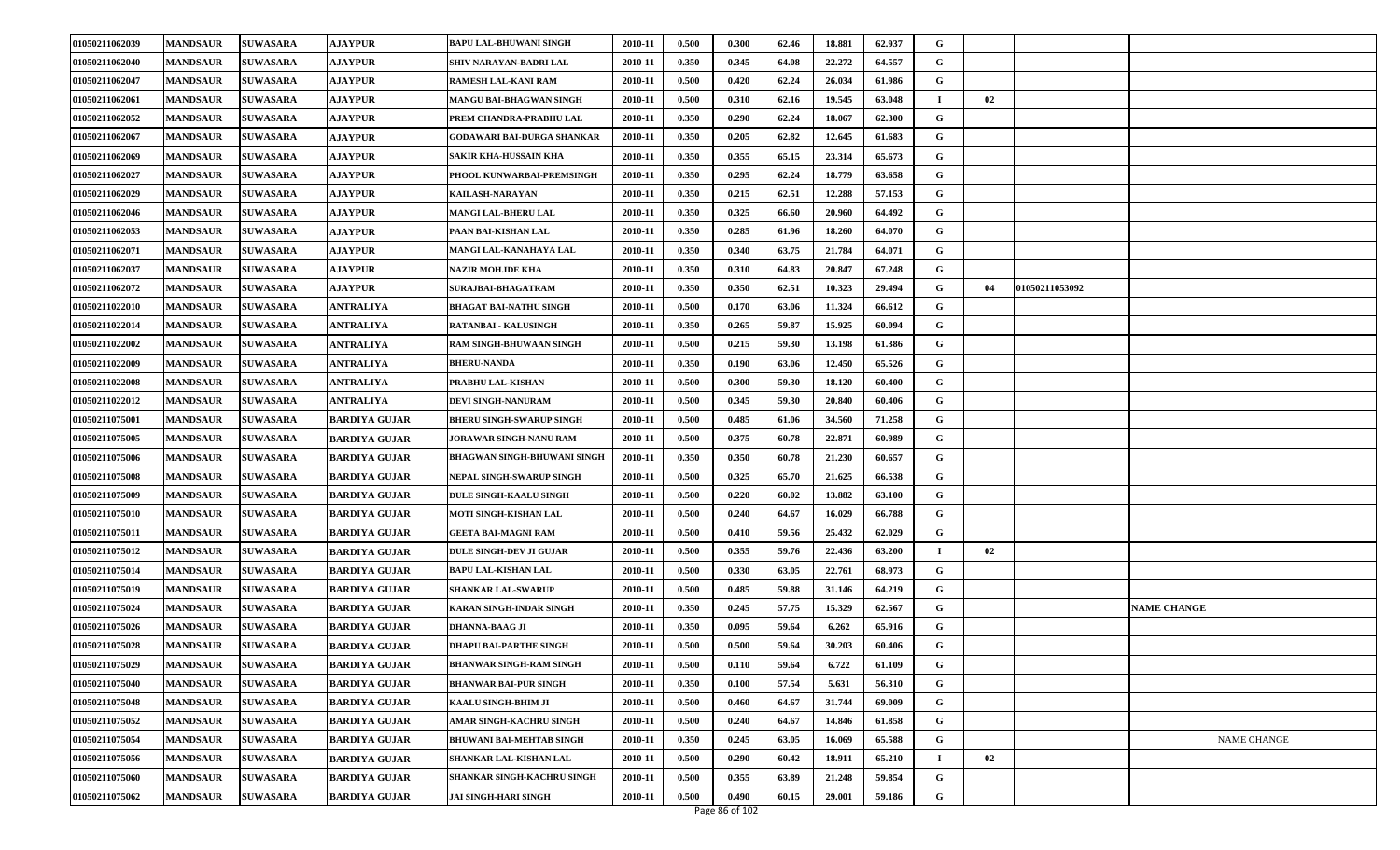| 01050211075063 | <b>MANDSAUR</b> | <b>SUWASARA</b> | <b>BARDIYA GUJAR</b> | AMBA RAM-FATEH SINGH               | 2010-11 | 0.350 | 0.185          | 57.05 | 10.571 | 57.141 | G            |    |                |                             |
|----------------|-----------------|-----------------|----------------------|------------------------------------|---------|-------|----------------|-------|--------|--------|--------------|----|----------------|-----------------------------|
| 01050211075068 | <b>MANDSAUR</b> | <b>SUWASARA</b> | <b>BARDIYA GUJAR</b> | <b>BHUWAAN-VISHRAM CHAMAR</b>      | 2010-11 | 0.500 | 0.200          | 59.31 | 12.464 | 62.320 | G            |    |                |                             |
| 01050211075071 | <b>MANDSAUR</b> | <b>SUWASARA</b> | <b>BARDIYA GUJAR</b> | <b>RATAN LAL-RAI SINGH</b>         | 2010-11 | 0.350 | 0.000          | 0.000 | 0.000  | 0.000  | $\mathbf{F}$ |    |                |                             |
| 01050211075073 | <b>MANDSAUR</b> | <b>SUWASARA</b> | BARDIYA GUJAR        | SHANKAR LAL-UDA CHAMAR             | 2010-11 | 0.350 | 0.150          | 60.15 | 9.117  | 60.780 | G            |    |                |                             |
| 01050211075077 | <b>MANDSAUR</b> | <b>SUWASARA</b> | <b>BARDIYA GUJAR</b> | KANWAR LAL-BHANWAR LAL             | 2010-11 | 0.350 | 0.085          | 61.73 | 5.838  | 68.682 | G            |    |                |                             |
| 01050211075078 | <b>MANDSAUR</b> | <b>SUWASARA</b> | <b>BARDIYA GUJAR</b> | <b>BAHADUR SINGH-BHANWAR SINGH</b> | 2010-11 | 0.500 | 0.095          | 64.91 | 6.510  | 68.526 | G            |    |                |                             |
| 01050211075053 | <b>MANDSAUR</b> | <b>SUWASARA</b> | <b>BARDIYA GUJAR</b> | <b>RUKMANI BAI-PUR SINGH</b>       | 2010-11 | 0.350 | 0.340          | 64.91 | 23.256 | 68.400 | G            |    |                | <b>NAME CHANGE</b>          |
| 01050211075025 | <b>MANDSAUR</b> | <b>SUWASARA</b> | <b>BARDIYA GUJAR</b> | <b>BHAGWAN SINGH-RAM SINGH</b>     | 2010-11 | 0.500 | 0.470          | 61.73 | 28.466 | 60.566 | G            |    |                |                             |
| 01050211075074 | <b>MANDSAUR</b> | <b>SUWASARA</b> | <b>BARDIYA GUJAR</b> | RAGHU SINGH-BHERU SINGH            | 2010-11 | 0.500 | 0.200          | 61.73 | 12.240 | 61.200 | G            |    |                |                             |
| 01050211075032 | <b>MANDSAUR</b> | <b>SUWASARA</b> | <b>BARDIYA GUJAR</b> | <b>DULE SINGH-BHUWANI SINGH</b>    | 2010-11 | 0.500 | 0.475          | 62.26 | 29.298 | 61.680 | G            |    |                |                             |
| 01050211075002 | <b>MANDSAUR</b> | <b>SUWASARA</b> | <b>BARDIYA GUJAR</b> | NANI BAI-P.V. RODA CHAMAR          | 2010-11 | 0.500 | 0.435          | 60.93 | 27.680 | 63.632 | G            |    |                |                             |
| 01050211075035 | <b>MANDSAUR</b> | <b>SUWASARA</b> | <b>BARDIYA GUJAR</b> | <b>BHUWANI SINGH-BHERU SINGH</b>   | 2010-11 | 0.500 | 0.110          | 58.33 | 6.400  | 58.182 | G            |    |                |                             |
| 01050211075021 | <b>MANDSAUR</b> | <b>SUWASARA</b> | <b>BARDIYA GUJAR</b> | <b>AMAR SINGH-BHERU SINGH</b>      | 2010-11 | 0.350 | 0.215          | 58.33 | 12.699 | 59.065 | G            |    |                |                             |
| 01050211075067 | <b>MANDSAUR</b> | <b>SUWASARA</b> | <b>BARDIYA GUJAR</b> | <b>BHERU LAL-GANESH RAM CHAMAR</b> | 2010-11 | 0.350 | 0.330          | 62.26 | 20.919 | 63.391 | G            |    |                |                             |
| 01050211075069 | <b>MANDSAUR</b> | <b>SUWASARA</b> | <b>BARDIYA GUJAR</b> | <b>MAAN SINGH-DULE SINGH</b>       | 2010-11 | 0.500 | 0.470          | 56.11 | 27.053 | 57.560 | G            |    |                |                             |
| 01050211075047 | <b>MANDSAUR</b> | <b>SUWASARA</b> | <b>BARDIYA GUJAR</b> | <b>MANGI LAL-UDA JI</b>            | 2010-11 | 0.350 | 0.340          | 57.91 | 20.161 | 59.297 | G            |    |                |                             |
| 01050211075065 | <b>MANDSAUR</b> | <b>SUWASARA</b> | <b>BARDIYA GUJAR</b> | <b>NATHU-KISHAN CHAMAR</b>         | 2010-11 | 0.350 | 0.290          | 58.33 | 17.232 | 59.421 | G            |    |                |                             |
| 01050211075072 | <b>MANDSAUR</b> | <b>SUWASARA</b> | <b>BARDIYA GUJAR</b> | <b>RAMA-RUPA CHAMAR</b>            | 2010-11 | 0.350 | 0.205          | 52.96 | 11.288 | 55.063 | G            | 05 |                |                             |
| 01050211075034 | <b>MANDSAUR</b> | <b>SUWASARA</b> | <b>BARDIYA GUJAR</b> | <b>BHUWANI SINGH-KISHAN LAL</b>    | 2010-11 | 0.500 | 0.395          | 64.91 | 25.658 | 64.957 | G            |    |                |                             |
| 01050211075039 | <b>MANDSAUR</b> | <b>SUWASARA</b> | <b>BARDIYA GUJAR</b> | <b>BHUWAAN-GANESH</b>              | 2010-11 | 0.500 | 0.305          | 60.17 | 17.630 | 57.803 | G            |    |                |                             |
| 01050211075043 | <b>MANDSAUR</b> | <b>SUWASARA</b> | <b>BARDIYA GUJAR</b> | <b>KISHAN BAI-BHERU</b>            | 2010-11 | 0.500 | 0.390          | 60.17 | 25.151 | 64.490 | G            |    |                |                             |
| 01050211075020 | <b>MANDSAUR</b> | <b>SUWASARA</b> | <b>BARDIYA GUJAR</b> | DEV KARAN SINGH-BHERU SINGH        | 2010-11 | 0.500 | 0.365          | 64.91 | 23.933 | 65.570 | G            |    |                |                             |
| 01050211075031 | <b>MANDSAUR</b> | <b>SUWASARA</b> | BARDIYA GUJAR        | <b>SARDAR BAI-SHANKAR</b>          | 2010-11 | 0.500 | 0.310          | 60.17 | 18.850 | 60.806 | G            |    |                |                             |
| 01050211075070 | <b>MANDSAUR</b> | <b>SUWASARA</b> | <b>BARDIYA GUJAR</b> | KASHI RAM-RODA CHAMAR              | 2010-11 | 0.500 | 0.295          | 60.17 | 18.670 | 63.288 | G            |    |                |                             |
| 01050211047010 | <b>MANDSAUR</b> | <b>SUWASARA</b> | <b>BHARPUR</b>       | BALWANT SINGH-BHAGWAN SINGH        | 2010-11 | 0.500 | 0.485          | 59.80 | 30.011 | 61.878 | G            |    |                |                             |
| 01050211047011 | <b>MANDSAUR</b> | <b>SUWASARA</b> | <b>BHARPUR</b>       | UMRAO SINGH-RAM SINGH              | 2010-11 | 0.500 | 0.490          | 56.66 | 29.058 | 59.302 | G            |    |                |                             |
| 01050211047025 | <b>MANDSAUR</b> | <b>SUWASARA</b> | <b>BHARPUR</b>       | <b>BANSHI DAS - JUGALDAS</b>       | 2010-11 | 0.500 | 0.490          | 64.29 | 33.192 | 67.739 | G            |    |                |                             |
| 01050211047026 | <b>MANDSAUR</b> | <b>SUWASARA</b> | <b>BHARPUR</b>       | SEETA BAI-RAM CHANDRA              | 2010-11 | 0.500 | 0.500          | 60.75 | 31.199 | 62.398 | G            |    |                |                             |
| 01050211047028 | <b>MANDSAUR</b> | <b>SUWASARA</b> | <b>BHARPUR</b>       | <b>FATEH SINGH-RATAN SINGH</b>     | 2010-11 | 0.500 | 0.495          | 61.94 | 30.563 | 61.743 | G            |    |                |                             |
| 01050211047018 | <b>MANDSAUR</b> | <b>SUWASARA</b> | <b>BHARPUR</b>       | KUSHAL SINGH-BHERU SINGH           | 2010-11 | 0.350 | 0.350          | 62.77 | 22.669 | 64.769 | G            |    |                |                             |
| 01050211047007 | <b>MANDSAUR</b> | <b>SUWASARA</b> | <b>BHARPUR</b>       | KAALU SINGH-FATEH SINGH            | 2010-11 | 0.350 | 0.330          | 61.26 | 20.723 | 62.797 | G            |    |                |                             |
| 01050211047027 | <b>MANDSAUR</b> | <b>SUWASARA</b> | <b>BHARPUR</b>       | <b>BHERULAL-MAGANJI</b>            | 2010-11 | 0.500 | 0.490          | 59.63 | 29.219 | 59.631 | G            |    |                |                             |
| 01050211047029 | <b>MANDSAUR</b> | <b>SUWASARA</b> | <b>BHARPUR</b>       | <b>SHANKARDAS-LALUDAS</b>          | 2010-11 | 0.500 | 0.495          | 59.63 | 30.735 | 62.091 | G            |    |                |                             |
| 01050211047030 | <b>MANDSAUR</b> | <b>SUWASARA</b> | <b>BHARPUR</b>       | MANGU SINGH-BHAGWAN SINGH          | 2010-11 | 0.350 | 0.320          | 59.63 | 19.380 | 60.563 | G            |    | 01050211064006 |                             |
| 01050211005008 | <b>MANDSAUR</b> | <b>SUWASARA</b> | <b>DEVRIYA MOTI</b>  | <b>JAMANA BAI-RATAN SINGH</b>      | 2010-11 | 0.350 | 0.290          | 61.70 | 18.307 | 63.128 | G            |    |                | <b>TRANSFER/DHANDAKHEDA</b> |
| 01050211005007 | <b>MANDSAUR</b> | <b>SUWASARA</b> | <b>DEVRIYA MOTI</b>  | <b>BHUWAAN SINGH-BHERUSINGH</b>    | 2010-11 | 0.350 | 0.330          | 59.00 | 20.633 | 62.524 |              | 02 |                |                             |
| 01050211005022 | <b>MANDSAUR</b> | <b>SUWASARA</b> | <b>DEVRIYA MOTI</b>  | <b>MAAN SINGH-JUJHAR SINGH</b>     | 2010-11 | 0.350 | 0.310          | 61.96 | 20.057 | 64.700 |              | 02 |                |                             |
| 01050211005023 | <b>MANDSAUR</b> | <b>SUWASARA</b> | <b>DEVRIYA MOTI</b>  | <b>SAMAND BAI-MADHO SINGH</b>      | 2010-11 | 0.350 | 0.145          | 58.72 | 9.001  | 62.076 |              | 02 |                |                             |
| 01050211005002 | <b>MANDSAUR</b> | <b>SUWASARA</b> | <b>DEVRIYA MOTI</b>  | KACHRU SINGH-NATHU SINGH           | 2010-11 | 0.350 | 0.330          | 57.71 | 20.693 | 62.706 |              | 02 |                |                             |
| 01050211005011 | <b>MANDSAUR</b> | <b>SUWASARA</b> | <b>DEVRIYA MOTI</b>  | <b>FATTI BAI-BHUWAAN SINGH</b>     | 2010-11 | 0.350 | 0.325          | 64.24 | 22.163 | 68.194 |              | 02 |                |                             |
| 01050211005016 | <b>MANDSAUR</b> | <b>SUWASARA</b> | <b>DEVRIYA MOTI</b>  | <b>RUGHNATH-RAM SINGH</b>          | 2010-11 | 0.350 | 0.145          | 67.13 | 10.444 | 72.028 | G            |    |                | TRANSFER/KHAND DHAMNIYA     |
|                |                 |                 |                      |                                    |         |       | Page 87 of 102 |       |        |        |              |    |                |                             |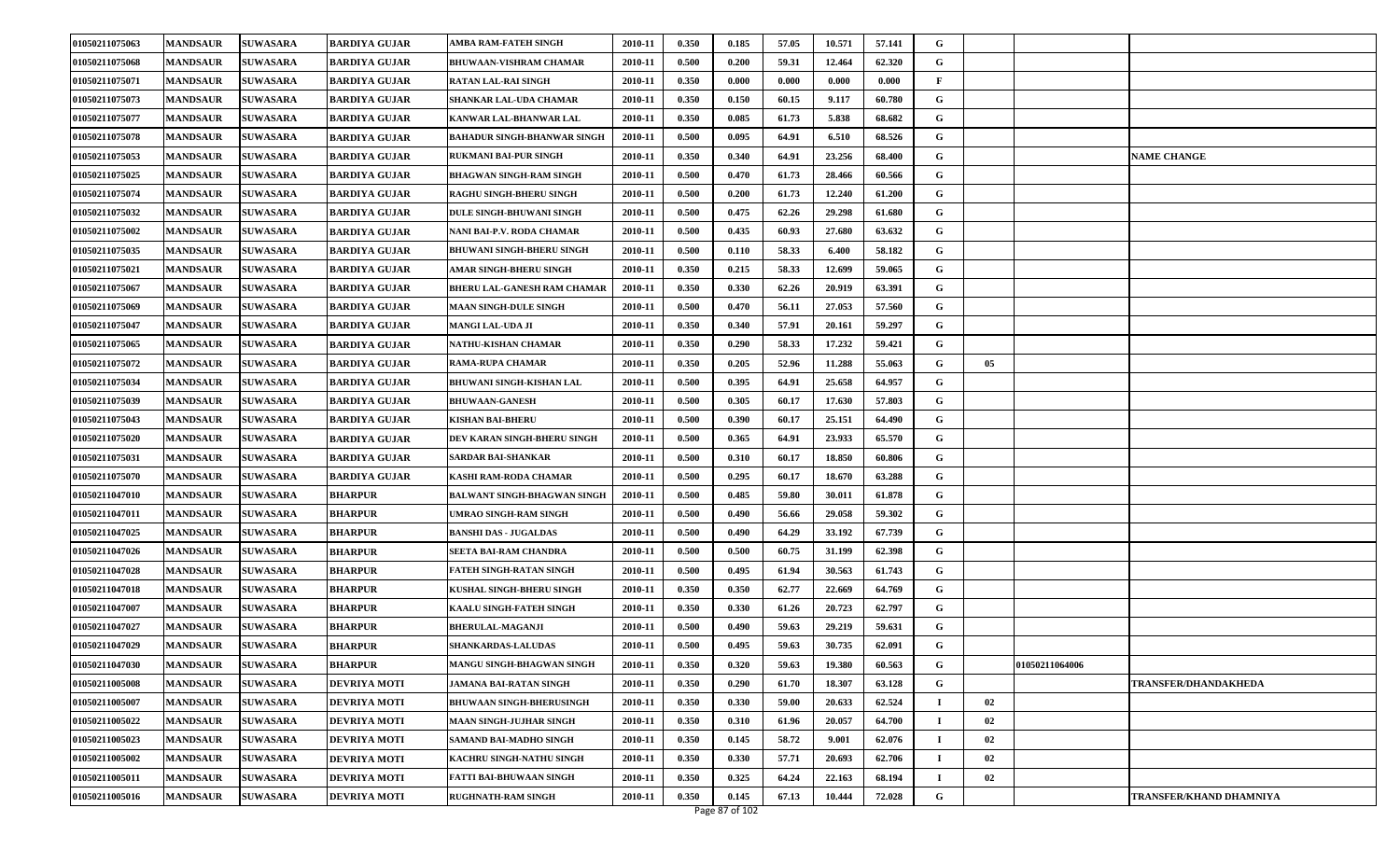| 01050211005021 | <b>MANDSAUR</b> | <b>SUWASARA</b> | <b>DEVRIYA MOTI</b>   | <b>RAGHUSINGH-HARISINGH</b>                           | 2010-11 | 0.350 | 0.155 | 62.14 | 11.070 | 71.419 | G           |    |                | TRANSFER/BARDIYA GUJAR   |
|----------------|-----------------|-----------------|-----------------------|-------------------------------------------------------|---------|-------|-------|-------|--------|--------|-------------|----|----------------|--------------------------|
| 01050211005014 | <b>MANDSAUR</b> | <b>SUWASARA</b> | <b>DEVRIYA MOTI</b>   | RUKMAN BAI-KARAN SINGH                                | 2010-11 | 0.350 | 0.310 | 56.75 | 18.663 | 60.203 | $\mathbf I$ | 02 | 01050210127008 |                          |
| 01050211045025 | <b>MANDSAUR</b> | <b>SUWASARA</b> | DEVRIYA VIJAY         | AMAR SINGH-DUNGAR SINGH MATA<br><b>SWARIIP KUNWAR</b> | 2010-11 | 0.500 | 0.300 | 65.49 | 19.750 | 65.833 | G           |    |                |                          |
| 01050211045037 | <b>MANDSAUR</b> | <b>SUWASARA</b> | DEVRIYA VIJAY         | <b>GOVARDHAN LAL-NANU RAM</b>                         | 2010-11 | 0.500 | 0.250 | 64.50 | 15.720 | 62.880 | G           |    |                |                          |
| 01050211045040 | <b>MANDSAUR</b> | <b>SUWASARA</b> | DEVRIYA VIJAY         | <b>GAJRAJ SINGH-YASHWANT SINGH</b>                    | 2010-11 | 0.350 | 0.090 | 67.34 | 5.964  | 66.267 | G           |    |                |                          |
| 01050211045042 | <b>MANDSAUR</b> | <b>SUWASARA</b> | DEVRIYA VIJAY         | <b>MANOHAR SINGH-JUJHAR SINGH</b>                     | 2010-11 | 0.350 | 0.100 | 63.47 | 5.876  | 58.760 | G           |    |                |                          |
| 01050211045050 | <b>MANDSAUR</b> | <b>SUWASARA</b> | DEVRIYA VIJAY         | DEEP KUNWAR BAI-UDAY SINGH                            | 2010-11 | 0.500 | 0.425 | 60.75 | 24.604 | 57.892 | G           |    |                |                          |
| 01050211045076 | <b>MANDSAUR</b> | <b>SUWASARA</b> | DEVRIYA VIJAY         | <b>BHERU LAL-RATAN LAL</b>                            | 2010-11 | 0.350 | 0.350 | 60.06 | 21.055 | 60.157 | G           |    |                |                          |
| 01050211045077 | <b>MANDSAUR</b> | <b>SUWASARA</b> | DEVRIYA VIJAY         | SHIV SINGH-BHAGWAN SINGH                              | 2010-11 | 0.350 | 0.295 | 66.56 | 19.892 | 67.431 | G           |    |                |                          |
| 01050211045078 | <b>MANDSAUR</b> | <b>SUWASARA</b> | DEVRIYA VIJAY         | <b>RAJI BAI-UDA</b>                                   | 2010-11 | 0.500 | 0.100 | 63.47 | 6.166  | 61.660 | G           |    |                |                          |
| 01050211045001 | <b>MANDSAUR</b> | <b>SUWASARA</b> | DEVRIYA VIJAY         | <b>UDA-AMRA</b>                                       | 2010-11 | 0.500 | 0.485 | 67.70 | 31.451 | 64.847 | G           |    |                |                          |
| 01050211045005 | <b>MANDSAUR</b> | <b>SUWASARA</b> | DEVRIYA VIJAY         | <b>BHUWAAN-BAGDIRAM</b>                               | 2010-11 | 0.500 | 0.200 | 69.29 | 13.888 | 69.440 | G           |    |                |                          |
| 01050211045011 | <b>MANDSAUR</b> | <b>SUWASARA</b> | DEVRIYA VIJAY         | PRAHLAD SINGH-DULE SINGH                              | 2010-11 | 0.500 | 0.245 | 66.56 | 16.821 | 68.657 | G           |    |                |                          |
| 01050211045023 | <b>MANDSAUR</b> | <b>SUWASARA</b> | DEVRIYA VIJAY         | <b>CHAIN SINGH-JORAWAR SINGH</b>                      | 2010-11 | 0.500 | 0.000 | 0.000 | 0.000  | 0.000  | N           |    |                |                          |
| 01050211045082 | <b>MANDSAUR</b> | <b>SUWASARA</b> | DEVRIYA VIJAY         | <b>BHERU SINGH-JUJHAR SINGH</b>                       | 2010-11 | 0.500 | 0.200 | 63.47 | 11.688 | 58.440 | G           |    |                |                          |
| 01050211045075 | <b>MANDSAUR</b> | <b>SUWASARA</b> | DEVRIYA VIJAY         | <b>BHERU LAL-PURA JI</b>                              | 2010-11 | 0.350 | 0.150 | 61.75 | 9.157  | 61.047 | G           |    |                |                          |
| 01050211045048 | <b>MANDSAUR</b> | <b>SUWASARA</b> | DEVRIYA VIJAY         | <b>CHANDAR SINGH-BHERU SINGH</b>                      | 2010-11 | 0.350 | 0.260 | 65.20 | 16.421 | 63.158 | G           |    |                |                          |
| 01050211045008 | <b>MANDSAUR</b> | <b>SUWASARA</b> | <b>DEVRIYA VIJAY</b>  | <b>MAAN SINGH-MADHO SINGH</b>                         | 2010-11 | 0.350 | 0.205 | 61.51 | 12.987 | 63.351 | G           |    |                |                          |
| 01050211045062 | <b>MANDSAUR</b> | <b>SUWASARA</b> | DEVRIYA VIJAY         | PIR SINGH-BHANWAR SINGH                               | 2010-11 | 0.500 | 0.495 | 63.98 | 31.560 | 63.758 | G           |    |                |                          |
| 01050211045014 | <b>MANDSAUR</b> | <b>SUWASARA</b> | DEVRIYA VIJAY         | <b>GOVARDHAN SINGH-CHATAR SINGH</b>                   | 2010-11 | 0.500 | 0.000 | 0.000 | 0.000  | 0.000  | F           |    |                |                          |
| 01050211045061 | <b>MANDSAUR</b> | <b>SUWASARA</b> | DEVRIYA VIJAY         | SHANKAR SINGH-MEHTAB SINGH                            | 2010-11 | 0.350 | 0.350 | 61.70 | 21.295 | 60.843 | G           |    |                |                          |
| 01050211045052 | <b>MANDSAUR</b> | <b>SUWASARA</b> | DEVRIYA VIJAY         | <b>KAANA-DEVA CHAMAR</b>                              | 2010-11 | 0.350 | 0.335 | 59.47 | 19.209 | 57.340 | $\mathbf I$ | 02 |                |                          |
| 01050211007038 | <b>MANDSAUR</b> | <b>SUWASARA</b> | DHABALA DEVAL         | <b>DHAKHABAI-LALU</b>                                 | 2010-11 | 0.350 | 0.335 | 57.21 | 18.201 | 54.331 | G           | 04 |                |                          |
| 01050211007051 | <b>MANDSAUR</b> | <b>SUWASARA</b> | <b>DHABALA DEVAL</b>  | <b>JAYPALSINGH-RAGHUVIRSINGH</b>                      | 2010-11 | 0.500 | 0.495 | 62.08 | 29.772 | 60.145 | G           |    |                | <b>TRANSFER/BHARPUR</b>  |
| 01050211007052 | <b>MANDSAUR</b> | <b>SUWASARA</b> | <b>DHABALA DEVAL</b>  | SHAMBHU SINGH-MAAN SINGH                              | 2010-11 | 0.500 | 0.490 | 62.08 | 30.827 | 62.912 | G           |    |                | <b>TRANSFER/DHANWADA</b> |
| 01050211007032 | <b>MANDSAUR</b> | <b>SUWASARA</b> | <b>DHABALA DEVAL</b>  | <b>BHERU-BHANWAR</b>                                  | 2010-11 | 0.500 | 0.475 | 61.91 | 28.249 | 59.472 | $\mathbf I$ | 02 |                |                          |
| 01050211007042 | <b>MANDSAUR</b> | <b>SUWASARA</b> | DHABALA DEVAL         | RAAKHLI BAI-MANGI LAL                                 | 2010-11 | 0.500 | 0.475 | 62.08 | 28.752 | 60.531 | G           |    |                | <b>TRANSFER/BHARPUR</b>  |
| 01050211007001 | <b>MANDSAUR</b> | <b>SUWASARA</b> | <b>DHABALA DEVAL</b>  | <b>FATTA-AMRA</b>                                     | 2010-11 | 0.500 | 0.450 | 62.08 | 28.362 | 63.027 | G           |    |                | <b>TRANSFER/RUNLJA</b>   |
| 01050211080001 | <b>MANDSAUR</b> | <b>SUWASARA</b> | DHABALA MAHESH        | <b>SWARUP SINGH-HAMER SINGH</b>                       | 2010-11 | 0.500 | 0.485 | 60.45 | 31.097 | 64.118 | G           |    |                |                          |
| 01050211080002 | <b>MANDSAUR</b> | <b>SUWASARA</b> | <b>DHABALA MAHESH</b> | <b>MAAN SINGH-NATHU SINGH</b>                         | 2010-11 | 0.500 | 0.455 | 60.96 | 29.095 | 63.945 | G           |    |                |                          |
| 01050211080003 | <b>MANDSAUR</b> | <b>SUWASARA</b> | DHABALA MAHESH        | <b>DULE SINGH-HARI SINGH</b>                          | 2010-11 | 0.500 | 0.375 | 61.39 | 23.530 | 62.747 | G           |    |                |                          |
| 01050211080004 | <b>MANDSAUR</b> | <b>SUWASARA</b> | DHABALA MAHESH        | <b>RATAN LAL-HAMER GUJAR</b>                          | 2010-11 | 0.350 | 0.345 | 60.96 | 21.745 | 63.029 | G           |    |                |                          |
| 01050211080006 | <b>MANDSAUR</b> | <b>SUWASARA</b> | <b>DHABALA MAHESH</b> | SALAGRAM-KISHAN RAM                                   | 2010-11 | 0.500 | 0.395 | 63.36 | 25.616 | 64.851 | G           |    |                |                          |
| 01050211080012 | <b>MANDSAUR</b> | <b>SUWASARA</b> | <b>DHABALA MAHESH</b> | ISHWAR SINGH-KACHRU SINGH                             | 2010-11 | 0.350 | 0.340 | 63.58 | 22.307 | 65.609 | G           |    |                |                          |
| 01050211080013 | <b>MANDSAUR</b> | <b>SUWASARA</b> | DHABALA MAHESH        | PANI BAI-RAJA RAM                                     | 2010-11 | 0.350 | 0.340 | 59.96 | 21.063 | 61.950 | G           |    |                |                          |
| 01050211080016 | <b>MANDSAUR</b> | <b>SUWASARA</b> | DHABALA MAHESH        | MANGI LAL-CHATAR BHUJ                                 | 2010-11 | 0.500 | 0.430 | 63.58 | 27.285 | 63.453 | G           |    |                |                          |
| 01050211080017 | <b>MANDSAUR</b> | <b>SUWASARA</b> | <b>DHABALA MAHESH</b> | <b>GAMER BAI-BHUWANI SINGH</b>                        | 2010-11 | 0.350 | 0.345 | 61.48 | 22.370 | 64.841 | G           |    |                |                          |
| 01050211080019 | <b>MANDSAUR</b> | <b>SUWASARA</b> | DHABALA MAHESH        | <b>BAHADUR SINGH-GULAB SINGH</b>                      | 2010-11 | 0.500 | 0.420 | 67.66 | 28.871 | 68.740 | G           |    |                |                          |
| 01050211080022 | <b>MANDSAUR</b> | <b>SUWASARA</b> | DHABALA MAHESH        | <b>BHERU-UDA</b>                                      | 2010-11 | 0.350 | 0.285 | 59.6  | 18.885 | 66.263 | G           |    |                |                          |
| 01050211080023 | <b>MANDSAUR</b> | <b>SUWASARA</b> | DHABALA MAHESH        | <b>GAMER BAI-UDAY SINGH</b>                           | 2010-11 | 0.500 | 0.495 | 59.60 | 30.243 | 61.097 | G           |    |                |                          |
| 01050211080024 | <b>MANDSAUR</b> | <b>SUWASARA</b> | <b>DHABALA MAHESH</b> | <b>MANGI LAL-KHUMAN</b>                               | 2010-11 | 0.500 | 0.315 | 60.28 | 19.600 | 62.222 | G           |    |                |                          |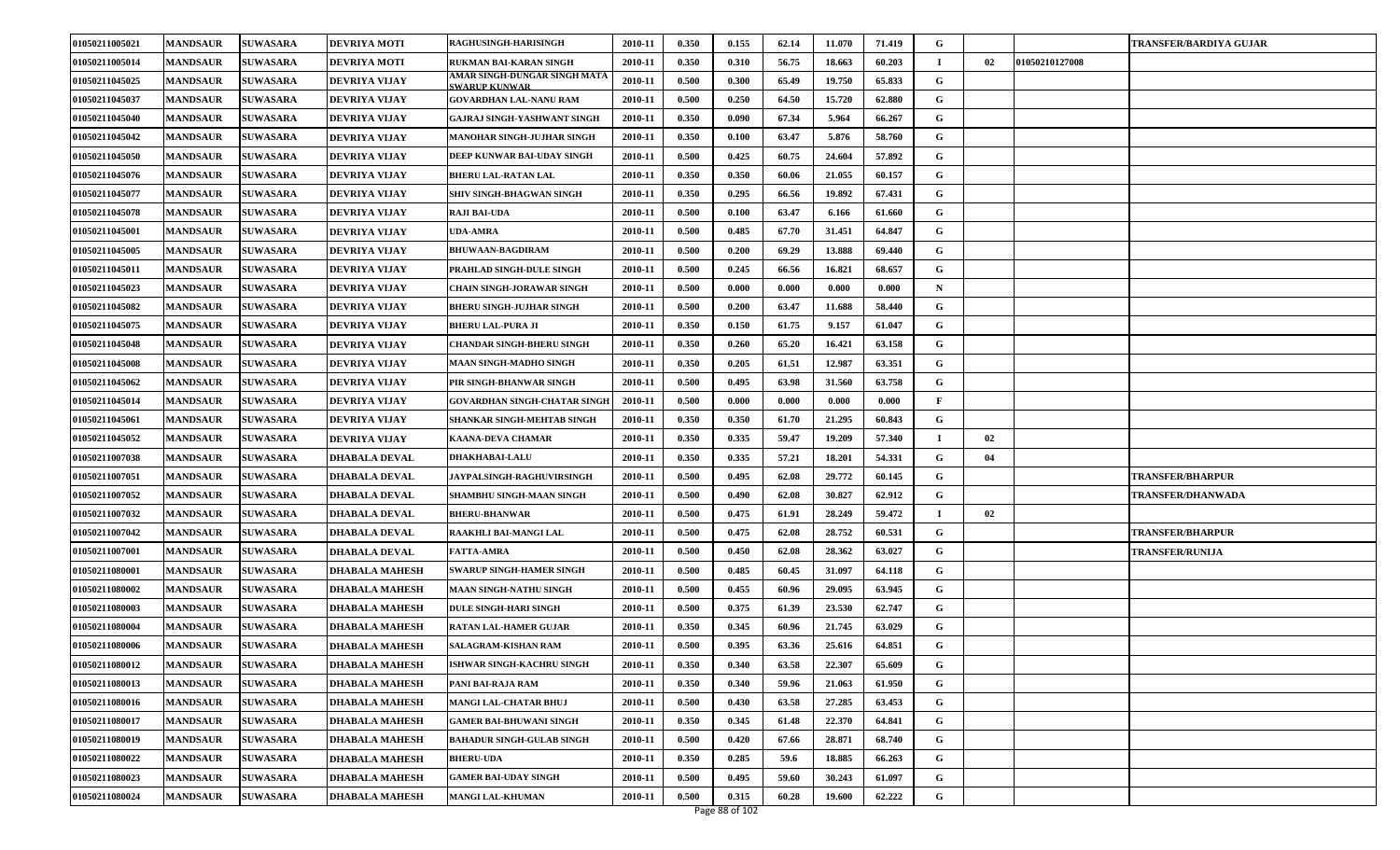| 01050211080026 | <b>MANDSAUR</b> | <b>SUWASARA</b> | <b>DHABALA MAHESH</b> | <b>AMAR LAL-SEVA</b>               | 2010-11 | 0.500 | 0.325 | 63.17 | 21.189 | 65.197 | G |    |                |                    |
|----------------|-----------------|-----------------|-----------------------|------------------------------------|---------|-------|-------|-------|--------|--------|---|----|----------------|--------------------|
| 01050211080028 | <b>MANDSAUR</b> | <b>SUWASARA</b> | <b>DHABALA MAHESH</b> | <b>GANGA BAI-MEHTAB</b>            | 2010-11 | 0.500 | 0.395 | 59.96 | 24.721 | 62.585 | G |    |                |                    |
| 01050211080029 | <b>MANDSAUR</b> | <b>SUWASARA</b> | <b>DHABALA MAHESH</b> | <b>BAPU LAL-DHULA</b>              | 2010-11 | 0.500 | 0.485 | 63.58 | 32.998 | 68.037 | G |    |                |                    |
| 01050211080031 | <b>MANDSAUR</b> | <b>SUWASARA</b> | <b>DHABALA MAHESH</b> | MEHTAB SINGH-HAMER SINGH           | 2010-11 | 0.500 | 0.340 | 61.76 | 21.545 | 63.368 | G |    |                |                    |
| 01050211080034 | <b>MANDSAUR</b> | <b>SUWASARA</b> | <b>DHABALA MAHESH</b> | <b>BHULI BAI-BAPU LAL</b>          | 2010-11 | 0.350 | 0.200 | 61.48 | 12.630 | 63.150 | G |    |                |                    |
| 01050211080036 | <b>MANDSAUR</b> | <b>SUWASARA</b> | <b>DHABALA MAHESH</b> | <b>GOKAL SINGH-FATEH SINGH</b>     | 2010-11 | 0.500 | 0.430 | 59.6  | 27.654 | 64.312 | G |    |                |                    |
| 01050211080038 | <b>MANDSAUR</b> | <b>SUWASARA</b> | <b>DHABALA MAHESH</b> | <b>MANGI LAL-KACHRU SINGH</b>      | 2010-11 | 0.500 | 0.395 | 61.76 | 23.522 | 59.549 | G |    |                |                    |
| 01050211080041 | <b>MANDSAUR</b> | <b>SUWASARA</b> | <b>DHABALA MAHESH</b> | MATHURA LAL-SHANKAL LAL            | 2010-11 | 0.500 | 0.485 | 59.96 | 29.937 | 61.726 | G |    |                |                    |
| 01050211080044 | <b>MANDSAUR</b> | <b>SUWASARA</b> | <b>DHABALA MAHESH</b> | <b>MANGI LAL-BHIM JI</b>           | 2010-11 | 0.500 | 0.490 | 61.39 | 31.186 | 63.645 | G |    |                |                    |
| 01050211080045 | <b>MANDSAUR</b> | <b>SUWASARA</b> | <b>DHABALA MAHESH</b> | <b>MAAN SINGH-UDA</b>              | 2010-11 | 0.500 | 0.395 | 69.11 | 29.164 | 73.833 |   | 02 |                |                    |
| 01050211080048 | <b>MANDSAUR</b> | <b>SUWASARA</b> | <b>DHABALA MAHESH</b> | KHUSHAL BAI-MANGI LAL              | 2010-11 | 0.500 | 0.415 | 59.96 | 25.783 | 62.128 | G |    |                |                    |
| 01050211080052 | <b>MANDSAUR</b> | <b>SUWASARA</b> | <b>DHABALA MAHESH</b> | <b>FATTI BAI-SHAMBHU</b>           | 2010-11 | 0.500 | 0.190 | 63.68 | 12.087 | 63.616 | G |    |                |                    |
| 01050211080053 | <b>MANDSAUR</b> | <b>SUWASARA</b> | <b>DHABALA MAHESH</b> | <b>BHUWANI SINGH-SEVA</b>          | 2010-11 | 0.500 | 0.375 | 63.68 | 25.054 | 66.811 | G |    |                |                    |
| 01050211080055 | <b>MANDSAUR</b> | <b>SUWASARA</b> | <b>DHABALA MAHESH</b> | <b>GOKAL SINGH-DEV JI</b>          | 2010-11 | 0.500 | 0.200 | 65.39 | 13.171 | 65.855 |   | 02 |                |                    |
| 01050211080056 | <b>MANDSAUR</b> | <b>SUWASARA</b> | <b>DHABALA MAHESH</b> | <b>BHAGWAN SINGH-BHERU SINGH</b>   | 2010-11 | 0.500 | 0.400 | 61.48 | 25.180 | 62.950 | G |    |                |                    |
| 01050211080061 | <b>MANDSAUR</b> | <b>SUWASARA</b> | <b>DHABALA MAHESH</b> | <b>SARDAR BAI-KAALU SINGH</b>      | 2010-11 | 0.500 | 0.385 | 61.76 | 23.239 | 60.361 | G |    |                |                    |
| 01050211080063 | <b>MANDSAUR</b> | <b>SUWASARA</b> | <b>DHABALA MAHESH</b> | <b>MANGI LAL-SHANKAR</b>           | 2010-11 | 0.350 | 0.280 | 61.48 | 17.891 | 63.896 | G |    |                |                    |
| 01050211080064 | <b>MANDSAUR</b> | <b>SUWASARA</b> | <b>DHABALA MAHESH</b> | <b>SHANKAR-HAMER</b>               | 2010-11 | 0.500 | 0.470 | 59.08 | 28.941 | 61.577 | G |    |                |                    |
| 01050211080072 | <b>MANDSAUR</b> | <b>SUWASARA</b> | <b>DHABALA MAHESH</b> | <b>GEETA BAI-MANGI LAL</b>         | 2010-11 | 0.350 | 0.340 | 59.60 | 21.209 | 62.379 | G |    |                |                    |
| 01050211080074 | <b>MANDSAUR</b> | <b>SUWASARA</b> | <b>DHABALA MAHESH</b> | <b>BHAGWAN SINGH-BHUWANI SINGH</b> | 2010-11 | 0.500 | 0.345 | 61.39 | 21.741 | 63.017 | G |    |                |                    |
| 01050211080075 | <b>MANDSAUR</b> | <b>SUWASARA</b> | <b>DHABALA MAHESH</b> | <b>SHANKAR LAL-SALAGRAM</b>        | 2010-11 | 0.500 | 0.460 | 59.08 | 28.426 | 61.796 | G |    |                |                    |
| 01050211080076 | <b>MANDSAUR</b> | <b>SUWASARA</b> | <b>DHABALA MAHESH</b> | ANDAR BAI-KISHAN LAL               | 2010-11 | 0.350 | 0.335 | 60.28 | 21.331 | 63.675 | G |    |                | <b>NAME CHANGE</b> |
| 01050211080077 | <b>MANDSAUR</b> | <b>SUWASARA</b> | <b>DHABALA MAHESH</b> | <b>SHIV SINGH-RAM LAL</b>          | 2010-11 | 0.500 | 0.485 | 59.60 | 29.928 | 61.707 | G |    |                |                    |
| 01050211080078 | <b>MANDSAUR</b> | <b>SUWASARA</b> | <b>DHABALA MAHESH</b> | <b>AMAR SINGH-DEV JI</b>           | 2010-11 | 0.500 | 0.435 | 59.08 | 26.670 | 61.310 | G |    |                |                    |
| 01050211080079 | <b>MANDSAUR</b> | <b>SUWASARA</b> | <b>DHABALA MAHESH</b> | <b>BHANWAR LAL-BHUWANI SINGH</b>   | 2010-11 | 0.500 | 0.415 | 67.66 | 28.098 | 67.706 | G |    |                |                    |
| 01050211080080 | <b>MANDSAUR</b> | <b>SUWASARA</b> | <b>DHABALA MAHESH</b> | SEETA RAM-AHILYA BAI               | 2010-11 | 0.350 | 0.335 | 62.83 | 20.949 | 62.534 | G |    |                |                    |
| 01050211080083 | <b>MANDSAUR</b> | <b>SUWASARA</b> | <b>DHABALA MAHESH</b> | <b>MOHAN LAL-UDA</b>               | 2010-11 | 0.350 | 0.325 | 61.39 | 20.978 | 64.548 | G |    |                |                    |
| 01050211080084 | <b>MANDSAUR</b> | <b>SUWASARA</b> | <b>DHABALA MAHESH</b> | <b>BHARAT SINGH-GOKUL SINGH</b>    | 2010-11 | 0.350 | 0.235 | 59.08 | 13.749 | 58.506 | G |    |                |                    |
| 01050211080085 | <b>MANDSAUR</b> | <b>SUWASARA</b> | <b>DHABALA MAHESH</b> | <b>BAHADUR SINGH-ONKAR LAL</b>     | 2010-11 | 0.500 | 0.480 | 61.48 | 30.705 | 63.969 | G |    |                |                    |
| 01050211080086 | <b>MANDSAUR</b> | <b>SUWASARA</b> | <b>DHABALA MAHESH</b> | KACHRU SINGH-BHUWANI SINGH         | 2010-11 | 0.500 | 0.465 | 56.40 | 28.289 | 60.837 | G |    |                |                    |
| 01050211080101 | <b>MANDSAUR</b> | <b>SUWASARA</b> | <b>DHABALA MAHESH</b> | RAM GOPAL-RAM CHANDRA              | 2010-11 | 0.500 | 0.440 | 63.68 | 29.757 | 67.630 | G |    |                |                    |
| 01050211080108 | <b>MANDSAUR</b> | <b>SUWASARA</b> | <b>DHABALA MAHESH</b> | <b>MAAN SINGH-DANU SINGH</b>       | 2010-11 | 0.350 | 0.335 | 60.28 | 20.977 | 62.618 | G |    |                | <b>NAME CHANGE</b> |
| 01050211080110 | <b>MANDSAUR</b> | <b>SUWASARA</b> | <b>DHABALA MAHESH</b> | <b>FATTI BAI-ONKAR LAL</b>         | 2010-11 | 0.500 | 0.480 | 60.39 | 31.480 | 65.583 |   | 02 |                |                    |
| 01050211080111 | <b>MANDSAUR</b> | <b>SUWASARA</b> | <b>DHABALA MAHESH</b> | <b>RAM LAL-NAGGA</b>               | 2010-11 | 0.500 | 0.485 | 61.32 | 30.537 | 62.963 | G |    |                |                    |
| 01050211080112 | <b>MANDSAUR</b> | <b>SUWASARA</b> | <b>DHABALA MAHESH</b> | RAM GOPAL-NATHU LAL                | 2010-11 | 0.350 | 0.220 | 60.28 | 14.304 | 65.018 | G |    | 01050211053101 |                    |
| 01050211036001 | <b>MANDSAUR</b> | <b>SUWASARA</b> | <b>DHAKAD KHEDI</b>   | <b>RAM CHANDRA-SHIV LAL</b>        | 2010-11 | 0.500 | 0.375 | 65.44 | 26.316 | 70.176 | G |    |                |                    |
| 01050211036002 | <b>MANDSAUR</b> | <b>SUWASARA</b> | <b>DHAKAD KHEDI</b>   | NATHU LAL-HARI RAM                 | 2010-11 | 0.500 | 0.325 | 65.34 | 21.665 | 66.662 | G |    |                |                    |
| 01050211036003 | <b>MANDSAUR</b> | <b>SUWASARA</b> | <b>DHAKAD KHEDI</b>   | KAALU RAM-KANHAIYA LAL             | 2010-11 | 0.350 | 0.335 | 59.44 | 20.345 | 60.731 | G |    |                |                    |
| 01050211036004 | <b>MANDSAUR</b> | <b>SUWASARA</b> | <b>DHAKAD KHEDI</b>   | <b>BHUWANI BAI-DHANNA</b>          | 2010-11 | 0.500 | 0.405 | 59.09 | 24.033 | 59.341 | G |    |                |                    |
| 01050211036005 | <b>MANDSAUR</b> | <b>SUWASARA</b> | <b>DHAKAD KHEDI</b>   | NIRBHAY RAM-SALAGRAM               | 2010-11 | 0.500 | 0.295 | 62.27 | 18.814 | 63.776 | G |    |                |                    |
| 01050211036006 | <b>MANDSAUR</b> | <b>SUWASARA</b> | <b>DHAKAD KHEDI</b>   | <b>NANDA-MEHTAB</b>                | 2010-11 | 0.500 | 0.325 | 68.77 | 22.822 | 70.222 | G |    |                |                    |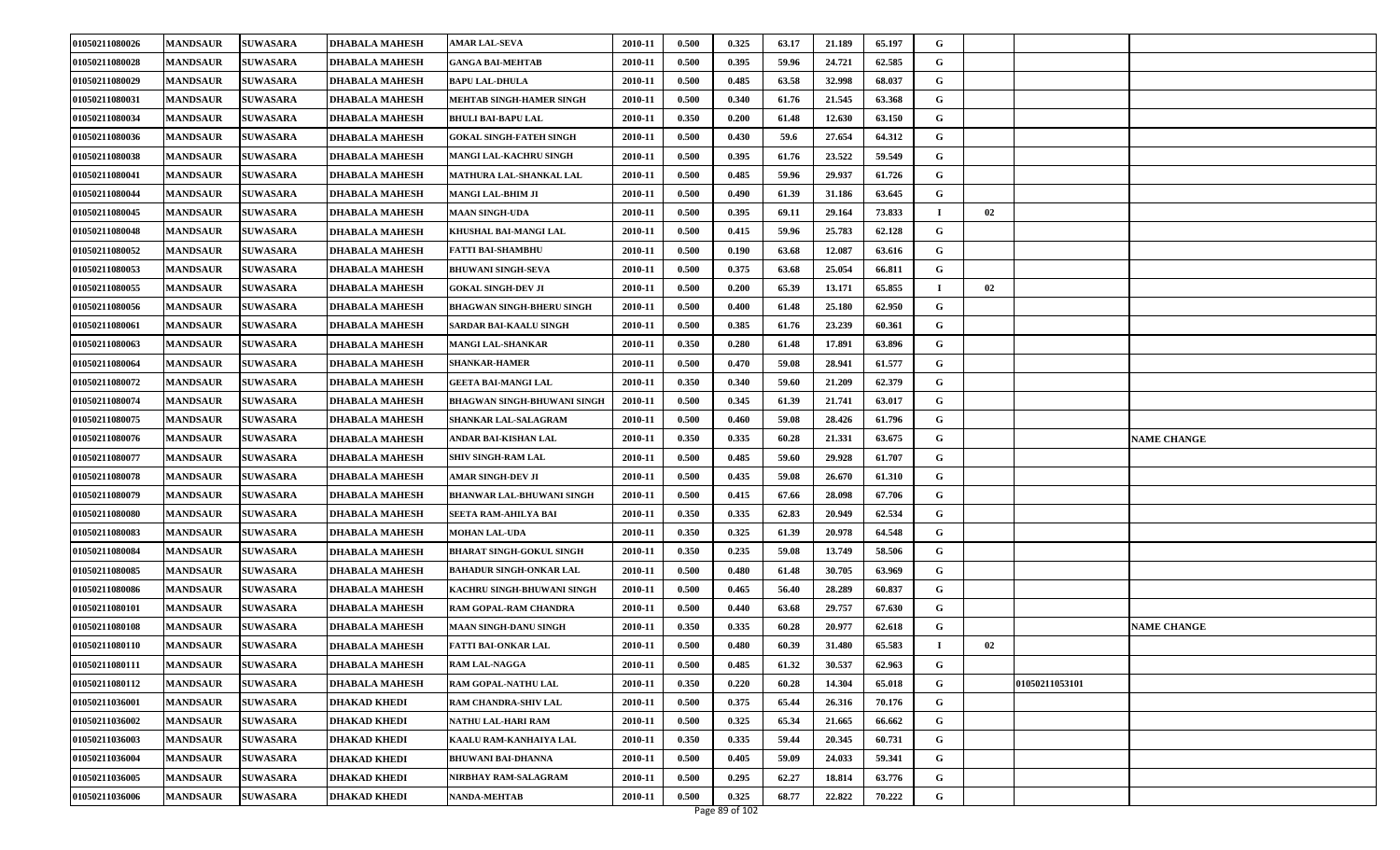| 01050211036007 | <b>MANDSAUR</b> | <b>SUWASARA</b> | <b>DHAKAD KHEDI</b> | <b>BADRI LAL-SUKHLAL</b>        | 2010-11 | 0.500 | 0.295 | 66.18 | 19.759 | 66.980 | G |                    |
|----------------|-----------------|-----------------|---------------------|---------------------------------|---------|-------|-------|-------|--------|--------|---|--------------------|
| 01050211036008 | <b>MANDSAUR</b> | <b>SUWASARA</b> | <b>DHAKAD KHEDI</b> | <b>RAM NARAYAN-PURA</b>         | 2010-11 | 0.500 | 0.505 | 61.88 | 31.550 | 62.475 | G |                    |
| 01050211036009 | <b>MANDSAUR</b> | <b>SUWASARA</b> | <b>DHAKAD KHEDI</b> | LAXMI NARAYAN-KANI RAM          | 2010-11 | 0.500 | 0.275 | 66.18 | 18.077 | 65.735 | G |                    |
| 01050211036010 | <b>MANDSAUR</b> | <b>SUWASARA</b> | <b>DHAKAD KHEDI</b> | <b>RAMA-KHEMA</b>               | 2010-11 | 0.500 | 0.215 | 62.46 | 13.750 | 63.953 | G |                    |
| 01050211036011 | <b>MANDSAUR</b> | <b>SUWASARA</b> | <b>DHAKAD KHEDI</b> | SHANKAR LAL-BHAGIRATH           | 2010-11 | 0.500 | 0.315 | 59.44 | 18.766 | 59.575 | G |                    |
| 01050211036012 | <b>MANDSAUR</b> | <b>SUWASARA</b> | <b>DHAKAD KHEDI</b> | KASI RAM-MANGI LAL              | 2010-11 | 0.500 | 0.355 | 66.18 | 23.636 | 66.580 | G |                    |
| 01050211036013 | <b>MANDSAUR</b> | <b>SUWASARA</b> | <b>DHAKAD KHEDI</b> | <b>AATMA RAM-NANDA</b>          | 2010-11 | 0.500 | 0.495 | 69.38 | 35,275 | 71.263 | G |                    |
| 01050211036014 | <b>MANDSAUR</b> | <b>SUWASARA</b> | <b>DHAKAD KHEDI</b> | SHANKARLAL D/P-RAMESHWAR        | 2010-11 | 0.350 | 0.345 | 62.46 | 21.897 | 63.470 | G | <b>NAME CHANGE</b> |
| 01050211036015 | <b>MANDSAUR</b> | <b>SUWASARA</b> | <b>DHAKAD KHEDI</b> | <b>SEETA RAM-DEV JI</b>         | 2010-11 | 0.500 | 0.205 | 61.42 | 12.644 | 61.678 | G |                    |
| 01050211036016 | <b>MANDSAUR</b> | <b>SUWASARA</b> | <b>DHAKAD KHEDI</b> | <b>BADRI LAL-MAGAN</b>          | 2010-11 | 0.500 | 0.350 | 66.18 | 23.466 | 67.046 | G |                    |
| 01050211036017 | <b>MANDSAUR</b> | <b>SUWASARA</b> | <b>DHAKAD KHEDI</b> | <b>JAMANA LAL-BAPU LAL</b>      | 2010-11 | 0.500 | 0.470 | 68.77 | 33.953 | 72.240 | G |                    |
| 01050211036018 | <b>MANDSAUR</b> | <b>SUWASARA</b> | <b>DHAKAD KHEDI</b> | ASHA RAM-D.P. DEVJI             | 2010-11 | 0.500 | 0.455 | 63.23 | 29.149 | 64.064 | G |                    |
| 01050211036019 | <b>MANDSAUR</b> | <b>SUWASARA</b> | <b>DHAKAD KHEDI</b> | KAMLA BAI-BHANWAR LAL           | 2010-11 | 0.500 | 0.335 | 61.13 | 20.653 | 61.651 | G |                    |
| 01050211036020 | <b>MANDSAUR</b> | <b>SUWASARA</b> | <b>DHAKAD KHEDI</b> | RAKHI LAL-D.P. DHANNA           | 2010-11 | 0.500 | 0.175 | 68.77 | 12.349 | 70.566 | G |                    |
| 01050211036021 | <b>MANDSAUR</b> | <b>SUWASARA</b> | <b>DHAKAD KHEDI</b> | RAM NARAYAN-PYAR JI             | 2010-11 | 0.500 | 0.490 | 64.30 | 31.580 | 64.449 | G |                    |
| 01050211036022 | <b>MANDSAUR</b> | <b>SUWASARA</b> | <b>DHAKAD KHEDI</b> | <b>KISHAN LAL-DEVA</b>          | 2010-11 | 0.500 | 0.200 | 63.72 | 12.862 | 64.310 | G |                    |
| 01050211036024 | <b>MANDSAUR</b> | <b>SUWASARA</b> | <b>DHAKAD KHEDI</b> | RAM KUNWAR BAI-CHANDRIYA        | 2010-11 | 0.500 | 0.210 | 68.77 | 14.422 | 68.676 | G |                    |
| 01050211036026 | <b>MANDSAUR</b> | <b>SUWASARA</b> | <b>DHAKAD KHEDI</b> | <b>BANSHI LAL-JAGGANNATH</b>    | 2010-11 | 0.500 | 0.340 | 68.75 | 23.876 | 70.224 | G |                    |
| 01050211036028 | <b>MANDSAUR</b> | <b>SUWASARA</b> | <b>DHAKAD KHEDI</b> | MANGI LAL-PRABHU LAL            | 2010-11 | 0.500 | 0.245 | 66.67 | 16.610 | 67.796 | G |                    |
| 01050211036029 | <b>MANDSAUR</b> | <b>SUWASARA</b> | <b>DHAKAD KHEDI</b> | UDAY LAL-NATHU                  | 2010-11 | 0.500 | 0.200 | 68.75 | 14.045 | 70.225 | G |                    |
| 01050211036030 | <b>MANDSAUR</b> | <b>SUWASARA</b> | <b>DHAKAD KHEDI</b> | <b>MOTI RAM-NANU RAM</b>        | 2010-11 | 0.500 | 0.430 | 62.46 | 26.867 | 62.481 | G |                    |
| 01050211036032 | <b>MANDSAUR</b> | <b>SUWASARA</b> | <b>DHAKAD KHEDI</b> | <b>SHIV LAL-BAPU LAL</b>        | 2010-11 | 0.500 | 0.475 | 68.75 | 32.607 | 68.646 | G |                    |
| 01050211036033 | <b>MANDSAUR</b> | <b>SUWASARA</b> | <b>DHAKAD KHEDI</b> | RAM KISHAN-NARAYAN              | 2010-11 | 0.500 | 0.200 | 64.85 | 13.053 | 65.265 | G |                    |
| 01050211036034 | <b>MANDSAUR</b> | <b>SUWASARA</b> | <b>DHAKAD KHEDI</b> | <b>KARMA BAI-BHUWAAN</b>        | 2010-11 | 0.500 | 0.250 | 64.85 | 16.444 | 65.776 | G |                    |
| 01050211036036 | <b>MANDSAUR</b> | <b>SUWASARA</b> | <b>DHAKAD KHEDI</b> | <b>BHANWAR BAI-MANGU DAS</b>    | 2010-11 | 0.350 | 0.200 | 63.63 | 12.871 | 64.355 | G |                    |
| 01050211036037 | <b>MANDSAUR</b> | <b>SUWASARA</b> | <b>DHAKAD KHEDI</b> | <b>MANGI LAL-NARAYAN</b>        | 2010-11 | 0.500 | 0.405 | 64.85 | 27.181 | 67.114 | G |                    |
| 01050211036039 | <b>MANDSAUR</b> | <b>SUWASARA</b> | <b>DHAKAD KHEDI</b> | RATAN LAL-NANU RAM              | 2010-11 | 0.500 | 0.155 | 67.77 | 10.688 | 68.955 | G |                    |
| 01050211036041 | <b>MANDSAUR</b> | <b>SUWASARA</b> | <b>DHAKAD KHEDI</b> | NAND LAL-PRABHU LAL             | 2010-11 | 0.500 | 0.390 | 64.85 | 25.171 | 64.541 | G |                    |
| 01050211036042 | <b>MANDSAUR</b> | <b>SUWASARA</b> | <b>DHAKAD KHEDI</b> | <b>BHUWANI SHANKAR-RAMA JI</b>  | 2010-11 | 0.500 | 0.300 | 63.63 | 18.871 | 62.903 | G |                    |
| 01050211036043 | <b>MANDSAUR</b> | <b>SUWASARA</b> | <b>DHAKAD KHEDI</b> | NATHU LAL-NARAYAN               | 2010-11 | 0.500 | 0.230 | 67.77 | 14.571 | 63.352 | G |                    |
| 01050211036044 | <b>MANDSAUR</b> | <b>SUWASARA</b> | <b>DHAKAD KHEDI</b> | RAM LAL-RAM CHANDRA             | 2010-11 | 0.500 | 0.285 | 63.63 | 18.271 | 64.109 | G |                    |
| 01050211036045 | <b>MANDSAUR</b> | <b>SUWASARA</b> | <b>DHAKAD KHEDI</b> | <b>BHUWANI SHANKAR-SHIV LAL</b> | 2010-11 | 0.500 | 0.120 | 63.63 | 8.136  | 67.800 | G |                    |
| 01050211036046 | <b>MANDSAUR</b> | <b>SUWASARA</b> | <b>DHAKAD KHEDI</b> | <b>KAARU LAL-KANI RAM</b>       | 2010-11 | 0.500 | 0.300 | 62.74 | 19.118 | 63.727 | G |                    |
| 01050211036047 | <b>MANDSAUR</b> | <b>SUWASARA</b> | <b>DHAKAD KHEDI</b> | <b>BALA RAM-NATHU</b>           | 2010-11 | 0.500 | 0.495 | 60.41 | 30.145 | 60.899 | G |                    |
| 01050211036049 | <b>MANDSAUR</b> | <b>SUWASARA</b> | <b>DHAKAD KHEDI</b> | RAM DAYAL-SHANKAR LAL           | 2010-11 | 0.500 | 0.220 | 65.04 | 14.671 | 66.686 | G |                    |
| 01050211036050 | <b>MANDSAUR</b> | <b>SUWASARA</b> | <b>DHAKAD KHEDI</b> | <b>BHAGIRATH-RAJA RAM</b>       | 2010-11 | 0.500 | 0.285 | 65.04 | 18.639 | 65.400 | G |                    |
| 01050211036052 | <b>MANDSAUR</b> | <b>SUWASARA</b> | <b>DHAKAD KHEDI</b> | PARMANAND-NARAYAN               | 2010-11 | 0.500 | 0.255 | 69.38 | 18.009 | 70.624 | G |                    |
| 01050211036053 | <b>MANDSAUR</b> | <b>SUWASARA</b> | <b>DHAKAD KHEDI</b> | <b>SHAMBHU LAL-PURA JI</b>      | 2010-11 | 0.500 | 0.350 | 62.74 | 22.058 | 63.023 | G |                    |
| 01050211036054 | <b>MANDSAUR</b> | <b>SUWASARA</b> | <b>DHAKAD KHEDI</b> | RAM GOPAL-BABU LAL              | 2010-11 | 0.500 | 0.330 | 62.74 | 21.538 | 65.267 | G |                    |
| 01050211036055 | <b>MANDSAUR</b> | <b>SUWASARA</b> | <b>DHAKAD KHEDI</b> | PARMANAND-BADRI LAL             | 2010-11 | 0.500 | 0.275 | 65.04 | 18.601 | 67.640 | G |                    |
| 01050211036056 | <b>MANDSAUR</b> | <b>SUWASARA</b> | <b>DHAKAD KHEDI</b> | <b>NAND LAL-RAM LAL</b>         | 2010-11 | 0.500 | 0.245 | 60.41 | 15.068 | 61.502 | G |                    |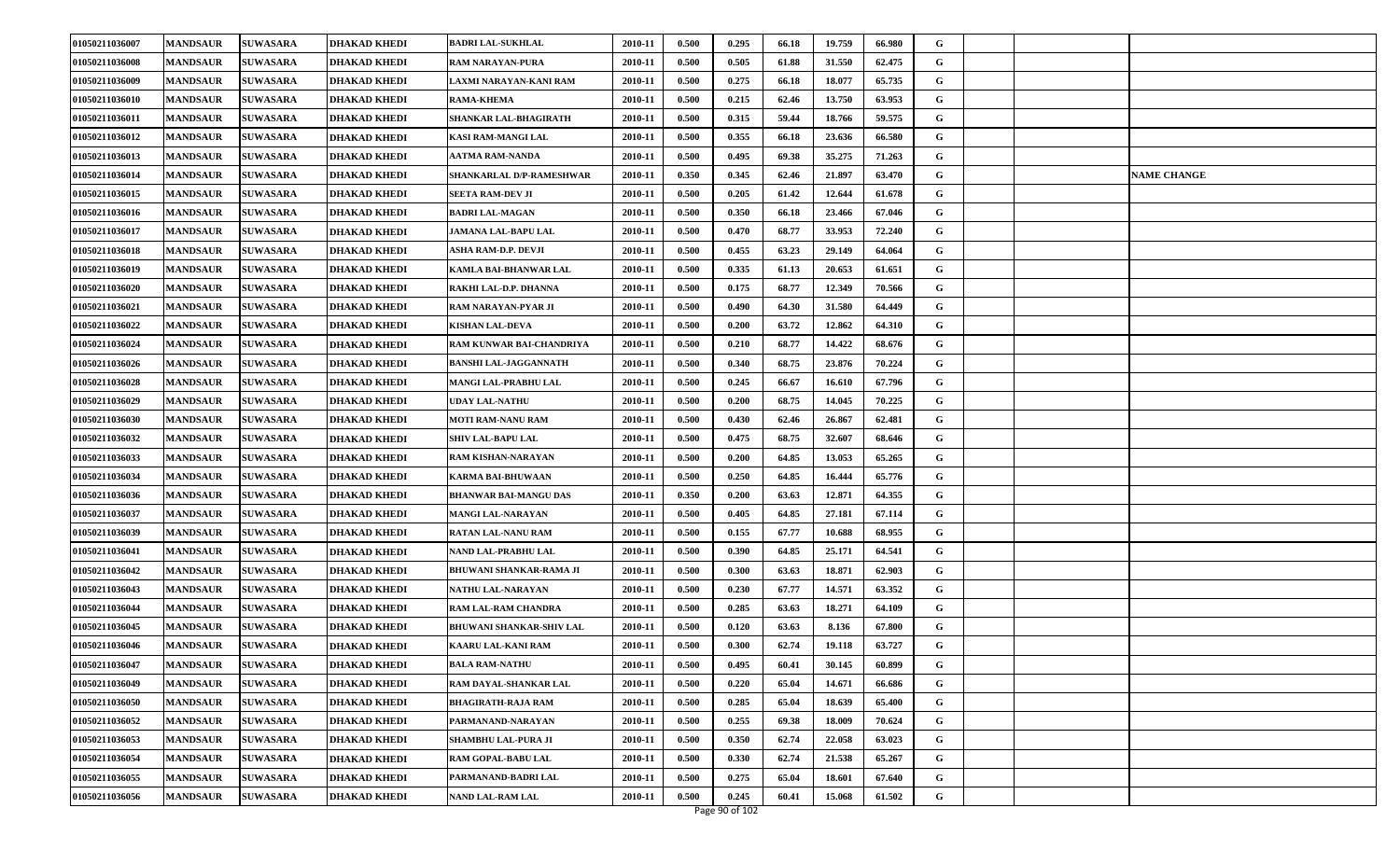| 01050211036057 | <b>MANDSAUR</b> | <b>SUWASARA</b> | <b>DHAKAD KHEDI</b> | HARI RAM-SALAGRAM              | 2010-11 | 0.500 | 0.295 | 62.74 | 18.992 | 64.380 | G |    |                      |
|----------------|-----------------|-----------------|---------------------|--------------------------------|---------|-------|-------|-------|--------|--------|---|----|----------------------|
| 01050211036058 | <b>MANDSAUR</b> | <b>SUWASARA</b> | <b>DHAKAD KHEDI</b> | SHAMBHU LAL-RAMA JI            | 2010-11 | 0.500 | 0.400 | 65.04 | 26.230 | 65.575 | G |    |                      |
| 01050211036023 | <b>MANDSAUR</b> | <b>SUWASARA</b> | <b>DHAKAD KHEDI</b> | KAILASH BAI-KANI RAM           | 2010-11 | 0.500 | 0.430 | 60.41 | 26.002 | 60.470 | G |    |                      |
| 01050211036051 | <b>MANDSAUR</b> | <b>SUWASARA</b> | <b>DHAKAD KHEDI</b> | RAM PRATAP-NARAYAN             | 2010-11 | 0.500 | 0.195 | 67.77 | 13.602 | 69.754 | G |    |                      |
| 01050211036048 | <b>MANDSAUR</b> | <b>SUWASARA</b> | <b>DHAKAD KHEDI</b> | DEVI LAL-DHANNA                | 2010-11 | 0.500 | 0.200 | 62.32 | 13.043 | 65.215 | G |    |                      |
| 01050211036071 | <b>MANDSAUR</b> | <b>SUWASARA</b> | <b>DHAKAD KHEDI</b> | RADHESHYAM-KANHAIYA LAL        | 2010-11 | 0.500 | 0.100 | 62.32 | 6.036  | 60.360 | G |    | <b>TRANSFER/AERA</b> |
| 01050211036040 | <b>MANDSAUR</b> | <b>SUWASARA</b> | <b>DHAKAD KHEDI</b> | DHULA-GANGA RAM                | 2010-11 | 0.500 | 0.390 | 64.01 | 25.513 | 65.418 | G |    |                      |
| 01050211036079 | <b>MANDSAUR</b> | <b>SUWASARA</b> | <b>DHAKAD KHEDI</b> | <b>KAARI BAI-GHISU</b>         | 2010-11 | 0.350 | 0.195 | 61.71 | 12.571 | 64.467 | G |    |                      |
| 01050211036080 | <b>MANDSAUR</b> | <b>SUWASARA</b> | <b>DHAKAD KHEDI</b> | TIKA BAI-TEJ SINGH             | 2010-11 | 0.500 | 0.245 | 62.32 | 15.651 | 63.882 | G |    |                      |
| 01050211036081 | <b>MANDSAUR</b> | <b>SUWASARA</b> | <b>DHAKAD KHEDI</b> | <b>NATHU-DEVA</b>              | 2010-11 | 0.350 | 0.300 | 67.02 | 20.183 | 67.277 | G |    |                      |
| 01050211036035 | <b>MANDSAUR</b> | <b>SUWASARA</b> | <b>DHAKAD KHEDI</b> | <b>RAMA-SEVA</b>               | 2010-11 | 0.500 | 0.495 | 64.01 | 31.374 | 63.382 | G |    |                      |
| 01050211036025 | <b>MANDSAUR</b> | <b>SUWASARA</b> | <b>DHAKAD KHEDI</b> | <b>RAM CHANDRA-DEVA</b>        | 2010-11 | 0.500 | 0.155 | 66.34 | 11.325 | 73.065 | G |    |                      |
| 01050211053002 | <b>MANDSAUR</b> | <b>SUWASARA</b> | <b>DHALPAT</b>      | NANA LAL-ONKAR LAL             | 2010-11 | 0.500 | 0.200 | 66.53 | 13.914 | 69.570 | G |    |                      |
| 01050211053003 | <b>MANDSAUR</b> | <b>SUWASARA</b> | <b>DHALPAT</b>      | RAM GOPAL-DEV RAM              | 2010-11 | 0.350 | 0.350 | 62.88 | 23.032 | 65.806 | G |    | <b>NAME CHANGE</b>   |
| 01050211053005 | <b>MANDSAUR</b> | <b>SUWASARA</b> | <b>DHALPAT</b>      | MODI RAM-KAALU RAM             | 2010-11 | 0.350 | 0.260 | 62.88 | 16.951 | 65.196 | G |    |                      |
| 01050211053009 | <b>MANDSAUR</b> | <b>SUWASARA</b> | <b>DHALPAT</b>      | PRABHU LAL-MODI RAM            | 2010-11 | 0.500 | 0.195 | 62.78 | 12.395 | 63.564 | G |    |                      |
| 01050211053012 | <b>MANDSAUR</b> | <b>SUWASARA</b> | <b>DHALPAT</b>      | LAXMI NARAYAN-PRAHLAD          | 2010-11 | 0.500 | 0.140 | 62.88 | 8.956  | 63.971 | G |    |                      |
| 01050211053013 | <b>MANDSAUR</b> | <b>SUWASARA</b> | <b>DHALPAT</b>      | LAXMI NARAYAN-HIRA LAL         | 2010-11 | 0.500 | 0.355 | 60.49 | 21.534 | 60.659 | G |    |                      |
| 01050211053014 | <b>MANDSAUR</b> | <b>SUWASARA</b> | <b>DHALPAT</b>      | TULSI BAI-ONKAR LAL            | 2010-11 | 0.500 | 0.485 | 62.95 | 31.916 | 65.806 | G |    |                      |
| 01050211053020 | <b>MANDSAUR</b> | <b>SUWASARA</b> | <b>DHALPAT</b>      | AMBA RAM-SOBHA RAM             | 2010-11 | 0.500 | 0.400 | 62.95 | 25.441 | 63.603 | G |    |                      |
| 01050211053023 | <b>MANDSAUR</b> | <b>SUWASARA</b> | <b>DHALPAT</b>      | DAULAT RAM-MODI RAM            | 2010-11 | 0.500 | 0.105 | 67.54 | 7.092  | 67.543 | G |    |                      |
| 01050211053028 | <b>MANDSAUR</b> | <b>SUWASARA</b> | <b>DHALPAT</b>      | <b>SURAJ BAI-RUPA</b>          | 2010-11 | 0.500 | 0.110 | 66.53 | 7.708  | 70.073 | G |    |                      |
| 01050211053035 | <b>MANDSAUR</b> | <b>SUWASARA</b> | <b>DHALPAT</b>      | KAMLA BAI-RODA                 | 2010-11 | 0.500 | 0.115 | 62.99 | 7.703  | 66.983 | G |    |                      |
| 01050211053041 | <b>MANDSAUR</b> | <b>SUWASARA</b> | <b>DHALPAT</b>      | <b>BHAGAT RAM-NAND LAL</b>     | 2010-11 | 0.500 | 0.410 | 64.64 | 27.380 | 66.780 | G |    |                      |
| 01050211053043 | <b>MANDSAUR</b> | <b>SUWASARA</b> | <b>DHALPAT</b>      | SHANTI BAI-BADRI LAL           | 2010-11 | 0.500 | 0.140 | 66.00 | 9.711  | 69.364 | G |    |                      |
| 01050211053044 | <b>MANDSAUR</b> | <b>SUWASARA</b> | <b>DHALPAT</b>      | <b>KAALU RAM-RAM VILAS</b>     | 2010-11 | 0.500 | 0.200 | 66.53 | 13.030 | 65.150 | G |    |                      |
| 01050211053048 | <b>MANDSAUR</b> | <b>SUWASARA</b> | <b>DHALPAT</b>      | <b>NANU RAM-NANDA</b>          | 2010-11 | 0.350 | 0.295 | 60.49 | 19.314 | 65.471 | G |    |                      |
| 01050211053051 | <b>MANDSAUR</b> | <b>SUWASARA</b> | <b>DHALPAT</b>      | NAND LAL-PRABHU LAL            | 2010-11 | 0.500 | 0.110 | 63.56 | 7.382  | 67.109 | G |    |                      |
| 01050211053057 | <b>MANDSAUR</b> | <b>SUWASARA</b> | <b>DHALPAT</b>      | <b>CHANDAR BAI-SALAGRAM</b>    | 2010-11 | 0.350 | 0.180 | 66.53 | 12.004 | 66.689 | G |    |                      |
| 01050211053066 | <b>MANDSAUR</b> | <b>SUWASARA</b> | <b>DHALPAT</b>      | <b>NATHU LAL-SUKH LAL</b>      | 2010-11 | 0.500 | 0.200 | 64.55 | 14.118 | 70.590 | G |    |                      |
| 01050211053069 | <b>MANDSAUR</b> | <b>SUWASARA</b> | <b>DHALPAT</b>      | PURA LAL-CHUNNI LAL            | 2010-11 | 0.500 | 0.235 | 64.17 | 15.758 | 67.055 | G |    |                      |
| 01050211053073 | <b>MANDSAUR</b> | <b>SUWASARA</b> | <b>DHALPAT</b>      | <b>BALA RAM-PURA LAL</b>       | 2010-11 | 0.350 | 0.105 | 62.23 | 6.774  | 64.514 |   | 02 |                      |
| 01050211053076 | <b>MANDSAUR</b> | <b>SUWASARA</b> | <b>DHALPAT</b>      | YASODA BAI-SHIV NARAYAN        | 2010-11 | 0.350 | 0.195 | 66.11 | 13.477 | 69.113 | G |    |                      |
| 01050211053080 | <b>MANDSAUR</b> | <b>SUWASARA</b> | <b>DHALPAT</b>      | <b>GOVARDHAN LAL-KAALU RAM</b> | 2010-11 | 0.500 | 0.475 | 64.17 | 30.893 | 65.038 | G |    |                      |
| 01050211053082 | <b>MANDSAUR</b> | <b>SUWASARA</b> | <b>DHALPAT</b>      | JAMNA LAL-ONKAR LAL            | 2010-11 | 0.350 | 0.200 | 62.95 | 13.085 | 65.425 | G |    |                      |
| 01050211053096 | <b>MANDSAUR</b> | <b>SUWASARA</b> | <b>DHALPAT</b>      | <b>BHAGIRATH-RAM DAYAL</b>     | 2010-11 | 0.350 | 0.120 | 68.05 | 8.467  | 70.558 | G |    |                      |
| 01050211053097 | <b>MANDSAUR</b> | <b>SUWASARA</b> | <b>DHALPAT</b>      | KACHRU KHA-ALLAH BAKSH         | 2010-11 | 0.350 | 0.155 | 62.95 | 10.333 | 66.665 | G |    |                      |
| 01050211053099 | <b>MANDSAUR</b> | <b>SUWASARA</b> | <b>DHALPAT</b>      | <b>SARTAN BAI-RATAN LAL</b>    | 2010-11 | 0.500 | 0.100 | 66.11 | 6.923  | 69.230 | G |    |                      |
| 01050211053108 | <b>MANDSAUR</b> | <b>SUWASARA</b> | <b>DHALPAT</b>      | HARI SHANKAR-NAND LAL          | 2010-11 | 0.500 | 0.290 | 68.05 | 22.262 | 76.766 | G |    |                      |
| 01050211053112 | <b>MANDSAUR</b> | <b>SUWASARA</b> | <b>DHALPAT</b>      | <b>BHAGWAN LAL-BHAGAT RAM</b>  | 2010-11 | 0.500 | 0.115 | 62.95 | 7.878  | 68.504 | G |    |                      |
| 01050211053115 | <b>MANDSAUR</b> | <b>SUWASARA</b> | <b>DHALPAT</b>      | <b>BADRI LAL-DEVI LAL</b>      | 2010-11 | 0.500 | 0.475 | 60.49 | 29.666 | 62.455 | G |    |                      |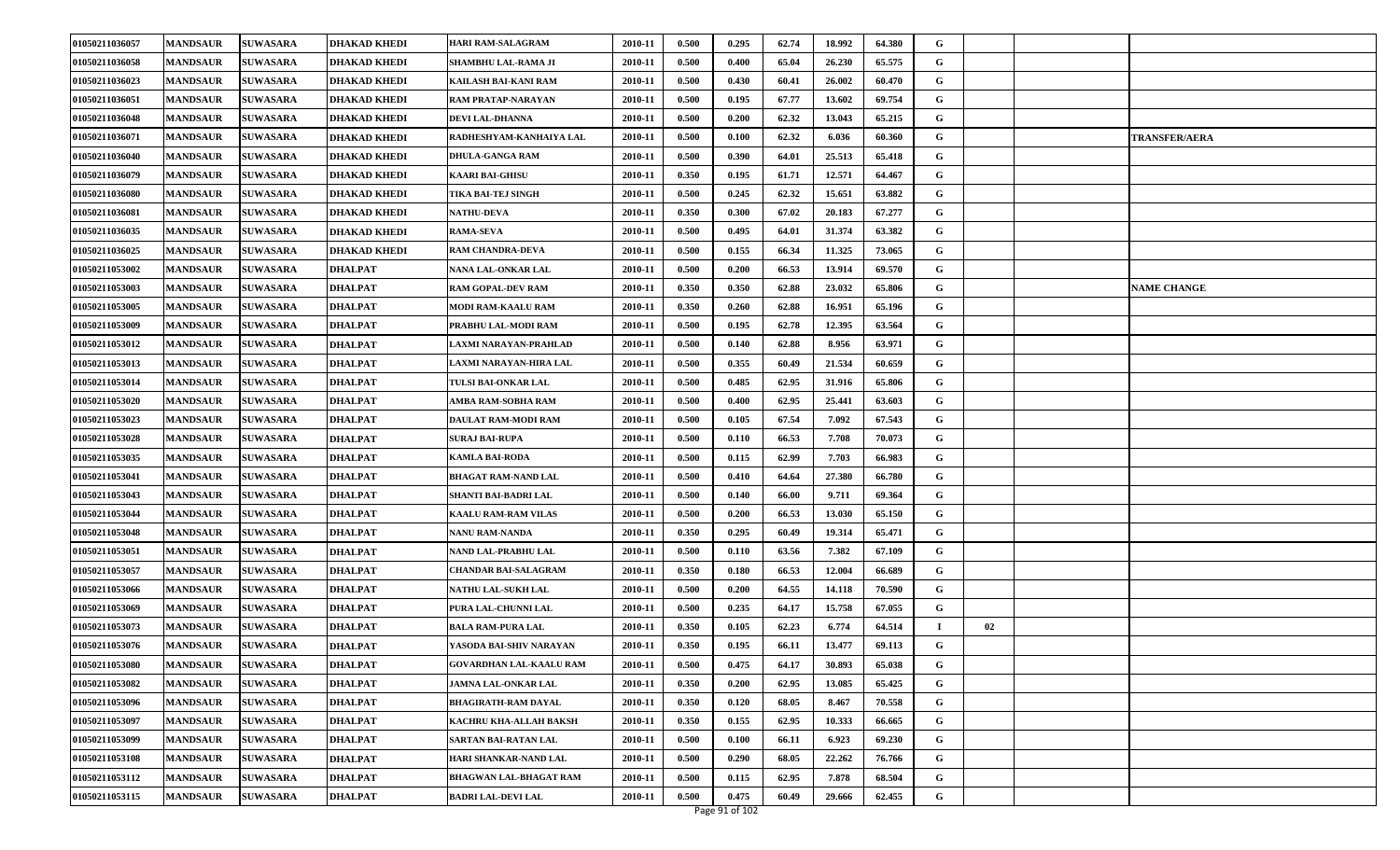| 01050211053116 | <b>MANDSAUR</b> | <b>SUWASARA</b> | <b>DHALPAT</b>  | KAARU LAL-LAXMINARAYAN                 | 2010-11 | 0.500 | 0.100 | 62.95 | 6.628  | 66.280 | G |  |  |
|----------------|-----------------|-----------------|-----------------|----------------------------------------|---------|-------|-------|-------|--------|--------|---|--|--|
| 01050211053118 | <b>MANDSAUR</b> | <b>SUWASARA</b> | DHALPAT         | <b>BABU LAL-PYAR CHAND</b>             | 2010-11 | 0.500 | 0.290 | 64.26 | 18.874 | 65.083 | G |  |  |
| 01050211053120 | <b>MANDSAUR</b> | <b>SUWASARA</b> | <b>DHALPAT</b>  | SHANKAR LAL-MANGI LAL                  | 2010-11 | 0.500 | 0.460 | 66.11 | 30.807 | 66.972 | G |  |  |
| 01050211053121 | <b>MANDSAUR</b> | <b>SUWASARA</b> | DHALPAT         | PRABHU LAL-PURA LAL                    | 2010-11 | 0.500 | 0.100 | 63.73 | 6.856  | 68.560 | G |  |  |
| 01050211053122 | <b>MANDSAUR</b> | <b>SUWASARA</b> | DHALPAT         | CHAIN RAM-HIRA LAL                     | 2010-11 | 0.350 | 0.315 | 66.98 | 20.611 | 65.432 | G |  |  |
| 01050211053127 | <b>MANDSAUR</b> | <b>SUWASARA</b> | DHALPAT         | SHANKAR LAL-BHAGAT RAM                 | 2010-11 | 0.500 | 0.180 | 62.87 | 12.376 | 68.756 | G |  |  |
| 01050211053128 | <b>MANDSAUR</b> | <b>SUWASARA</b> | <b>DHALPAT</b>  | PURA LAL-NANDA                         | 2010-11 | 0.500 | 0.175 | 62.87 | 11.559 | 66.051 | G |  |  |
| 01050211053129 | <b>MANDSAUR</b> | <b>SUWASARA</b> | DHALPAT         | RADHESHYAM-KANWAR LAL                  | 2010-11 | 0.500 | 0.160 | 63.71 | 10.931 | 68.319 | G |  |  |
| 01050211053130 | <b>MANDSAUR</b> | <b>SUWASARA</b> | DHALPAT         | <b>JAGDISH-PURA LAL</b>                | 2010-11 | 0.350 | 0.100 | 72.22 | 7.501  | 75.010 | G |  |  |
| 01050211053132 | <b>MANDSAUR</b> | <b>SUWASARA</b> | DHALPAT         | OM PRAKASH-KANWAR LAL                  | 2010-11 | 0.500 | 0.300 | 65.30 | 20.467 | 68.223 | G |  |  |
| 01050211053135 | <b>MANDSAUR</b> | <b>SUWASARA</b> | DHALPAT         | SURESH CHANDRA-RAM DAYAL               | 2010-11 | 0.500 | 0.000 | 0.000 | 0.000  | 0.000  | N |  |  |
| 01050211053143 | <b>MANDSAUR</b> | <b>SUWASARA</b> | DHALPAT         | RAM CHANDRA-CHAIN RAM                  | 2010-11 | 0.500 | 0.200 | 63.71 | 13.252 | 66.260 | G |  |  |
| 01050211053148 | <b>MANDSAUR</b> | <b>SUWASARA</b> | DHALPAT         | <b>BAL MUKUND-AMBA RAM</b>             | 2010-11 | 0.500 | 0.430 | 63.71 | 28.014 | 65.149 | G |  |  |
| 01050211053015 | <b>MANDSAUR</b> | <b>SUWASARA</b> | DHALPAT         | <b>JAGDISH-NANU RAM</b>                | 2010-11 | 0.500 | 0.120 | 66.98 | 8.526  | 71.050 | G |  |  |
| 01050211053010 | <b>MANDSAUR</b> | <b>SUWASARA</b> | DHALPAT         | NANA LAL-JAY KISHAN                    | 2010-11 | 0.500 | 0.270 | 62.48 | 17.539 | 64.959 | G |  |  |
| 01050211053058 | <b>MANDSAUR</b> | <b>SUWASARA</b> | DHALPAT         | PURA LAL-MODI RAM                      | 2010-11 | 0.500 | 0.295 | 63.71 | 18.922 | 64.142 | G |  |  |
| 01050211053147 | <b>MANDSAUR</b> | <b>SUWASARA</b> | DHALPAT         | <b>DWARIKA PRASAD-PARSU RAM</b>        | 2010-11 | 0.350 | 0.275 | 63.32 | 17.992 | 65.425 | G |  |  |
| 01050211053126 | <b>MANDSAUR</b> | <b>SUWASARA</b> | <b>DHALPAT</b>  | TULSI RAM-PRABHU LAL                   | 2010-11 | 0.500 | 0.070 | 64.70 | 4.936  | 70.514 | G |  |  |
| 01050211053152 | <b>MANDSAUR</b> | <b>SUWASARA</b> | DHALPAT         | <b>BAL MUKUND-BASANTI LAL</b>          | 2010-11 | 0.500 | 0.405 | 63.32 | 25.654 | 63.343 | G |  |  |
| 01050211053137 | <b>MANDSAUR</b> | <b>SUWASARA</b> | DHALPAT         | SHIV NARAYAN-BHERU LAL                 | 2010-11 | 0.500 | 0.315 | 63.32 | 20.000 | 63.492 | G |  |  |
| 01050211053113 | <b>MANDSAUR</b> | <b>SUWASARA</b> | DHALPAT         | KANHAIYA LAL-HIRA LAL                  | 2010-11 | 0.500 | 0.220 | 68.93 | 15.332 | 69.691 | G |  |  |
| 01050211053072 | <b>MANDSAUR</b> | <b>SUWASARA</b> | <b>DHALPAT</b>  | VAJJI BAI-KISHAN LAL                   | 2010-11 | 0.500 | 0.285 | 59.17 | 16.965 | 59.526 | G |  |  |
| 01050211053011 | <b>MANDSAUR</b> | <b>SUWASARA</b> | DHALPAT         | DEV RAM-KANWAR LAL                     | 2010-11 | 0.500 | 0.170 | 63.32 | 11.271 | 66.300 | G |  |  |
| 01050211053008 | <b>MANDSAUR</b> | <b>SUWASARA</b> | <b>DHALPAT</b>  | SHIV NARAYAN-MANGI LAL                 | 2010-11 | 0.500 | 0.290 | 62.98 | 18.669 | 64.376 | G |  |  |
| 01050211053045 | <b>MANDSAUR</b> | <b>SUWASARA</b> | DHALPAT         | <b>RAM LAL-SHRI RAM</b>                | 2010-11 | 0.350 | 0.150 | 62.98 | 10.401 | 69.340 | G |  |  |
| 01050211053134 | <b>MANDSAUR</b> | <b>SUWASARA</b> | <b>DHALPAT</b>  | MOHAN LAL-NAND LAL                     | 2010-11 | 0.500 | 0.265 | 59.17 | 16.813 | 63.445 | G |  |  |
| 01050211053117 | <b>MANDSAUR</b> | <b>SUWASARA</b> | DHALPAT         | PRABHU LAL-RATTA TELI                  | 2010-11 | 0.350 | 0.105 | 62.98 | 7.018  | 66.838 | G |  |  |
| 01050211053025 | <b>MANDSAUR</b> | <b>SUWASARA</b> | <b>DHALPAT</b>  | <b>BHERU LAL-HIRA LAL</b>              | 2010-11 | 0.500 | 0.305 | 63.15 | 20.262 | 66.433 | G |  |  |
| 01050211053047 | <b>MANDSAUR</b> | <b>SUWASARA</b> | DHALPAT         | KANHAIYA LAL-JODH RAM                  | 2010-11 | 0.500 | 0.480 | 59.72 | 28.683 | 59.756 | G |  |  |
| 01050211053131 | <b>MANDSAUR</b> | <b>SUWASARA</b> | <b>DHALPAT</b>  | <b>MANGI LAL-BHERU LAL</b>             | 2010-11 | 0.500 | 0.155 | 62.55 | 10.455 | 67.452 | G |  |  |
| 01050211053138 | <b>MANDSAUR</b> | <b>SUWASARA</b> | DHALPAT         | SALIGRAM-RAM RATAN                     | 2010-11 | 0.350 | 0.145 | 63.15 | 9.039  | 62.338 | G |  |  |
| 01050211053040 | <b>MANDSAUR</b> | <b>SUWASARA</b> | DHALPAT         | <b>NATHU-PANNA</b>                     | 2010-11 | 0.350 | 0.095 | 63.15 | 6.153  | 64.768 | G |  |  |
| 01050211053123 | <b>MANDSAUR</b> | <b>SUWASARA</b> | DHALPAT         | ISHWAR LAL-RAMESHWAR<br><b>PATIDAR</b> | 2010-11 | 0.500 | 0.355 | 59.72 | 23.538 | 66.304 | G |  |  |
| 01050211053149 | <b>MANDSAUR</b> | <b>SUWASARA</b> | <b>DHALPAT</b>  | KANHAYA LAL-LAXMI NARAYAN              | 2010-11 | 0.500 | 0.095 | 61.11 | 5.919  | 62.305 | G |  |  |
| 01050211053071 | <b>MANDSAUR</b> | <b>SUWASARA</b> | DHALPAT         | NIRBHAY RAM-PRAHLAD                    | 2010-11 | 0.350 | 0.050 | 63.99 | 3.391  | 67.820 | G |  |  |
| 01050211053068 | <b>MANDSAUR</b> | <b>SUWASARA</b> | DHALPAT         | <b>SHRI RAM-BAGDU</b>                  | 2010-11 | 0.500 | 0.475 | 59.72 | 28.845 | 60.726 | G |  |  |
| 01050211053153 | <b>MANDSAUR</b> | <b>SUWASARA</b> | <b>DHALPAT</b>  | SHAMBHU LAL-PURA LAL                   | 2010-11 | 0.500 | 0.150 | 63.99 | 9.544  | 63.627 | G |  |  |
| 01050211053146 | <b>MANDSAUR</b> | <b>SUWASARA</b> | <b>DHALPAT</b>  | RAM PRASAD-NATHU LAL                   | 2010-11 | 0.500 | 0.380 | 63.99 | 25.002 | 65.795 | G |  |  |
| 01050211069001 | <b>MANDSAUR</b> | <b>SUWASARA</b> | <b>DHAMNIYA</b> | SEETA BAI-RAMA                         | 2010-11 | 0.350 | 0.170 | 62.56 | 10.769 | 63.347 | G |  |  |
| 01050211069002 | <b>MANDSAUR</b> | <b>SUWASARA</b> | DHAMNIYA        | MAGAN LAL-PYAR JI                      | 2010-11 | 0.350 | 0.330 | 57.99 | 20.885 | 63.288 | G |  |  |
| 01050211069018 | <b>MANDSAUR</b> | <b>SUWASARA</b> | <b>DHAMNIYA</b> | KISHANBAI-DEVAJI                       | 2010-11 | 0.500 | 0.210 | 61.39 | 13.418 | 63.895 | G |  |  |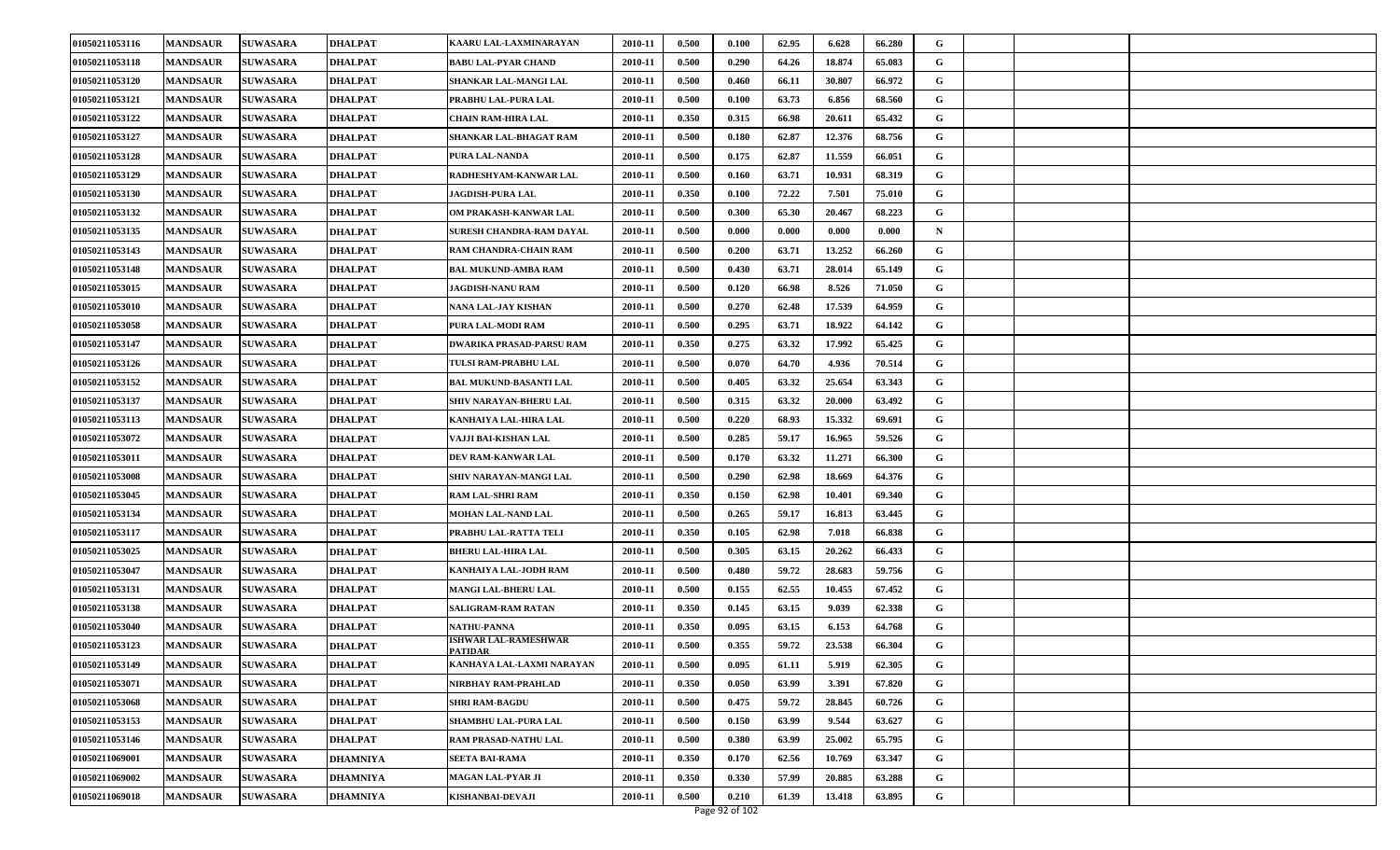| 01050211069021 | <b>MANDSAUR</b> | <b>SUWASARA</b> | <b>DHAMNIYA</b>    | NATHU SINGH-JUJHAR SINGH         | 2010-11 | 0.350 | 0.345 | 56.72 | 21.513 | 62.357 | G           |    |                       |                        |
|----------------|-----------------|-----------------|--------------------|----------------------------------|---------|-------|-------|-------|--------|--------|-------------|----|-----------------------|------------------------|
| 01050211069044 | <b>MANDSAUR</b> | <b>SUWASARA</b> | <b>DHAMNIYA</b>    | <b>KANA-UDA</b>                  | 2010-11 | 0.500 | 0.455 | 55.97 | 26.618 | 58.501 | G           |    |                       |                        |
| 01050211069045 | <b>MANDSAUR</b> | <b>SUWASARA</b> | <b>DHAMNIYA</b>    | RAMPRASAD-TULSIRAM               | 2010-11 | 0.350 | 0.195 | 60.32 | 12.297 | 63.062 | G           |    |                       |                        |
| 01050211069057 | <b>MANDSAUR</b> | <b>SUWASARA</b> | <b>DHAMNIYA</b>    | CHATAR BAI-NAG SINGH             | 2010-11 | 0.350 | 0.300 | 59.22 | 17.859 | 59.530 | G           |    |                       |                        |
| 01050211069058 | <b>MANDSAUR</b> | <b>SUWASARA</b> | <b>DHAMNIYA</b>    | <b>KAALU RAM-BHURA</b>           | 2010-11 | 0.500 | 0.105 | 64.18 | 6.565  | 62.524 | G           |    |                       |                        |
| 01050211069059 | <b>MANDSAUR</b> | <b>SUWASARA</b> | <b>DHAMNIYA</b>    | <b>GOPAL-NANU RAM</b>            | 2010-11 | 0.500 | 0.230 | 64.18 | 14.239 | 61.909 | G           |    |                       |                        |
| 01050211069052 | <b>MANDSAUR</b> | <b>SUWASARA</b> | <b>DHAMNIYA</b>    | <b>KAALU RAM-KHIMA</b>           | 2010-11 | 0.500 | 0.225 | 64.18 | 14.092 | 62.631 | G           |    |                       |                        |
| 01050211069065 | <b>MANDSAUR</b> | <b>SUWASARA</b> | <b>DHAMNIYA</b>    | MANGU SINGH-JORAWAR SINGH        | 2010-11 | 0.500 | 0.175 | 62.56 | 11.297 | 64.554 | G           |    |                       |                        |
| 01050211069008 | <b>MANDSAUR</b> | <b>SUWASARA</b> | <b>DHAMNIYA</b>    | RATAN BAI-RATAN LAL              | 2010-11 | 0.500 | 0.205 | 59.22 | 12.758 | 62.234 | G           |    |                       |                        |
| 01050211069037 | <b>MANDSAUR</b> | <b>SUWASARA</b> | <b>DHAMNIYA</b>    | <b>SHIVLAL-BHERU</b>             | 2010-11 | 0.500 | 0.395 | 62.56 | 25.980 | 65.772 | G           |    |                       |                        |
| 01050211069042 | <b>MANDSAUR</b> | <b>SUWASARA</b> | <b>DHAMNIYA</b>    | MADANPURI-SHANKARPURI            | 2010-11 | 0.350 | 0.305 | 62.56 | 19.599 | 64.259 | G           |    |                       |                        |
| 01050211069004 | <b>MANDSAUR</b> | <b>SUWASARA</b> | <b>DHAMNIYA</b>    | MAN SINGH-DHAN SINGH             | 2010-11 | 0.350 | 0.305 | 57.86 | 17.036 | 55.856 | G           | 04 |                       |                        |
| 01050211018008 | <b>MANDSAUR</b> | <b>SUWASARA</b> | <b>DHANDAKHEDA</b> | <b>HIRA LAL-LAXMAN</b>           | 2010-11 | 0.350 | 0.250 | 59.45 | 15.321 | 61.284 | G           |    |                       |                        |
| 01050211018010 | <b>MANDSAUR</b> | <b>SUWASARA</b> | <b>DHANDAKHEDA</b> | DEVI LAL-SAVA JI                 | 2010-11 | 0.350 | 0.350 | 59.45 | 20.943 | 59.837 | G           |    |                       |                        |
| 01050211018015 | <b>MANDSAUR</b> | <b>SUWASARA</b> | <b>DHANDAKHEDA</b> | <b>SARDAR BAI-AMAR SINGH</b>     | 2010-11 | 0.500 | 0.505 | 59.64 | 31.456 | 62.289 |             | 02 |                       |                        |
| 01050211018018 | <b>MANDSAUR</b> | <b>SUWASARA</b> | <b>DHANDAKHEDA</b> | <b>BHERU SINGH-SAVA</b>          | 2010-11 | 0.350 | 0.335 | 61.59 | 21.249 | 63.430 | G           |    |                       |                        |
| 01050211018004 | <b>MANDSAUR</b> | <b>SUWASARA</b> | <b>DHANDAKHEDA</b> | <b>SOHAN BAI-GANPAT LAL</b>      | 2010-11 | 0.500 | 0.395 | 59.45 | 24.026 | 60.825 | G           |    |                       |                        |
| 01050211018030 | <b>MANDSAUR</b> | <b>SUWASARA</b> | <b>DHANDAKHEDA</b> | <b>JAMNA BAI-GAMER SINGH</b>     | 2010-11 | 0.350 | 0.335 | 59.45 | 20.205 | 60.313 | G           |    |                       |                        |
| 01050211029010 | <b>MANDSAUR</b> | <b>SUWASARA</b> | <b>DHANWADA</b>    | ARJUN SINGH-NATHU SINGH          | 2010-11 | 0.500 | 0.300 | 57.35 | 17.656 | 58.853 | G           |    |                       |                        |
| 01050211029011 | <b>MANDSAUR</b> | <b>SUWASARA</b> | <b>DHANWADA</b>    | <b>SAAYATA BAI-NATHU SINGH</b>   | 2010-11 | 0.500 | 0.495 | 56.65 | 30.081 | 60.770 | G           |    |                       |                        |
| 01050211029019 | <b>MANDSAUR</b> | <b>SUWASARA</b> | <b>DHANWADA</b>    | VIKRAM SINGH-ARJUN SINGH         | 2010-11 | 0.500 | 0.200 | 58.35 | 12.078 | 60.390 | G           |    |                       |                        |
| 01050211029005 | <b>MANDSAUR</b> | <b>SUWASARA</b> | <b>DHANWADA</b>    | ARJUN SINGH-GULAB SINGH          | 2010-11 | 0.500 | 0.500 | 59.58 | 29.994 | 59.988 | G           |    |                       |                        |
| 01050211029017 | <b>MANDSAUR</b> | <b>SUWASARA</b> | <b>DHANWADA</b>    | BADRI SINGH-BHAGWAN SINGH        | 2010-11 | 0.500 | 0.145 | 60.03 | 9.287  | 64.048 | G           |    |                       |                        |
| 01050211029006 | <b>MANDSAUR</b> | <b>SUWASARA</b> | <b>DHANWADA</b>    | LAL SINGH-BHUWANI SINGH          | 2010-11 | 0.350 | 0.345 | 52.48 | 18.578 | 53.849 | G           | 05 |                       |                        |
| 01050211029022 | <b>MANDSAUR</b> | <b>SUWASARA</b> | <b>DHANWADA</b>    | SARDAR SINGH-BHUWANI SINGH       | 2010-11 | 0.350 | 0.245 | 60.03 | 14.750 | 60.204 | G           |    |                       |                        |
| 01050211029031 | <b>MANDSAUR</b> | <b>SUWASARA</b> | <b>DHANWADA</b>    | <b>MANGI LAL-DHANNA</b>          | 2010-11 | 0.500 | 0.200 | 59.52 | 12.151 | 60.755 | G           |    |                       |                        |
| 01050211029024 | <b>MANDSAUR</b> | <b>SUWASARA</b> | <b>DHANWADA</b>    | MAAN SINGH-LAXMAN SINGH          | 2010-11 | 0.500 | 0.145 | 60.03 | 9.519  | 65.648 | G           |    |                       |                        |
| 01050211029002 | <b>MANDSAUR</b> | <b>SUWASARA</b> | <b>DHANWADA</b>    | MANGU SINGH-RAM SINGH            | 2010-11 | 0.500 | 0.495 | 64.86 | 32.884 | 66.432 | G           |    |                       |                        |
| 01050211038010 | <b>MANDSAUR</b> | <b>SUWASARA</b> | <b>GHASOI</b>      | <b>RAM LAL-NANDA</b>             | 2010-11 | 0.500 | 0.390 | 67.13 | 25.068 | 64.277 | G           |    |                       |                        |
| 01050211038039 | <b>MANDSAUR</b> | <b>SUWASARA</b> | <b>GHASOI</b>      | NAGU SINGH-BHANWAR SINGH         | 2010-11 | 0.350 | 0.320 | 59.57 | 17.956 | 56.113 | G           |    |                       | <b>NAME CHANGE</b>     |
| 01050211038042 | <b>MANDSAUR</b> | <b>SUWASARA</b> | <b>GHASOI</b>      | DEVI LAL-NAND RAM                | 2010-11 | 0.500 | 0.400 | 64.70 | 26.194 | 65.485 | G           |    |                       |                        |
| 01050211038043 | <b>MANDSAUR</b> | <b>SUWASARA</b> | <b>GHASOI</b>      | <b>NAHAR SINGH-JAY SINGH</b>     | 2010-11 | 0.500 | 0.295 | 59.57 | 18.484 | 62.658 | G           |    |                       |                        |
| 01050211038048 | <b>MANDSAUR</b> | <b>SUWASARA</b> | <b>GHASOI</b>      | SHANTI DEVI-YOGESHWAR            | 2010-11 | 0.500 | 0.500 | 63.14 | 31.796 | 63.592 | G           |    |                       |                        |
| 01050211038049 | <b>MANDSAUR</b> | <b>SUWASARA</b> | <b>GHASOI</b>      | UDAY SINGH-DEVI SINGH            | 2010-11 | 0.350 | 0.090 | 61.16 | 5.836  | 64.844 | G           |    |                       |                        |
| 01050211038050 | <b>MANDSAUR</b> | <b>SUWASARA</b> | <b>GHASOI</b>      | RAM SINGH-BHAGWAN SINGH          | 2010-11 | 0.500 | 0.000 | 0.000 | 0.000  | 0.000  | $\mathbf N$ |    |                       |                        |
| 01050211038054 | <b>MANDSAUR</b> | <b>SUWASARA</b> | <b>GHASOI</b>      | <b>BHAGWANTI BAI-BABU LAL</b>    | 2010-11 | 0.500 | 0.305 | 67.45 | 20.119 | 65.964 |             | 02 |                       |                        |
| 01050211038019 | <b>MANDSAUR</b> | <b>SUWASARA</b> | <b>GHASOI</b>      | <b>BHUWAAN-SWARUP</b>            | 2010-11 | 0.350 | 0.345 | 59.57 | 21.930 | 63.565 | G           |    |                       |                        |
| 01050211038022 | <b>MANDSAUR</b> | <b>SUWASARA</b> | <b>GHASOI</b>      | HIRA LAL-PYARE LAL               | 2010-11 | 0.500 | 0.395 | 70.57 | 27.169 | 68.782 | G           |    |                       |                        |
| 01050211038012 | <b>MANDSAUR</b> | <b>SUWASARA</b> | <b>GHASOI</b>      | LAXMI NARAYAN-SALAGRAM           | 2010-11 | 0.500 | 0.500 | 59.47 | 31.273 | 62.546 | G           |    |                       |                        |
| 01050211038060 | <b>MANDSAUR</b> | <b>SUWASARA</b> | <b>GHASOI</b>      | <b>BHERU SINGH-BHAGWAN SINGH</b> | 2010-11 | 0.350 | 0.190 | 60.80 | 11.630 | 61.211 | G           |    | 01050211009012        | <b>TRANSFER/RUNIJA</b> |
| 01050211038061 | <b>MANDSAUR</b> | <b>SUWASARA</b> | <b>GHASOI</b>      | RUGHNATH SINGH-HARI SINGH        | 2010-11 | 0.350 | 0.190 | 61.57 | 11.452 | 60.274 | G           |    | <b>01050211009002</b> | <b>TRANSFER/RUNIJA</b> |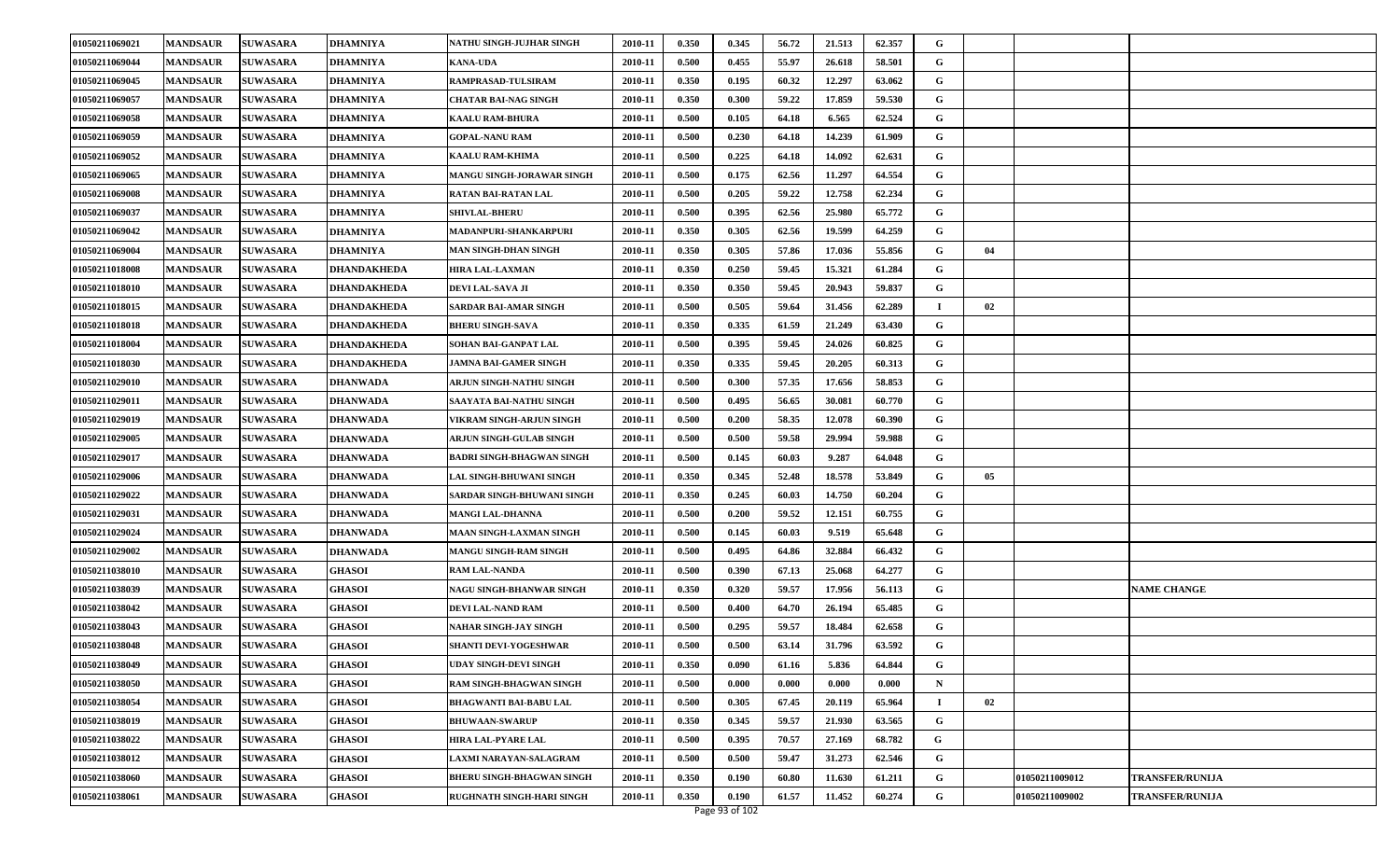| 01050211038062 | <b>MANDSAUR</b> | <b>SUWASARA</b> | <b>GHASOI</b>          | <b>SAVITRI BAI - GOPI DAS</b>      | 2010-11 | 0.500 | 0.420 | 67.13 | 27.610 | 65.738 | G        |    | 01050210150060     |
|----------------|-----------------|-----------------|------------------------|------------------------------------|---------|-------|-------|-------|--------|--------|----------|----|--------------------|
| 01050211015001 | <b>MANDSAUR</b> | <b>SUWASARA</b> | <b>GOVARDHAN PURA</b>  | <b>BHANWAR SINGH-UDAY SINGH</b>    | 2010-11 | 0.350 | 0.300 | 56.38 | 17.848 | 59.493 | G        |    |                    |
| 01050211015011 | <b>MANDSAUR</b> | <b>SUWASARA</b> | <b>GOVARDHAN PURA</b>  | KISHAN SINGH-HARI SINGH            | 2010-11 | 0.350 | 0.365 | 58.58 | 6.536  | 17.907 | $\bf{I}$ | 02 |                    |
| 01050211015014 | <b>MANDSAUR</b> | <b>SUWASARA</b> | <b>GOVARDHAN PURA</b>  | <b>MANGI LAL-PYAR CHAND</b>        | 2010-11 | 0.500 | 0.150 | 60.66 | 8.640  | 57.600 | G        |    |                    |
| 01050211015005 | <b>MANDSAUR</b> | <b>SUWASARA</b> | <b>GOVARDHAN PURA</b>  | <b>NAGU LAL-DHUL JI</b>            | 2010-11 | 0.500 | 0.350 | 61.81 | 21.007 | 60.020 | G        |    |                    |
| 01050211015019 | <b>MANDSAUR</b> | <b>SUWASARA</b> | <b>GOVARDHAN PURA</b>  | <b>SHANKAR LAL-MOTI LAL</b>        | 2010-11 | 0.500 | 0.205 | 64.82 | 13.270 | 64.732 | G        |    |                    |
| 01050211015020 | <b>MANDSAUR</b> | <b>SUWASARA</b> | <b>GOVARDHAN PURA</b>  | <b>BHANWAR SINGH-ONKAR SINGH</b>   | 2010-11 | 0.500 | 0.335 | 63.69 | 21.436 | 63.988 | G        |    |                    |
| 01050211015032 | <b>MANDSAUR</b> | <b>SUWASARA</b> | <b>GOVARDHAN PURA</b>  | DEV BAI-KANHAIYA LAL               | 2010-11 | 0.500 | 0.250 | 63.69 | 14.512 | 58.048 | G        |    |                    |
| 01050211015034 | <b>MANDSAUR</b> | <b>SUWASARA</b> | <b>GOVARDHAN PURA</b>  | <b>HIRA-SAMDA</b>                  | 2010-11 | 0.350 | 0.195 | 62.77 | 11.451 | 58.723 | G        |    |                    |
| 01050211015035 | <b>MANDSAUR</b> | <b>SUWASARA</b> | <b>GOVARDHAN PURA</b>  | KAALU SINGH-UDAY SINGH             | 2010-11 | 0.500 | 0.490 | 64.96 | 30.633 | 62.516 | G        |    |                    |
| 01050211015037 | <b>MANDSAUR</b> | <b>SUWASARA</b> | <b>GOVARDHAN PURA</b>  | ANAR SINGH-BABRU SINGH             | 2010-11 | 0.350 | 0.200 | 47.57 | 9.786  | 48.930 | G        | 05 |                    |
| 01050211015024 | <b>MANDSAUR</b> | <b>SUWASARA</b> | <b>GOVARDHAN PURA</b>  | <b>MAANA BAI-BHERU</b>             | 2010-11 | 0.350 | 0.305 | 57.21 | 16.820 | 55.148 | G        | 04 |                    |
| 01050211015040 | <b>MANDSAUR</b> | <b>SUWASARA</b> | <b>GOVARDHAN PURA</b>  | <b>BAHADUR SINGH-BHUWANI SINGH</b> | 2010-11 | 0.350 | 0.280 | 59.91 | 17.887 | 63.882 |          | 02 |                    |
| 01050211066010 | <b>MANDSAUR</b> | <b>SUWASARA</b> | GURADIYA PRATAP        | <b>SURAT RAM-NANU RAM</b>          | 2010-11 | 0.500 | 0.355 | 70.78 | 25.248 | 71.121 | G        |    |                    |
| 01050211066011 | <b>MANDSAUR</b> | <b>SUWASARA</b> | GURADIYA PRATAP        | <b>KAMLA BAI-NARAYAN</b>           | 2010-11 | 0.350 | 0.350 | 65.76 | 23.373 | 66.780 | G        |    |                    |
| 01050211066012 | <b>MANDSAUR</b> | <b>SUWASARA</b> | GURADIYA PRATAP        | <b>NANDU BAI-AMRA</b>              | 2010-11 | 0.350 | 0.210 | 68.31 | 14.609 | 69.567 | G        |    | <b>NAME CHANGE</b> |
| 01050211066013 | <b>MANDSAUR</b> | <b>SUWASARA</b> | <b>GURADIYA PRATAP</b> | <b>BHAGAT RAM-LAL JI</b>           | 2010-11 | 0.500 | 0.300 | 65.76 | 20.170 | 67.233 | G        |    |                    |
| 01050211066015 | <b>MANDSAUR</b> | <b>SUWASARA</b> | <b>GURADIYA PRATAP</b> | MUKUND LAL-BHAGIRATH               | 2010-11 | 0.350 | 0.225 | 68.31 | 14.618 | 64.969 | G        |    |                    |
| 01050211066021 | <b>MANDSAUR</b> | <b>SUWASARA</b> | GURADIYA PRATAP        | SAJJAN BAI-LAXMI NARAYAN           | 2010-11 | 0.350 | 0.310 | 65.76 | 19.756 | 63.729 | G        |    |                    |
| 01050211066022 | <b>MANDSAUR</b> | <b>SUWASARA</b> | GURADIYA PRATAP        | <b>NAND LAL-CHOTE LAL</b>          | 2010-11 | 0.350 | 0.205 | 71.21 | 13.774 | 67.190 | G        |    |                    |
| 01050211066023 | <b>MANDSAUR</b> | <b>SUWASARA</b> | GURADIYA PRATAP        | PAPPU LAL-RATAN LAL                | 2010-11 | 0.500 | 0.350 | 66.58 | 23.151 | 66.146 | G        |    |                    |
| 01050211066024 | <b>MANDSAUR</b> | <b>SUWASARA</b> | <b>GURADIYA PRATAP</b> | PANNA LAL-BHANWAR LAL              | 2010-11 | 0.350 | 0.250 | 59.44 | 15.259 | 61.036 | G        |    |                    |
| 01050211066033 | <b>MANDSAUR</b> | <b>SUWASARA</b> | <b>GURADIYA PRATAP</b> | PRAHLAD-BHERU LAL                  | 2010-11 | 0.500 | 0.465 | 63.61 | 30.097 | 64.725 | G        |    |                    |
| 01050211066035 | <b>MANDSAUR</b> | <b>SUWASARA</b> | <b>GURADIYA PRATAP</b> | TULSI RAM-DHUL JI                  | 2010-11 | 0.350 | 0.155 | 63.61 | 10.977 | 70.819 | G        |    |                    |
| 01050211066039 | <b>MANDSAUR</b> | <b>SUWASARA</b> | <b>GURADIYA PRATAP</b> | <b>MANGI LAL-RAM KISHAN</b>        | 2010-11 | 0.500 | 0.205 | 63.52 | 13.121 | 64.005 | G        |    |                    |
| 01050211066041 | <b>MANDSAUR</b> | <b>SUWASARA</b> | <b>GURADIYA PRATAP</b> | <b>MANGI LAL-BOTH LAL</b>          | 2010-11 | 0.500 | 0.215 | 65.76 | 14.486 | 67.377 | G        |    |                    |
| 01050211066029 | <b>MANDSAUR</b> | <b>SUWASARA</b> | GURADIYA PRATAP        | <b>JAGDISH-RAMA</b>                | 2010-11 | 0.500 | 0.430 | 66.58 | 28.325 | 65.872 | G        |    |                    |
| 01050211066042 | <b>MANDSAUR</b> | <b>SUWASARA</b> | GURADIYA PRATAP        | NAND LAL-MANGI LAL                 | 2010-11 | 0.500 | 0.395 | 60.96 | 24.149 | 61.137 | G        |    |                    |
| 01050211066043 | <b>MANDSAUR</b> | <b>SUWASARA</b> | GURADIYA PRATAP        | VISHNU LAL-BALA RAM                | 2010-11 | 0.500 | 0.200 | 68.20 | 13.932 | 69.660 | G        |    |                    |
| 01050211066044 | <b>MANDSAUR</b> | <b>SUWASARA</b> | <b>GURADIYA PRATAP</b> | VISHNU PRASAD-NAND RAM             | 2010-11 | 0.500 | 0.395 | 68.20 | 26.062 | 65.980 | G        |    |                    |
| 01050211066047 | <b>MANDSAUR</b> | <b>SUWASARA</b> | GURADIYA PRATAP        | <b>RAMESH-RAJA RAM</b>             | 2010-11 | 0.500 | 0.390 | 66.07 | 26.966 | 69.144 | G        |    |                    |
| 01050211066049 | <b>MANDSAUR</b> | <b>SUWASARA</b> | <b>GURADIYA PRATAP</b> | <b>KAALU RAM-NAND RAM</b>          | 2010-11 | 0.500 | 0.100 | 66.68 | 7.011  | 70.110 | G        |    |                    |
| 01050211066050 | <b>MANDSAUR</b> | <b>SUWASARA</b> | GURADIYA PRATAP        | <b>TORI RAM-LAL JI</b>             | 2010-11 | 0.500 | 0.200 | 63.61 | 12.704 | 63.520 | G        |    |                    |
| 01050211066052 | <b>MANDSAUR</b> | <b>SUWASARA</b> | <b>GURADIYA PRATAP</b> | RADHAKISHAN-BHERU LAL              | 2010-11 | 0.500 | 0.200 | 62.96 | 12.853 | 64.265 | G        |    |                    |
| 01050211066053 | <b>MANDSAUR</b> | <b>SUWASARA</b> | <b>GURADIYA PRATAP</b> | <b>HARDEV RAM-LAL JI</b>           | 2010-11 | 0.500 | 0.255 | 62.96 | 16.783 | 65.816 | G        |    |                    |
| 01050211066054 | <b>MANDSAUR</b> | <b>SUWASARA</b> | GURADIYA PRATAP        | KISHAN LAL-LAL JI                  | 2010-11 | 0.500 | 0.175 | 62.96 | 11.675 | 66.714 | G        |    |                    |
| 01050211066055 | <b>MANDSAUR</b> | <b>SUWASARA</b> | <b>GURADIYA PRATAP</b> | SATYANARAYAN-BHARAT RAM            | 2010-11 | 0.500 | 0.390 | 66.68 | 26.177 | 67.121 | G        |    |                    |
| 01050211066056 | <b>MANDSAUR</b> | <b>SUWASARA</b> | <b>GURADIYA PRATAP</b> | <b>BANSHI LAL-KESHU RAM</b>        | 2010-11 | 0.500 | 0.200 | 66.68 | 13.612 | 68.060 | G        |    |                    |
| 01050211066057 | <b>MANDSAUR</b> | <b>SUWASARA</b> | GURADIYA PRATAP        | RADHESHYAM-SAWANT RAM              | 2010-11 | 0.500 | 0.200 | 65.83 | 13.326 | 66.630 | G        |    |                    |
| 01050211066058 | <b>MANDSAUR</b> | <b>SUWASARA</b> | <b>GURADIYA PRATAP</b> | VINOD KUMAR-MUKUND LAL             | 2010-11 | 0.500 | 0.170 | 68.20 | 11.234 | 66.082 | G        |    |                    |
| 01050211066060 | <b>MANDSAUR</b> | <b>SUWASARA</b> | <b>GURADIYA PRATAP</b> | <b>BADRI LAL-LAXMI NARAYAN</b>     | 2010-11 | 0.500 | 0.500 | 69.55 | 33.374 | 66.748 | G        |    |                    |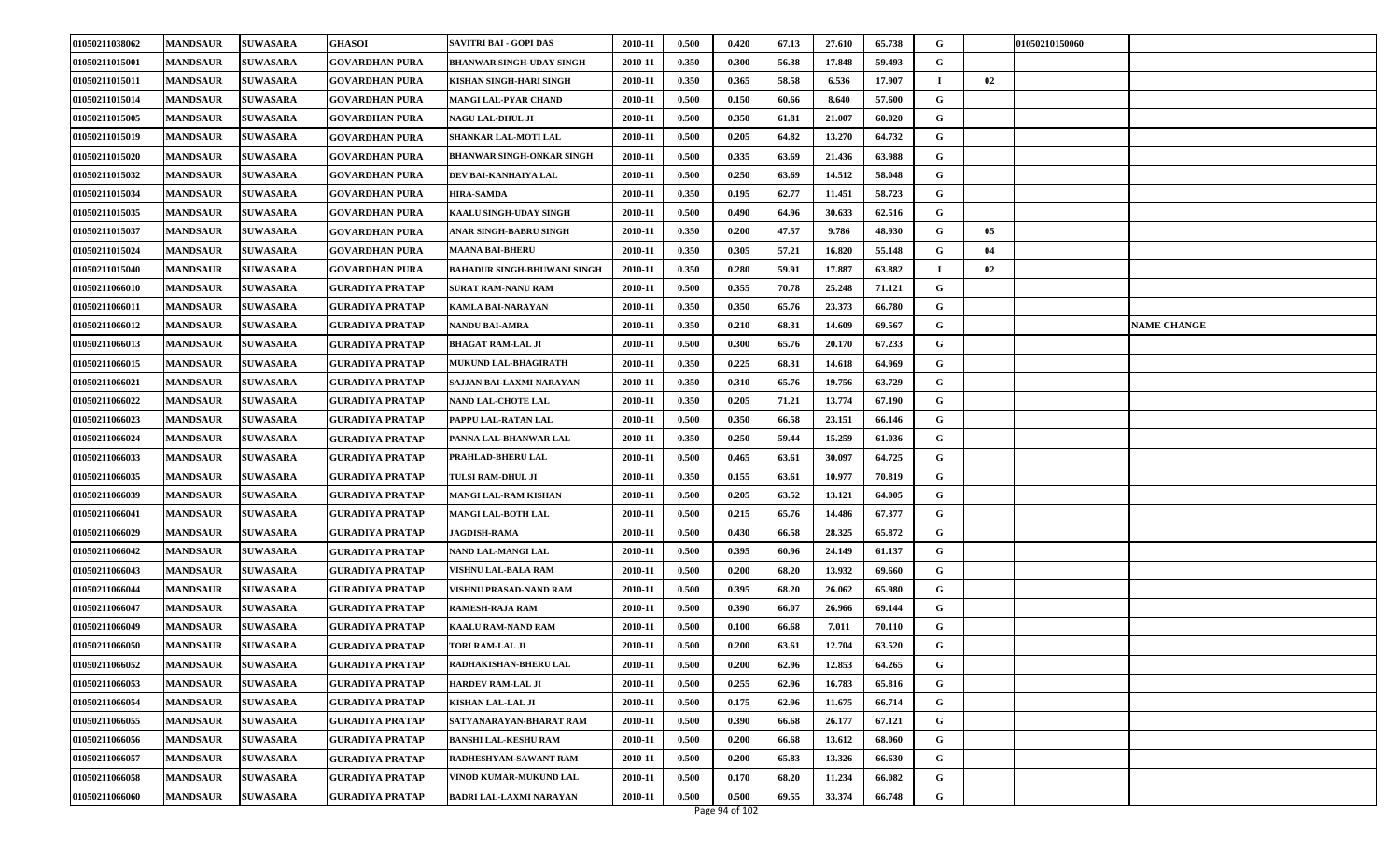| 01050211066061 | <b>MANDSAUR</b> | <b>SUWASARA</b> | <b>GURADIYA PRATAP</b> | <b>NAND LAL-BALA RAM</b>               | 2010-11 | 0.500 | 0.345 | 65.30 | 21.941 | 63.597 | G        |    |                         |
|----------------|-----------------|-----------------|------------------------|----------------------------------------|---------|-------|-------|-------|--------|--------|----------|----|-------------------------|
| 01050211066062 | <b>MANDSAUR</b> | <b>SUWASARA</b> | GURADIYA PRATAP        | MOHAN LAL-UDAY RAM                     | 2010-11 | 0.500 | 0.355 | 65.30 | 23.415 | 65.958 | G        |    |                         |
| 01050211066065 | <b>MANDSAUR</b> | <b>SUWASARA</b> | <b>GURADIYA PRATAP</b> | RAM CHANDRA-ONKAR LAL                  | 2010-11 | 0.500 | 0.400 | 69.55 | 28.694 | 71.735 | G        |    |                         |
| 01050211066032 | <b>MANDSAUR</b> | <b>SUWASARA</b> | <b>GURADIYA PRATAP</b> | RAM PRASAD-HAJARI LAL                  | 2010-11 | 0.500 | 0.300 | 65.30 | 18.601 | 62.003 | G        |    |                         |
| 01050211066059 | <b>MANDSAUR</b> | <b>SUWASARA</b> | <b>GURADIYA PRATAP</b> | PARMESHWAR-BHARAT RAM                  | 2010-11 | 0.500 | 0.485 | 65.30 | 32.249 | 66.493 | G        |    |                         |
| 01050211066005 | <b>MANDSAUR</b> | <b>SUWASARA</b> | GURADIYA PRATAP        | SHIV NARAYAN-NIRBHAY RAM               | 2010-11 | 0.500 | 0.200 | 64.86 | 13.157 | 65.785 | G        |    |                         |
| 01050211066006 | <b>MANDSAUR</b> | <b>SUWASARA</b> | <b>GURADIYA PRATAP</b> | MOHANLAL-RAMDAYAL                      | 2010-11 | 0.500 | 0.150 | 64.86 | 9.961  | 66.407 | G        |    |                         |
| 01050211066002 | <b>MANDSAUR</b> | <b>SUWASARA</b> | GURADIYA PRATAP        | <b>HARI RAM-RAM NIWAS</b>              | 2010-11 | 0.500 | 0.195 | 63.20 | 12.369 | 63.431 | G        |    |                         |
| 01050211066038 | <b>MANDSAUR</b> | <b>SUWASARA</b> | <b>GURADIYA PRATAP</b> | KANTI LAL-BANSHI LAL                   | 2010-11 | 0.500 | 0.200 | 64.86 | 13.472 | 67.360 | G        |    |                         |
| 01050211066026 | <b>MANDSAUR</b> | <b>SUWASARA</b> | <b>GURADIYA PRATAP</b> | LEELA BAI-FATEH SINGH                  | 2010-11 | 0.350 | 0.200 | 63.20 | 13.001 | 65.005 | G        |    |                         |
| 01050211066004 | <b>MANDSAUR</b> | <b>SUWASARA</b> | <b>GURADIYA PRATAP</b> | <b>NAND RAM-BALA RAM</b>               | 2010-11 | 0.500 | 0.100 | 63.20 | 6.717  | 67.170 | G        |    |                         |
| 01050211066009 | <b>MANDSAUR</b> | <b>SUWASARA</b> | GURADIYA PRATAP        | <b>SALIGRAM-MANOHAR LAL</b>            | 2010-11 | 0.500 | 0.470 | 63.64 | 30.965 | 65.883 | G        |    |                         |
| 01050211066037 | <b>MANDSAUR</b> | <b>SUWASARA</b> | <b>GURADIYA PRATAP</b> | TULSI RAM-NATHU JI                     | 2010-11 | 0.500 | 0.390 | 63.64 | 25.183 | 64.572 | G        |    |                         |
| 01050211066001 | <b>MANDSAUR</b> | <b>SUWASARA</b> | <b>GURADIYA PRATAP</b> | <b>BHANWAR LAL-LALJI</b>               | 2010-11 | 0.500 | 0.180 | 63.62 | 11.424 | 63.467 | G        |    |                         |
| 01050211066031 | <b>MANDSAUR</b> | <b>SUWASARA</b> | <b>GURADIYA PRATAP</b> | RAM VILAS-NANU RAM                     | 2010-11 | 0.500 | 0.440 | 64.86 | 29.243 | 66.461 | G        |    |                         |
| 01050211066066 | <b>MANDSAUR</b> | <b>SUWASARA</b> | <b>GURADIYA PRATAP</b> | <b>CHAIN RAM-DHANRAJ</b>               | 2010-11 | 0.500 | 0.500 | 63.62 | 31.810 | 63.620 | G        |    |                         |
| 01050211066069 | <b>MANDSAUR</b> | <b>SUWASARA</b> | <b>GURADIYA PRATAP</b> | <b>BAPU LAL-SAMANT RAM</b>             | 2010-11 | 0.500 | 0.485 | 63.62 | 32.292 | 66.581 | G        |    |                         |
| 01050211066063 | <b>MANDSAUR</b> | <b>SUWASARA</b> | <b>GURADIYA PRATAP</b> | <b>SHAMBHU LAL-PANNA LAL</b>           | 2010-11 | 0.500 | 0.470 | 63.62 | 30.474 | 64.838 | G        |    |                         |
| 01050211066070 | <b>MANDSAUR</b> | <b>SUWASARA</b> | <b>GURADIYA PRATAP</b> | PUR SINGH-BALWANT SINGH                | 2010-11 | 0.350 | 0.220 | 69.55 | 14.784 | 67.200 | G        |    |                         |
| 01050211066048 | <b>MANDSAUR</b> | <b>SUWASARA</b> | GURADIYA PRATAP        | VISHNU KUMAR-SATYANARAYAN              | 2010-11 | 0.500 | 0.350 | 68.00 | 24.023 | 68.637 | G        |    |                         |
| 01050211016001 | <b>MANDSAUR</b> | <b>SUWASARA</b> | <b>GURADIYA VIJAY</b>  | RANJIT SINGH-MADHO SINGH               | 2010-11 | 0.500 | 0.505 | 59.65 | 30.234 | 59.869 | G        |    |                         |
| 01050211016002 | <b>MANDSAUR</b> | <b>SUWASARA</b> | <b>GURADIYA VIJAY</b>  | RAGHUVIR SINGH-BAHADUR SINGH           | 2010-11 | 0.350 | 0.330 | 59.76 | 20.216 | 61.261 | G        |    |                         |
| 01050211016010 | <b>MANDSAUR</b> | <b>SUWASARA</b> | <b>GURADIYA VIJAY</b>  | MAHIPAL SINGH-BHAGWAN SINGH            | 2010-11 | 0.500 | 0.490 | 62.83 | 31.316 | 63.910 | G        |    |                         |
| 01050211016008 | <b>MANDSAUR</b> | <b>SUWASARA</b> | <b>GURADIYA VIJAY</b>  | MANGI LAL-PURA LAL                     | 2010-11 | 0.350 | 0.355 | 54.79 | 20.648 | 58.163 | G        | 05 |                         |
| 01050211016013 | <b>MANDSAUR</b> | <b>SUWASARA</b> | <b>GURADIYA VIJAY</b>  | <b>BHAKHAT BAI-SHAMBHU SINGH</b>       | 2010-11 | 0.350 | 0.220 | 59.76 | 13.497 | 61.350 | G        |    |                         |
| 01050211016021 | <b>MANDSAUR</b> | <b>SUWASARA</b> | <b>GURADIYA VIJAY</b>  | <b>JUJHAR SINGH-KAALU SINGH</b>        | 2010-11 | 0.500 | 0.495 | 58.17 | 29.492 | 59.580 | G        |    |                         |
| 01050211016003 | <b>MANDSAUR</b> | <b>SUWASARA</b> | <b>GURADIYA VIJAY</b>  | <b>MAGAN BAI-DULE SINGH</b>            | 2010-11 | 0.500 | 0.475 | 59.08 | 28.764 | 60.556 | G        |    |                         |
| 01050211016019 | <b>MANDSAUR</b> | <b>SUWASARA</b> | <b>GURADIYA VIJAY</b>  | <b>GANGA RAM-BHERU SINGH</b>           | 2010-11 | 0.500 | 0.500 | 65.69 | 33.417 | 66.834 | $\bf{I}$ | 02 |                         |
| 01050211016045 | <b>MANDSAUR</b> | <b>SUWASARA</b> | <b>GURADIYA VIJAY</b>  | <b>BHAGWAN SINGH-BHUWANI SINGH</b>     | 2010-11 | 0.500 | 0.410 | 62.68 | 25.851 | 63.051 | G        |    |                         |
| 01050211016046 | <b>MANDSAUR</b> | <b>SUWASARA</b> | <b>GURADIYA VIJAY</b>  | <b>SHIV SINGH-FATEH SINGH</b>          | 2010-11 | 0.500 | 0.495 | 58.67 | 29.436 | 59.467 | G        |    |                         |
| 01050211041005 | <b>MANDSAUR</b> | <b>SUWASARA</b> | <b>HARNAWADA</b>       | SURAJ BAI-HARI SINGH                   | 2010-11 | 0.500 | 0.505 | 59.45 | 30.321 | 60.042 | G        |    | TRANSFER/GURADIYA VIJAY |
| 01050211041007 | <b>MANDSAUR</b> | <b>SUWASARA</b> | <b>HARNAWADA</b>       | DHULA-GANGA JI                         | 2010-11 | 0.500 | 0.515 | 61.65 | 31.908 | 61.957 | G        |    | TRANSFER/GURADIYA VIJAY |
| 01050211041020 | <b>MANDSAUR</b> | <b>SUWASARA</b> | <b>HARNAWADA</b>       | <b>JORAWAR BAI-JUJHAR SINGH</b>        | 2010-11 | 0.500 | 0.305 | 56.63 | 17.078 | 55.993 | G        | 04 |                         |
| 01050211041001 | <b>MANDSAUR</b> | <b>SUWASARA</b> | <b>HARNAWADA</b>       | RAGHU SINGH-KAALU SINGH                | 2010-11 | 0.500 | 0.410 | 57.71 | 23.546 | 57.429 | G        |    | TRANSFER/GURADIYA VIJAY |
| 01050211041002 | <b>MANDSAUR</b> | <b>SUWASARA</b> | <b>HARNAWADA</b>       | THANKUNWAR BAI-JORAWAR<br><b>SINGH</b> | 2010-11 | 0.500 | 0.495 | 56.43 | 28.255 | 57.081 |          | 02 |                         |
| 01050211041008 | <b>MANDSAUR</b> | <b>SUWASARA</b> | <b>HARNAWADA</b>       | PUR SINGH-ONKAR SINGH                  | 2010-11 | 0.500 | 0.500 | 59.25 | 29.845 | 59.690 | G        |    | TRANSFER/GURADIYA VIJAY |
| 01050211063002 | <b>MANDSAUR</b> | <b>SUWASARA</b> | <b>JAMUNIYA</b>        | SHIV NARAYAN-TULSI RAM                 | 2010-11 | 0.500 | 0.490 | 69.09 | 34.130 | 69.653 | G        |    |                         |
| 01050211063003 | <b>MANDSAUR</b> | <b>SUWASARA</b> | <b>JAMUNIYA</b>        | NANA LAL-TULSI RAM                     | 2010-11 | 0.500 | 0.200 | 66.17 | 13.404 | 67.020 | G        |    |                         |
| 01050211063011 | <b>MANDSAUR</b> | <b>SUWASARA</b> | <b>JAMUNIYA</b>        | <b>BANSHI LAL-BHERU LAL</b>            | 2010-11 | 0.350 | 0.300 | 59.79 | 18.364 | 61.213 | G        |    |                         |
| 01050211063020 | <b>MANDSAUR</b> | <b>SUWASARA</b> | <b>JAMUNIYA</b>        | DHAPU BAI-JHAMAK LAL                   | 2010-11 | 0.500 | 0.285 | 69.25 | 19.885 | 69.772 | G        |    |                         |
| 01050211063024 | <b>MANDSAUR</b> | <b>SUWASARA</b> | <b>JAMUNIYA</b>        | <b>BHAJAN LAL-PARAS RAM</b>            | 2010-11 | 0.500 | 0.500 | 66.17 | 32.972 | 65.944 | G        |    |                         |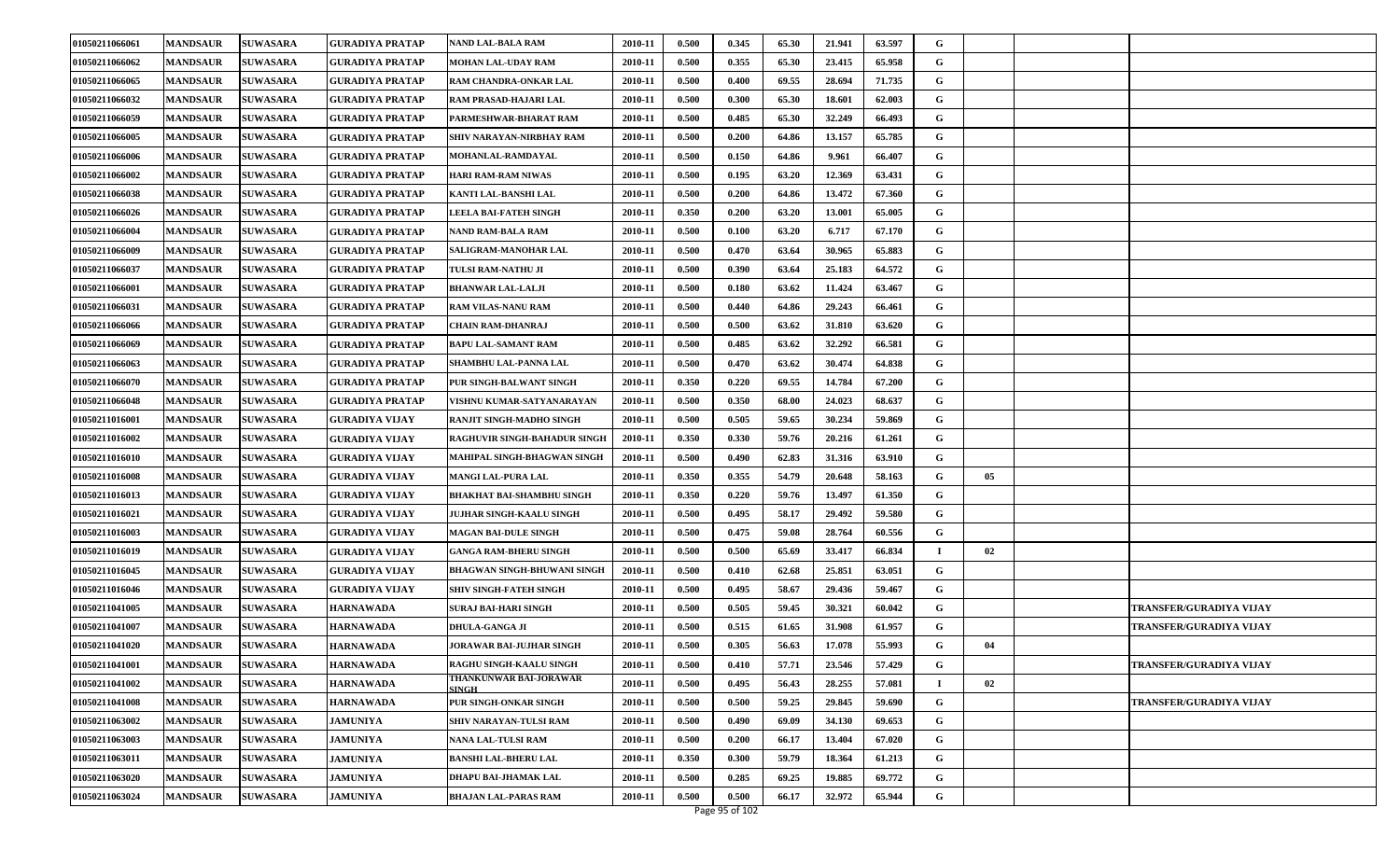| 01050211063025 | <b>MANDSAUR</b> | <b>SUWASARA</b> | <b>JAMUNIYA</b>       | <b>KAALU RAM-GOPAL</b>         | 2010-11 | 0.500 | 0.500 | 63.36 | 33.373 | 66.746 | G              |    |                |  |
|----------------|-----------------|-----------------|-----------------------|--------------------------------|---------|-------|-------|-------|--------|--------|----------------|----|----------------|--|
| 01050211063026 | <b>MANDSAUR</b> | <b>SUWASARA</b> | <b>JAMUNIYA</b>       | AMBA RAM-GOPAL                 | 2010-11 | 0.500 | 0.125 | 64.82 | 8.612  | 68.896 | G              |    |                |  |
| 01050211063032 | <b>MANDSAUR</b> | <b>SUWASARA</b> | <b>JAMUNIYA</b>       | <b>BALA RAM-ONKAR LAL</b>      | 2010-11 | 0.500 | 0.435 | 69.25 | 29.283 | 67.317 | G              |    |                |  |
| 01050211063043 | <b>MANDSAUR</b> | <b>SUWASARA</b> | <b>JAMUNIYA</b>       | NATHU LAL-BAPU LAL             | 2010-11 | 0.500 | 0.100 | 71.21 | 7.304  | 73.040 | G              |    |                |  |
| 01050211063046 | <b>MANDSAUR</b> | <b>SUWASARA</b> | <b>JAMUNIYA</b>       | NODIYAN BAI-AMAR SINGH         | 2010-11 | 0.350 | 0.240 | 61.89 | 15.711 | 65.463 | G              |    |                |  |
| 01050211063051 | <b>MANDSAUR</b> | <b>SUWASARA</b> | <b>JAMUNIYA</b>       | DURGASHANKAR-BHUWANI RAM       | 2010-11 | 0.500 | 0.475 | 69.25 | 33.121 | 69.728 | G              |    |                |  |
| 01050211063056 | <b>MANDSAUR</b> | <b>SUWASARA</b> | <b>JAMUNIYA</b>       | SATYANARAYAN-MATHURA LAL       | 2010-11 | 0.500 | 0.505 | 67.94 | 32.747 | 64.846 | G              |    |                |  |
| 01050211063066 | <b>MANDSAUR</b> | <b>SUWASARA</b> | <b>JAMUNIYA</b>       | <b>SUSHILA BAI-RAM GOPAL</b>   | 2010-11 | 0.500 | 0.100 | 67.94 | 6.648  | 66.480 | G              |    |                |  |
| 01050211063068 | <b>MANDSAUR</b> | <b>SUWASARA</b> | <b>JAMUNIYA</b>       | CHANDRA SINGH-BABRU SINGH      | 2010-11 | 0.500 | 0.095 | 64.82 | 6.667  | 70.179 | G              |    |                |  |
| 01050211063042 | <b>MANDSAUR</b> | <b>SUWASARA</b> | <b>JAMUNIYA</b>       | <b>KASHI RAM-RAMA</b>          | 2010-11 | 0.500 | 0.350 | 61.89 | 21.997 | 62.849 | G              |    |                |  |
| 01050211063071 | <b>MANDSAUR</b> | <b>SUWASARA</b> | <b>JAMUNIYA</b>       | RAM GOPAL-SATYANARAYAN         | 2010-11 | 0.350 | 0.345 | 64.82 | 22.215 | 64.391 | G              |    |                |  |
| 01050211063073 | <b>MANDSAUR</b> | <b>SUWASARA</b> | <b>JAMUNIYA</b>       | SHYAM SUNDAR-D.P. BHANWAR BAI  | 2010-11 | 0.500 | 0.125 | 61.89 | 8.072  | 64.576 | G              |    |                |  |
| 01050211063045 | <b>MANDSAUR</b> | <b>SUWASARA</b> | <b>JAMUNIYA</b>       | <b>KANA-AMRA</b>               | 2010-11 | 0.500 | 0.380 | 62.76 | 24.207 | 63.703 | G              |    |                |  |
| 01050211063005 | <b>MANDSAUR</b> | <b>SUWASARA</b> | <b>JAMUNIYA</b>       | DEVI SINGH-AMAR SINGH          | 2010-11 | 0.350 | 0.290 | 62.76 | 17.913 | 61.769 | G              |    |                |  |
| 01050211063058 | <b>MANDSAUR</b> | <b>SUWASARA</b> | <b>JAMUNIYA</b>       | <b>SHANTI LAL-GOPAL</b>        | 2010-11 | 0.500 | 0.490 | 66.81 | 32.737 | 66.810 | G              |    |                |  |
| 01050211063078 | <b>MANDSAUR</b> | <b>SUWASARA</b> | <b>JAMUNIYA</b>       | <b>LALA-AMRA</b>               | 2010-11 | 0.500 | 0.480 | 58.64 | 28.315 | 58.990 | G              |    |                |  |
| 01050211063047 | <b>MANDSAUR</b> | <b>SUWASARA</b> | <b>JAMUNIYA</b>       | <b>BHERU LAL-HIRA LAL</b>      | 2010-11 | 0.500 | 0.210 | 62.76 | 13.520 | 64.381 | G              |    |                |  |
| 01050211063070 | <b>MANDSAUR</b> | <b>SUWASARA</b> | <b>JAMUNIYA</b>       | DURGA SHANKAR-DULI CHAND       | 2010-11 | 0.500 | 0.425 | 61.36 | 25.727 | 60.534 |                | 02 | 01050211053030 |  |
| 01050211063079 | <b>MANDSAUR</b> | <b>SUWASARA</b> | <b>JAMUNIYA</b>       | MOHAN LAL-CHOTU LAL            | 2010-11 | 0.500 | 0.415 | 66.81 | 27.182 | 65.499 | G              |    | 01050211066046 |  |
| 01050211063034 | <b>MANDSAUR</b> | <b>SUWASARA</b> | <b>JAMUNIYA</b>       | BHERI BAI-PURA                 | 2010-11 | 0.500 | 0.500 | 63.71 | 8.519  | 17.038 | G              | 04 | 01050211066068 |  |
| 01050211058001 | <b>MANDSAUR</b> | <b>SUWASARA</b> | KHAND DHAMNIYA        | KISHAN LAL-BHIM JI             | 2010-11 | 0.500 | 0.100 | 59.99 | 6.633  | 66.330 | G              |    |                |  |
| 01050211058002 | <b>MANDSAUR</b> | <b>SUWASARA</b> | KHAND DHAMNIYA        | NATHU SINGH-ONKAR SINGH        | 2010-11 | 0.350 | 0.350 | 59.19 | 21.587 | 61.677 | - 1            | 02 |                |  |
| 01050211058005 | <b>MANDSAUR</b> | <b>SUWASARA</b> | KHAND DHAMNIYA        | VARDI BAI-RATAN SINGH          | 2010-11 | 0.500 | 0.285 | 61.29 | 18.002 | 63.165 | $\mathbf I$    | 02 |                |  |
| 01050211058009 | <b>MANDSAUR</b> | <b>SUWASARA</b> | <b>KHAND DHAMNIYA</b> | DILIP SINGH-KHUMAN SINGH       | 2010-11 | 0.500 | 0.505 | 58.50 | 31.306 | 61.992 | G              |    |                |  |
| 01050211058010 | <b>MANDSAUR</b> | <b>SUWASARA</b> | KHAND DHAMNIYA        | <b>BHANWAR LAL-KACHRU LAL</b>  | 2010-11 | 0.500 | 0.460 | 59.99 | 28.332 | 61.591 | G              |    |                |  |
| 01050211058012 | <b>MANDSAUR</b> | <b>SUWASARA</b> | <b>KHAND DHAMNIYA</b> | RUGHNATH SINGH-NANU RAM        | 2010-11 | 0.350 | 0.345 | 58.70 | 20.721 | 60.061 | $\blacksquare$ | 02 |                |  |
| 01050211058013 | <b>MANDSAUR</b> | <b>SUWASARA</b> | KHAND DHAMNIYA        | NANURAM-SALAGRAM               | 2010-11 | 0.500 | 0.130 | 62.50 | 9.045  | 69.577 | G              |    | 01050211064005 |  |
| 01050211058014 | <b>MANDSAUR</b> | <b>SUWASARA</b> | KHAND DHAMNIYA        | KACHRULAL-BHERULAL             | 2010-11 | 0.500 | 0.195 | 67.02 | 14.103 | 72.323 | G              |    | 01050211064020 |  |
| 01050211058015 | <b>MANDSAUR</b> | <b>SUWASARA</b> | KHAND DHAMNIYA        | <b>BADRILAL-BHAWARLAL</b>      | 2010-11 | 0.500 | 0.310 | 58.50 | 17.985 | 58.016 | G              |    | 01050211064011 |  |
| 01050211044002 | <b>MANDSAUR</b> | <b>SUWASARA</b> | <b>KISHORPURA</b>     | AMAR SINGH-MOTI SINGH          | 2010-11 | 0.500 | 0.490 | 64.53 | 31.869 | 65.039 | G              |    |                |  |
| 01050211044003 | <b>MANDSAUR</b> | <b>SUWASARA</b> | <b>KISHORPURA</b>     | JALAM SINGH-BHANWAR SINGH      | 2010-11 | 0.350 | 0.330 | 64.27 | 18.776 | 56.897 | G              |    |                |  |
| 01050211044004 | <b>MANDSAUR</b> | <b>SUWASARA</b> | <b>KISHORPURA</b>     | RADHESHYAM-MANGILAL            | 2010-11 | 0.350 | 0.200 | 64.66 | 12.923 | 64.615 | G              |    |                |  |
| 01050211044015 | <b>MANDSAUR</b> | <b>SUWASARA</b> | <b>KISHORPURA</b>     | PRABHU LAL-HIRA                | 2010-11 | 0.350 | 0.000 | 0.000 | 0.000  | 0.000  | F              |    |                |  |
| 01050211044028 | <b>MANDSAUR</b> | <b>SUWASARA</b> | <b>KISHORPURA</b>     | SUJAN MAL-KANHAIYA LAL         | 2010-11 | 0.350 | 0.195 | 64.66 | 12.590 | 64.564 | G              |    |                |  |
| 01050211044036 | <b>MANDSAUR</b> | <b>SUWASARA</b> | KISHORPURA            | NAND LAL-PRABHU LAL            | 2010-11 | 0.350 | 0.150 | 60.25 | 9.365  | 62.433 | G              |    |                |  |
| 01050211044021 | <b>MANDSAUR</b> | <b>SUWASARA</b> | KISHORPURA            | PREM SAGAR-PRABHU LAL          | 2010-11 | 0.500 | 0.000 | 0.000 | 0.000  | 0.000  | $\mathbf N$    |    |                |  |
| 01050211044043 | <b>MANDSAUR</b> | <b>SUWASARA</b> | <b>KISHORPURA</b>     | <b>GOPAL SINGH-KAMLA BAI</b>   | 2010-11 | 0.350 | 0.355 | 53.41 | 19.632 | 55.301 | $\bf I$        | 02 |                |  |
| 01050211044020 | <b>MANDSAUR</b> | <b>SUWASARA</b> | <b>KISHORPURA</b>     | PRABHU LAL-MANGI LAL           | 2010-11 | 0.350 | 0.000 | 0.000 | 0.000  | 0.000  | N              | 08 |                |  |
| 01050211044039 | <b>MANDSAUR</b> | <b>SUWASARA</b> | <b>KISHORPURA</b>     | <b>MANGU BAI-BHAGWAN SINGH</b> | 2010-11 | 0.500 | 0.490 | 65.03 | 32.060 | 65.429 | $\bf I$        | 02 |                |  |
| 01050211044045 | <b>MANDSAUR</b> | <b>SUWASARA</b> | <b>KISHORPURA</b>     | KANHAIYA LAL-SHIV LAL          | 2010-11 | 0.350 | 0.325 | 58.41 | 18.182 | 55.945 | G              | 04 |                |  |
| 01050211044017 | <b>MANDSAUR</b> | <b>SUWASARA</b> | <b>KISHORPURA</b>     | KAALU SINGH-JALAM SINGH        | 2010-11 | 0.500 | 0.145 | 58.64 | 8.335  | 57.483 | G              |    |                |  |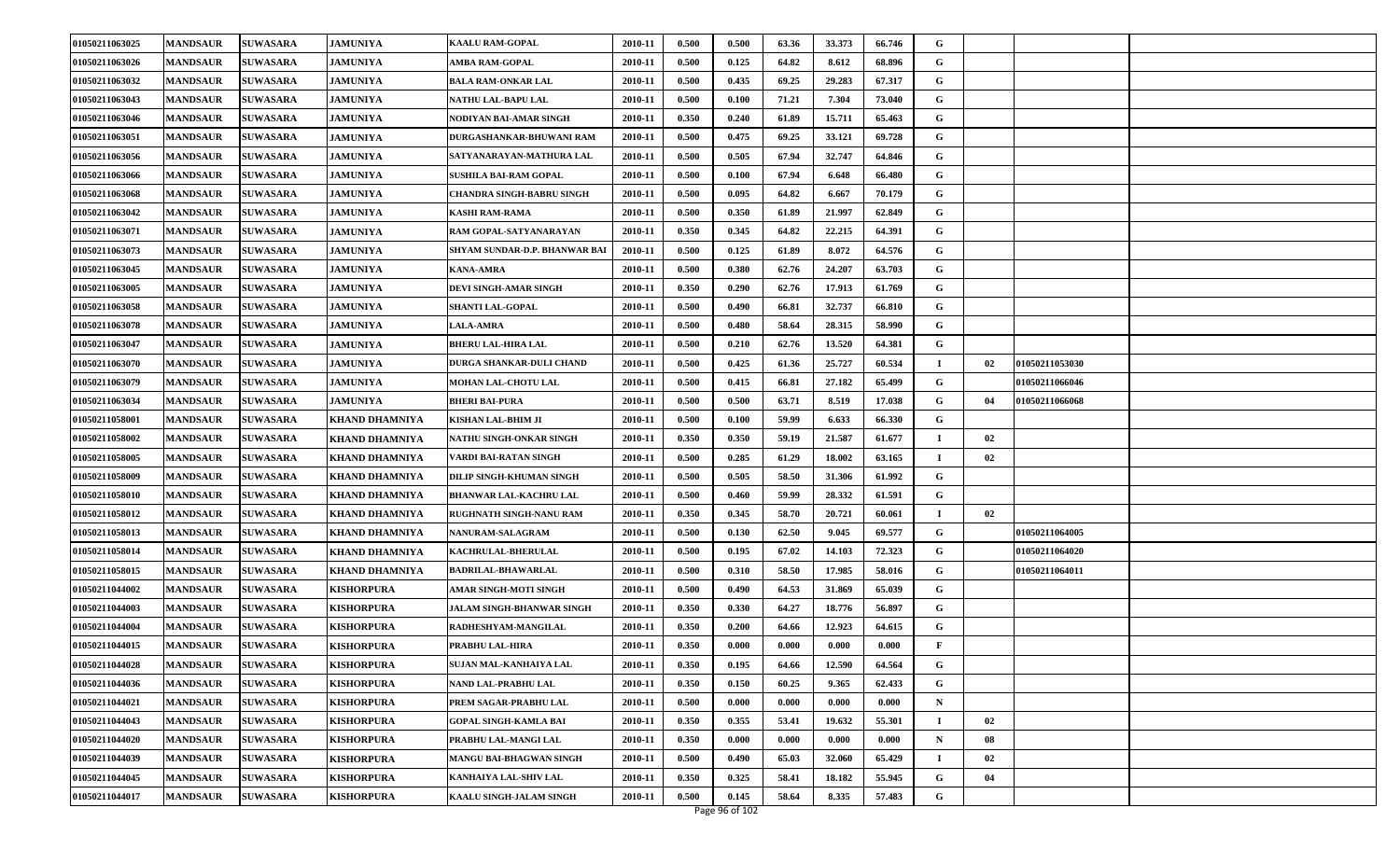| 01050211046003 | <b>MANDSAUR</b> | <b>SUWASARA</b> | <b>KOTADI</b>      | <b>MADHU-DEVA CHAMAR</b>          | 2010-11 | 0.350 | 0.220 | 63.40 | 13.921 | 63.277 | G  | 08 |                | <b>TRANSFER/DEVRIYA VIJAY</b> |
|----------------|-----------------|-----------------|--------------------|-----------------------------------|---------|-------|-------|-------|--------|--------|----|----|----------------|-------------------------------|
| 01050211046008 | <b>MANDSAUR</b> | <b>SUWASARA</b> | KOTADI             | UMRAO SINGH-LAXMAN SINGH          | 2010-11 | 0.350 | 0.345 | 58.59 | 22.189 | 64.316 | G  | 10 |                | <b>TRANSFER/TOKADA</b>        |
| 01050211046013 | <b>MANDSAUR</b> | <b>SUWASARA</b> | <b>KOTADI</b>      | <b>KAALURAM-KANA</b>              | 2010-11 | 0.350 | 0.300 | 64.59 | 18.583 | 61.943 | -1 | 02 |                |                               |
| 01050211046016 | <b>MANDSAUR</b> | <b>SUWASARA</b> | <b>KOTADI</b>      | HIMMATBAI-DEVISINGH               | 2010-11 | 0.350 | 0.345 | 58.59 | 21.687 | 62.861 | G  | 08 |                | <b>TRANSFER/RUNIJA</b>        |
| 01050211046015 | <b>MANDSAUR</b> | <b>SUWASARA</b> | <b>KOTADI</b>      | <b>KAALU-MANGU</b>                | 2010-11 | 0.350 | 0.345 | 64.44 | 22.655 | 65.667 | G  | 08 |                | TRANSFER/DEVRIYA VIJAY        |
| 01050211046011 | <b>MANDSAUR</b> | <b>SUWASARA</b> | <b>KOTADI</b>      | <b>BHAGWAN SINGH-LAXMAN SINGH</b> | 2010-11 | 0.350 | 0.350 | 58.59 | 22.231 | 63.517 | G  | 10 |                | <b>TRANSFER/TOKADA</b>        |
| 01050211049001 | <b>MANDSAUR</b> | <b>SUWASARA</b> | <b>PRATAP PURA</b> | MOHAN LAL-PARAS RAM               | 2010-11 | 0.500 | 0.495 | 68.06 | 34.234 | 69.160 | G  |    |                |                               |
| 01050211049002 | <b>MANDSAUR</b> | <b>SUWASARA</b> | PRATAP PURA        | <b>GEETA BAI-RAM KISHAN</b>       | 2010-11 | 0.500 | 0.475 | 65.57 | 31.530 | 66.379 | G  |    |                |                               |
| 01050211049003 | <b>MANDSAUR</b> | <b>SUWASARA</b> | <b>PRATAP PURA</b> | RAM SUKH-PRABHU LAL               | 2010-11 | 0.500 | 0.490 | 65.57 | 33.094 | 67.539 | G  |    |                |                               |
| 01050211049004 | <b>MANDSAUR</b> | <b>SUWASARA</b> | PRATAP PURA        | <b>BHAGAT RAM-RAM NARAYAN</b>     | 2010-11 | 0.500 | 0.480 | 62.21 | 30.403 | 63.340 | G  |    |                |                               |
| 01050211049005 | <b>MANDSAUR</b> | <b>SUWASARA</b> | <b>PRATAP PURA</b> | SUGAN BAI-NATHU LAL               | 2010-11 | 0.500 | 0.300 | 65.57 | 20.064 | 66.880 | G  |    |                |                               |
| 01050211049006 | <b>MANDSAUR</b> | <b>SUWASARA</b> | PRATAP PURA        | SURAT RAM-RAM LAL                 | 2010-11 | 0.500 | 0.250 | 65.57 | 17.104 | 68.416 | G  |    |                |                               |
| 01050211049007 | <b>MANDSAUR</b> | <b>SUWASARA</b> | <b>PRATAP PURA</b> | PRABHU LAL-KAALU RAM              | 2010-11 | 0.500 | 0.480 | 64.82 | 32.225 | 67.135 | G  |    |                |                               |
| 01050211049008 | <b>MANDSAUR</b> | <b>SUWASARA</b> | PRATAP PURA        | DAMAR LAL-RAM LAL                 | 2010-11 | 0.500 | 0.290 | 65.66 | 19.811 | 68.314 | G  |    |                |                               |
| 01050211049011 | <b>MANDSAUR</b> | <b>SUWASARA</b> | <b>PRATAP PURA</b> | <b>JHAMAKLAL-RAMBAKSH</b>         | 2010-11 | 0.500 | 0.390 | 65.66 | 26.264 | 67.344 | G  |    |                |                               |
| 01050211049012 | <b>MANDSAUR</b> | <b>SUWASARA</b> | PRATAP PURA        | NIHAAL BAI-RAJA RAM               | 2010-11 | 0.500 | 0.345 | 65.66 | 22.052 | 63.919 | G  |    |                |                               |
| 01050211049013 | <b>MANDSAUR</b> | <b>SUWASARA</b> | PRATAP PURA        | RAM CHANDRA-KANHEYA LAL           | 2010-11 | 0.500 | 0.205 | 62.21 | 12.993 | 63.380 | G  |    |                |                               |
| 01050211049015 | <b>MANDSAUR</b> | <b>SUWASARA</b> | PRATAP PURA        | <b>CHAIN RAM-BHANWAR LAL</b>      | 2010-11 | 0.500 | 0.115 | 65.66 | 7.598  | 66.070 | G  |    |                |                               |
| 01050211049017 | <b>MANDSAUR</b> | <b>SUWASARA</b> | <b>PRATAP PURA</b> | NAND RAM-NARAYAN                  | 2010-11 | 0.350 | 0.325 | 67.15 | 21.968 | 67.594 | G  |    |                |                               |
| 01050211049018 | <b>MANDSAUR</b> | <b>SUWASARA</b> | PRATAP PURA        | SURESH PRAKASH-AMBA RAM           | 2010-11 | 0.500 | 0.300 | 65.25 | 19.668 | 65.560 | G  |    |                |                               |
| 01050211049019 | <b>MANDSAUR</b> | <b>SUWASARA</b> | PRATAP PURA        | RAMESH CHANDRA-AMBA LAL           | 2010-11 | 0.500 | 0.480 | 65.25 | 32.634 | 67.988 | G  |    |                |                               |
| 01050211049020 | <b>MANDSAUR</b> | <b>SUWASARA</b> | PRATAP PURA        | <b>BHAGWANTA BAI-CHAIN RAM</b>    | 2010-11 | 0.500 | 0.465 | 62.25 | 31.991 | 68.798 | G  |    |                |                               |
| 01050211049021 | <b>MANDSAUR</b> | <b>SUWASARA</b> | PRATAP PURA        | <b>BABU LAL-SURAT RAM</b>         | 2010-11 | 0.500 | 0.410 | 67.15 | 28.769 | 70.168 | G  |    |                |                               |
| 01050211049023 | <b>MANDSAUR</b> | <b>SUWASARA</b> | PRATAP PURA        | RAJENDRA KUMAR-KISHAN LAL         | 2010-11 | 0.500 | 0.390 | 68.97 | 27.332 | 70.082 | G  |    |                |                               |
| 01050211049025 | <b>MANDSAUR</b> | <b>SUWASARA</b> | PRATAP PURA        | <b>GUNWANT-RAMESHWAR</b>          | 2010-11 | 0.500 | 0.200 | 69.07 | 14.021 | 70.105 | G  |    |                |                               |
| 01050211049026 | <b>MANDSAUR</b> | <b>SUWASARA</b> | PRATAP PURA        | RAMESHWAR-RAM RATAN               | 2010-11 | 0.500 | 0.210 | 69.35 | 14.851 | 70.719 | G  |    |                |                               |
| 01050211049027 | <b>MANDSAUR</b> | <b>SUWASARA</b> | PRATAP PURA        | KANHEYA LAL-HEERA LAL             | 2010-11 | 0.500 | 0.390 | 67.15 | 26.380 | 67.641 | G  |    |                |                               |
| 01050211049029 | <b>MANDSAUR</b> | <b>SUWASARA</b> | PRATAP PURA        | PHOOL CHAND-MANGI LAL             | 2010-11 | 0.500 | 0.200 | 67.15 | 13.977 | 69.885 | G  |    |                |                               |
| 01050211049030 | <b>MANDSAUR</b> | <b>SUWASARA</b> | PRATAP PURA        | RAMPRAHLAD-RAM BAKSH              | 2010-11 | 0.500 | 0.180 | 65.25 | 11.987 | 66.594 | G  |    |                |                               |
| 01050211049031 | <b>MANDSAUR</b> | <b>SUWASARA</b> | <b>PRATAP PURA</b> | KAALU RAM-CHAIN RAM               | 2010-11 | 0.500 | 0.415 | 65.25 | 27.983 | 67.429 | G  |    |                |                               |
| 01050211049033 | <b>MANDSAUR</b> | <b>SUWASARA</b> | PRATAP PURA        | RAM PRAHLAD-NAND RAM              | 2010-11 | 0.500 | 0.425 | 62.96 | 28.116 | 66.155 | G  |    |                |                               |
| 01050211049038 | <b>MANDSAUR</b> | <b>SUWASARA</b> | PRATAP PURA        | RAM PRATAP-RAM GOPAL              | 2010-11 | 0.500 | 0.495 | 65.25 | 33.091 | 66.851 | G  |    |                |                               |
| 01050211049044 | <b>MANDSAUR</b> | <b>SUWASARA</b> | PRATAP PURA        | PRAKASHCHANDRA-MANGI LAL          | 2010-11 | 0.500 | 0.400 | 65.25 | 26.836 | 67.090 | G  |    |                |                               |
| 01050211049010 | <b>MANDSAUR</b> | <b>SUWASARA</b> | <b>PRATAP PURA</b> | NATHU LAL-BABU LAL                | 2010-11 | 0.500 | 0.335 | 66.90 | 23.176 | 69.182 | G  |    |                |                               |
| 01050211049053 | <b>MANDSAUR</b> | <b>SUWASARA</b> | PRATAP PURA        | <b>BHAGWAN-HIRA LAL</b>           | 2010-11 | 0.500 | 0.245 | 62.87 | 15.726 | 64.188 | G  |    |                |                               |
| 01050211049035 | <b>MANDSAUR</b> | <b>SUWASARA</b> | PRATAP PURA        | DROPADIBAI-SHRIRAM                | 2010-11 | 0.500 | 0.200 | 65.39 | 13.816 | 69.080 | G  |    |                |                               |
| 01050211049059 | <b>MANDSAUR</b> | <b>SUWASARA</b> | PRATAP PURA        | <b>JAGANNATH-KANHEYA LAL</b>      | 2010-11 | 0.500 | 0.455 | 59.60 | 27.578 | 60.611 | G  |    |                |                               |
| 01050211049061 | <b>MANDSAUR</b> | <b>SUWASARA</b> | PRATAP PURA        | PRABHULAL-MANGILAL                | 2010-11 | 0.500 | 0.460 | 59.60 | 27.799 | 60.433 | G  |    |                |                               |
| 01050211049045 | <b>MANDSAUR</b> | <b>SUWASARA</b> | PRATAP PURA        | SHYAM SUNDAR-HIRA LAL             | 2010-11 | 0.350 | 0.190 | 62.87 | 12.457 | 65.563 | G  |    | 01050211053111 |                               |
| 01050211049062 | <b>MANDSAUR</b> | <b>SUWASARA</b> | <b>PRATAP PURA</b> | <b>FATTI BAI-BHERU</b>            | 2010-11 | 0.500 | 0.490 | 60.06 | 30.390 | 62.020 | G  |    | 01050211080087 |                               |
| 01050211048001 | <b>MANDSAUR</b> | <b>SUWASARA</b> | <b>REHTADI</b>     | JORAWAR BAI-HARI SINGH            | 2010-11 | 0.500 | 0.475 | 58.90 | 28.524 | 60.051 | G  |    |                | <b>TRANSFER/AJAYPUR</b>       |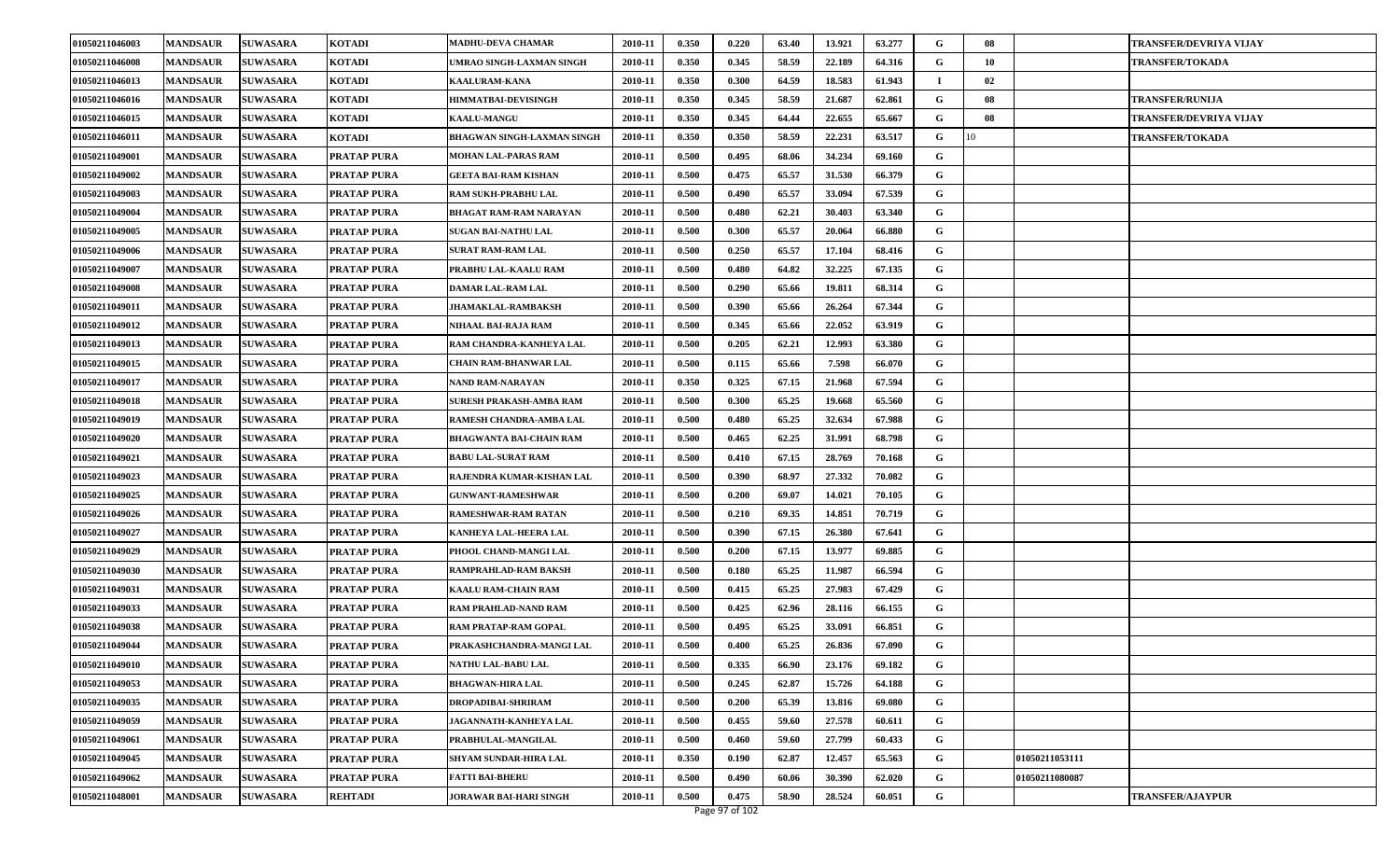| 01050211048003 | <b>MANDSAUR</b> | <b>SUWASARA</b> | <b>REHTADI</b> | BHAGWAN SINGH-PARWAT SINGH   | 2010-11 | 0.500 | 0.215 | 51.65 | 11.835 | 55.047 | G | 05 |                         |
|----------------|-----------------|-----------------|----------------|------------------------------|---------|-------|-------|-------|--------|--------|---|----|-------------------------|
| 01050211048008 | <b>MANDSAUR</b> | <b>SUWASARA</b> | REHTADI        | CHANDRA SINGH-BAPU SINGH     | 2010-11 | 0.500 | 0.490 | 56.68 | 28.696 | 58.563 | G |    | <b>TRANSFER/AJAYPUR</b> |
| 01050211048011 | <b>MANDSAUR</b> | <b>SUWASARA</b> | <b>REHTADI</b> | TEJ SINGH-ANAR SINGH         | 2010-11 | 0.500 | 0.490 | 57.40 | 30.512 | 62.269 |   | 02 |                         |
| 01050211048004 | <b>MANDSAUR</b> | <b>SUWASARA</b> | <b>REHTADI</b> | <b>GANGABAI-BHERUSINGH</b>   | 2010-11 | 0.350 | 0.295 | 53.06 | 15.789 | 53.522 | G | 05 |                         |
| 01050211048007 | <b>MANDSAUR</b> | <b>SUWASARA</b> | <b>REHTADI</b> | NARAYAN SINGH-KAALU SINGH    | 2010-11 | 0.350 | 0.340 | 57.01 | 20.165 | 59.309 | G |    | <b>TRANSFER/AJAYPUR</b> |
| 01050211033002 | <b>MANDSAUR</b> | <b>SUWASARA</b> | <b>RUNIJA</b>  | BHANWAR LAL-MAGNI RAM        | 2010-11 | 0.500 | 0.195 | 65.62 | 12.880 | 66.051 | G |    |                         |
| 01050211033001 | <b>MANDSAUR</b> | <b>SUWASARA</b> | <b>RUNIJA</b>  | <b>BHERU LAL-SHANKAR LAL</b> | 2010-11 | 0.500 | 0.405 | 65.62 | 26.464 | 65.343 | G |    |                         |
| 01050211033006 | <b>MANDSAUR</b> | <b>SUWASARA</b> | <b>RUNIJA</b>  | <b>BAGDI RAM-DEVA</b>        | 2010-11 | 0.500 | 0.250 | 62.37 | 15.566 | 62.264 | G |    |                         |
| 01050211033009 | <b>MANDSAUR</b> | <b>SUWASARA</b> | <b>RUNIJA</b>  | RANCHOR-JAGANNATH            | 2010-11 | 0.500 | 0.275 | 65.62 | 16.677 | 60.644 | G |    |                         |
| 01050211033010 | <b>MANDSAUR</b> | <b>SUWASARA</b> | <b>RUNIJA</b>  | NANDU BAI-NAND LAL           | 2010-11 | 0.500 | 0.440 | 62.37 | 27.915 | 63.443 | G |    |                         |
| 01050211033011 | <b>MANDSAUR</b> | <b>SUWASARA</b> | <b>RUNIJA</b>  | <b>MANGI LAL-KAALU</b>       | 2010-11 | 0.500 | 0.485 | 68.10 | 31.579 | 65.111 | G |    |                         |
| 01050211033012 | <b>MANDSAUR</b> | <b>SUWASARA</b> | <b>RUNIJA</b>  | RAMESHCHANDRA-KASHI BAI      | 2010-11 | 0.500 | 0.295 | 62.37 | 18.114 | 61.403 | G |    |                         |
| 01050211033013 | <b>MANDSAUR</b> | <b>SUWASARA</b> | <b>RUNIJA</b>  | MANGI LAL-HARI RAM           | 2010-11 | 0.500 | 0.435 | 68.10 | 30.013 | 68.995 | G |    |                         |
| 01050211033017 | <b>MANDSAUR</b> | <b>SUWASARA</b> | <b>RUNIJA</b>  | SHAKUR BAI-RADHAKISHAN       | 2010-11 | 0.500 | 0.325 | 62.37 | 20.493 | 63.055 | G |    |                         |
| 01050211033018 | <b>MANDSAUR</b> | <b>SUWASARA</b> | <b>RUNIJA</b>  | SHIV NARAYAN-BAPU LAL        | 2010-11 | 0.500 | 0.440 | 66.77 | 29.178 | 66.314 | G |    |                         |
| 01050211033019 | <b>MANDSAUR</b> | <b>SUWASARA</b> | <b>RUNIJA</b>  | MANGI BAI-MATHURA LAL        | 2010-11 | 0.500 | 0.395 | 65.62 | 25.732 | 65.144 | G |    |                         |
| 01050211033021 | <b>MANDSAUR</b> | <b>SUWASARA</b> | <b>RUNIJA</b>  | RADHESHYAM-BAPU LAL          | 2010-11 | 0.500 | 0.470 | 66.54 | 31.597 | 67.228 |   | 02 |                         |
| 01050211033022 | <b>MANDSAUR</b> | <b>SUWASARA</b> | <b>RUNIJA</b>  | KAALI BAI-MEHTAB             | 2010-11 | 0.500 | 0.485 | 56.35 | 27.418 | 56.532 | G |    |                         |
| 01050211033029 | <b>MANDSAUR</b> | <b>SUWASARA</b> | <b>RUNIJA</b>  | KALA BAI-BHAGIRATH           | 2010-11 | 0.500 | 0.330 | 66.77 | 21.929 | 66.452 | G |    |                         |
| 01050211033031 | <b>MANDSAUR</b> | <b>SUWASARA</b> | <b>RUNIJA</b>  | <b>GOPAL-RAMNARAYAN</b>      | 2010-11 | 0.500 | 0.440 | 63.20 | 28.675 | 65.170 | G |    |                         |
| 01050211033032 | <b>MANDSAUR</b> | <b>SUWASARA</b> | <b>RUNIJA</b>  | KAARI BAI-KANHAIYA LAL       | 2010-11 | 0.350 | 0.330 | 66.77 | 22.015 | 66.712 | G |    |                         |
| 01050211033034 | <b>MANDSAUR</b> | <b>SUWASARA</b> | <b>RUNIJA</b>  | UDAY SINGH-BHUWANI SINGH     | 2010-11 | 0.350 | 0.335 | 60.41 | 19.642 | 58.633 | G |    |                         |
| 01050211033038 | <b>MANDSAUR</b> | <b>SUWASARA</b> | <b>RUNIJA</b>  | RAMNARAYAN-CHAMPA LAL        | 2010-11 | 0.500 | 0.455 | 62.23 | 28.999 | 63.734 | G |    |                         |
| 01050211033041 | <b>MANDSAUR</b> | <b>SUWASARA</b> | <b>RUNIJA</b>  | RAM CHANDRA-DHANNA           | 2010-11 | 0.500 | 0.190 | 62.23 | 11.975 | 63.026 | G |    |                         |
| 01050211033042 | <b>MANDSAUR</b> | <b>SUWASARA</b> | <b>RUNIJA</b>  | MAGNI BAI-BHERU LAL          | 2010-11 | 0.350 | 0.215 | 62.23 | 13.291 | 61.819 | G |    |                         |
| 01050211033043 | <b>MANDSAUR</b> | <b>SUWASARA</b> | <b>RUNIJA</b>  | <b>BADRI LAL-KHEMRAJ</b>     | 2010-11 | 0.350 | 0.350 | 66.77 | 23.303 | 66.580 | G |    |                         |
| 01050211033044 | <b>MANDSAUR</b> | <b>SUWASARA</b> | <b>RUNIJA</b>  | <b>DINESH-KAALU</b>          | 2010-11 | 0.350 | 0.210 | 66.16 | 13.638 | 64.943 |   | 02 | <b>NAME CHANGE</b>      |
| 01050211033045 | <b>MANDSAUR</b> | <b>SUWASARA</b> | <b>RUNIJA</b>  | DEVI LAL-PARTHA              | 2010-11 | 0.500 | 0.220 | 62.23 | 13.539 | 61.541 | G |    |                         |
| 01050211033046 | <b>MANDSAUR</b> | <b>SUWASARA</b> | <b>RUNIJA</b>  | RAMESHWAR-BHANWAR LAL        | 2010-11 | 0.500 | 0.280 | 66.90 | 18.149 | 64.818 | G |    |                         |
| 01050211033047 | <b>MANDSAUR</b> | <b>SUWASARA</b> | <b>RUNIJA</b>  | <b>BADRI LAL-SHIV LAL</b>    | 2010-11 | 0.350 | 0.200 | 66.90 | 13.581 | 67.905 | G |    | <b>NAME CHANGE</b>      |
| 01050211033048 | <b>MANDSAUR</b> | <b>SUWASARA</b> | <b>RUNIJA</b>  | <b>BHAGWAN-BHERA</b>         | 2010-11 | 0.500 | 0.470 | 66.90 | 31.892 | 67.855 | G |    |                         |
| 01050211033052 | <b>MANDSAUR</b> | <b>SUWASARA</b> | <b>RUNIJA</b>  | DHAPU BAI-RATAN LAL          | 2010-11 | 0.500 | 0.110 | 63.30 | 6.918  | 62.891 | G |    |                         |
| 01050211033053 | <b>MANDSAUR</b> | <b>SUWASARA</b> | <b>RUNIJA</b>  | RAM KUNWAR-KISHAN LAL        | 2010-11 | 0.350 | 0.350 | 63.92 | 22.518 | 64.337 |   | 02 |                         |
| 01050211033054 | <b>MANDSAUR</b> | <b>SUWASARA</b> | <b>RUNIJA</b>  | <b>BADRI LAL-BHAGIRATH</b>   | 2010-11 | 0.500 | 0.490 | 63.30 | 31.424 | 64.131 | G |    |                         |
| 01050211033056 | <b>MANDSAUR</b> | <b>SUWASARA</b> | <b>RUNIJA</b>  | PURA LAL-MOTI LAL            | 2010-11 | 0.500 | 0.345 | 63.30 | 22.182 | 64.296 | G |    |                         |
| 01050211033057 | <b>MANDSAUR</b> | <b>SUWASARA</b> | <b>RUNIJA</b>  | <b>SAJJAN BAI-MAGAN</b>      | 2010-11 | 0.500 | 0.395 | 65.24 | 25.919 | 65.618 |   | 02 |                         |
| 01050211033058 | <b>MANDSAUR</b> | <b>SUWASARA</b> | <b>RUNIJA</b>  | <b>GEETA BAI-NARAYAN</b>     | 2010-11 | 0.350 | 0.100 | 63.30 | 6.420  | 64.200 | G |    |                         |
| 01050211033060 | <b>MANDSAUR</b> | <b>SUWASARA</b> | <b>RUNIJA</b>  | RAJA RAM-PANNA LAL           | 2010-11 | 0.500 | 0.490 | 64.85 | 31.193 | 63.659 | G |    |                         |
| 01050211033061 | <b>MANDSAUR</b> | <b>SUWASARA</b> | <b>RUNIJA</b>  | MANGI BAI-SHANKAR LAL        | 2010-11 | 0.350 | 0.340 | 60.41 | 20.850 | 61.324 | G |    |                         |
| 01050211033068 | <b>MANDSAUR</b> | <b>SUWASARA</b> | <b>RUNIJA</b>  | <b>SHIRAJ-NOOR MOH.</b>      | 2010-11 | 0.500 | 0.235 | 63.20 | 15.033 | 63.970 | G |    |                         |
| 01050211033069 | <b>MANDSAUR</b> | <b>SUWASARA</b> | <b>RUNIJA</b>  | PRABHU LAL-KANHAIYA LAL      | 2010-11 | 0.500 | 0.205 | 64.85 | 13.433 | 65.527 | G |    |                         |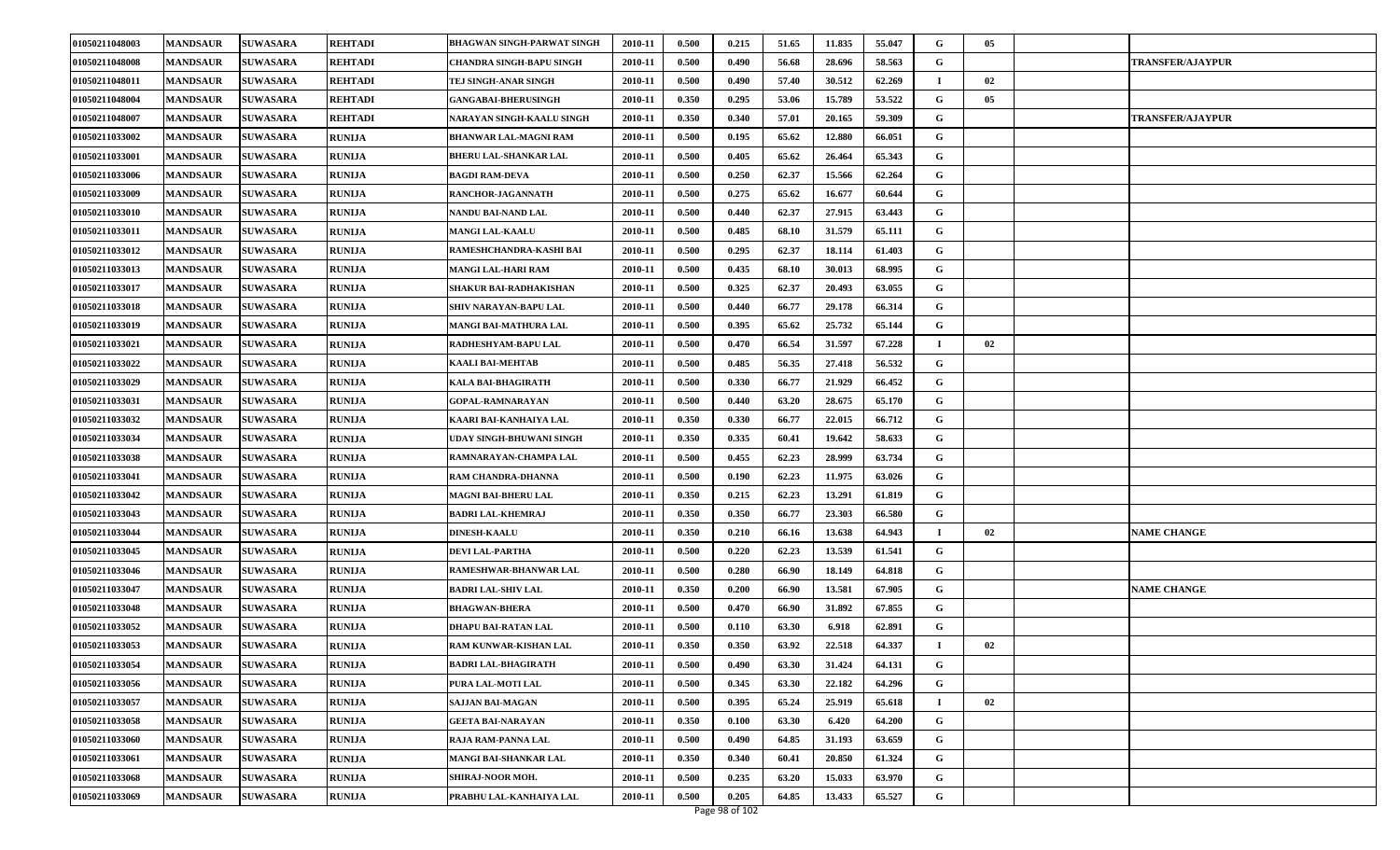| 01050211033070 | <b>MANDSAUR</b> | <b>SUWASARA</b> | <b>RUNIJA</b> | PRABHU LAL-HARI RAM                      | 2010-11 | 0.500 | 0.295 | 63.20 | 18.653 | 63.231 | G |  |                    |
|----------------|-----------------|-----------------|---------------|------------------------------------------|---------|-------|-------|-------|--------|--------|---|--|--------------------|
| 01050211033071 | <b>MANDSAUR</b> | <b>SUWASARA</b> | <b>RUNIJA</b> | RAMESH CHANDRA-HARI RAM                  | 2010-11 | 0.500 | 0.260 | 64.85 | 16.787 | 64.565 | G |  |                    |
| 01050211033074 | <b>MANDSAUR</b> | <b>SUWASARA</b> | <b>RUNIJA</b> | <b>GEETA BAI-BAGDI RAM</b>               | 2010-11 | 0.350 | 0.340 | 68.38 | 23.220 | 68.294 | G |  |                    |
| 01050211033076 | <b>MANDSAUR</b> | <b>SUWASARA</b> | <b>RUNIJA</b> | KACHRU-HARI RAM                          | 2010-11 | 0.500 | 0.435 | 64.76 | 28.291 | 65.037 | G |  |                    |
| 01050211033078 | <b>MANDSAUR</b> | <b>SUWASARA</b> | <b>RUNIJA</b> | <b>RAMI BAI-PURA LAL</b>                 | 2010-11 | 0.500 | 0.195 | 67.51 | 13.078 | 67.067 | G |  |                    |
| 01050211033080 | <b>MANDSAUR</b> | <b>SUWASARA</b> | <b>RUNIJA</b> | <b>BHERU LAL-JAGANNATH</b>               | 2010-11 | 0.500 | 0.195 | 64.76 | 12.230 | 62.718 | G |  |                    |
| 01050211033081 | <b>MANDSAUR</b> | <b>SUWASARA</b> | <b>RUNIJA</b> | KANHAIYA LAL-KISHAN LAL                  | 2010-11 | 0.350 | 0.335 | 64.76 | 21.214 | 63.325 | G |  |                    |
| 01050211033082 | <b>MANDSAUR</b> | <b>SUWASARA</b> | <b>RUNIJA</b> | KAILASH-SHANKAR LAL                      | 2010-11 | 0.500 | 0.325 | 65.53 | 21.531 | 66.249 | G |  |                    |
| 01050211033087 | <b>MANDSAUR</b> | <b>SUWASARA</b> | <b>RUNIJA</b> | <b>MAGAN LAL-BHERU LAL</b>               | 2010-11 | 0.500 | 0.285 | 63.64 | 18.483 | 64.853 | G |  |                    |
| 01050211033090 | <b>MANDSAUR</b> | <b>SUWASARA</b> | <b>RUNIJA</b> | RAM CHANDRA-RAM LAL CHOTA                | 2010-11 | 0.500 | 0.460 | 60.41 | 27.512 | 59.809 | G |  |                    |
| 01050211033091 | <b>MANDSAUR</b> | <b>SUWASARA</b> | <b>RUNIJA</b> | <b>MANGI LAL-DHULA</b>                   | 2010-11 | 0.500 | 0.420 | 63.20 | 27.483 | 65.436 | G |  |                    |
| 01050211033094 | <b>MANDSAUR</b> | <b>SUWASARA</b> | <b>RUNIJA</b> | KASHI RAM-BHANWAR LAL                    | 2010-11 | 0.350 | 0.215 | 63.64 | 14.019 | 65.205 | G |  |                    |
| 01050211033095 | <b>MANDSAUR</b> | <b>SUWASARA</b> | RUNIJA        | <b>BASANTI LAL-RAM CHANDRA</b>           | 2010-11 | 0.500 | 0.295 | 61.20 | 17.888 | 60.637 | G |  |                    |
| 01050211033096 | <b>MANDSAUR</b> | <b>SUWASARA</b> | <b>RUNIJA</b> | FAKIR CHAND-GANGA RAM                    | 2010-11 | 0.500 | 0.330 | 67.51 | 22.654 | 68.648 | G |  |                    |
| 01050211033099 | <b>MANDSAUR</b> | <b>SUWASARA</b> | <b>RUNIJA</b> | <b>RAMESH DAS-BHANWAR DAS</b>            | 2010-11 | 0.500 | 0.395 | 67.51 | 26.512 | 67.119 | G |  |                    |
| 01050211033109 | <b>MANDSAUR</b> | <b>SUWASARA</b> | RUNIJA        | <b>GORDHAN LAL-MOTI LAL</b>              | 2010-11 | 0.350 | 0.190 | 60.60 | 12.986 | 68.347 | G |  |                    |
| 01050211033113 | <b>MANDSAUR</b> | <b>SUWASARA</b> | <b>RUNIJA</b> | PYARA-PURA JI                            | 2010-11 | 0.500 | 0.420 | 63.64 | 27.783 | 66.150 | G |  |                    |
| 01050211033114 | <b>MANDSAUR</b> | <b>SUWASARA</b> | <b>RUNIJA</b> | KANHAIYA LAL-DHUL JI                     | 2010-11 | 0.500 | 0.480 | 65.50 | 31.496 | 65.617 | G |  |                    |
| 01050211033119 | <b>MANDSAUR</b> | <b>SUWASARA</b> | <b>RUNIJA</b> | <b>RUP CHAND-RAM LAL</b>                 | 2010-11 | 0.500 | 0.260 | 65.50 | 16.356 | 62.908 | G |  |                    |
| 01050211033123 | <b>MANDSAUR</b> | <b>SUWASARA</b> | RUNIJA        | PURA LAL-MANGI LAL BAAGDI                | 2010-11 | 0.500 | 0.280 | 65.50 | 18.508 | 66.100 | G |  |                    |
| 01050211033124 | <b>MANDSAUR</b> | <b>SUWASARA</b> | RUNIJA        | DWARKA PRASAD-RAM NARAYAN                | 2010-11 | 0.500 | 0.485 | 64.88 | 32.857 | 67.746 | G |  |                    |
| 01050211033059 | <b>MANDSAUR</b> | <b>SUWASARA</b> | <b>RUNIJA</b> | RAKHAB CHAND-HARI RAM                    | 2010-11 | 0.500 | 0.470 | 64.88 | 30.169 | 64.189 | G |  |                    |
| 01050211033126 | <b>MANDSAUR</b> | <b>SUWASARA</b> | <b>RUNIJA</b> | NARENDRA KUMAR-NAND KISHOR               | 2010-11 | 0.500 | 0.490 | 57.55 | 27.517 | 56.157 | G |  |                    |
| 01050211033127 | <b>MANDSAUR</b> | <b>SUWASARA</b> | <b>RUNIJA</b> | KISHOR-D.P. GULABCHANDRA                 | 2010-11 | 0.500 | 0.390 | 60.60 | 23.833 | 61.110 | G |  |                    |
| 01050211033128 | <b>MANDSAUR</b> | <b>SUWASARA</b> | <b>RUNIJA</b> | <b>KASNI BAI-NARAYAN</b>                 | 2010-11 | 0.500 | 0.200 | 64.88 | 13.013 | 65.065 | G |  |                    |
| 01050211033131 | <b>MANDSAUR</b> | <b>SUWASARA</b> | <b>RUNIJA</b> | RUKMAN BAI -GANPAT LAL                   | 2010-11 | 0.500 | 0.200 | 67.51 | 13.589 | 67.945 | G |  |                    |
| 01050211033137 | <b>MANDSAUR</b> | <b>SUWASARA</b> | <b>RUNIJA</b> | <b>BHAGWAN LAL-ONKAR</b>                 | 2010-11 | 0.500 | 0.375 | 66.05 | 24.589 | 65.571 | G |  |                    |
| 01050211033142 | <b>MANDSAUR</b> | <b>SUWASARA</b> | <b>RUNIJA</b> | <b>BHANWARI BAI-BHUWAAN</b>              | 2010-11 | 0.350 | 0.155 | 65.02 | 9.623  | 62.084 | G |  |                    |
| 01050211033145 | <b>MANDSAUR</b> | <b>SUWASARA</b> | <b>RUNIJA</b> | PURA-MAGAN                               | 2010-11 | 0.500 | 0.390 | 60.60 | 24.526 | 62.887 | G |  |                    |
| 01050211033146 | <b>MANDSAUR</b> | <b>SUWASARA</b> | <b>RUNIJA</b> | <b>GANGA BAI-GANGA RAM</b>               | 2010-11 | 0.500 | 0.290 | 65.02 | 19.376 | 66.814 | G |  |                    |
| 01050211033147 | <b>MANDSAUR</b> | <b>SUWASARA</b> | <b>RUNIJA</b> | <b>RAM KISHAN-BALDEV</b>                 | 2010-11 | 0.500 | 0.400 | 65.02 | 26.157 | 65.393 | G |  |                    |
| 01050211033150 | <b>MANDSAUR</b> | <b>SUWASARA</b> | <b>RUNIJA</b> | <b>BHIMA SHANKAR-NATHU</b>               | 2010-11 | 0.500 | 0.190 | 65.02 | 12.725 | 66.974 | G |  |                    |
| 01050211033151 | <b>MANDSAUR</b> | <b>SUWASARA</b> | <b>RUNIJA</b> | RAM CHANDRA-GANESH RAM                   | 2010-11 | 0.350 | 0.330 | 60.60 | 20.059 | 60.785 | G |  |                    |
| 01050211033155 | <b>MANDSAUR</b> | <b>SUWASARA</b> | <b>RUNIJA</b> | <b>ISHWAR LAL-ASHA RAM</b>               | 2010-11 | 0.500 | 0.295 | 64.51 | 18.865 | 63.949 | G |  |                    |
| 01050211033156 | <b>MANDSAUR</b> | <b>SUWASARA</b> | RUNIJA        | BHANWAR LAL-SHANKAR LAL                  | 2010-11 | 0.500 | 0.310 | 64.51 | 19.888 | 64.155 | G |  |                    |
| 01050211033158 | <b>MANDSAUR</b> | <b>SUWASARA</b> | <b>RUNIJA</b> | RAJENDRA SINGH-UDAY SINGH                | 2010-11 | 0.500 | 0.265 | 64.51 | 16.966 | 64.023 | G |  |                    |
| 01050211033159 | <b>MANDSAUR</b> | <b>SUWASARA</b> | RUNIJA        | RAM CHANDRA-CHAMPA LAL                   | 2010-11 | 0.500 | 0.180 | 64.74 | 11.755 | 65.306 | G |  |                    |
| 01050211033160 | <b>MANDSAUR</b> | <b>SUWASARA</b> | <b>RUNIJA</b> | <b>MAGAN-KESHU RAM</b>                   | 2010-11 | 0.350 | 0.320 | 57.28 | 18.477 | 57.741 | G |  |                    |
| 01050211033161 | <b>MANDSAUR</b> | <b>SUWASARA</b> | <b>RUNIJA</b> | PURAN LAL-JAMANA LAL                     | 2010-11 | 0.500 | 0.115 | 67.91 | 7.819  | 67.991 | G |  |                    |
| 01050211033162 | <b>MANDSAUR</b> | <b>SUWASARA</b> | <b>RUNIJA</b> | MOHAN BAI-KANHAIYA LAL                   | 2010-11 | 0.350 | 0.340 | 66.24 | 21.897 | 64.403 | G |  | <b>NAME CHANGE</b> |
| 01050211033163 | <b>MANDSAUR</b> | <b>SUWASARA</b> | <b>RUNIJA</b> | KAILASH CHANDRA-RAMESH<br><b>CHANDRA</b> | 2010-11 | 0.500 | 0.310 | 64.74 | 19.810 | 63.903 | G |  |                    |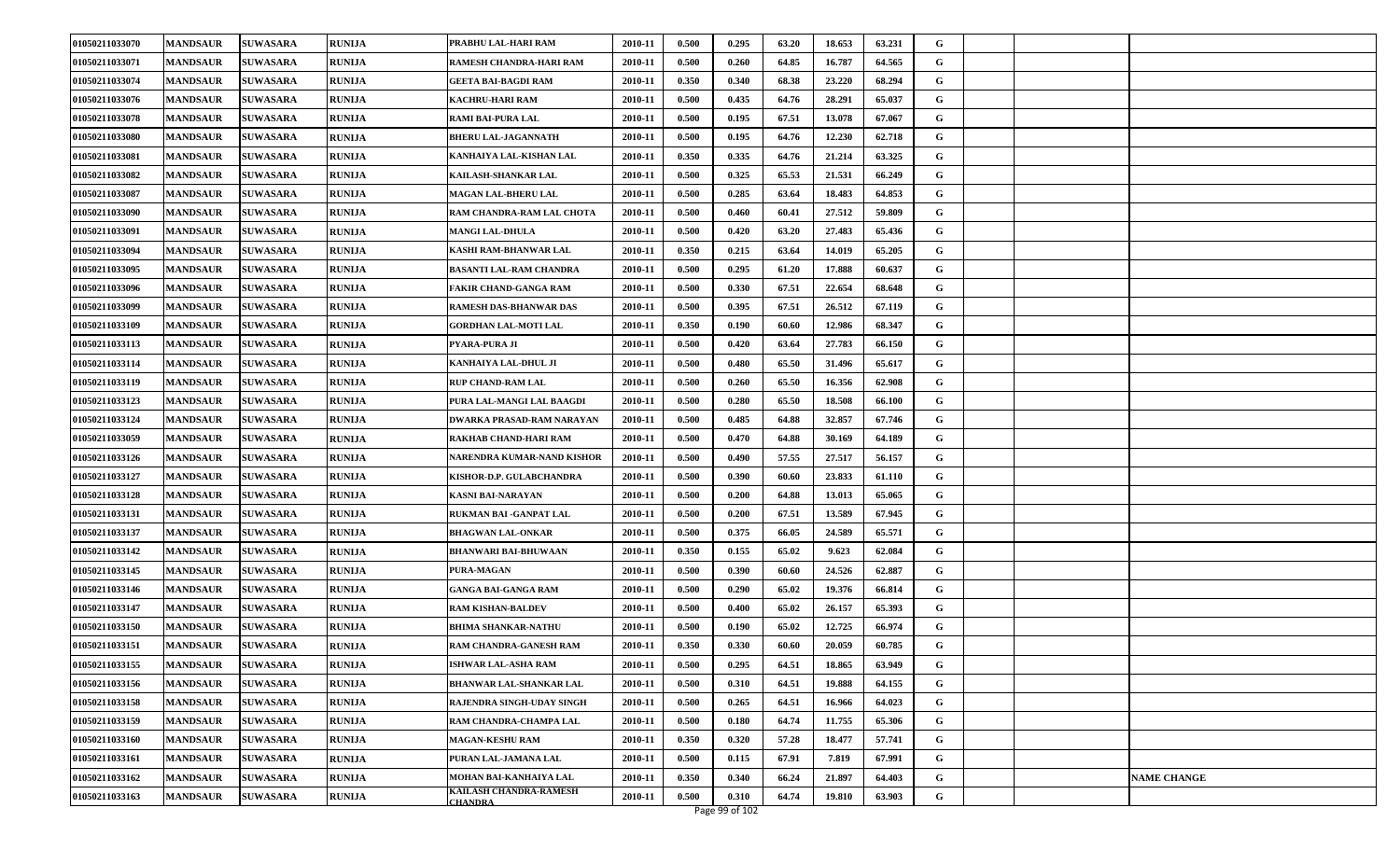| 01050211033165 | <b>MANDSAUR</b> | <b>SUWASARA</b> | <b>RUNIJA</b> | <b>GOVARDHAN LAL-BHANWAR LAL</b> | 2010-11 | 0.500 | 0.240 | 64.74 | 15.713 | 65.471 | G           |    |  |
|----------------|-----------------|-----------------|---------------|----------------------------------|---------|-------|-------|-------|--------|--------|-------------|----|--|
| 01050211033168 | <b>MANDSAUR</b> | <b>SUWASARA</b> | <b>RUNIJA</b> | HIMMAT BAI-BHANWAR SINGH         | 2010-11 | 0.500 | 0.400 | 61.48 | 24.776 | 61.940 | G           |    |  |
| 01050211033169 | <b>MANDSAUR</b> | <b>SUWASARA</b> | <b>RUNIJA</b> | SHIV NARAYAN-SHAMBHU LAL         | 2010-11 | 0.500 | 0.225 | 64.85 | 14.628 | 65.013 | G           |    |  |
| 01050211033172 | <b>MANDSAUR</b> | <b>SUWASARA</b> | <b>RUNIJA</b> | RAM CHANDRA-KAALU                | 2010-11 | 0.500 | 0.160 | 64.85 | 10.960 | 68.500 | G           |    |  |
| 01050211033173 | <b>MANDSAUR</b> | <b>SUWASARA</b> | <b>RUNIJA</b> | KASHI RAM-RADHAKISHAN            | 2010-11 | 0.500 | 0.340 | 64.85 | 21.048 | 61.906 | G           |    |  |
| 01050211033175 | <b>MANDSAUR</b> | <b>SUWASARA</b> | <b>RUNIJA</b> | <b>BASANTI LAL-ASHA RAM</b>      | 2010-11 | 0.500 | 0.145 | 64.97 | 9.699  | 66.890 | G           |    |  |
| 01050211033176 | <b>MANDSAUR</b> | <b>SUWASARA</b> | <b>RUNIJA</b> | <b>BHERU LAL-BIHARI LAL</b>      | 2010-11 | 0.350 | 0.195 | 65.78 | 12.827 | 65.779 | G           |    |  |
| 01050211033177 | <b>MANDSAUR</b> | <b>SUWASARA</b> | <b>RUNIJA</b> | <b>ABDUL GAFFUR-GUL MOH.</b>     | 2010-11 | 0.500 | 0.435 | 61.48 | 26.436 | 60.772 | G           |    |  |
| 01050211033178 | <b>MANDSAUR</b> | <b>SUWASARA</b> | <b>RUNIJA</b> | <b>GANGA RAM-SWARUP</b>          | 2010-11 | 0.500 | 0.370 | 61.81 | 22.375 | 60.473 | G           |    |  |
| 01050211033179 | <b>MANDSAUR</b> | <b>SUWASARA</b> | <b>RUNIJA</b> | <b>SUKH LAL-RAM LAL</b>          | 2010-11 | 0.500 | 0.380 | 68.84 | 25.166 | 66.226 | G           |    |  |
| 01050211033180 | <b>MANDSAUR</b> | <b>SUWASARA</b> | <b>RUNIJA</b> | DANU SINGH-JUJHAR SINGH          | 2010-11 | 0.500 | 0.345 | 61.48 | 21.105 | 61.174 | G           |    |  |
| 01050211033181 | <b>MANDSAUR</b> | <b>SUWASARA</b> | <b>RUNIJA</b> | LAXMI NARAYAN-RAM NARAYAN        | 2010-11 | 0.500 | 0.205 | 65.78 | 13.485 | 65.780 | G           |    |  |
| 01050211033182 | <b>MANDSAUR</b> | <b>SUWASARA</b> | RUNIJA        | ONKAR DAS-BALARAM                | 2010-11 | 0.500 | 0.340 | 53.49 | 18.530 | 54.500 | $\mathbf I$ | 02 |  |
| 01050211033185 | <b>MANDSAUR</b> | <b>SUWASARA</b> | <b>RUNIJA</b> | <b>BHERU LAL-PURA</b>            | 2010-11 | 0.500 | 0.195 | 65.78 | 12.752 | 65.395 | G           |    |  |
| 01050211033190 | <b>MANDSAUR</b> | <b>SUWASARA</b> | <b>RUNIJA</b> | RANCHHOR-DHANNA CHAMAR           | 2010-11 | 0.500 | 0.210 | 69.26 | 15.109 | 71.948 | $\mathbf I$ | 02 |  |
| 01050211033191 | <b>MANDSAUR</b> | <b>SUWASARA</b> | RUNIJA        | SATYANARAYAN-RAMA CHAMAR         | 2010-11 | 0.500 | 0.270 | 61.63 | 16.931 | 62.707 | G           |    |  |
| 01050211033198 | <b>MANDSAUR</b> | <b>SUWASARA</b> | <b>RUNIJA</b> | SATYANARAYAN-MANGI LAL           | 2010-11 | 0.500 | 0.270 | 65.62 | 17.746 | 65.726 | G           |    |  |
| 01050211033199 | <b>MANDSAUR</b> | <b>SUWASARA</b> | <b>RUNIJA</b> | RAM GOPAL-JAGANNATH              | 2010-11 | 0.500 | 0.395 | 65.44 | 25.615 | 64.848 | G           |    |  |
| 01050211033201 | <b>MANDSAUR</b> | <b>SUWASARA</b> | <b>RUNIJA</b> | AATMA RAM-JAGANNATH              | 2010-11 | 0.350 | 0.290 | 67.03 | 19.477 | 67.162 | G           |    |  |
| 01050211033204 | <b>MANDSAUR</b> | <b>SUWASARA</b> | RUNIJA        | ISHWAR LAL-GIRDHARI LAL          | 2010-11 | 0.500 | 0.295 | 64.16 | 19.422 | 65.837 | $\mathbf I$ | 02 |  |
| 01050211033205 | <b>MANDSAUR</b> | <b>SUWASARA</b> | RUNIJA        | ISHTAQAR KHA-MAQBUL KHA          | 2010-11 | 0.500 | 0.485 | 61.63 | 30.401 | 62.682 | G           |    |  |
| 01050211033206 | <b>MANDSAUR</b> | <b>SUWASARA</b> | <b>RUNIJA</b> | <b>GOPAL-MANGI LAL</b>           | 2010-11 | 0.500 | 0.490 | 65.12 | 8.298  | 16.935 | G           | 04 |  |
| 01050211033207 | <b>MANDSAUR</b> | <b>SUWASARA</b> | <b>RUNIJA</b> | SHANTI LAL-BAL CHAND             | 2010-11 | 0.350 | 0.340 | 67.02 | 22.366 | 65.782 | G           |    |  |
| 01050211033208 | <b>MANDSAUR</b> | <b>SUWASARA</b> | <b>RUNIJA</b> | RANCHHOR-KAARU LAL               | 2010-11 | 0.500 | 0.215 | 67.77 | 14.232 | 66.195 | G           |    |  |
| 01050211033209 | <b>MANDSAUR</b> | <b>SUWASARA</b> | <b>RUNIJA</b> | PARMANAND-SHIV LAL               | 2010-11 | 0.500 | 0.320 | 59.38 | 19.672 | 61.475 | $\mathbf I$ | 02 |  |
| 01050211033210 | <b>MANDSAUR</b> | <b>SUWASARA</b> | <b>RUNIJA</b> | KAARU LAL-PURA CHAMAR            | 2010-11 | 0.500 | 0.375 | 60.05 | 21.592 | 57.579 | G           |    |  |
| 01050211033213 | <b>MANDSAUR</b> | <b>SUWASARA</b> | <b>RUNIJA</b> | RAM NIWAS-SHIV NARAYAN           | 2010-11 | 0.350 | 0.160 | 67.77 | 11.008 | 68.800 | G           |    |  |
| 01050211033214 | <b>MANDSAUR</b> | <b>SUWASARA</b> | <b>RUNIJA</b> | NATHU LAL-KISHAN LAL             | 2010-11 | 0.350 | 0.205 | 65.12 | 13.591 | 66.298 | G           |    |  |
| 01050211033215 | <b>MANDSAUR</b> | <b>SUWASARA</b> | <b>RUNIJA</b> | SOHAN BAI-BHANWAR LAL            | 2010-11 | 0.350 | 0.345 | 61.63 | 21.808 | 63.212 | G           |    |  |
| 01050211033217 | <b>MANDSAUR</b> | <b>SUWASARA</b> | <b>RUNIJA</b> | <b>MANGI LAL-PURA LAL</b>        | 2010-11 | 0.350 | 0.200 | 67.19 | 13.601 | 68.005 | G           |    |  |
| 01050211033218 | <b>MANDSAUR</b> | <b>SUWASARA</b> | <b>RUNIJA</b> | SHIV NARAYAN-DHURA               | 2010-11 | 0.350 | 0.280 | 65.12 | 18.262 | 65.221 | G           |    |  |
| 01050211033226 | <b>MANDSAUR</b> | <b>SUWASARA</b> | <b>RUNIJA</b> | RAM CHANDRA-MANGI LAL            | 2010-11 | 0.350 | 0.175 | 65.57 | 11.653 | 66.589 | G           |    |  |
| 01050211033027 | <b>MANDSAUR</b> | <b>SUWASARA</b> | <b>RUNIJA</b> | <b>BAPU LAL-NANDA</b>            | 2010-11 | 0.500 | 0.435 | 62.12 | 27.200 | 62.529 | G           |    |  |
| 01050211033187 | <b>MANDSAUR</b> | <b>SUWASARA</b> | <b>RUNIJA</b> | RADHESHYAM-SHIV LAL              | 2010-11 | 0.500 | 0.240 | 62.12 | 14.989 | 62.454 | G           |    |  |
| 01050211033225 | <b>MANDSAUR</b> | <b>SUWASARA</b> | RUNIJA        | RAMESH CHANDRA-BHERU LAL         | 2010-11 | 0.500 | 0.480 | 62.12 | 29.365 | 61.177 | G           |    |  |
| 01050211033035 | <b>MANDSAUR</b> | <b>SUWASARA</b> | <b>RUNIJA</b> | KAALU SINGH-HARI SINGH           | 2010-11 | 0.500 | 0.395 | 65.57 | 26.537 | 67.182 | G           |    |  |
| 01050211033235 | <b>MANDSAUR</b> | <b>SUWASARA</b> | <b>RUNIJA</b> | HIRA LAL-JAGANNATH               | 2010-11 | 0.500 | 0.100 | 68.99 | 6.761  | 67.610 | G           |    |  |
| 01050211033101 | <b>MANDSAUR</b> | <b>SUWASARA</b> | <b>RUNIJA</b> | <b>GANGA RAM-PURA LAL</b>        | 2010-11 | 0.500 | 0.100 | 65.57 | 6.641  | 66.410 | G           |    |  |
| 01050211033105 | <b>MANDSAUR</b> | <b>SUWASARA</b> | <b>RUNIJA</b> | RAGHUNANDAN-BHERU LAL            | 2010-11 | 0.500 | 0.100 | 65.72 | 6.563  | 65.630 | G           |    |  |
| 01050211033237 | <b>MANDSAUR</b> | <b>SUWASARA</b> | <b>RUNIJA</b> | AJIT KUMAR-ANANDI LAL            | 2010-11 | 0.500 | 0.200 | 65.72 | 12.909 | 64.545 | G           |    |  |
| 01050211033239 | <b>MANDSAUR</b> | <b>SUWASARA</b> | <b>RUNIJA</b> | BHUWANI SHANKAR-SHIV LAL         | 2010-11 | 0.350 | 0.300 | 61.36 | 18.943 | 63.143 | G           |    |  |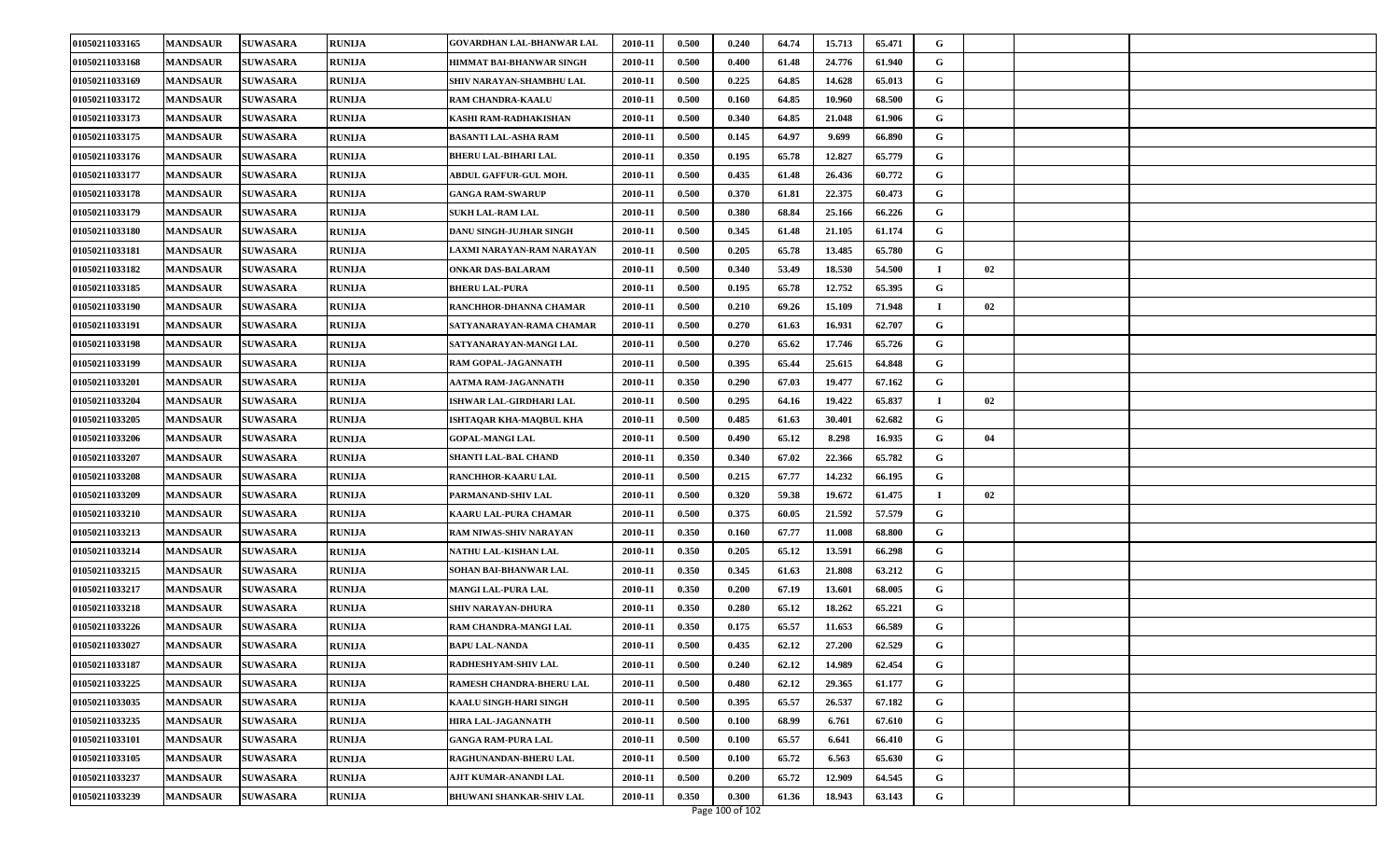| 01050211033004 | <b>MANDSAUR</b> | <b>SUWASARA</b> | <b>RUNIJA</b>       | <b>KANKU BAI-RANCHHOR</b>       | 2010-11 | 0.500 | 0.450 | 65.72 | 29.752 | 66.116 | G           |    |                       |                    |
|----------------|-----------------|-----------------|---------------------|---------------------------------|---------|-------|-------|-------|--------|--------|-------------|----|-----------------------|--------------------|
| 01050211033138 | <b>MANDSAUR</b> | <b>SUWASARA</b> | <b>RUNIJA</b>       | PARMANAND-RAM CHANDAR           | 2010-11 | 0.500 | 0.495 | 61.36 | 31.110 | 62.848 | G           |    |                       |                    |
| 01050211033143 | <b>MANDSAUR</b> | <b>SUWASARA</b> | <b>RUNIJA</b>       | <b>RAM CHANDRA-BHUWAAN</b>      | 2010-11 | 0.350 | 0.160 | 65.06 | 9.852  | 61.575 | G           |    |                       |                    |
| 01050211033108 | <b>MANDSAUR</b> | <b>SUWASARA</b> | <b>RUNIJA</b>       | HUSSIAN SHEIKH-GAFFAR KHA       | 2010-11 | 0.500 | 0.195 | 61.36 | 12.105 | 62.077 | G           |    |                       |                    |
| 01050211033121 | <b>MANDSAUR</b> | <b>SUWASARA</b> | <b>RUNIJA</b>       | <b>MOHAN LAL-JAGANNATH</b>      | 2010-11 | 0.500 | 0.000 | 0.000 | 0.000  | 0.000  | N           |    |                       |                    |
| 01050211033247 | <b>MANDSAUR</b> | <b>SUWASARA</b> | <b>RUNIJA</b>       | <b>NANI BAI-DEVA</b>            | 2010-11 | 0.350 | 0.190 | 61.35 | 11.499 | 60.521 | G           |    |                       |                    |
| 01050211033248 | <b>MANDSAUR</b> | <b>SUWASARA</b> | <b>RUNIJA</b>       | KANHAIYA LAL-GANESH RAM         | 2010-11 | 0.350 | 0.330 | 61.07 | 20.424 | 61.891 | G           |    |                       | <b>NAME CHANGE</b> |
| 01050211033253 | <b>MANDSAUR</b> | <b>SUWASARA</b> | <b>RUNIJA</b>       | KARIM BAKSH-HUSSAIN BAKSH       | 2010-11 | 0.350 | 0.230 | 59.40 | 13.492 | 58.661 | G           |    |                       |                    |
| 01050211033254 | <b>MANDSAUR</b> | <b>SUWASARA</b> | <b>RUNIJA</b>       | RAMCHANDRA - D.P. DHURIBAI      | 2010-11 | 0.500 | 0.295 | 63.07 | 18.759 | 63.590 | G           |    |                       |                    |
| 01050211033024 | <b>MANDSAUR</b> | <b>SUWASARA</b> | <b>RUNIJA</b>       | RAMSUKHI BAI-RADHESHYAM         | 2010-11 | 0.500 | 0.105 | 68.03 | 7.299  | 69.514 | G           |    |                       |                    |
| 01050211033077 | <b>MANDSAUR</b> | <b>SUWASARA</b> | <b>RUNIJA</b>       | DEVILAL-PRABHULAL               | 2010-11 | 0.500 | 0.100 | 68.03 | 6.890  | 68.900 | G           |    |                       |                    |
| 01050211033148 | <b>MANDSAUR</b> | <b>SUWASARA</b> | RUNIJA              | <b>MAGAN LAL-KANHA</b>          | 2010-11 | 0.500 | 0.100 | 63.07 | 6.415  | 64.150 | G           |    |                       |                    |
| 01050211033186 | <b>MANDSAUR</b> | <b>SUWASARA</b> | <b>RUNIJA</b>       | <b>BAALU SINGH-AMAR SINGH</b>   | 2010-11 | 0.500 | 0.450 | 63.07 | 28.706 | 63.791 | G           |    |                       |                    |
| 01050211033202 | <b>MANDSAUR</b> | <b>SUWASARA</b> | <b>RUNIJA</b>       | <b>ISHWAR LAL-PRABHU LAL</b>    | 2010-11 | 0.500 | 0.110 | 68.03 | 7.707  | 70.064 | G           |    |                       |                    |
| 01050211033203 | <b>MANDSAUR</b> | <b>SUWASARA</b> | <b>RUNIJA</b>       | RAMESH CHANDRA-GANGA RAM        | 2010-11 | 0.500 | 0.145 | 62.81 | 9.789  | 67.510 | G           |    |                       |                    |
| 01050211033132 | <b>MANDSAUR</b> | <b>SUWASARA</b> | <b>RUNIJA</b>       | PIRU LAL-GAFFUR                 | 2010-11 | 0.350 | 0.195 | 62.81 | 12.356 | 63.364 | G           |    |                       |                    |
| 01050211033015 | <b>MANDSAUR</b> | <b>SUWASARA</b> | <b>RUNIJA</b>       | <b>BAPU LAL-DEVI SINGH</b>      | 2010-11 | 0.350 | 0.240 | 56.43 | 13.229 | 55.121 | G           | 04 |                       |                    |
| 01050211033067 | <b>MANDSAUR</b> | <b>SUWASARA</b> | <b>RUNIJA</b>       | DEVI LAL-NANU RAM               | 2010-11 | 0.500 | 0.405 | 60.07 | 24.165 | 59.667 | G           |    |                       |                    |
| 01050211033073 | <b>MANDSAUR</b> | <b>SUWASARA</b> | <b>RUNIJA</b>       | PRAKASH CHANDRA-MANNA LAL       | 2010-11 | 0.350 | 0.335 | 62.81 | 21.607 | 64.499 | G           |    |                       |                    |
| 01050211033222 | <b>MANDSAUR</b> | <b>SUWASARA</b> | <b>RUNIJA</b>       | <b>KAARU LAL-AMRA</b>           | 2010-11 | 0.350 | 0.200 | 60.07 | 12.168 | 60.840 | G           |    |                       |                    |
| 01050211033003 | <b>MANDSAUR</b> | <b>SUWASARA</b> | <b>RUNIJA</b>       | RAJMAL-BHAWARLAL                | 2010-11 | 0.500 | 0.195 | 65.06 | 12.863 | 65.964 | G           |    |                       |                    |
| 01050211061003 | <b>MANDSAUR</b> | <b>SUWASARA</b> | <b>SEMLI KANKAD</b> | DHAPU KUNWAR-BHAGWAN SINGH      | 2010-11 | 0.350 | 0.310 | 62.28 | 19.618 | 63.284 | G           |    | 01050211022023        |                    |
| 01050211061022 | <b>MANDSAUR</b> | <b>SUWASARA</b> | <b>SEMLI KANKAD</b> | <b>KACHRU-DULA</b>              | 2010-11 | 0.350 | 0.240 | 61.50 | 14.347 | 59.779 |             | 02 | 01050211022025        |                    |
| 01050211061044 | <b>MANDSAUR</b> | <b>SUWASARA</b> | <b>SEMLI KANKAD</b> | <b>SUHAG BAI-UDA</b>            | 2010-11 | 0.350 | 0.355 | 52.93 | 18.594 | 52.377 | G           | 05 | 01050211022032        |                    |
| 01050211061040 | <b>MANDSAUR</b> | <b>SUWASARA</b> | <b>SEMLI KANKAD</b> | JAMANA BAI-MOHAN LAL            | 2010-11 | 0.350 | 0.265 | 59.26 | 15.281 | 57.664 | G           |    | <b>01050211022029</b> |                    |
| 01050211061009 | <b>MANDSAUR</b> | <b>SUWASARA</b> | <b>SEMLI KANKAD</b> | <b>MADHU-MANNA</b>              | 2010-11 | 0.350 | 0.350 | 62.28 | 22.270 | 63.629 | G           |    | 01050211022031        |                    |
| 01050211061028 | <b>MANDSAUR</b> | <b>SUWASARA</b> | <b>SEMLI KANKAD</b> | <b>BADRILAL-DHULA</b>           | 2010-11 | 0.350 | 0.245 | 64.75 | 16.151 | 65.922 | G           |    | <b>01050211022027</b> |                    |
| 01050211061036 | <b>MANDSAUR</b> | <b>SUWASARA</b> | <b>SEMLI KANKAD</b> | KAMLABAI - KACHARULAL           | 2010-11 | 0.350 | 0.325 | 64.58 | 21.625 | 66.538 | G           |    |                       |                    |
| 01050211061049 | <b>MANDSAUR</b> | <b>SUWASARA</b> | <b>SEMLI KANKAD</b> | JODHARAM-JETRAM                 | 2010-11 | 0.500 | 0.480 | 62.28 | 31.523 | 65.673 | G           |    | 01050211066027        |                    |
| 01050211001015 | <b>MANDSAUR</b> | <b>SUWASARA</b> | <b>SUWASARA</b>     | <b>MANGI LAL-BHERU LAL</b>      | 2010-11 | 0.350 | 0.160 | 63.32 | 10.204 | 63.775 | G           |    |                       |                    |
| 01050211001018 | <b>MANDSAUR</b> | <b>SUWASARA</b> | <b>SUWASARA</b>     | RADHU SINGH-ANAR SINGH          | 2010-11 | 0.500 | 0.205 | 63.32 | 13.225 | 64.512 | G           |    |                       |                    |
| 01050211001036 | <b>MANDSAUR</b> | <b>SUWASARA</b> | <b>SUWASARA</b>     | <b>ISMAYIL-MITTHU</b>           | 2010-11 | 0.500 | 0.150 | 66.04 | 9.840  | 65.600 | G           |    |                       |                    |
| 01050211001004 | <b>MANDSAUR</b> | <b>SUWASARA</b> | <b>SUWASARA</b>     | SHIV NARAYAN-NARSINGH LAL       | 2010-11 | 0.350 | 0.175 | 68.86 | 12.178 | 69.589 | G           |    |                       | <b>NAME CHANGE</b> |
| 01050211001033 | <b>MANDSAUR</b> | <b>SUWASARA</b> | <b>SUWASARA</b>     | SHAMBHU GIR-BHAGWAN GIR         | 2010-11 | 0.350 | 0.200 | 55.18 | 12.084 | 60.420 | G           |    |                       |                    |
| 01050211001035 | <b>MANDSAUR</b> | <b>SUWASARA</b> | <b>SUWASARA</b>     | <b>MADHAV LAL-SHIV LAL</b>      | 2010-11 | 0.500 | 0.000 | 0.000 | 0.000  | 0.000  | $\mathbf N$ |    |                       |                    |
| 01050211001037 | <b>MANDSAUR</b> | <b>SUWASARA</b> | <b>SUWASARA</b>     | <b>BASANTI LAL-SHAMBHU LAL</b>  | 2010-11 | 0.500 | 0.250 | 63.32 | 15.966 | 63.864 | G           |    |                       |                    |
| 01050211050001 | <b>MANDSAUR</b> | <b>SUWASARA</b> | <b>TOKADA</b>       | <b>GOVARDHAN LAL-RAM PRATAP</b> | 2010-11 | 0.500 | 0.450 | 68.19 | 27.938 | 62.084 | G           |    |                       |                    |
| 01050211050035 | <b>MANDSAUR</b> | <b>SUWASARA</b> | <b>TOKADA</b>       | RATAN BAI-KAANA                 | 2010-11 | 0.500 | 0.200 | 64.58 | 13.193 | 65.965 | G           |    |                       |                    |
| 01050211050039 | <b>MANDSAUR</b> | <b>SUWASARA</b> | <b>TOKADA</b>       | MOTIYA BAI-BHAGGA               | 2010-11 | 0.500 | 0.290 | 64.58 | 18.728 | 64.579 | G           |    |                       |                    |
| 01050211050042 | <b>MANDSAUR</b> | <b>SUWASARA</b> | <b>TOKADA</b>       | SHANKAR SINGH-DHUL SINGH        | 2010-11 | 0.500 | 0.320 | 64.58 | 20.721 | 64.753 | G           |    |                       |                    |
| 01050211050018 | <b>MANDSAUR</b> | <b>SUWASARA</b> | <b>TOKADA</b>       | SARJU BAI-VISHNU DAYAL          | 2010-11 | 0.350 | 0.215 | 62.43 | 13.280 | 61.767 | G           |    |                       |                    |
|                |                 |                 |                     |                                 |         |       |       |       |        |        |             |    |                       |                    |